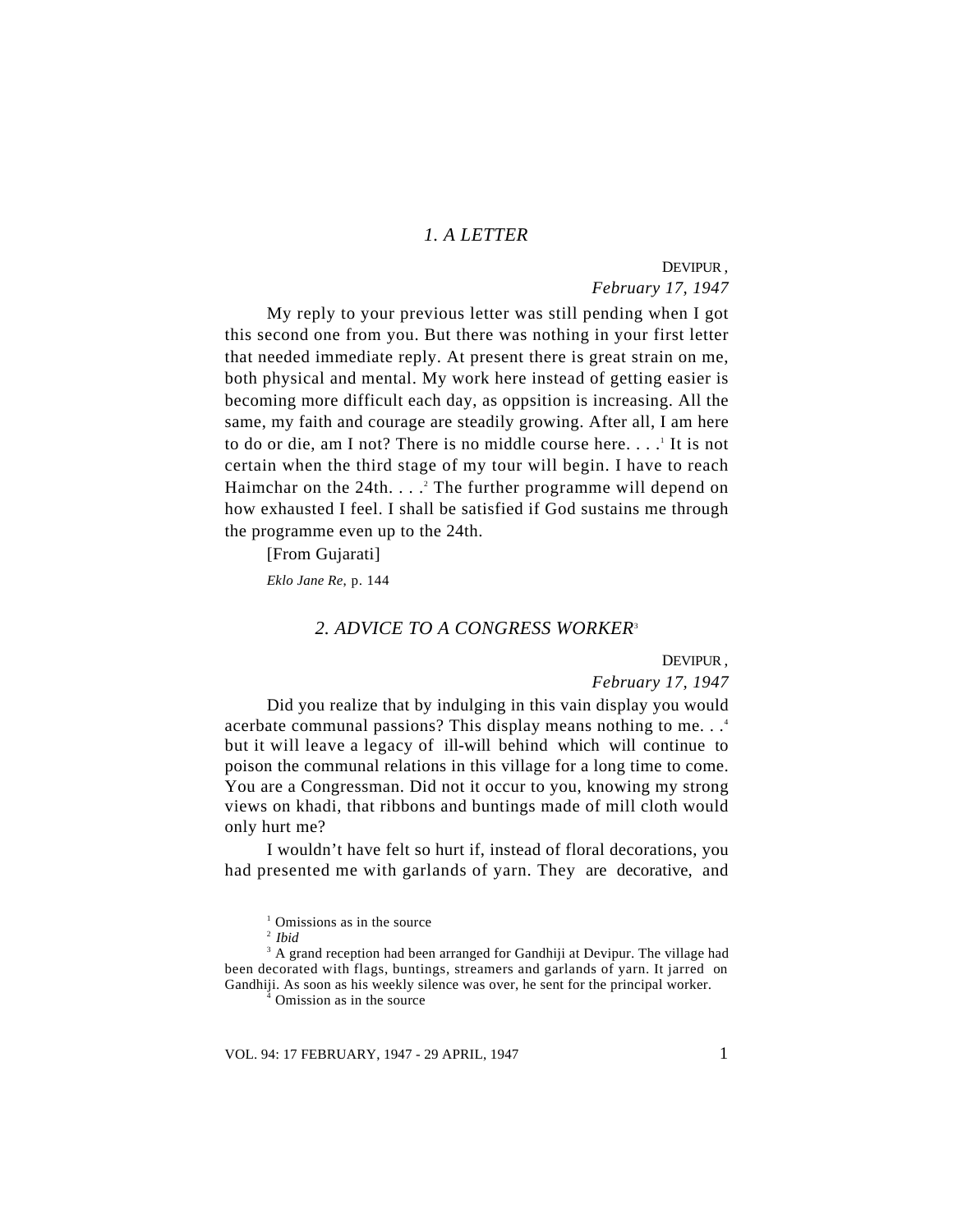afterwards can be used for making cloth also. So nothing is wasted. It seems there is a lot of money in this village. Otherwise you would never have thought of making such costly ephemeral garlands in these hard times. You are mistaken if you have done this to express your love for me. That does not show your love at all. It is enough if, out of love for me, you do as I say. I just cannot imagine how after this terrible massacre of your own people you could ever think of spending anything over these flowers.<sup>1</sup>

The day's experience has set me thinking furiously. Would my colleagues, too, if they ever became Ministers, betray the same weakness for garlands and the like? I claim no extraordinary virtue for my workers. But this much I do expect of them that even as Ministers they would never forget the ideals that the Congress has professed and fought for all these years. What I have seen today, however, makes me wonder whether I am not living in a fool's paradise. It seems that God has woken me up with a rude shock to enable me to see where I stand.

*Mahatma Gandhi—The Last Phase*, Vol. I, Book II, p. 191; and *Eklo Jane Re*, p. 146

## *3. SPEECH AT PRAYER MEETING*<sup>2</sup>

## DEVIPUR , *February 17, 1947*

Gandhiji drew attention to two things that had been brought to his notice. The first was that a complaint, in sending which he was unfortunately an instrument, had been found on enquiry by the officers to be without foundation. The articles which were reported to have been looted were mostly found in the very place from where they were said to have been looted. This was a serious matter. It was the second case that had come under his notice. Yesterday some Muslim friends had come to him and admitted that the Muslims had undoubtedly gone mad in October last but though they had not been so bad as the Hindus had been in Bihar, the Hindus were making up for it by putting the Muslims to inconvenience by lodging false complaints against some of them. They said that false complaints were far larger in number than true ones. That was not the way to bring the two together. He said that all those who lodged false complaints should be prosecuted and severely punished on conviction. If he was the Superintendent of Police or a Minister, he would certainly institute proceedings and

1 This paragraph is translated from *Eklo Jane Re*.

<sup>2</sup> Extracted from "Gandhiji's Walking Tour Diary"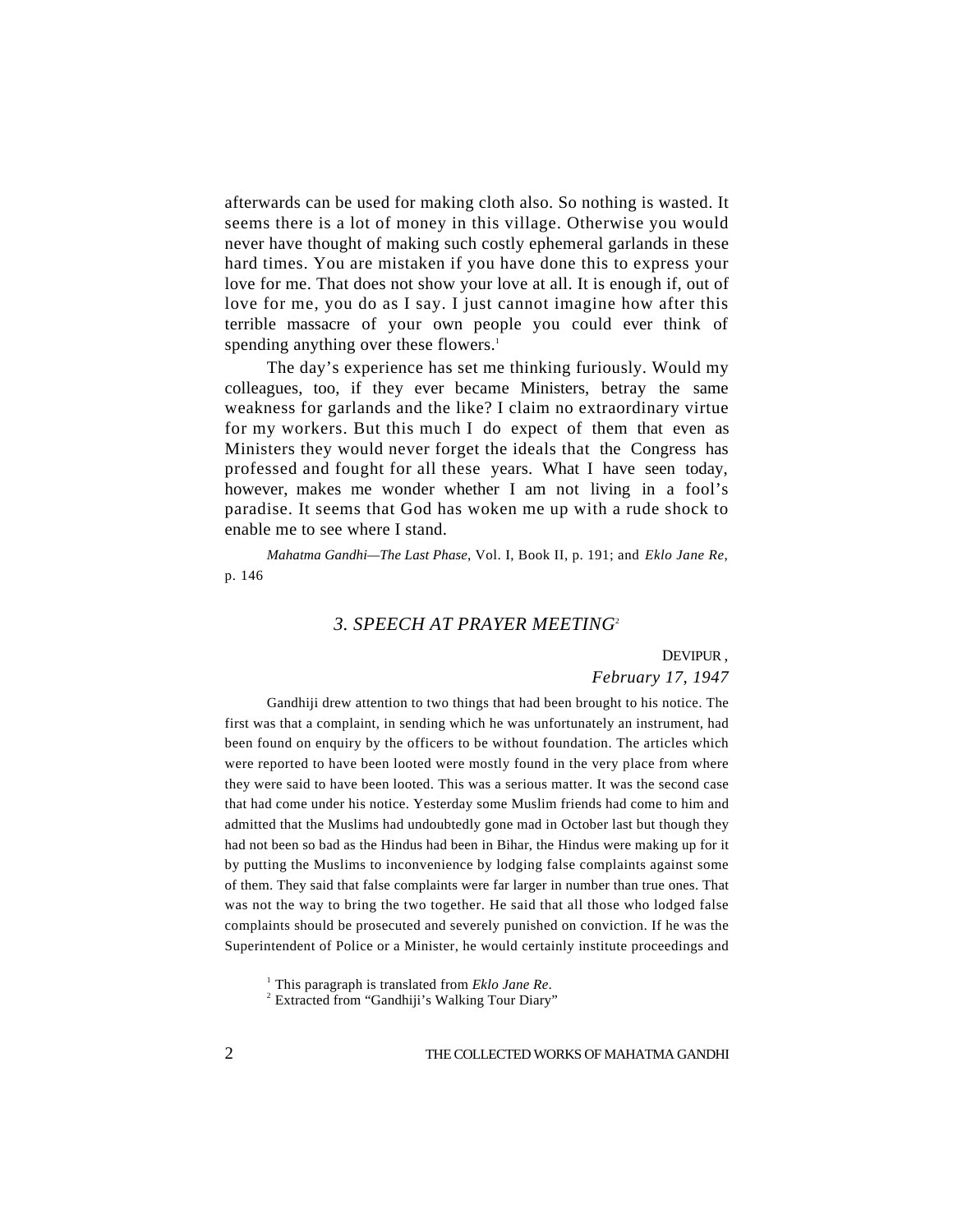bring the perjurers to justice. As for himself, as a citizen desirous of serving his country he would only be able to do something if the names and addresses of perjured complainants were given to him. So far he had received no such names. The only case that was sent to him could not be supported when the complainant was requested to support his complaint. Generally he would say that the Hindus who lodged false complaints injured themselves, their co-religionists and the whole country.

The other thing he wished to draw attention to was a letter he had received from a responsible person who was doing the work of bringing about peace between the two, that a Hindu lad was molested by some Muslims and that the latter had threatened the Hindus that they were to expect more drastic measures than last October's after he had left Noakhali or, which was the same thing, after his death. He would like to think that this statement was untrue, but he feared it was not. But he did hope that the poison was restricted to a few illmannered persons. Whether, however, it was restricted to a few or whether it was a widespread trait, he ventured to think it was wholly against Islam. This he said with apologies to Fazlul Huq but no less firmly on that account. It would be an evil day for Islam or for any religion when it was impatient of outside criticism. He did not believe himself to be an outsider. He respected Islam as he respected every other religion as his own and therefore he claimed to be a sympathetic and friendly critic. It was up to every good Muslim to take up a firm and unequivocal stand against what he believed to be vicious propaganda.

*Harijan*, 16-3-1947

## *4. A NOTE*<sup>1</sup>

ALUNIA , *February 18, 1947*

I was very much upset today. Such is my nonattachment. I felt disgusted with myself. I even wonder whether I am really going to pass the test of my ahimsa. It is God's infinite kindness that He bears with me and sustains me.

Be vigilant.

[From Gujarati]

*Eklo Jane Re*, p. 148

<sup>1</sup> Gandhiji wrote this in Manu Gandhi's diary just after the morning prayers.

BAPU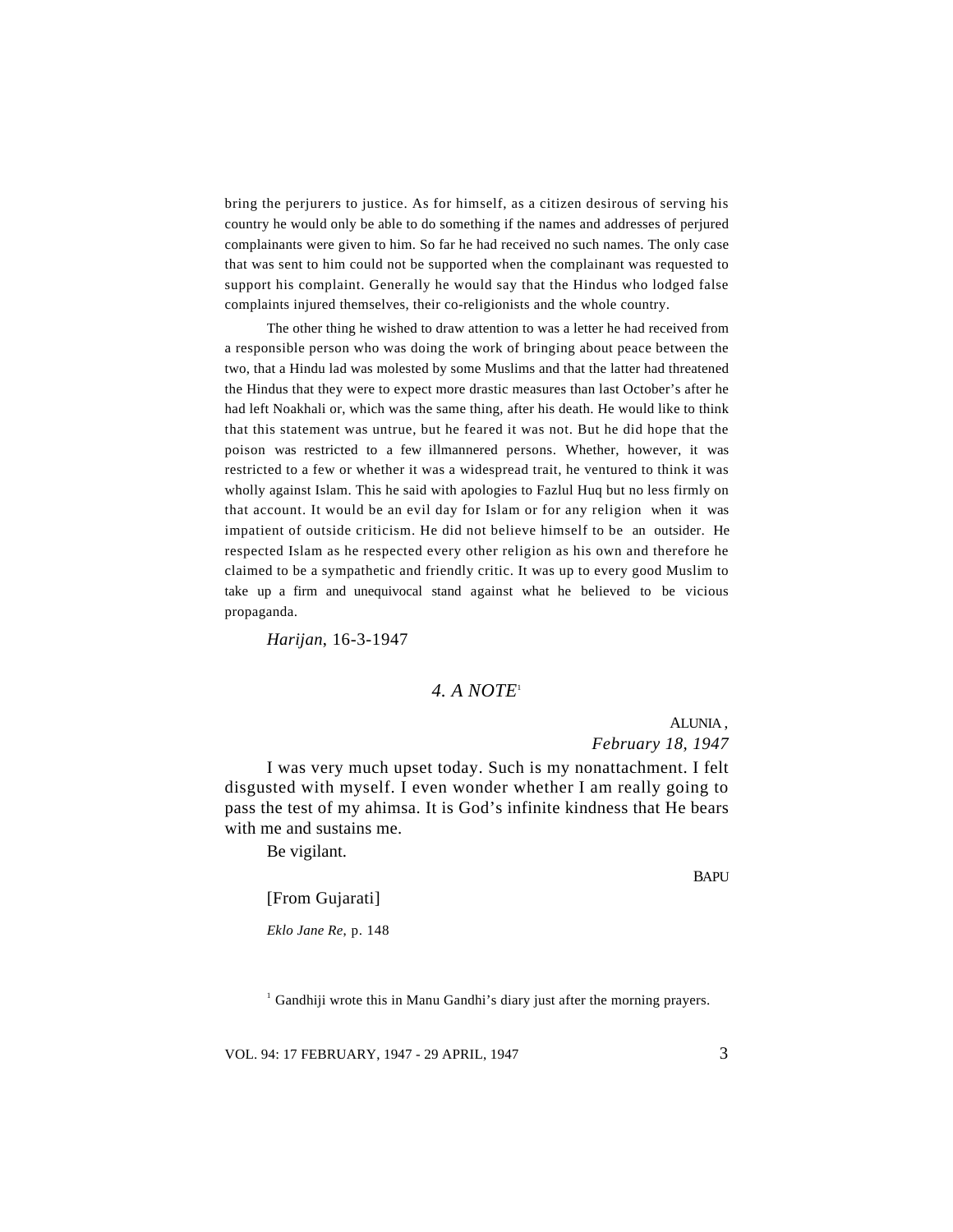## *5. LETTER TO M. A. ABDULLA*<sup>1</sup>

NOAKHALI, *February 18, 1947*

When all parties become displeased with one it is generally a sure sign of one's having done one's duty. May it be so with you.

*Mahatma Gandhi—The Last Phase,* Vol. II, p. 399

## *6. LETTER TO HARI SINGH GOUR*

KAZIRKHIL, RAMGANJ P.S., NOAKHALI DISTT., *February 18, 1947*

DEAR SIR HARI SINGH GOUR,

I have yours of the 5th February delivered to me only today. Please do not ask me to make any public statement. With the support of so many distinguished men whom you mention you should find no difficulty. My own way of thinking always tells me that everything which has intrinsic merit succeeds sooner than later because it is like a straight line which is the shortest distance between any two points. If you have the League support your project will have plain sailing. But I see that you had not even an acknowledgement from Quaid-e-Azam Jinnah at the time you wrote to me. I hope you will secure his approval.

*Your sincerly,*

From a copy: Pyarelal Papers. Nehru Memorial Museum and Library. Courtesy: Beladevi Nayyar and Dr. Sushila Nayyar

<sup>&</sup>lt;sup>1</sup> The addressee, Superintendent of Police, who was transferred from Noakhali to Murshidabad District, had, in his letter dated February 11, said: ". . . Some Calcutta Muslims told me that the Chief Minister got annoyed with me because I did not take action to prevent police and military *zulum* (oppression) upon the Muslims. . . . Another source informs . . . that my differences . . . with some British officers were the real cause. . . . Government . . . gave different statements to different parties . . . I do not bother . . . as long as I am sure that my conscience is quite clear."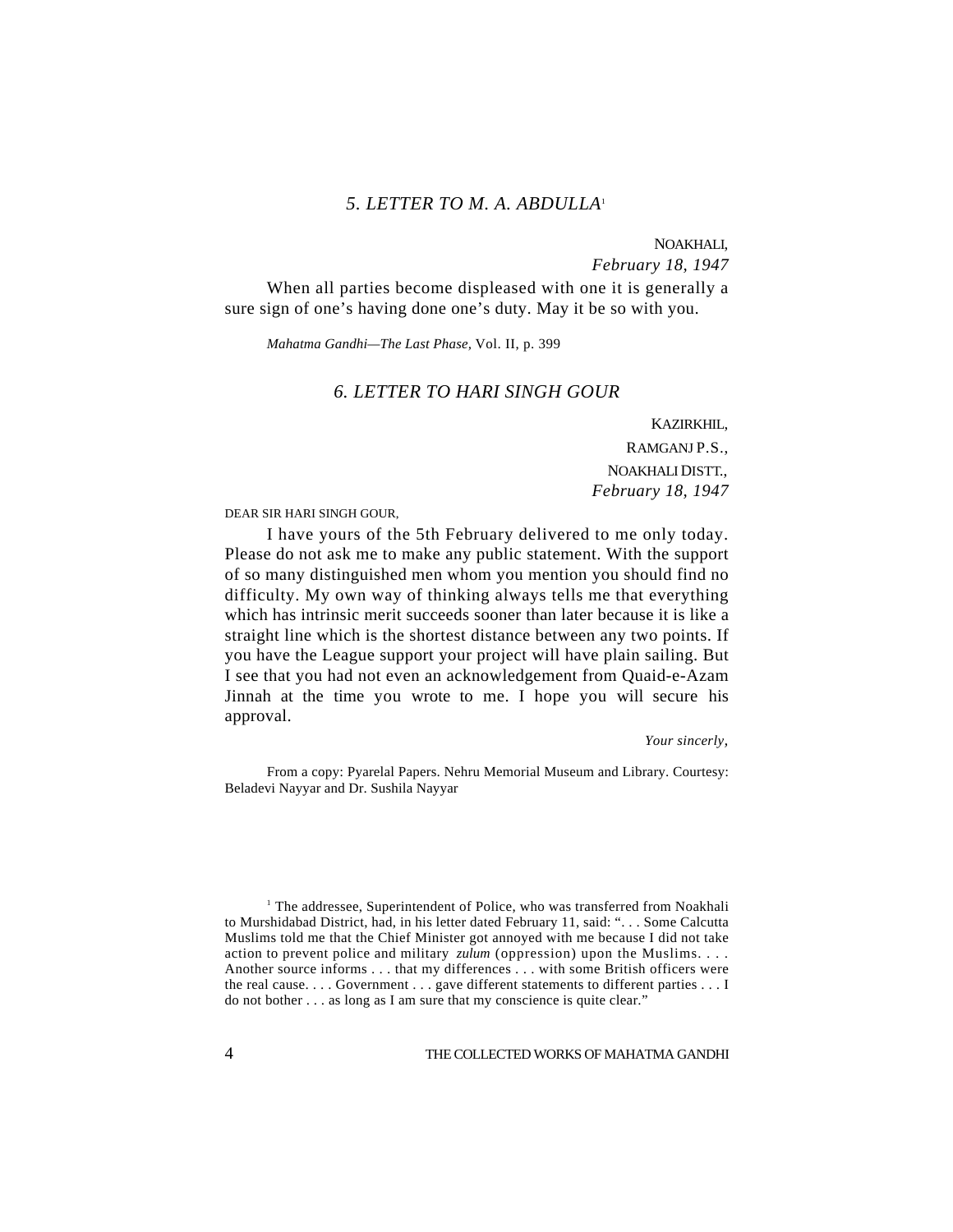## *7. LETTER TO RUKMINI DEVI ARUNDALE <sup>1</sup>*

KAZIRKHIL,

RAMGANI P.S. NOAKHALI DISTT., *February 18, 1947*

I have yours of the 6th instant delivered to me today. Much as I should like to have you here you can have no idea of the trouble you have to undergo in coming here unless you travel by air transport. Even so I am in a part of the country where there are no motor-roads worth the name. I am at a far distance from the nearest aerodrome which is in Comilla. I am in no mood to shoulder any burden whilst I am carrying the one in Noakhali.

I am in full agreement with you that the worthy project that Dr. Arundale initiated has to be carried to fruition and that most of all by you. Of course I love to see you, *veena* in hand, leading the people into the way of truth and peace.

SHRIMATI RUKMINI DEVI PRESIDENT KALAKSHETRA ADYAR **MADRAS** 

From a copy: Pyarelal Papers. Nehru Memorial Museum and Library. Courtesy: Beladevi Nayyar and Dr. Sushila Nayyar

# *8. LETTER TO MANILAL B. DESAI*

*February 18, 1947*

CHI. MANILAL,

Your letter of November 14, 1946 reached me only three or four days ago. Such is the confusion here. You have, of course relieved me of my worries and so I feel completely at ease.

I think almost all the questions in your letter have been answered in my last letter to you. Jehangirji and Dr. Dinshaw must be among the trustees, for they are completely loyal and were members

<sup>&</sup>lt;sup>1</sup> Eminent dancer and wife of the English Theosophist George Sydney Arundale; founder of Kalakshetra, Madras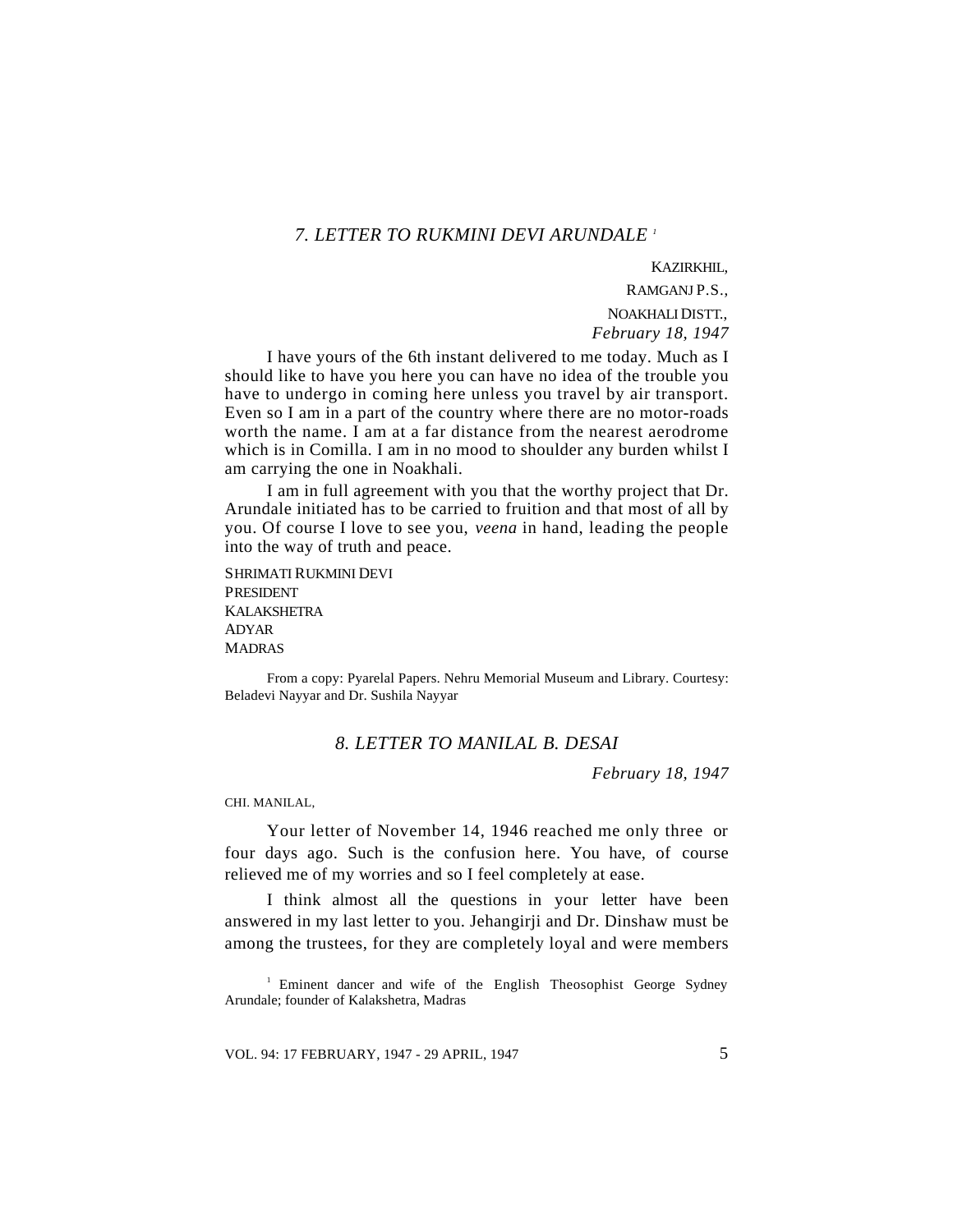of the original Trust. It might be objected that they did not fully agree with my views. But I think that cannot be helped. I am sure they will not do or order anything there against my wishes. The other trustees to be selected will be persons who will have to be there. I approve of Gulbai's name. About Maganbhai also I have written to you. If you can be sure that the well can be sunk for anything up to four or five thousand rupees, the expense is worth incurring. But let me know first if anybody is prepared to give such assurance.

I would approve of a partner-cultivator, but not of loaning him money for buying bullocks and other requirements. We are not property-owners, but trustees. A trustee can be appointed only for a specific purpose. Our object is Nature Cure. we cannot incur such expenditure in pursuit of that object. We may do what is possible with our own labour. In either case, however, we will need water. If, therefore, you can obtain an assurance that the scheme will succeed, we will incur the expenditure. About crops, we may grow only what we can with our own labour. We can raise the vegetables and fruits we need. We cannot grow foodgrains. We do need milk, and therefore the provision of cows is essential. We have got to incur the expense necessary for that purpose. If and when a building is ready, we shall have to spend some money for buying mattresses, etc. If Datar himself undertakes to look after the construction of the building, I shall take it that the problem has been solved. There has, of course, been some misunderstanding in regard to the woman whom Appasaheb has sent, but if she is otherwise good and ready for hard work, we have no option but to overlook her not wearing khadi. You may gradually persuade her to change over to khadi. If you want, I am prepared to write to Appasaheb. But think over the matter carefully and let me know. I will wait till I hear from you.

I understand about Paramanand.

Parasuram has left me. At present he is working for *Harijan.* Sushila (Dr.) has gone to Sevagram to look into the affairs of the hospital there. Sushila Pai, Amtussalaam, Abha, Kanu and Pyarelal have been working in different villages and I am camping at some distance from them. Therefore, we are unable to meet one another often. A map of my tour has been published in the newspapers there too. I suppose you consult it from time to time. Manu sleeps with me. She is as a granddaughter to me, for her grandfather is the son of my father's elder brother. She is, therefore, really a granddaughter to me.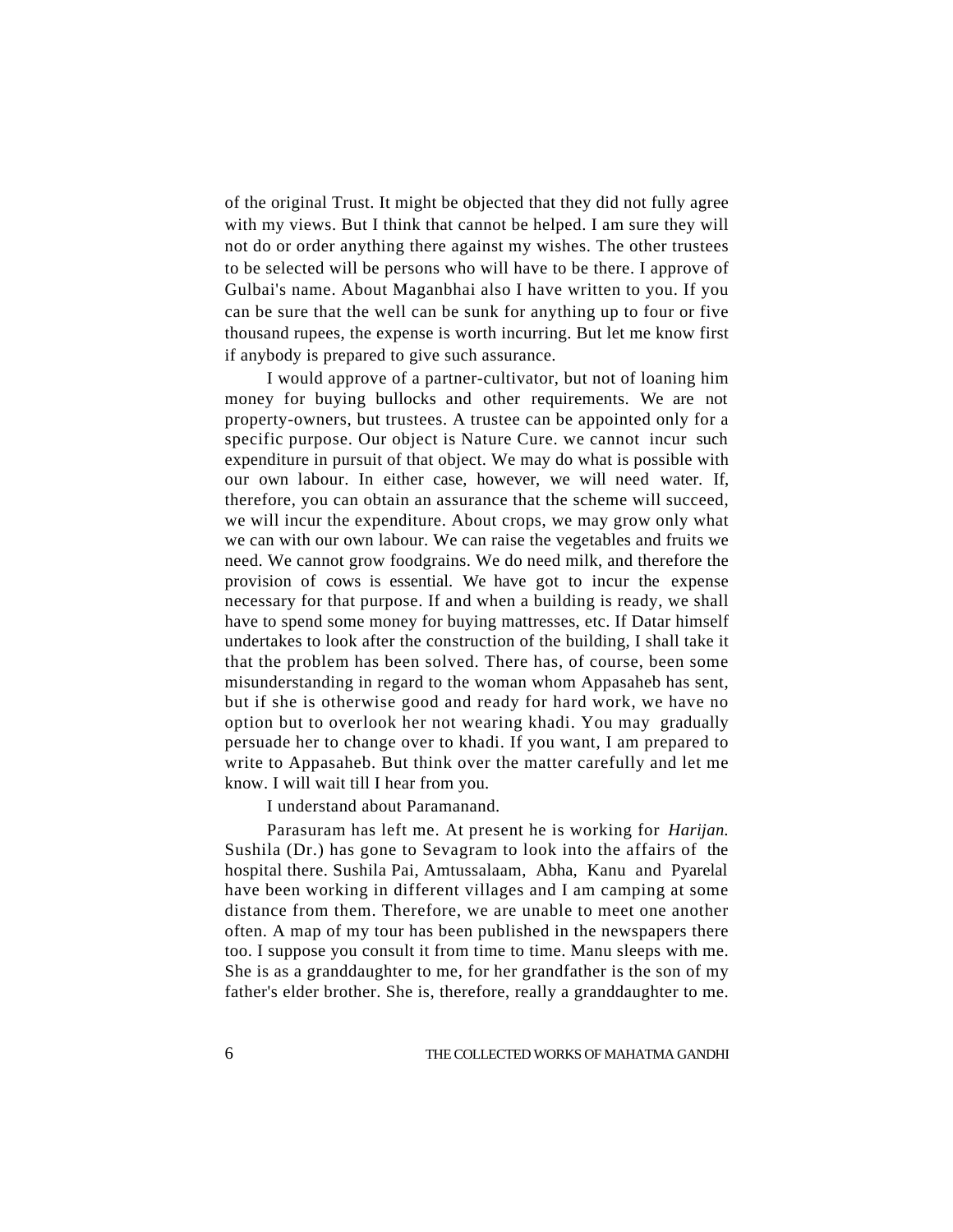She came to stay with me at Sevagram when she was just a little girl. I have written about this matter to Balkoba.<sup>1</sup> He knows her. If you have any comments to make after reading that letter, you may write to me. I want you to write frankly and say what you feel.

> *Blessings from* BAPU

From a photostat of the Gujarati: C. W. 2731. Courtesy: Manilal B. Desai

## *9. LETTER TO BALKRISHNA BHAVE*

*February 18, 1947*

CHI. BALKRISHNA,

Your letter of November 14, 1946, reached me only three days ago. Such is the confusion in the postal arrangements here. It is also true, of course that I am, from the point of view of postal communication, in a rather inaccessible place. Your health seems to be sufficiently restored now. Do you experience any difficulty in singing? If you do not, you should freely use your gift for the service of the people. But of course not at the cost of your health.

You will see the letter I have written to Manibhai. The problems there are quite complicated and you will be able to play an important part in solving them.

Probably you do not know that Manubehn (Jaisukhlal's) sleeps with me. This has pained Bhai Kishorelal, Narahari, Swami and others and they have, therefore, stopped their connection with *Harijan.* Sardar also is very angry with me. For me Manu's sleeping with me is a matter of dharma, and I am resolved to drive home the lesson that a person cannot give up what is a matter of dharma to him for the love of those who are dear to him or out of fear of anybody. If in a situation like this I give up what I believe to be my dharma through false regard for friends or fear or love, my *yajna* would remain incomplete and bear no fruit. This is my side of the case. Kishorelal's side, as far as I can understand it, is the opposite. He thinks that I have come to regard *adharma* as dharma and that, therefore, my practice dishonours my *brahmacharya* and sets a bad example to people. The thought that a man like me should set a bad example is intolerable to

<sup>1</sup> Balkrishna Bhave; *vide* the following item.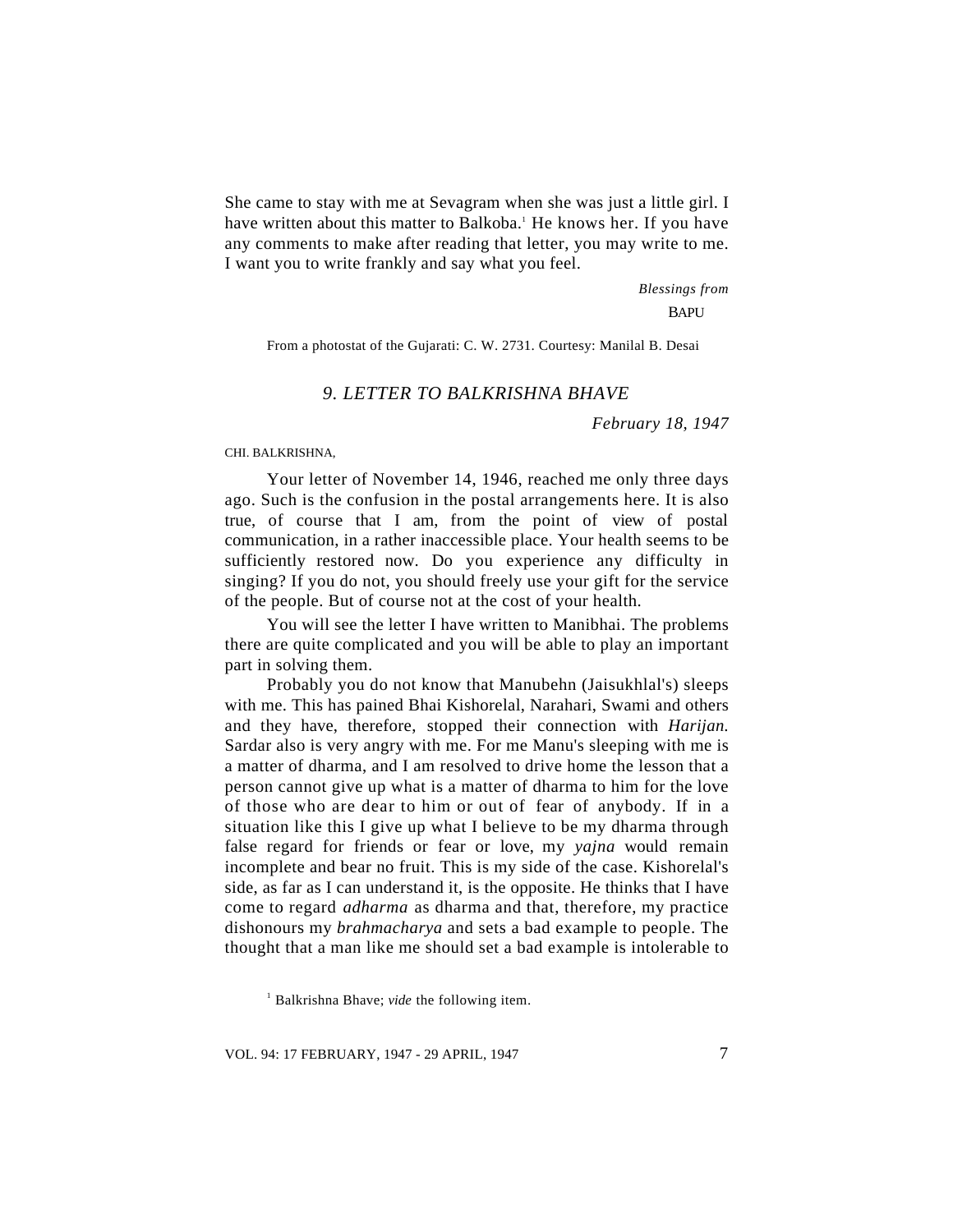them, and, therefore, these friends have started non-co-operation with me. They are free to take whatever further step they choose. I do not know what Vinoba thinks. But the friends named above have corresponded with him and therefore I also have written to him and asked for his opinion.<sup>1</sup> Either be guided by Vinoba's reply to my letter or think for yourself and write to me what you think. I have discussed this matter in three of my speeches. I send copies herewith. You need not return them. Show them to the friends there.

As regards Gokhale, I have already written to him. I had assumed that he had not joined the Uruli experiment and, therefore, did not mention his name. I had no intention at all of ignoring him. But this is merely in reply to your query.

> *Blessings from* **BAPU**

From a photostat of the Gujarati: C. W. 820. Courtesy: Balkrishna Bhave

## *10. LETTER TO SARLA*

*February 18, 1947*

CHI. SARLA,

I got your letter. The characters are well formed and the words well spaced out, and the handwriting, therefore, is pleasing to the eye. However, your composite letters are not correct. You have misspelt '*gram'.*

I am glad you wish to come to me. But there are bound to be all kinds of problems when I am daily on the move and moving from one village to another. Touring through villages involves several inconveniences: insufficient accommodation, very bad water, and so on. In such circumstances I simply don't have the courage to ask you to come. I, therefore, advise you to have some patience. God willing, the time will come when you will be able to stay with me. I can see from the account given by you that you are doing excellent work. Go on with it and continue your progress. Master the art of weaving. If in spinning also you acquire firstclass skill you can make yourself an indispensable worker, for your services will then be in demand everywhere. I am sure you will have improved your Marathi.

<sup>1</sup> *Vide* "Letter to Vinoba Bhave", 10-2-1947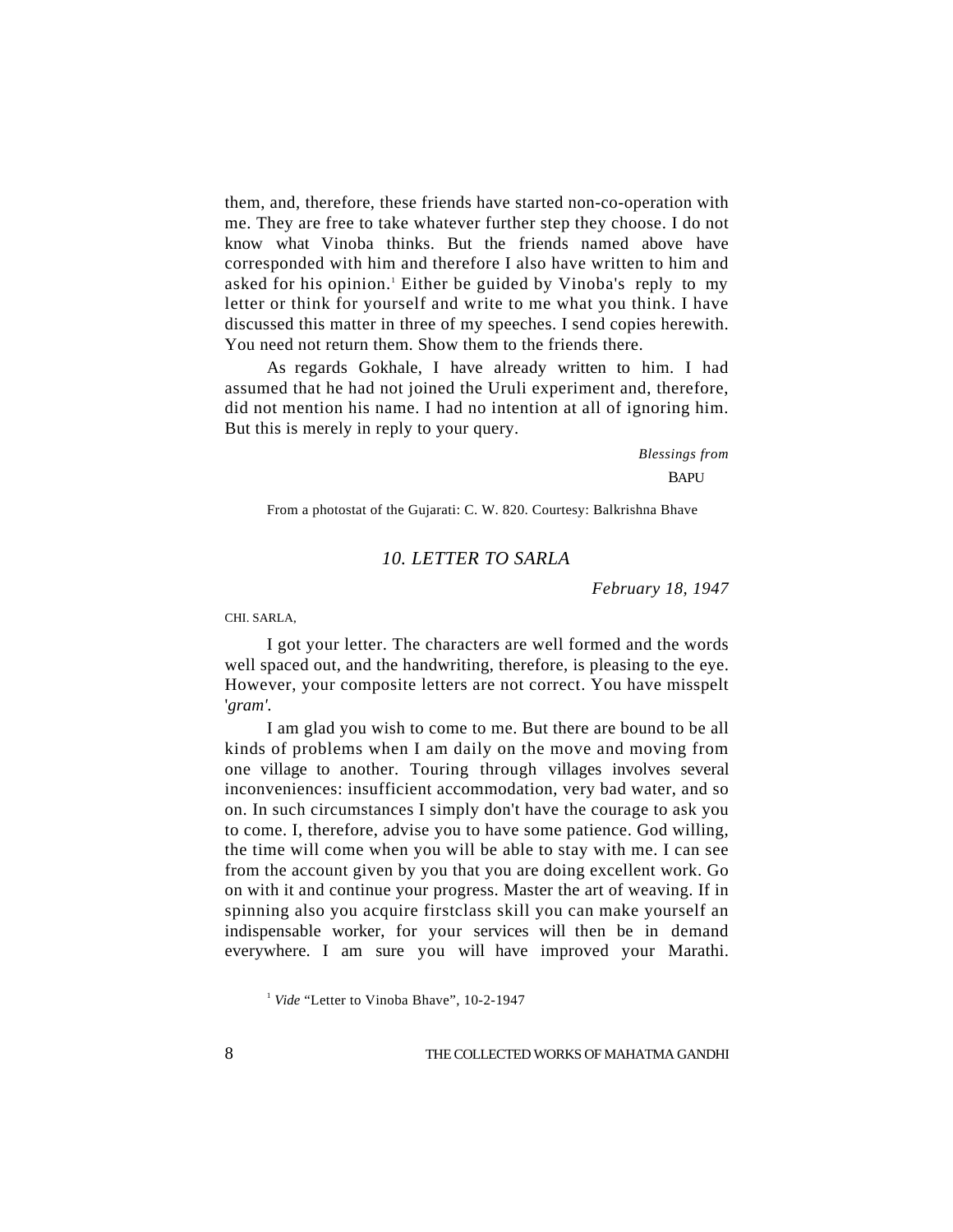Complete your study and learn everything about nature cure. Acquire the highest proficiency in the Urdu script and language. Learn Sanskrit. And all this you should do as if you were merely amusing yourself. If you do so, you will not even know how time passes. Keep up contact with me through letters. I am not happy that Shashi's' fever has still not left him. If you study nature cure all over again—and it is easy to study it—you yourself will be able to cure it. All that is necessary is to be careful about his diet and give him hipbath and frictionbath and treat him with mud-packs. If this is done, he will soon get well. He should of course remain calm.

> *Blessings from* BAPU

From a photostat of the Gujarati: C. W. 1052. Courtesy: Champa R. Mehta

## *11. SPEECH AT PRAYER MEETING* <sup>2</sup>

ALUNIA , *February 18, 1947*

Q. Do you support evacuation of the Hindus from the affected areas if the League Government or the majority community agrees to give us due compensation?

A. He had supported the proposition from the non-violent standpoint. It was applicable to all Provinces whether the majority was Hindu or Muslim. What could the Government do if the majority had become so hostile that they would not tolerate the presence of the minority community? In his opinion it would be improper for them to force the majority into submission, nor could they undertake to protect the minority at the point of the bayonet. Suppose for instance that the majority would not tolerate *Ram*

*Harijan*, 16-3-1947

<sup>1</sup> Son of Ratilal Mehta

<sup>&</sup>lt;sup>2</sup> Extracted from "Gandhiji's Walking Tour Diary"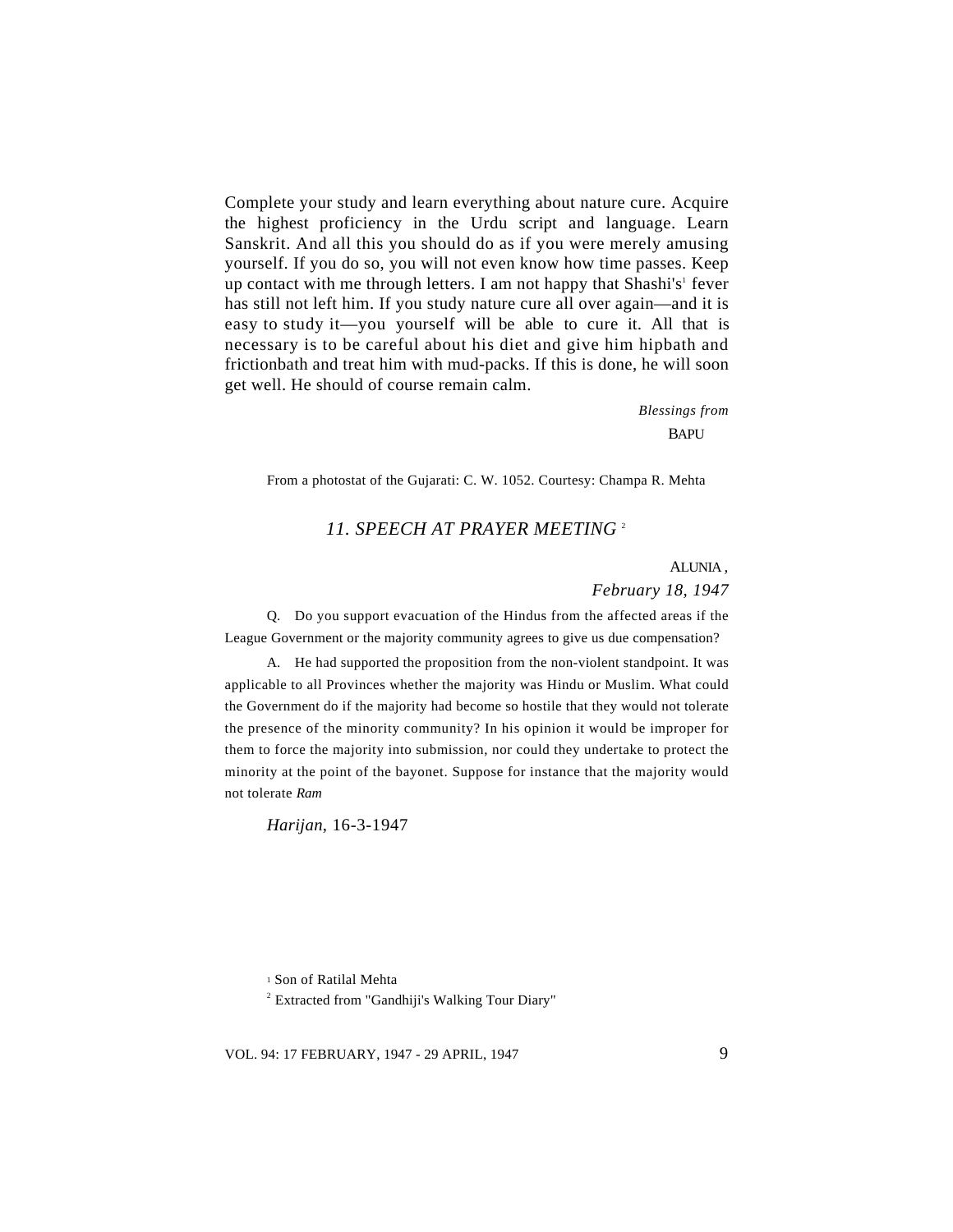#### [On or after *February 18, 1947*] 1

THANKS FOR YOUR WIRE. DO OVERTAKE ME AT ANY STAGE OF SETTLED PROGRAMME PUBLISHED AND WE SHALL RENEW OUR OLD ACQUAINTANCE AND IF YOU CONVINCE ME I SHALL DO YOUR BIDDING

*The Hindu*, 21-2-1947

#### *13. LETTER TO MRIDULA SARABHAI*

ALUNIA , *February 19, 1947*

CHI. MRIDU,

I got your two telegrams, and that was yesterday. I am today sending you a telegram in reply. You are worried but there is no cause at all for worry. So far my life has been running its course smoothly. More and more each day I see that it is all to the good. What I did at Sevagram was by way of an experiment. An experiment may be stopped any time. So for the sake of the colleagues, I had postponed it. I did not publish the statement for your sake or Bapa's sake. Here the situation is totally different. Sleeping with Manu is for me aninseparable part of the *yajna.* Why it is so need not be explained here. I shall explain when you come. Since this act of mine has caused an uproar, a great deal of my time is taken up with arguing with colleagues and pacifying them. But inasmuch as I consider this act part of the *yajna,* sparing that much time does not irk me. So you should carry on your work without getting upset. If you want to come only for this thing, I would urge you not to come. Kishorelalbhai by himself should be sufficient to persuade me to desist. But you wanted to come even otherwise, so I shall not stop you. Whatever it is, write to me freely. Ask me anything you want.

> *Blessings from* **BAPU**

From the Gujarati original: C. W. 1260. Courtesy: Sarabhai Foundation

<sup>1</sup> The addressee, in a telegram, dated February 18, had requested Gandhiji for an interview after February 23 and added: "Go to Bihar and bring about friendly relations between the two communities and then hurry up to Delhi to save India."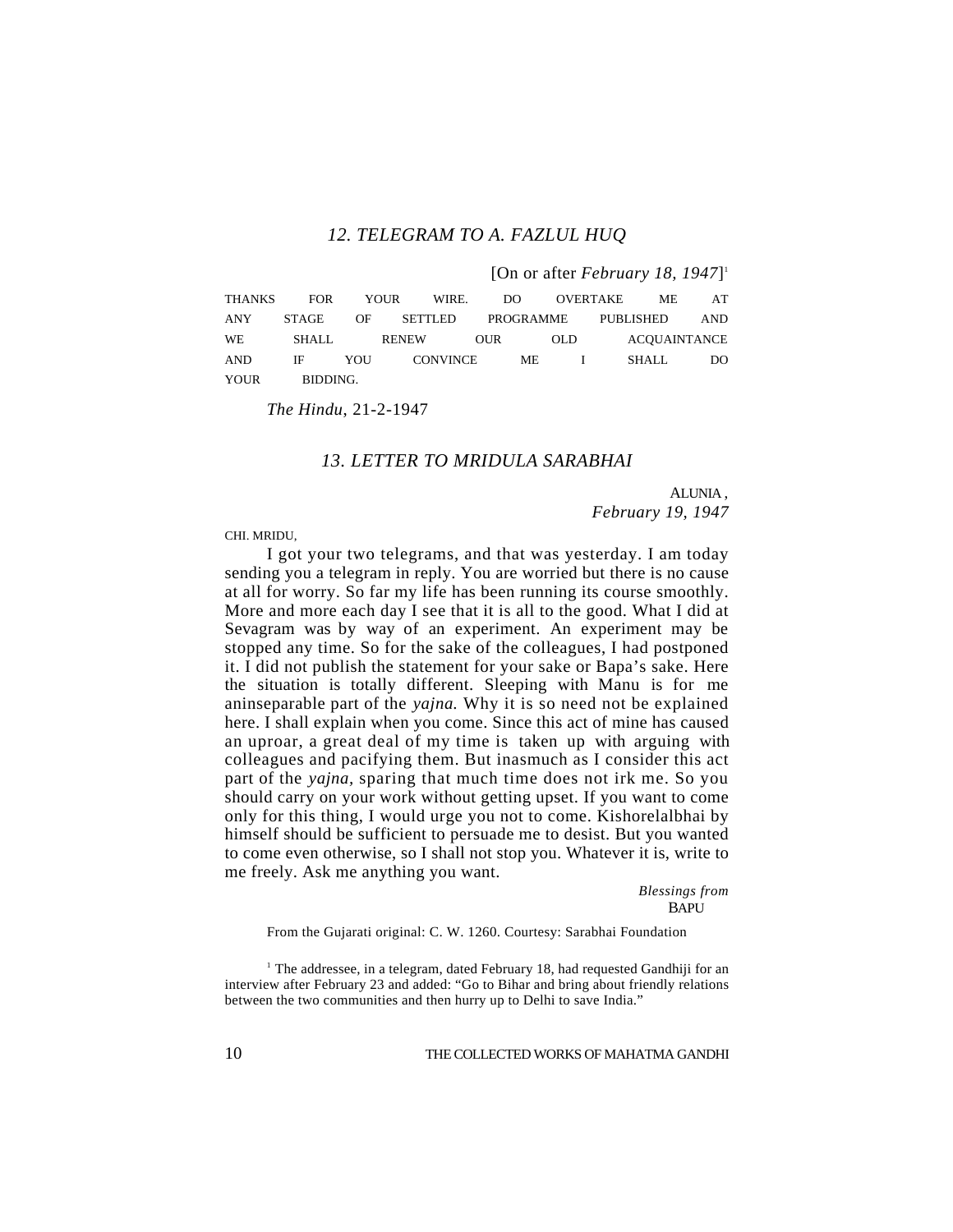## *14. TELEGRAM TO MRIDULA SARABHAI*

[*February 19, 1947*] 1

## MRIDULABEHN CONSTITUTION HOUSE NEW DELHI

RECEIVED BOTH WIRES YESTERDAY. NOTHING LOST BY PUBLICATION WHICH WAS INEVITABLE, FELT COMPELLED WRITE FRIENDS BUT COME WHEN YOU CONVENIENTLY CAN AND DISCUSS. IF I PERCEIVE THAT I HAVE ERRED SHALL GLADLY RETRACE STEP. MEANWHILE DO NOT FEEL UNEASY

**BAPU** 

From a copy: Pyarelal Papers. Nehru Memorial Museum and Library. Courtesy: Beladevi Nayyar and Dr. Sushila Nayyar

#### *15. SPEECH AT PRAYER MEETING*<sup>2</sup>

# CHARDUKHIA, *February 19, 1947*

Q. What should a Hindu worker do when he is being deliberately misrepresented by interested parties in Noakhali?

A. The answer in terms of ahimsa, generally, would be that acts should be allowed to speak for themselves. Whilst this was good as a general proposition there were occasions when to speak and explain was a duty and not to speak would amount to falsehood. Therefore wisdom dictated that on occasions speech must accompany action. Of course, one could conceive the possibility of mere thought taking the place of speech and action. Such was the attribute of the Almighty and might be almost possible for one in a billion, but he knew no such instance.

Q. You have advised<sup>3</sup> evacuation if the majority become irrevocably hostile. But you have also maintained that a truly nonviolent man should never give up hope of converting his opponent by love. Under these circumstances, how can a nonviolent man accept defeat and evacuate?

<sup>1</sup> Vide the preceding item.

<sup>2</sup> Extracted from "Gandhiji's Walking Tour Diary"

<sup>3</sup> *Vide* the preceding page.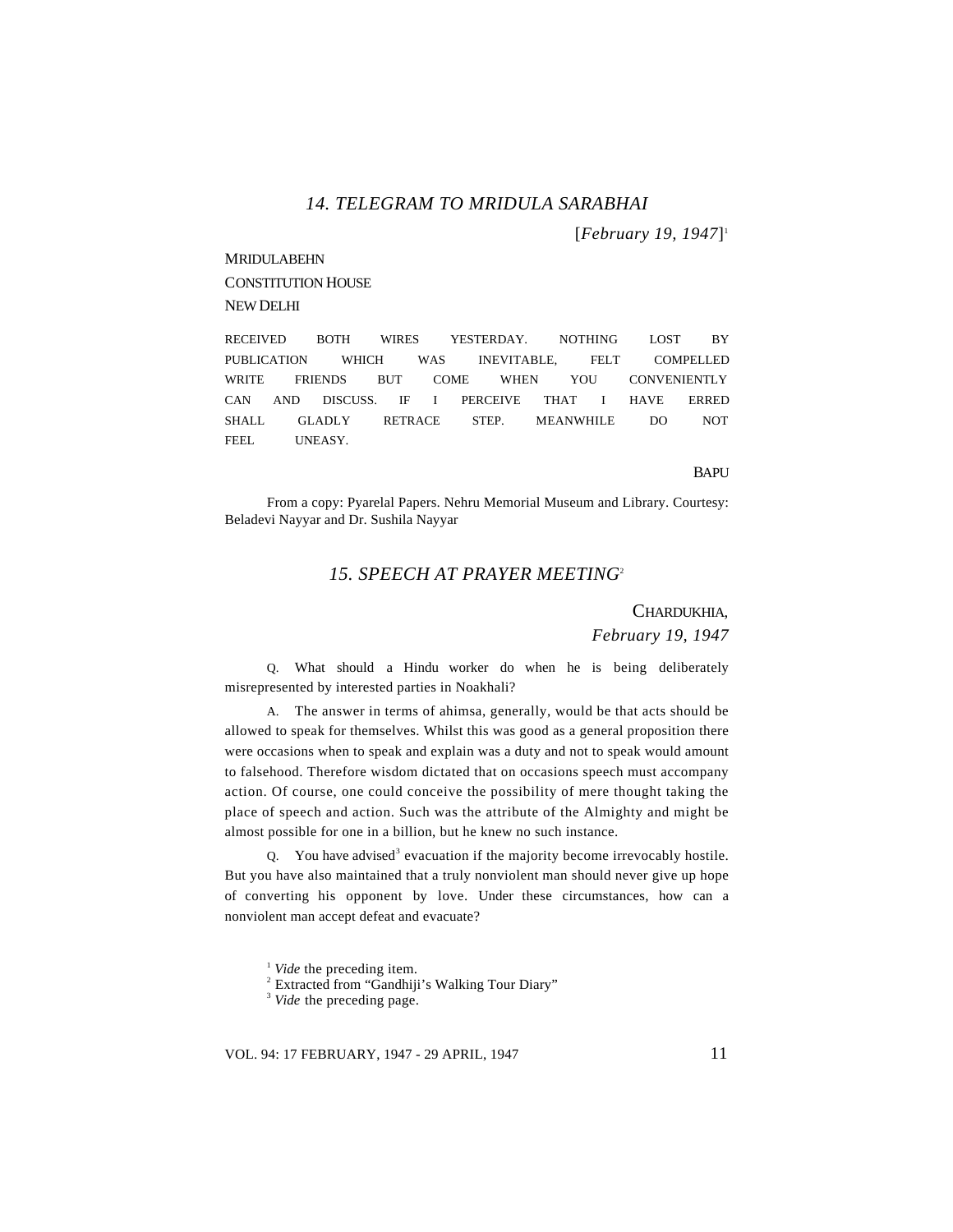A. As to this question, it was perfectly correct that a non-violent man would not move out of his place. For such a one there would be no question of compensation. He would simply die at his post and prove that his presence was not a danger to the State or the community. He knew that the Hindus of Noakhali made no such pretension. They were simple folk who loved the world and wanted to live in the world in peace and safety. Such persons would consult their honour if the Government honourably offered them compensation in order to see the majority living in peace. If the mere presence of the Hindus irritated the Muslims who were in the majority, he would consider it to be the duty of the Government to offer compensation as it would be of the Government in a Hindu majority province to offer compensation to the Muslims if their presence irritated the majority community.

Q. In case of evacuation, under advice from the Government, should the evacuees ask for compensation for (a) all their movable and immovable property, (b) loss of business? In other words, what would you consider to be adequate compensation?

A. Gandhiji said that the Government would be obliged to compensate for both immovable and movable property when the latter could not be or were not carried away with him by the evacuee. Loss of business was a ticklish question. He could not conceive the possibility of any Government shouldering the burden of such compensation. He would understand the proposition that asked for a reasonable sum for enabling the person concerned to start business in a new place.

Whilst he examined and admitted the possibility of evacuation, his experience of all India told him that the Hindus and the Muslims knew how to live at peace among themselves. He declined to believe that people had said goodbye to their senses so as to make it impossible to live at peace with each other as they had done for generations. For he believed with the late poet Iqbal that the Hindus and the Muslims who had lived together long under the shadow of the mighty Himalayas and had drunk the waters of the Ganges and the Jamuna had a unique message for the world.

*Harijan*, 16-3-1947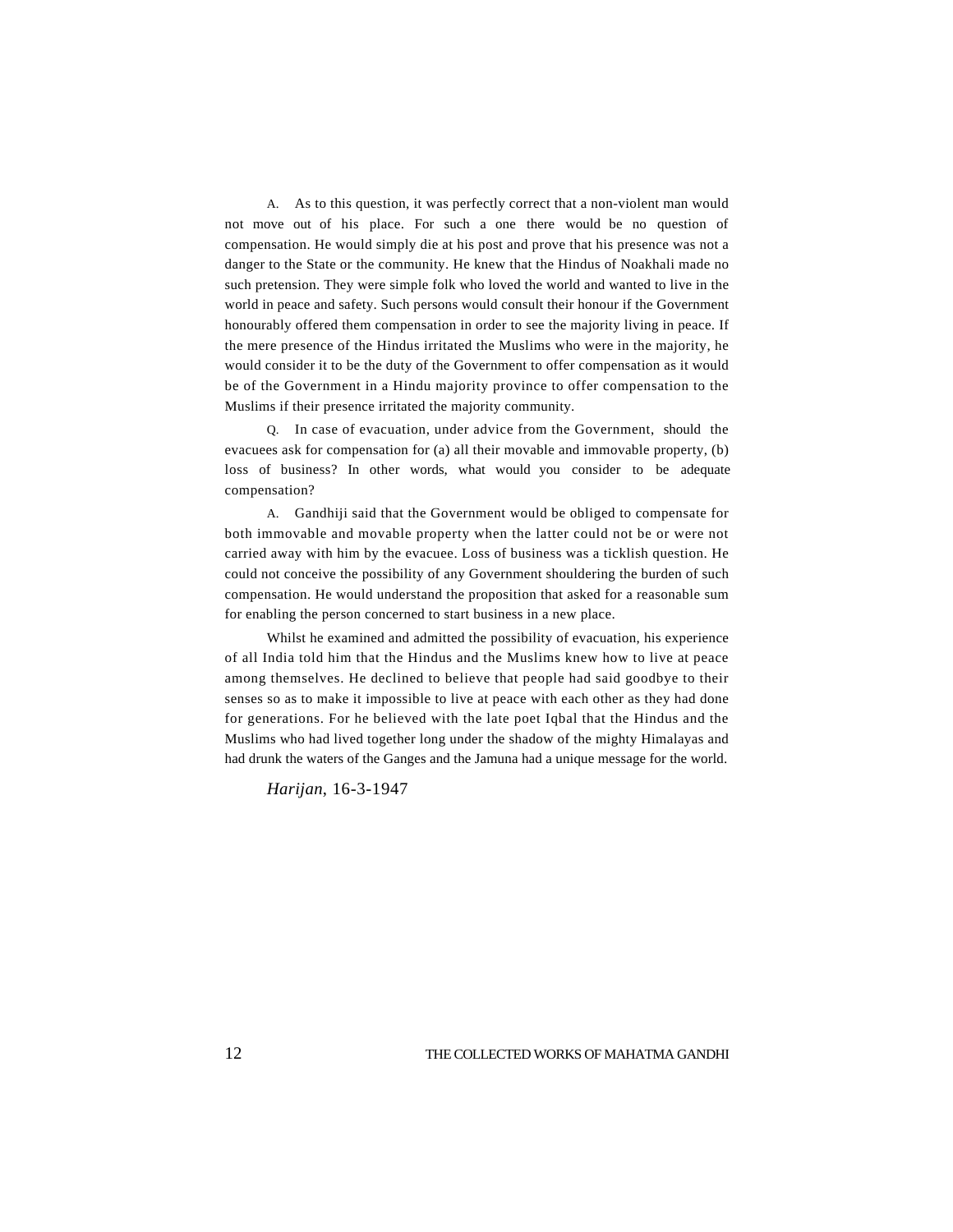#### *16. EXTRACT FROM THE DIARY*

*February 19, 1947*

On this day<sup>1</sup>, and exactly at this time (7.35 p.m.) Ba quitted her mortal frame three years ago<sup>2</sup>.

*Mahatma Gandhi—The Last Phase,* Vol. I, Book II, p. 195

# *17. A LETTER*<sup>3</sup>

BIRAMPUR,

*February 19, 1947*

Ba passed away on this day and at this time at 7.35 p. m. The recitation was attended by the guests who had recently arrived. I vividly recalled this fact during the *yajna* today, one reason being Manudi herself. She completed the recitation quickly, all by herself. In the Aga Khan Palace, too, were we not alone? When, therefore, after the Chapter VI I stretched myself and dozed off a little, I felt as if Ba was lying with her head on my lap.

[From Gujarati]

*Eklo Jane Re,* p. 154

#### *18. LETTER TO M. A. ABDULLAH*

NOAKHALL

*February 20, 1947*

According to the letter<sup>4</sup> under reply there is not much to choose between the two districts. I suppose a police officer having to deal with crimes, will naturally spot first the weakness of the society to which he goes. It flatters me to think that you will miss my association in Berhampore. I am sure that would be a temporary phase only, and in any case it can be well made up by correspondence.

*Mahatma Gandhi—The Last Phase*, Vol. II, p. 399

<sup>1</sup> Mahashivaratri Day, Magha Vad Chaturdashi, traditionally observed with fast and worship of Lord Shiva. Gandhiji observed it as "a day of fasting and prayer".

2 On February 22, 1944

<sup>3</sup> This was addressed to one of Manu Gandhi's sisters.

<sup>4</sup> In his letter dated February 15, the addressee had said: "I miss here nothing except your valuable and instructive association, which I enjoyed so long at Noakhali<sup>"</sup>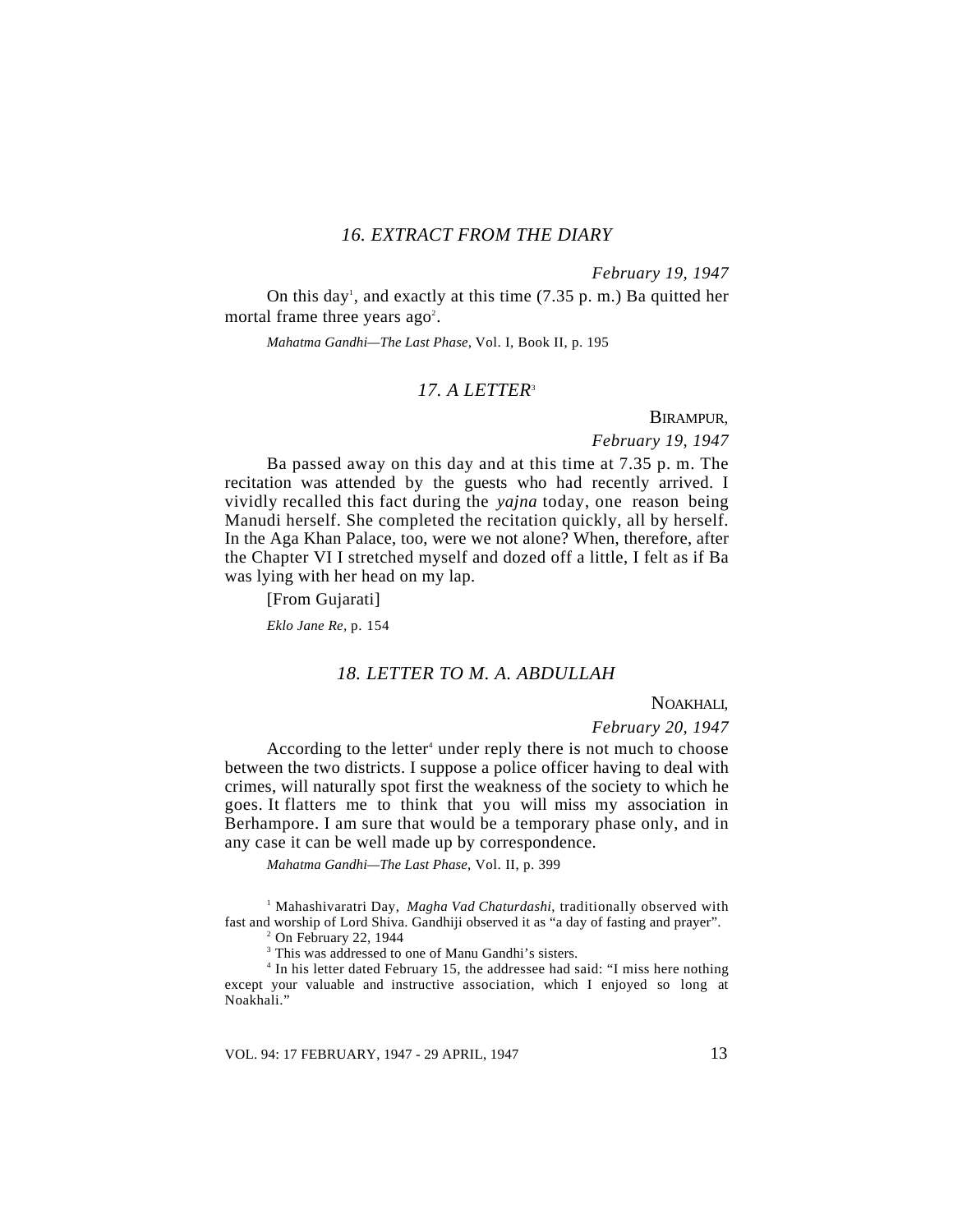## *19. LETTER TO E. STANLEY JONES*

KAZIRKHIL, RAMGANI P.S. NOAKHALI DISTT., *February 20, 1947*

DEAR DR. STANLEY JONES<sup>1</sup>,

It almost appears as if you had never gone to America. Trains and steamers have very effectively reduced distances. Air transport marks a further stage in that reduction. Nevertheless, I am not satisfied that it has increased the real happiness of mankind.

You have kindly referred to my tour in Noakhali. The result is in God's hands. You have mentioned Bihar in the same breath. I do think that the Bihar crime was much greater than that of Noakhali in magnitude. Man became brute, I hope temporarily only in both the places. But I haven't yet seen the light leading me to Bihar. If I can see that, I should have no hesitation in going there. I am in constant touch with the ministers and the people of Bihar. So far as I can see there is real repentance. But I cannot positively swear that I am not being misled. Immediately I feel the call I should interrupt my work in Noakhali and hasten to Bihar. All I can say today is that I am on the watch. One thing I would add. I have come here to put my Ahimsa to test. I have no misgiving as to the effect of Ahimsa*.* But I am fully conscious that I may not know the whole technique and may not even be living up to what I do know. Therefore, I have submitted myself for examination here. Hence, if that examination demands my presence in Bihar I shall go.

I am glad you are organizing vigils of prayer. As to the letter you have enclosed<sup>2</sup> I do not know that I can render any service in the shape of sending a contribution. I do not think that I can send anything effective.

From a copy: Pyarelal Papers. Nehru Memorial Museum and Library. Courtesy: Beladevi Nayyar and Dr. Sushila Nayyar

<sup>&</sup>lt;sup>1</sup> American missionary, author of *The Christ of the Indian Road*, etc.

<sup>2</sup> *Vide* the following item.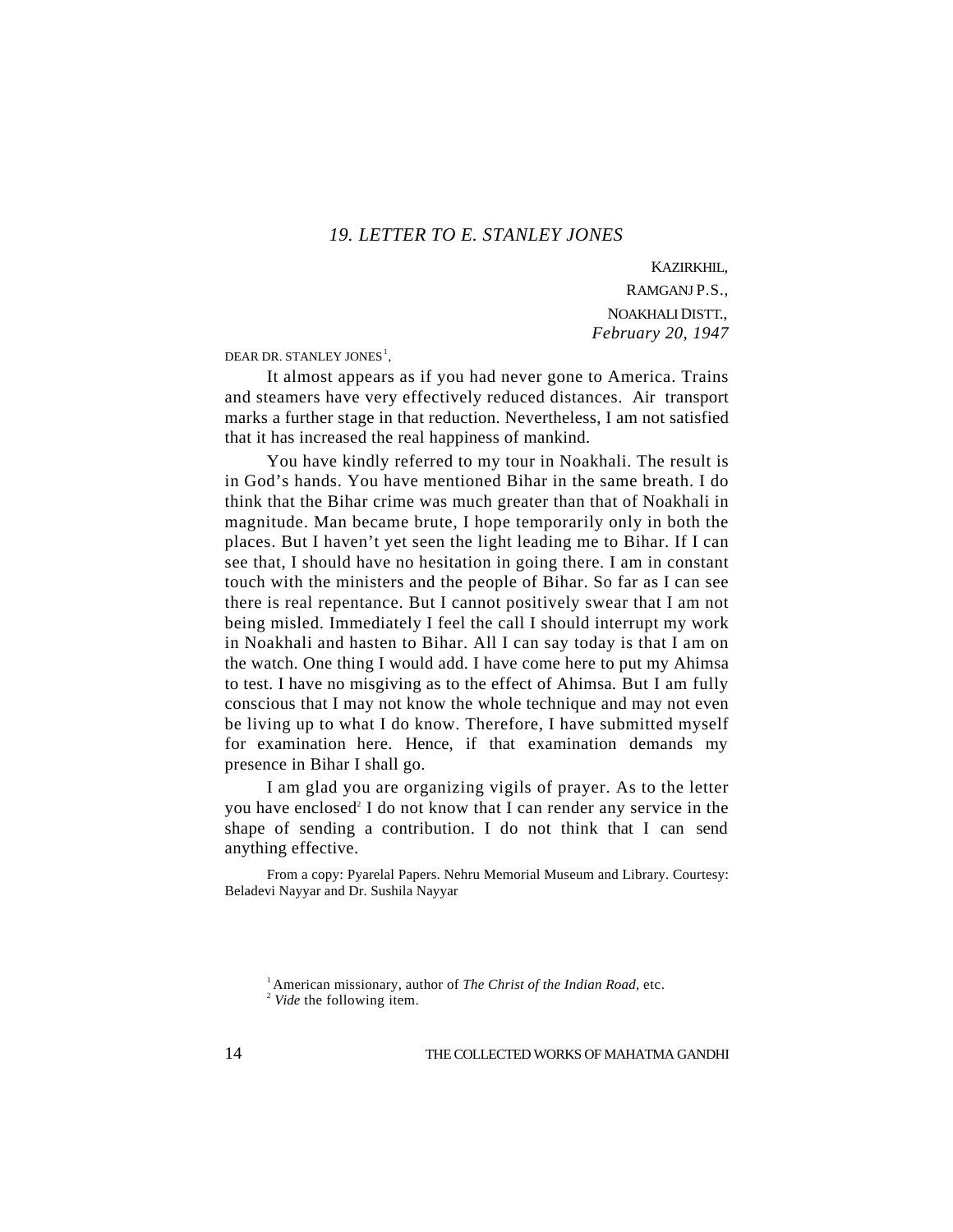## *20. LETTER TO ROBERT A. FANGMEIER*

KAZIRKHIL, RAMGANI P.S. NOAKHALI DISTT., *February 20, 1947*

DEAR FRIEND,

I have your letter through Dr. Stanley Jones. Please do not ask me for any article at the present moment. Whilst I am shouldering the present burden, I have neither the time nor the inclination to go outside the present task. Remuneration would have been no consideration for I never write for remuneration.

*Your sincerly,*

ROBERT A. FANGMEIER, EßSQ. 1236 11TH STREET, N.W.

WASHINGTON 1, D.C.

From a copy: Pyarelal Papers. Nehru Memorial Museum and Library. Courtesy: Beladevi Nayyar and Dr. Sushila Nayyar

### *21. LETTER TO P. N. BANERJEE*

AS FROM KAZIRKHIL, RAMGANJ P.S., NOAKHALI DISTT., *February 20, 1947*

DEAR FRIEND,

Dr. Amiya Chakravarty has handed me your affectionate letter<sup>1</sup>. Much as I should like to give you a decisive answer I cannot do so and, therefore, I would not trouble you to come to this part of the country to fix up the programme and to appoint a convenient date. My hands are tied up here and I dare not leave this place until real peace is established which may never be during my lifetime. In that case, as I have said repeatedly, I should finish the rest of my life in the attempt here. But of course man can only propose. God disposes. It is just possible that I might have to go to Bihar so as to be better able to do the work here. But I do not think ahead of the future. In the words

<sup>1</sup> In which the addressee had requested Gandhiji to preside over the Annual Convocation of the University of Calcutta.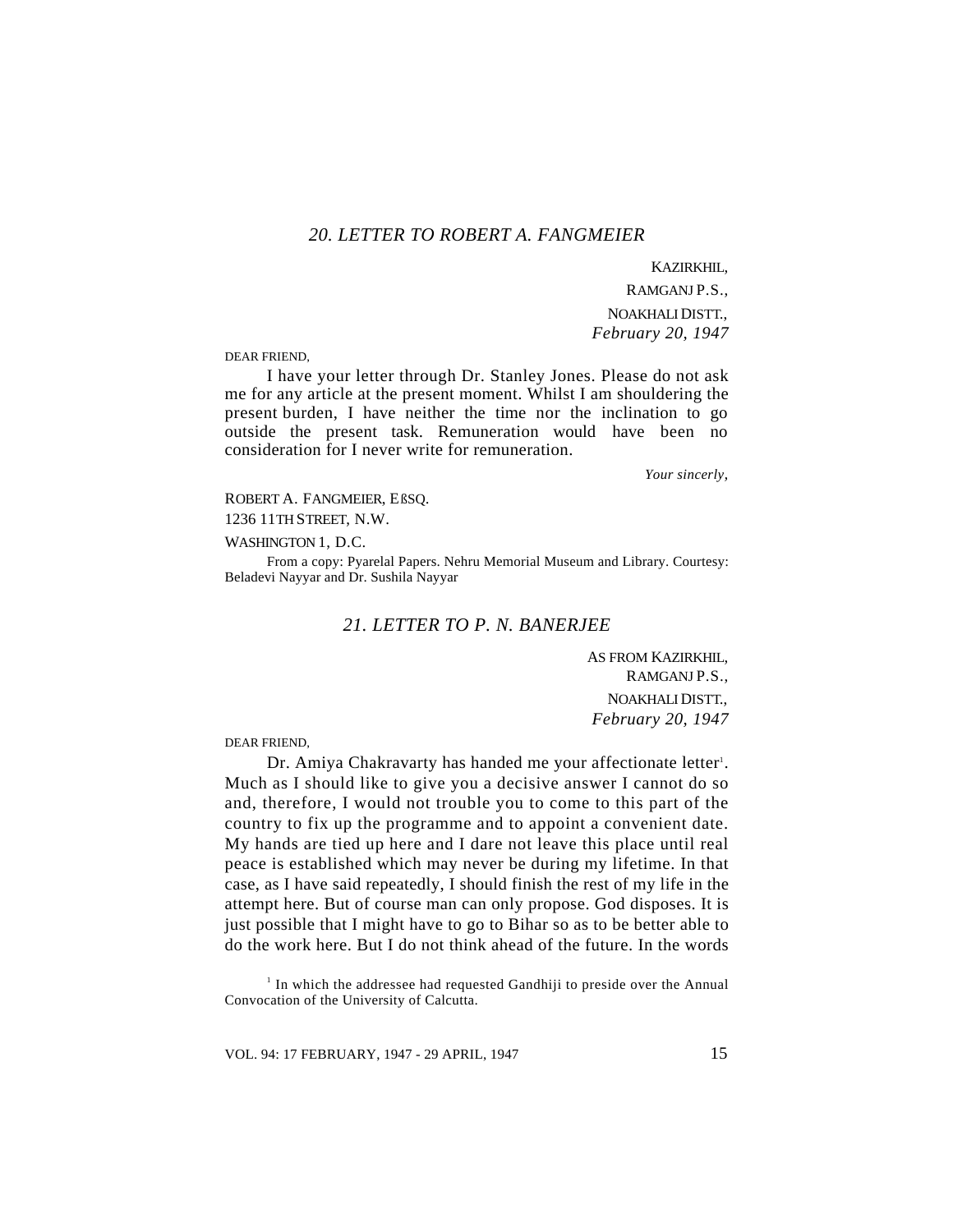### of Cardinal Newman 'one step is enough for me'.<sup>1</sup> Forthe rest Dr. Chakravarty will be able to tell you all for I had a long conversation<sup>2</sup> with him.

*Your sincerly,*

From a copy: Pyarelal Papers. Nehru Memorial Museum and Library. Courtesy: Beladevi Nayyar and Dr. Sushila Nayyar

### *22. LETTER TO GOPINATH BARDOLOI*

AS FROM KAZIRKHIL, RAMGANJ P.S., NOAKHALI DISTT., *February 20, 1947*

 $DEAR$  BARDOLOI $^3$ ,

Your letter of the 14th instant. Nirmal Babu who saw your letter suggested that one of his pupils might be induced to do the work mentioned by you. He will write to you as soon as he has heard from his pupil.

I hope all your troubles will dissolve.

From a copy: Pyarelal Papers. Nehru Memorial Museum and Library. Courtesy: Beladevi Nayyar and Dr. Sushila Nayyar

# *23. LETTER TO CHANDRANI*

*February 20, 1947*

CHI. CHAND,

I had a talk with Dev<sup>4</sup> today. The subject was whether or not you two may write to each other. He says that he would rather that I wrote to you and gave him news of your health than that he should write to you. Hence this letter. Otherwise I had no intention of writing to you today.

Now please write to me what you feel about this matter. Give me full news of your health. You should never neglect your health. How is your work progressing?

You should know well Gujarati, Marathi and Urdu. You do

<sup>1</sup> The verse by Newman in his hymn "Lead Kindly Light" runs thus: "One step enough for me I do not choose to see the distant scene Lead Thou me on."

<sup>2</sup> *Vide* "Discussion with Amiya Chakravarty", 20-2-1947

<sup>3</sup> Prime Minister of Assam

<sup>4</sup> Dev Prakash Nayyar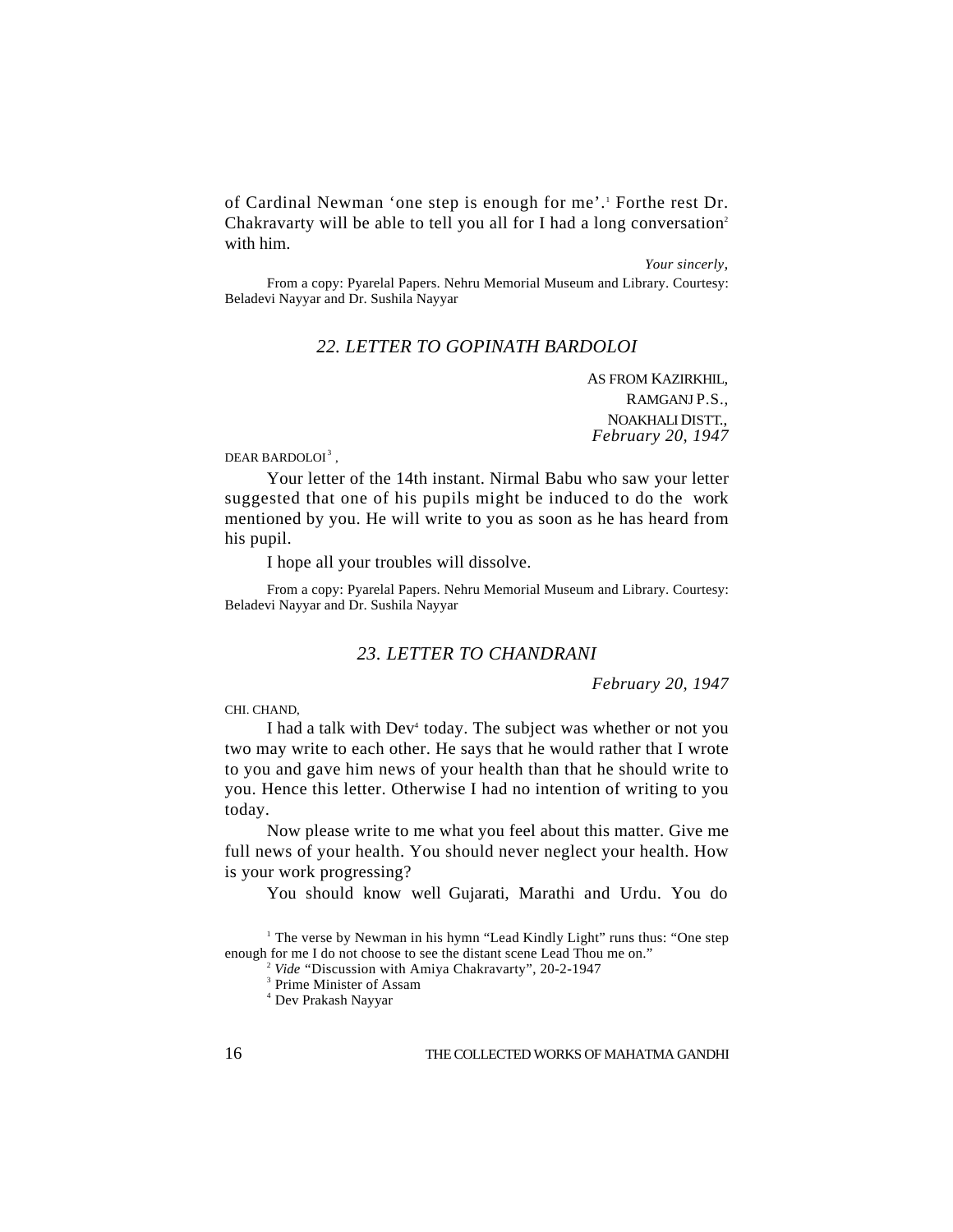understand the reason.

Sushilabehn will give you all the news from here. Dev is doing all the work that Pyarelal used to do for me. He shares a room with me.

I hope your sister is steadfast in her vow.

*Blessings from*

**BAPU** 

From a photostat of the Hindi: Chandrani Papers. Courtesy: Gandhi National Museum and Library

#### *24. DISCUSSION WITH AMIYA CHAKRAVARTY*<sup>1</sup>

#### *February 20, 1947*

Even if I fail, truth will not have failed. I must strive and carry this issue towards light. I live or perish in the attempt. Noakhali and Tipperah are not an isolated problem but it is a problem which India must solve for herself and for humanity. Fortunately or unfortunately I have had success in the most difficult ventures of my life. But I do not know what will happen this time. The greatest trial is given to us but it is never beyond our power to overcome it.

Truth is God. And He is discoverable only to non-violence and all it means. Here will be decided the clear issue. Those who think of separation must know where we stand. Let the facts be faced. If people will not tolerate differences in religion, usage, food, dress or individuality and will insist on boycott, then they cannot do so without the help of the Government which represents the people.

If boycott is the policy of the Government, we must know about it. A community cannot take action by itself. Bengal as well as other provinces must understand this.

As to changeability of human nature to normality, if opportunity was given, Mahatma Gandhi said:

If I did not believe so, I would not be here.

*Amrita Bazar Patrika*, 24-2-1968

<sup>1</sup> Professor at Calcutta University; at one time served as secretary to Rabindranath Tagore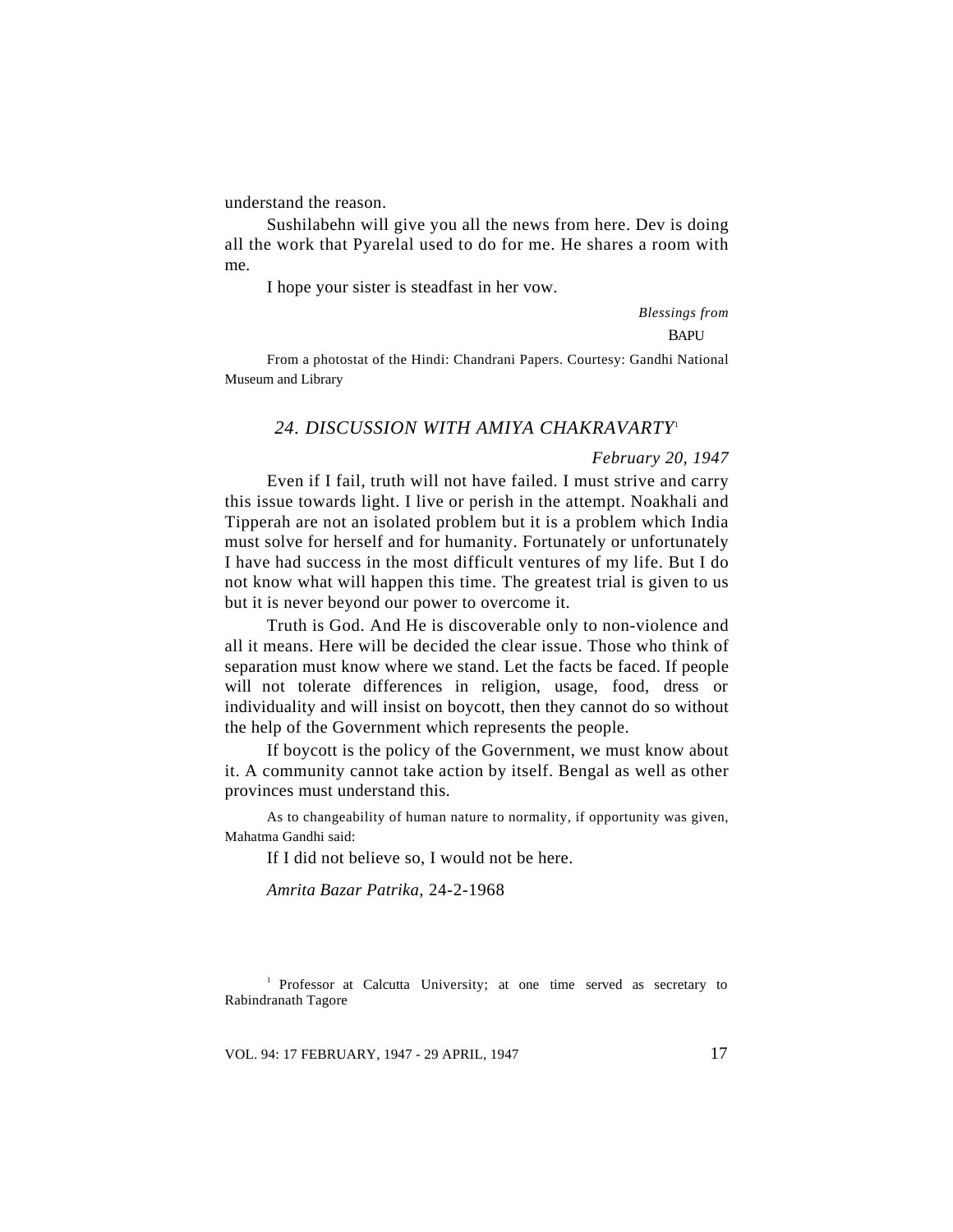### *25. SPEECH AT PRAYER MEETING*<sup>1</sup>

## CHAR LARUA, *February 20, 1947*

Q. If you think the Government may boycott, i. e., remove the minority community after giving adequate compensation, may not people take time by the forelock and go?

A. As to this he said that those who felt that they would take time by the forelock and form a Hindu corporation to take the Hindus away, he had nothing in common with them. He could not be party to any such scheme. The burden lay entirely on the majority community and the Government. He merely meant that when they declared bankruptcy of wisdom, the minority should go if they were adequately compensated. The other way was the way of violence, i. e., civil war, not of nonviolence.

Q. You have said castes should go. But then will Hinduism survive? Why do you thus mix up Hinduism with the progressive religions like Christianity or Islam?

A. He maintained that caste as it was understood must go if Hinduism was to survive. He did not believe that Christianity and Islam were progressive and Hinduism static, i. e., retrogressive. As a matter of fact he noticed no definite progress in any religion. The world would not be the shambles it had become if the religions of the world were progressive. There was room for *varna*, as a duty. This was true of all religions whether the name used was other than *varna*. What was a Muslim Maulvi or a Christian priest but a Brahmin if he taught his flock its true duty not for money but because he possessed the gift of interpretation? And this was true of the other divisions.

Q. As you are an advocate of the abolition of caste, are we to take it that you favour intercaste marriages? Many occupations are now the monopoly of specific castes. Should not this be abolished?

A. He was certainly in favour of intercaste marriage. The question did not arise when all became casteless. When this happy event took place, monopoly of occupations would go.

Q. If there is only one God, should there not be only one religion?

A. This was a strange question. Just as a tree had a million leaves similarly though God was one, there were as many religions as there were men and women though they were rooted in one God. They did not see this plain truth because they were followers of different prophets and claimed as many religons as there were prophets. As a matter of fact whilst he believed himself to be a Hindu, he knew that he did not worship God in the same manner as one or all of them.

#### *Harijan*, 16-3-1947

<sup>1</sup> Extracted from "Gandhiji's Walking Tour Diary"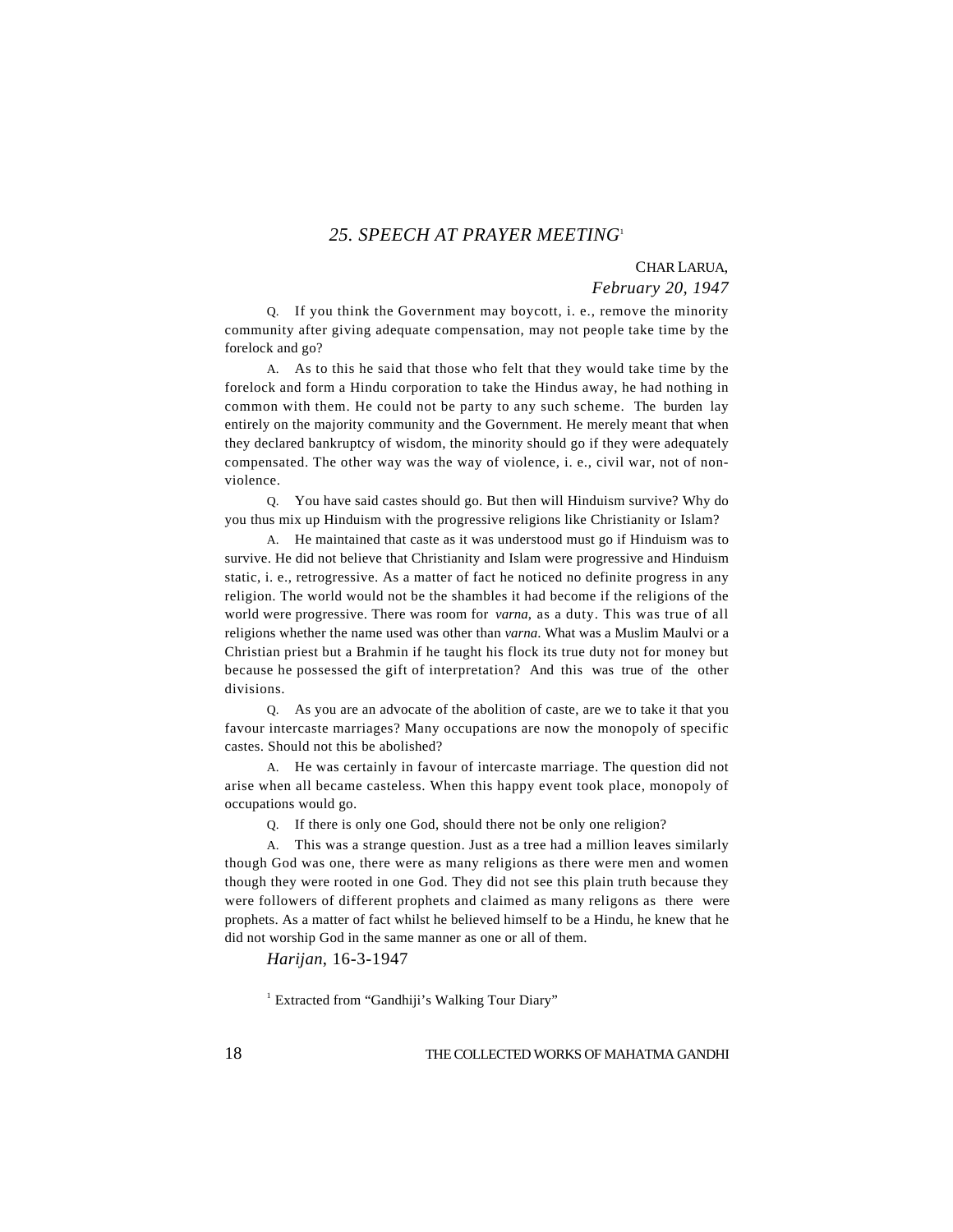#### *26. LETTER TO E. W. ARYANAYAKUM*<sup>1</sup>

#### *February 21, 1947*

You have given me a cutting from the *Hindustan Standard* purporting to report the views of Maulana Abul Kalam Azad<sup>2</sup> on education. Assuming the correctness of the report I say categorically that it is inconsistent with the line followed by the Hindustani Talimi Sangh. It is in the villages of India where India lives, not in the few Westernized cities which are the citadels of a foreign power.

I do not believe that the State can concern itself or cope with religious education. I believe that religious education must be the sole concern of religious associations. Do not mix up religion and ethics. I believe that fundamental ethics is common to all religions. Teaching of fundamental ethics is undoubtedly a function of the State. By religion I have not in mind fundamental ethics but what goes by the name of denominationalism. We have suffered enough from Stateaided religion and State Church. A society or a group, which depends partly or wholly on State aid for the existence of its religion, does not deserve or, better still, does not have any religion worth the name. I do not need to give any illustrations in support of this obvious truth as it is to me.

The second point deserving attention in the report in question is regarding the replacing of the Urdu and Nagari scripts by the Roman script. However attractive the proposition may appear to be and whatever is true of the Indian soldiers, in my opinion the replacing would be a fatal blunder and we would find ourselves in the fire out of the frying pan. In this connection, I would like you to read my statement<sup>4</sup> on the subject issued to the Press on January 21 last.

The third thing that pained me was the reference to military education. I think that we have to wait a long time before a nationwide decision on the point is made. Otherwise, we are likely to become a curse rather than a blessing to the world. Leaders are not made, they

<sup>1</sup> Secretary, Hindustani Talimi Sangh. This appeared under the title "Religious" Instruction, Military Training and the Roman Script."

 $2^2$  Member, Education and Arts in the Interim Government. He was reported to have said : "It is likely that under State supervision even denominational teaching can be imparted in a more liberal spirit than under private control. The aim of all religious teaching should be to make men more tolerant and broad-minded and it is my opinion that this can be more effectively done if the State takes charge of the question than if it is left to private initiative."

<sup>4</sup> *Vide* "Statement to the Press", 2-2-1947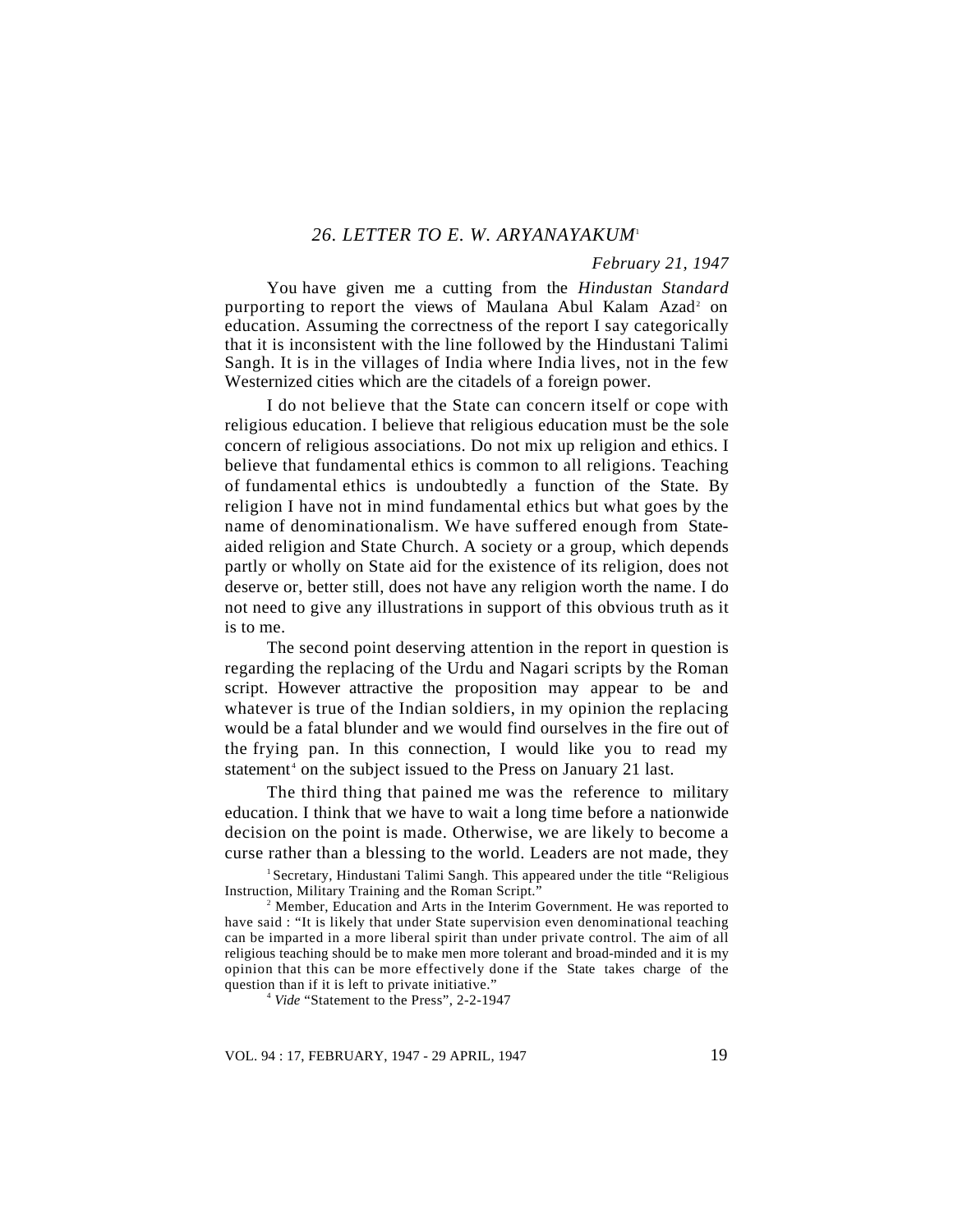are born. Should the State be in a hurry over this matter even before full independence is established? Therefore, I am surprised that the Central Advisory Board should be party to such a sweeping recommendation as they have made.<sup>1</sup>

*Harijan,* 23-3-1947

### *27. LETTER TO P. R. CHENGALVAROYA CHETTIAR*

KAZIRKHIL, RAMGANJ P. S., NOAKHALI DISTRICT, *February 21, 1947*

#### DEAR CHENGALVAROYAN,

Many thanks for your letter. Real forgiveness accrues to him who is truly penitent. Harilal<sup>2</sup> knows that when he has shed his evil habits he will be welcome in Sevagram. All those good people who, out of mistaken kindness, nurse [his] evil habits are his enemies.

Here is a letter<sup>3</sup> for him.

*Yours sincerely,* M. K. GANDHI

P. R. CHENGALVAROYA CHETTIAR 40 VENKATACHALA CHETTY STREET TRIPLICANE, MADRAS

From a photostat: G. N. 102

<sup>1</sup> The recommendations of the Central Advisory Board of Education were as follows : "The Central Board of Education has endorsed the view of the Working Committee of the National War Academy that residential schools, where boys may obtain adequate facilities for developing the character and powers of leadership, should be started by provinces and States to act as 'feeders' for the National War Academy. The Board is of opinion that the new type of schools contemplated in the scheme of National Post War Education will provide the necessary training for the leadership, character, intelligence, courage and physical fitness required by the military authorities for the Army, Navy and Air Force. It directs the attention of provincial authorities to the necessity of developing their schools on these lines which will actually serve as the kind of schools which the military authorities have in mind...."

<sup>2</sup> Harilal Gandhi, eldest son of Gandhiji

<sup>3</sup> The letter is not available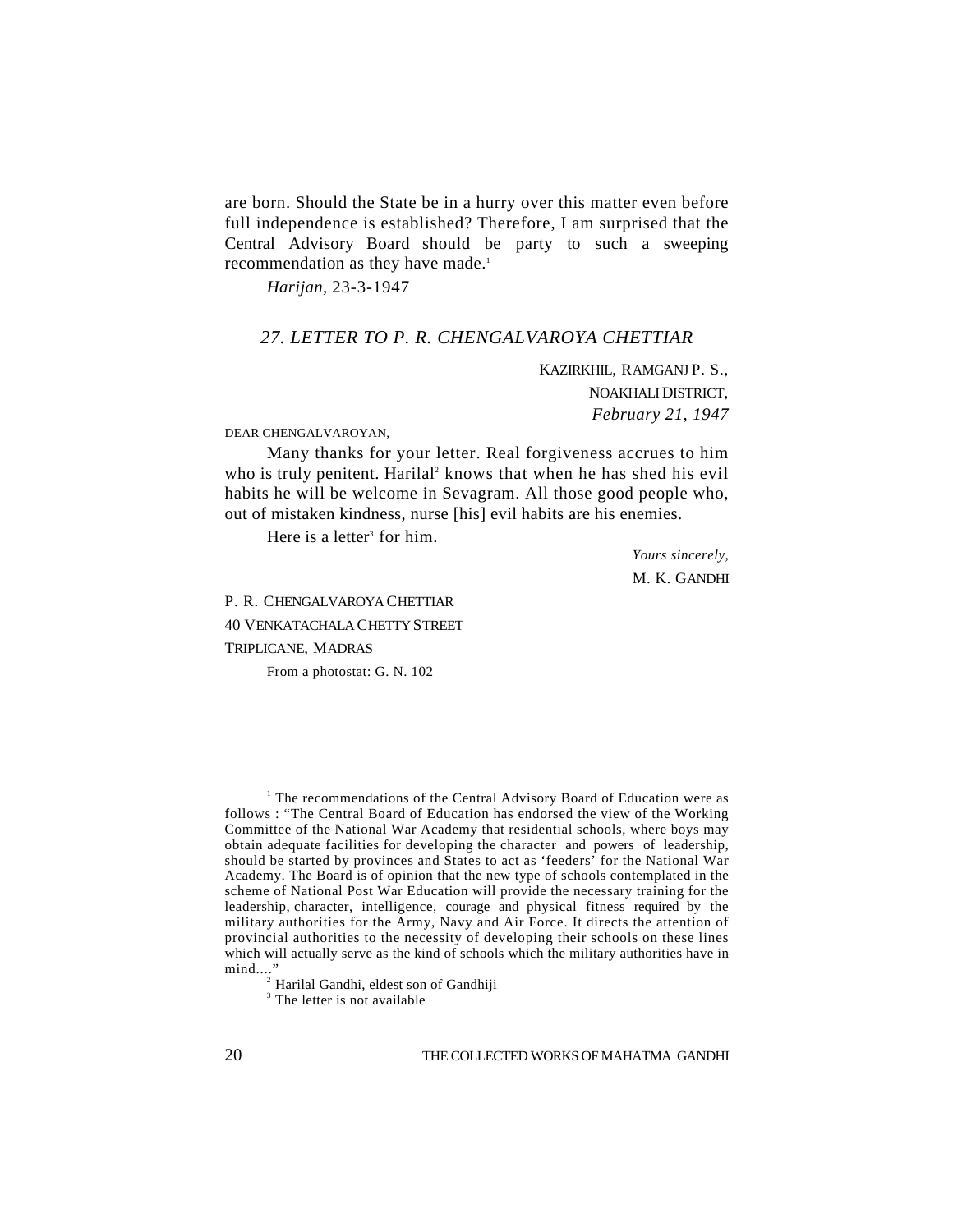*February 21, 1947*

CHI. MUNNALAL,

I got your long letter yesterday. Manu<sup>1</sup> read it out to me in the evening.

What you say about cultivation is absolutely correct. We should grow as much grain as we can and give it to the people. We did this once at Sabarmati. Were you there at that time? We raised a *bajra* crop out of season and gave potfuls of it to the poor people. We did, of course, charge them something. Vrajlal<sup>2</sup> used to spend the whole day in distributing the grain to labourers. Something like that should be done at Sevagram too, and that on a much larger scale. Money should be no difficulty. You may show this to anybody you like.

I was indeed very happy to learn about Kanchan<sup>3</sup>. May her delivery pass off without difficulty. I cannot judge whether her plan of going to Vyara is right or not. Sushilabehn<sup>4</sup> is going there and she might be able to guide you better. It is very good that Kanchan's sister has arrived there. It is as well that you are looking after the building work. That work also had to be done by somebody. You are an expert at the job.

My fate lies entirely in God's hands. If I am able to accomplish my mission here<sup>5</sup> and leave Bengal, I will certainly go there. But I do not know whether I shall succeed. If I should die in my attempt here, I would welcome such a death. Your running down here will serve no purpose. If you have learnt anything from me, build further on it. If you happen to come to this side and call on me incidentally, that would be another matter. I had an excellent letter from Kanchan, but have had no time to reply to it. Now lying in bed I dictate letters to Manu and to others if the letters are in other languages. I am thus able to give sufficient rest to the body and cope with the correspondence to a certain extent. There are some newspaper correspondents with us and they also help. Their help partly makes up for Parasram's<sup> $6$ </sup>

<sup>1</sup> Daughter of Jaisukhlal Gandhi

<sup>2</sup> An Ashram inmate

<sup>3</sup> Addressee's wife

4 Sushila Nayyar

<sup>5</sup> Gandhiji had gone to Noakhali on November 6, 1946 and had been touring on foot from village to village from January 2, 1947 to establish peace and communal harmony.

<sup>6</sup> Gandhiji's stenographer who accompanied him during part of the Noakhali tour. *Vide* "Statement to the Press", 20-11-1946 and "Letter to Parasuram", 2-1-1947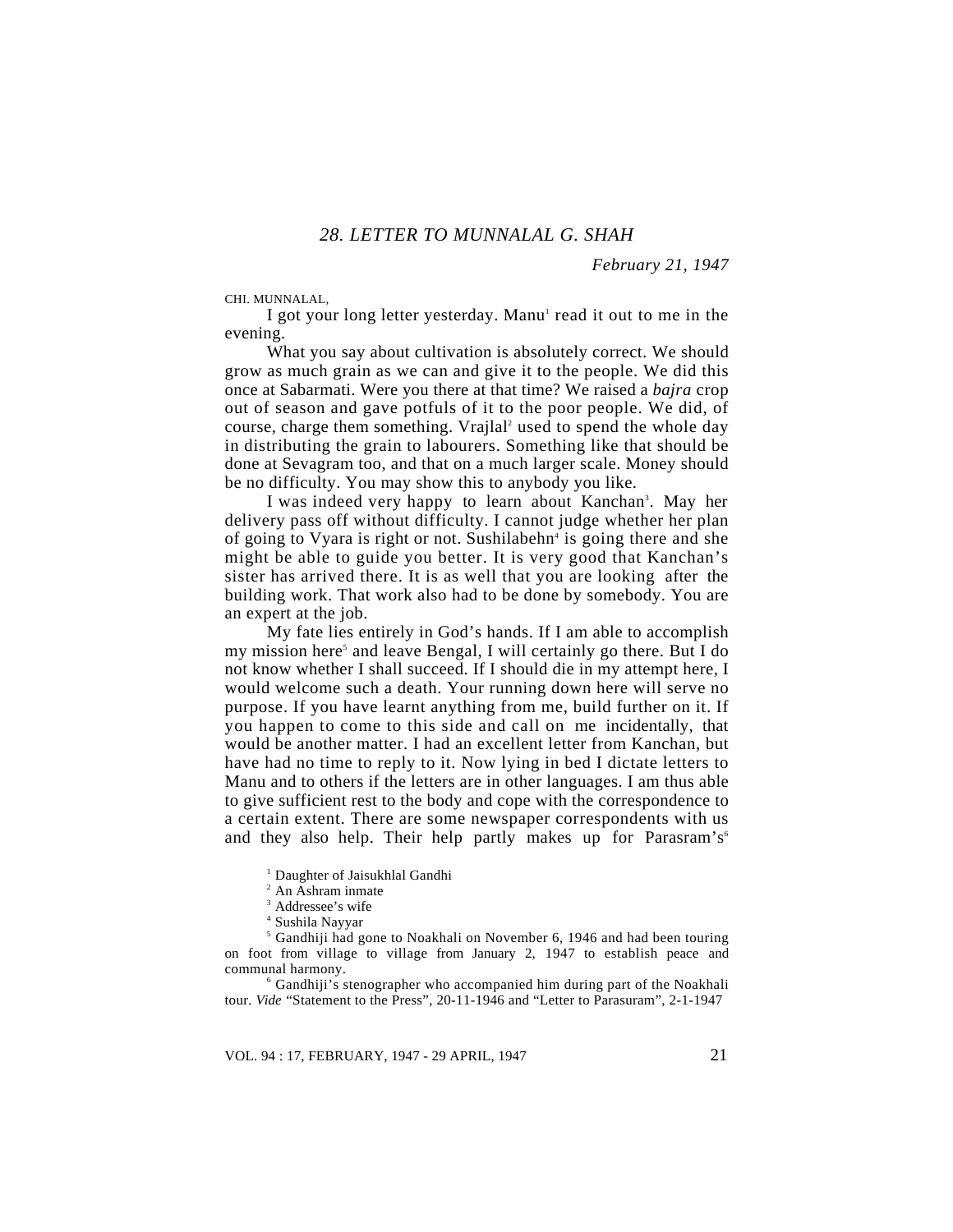absence. I dictate Urdu letters to Dev<sup>1</sup> and Bengali letters to Nirmal Babu<sup>2</sup>. Thus my correspondence work seems to be well arranged now and I am able to spare both my hands and eyes. That I do not write to Kanchan should not mean that she need not write to me.

> *Blessings from* **BAPU**

From a photostat of the Gujarati: G. N. 8628. Also C. W. 7210. Courtesy: Munnalal G. Shah

## *29. SPEECH AT PRAYER MEETING*<sup>3</sup>

#### KAMALAPUR, *February 21, 1947*

Gandhiji congratulated the audience on having come from the surrounding villages. He however sympathized with them for being exposed to the sun. He also hoped that they were not afraid of the Indian sun, perhaps the greatest gift from God. Happy was India which had clear blue sky for the larger part of the year.

He then referred to the fact that he had gone to Chandpur more than once whilst India's grand old son Shri Haradayal Nag<sup>4</sup> was alive. He was then his guest. He knew, therefore, what importance Chandpur had. He was glad that Chandpur had played its part in looking after the refugees. But he deplored the disregard of the laws of sanitation and cleanliness. If they rigidly carried out these rules they would not have to live in constant dread of the plague and other diseases which were the brood of insanitation.

He then told them that they must not harbour ill will against their Muslim neighbours. He appealed to both the parties to live at peace with each other. But he held that even if the Hindus alone harboured no ill will against the Muslims, or vice versa, strife would abate. If however both harboured ill will, one against the other, strifes were bound to be the result. There was a *mantra* in the Upanishads [which says] that man became what he thought.<sup>5</sup> How true it was found in every walk of life! Let them beware of harbouring an evil thought.

1 Devprakash Nayyar

<sup>2</sup> Nirmal Kumar Bose, a professor of Calcutta University, was touring with Gandhiji as his "companion and interpreter". *Vide* "Silence-Day Note to N. K. Bose", 18-11-1946 and "Statement to the Press", 20-11-1946

<sup>3</sup> Extracted from "Gandhiji's Walking Tour Diary"

4 (1853-1942); participated in the non-co-operation movement and Salt Satyagraha; devoted his life to constructive work

<sup>5</sup> "According as one acts, according as one behaves, so does he become. The doer of good becomes good, the doer of evil becomes evil. One becomes virtuous by virtuous action. Others, however, say that a person consists of desires. As is his desire, so is his will; as is his will, so is the deed he does, whatever deed he does, that he attains." *Brihadanranyakopanishad*, IV. 4.5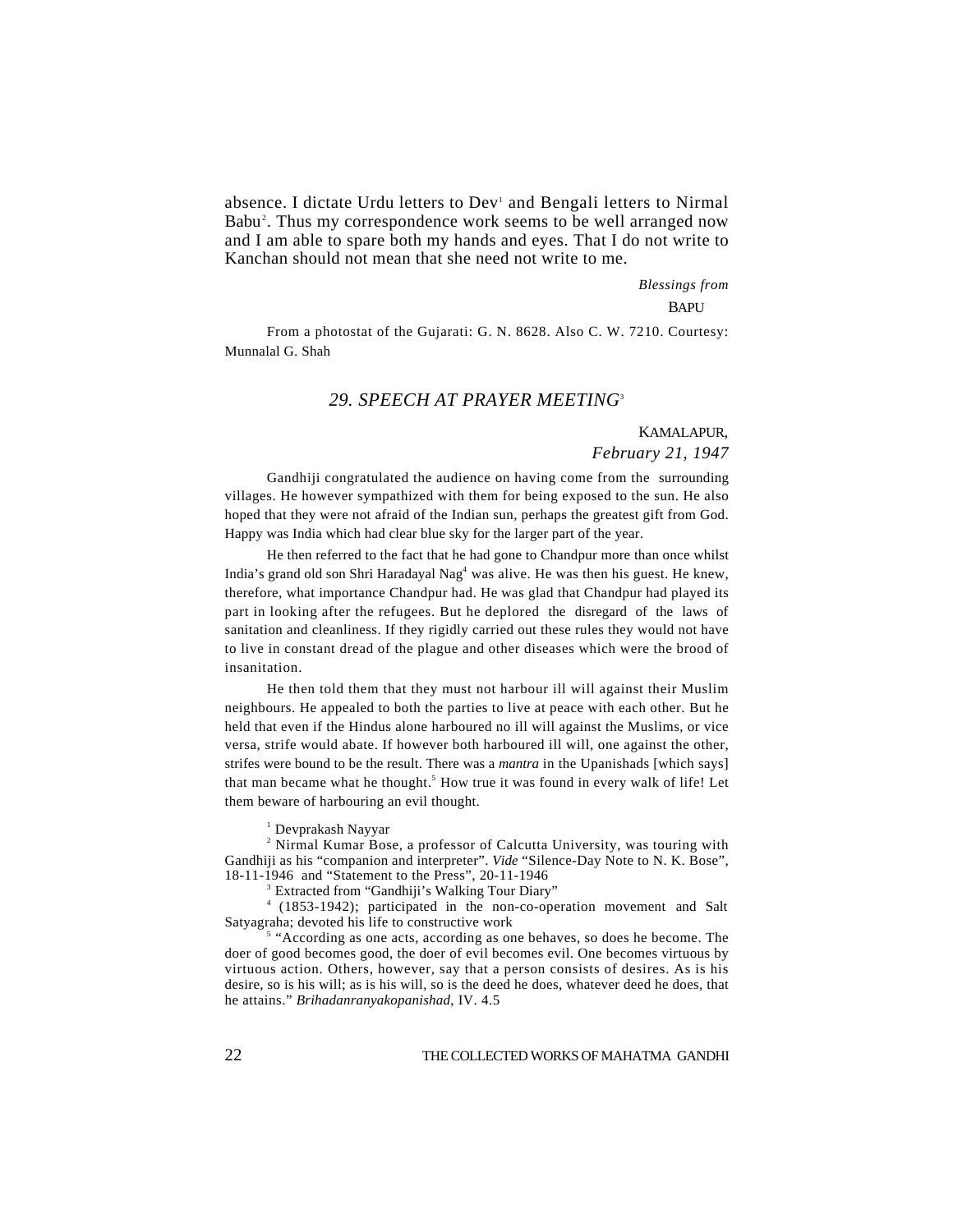He then came to the two questions before him. The first was:

Q . You advocate inter-caste marriages. Do you also favour marriages between Indians professing different religions? Should they declare themselves as belonging to no denomination, or can they continue their old religious practices and yet intermarry? If so, what form should the marriage ceremony take? Is it to be a purely civil function or a religious function? Do you consider religion to be an exclusively personal matter?

A . Though he admitted that he had not always held the view, he had come to the conclusion long ago, that an inter-religious marriage was a welcome event whenever it took place. His stipulation was that such a connection was not to be a product of lust. In his opinion [if it was a product of lust]<sup>1</sup> it was no marriage. It was illicit intercourse. Marriage in his estimation was a sacred institution. Hence there must be mutual friendship, either party having equal respect for the religion of the other. There was no question in this of conversion. Hence the marriage ceremony would be performed by priests belonging to both faiths. This happy event could take place when the communities shed mutual enmity and had regard for the religions of the world.

Q . Should religious instruction form part of the school curriculum as approved by the State? Do you favour separate schools for children belonging to different denominations for facility of religious instruction? Or, should religious instruction be left in the hands of private bodies? If so, do you think it is right for the State to subsidize such bodies?

A . As to this question he said that he did not believe in State religion even though the whole community had one religion. State interference would probably always be unwelcome. Religion was a purely personal matter. There were in reality as many religions as minds. Each mind had a different conception of God from the other. He was also opposed to State aid, partly or wholly, to religious bodies. For he knew that an institution or group, which did not manage to finance its own religious teaching, was a stranger to true religion. This did not mean that the State schools would not give ethical teaching. Fundamental ethics were common to all religions.

*Harijan*, 16-3-1947

1 From a report in *Amrita Bazar Patrika*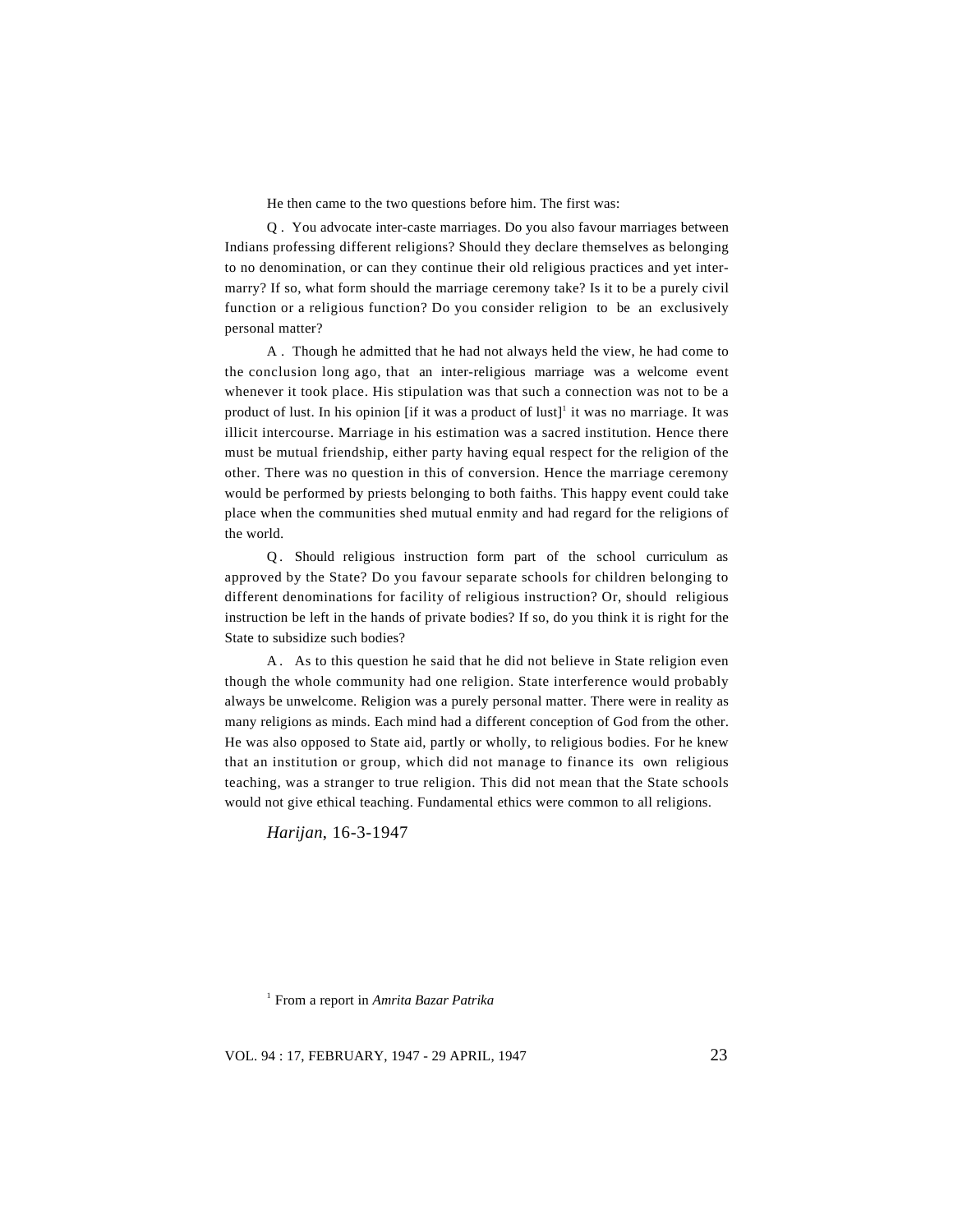### *30. LETTER TO H. S. SUHRAWARDY*<sup>1</sup>

KAZIRKHIL, RAMGANJ P.S., NOAKHALI DISTT., *FEBRUARY 22, 1947*

DEAR FRIEND,

Sardar Niranjan Singh Gill<sup>2</sup> was with me yesterday having returned from Bihar. He has prepared a memorandum which I have glanced through. I suggested that he should submit it to you. As it was he had not shown it to the Prime Minister of Bihar. I told him that the memorandum was incomplete without its being seen by the Prime Minister. He perceived the appositeness of my remark and said that he was going to send a copy to the Prime Minsiter. If he feels that any of his inferences require correction he would make the correction and pass it on to you.

There is one thing which he has recommended, namely, that I should go to Bihar if only for a few days. As you will see Dr. Mahmud also, if his report is correct, thinks likewise. I am in constant correspondence with Dr. Mahmud. I want to check up the statement with him. I am also writing to the Prime Minister. If he also thinks likewise I will then interrupt my work here to go to Bihar.

I have seen in the newspapers a statement attributed to you which reads like a jibe at me<sup>3</sup>. I would not expect that from you. Therefore, I give you the credit for believing that I have the "Inner Voice" to which I listen. My belief is that all mankind has it. But the outside din and noise have practically deadened it for the vast majority of people. When that voice speaks I shall find myself in Bihar without any further prompting.

While I am sending this to you I feel I ought not to omit mention of the fact that things are not as good as they might be and ought to be. I continue with some caution to worry the officials immediately concerned.

#### BENGAL PREMIER

From a copy: Pyarelal Papers. Nehru Memorial Museum and Library. Courtesy: Beladevi Nayyar and Dr. Sushila Nayyar

<sup>1</sup> An extract from this letter has been reproduced in "Letter to Amrit Kaur", 22-2-1947

 $2$  Of the Indian National Army, under whom a group of I.N.A. men were working in Noakhali.

3 The addressee had made a frivolous reference to Gandhiji's "inner voice"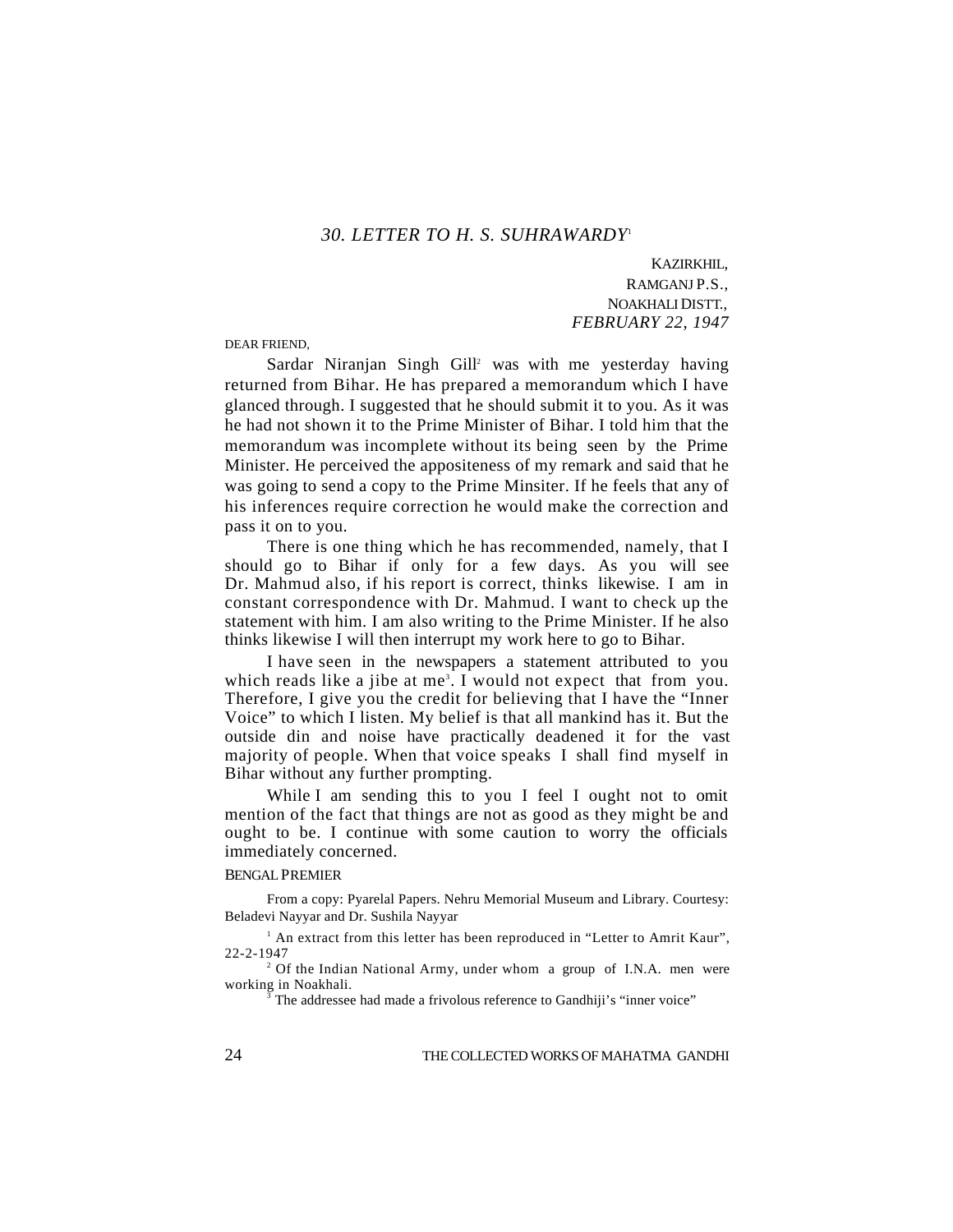#### *31. LETTER TO AMRIT KAUR*

KAZIRKHIL, RAMGANJ P. S., NOAKHALI DISTRICT, *February 22, 1947*

CHI. AMRIT,

Just as I am dictating to friend Rangaswamy<sup>1</sup> I get your letter and I have interrupted the dictation in order to see your letter. I have now read it and hasten to dictate my answer.

I have received all the letters referred to by you and I have sent replies also. I can't recollect just now but I will see if I can give you the dates. I do hope that by the time this reaches you, you will have recovered your voice fully.

Of course there is every chance of your getting back your Hindi and Roman-Urdu dictionary. I don't think I carry it with me. I will enquire and send it to you, care of Sardar<sup>2</sup> as soon as I trace it.

There is no cold here but there is still a freshness in the air. Real hot weather has not set in. Nights are quite cool and I use all my blankets. But there is no need to worry about me. I am keeping good health and have been able hitherto to go through my programme with clockwork regularity.

The second stage of the pilgrimage ends in Haimchar on Monday, the 24th instant.<sup>3</sup> It is Thakkar Bapa's<sup>4</sup> headquarters. I want to watch myself for a few days in Haimchar before resuming the third stage. It may also be that I might have to hurry to Bihar<sup>5</sup>. Sardar Niranjan Singh Gill<sup>6</sup>, who was in Bihar for three days, gave me the impressions of his tour and had strongly recommended that I should go to Bihar if only for a few days. I have put myself in

<sup>1</sup> Correspondent of *The Hindu* 

<sup>2</sup> Vallabhbhai Patel, Member, Home and Information and Broadcasting in the Interim Government

<sup>3</sup> The first stage of Gandhiji's walking tour had begun at Shrirampur on January 2 and the second stage commenced from Srinagar on February 5.

<sup>4</sup> A. V. Thakkar (1869-1951); President, Gujarat Antyaja Seva Mandir; Secretary, Harijan Sevak Sangh; General Secretary, Kasturba Gandhi National Memorial Trust; established Bharatiya Adimjati Sevak Sangh.

<sup>5</sup> Where communal riots had broken out on October 25, 1946, which was celeberated as Noakhali Day

6 Of the Indian National Army, under whom a group of I. N. A. men were working in Noakhali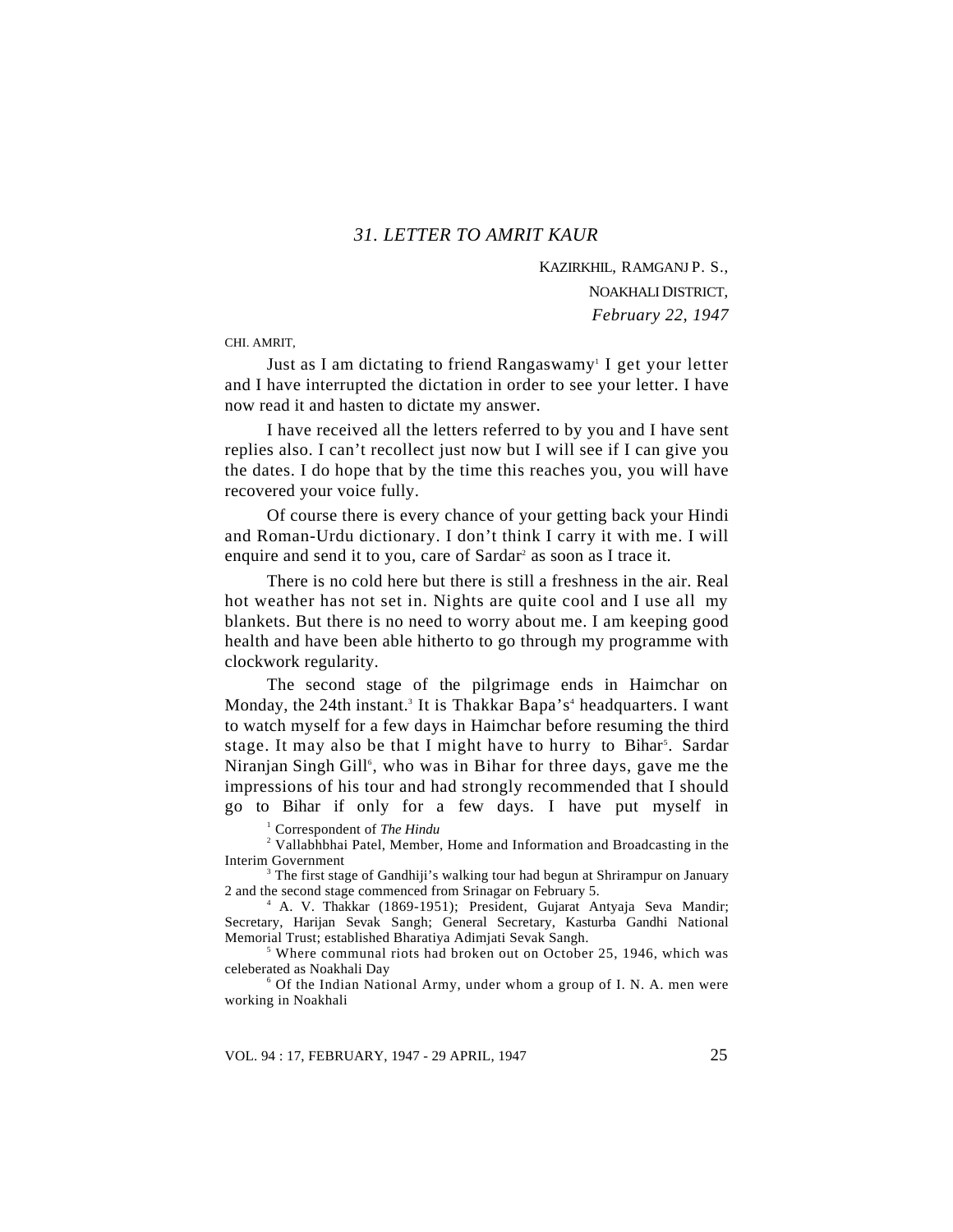communication with the Prime Minister of Bihar<sup>1</sup> and await his reply.

I begin the pilgrimage every day at 7.30 or 7.35 and the stages are so divided as not to require me to walk more than one hour and fifteen minutes at the most. The least I have been called upon to walk is thirty minutes. Once and only once has it been one hour and thirty minutes.

I see that this dictionary business<sup>2</sup> causes a lot of worry and takes away much of your time. Would you like to be relieved of that work? If you would, I would then like to keep your dictionary for the time being.

I am glad that the licensing clause in regard to khadi has been removed. How I would love to think that you have carried conviction to the Prime Minister<sup>3</sup> of the Punjab about *vanaspati*<sup>4</sup>; Pyarelal is in his village,<sup>5</sup> now about twenty miles from here, and doing excellent work. Sushila has gone to Sevagram in order to put matters straight about the maternity home and hospital. It is growing by leaps and bounds and has become very popular. She may return to her village work here as soon as she has finished her work in Sevagram. Renuka<sup>6</sup> is here with me at the village. Her village is less than two miles from here. In appearance she looks just as she was. She has had to take great care of herself. But she is all right otherwise. Only this morning she enquired about you. I told her that I heard from you fairly regularly but that you were trying to save my time as much as possible. She asked me whether you were ever coming to this part of India. I told her not whilst I was moving from day to day but that if I stayed for any length of time in one place and if you are well and available from your work in the Assembly or otherwise, I would like you to come for a few days, and she was happy. She is doing her work steadily with her little band of workers.

Manu I have reserved to the last. Everybody here knows everything about her. Therefore I would love to say a word or two for

1 Shrikrishna Sinha

<sup>3</sup> Khizar Hyat Khan Tiwana

4 Hydrogenated vegetable oil

<sup>5</sup> The workers accompanying Gandhiji had spread themselves out in the villages of Noakhali. *Vide* "Statement to the Press", 20-11-1946

6 Renuka Ray

<sup>&</sup>lt;sup>2</sup> The reference is to the English-into-Hindustani dictionary published fortnightly in *Harijan*, from September 1, 1946. It was originally intended to be the joint effort of a few co-workers but had subsequently to be taken up by the addressee herself at Gandhiji's instance; *vide* "Plucky Stand"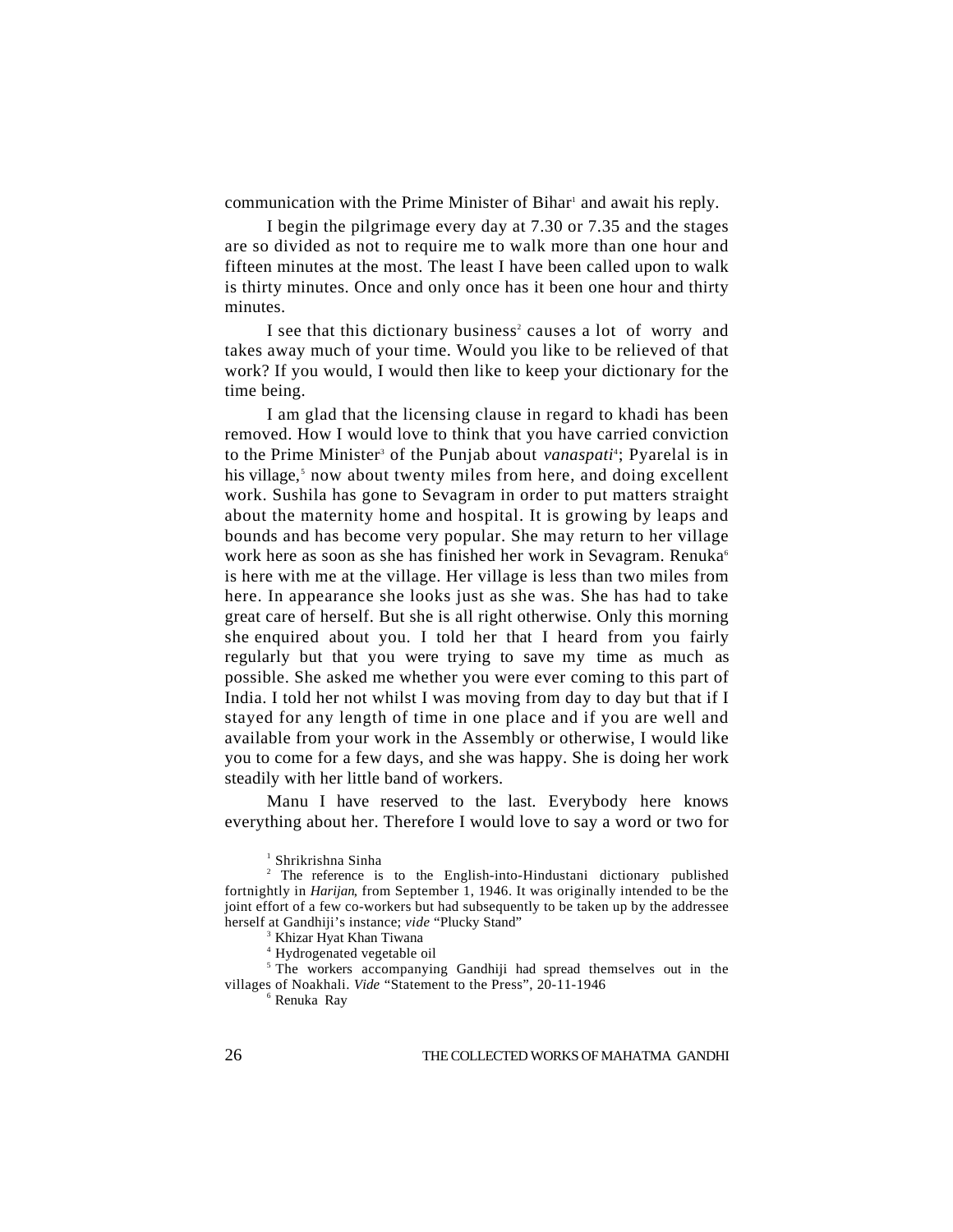your information. But I must forbear for it is now towards one o'clock and I must have a little bit of rest and grease on the soles of my feet.

Love.

[PS.]

Keep both the shawls with you. Give them to me when we meet. Have you given your consent to the Central Advisory Board's recommendation<sup>1</sup> regarding military training?

*Blessings from*

**BAPU** 

From the original: C. W. 4190. Courtesy: Amrit Kaur. Also G. N. 7826

## *32. LETTER TO SHRIKRISHNA SINHA*

KAZIRKHIL,

RAMGANJ P.S.,

NOAKHALI DISTT., *FEBRUARY 22, 1947*

SHRIKRISHNA SINHA,

I dictate this to you in English in order that it might be easier for you to make public use of my letter which I hope will never be necessary.

Sardar Niranjan Singh Gill saw me yesterday and gave me a report which he has prepared with reference to his summary visit to Bihar. I suggested that he should send you a copy so as to enable you to correct any mis-statement into which he might have been betrayed. I advised him too to send a copy to the Prime Minister of Bengal, advising him at the same time that he should mark the copy as confidential till it has been checked by you and your corrections, if any, had been accepted by him and the Memorandum accordingly corrected. I hope you have got the Memorandum.

There is one thing in it which refers to me. Dr. Syed Mahmud and others would like me to visit Bihar. Sardar Niranjan Singh Gill endorses the suggestion. Do you feel likewise? Please tell me unhesitatingly what you feel.

Now that you have announced your Ministry's decision to appoint an impartial enquiry commission as soon as possible I remind

<sup>1</sup> *Vide* footnote 1, "Letter to P. R. Chengalvaroya Chettiar", 21-2-1947

BAPU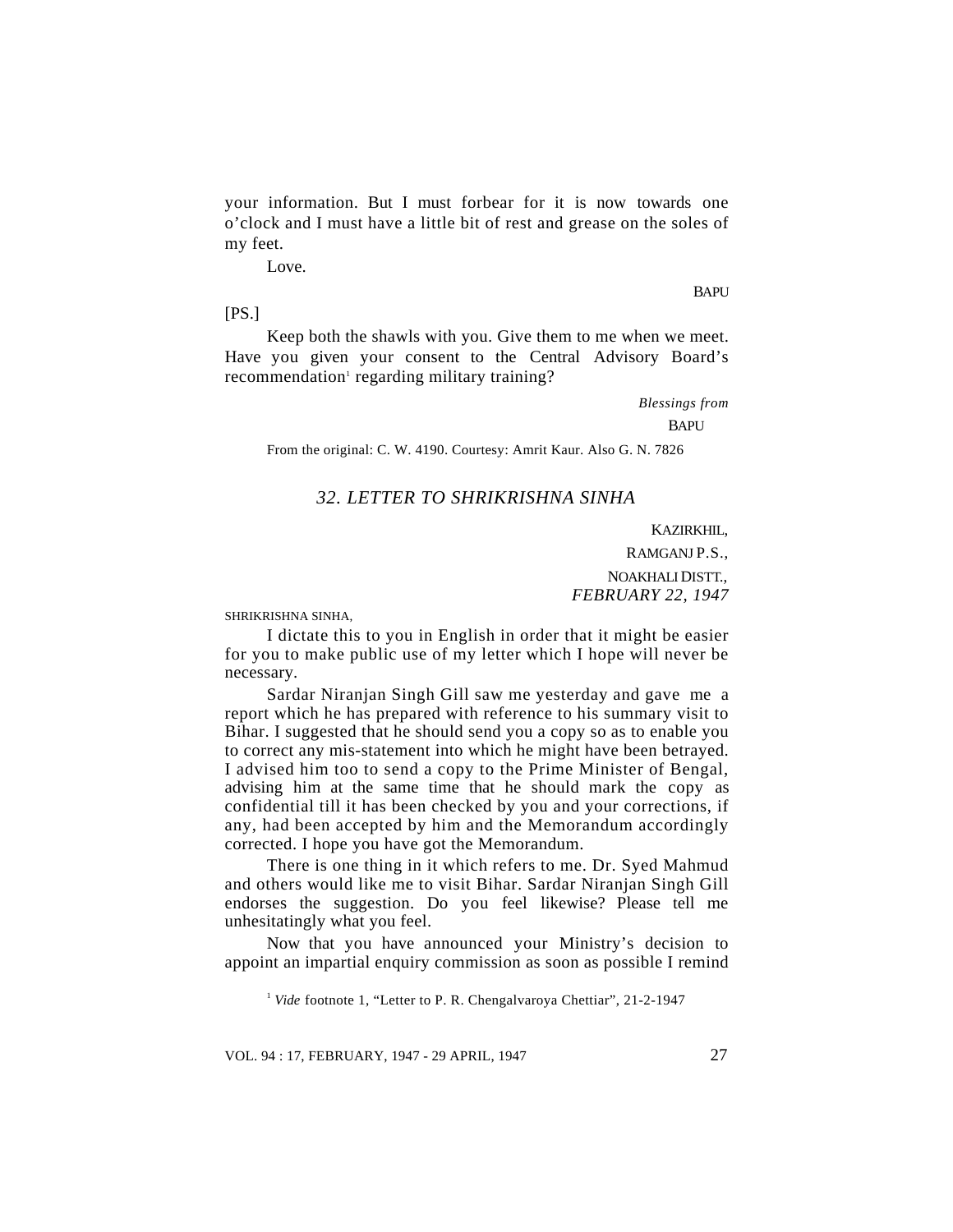you of the proverb "he gives twice who gives in time". BIHAR PREMIER

From a copy: Pyarelal Papers. Nehru Memorial Museum and Library. Courtesy: Beladevi Nayyar and Dr. Sushila Nayyar

## *33. A LETTER*

*February 22, 1947*

I say you cannot tread this path (the path of *brahmacharya*) if you fight shy of the thorns, stones and pitfalls in the way. Maybe we shall stumble, our feet will bleed, we may even perish. But we dare not turn back.

If I am successful, the world will be enriched by my venture. If on the other hand I am found to be a fraud or a misled fool, the world will reject me and I shall be debunked. In either case the world will be the gainer. This is as clear to me as two and two make four.

 $*$   $*$   $*$ 

*Mahatma Gandhi — The Last Phase,* Vol. I, Bk. II, p. 223

#### *34. LETTER TO PYARELAL*

*February 22, 1947*

CHI. PYARELAL,

It is 6.15 now and I must stretch myself. And if I feel sleepy, I must sleep. That is why I am dictating this letter. I read your lessons and I like them. It would not do your spoiling your handwriting and then asking to be forgiven. Asking forgiveness every now and again would be like following the English practice. That would not be proper. Your handwriting should be such that you do not have to ask forgiveness at all. You may write less. If you resolve that whatever you write will be in a beautiful handwriting, writing Manu's lessons in a beautiful handwriting will not be burdensome to you. Duty should never be a burden. And it is one's duty to make one's handwriting beautiful like beads. In spite of knowing this I myself do not follow this. You should consider it a failing on my part, and not imitate me in this.

I have sampled your other *roti* too. It was harder and there must be something lacking in it. If you have started making *roti* and if you have decided to do it, why not do it the way you formerly did? In other words you had started mixing in it lime or tamarind juice or tomato juice. If you do that, the *roti* will be lighter and easily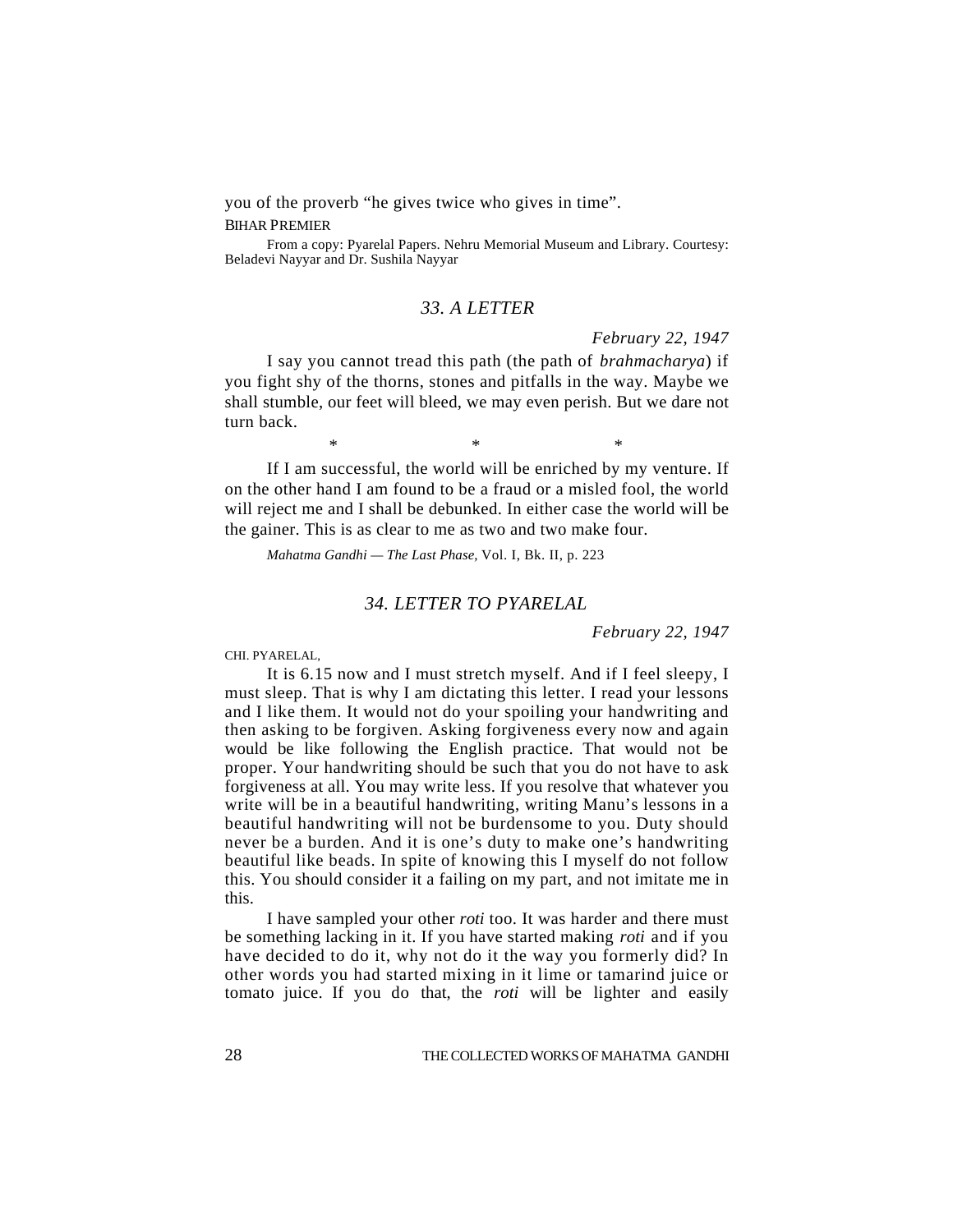morespongy. In case you do not do that, I have already suggested *bhakhri.* It would turn out nice if you add sufficient oil in the dough. Do not think that you have to send it to me. You may send it whenever it is convenient to do so.

Sushila's letter is enclosed. I am very much impressed by it. If she is able to act according to the wish she has expressed in it, I shall consider it a great triumph in this *yajna.* You must also encourage her. Have I not told you that you, Sushila and Manu could play the greatest role in the success of this *yajna.* And even there, Manu would be undergoing the severest test. The indications so far are good. Its complete success would no doubt depend very largely on my own efficiency. On the one hand is the gravest doubt on the part of Kishorelal and others and on the other my stubbornness. My mind is oscillating between the two. But it bends more towards action.

There is only to act, not to think about the reward.

My letter to Parasram could go only yesterday. It was merely negligence on my part. What could I do? Once the letter goes in the file, it is immediately forgotten. The moral of the thing is that everything should be promptly attended to. Whatever comes later, should also be taken up later. The diary came into my hand only yesterday. I am sending the previous one today.

*At night, February 22, 1947*

 I have your second letter. I have already told Dev to send the *roti* tin. I do not know if it has been sent or not. And Dev is not here at present. I shall send William's letter. It would be a great feat on your part if Kalu Mian recovers. It is of course good that you are writing to him. I am writing about him to Kul Ranjan. He may be able to suggest something. You try applying mud-pack even on the eyes. I am doing it everyday. I am not using a piece of cloth now but applying the earth direct. Needless to say that the eyes must be kept closed. Jaya's letter is enclosed.

#### *February 23, 1947*

 I am in a great hurry. Hence, I am sending this without revising. Now, send the papers about my subject.

> *Blessings from* **BAPU**

From the Gujarati original: Pyarelal Papers. Nehru Memorial Museum and Library. Courtesy: Beladevi Nayyar and Dr. Sushila Nayyar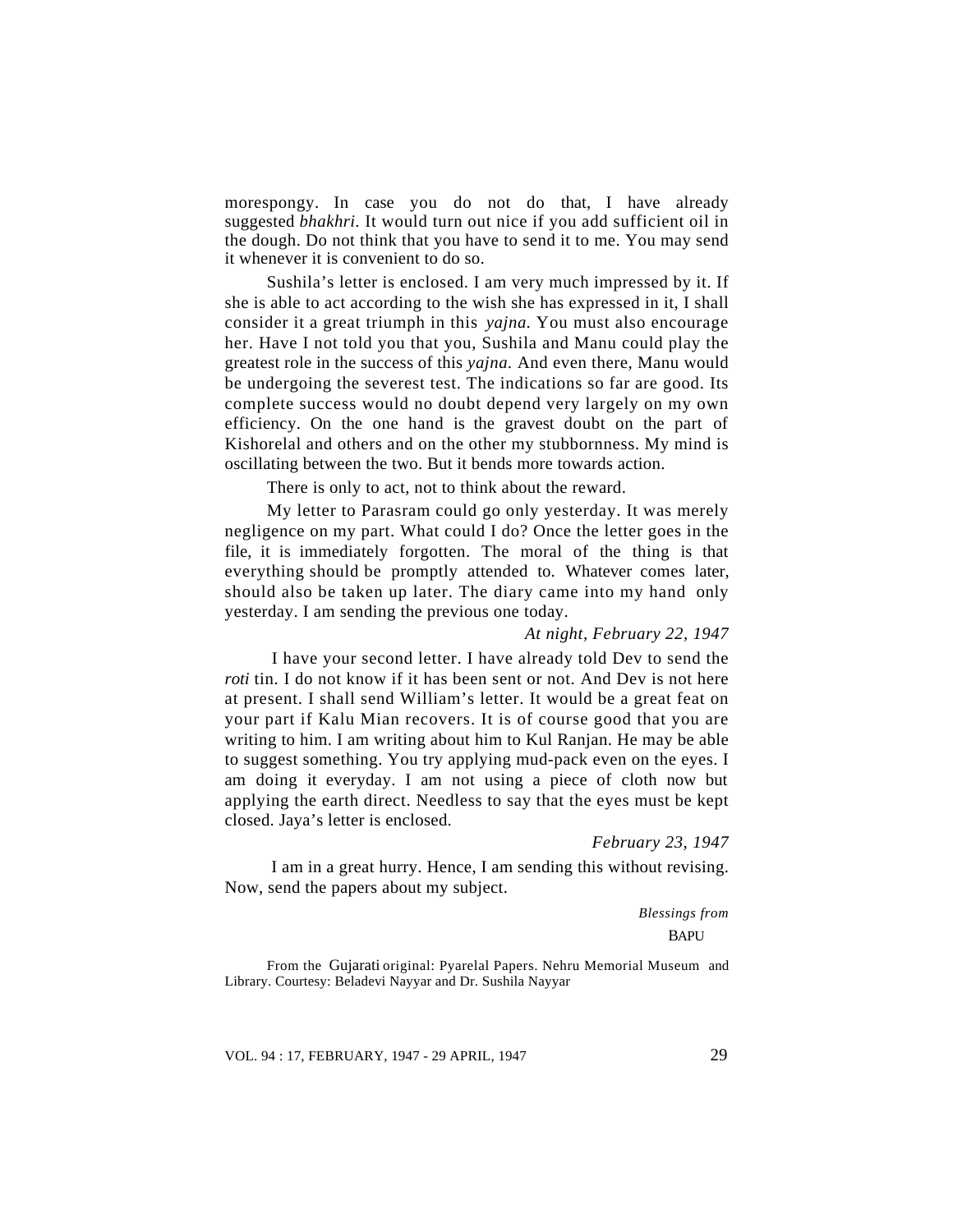## *35. SPEECH AT PRAYER MEETING*<sup>1</sup>

CHAR KRISHNAPUR, *February 22, 1947*

At the outset Gandhiji said that he had received from a Muslim friend in Baluchistan a printed sheet containing what he thought were the sayings of the Prophet and the teachers. The whole selection was good but he was attracted by the following from Prophet Mohamed's sayings:

When God made the earth it shook to and fro till He put mountains on it to keep it firm. Then the Angels asked, O God, is there anything in Thy creation stronger than these mountains? And God replied, iron is stronger than these mountains for it breaks them.

And is there anything in Thy creation stronger than iron?

Yes, fire is stronger than iron, for it melts it.

Is there anything stronger than fire?

Yes, water, for it quenches fire.

Is there anything stronger than water?

Yes, wind, for it puts water in motion.

O our Sustainer, is there anything stronger than wind?

Yes, a good man giving alms. If he gives it with his right hand and conceals it from his left, he overcomes all things. Every good act is charity. Your smiling in your brother's face, your putting a wanderer on the right road, your giving water to the thirsty, is charity. A man's true wealth hereafter is the good he has done to his fellowmen. When he dies people will ask, what property he had left behind him? But the Angels will ask, what good deeds has he sent before him?

Gandhiji then dealt with the following questions.

Q. Why should there be insistence on temple-entry? Of course, we understand that in case of objection, there is scope in it for satyagraha. No- caste dinners have a limited value; for those who join do not shed untoucha- bility in their homes or during social ceremonies. They look upon these dinners, organized by Congressmen or other progressives, as special occasions when caste rules are held in abeyance; something comparable to what one does when one goes to Jagannath Puri and partakes of cooked rice offered to Jagannath without reference to one's caste. Antiuntouchability has not yet gone deep enough to affect the normal social life of individuals. What can be done to break down barriers in private homes? Even with regard to temple-entry there is one question. Do you think that priests in public service in free India will be drafted from among competent men and women without any reference to their former castes?

A. Gandhiji said that it was an apt question in this part of Bengal where there

<sup>1</sup> Extracted from "Gandhiji's Walking Tour Diary"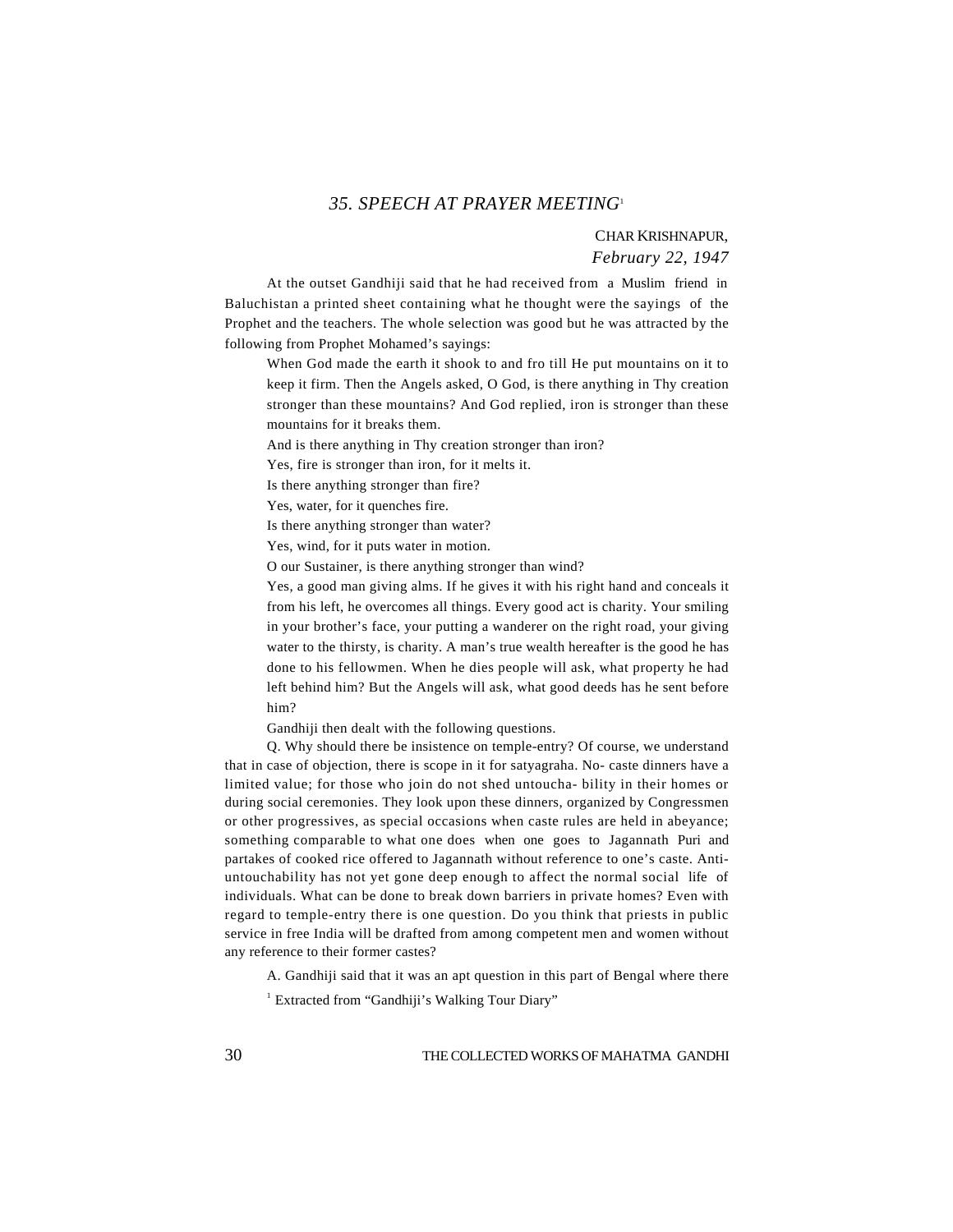were the largest number of *Namasudras*. He welcomed the question doubly because he had occupied the lowest rung of the Hindu ladder and because he did not believe in the ladder of castes. He invited all to occupy that lowest rung. Then there would be no occasions for such questions as were addressed to him. Meanwhile, he was bound to deal with them. He entirely endorsed the proposition that untouchability would be doomed and totally abolished when there was no prohibition applied against anyone by reason of his caste. The only universal prohibition would be against insanitation, degradation, etc. But he clung to the belief that temple-entry took the first place in the programme of removal of untouchability and he made bold to say that social public dinners would precede as they were preceding the final conquest over the demon of untouchability. He prophesied that Hinduism would be destroyed if untouchability was not destroyed, even as the British race would lose its name if British rule was not destroyed *in toto*, as it was certainly being dissolved before their very eyes.

Q. You wrote about economic equality in 1941. Do you hold that all persons who perform useful and necessary service in society, whether farmer or Bhangi, engineer or accountant, doctor or teacher, have a moral right only to equal wages with the rest? Of course, it is understood, educational or other expenses shall be a charge of the State. Our question is, should not all persons get the same wages for their personal needs? Do you not think that if we work for this equality, it will cut sooner under the root of untouchability than any other process?

A. As to this Gandhiji had no doubt that if India was to live an exemplary life of independence which would be the envy of the world, all the Bhangis, doctors, lawyers, teachers, merchants and others would get the same wages for an honest day's work. Indian society may never reach the goal but it was the duty of every Indian to set his sail towards that goal and no other if India was to be a happy land.

*Harijan,* 16-3-1947

## *36. A SILENCE-DAY NOTE*

#### *February 23, 1947*

Difference between defensive and aggressive is wholly unconvincing and meaningless. You can't blow hot and cold. Either have hate or love. I have already said how to deal with the want of seeds and instruments.

#### M. K. G.

From the original: Pyarelal Papers. Nehru Memorial Museum and Library. Courtesy: Beladevi Nayyar and Dr. Sushila Nayyar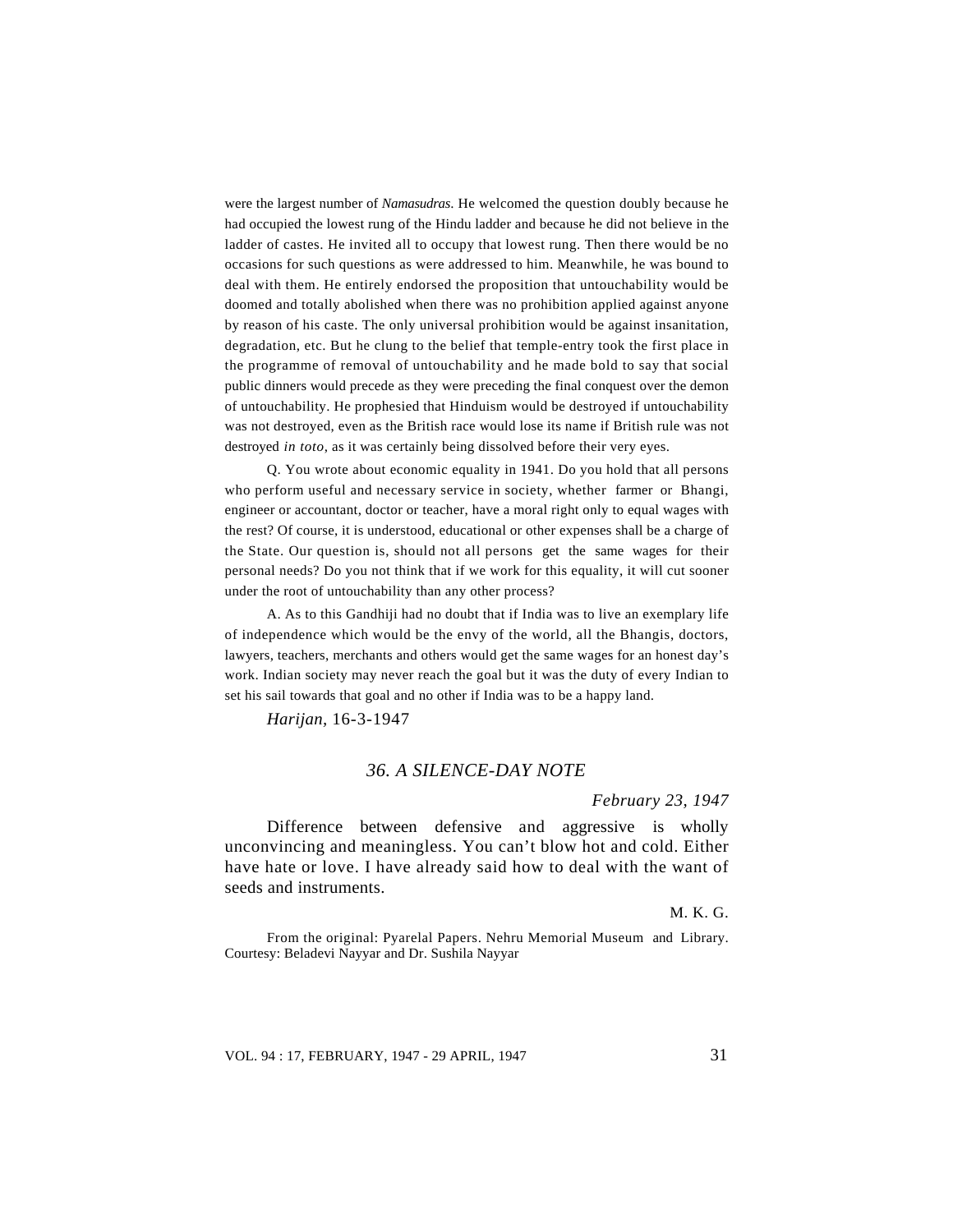## *37. SPEECH AT PRAYER MEETING*<sup>1</sup>

#### CHARSOLADI, *February 23, 1947*

Q. *Namasudra* girls are usually married off at the age of 12 or 13; formerly the usual age was 8 or 9. The bridegroom has to pay a dowry of Rs. 150 for the bride. The average difference between the two is about 12 to 15 years. As a result of this the number of widows in the *Namasudra* society is rather large. Among one section of the caste widow-marriage was prevalent. But in imitation of another section which was looked upon as superior, the former are giving up that practice. What is your advice regarding child-marriage and widow-remarriage?

A. Dealing with the question Gandhiji said that his opinion was definite. In the first instance there should be no possibility of child-widows. He was averse to child-marriages. It was an evil custom which unfortunately the *Namasudras* had perhaps taken from the so-called higher castes.

Gandhiji was also against the system of dowry. It was nothing but the sale of girls. That there should be castes even amongst *Namasudras* was deplorable and he would strongly advise them to abolish all caste distinctions amongst themselves. And in this they should bear in mind the opinion the speaker had often expressed that all caste distinctions should be abolished, and there should be only one caste, namely, Bhangis, and all Hindus should take pride in being called Bhangis and nothing else. This applied to the *Namasudras* as well.

When child-marriages were abolished, naturally there would be few, if any, young widows. As a general rule he was for one man one wife for life, and one woman one husband for life. Custom had familiarized women in the so-called higher castes with enforced widowhood. Contrary was the rule with men. He called it a disgrace, but whilst society was in that pitiable condition, he advocated widow-remarriage for all young widows. He believed in equality of the sexes and, therefore, he could only think of the same rights for women as men.

Q. You say that you are in favour of inter-religious marriages<sup>2</sup> but at the same time you say that each party should retain his or her own religion and, therefore, you said, you tolerated even civil marriages. Are there any instances of parties belonging to different religions keeping up their own religions to the end of their lives; and is not the institution of civil marriage a negation of religion and does it not tend towards laxity of religion?

<sup>1</sup> Extracted from "Gandhiji's Walking Tour Diary". It being Gandhiji's silence day the questions and answers were read out.

<sup>2</sup> *Vide* "Speech at Prayer Meeting", 21-2-1947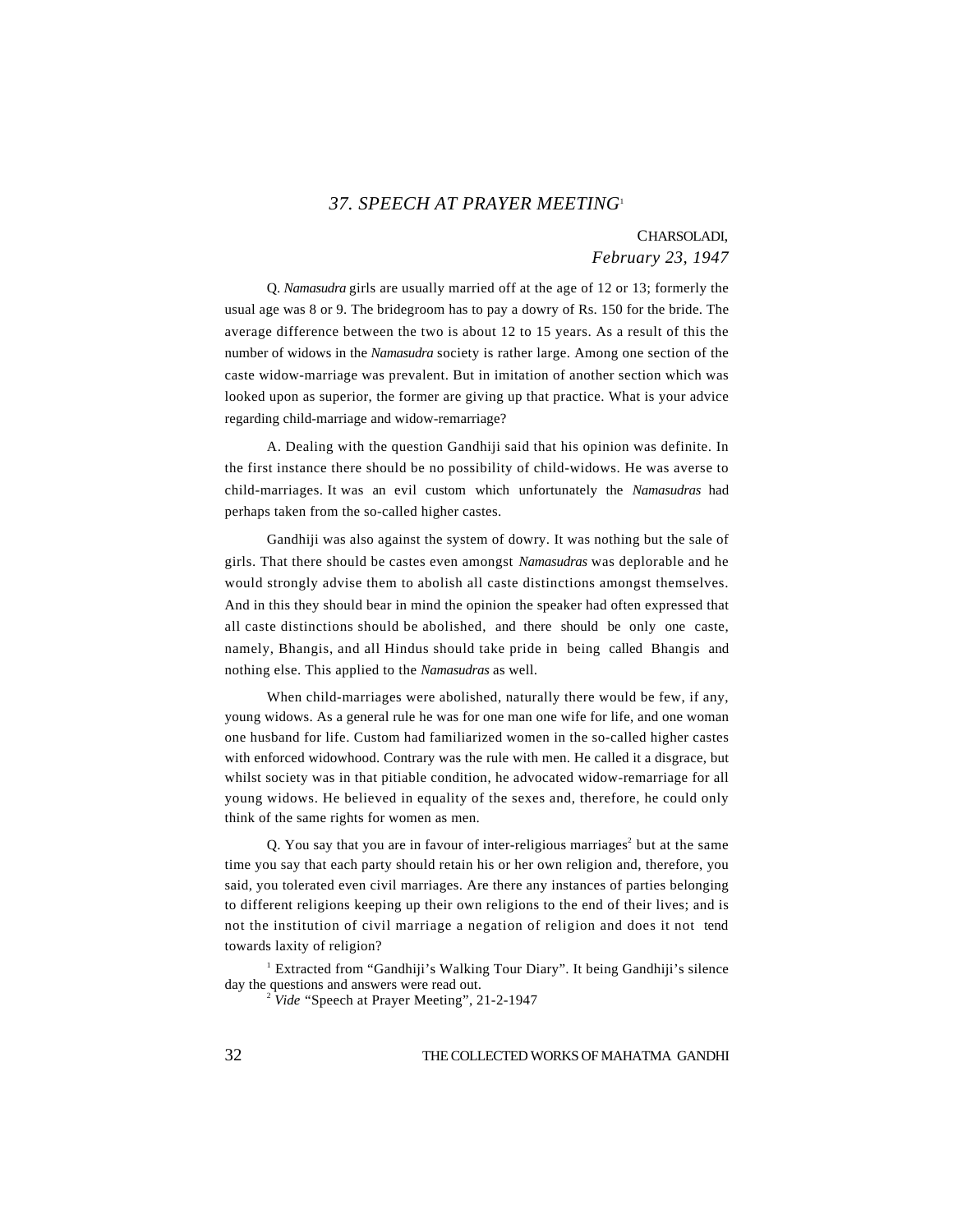A. Gandhiji said that the questions were appropriate. He had no instances in mind where the parties had clung to their respective faiths unto death because these friends whom he knew had not yet died. He had, however, under his observation men and women professing different religions and each clinging to his or her own faith without abatement. But he would go so far as to say that they need not wait for the discovery of past instances. They should create new ones so that timid ones may shed their timidity.

As to civil marriages he did not believe in them but he welcomed the institution of civil marriage as a much-needed reform for the sake of reform.

*Harijan,* 16-3-1947

#### *38. LETTER TO JAWAHARLAL NEHRU*

KAZIRKHIL, RAMGANJ P. S.,

NOAKHALI DT.,

*February 24, 1947*

Today being silence day I am writing this. But it will be typed for your easy reading. I have read Attlee's speech'. Lest I might embarrass you by an untoward word or phrase I am not saying anything just now.

Evidently I had anticipated practically the whole of it in my speeches here, i. e., if I am interpreting the speech correctly. My interpretation is this

Independence will be recognized of those parts which desired it and will do without British protection.

The British will remain where they are wanted.

This may lead to Pakistan for those provinces or portions which may want it. No one will be forced one way or the other. The Congress provinces if they are *wise* will get what they want.

Much will depend upon what the Constituent Assembly will do and what you as the Interim Government are able to do.<sup>2</sup>

If the British Government are and are able to remain sincere the declaration is good. Otherwise it is dangerous.

Now about Sardar Niranjan Singh Gill. He has been to Bihar and has produced a report which somewhat reflects upon the Sinha

<sup>&</sup>lt;sup>1</sup> In the House of Commons on February 20; for excerpts from it, *vide* Appendix I.

<sup>&</sup>lt;sup>2</sup> The addressee was Vice-President, Member-in-Charge, External Affairs and Commonwealth Relations, in the Interim Government.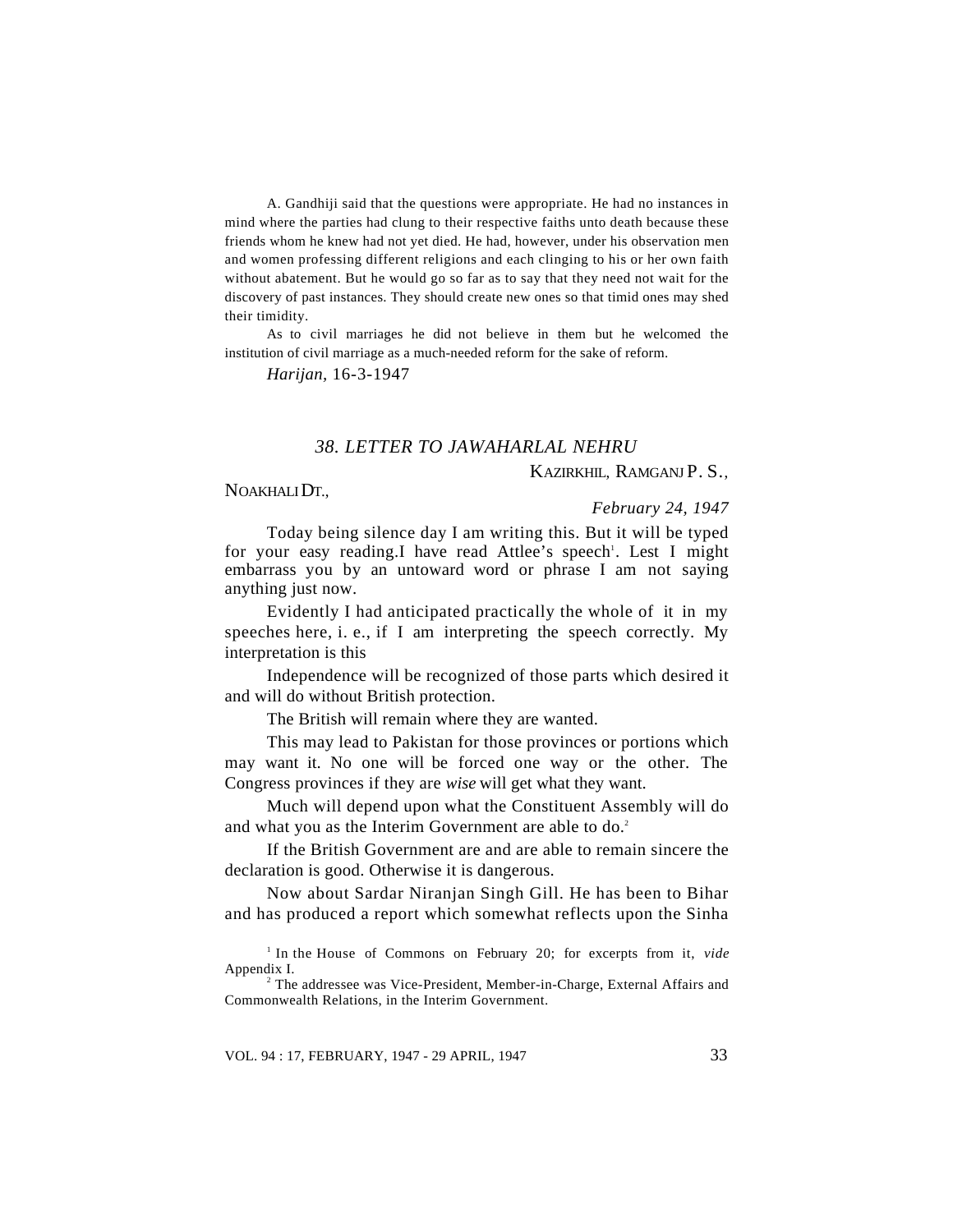Ministry.<sup>1</sup> You should see him and his report. It has gone to Suhrawardy and Sinha under my advice. He and Sardar Jiwan Singh have not hit it off. The whole thing is bad. I. N. A. seems to have split up. Probably you know all this.

In view of the above report I might have to go to Bihar. God knows. You may show this to friends.

Hope you are well.

*Blessings from*  $BAPI<sup>2</sup>$ 

 $[PS.]$ 

I take it that you have a cable from Durban about orders against Drs. Dadoo and Naicker.<sup>3</sup> I trust you have taken prompt action. I have cabled F. M. Smuts.

**BAPU** 

From the original:Jawaharlal Nehru Papers (M. O. Mathai). Courtesy: Nehru Memorial Museum and Library

## *39. LETTER TO J. B. KRIPALANI*<sup>1</sup>

KAZIRKHIL,

RAMGANJ P.S., NOAKHALI DISTT., *February 24, 1947*

This is a very personal letter but not private.

Manu Gandhi, my grand-daughter as we consider blood relations, shares the bed with me, strictly as my very blood, not to give me animal satisfaction but as part of what might be my last *yajna.* This has cost me dearest associates, i.e., Vallabhbhai, Kishorelal, probably C.R. and others. This includes Devdas. I have lost caste with them. You as one of the dearest and earliest comrades, certainly before Sardar and Kishorelal, should reconsider your position in the light of what they have to say. Perhaps Sucheta will help you somewhat. She knows something of this episode. Am I worthy of the

<sup>1</sup> Vide "Letter to Niranjan Singh Gill", 8-2-1947

 $2$  The subscription is in Hindi.

<sup>3</sup> It had been reported that the Government of South Africa had refused passports to Yusuf Dadoo and G. M. Naicker and impounded their certificates of identity.

3 (1888-1982); Principal, Gujarat Vidyapith, 1920-27; General Secretary, Indian National Congress, 1934-45; elected its President in 1946 but resigned in 1947; Member, Constituent Assembly; resigned from Congress in 1951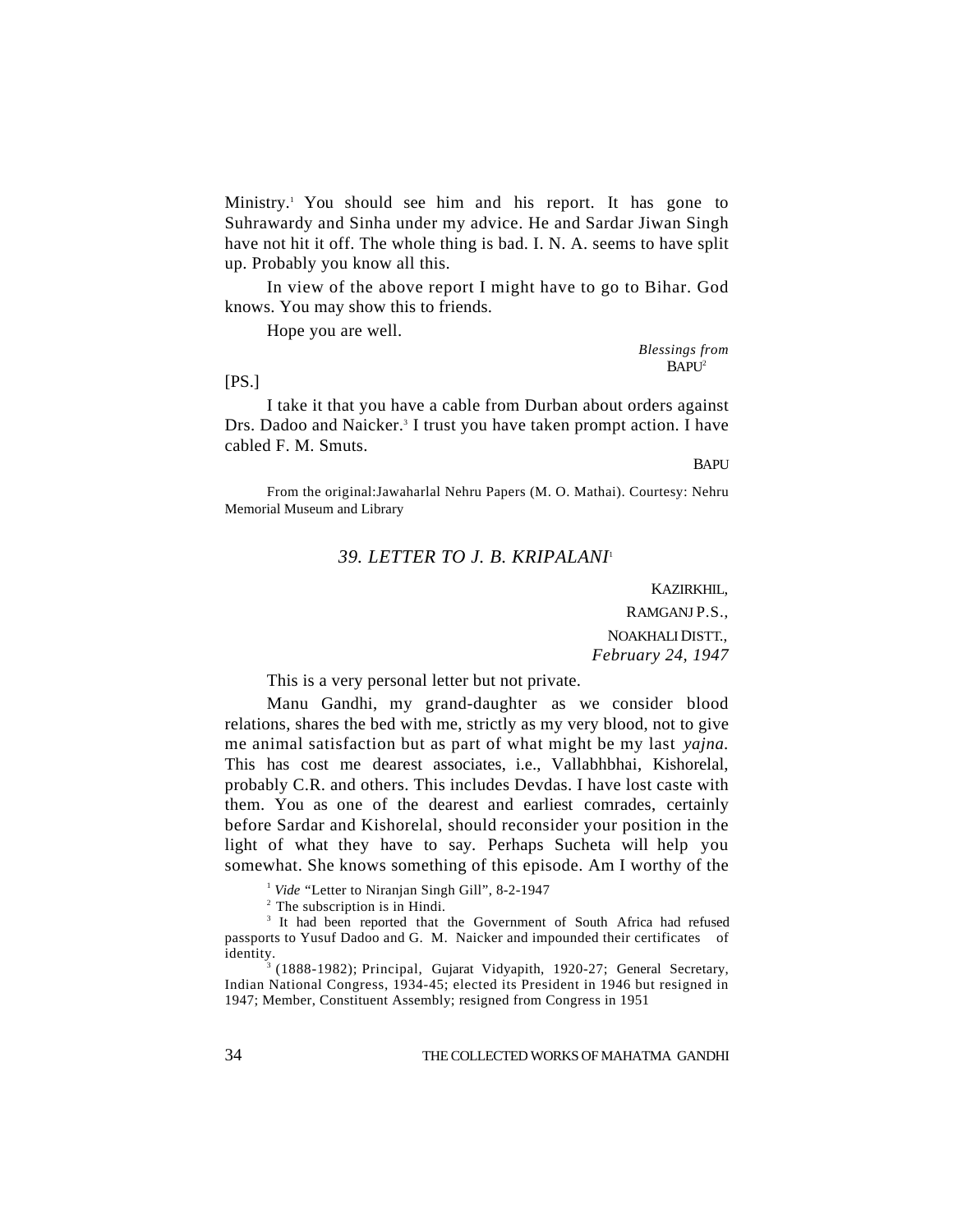companionship of so many old associates? I have given the deepest thought to the matter. The whole world may foresake me but I dare not leave what I hold is the truth for me. It may be a delusion and a snare. If so, I must realize it myself. I have risked perdition before now. Let this be the reality if it has to be.

I need not argue the point. I have simply conveyed the intensity of my thought.

I suggest your discussing with Sardar and Rajaji. And then come to the conclusion and let me know. You have to think out your relationship not merely as a friend but as President. Of course you can share this with Jawaharlal and Maulana. Do not consider my feelings in the matter. I have none. All I want is to *do* the truth at all cost, as I see it.

*Blessings from*

 $\mathbf{R}\mathbf{A}\mathbf{P}\mathbf{U}$ <sup>1</sup>

From a copy: Pyarelal Papers. Nehru Memorial Museum and Library. Courtesy: Beladevi Nayyar and Dr. Sushila Nayyar

# *40. LETTER TO PYARELAL*

*February 24, 1947*

CHI. PYARELAL,

Herewith is a copy of the letter to the Professor.<sup>2</sup> You will learn from it what is happening. My association with *Harijan* now seems to have ended. I am not worried in the least. I am anxious about Manu's state of mind. All this is an ordeal for me. May truth alone triumph.

*Blessings from*

**BAPU** 

 $[P.S.]$ 

Send the papers about me.

From the Gujarati original: Pyarelal Papers. Nehru Memorial Museum and Library. Courtesy: Beladevi Nayyar and Dr. Sushila Nayyar

<sup>1</sup> In Devanagari

<sup>2</sup> *Vide* the peceding item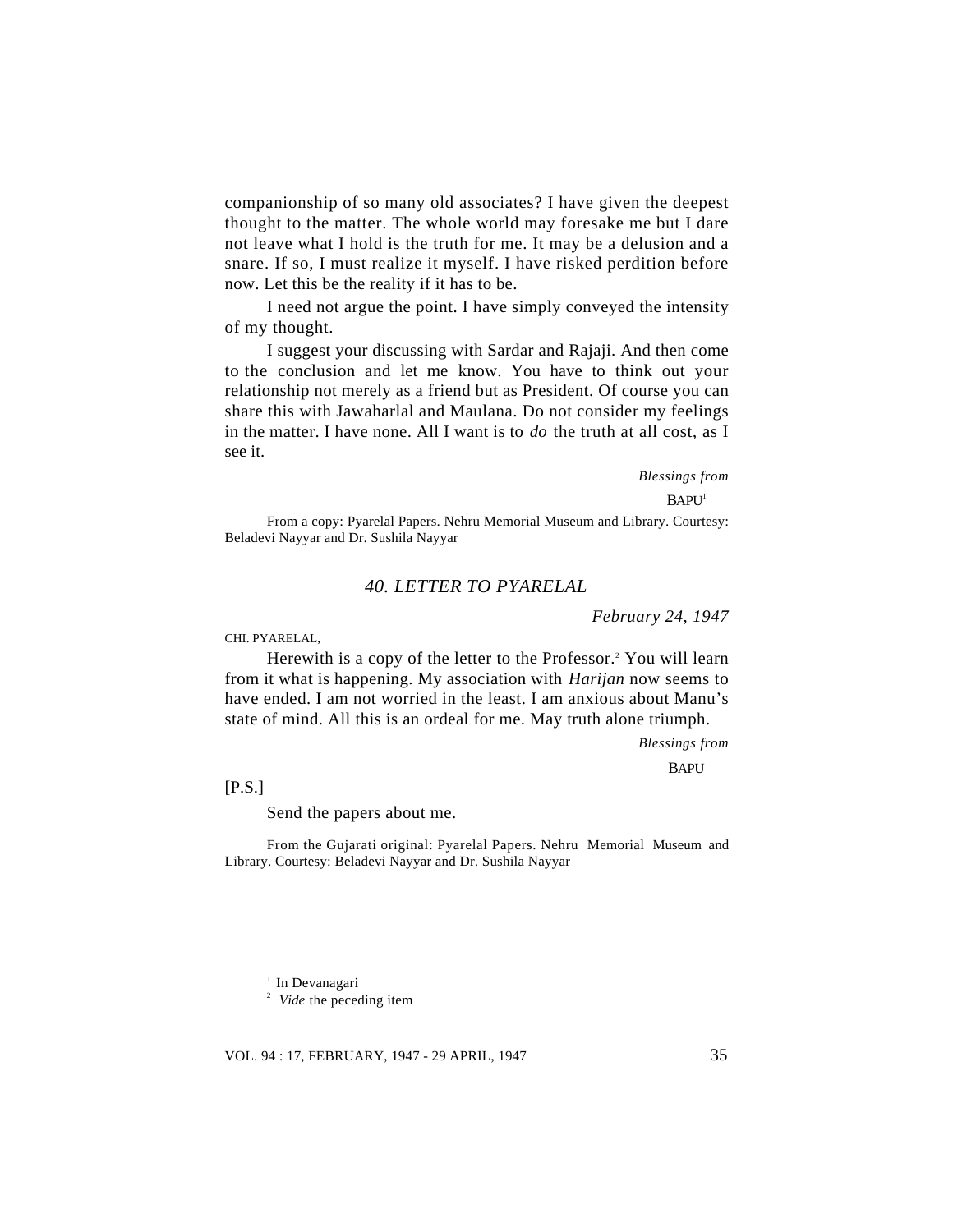#### *41. DISCUSSION WITH A. V. THAKKAR* ,

*February 24, 1947*<sup>1</sup>

BAPA: Why this experiment here?

GANDHIJI: You are mistaken, Bapa; it is not an experiment but an integral part of my *yajna*. One may forgo an experiment, one cannot forgo one's duty. Now if I regard a thing as a part of my *yajna —* a sacred duty  $\overline{\phantom{a}}$  I may not give it up even if public opinion is wholly against me. I am engaged in achieving self-purification. The five cardinal observances are the five props of my spiritual striving. *Brahmacharya* is one of them. But all the five constitute an indivisible whole. They are inter-related and inter-dependent. If one of them is broken, all are broken. That being so, if in practice I resile in regard to *brahmacharya* to please Mrs. Grundy, I jettison not only *brahmacharya* but truth, ahimsa and all the rest. I do not allow myself any divergence between theory and practice in respect of the rest. If then I temporize in the matter of *brahmacharya*, would it not blunt the edge of my *brahmacharya* and vitiate my practice of truth? Ever since my coming to Noakhali, I have been asking myself the question, 'What is it that is choking the action of my ahimsa? Why does not the spell work? May it not be because I have temporized in the matter of *brahmacharya*?'

B. Your ahimsa has not failed. Do not miss the wood for the trees....<sup>2</sup> Just think what would have been the fate of Noakhali if you had not come. The world does not think of *brahmacharya* as you do.

G. If I accept your contention, then it would amount to this that I should give up what I hold to be right for me, for fear of displeasing the world. I shudder to think where I should have been if I had proceeded like that in my life. I should have found myself at the bottom of the pit. You can have no idea, Bapa, but I can well picture it to myself. I have called my present venture a *yajna*—a sacrifice, a penance. It means utmost self-purification. How can there be that selfpurification when in my mind I entertain a thing which I dare not put openly into practice? Does one need anyone's approval or permission to do what one holds with all one's being to be one's duty? Under the circumstances, there are only two courses open to friends. Either they should have faith in me, in the purity of my motives and my *bona*

<sup>&</sup>lt;sup>1</sup> From *Amrita Bazar Patrika*, 27-2-1947. The source, however, has "February 25".

<sup>2</sup> Omission as in the source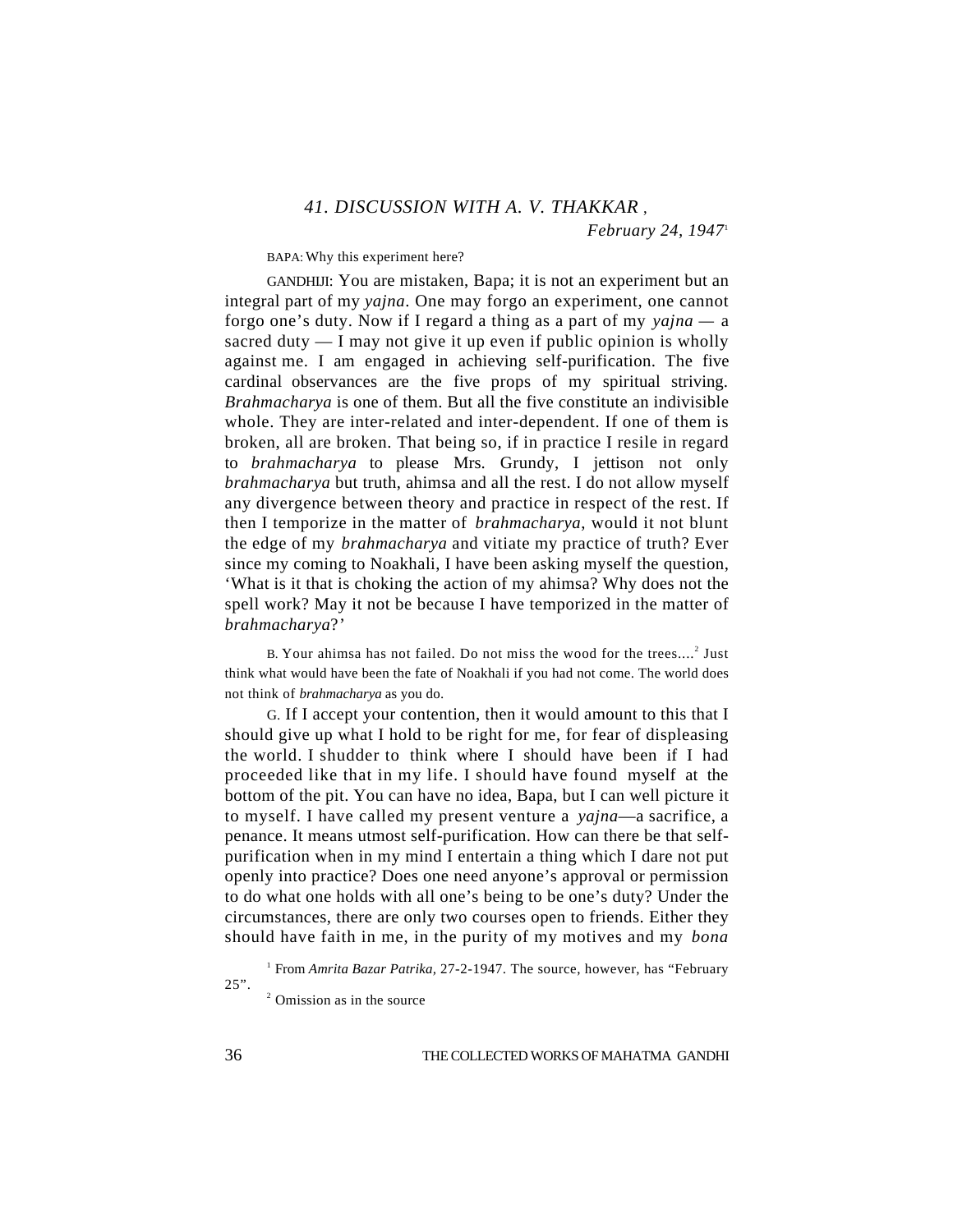*fides,* even though they are unable to follow or agree with my reasoning, or they should part company with me. There is no middle course. I dare not shrink from putting into action the logical implications of my conviction when I am launched on a sacrifice which consists of the full practice of truth. Nor must I hide or keep my convictions to myself. That would be disloyalty to friends. Let  $\overline{X}$ , Y and Z, therefore, go the way they choose, but how can I run away from the test? My mind is made up. On the lonely way to God on which I have set out, I need no earthly companions. Let those who will, therefore, denounce me, if I am the imposter they imagine me to be, though they may not say so in so many words. It might disillusion millions who persist in regarding me as a Mahatma. I must confess, the prospect of being so debunked greatly pleases me. Thousands of Hindu and Muslim women come to me. They are to me like my own mother, sisters and daughters. But if an occasion should arise requiring me to share the bed with any of them I must not hesitate, if I am the *brahmachari* that I claim to be. If I shrink from the test, I write myself down as a coward and a fraud.

B. What if your example is copied?

G. If there is blind imitation or unscrupulous exploitation of my example, society will not and should not tolerate it. But if there is sincere, *bona-fide* honest endeavour, society should welcome it and it will be the better for it. As soon as my research is complete, I shall myself proclaim the result to the whole world.

B. I for one cannot imagine anything base in you. After all, Manu is in place of a grand-daughter to you — flesh of your flesh and bone of your bone. I confess, I had my mental reservations in the beginning. I had come in all humility to press upon you my doubts. I did not understand. Only after our talk today have I been able to have a deeper understanding of the meaning of what you are trying to do.

G. Does that make any real difference? It does not and it should not. You seem to make a distinction between Manu and others like her. My mind makes no such distinction. To me they are all alike daughters.<sup>1</sup>

#### *Mahatma Gandhi — The Last Phase,* Vol. I, Bk. II, pp. 224-6

<sup>1</sup> According to the source the conversation had an unexpected sequel. Manu told Gandhiji that she saw no harm in conceding to Thakkar Bapa's request to suspend the practice for the time being, provided Gandhiji agreed. Gandhiji readily agreed. *Vide* also "Letter to Vinoba Bhave", 10-3-1947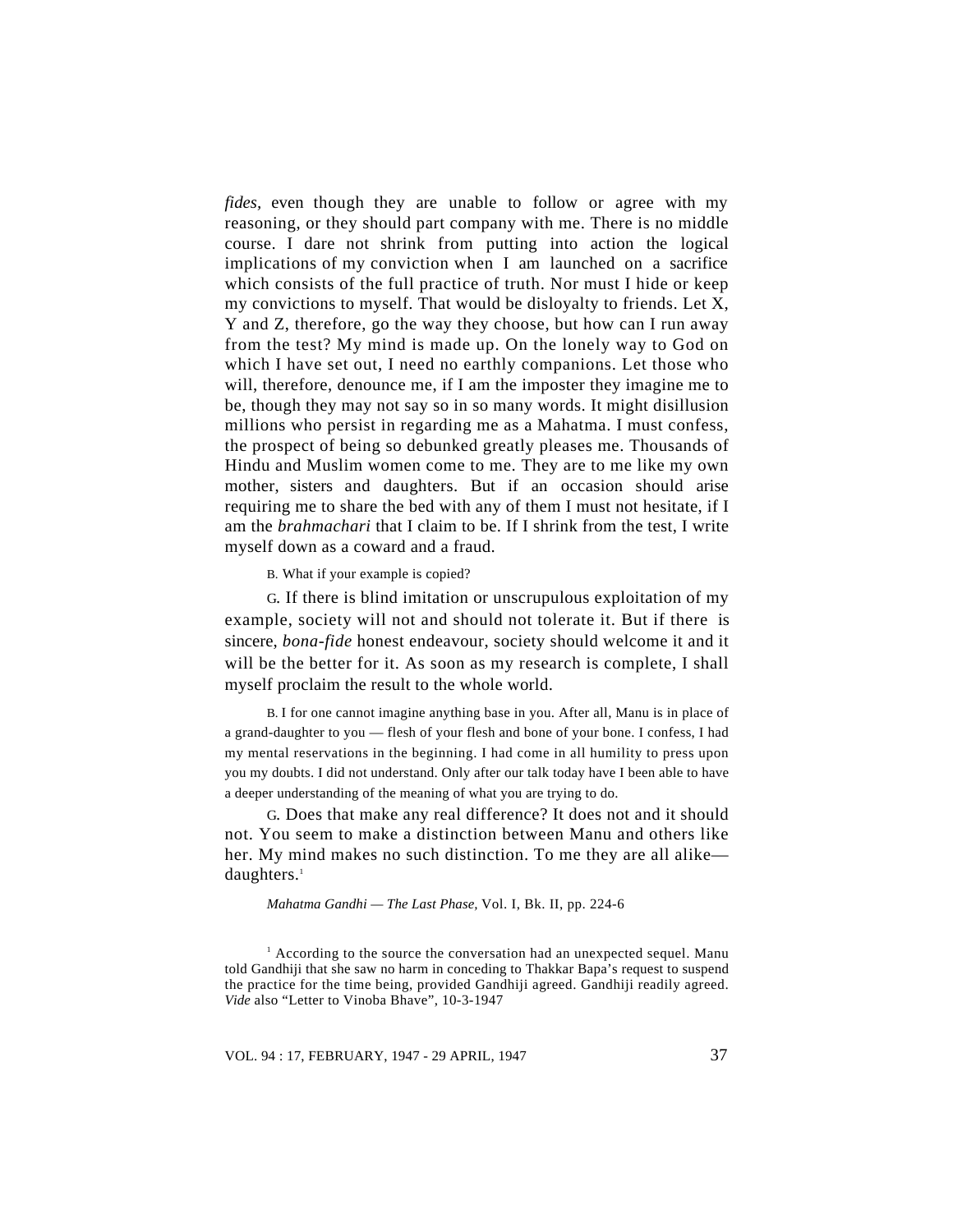# *42. SPEECH AT PRAYER MEETING*<sup>1</sup>

### HAIMCHAR, *February 24, 1947*

This being the last stage of the second part of his pilgrimage, Gandhiji thanked God for the happy ending of the second part. He referred to the intense wish that Bapa, whom he described as the chief priest and servant of the Harijans, had expressed that he should include Haimchar in his programme. He referred also to the origin of the distribution of workers in the villages that had suffered and how Bapa had instinctively selected the Haimchar area as the field of his service.

He then referred to the communications, telegraphic and otherwise, he had received for his opinion on Mr. Attlee's statement<sup>3</sup>. He said there were the Congress and the League, not to mention other associations, which would express authoritative opinions. He would however permit himself to say that the statement had put the burden on the various parties of doing what they thought best. It had declared that British rule would end before or during the month of June, 1948. It was up to the parties to make or mar the situation. Nothing on earth could overturn their united wish. And so far as he was concerned, he was emphatically of the opinion that if the Hindus and Muslims closed their ranks and came together without external pressure, they would not only better their political condition but they would affect the whole of India and probably the world.

It was an easy descent to what was uppermost in the mind of his audience composed mostly of *Namasudras*. He warned them against considering themselves as fallen or untouchables. Those so-called higher castes were the guilty ones; they were responsible for what they had become. If they realized the fact, they would never make the mistake of imitating the evil customs and habits of the higher classes.

He was sorry to hear that there were child-marriages amongst them and that child-widows were compelled in imitation of the higher castes to abstain from remarrying. The result, he had learned, was that diseases which resulted from promiscuity were prevalent among them. Their betterment would not come from the legislatures or from any other outside agency. It depended on their own efforts. they should remember what the late Malaviyaji<sup>3</sup> used to say, that children of God should confine themselves to earning an honest cowrie and eat what it could procure. Then there would be happiness for them and untouchability would be a thing of the past.

<sup>1</sup> Extracted from "Gandhiji's Walking Tour Diary"

2  *Vide* Appendix I.

<sup>3</sup> Madan Mohan Malaviya (1861-1946); President, Indian National Congress, 1909 and 1918; Member, Legislative Assembly; founder of the Benares Hindu University and its Vice-Chancellor from 1919 to 1939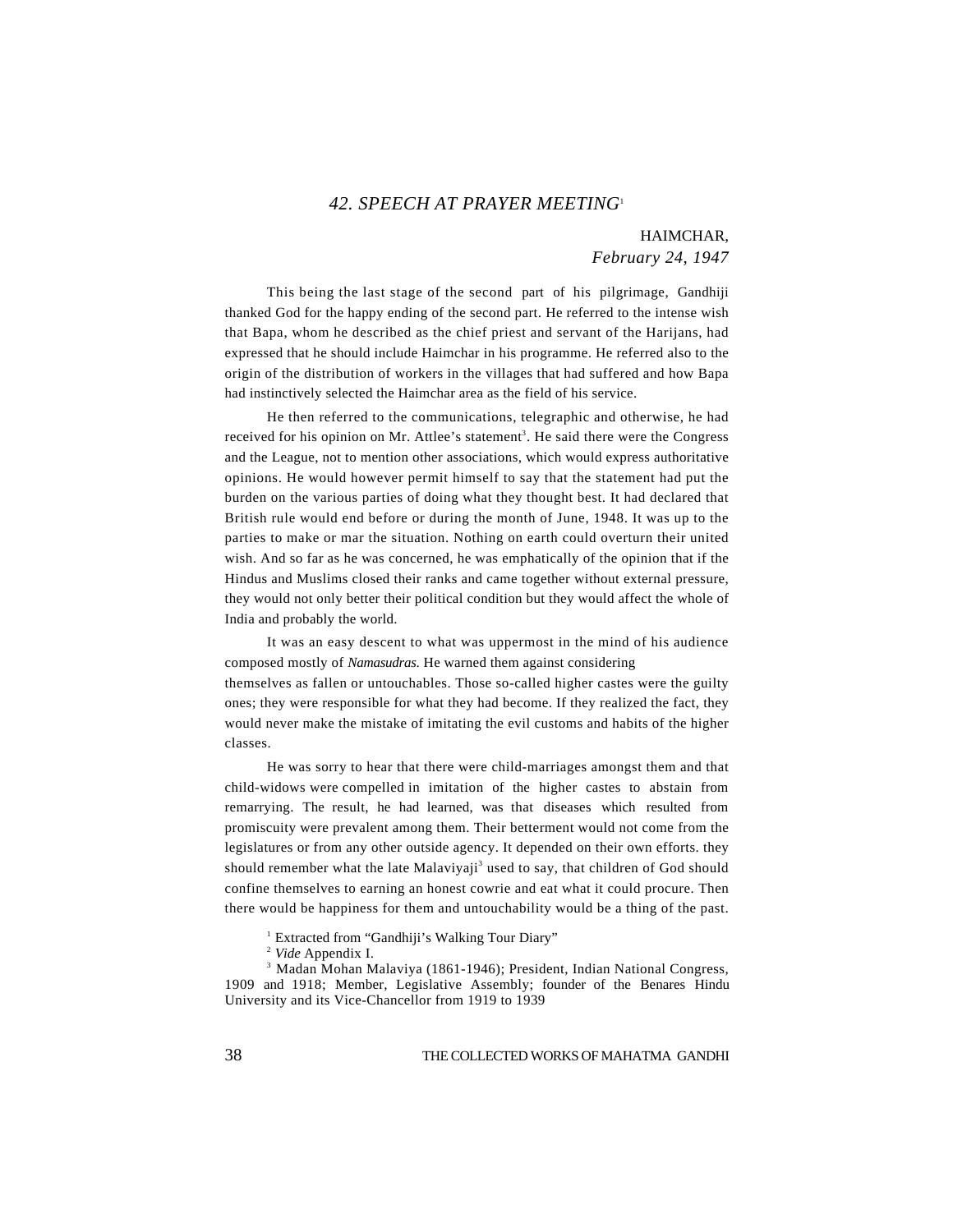The higher castes so called would be ashamed of their sin against them.

Bapu pointed out the destruction that had been wrought. He was sorry for it but he would not shed a tear for it nor harbour ill will against the destroyers. Let them not bewail their lot. They were used to hard labour or should be. They might plead with the Government to do justice and that in time. But they would not give in if that assistance did not come. They must trust their hands and feet to set them up again in life. God always helped those who helped themselves. Their reliance must be on the living God and on the ever-toiling masses.

*Harijan,* 16-3-1947

#### *43. FROM THE DIARY*

#### *February 24, 1947*

After the morning prayer, tried to study the outline of Bengali numeral one and to improve the outline of the second numeral. Next struggled unsuccessfully for about ten minutes to understand the distinction between *nio* and *nao* (future imperative and present indicative respectively of the Bengali verb 'take'). In the meantime Manu brought orange juice. Put the same question to her. She too failed to give a satisfactory explanation. That accounted for another ten minutes. Sent for Nirmalbabu. Put the poser to him in turn. He fared a little better but in the end he, too, gave up perplexed. In between he handed Sardar Gill's file. That started a conversation about Gill. This went on till 6·35. Wrote a letter to A. Then lay down to rest for about ten minutes; got up at 7·25, inspected the trench latrine and set out on the day's march.

*Mahatma Gandhi—Last Phase,* Vol. I, Bk. II, pp. 200-1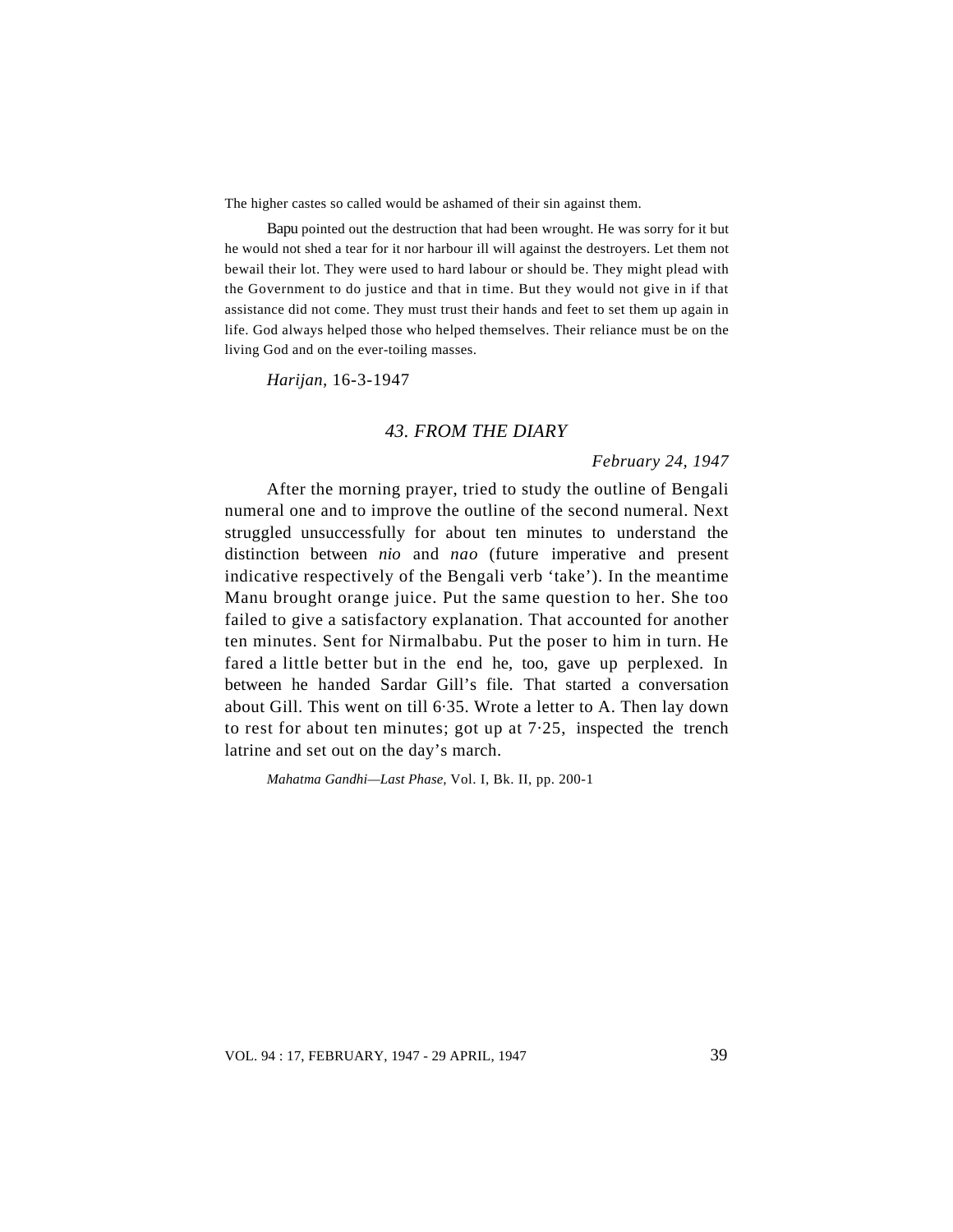# *44. TELEGRAM TO KEDARNATH KULKARNI*

# HAIMCHAR, [On or after *Feburary 24, 1947*] 1

NATHJI

SHANTIKUNJ NAIGAM CROSS ROAD, DADAR BOMBAY-14

READ YOUR LETTER WITH ATTENTION. IT CONTAINS MISSTATEMENTS. OBSERVE THAT WIDE DIFFERENCES EXIST BETWEEN US. NEVERTHELESS COME IF YOU CAN CONVENIENTLY AND WITHOUT INJURY TO HEALTH OWING LONG AND TIRESOME JOURNEY.<sup>2</sup>

#### GANDHI

From a copy: Pyarelal Papers. Nehru Memorial Museum and Library. Courtesy: Beladevi Nayyar and Dr. Sushila Nayyar

# *45. TELEGRAM TO KISHORELAL MASHRUWALA*

HAIMCHAR, [On or after *February 24, 1947*] 3 YOUR WIRE. SENT LONG WIRE NATHJI. **BAPU** 

From a copy: Pyarelal Papers. Nehru Memorial Muesum and Library. Courtesy: Beladevi Nayyar and Dr. Sushila Nayyar

 $1$  Gandhiji was in Haimchar from February 24 to March 2, 1947.

 $2^2$  The addressee, along with Swami Anand, came to Bihar on March 14 and held discussion with Gandhiji on March 15 and 16; *vide* "Discussion with Swami Anand and Kedar Nath", 15/16-3-1947

<sup>3</sup> *Vide* the peceding item.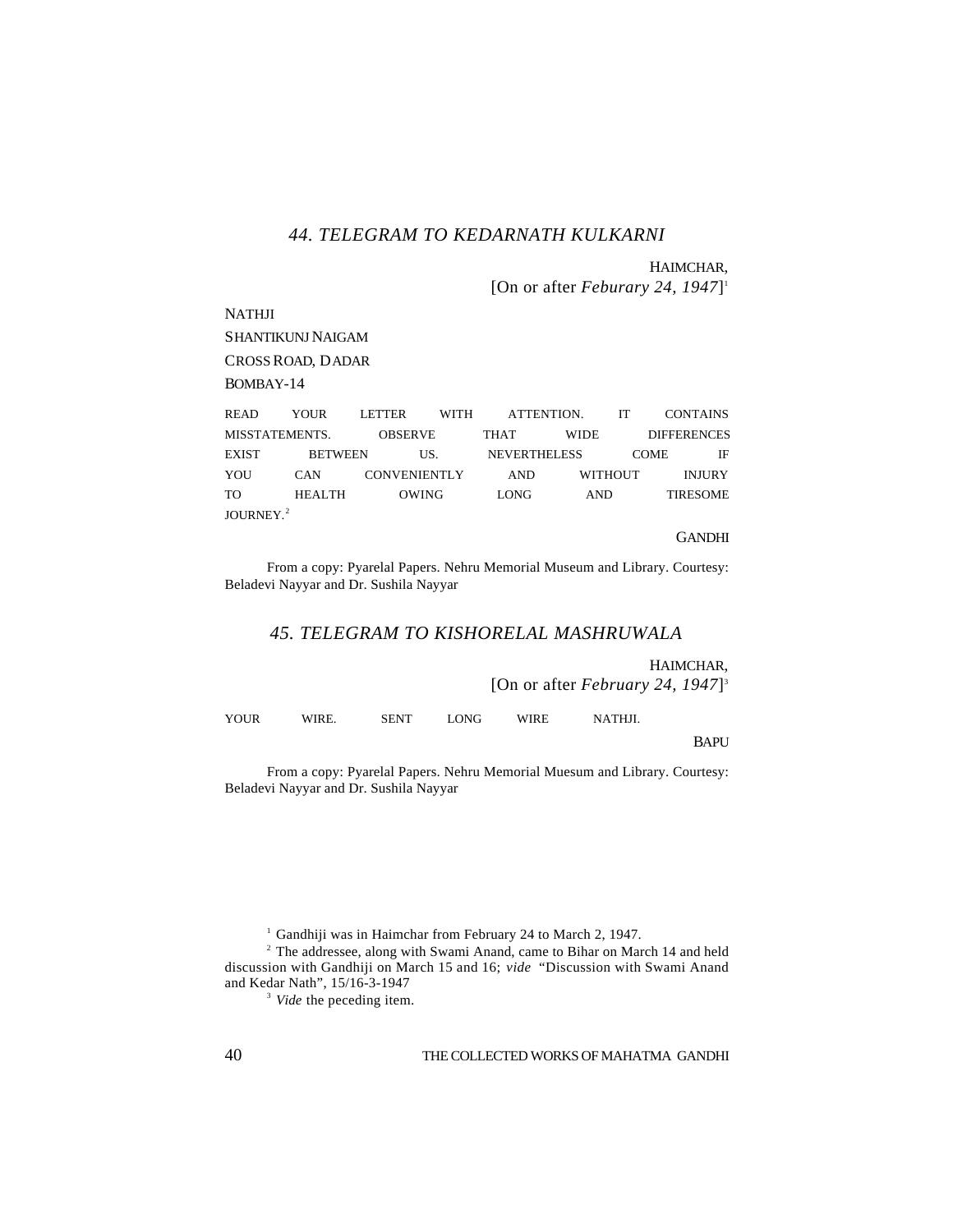# *46. NOTE TO S. HAQ*<sup>1</sup>

[After *February 24, 1947*] 2

I have your note. I am a simple man, no reader of visions. "Fear God and no other and love your neighbour as thyself" is my motto.<sup>2</sup>

From a photostat: C. W. 10231. Courtesy: Basant Apte. Also G. N. 11398

# *47. LETTER TO MAHENDRA PRATAP*

KAZIRKHIL, RAMGANJ P.S., NOAKHALI DISTT., *February 25, 1947*

DEAR RAJA SAHEB,

I have your wire. You are probably almost right not for the argument you have used but for deeper reasons. I have advisedly used the adverbs 'probably' and 'almost'.

*Yours sincerely,*

#### RAJA MAHENDRA PRATAP **BRINDABAN**

From a copy: Pyarelal Papers. Nehru Memorial Museum and Library. Courtesy: Beladevi Nayyar and Dr. Sushila Nayyar

# *48. LETTER TO AMTUSSALAAM*

*February 25, 1947*

DEAR DAUGHTER,

Your two letters are lying with me. Owing to heavy work I was not able to write to you. Even this I am writing very early in the morning.

I have read your Bengali letter. I had a talk with Satis Babu<sup>3</sup>.

<sup>1</sup> The addressee in a letter in Bengali dated February 24, 1947, had written to Gandhiji about a dream in which he had seen Gandhiji preaching Islam.

2 This is followed by the instruction "Render this into Bengali and I shall sign it."

3 Satis Chandra Das Gupta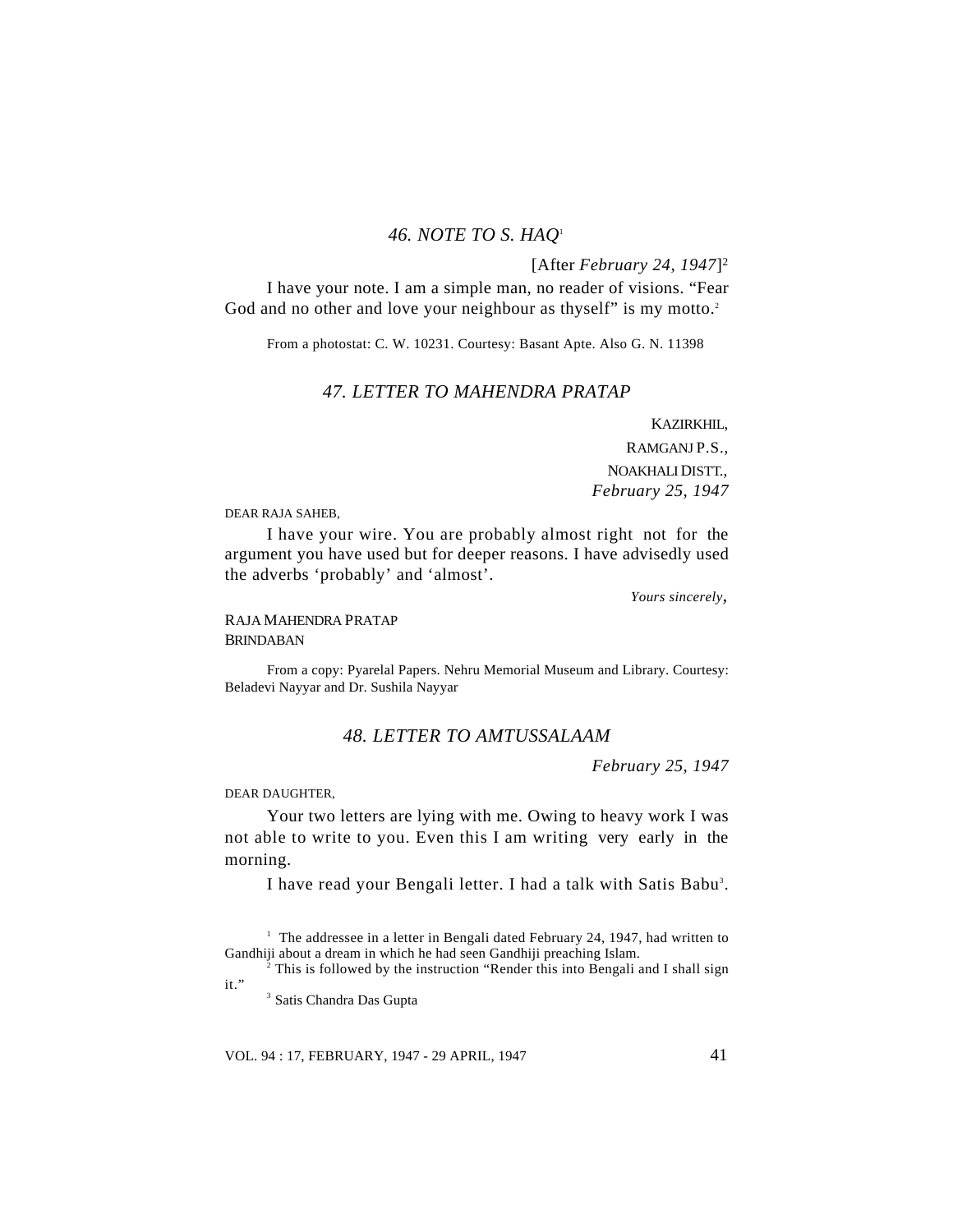You do not need money. This is not Borkamta.<sup>1</sup> Who are the spinners? Are they Hindus or Muslims? You have made no mistake in breaking the fast.<sup>2</sup> God alone knows if you have not got a new birth. If you can come just for a day in a jeep, do come. I will explain to you what you have to do. Satis Babu can bring you. I will be in Haimchar for six days. Don't be in a hurry. Come if you can stand the strain. I will explain fully. But don't mind if you do not like to travel by jeep. In that case I will write and tell you what I wish to say. Jeep is also a temptation. I do not want to lure you into it.

> *Blessings from* **BAPU**

 $[PS.]$ 

The *dhoti* that you have sent is very good. I wore it immediately. Today also I am wearing it. My blessings to the weavers.

**BAPU** 

From a photostat of the Hindi: G. N. 579

### *49. QUESTION BOX*

[*February 25, 1947*] 3

Q. What is the difference between your non-co-operation and the nonfraternization of the Allies?

A. The answer is obvious. My non-co-operation was purely nonviolent in conception as also in effect. This does not mean that its practice was always perfect. Theory and practice hardly ever coincide even as Euclid's line in practice never coincides with his theoretical definition.

The non-fraternization policy of the Allies led to disastrous results which he who runs may see, and the pity of it is that the disaster is not yet completed. No one knows where it will lead to.

*Harijan,* 16-3-1947, and *The Hindu,* 27-2-1947

<sup>1</sup> The addressee had worked in the Kasturba Seva Mandir, Borkamta from 1944 to 1946.

<sup>2</sup> Amtussalaam who had been working in Noakhali from October 1946, had undertaken a fast for the return of the sacrificial swords to Hindus. She broke her fast on January 20, the twenty-fifth day of the fast, on Gandhiji's advice. *Vide* "Speech at Prayer Meeting", 21-1-1947

3 From *The Hindu*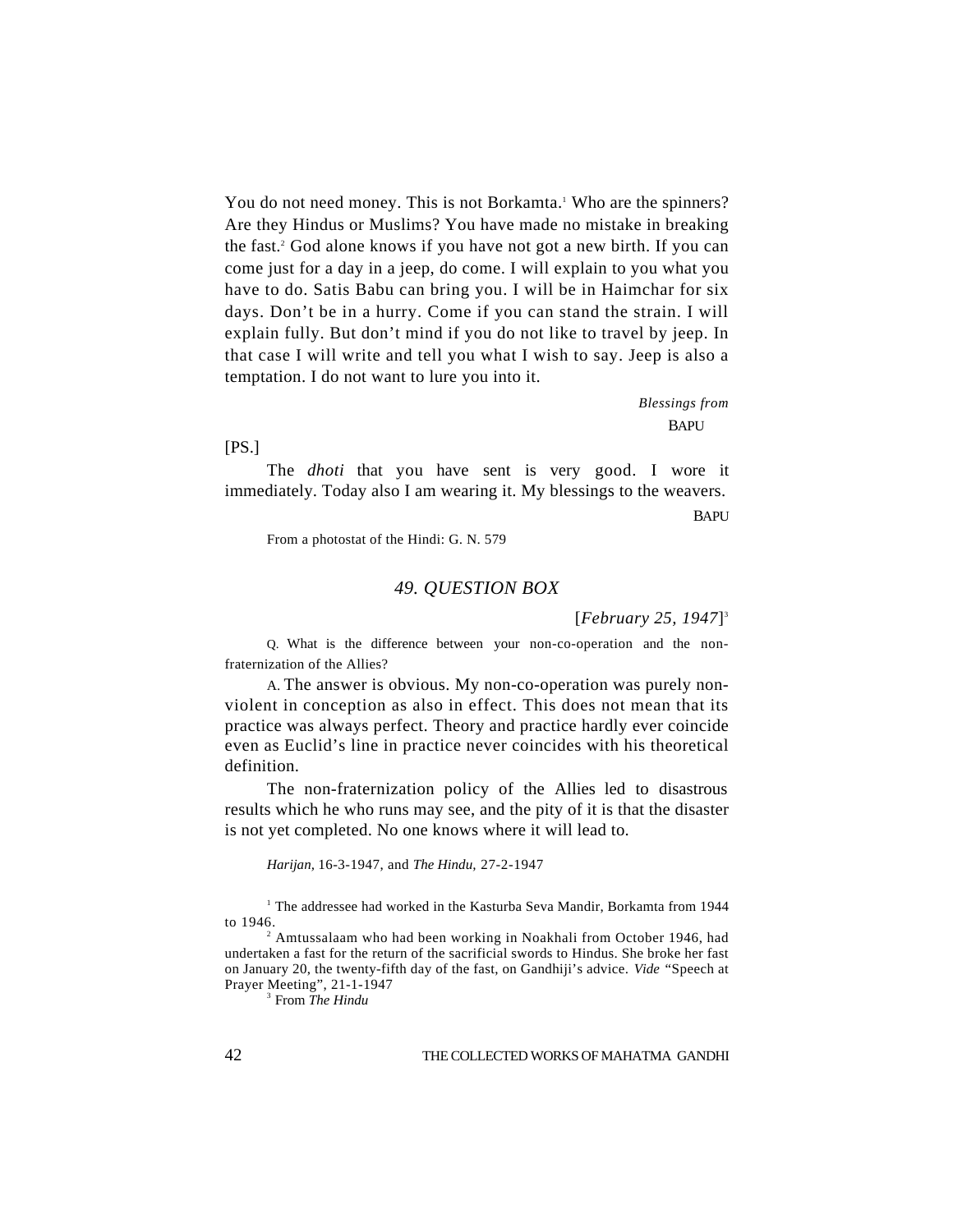# *50. TALK WITH DEB NATH DAS*<sup>1</sup>

*February 25, 1947*

Netaji<sup>2</sup> will remain immortal for all time to come for his services to India.

*The Hindu,* 27-2-1947

### *51. SPEECH AT PUBLIC MEETING*<sup>3</sup>

HAIMCHAR, *February 25, 1947*

Unity between Hindus and Muslims is the first thing to be achieved to facilitate the work of village reconstruction and no work will be done without this.

Gandhiji said that instead of making schemes of great projects they should start in a humble way the construction of good roads for peasants and destruction of water hyacinths in tanks. Cleanliness was the one thing necessary in villages in order to prevent diseases. If the officers engaged in village uplift task wanted to work in co-operation with the people they must let the latter know that they were their servants. Concluding, Gandhiji said that as he was a servant of the people he would be glad to render all possible help in this regard.

*Amrita Bazar Patrika*, 28-2-1947

# *52. SPEECH AT PRAYER MEETING*<sup>4</sup>

HAIMCHAR, *February 25, 1947*

Gandhiji drew the attention of the audience to the meeting<sup>5</sup> he was invited to attend by the Relief Commissioner, Nurannabi Chowdhury. He asked them to follow the advice he had given without waiting to know what others would do. He said that he

<sup>1</sup> Secretary, Indian National Army Peace Committee. He met Gandhiji in the morning and apprised him of the work done by the Peace Committee camps in Tipperah and Noakhali.

<sup>2</sup> Subhas Chandra Bose (1897-1945); General Secretary of Indian National Congress, 1927, its President, 1938 and 1939; founded All-India Forward Bloc; organized the Indian Independence League and the Indian National Army

<sup>3</sup> Held in the afternoon on the grounds of Haimchar Bazar, the meeting was arranged by the Rehabilitation Commissioner, Chittagong Division.

4 Extracted from "Gandhiji's Walking Tour Diary"

<sup>5</sup> *Vide* the preceding item.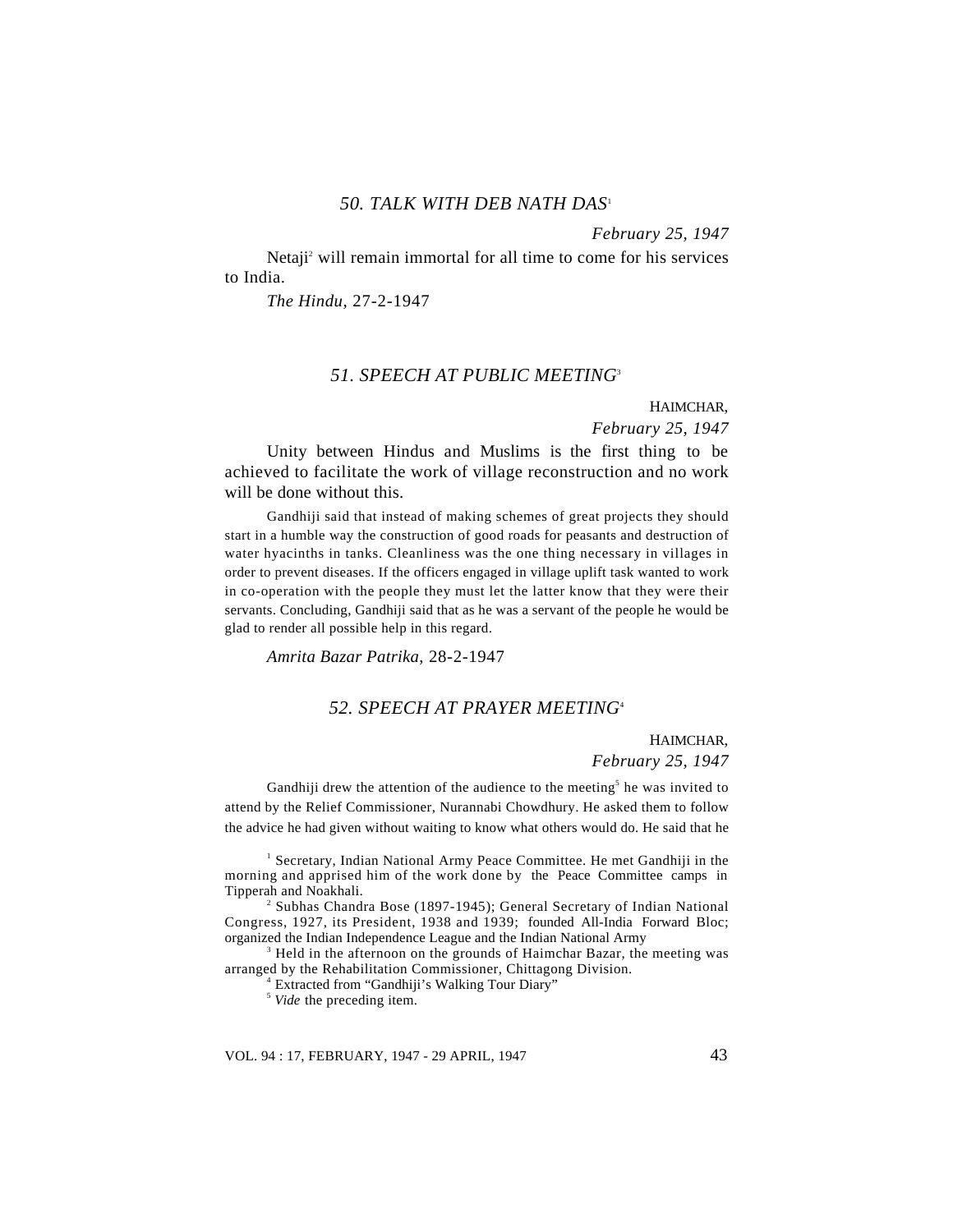wanted the Kingdom of God on earth. Surely we did not want to wait for anyone else to do so.

Then he dealt with the questions that were addressed to him.

Q. Do you not think that a strict enforcement of the purdah system would improve the moral condition of women?

A. He was warned by some Muslim critics against speaking on the purdah. He had therefore some hesitation in speaking about it. But he took heart when he turned round and saw that many Hindu women observed it and that numerous Malaya Muslim women among whom he had many friends did not observe the purdah. He also knew many distinguished Muslim women of India who did not observe it. Lastly, the real purdah was of the heart. A woman who peeped through the purdah and contemplated a male on whom her gaze fell violated the spirit behind it. If a woman observed it in spirit, she was truly carrying out what the great Prophet had said.

Q. To those who had lost all their trade your advice is that they should voluntarily turn themselves into labourers. Who will then look after education, commerce and the like? If you thus dissolve the division of labour, will not the cause of civilization suffer?

A. The question betrayed ignorance of his meaning. If a man could not carry on his original mercantile business, it was not open to him but obligatory on him to take to physical labour, say, scavenging or breaking stones. He believed in the division of labour or work. But he did insist on equality of wages. The lawyer, the doctor, or the teacher was entitled to no more than the Bhangi. Then only would division of work uplift the nation or the earth. There was no other royal road to true civilization or happiness.

Spirit giveth life, the letter killeth. A Ganapati with an elephant's head was a monster but as a representation of *Om*<sup>1</sup> was an uplifting symbol. Ravana with ten heads was a fabled fool but if it meant a man who carried no head about him and was tossed to and fro by fleeting passions, he was a many-headed demon.

Q. How can the caste Hindus look after the interests of the untouchables? How can they realize the feelings of the classes who have suffered so long at their hands? Is it not then better to entrust the interests of the untouchables to men of their own caste?

A. He was of the opinion that the caste Hindus owed a sacred duty to the socalled untouchables. He must become a Bhangi in name and action. When that happened the untouchables would rise at a bound and Hinduism would leave a rich legacy to the world. If that happened, the system of cleaning closets would undergo a transformation. In England the real Bhangis were famous engineers and sanitarians. That could not happen in India so long as society was sluggish and slothful.

*Harijan*, 23-3-1947

1 The sacred syllable or *Pranava*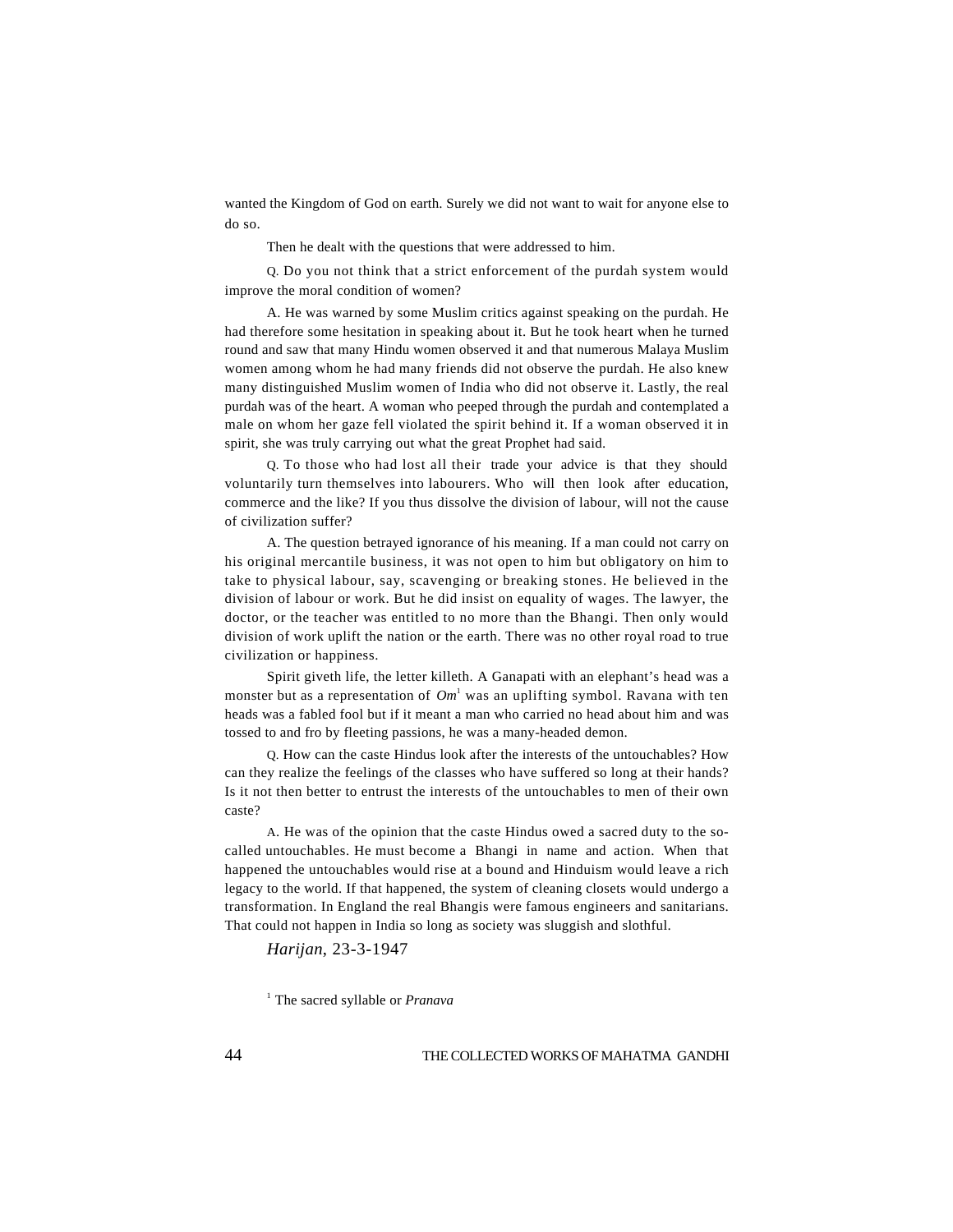# *53. LETTER TO JAWAHARLAL NEHRU*

*February* [26]<sup>*'*</sup>, 1947

The last week of March next is at present for me a far cry. If God wills He will find a way for me to attend the Conference.<sup>2</sup>

*Mahatma Gandhi—The Last Phase,* Vol. II, p. 89

# *54. STATEMENT TO THE PRESS*

HAIMCHAR, *February 26, 1947*

Referring to the news about the Union Government's refusal of passports and impounding the certificates of identity for Drs. Dadoo and Naicker, Gandhiji said:

The Union Government will not be able to sustain their anti-Asiatic policy by such an action.

He added that the action was wholly unwarranted and arbitrary if the facts stated in the cablegram he had received in this connection were correct.<sup>3</sup>

Gandhiji hoped that either there were some justifying peremptory reasons for the refusal and impounding or that second thoughts would convince the Government that it was a hasty step and therefore it would be cancelled.

*Amrita Bazar Patrika*, 28-2-1947

# *55. SPEECH AT PRAYER MEETING*<sup>4</sup>

HAIMCHAR, *February 26, 1947*

Q. When things are all going wrong at the Centre, what can common people do to restore unity?

A. There was a law of science which enunciated that two forces were simultaneously at work: the centripetal and the centrifugal. He wanted to apply the law to life also. The centre, therefore, of the Government attracted us all to it and in good government we would respond to that centripetal force. Similar was the centrifugal force in obedience to which we, the villagers of Haimchar, attracted the

<sup>1</sup> The source has "6", obviously a slip, since this letter was in reply to the addressee's letter dated February 24, soliciting Gandhiji's presence at the Inter-Asian Relations Conference which was to be held in New Delhi from March 23.

<sup>2</sup> Gandhiji ultimately did attend the Conference on April 1 and 2.

<sup>3</sup> Vide footnote 3, "Letter to Jawaharlal Nehru", 24-2-1947

4 Extracted from "Gandhiji's Walking Tour Diary"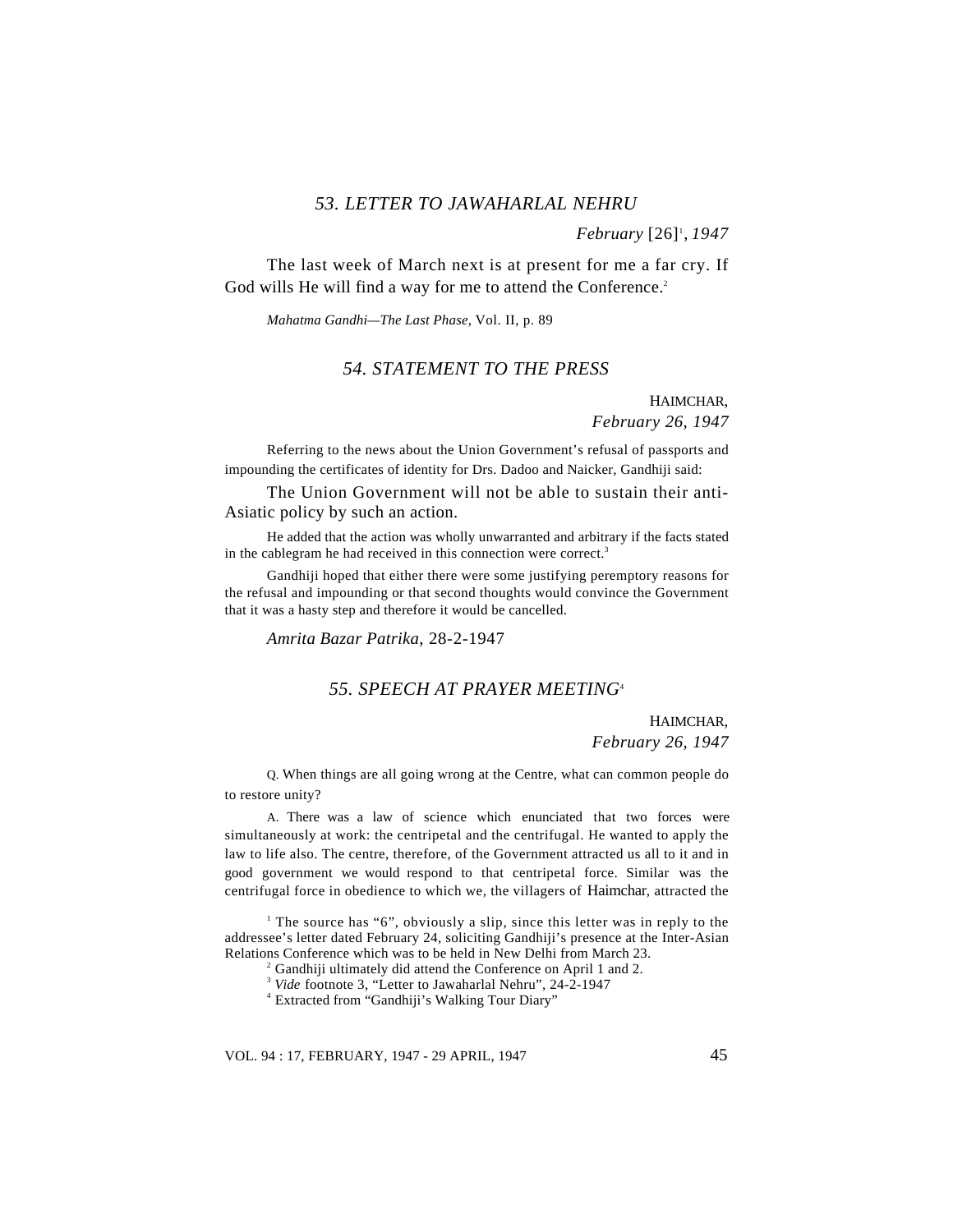centre. Thus, where these forces worked well there would be ordered and orderly government at the centre and the circumference. When, however, the centre was going wrong, it should be pointless to dominate the seven hundred thousand villages. On the other hand, the villagers would live in perfect amity if they were wise in leaving alone the centre to look after its so-called high politics?

Q. A man who sacrifices self-interest for the sake of his community is at least unselfish to that extent. How can the heart of such a man be affected so that he will sacrifice communal interests for the interest of the nation?

A. A man whose spirit of sacrifice did not go beyond his own community became selfish himself and also made his community selfish. In his opinion the logical conclusion of self-sacrifice was that the individual sacrificed himself for the community, the community sacrificed itself for the district, the district for the province, the province for the nation and the nation for the world. A drop torn from the ocean perished without doing any good. If it remained a part of the ocean, it shared the glory of carrying on its bosom a fleet of mighty ships.

Q. In free India whose interest shall be supreme? If a neighbouring State is in want, what should free India do?

A. Gandhiji said that the first part of the question had been answered in the above. A truly independent free India was bound to run to the help of its neighbours in distress. He instanced Afghanistan, Ceylon and Burma and said that the rule also applied to the neighbours of these three and thus, by implication, they became India's neighbours too. And thus, he said, if individual sacrifice was a living sacrifice, it embraced the whole of humanity.<sup>1</sup>

Gandhiji gave to his ideal society the name *Ramarajya*.

Let no one commit the mistake of thinking that *Ramarajya* means a rule of the Hindus. My Rama is another name for *Khuda* or God. I want *Khudai raj*, which is the same thing as the Kingdom of God on earth.

The rule of the first four Caliphs was somewhat comparable to it. The establishment of such a *rajya* would not only mean welfare of the whole of the Indian people but of the whole world.

*Harijan,* 23-3-1947, and *Mahatma Gandhi—The Last Phase,* Vol. I, Bk. II, pp. 189-90

<sup>1</sup> What follows is reproduced from *Mahatma Gandhi* — The Last Phase.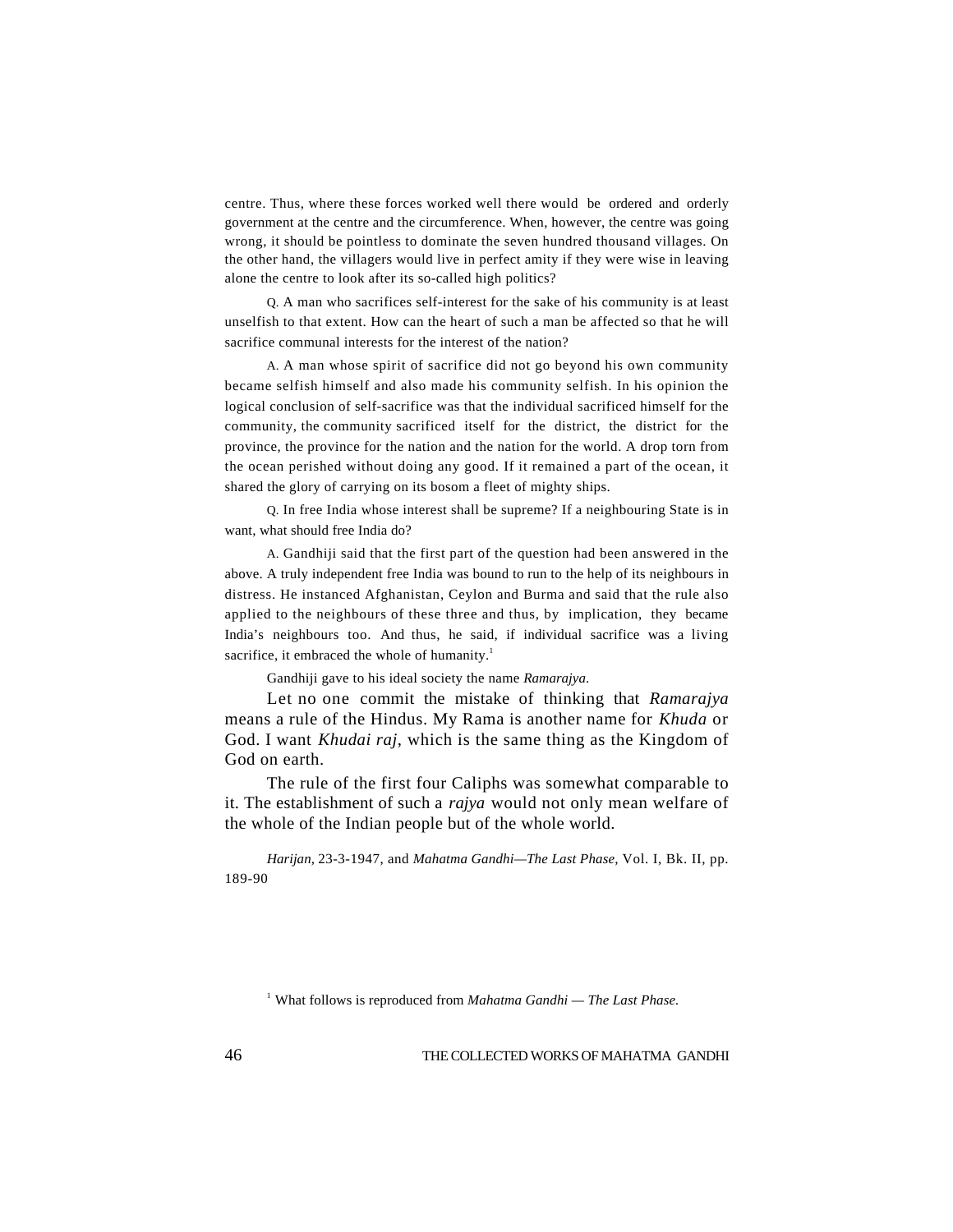#### *56. TELEGRAM TO SUDHIR GHOSH*

*February 27, 1947*

SUDHIR GHOSH 1 AURANGZEB ROAD NEW DELHI

GOD BE WITH  $\sqrt{10}$ 

**BAPU** 

Sudhir Ghosh Papers. Courtesy: Nehru Memorial Museum and Library. Also *Gandhi's Emissary,* p. 200

#### *57. TELEGRAM TO SYED MAHMUD*

*Express February 27, 1947*

MINISTER SYED MAHMUD PATNA

YOUR WIRE. NEWSPAPER ANNOUNCEMENT UNAUTHORISED. WROTE SHRI BABU<sup>2</sup> IF YOU ALL CONSIDER MY PRESENCE NECESSARY IN INTERESTS INJURED PARTY PREPARED COME EVEN EARLIER THAN EIGHTEENTH. WOULD LOVE TO STAY WITH YOU UNLESS YOU ALL DESIRE OTHERWISE. <sup>3</sup>

**BAPU** 

From a copy: Pyarelal Papers. Nehru Memorial Museum and Library. Courtesy: Beladevi Nayyar and Dr. Sushila Nayyar

<sup>1</sup> The addressee had been appointed Public Relations Officer at the Indian High Commission in London.

<sup>2</sup> *Vide* "Letter to Secretary, Muslim League", 28-4-1947

<sup>3</sup> Late in February Gandhiji received a report from Dr. Syed Mahmud, Minister for Development and Transport, Bihar saying that the situation in Bihar was indeed serious and required his personal attention; *vide* also "Speech at Prayer Meeting", 28-2-1947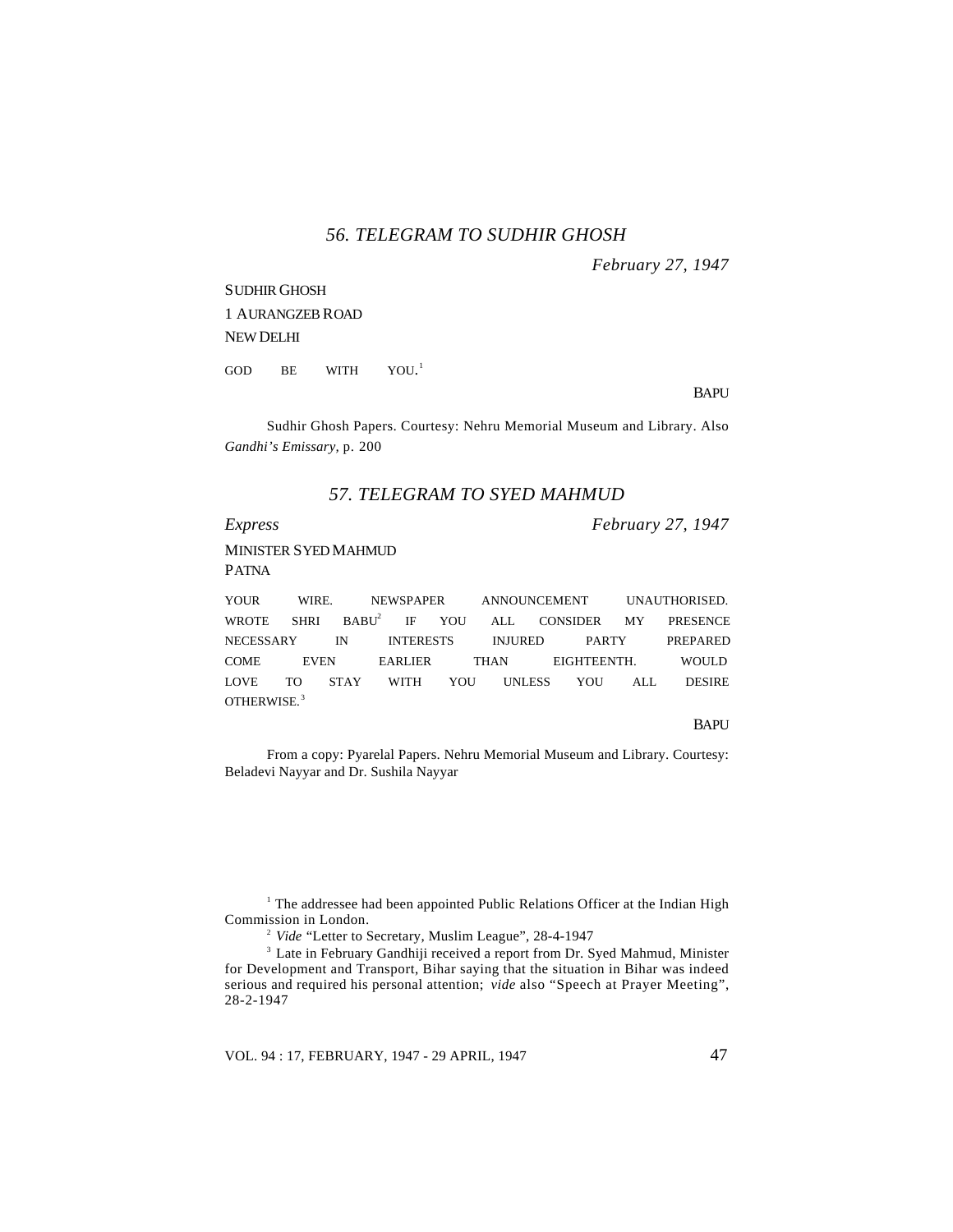# *58. LETTER TO LUDWIG BORSCH*

KAZIRKHIL, RAMGANJ P.S., NOAKHALI DISTT., BENGAL, *February 27, 1947*

DEAR FRIEND,

I have your letter of the 11th ultimo.<sup>1</sup> Distance lends enchantment to the scene. I would, therefore, warn you against visiting India for the enrichment of your life. Life, as it is found in India, is wholly different from the life described in the best books on ancient wisdom in the East. I wish I could give you definite guidance on the selection of your diet. We in India, not excluding myself, have learnt much from English and American literature on the diet question. The ordinary Indian diet is unbalanced and is heavily spiced. Therefore, I would advise you to consult the many American and English textbooks written on vegetarianism and more especially on the kind ofdiet. You will gain much more than I could give from this literature if you used discretion.

LUDWIG BORSCH, ESQ. 66 TENIMORE STREET BROOKLYN NEW YORK

From a copy: Pyarelal Papers. Nehru Memorial Museum and Library. Courtesy: Beladevi Nayyar and Dr. Sushila Nayyar

# *59. LETTER TO PYARELAL*

*February 27, 1947*

CHI. PYARELAL,

I have your two letters. If you send me the prescription for Satis Babu and anything else that is required, I shall do the needful. Pay the doctors fee if it must be paid. But you must know the way I feel, the way I acted in Bihar. Let us render such help as we can and be content. What you are doing for Kalu Mian is an ideal thing in my view. We should provide him personal service, give him proper diet and be content with that. For that purpose, a doctor is not needed. I

<sup>1</sup> In which the addressee had expressed his desire to visit India "to find and learn about those things, which in the material-minded West one regarded with a sort of pitying contempt" and sought Gandhiji's advice on diet.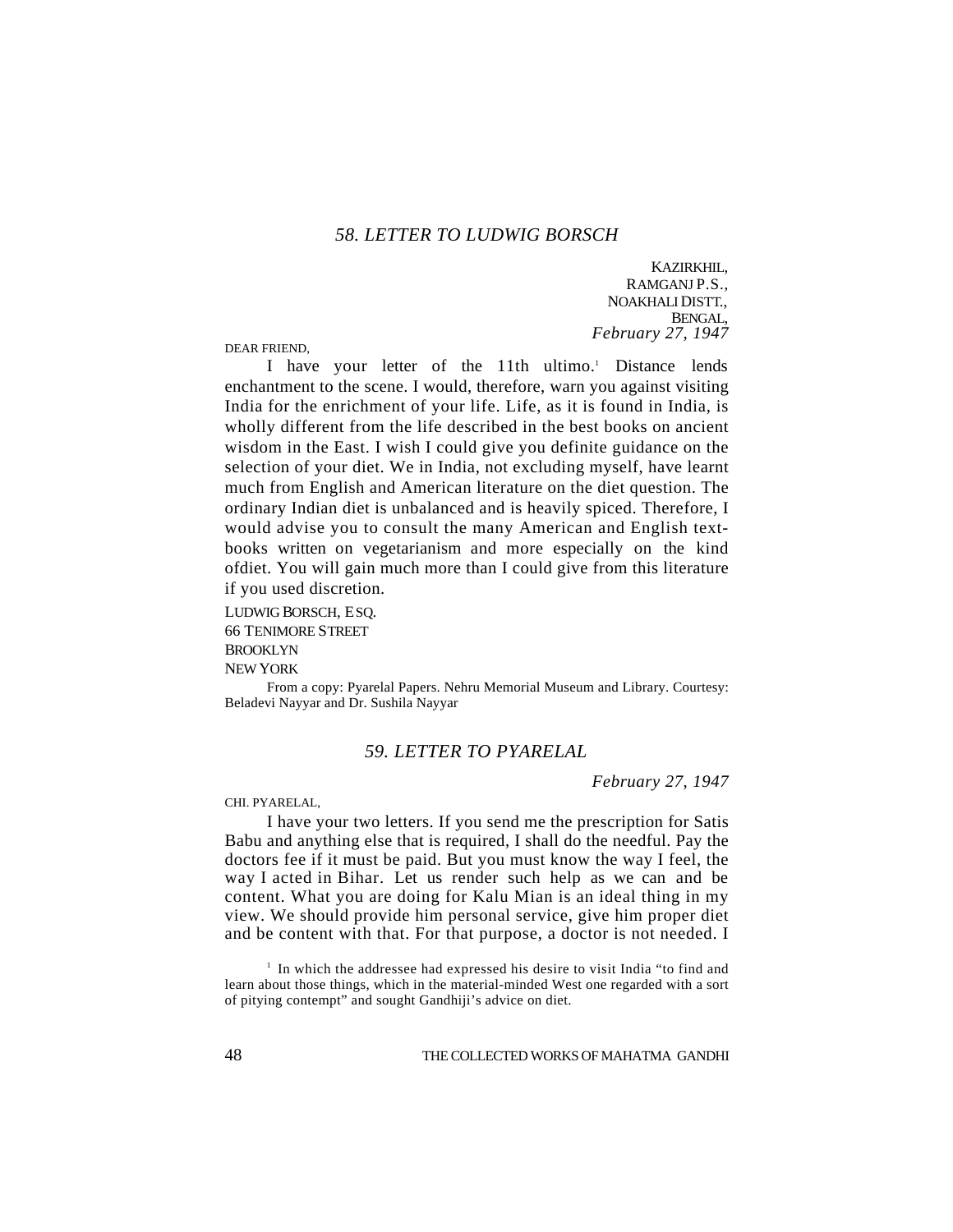followed this practice in Champaran from beginning to end. The doctors and the teachers were Ba, Durga, Manibehn Parikh, etc. It was very impressive and very rewarding. This is just to suggest what in my view would be the ideal thing.

I am convinced your good lies in controlling your desire to come. A.S. and Kanu arrived yesterday. I shall send the letter you have asked for. There is no hurry about it. Kanu and A.S. will also read it.

What you have written about *Harijan* is correct. It all depends on what Sardar finally does. It is hardly possible that he will now run it independently. But if he does, we shall remove your name. We have so far entirely depended on our *sadhana,* particularly mine. I am without fear. I am unconcerned. But it irks me that I have not yet cultivated non-attachment to the extent I should have. But in the end there must be the grace of God behind human effort. Without that, human effort is futile.

If Kalu Mian feels hot in the soles, I know the usefulness of a mud-pack. I think it should be used.

> *Blessings from* **BAPU**

 $[PS.]$ 

I received another letter just while this was going. It is a lovelyletter. I have not been able to read the account of your activities and the lesson for Manu. I shall arrange to send the letter which you are so eager to read. I had completely forgotten what you wrote about Rajaji. If you write a letter about it and send it to me, I shall send it on to him. You can write to anyone from among Rajaji, Kishorelal, Narharibhai, Jajuji, etc. Do not worry at all about my health. Should not a person having faith in God be free from worry?

*Blessings from*

**BAPU** 

From the Gujarati original: Pyarelal Papers. Nehru Memorial Museum and Library. Courtesy: Beladevi Nayyar and Dr. Sushila Nayyar

### *60. TALK WITH FAZLUL HUQ*

*February 27, 1947*

GANDHIJI: Oh, don't stand up. You were the Chief Minister when I met you last !

HUQ: I shall be frank with you. It is no use saying one thing and having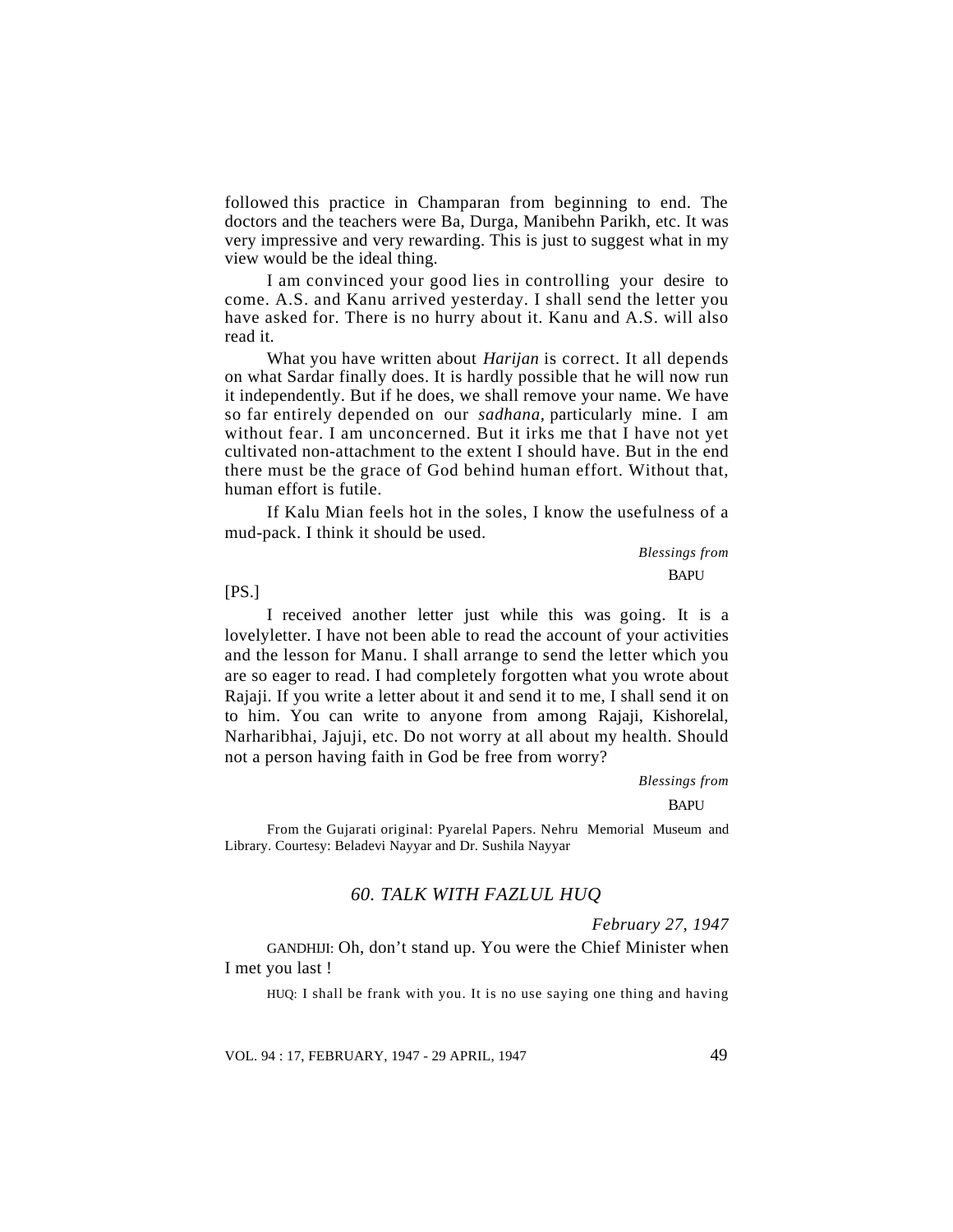something else up your sleeve.

Gandhiji nodded complete agreement.

The Maulvi Saheb began: Gandhiji had not gone to Bihar; his place was in Bihar rather than in Noakhali; Noakhali Muslims, far from being aggressors, were the victims of police repression. Hindu police officers were harassing innocent Muslims and implicating them in false cases—they should be withdrawn; Muslims were not criminals, abductors of women, etc.; Islam never taught that.

Gandhiji again agreed so far as the teachings of Islam in the abstract were concerned.

HUQ: Very few understand Islam. They call it the religion of the sword. The minorities in the Muslim State were the special responsibility of the majority. The non-Muslims were *zimmis*. 1

The Maulvi Saheb's last point was that far from the Hindus having cause to be afraid of the Muslim majority in Noakhali, it was the latter, in fact, who were afraid of Hindu domination. The Hindus should shed their fear and accept Pakistan. His Majesty's Government's statement<sup>2</sup> of 20th February, 1947, would only bring civil war to India.

G. (In a tone of light banter): So, if I come to Barisal, there is only the *khal*<sup>3</sup> for me, is it not?

HUQ: No, no, Mahatmaji, you are always welcome. That was only a joke. I never can let go a joke—even at the expense of my father. That is my nature !

Gandhiji said that he had always asked Jinnah to convince him of the meaning and implications of Pakistan. His formula<sup>4</sup> was before the Muslim League leader and the country and so far as he was concerned the offer still stood. As regards withdrawal of criminal cases, it rested with the Bengal Government. Regarding Bihar, he continued:

I may shortly go there. But it will not be to oblige you.

He was awaiting Dr. Mahmud's<sup>5</sup> reply, he told the Maulvi Saheb, but if the latter could assure him that the majority community in Noakhali would stand guarantee for the safety and security of the minority community, he would feel free to leave Bengal immediately. Could he give that assurance?

To this the Maulvi Saheb gave no straight reply. Instead, he bagan to talk

<sup>1</sup> Who were required to pay a tax called *jazia* for protection by the State

<sup>2</sup> Vide "Clement Attlee's Statement", 20-2-1947

<sup>3</sup> A canal. Fazlul Huq was reported to have said that as a non-Muslim, Gandhiji should not preach the teachings of Islam, for, instead of Hindu-Muslim unity, he was creating bitterness between the two communities. Had he been to Barisal, he would have driven him into the canal. *Vide* "Speech at Prayer Meeting", 16-2-1947

<sup>4</sup> Presumably the Rajaji Formula. *Vide* "C. Rajagopalachari's Formula"

<sup>5</sup> Syed Mahmud, Minister for Development and Transport in Bihar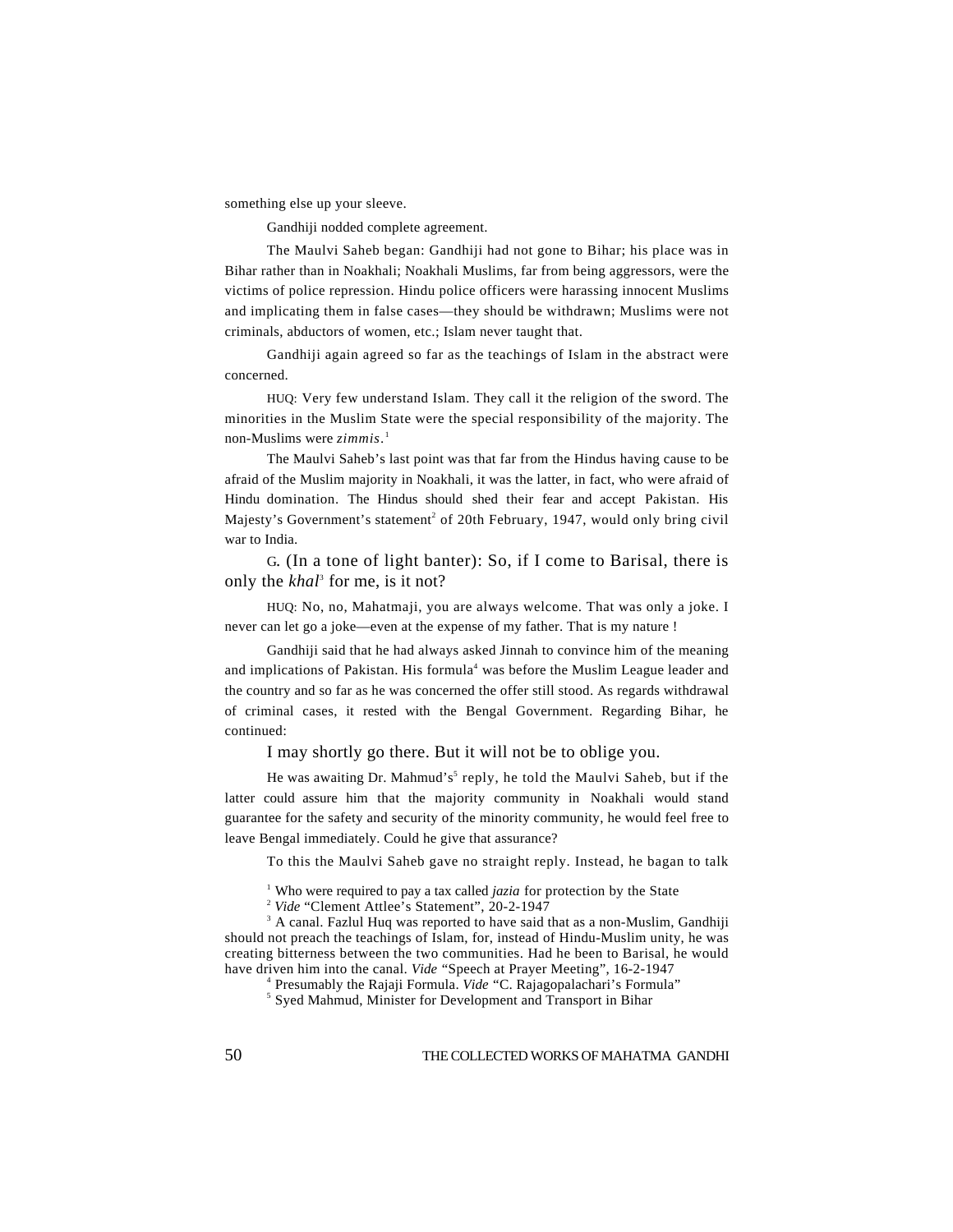about a coalition Government in Bengal as the only remedy for Bengal's ills!

At this point one of Fazlul Huq's companions broke in: "I was a worker in the Khilafat movement<sup>1</sup>; you were the first leader who taught me politics."

G. If you had taken your politics off me, you would have given a much better account of yourself.

G. (TO HUQ): What is this quarrel between you and Suhrawardy? I do not like it.

But the Maulvi Saheb again avoided the issue and talked instead of his profession and his chronic trouble—lack of finance! Gandhiji thereupon twitted him for his spendthrift nature and sent him away laughing.

*Mahatma Gandhi—The Last Phase,* Vol. I, Bk. II, pp. 250-2

#### *61. SPEECH AT PRAYER MEETING* <sup>2</sup>

# HAIMCHAR, *February 27, 1947*

Q. Can a man serve his immediate neighbours and yet serve the whole of humanity? What is the true meaning of swadeshi?

A. Gandhiji said that the question had been answered by him on the previous evening.<sup>3</sup> He believed implicity in the truth that a man could serve his neighbours and humanity at the same time, the condition being that the service of the neighbours was in no way selfish or exclusive, i.e., did not in any way involve the exploitation of any other human being. The neighbours would then understand the spirit in which such service was given. They would also know that they would be expected to give their services to their neighbours. Thus considered, it would spread like the proverbial snowball gathering strength in geometrical progression, encircling the whole earth.

It followed that swadeshi was that spirit which dictated man to serve his nextdoor neighbour to the exclusion of any other. The condition that he had already

<sup>1</sup> Which was launched in 1919 "against the threatened dismemberment of Turkey and removal of the holy places of Islam from the Caliph's control"

<sup>2</sup> According to "Gandhiji's Walking Tour Diary" from which this has been extracted, Gandhiji offered prayers in a temple which was destroyed during the riots and was rebuilt by the Government. The idol in the temple, however, eescaped destruction because the resourceful priest had put it away in a safe place. Gandhiji hoped that the old and rusty tins used in rebuilding the temple would be painted so as to prevent further deterioration.

<sup>3</sup> *Vide* "Speech at Prayer Meeting", 26-2-1947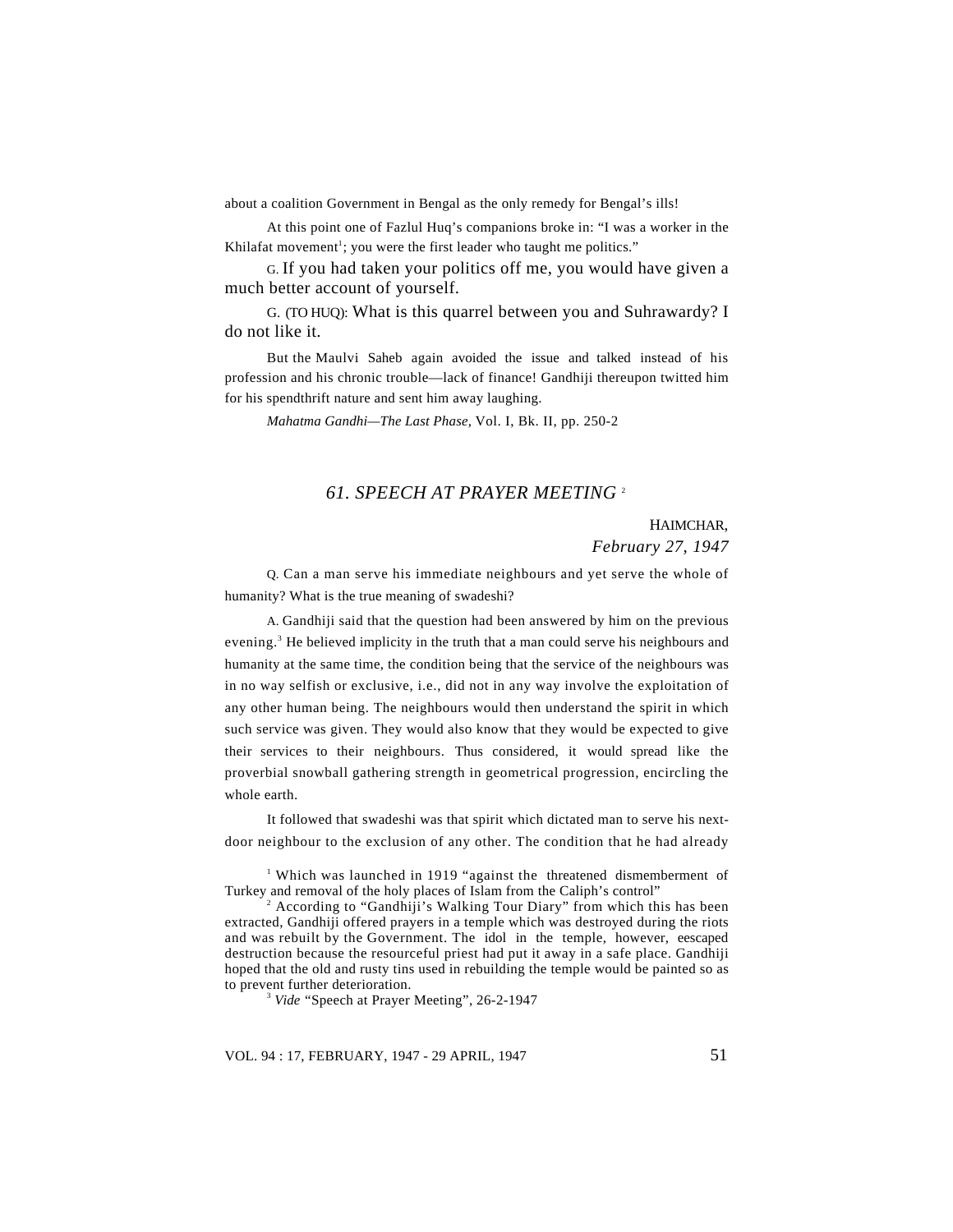mentioned was that the neighbour thus served had in his turn to serve his own neighbour. In this sense swadeshi was never exclusive. It recognized the scientific limitation of human capacity for service.

Q. The Government has been introducing schemes of industrializing the country for the maximum utilization of her raw materials, not of her abundant and unused man-power which is left to rot in idleness. Can such schemes be considered swadeshi?

A. Gandhiji remarked that the question had been well put. He did not exactly know what the Government plan was. But he heartily endorsed the proposition that any plan which exploited the raw materials of a country and neglected the potentially more powerful man-power was lopsided and could never tend to establish human equality.

America was the most industrialized country in the world and yet it had not banished poverty and degradation. That was because it neglected the universal manpower and concentrated power in the hands of the few who amassed fortunes at the expense of the many. The result was that its industrialization had become a menace to its own poor and to the rest of the world.

If India was to escape such disaster, it had to imitate what was best in America and the other Western countries and leave aside its attractive-looking but destructive economic policies. Therefore, real planning consisted in the best utilization of the whole man-power of India and the distribution of the raw products of India in her numerous villages instead of sending them outside and rebuying finished articles at fabulous prices.

After the questions had been answered, Gandhiji touched upon the fact that he had a visit from some members of the Scheduled Classes. He had told them that his mission was to teach people how to be really brave. They need not be afraid for their lives because the so-called high-caste men had not yet returned to their places. If they shed their fear they would have no enemies. The Muslims would be their friends when they recognized bravery in them. Cowards were ever exposed to the enmity of all, whether Muslims or others. The way to the attainment of that courage lay not in the possession of the sword and the efficiency to kill one's opponent, but in the refusal to recognize in any other human being an enemy, along with the determination to lay down one's life and yet not surrender at the point of the sword.

Gandhiji then referred in detail to some of the abuses current in local society, like child-marriage, absence of widow-remarriage, etc., which resulted in the lowering of the moral stature of the people. If they could shed these weaknesses, they would gain the power to die for their faith and honour.

*Harijan*, 23-3-1947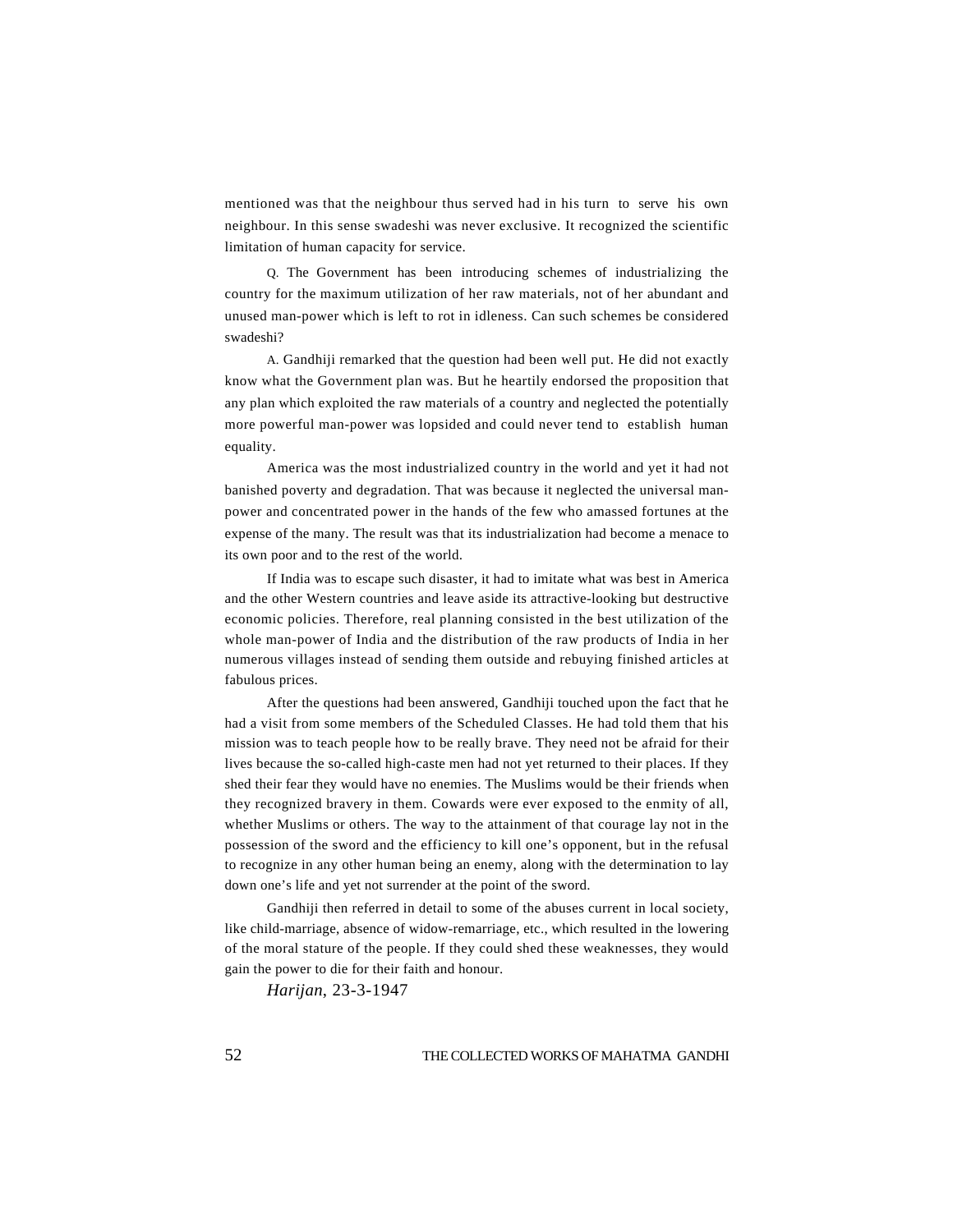# *62. TELEGRAM TO SHRIKRISHNA SINHA*

[*February 28, 1947*] 1

DR. SYED MAHMUD AND OTHERS WOULD LIKE ME TO VISIT BIHAR . . . . <sup>2</sup> DO YOU FEEL LIKEWISE? PLEASE TELL ME WHAT YOU FEEL.

*Mahatma Gandhi — The Last Phase,* Vol. I, Bk. II, p. 253

# *63. TELEGRAM TO C. RAJAGOPALACHARI*

# HAIMCHAR, TIPPERA DISTT.,

*February 28, 1947*

### MINISTER RAJAGOPALACHARI NEW DELHI

YOUR WIRE. NINETEEN HUNDRED BALES PER MONTH REQUIRED. COUNTS TWENTY TO FORTY. PROBABLY GOING BIHAR FOR SHORT TIME.

BAPU

From a copy: Pyarelal Papers. Nehru Memorial Museum and Library. Courtesy: Beladevi Nayyar and Dr. Sushila Nayyar

# *64. TELEGRAM TO SECRETARY, NATAL INDIAN CONGRESS*

*February 28, 1947*

**SECRETARY NICELY DURBAN** 

HAVE MADE PUBLIC STATEMENT SUPPORTING STEP ABOUT ROYAL VISIT. $3$ 

**GANDHI** 

From a copy: Pyarelal Papers. Nehru Memorial Museum and Library. Courtesy: Beladevi Nayyar and Dr. Sushila Nayyar

<sup>1</sup> This was sent the day after Fazlul Huq's departure, i. e., February 27. *Vide* "Speech at Prayer Meeting", 28-2-1947

2 Omission as in the source.

<sup>3</sup> *Vide* Vol. LXXXII, p. 28.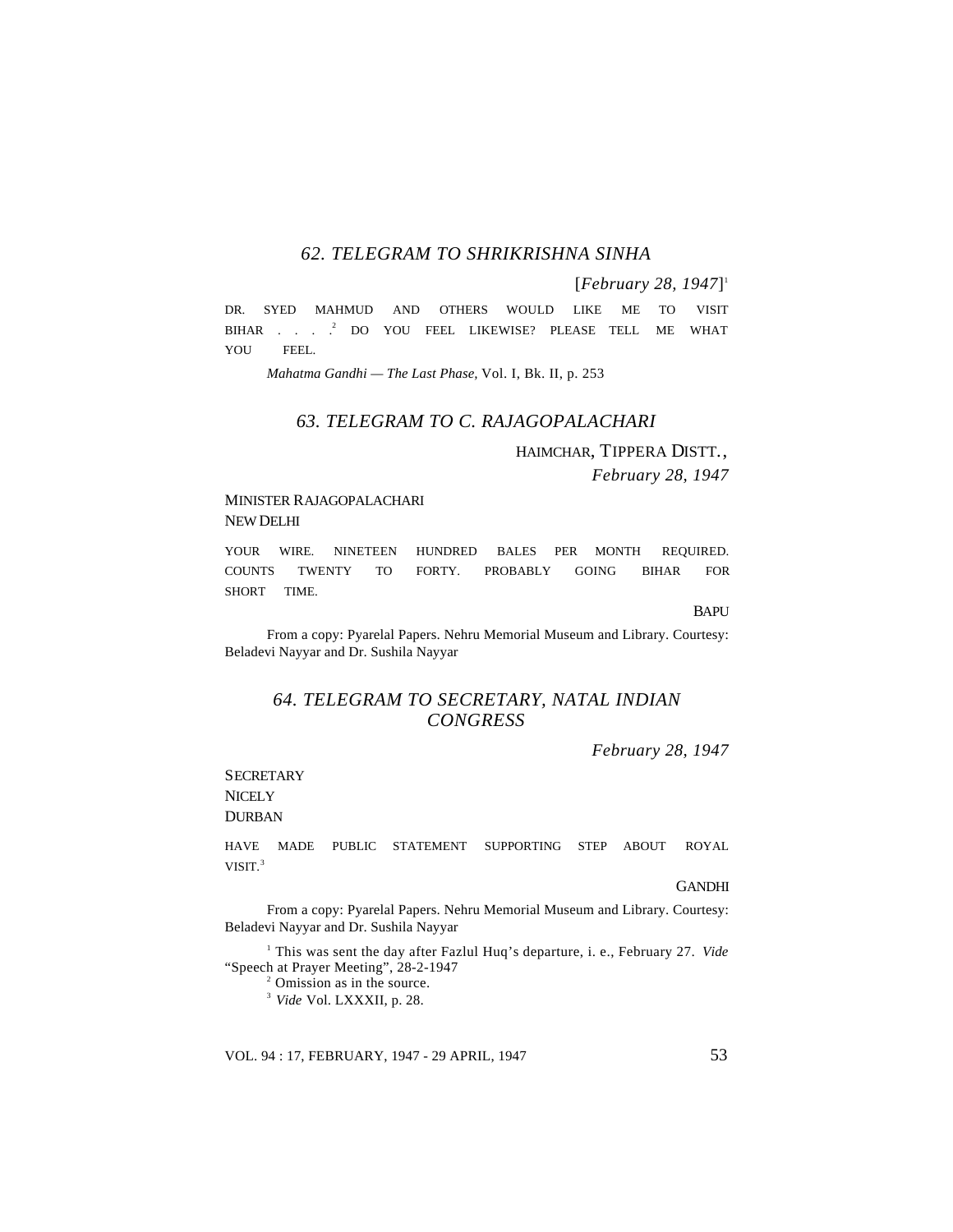# *65. LETTER TO RAMDASIA MAZHABI SIKH FEDERATION*

KAZIRKHIL, RAMGANJ P.S., NOAKHALI DISTT., *February 28, 1947*

DEAR FRIENDS,

I have your letter signed by eleven members of your group. The names are typed instead of there being original signatures. I must confess my ignorance of the existence of this group. I do not know what I can do to remedy the difficulty you complain of. I feel helpless.

*Yours sincerely,*

THE RAMDASIA MAZHABI SIKH FEDERATION THROUGH THE PRESIDENT MISTRI HARNAM SINGH P.B. SAMRALA DISTT. LUDHIANA

From a copy: Pyarelal Papers. Nehru Memorial Museum and Library. Courtesy: Beladevi Nayyar and Dr. Sushila Nayyar

# *66. LETTER TO BUTT KRISTO PAUL & CO., LTD.*

KAZIRKHIL, RAMGANJ P.S., NOAKHALI DISTT., *February 28, 1947*

#### GENTLEMEN,

I thank you for your prompt attention to my suggestions with regard to the first-aid box. I have examined the contents of the few box[es] sent by you. Whilst I was about to send you my considered opinion Shri Satis Chandra Das Gupta was with me and so I handed the box to him to examine it and give his expert opinion on the contents and the make-up of the box. Naturally I cannot hurry him. He is such a busy man. I will therefore advise you not to multiply the new pattern and await my considered reply. I have some what I think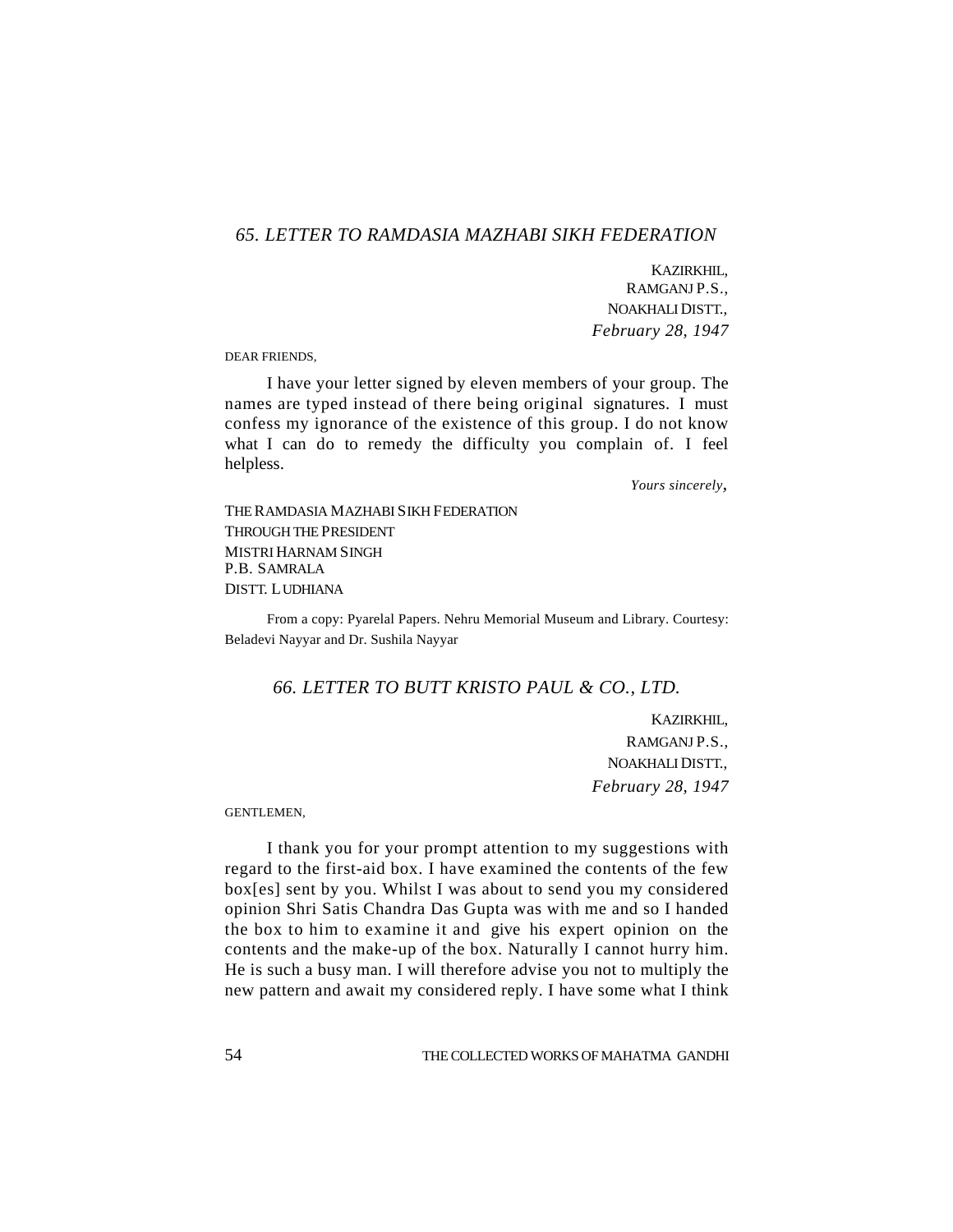valuable suggestions. But having taken advantage of Satis Babu's presence I want to fortify myself with his expert assistance.

*Yours sincerely,*

#### BUTT KRISTO PAUL & CO., LTD. CALCUTTA

From a copy: Pyarelal Papers. Nehru uemorial Museum and Library. Courtesy: Beladevi Nayyar and Dr. Sushila Nayyar

# *67. LETTER TO A. J. MUSTE*

KAZIRKHIL,

RAMGANI P.S. NOAKHALI DISTT., *February 28, 1947*

DEAR FRIEND,

Muriel Lester has sent me your letter of the 27th September last which has remained on my file for some time. She has also given me a brief description of your selfless labours. How I wish I could send you some useful suggestions by way of help in what you very rightly term as crisis ! The aftermath of the last war is in reality much worse than the war itself if only because its bloodiness is so hidden from view that man deceives himself into the belief that he is at last safer than when the war was on.

I wish too that I could give you the assurance that India, when she has come to her own completely, will not join the race for the increase of armaments. I can only say that whatever I can do to prevent any such misfortune will not be left undone.

> *Yours sincerely,* M. K. GANDHI

#### A. J. MUSTE, ESQ.

From a photostat: Pyarelal Papers. Nehru Memorial Museum and Library. Courtesy: Beladevi and Dr. Sushila Nayyar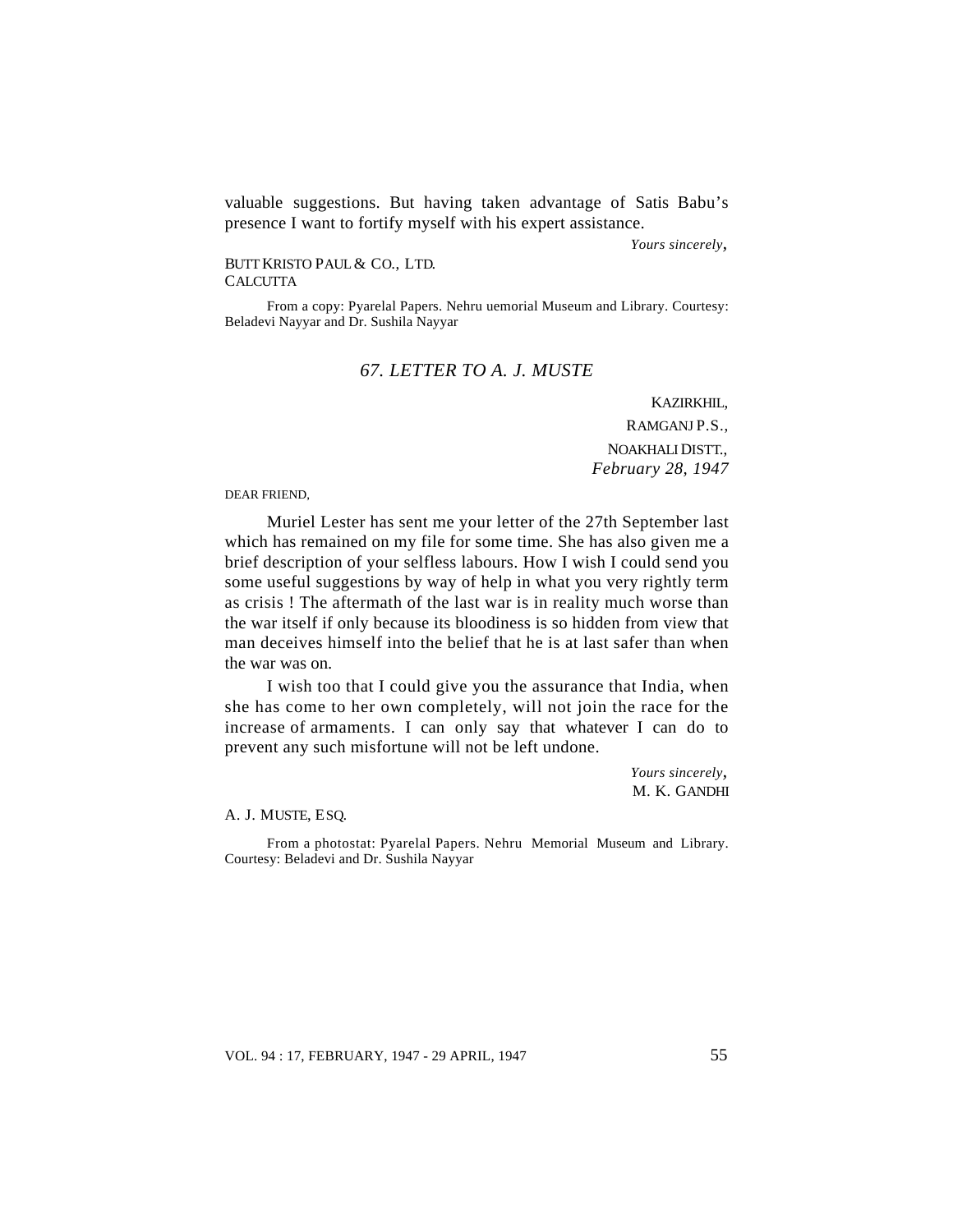# *68. LETTER TO T. HAYES*

KAZIRKHIL, RAMGANJ P.S., NOAKHALI DISTT., BENGAL, *February 28, 1947*

DEAR FRIEND,

I have your letter<sup>1</sup> of the 16th ultimo. I do not know that I can send you anything useful beyond saying that you should glean my writings on fasting in the columns of *Young India* later transformed into *Harijan.* Mr. Richard Gregg (The Putney School, Putney, Vermont, U.S.A.) might be able to help you in getting hold of copies of this weekly.

*Yours sincerely,*

ED. T. HAYES, ESQ. 7622 ROBIN ROAD DALLAS 9, TEXAS, U.S.A.

From a copy: Pyarelal Papers. Nehru Memorial Museum and Library. Courtesy: Beladevi Nayyar and Dr. Sushila Nayyar

# *69. STATEMENT TO THE PRESS*

#### HAIMCHAR,

*February 28, 1947*

I have received a cablegram from the ex-Natal Indian Congress which says that the Congress, the Transvaal Indian Congress, the Coloured People's Organization and the African National Congress have decided on their part to refrain from taking part in or in any manner assisting in the celebrations in honour of the Royal visit to the Union of South Africa. They feel that in view of the disabilities imposed upon the Asiatics and Africans and other coloured people it would be improper on their part to share in the rejoicings of the white people of South Africa. The cablegram asked me to endorse the abstention which they describe by the name of "boycott". I take this opportunity of publicly endorsing the abstention as a natural and dignified step by any self-respecting body of people.

*The Hindu,* 1-3-1947

<sup>1</sup> In which the addressee had requested Gandhiji to send him scientific or spiritual treatise on fasting.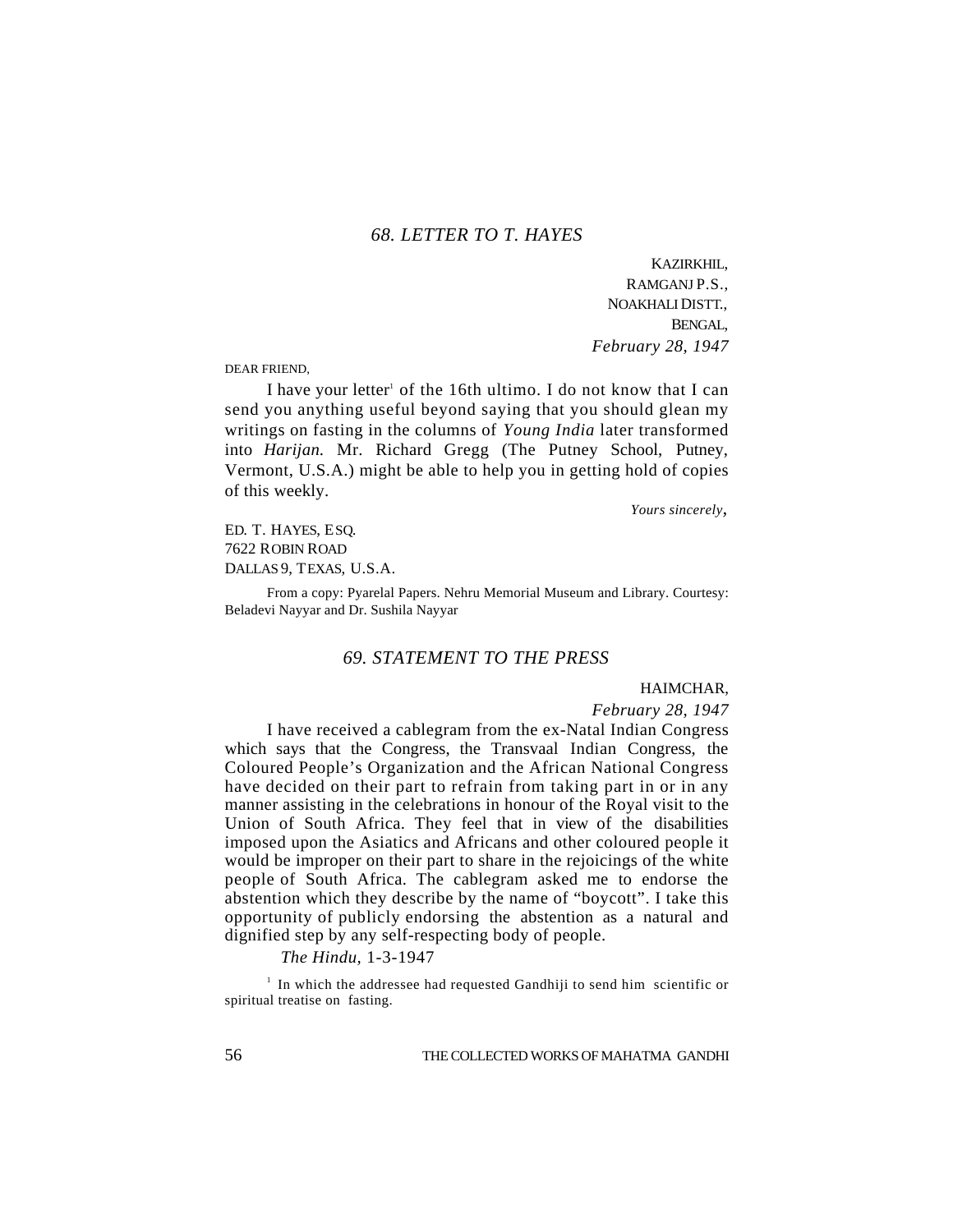# *70. SPEECH AT PRAYER MEETING* <sup>1</sup>

# HAIMCHAR, *February 28, 1947*

Gandhiji took up the thread of his remarks of the previous evening about the *Namasudras*. He had no time to refer to the question of education. The blame for the neglect of education among them must lie solely upon the so-called high-caste Hindus. It was preposterous to expect that those who were deliberately suppressed by Hindu society would themselves take to education. What he, however, deplored was that there were men among them who taught them not to accept good things from the so-called high-caste Hindus. He was of the opinion that it was mischievous propaganda. Therefore, he expected the *Namasudras* to give definite assurance about land [for school] and the attendance of boys and girls. In that case he had no doubt that there were enough penitent Hindus who would gladly take up the duty of educating these neglected children. He invited the *Namasudras* to send the required assurance to Thakkar Bapa who might be trusted by them to do the rest and he hoped that there were enough local Hindus who would offer their money and ability for the performance of the honourable duty of educating these children.

He then referred to the prospect of his having to go to Bihar and to the atrocities that had been committed by the Hindus of Bihar before which the happenings in Noakhali or Tipperah paled into insignificance. He had enough pressure put upon him by the Muslims in Bengal to go to Bihar. He had refused to listen to the advice because he had the hope that he could work with equal effect among the Bihar Hindus without having to go there. But he had a visit from the secretary of Dr. Syed Mahmud. He had brought a long letter from Dr. Mahmud. They should know that Dr. Mahmud was a valued friend of his. He was himself Development Member of the Bihar Ministry. In answer to his question, Dr. Mahmud had written to him asking him to visit Bihar as soon as he could. He had said that all was not as rosy as it should be and that his presence in Bihar would ease the situation and reassure the Muslims that he was equally concerned about the welfare of the Muslims as of the Hindus. He could not resist Dr. Mahmud's letter. He had, therefore, sent an urgent wire<sup>2</sup> to Bihar and it was highly likely that he might have to hurry to Bihar. In that case, he would have to interrupt the tour in Noakhali and Tipperah. But the message he would leave for the Hindus and Mussalmans here, during the short period he expected to be absent, was that they should live with one another as brothers. This they could only do if they shed internal weaknesses and were prepared to lay down their lives without retaliation for the defence of what they considered sacred.<sup>3</sup>

<sup>1</sup> Extracted from "Gandhiji's Walking Tour Diary"

<sup>2</sup> *Vide*"Telegram to Shrikrishna Sinha", 28-2-1947

3 The following two paragraphs are reproduced from *Amrita Bazar Patrika.*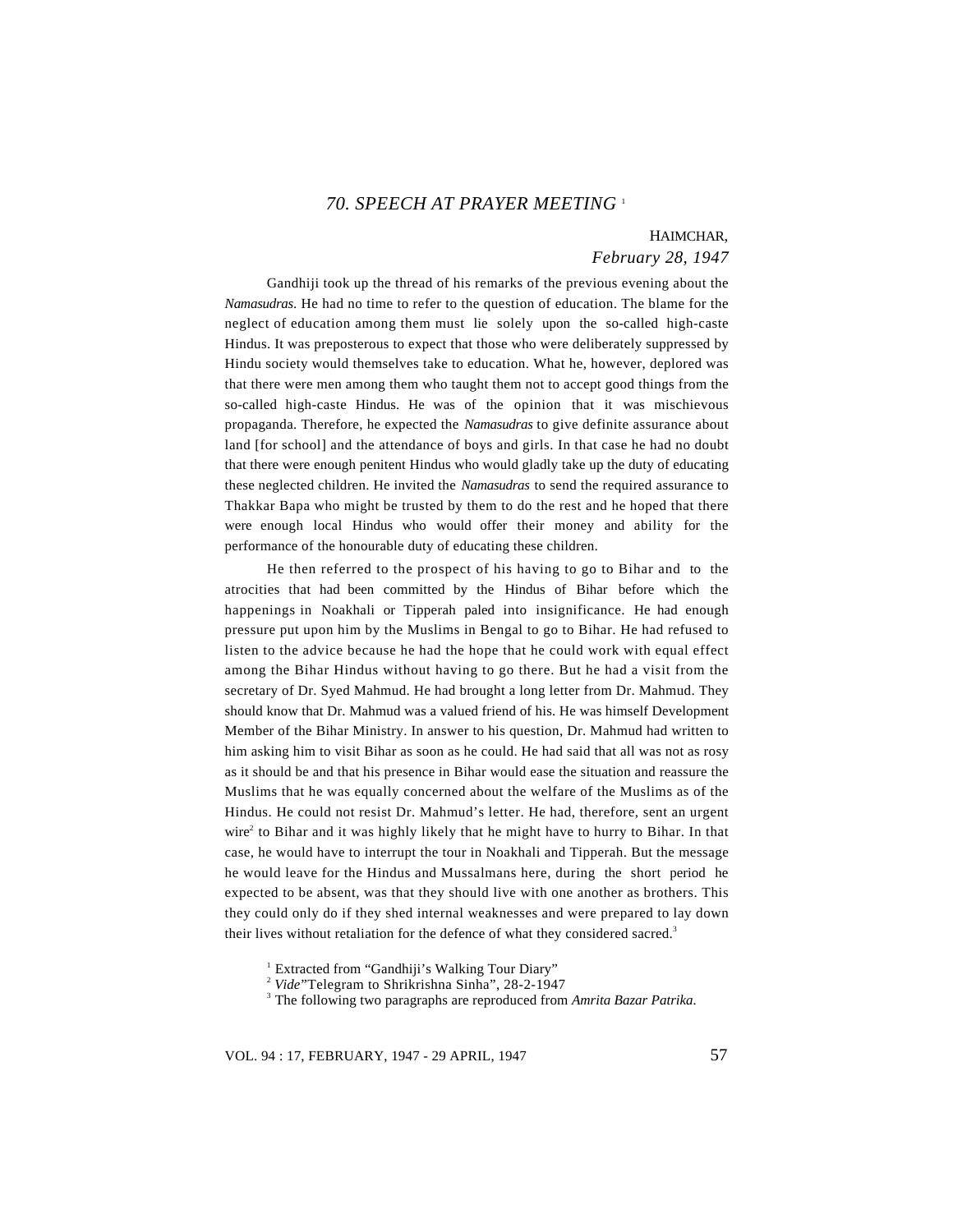Gandhiji said that he was in constant communication with the authorities concerned on the Bihar situation and had been speaking unequivocally against the madness of Bihar Hindus. He was sure that he was there where he could serve both the communities. He had come to Noakhali to serve both the communities and not to create bitterness between them.

He had come here to create fearlessness among the affected people. He asked them not to despair and told them that his associates would be working here as usual. People here must not quarrel among themselves. They must not antagonize Muslims but they must not also yield to threats. They should rather lay down their lives. Gandhiji emphatically said that he had decided to go to Bihar, not for the relief of Muslims, but to effect a change of mentality among the Hindus of Bihar. He hoped that Hindus and Muslims would live together in amity all over India.

Gandhiji then passed on to a question which had been referred to him that evening. It was with regard to the partition of Bengal into two pro- vinces, one having a Hindu and the other a Muslim majority. Bengalis had once fought against and successfully annulled the partition of their province.<sup>1</sup> But according to some, he proceeded, the time had now come when such a division had become desirable in the interest of peace. Gandhiji expressed the opinion that personally he had always been anti-partition. But it was not uncommon even for brothers to fight and separate from one another. There were many things which India had to put up with in the past under compulsion, but he himself was built in a totally different way.

In a similar manner, if the Hindus, who formed the majority in the whole of India, desired to keep everyone united by means of compulsion, he would resist it in the same manner as before. He was as much against forced partition as against forced unity.

Gandhiji then proceeded to say that whatever might have been the history of British rule in the past, there was no shadow of doubt that the British were going to quit India in the near future. It was time, therefore, that the Hindus and the Muslims should determine to live in peace and amity. The alternative was civil war which would only serve to tear the country to pieces. One did not know what the future had in store for them. If the people really and sincerely, and with a pure heart, wished unitedly for a particular thing, speaking in human language, it could be said that God, being the servant of His servants, would Himself carry out that will.

*Harijan,* 23-3-1947, and *Amrita Bazar Patrika*, 2-3-1947

<sup>1</sup> The partition of Bengal in 1905 was annulled in 1911.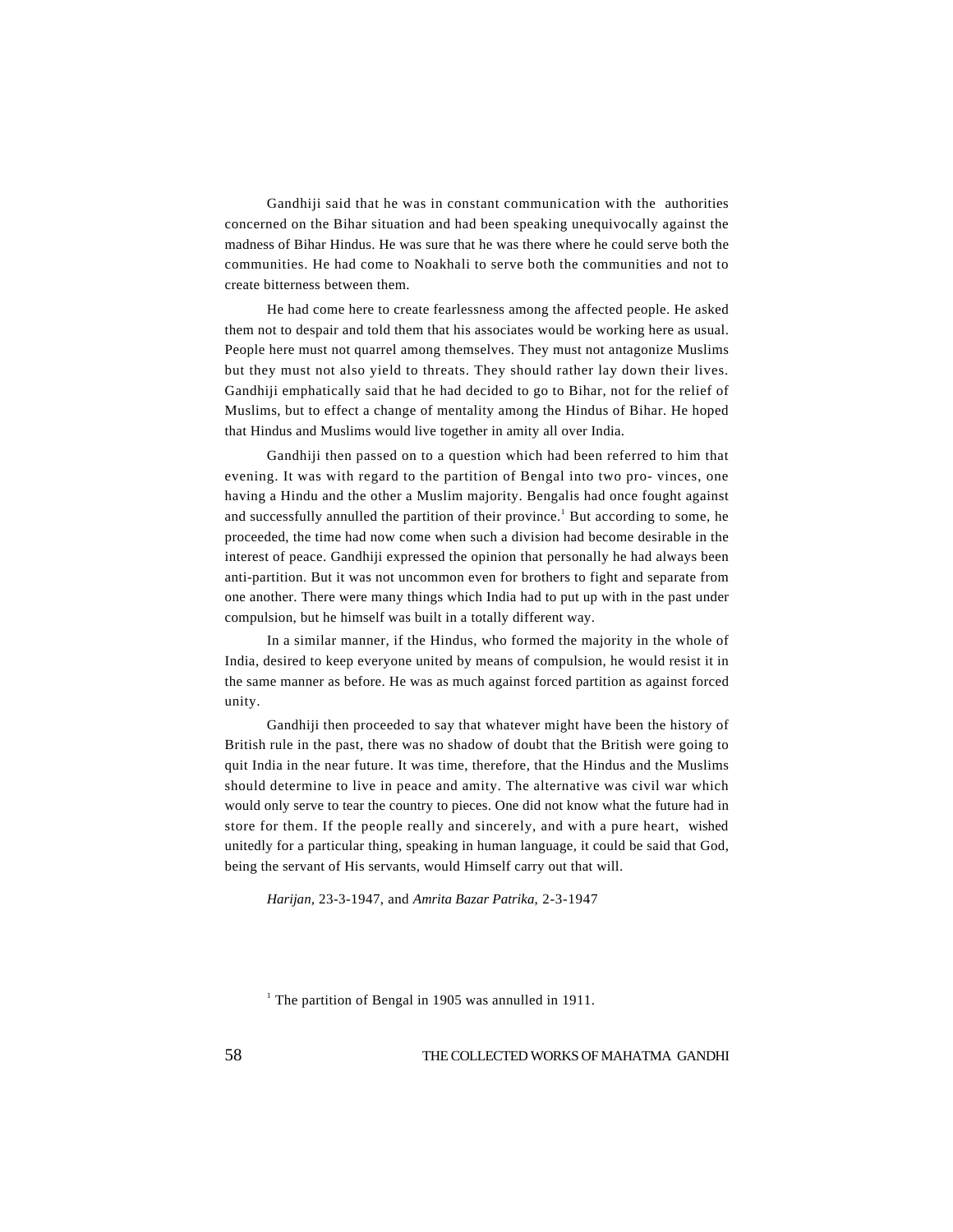# *71. A NOTE*

*February, 1947*

Let Nirmal Babu examine my replies for the style as well as the manner. Are they satisfactory?

From a facsimile: *Mahatma,* Vol. VII, between pp. 384 and 385

#### *72. NOTE TO DHIRUBHAI B. DESAI* <sup>1</sup>

[*February 1947*] 2

Where is Madhuri<sup>3</sup>?

It should be done immediately.

I have never forgotten Bhulabhai's<sup>4</sup> ability. I know that he entered politics at my instance. The difference which arose between us was one of love. There are innumerable people who drink. There are many such in the Congress, too, and I could say nothing to them. But Bhulabhai's addiction pained me and I told him about it. Afterwards he even wept before me. I could not bear his being a slave to the drink habit. And it was with him that I first discussed the matter. Let me tell you that I had a great share in his being taken up on the Working Committee. I had to fight for his inclusion. I was behind his inclusion in the Constitution Committee also. Need I say more? I also knew about the proposal to appoint you ambassador. Calm down and acquit yourself well in your job with patience and self-control. Send me Madhuri's book.

[From Gujarati]

Bhulabhai Desai Papers. Courtesy: Nehru Memorial Museum and Library

<sup>2</sup> The note is written on the reverse side of a letter dated "February 1947".

<sup>&</sup>lt;sup>1</sup> Son of Bhulabhai Desai

<sup>3</sup> Addressee's wife

<sup>4</sup> (1877-1946); eminent lawyer; member, Liberal Party; joined Congress in 1930; Leader of Congress Party in Central Assembly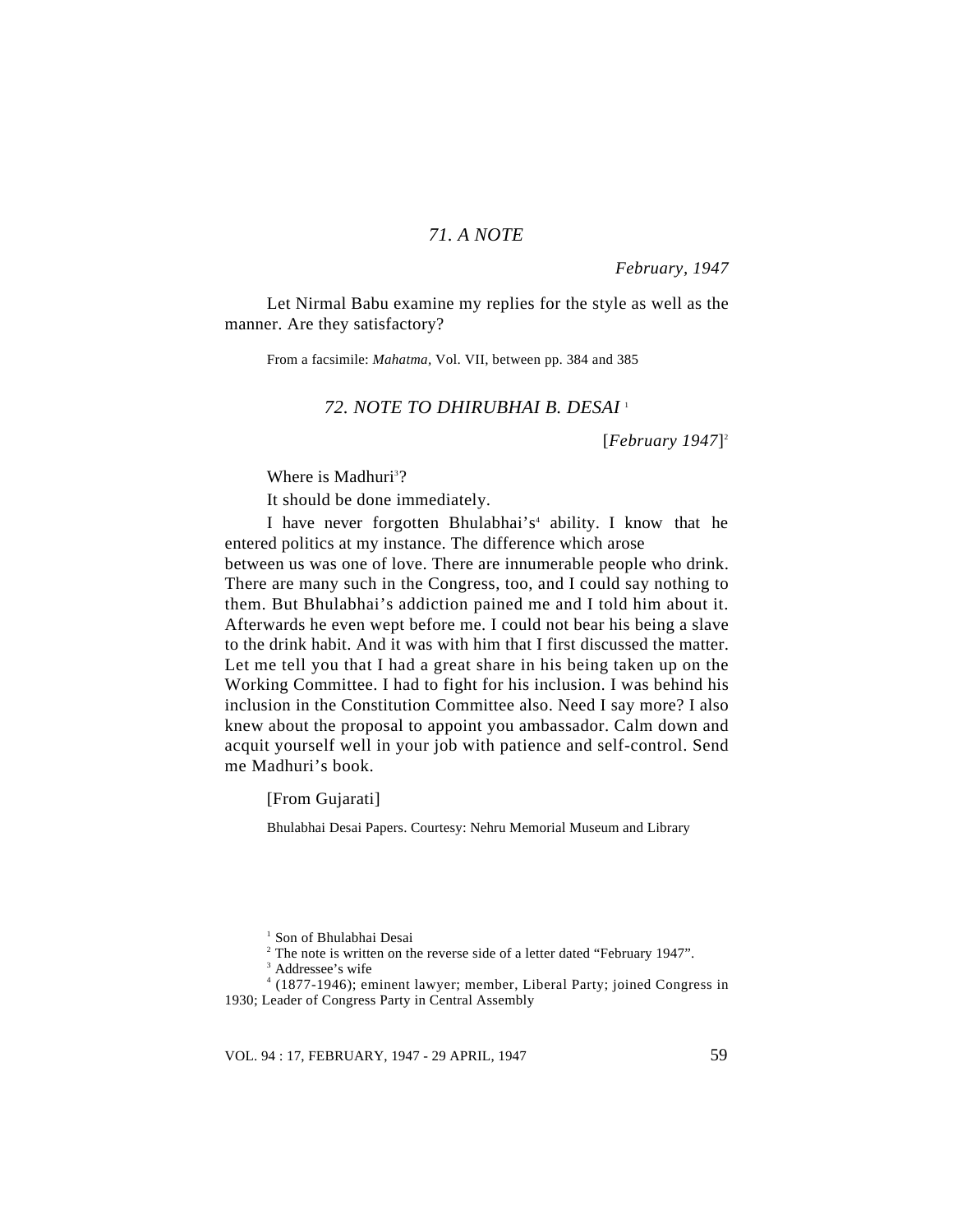# *73. LETTER TO H. S. SUHRAWARDY*

KAZIRKHIL, RAMGANJ P.S., NOAKHALI DISTT., *March 1, 1947*

#### DEAR FRIEND,

I hope you heard from the S.D.O. Chandpur, Tipperah District that I am endeavouring to leave for Bihar tomorrow. I wish I could say that I am trying to go because of your pressing advice to Fazlul Haq Sahib who spoke publicly the other day and repeated the same thing, though very courteously, on Thursday last when he was good enough to call on me. The memorandum of Sardar Niranjan Singh Gill about which I wrote to you on February 22, had predisposed me towards a temporary visit to Bihar. What decided me however was a long letter from Dr. Syed Mahmud who has sent it with his Private Secretary. In order to come to a final decision I sent a peremptory message yesterday through the good offices of Khan Sahib, the S.D.O. of Chandpur, asking whether the Bihar Chief Minister had any objection to my immediately proceeding to Patna. The reply may be received any minute. If I go I would like you to give me hints as to what I should see. The desire to go has arisen because suspicion has been created in my mind that all is not well in Bihar so far as the Hindu behaviour towards the Muslims of Bihar is concerned. The cause in either case, in Bihar or Bengal, is identical.

There was consternation among the Hindus yesterday when I announced my intention of immediately proceeding to Bihar. They said they were afraid of being molested as in October. I hope that the fear will prove groundless and that you will do all you can to allay the fear. It is said that all aid in the shape of rations will be stopped from the 15th instant. If this information turns out to be true there would be widespread avoidable distress. The machinery provided for relief is very slow.

Sufficient material for building is not there. Weavers have got no yarn for weaving. Fishermen have got none for making nets. Carpenters have got no tools. Agriculturists have no bullocks. There are no seeds for sowing. Thakkar Bapa mentioned the difficuly of merchants in Haimchar for a loan in order to enable them to start business. He has prepared an application to be sent to you. It makes a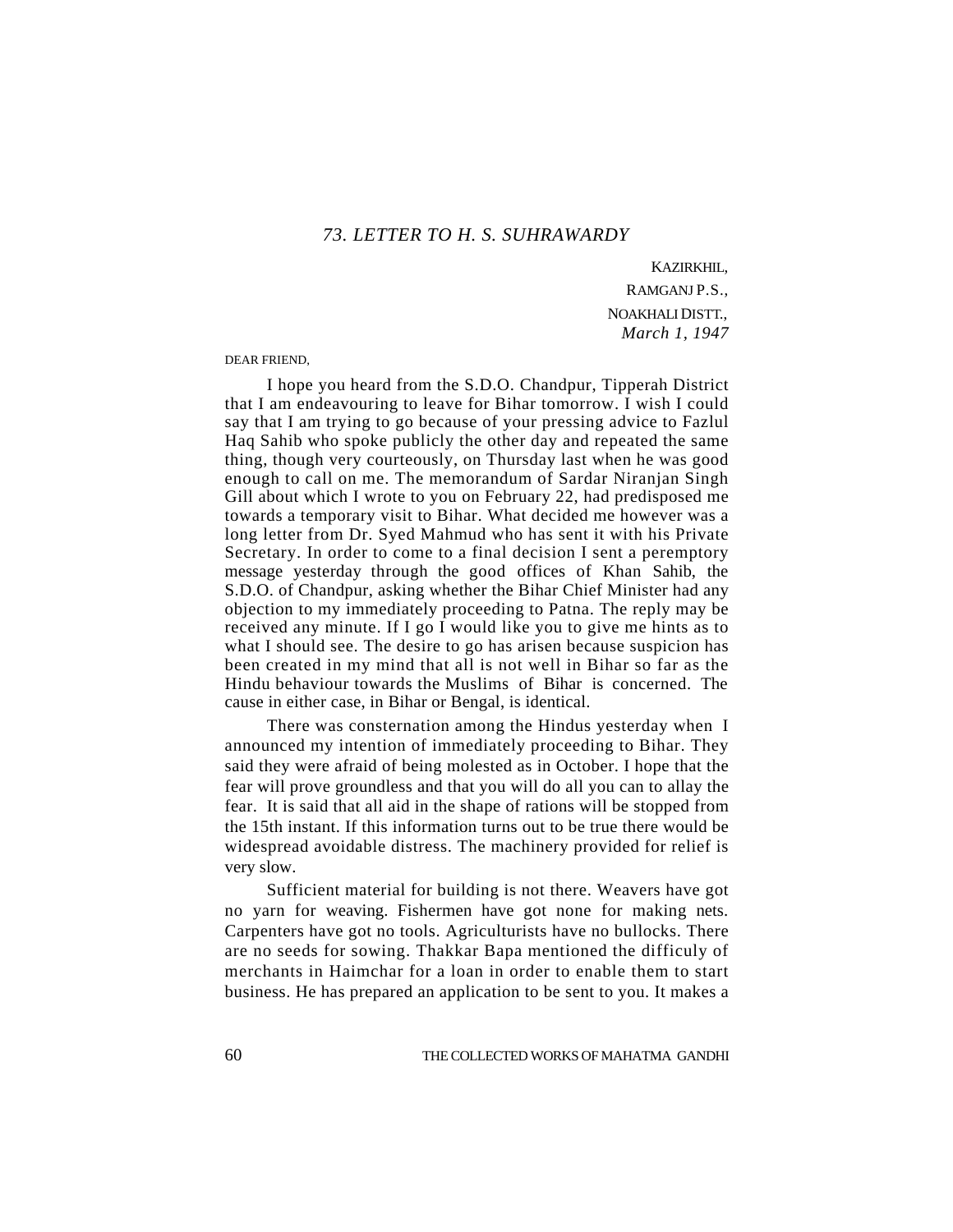business like proposition. I should have thought that people who have lost their all would be entitled to adequate grants for starting business. On the contrary, however, he offers even interest if it is required for the loan he proposed. I hope there will be no delay in granting the loan. I would strongly urge that interest should not be asked in such cases.

There is a strong belief that there is boycott by the Muslims of Hindus so far as labour for them is concerned. Of course I have said that no government can compel any community to labour for another. Critics have no difficulty in agreeing to my proposition against compulsion. They however suggest that boycott is approved, even encouraged, by your Government. I hope that my information is wholly wrong.

I am leaving a copy of this letter with Satis Babu of Khadi Pratishthan who is at present stationed at Kazirkhil and who will represent me during my absence which I hope will be only temporary and will be attended by success. Though my absence will be temporary, I cannot omit to mention that so far as I am personally concerned, the whole of the official world has been courteous and considerate to me and in this mention I include the police whom you have put to guard my person.

H. S. SUHRAWARDY SAHIB PRIME MINISTER BENGAL

From a copy: Pyarelal Papers. Nehru Memorial Museum and Library. Courtesy: Beladevi Nayyar and Dr. Sushila Nayyar

# *74. LETTER TO ALI HUSAIN* <sup>1</sup>

#### *March 1, 1947*

I am surprised at your asking me to condemn the Bihar Ministry unheard. I am ashamed that at this time of day you should think of the application of Section 93. There are many honourable ways of exposing the corruption no matter where it exists. The application of Section 93 is not among them.

#### *Mahatma Gandhi — The Last Phase,* Vol. I, Bk. II, pp. 248-9

<sup>1</sup> This was in reply to the addressee's letter dated February 18, 1947, which read : "To save Bihar from further calamity I hope you will have the courage to declare that the Bihar Ministry should be dismissed, Section 93 be applied, and the present Governor may also be changed with this corrupt Ministry."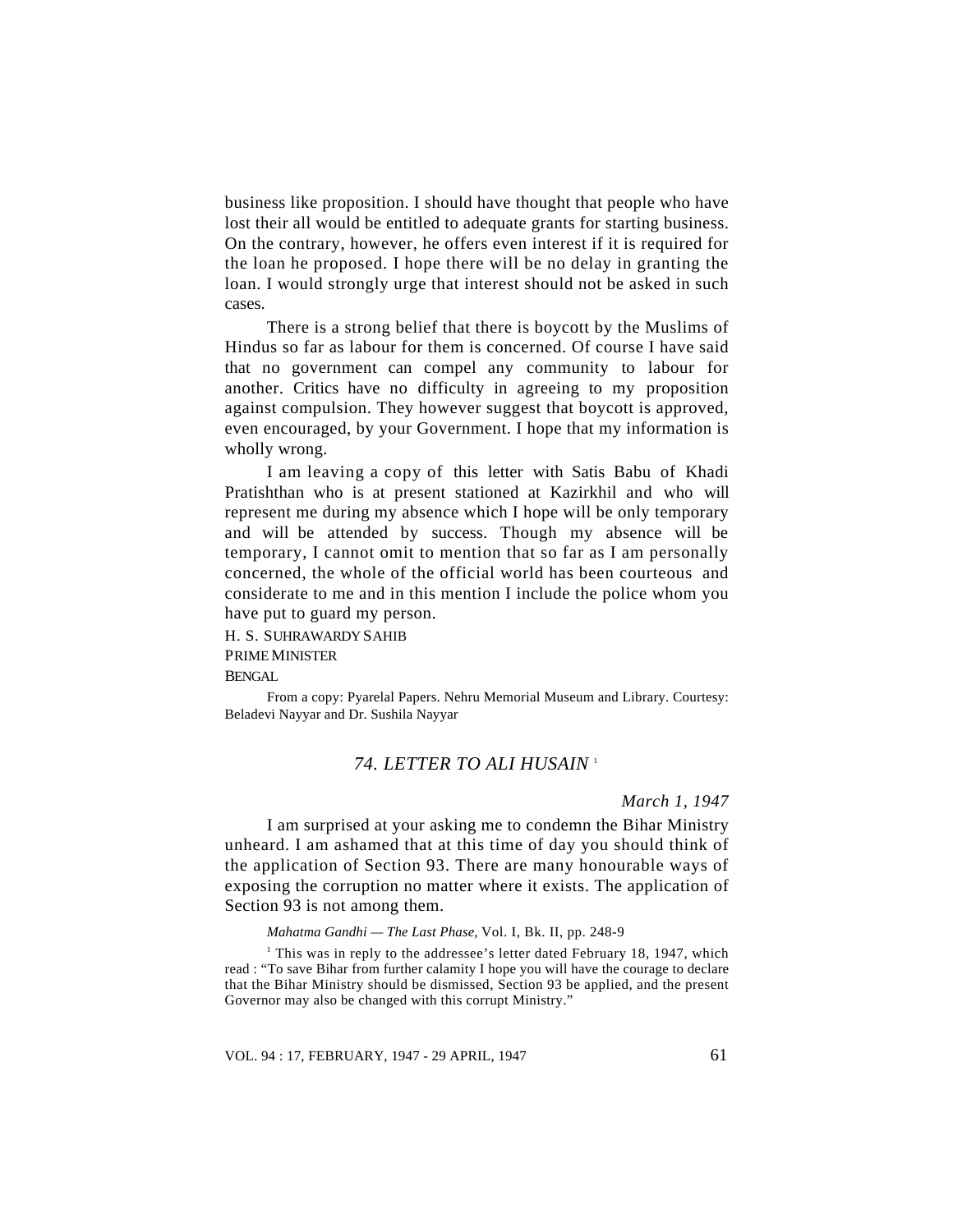# *75. INTERVIEW TO WORLD YOUTH DELEGATION* <sup>1</sup> *March 1, 1947*

Gandhiji told the World Youth Delegation that youth in India was influenced by foreign ideologies too much. They had no living contact with the real life of India. *The Hindu,* 3-3-1947

# *76. SPEECH AT PRAYER MEETING*<sup>2</sup>

# HAIMCHAR, *March 1, 1947*

Gandhiji said that he would try to cover Bajpati also on his return.<sup>3</sup> He could not fix the time. He was not leaving Noakhali or Tipperah without the establishment of heart unity. There was time for satisfying all reasonable expectations.

I hope to leave for Bihar tomorrow afternoon. I will leave Haimchar at about three in the afternoon. I will go to Calcutta and from there proceed to Bihar.<sup>4</sup>

He did not expect to stay there long. He would not be able to hold the prayer meeting [tomorrow] in Haimchar but would like to have it in Chandpur.

Q. You have referred to numerous social abuses prevalent among us. They are there; but then if the men are unwilling to effect the necessary social changes what can we women do about it?

A. Gandhiji said that there was no occasion for women to consider themselves subordinate or inferior to men. It was proclaimed that woman was half of man and by parity of reasoning man was half of woman. They were not two separate entities but halves of one. The English language went further and called woman the better half of man. Therefore, he advised women to resort to civil rebellion against all undesirable and unworthy restraints. All restraints to be beneficial, must be voluntary. There was no possibility of harm resulting from civil rebellion. It presupposed purity and a reasoned resistance.

Q. Those who have lost their dear ones, or the homes which they built up

<sup>1</sup> The members of the delegation had asked Gandhiji the reason for differences in the youth movement in India.

<sup>2</sup> Extracted from "Gandhiji's Walking Tour Diary"

<sup>3</sup> People from Bajpati had complained that Bajpati had been dropped from Gandhiji's programme.

4 This paragraph is from *Amrita Bazar Patrika*.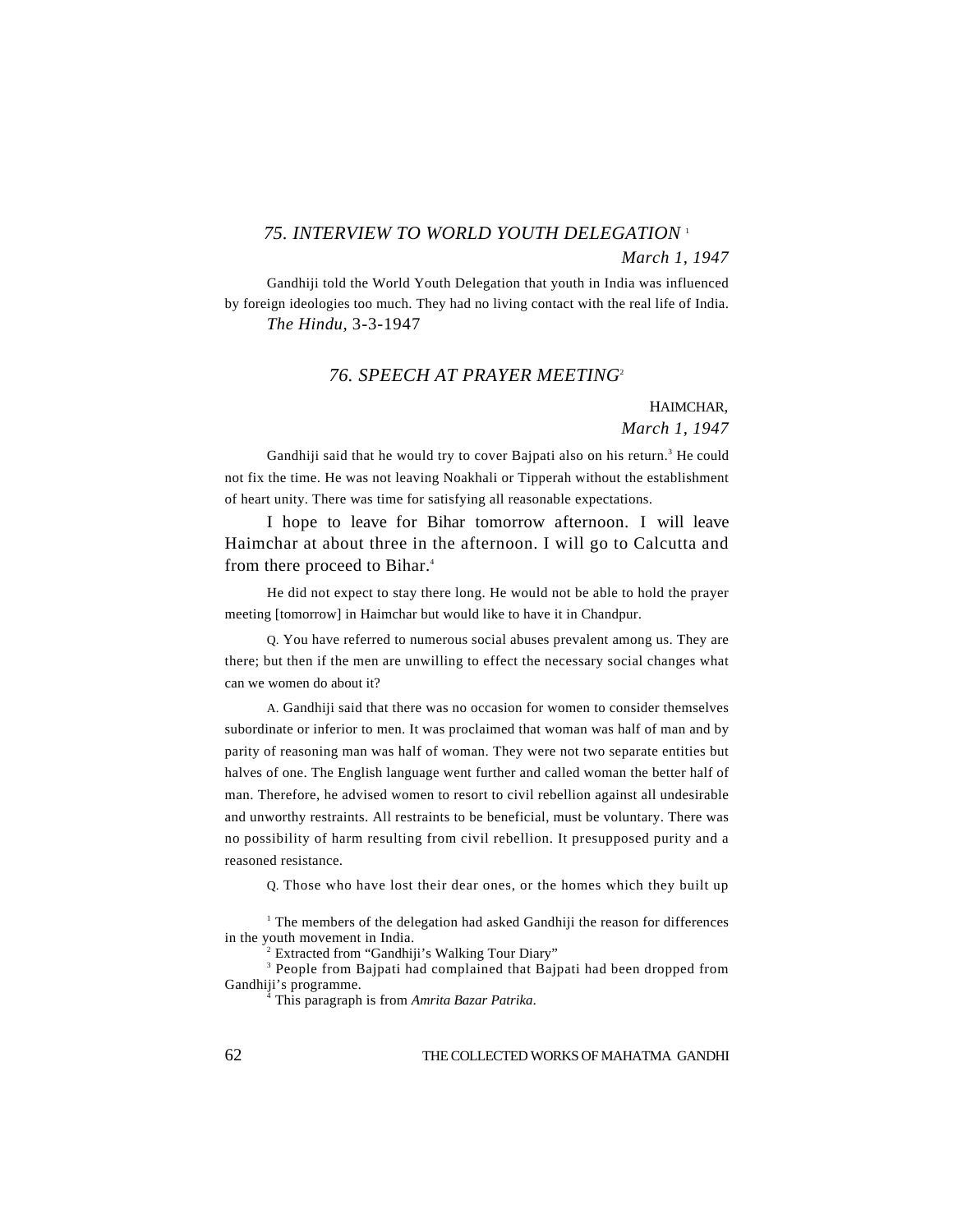through years of patient care, find it extremely difficult to forgive and forget. How can they get over that feeling and look upon the community from which the miscreants came with a feeling of brotherhood?

A. The speaker said the one way to forget and forgive was to contem- plate Bihar which had done much worse than Noakhali and Tipperah. Did they want the Muslims to take dire vengeance for the Hindu atrocities there? They could not. From this they should learn to forget and forgive, if they did not wish to descend to the lowest depths of barbarity. Moreover, they must not harbour an inferiority complex. They should be brave. And forgiveness was an attribute and adornment of bravery. Let them be truly brave. True bravery refused to strike; it would suffer all infliction with patient cheerfulness. That would be the truest way of disarming opposition.

Q. Speaking about the proposed partition of Bengal, one of the proposals is that there should be only two separate administrative divisions without any exchange of populations taking place. This arrangement would keep each community in its place in peace. What is your objection to such a proposal?

A. Gandhiji considered two administrative divisions to be as impracticable as exchange of populations. That would result in an armed neutrality which was bound to kill all healthy growth. The leaders of both the communities must come together as friends and reduce their differences and suffer them. Any other way was the way of barbarism and subordination to a third power.

*Harijan*, 23-3-1947, and *Amrita Bazar Patrika,* 4-3-1947

# *77. LETTER TO SATIS CHANDRA DAS GUPTA*

CHANDPUR, *March 2, 1947*

CHI. SATIS BABU,<sup>1</sup>

I had a long talk with Sardar Jiwan Singhji<sup>2</sup>. If you think that his men are really required for service wanted, you should discuss the thing with him and do what you wish. If in your opinion they are not really required, you should pay them out to date plus Rs. 30 each for passage to their destination. Sardarji will show you the detailed [expen]diture<sup>3</sup>. He himself proposes to render service in every case. His case can be considered separately on my return or even by correspondence.

> *Blessings from*  $BAPI<sup>4</sup>$

From a photostat: G. N. 8717

 $<sup>1</sup>$  The superscription is in the Devanagari script.</sup>

2 Of the Indian National Army. *Vide* p. 36.

<sup>3</sup> The source is damaged here.

4 The subscription is in Hindi.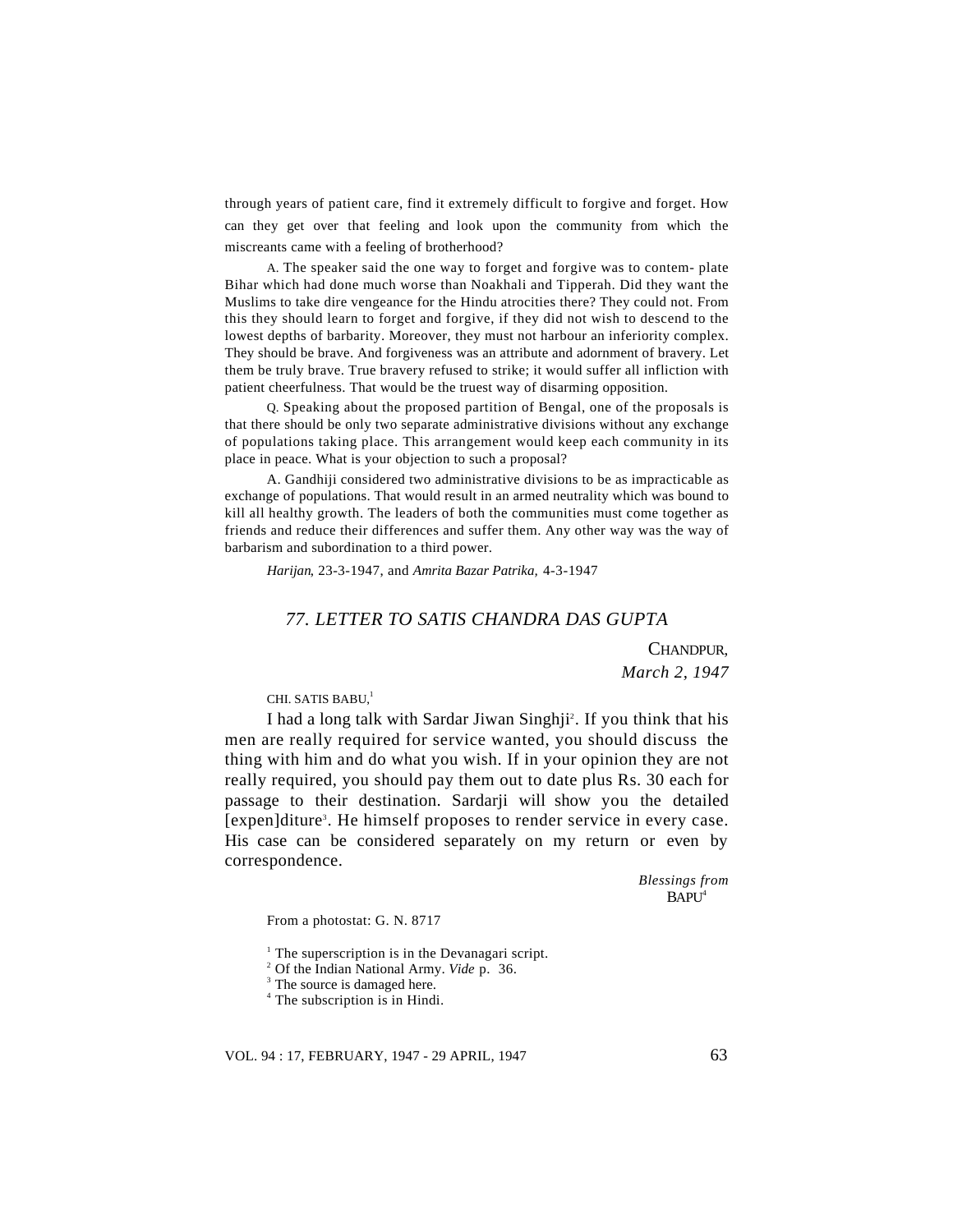# *78. NOTE TO MANU GANDHI*

#### *March 2, 1947*

Bapa was pleased with you in Haimchar. He spoke to me about it. But what pleased me particularly was that, during my week's stay there, I could convince<sup>1</sup> him in regard to many things and he revised many of his views. He is a man of great self-sacrifice and humility. Didn't you observe that during all these days he took some of my time only on one day? On the other days he didn't come at all to take my time. Such is his consideration for others. He is a class by himself. If he realizes that he has made a mistake, he corrects it immediately without the slightest hesitation. I also felt happy that you could be of some service to him. That is why I encouraged you in your attempt. I have still to read the last two days' entries in your diary. Leave it with me tomorrow. I will go through it in the morning after prayer.

[From Gujarati] *Eklo Jane Re,* p. 181

# *79. SPEECH AT PRAYER MEETING*<sup>2</sup>

CHANDPUR, *March 2, 1947*

Gandhiji explained why he had to interrupt his work in East Bengal and hurry to Bihar. He had turned a deaf ear to pressing requests made to him by the Bengal Premier and Mr. Fazlul Huq to go to Bihar.

Their statements could not find an echo in my heart. I had flattered myself with the belief that I would be able to affect the Bihar Hindus from my place in Bengal. But Dr. Syed Mahmud has sent his secretary to me with a long letter which showed me that I should go to Bihar for the sake of the Muslims of Bihar.<sup>3</sup>

He expected to return to his chosen scene of service — Noakhali — as soon as

<sup>1</sup> Vide "Discussion with A. V. Thakkar", 24-2-1947

 $2$  This was Gandhiji's last prayer meeting in East Bengal and was attended by over 30,000 people.

3 The following paragraph is reproduced from *Mahatma Gandhi — The Last Phase*.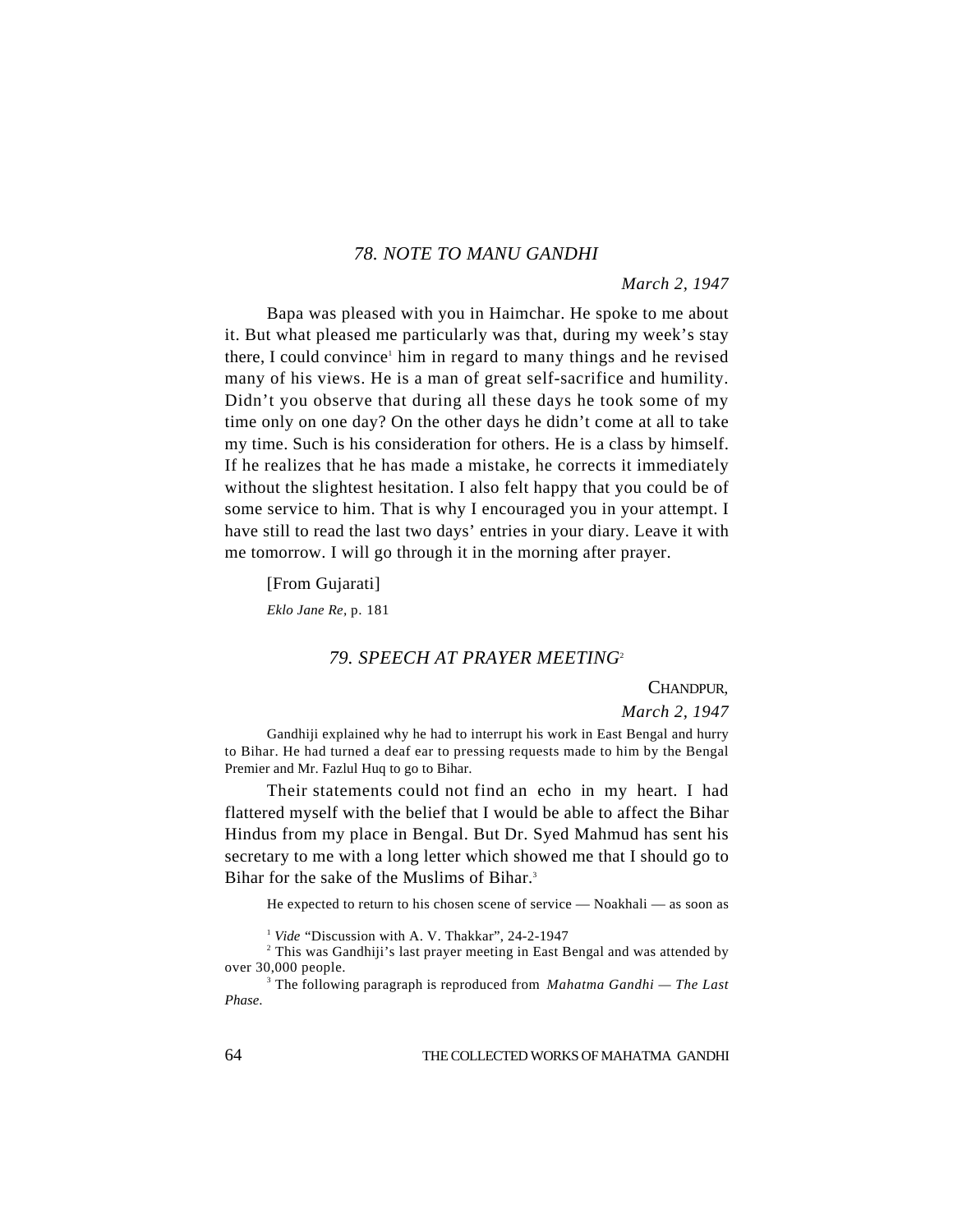possible. Dr. Mahmud's secretary had said they would not detain him for more than a fortnight. Meanwhile Gandhiji hoped that the Muslims would belie the fears of the Hindu refugees that they would not be allowed to live in peace.

Gandhiji, in conclusion, appealed to Hindus and Muslims to live in peace as brothers and friends and exhorted the officials and the police to conduct themselves in such a way that the public would look upon them as their friends and servants who by their selfless service and tact helped the communities to act as friends.

*The Hindu,* 4-3-1947, and *Mahatma Gandhi — The Last Phase*, Vol. I, Bk. II, p. 255

### *80. NOTE TO JIWAN SINGH*<sup>1</sup>

*March 2, 1947*

I do not want to lose you personally.<sup>2</sup>

*Mahatma Gandhi—The Last Phase,* Vol. I, Bk. II, p. 255

# *81. A NOTE*

[*March 2/3, 1947*] 3

You should see to it that all who are on the steamer on our account pay the legitimate fare and expenses. Either they pay the Government or we collect and send. It looks ugly if we all travel free.<sup>4</sup>

Show it to Nirmal Babu. Let Mridulabehn<sup>5</sup> also see it.

From a facsimile: *Mahatma,* Vol. VII, between pp. 384 and 385

<sup>1</sup> According to the source Gandhiji's party boarded the steamer at 9.30 p.m. Col. Jiwan Singh was the last to take leave. His contingent of the I. N. A. could not fit into Satis Chandra Das Gupta's scheme. As Gandhiji scribbled out his orders that he should send away his men, Jiwan Singh felt hurt and unhappy, thinking it was a sort of dismissal for him. He was about to bid good-bye with a heavy heart when Gandhiji wrote this note on another slip of paper. *Vide* also "Letter to Satis Chandra Das Gupta", 2-3-1947

2 The addressee stayed on in Noakhali even after Gandhiji's death.

<sup>3</sup> From the reference to the steamer. Gandhiji boarded it at Chandpur on March 2 and reached Goalando the next day.

4 What follows is in Gujarati.

5 Mridula Sarabhai, daughter of Ambala Sarabhai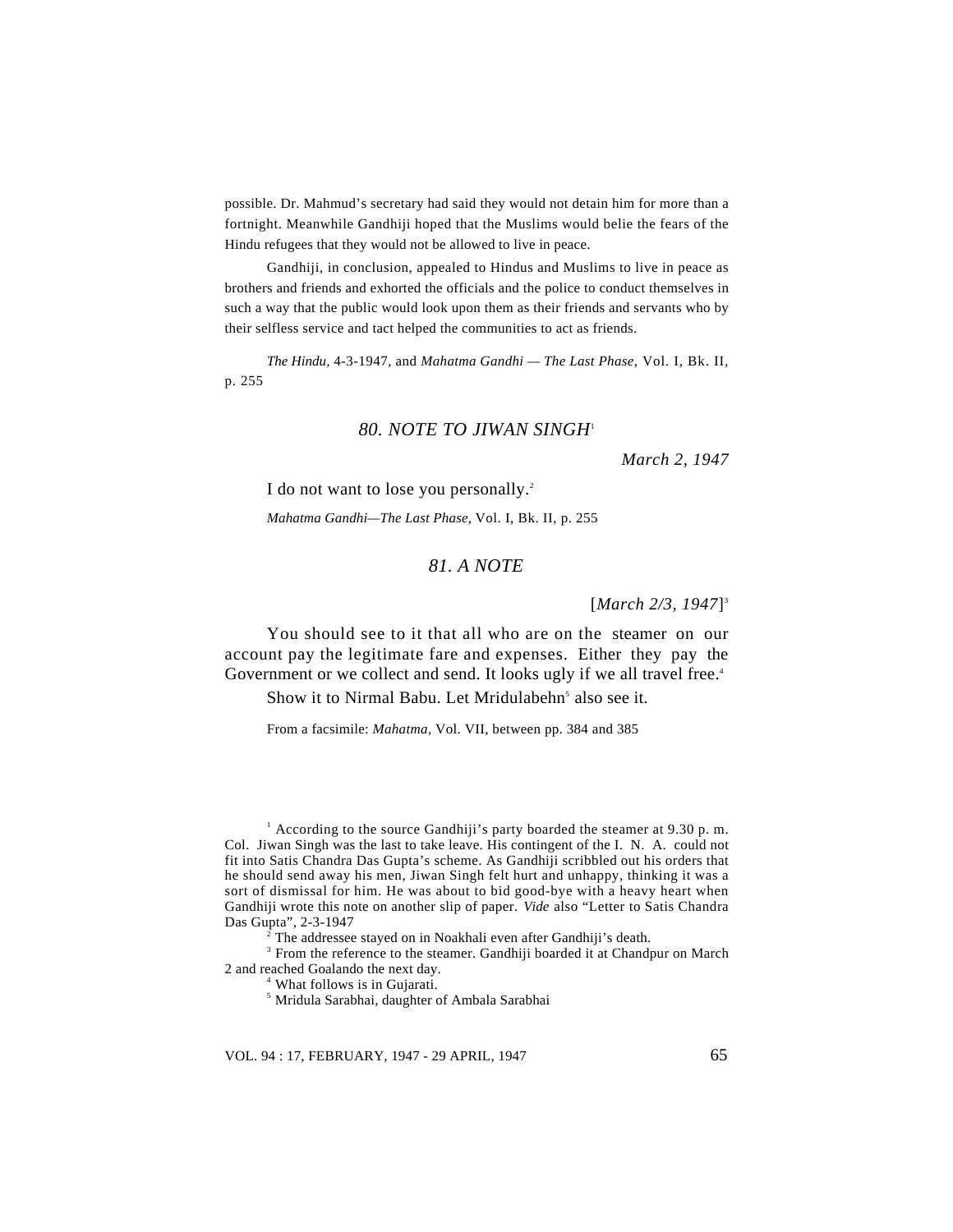# *82. LETTER TO VALLABHBHAI PATEL*

ON THE STEAMER FROM CHANDPUR *March 3, 1947*

CHI. VALLABHBHAI,

I got your letter yesterday in Chandpur. I am not happy about your ailment getting worse. It was possible to check it in the past and it may be so still. If you do not think much of Dinshaw', I have other [naturopaths] in view. But who can persuade you? You always do what you like. Do you realize how many people are dependent on you?

I understand about Sudhir. There was a wire from him.  $\ldots$ <sup>2</sup>

I may not be able to convince you about the necessity of my work here, but I am sure it is of the utmost importance.

I leave today for Bihar. There was a letter from . . .<sup>3</sup> and now there is another from Dr. Mahmud. Both are shocking and so I am going. You are all stalwarts there and carrying on the work. In these parts I am something of a giant among pigmies. So let me remain here. If anything is accomplished, it will benefit the country. If nothing can be done, nothing will be lost.

I was pained to hear about Dr. Kanuga's illness. We should learn to live as God ordains.

> *Blessings from* BAPU

[From Gujarati]

*BAPUna Patro—2: Sardar Vallabhbhaine*, p. 350

1 Dinshaw K. Mehta

2 Omissions as in the source

3 *ibid*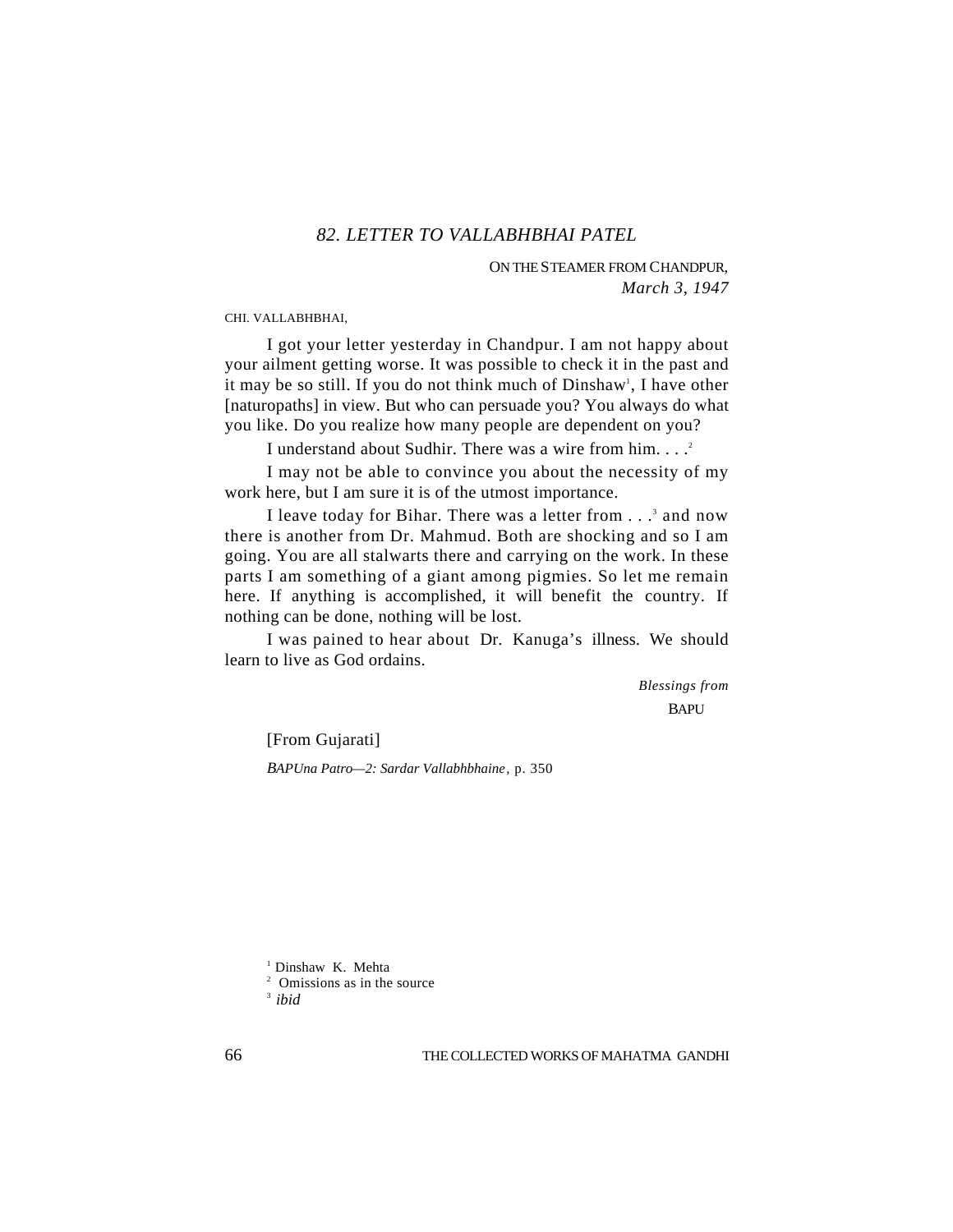### *83. TELEGRAM TO J. B. KRIPALANI*

CALCUTTA, *March 3, 1947*

#### ACHARYA J. B. KRIPALANI PRESIDENT, CONGRESS NEW DELHI

YOUR WIRE<sup>1</sup> . REGRET INABILITY. SEND MESSENGER BIHAR.

BAPU

From the original: A. I. C. C. File, 1946-48. Courtesy: Nehru Memorial Museum and Library

### *84. LETTER TO PYARELAL*

*March 3, 1947*

CHI. PYARELAL,

I have your letter. You are unnecessarily worrying yourself. One for whom Ramanama is the unfailing cure would not beget [problems of] blood-pressure and would not hear the drumming noise in his ears. However, if both these do occur, he would bear them patiently and die while doing so. I have no doubt about the truth of this point. I do get [high] blood-pressure and get buzzing in the ears. This shows that I should depend on Ramanama rather than take medicines, thinking that Ramanama is not serving any purpose. It is true that this is not easily done. In the matter of the sacred task here, we should have recourse only to Ramanama*.* Even so, I did take *sarpagandha* yesterday. I do have doubts about its efficacy. My duty is to die in peace if it is necessary to die. Why should you be disturbed when I die? You should work harder in that event. I still hope to recover only with the help of Ramanama*.* But if I have ceased to be of any use, it would be best to go.

I liked your *bhakhri* very much.

I have instructed Dev to send you all the papers that he can. Still I shall look into it.

<sup>1</sup> Which read : "We all consider your presence here next Working Committee meeting sixth essential. Kindly postpone Bihar programme till ninth."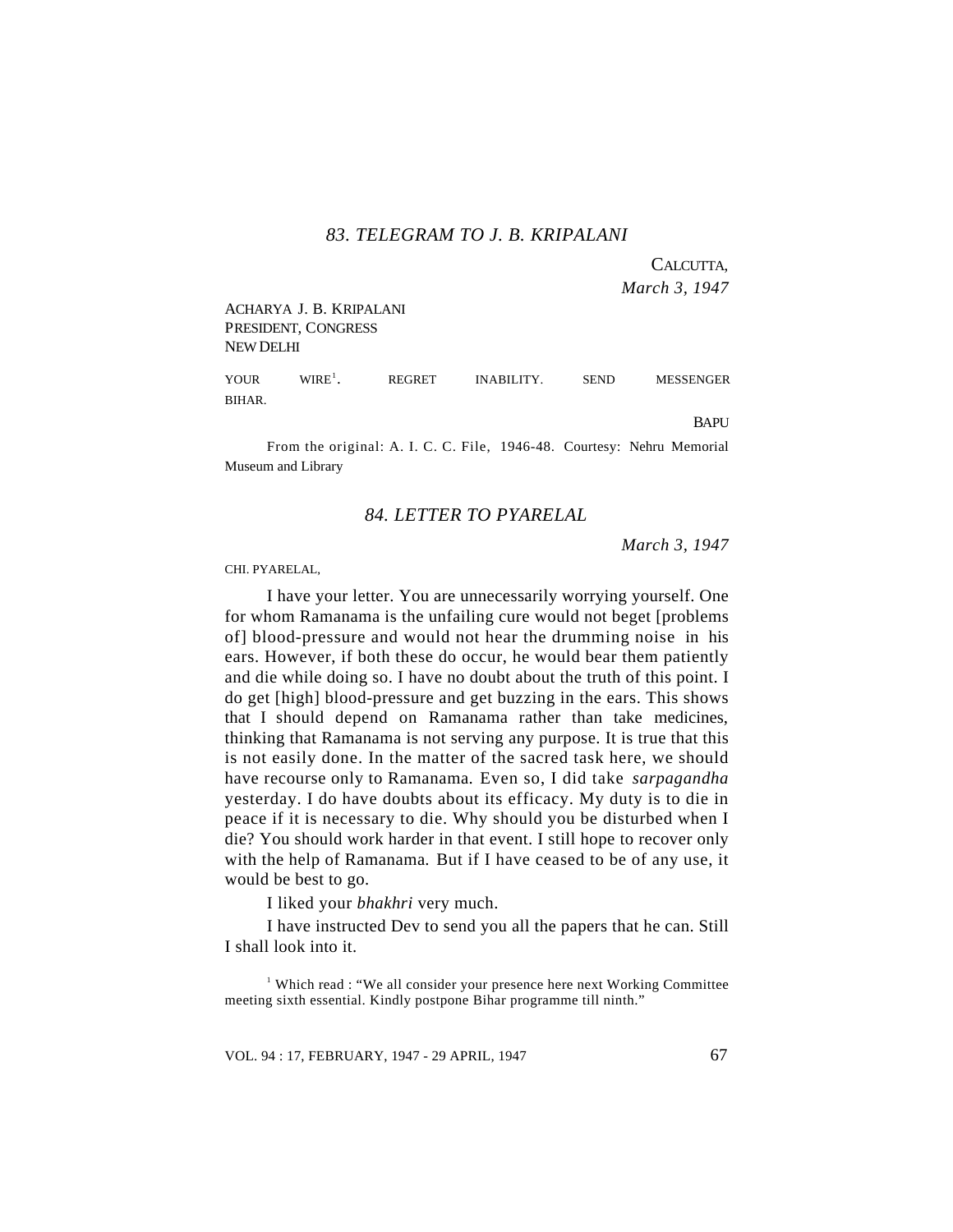I shall be leaving for Patna today. I want to stay there only for a few days. Dev, Hunar, Manu and Nirmal Babu will accompany me.

*Blessings from*

**BAPU** 

From the Gujarati original: Pyarelal Papers. Nehru Memorial Museum and Library. Courtesy: Beladevi Nayyar and Dr. Sushila Nayyar

### *85. INTERVIEW TO UNITED PRESS OF INDIA*

[*March 3, 1947*] 1

To a question whether Gandhiji's stay in Noakhali had improved the situation there, Gandhiji said:

This question should rather be addressed to the interested parties — people who have suffered. I worked among the people and preached my message of love and communal amity.<sup>2</sup> Personally I feel the situation has improved and there is more self-confidence among the people today, but the sufferers alone can tell you whether the situation has really improved. It is they who matter most.

Asked about the duration of his stay in Bihar, Gandhiji said:

I cannot exactly say how long I shall be there. I am going to Bihar after a long time. I shall be working among the Bihar sufferers and shall discuss the problem with the local leaders. I hope it will not be too long.

Gandhiji expressed his resolve to go back to Noakhali.

I shall continue my work there after my return.

*Amrita Bazar Patrika,* 5-3-1947

<sup>&</sup>lt;sup>1</sup> The Indian Nation, 6-3-1947, reported that the U. P. I. representative had met Gandhiji in the "evening immediately on his arrival at Sodepur". Gandhiji reached Sodepur on March 3 at 9.30 p.m.

<sup>&</sup>lt;sup>2</sup> Gandhiji had visited 40 villages in Noakhali district and seven in Tipperah during his walking tour, covering a distance of  $116\frac{1}{2}$  miles.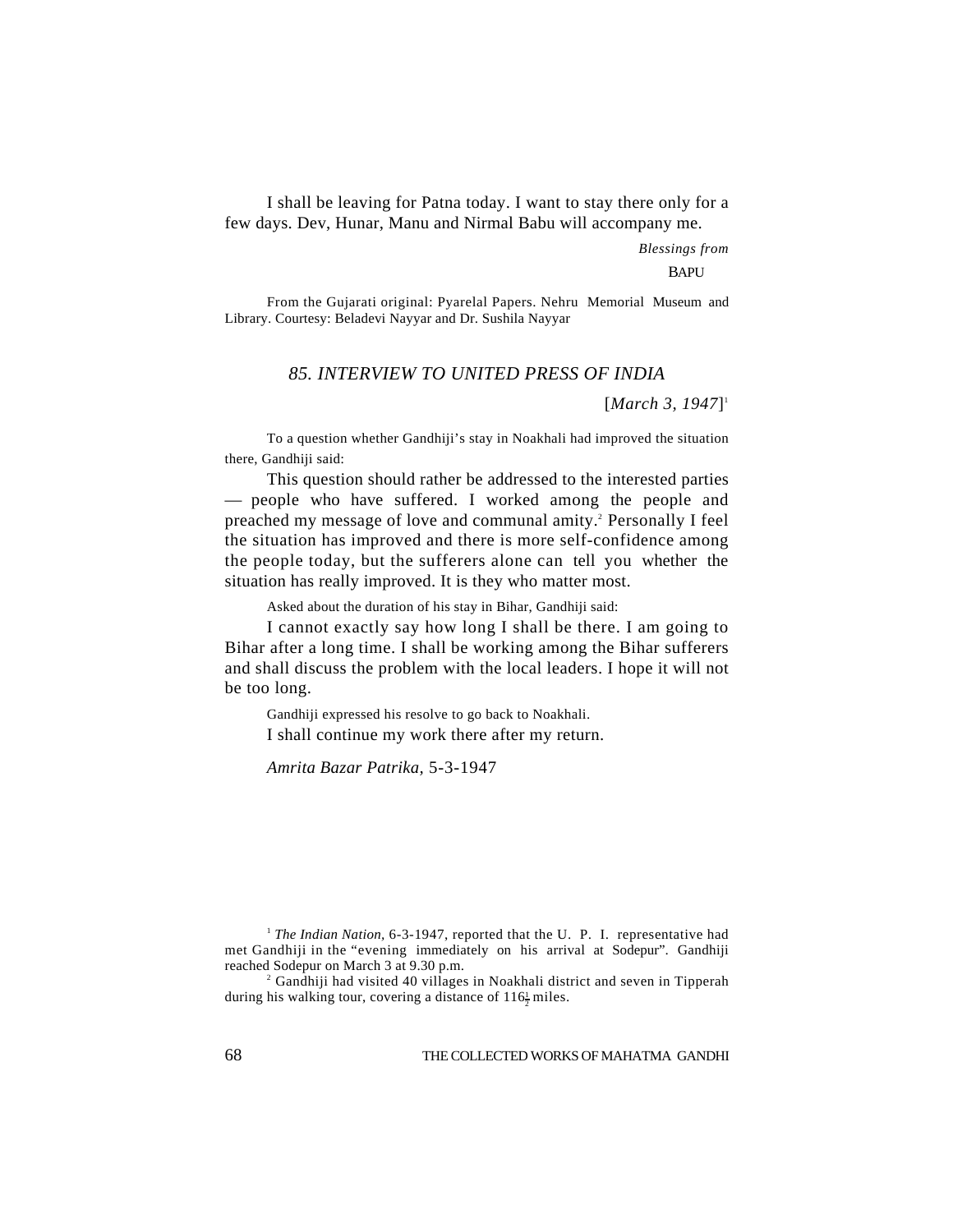# *86. TALK WITH AMIYA CHAKRAVARTY*<sup>1</sup>

SODEPUR , [*March 4, 1947*] 2

I am going to Bihar but my work lies unfinished in Noakhali and Tipperah. I am going back to the Noakhali furnace and if I come out alive I shall have something to tell Noakhali and Bihar and I can think of nothing else. I am going to Bihar to find out what is happening there. I shall come back as soon as I am satisfied.

*The Indian Nation*, 6-3-1947

# *87. FROM THE DIARY*

SODEPUR , *March 4, 1947*

About Manudi....<sup>3</sup> She has still not ceased to be childish in some ways. She must learn to behave like a mature girl. I am quite hopeful she will do that before long. She is very simple-hearted. She looks after me with the utmost devotion. She is wholly absorbed in that work. But she is not careful about her food and rest, and as a result her health suffers. I am very much pained by this.  $\ldots$  4 But otherwise I am quite satisfied with her work.

[From Gujarati]

*Eklo Jane Re,* p. 185

<sup>1</sup> Rabindranath Tagore's secretary, who, according to the source, met Gandhiji in the morning

<sup>2</sup> Gandhiji had reached Sodepur at 9.30 p. m. on March 3 and left for Patna in the evening of March 4.

3 Omissions as in the source

4 *Ibid*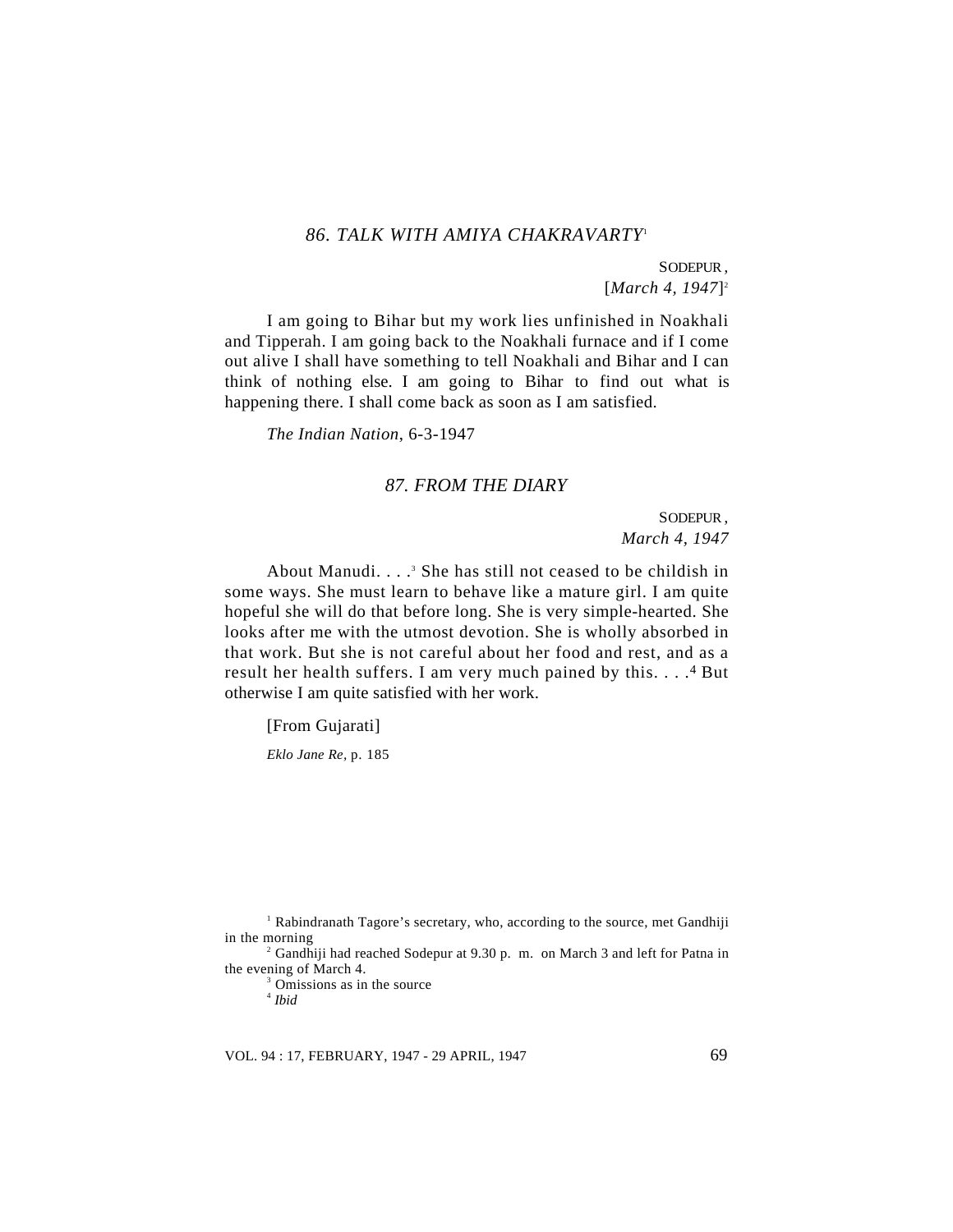# *88. LETTER TO ARUNA ASAF ALI*

ON THE RAIN TO PATNA, *March 5, 1947*

CHI. ARUNA $^1$ ,

I have your letter.

I am glad. What was there to mind in your not accompanying Asaf Ali<sup>2</sup>? Go on doing what you regard as true service.

Here I am learning the lesson of absolute non-violence. I do not know how far I shall succeed. Let us see what happens.

*Blessings from*

**BAPU** 

From the Hindi original: Brijkrishna Chandiwala Papers. Courtesy: National Gandhi Museum and Library

# *89. INTERVIEW TO RAJENDRA PRASAD*<sup>3</sup>

PATNA , *March 5, 1947*

Gandhiji told him that he was not yet ready with his plan. On one or two points, however, he had come to a definite decision. He would allow Muslim concentration under certain conditions but he would neither give arms nor Muslim military and police. Instead, he would give them effective protection. Dr. Rajendra Prasad agreed. . . .

*Mahatma Gandhi — The Last Phase,* Vol. I, Bk. II, p. 260

<sup>1</sup> (b.1909); Member, Congress Socialist Party; President, Delhi Pradesh Congress Committee, 1947; joined Socialist Party in 1948; elected first Mayor of Delhi in 1958

<sup>2</sup> Addressee's husband, who on being appointed Ambassador to the United States of America had left Karachi for Washington on February 8

 $3$  (1884-1963); joined Gandhiji in 1917 during the satyagraha in Champaran; President of Indian National Congress, 1939 and 1947; Member, Food and Agriculture in the Interim Government; President, Constituent Assembly; Minister, Food and Agriculture, Government of India; President of India, 1950-62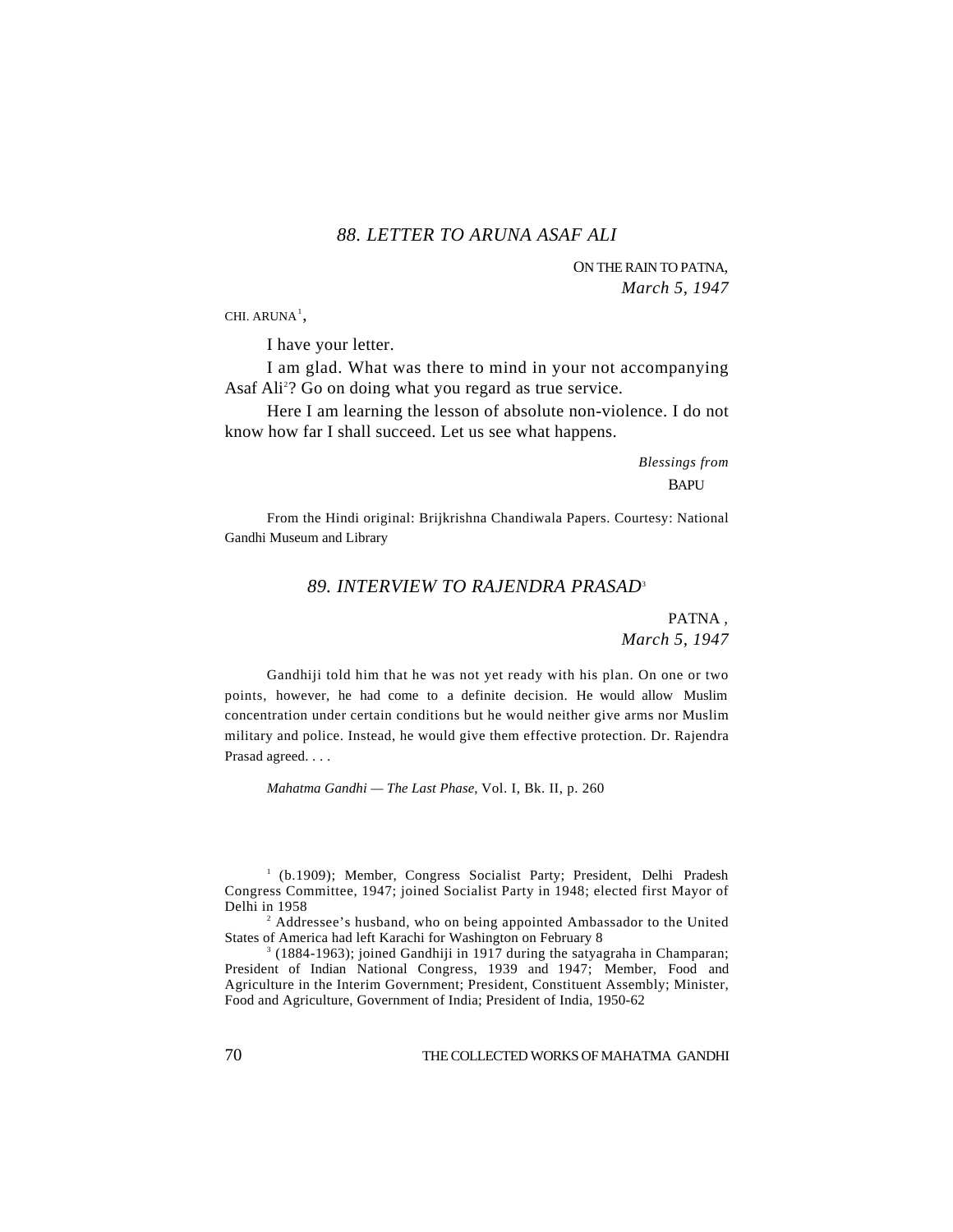### *90. INTERVIEW TO C. P. N. SINHA*<sup>1</sup>

*March 5, 1947*

SINHA: Well, now that you have come, our burden is lightened.

GANDHIJI: I have come to lighten it. I have also wired Badshah Khan<sup>2</sup> to come.

s. What did Badshah Khan think of the work that is being done here?

G. He said that the Ministry were agreeable to everything he told them but the officers would not be able to cope with the problem. People alone can do it. He further suggested that there should be a committee for the purpose but it should be purely non-political. I also feel the same way.

s. There are many Hindus who did good work during the disturbances. Where there were such workers, very little damage was done. The Muslims still have faith in them.

G. All this should never have taken place.

s. People forgot themselves for a while. Where some care was taken, nothing happened. Congress workers did not check the disturbances at all places as they ought to have done.

G. That is the truth. Advantage lies in admission. Then alone can the remedy be applied.

s. At places Hindus did their best to protect the Muslims. But the problem calls for whole-hearted active co-operation of all sections. They are ready to give it.

*Mahatma Gandhi — The Last Phase,* Vol. I, Bk. II, p. 257

# *91. DISCUSSION WITH RAJENDRA PRASAD AND BIHAR MINISTERS*

*March 5, 1947*

We should make a public confession of our mistake. No commission of inquiry has been appointed to date. If we are not quick

<sup>1</sup> Chandreshwar Prasad Narain Sinha, Vice-Chancellor of the Patna University

<sup>&</sup>lt;sup>2</sup> Abdul Ghaffar Khan (b. 1891), popularly known as "Frontier Gandhi"; founder of the Red Shirt or Khudai khidmatgar movement; Member, Congress Working Committees; was detained by Pakistan Government for demanding Pakhtoonistan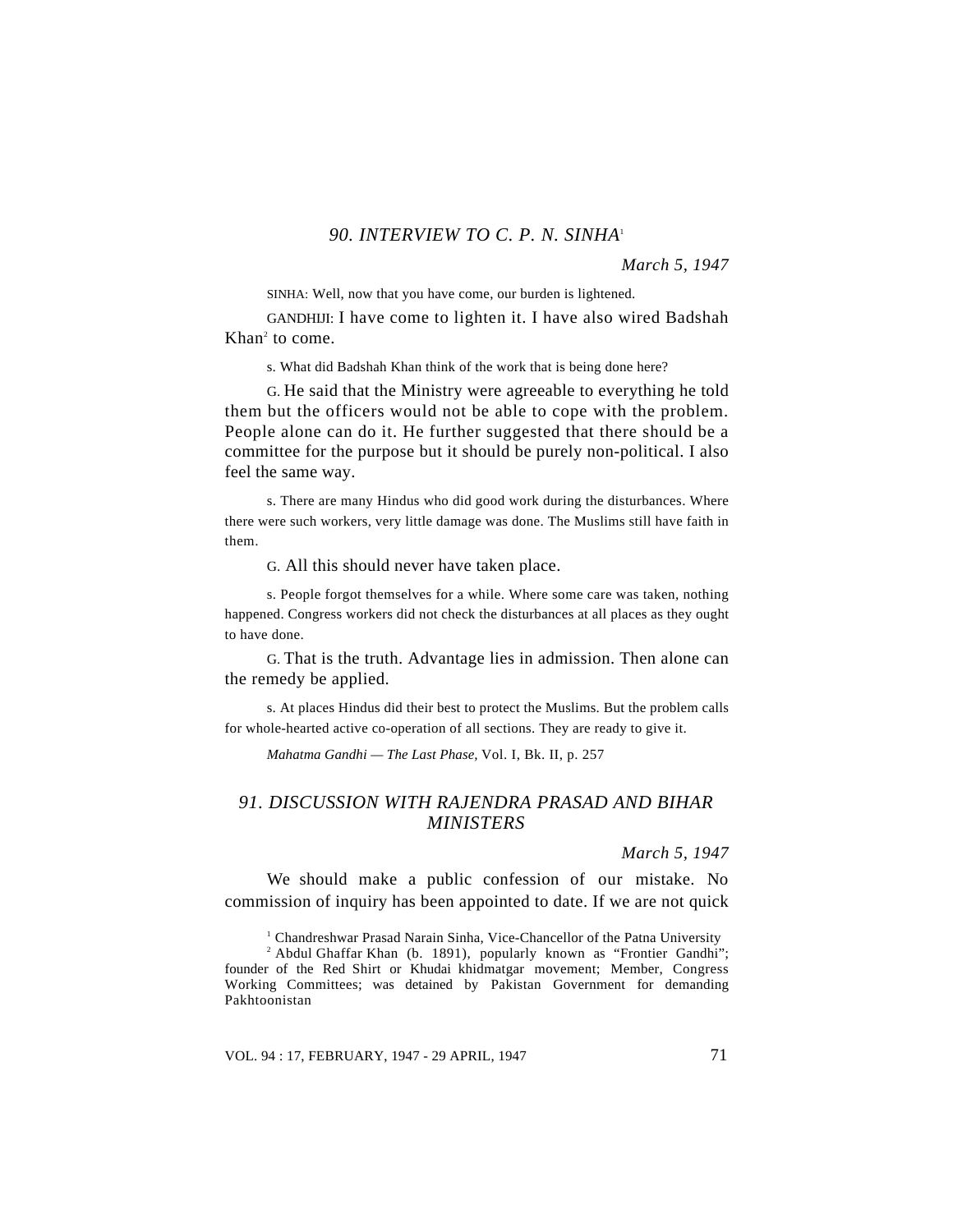about the matter, it will lose its effect. If we do not appoint a commission, we shall be held to have admitted the League's case.

The Chief Minister, Shrikrishna Sinha, expressed the fear that the League would make political capital out of it. Gandhiji admitted that that was not improbable. But justice never paused to consider if it would be exploited.

[GANDHIJI:] My sixty years' experience has taught me nothing if not that. That is also the lesson of my three months of travail in Noakhali. I was groping in the dark but I said just what seemed to me to be the truth. Those who regarded me as their enemy could exploit it. But I had faith that sooner rather than later they would see their mistake. Be that as it may, my only strength lies in my ahimsa. The same applies to you also. If you grasp that, you will get over your fear and, undaunted by extraneous considerations, do justice.

Again and again Gandhiji tried to clear his old friend of unmerited suspicion.<sup>1</sup> Dr. Mahmud's letter which had brought him to Bihar was in reply to his (Gandhiji's) peremptory inquiries; the Doctor had not acted disloyally towards his colleagues. Dr. Rajendra Prasad explained that there was really no difference. The Bihar Ministers were never opposed to Gandhiji's coming earlier. But they had judged that the situation might call for the employment of drastic measures; how could they call Gandhiji in that context? The Chief Minister put in that they had never tried to "minimize" the atrocities.

GANDHIJI: From what I have been hearing, it seems to me that the Bihar massacre was like the Jallianwala Bagh massacre<sup>2</sup>. Dr. Mahmud's wife today brought some Muslim women to me. I had no reply to their tears.

Dr. Rajendra Prasad . . . repeated what he had already told Gandhiji that many Biharis thought that they had done well.

Gandhiji replied that it was to save them from that sin that he had come. He had told Nawab Ismail<sup>3</sup> that he would "do or die" in Bihar.

RAJENDRA PRASAD: I have full faith we shall succeed. Give us orders.

GANDHIJI: In Champaran nobody ordered anybody.<sup>4</sup> It was

<sup>1</sup> Dr. Syed Mahmud had incurred the displeasure of his colleagues by inviting Gandhiji to Bihar without consulting them.

<sup>2</sup> At Amritsar on April 13, 1919

<sup>3</sup> Muslim League Member in Bihar Assembly

<sup>4</sup> Gandhiji had launched satyagraha in Champaran in 1917 to get the grievances of the peasants redressed. As a consequence the *Tinkathia* system under which peasants were required to grow crops on  $3/20$  of their holdings at the will of the landlords was abolished.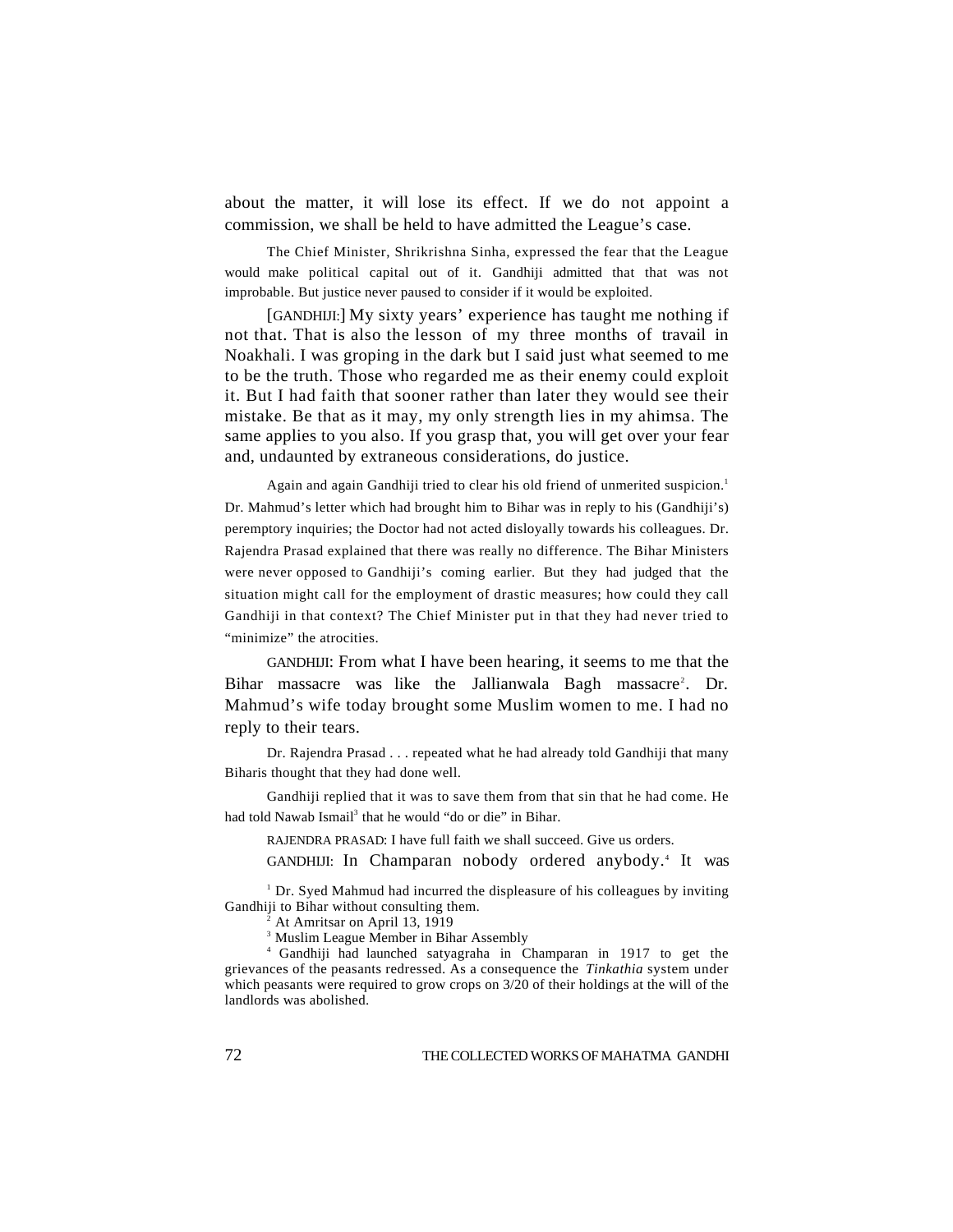spontaneous loyalty. You saw the miracle. If that happens here, we shall win over even the League.

*Mahatma Gandhi — The Last Phase,* Vol. I, Bk. II, pp. 258-9

# *92. SPEECH AT PRAYER MEETING*<sup>1</sup>

PATNA , *March 5, 1947*

Gandhiji apologized for having come in a motor-car instead of walking to the prayer meeting. This was, he said, a reflection on the Biharis who should know the art of welcoming people in a quiet and dignified manner instead of the present embarrassing manner. They should have had consideration for his old age, he said, and spared him the shouts, however well-meant they were but which were too much for his ears.

He complimented the vast audience on their exemplary silence, but expressing his regret over their half-hearted participation in chanting the *Ramdhun,* he said:

An earnest prayer is very effective. If God is a Power, which indeed He is, then people must pray. Devotees of every religion pray according to their practices in their respective places of worship. It would be more beneficial if all of them prayed together in a common congregation.

It would be terrible if people should 'Victory to India' and work for her annihilation. Such action will bring no glory to India. If we wish victory for India, we ought to work to that end. If we merely repeat '*Jai Hind*' or '*Sitaram*' without the appropriate sentiments it would be mere parrot-like repetition. Please do not think that I do not want victory for India. In fact I have staked everything I possess for the sake of bringing glory to India.

I am visiting Bihar after many years. It is not as though I did not wish to come earlier. It was Bihar that made me known to the whole of India. No one knew me earlier. I had almost become a Negro after staying in Africa for twenty long years. Then I came to Champaran and the entire country woke up. Earlier I did not even know the location of Champaran; but when I arrived here I felt as if I had known the people of Bihar for centuries and they too seemed to know

<sup>&</sup>lt;sup>1</sup> At the Bankipur Maidan where over one hundred thousand people had assembled. All the Ministers were present.

The Urdu version of the speech has been collated with the report in *Harijan* published under "Gandhiji's Bihar Tour Diary".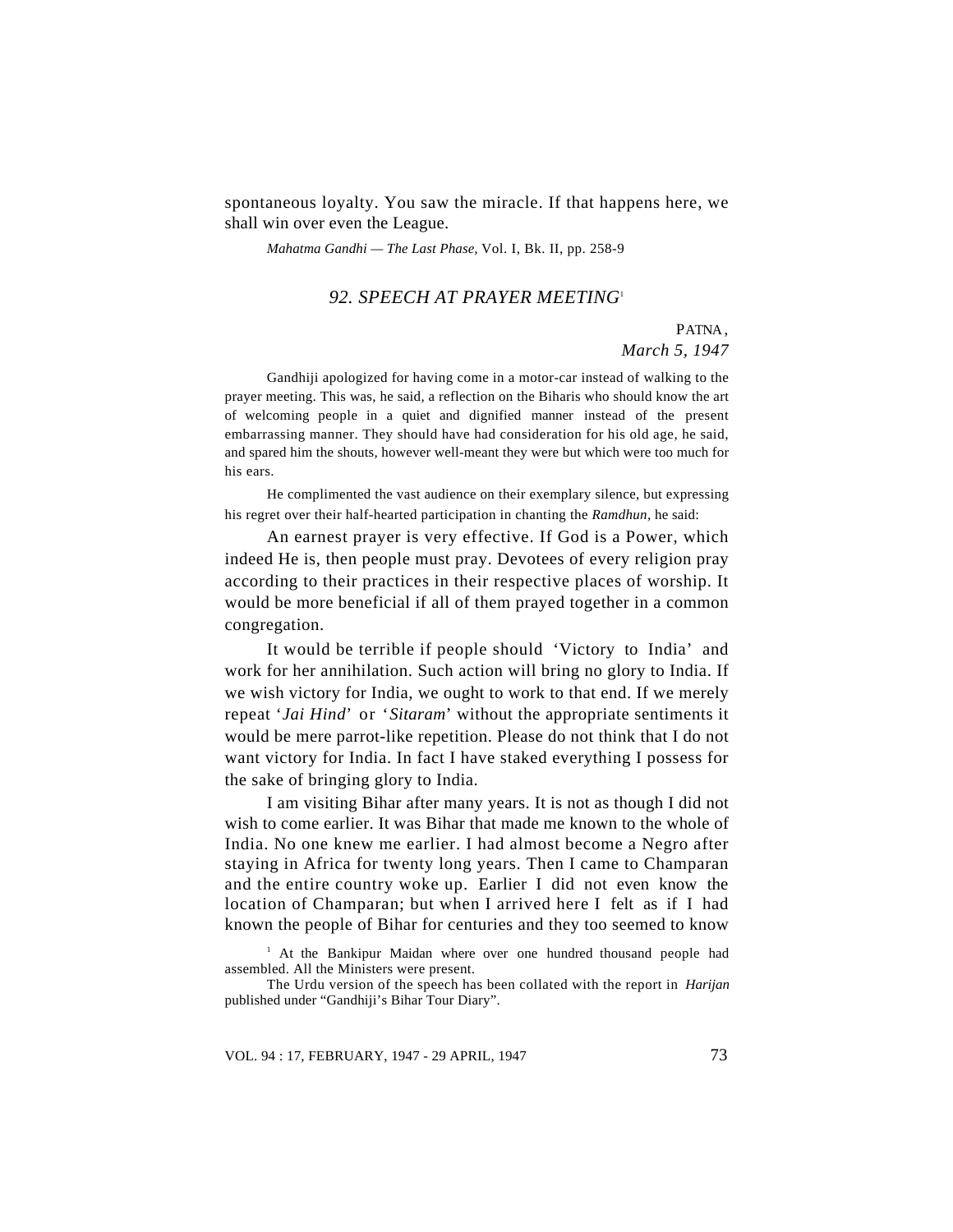me.

This Bihar of ours has today committed a heinous crime. The atrocities perpetrated on a handful of Muslims have no parallel, so say the Muslims, in the annuls of history. I too have read some history. I know that the world has witnessed greater brutality by man on man. But it is no use repeating them here. We must not compete in doing evil and that too against whom? Those who cry for avenging Noakhali in Bihar do not know the meaning of vengeance. Is it manliness to return barbarism for barbarism? We ought to overcome violence by love.

At present I have no evidence to say that Congressmen have committed these crimes. Tomorrow I may have to admit so. I must, however, say that Bihar has sullied the fair name of India. When I heard in Noakhali the reports of atrocities committed in Bihar, I decided to undertake a fast.<sup>1</sup> It had been reported to me that some Congressmen had a hand in these crimes. It would be wrong even today to say that there was not a single Congressman involved in the mad upheaval. In India the Congress has to accept the responsibility for the misdeeds of all communities and all individuals. I had claimed in London<sup>2</sup> on your behalf that the Congress represented the whole of India by right of service. Hence any sin committed by India comes to the door of the Congress. You who are listening to me may not have done any evil, yet you have to accept the responsibility. I have become hard-hearted now. I have not come here to shed tears or to make you cry. I would rather wish to steel your hearts. I could make you cry if I chose. But I do not wish to do so. We should not disown responsibility by saying that our hands are clean. India consists of many communities. We have the tribal people among us. We are responsible for them as well. If we disown responsibility for them, we have no right to claim that India belongs to us.

The way to achieve independence consists in all Indians saying with one voice that unless they gave to the whole world all that was good in them, their survival would be meaningless. Are we going to compete in [making] atom bombs? Are we going to match barbarism

<sup>1</sup> In his appeal to Bihar is dated November 6, 1946 Gandhiji had expressed his intention to go on a fast unto death unless the madness in Bihar ceased. His appeal had an immediate effect on the situation in Bihar and the contemplated fast was not undertaken. His partial fast, however, as a penance for the Bihar tragedy commenced on November 6. *Vide* "To Bihar", 6-11-1946

<sup>2</sup> At the Round Table Conference in December, 1931. *Vide* "Speech at Plenary Session of Round Table Conference", 1-12-1931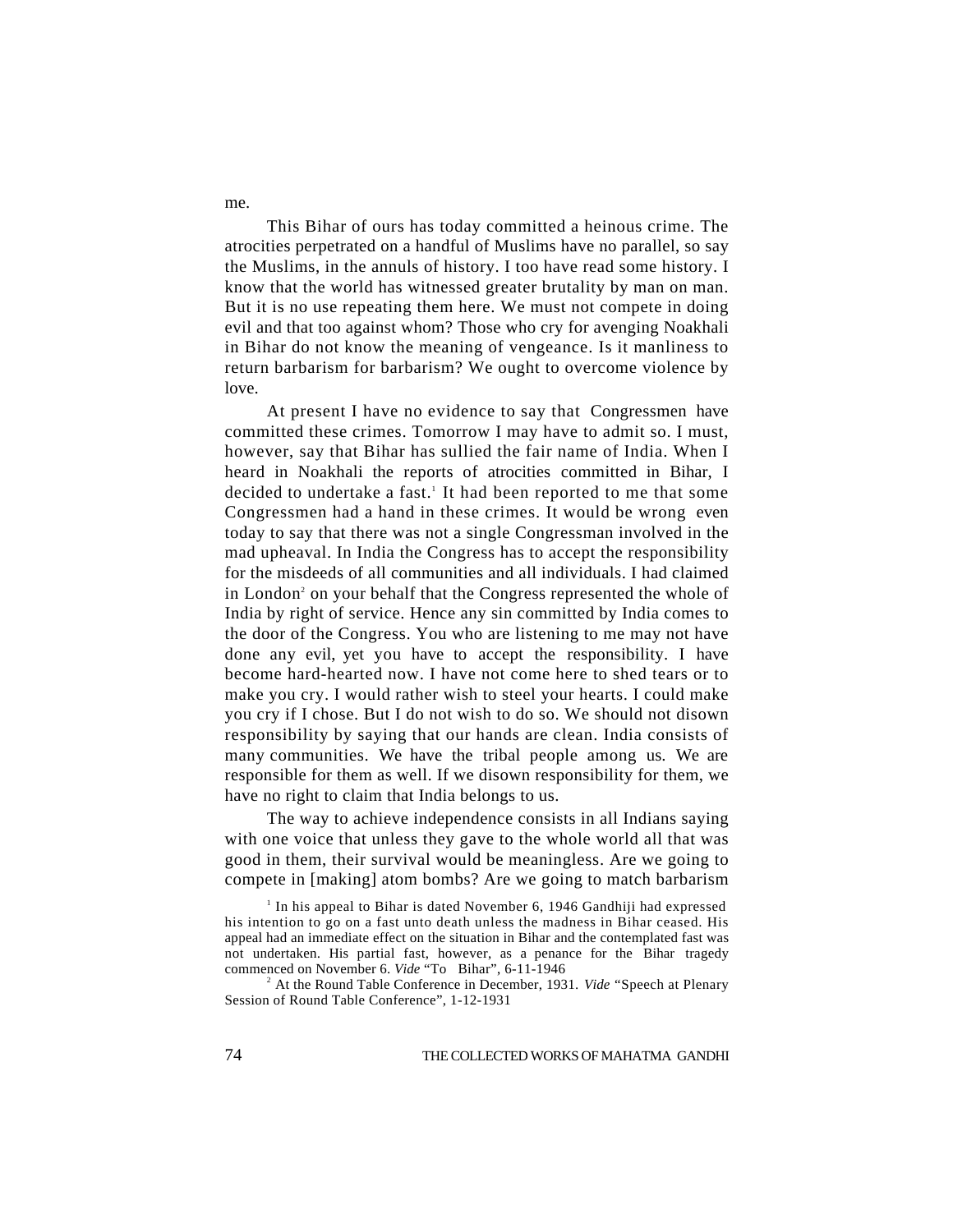with even more barbarous acts? India has placed before the world a new weapon. I adopted the way of non-violence in 1920-21. We have been insisting that we will attain independence through non-violence. I do not claim that all Indians have accepted non-violence as a matter of creed. But even when we accept anything as a matter of policy, it becomes our duty to act upon it.

Dr. Rajendra Prasad told me today that some people believed that the Bihar riots had arrested the crimes in Noakhali, otherwise. Hindus everywhere would have suffered a similar fate. This is not correct. If Hindus had to suffer similar atrocities everywhere I would say that they were a cowardly lot. Who can frighten a person who has shed all fear? While touring in Bengal I used to tell the people that Hindus as well as Muslims of Noakhali had admitted that the miscreant was a coward and the victim who feared him a greater coward. Those who are under the illusion that Bihar has saved other people by committing these barbarities are talking nonsense. This is not the way to attain freedom. If Muslims believe that they would annihilate the Hindus or if Hindus believe that they would annihilate the Muslims, I should like to ask them what they would gain thereby? Muslims will not serve Islam if they annihilate the Hindus; rather they would thereby destroy Islam. And if the Hindus believe that they would be able to annihilate Islam it means that they would be annihilating Hindu dharma.

I consider myself a follower of Islam, Christianity, Zoroastrianism and every other religion because I am a true Hindu. All religions are equal and they are founded on the same faith. Various religions are like different leaves on the same tree, with slight differences in shades and shapes. Scriptures have said that one who condemns other religions, condemns one's own religion. I consider myself a representative of all the true religions.

We should not gloat over the massacre of Muslims by Bihar Hindus. There can be no greater shame for India. Dr. Syed Mahmud told me that this had brought humiliation to him and to all Congressmen. He wrote to me to come and see the madness in which the people of Bihar, who claim to follow me, were indulging and asked me to stop their madness. Earlier I had wondered, what I could do by coming here but Dr. Mahmud's letter compelled me to come here. The Hindus of Bihar have committed a grave sin. They will raise the head of Bihar much higher if they do honest reparations, greater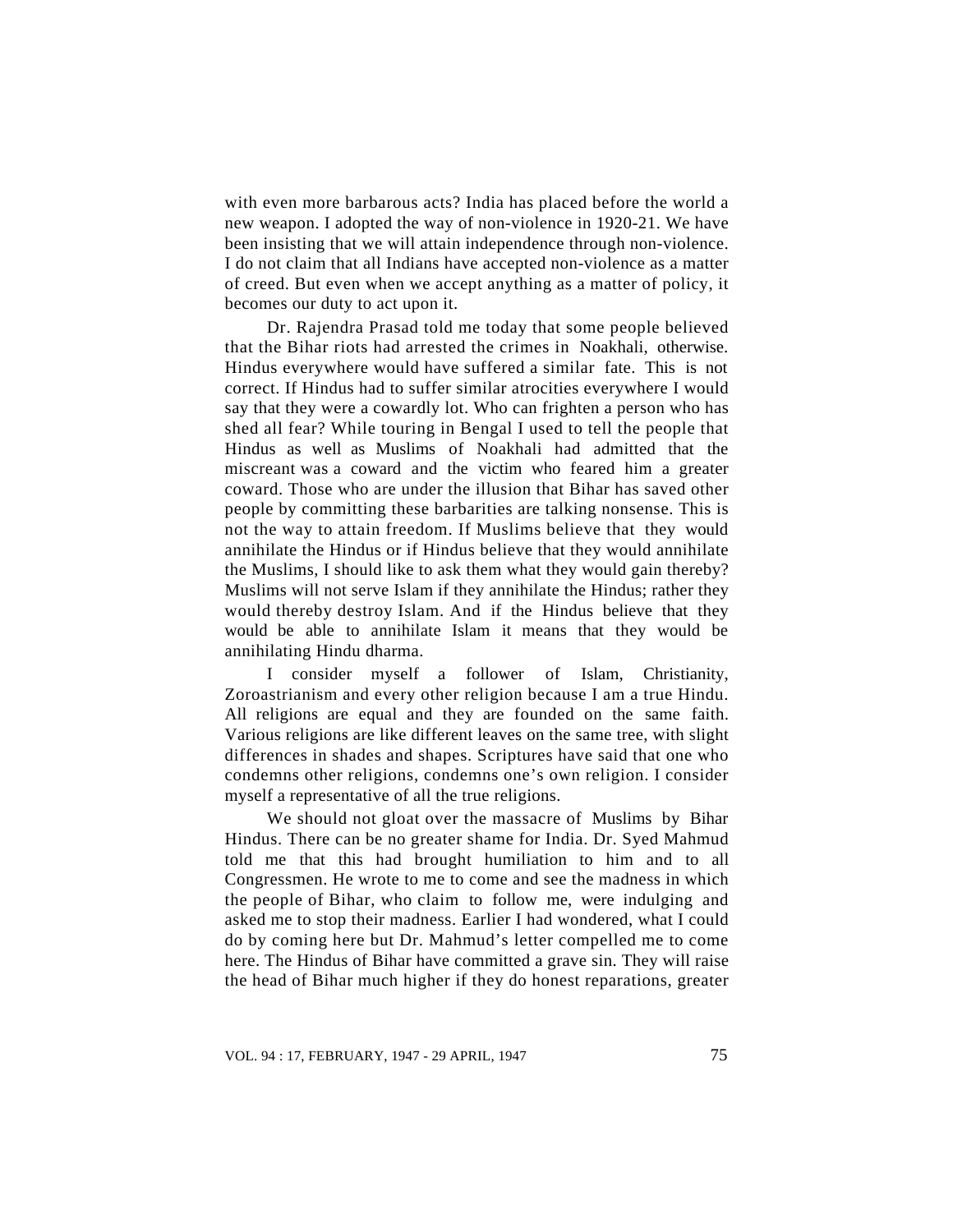in magnitude than their crimes. There is an English saying: "The greater the sin, the greater the saint." I went to Noakhali with the determination to do or die. I have come here with the same resolve. If our thoughts are not right our actions are bound to go wrong. As soon as there is an opportunity, we commit a crime. Why should all of us not unite? After all we are servants of the same God, by whatever name we may call Him. We may call him Rama or Rahim, Krishna or Karim.

I had also been summoned to Delhi. 'Come here', they said, 'what are you doing in Noakhali? We need you here'. But I did not leave Noakhali. But when I received Dr. Mahmud's letter regarding Bihar, I came over here. Muslim Leaguers used to abuse me and say 'go to Bihar'. It had no effect on me. But how could I ignore Dr. Mahmud's appeal? I felt that I would become worthless if I did not go to Bihar even now. When I came and saw the conditions here I realized that we had, indeed, committed a great sin here. It is our duty to atone for our sin and do reparations. Those who have committed these misdeeds have done great harm to India. Those who think that this massacre in Bihar has saved India are really mad. This is not the way to free India; such methods would delay the day of India's deliverance. May God grant us wisdom as Manubehn has just now sung before you:

ईश्वर अल्लाह तेरे नाम। सबको सन्मति दे भगवान॥1

*Gandhijike Dukhe Dilki Pukar —* I, pp. 1-6, and *Harijan*, 23-3-1947

# *93. SPEECH AT PRAYER MEETING*<sup>2</sup>

PATNA , *March 6,*<sup>3</sup>  *1947*

Gandhiji began his post-prayer address by complimenting the audience as well as Bari Saheb<sup>4</sup>, the President of the Provincial Congress Committee and his comrades

1 Ishwar, Allah

both are your names,

Oh God, grant wisdom to us all.

<sup>2</sup> The Urdu version has been collated with he report in *Harijan* published under "Gandhiji's Bihar Tour Diary".

<sup>3</sup> *Gandhijike Dukhe Dilki Pukar* has "7", obviously a slip, for Holi, which Gandhiji observed "will be celebrated tomorrow", fell on March 7.

4 Abdul Bari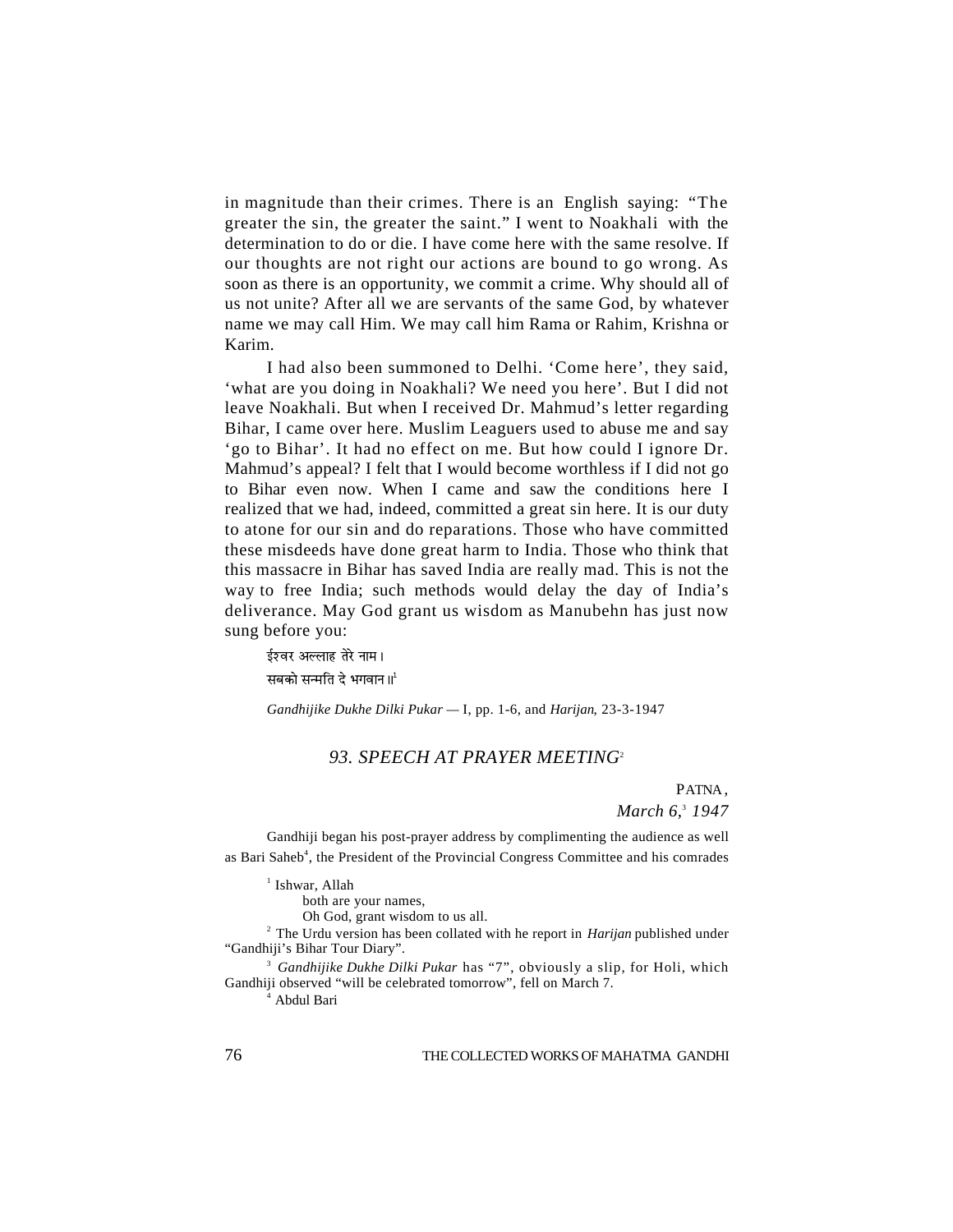for the orderliness which had been successfully maintained during the evening.<sup>1</sup> While the *Ramdhun* was being sung there were some beats out of time. His advice was that they should practise more until both the tune and the time were in perfect unison.

A note had been handed to him reminding him that Holi was on the following day and people would like to hear his opinion as to how it ought to be celebrated. Gandhiji began by saying that he had no doubt in his mind that a religious ceremony like the Holi should never be marked by wild revelry, but by a disciplined effort to put oneself in communion with God.

Holi will be celebrated tomorrow. If we wish to celebrate it in a religious spirit, we must meet and greet each and every Muslim in the true spirit. With our overflowing love we should reassure the Muslims that the Hindus are their brothers and that there can be no difference between us.

Dr. Mahmud is a Congress Muslim; but I have been meeting Muslims belonging to the League too. We meet one another with great affection and talk in the most friendly manner. Houses of Muslims have been burnt down and their fathers, brothers, sons, innocent children, womenfolk and friends have been done to death. We should not disclaim responsibility for these acts by saying that some other people are responsible for them. Whoever might have actually done it, we cannot escape the responsibility. Muslims say that they live in great terror here. Hindus in Noakhali also used to say that they lived in terror of the Muslims.

We should not terrorize each other. If at all, we should overawe each other with our love and affection. Some Muslim friends say that the Ministry here may allot some houses or lands to the Muslims under political compulsion. But this will not do much good so long as the Hindus and Muslims do not sincerely love or trust each other. They say that Hindus and Muslims have been living together here for centuries, used to refer to one another as paternal or maternal uncles and attend wedding and funeral ceremonies. Today, however, they have turned into sworn enemies. How could the Muslims live here if this enmity persisted? I had to hand my head in shame when I heard this from Muslim friends.

I have heard that Hindus here start shouting and threatening when they see Muslims. They raise the slogans of *Jai Hind Vande Mataram*. It is all very well to shout slogans; but we must make sure

<sup>1</sup> On the previous evening, in their eagerness to go near Gandhiji and have his *darshan* a large section of the assemblage had become quite unruly.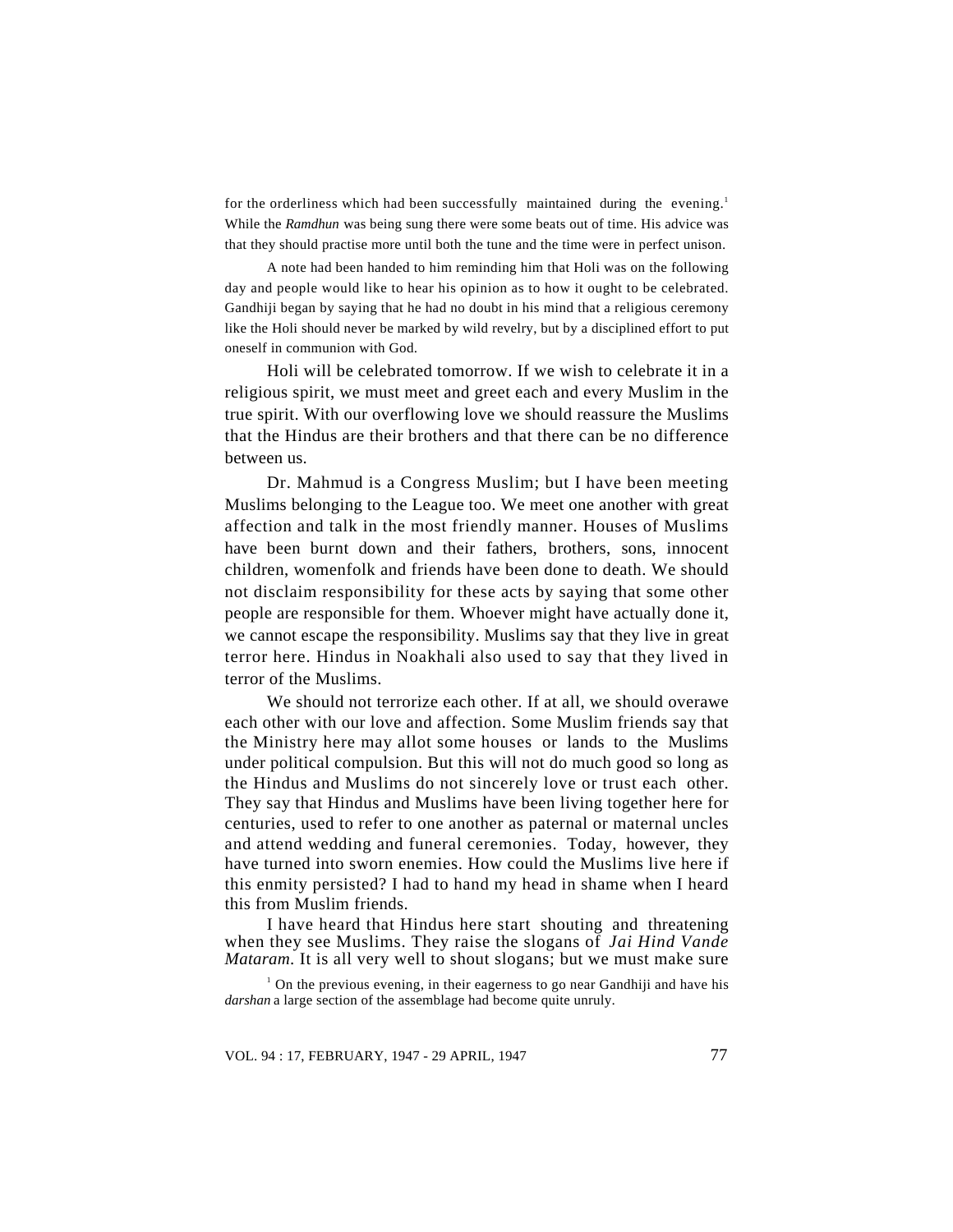that they do not terrorize, or intimidate our upset other people. We are guilty of a great sin. Do we intend to announce through our slogans that we are proud of these acts? Our that we regard them as right actions? Hindus in Noakhali were also afraid of the slogan *Allah O Akbar* raised by Muslims. The slogan merely means 'God is Great' and no one need be afraid of this slogan. But when slogans are used for a wrong purpose, their meanings too are misunderstood and they become curses instead of boons.

*Jai Hind* does not mean victory to Hindus and defeat for Muslims. But nowadays the Muslims take it in that light because we have put it to wrong use and threatened them with it. When we hear the slogans shouted by another person we think that the other fellow is preparing for a fight, and we also start getting ready for it. If we go on fighting like this and wreak vengeance for one place upon another, rivers of blood will flow all over India and still the spirit of vengeance will not subside. Hindus should behave so uffectionately that even if a Muslim child comes into their midst, they should wash and clean him, dress him well and shower him with such love that the child should feel entirely at home. Only when this happens will Muslims realize that Hindus have become their friends.

Gandhiji was firmly of the opinion that this could never be our fate if we were determined to have it otherwise. His hope lay more in women who, he had ever maintained, were the living embodiment of ahimsa and of self-sacrifice, without which ahimsa could never be a reality. Gandhiji want- ed everyone to celebrate the Holi in such a manner that every single Muslim felt that the Hindus had not only repented what had been done to them but had also gathered love for them to an extent which outdid their previous sentiments. If the Holi was marked by this revival of the old friendly relations then indeed it would be a truly religious celebration.

A gentleman remarked to me that they had always regarded Hindus as a very noble people, incapable of kidnapping anyone's wife or daughter, since it was immoral and barbarous to do so. But the Hindus had stooped to such things. Many Muslim girls are missing. That gentleman also stated that it was difficult to tell the exact number of such girls, because whole families were missing. Muslims think that many of their girls have been forcibly kept in Hindu houses. "If we say this," these friends say, "no one will pay any heed; but if you make an earnest appeal, it may produce a serious response."

I had made a similar appeal to Muslims in Noakhali and I repeat it here to the Hindus. If any Muslim girl is held by any Hindu, he should release her. If he is afraid of returning her to the court or to the Police Station, let him take her to Dr. Mahmud or to his wife or to me or to Dr. Rajendra Prasad. I can assure the abductors that no harm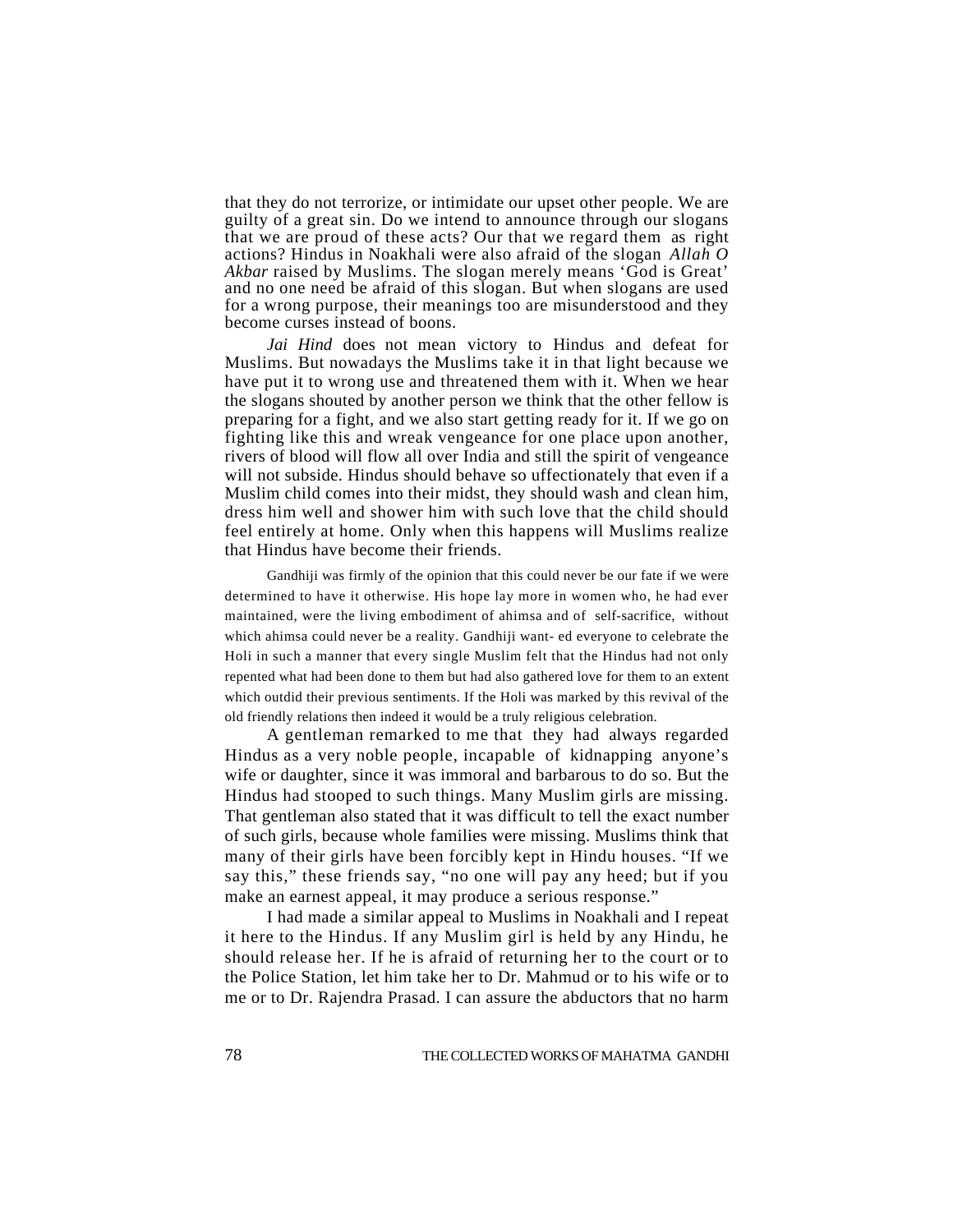will come to them, if they approach me. In fact, they should not be afraid of suffering punishment for their crime. He is brave who confesses his crime and is prepared to suffer due punishment.

Another thing which the gentleman told me was that the Muslims were afraid that the Hindus did not want the Muslim refugees to return to their homes. I have heard the same story in Noakhali from Hindus and now I am hearing it from the Muslims in Bihar. Our behaviour should be so exemplary that even if an Englishman lives amidst us we should not let him feel that we are his enemies.

I repeat here what I said in Noakhali. As long as the Hindus and Muslims together do not assure me that their hearts have been cleansed and that I could leave them without any anxiety, I will not leave this place. I shall continue to stay here as long as the Muslims do not come to me and reassure me that the Hindus have become better than what they were in the past. I use the word "better" on purpose. In a way, all of us are filled with evil intentions. But every heart which has evil traits also possesses noble impulses. And now we have to overcome our evil traits with our nobler qualities.

You should contribute liberally to the funds raised for Mus- lim victims. But more than giving money, you have to cleanse your hearts. We have to win over the hearts of Muslims. We must realize that politics leads to all sorts of things. But even Muslim Leaguers have conceded that had Jawaharlal not arrived in Bihar<sup>1</sup> the fate of Muslims would have been much worse. They have undertaken to tell the whole world that some Hindu Congressmen have at the risk of their lives saved the Muslim Leaguers.

*Gandhijike Dukhe Dilki Pukar*—I, pp. 9-12, and *Harijan*, 23-3-1947

# *94. INTERVIEW TO NATIONALIST MUSLIMS*<sup>2</sup>

*March 7, 1947*

Gandhiji assured them that he would not leave Bihar until he felt that cordial relations between the two communities had been restored.

*The Hindu,* 9-3-1947

<sup>1</sup> Jawaharlal Nehru and Vallabhbhai Patel accompanied by Liaquat Ali Khan and Abdul Rab Nishtar had reached there on November 3, 1946.

<sup>2</sup> This was reported to the United Press of India by one of the members of the deputation which had met Gandhiji in the morning and discussed matters concerning relief and rehabilitation work.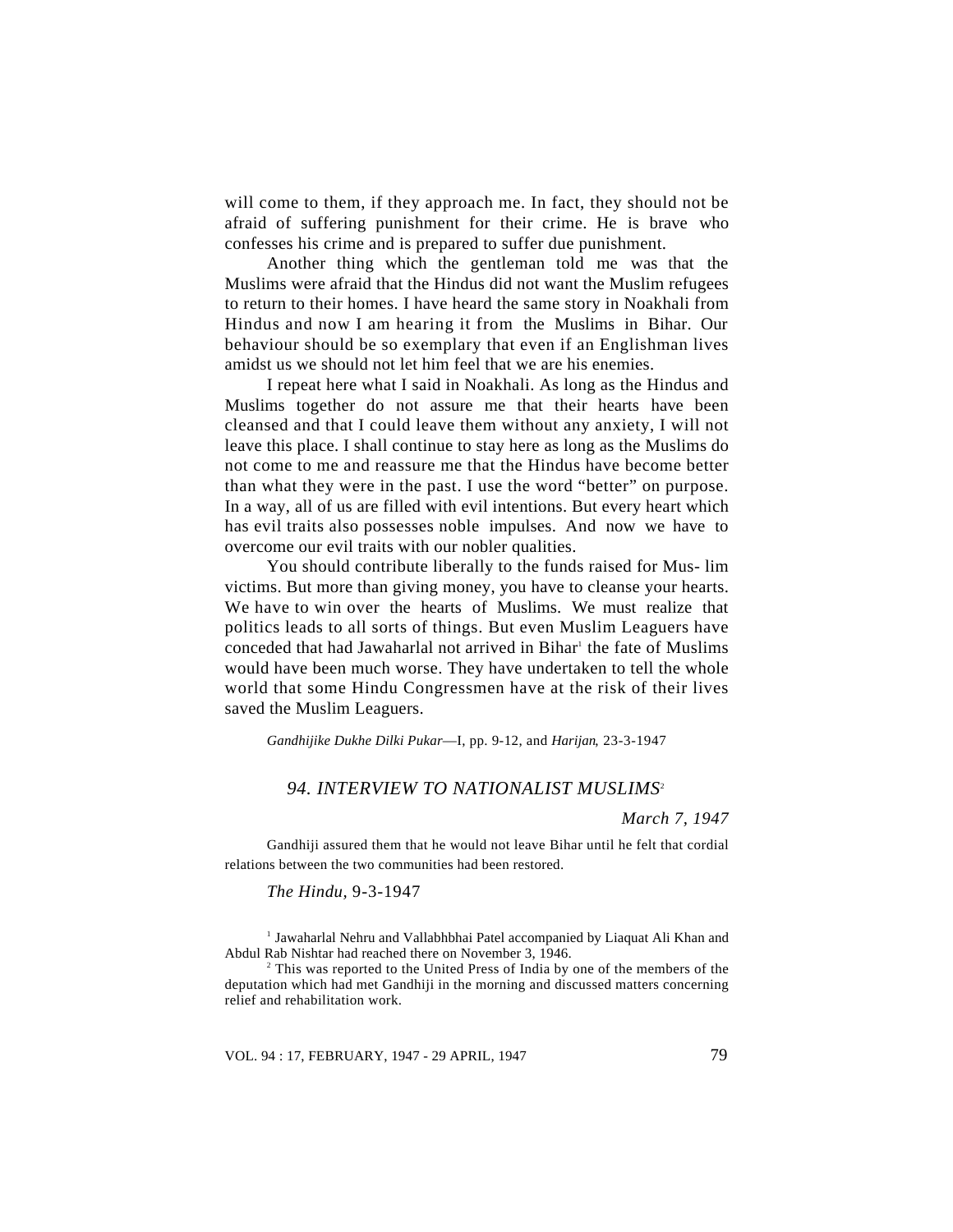# *95. DISCUSSION WITH KHAKSARS—I*

PATNA , *March 7, 1947*

Gandhiji told them that while the Bihar Government would naturally welcome help from any organization which was willing to work on their terms, he could not advise them to abdicate any of their functions in favour of a private organization.<sup>1</sup> The Khaksar leader proceeded hyperbolically to praise their own past record of selfless service which was without the "slightest communal bias". Gandhiji told them to spare themselves that trouble, for they were not meeting him for the first time; he knew them well enough! $^{2}$ 

*Mahatma Gandhi — The Last Phase,* Vol. I, Bk. II, p. 327

#### *96. TALK WITH MANU GANDHI*<sup>3</sup>

PATNA , *March 7, 1947*

You did notice, didn't you, that even a beggar made a specific donation to the Muslim relief fund instead of using it for himself. In my eyes his four annas are more valuable than four crores of rupees. This is true charity ! These are the people of Bihar. Today is only the third day of my arrival here. A gesture of this kind so soon after my arrival has deeply moved me. It is God's grace that my voice has reached so far. The more pure and true we grow — the more God enables us to see these virtues reflected in others. Think deeply over this incident.

[From Gujarati]

*Biharni Komi Agman,* pp. 15-6

<sup>1</sup> The Khaksars who had come to Bihar to render service to the riot victims stipulated certain demands which included that (1) *bona-fide* refugees attested to by them should be allowed a grant of Rs. 1,000 per man; (2) they should be empowered to settle disputed matters with Chief Minister; (3) resettling refugees should be at their discretion; (4) immovable properties belonging to settlers should be disposed of at the discretion of Khaksar Relief Committee; (5) they should create an organization of engineers and Bihar Government should pay for their services; and (6) their proposal for levy of cess to make relief scheme effective should be considered favourably by the Government.

<sup>2</sup> The source here adds : "The subtle irony was lost on the sturdy soldiers. ... Their leader jumped at the remark and said that as Gandhiji knew them, he was sure he would stand guarantee for them and "compel" the Government to "accede" to their demands. . . . They met him again a few days later." *Vide*"Discussion with Khaksars-II", 7-3-1947

<sup>3</sup> A blind beggar had given four annas to Gandhiji for the Muslim relief fund. Gandhiji, patting him on the back, had asked him to give up begging, for even a blind person could do a lot of work — he could at least spin.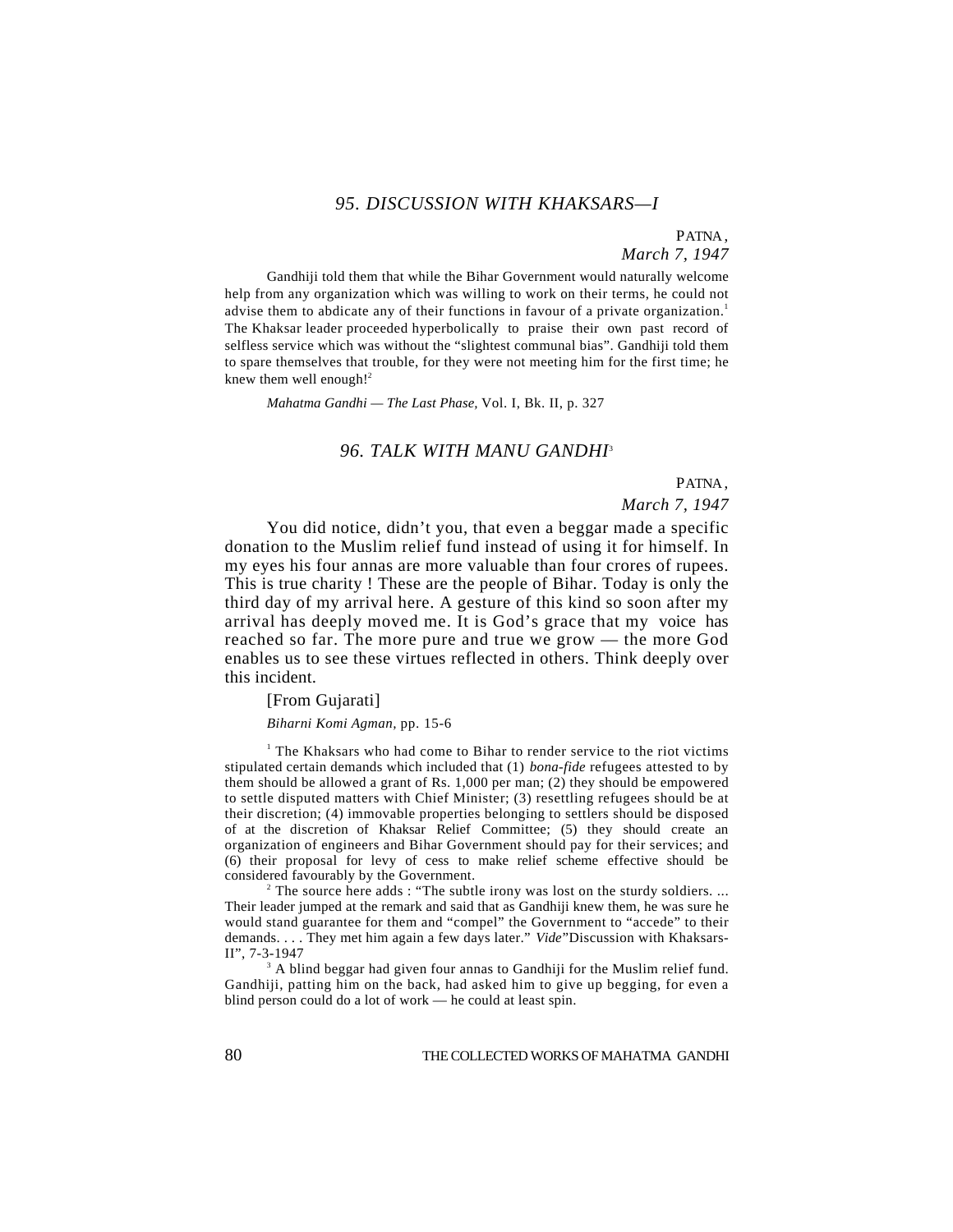# *97. SPEECH AT PRAYER MEETING*<sup>1</sup>

PATNA , *March 7*<sup>2</sup> , *1947*

Gandhiji began his address this evening by saying that just before starting for the prayer-ground he had taken a brief rest.

Today also I was wondering all the time whether we have realized that we had committed a great crime, a sin, and whether we had atoned for it. All my waking hours during the day have been spent in listening to the reports brought in by many Muslim and Hindu friends. All of them narrated the grievous wrongs done by us. None of them has been able to assure me that things have now settled down to complete normalcy. While I experienced the impact of these reports on me, I also wondered about the nature and intensity of the impact which these crimes and atrocities must have produced on the hearts of those who witnessed them.

The ideal of the *sthitaprajna* (man of steadfast wisdom) described in the second chapter of the *Gita* was always before him and he was ceaseless in his efforts to reach that ideal. Whatever others might say of him, he knew he was yet far from it. When one really reaches such a state, his very thought becomes charged with a power which transforms those around him. But where was that power in him now? He could only say that he was a common mortal, made of the same clay of which others were made, only ceaselessly striving to attain the lofty ideal which the *Gita* held before all mankind.

While speaking yesterday, I had quoted an English proverb. It means the greater the sinner, the greater the saint he becomes if he really repents and decides to reform himself. Bihar has committed a monstrous sin. It must now make reparations of the same magnitude and become nobler. Bihar is a land where the verses of the *Ramayana* are always on the lips of the people. I have moved widely in Bihar and I know the people here very intimately. They live a simple life and their voice ever rings with the music of the *Ramayana*. Their misdeeds are of terrible proportions; but their capability for making reparations is also equally great. I have been a witness to this. Then why should

<sup>&</sup>lt;sup>1</sup> The Urdu version has been collated with the report in *Harijan* published under "Gandhiji's Bihar Tour Diary".

<sup>2</sup> From *Harijan and The Hindu. Gandhijike Dukhe Dilki Pukar*, however, reports it under "March 6".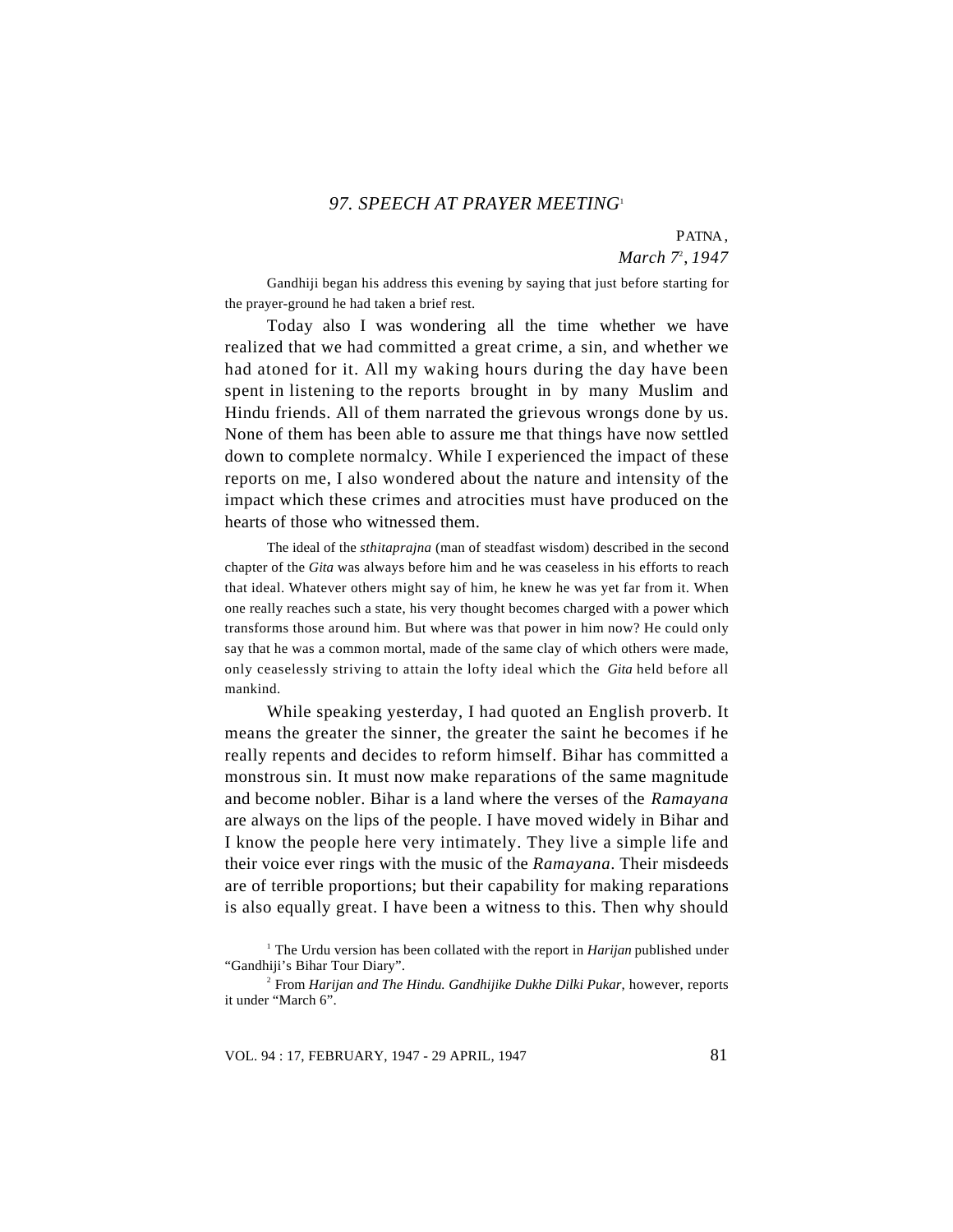they not confess their sins and atone for them? I do not know whether my voice does reach the people who have actually committed these crimes. Those who are sitting here in the audience and who had no hand in these crimes may also wonder how people could go berserk. I don't know whether or not I shall be able to reach those people who had done wrong to their Muslim brethren. But I want to reach them. They are unlettered; they do not read what appears in newspapers. I think I must go to their homes and stay with them.

I have heard that these people shouted *Mahatma Gandhiki Jai* while carrying out the massacre. I do not consider myself a Mahatma. But I cannot understand how people who consider me a Mahatma dragged in my name for committing such heinous crimes. I learnt of these terrible riots in Bihar while I was trekking the villages in Noakhali and attempting to unite the hearts of Hindus and Muslims. Now that I have come to Bihar, I think I must visit the scenes of actual massacre. I have not yet decided whether I should go to these places by car or whether I should travel there as in Noakhali, on foot. In any case, I must make myself heard by those people whom my words do not reach and, even when they do reach, they do so in a distorted form.

I said it yesterday and I repeat today that all those Hindus who kidnapped Muslim women should return them. I am staying at the house of Dr. Mahmud. It will indeed be a brave thing if the miscreants come forward and openly confess their sins and are prepared to undergo due punishment. But if such courage is lacking, they can at least restore the girls to me without any fear of harm coming to them. I shall not hand them over to the police.

There was however one thing more he would like them to do. It had been reported that property worth about a crore of rupees had been looted or destroyed. It did not matter what the exact figure was. For, if a man was deprived of a couple of rupees when he had only that amount it meant that he had lost his all.

It is the duty of everyone who has looted the properties of Muslims to return the stolen goods. Many families have been completely wiped out. But some of their relatives may be alive. And even if no one is left behind, the return of stolen goods will convince the Muslims that the Hindus have undergone a change of heart and they will begin to trust the Hindus.

I shall once again appeal to you that those of you who have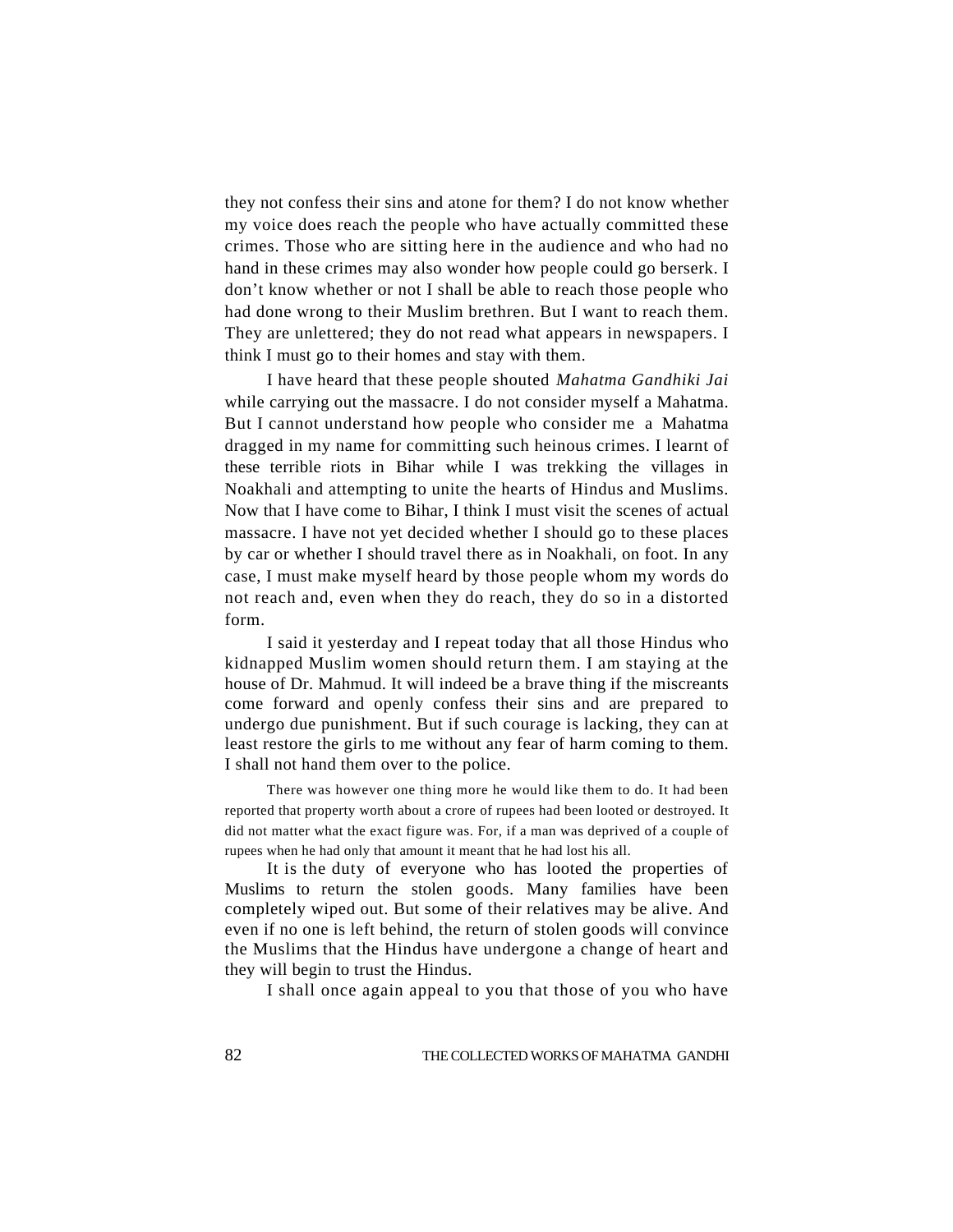understood my message, should certainly co-operate in this noble work and convey my message to the culprits. I can say nothing more at present. But I have resolved to go to each and every affected village and to strive to reach the ears of every man.

*Gandhijike Dukhe Dilki Pukar*—I, pp. 6-8, and *Harijan*, 23-3-1947

# *98. DISCUSSION WITH KHAKSARS— II*

[After *March 7, 1947*] 1

They said they wanted freedom to work in their "own way"—the Government should provide the finance.

Gandhiji was, however, clear that they had to work under the Government and carry out its policy. He reminded them that the Government had to consider other parties as well. For instance they were bound to try to secure the co-operation of the Muslim League in the first place. If the League refused to co-operate then only could it negotiate with other parties.

The Khaksars talked of the desirability of raising an "auxiliary force" drawn from the refugees for affording protection to those who returned. Gandhiji was opposed to this also. Nor was he agreeable to the proposal for forming a trust of the properties of those who had left the province. He would instead advise the Government to declare their terms. Such refugees as returned should have all the protection and help which they needed, but the Government could not undertake any responsibility in respect of those who chose to stay away. [Gandhiji said:]

If in this way only five return and they are well treated, they are bound to draw another five after them. If the Government implements its trust fully, I am sure, all the refugees would return.

*Mahatma Gandhi—The Last Phase*, Vol. I, Bk. II, pp. 327-8

## 99. INTERVIEW TO MOHAMMAD YUNUS<sup>2</sup>

*March 8, 1947*

Mohammad Yunus agreed that those who had prompted or taken part in the disturbances could be no friends of the Congress even though they might carry the Congress label.

GANDHIJI: Could Jinnah be left out of the picture? Was it not up

<sup>1</sup> *Vide* footnote 4, "Interview to Nationalist Muslims", 7-3-1947

 $2^2$  Chief Minister of Bihar before the Congress accepted office in 1937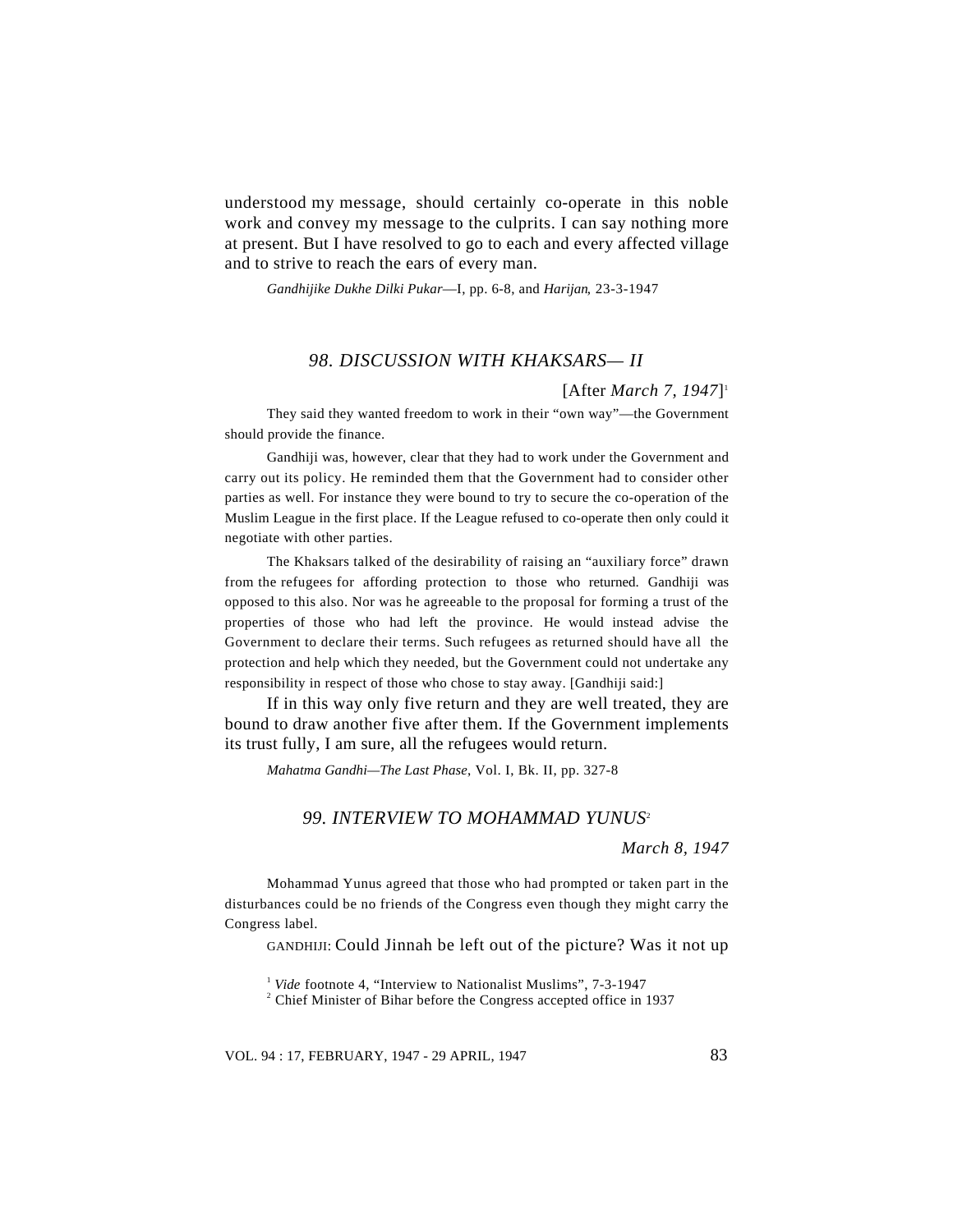to those Muslims who thought that he was going the wrong way to try to correct him?

MOHAMMAD YUNUS: Alas! That cannot be. Either you follow Jinnah or you get out of the Muslim League.

G. Then the future is dark indeed for Islam and for India more for Islam than for India.

In reply to the question as to how long he expected to be in Bihar, Gandhiji said that he had set no time limit. Islam had not yet forgotten the Karbala<sup>1</sup>, where brother's arm was raised against brother, although it had happened 1,300 years ago. How could he forget his Karbala that was Bihar?

*Mahatma Gandhi—The Last Phase,* Vol. I, Bk. II, pp. 262-3

# *100. SPEECH AT PRAYER MEETING*<sup>2</sup>

**PATNA** *March 8, 1947*

Gandhiji said at the prayer meeting that he hoped the audience would forgive him for speaking always and exclusively on the them which had brought him to Bihar. It had become his duty to listen to the tales of woe that the Muslim sufferers unfolded before him from day to day. One of them had come to him and complained that even so recently as two days ago, things were pilfered from the Muslim houses. If such was the case it was most unfortunate and it betrayed a lack of the spirit of repentance without which there was no possibility of concord between the two communities in Bihar, indeed, in the whole of India.

Whenever any new matter comes to my knowledge in connection with the work I have undertaken these days, I state it frankly before the public. Yesterday I referred to one matter. Today I heard something more about it. I shall report it to you frankly. "We had imagined that your arrival would put a stop to all mischief," I was told, "but it is now four days since you came here and yet the mischief goes on unabated." I am witnessing here what I saw in Noakhali. No one should say: 'Why should we not do what they are doing there? We are in a greater majority here.' Even if we have been

<sup>&</sup>lt;sup>1</sup> A town in Iraq, which was the scene of battle between the Sunni and the Shia Muslims in A. D. 680. As a consequence, Imam Hussain, the leader of the Shia sect, and his followers were put to death.

<sup>2</sup> The Urdu version has been collated with the report in *Harijan* published under "Gandhiji's Bihar Tour Diary".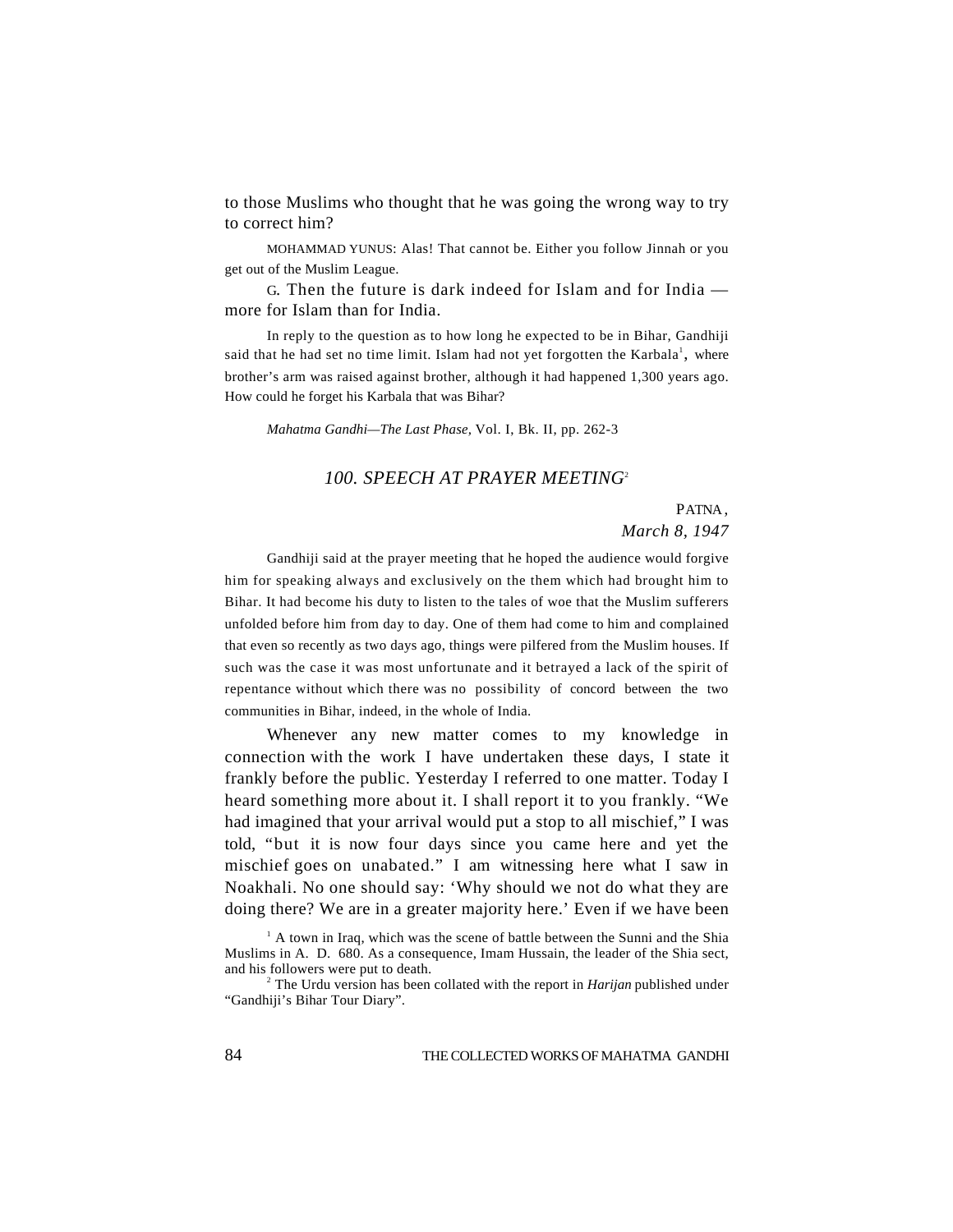wronged, does it mean that we should try to compete with each other in goondaism?

We behave decently not for the sake of anyone else. An English scholar has said that one who does good deeds only performs his duty. If we do a good deed, we do nothing extraordinary. We do only what we ought to, and we shall be failing in our duty if we do not do so.

We have our newspapers here. It is their duty and that of the Chief Minister to remind the people constantly that they have committed a shameful crime, that Hindus and Muslims have to live together and all of us are Indians. Everyone of us is equally guilty of what anyone of us has done. We can achieve freedom only if we act in this spirit.

Riots are raging in the Punjab.<sup>1</sup> The administration in that province is being run under Article 93. This is no fault of the British that it is under the Governor's rule. They have to run the government as long as they are here and no one else is prepared to undertake the responsibility. It is India's misfortune that we cannot co-operate amongst ourselves and act unitedly. It would be wrong for a Bihari to excuse himself on the plea that others have perpetrated greater crimes. Let us admit that we are the greater sinners. Only then can we hope to reform ourselves.

Let us try to tread the straight path. I have received a telegram from a Hindu brother. It says that I must not condemn the Hindus in Bihar. It warns me that due to my influence over them I may mislead them and prevent them from taking revenge. Look at the cheek of this gentleman who is trying to teach me my duty! He calls himself a Hindu but does not act like one. I claim to be a sanatani Hindu and therefore represent the best things of all the religions created for the worship of God. Every one of you, if you are honest, must feel likewise. We have committed a dirty crime and I have come here to cleanse the dirt and brighten the image of Hinduism. Am I going to flinch from my duty if someone beats me up or abuses me for doing it? It is my duty to speak out the truth and if I withhold it, I shall be disloyal to Hindus, to Muslims and to India. I shall therefore advise you not to listen to those who incite and misguide you.

<sup>1</sup> Following the resignation of the Coalition Ministry, Hindus and Sikhs staged "Anti-Pakistan" deomonstrations in Lahore on March 4 and communal riots broke out in the province. The Governor of the Punjab promulgated Section 93 in the province on March 5.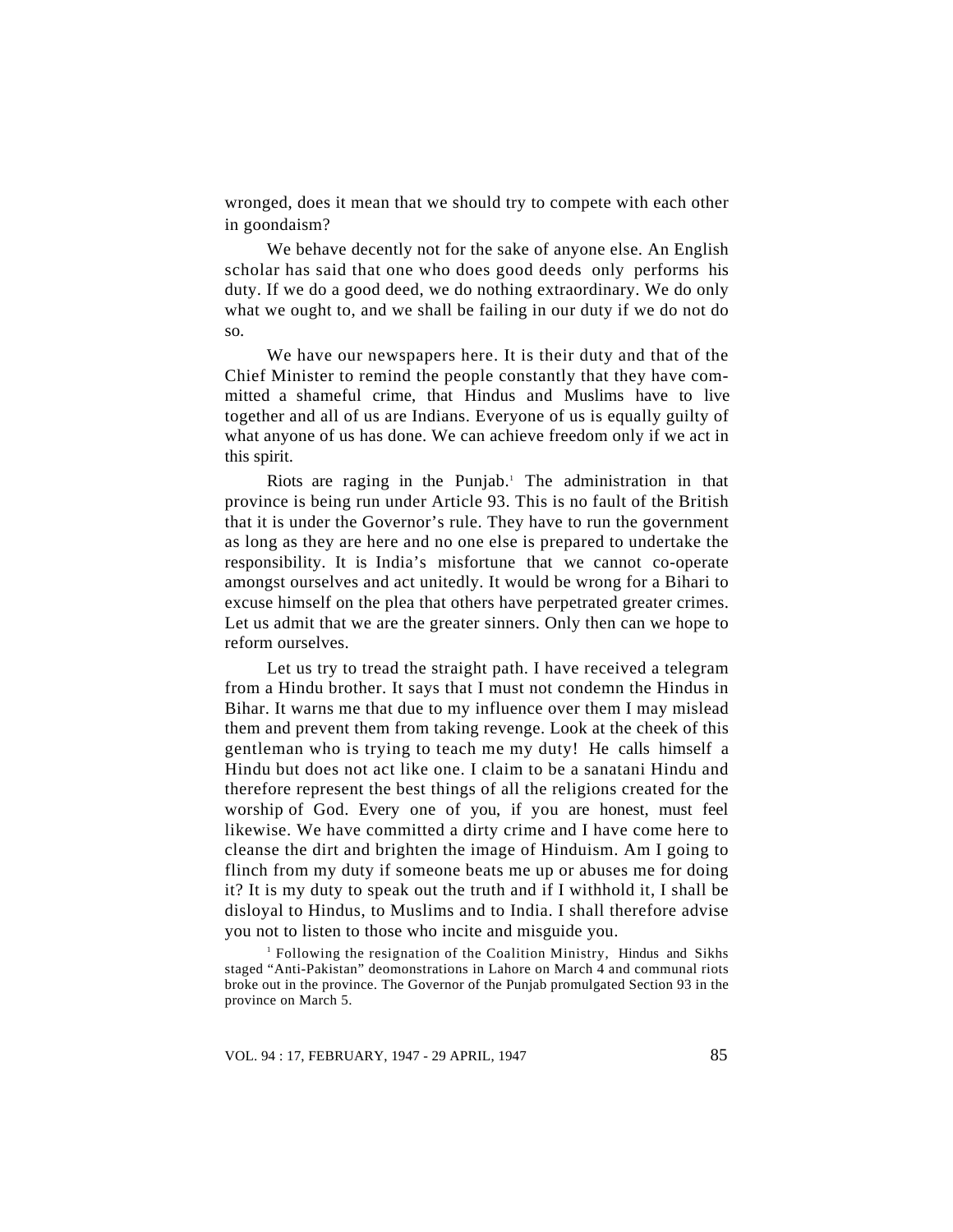I wish to tell you one thing more. It is now four days that I have been here. I have been collecting money for Harijans every day and I have already collected a lot. But today an idea crossed my mind. The Hindus in Bihar have committed a grave error, they have been very unjust to Muslims. Hence they should do their duty by contributing to a fund for the relief of Muslims by way of repentance. No one should think that he need not lift his little finger since there is already a Congress ministry with a Congress majority here, which will do everything that needs to be done. The ministers have to work under great stress in making use of public finances. You should realize that this is your responsibility. If you donate money to me, you will be giving it to a miser who has been on this job for the past sixty years. I have collected lakhs of rupees; but no one can say that I misappropriated the funds. Otherwise no one would have entrusted his money to me. I shall therefore appeal to you to donate the money not for my use, not for any other cause, but for the sake of the Muslim sufferers. Give with an open heart. A wealthy landlord has promised to give land as well as money for the Muslims. He will look after all the Muslims who would be placed under his care. Many more people should come forward with such offers.

I did not beg for money in Noakhali because I received unsought about three lakh rupees. Today I thought I should hold out the begging bowl here and awaken the conscience of the people. I should take everyone's help. What can I do by myself? And this is indeed your work; I can only remind you of your duty. I cannot perform your duty. Hence you must contribute generously to the Bihar fund. A Muslim child must feel entirely safe in a Hindu locality and the Muslims should be convinced of this change of heart. A friend came to me and asserted that there was a time in Bihar when Hindus and Muslims lived together and called each other uncles. Today it is no longer like that. We must atone for this.

*Gandhijike Dukhe Dilki Pukar* —I, pp. 136, and *Harijan*, 3031947

## *101. INTERVIEW TO UNITED PRESS OF INDIA*

PATNA , *March 9, 1947*

When the United Press of India's special representative read out a message from New Delhi regarding Mahatma's contemplated fast, Gandhiji burst out laughing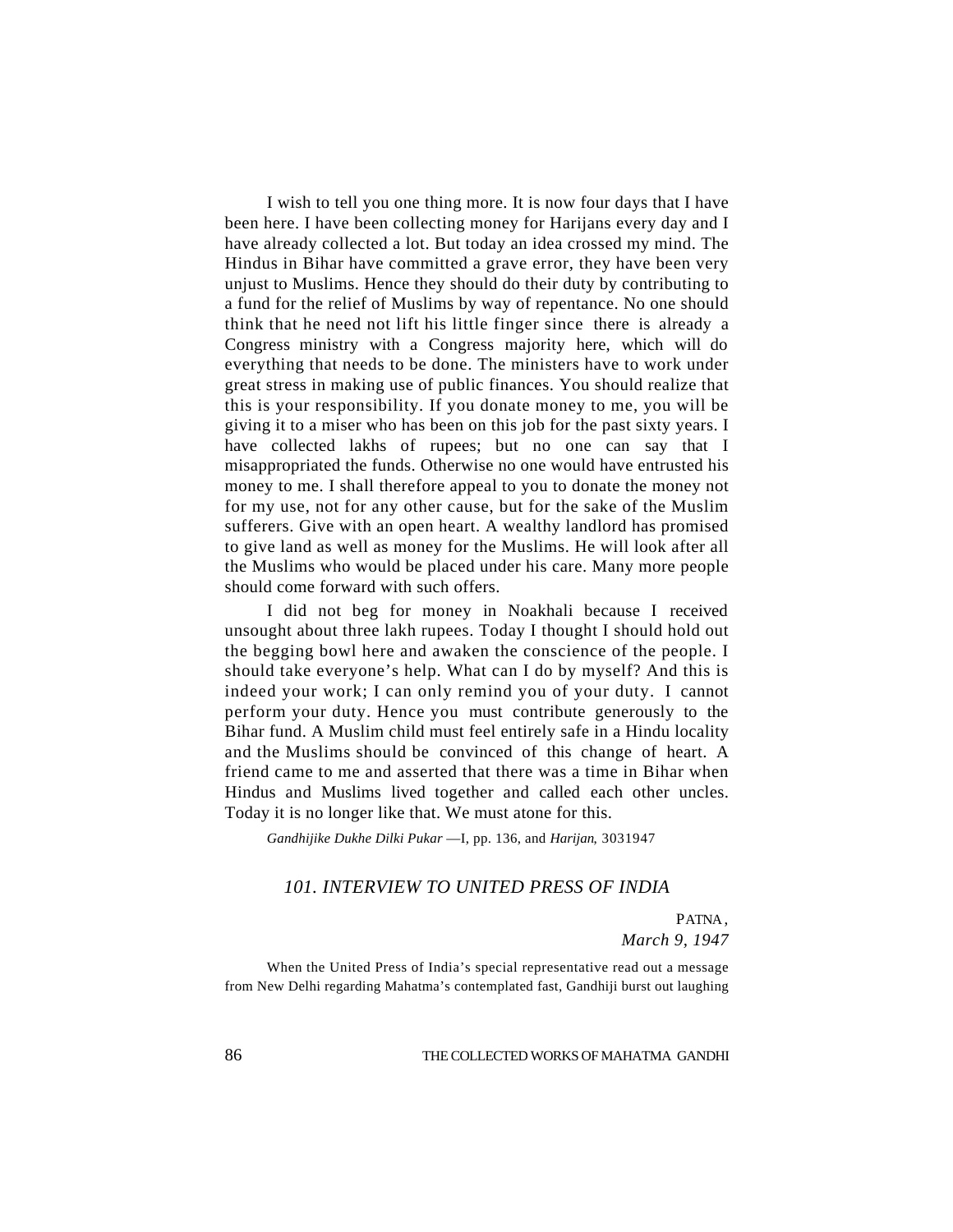and said:

Of course, there is just a little bit of truth in it.

But he strongly disapproved of the practice of making a mountain out of a molehill.

Gandhiji told him that there was no present intention of fasting but circumstances might arise of which he had no present knowledge, which might compel him to undertake a fast.

*The Indian Nation*, 10-3-1947

## *102. DISCUSSION WITH BINODANAND JHA*<sup>1</sup>

#### *March 9, 1947*

Binodanand Jha protested that the Government was falsely accused of slowness in dealing with the situation. Immediately after the riots broke out, the Chief Minister had sent him to Gaya and then to Bhagalpur. The disturbances were the result of a "joint conspiracy" between the political opponents of the Congress, . . . and the British officials in the services. In proof he produced a pamphlet issued by the Hindu Mahasabha and another by the zamindars. Still another pamphlet asked people to organize themselves and take revenge for Bengal as the Congress seemed to be unconcerned about the insult to Hindu women in Noakhali and Calcutta. In Bhagalpur, the Minister complained, the disturbances were precipitated by the Muslim League's propaganda. It was they who after getting the Muslims to congregate in large numbers had set the ball rolling. The Government had information that the arms they had allowed for Muslim defence had reached the Muslim National Guards.

GANDHIJI: I am against the giving of arms.

After the riots, the Minister continued, the League had deliberately implicated important Hindus. The League did not want things to settle down.

G. In the same way in Noakhali the Muslims complained that the Hindus were accusing wrong persons. I told them we should not be afraid of false cases. But we should not hide true ones. I do not want a single criminal to remain unpunished. The people should themselves come forward and confess their faults.

J. It was all a reaction against the happenings in Bengal.

G. We should not allow anything to deflect us from doing our duty.

*Mahatma Gandhi—The Last Phase,* Vol. I, Bk. II, pp. 2634

<sup>1</sup> Minister, Local Self-Government and Medical in Bihar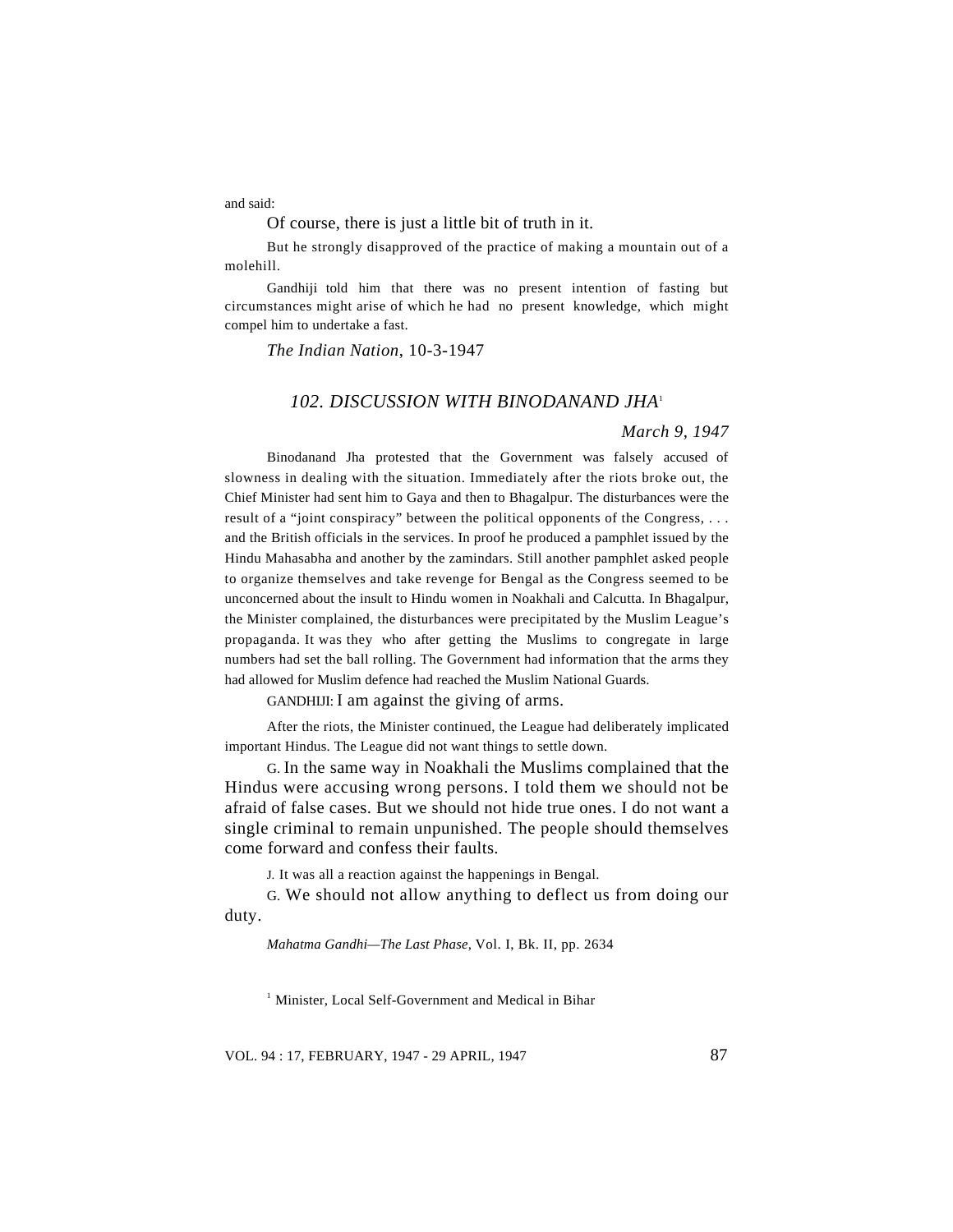# *103. DISCUSSION WITH P. C. C. MEMBERS*

# **PATNA** *March 9, 1947*

Gandhiji told them that the more he heard of the Government spokesman's apologia, the more he felt the need for turning the searchlight inward. He wondered if behind his earlier determination to stay on in Noakhali was not "sheer obstinacy" on his part.

ONE MEMBER: Tell us how we can wash off our sin. What are your orders?

Gandhiji replied that he was ever averse to issuing orders. In Noakhali he could not. In Bihar he could but did not want to. The very nature of the work precluded it. What he wanted was to awaken their conscience and win their reasoned co-operation. Since the advent of power, Congressmen had forgotten the path of duty. In a way Muslims had come to believe Jinnah's charge that the Congress did not belong to all, that the Muslims that were with the Congress were there as mere puppets of the Congress with an axe to grind to the detriment and ruin of Islam. If the Hindus were sincere and brave, even the few Muslims that were with them could give the lie to that calumny and enable the Muslim masses to see that they were being misled, and perhaps save them from being so misled.

He had served Bihar before. He had now come to them on what might be his last pilgrimage. If he died striving there, he would have done his duty. All things hung on truth, courage and knowledge. If none of these virtues was there, the future was dark indeed for Bihar and for India.

A Congressmen got up to say that some Congressmen had taken part in the riot. He was interrupted by another Congressman who emphatically declared that no Congressman had taken any part in the riot. Gandhiji felt hurt. The gentleman, he cut in, did not seem to know what he was talking about. Even their own colleagues had admitted that some Congressmen had taken part [in the riot]. If their confession was half-hearted they would not gain anything by it. He had said enough. They were all responsible people. They should search their hearts.<sup>1</sup>

The Chief Minister explained the genesis of the trouble and how his Government had tried to do all they could before, during and after the outbreak. They were caught unprepared. The Governor<sup>2</sup> was absent. The Chief Secretary and the Inspector-General of Polie, both Englishmen, had let them down. British officers were having their revenge for 1942. He was sure, the inquiry would fully vindicate the Bihar government. Of course, they could not act with the strength of Pandit Nehru, who gave a thorough shaking to the officers. If it could be proved that the Government had intentionally allowed a single Muslim to be killed, said Chief Minister, they would have no right to remain in office.

<sup>1</sup> After this all except the Chief Minister and a few others left.

2 Sir Hugh Dow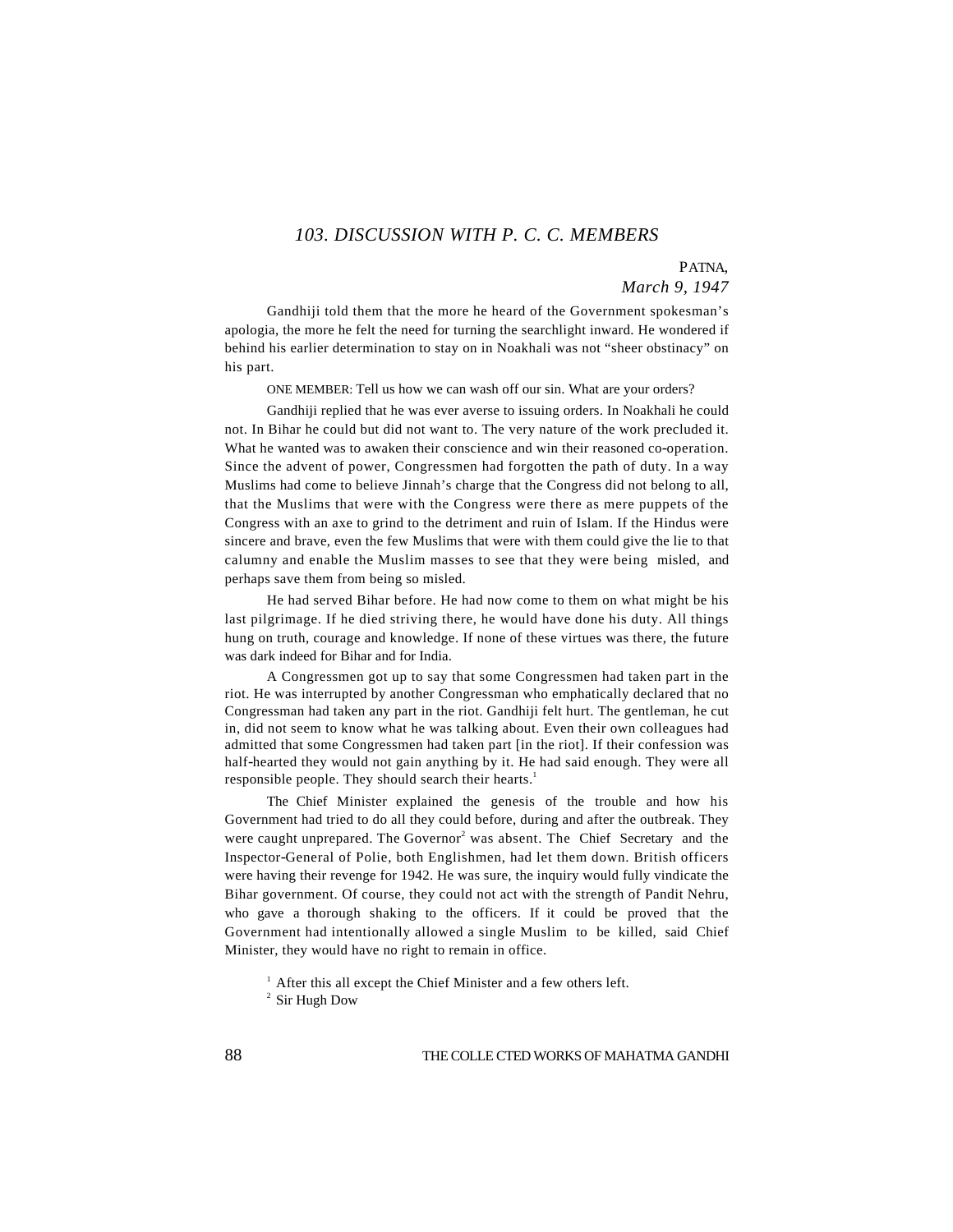Then, put in Gandhiji, it had to be admitted that there had been lack of foresight. They should not bring in the Governor or the English officers. The popular Ministers had to act as if the Governors did not exist. Granting that they (the Ministers) had not been guilty of any wilful neglect of duty, still something was owing for what had actually happened. That needed intelligence, courage and purity of heart. Never had he been confronted with such a stupendous task in his life. Everything turned on what he could do with Bihar and the Biharis. If he succeeded in Bihar, India would be saved, the situation in the Punjab would be controlled, and the Frontier Province, Sind and Baluchistan would come into their own.

*Mahatma Gandhi—The Last Phase,* Vol. I, Bk. II, pp. 264-5

# *104. SPEECH AT PRAYER MEETING*<sup>1</sup>

PATNA, *March 9, 1947*

It is good that I have one day of silence in the week. How beautiful it would be if everyone could spend at least a few hours in the day in silent introspection if it were not possible for them to spend a whole day in complete silence. If people were accustomed to such spiritual exercise, then their hands could never have been stained by deeds which have actually taken place in Bihar. But this is not the occasion for dilating upon the benefits of the practice of silence.

Today I wish to indicate in brief the duty of those who did not personally participate in the shameful killings which took place in this province. Their first duty is to purify their own thoughts. When thoughts are not pure, one's actions can never be purified. Pure action can never come from imitation. If one tries to become good by merely imitating the good conduct of others, such conduct never succeeds in radiating any influence upon others; because it is after all not the true stuff. But one whose heart has become really pure along with his actions, can at once sense the true character of the thoughts which influence the behaviour of his neighbours. When thoughts and actions have both become pure there can be no repetition of the deeds which have marred the fair face of Bihar. But the world never progresses in a straight line. The thoughts and actions of men never follow a parallel and uniform course. For all men these two can never be completely purified at any single point of time.

Therefore, I would wish to indicate this evening only that ideal

<sup>1</sup> It being Gandhiji's silence day, his written speech was read out.

VOL. 94: 17 FEBRUARY , 1947-29, APRIL, 1947. 89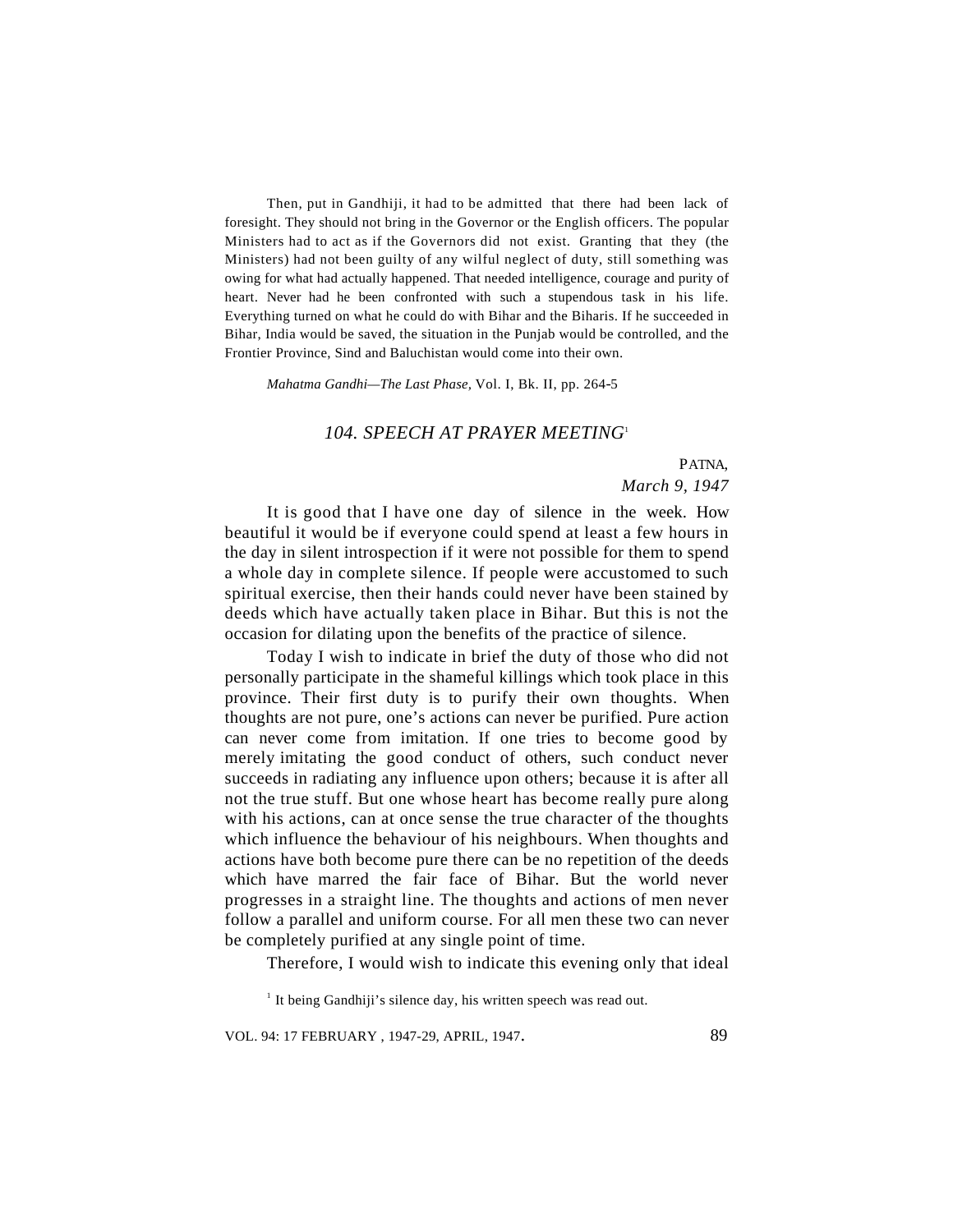of duty, which the workers should keep before themselves. If workers are available in sufficiently large numbers, it should be their first duty to explain clearly to the miscreants the full consequence of their misdeeds. It should be explained to the wrongdoers that such deeds can never be of any good to them personally, nor can they serve the cause of Hinduism or that of the country in general. It should be explained to them that they have not been able to serve those whom they intended to serve. They should also be induced to come forward and make a clean breast of their misdeeds before the public. They should also restore looted property and abducted women to the proper quarters.

A change of heart can never be brought about by law. It can only be effected through conversion of one's thought. When that is accomplished, there is no longer any need of compulsive laws.

I had asked you to help in the relief of Muslim brothers and sisters who have suffered during the last riots. Yesterday you did not come prepared for that purpose. I expect of you today to contribute to your fullest extent in this noble cause.

*The Indian Nation,* 11-3-1947

# *105. FROM THE DIARY*

PATNA, *Sunday, March 9, 1947*

Explained to Manudi her duty quietly. She must learn to do everything in an orderly fashion. I would never abandon her as long as I am alive. This is the assurance I gave her at Shrirampur. But she is at liberty to leave me. It seems sinful to me that she should neglect her health for the sake of my work. On who desires to follow the path of service must first look after one's own health. It was 1 a. m. by the time she finished counting the fund money, and yet she did not sleep a wink in the afternoon. This hurt me and I had to make her cry.

[From Gujarati]

*Biharni Komi Agman,* p. 24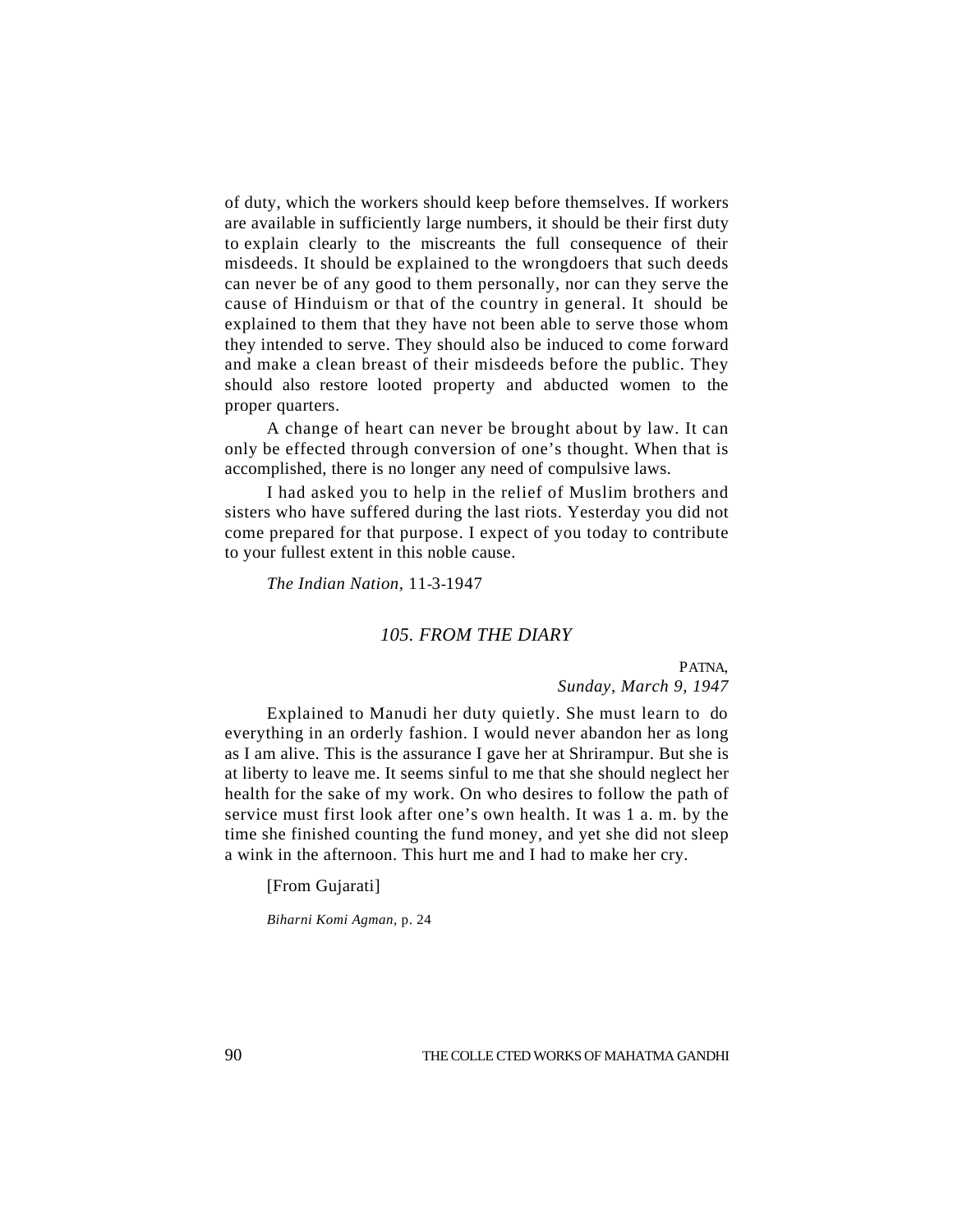# *106. A LETTER*<sup>1</sup>

**PATNA** *Monday, March 10, 1947*

CHI. . . .

I have just received your pathetic letter<sup>2</sup>. Luckily today is my silence day. Why should you cry? It is your duty to resist. Crying should be totally forbidden. Fight as hard as . . . did. I have already said that . . . is not putting up a tough fight and is feeling miserable. Why this misery? Let ... abandon me if I have come to regard *adharma* as dharma. If there is the slightest room for doubt, let me have the benefit of your opinion and see what happens. I am not big, nor are you small. We are all fellow-workers working in the same field. . . . My ideas are becoming firmer. How can I know whether it is [my] good sense or bad sense? In my view it is good sense. But it is similar to "appearance of silver in the mother of pearl"<sup>3</sup>.

To conclude, do not despair. Carry on your work without giving any room to despair. By all means, leave me. Right now I am in the midst of the sacred fire. I would either be burnt or saved. Though you are far away from me, pray for me that I may have good sense. May you all be well.

> *Blessings from* **BAPU**

[From Gujarati]

*Biharni Komi Agman,* pp. 28-9

<sup>2</sup> Dated February 22

VOL. 94: 17 FEBRUARY, 1947-29, APRIL, 1947. 91

 $<sup>1</sup>$  Omissions in the letter are as in the source.</sup>

<sup>&</sup>lt;sup>3</sup> A verse by Tulsidas which means: "Appearance of silver in the mother of pearl and that of a sheet of water in the mirage, though non-existent at all times, are yet perceived. Such is this illusion which none can dispel."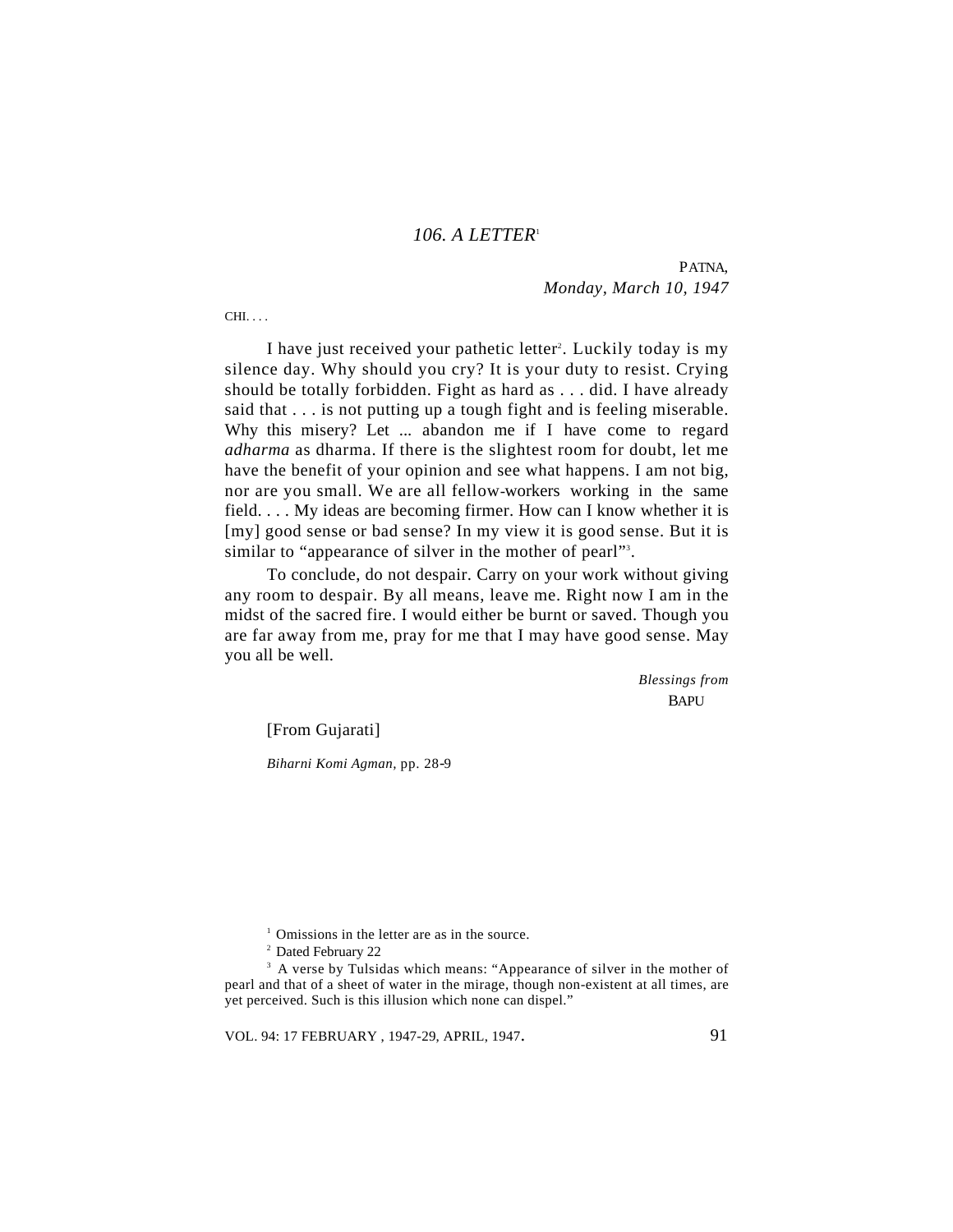# *107. LETTER TO HARSHADABEHN*

PATNA, *March 10, 1947*

CHI. HARSHADABEHN,

I got the cheque for Rs. 55 sent on the occasion of Hemendrabhai completing 55 years. My blessings to you both. The way you celebrated Ba's anniversary was but expected. Send the yarn, etc., at your convenience. These days I am wandering from place to place. With God to protect me, what more do I need?

> *Blessings from* **BAPU**

SHRI HARSHADABEHN RASIK VILLA 15TH ROAD KHAR BOMBAY

From a photostat of the Gujarati: C. W. 10431

# *108. LETTER TO VINOBA BHAVE*

PATNA, *March 10, 1947*

CHI. VINOBA,

I have your frank letter.<sup>1</sup> Somehow I am not convinced by your argument. Nowadays Manu does not sleep in my bed. It is her own wish and is due to a pathetic letter from Bapa.<sup>2</sup> But according to my view it does not make any difference in the situation even if I am practising *adharma*. But at the moment I am not going to take any more of your time. In my daily prayers I earnestly pray to God to lead me from untruth to truth. Isn't the same idea conveyed in "Lead kindly light"<sup>3</sup>?

Carry on your Bhangi work at Surgaon.

Take care of your eyes. Let someone read out [Dr] Agrawal's book to you. Haven't you heard of it?

> *Blessings from* **BAPU**

From a copy of the Gujarati: C. W. 10546. Courtesy: Vinoba Bhave

<sup>1</sup> *Vide* "Letter to Vinoba Bhave", 10-2-1947

<sup>2</sup> *Vide* also "Discussion with A. V. Thakkar", 24-2-1947

<sup>3</sup> A hymn by Cardinal Newman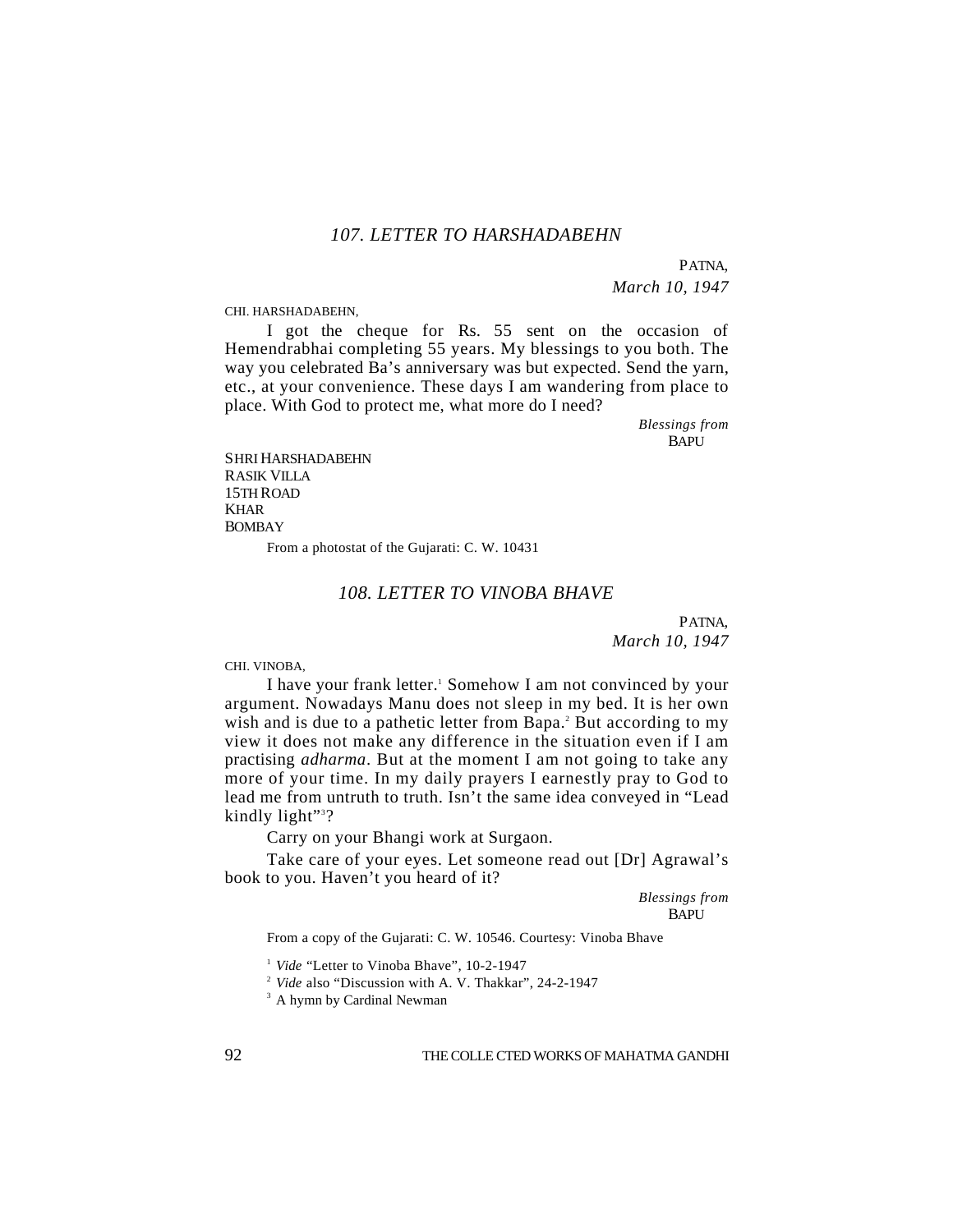*March 10, 1947*

CHI. ANAND,

I read your letter addressed to Dr. Mahmud. Don't worry if you have not been able to write to me.

Gangi<sup>1</sup> will not be able to do anything here. It is enough if she looks after you and does whatever she can from there. I think I have already written to you.

May you both be happy.

*Blessings from* **BAPU** 

#### SHRI ANAND HINGORANI 7 EDMONSTONE ROAD ALL AHARAD

From a microfilm of the Hindi. Courtesy: National Archives of India and Anand T. Hingorani

# *110. LETTER TO CHANDRANI*

PATNA, *March 10, 1947*

CHI. CHAND,

I got your letter only today. Dev is all right and does a lot of work. He is not physically strong but he will become so. He is learning quite a few new things.

Do you get any news from Amritsar? Are Father and Mother still there?

Mehboob<sup>2</sup> is to be married on the 15th. He is still like a fakir. He wanted to invite you but I told him you would not be able to come, though he could send you an invitation if he so desired.

I am all right so to say. Touring is inescapable even here.

*Blessings from* **BAPU** 

From a photostat of the Hindi: Chand Rani Papers. Courtesy: Gandhi National Museum and Library

<sup>1</sup> Addressee's wife

<sup>2</sup> Syed Mehboob, eldest son of Dr. Syed Mahmud; *vide* also "Blessings to Syed Mehboob", 14-3-1947

VOL. 94: 17 FEBRUARY , 1947-29, APRIL, 1947. 93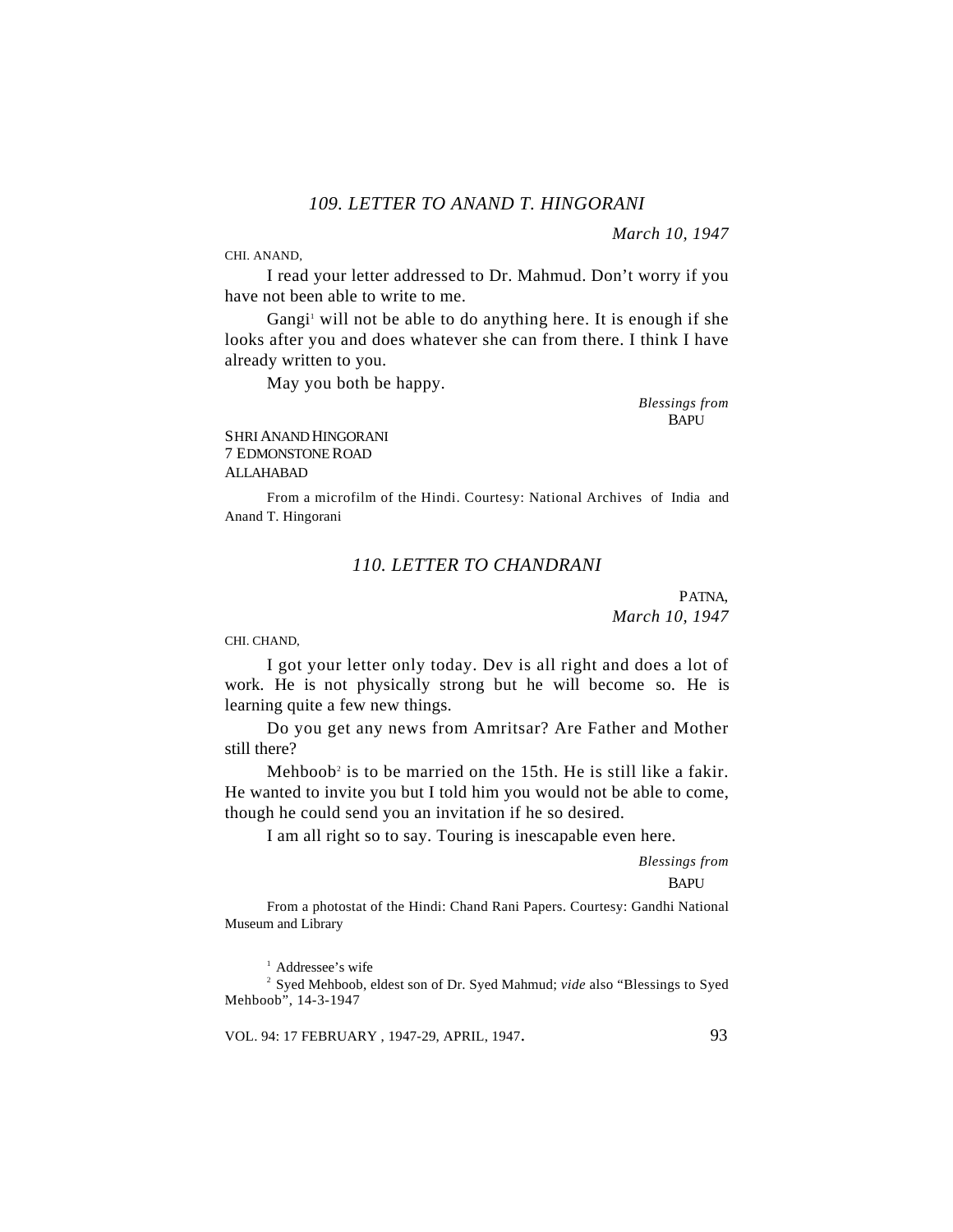# *111. SPEECH AT PRAYER MEETING*<sup>1</sup>

# PATNA, *March 10, 1947*

As the audience took some time to settle down during this evening's prayer, Gandhiji remarked at the beginning of his address that it would be difficult for him to tell them all that he wanted to if they continued to behave in that manner. He expected that they had come to the prayer-ground with an earnest desire to pray and then do the work of God, not for mere sight-seeing.

I have been accused of utilizing the prayer meetings for the propagation of my political ideas. My detractors will continue to criticize me and those who have made it a habit to abuse me will continue to indulge in their pastime. I speak of political matters in a religious spirit. A person who leads a religious life cannot divide it in to different compartments. As unscrupulous person who accumulates huge wealth through fraud and deceit, and thinks that he can wash off his sins by chanting the name of God at home, is deceiving himself. God is not such a simpleton.

Indeed, it might even be said, continued Gandhiji that the Law which held together the universe was indistinguishable from the Law-maker. Speaking in human language, one might even go so far as to say that God Himself was subject to the wheel of the Law. We were used to the saying that "the king can do no wrong". But in God's universe even such a distinction was hardly permissible. One could only say that 'there could be no wrong in the Law, for the Law and the Law-maker were one and the same'. There was no scope for even the least little blade of grass to be free from the operation of God's laws.

God is Himself the Law and the Law-giver. He does not transgress the Law laid down by Himself nor does He allow others to transgress it. You should understand that in our prayers we do not merely remember him but also undertake to do His work. If you realize this, then the meaning of my words will be easy to grasp.

A friend has written to me a frank and honest letter and that is why I like it. He wonders why I cannot see that the quarrel between Hindus and Muslims is not on account of religious differences but is essentially political in origin. The Hindus want a united India. The Muslims want Pakistan so that Muslims will rule in Pakistan and Hindus in Hindustan. I really do not understand its implications. One thing is very clear. Religious or political differences should not lead to

<sup>&</sup>lt;sup>1</sup> The Urdu version has been collated with the report in *Harijan* published under "Gandhiji's Bihar Tour Diary".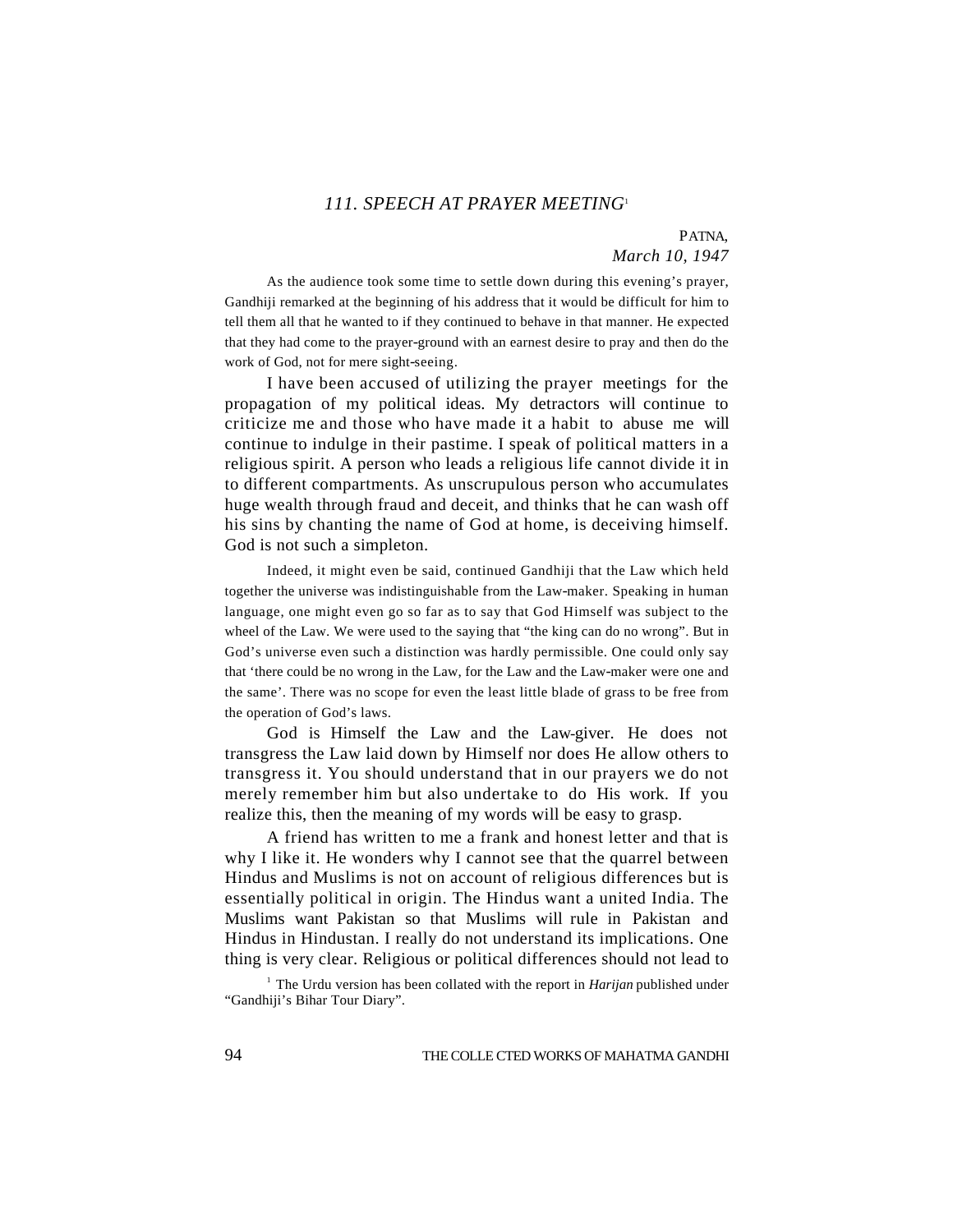a total war.

But what he wanted to impress upon the audience was that supposing it were only a so-called political struggle, did it mean that all rules of decency and morals should be thrown to the winds? When human conflicts are divorced from ethical considerations, the road can only lead to the use of the atom bomb where every trace of humanity is held completely in abeyance.

It is wrong to imagine that, in political warfare, one could slaughter men, women and children, innocent and guilty alike, without compunction. This is sheer brutality. Will forty crores of human beings descend to the level of beasts? Will such brutality secure us freedom? This is absolutely impossible.

We do not know what is actually happening in the Punjab. As long as we do not get full and reliable reports, let us hope that they have not descended to the beastly level of slaughtering innocent women and children. But even at present we must admit that brutality is very much in evidence in the Punjab. But to what extent, will be known later on. Brutality can neither secure Pakistan nor preserve India. It will destroy both Pakistan and India, leaving abject slavery behind. I used to regard Punjabis as a brave people. I can no longer regard them as such. Those who are burning houses, looting properties and slaughtering the innocent, do not even know why they are perpetrating these crimes and atrocities. In a regular war both the sides know what they are fighting for. We are all slaves and our civil war will harm only ourselves. We should realize the teachings of our religions and act according to them. Our politics also should be consistent with our religion.<sup>1</sup>

You should contribute generously for the relief of Muslims. I shall stand up myself and collect the money. If you ask me whether Muslims in Noakhali contributed funds for the sake of Hindus, I have to confess that I did not get much. The reason is I am now looked upon as an enemy by the majority of the Muslims. Even then, some Muslims and Christians in Comilla had contributed more than Rs. 800 along with a box containing vermilion and conch-shell [bangles] for distribution among women who had been forcibly deprived of these auspicious symbols.

*Gandhijike Dukhe Dilki Pukar*—I, pp. 18-20, and *Harijan*, 30-3-1947

 $<sup>1</sup>$  At this stage the audience near the dais became rather noisy and Gandhiji had</sup> to cut short his speech.

VOL. 94: 17 FEBRUARY , 1947-29, APRIL, 1947. 95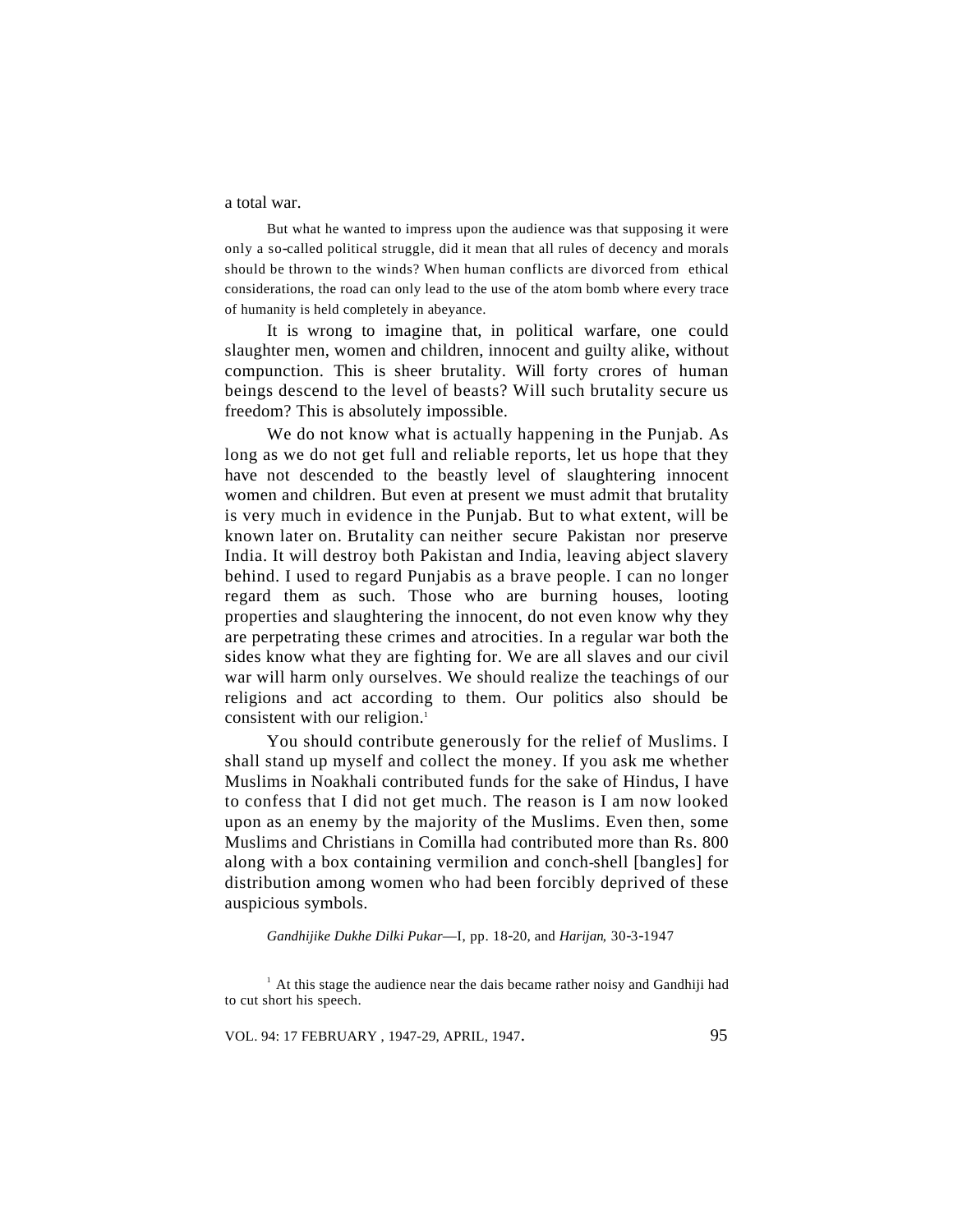# *112. A LETTER*

PATNA, *Tuesday, March 11, 1947*

I listened to your long letter to the end. I liked it, but it pained me none the less. We must be hard and sharp with ourselves but generous with others. Let us not take the view that all three. . .<sup>1</sup> of them are at fault. No one is without fault; so who can blame whom? Should I write to them about those faults of theirs which you have mentioned? It is your duty to talk with these people politely. Look within. When pride enters the mind of a *sadhaka*<sup>2</sup>, his progress is hampered. This is what I fear from the way you have written. Go deep into the matter and write to me. This will do for the present.

[From Gujarati] *Biharni Komi Agman*, p. 32

# *113. A LETTER*

PATNA, *Tuesday, March 11, 1947*

...<sup>3</sup> I have your affectionate letter. I would have been happier if I had found in it as much knowledge as affection. My relationship with Ba was not merely physical. For me, Ba is alive even today. She is by my side. Ba was aware of everything I did. Nobody could have known Ba as intimately as I did. . . .

[From Gujarati] *Biharni Komi Agman*, p. 32

## *114. A LETTER*

PATNA, *Tuesday, March 11, 1947*

I have your letter. Now you and Shantilal have to worry about Panchgani. I don't think I can leave this place in the near future. I must do or die. God alone knows the final result. I understand about Bhangis. As regards village industries consult Kumarappa<sup>4</sup>.

## [From Gujarati]

*Biharni Komi Agman,* p. 33

 $1$  Omission as in the source

2 Seeker

<sup>3</sup> Omissions as in the source

4 *Ibid*

5 J. C. Kumarappa, Secretary, All India Village Industries Association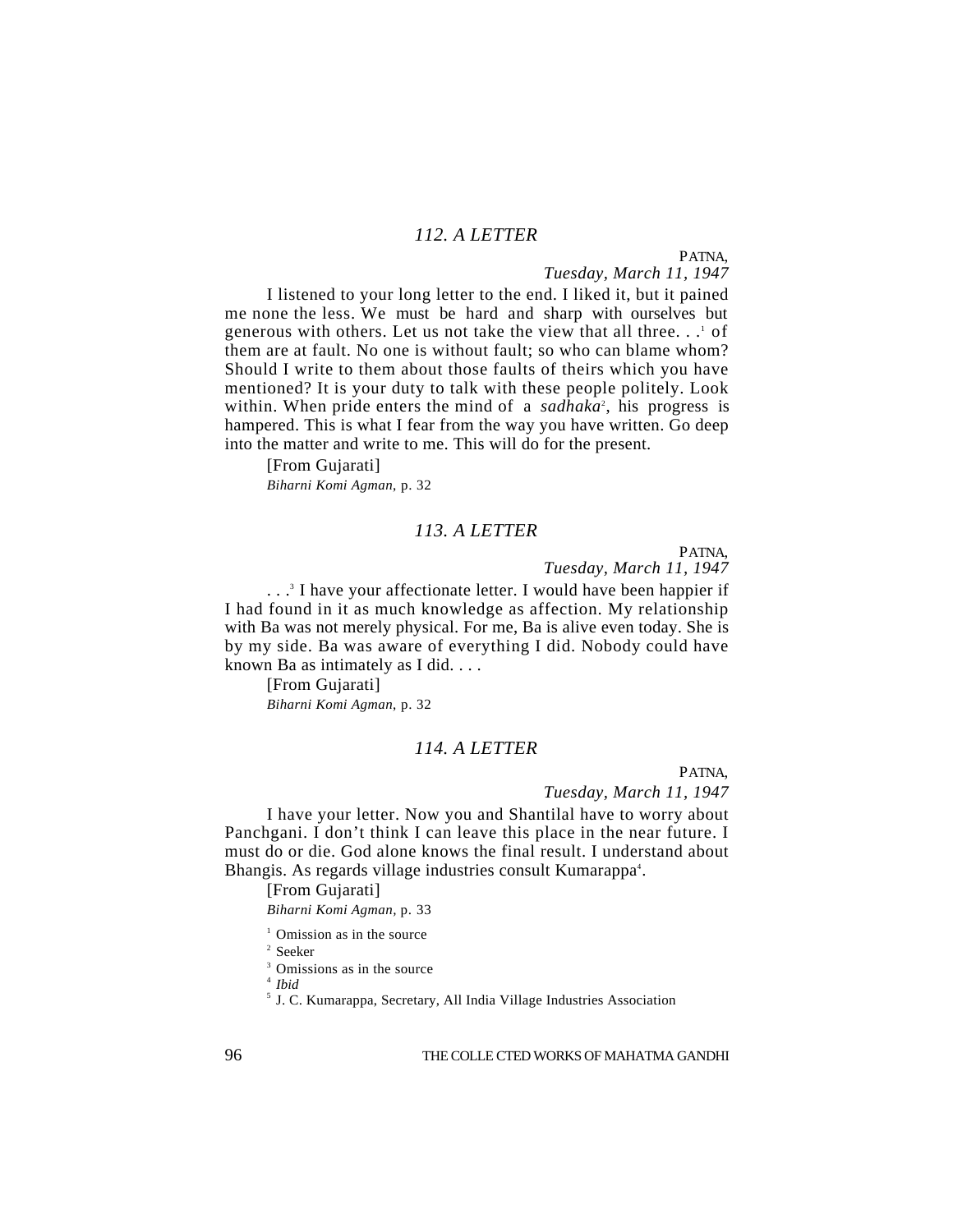# *115. A LETTER*<sup>1</sup>

PATNA,

*Tuesday, March 11, 1947*

I have your letter. Why should I feel hurt when you have stated facts? Write if you know something more....<sup>2</sup>

[From Hindi]

*Biharni Komi Agman*, p. 33

# *116. LETTER TO B. G. KHER*

PATNA, *March 11, 1947*

BHAI KHER $^3,$ 

I don't think I can leave this place in the near future. It is either "do or die".

What are you doing about Hindustani? I hope the Government will clarify its policy regarding it. Today we are falling from our stand. Someone ought to remain steady in the circumstances.

*Blessings from*

BAPU

From the Hindi original: B. G. Kher Papers, File No. 26. Courtesy: Nehru Memorial Museum and Library

#### *117. TALK WITH MUSLIM LEAGUE MEMBERS*

PATNA,

*Tuesday, March 11, 1947*

In your own interest please do not exaggerate. I admit that whatever has happened here is really deplorable. But in Noakhali also [the Hindus] are full of fear. Volunteers amongst you should go there and convince the people that we haven't yet attained independence and ask them why they are fighting with each other. You should go and declare that even a little Hindu girl or boy is just like your

 $1$ . This was addressed to a student who had complained against a girl studying in his college who was known to Gandhiji.

<sup>2</sup> Omission as in the source

3 (1888-1957); Chief Minister, Bombay, 1937-39 and 1946-52; member Constituent Assembly; High Commissioner in Britain, 1952-54; Chairman, Gandhi Smarak Nidhi, 1956-57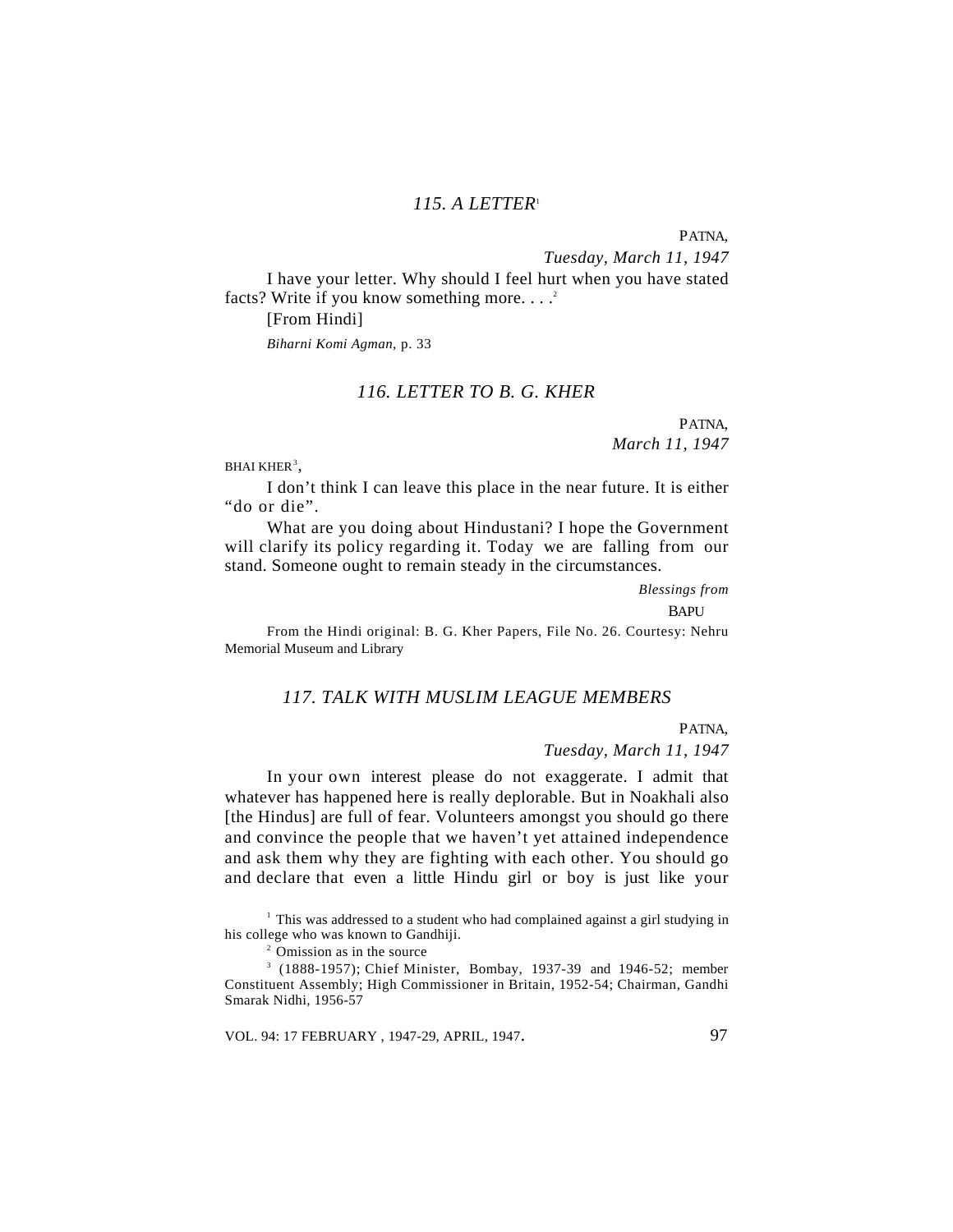daughter or son and that they [Hindus] should not worry at all. If you go and do this much, peace will automatically return to the Punjab and Bihar. At the same time your name will shine forth in the world. Everyone is liable to make mistakes; but if they are rectified in time with a sincere heart, they will be forgotten.

[From Gujarati]

*Biharni Komi Agman*, p. 35

# *118. SPEECH AT PRAYER MEETING*<sup>1</sup>

# PATNA, *March 11, 1947*

Gandhiji began his address by saying that that was perhaps his last evening prayer for the time being in the city of Patna, because his tour was going to begin on the following day. For the next few days, he would tour with the city as the centre and return to it every night for rest, the prayers being naturally held elsewhere. He expected, however, that the spirit in which the previous evening's contributions to the fund for the Muslim sufferers had been made would continue unabated. The collections had amounted to nearly Rs. 2,000, besides some ornaments which yet remained to be auctioned. He was glad that women had given their ornaments, and he reminded them in this connection that the true ornament of woman was a pure heart, the place of which could never be taken by any physical adornment.

A friend said to me today that what the Hindus had done was no doubt very wrong, but that they had acted under great provocation. How could they remain peaceful after such incitement and provocation? Well, we should not try to minimize our guilt. The above argument would mean that if someone abuses or beats you, you will also return the abuse and hit back. Is it good to do the very thing which angers you? You in your turn will provoke further anger. The world has reached the stage of atomic warfare in returning violence for violence. Let us pray to God that He may save us from this atom bomb mentality. I have been persuading everyone to observe silence in reply to abuse or violence.

The whole world tries to suppress the coward. Even God does not help the coward. He says, 'A person who is afraid of anyone except me, lacks faith in me.' The brave man who has learnt the lesson of non-violence does not return abuse for abuse, nor does he slaughter innocent children and women under any provocation.

<sup>&</sup>lt;sup>1</sup> The Urdu version has been collated with the report in *Harijan*, published under "Gandhiji's Bihar Tour Diary".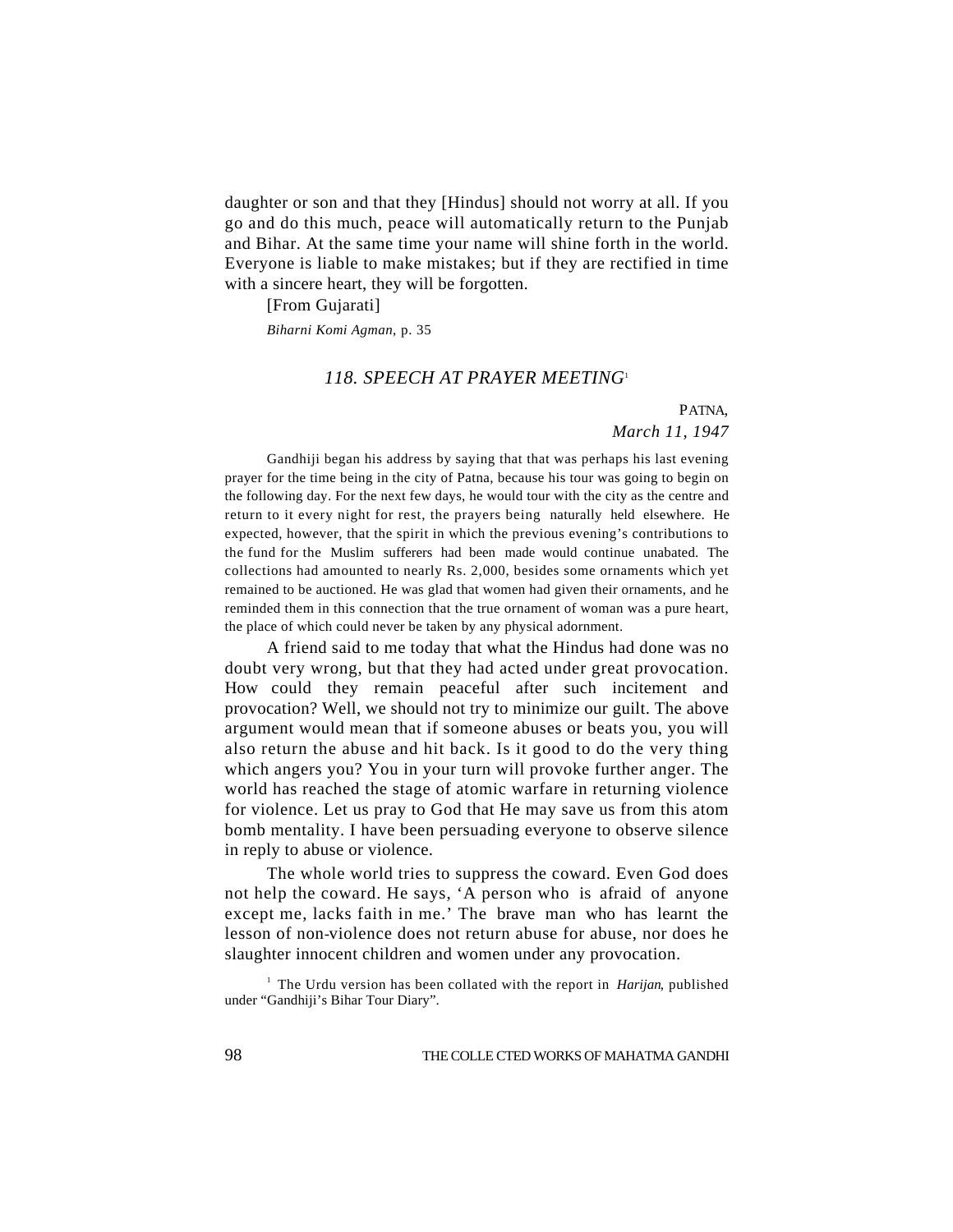If I am starving and you feed me, the contentment in my eyes will brighten your face too. But take another instance. Suppose I am starving and demand food from you by abusing you. You will drive me away, saying: 'Go and starve yourself to death.' My abuses will not get me food. They will, however, make me feel that I am a brave man. Again, if you ask your gate-keeper to beat me up for my abuses, that will sow the seeds of hatred against you in my heart. I will say, 'You may deny me food if I abuse you; but why did you beat me?' The next day I shall gather a few friends and retaliate. Or, if you manage to kill me, it will create among my relations and friends a feeling of revenge against you. This will aggravate the quarrel. I look upon all this as cowardice. Even if the Muslims had incited the Hindus, they should have remained peaceful.

An evil returned by another evil only succeeded in multiplying it, instead of reducing it. It was a universal law, he said, that violence could never be quenched by superior violence but only by non-violence or non- violent resistance. But the true meaning of non-violent resistance had often been misunderstood or even distorted. It never implied that a non-violent man should bend before the violence of an aggressor. While not returning the latter's violence by violence, he should refuse to submit to the latter's illegitimate demand even to the point of death. That was the true meaning of non-violent resistance.

I shall now discuss Pakistan. Jinnah Saheb is my friend. I have gone to his house many a time. If Jinnah Saheb says to me: 'Concede Pakistan or I will kill you,' I will reply: 'You may kill me if you like; but if you want Pakistan, you should first explain it to me. If you convince me that Pakistan is a worthy ideal and Hindus are maligning it for no reason, I shall proclaim to the Hindus from the house-tops that you should get Pakistan.'

But if the demand was backed by force, then the only course open to the nonviolent man was to offer non-violent resistance against it as long as he was not convinced of its justice. One was not to return violence by violence but neutralize it by withholding one's hand and, at the same time, refusing to submit to the demand. This was the only civilized way of getting on in the world. Any other course could only lead to a race for armaments interspersed by periods of peace brought about by exhaustion, when preparations would be going on for violence of a superior order. Peace through superior violence inevitably led to the atom bomb and all that it stood for. It was the complete negation of non-violence and of democracy which was not possible without the former.

The non-violent resistance described above required courage of a superior order to that needed in violent warfare. Forgiveness was the quality of the brave, not of the cowardly. Gandhiji here related a story from the *Mahabharata*: one of the Pandava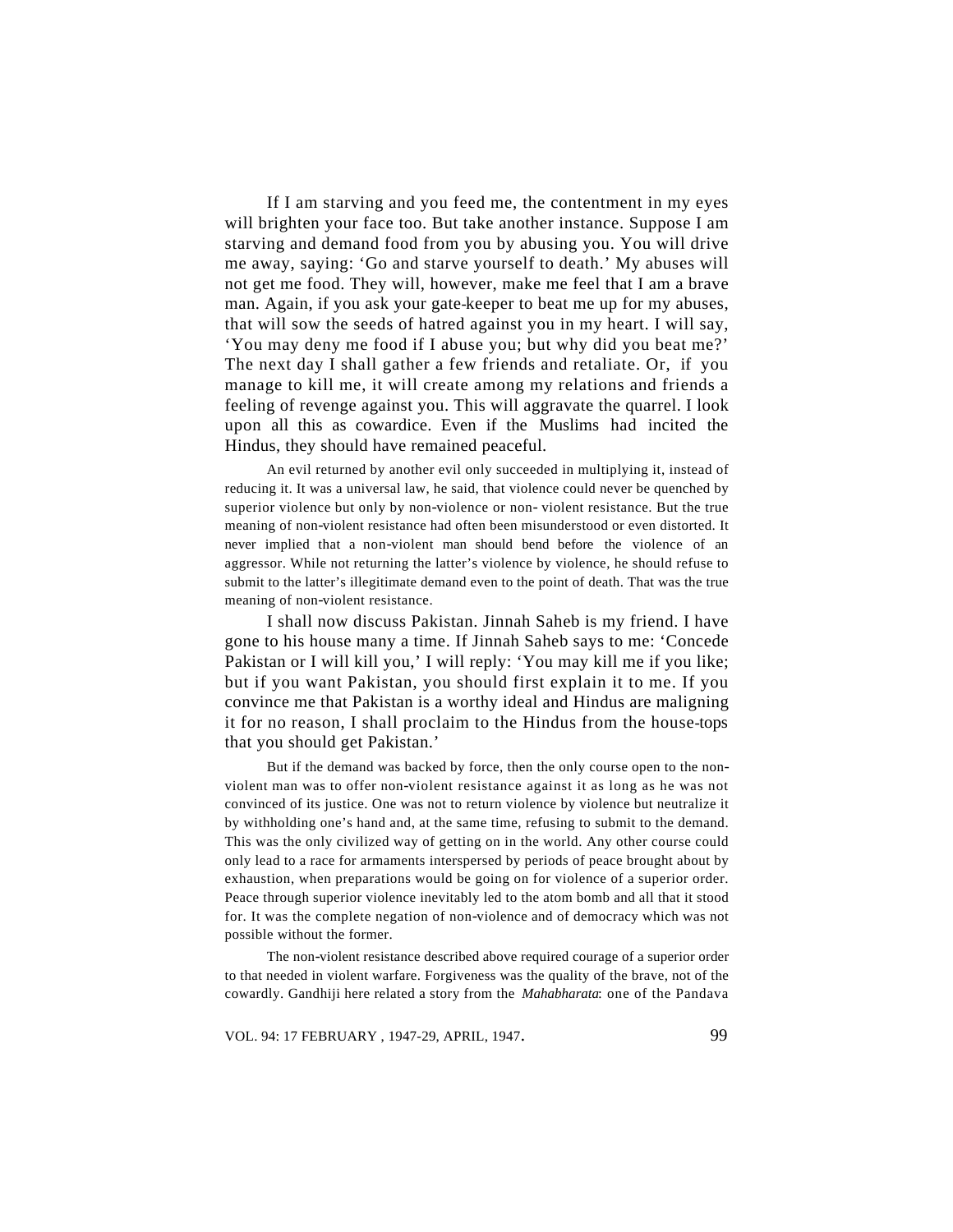brothers<sup>1</sup> was accidentally injured while living in disguise in the home of King Virata. The brothers not only hid what had happened, but for fear that harm might come to the host if a drop of blood touched the ground, they prevented it from doing so by means of a golden bowl. It was this type of forbearance and courage which Gandhiji wished every Indian to develop, whether he was a Hindu, Mussalman, Christian, Parsi or Sikh. That alone could rescue them from their present fallen condition.

A friend has written to me eulogizing the sword. The Muslims came here, says he, hurling abuses and unfurling Muslim League flags. We tried to disuade them, continues the friend, but they did not listen. When, however, we pulled out the swords, asserts the friend, they came to their senses and became our friends. I tell you this was no true bravery. The persuasion was backed by the threat of the sword. Threats do not produce true friendship. If you were honest, you should have told the Muslims: 'Look here, you are only a handful and we are in a vast majority. You are abusing us. You want to unfurl your flag. And yet we shall not say anything to you nor return your abuses. But we shall not allow you to unfurl the flag nor shall we salute the Pakistani flag.' If the Muslims had seen that, in spite of your vast majority, you do not wish to fight them, but that on the other hand you wish to be friendly with them, their conscience would have awakened and they would have become your true friends. The weapon of non-violence is mightier than the weapon of violence. The last Great War also proves this truth.

The lesson of non-violence was present in every religion but Gandhiji believed that perhaps it was here in India that its practice had been reduced to a science.

Hindu religion prescribes great *tapashcharya*<sup>2</sup> for the realization of ahimsa. It is said that innumerable Hindus had shed their blood in the cause of ahimsa until the Himalayas became purified in their snowy whiteness by means of that sacrifice. The Hindus of today pay only lip service to ahimsa. You must demonstrate true ahimsa in this land of Ramachandra and King Janaka. True bravery consists in true ahimsa. At the moment you are guilty of committing very cowardly acts.

*Gandhijike Dukhe Dilki Pukar* —I, pp. 20-2, and *Harijan*, 30-3-1947

<sup>1</sup> Yudhishthira

2 Penance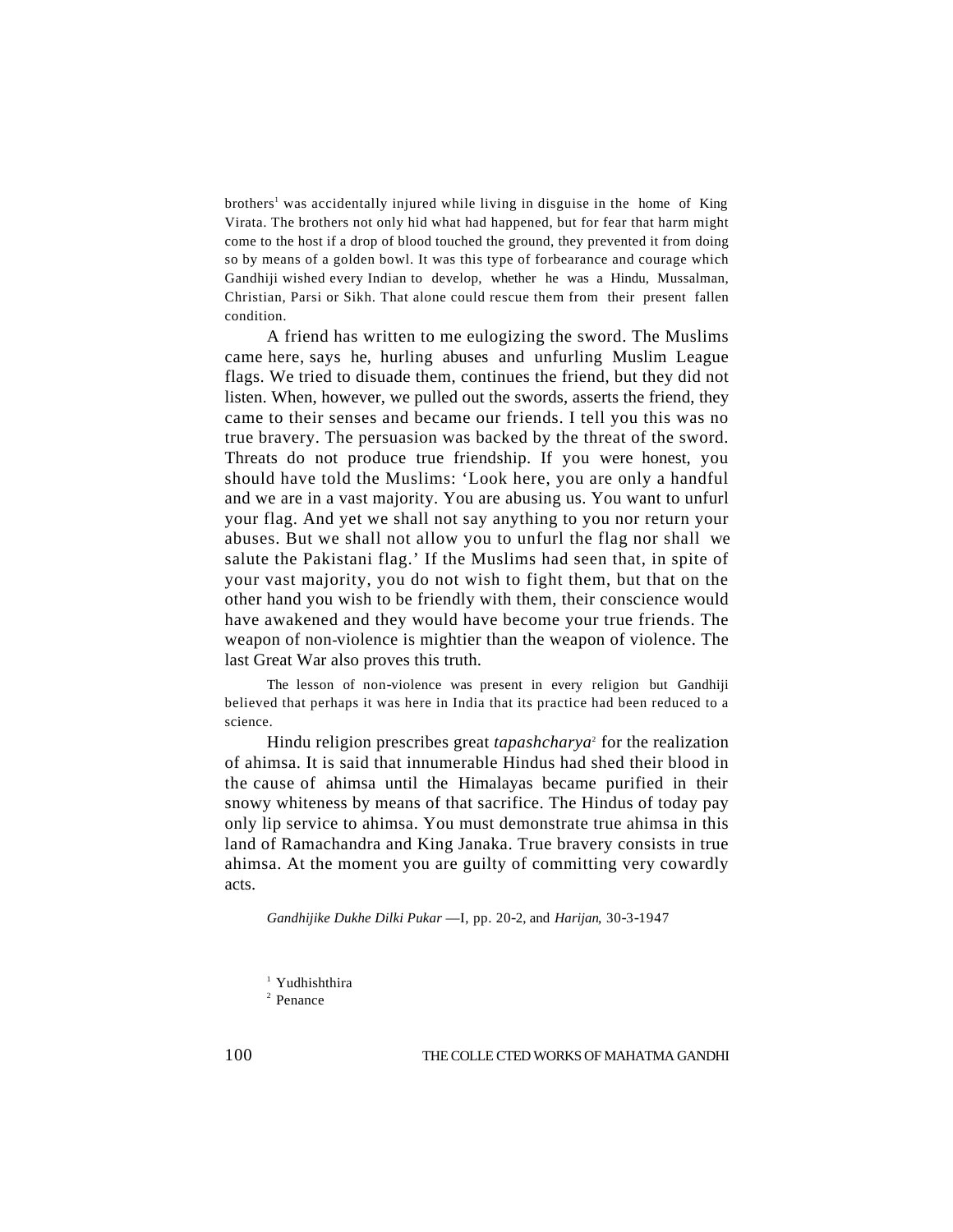# *119. CABLE TO "CAVALCADE"*<sup>1</sup>

#### *Unrevised March 12, 1947*

RECEIVED WIRE. REGARD DECISION WITHDRAWAL BRITISH POWER AS PERFECTLY SOUND.<sup>2</sup> NO ORGANIC PEACE POSSIBLE WITHOUT COMPLETE INDEPENDENCE INCLUDING WITHDRAWAL OF BRITISH TROOPS AND INFLUENCE FROM INDIA. IMPOSED PEACE DISTURBED HUMAN RELATIONS. HENCE ESTABLISHMENT OF ORGANIC PEACE IN INDIA INEVITABLY INVOLVES SENSELESS STRIFE AS IN BENGAL, BIHAR AND NOW PUNJAB. THIS WILL END QUICKER WHEN NO PARTY IS ABLE TO LOOK TO BRITISH POWER FOR PROTECTION. FORCED EMASCULATION OF A GREAT NATION WAS BOUND TO HAVE THIS SAD RESULT. NO DOUBT MUCH WILL DEPEND UPON INDIAN WISDOM FOR MINIMIZING MISCHIEF. WHILE CONNECTION **[REMAINS]<sup>3</sup>** HONESTY AND SAGACITY OF BRITISH STATESMEN AND BRITISH RESIDENTS IN INDIA [EQUALLY]<sup>2</sup> NECESSARY. MUST REGRETFULLY SAY THAT DISTRUST OF BRITISH STATEMENTS AND PROMISES HAS GONE TOO DEEP AND THAT PERHAPS LEGITIMATELY. THEREFORE BRITISH DEALINGS HAVE TO BE STRICTLY FRANK AND ABOVE SUSPICION AT THIS CRITICAL MOMENT. GIVEN THESE CONDITIONS I EXPECT NO DIFFICULTY ABOUT HEALTHY ECONOMIC AND CULTURAL RELATIONS BETWEEN TWO COUNTRIES. PLEASE REGARD THIS AS MY INDIVIDUAL OPINION. ENDS.

#### **GANDHI**

From a photostat: C. W. 10560. Also a facsimile: *Mahatma*, Vol. VII, between pp. 416 and 417

<sup>1</sup> The British news magazine had sent a cable asking for Gandhiji's message.

<sup>2</sup> Here follow the words "When perfect severance British", which appear to have been struck off.

<sup>3</sup> Illegible in the source

4 *Ibid*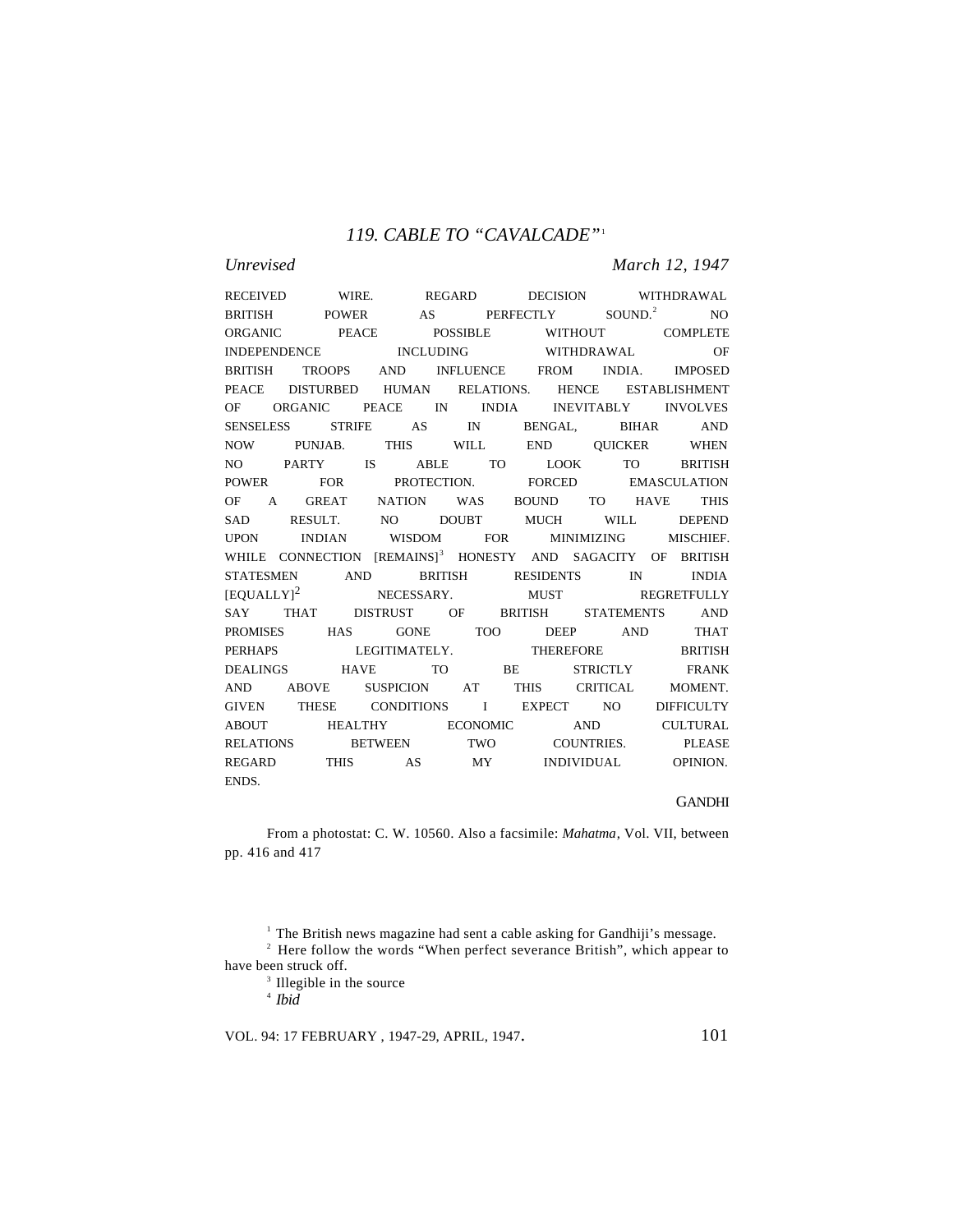# *120. SPEECH AT PRAYER MEETING*<sup>1</sup>

# **PATNA** *March 12, 1947*

Gandhiji referred, in the beginning of his address, to the decision of the British Government to quit India. The British were a nation with a strong sense of reality: and when they realized that it did not pay to rule, they did not hesitate to withdraw their power over a country. This had been the course of British history in the past. If the British were going, as they surely were, what should be the duty of Indians at the same time, asked Gandhiji. Were we to return blow for blow among ourselves, and thus perpetuate our slavery, only to tear up our motherland, in the end, into bits, which went by the name of Hindustan and Pakistan, Brahministan and Achhutistan? What greater madness could there be than what had taken place in Bengal and Bihar, or what was taking place in the Punjab or the Frontier Province?

Today I visited a village where Hindus had caused great damage. An old Muslim showed me his own house and those of his relations with broken door-frames where bricks were removed from the door-sill. I was shocked and shaken to see that the Hindus had caused these depredations. I had wept when I saw the ruins caused by Muslims in Noakhali. Today also I might have wept. But my tears cannot render any succour to the sufferers. What I witnessed today does not behove human beings. We are all responsible for this vandalism so close to the city of Patna. Even if you did not participate personally in the loot, you cannot escape the charge of abett-ing the marauders. A mosque was also damaged in the village Kumarahar. This also I consider to be a devilish deed. It is no justification to argue that the Hindus damaged the mosque because the Muslims were desecrating the temples. Hindus worship idols, while the Muslims do not. But every human being does worship something or other.

God resides everywhere; not only in the Bible and the Koran, in a mosque or a temple, but in the nose, ear, nail or even a single hair of the body of man. I have been taught ever since my childhood that God resides everywhere. He is subtler than the air. It is one and the same thing whether one worships Him in a mosque, a temple or a church. I am as much an idol-worshipper as an idolbreaker. Still when I go to a temple, I am happy if I find it neat and clean.

Those who desecrated the mosque were not men but devils; because mosques, temples or churches are all houses of the Lord. I have come here today to convey to you my grief. You may perhaps

<sup>1</sup> The Urdu version has been collated with the report in *Harijan* published under "Gandhiji's Bihar Tour Diary".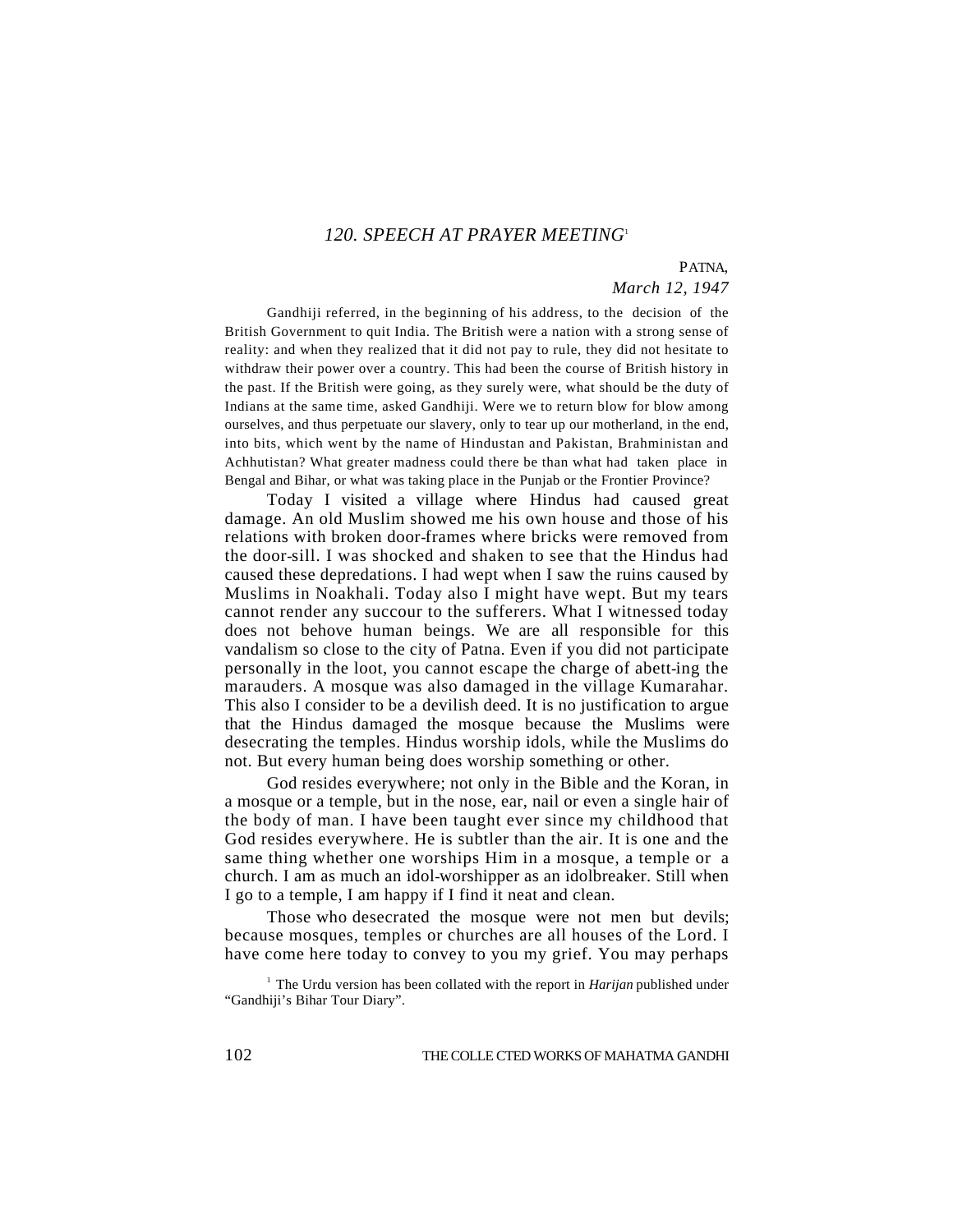be smiling and thinking that whatever happened was all very good. But I assert that this is potent injustice. I am grieved when I hear that Muslims have desecrated a temple. Should I retaliate by damaging a mosque? How can such damage save the temple or benefit the Hindu religion? If Muslims are about to desecrate a temple, it becomes my duty to prevent them from their vandalism, irrespective of my not being an idolworshipper. I should hug the idol and request them not to demolish the temple. I should lay down my life to protect the idol but refuse to hand it over to them. My entreaties will impress them, they will realize that I mean no harm to them and then they will become my friends.

Muslims are demanding Pakistan. They should therefore explain its advantages. No one will oppose it if he sees its advantages. But if they want to establish it forcibly, it will be a *Napakistan* (impureland) instead of Pakistan (pureland).

Badshah Khan is sitting by my side. He is a fakir by nature. But people, out of affection, call him Badshah<sup>1</sup> because he rules the hearts of his people through love. He comes from a tribe whose tradition is to return a blow for a blow, and blood feuds are handed down from sire to son. But Badshah Khan has full faith in nonviolence. I asked him how an expert swordsman like him came to believe in nonviolence. He said that they had come to realize nonviolence. He said that they had come to realize non-violence as the only road to their national freedom. If the Pathans do not give up the policy of blow for a blow and do not adopt nonviolence, he said they would perish in their internecine feuds.

When he took to nonviolence, he realized a kind of transformation coming over the Pathan tribes. It did not mean that every Pathan had undergone the transformation or that Badshah Khan had himself reached the highest goal of nonviolence. As far as he, the speaker, knew, he (Badshah Khan) was every day nearing the goal because he realized the truth of it. It was this type of brave nonviolence which Gandhiji wished the audience to imitate.

If we continue to fight among ourselves, the shackles of slavery will never be removed. The British are bound to quit this country. They are a nation of businessmen. They calculate the profit and loss from every transaction. They have realized that it is no longer profitable to rule India. But what good will that freedom be to us if we continue to fight among ourselves after the British leave?

Gandhiji continued that he had come to Bihar in order to make the people realize the extent of the madness to which they had stooped. His object was to induce them to repent and thus undo the wrongs which had been perpetrated.

<sup>1</sup> Emperor

VOL. 94: 17 FEBRUARY, 1947-29, APRIL, 1947. 103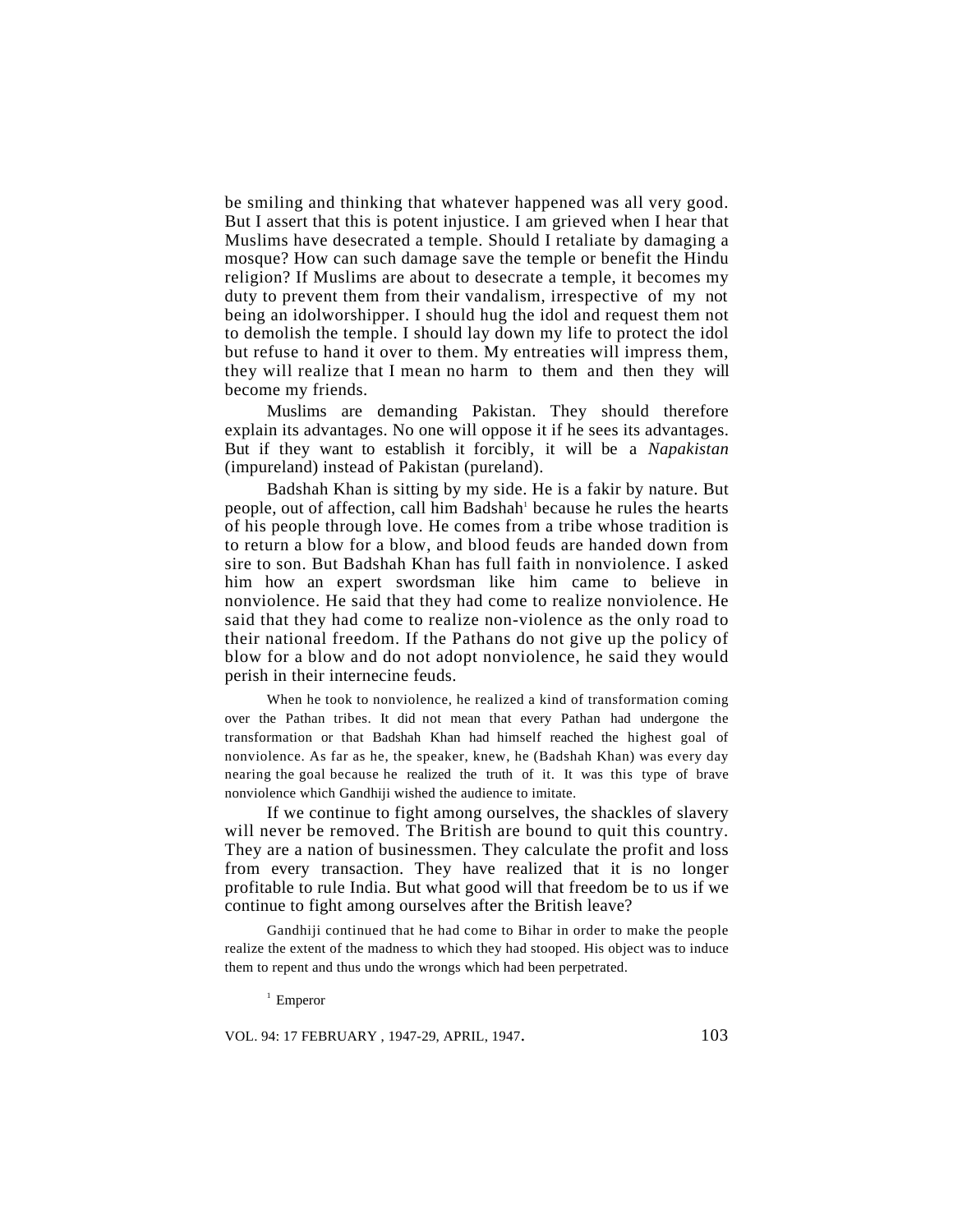I have been told that a storm is still raging in the hearts of the citizens of Patna. I wish to remind you today that Bihar is the hallowed land of Lord Buddha and King Janaka. Lord Ramachandra had also once walked on this soil. It will be a great shame if this sacred land continues to witness the devilish dance of violence. You can retrieve the ancient glory of Bihar by means of nonviolence. I do not want the bravery of swords or words. Today we need that nonviolence which was exemplified by the people of Champaran in 1917.

Gandhiji added that, in his opinion, the departure from the straight path of nonviolence they had made at time in 1942 was very probably responsible for the aberration to which he had referred. He instanced also the spirit of general lawlessness which had seized them inasmuch as they dared to travel without tickets, pulled chains unlawfully or in senseless vindictiveness, burnt zamindari crops or belongings. He was no lover of the Zamindari system. He had often spoken against it; but he frankly confessed that he was not an enemy of the zamindars. He had no enemies. The best way to bring about reform in the economic and social system, whose evils were admittedly many, was through the royal road of selfsuffering. Any departure from it only resulted in merely changing the form of the evil. Violence was incapable of destroying the evil root and branch.

Lastly, Gandhiji referred to a letter he had received from the Harijans, asking him to visit their quarters and to live with them. He would have loved to do both the things; but he had to restrict himself to the mission that had brought him to Bihar. But having made himself a Bhangi in thought and deed, he could never forget the Harijans. He was sorry to say that the latter were still suffering from disabilities and that they did not get ready redress of their grievances.

*Gandhijike Dukhe Dilki Pukar*—I, pp. 23-5, and *Harijan*, 30-3-1947

# *121. LETTER TO K. M. MUNSHI*

**PATNA** *March 13, 1947*

CHI MUNSHI $<sup>1</sup>$ </sup>

I got your note. I was sure that you would be able to win over Panditji<sup>2</sup>. He admires hard work and intelligence. You have both in good measure. And you have got work in which you can shine.<sup>3</sup> May

 $1$  (1887-1971); lawyer, educationist and man of letters; member Constituent Assembly; Food Minister, Government of India, 1952; Governor, Uttar Pradesh, 1953-58; resigned from Congress in 1960 and joined Swatantra party; founded Bharatiya Vidya Bhawan

2 Jawaharlal Nehru

<sup>3</sup> The addressee was on the Experts Committee appointed by the Congress Working Committee in July 1946, to prepare the material and draft proposals for the Constitutent Assembly.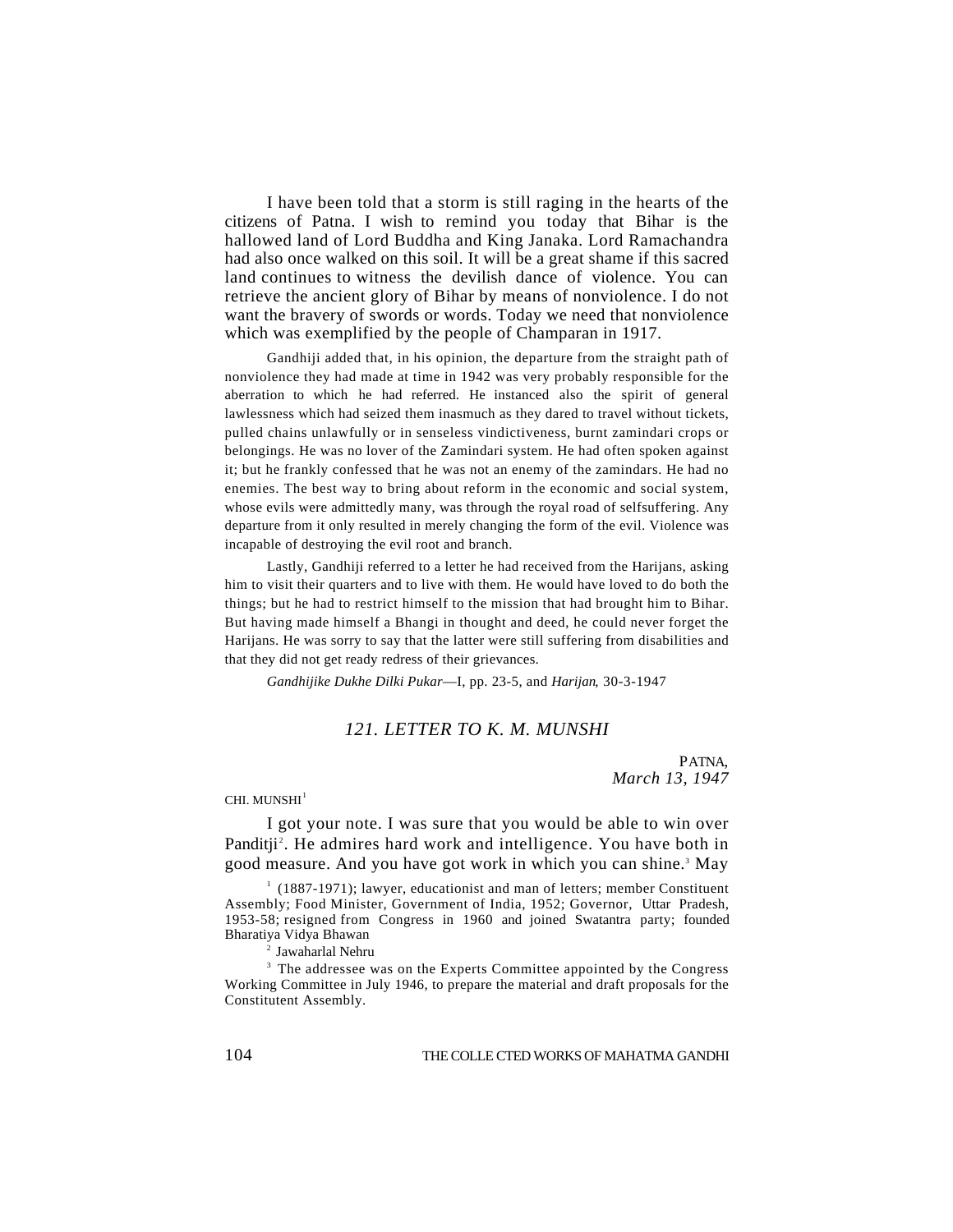your heath be preserved and may you go on serving all your life.

*Blessings from* **BAPU** 

 $[PS.]$ 

I cannot say how long I shall have to stay here. According to me, the Bihar and Bengal problems are really one problem. It is going to be "do or die". Let God's will prevail.

> *Blessings to you both from* **BAPU**

[PPS.]

This paper is made from linseed reeds.

From the Gujarati original: C. W. 7702. Courtesy: K. M. Munshi

# *122. LETTER TO BRIJKRISHNA CHANDIWALA*

*March 13, 1947*

CHI. BRIJKRISHNA,

I have your long letter. It is good that you wrote in detail. What shall I write to you? I don't have full information of what is happening in the Punjab. In my view what I am doing is right. I am trying to transform both [the communities] from beasts to human beings. It is in God's hands to grant success. We have to do our duty. I have no time to write more.

How is it that you have written nothing about your treatment? I have not received your earlier letter.

> *Blessings from* **BAPU**

From a photostat of the Hindi: G. N. 2505

# *123. SPEECH AT PRAYER MEETING*

PATNA, *March 13, 1947*

Today too I was a witness to heart-rending scenes. This seems to be my destiny. We have indeed committed a great sin. We had lost our sanity. Even now we are not aware of its root cause. You can ask me whether you should not retaliate for what happened in Calcutta or

VOL. 94: 17 FEBRUARY, 1947-29, APRIL, 1947. 105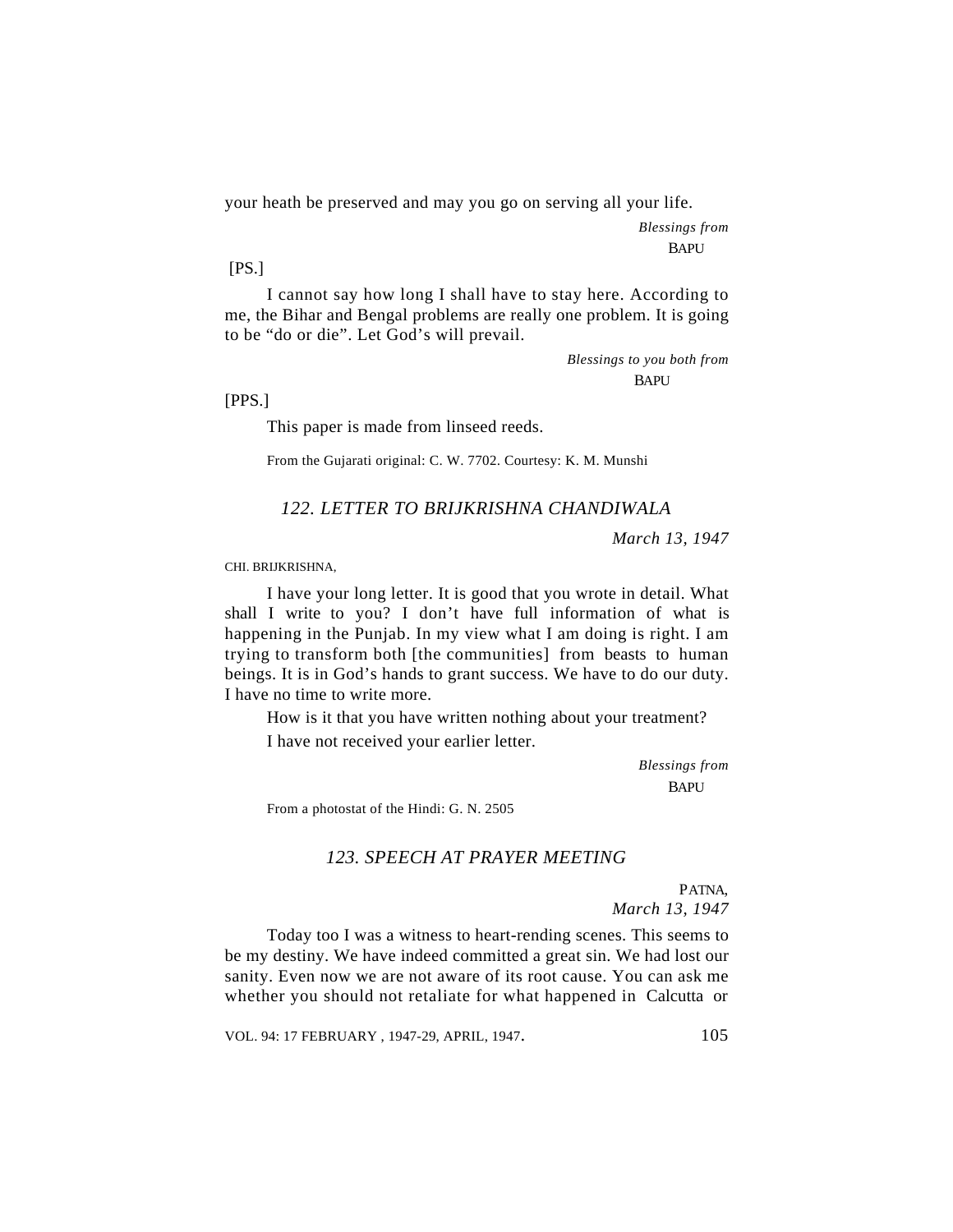Noakhali. But I have told you that this is not a healthy reaction. We should never think in terms of retaliation. If the sequence of retaliations goes on snowballing, India will be in ruins. Why should Muslims in Bihar be killed because some Bihari Hindus were killed in Calcutta?

If we seek freedom, it should be for the whole of India. It is not proper to seek separate freedom for Hindustan, Pakistan, Achhutistan or Sikhistan. For, such a mentality may even lead a person ultimately into demanding freedom for his own village above everything else. This tendency is wrong. We are all Indians and an evil deed committed anywhere in India is the concern of every Indian. I shall stick to my pledge of "Do or Die" so long as the whole of India does not become free.

We should not spread poison; on the other hand we should try to prevent it from spreading. If someone commits murder, we should be sorry because the murderer after all is our own brother. There must be something wrong in us; that is why our brother could stoop to such a sin. We should not become murderers to put an end to the murderer. If our hearts are filled with ill will, we must not hide that fact. We must openly confess it. We should think over our sins and repent for them. Sincere penitence reduces the incidence of sin. If we do not realize this truth, freedom of India will recede still further.

The British are leaving India; but if we continue to hate one another even after they leave us, then that freedom will bring us no benefit; someone else will come and snatch the freedom from us. If we look upon everyone as our brother, then only can we reap the full gains of freedom. Whatever is happening in the Punjab or the Frontier today is a matter of grave concern and regret. But we should not try to imitate the gangsterism of the Punjab. People say that Bihar has made enough amends for its sins and the Government here is also very alert and that I should now go to the Punjab. But what shall I do? I can go to the Punjab only when the Hindus and Muslims of Bihar tell me with one voice that they need me no more and that I may safely go to the Punjab. That will also give me strength enough to tackle the Punjab. It lies with you to strengthen my hands. If you do not give me strength, how can I go? You will yourself accuse me of running away from my pledge of "Do or Die". God is the source of all strength. If He commands me, I shall go to the Punjab. I am only an humble instrument in His hands. If my voice can reach the Hindus, Muslims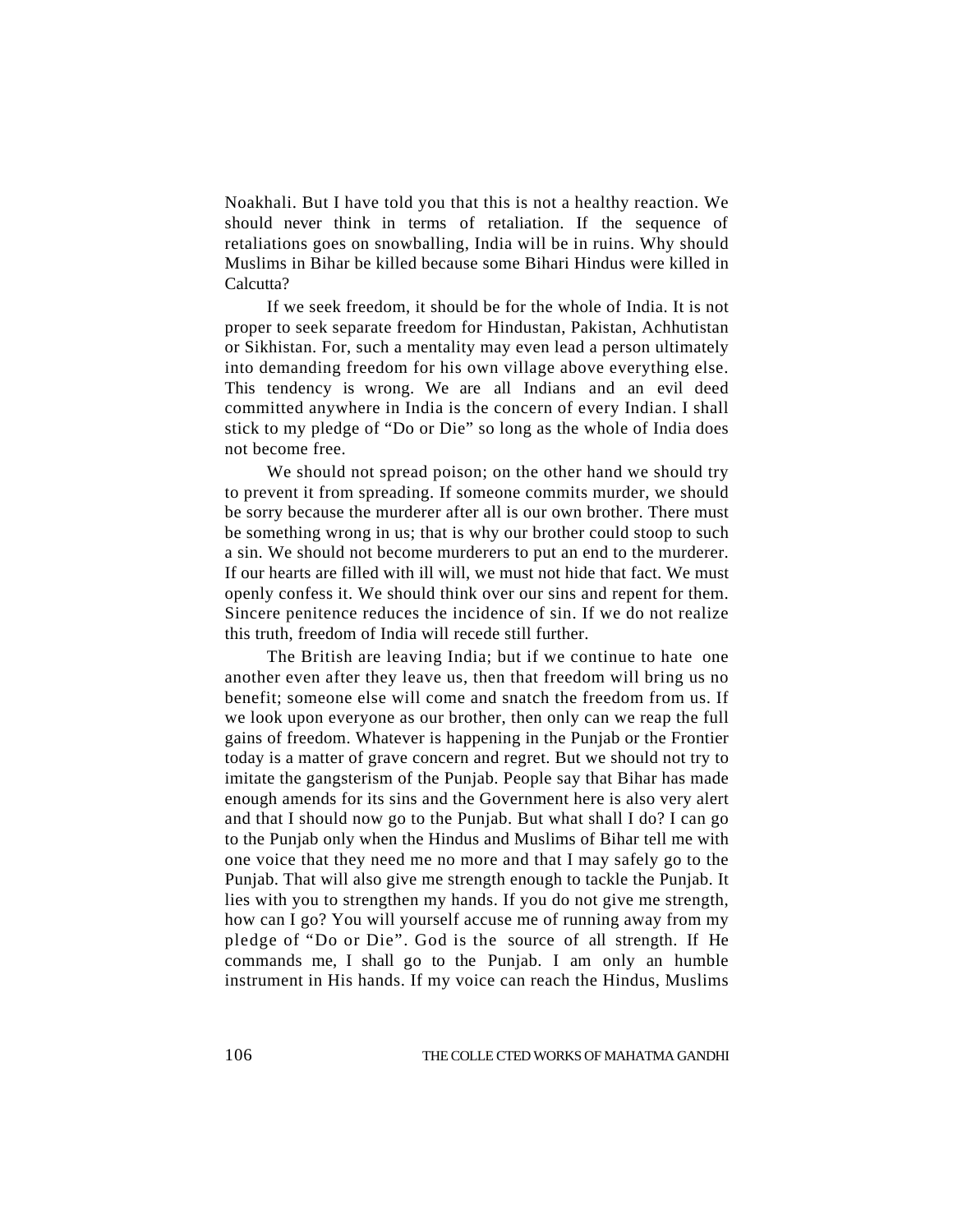and Sikhs of the Punjab, I would tell them that the happenings in their province are doing good to no one. If the wild fire that is raging in the Punjab is not controlled, it will vitiate the climate in the whole of India.

Today I visited the ruined and deserted villages in the neighbourhood. I hung down my head in shame. The people who perpetrated these crimes should also feel ashamed. Those who have looted Muslim properties should return them. If they dare not surrender to any authority, let them come to me or to Dr. Mahmud. They should not apprehend punishment. We will not tell the police. But one should not be afraid of undergoing punishment for one's sin. It would be praiseworthy indeed if you confessed your guilt even when there is fear of punishment. Those who have caused damage to others should pay compensation for the same.

While I was returning from my tour today, the villagers of Siparah stopped my car and presented me with a purse. The purse also contained a letter which stated that the villagers were sorry for what they had done. They assured me that they would try to resettle their Muslim brothers in the village. I appeal to all of you to atone for your sins as honestly as the brothers at Siparah. The amount which that small village has contributed and the manner in which they have expressed their sentiments deserve praise. It will be yet more commendable if they come forward to return the looted property.

I shall report to you something which I saw in a village today. One of your Ministers, Anugraha Babu<sup>1</sup>, is sitting here. I wish to report to him also and to ask him why there is so much delay in atoning for that sin. Why are these villages still wearing a forlorn look? You will say this is a job which the Government ought to do. I am asking you, why should the Government do this job? Did you seek Government's permission while ruining the villages? It is your responsibility to rebuild the villages. You must remove the debris and clean the villages. The Government will be thankful to you and will send you experts who can guide the work of sanitation. This is a job wherein even women and children can participate. You should help the Government and the Government will help you.

The village I visited today was more unclean than the one I visited yesterday. Rains will make it even worse. Someone has

<sup>&</sup>lt;sup>1</sup> Anugraha Narayan Sinha, Minister, Finance, Labour, Supply and Price-Control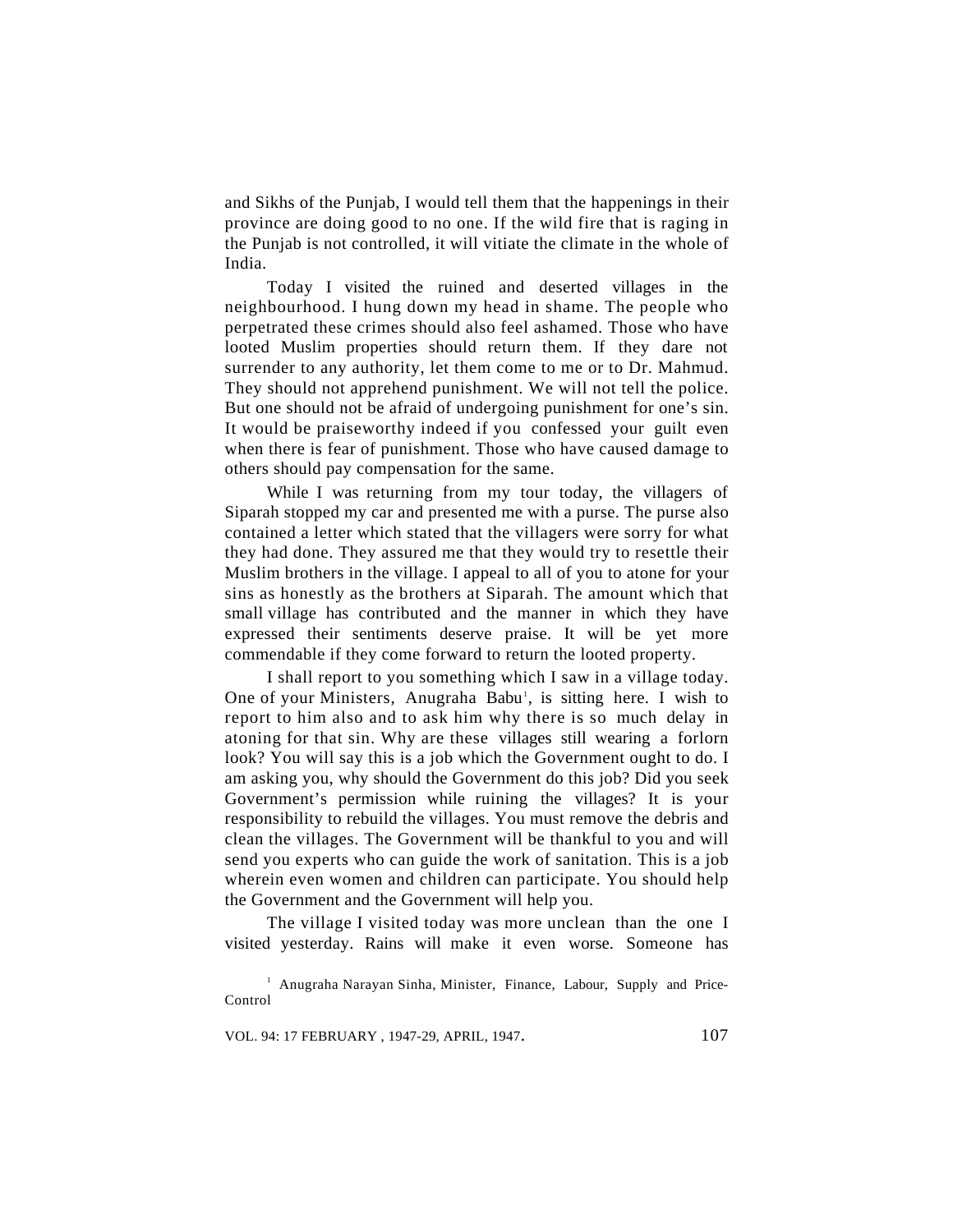recorded that India is strewn with excrement. One cannot contradict him if one visits the villages. Every corner in the village we visited was dirty. The lanes were very filthy and the roads were in a shabby state. I would call upon you to clean up these villages so that they reflect the cleanliness of your hearts. Besides contributing money you should be prepared for the work of sanitation. If you do not clean up the villages, how can I ask the Muslims to return to their homes? It is your duty to start the cleanliness drive from today. If your hearts are clean, the Muslims will surely return. I myself wish to undertake sanita tion work. I have done this work in my time; but now I do not have the physical strength to do it. You must make your villages clean and beautiful. You should grow flowers and main tain a garden where women and children can walk about. The lanes should be spotlessly clean. The roads even if they are narrow, should be so well-maintained that even a blind man should be able to walk on them. This alone can turn the villages of India into heaven on earth.

[From Urdu] *Gandhijike Dukhe Dilki Pukar*—I, pp. 27-9

# *124. LETTER TO PRESIDENT, SAIVA PARIPALAN SANGAM*

PATNA, *March 14, 1947*

DEAR FRIEND,

The draft you have sent will be used as suggested by you. Though I am in Bihar at present, the headquarters for Noakhali continue to be Kazirkhil, Noakhali.

> *Yours sincerely*, M. K. GANDHI

PRESIDENT SAIVA PARIPALAN SANGAM BADULLA, CEYLON

From a photostat: G. N. 779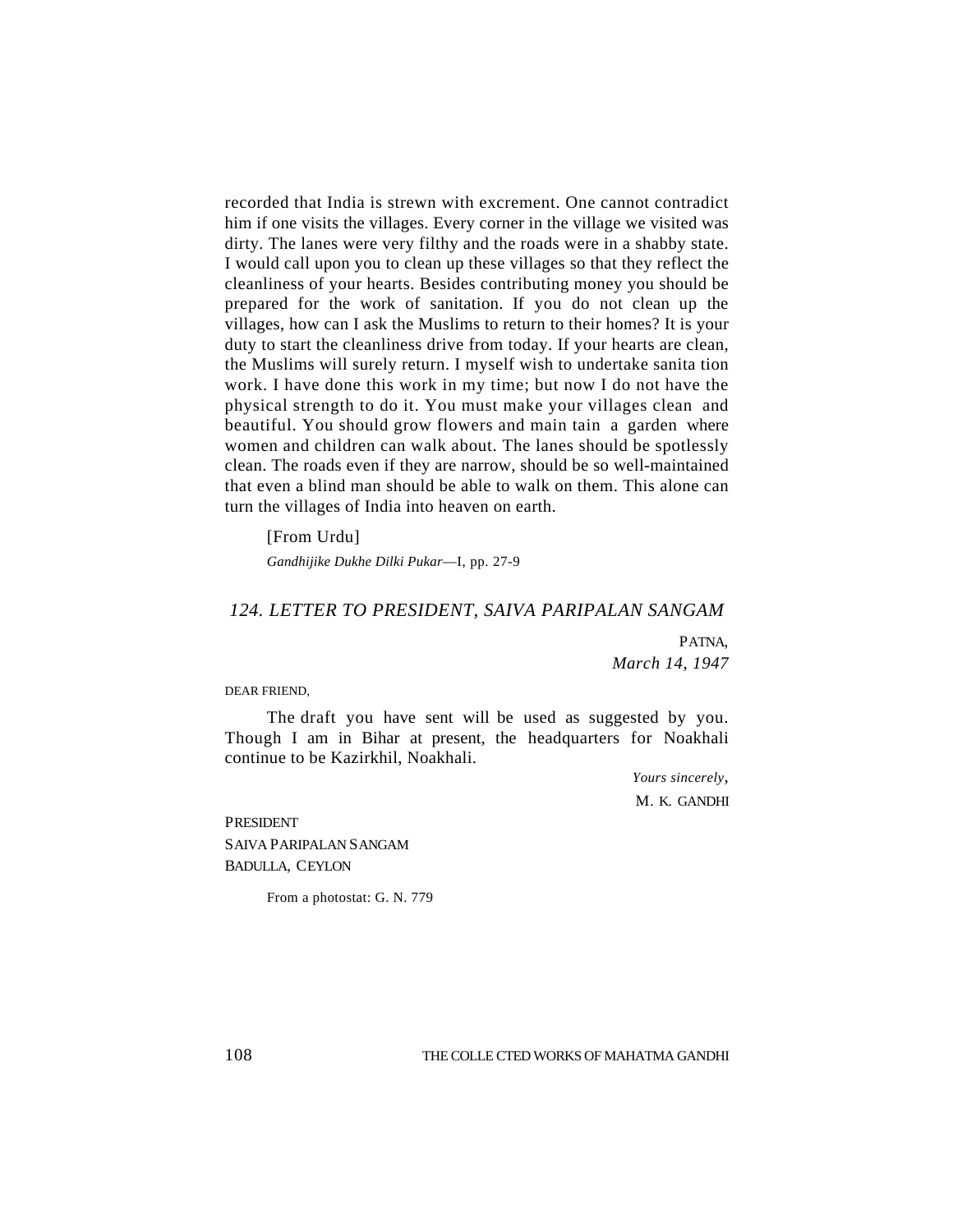**PATNA** *March 14, 1947*

CHI. SATIS BABU,

There has been no letter from you and none from Pyarelal or others. What is the reason? How is everything going on there?

I gather from Rajagopalachari's letter that we will not be able to get yarn from that source. How are you managing at present? What will you do about obtaining yarn?

> *Blessings from* **BAPU**

From a photostat of the Hindi: G. N. 8963

### *126. LETTER TO GANGI A. HINGORANI*

PATNA , *March 14, 1947*

CHI. GANGI,

I have your letter and also Anand's telegram. You and Anand can come over just to see me but you will not be able to go with me wherever I go. In this tour the fewer the people the better it is. So my advice to you is not to come. I shall not be in PATNA after Monday. What is the use of just meeting me?

> *Blessings from* BAPU

From a microfilm of the Hindi : Courtesy : National Archives of India and Anand T. Hingorani

 $1 \text{ C}$ . Rajagopalachari, who was member Industries and Supply, in the Interim Government, in his letter dated March 5, 1947, had written: "Your telegram about 1,900 bales per month came as a surprise. It is unlikely that we shall be able to secure more than about 100 to 200 bales of yarn for this purpose. It would be possible for the Government of India to arrange for a regular monthly quota of yarn to Noakhali."

VOL. 94: 17 FEBRUARY, 1947-29, APRIL, 1947. 109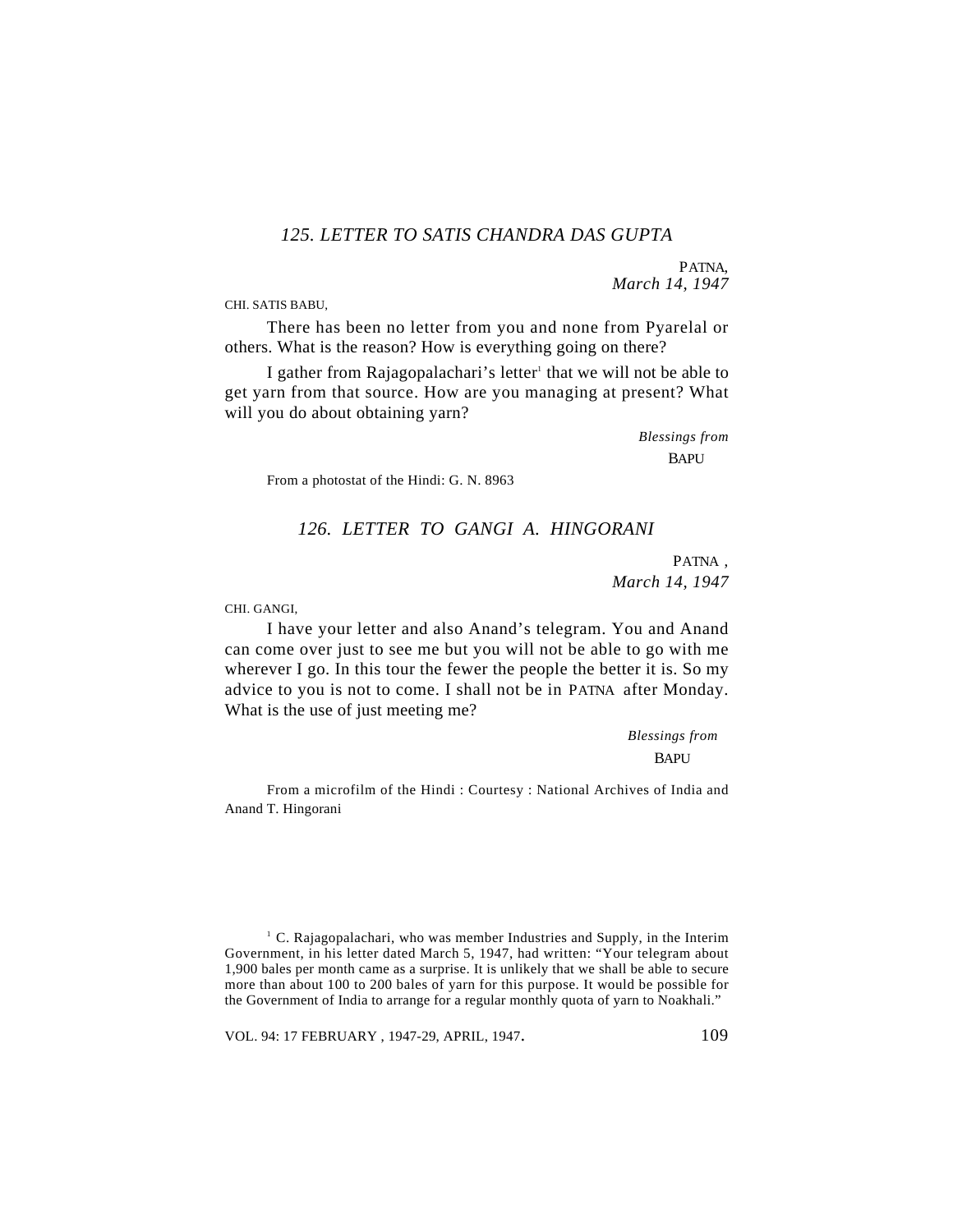### *127. LETTER TO AMTUSSALAAM*

PATNA , *March 14, 1947*

DEAR DAUGHTER,

I am unable to forget the last day of our meeting<sup>1</sup>. I do not find any mistake in my observation. If there is, tell me.

There is no letter from you. How is the work going on? How is your health ?

I am well. The task is a difficult one.

*Blessings from* **BAPU** 

From a photostat of the Hindi : G. N. 580

#### *128. BLESSINGS TO SYED MEHBOOB*<sup>2</sup>

*March 14, 1947*

I would give you anything you like just for the asking. *The Hindu,* 16-3-1947

### *129. SPEECH AT PRAYER MEETING*<sup>3</sup>

KHUSROPUR , *Mach 14, 1947*

I wish that whatever I tell you now should touch your hearts. The scene I witnessed today after my tour of two days was very painful. I do not suggest that my visits to villages earlier were not painful. Large houses of Muslims have been razed to the ground. Women and children had been slaughtered. I just cannot describe it in detail. Although I have hardened my heart, I am incapable of describing all the details even if I wish to do so. Muslims were your brothers and they are so even now. I have been hearing that Muslims in Bihar were particularly gentle. There used to be occasional disputes

<sup>1</sup> The addressee, at Gandhiji's instance, had come to see him at Haimchar on February 26. *Vide* "Letter to Amtussalaam", 25-2-1947

 $2^{2}$  On the eve of the addressee's marriage Gandhiji presented him with two yarn garlands, one for him and the other for his bride.

3 The Urdu version has been collated with the report in *Harijan* published under "Gandhiji's Bihar Tour Diary".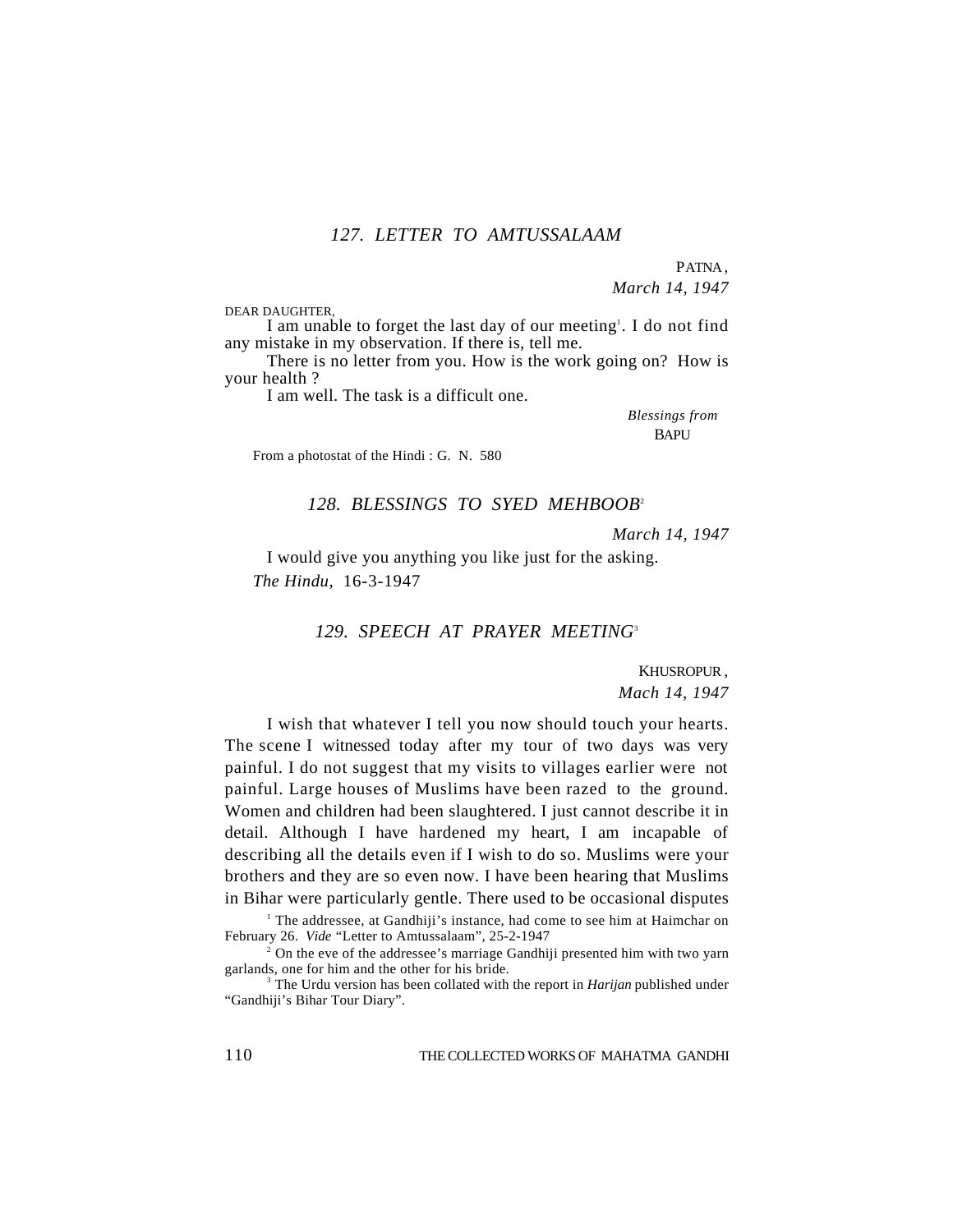between Hindus and Muslims. But such disputes are bound to occur as long as the world lasts. But they should not tear heart from heart. Unfortunately this has happened now. I am fated to witness worse scenes than what I have seen during the last three days. What is happening in the Punjab is heartrending. God alone knows how long such riots will continue. The people who are fighting in the Punjab do not even know what are the likely consequences of their action. If we go on fighting among ourselves in this manner, a third party may impose itself on us as an arbiter, and all sorts of witnesses, honest or dishonest, may come forward. It is better to have an arbitrator from among ourselves rather than allow an outsider. But the best thing is that the need for arbitration should not arise at all. I wish that Hindus and Muslims should cleanse their hearts and live like brothers.

Those who have committed crimes should come forward and confess their guilt with God as witness. No one should do so in a spirit of bravado. If someone has misbehaved in imitation of others, he too should own his mistake. I want a genuine feeling of repentance and an honest atonement for the atrocities committed by thousands of Hindus on a handful of Muslims.

Referring to the method of violence, Gandhiji said that some sort of peace might perhaps be established in the province by means of force. He would hope, but it could never be said with confidence, that the evil would not spread throughout India, as it happened in the case of 1857. Similar things, as we know, had happened during the Sepoy War when it was quelled by means of superior arms. Outwardly, things quieted down but the hatred against an imposed rule went deep underground with the result that we were even today reaping the harvest of what was then sown. The British Government took the place of the East India Company. They established schools and law courts and Indians took to these with enthusiasm; they even co-operated in the diffusion of Western culture; but, in spite of all this, they could never bear the insult or the degradation involved in political subjugation. Similarly, but in a worse manner, if the Punjab quietened down by reason of superior force used against the people of the Punjab, the seed of further conflict and bitterness between brothers that the Hindus and the Muslims were, would go still deeper. Violence, continued Gandhiji, thus could never be ended by counter-violence. The only effective answer to it was the way of non-violence.

People had adopted ahimsa in Champaran at my instance. I now feel that it was the ahimsa of the weak. The British, who were our adversaries, were a mighty power. That is why we seem to have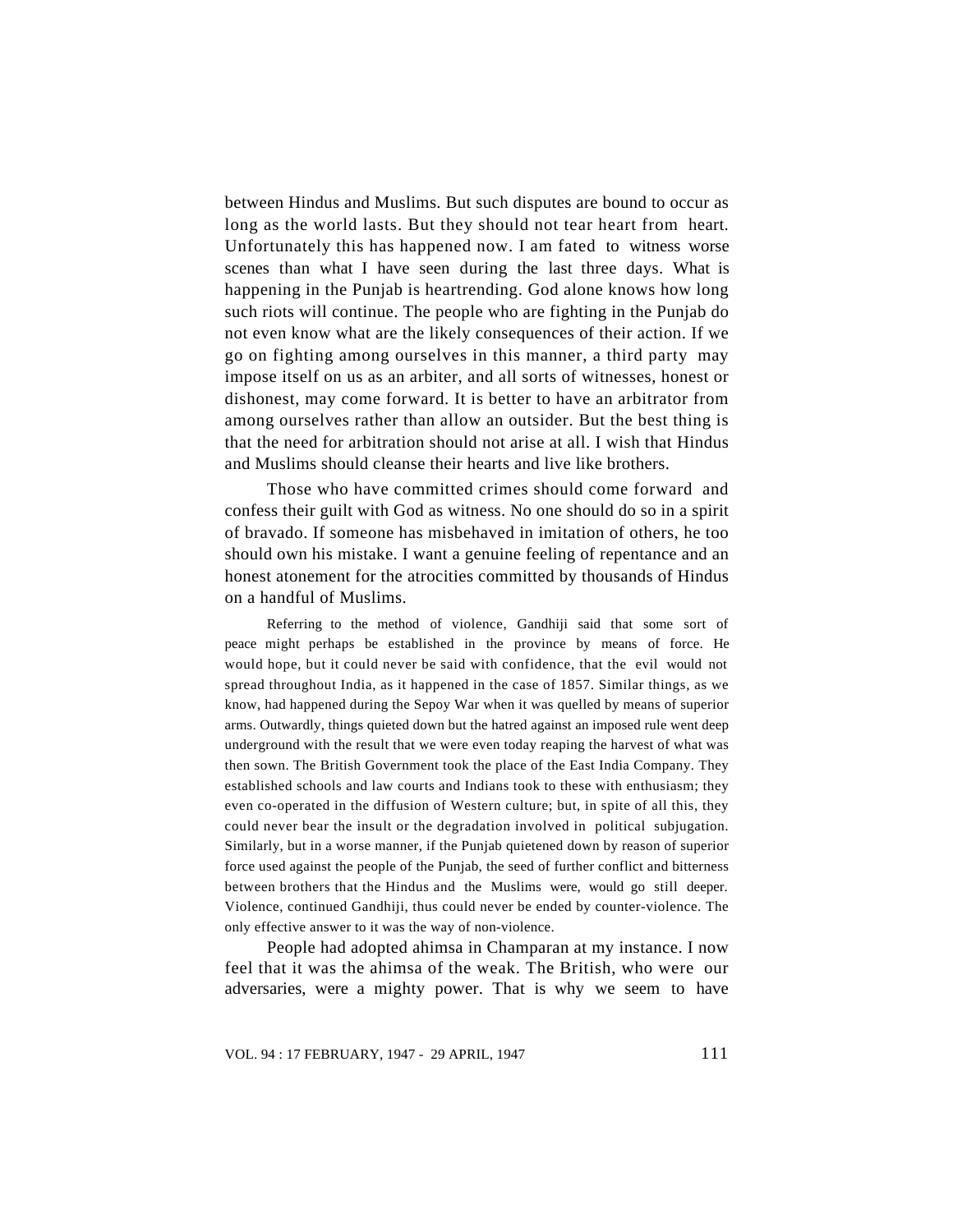adopted non-violence in facing them; but we could nor remain nonviolent in our dealings with one another. We should feel sorry that we resorted to violence in dealing with our brothers. The mothers and sisters of Muslims are like our own mothers and sisters. If we have behaved with them like devils, it is our duty to atone for that sin.

Hindus and Muslims in Bihar should come closer than ever before. The followers of the two religions should never be afraid of one another. We should be afraid only of being overpowered by one another's love and affection. It is for you to consider whether you prefer to live in amity or wish to convert the whole of India into a boiling cauldron like Bihar or the Punjab.

Women have had a great hand in the growth of ahimsa. They can, if they choose, play a big role in Bihar. The events in Noakhali, Bihar and the Punjab are most unfortunate. If you have made up your mind to torture Gandhi, I cannot complain. In spite of my services to the country and to you, you have every right to say that Gandhi has cheated you and, but for him, you would have slaughtered all the Muslims — although you could not have done so. I would plead with you to pay attention to what I have to say. I do not wish anyone to be swayed by my personal influence; I want you to think calmly and act on my advice only if it appeals to your head and heart.

The Secretary of the Provincial Muslim League who had been good enough to come to him had complained that although the Government had made arrangements for repatriation, the mental attitude of the Hindus was not sufficiently reassuring. Gandhiji firmly said that the reality had to be faced and a determined effort made by every one of them to root out the least trace of the feeling of hostility and make it possible for their Muslim neighbours to live in brotherly love once more.

Hindus, Muslims and Sikhs are all engaged in a bitter feud in the Punjab. Sikhs have always claimed that one Sikh is equal in fight to a lakh and quarter of men. They arm even their children with *kirpans*. Many people are embracing Sikhism, lured by the *kirpan*. If you sincerely think that the way of the Punjab is the proper answer to the challenge of the times, you are free to follow it. I plead with you in all earnestness to tell me frankly that you do not approve of my way. I will not be hurt by your honesty.

Gandhiji would rather not live than see the day when the weapon of nonviolence was given up. It did not matter where he laid down his life for achieving his cherished aim; anywhere in India would still be India for him. But he still hugged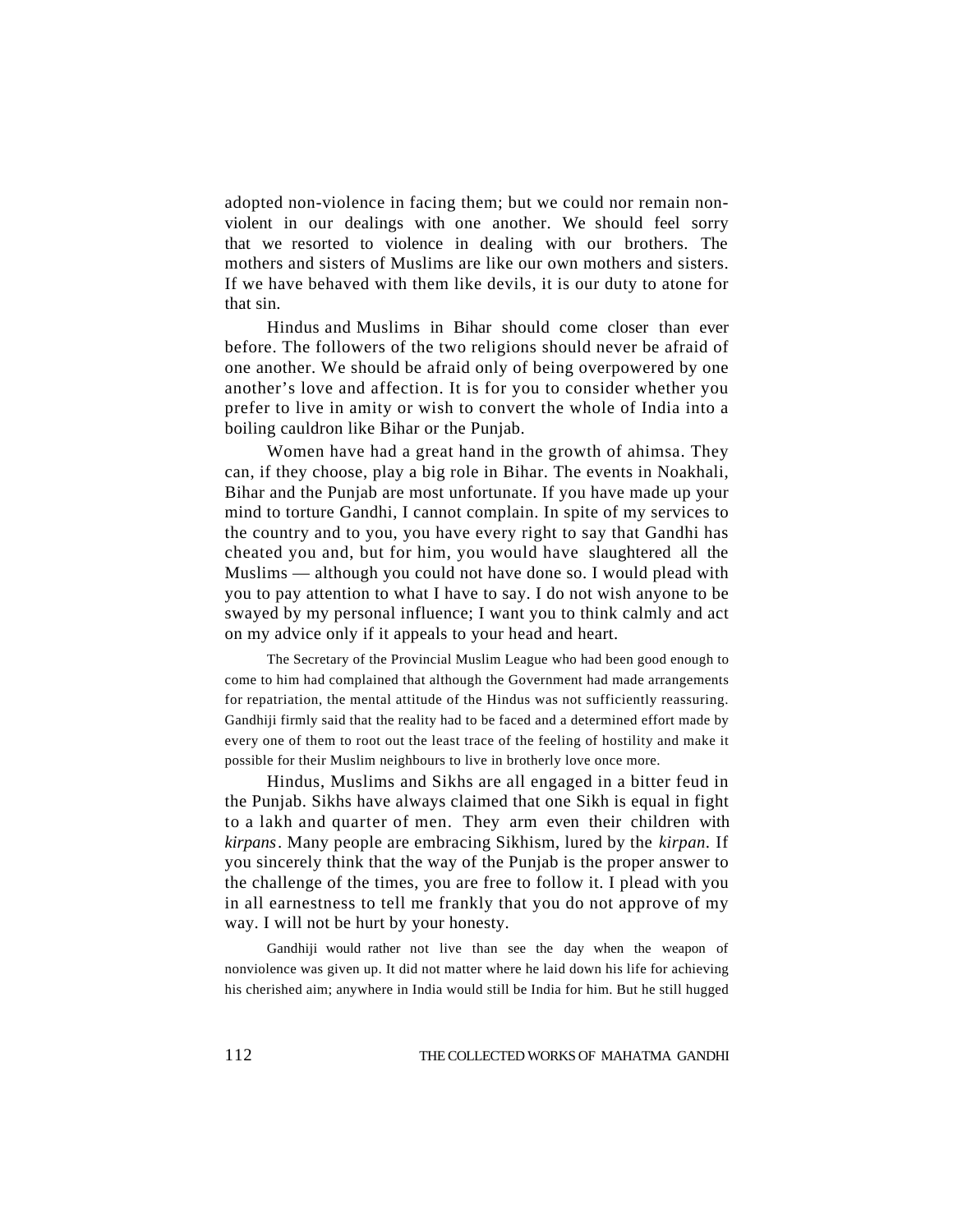the hope that nonviolence would surely be crowned with victory in the end; for in the example which Bihar might set in this line today lay the hope of peace and progress for our unhappy land.

I shall not say that Bihar has ignored my past services. I do not want you to do anything for my sake. I want you to work in the name of God, our Father. Confess your sins and atone for them with God alone as witness.

*Gandhijike Dukhe Dilki Pukar —* I, pp. 31-4, and *Harijan*, 30-3-1947

#### *130. LETTER TO DR. B. S. MOONJE*

PATNA , *March 15, 1947*

DEAR DR. MOONJE,

I got only today your letter of the 17th ultimo. You will appreciate my difficulty when I tell you that at present I have no time to read anything outside the scope of my present activity. But I have no hesitation whatsoever in saying that if we succeed in driving [out] the twin demons of untouchability and the socalled caste, we shall have gone a long way towards removing the third demon, *i.e.*, communalism.

From a copy : Pyarelal Papers. Nehru Memorial Museum and Library. Courtesy Beladevi Nayyar and Dr. Sushila Nayyar

### *131. DISCUSSION WITH RELIEF COMMITTEE MEMBERS*<sup>1</sup>

*March 15, 1947*

QUESTION: Will you advise Muslims to return to their villages in the prevailing disturbed conditions ?

ANSWER : If you have the courage and if you have the requisite faith in God, I shall advise you to return to your villages. I do realize that it is a difficult task. If I had under gone such harrowing experience, perhaps I myself would not have been able to go back; it would have made me a raving lunatic. The memory of murdered men and women would have haunted me. But I aspire to reach a stage when I shall have such abiding faith in

<sup>&</sup>lt;sup>1</sup> Some members of the Muslim League Relief Committee had met Gandhiji and asked him several questions on behalf of the Muslim refugees of Phulwari Sharif.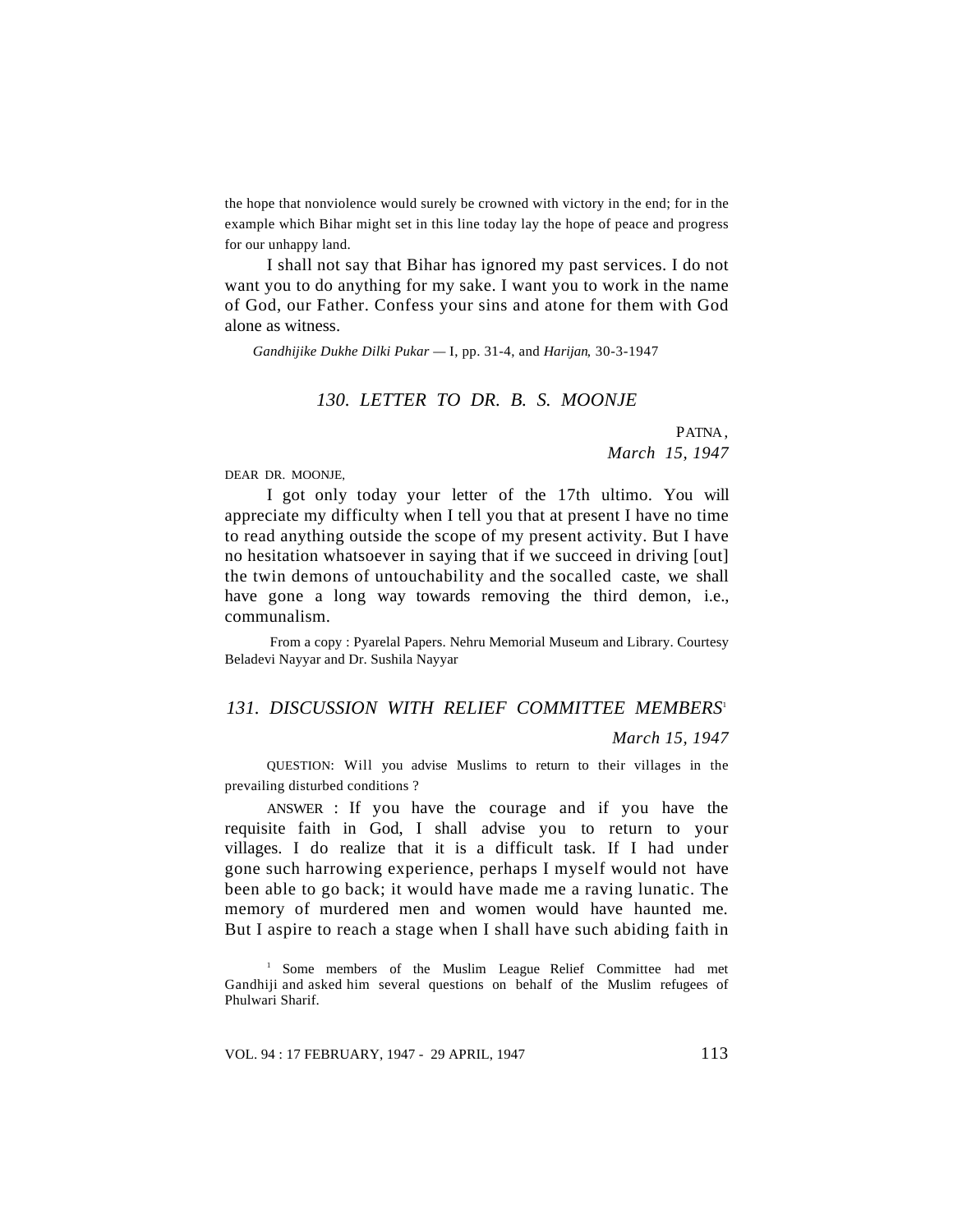God that I would go and stay in the midst of people who had become my enemies.

Q. If there is no change of heart in the majority community, what should the suffering minority do ? Should they live in small pockets or leave the province for ever ?

A. If you do not return and since it was the fault of the Hindus, the Government is bound to compensate you for the loss of your property. But I do not understand your demand that the Government should allot land somewhere else. Well, if you can arrange mutual exchanges, no one can prevent you. But if the Government arranges this, it will not lead to a purification of hearts. Many people are talking of pockets. I simply do not understand this. If those villages where the Muslims are in majority welcome you, who can prevent you from going there? Similarly, no one can prevent you from leaving the province if you decide to go in spite of my promises of affection. There is a law in the U.S.A. that anyone wanting to migrate from that country has to obtain Government's permission. I do not approve of such a law.

Q. Should or should not those who have committed murder, rape, arson and other heinous crimes receive appropriate punishment? If you think they should, how will you advise the Government of Bihar?

A. Of course, those responsible for devilish deeds must be punished. The Government of Bihar has not abjured the principle of punishment. There is no such government anywhere in the world today. When such a government comes into being, I shall listen to their argument. But a government which believes in the theory of crime and punishment but does not punish the criminal has no right to call itself a government.

Q. Should the Government of Bihar make adequate Provision for the relief of orphans and widows who have no one to support them? If some organization has undertaken such work, what will you advise the Bihar Government on this?

A. They are the responsibility of the State. If some organization wants to render relief in its own manner, it will not be justified in expecting assistance from the Government. This work has to be done either by the Government itself or in a manner approved by the Government.

Q. How will it be possible to make good the historical, cultural, social and religious damage done by the madness of the majority?

A. This has been a cruel and terrible tragedy. Such holocausts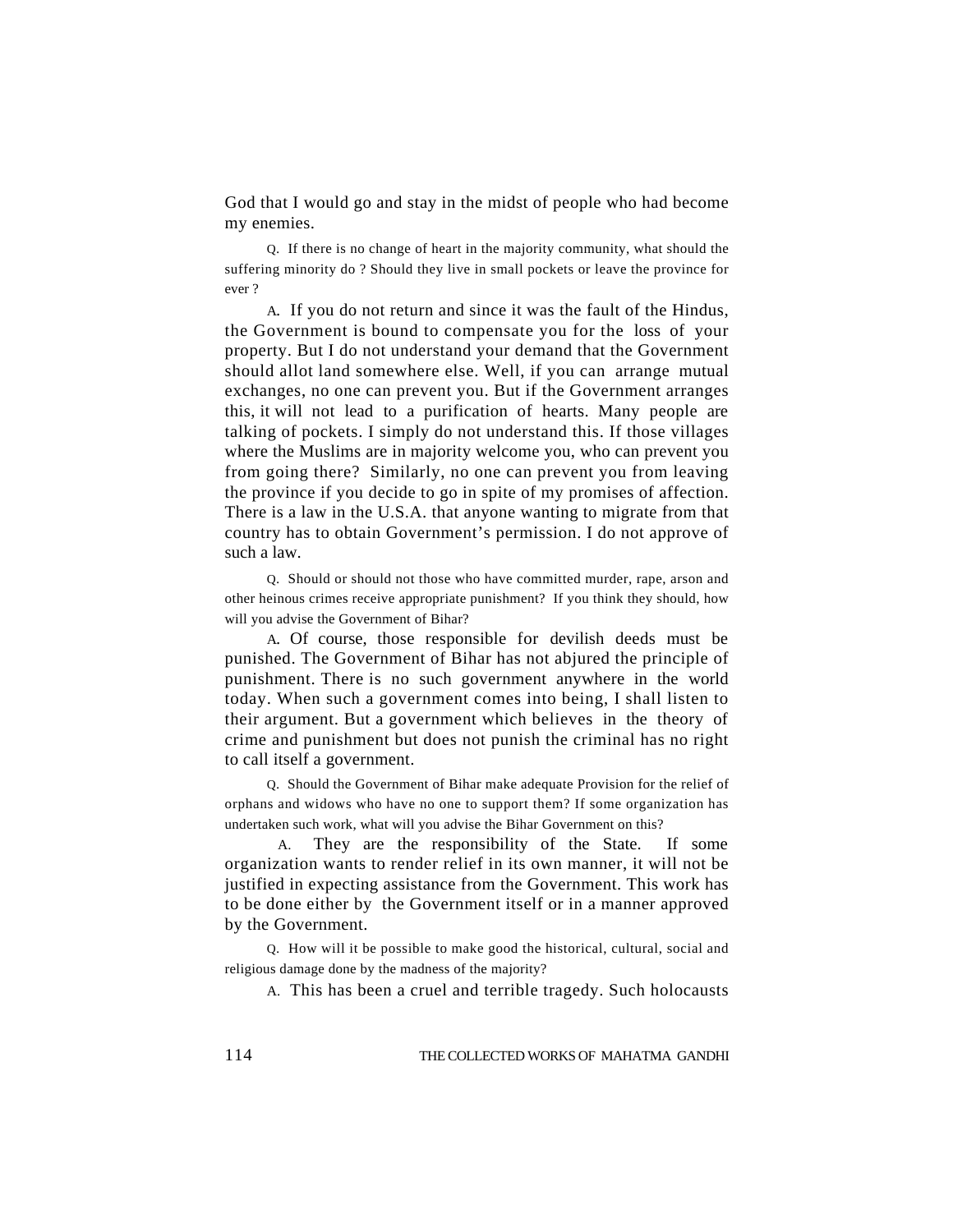have shaken the world earlier and will do so even in the future. Only when we are reformed and tolerant enough to realize that all religious lead to the same God called by various people by various names, will the world change for the better. Till then the earth not be a habitable place. Till that change comes about, it is impossible to prevent such barbarity and the irreparable losses resultant from it.

Q. What should be done with those officers who openly helped the rioters and deliberately helped one side against the other?

A. Those officers against whom such charges can be proved can have no place in the government.

Q. What do you propose to do to prevent the repetition of riots at place where the Muslims have suffered? Even now the houses and properties of Muslims are being damaged.

A. I am doing my best to prevent a repetition. I shall continue to stay here till I succeed in my effort. I have already declared that I shall do or die. God will either grant me success or put an end to my life. I believe that a change of heart is essential if I am to succeed. As I have been telling the Hindus in Noakhali, this is not a work where the army or police can be of much help. You must gather courage and fear on one except God. I shall advice the Ministers to frame a law making Hindus responsible for the safety of the Muslim minority. Such laws will not in fact be needed where hearts have been purified.

Q. Can the cruelties and injustices meted out to us detain you for long in Bihar? Your prolonged presence is needed for the help of the refugees.

A. You need not worry on that account. I shall not leave Bihar so long as Hindus and Muslims do not jointly allow me to do so on the basis of their brotherly feelings.

Q. Will you call them Congressmen who organized and led the recent riots? If not, what action will be taken against them to preserve the prestige of the Congress?

A. How can those who participated in riots be called Congressmen? Before condemning them, I must listen to their versions of the story. I am a devotee of truth and shall lay down my life in serving truth.

[From Urdu]

*Gandhijike Dukhe Dilki Pukar—* I, pp. 35-8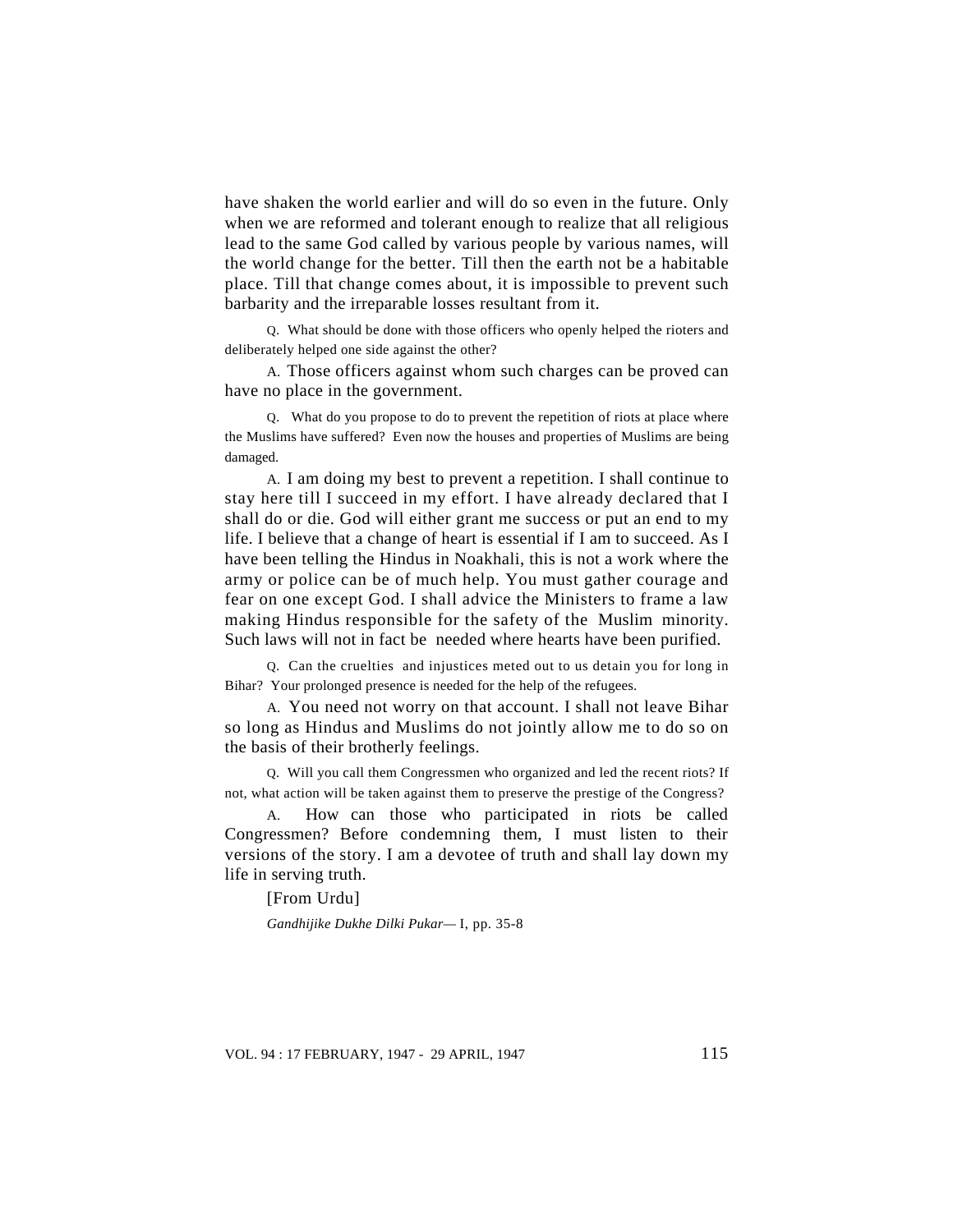### *132. SPEECH AT PRAYER MEETING*<sup>1</sup>

PATNA , *March 15, 1947*

I have been absent from here for the last three days. During these three days I visited a few villages. The villagers there have contributed their mite for the relief of Muslims. They gave more small coins than notes. Rich and wealthy people live here. You donated one thousand rupees on the first day and two thousand on the next day. When the gathering is large, it becomes very difficult to collect the donations.

When Gandhiji began his address he first referred to his visit<sup>2</sup> and said that people might naturally be interested to learn why be had gone there. For him it was a courtesy call because he could not go expecting any favours or services from the Governor as of yore. Under a responsible government, which theirs was, services and favours he could expect only from the Ministers who were the representatives of the people. The Governor had undoubtedly powers with reference to the minorities but these too he could exercise only with great restraint. What they discussed it was for the Governor to communicate to his Ministers. One thing, however, the speaker was free to tell them. To his agreeable surprise, the Governor had said that those who were responsible to the people had to begin with themselves. If they did not begin with their individual lives and show relative perfection, they could not be real reformers or servants of the people.

Gandhiji wanted the people also to disabuse themselves of any thought that they had usurped any power from the British. Nonviolent noncooperation did not admit of any such assumption. What they performed was a simple duty. The result undoubtedly was that the British naturally and voluntarily divested themselves of much authority and power and it was up to the people to do their duty along the lines of non-violence, if they were to have complete power as and for the people.

We have only partly recovered what we had lost through our folly. There is on doubt that we shall regain the power in full measure. I have already explained to you the way to complete freedom.

The recent events in Bihar were a departure from that right conduct and, if the

<sup>1</sup> The Urdu version has been collated with the report in *Harijan* published under "Gandhiji's Bihar Tour Diary".

<sup>2</sup> Gandhiji had gone to meet the Governor about an hour before prayer time and had returned five minutes late for the prayer.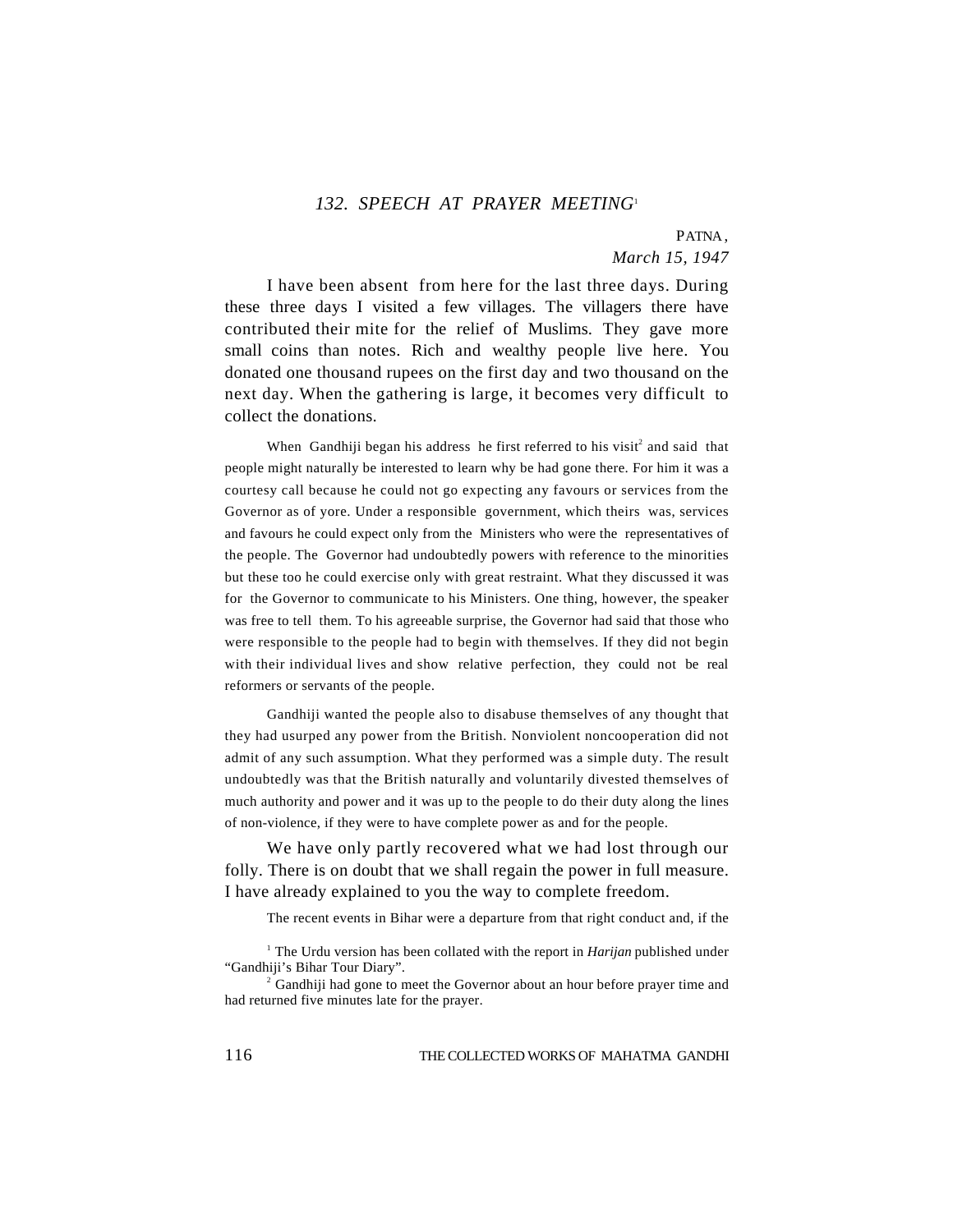truth was not recognized and if the infection of the Punjab spread, he had not a shadow of doubt that they would lose what was within their grasp. He, therefore, expected Bihar to recognize the fact and do its duty honourably and well.

You must not fight among yourselves and should not kill women, children and old men. You must put a complete stop to these internal feuds. If you think that these feuds will bring freedom, you are sadly mistaken. The belief that through internal fight we will attain freedom is like expecting a barren woman to give birth to a child.

During the last three days I saw that houses had been razed to the ground, roofs pulled down and a lot of destruction had been caused. I hear that old men, children and women had been slaughtered. Our first duty therefore is to repent for our misdeeds. We should resolve not to commit these horrors again and to prevent others from doing so. The same thing applies here also. We must first reform ourselves and then try to reform others.

It was painful for him to find the houses in the same condition in which the rioters had left them. If they wanted their Muslim neighbours to come back, it was necessary that proper conditions should be restored and the debris completely cleared. Every individual who felt it was his duty to make the return of the refugees smooth, could at once lend a hand in rendering the broken homes habitable once more.

Some poor Muslims had also come to see me today. I advised them to return to their homes. I assured them that the Ministers were looking after their interests. I have given them an assurance on your behalf and asked them to return to their homes. The Muslims can be safe amidst you, if it is your wish. You should now start living together as before and always remember that I gave the assurance to the Muslims in your name and on your behalf. I have assured a flourishing Muslim merchant that he should not be afraid of restarting his business in full confidence, for I am sure that the Bihari Hindu would honour that pledge.

I am confident that the recent tragedy will never be repeated. I shall appeal to the Ministers to keep the interests of Muslims at heart. I cannot order them. I have never ordered anyone in my life. I only wish to appeal to everyone.

When nonviolence finds expression through a person, it influences other people too. I am not a great man. I am just the same today as I was when I came to Bihar for the first time. Of course there has been one change. My heart has been steeled now. I have assured the Muslims on your behalf that no Hindu will abuse them or hurt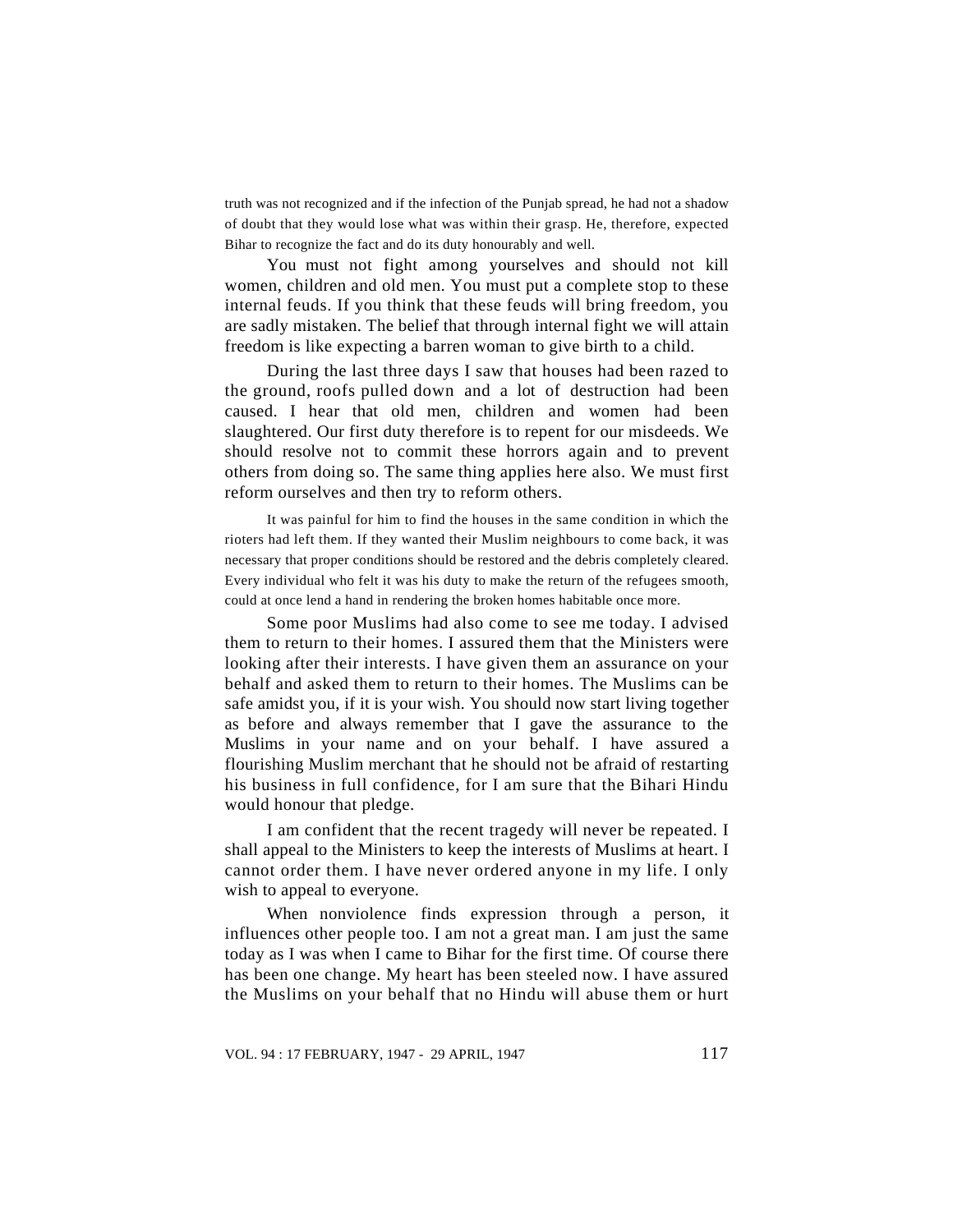them or think of doing any such thing. Bihar should set an example of ahimsa which could be followed by other provinces. Rather than imitating Bengal or the Punjab, you should build a Bihar which Bengal and the Punjab would like to emulate. I have come to Bihar from Noakhali, but my heart is still in Noakhali. I used to say there that I was working for Bihar in Noakhali. Similarly, I have not lost sight of the work in Noakhali while I am in Bihar.

*Gandhijike Dukhe Dilki Pukar*—I, pp. 39-41, and *Harijan*, 30-3-1947

# *133. FROM THE DIARY*<sup>1</sup>

*March 15, 1947*

Talked with . . . for an hour. Received . . . 's letter. Since I took time to explain why I was not moved by . . . 's letter though it was very loving, I could go to bed only at 11 o'clock. Got up at 2.30 to visit the toilet. The rest of my time was spent in deciding how I could convince him about my point. Still, I do not feel exhausted.

[From Gujarati]

*Biharni Komi Agman,* p. 53

<sup>1</sup> Omissions in the item are as in the source.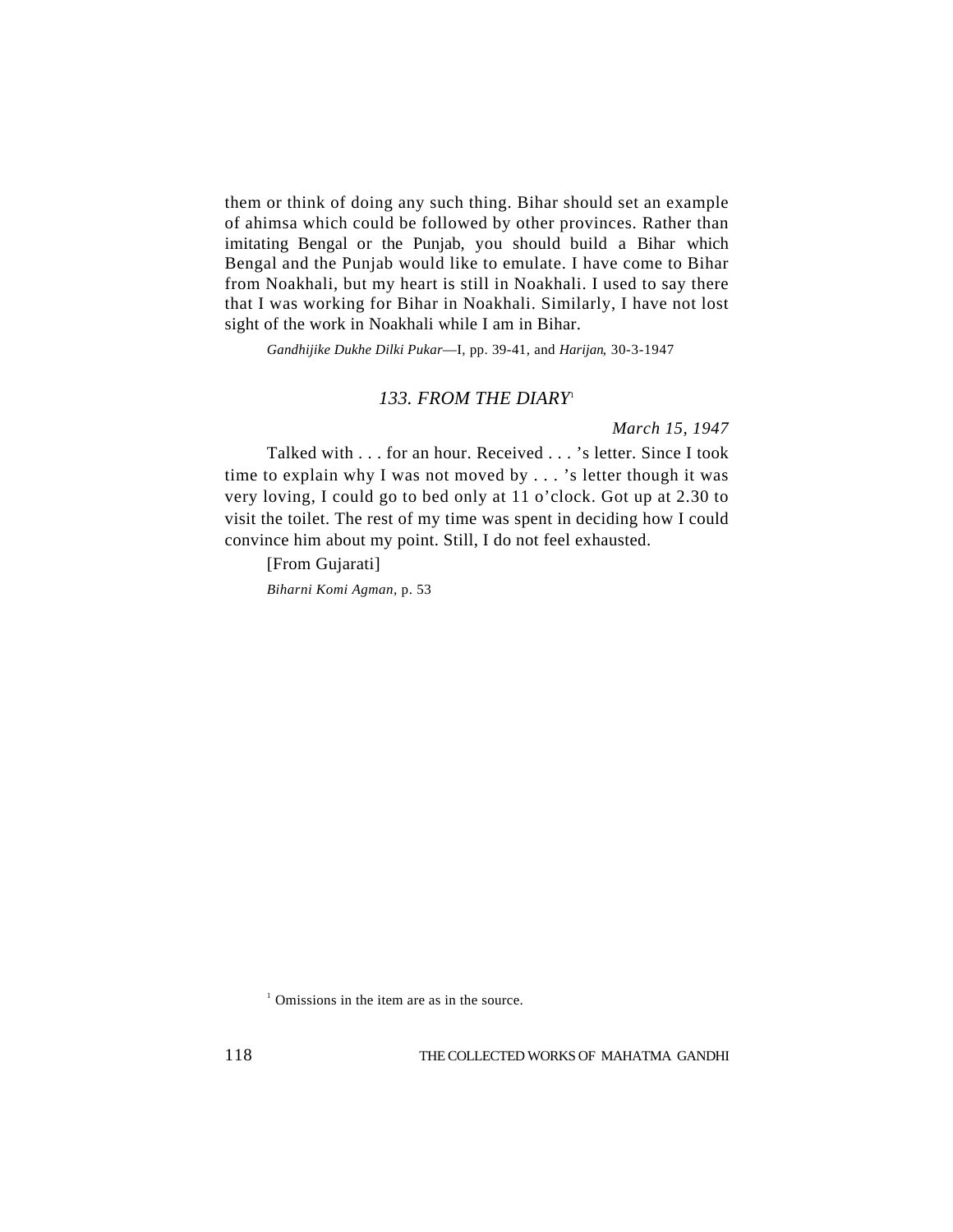# *134. DISCUSSION WITH SWAMI ANAND AND KEDAR NATH*

[*March 15/16, 1947*] 1

QUESTION : Why did you not, according to your wont, take your co-workers into confidence and carry them with you before embarking on this novel practice<sup>2</sup>? Why this secrecy ?

GANDHIJI : No secrecy was intended. Everything was fortuitous. Previous consultation with friends was ruled out by the very nature of the thing. Besides, I hold that previous consent was unnecessary. At the same time I should have insisted on ventilating the matter thoroughly at the very start. If I had only done that, much of the present trouble and commotion would have been avoided. The omission was a serious flaw. I was asking myself as to what would be an appropriate penance for it when Thakkar Bapa came<sup>3</sup>. You know the rest of the story.

Q. The irreparable harm, if you weaken the foundation of the moral order on which society rests and which has been built up by long and painful discipline, is obvious. But no corresponding gain is apparent to us to justify a break with established tradition. What is your defence ? We are not out to humiliate you or to score a victory over you. We only wish to understand.

G. No moral progress or reform is possible if one is not prepared to get out of the rut of orthodox tradition. By allowing ourselves to be cribbed by castiron social conventions, we have lost. The orthodox conception of the ninefold wall of protection in regard to *brahmacharya* is in my opinion inadequate and defective. I have never accepted it for myself. In my opinion even striving after the true *brahmacharya* is not possible by keeping behind it. For 20 years I was in closest touch with the West in South Africa. I have known the writings on sex by eminent writers like Havelock Ellis and Bertrand Russell and their theories. They are all thinkers of eminence, integrity

<sup>1</sup> According to *My Days with Gandhi*, Swami Anand and Kedar Nath came to Bihar on March 14, 1947. Their discussion was entirely private and continued the next two days. *Vide* also footnote 1, "Letter to Nirmal Kumar Bose", 17-3-1947

<sup>2</sup> Gandhiji's experiment in *brahmacharya*, involving Manu Gandhi. *Vide* "Letter to Nirmal Kumar Bose", 17-3-1947 also "Letter to Vallabhbhai Patel", 1/2-2-1947

<sup>3</sup> On February 24, 1947; *vide* "Discussion with A. V. Thakkar", 24-2-1947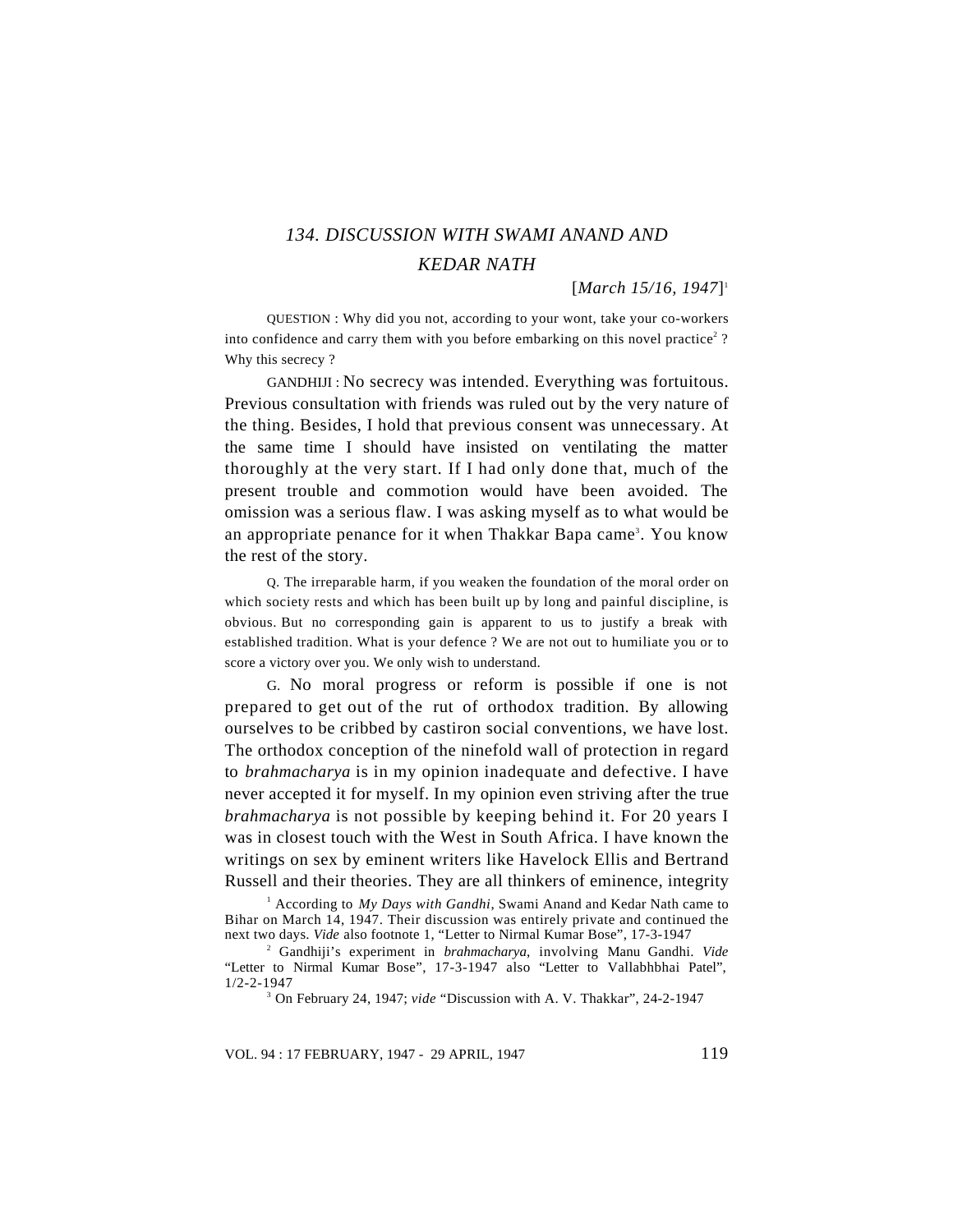and experience. They have suffered for their convictions and for giving expression to the same. While totally repudiating institutions like marriage, etc., and the current code of morals—and there I disagree with them—they are firm believers in the possibility and desirability of purity in life independently of those institutions and usages. I have come across men and women in the West who lead pure lives although they do not accept or observe the current usages and social conventions. My research runs somewhat in that direction. If you admit the necessity and desirability of reform, of discarding the old, wherever necessary, and building a new system of ethics and morals suited to the present age, then the question of seeking the permission of others or convincing them does not arise. A reformer cannot afford to wait till others are converted; he must take the lead and venture forth alone even in the teeth of universal opposition. I want to test, enlarge and revise the current definition of *brahmacharya*, by which you swear, in the light of my observation, study and experience. Therefore, whenever an opportunity presents itself I do not evade it or run away from it. On the contrary, I deem it my duty—dharma—to meet it squarely in the face and find out where it leads to and where I stand. To avoid the contact of a woman or to run away from it out of fear, I regard as unbecoming of an aspirant after true *brahmacharya*. I have never tried to cultivate or seek sex contact for carnal satisfaction. I do not claim to have completely eradicated the sex feeling in me. But it is my claim that I can keep it under control.

Q. We are not aware of your ever having put before the people at large these ideas of yours. On the contrary we have all along known you to have put before the public ideas with which we are familiar, and which we have associated with your striving. What is the explanation ?

G. Even today, so far as the people in general are concerned, I am putting before them for practice what you call my old ideas. At the same time, for myself, as I have said, I have been deeply influenced by modern thought. Even amongst us there is the Tantra school which has influenced Western savants like Justice Sir John Woodroffe. I read his works in Yeravada prison. You have all been brought up in the orthodox tradition. According to my definition, you cannot be regarded as true *brahmacharis*. You are off and on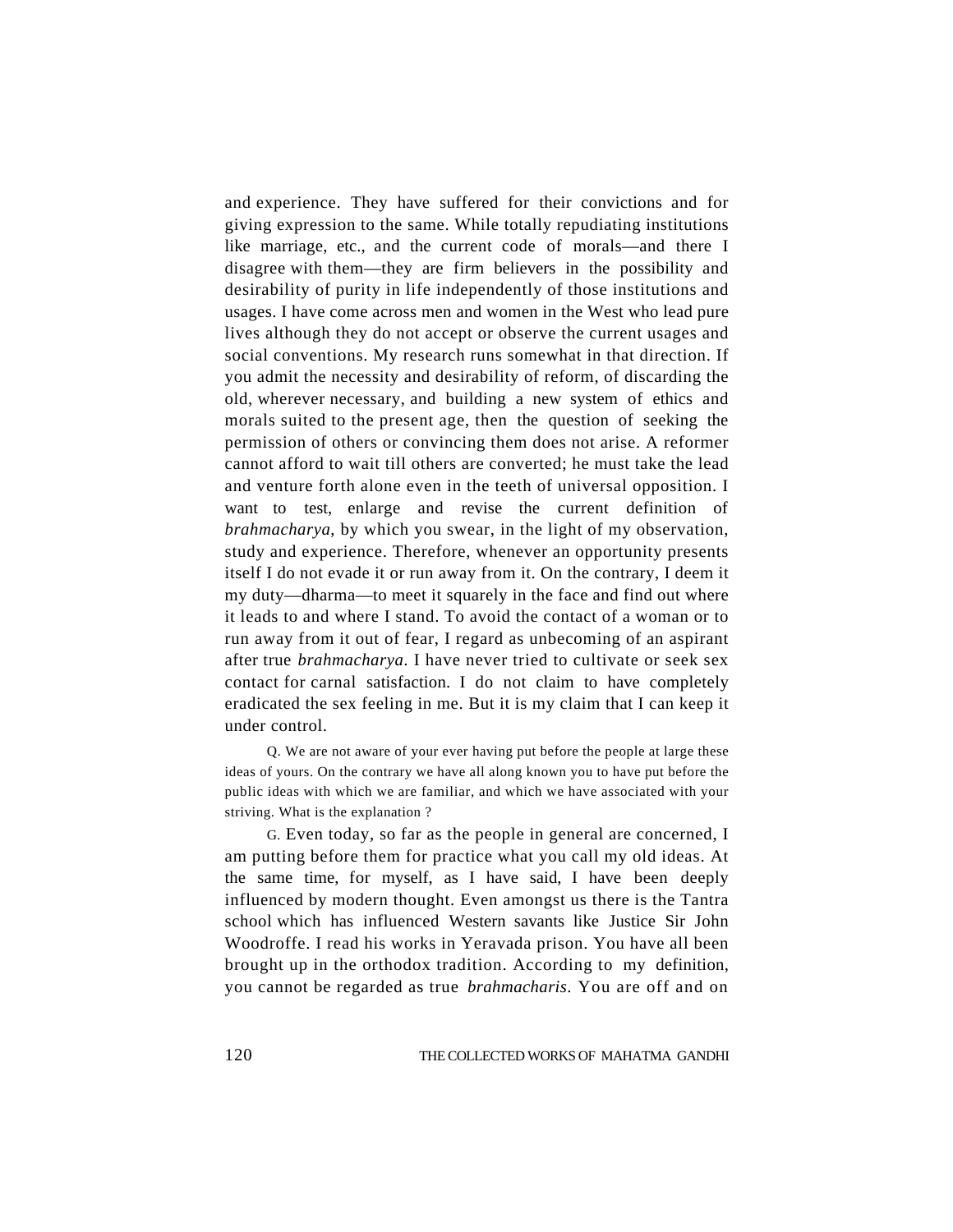falling ill; you suffer from all sorts of bodily ailments. I claim that I represent true *brahmacharya* better than any of you. You do not seem to regard a lapse in respect of truth, nonviolence, nonstealing, etc., to be so serious a matter. But a fancied breach in respect of *brahmacharya*, i.e., relation between man and woman, upsets you completely. I regard this conception of *brahmacharya* as narrow, hidebound and retrograde. To me truth, ahimsa and *brahmacharya* are all ideals of equal importance. They all call for an equal measure of striving on our part, and lapse in respect of any of them is to me a matter of equal concern. I maintain that my conduct in no way constitutes a departure from the true ideal of *brahmacharya*. As against it, *brahmacharya* which reduces itself to a system of prescriptive do's and don'ts and which is in vogue amongst us today has a baneful effect upon society; it has lowered the ideal and robbed it of its true content. I deem it my highest duty to put these prescriptive conventions and taboos in their proper place and to release the ideal from the fetters that have been put upon it.

Q. One last question. If your attitude and practice constitutes such an advance in the cultivation of true selfrestraint, why does not its beneficial effect show in your surroundings ? Why do we find so much disquiet and unhappiness around you ? Why are your companions emotionally unhinged ?

G. I know well the shortcomings as well as virtues of my companions. You do not know their other side. You jump to hasty conclusions from superficial observation, which is unbecoming in a striver after truth.

I am not so lost as you seem to think. I can only ask you to have faith in me. I cannot give up at your bidding what to me is a matter of deep conviction. I am sorry, I am helpless.

Q. We cannot say we have been convinced. We feel unhappy. We cannot leave the matter here. We shall continue to strive with you. Should you again feel prompted to go against the established rules, just think of your sorrowing friends.

G. I know. But what can I do when I feel impelled by duty ? I can imagine circumstances when I may feel it my clear duty to go against the established rules. In such circumstances I cannot allow myself to be bound down by any commitment whatsoever.

*Mahatma Gandhi—The Last Phase,* Vol. I, Bk. II, pp. 226-9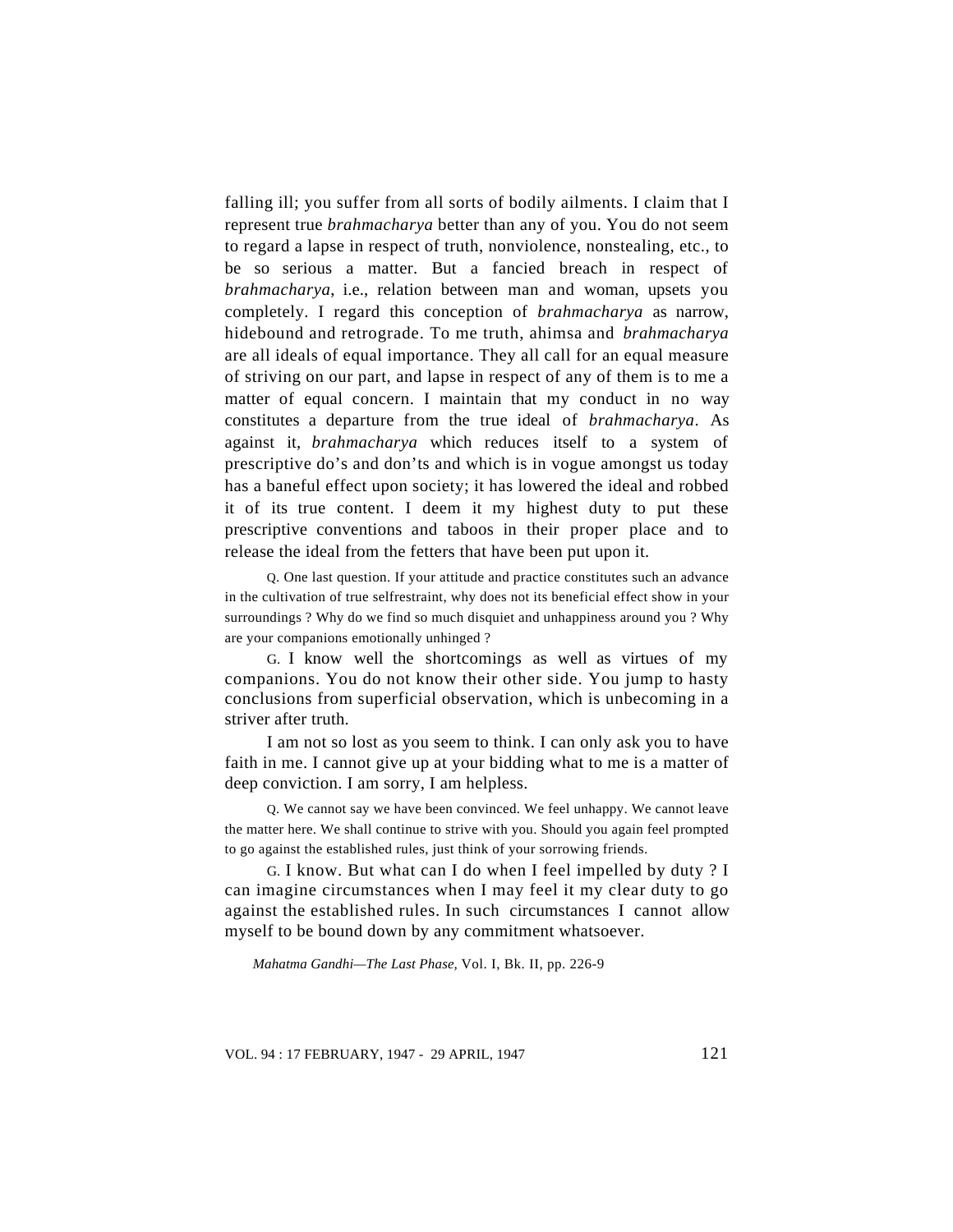# *135. LETTER TO J. C. KUMARAPPA*

PATNA , *March 16, 1947*

MY DEAR KU.,

I have your letter<sup>1</sup>. I have seen the power of attorney which I enclose herewith. I suppose you know that it displaces your Chairman and other members of the Board<sup>2</sup> and enables you to play ducks and drakes with the assets of the Board. So long as you know and realize the immensity of the power you are taking, I feel quite safe.

I see from the papers that you have become a member of the Congress Working Committee. There is much to be cleaned in those stables. I have no doubt that you will count no cost too dear to perform the cleansing operation. I shall watch your career with

considerable interest.

Send my love to Bharatan<sup>3</sup> wherever he is. Do you ever hear from Sita<sup>4</sup>? Or, has she entirely disappeared from the village life such as it was?

You will pass on to me all the titbits that you may consider I should be aware of.

It is just discovered that you do not need my signature at all. I had thought that I was the President of the Association. But if I am not, I am glad of it because so much burden is off my shoulders.<sup>5</sup>

Love.

**BAPU** 

SHRI J. C. KUMARAPPA **MAGANWADI** WARDHA

From a photostat : G. N. 10188

<sup>1</sup> Dated February 1, 1947

<sup>2</sup> Of Management of the All-India Village Industries Association

3 Addressee's brother

4 Bharatan Kumarappa's wife

<sup>5</sup> On March 26, the addressee replied : "Thanks for the power of attorney which reached me at Madras. You are still our President but not a Trustee. Only the Trustees have to sign it. We shall not leave you off so easily from the Association. . . ."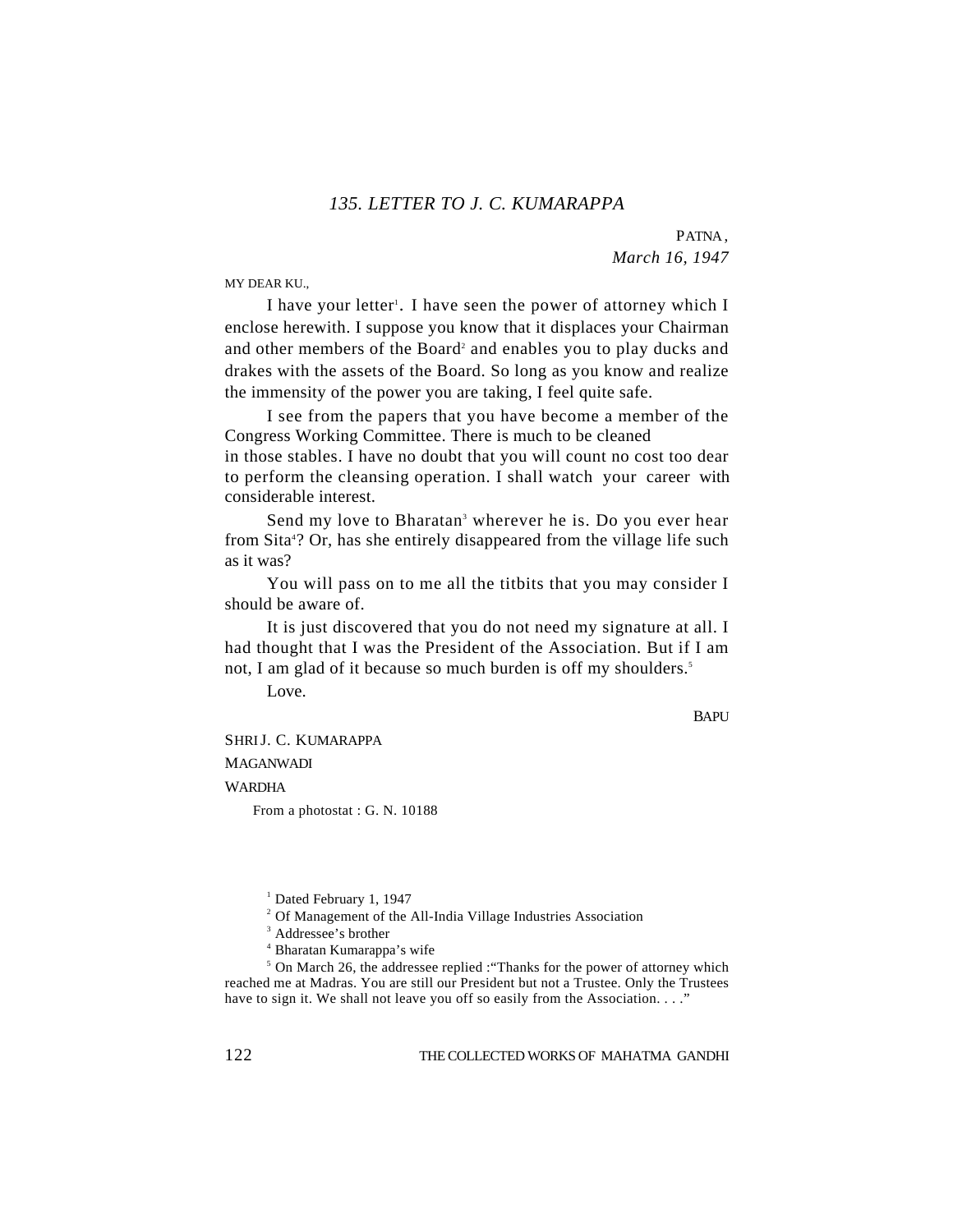### *136. LETTER TO SOLOMON ALEXANDER*

**PATNA** *March 16, 1947*

DEAR FRIEND,

Of course I knew your brother very well indeed. But I plead with you to spare me at the present moment. I must not divide my attention for things great or small. It will be time for me to consider others if I come out safe from the fire which I am trying to quench. The odds are so great that the fire may quench me, instead of my quenching it.

> *Yours sincerely,* M. K. GANDHI

SOLOMON ALEXANDER, ESQ. BARRISTER-AT-LAW 25 RUE TALAAT HARB ALEXANDRIA

(EGYPT)

From a photostat : G. N. 8037

#### *137. LETTER TO T. R. VENKATARAMA SASTRI*

PATNA , *March 16, 1947*

DEAR VENKATARAMA SASTRI,

I have your precious letter about the proposed Sastriar Memorial<sup>1</sup>.

Let me tell you that I have not identified myself with the Malaviyaji Memorial although I am deeply interested in the doings of the Kashi Vishwavidyalaya.

As for the proposal, whilst I am deeply concerned with everything about Sastriar I wonder if it is necessary to have an institution in memory of the deceased for political education. Isn't that function performed by the Servants of India Society for which he gave his life ? Political education is today being given by so many

<sup>1</sup> In memory of V. S. Srinivasa Sastri who had died on April 17, 1946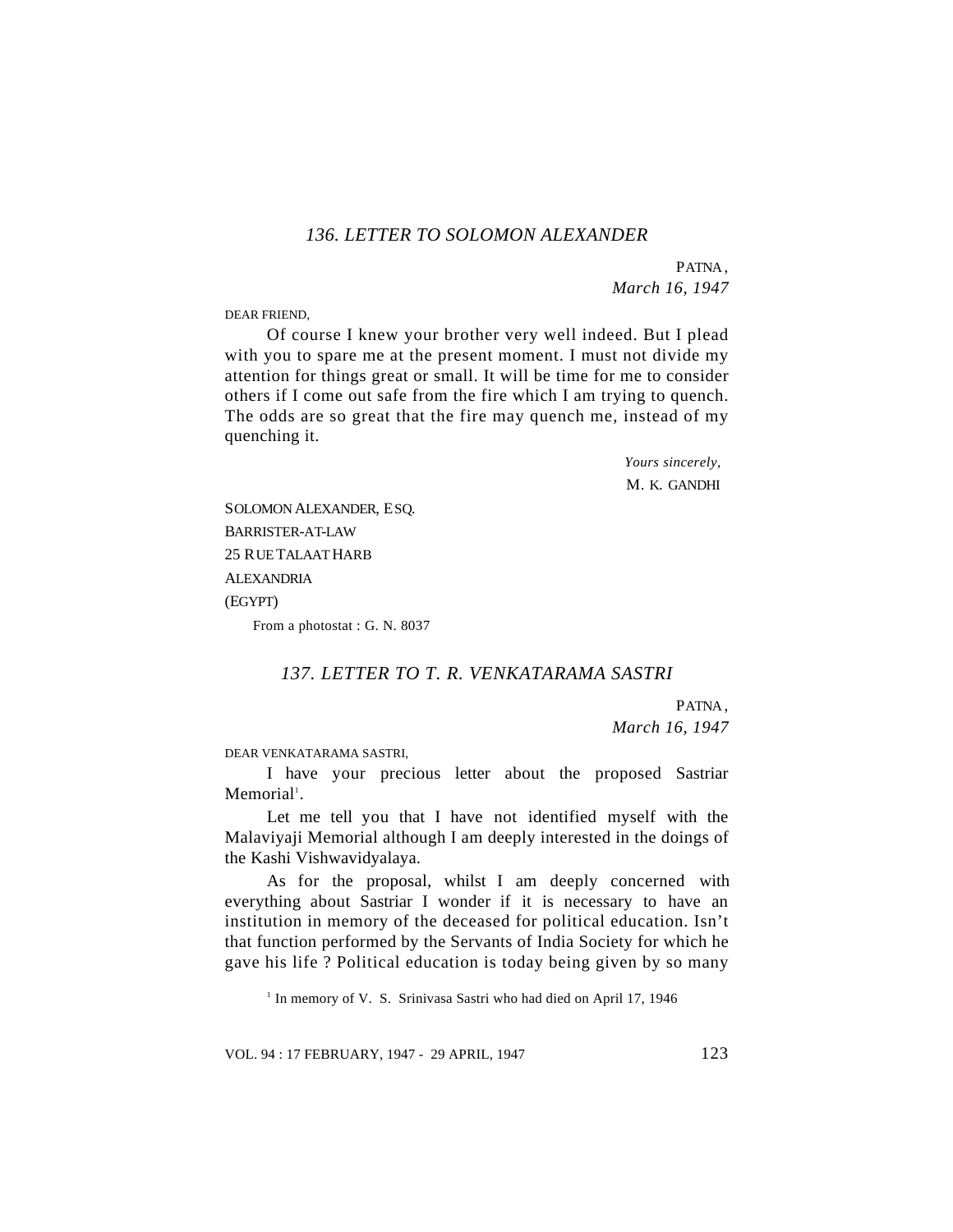parties in which I may mention the Socialist Party and the Communist Party. However much one may differ from their way of thinking, it is not possible to withhold admiration from them for drawing to their fold people of learning, industry and self-sacrifice. I intensely dislike destructive criticism unless it is accompanied at the same time with constructive suggestions. I claim no exemption for my criticism. Strictly speaking mine is no criticism. I have simply thrown out a thought for your consideration. As at present equipped I would say that it might be a good thing to make an appeal for sustaining and expanding Sastriar's last and best beloved institution. That it needs expansion I have no doubt. I haven't thought out how. I will add however that the donors should earmark their donations for the object to be particularized in the general appeal. At this juncture when everything is in the meltingpot and institutions are undergoing rapid transformation it may be necessary to take the precaution. If you think that my suggestion is worthy of consideration you will have to consult the present President<sup>1</sup> of the Society.

The fact that I have taken deep interest in your project should not be taken to mean that I shall identify myself with that or any other project. My views about memorials have undergone change for some years and experience is daily strengthening them. But this is not for engaging you in considering them.

> *Yours sincerely,* M. K. GANDHI

SHRI T. R. VENKATARAMA SASTRI "KAUSTUBHA" EDWARD ELLIOTS ROAD MYLAPORE MADRAS

From the original : T. R. Venkatarama Sastri Papers. Courtesy : Nehru Memorial Museum and Library

1 Hriday Nath Kunzru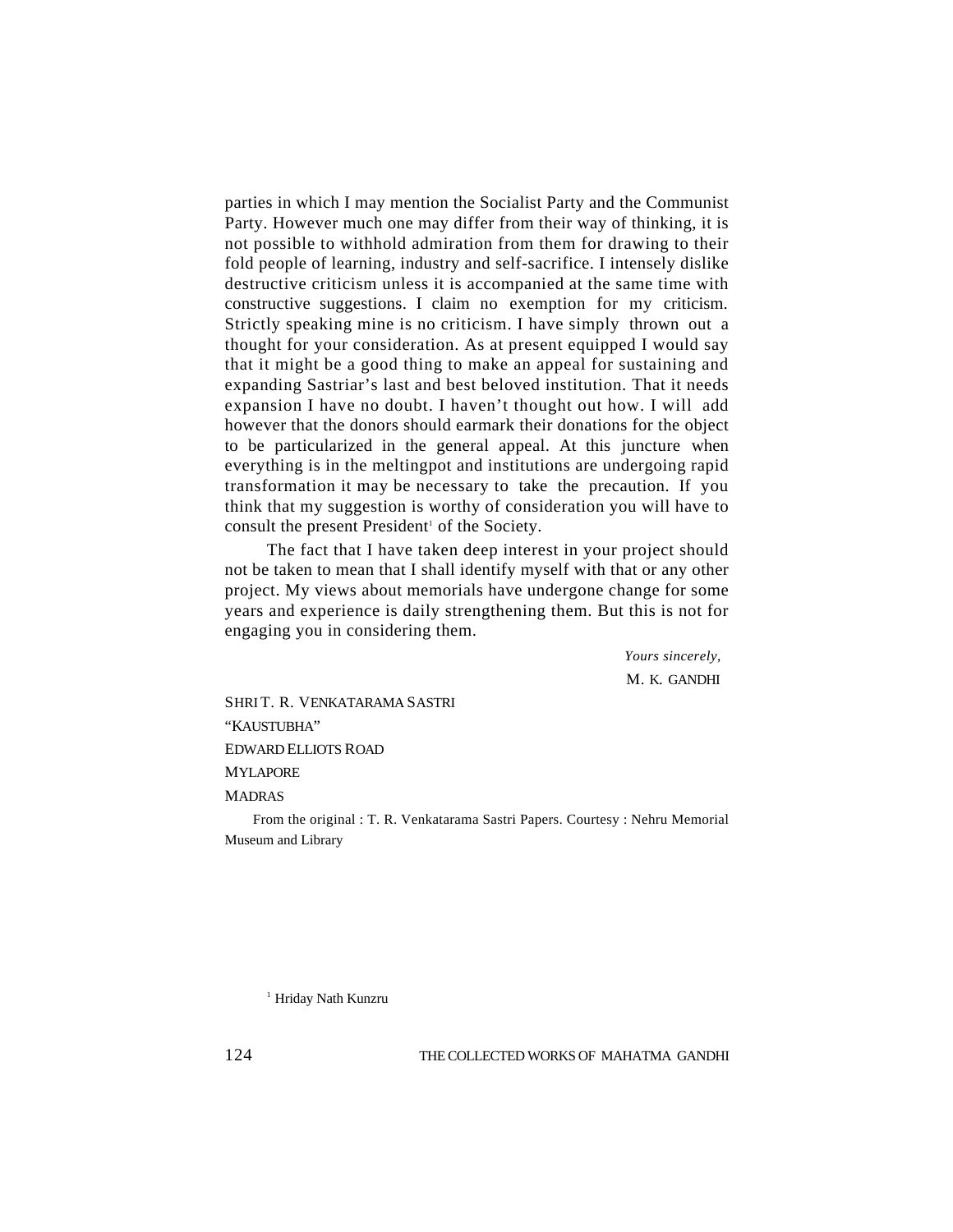# *138. LETTER TO GEORGE WINTHROPLE*

**PATNA** *March 16, 1947*

DEAR FRIEND,

I have your letter. Of course I am interested in everything about Thoreau and Emerson. My knowledge of Thoreau is confined to *Walden* and *Civil Disobedience* and some stray writings of his. *Civil Disobedience* was the work that gripped me. But I do not consider myself worthy enough for the purpose of identifying myself with any Thoreau Society.

GEORGE WINTHROPLE, ESQ.

**CONCORD** 

**MASSACHUSETTS** 

From a copy : Pyarelal Papers. Nehru Memorial Museum and Library. Courtesy : Beladevi Nayyar and Dr. Sushila Nayyar

### *139. LETTER TO TARABEHN JASANI*

PATNA , *March 16, 1947*

CHI. TARA,

It is a great calamity for Manu, you and other members of the family. I learnt about it only from Satish's wire. I never expected such an end to Mohanlal. But do we not see every day that the most unexpected things happen ? He who is born must die. Knowing this, we should learn to remain calm.

What more need I write. Write to me.

*Blessings from* **BAPU** 

From a photostat of the Gujarati : G. N. 8788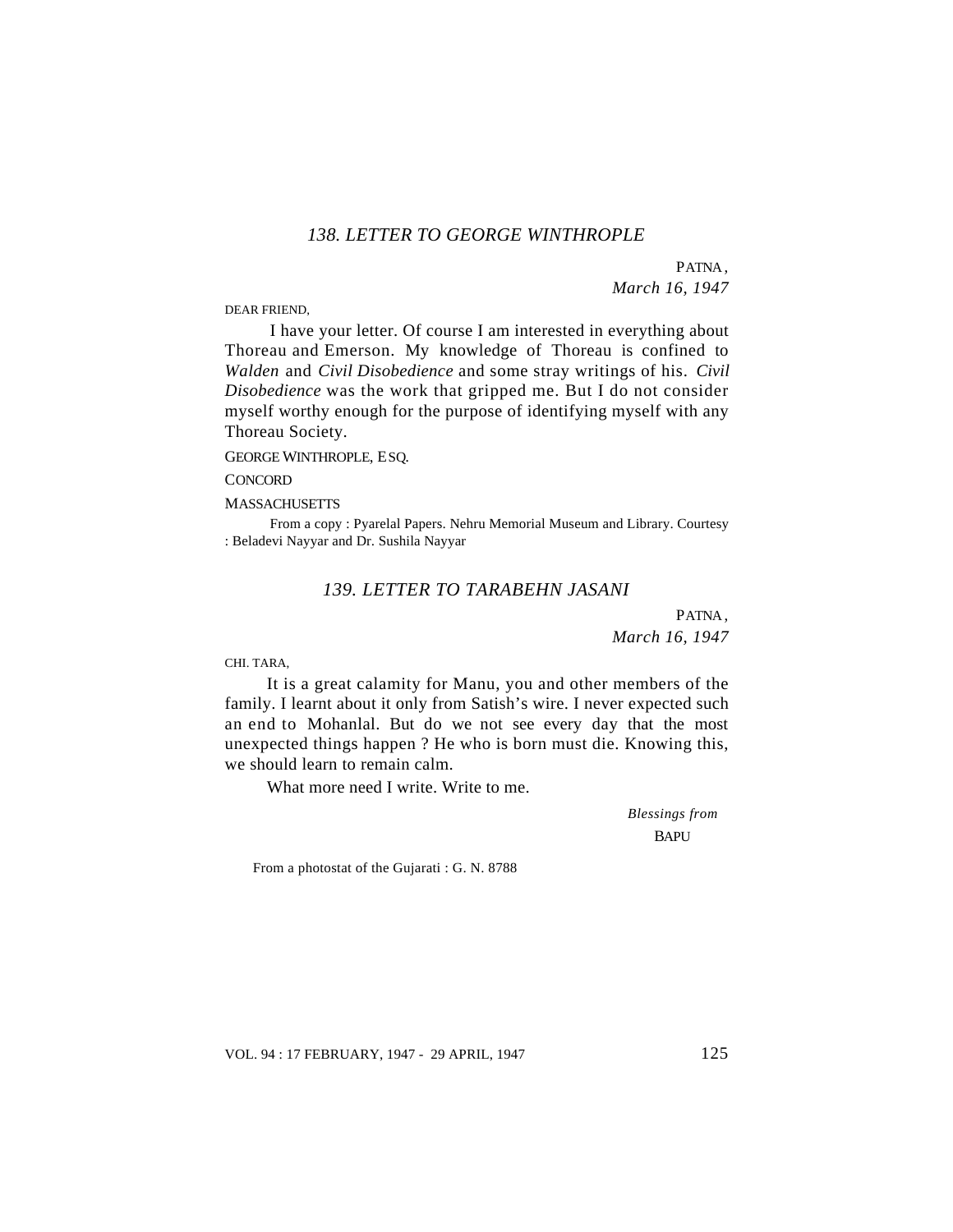### *140. ADVICE TO MUSLIM REFUGEES*<sup>1</sup>

**PATNA** *Sunday, March 16, 1947*

You have my sympathy in your misery. What has happened should never have happened. But I believe that everything is futile unless there is a change of heart. I would suggest that you should go to Noakhali. Go there and find out for yourself if the Hindus have not been oppressed. If you are convinced about it, engage yourselves in relief work and service in that place. Impress upon the minority that they are your brethren, that they cannot leave the country, and that they may do so only over your dead bodies. Tell even the oppressors — let me say they are the members of the [Muslim] League — that such tyranny would neither bring any benefit to their party nor would it protect it in any way. And if the tyrants still continue to oppress, you must lay down your lives to protect your brethren. You must courageously tell them that they should first strike you before striking the innocent. Even if there is one such person among you, your fame would be matchless in all the world and God would shower flowers over you, and that fragrance would spread in the entire country. I am merely showing you your duty, since you have come to seek my advice. I would be the happiest man to see you rising high and to see Pakistan becoming really *pak*<sup>2</sup> . And, if you do this people would come to you to learn the lessons of nonviolence and love.

[From Gujarati] *Biharni Komi Agman*, p. 63

<sup>1</sup> The refugees, accompanied by S. N. Maulvi, Dr. Azad Hussain and Hakim Tasadduq Hussain, called on Gandhiji at 2.15 p. m.

<sup>2</sup> Pure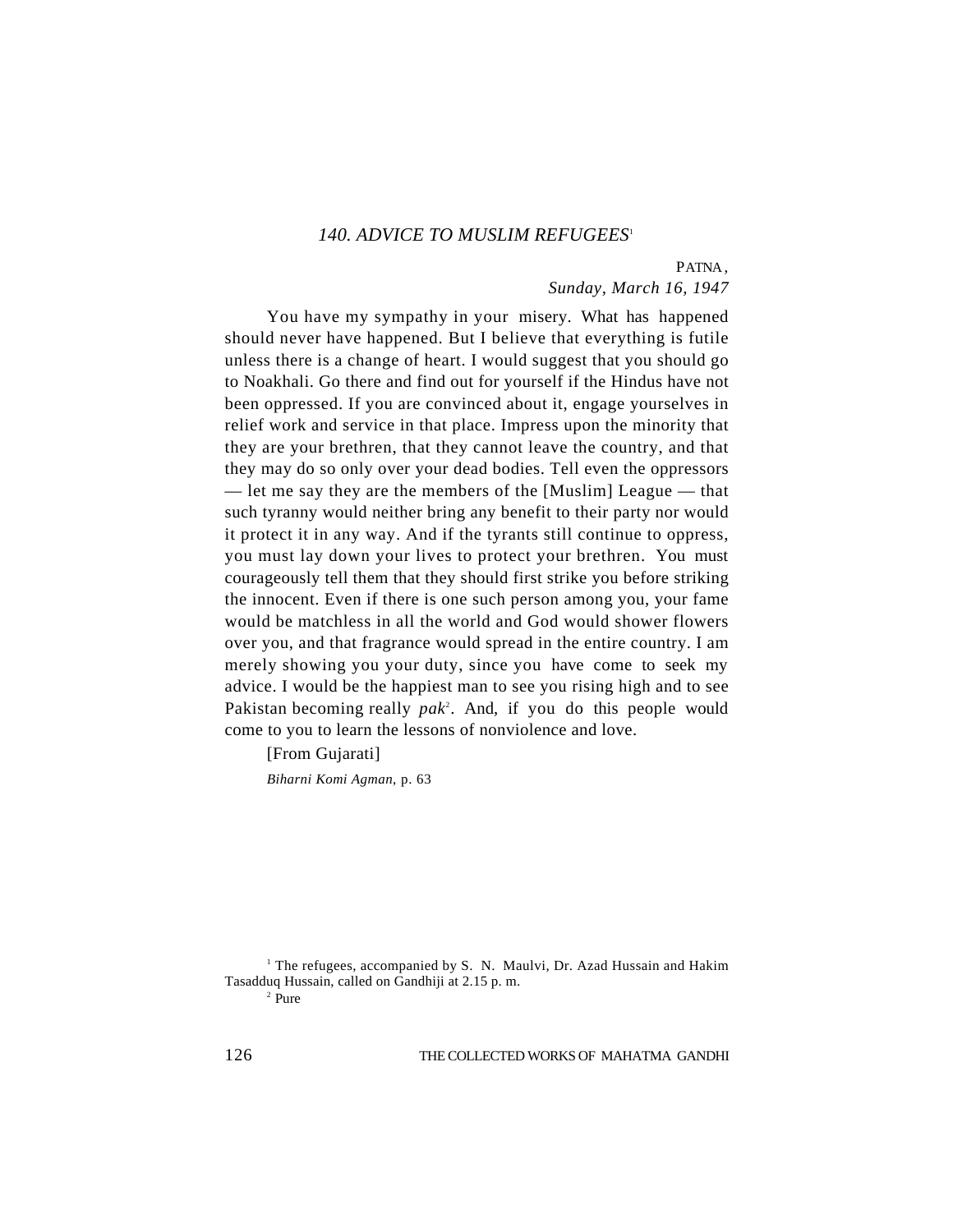#### *141. ADVICE TO MUSLIM WOMEN*<sup>1</sup>

# PATNA , *Sunday, March 16, 1947*

You should have faith in God. He is the one who looks after everyone. I am only striving [to do my duty]. You mix with the Hindu women. Tell the children in your families things which promote love [among the two communities]. What you can do, men can never do. Tell your husband, son or father, or whoever is there, that he should rush to the rescue of the Hindus if they are terrorized by the Muslims anywhere in the country. Protect the Hindu women and inspire confidence in them that they are your own sisters. I have described women as the very embodiment of nonviolence. God has given to woman a loving heart which man does not possess. You should put it to good use. It is as clear to me as daylight that as long as women do not acquire qualities of refinement and do not realize their duty, the country can make no progress. Women from numerous such Muslim families have come to me. So many of them are just like daughters to me. One of them is right in Noakhali. Amtussalaam is just skin and bones, but she is putting up a brave fight. She undertook a number of fasts. Raihana who comes from the family of Abbas Tyabji is just as brave. She is a devotee of Krishna. She reads the *Gita* and the Koran together. She understands the meaning of the *Gita* as much as she understands the meaning of the Koran. I believe that she has more Hindus than Muslims among her friends. There are many girls who have given up distinctions of caste and creed. My advice to you is that you should forget distinctions of caste and community if you want to be happy. It is one God who has endowed us with human life. We are all human beings, all men and women belonging to the same country. Let us justify our religion as human beings.

[From Gujarati]

*Biharni Komi Agman,* p. 64

<sup>&</sup>lt;sup>1</sup> The Muslim women came clad in *burqas*. Gandhiji asked : "Why do you observe purdah from me ? Women do not observe it with me. The real purdah should be of the heart." The women then removed their *burqas*.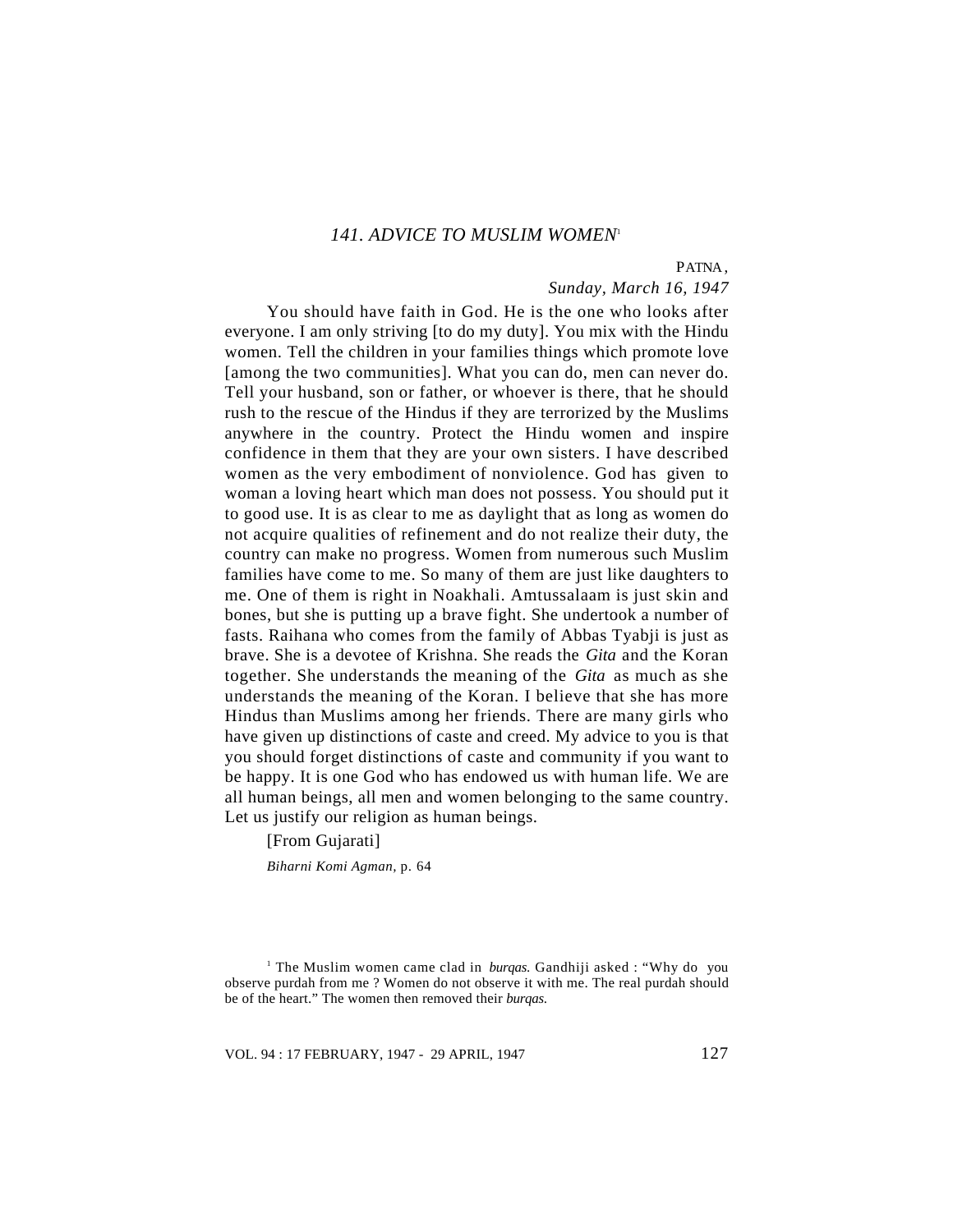#### *142. SPEECH AT PRAYER MEETING*

PATNA , *March 16, 1947*

I did not find time to write my speech for this silence day. I had told you yesterday itself that Khan Abdul Ghaffar Khan would speak to you today. He will therefore address you today instead of me.

[From Urdu]

*Gandhijike Dukhe Dilki Pukar*—I, p. 42

#### *143. FROM THE DIARY*<sup>1</sup>

PATNA ,

### *Sunday, March 16, 1947*

Today I was wide awake as it struck two. I did not seem to get sleep. Then all at once I heard Manudi reciting the *shlokas* of the morning prayer. I was startled. I called her a couple of times. Then she was quiet. She did not say anything, but she was frightened. She lifted my mosquitocurtain and held my hand. I stroked her for a few minutes and asked her to be calm. Now she became conscious and withdrew her hand. I asked her to go to sleep without worrying. I told her not to worry about the prayers and assured her that I would wake her up [in time]. That girl is worrying so much about me! She is just like an innocent child. It is only because of that quality in her that she has remained with me in such a trying *yajna*. I started thinking about it. I am not happy about the bleeding from her nose. I have asked her to keep a mud-pack on the back of her neck. I started thinking about . . . I did not like the manner of . . .'s questions and the grin on his face. I started thinking about my dharma and it was already 3.30 a.m. I started cleaning my teeth and then woke up Manudi . . . Got the prayers started at 3.55 a.m.

Held talks between 7.30 and 9.30 a.m. I explained to them my point of view. In the light of my present views about *brahmacharya* I felt that their ideas about *brahmacharya* were faulty and imperfect. It is very necessary for them to improve those ideas along my line. I have never sought the company of a woman with a view to satisfying my passions. Of course I mentioned one exception. I have made

<sup>&</sup>lt;sup>1</sup> Omissions in the item are as in the source.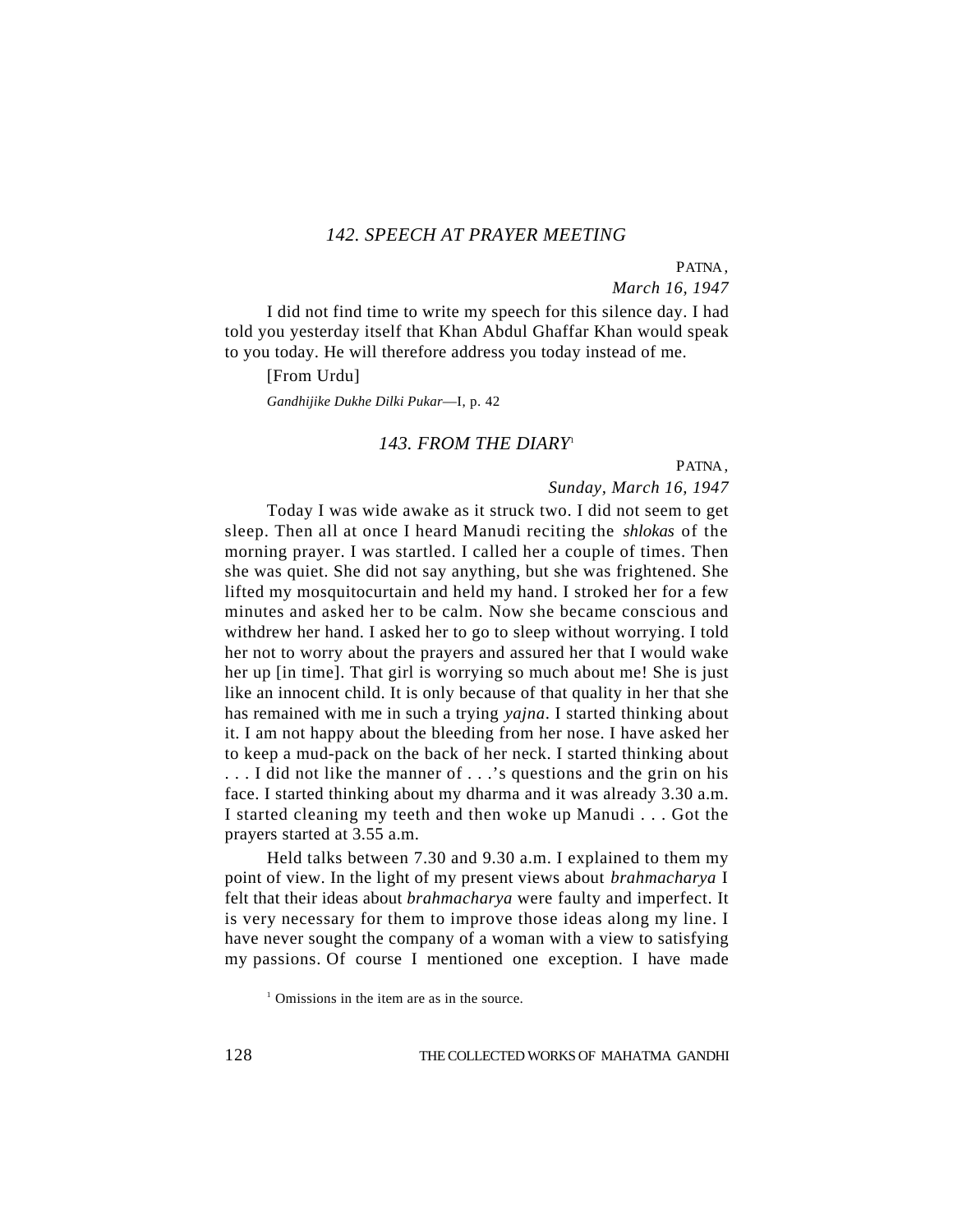progress by my actions and expect to advance further. I am not in any way bound to... They may continue to write letters. I shall try to reply. It would be better if only one of them wrote.

[From Gujarati]

*Biharni Komi Agman,* pp. 60-1

# *144. LETTER TO SIR HUGH DOW*

PATNA , *March 17, 1947*

DEAR FRIEND,

I was so struck by your reference (strange for a bureaucrat) to individual conduct that I referred to it on Saturday at my after prayer speech. $1$ 

Yesterday evening I met your Ministers and gave them the purport of our talk of last Saturday. I told them that

1. you considered them to be dilatory about placating the Muslims who were so much the injured party;

2. permanent officials interpreted this to mean that the Ministers did not want them to be prompt in taking energetic action to restore confidence among the Muslims;

3. the guilty ones were not properly dealt with;

4. the League demands were turned down not on merits but because they were League demands.

The Ministers present totally refuted all these imputations and the Chief Minister expressed considerable surprise. The Chief Minister said that he and his colleagues had often differed from you on several questions including the minorities. He added, however, that on behalf of himself and his colleagues he had given you the assurance that in their handling of the minority question they would readily accept your advice even though there were differences between you and them.

I am showing this to the Chief Minister to check up my version of what the Ministers had said.

My only reason for writing this is not to advertise differences between you and your Ministers but to remove misunderstandings and to assist, wherever I can, in promoting goodwill between the retiring British official world and the Indian politicians who are, and are

<sup>1</sup> *Vide* "Speech at Prayer Meeting", 15-3-1947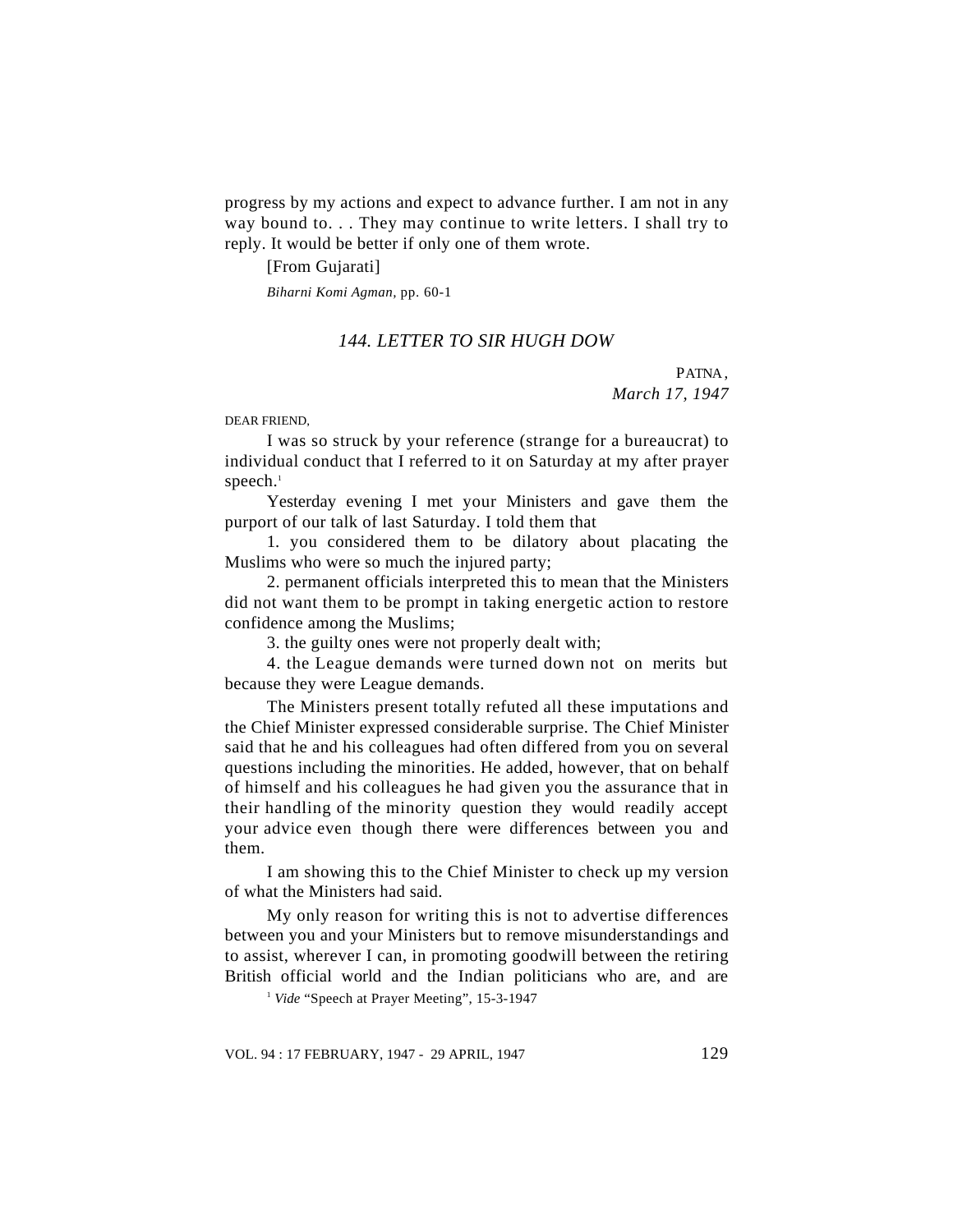becoming growingly, responsible for the well being of the people whom they guide and serve.

I casually referred to the condition of the working men in the mica industry. But I shall await your promised note before I can pursue it fully.<sup>1</sup>

> *Yours sincerely,* M. K. GANDHI

#### H. E., THE GOVERNOR OF BIHAR

*Gandhiji's Correspondence with the Government*, 1944-47, pp. 228-9

### *145. LETTER TO VALLABHBHAI PATEL*

PATNA , *March 17, 1947*

CHI. VALLABHBHAI

Please read the enclosed papers about Paul and do what is necessary. I am sorry to have to put you to all this trouble but I cannot help it. However, if you can find no time at all to read them, forget about the matter and return the papers. If you do anything about it, you need not send them back.

Nathji and Swami had been here. We talked at great length.<sup>2</sup> They themselves will write to you.

Sushila writes that you are not keeping good health; please be careful.

> *Blessings from* **BAPU**

[From Gujarati] *Bapuna Patro—2 : Sardar Vallabhbhaine*, p. 351

<sup>1</sup> For the addressee's reply, *vide* "Letter from Sir Hugh Dow", 17-3-1947

<sup>2</sup> Vide"Discussion with Swami Anand and Kedar Nath"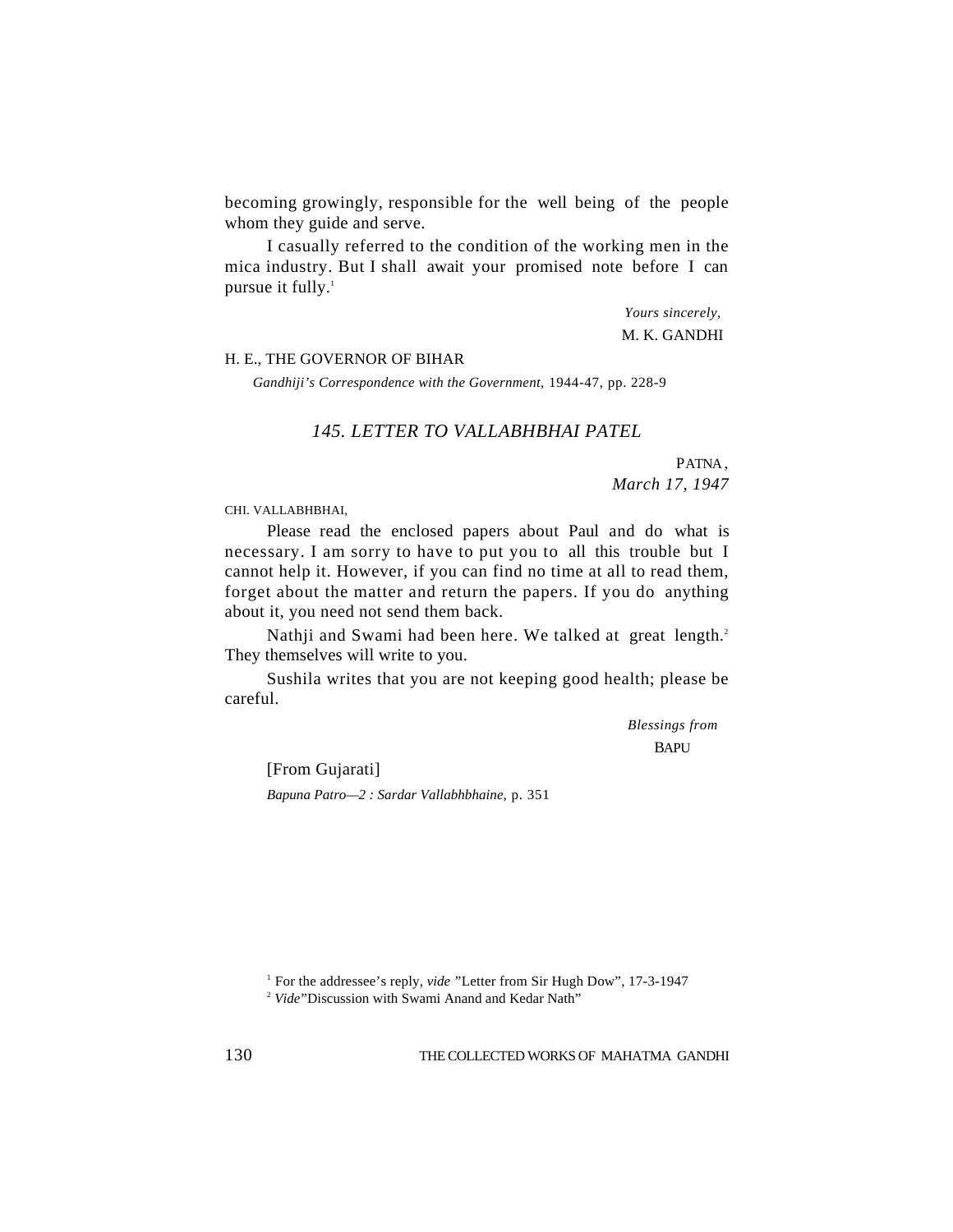### *146. A LETTER*<sup>1</sup>

# PATNA , *Monday, March 17, 1947*

You seem to believe that after thousands of years I am the one born (as an incarnation of God). But I don't think so. I claim that all those who work with the same earnestness as I do can certainly do what I have been able to. It should be possible for everyone to be always vigilant and go on trying ceaselessly. But if what you believe is true, should I not be able to realize even the physical impurities in me  $\gamma$ 

Our definition of *brahmacharya* is imperfect. I am trying to make it perfect. Even the sharp intelligence of . . . is incapable of [understanding] *brahmacharya*. It was clear from the conversation between us that . . . also does not know the meaning of *brahmacharya*. I cannot express the pain I feel as I write these words. I am steeling my heart to write this. . . . I claim that except on one occasion I have not been a victim of passions and that is why I write the harsh words above.

[From Gujarati] *Biharni Komi Agman*, pp. 67-8

# *147. LETTER TO SATIS CHANDRA DAS GUPTA*

ON THE TRAIN *March 17, 1947*

CHI. SATIS BABU,

I have your letter. Write and tell me how the whole work is going on. I understand about Sardar Jiwan Singh. I had written that the accounts should be checked first.<sup>2</sup> But it does not matter if the money has already been given. Now the balance should tally. Sardar Jiwan Singh must be staying with you. If he needs special diet, arrange for it. He requires meat and fish. Let him have these. Everything will be set right with love.

<sup>1</sup> Omissions in the letter are as in the source.

<sup>2</sup> *Vide* "Letter to Stis Chandra Das Gupta", 2-3-1947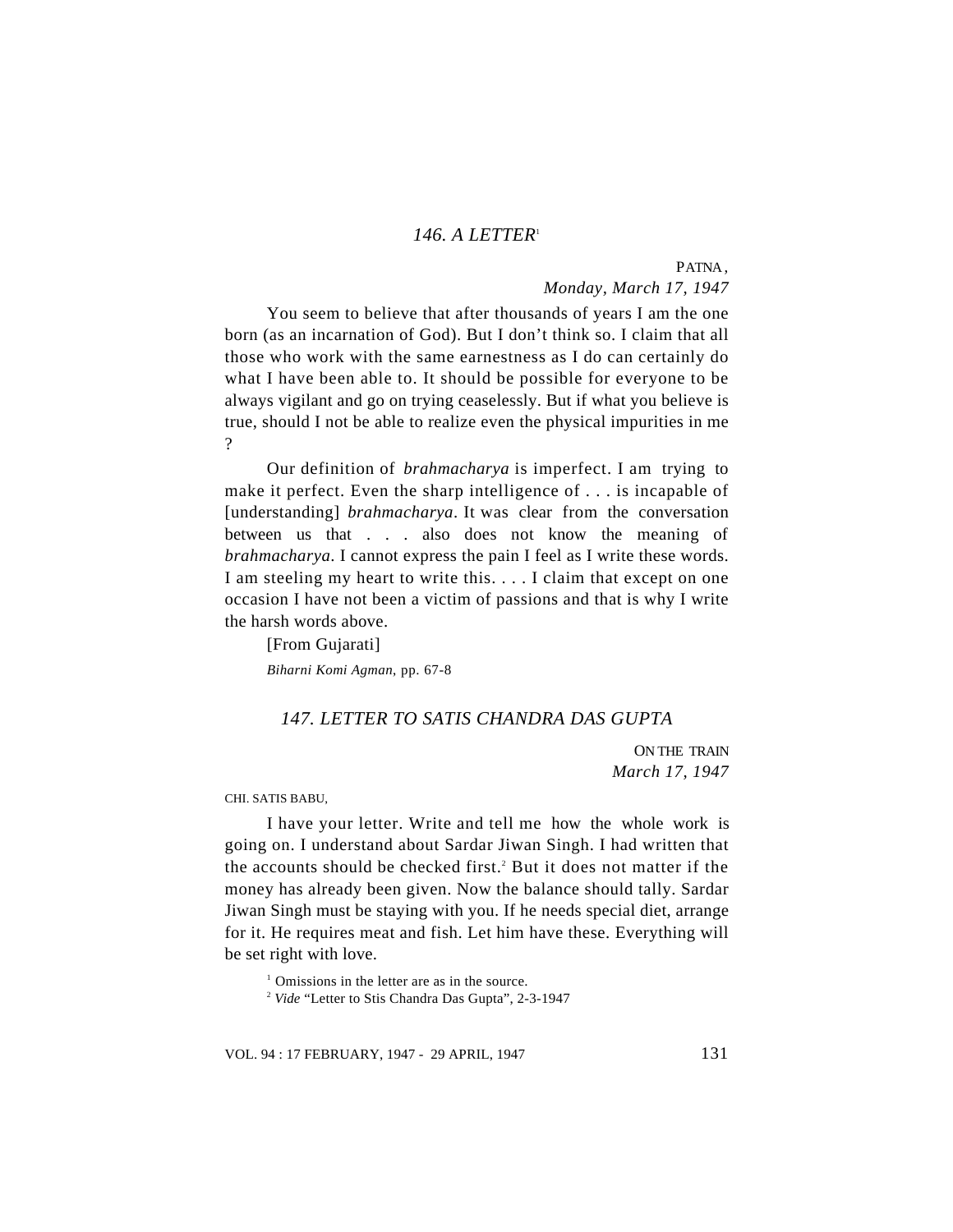Now how do you manage for the cloth? Could you get handspun yarn? Do the weavers weave it? They are our true support.

Where is Hemprabhadevi<sup>1</sup>? How is she? She should not worry.

Nathji and Swami had come. They discussed Manu with me at length.

> *Blessings from* **BAPU**

From a photostat of the Hindi : G. N. 8964

### *148. NOTE TO NIRMAL KUMAR BOSE*<sup>2</sup>

*March 17, 1947*

You may post it if you wish. There are errors of facts in the letter. There are other defects to which I would draw your attention. I would therefore advise you to wait till you have seen my opinion. But do just as you please.<sup>3</sup>

*My Days with Gandhi*, p. 175

#### *149. LETTER TO NIRMAL KUMAR BOSE*<sup>4</sup>

*March 17, 1947*

CHI. NIRMAL BABU,

Your letter is full of inaccuracies and unwarranted assumptions. I had asked you to discuss the thing with me. You could not do it. The result is bad. I do not mind what opinion you hold, only it must be well fortified

You should have ascertained my views from me before accepting second-hand evidence however honest it might be.

I go beyond the orthodox view as we know it. My definition does not admit of laxity. I do not call that *brahmacharya* that means

<sup>1</sup> Addressee's wife

 $2$  According to the source, after their discussion with Gandhiji, Kedar Nath and Swami Anand asked the addressee his views since Gandhiji had mentioned that "his immediate personal associates did not see anything wrong in his acts". The addressee stated his views in a letter and gave it to them for communication to other friends. Afterwards he placed before Gandhiji a copy of the letter along with the post-script. As Gandhiji was observing silence, he wrote this note in reply. For extracts from the addressee's letter, *vide* "N. K. Bose Letter to Kedar Nath and Others", 16-3-1947

<sup>3</sup> *Vide* also the following two items.

4 This was written on the train to Masaurhi and handed over to the addressee who was accompanying Gandhiji.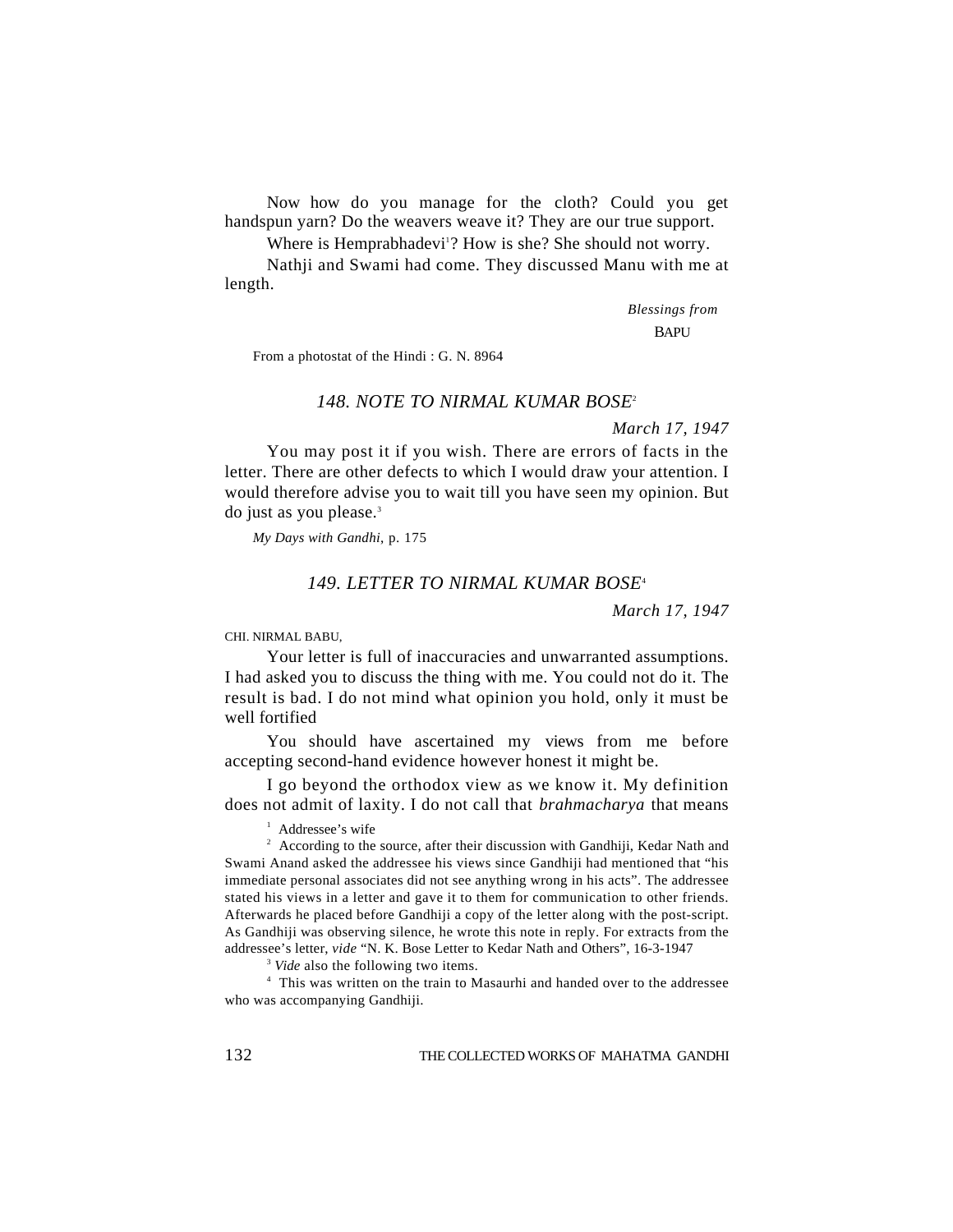not to touch a woman. What I do today is nothing new for me. So far as I known myself, I hold today the same view I held when about 45 years ago I took the vow. Without the vow in England as a student, I freely mixed with women and yet I called myself a *brahmachari* for the period of my residence there. For me, *brahmacharya* is that thought and practice which puts you in touch with the Infinite and takes you to His presence.<sup>1</sup> In that sense Dayanand Saraswati<sup>2</sup> was not. Most certainly I am not. But I am trying to reach that state and, in accordance with my belief, I have made substantial progress in that direction.

I have not become modern at all in the same sense you seem to mean. I am as ancient as can be imagined and hope to remain so to the end of my life. If this displeases you, I cannot help it. Let me appear to you and others as naked as I can.

You have not done justice to A, B or C. You do not know them fully. Have you any right to judge them before you have taken the trouble of knowing them as fully as possible? That you may not want to or that you have no time, I would appreciate. But that very fact should prevent you from passing judgement on them.

I am amazed at your assumption that my experiment im- plied any assumption of woman's inferiority. She would be, if I looked upon her with lust with or without her consent. I have believed in woman's perfect equality with man. My wife was 'inferior' when she was the instrument of my lust. She ceased to be that when she lay with me naked as my sister. If she and I were not lustfully agitated in our minds and bodies, the contact raised both of us.

Should there be difference if it is not my wife, as she once was, but some other sister ? I do hope you will acquit me of having any lustful designs upon women or girls who have been naked with me. A or B's hysteria had nothing to do with my experiment, I hope. They were before the experiment what they are today, if they have not less of it.

The distinction between Manu and others is meaningless for our discussion. That she is my grand-daughter may exempt me from criticism. But I do not want that advantage.

"Experiment" or *prayog* is an ill-chosen word. I have used it. It differs from the present in the sense that the one could be stopped by

<sup>&</sup>lt;sup>1</sup> Vide also "Letter to Amrit Kaur", 18-3-1947

<sup>&</sup>lt;sup>2</sup> Founder of Arya Samaj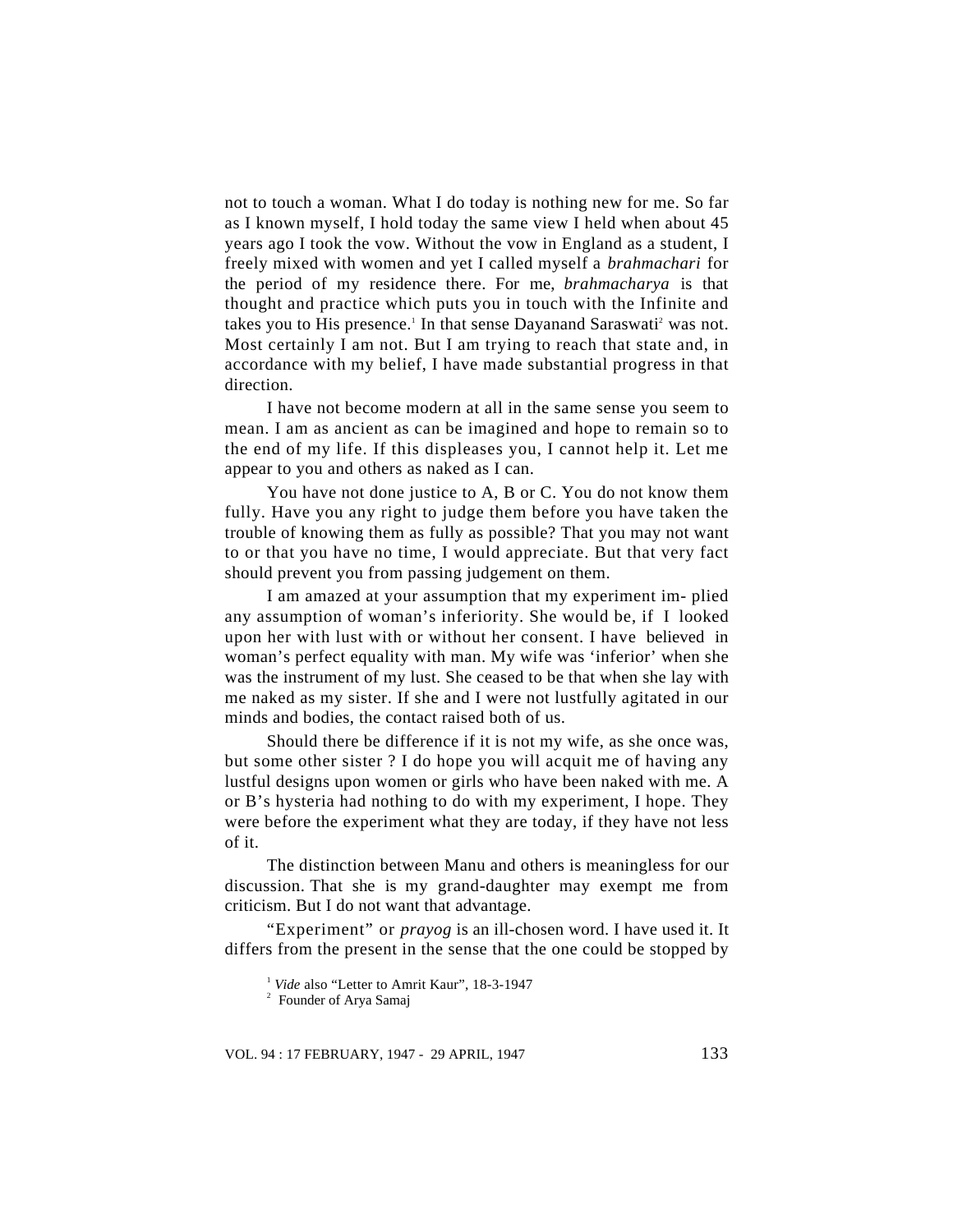me, the other being dharma could not be. Now comes the stop.

That I should take the public in my confidence before I do anything new is [not] novel to me. In the present case there is nothing new.

BAPU

*My Days with Gandhi,* pp. 176-8

#### *150. NOTE TO NIRMAL KUMAR BOSE*<sup>1</sup>

*March 17, 1947*

When must you go? There is no immediate hurry, is there? Let us wait till the three days' tour is over.

*My Days with Gandhi,* p. 178

### *151. SPEECH AT PRAYER MEETING* <sup>2</sup>

MASAURHI, *March 17, 1947*

It is not necessary, perhaps, to tell you that I have undertaken this tour not for pleasure but out of sorrow. I visit only those places where Muslims have suffered in some way or the other at the hands of Hindus. Everywhere I appeal to Hindus to atone for their sins.

A large number of Hindus attacked a handful of Muslims and killed women and children. This is not bravery but cowardice. It is cowardly to kill a person even under an apprehension that he is likely to kill us. We have to show true repentance for whatever has happened. If a brother of ours commits a crime, we cannot escape the responsibility. I include myself when I say "we". No one should think that he has committed no crime and this old man is unnecessarily implicating him. When one man commits a crime, all mankind becomes responsible for it. Hence even if a single Hindu has misbehaved here, all the Hindus will be put in the dock.

What the Muslims have done in Noakhali or what the Hindus

<sup>1</sup> After receiving the letter dated March 17, *vide* the preceding item, the addressee told Gandhiji that he "might have to 0leave him earlier than by the end of the month". *Vide* also "Letter to Nirmal Kumar Bose", 18-3-1947

 $2^2$  The meeting was attended by more than thirty thousand people. A very large number of people participated in the *Ramdhun* for which Gandhiji congratulated them.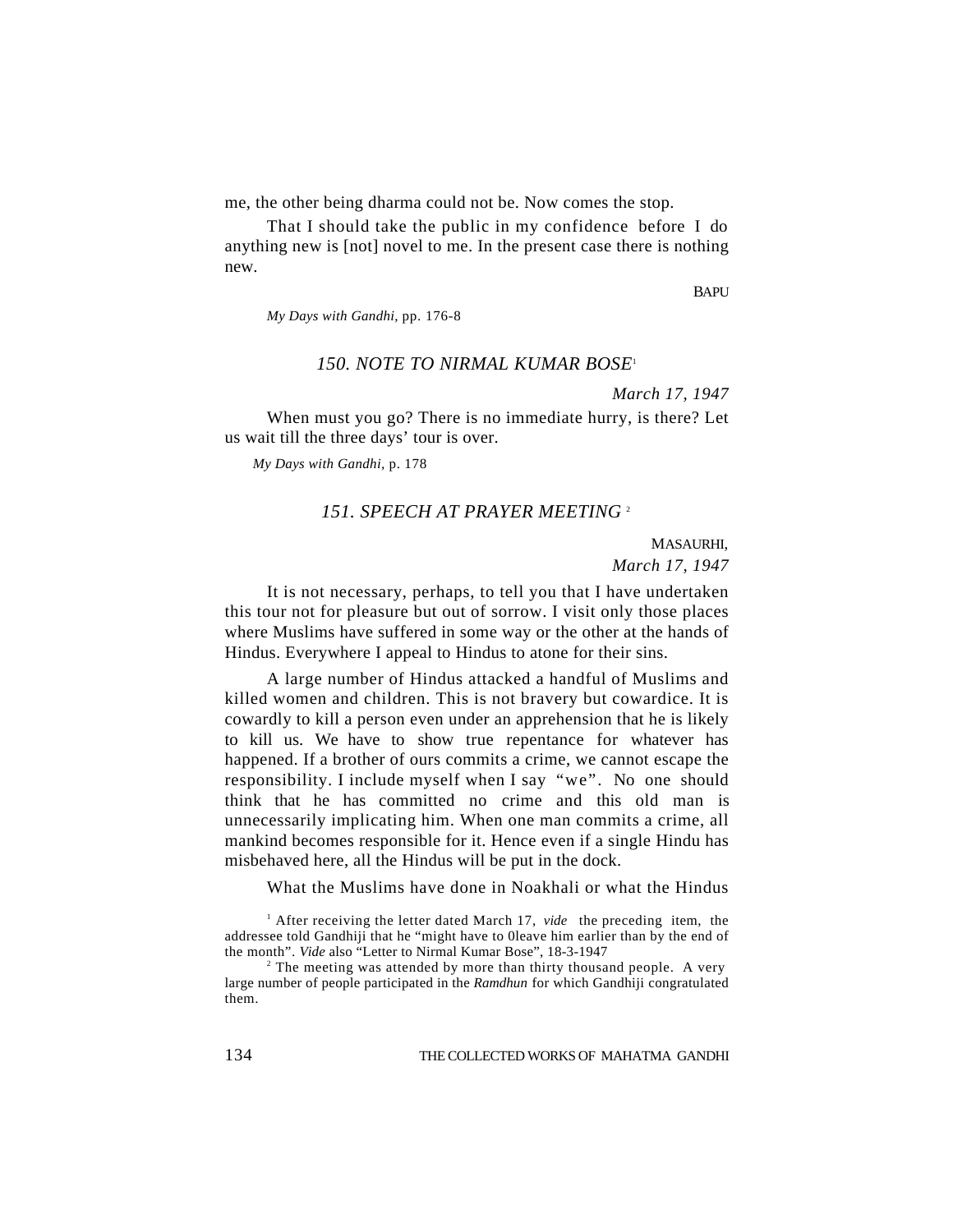have done in Bihar brings no benefit to India; on the contrary it is an obstacle to India's independence. I have been told that people shouted *Mahavirjiki jai* and *Gandhijiki jai* while committing these heinous crimes. Such people have not understood me. I am appealing to Hindus here that whoever has committed a crime should confess it. Those who have committed robbery, arson or murder should come to me and make a confession. I am no police officer; nor have I come here to prosecute you. You should not hesitate to make a confession before me at any rate. I shall not report the names of the criminals to the Ministers here, even though they are my friends. You should display your courage by confessing your guilt and ennoble your soul by atoning for it.

Hindus have written to me that they have indeed committed the crimes; but they plead that they have had enough provocation. According to them, the Muslims took the offensive and the Hindus retaliated in selfdefence. Now, I pose this question before you. Suppose a man speaks ill of me or abuses me, should I retaliate by abusing him and soil my own tongue? If a man turns into a devil, should I confront him by becoming a devil myself? One who attacks another person is a coward, but it would be an act of bravery to refuse to be provoked even in the face of an attack. One should realize that if the aggressor commits a shameful act one should not oneself commit a similar act.

I know the people of Bihar very well and I have visited this province very often. I had built great hopes on Bihar but this time the people here have dashed them to the ground. The only thing left to us now is to confess honestly that we are guilty of a serious crime. We should atone for the crime and declare that it would never be repeated. A Hindu friend has said, "I agree that you should have fought with those Muslims who had provoked you; but what is the justification for thousands of Hindus killing innocent women and children? Even if you had resorted to violence, you should have done it in a brave manner."

Muslims complain that the Provincial Government's hands are also not clean and the Ministers participated in the atrocities committed on the Muslims. It is difficult for me to believe this; I cannot also believe that the Chief Minister had a hand in this. Hindus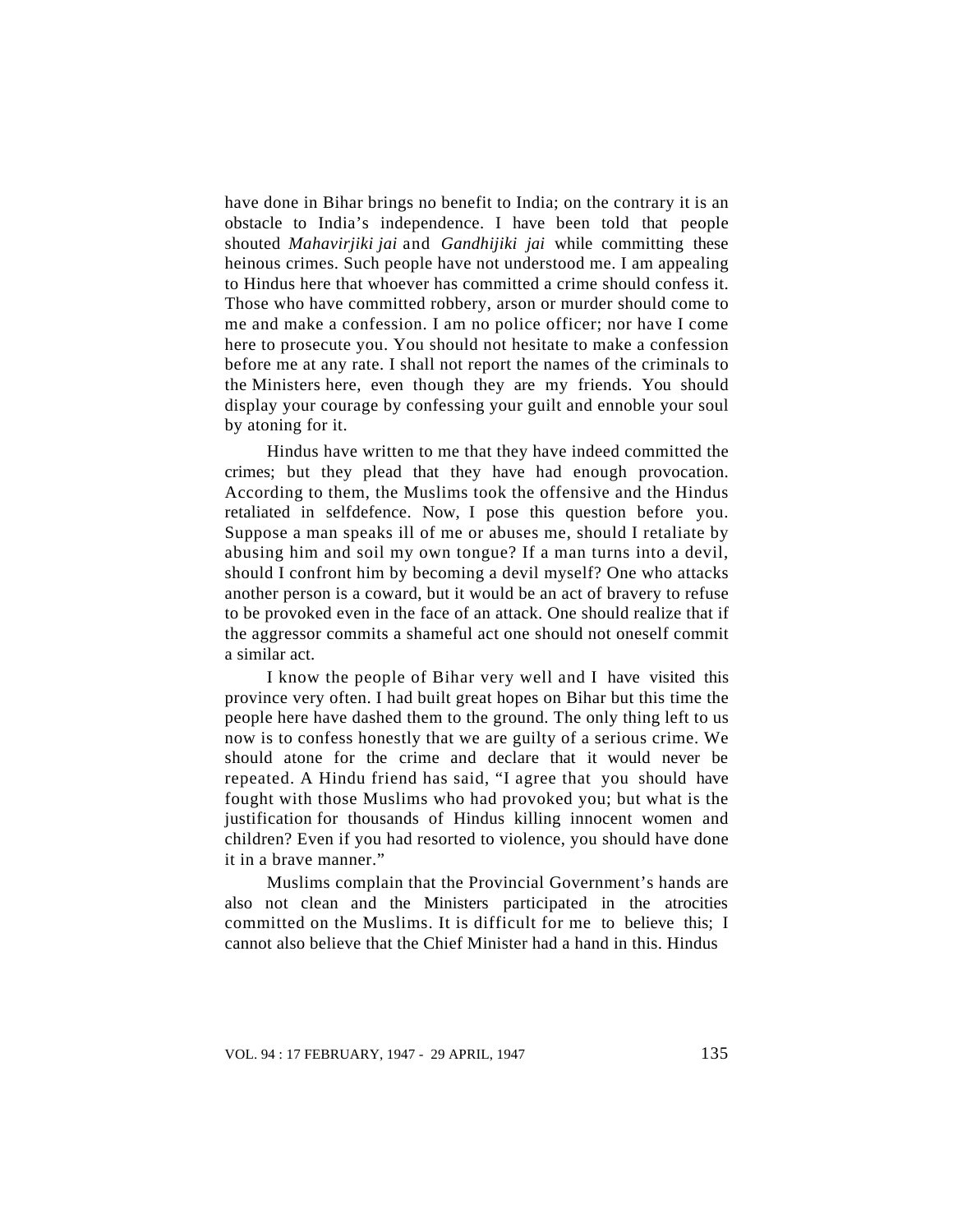# *152. LETTER TO AMRIT KAUR*

**PATNA** *March 18, 1947*

CHI. AMRIT,

I had your letter. I wanted to write to you at once but never got the chance. It is a very strenuous time I am having here. But do not worry.

You remember those two notebooks containing rich treasures from the Bible and other Christian literature. If they have not taught you and me to be anxious for nothing and nobody, they have taught nothing worth learning, for our faith in the living God is to be measured by the extent of freedom from anxiety of any kind whatsoever and full faith in God requires an accurate knowledge of His laws and corresponding obedience thereto. This is the sum total of nature cure. The supreme law, making others superfluous, is heartassimilation of Ramanama in every fibre of our being. The truth of this is verified in everyday experience.

I note what you say about your suffering and about Dr. Jacob's treatment. I hope to be able to learn some day that you have shed all your illnesses.

Tell Shummy<sup>1</sup> that he belies the teaching of the Bible which among our company he seems to know best.

Sardar<sup>2</sup> must not have any swelling whatsoever. But his obstinacy is very great.

I have asked you to pay me a brief visit. You might be of some use in the work that is being done here. That means your sparing a fortnight at the most. But I do not want you to neglect the duty you have undertaken, of course with my full consent.

Who told you that I had consented to take some rest? That rest must certainly come some day. Meantime I am learning day by day, though little by little, that all work, without any the slightest trace of anxiety, is true and living rest.

Jajuji<sup>3</sup> has sent me a copy of your letter about the Secretaryship.

I want you to give me a full and accurate account of the big tragedy that is going on in the Punjab.

Surely you cannot be called "Her Highness" as Catlin calls

<sup>1</sup>Shumshere Singh, addressee's brother

2 Vallabhbhai Patel

3 Shrikrishnadas Jaju, Secretary, A. I. S. A.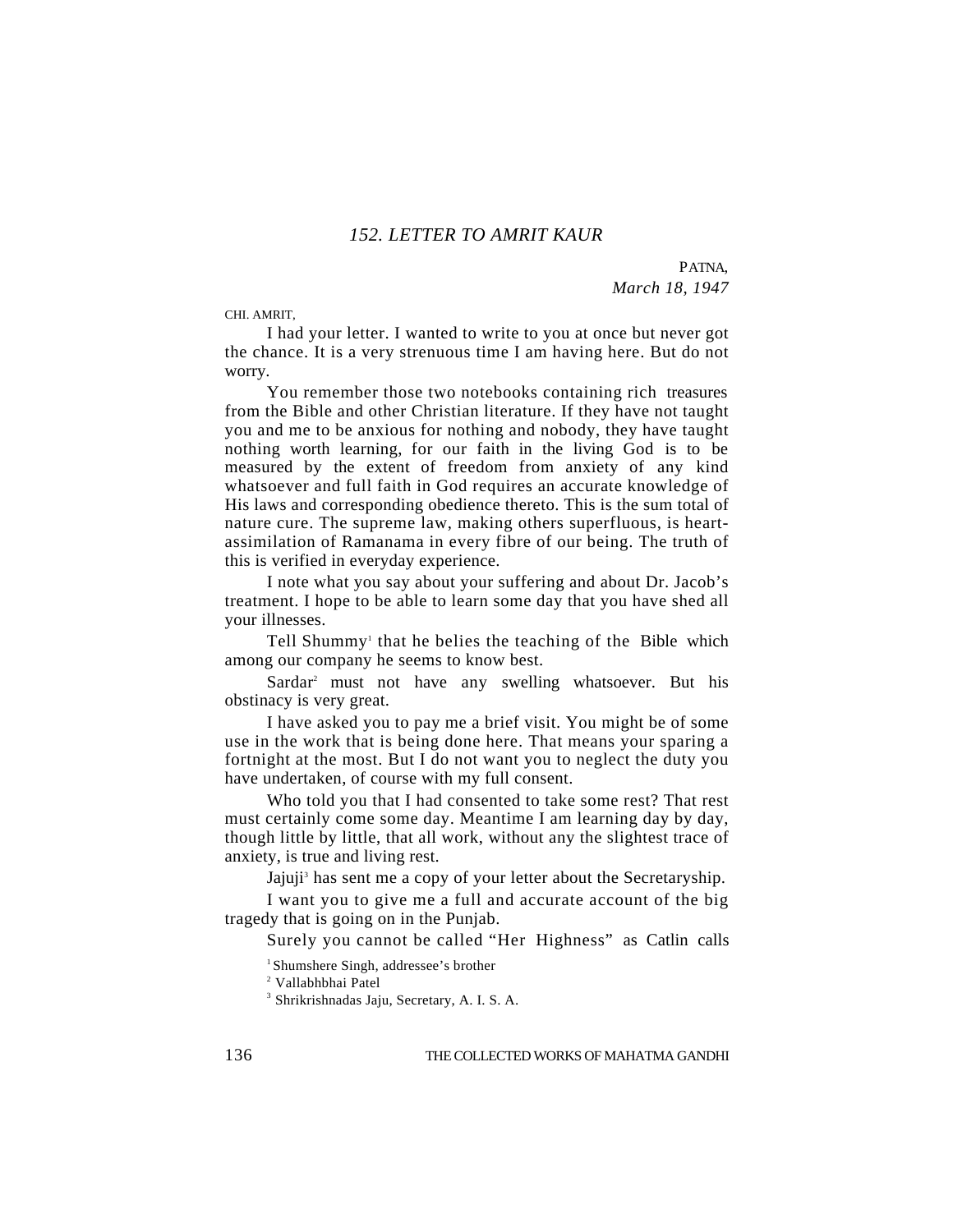you.

Lastly about myself. I had an affectionate but mournful visit from Nathji and Swami Anand. I gave them as much time as I was capable of giving. Our discussions were full, frank and cordial. You will have no difficulty in accepting at its face value my statement that not one of our company knows the full value and implications of *brahmacharya*, and that among these ignoramuses I am the least ignorant and the most experienced. With one solitary exception I have never looked upon a woman with a lustful eye. I have touched perhaps thousands upon thousands. But my touch has never carried the meaning of lustfulness. I have lain with some naked, never with the intention of having any lustful satisfaction. My touch has been for our mutual uplift. I would like those who have felt otherwise, if there are any, truly to testify against me. Even the one solitary instance referred to by me was never with the intention of despoiling her. Nevertheless my confession stands that in that case my touch had lustfulness about it. I was carried away in spite of myself and but for God's intervention I might have become a wreck.

My meaning of *brahmacharya* is this:

One who never has any lustful intention, who by constant attendance upon God has become proof against conscious or unconscious emissions, who is capable of lying naked with naked women, however beautiful they may be, without being in any manner whatsoever sexually excited. Such a person should be incapable of lying, incapable of intending or doing harm to a single man or woman in the whole world, is free from anger and malice and detached in the sense of the *Bhagavadgita*. Such a person is a full *brahmachari*. *Brahmachari* literally means a person who is making daily and steady progress towards God and whose every act is done in pursuance of that end and no other.

You say K.<sup>1</sup> and N.<sup>2</sup> had agreed to withdraw their boycott. From the letters I have, such is not my impression. Nor did I gather that impression from N[athji] and S[wami].

Love.

**BAPU** 

From the original: C. W. 3702. Courtesy: Amrit Kaur. Also G. N. 6511

<sup>1</sup> Kishorelal Mashruwala and Narahari Parikh; *vide* "Telegram to Kishorelal G. Mashruwala", 9-2-1947 <sup>2</sup>*Ibid*

VOL. 94: 17 FEBRUARY, 1947 - 29 APRIL 1947 137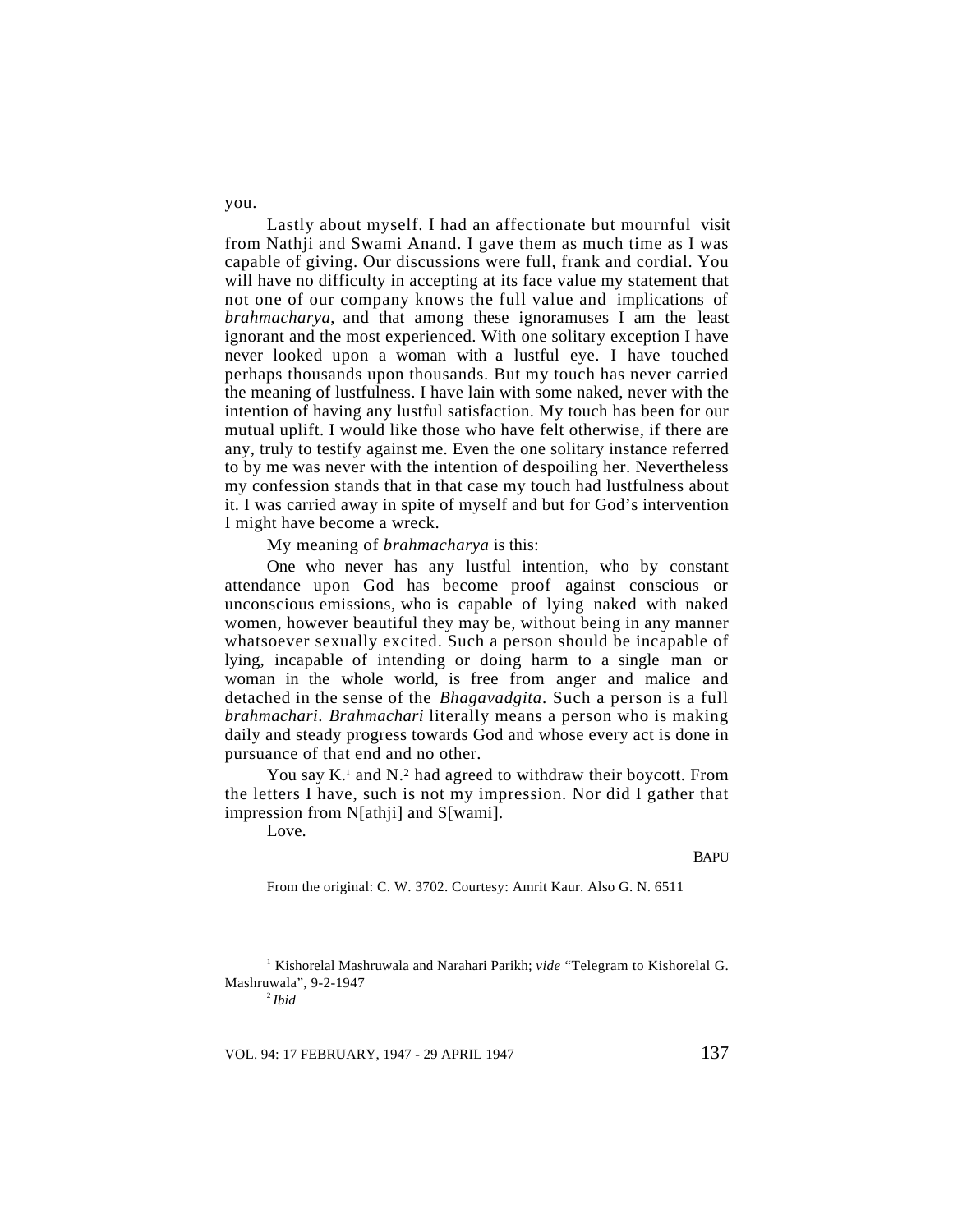*March 18, 1947*

#### CHI. NIRMAL BABU,

If you must leave today I must not stand between you and your duty as you conceive it. You made me so used to you that I shall miss you. Pyarelal I cannot have just now. He must be in his place. If you leave today, I suppose you have arranged to hand over all papers in perfect order. The only one who can take charge is Dev.

Your explanation does not give me satisfaction. But I must not argue. If you want me to do so, I could do it through correspondence which perhaps better suits your nature. Of course you are at liberty to discuss the whole of me and my writings with anybody you like. This applies equally to the three letters<sup>2</sup>. I simply drew your attention to what appeared to be a hasty decision and that too in order to see as much perfection in you as possible.

"Haste is waste"<sup>3</sup>

BAPU'S *blessings*

*My Days with Gandhi,* p. 181

#### *154 LETTER TO JAG PARVESH CHANDAR*

PATNA, *March 18, 1947*

DEAR JAG PARVESH CHANDAR,

I have tried desperately to overtake your letter received on the 26th ultimo. It is remarkable that you have not dated your letter.<sup>4</sup>

I did get your book *Is Grouping of Provinces Compulsory*? and

<sup>1</sup> This was in reply to the addressee's letter written after a long discussion with Gandhiji. For extracts from the letter, *vide* Appendix V.

<sup>2</sup> Vide "Letter to Nirmal Kumar Bose", 17-3-1947; also "Letter to N. K. Bose", 7-2-1947

<sup>3</sup> The addressee explains: "At a quarter to three in the afternoon I bade goodbye to Bapu. . . . He blessed me and said, "You have taken your decision in haste."

<sup>4</sup> This was in reply to the addressee's undated letter which read: "Ever since December 22, 1946 I am confined to bed due to nervous breakdown. All my limbs are tied with the strings of fear. I am under the treatment of expert doctors but a few words of advice from you will carry more weight than anything else. Once the late Shri Mahadev Desai suffered from nervous breakdown and he was under your care. Please do spare a few minutes and let me know the treatment that Shri Desai underwent."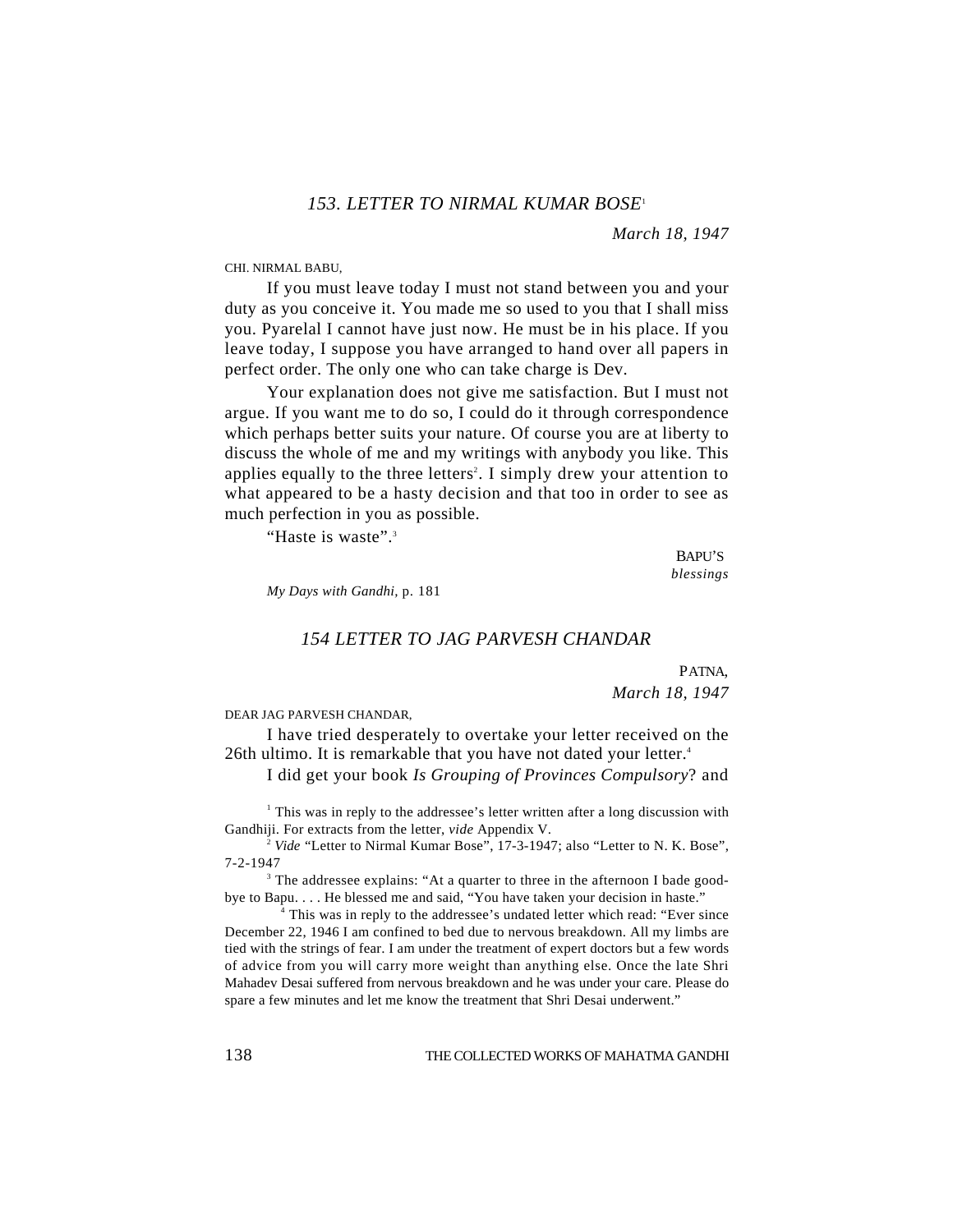I noticed that you have answered the question in the negative. A trained lawyer in Nagpur has done likewise.

Mahadev I suppose did not have the same malady that you seem to have. In any case unless I know more fully I can't guide you. Moreover, Mahadev had put himself under an Ayurvedic physician at that time, staying in bed. Of course he did so with my consent. Therefore you will see that I cannot appropriate full credit for such recovery as Mahadev had.

You will see that I am just now in Bihar for the same cause which took me to Noakhali which means that I have to attend to two. I would like you to tell me all about the tragedy that is still going on in the Punjab. Has your portion of Lahore also been affected?

SHRI JAG PARVESH CHANDAR 8 J BLOCK MODEL TOWN LAHORE

From a copy: Pyarelal Papers. Nehru Memorial Museum and Library. Courtesy: Beladevi Nayyar and Dr. Sushila Nayyar

# *155. LETTER TO VINODINI*

PATNA, *March 18, 1947*

CHI. VINODINI $^1$ ,

How is it that you have still not sent to Chi. Jaisukhlal the letters regarding Pyarelal? He is perturbed and is drawing unfavourable conclusions against you both and Pyarelal. Pyare- lal of course has written to say that all the letters should be sent. What objection can you have, then? And that, too, when you have to show the letters to your own father? I would advise you to send the letters immediately to Jaisukhlal and apologize to him for the delay.

I trust both of you are well.

*Blessings from* BAPU

#### $[PS.]$

For the present I shall have to stay on in Bihar. I shall be touring the different parts, but the headquarters will be at Patna. Manu is well. She also is angry with you, but will of course calm down.

**BAPU** 

From a microfilm of the Gujarati: M.M.U./XXIV

<sup>1</sup> Daughter of Jaisukhlal Gandhi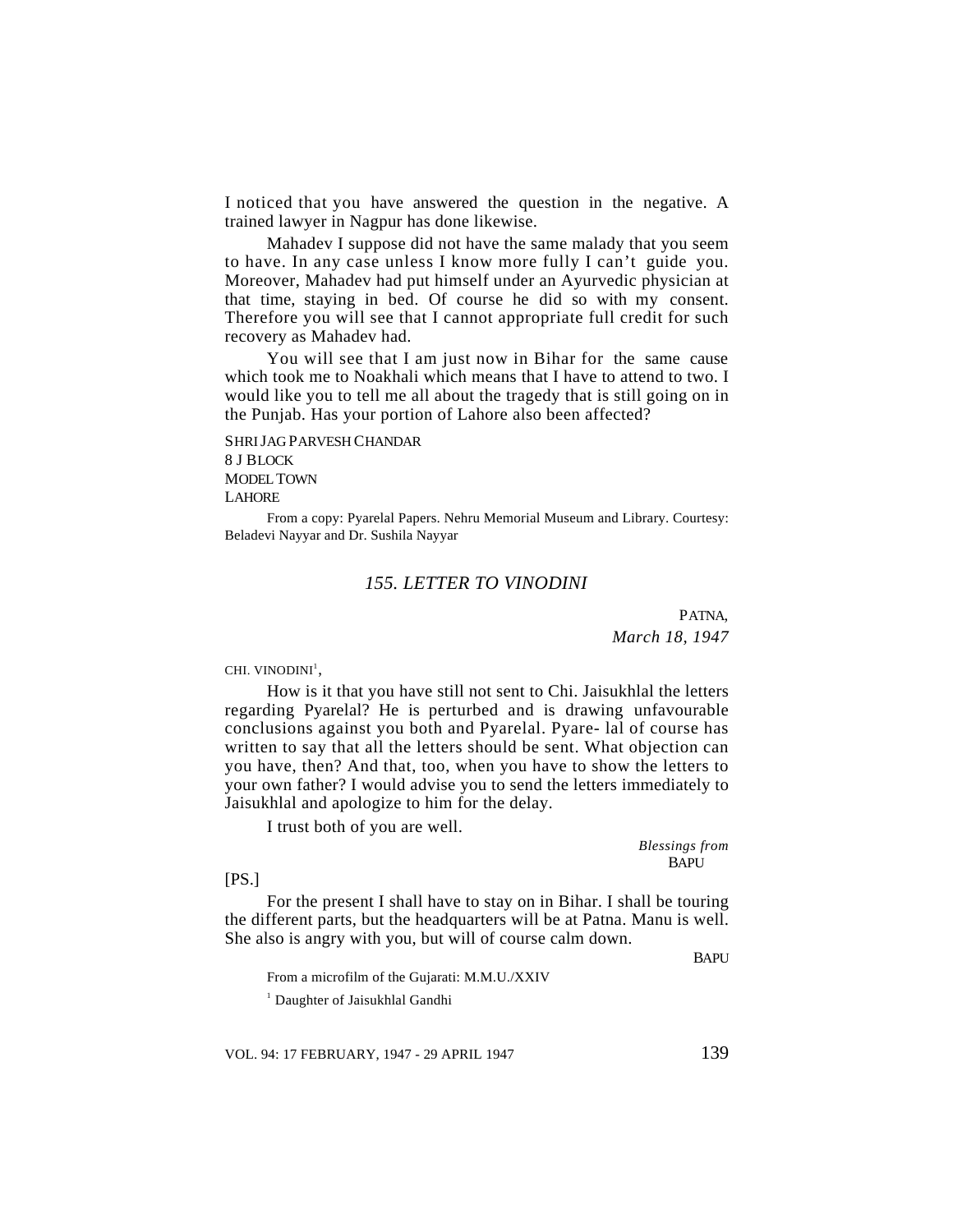# *156. LETTER TO JAISUKHLAL GANDHI*

PATNA, *March 18, 1947*

CHI. JAISUKHLAL,

I got your letter. I have written to Vinodini again.<sup>1</sup> There must be some misunderstanding. That she would deliberately withhold the letters is not the impression I have of her. However, I have written quite strongly to her.

Manu is getting on quite well. She wins everybody's heart by her spirit of service. I am quite hopeful that her health will become perfectly normal. She is being treated with my remedies only—earth, water, ether, fire and air. If Ramanama sinks deep into her heart, it will be easy enough for her to benefit from these five elements. She is quite regular, of course, in her lessons.

You need not worry at all regarding Pyarelal. I do not see the slightest need for Manu to give up her lessons, etc., owing to this. Manu's good will be Pyarelal's good. Manu is firm in this matter. There will be reason for fear only if I am proved mistaken.

> *Blessings from* **BAPU**

From a microfilm of the Gujarati: M.M.U./XXIV

#### *157. DISCUSSION WITH MUSLIM REFUGEES*

MASAURHI, *March 18, 1947*

REFUGEES: Please give us an assurance that our lives, property and honour will be protected.<sup>2</sup>

GANDHIJI: Efforts are being made in this direction. I shall advise the Government to hold all the Hindus in a village responsible for any harm to its Muslim minority and to punish them strictly according to law.

R. Securities should be taken from gangsters and influential people in the locality so that they may not foment riots again.

<sup>1</sup> *Vide* the preceding item.

<sup>2</sup> Most of the houses in Masaurhi were razed to the ground during the riots and all but 25 out of a population of 1,000 had fled from the village.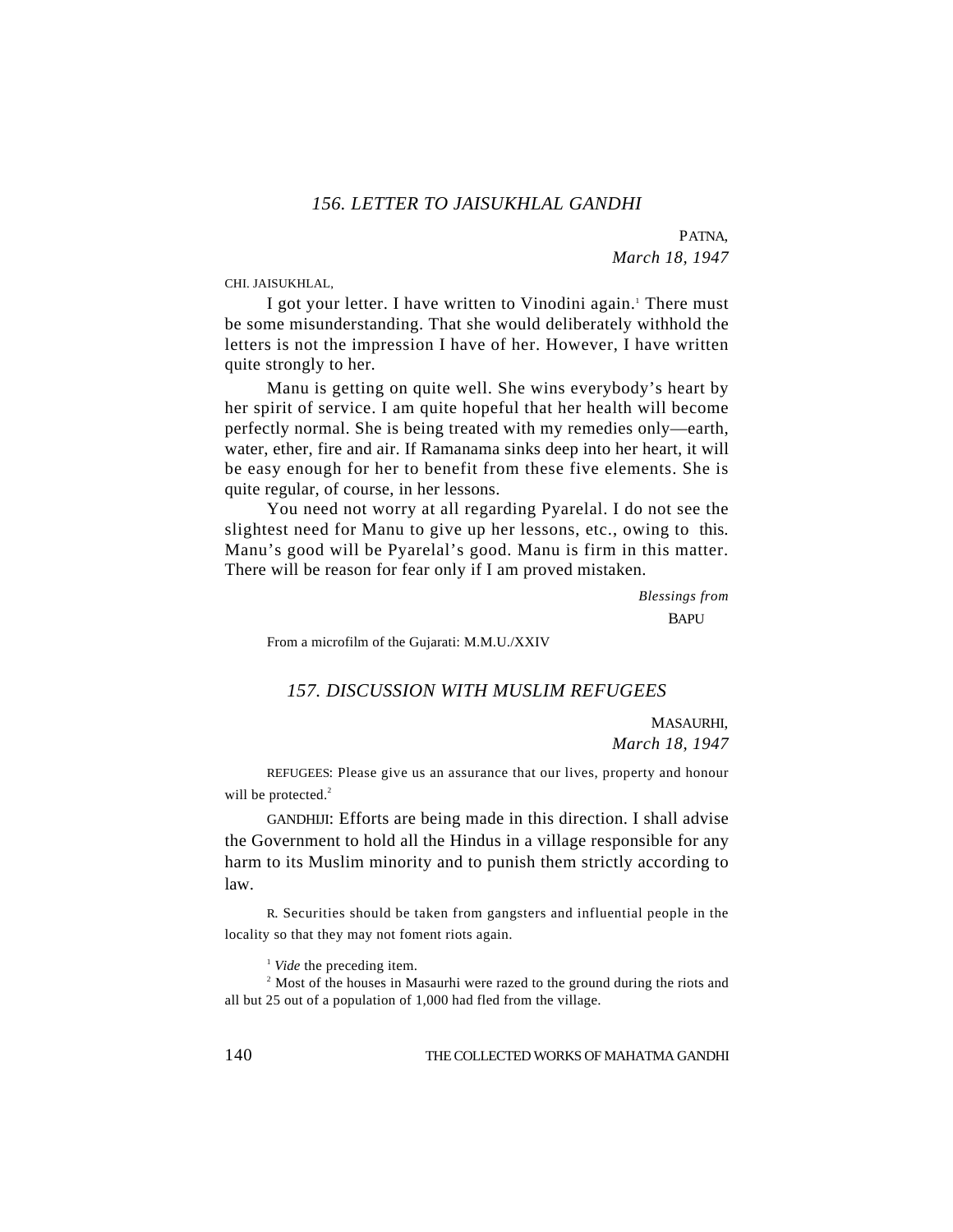G. Those persons who had led the riots should be held responsible for law and order in the locality to prevent recurrence of riots. As it is not right to hold everyone responsible for the riots, it would not be right to punish everyone for the riots; nor would it be easy to do so. But if you can recognize and prove anyone's participation in the riots, the law will certainly punish him.

R. We should be issued licenses to possess arms for self-protection.

G. It is strange that I am hearing the same arguments here which I used to hear in Noakhali. I shall certainly oppose this. I can never understand why some or all of you should be given arms. This is not the way of creating an atmosphere of friendship. I had told the Hindus in Noakhali that they could not live there nor could the local Government protect them if the entire Muslim population was hostile to them. Should the Government kill 80 per cent of the population to protect them? No government can do this today. I would like to tell you that my ways are different. I believe that a man should become brave but bravery consists not in killing but in getting killed and that too without hatred for the killer. Muslims were no cowards, but they are terrified today and that too on account of us—this makes me hang my head in shame. If my staying here has any meaning, you should shed your anxiety. I shall not go away till you yourself ask me to go, and assure me that Hindus and Muslims are living like brothers again.

R. There should be some arrangement so that all Muslims can live together.

G. This talk of 'pockets' is not new to me. As soon as I arrived in Bihar, I went to see the leader of the Muslim League, Barrister Abdul Aziz of Patna. He explained to me everything. Earlier I used to oppose the idea of 'pockets'; but now I understand the logic behind the demand. I can very well understand that one just cannot stay at a place where one's relations and friends have been massacred. Hence if people want to shift to villages where there is a large number of Muslims, they can migrate there with mutual consent.

I have advised the Government to build houses for displaced persons or give them funds for the purpose if they so choose. If you demand, however, that the Government should provide you everything, it may not be in a position to do so because it would mean acquisition of some people's lands. And this would lead to all sorts of complications. If there is any vacant piece of land and you can settle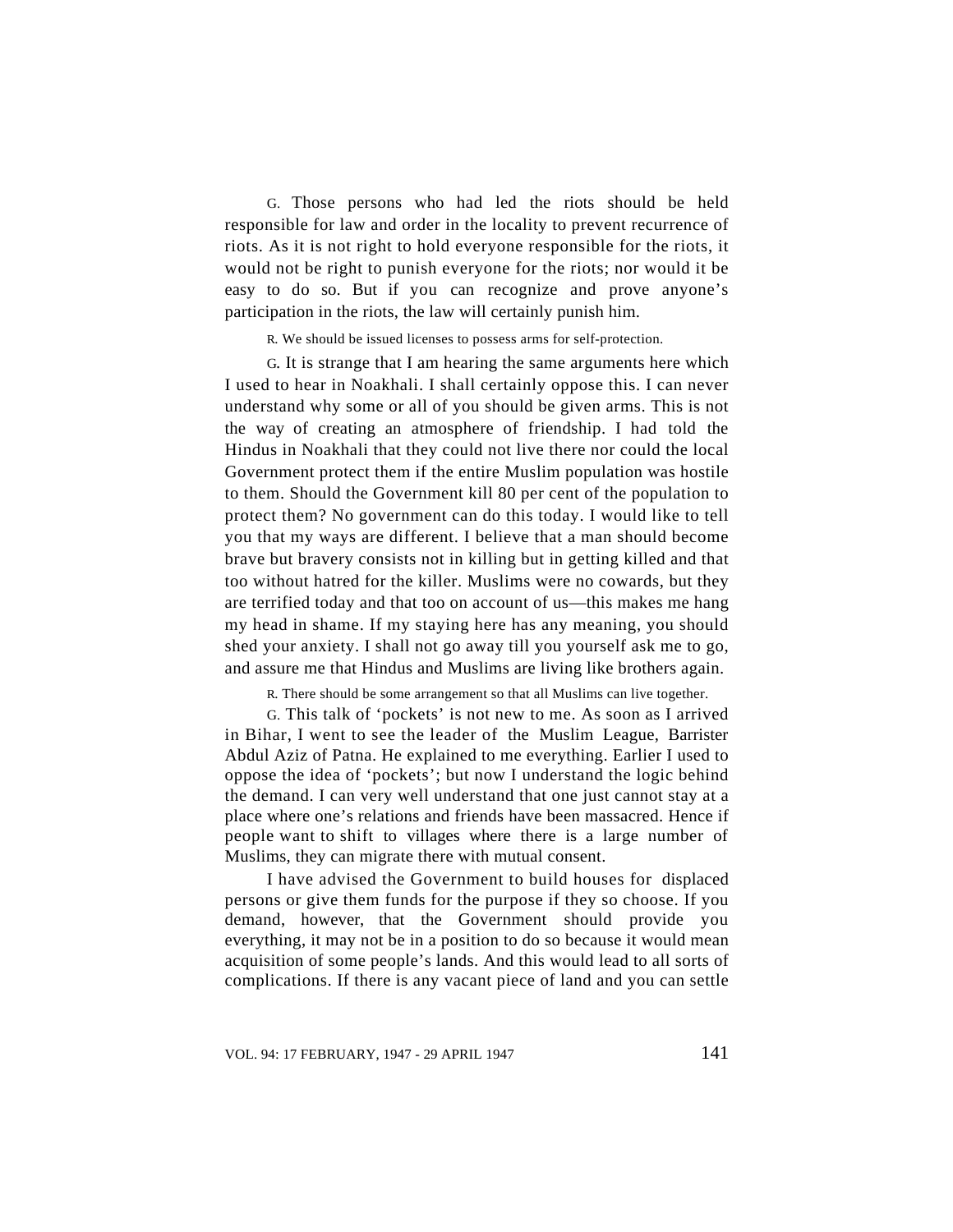there, you may certainly do so. A big landlord from North Bihar was ready to take as many Muslims as would like to stay on his lands. If you agree I shall write to him.

R. We should receive compensation for whatever we have lost.

G. Even the Government would go bankrupt if it agreed to this. Some people claim they have lost lakhs, some others claim they have lost crores. How can we evaluate the actual loss? I think the Government would not be in a position to pay even onefourth of the claims. It can only provide shelter or give money to enable people to stand on their own feet. In Noakhali, many weavers and fishermen had practically nothing to support themselves. There I had suggested that the local Government should advance them loans which could be repaid in easy instalments. Money alone has no value. You are all farmers, a hard working lot. If you take courage in both hands, you will forget in no time what you have undergone. Moreover a commission is being set up. Its object is not only to record whatever has happened, but also to examine the steps that are being taken and to recommend measures for the future.

R. 50 per cent of us should be taken in the police force.

G. I am totally opposed to such demands. I told Hindus in Noakhali: "I will not put in a word for a Hindu police officer. Does it make any sense that an officer is removed just because he is a Muslim? Of course, he should certainly be removed if he is inefficient. And after all, the officers are going to carry out only what the Chief Minister of Bengal, Shaheed Suhrawardy Saheb, wants them to do. If Shaheed Saheb is good, the officers will be good; but if he himself is bad, how can they remain good?"

R. The Government or the Congress should pay us compensation or loans in proportion to the size of our business.

G. The Government should only advance loans and not pay compensation.

R. Stolen goods are being recovered. This work should be done swiftly and firmly. Aid should be given to those who want to buy looms and yarn. They should be given free rations as long as they do not earn enough for their sustenance.

G. All efforts must certainly be made to recover looted property. To those whose tools and properties have been totally destroyed Government must provide shelter and foot till they can stand on their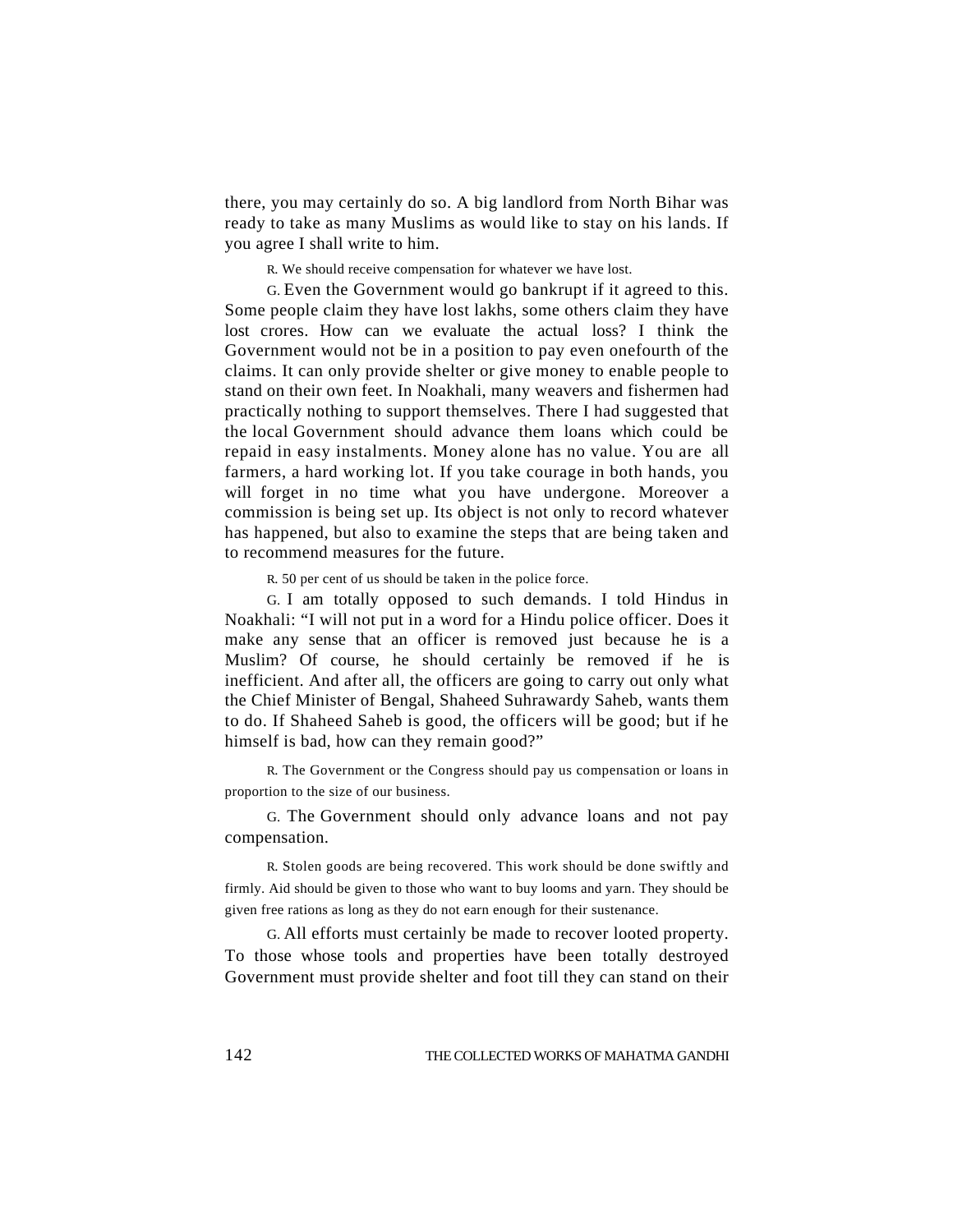own feet. But if someone argues that the Government should go on providing everything free, then that will not be feasible. It will mean the Government should provide everything free to an exmillionaire until he starts earning his millions. This is a ridiculous proposition.

R. Adequate arrangements should be made for recovering abducted girls.

G. Certainly. Please give the names and addresses of such girls to me. I shall immediately try to trace them. Hindus have been writing to me to let them know even if there is one such girl; and they will move heaven and earth to recover her.

R. We should have complete freedom to practise our religious rites, as we used to enjoy before the riots.

G. Certainly, it should be so.

R. The Government should make early and adequate arrangements to repair or rebuild before the rainy season such houses as were damaged during the riots.

G. Certainly, this work should be finished early.

The following decisions taken at the meeting of the refugees were placed before Gandhiji for his comments:

1. The relief camps should be situated near police stations instead of inside the towns. Gandhiji should be requested to depute two special workers for each camp.

G. I agree.

2. We shall, besides Government help, raise volunteers with the cooperation of Hindus for our protection, clearing of our houses and so on.

G. Right.

3. Panchayats will be formed which will perform such functions as scotching false rumours, settling internal disputes, returning mortgages and striving to recover stolen goods and so on.

G. Formation of panchayats is welcome. If people cooperate among themselves, I shall help them in every possible way.

4. The loans for relief should be advanced in a spirit of mutual help.

G. Right.

5. Women volunteers should also be recruited from among the Muslims as well as Hindus and they should, in addition to other work, strive to recover abducted women.

G. Right.

6. After constructing the houses, essential things like utensils, cots, small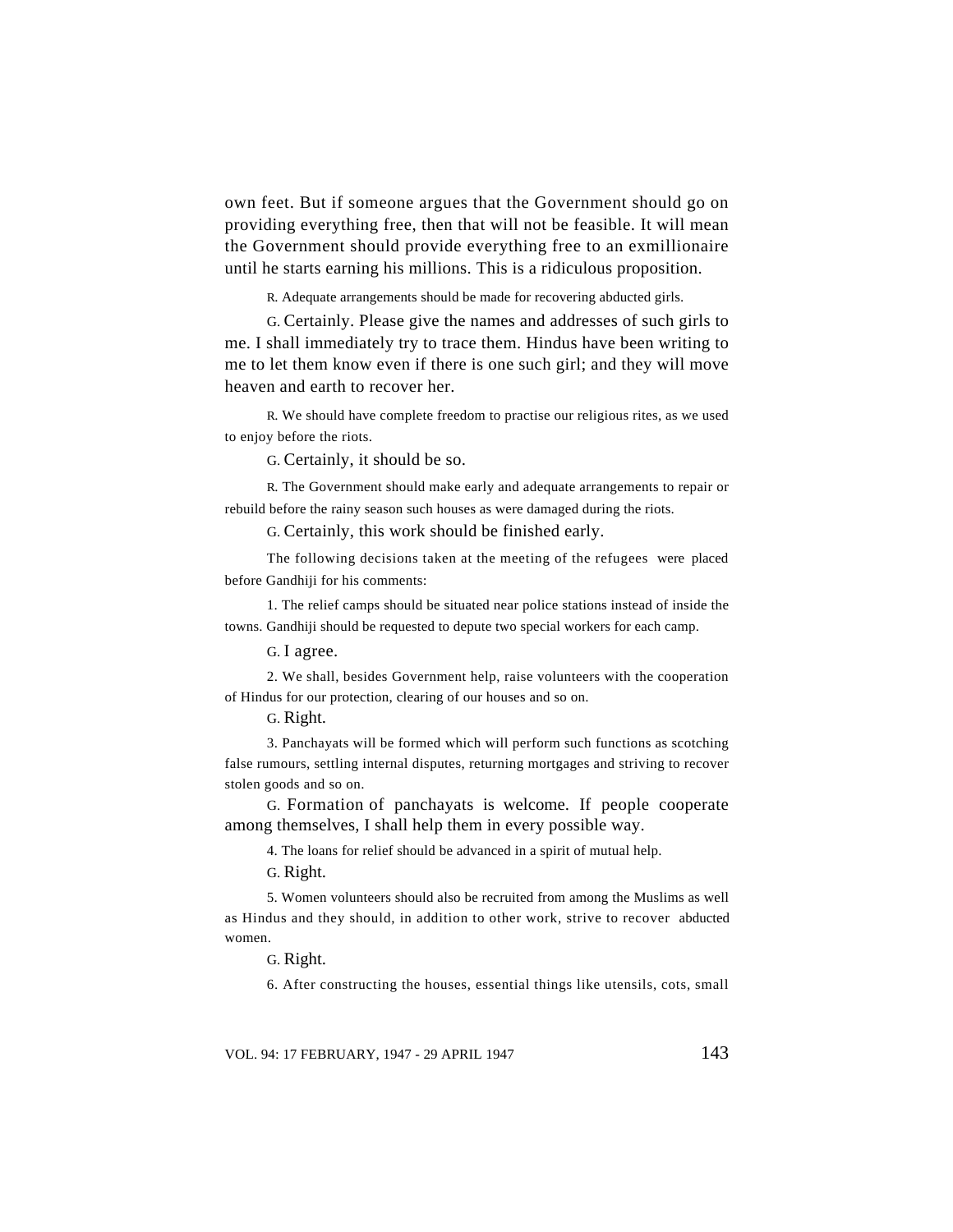tables, etc., should also be provided.

G. Right.

7. Licences for arms should be issued on the recommendations of the panchayat. They should not be issued to persons who do not need them or who want them for sport.

G. That's right.

[From Urdu]

*Gandhijike Dukhe Dilki Pukar—* II, pp. 4-9

### *158. SPEECH AT PRAYER MEETING*

BIR, *March 18, 1947*

I saw today the wreckage caused by us at Masaurhi. I had read in newspapers the Muslims League version of the happenings at Masaurhi, and I confess that I thought the version was grossly exaggerated. I did not believe that man could be so depraved or that Biharis could stoop so low. But today I witnessed it with my own eyes. When Muslims fled you either looted their property or destroyed it. They had not harmed you in any way. I have come here with the resolve or serving the Muslims. I am a servant of God and therefore consider it my duty to serve all human beings.

It is very unfortunate that our hearts have not yet been cleansed. I concede that the Muslims behaved very viciously in Calcutta and Noakhali. But how can that be avenged in Bihar? It was a very wrong decision to observe a Noakhali Day here.<sup>1</sup> Had I known it, I would never have allowed such an observance in Bihar. I am very sorry that my name was falsely dragged into this affair and I was maligned.

My statements were presented to the public in a twisted and distorted form. When Pandit Jawaharlal Nehru constituted the Provisional Government at Delhi,<sup>2</sup> people wished to celebrate the occasion like Diwali. When I heard this, I said we should do no such thing because Jawaharlal and his colleagues had put on a crown of thorns.<sup>3</sup> The Muslim League had not joined the Government and it was a pity that riots had broken out in Noakhali. But my statement was

 $1$  On October 25, 1946

<sup>&</sup>lt;sup>2</sup> On September 2, 1946

<sup>&</sup>lt;sup>3</sup> Vide "Speech at Prayer Meeting", 2-9-1946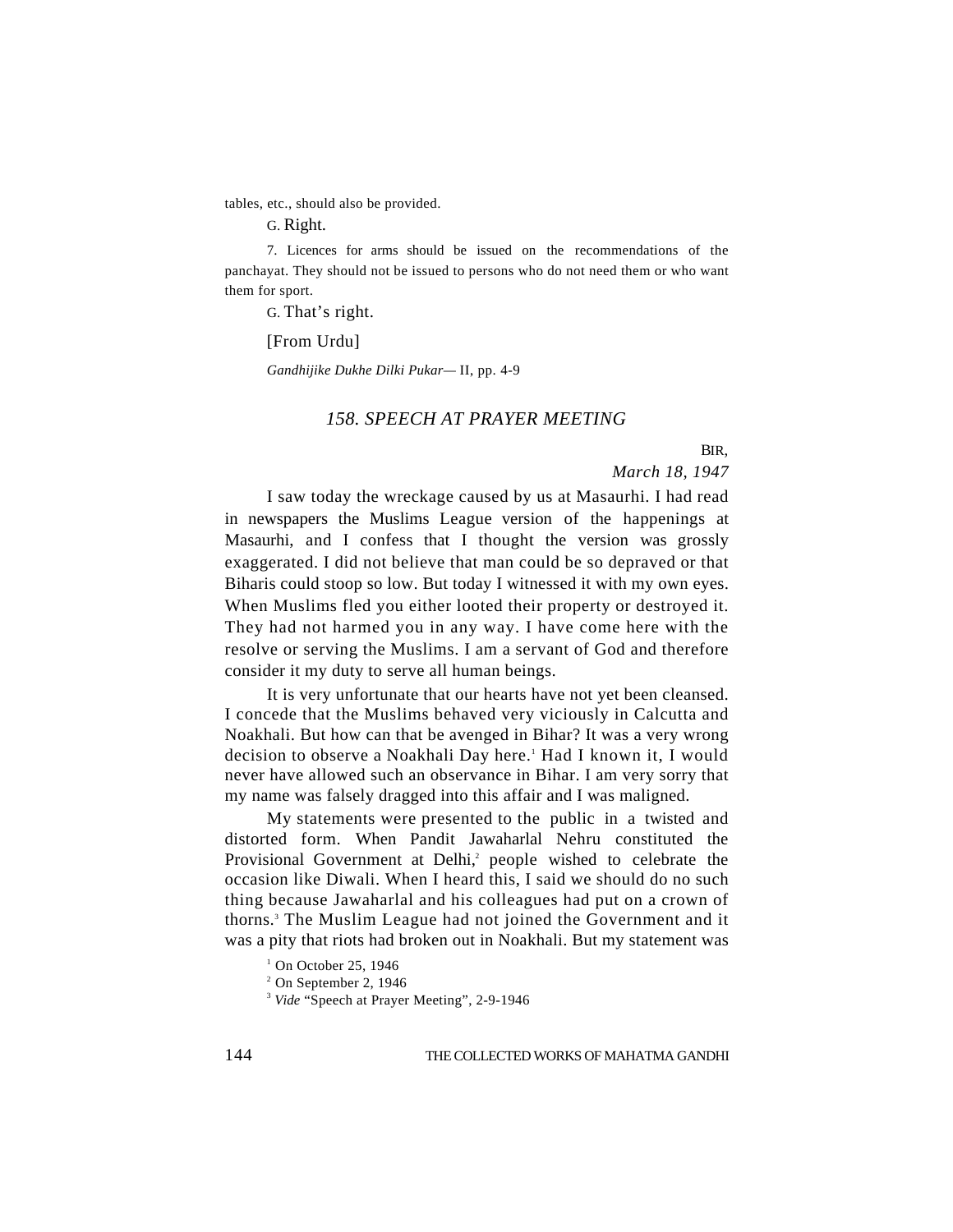distorted and people were told that Gandhi wanted them to observe a Noakhali Day. I had never even dreamt of this. And when the Noakhali Day was observed, people were so much excited that they thought they were expected to settle the Noakhali scores with the Muslims.

Hindus and Muslims used to live here as good neighbours. They had mutual love and affection. They might have quarrelled occasionally, but that did not affect their relations. They used to become friends again soon. It is an altogether different story now. Today celebration of any Day leads to fratricide. I have said that this must not happen while I am alive. I can never be a witness to fratricide. If this thing is repeated in Bihar I shall perish in that conflagration. I have heard that the Muslims here are panicstricken over the Punjab Day to be observed on the 23rd. I hope this is a false alarm. I assert that we must not observe a Punjab Day. If we do this, it will lead to dreadful consequences. The freedom of our country will become a distant dream. I pray to God that He must never let me live to witness that day. I am awakening the whole of Bihar through these words addressed to you.

While I was coming to the village of Bir, the residents of two villages stopped me on the way and handed over to me two letters. The first letter was addressed jointly by the Hindus and Muslims of Sain. They also contributed Rs. 55 for the relief of distressed Muslims in Bihar. I wish to read out to you their letter. They write:

We the residents of Sain are pained to see you in anguish which has been caused by our foolishness. We are extremely sorry for what has happened. Here, however, we Hindus and Muslims lived like brothers despite the prevailing lawlessness and we are happy and proud to tell you that we are living as brothers even today. We seek your blessings that we may continue to live in love and affection.

The other letter was given to me by the residents of Barni. They write:

When the riots were going on all around we formed a peace committee. No one was harmed here and no disturbance was caused in our area. There is absolutely no difference between Hindus and Muslims. We are working on the same lines even today, and we assure you that we will always continue to live like brothers.

The residents of this village also were not involved in any riot; and yet they are feeling sorry. This has made me very happy.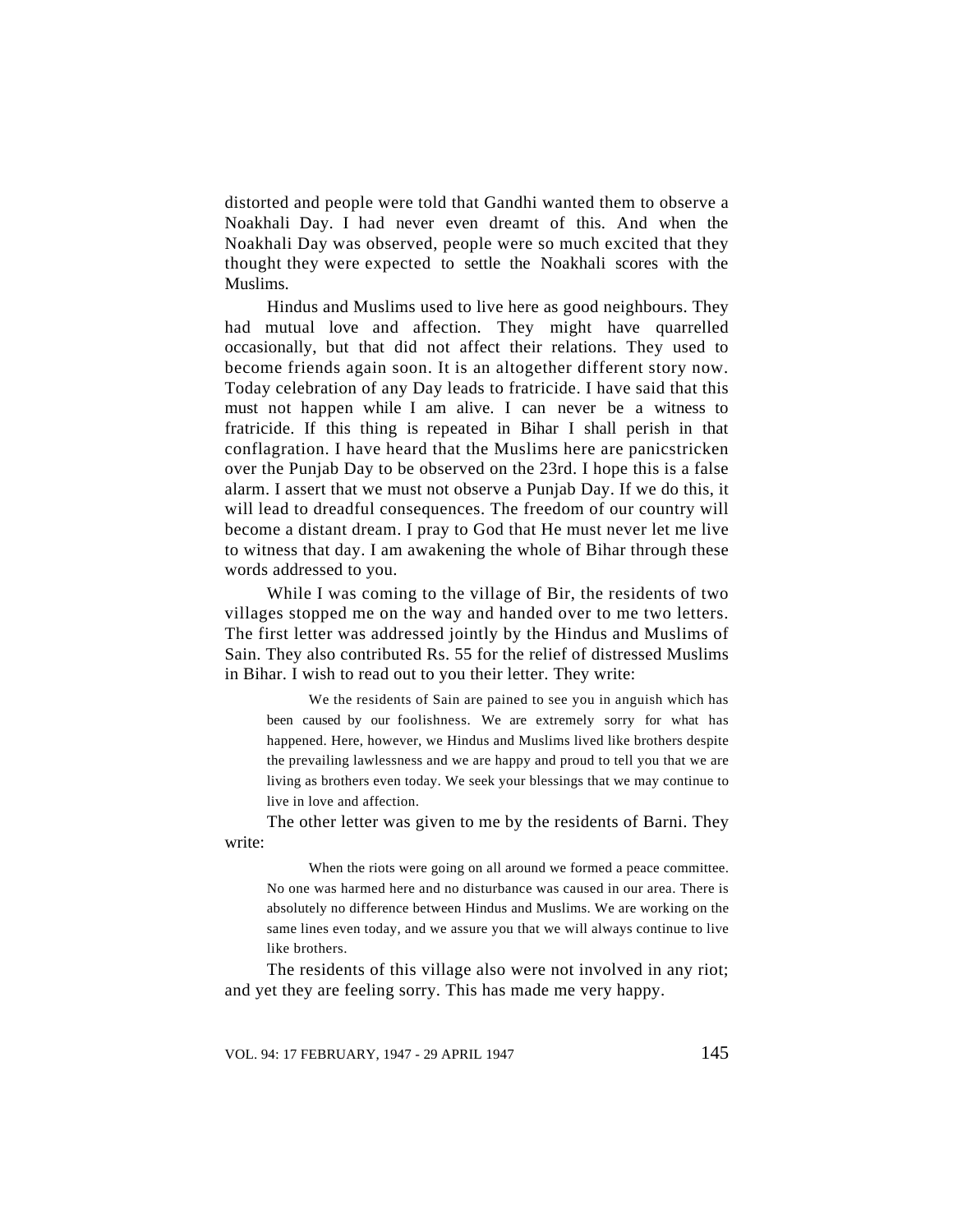Some of our Muslim brothers have said that they are afraid of returning to their homes. Thieves and dacoits have carried away their goods. According to me, even the thieves and dacoits are our brothers. It would be ideal if they gave up their profession. But if that is not possible, they should at any rate not rob the innocent people whom we have beaten away from their homes.

Now you should contribute as much as you can for the relief of the Muslims in distress. I cannot collect the donations myself, because that exhausts me, besides I shall have to work during the night also. Volunteers are going round for collection. Please donate the maximum amount you can and thereby earn the merit for it and at the same time atone for your sins.

[From Urdu]

*Gandhijike Dukhe Dilki Pukar*—II, pp. 10-2

### *159. TELEGRAM TO SATIS CHANDRA DAS GUPTA*

PATNA, [*March 19, 1947*] 1

### SATISCHANDRA DASGUPTA KAZIRKHIL RAMGANJ

IF YOU CAN SPARE BISEN<sup>2</sup> AND IF HE WISHES HE CAN JOIN ME PATNA IMMEDIATELY.

**GANDHI** 

From a photostat: G. N. 7713

# *160. LETTER TO NIRMAL KUMAR BOSE*

BIR, *March 19, 1947*

CHI. NIRMAL BABU,

Now that you are gone, I must say I did not like your abrupt departure. Manu was disturbed and Y asked if she had been the cause of your sudden departure. I told her I did not think so; but there was an uncertain ring about my 'no'. If you went without any other cause

<sup>1</sup> From the reference to the telegram in the letter to the addressee; *vide* p. 128.

<sup>2</sup> Shiv Balak Bisen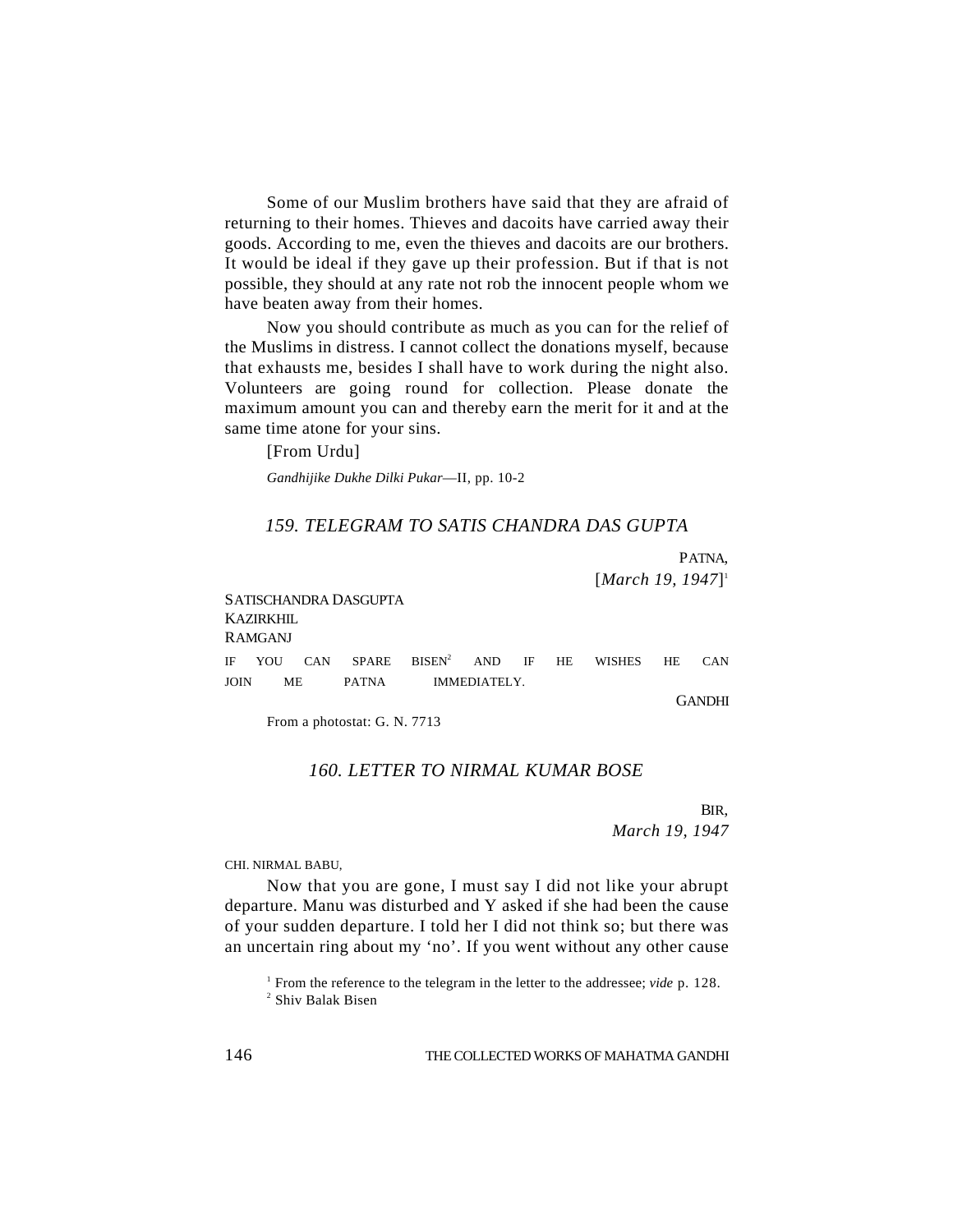than the call from the University,<sup>1</sup> I have nothing to say.

What is Freudian philosophy? I have not read any writing of his. One friend, himself a professor and follower of Freud, discussed his writings for a brief moment. You are the second.

I do not want to emphasize my impression<sup>2</sup> that you jump to hasty conclusions. You ought to know the three more fully. You are not just to them.

Have you in the light of my letter<sup>3</sup> and discussion accepted my position that I am not guilty of modernity? If you hold on to the view you have expressed in your letter<sup>4</sup> to K. you owe it to me to explain your standpoint and enable me to understand myself more fully than I do.

> *Blessings from* BAPU

*My Days with Gandhi*, p. 183

#### *161. DISCUSSION WITH CONGRESS WORKERS*<sup>5</sup>

BIR,

*March 19, 1947*

Shah Uzair Munimi, President of the District Congress Committee, described the devastation in Patna district. According to him the district of Patna was the worsthit in Bihar. After listening to his report, Gandhiji said:

What should we do now? Have you thought of something?

Shah Saheb replied that if they could get even a few honest men, things could be set right. Thereupon Gandhiji asked:

Is it or isn't it a fact that quite a large number of Congressmen took part in the disturbances? I ask this question because people are making this allegation. But the Congressmen assembled here can themselves tell the truth. How many of the 132 members of your Committee were involved? It would be a very great thing if all of you assert that none of you was involved. But this assertion cannot be made. These 132 are supposed to be the elected representatives of the people. But I learn there is a lot of fraud involved in this. There are many in the Congress who register bogus members by paying four

<sup>&</sup>lt;sup>1</sup> As stated by the addressee in his letter dated March 18; *vide* Appendix V.

<sup>2</sup> *Vide* "Letter to Nirmal Kumar Bose", 18-3-1947

<sup>3</sup> *Vide*"Letter to Nirmal Kumar Bose", 17-3-1947

<sup>4</sup> *Vide* "N. K. Bose's Letter to Kedar Nath and Others", 16-3-1947

<sup>&</sup>lt;sup>5</sup> This was held in the morning.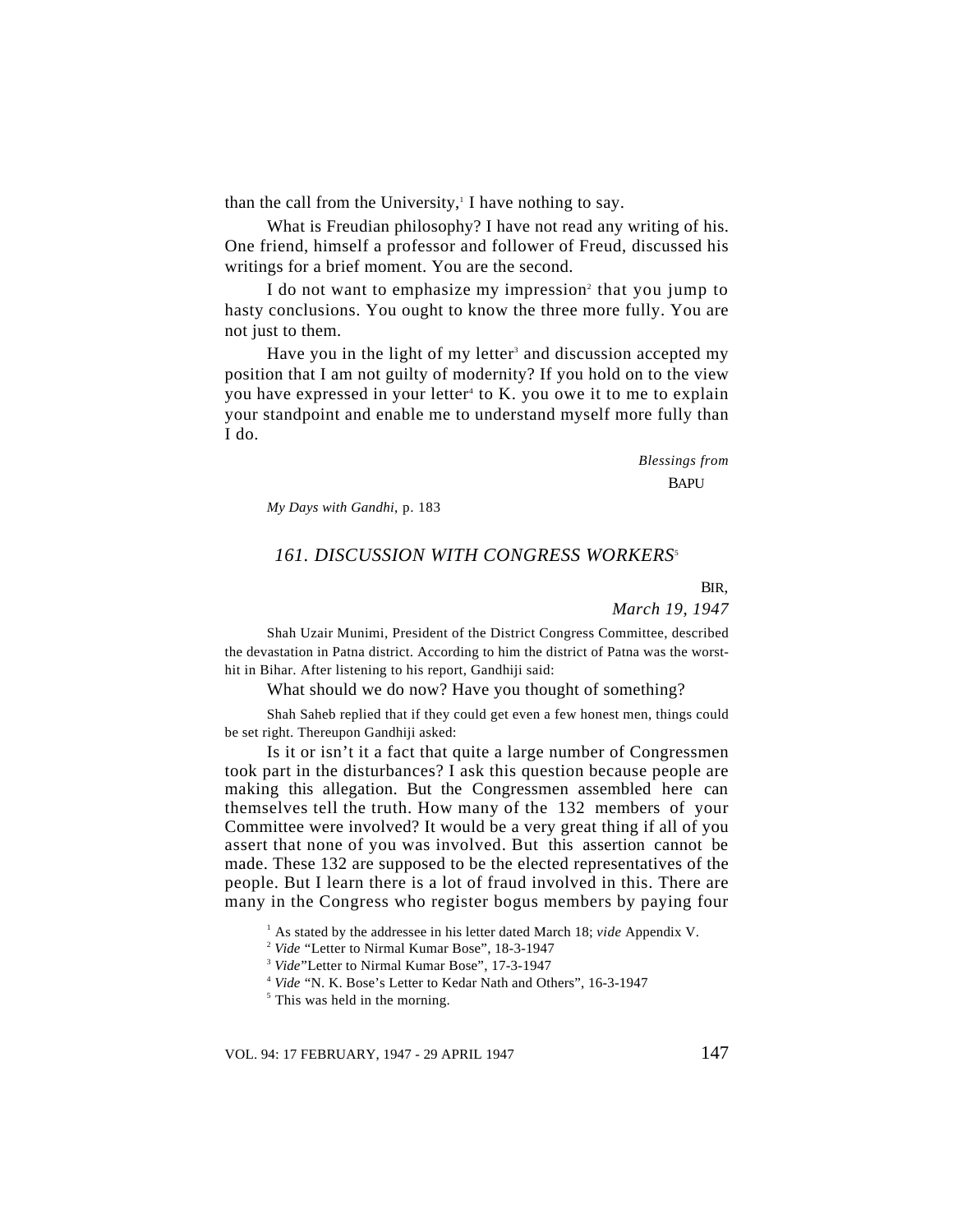annas from their own pockets and thus become elected representatives. I have also worked in the Congress. Today I am not even a fouranna member. But there was a time when I was a member of the Working Committee and I was virtually all in all. Hence I know the Congress inside out. This Police Station has jurisdiction over 300 villages which have elected 132 representatives. They can do substantial work if they so choose.

I wish to ask you, how could you live to see an old woman of 110 years being butchered before your eyes? How could you tolerate it? I do not wish to talk about anything else. I have vowed to do or die. I will not rest nor let others rest. I would wander all over on foot and ask the skeletons lying about how all that had happened. There is such a fire raging in me that I would know no peace till I have found a solution for all this. You know what happened when I reached Sodepur<sup>1</sup>. I had not gone there for rest. Hence I left for Kazirkhil and Chaumuhani. Chaumuhani is a big Station. What was the use of waiting there? Kazirkhil had been devastated. But the station-master there had transformed it into some sort of an ashram. So I requested him to take me to some place where there were no amenities. Hence I proceeded to Srirampur<sup>2</sup>. It was a predominantly Muslim area with only a sprinkling of Hindu houses which had been burnt down. The Muslims welcomed me. Even then I hurried from there and wandered from village to village. I am afraid I will have to go through the same ordeal in Bihar. If I find that my comrades are deceiving me, I will be furious and I shall walk barefoot on and on through hail or storm. I would throw away the soft seat and other amenities which you have offered me. After all, it was in Bihar that I had renounced similar comforts earlier. When I came to Champaran in 1917, though Rajendra Babu and other leaders were my friends, they used to have their meals in separate kitchens. I asked them why we should eat separately when we were all engaged in rendering service. Then I set up a common kitchen. My wife Kasturba, Mahadev Desai's wife Durgabehn, and Narahari Bhai's<sup>3</sup> Manibehn all of them together used to cook and all of us had our meals together. I would never get more loyal and hearty co-operation in the whole world than what I got from Rajendra Babu, Brijkishore Babu, Janak Babu, Dharani Babu and Gorakh Babu. As a result of this there was a transformation in Champaran. The British indigo planters lost their hold. But I am told the Indian planters today have become even more powerful. The lesson we learnt in Champaran was the result of the hardships

 $1$  On October 29, 1946

2 On November 20, 1946

<sup>3</sup> Narahari Parikh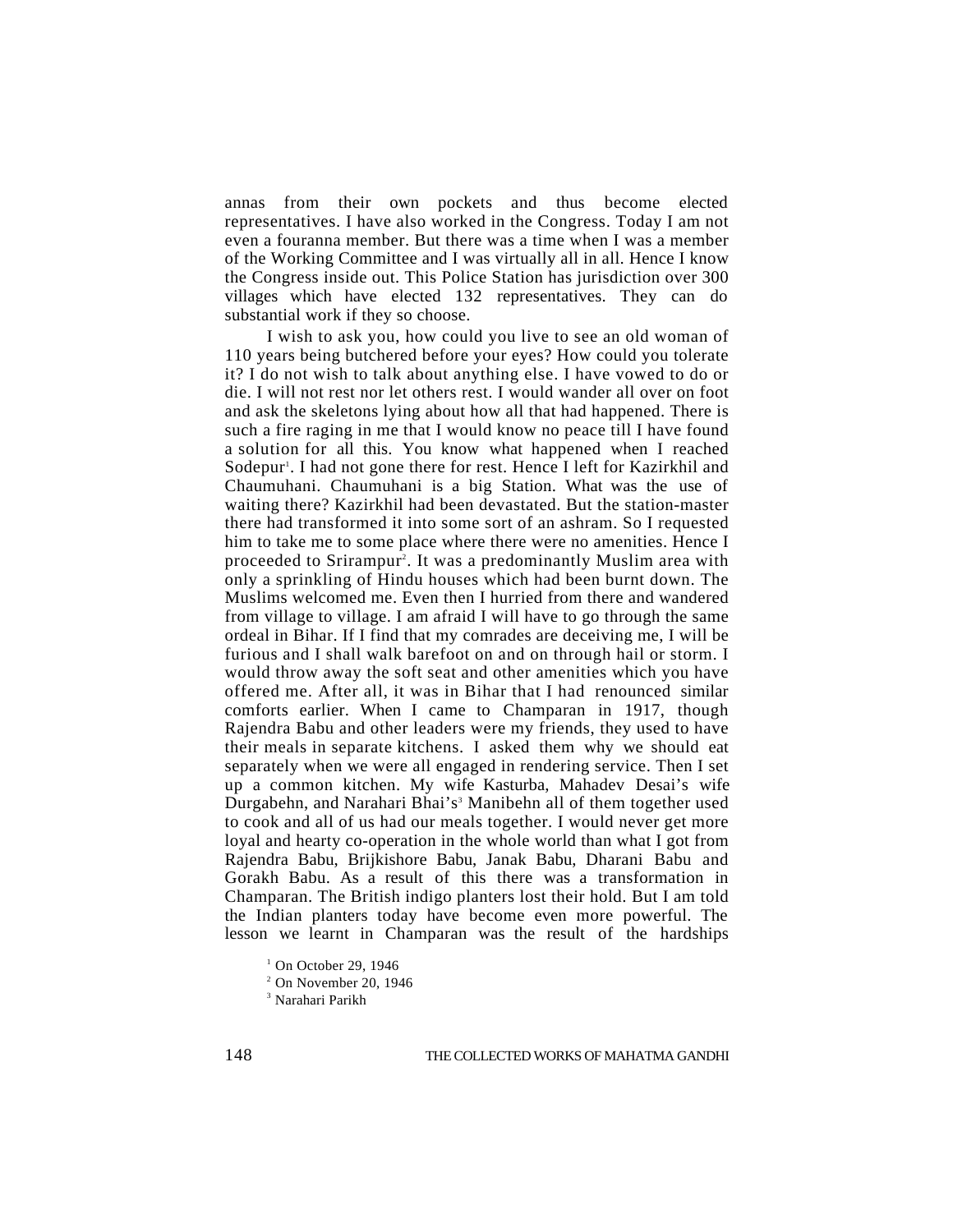undergone by the people of Bihar. Without them I could not be what I am nor could my achievements be worth much. I am a bird of passage. God has not allowed me to stay at one place. We have to work in the same spirit today with which Brijkishore Babu had worked. Today I do not find that honesty or loyalty. I once again appeal to you to work only if you can do so truthfully. My words may sound harsh, but you must realize that even if you forsake me, I shall not leave Bihar. It is difficult to force me out of Bihar. During the Champaran satyagraha, the Commissioner of Tirhut notified me that I, being an outsider, should leave the area.<sup>1</sup> I told Brijkishore Babu and Rajendra Babu that I wished to challenge the Government and that they would have to give up their legal profession and become my clerks or interpreters if they decided to back me up. I gave them a night's time to think it over. Rajendra Babu had been offered a judicial post. But the next morning itself he and Brijkishore Babu announced that they had decided to give up their legal practice and to become my clerks and interpreters. The Bihar of today is the result of the transformation of their hearts. It is now for you to decide whether I should go in the car or travel on foot. Of course I prefer walking. When Muslims in Noakhali taunted me to go to Bihar, I used to feel hurt. Some Muslims look upon me as an enemy of Islam. Some people expressed doubts whether I could achieve what I wanted to in Noakhali. But I had no doubts. Even today I believe that I can work for Noakhali and the whole of India from Bihar. The non-violent fight which I had launched against injustice and oppression in Champaran had sent new life pulsating throughout India. The work in Bihar this time is far more difficult and significant. This time it seems I will have to strive to the utmost to prove that Hinduism and Islam can exist side by side. This is being put to test today. Many people believe that they cannot and one will have to remain subordinate to the other. I do not think so. If the Hindu Mahasabha insists that Muslims should remain subordinate to Hindus or if the Muslim League insists that Hindus should subordinate themselves to Muslims, this will not do. No one need live as subordinate to another. All have to live together as equals. Even Jinnah Saheb has now declared that the minorities will be shown greater consideration in regions where Muslims constitute the majority.

Q. All people lived like brothers in Bihar before the trouble started in Bengal. Later on Noakhali turned everyone's head. The events in the Punjab are also casting their shadows. It is necessary that we go and live among the people to prevent the outside evil influence from spreading and to maintain cordial relations. But today

<sup>1</sup> *Vide* "Letter to District Magistrate, Champaran", 16-4-1917 and Appendix "N. K. Bose's Letter to Kedar Nath and Others", 16-3-1947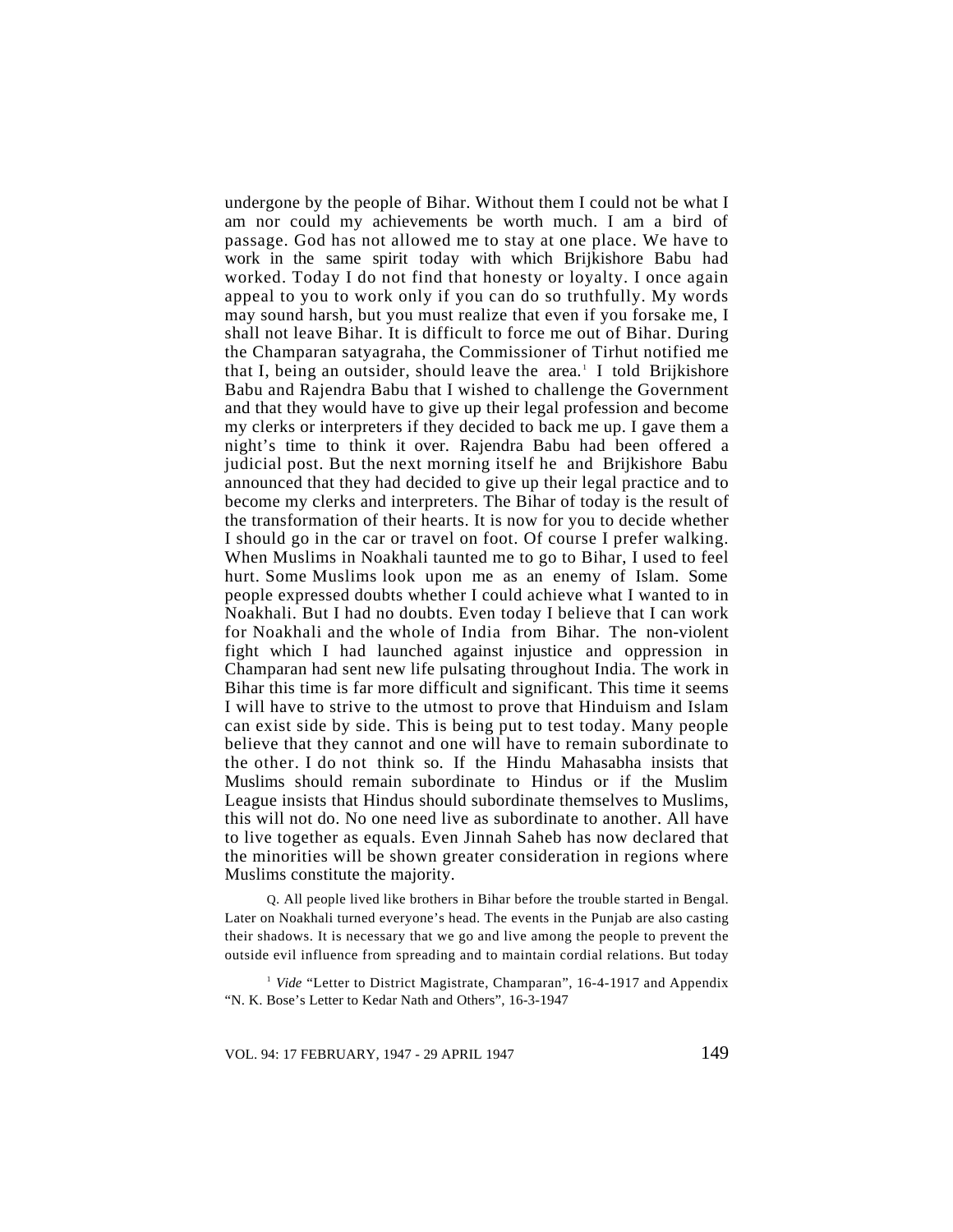many Congressmen do not wish to serve the people; they want power for themselves. They join the Congress for their own selfish ends and indulge in intrigue and groupism. How shall we get out of this mire? If we strengthen the Congress in Bihar we can check the evil. The people of Bihar have behaved badly, we have become vicious, the whole atmosphere has been vitiated. In this atmosphere, many Congressmen kept quiet and could not stem the tide, and some of them were carried away by it.

A. It was easy to wrest power from British hands but it is very difficult to overcome our own weakness and to set up an efficient administration. You should tell me whether you can cooperate with me in this work or not. If you cannot, I request you to leave me. There are people today who declare that I am out of date and that I should give up all politics. I do not agree with this. This region is teeming with Hindus. We will not rely upon the police for our work although they are our police. We must do this work ourselves. Suhrawardy Saheb had developed the police in Noakhali to protect me from Muslim fanatics; but I made friends with Muslims there. The Government here have also deployed the police. I ask them, what is the police for? Muslims are not going to kill me here; the Hindus may probably think of doing so. That is why I wish that the task of establishing peace should be undertaken by you all and not only by the Government although it is our Government. You should either achieve success in your mission or die in the attempt.<sup>1</sup>

[From Urdu] *Gandhijike Dukhe Dilki Pukar —* II, pp. 13-6

#### 162. TALK WITH VILLAGE REPRESENTATIVES<sup>2</sup>

BIR,

*March 19, 1947*

Great care should be taken while constituting the panchayats, otherwise gangsters may get into them. The British Government by appointing revenue and police functionaries for every village has

<sup>1</sup> According to *Mahatma Gandhi — The Last Phase*, Gandhiji was visibly agitated. In a low, impassioned voice he shared his anguish with Badshah Khan, who sat listening with a grave face. Soon Badshah Khan also left and only one of Gandhiji's secretaries remained in the room. Sadly Gandhiji turned to him and remarked: "You see where I stand !"

 $2$  Shah Uzair Munimi had reported that, from among the representatives, an eleven-member committee had been formed and it had agreed to ameliorate the conditions in the six affected circles as also to form volunteer corps and panchayats.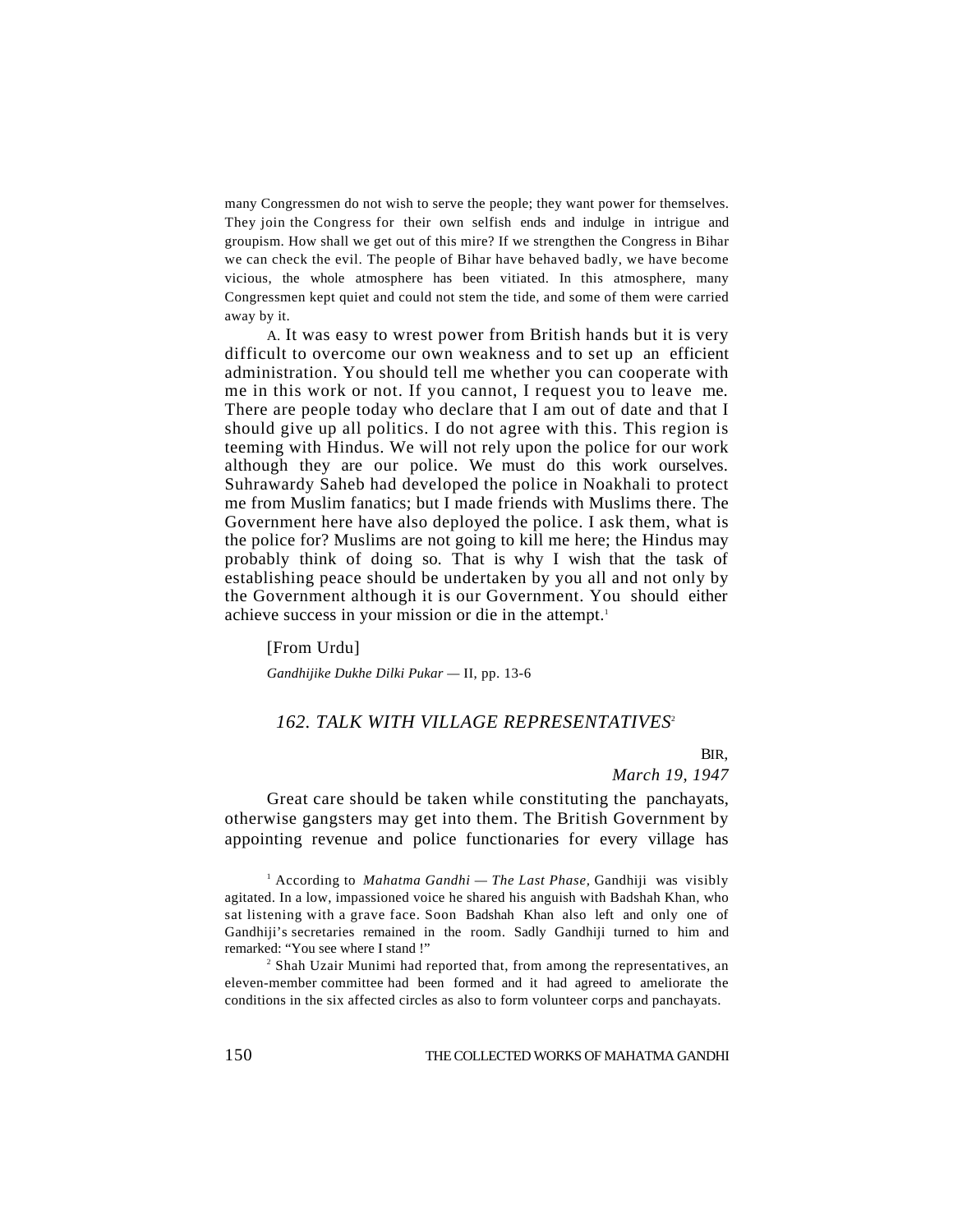strengthened the hands of the goondas. This has undermined the authority of the village panchayats. While exercising centralized power over the country, the British Government has polluted the atmosphere in the villages. The petty village officials have become masters instead of being servants. So great care has to be taken to ensure that these gangster elements do not get into the panchayats. It will be a good procedure to elect the panchayat by ballot. Let everyone secretly write on blank pieces of paper five names of persons whom he or she may like to form the panchayat. The first five persons who get the maximum votes should be elected to the panchayat.

Those who have committed murders and taken part in riots, or those who are suspected of such acts, should be debarred from membership of the panchayats. They should themselves keep out of these bodies. If we are not able to cultivate this spirit we shall not be able to do anything well. Even a government cannot function unless the people are organized. The committee that has been formed will wield real power and do some useful work if it works honestly.

At this stage, Gandhiji was asked: "Can those Congressmen who have allegations against them remain office bearers in the Congress?"

Suppose I am innocent but the Muslims suspect my *bona fides* and want me to stay out of it, I shall stay out but still I will continue to serve them. I shall advise even leaders like Jagat Babu and Murli Babu to keep out if they have been so accused. This is the convention in Britain too. If there is a false accusation against you even when you are absolutely innocent, you should keep out of any committee and continue to serve the Muslims. If you work in good faith, believe me, the Muslims who are suspicious today will give up their suspicion and cooperate with you.

There are many thugs in the Congress. Thugs are in the ascendance everywhere today. Those Congressmen who are suspect should leave the Congress and serve the Muslims if they so choose. But one should never carry a dagger in one's sleeve while pretending to chant the name of Rama. Some people ask how any work can be done where there are a number of gangsters. The volunteers can tell the gangsters that they are not afraid of them and continue to work. If they say this and courageously go ahead with their work, no one dare displease them. We have to be brave and honest. Wherever there are goondas there are good people as well and they should tell the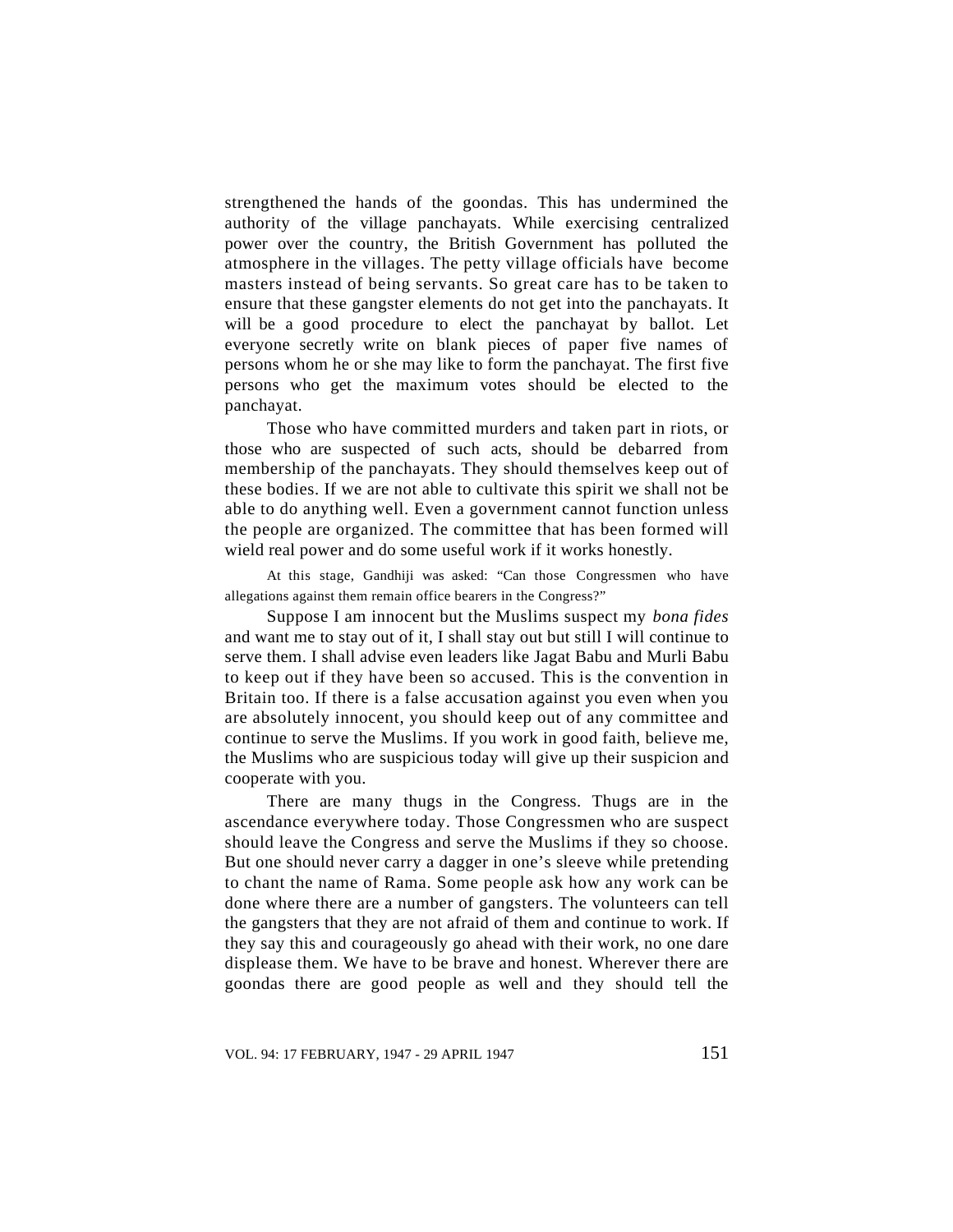goondas that they would rather die than run away in the face of an attack. Today there are more goondas than honest people in a village. The problem is how to remedy the situation.

[From Urdu] *Gandhijike Dukhe Dilki Pukar*—II, pp. 17-8

#### *163. SPEECH AT PRAYER MEETING*

GORIAKHARHI, *March 19, 1947*

I shall say after the prayers the few things that I wish to tell you. Since there is some time yet for the prayers to commence, I wish it to be utilized for collecting money for the relief of afflicted Muslims. We have committed a great sin by killing and robbing innocent Muslims. We can do some atonement through such donations. Hence I appeal to you to contribute your maximum.

After the prayers Gandhiji continued:

I have seen signboards put up at the prayer ground to indicate separate enclosuers. Some of them are in English and some in Hindi. I was amazed to see the English boards. For whom are they written? The newspaper correspondents are all Indians and they can read Hindi. Are the English signboards then intended for Badshah Khan? Or did you think that I had stayed away from India for many years and had therefore been denationalized?

This is very objectionable. I am not an enemy of the English language or script. But I believe that a thing in the wrong place is ugly. I can be honoured only by being kept in my proper place. Similar is the case with the English language and script. They are not appropriate for the Indian people. I have said it time and again, and I repeat it, that Hindustani alone can become the common language of all Indians. Neither Hindi nor Urdu can take that place. I do not claim to be proficient in Hindi; but I do understand Hindi well and to some extent Urdu also. I used to attempt conversation in Urdu with my friend Maulana Abdul Bari of Firangi Mahal, Lucknow and other friends; and even now I try to speak chaste and correct Urdu with Muslim friends.

Till all the Hindus and Muslims in our country willingly accept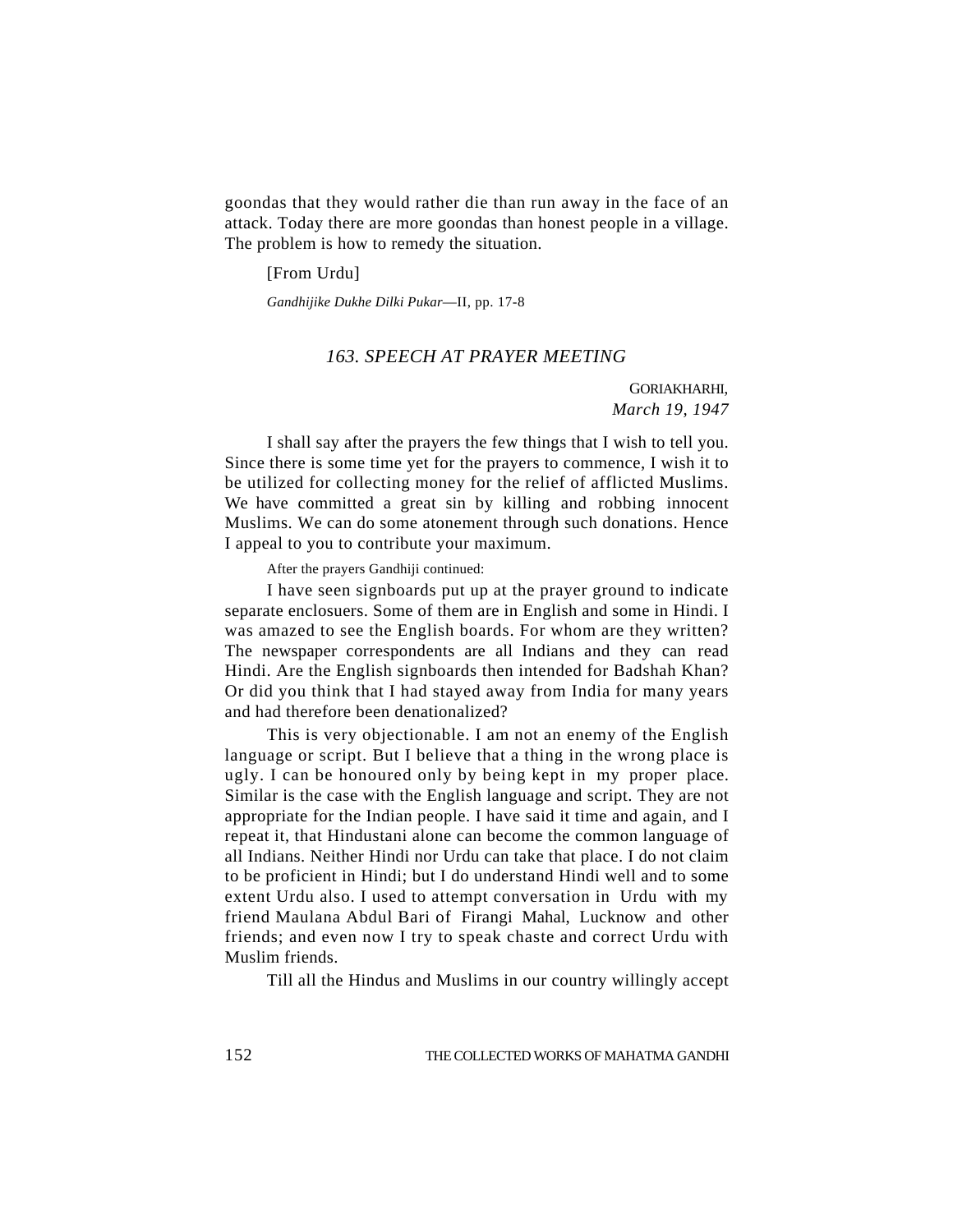one language and one script, it is essential that we learn both Hindi and Urdu. Whether or not the Muslims learn Hindi and Devanagari, we must learn the Urdu language and script. At the moment we have also to atone for our crimes against the Muslims. Hence it is all the more necessary that we demonstrate our affection and sympathy for them by learning their language and script. From tomorrow onwards I wish to see signboards in Hindi and Urdu wherever I go. Brijkishore Babu and Rajendra Babu who accompanied me during those early days in Champaran normally used to write in Urdu only.

We should try our utmost to rehabilitate the Muslims who used to live in our neighbourhood. We should appeal to them to forget the past. We should bring them back to their homes. We should tell them that they can kill us if they want to, but must come back to their homes. The volunteers should become Khudai Khidmatgars<sup>1</sup>. They should respectfully appeal to the people to follow the dictates of their religion which taught them that their outward behaviour should be in keeping with their conscience and that they should tread the path of truth. Those who have committed crimes should honestly confess them and atone for them. All those who have taken part in the riots are sinners and they should atone for their sins.

[Form Urdu]

*Gandhijike Dukhe Dilki Pukar*—II, pp. 19-20

#### *164. LETTER TO JAWAHARLAL NEHRU*<sup>2</sup>

*March 20, 1947*

I would like you. . . to tell me what you can about the Punjab tragedy. I know nothing about it save what is allowed to appear in the Press which I thoroughly distrust. Nor am I in sympathy with what may be termed by the old expression of "hush hush policy". It is amazing how the country is adopting almost the every measures which it criticized during the British administration. Of course, I know the reason behind it. It makes no appeal to me.

\* \* \*

<sup>&</sup>lt;sup>1</sup> Literally, servants of God

<sup>&</sup>lt;sup>2</sup> Omissions in the letter are as in the source.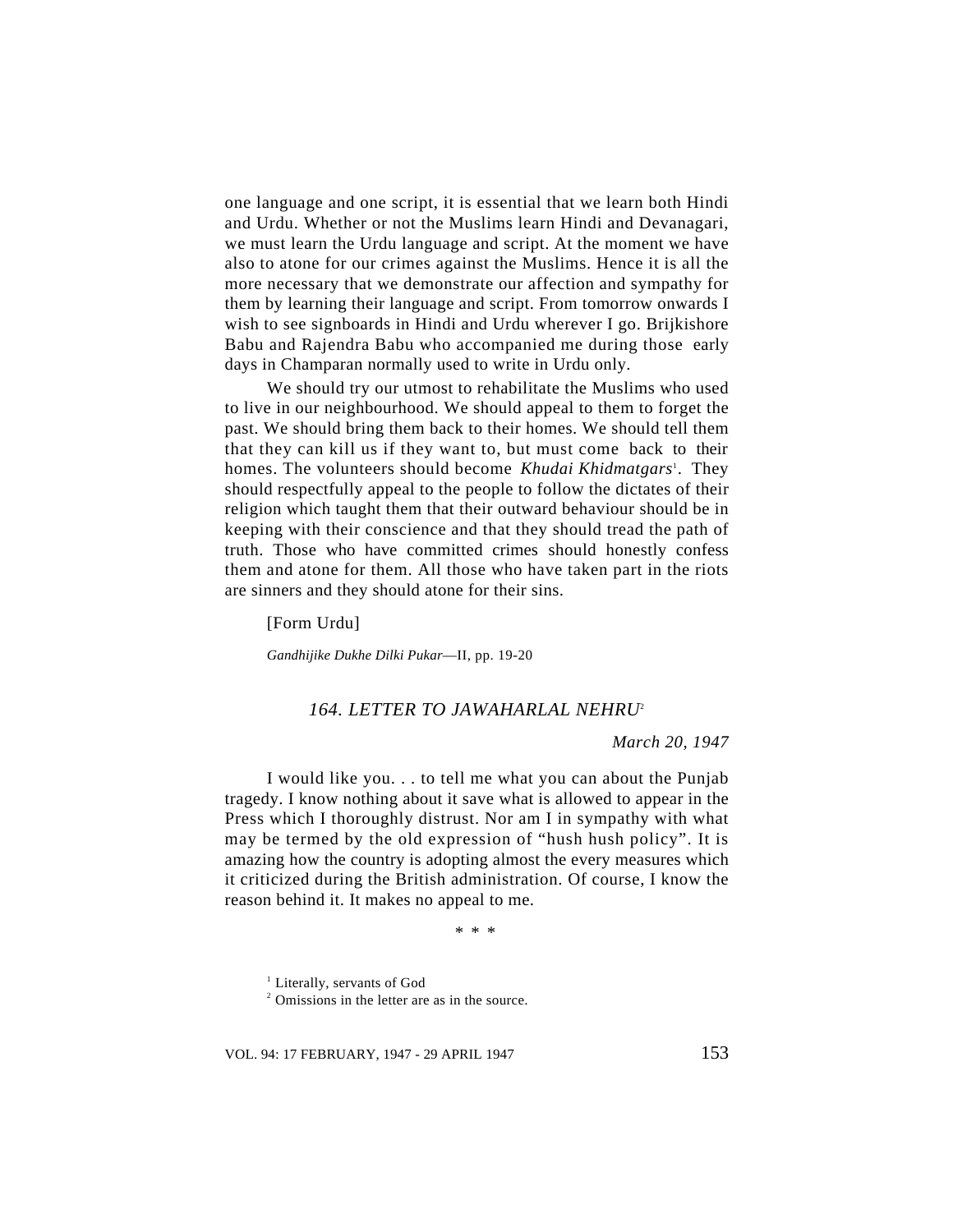I have long intended to write to you asking you about the Working Committee resolution<sup>1</sup> on the possible partition of the Punjab. I would like to know the reason behind it. I have to speak about it. I have done so in the absence of full facts with the greatest caution. Kripalani said in answer to a question in Madras that it was possible that the principle might be applied to Bengal also. I was asked by a Muslim Leaguer of note. . . if it was applicable to the Muslim-majority provinces, why it should not be so to a Congressmajority province like Bihar. I think I did not know the reason behind the Working Committee's resolution, nor had I the opportunity. I could only give my own view which was against any partition based on communal grounds and the two-nation theory. Anything was possible by compulsion. But willing consent required an appeal to reason and heart. Compulsion or show of it had no place in voluntariness<sup>2</sup>

*Mahatma Gandhi — The Last Phase,* Vol. II, pp. 34-5

#### 165. SPEECH AT PRAYER MEETING

MASAURHI, *March 20, 1947*

You know I have returned after a two days' stay at Bir. I could see within these two days the damage wrought by us.<sup>3</sup> Today also I saw a village<sup>4</sup> which had been deserted, and where a large number of women and children had been killed. I cannot narrate the whole story,

<sup>1</sup> Passed at its meeting held in New Delhi on March 6, 7 and 8. For the text of the resolution, *vide* "Congress Working Committee's Resolution on the Punjab"

<sup>2</sup> The addressee on March 25, replied, "About our proposal to divide the Punjab, this flows naturally from our previous decisions. These were negative previously, but now a time for decision has come and mere passing of resolutions giving expression to our views meant little. I feel convinced and so did most of the members of the Working Committee that we must press for this immediate division so that reality might be brought into the picture. Indeed this is the only answer to partition as demanded by Jinnah. I found people in the Punjab agreeable to this proposal except Muslims as a rule. For the present it means an administrative decision without any change in law."

<sup>3</sup> Gandhiji had visited Andari and Garriakhari the previous day. Out of 168 there was not a single Muslim in Andari. At Garriahkhari out of 400 Muslims 119 were killed, 11 injured and 12 were missing. The houses were all in ruins.

4 Harla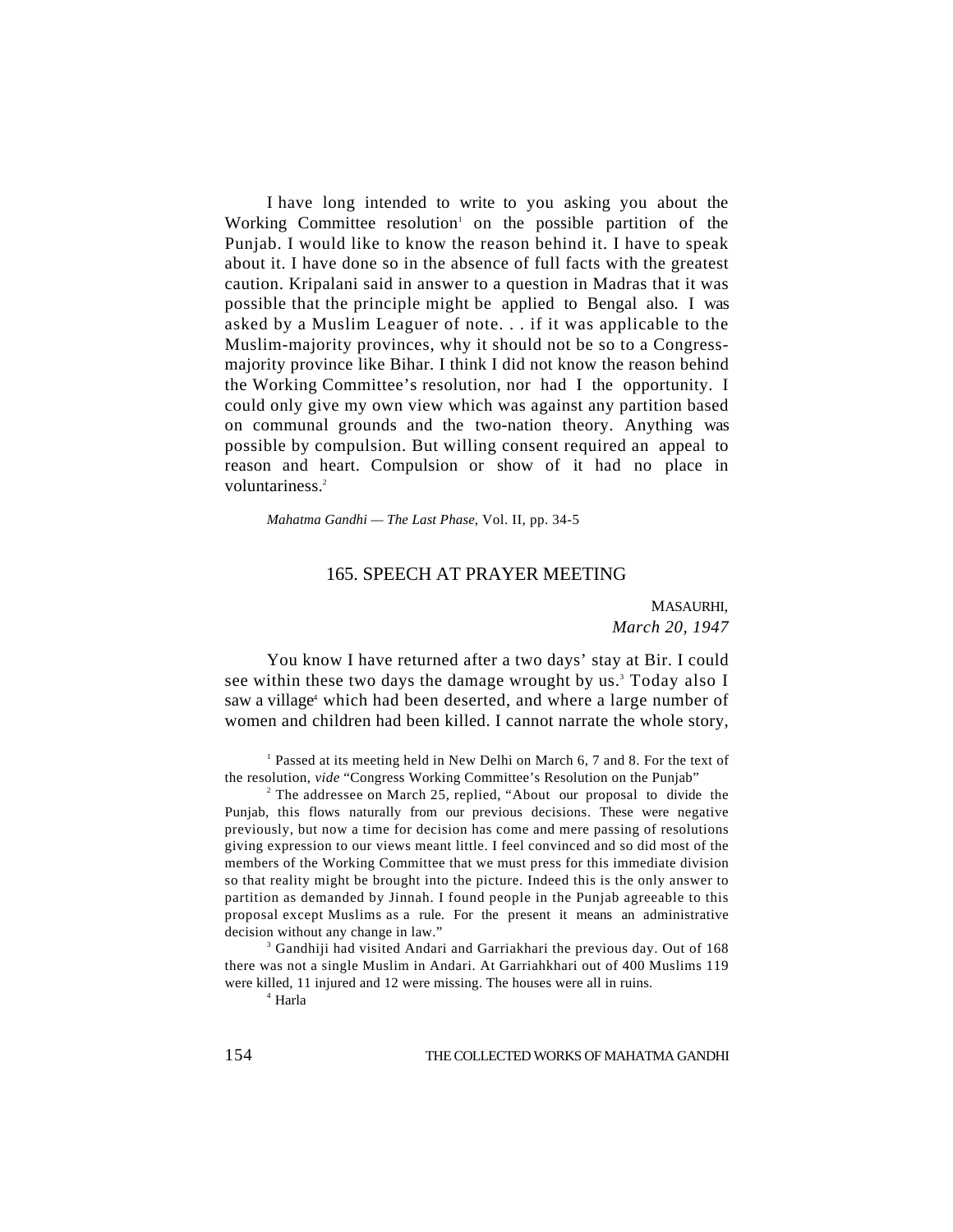because my heart is so full that I might burst into tears if I tried to tell it. One who wants to see things for himself can still go there. We have not been able to do anything by way of reparations during all these months. The devastated villages continue to wear a deserted look. Even now thieves and dacoits haunt the place and carry away goods since no Muslim stays there. And how can the Muslims stay at a place where their brothers and sisters, parents and children have been slaughtered? The mere memory of the massacre will stun them. I myself, perhaps, could not have stayed there. You might argue that the Government should rebuild or repair the damaged houses. But I ask you, 'Did you seek permission from the Government, when you resorted to murder, loot and arson?' You have to atone for the sins, not the Government, because, after all, the Government is your own and not imported from England.

If you rebuild Muslim houses and clean up their villages, they may think of returning to their homes in the confidence that Hindus had become their brothers, forgetting and forgiving the death of their relatives, who, after all, had to die one day or other. But this can happen only if you rebuild their houses with your own hands, clean their wells, sink new wells to replace the old ones filled with corpses of massacred Muslims. Muslims will trust you only when you do all this; and then they will return to their villages on their own. I appeal to every Hindu brother and sister to participate personally in undoing the damage. Those who are convinced that this is their duty should enter their names in the list with me or with Mridulabehn. Those who cannot come to me here or at Patna, should send their names by post. Much work remains to be done at Masaurhi too. You should render service wherever necessary, preferably in your own neighbourhood. There is no need for outsiders to come over to Masaurhi for the work of resettlement. Put up beautiful houses in place of the debris so that one who looks at them will hardly believe what ruins were there. When you do this it is bound to influence the other provinces too and its fragrance will spread all over India.

I would request you not to think of celebrating a Punjab Day. Never make the mistake of avenging the Punjab in Bihar. Just as the Muslims here are in panic, so are the Hindus trembling in fear in Noakhali at the talk of a Pakistan Day. I wish to reach the ears of Janab Suhrawardy Saheb, the Chief Minister of Bengal. I wish to remind him that he had called upon me, as a Hindu, to go to Bihar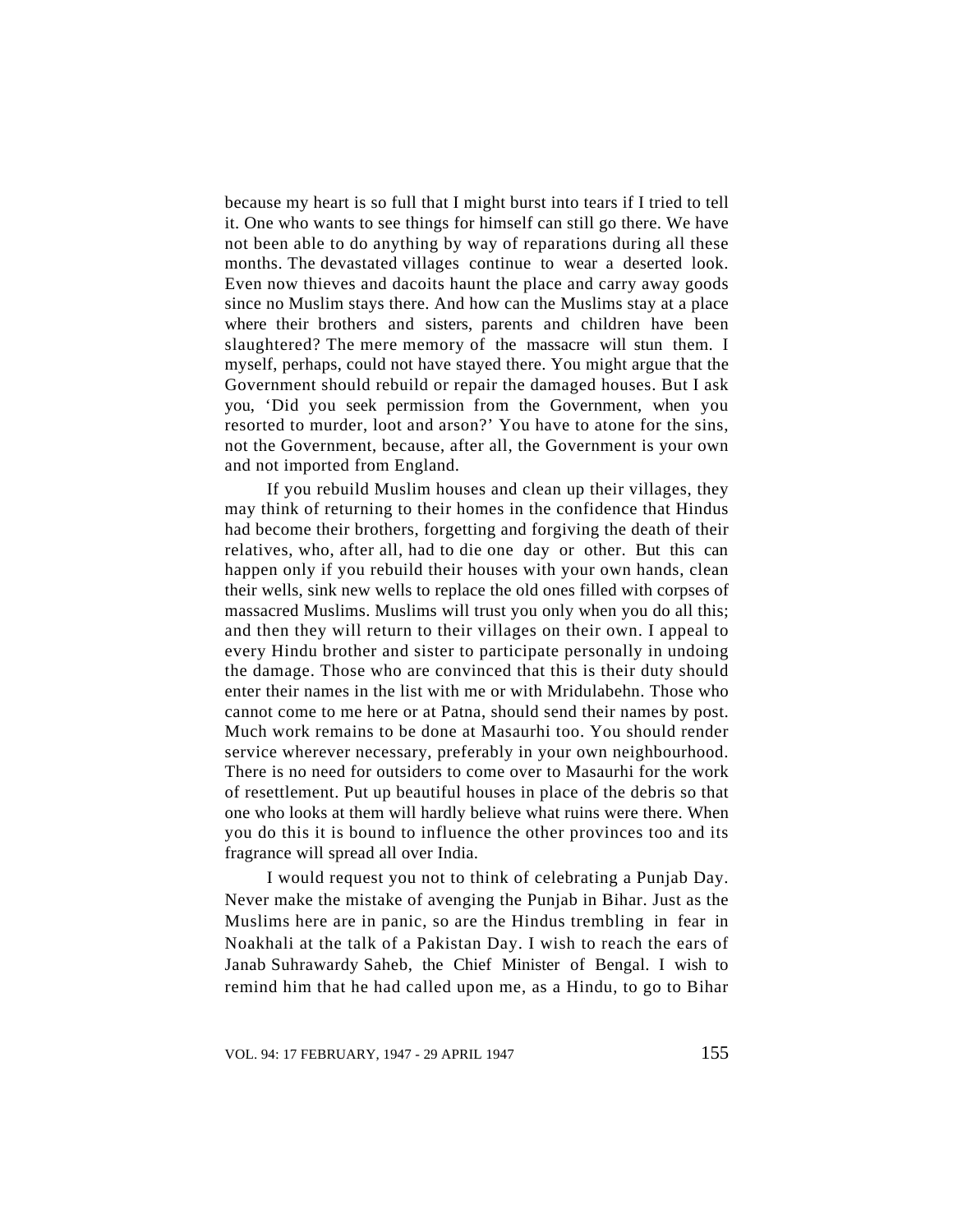where Hindus had perpetrated many atrocities, and that I came to Bihar at his bidding. The Hindus here have indeed committed many sins which need to be atoned for. I am myself undergoing penance. That is why I am here in Bihar although I have many tasks awaiting me at Sevagram, and in Delhi. If Suhrawardy Saheb wishes that I should remain in Bihar, he should prevent the observance of a Pakistan Day in Bengal. I do not want to prevent the Muslims from demanding Pakistan; but they should do so by explaining the advantages of Pakistan. Even if they want to observe a Pakistan Day, they should do so by convincing the Hindus so that they don't get nervous.

Hindus have been writing to me and confessing their guilt. I am also receiving letters written by Hindus and Muslims that because of the fraternal feeling there had been perfect peace in their villages and that they will never turn into each other's enemies. Such sentiments make me happy. I am also happy that people are contributing generously for the relief of afflicted Muslims. But now I would appeal to you to donate not merely money but also your own hard labour ; take up the trowel and get down to reconstructing the homes of Muslims which you have destroyed.

[ From Urdu] *Gandhijike Dukhe Dilki Pukar*—II, pp. 19-20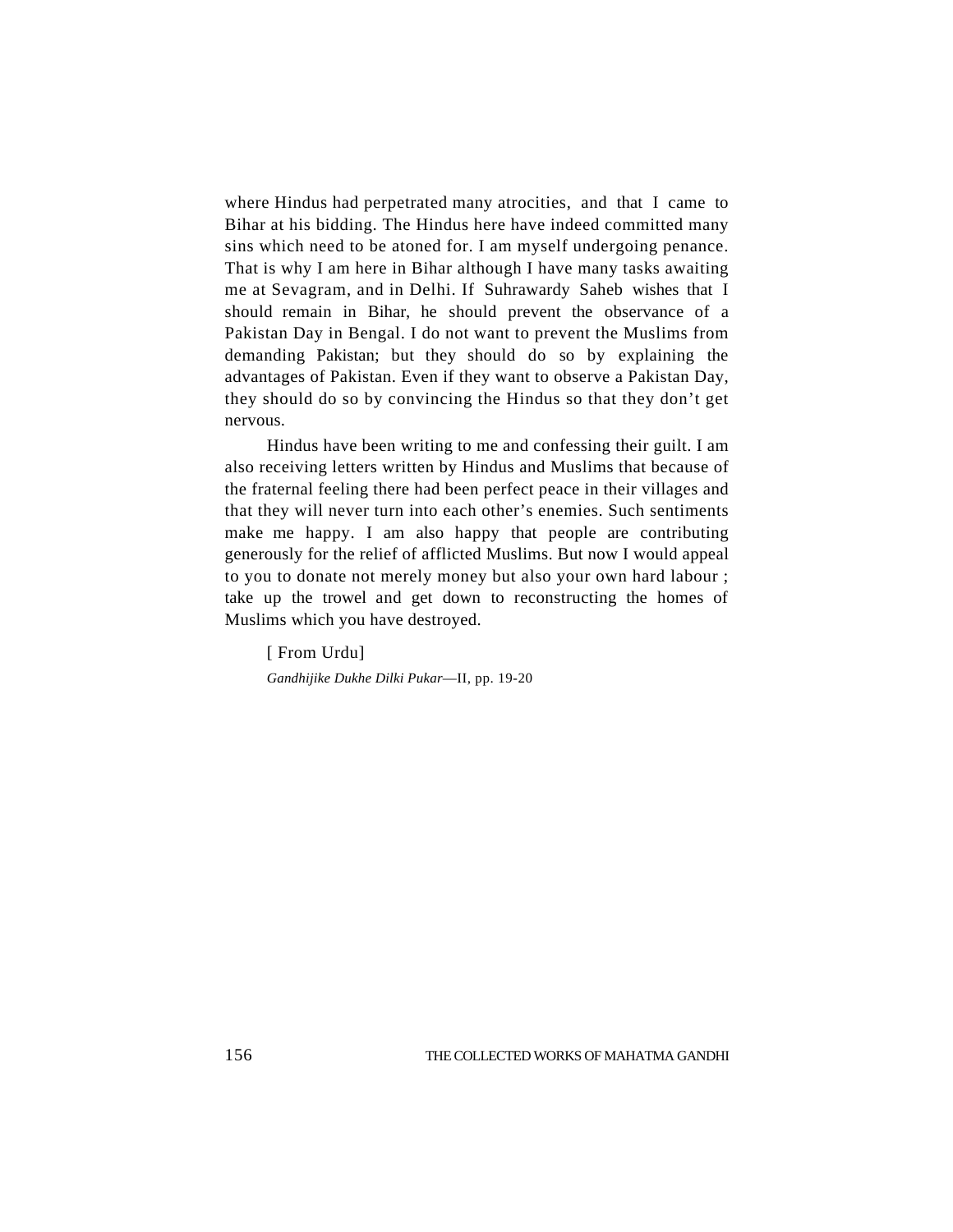*Confidential March 20, 1947*

CHIEF MINISTER, BENGAL

KHADI PRATISTHAN REPORTS THAT CASES ARSON LOOT ETCETERA INCREASING, FURTHER STATES THAT IT IS RUMOURED THAT 22ND INSTANT TO BE OBSERVED AS PAKISTAN DAY AND THIS HAS CREATED CONSTERNATION. I EXPECT RUMOUR BASELESS. I HAVE MADE PUBLIC APPEAL ALSO AT THIS EVENING'S PRAYER MEETING. I SUGGEST YOUR PERSONAL ATTENTION AND COMING IN TOUCH WITH SATIS CHANDRA DAS GUPTA. I AM PLUNGED INTO THE WORK HERE, THEREFORE DO NOT WANT RUSH NOAKHALI AND EXPECT YOU TO ACT NOBLY  $AND$  CORRECTLY.<sup>1</sup>

**GANDHI** 

From a Photostat: G. N. 8967

#### *167. LETTER TO SATIS CHANDRA DAS GUPTA*

PATNA, *March 19/* [*20*] 1 *, 1947*

CHI. SATIS BABU,

I must dictate this to save time. The dictation can only be in English because Rangaswamy is not an efficient Hindustani writer.

The first thing is to give you the sad news that Nirmal Babu abruptly left yesterday. He had prepared me for the news two days ago. He was wanted by his University. He had some private work too. And so he was to leave. But he suddenly took it into his head to leave yesterday. I had not the heart to detain him against his will and to come between him and what he thought was his dharma at the time.

<sup>&</sup>lt;sup>1</sup> "The addressee in response to this "issued orders prohibiting the holding of 'open air meetings, demonstrations and processions' in areas in which prohibitory orders were already in force and sent one of his colleagues to Noakhali to restore confidence."

 $2^2$  From the reference to the telegram to Suhrawardy in the post-script it appears the letter was completed and despatched on March 20 ; *vide* the preceding item.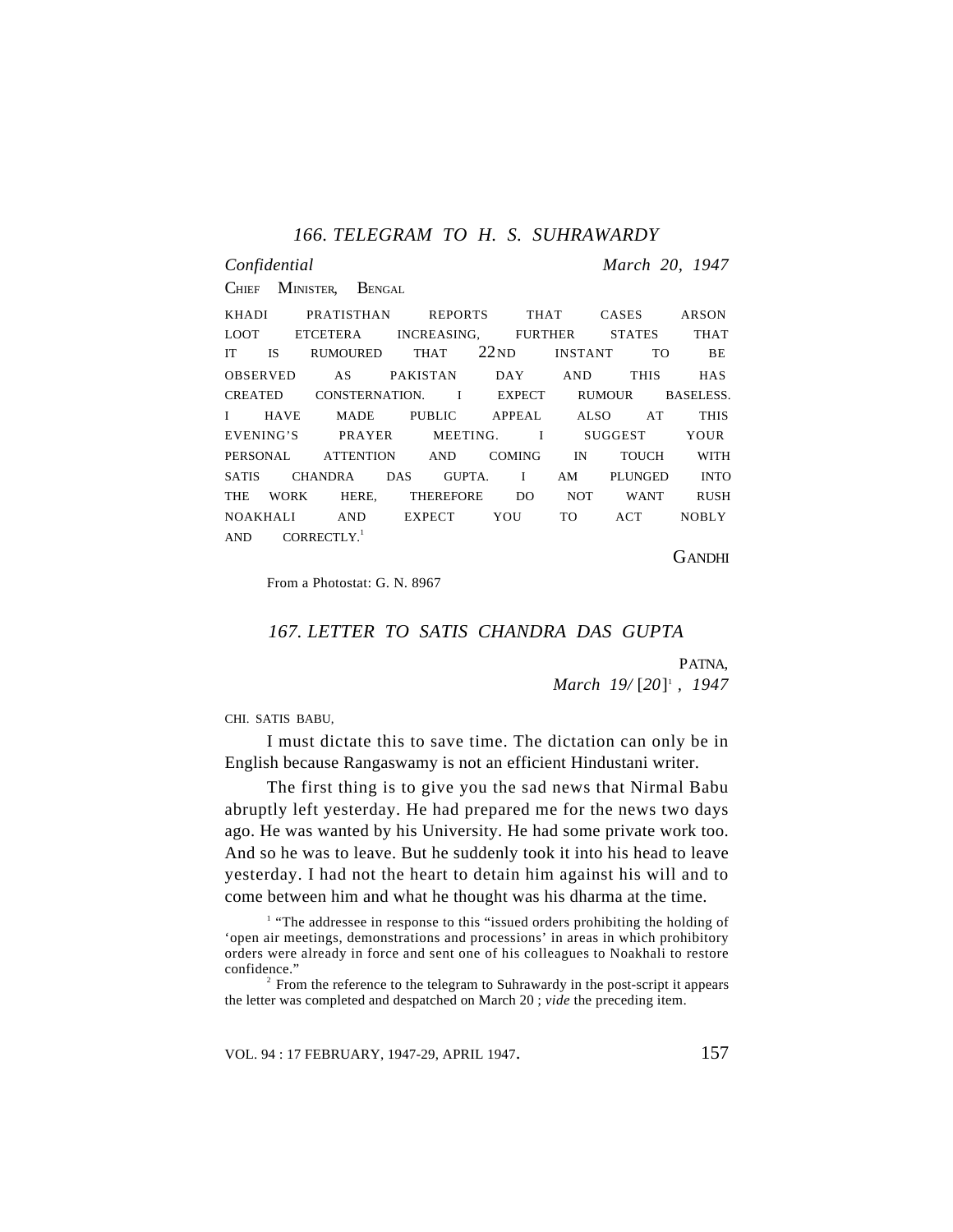$Kakasaheb<sup>1</sup>$  wrote to me three days ago that he would like me to have Bisen by my side. I was thinking what to do and though I know that he could not in any way be a substitute for Nirmal Babu the latter's absence has made me come to a hurried decision that if Bisen is not wanted by you he should join me. He is a handy man who knows Gujarati as well as his mother tongue. He is a willing worker. So if you can spare him and he wants to come you can send him. Let him go to Patna and report himself at Dr. Mahmud's place. I sent you a telegram today about sending Bisen here.<sup>2</sup>

I am here touring in Patna district and looking at the awful scenes of destruction wrought by human beings gone mad. I had hoped that I would be able at the outside, in a fortnight, to go back to Noakhali and its velvety earth and soft grass. I very much fear that I must now do Noakhali work from here as I had flattered myself while in Noakhali that I was also doing Bihar work. Having come here I see how vitally necessary it was for me to come. I do not know that I won't have to undertake a pilgrimage on foot here also. Probably I shall not be able to do so on foot. But everything is in the lap of God.

It is quite clear to me that whatever be my fate you should all, including the Sevagram party, stick to your posts.

How is Sardar Jivan Singhji shaping himself?

*Blessings from* **BAPU** 

# $[PS.]$

I had your wire. I have sent a wire to Suhrawardy.<sup>3</sup> Sent . . .<sup>4</sup> also a wire.

SHREE SATIS CHANDRA DAS GUPTA KAZIRKHIL RAMGANJ P. S. NOAKHALI

From a photostat: G. N. 8966

<sup>1</sup> D. B. Kalelkar (1885-1981) ; Educationist, litterateur and a close associate of Gandhiji ; Vice-Chancellor of Gujarat Vidyapith, 1928-36; Principal, Gujarat National College ; President, Hindustani Prachar Sabha.

<sup>2</sup> *Vide* "Telegram to Satis chandra Das Gupta", 19-3-1947

4 Illegible in the source

<sup>&</sup>lt;sup>3</sup> *Vide* the preceding item.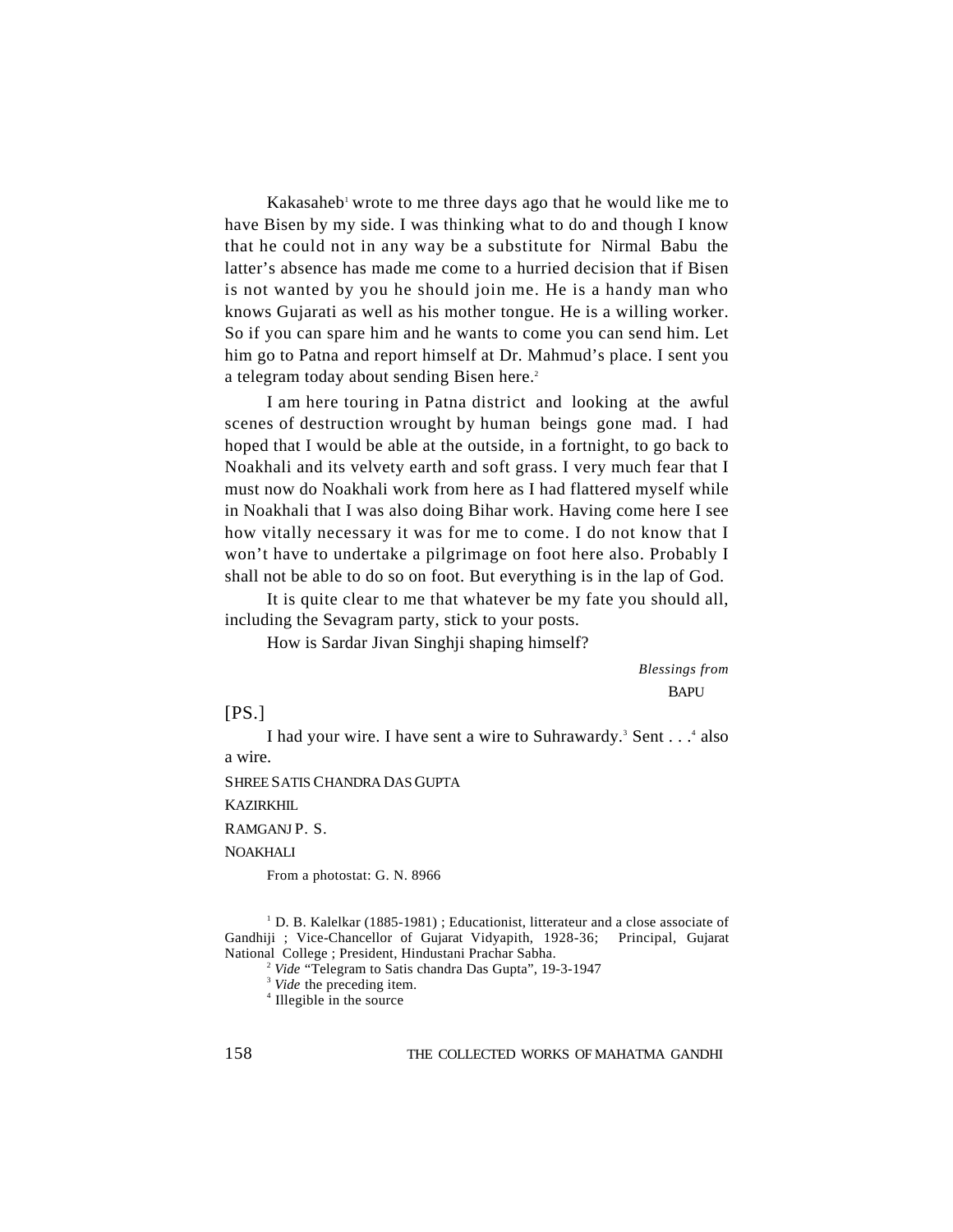#### *168. FROM THE DIARY*

**MASAURHI** *March 20, 1947*

It was 1 a.m. when Manudi completed counting the money. She should have gone to bed soon after the collection. She could have written the *shlokas* some other time. Or, I should relieve her of some of my work. It distresses me very much that she is not getting enough sleep. I wonder what I should do about it. Let her tell me if she can think of something. She can help me a lot in this matter if she wishes to. But she is unwilling to free herself from any work whatever. The collection was a thousand.

[ From Gujarati] *Biharni Komi Agman,* p. 80

#### *169. LETTER TO SIR HUGH DOW*

**PATNA** *March 21, 1947*

DEAR FRIEND,

I have your three letters for all of which I thank you. As you know at present I am touring in the affected parts of Bihar. But I shall bear in mind your kind offer about making use of your beautiful garden to rest a little from the din and noise that surround me.

The word "bureaucrat" was used by me in its original sense. You do not represent autocracy. Certainly not democracy. But, as I hold, you essentially represent bureaucracy. Several English friends, some holding as high a place as you do, told me frankly that, representing as they did a big corporation of bureaucrats, they were unable to give effect to the full man in them. With this thought at the back of my mind I could not help admiring your remark that experience had taught you that after all the true reformer must begin with himself

<sup>1</sup> *Vide* "Letter to Sir Hugh Dow", 17-3-1947

In his reply dated March 22, the addressee about this said : "I suppose, I am a bureaucrat in the sense used by you : it is not a term that I resent. The complexity of modern life ties most rulers to their desks more than they like, and this must be true even of yourself. But I look forward to the early day when neither half of this word will have much application to me."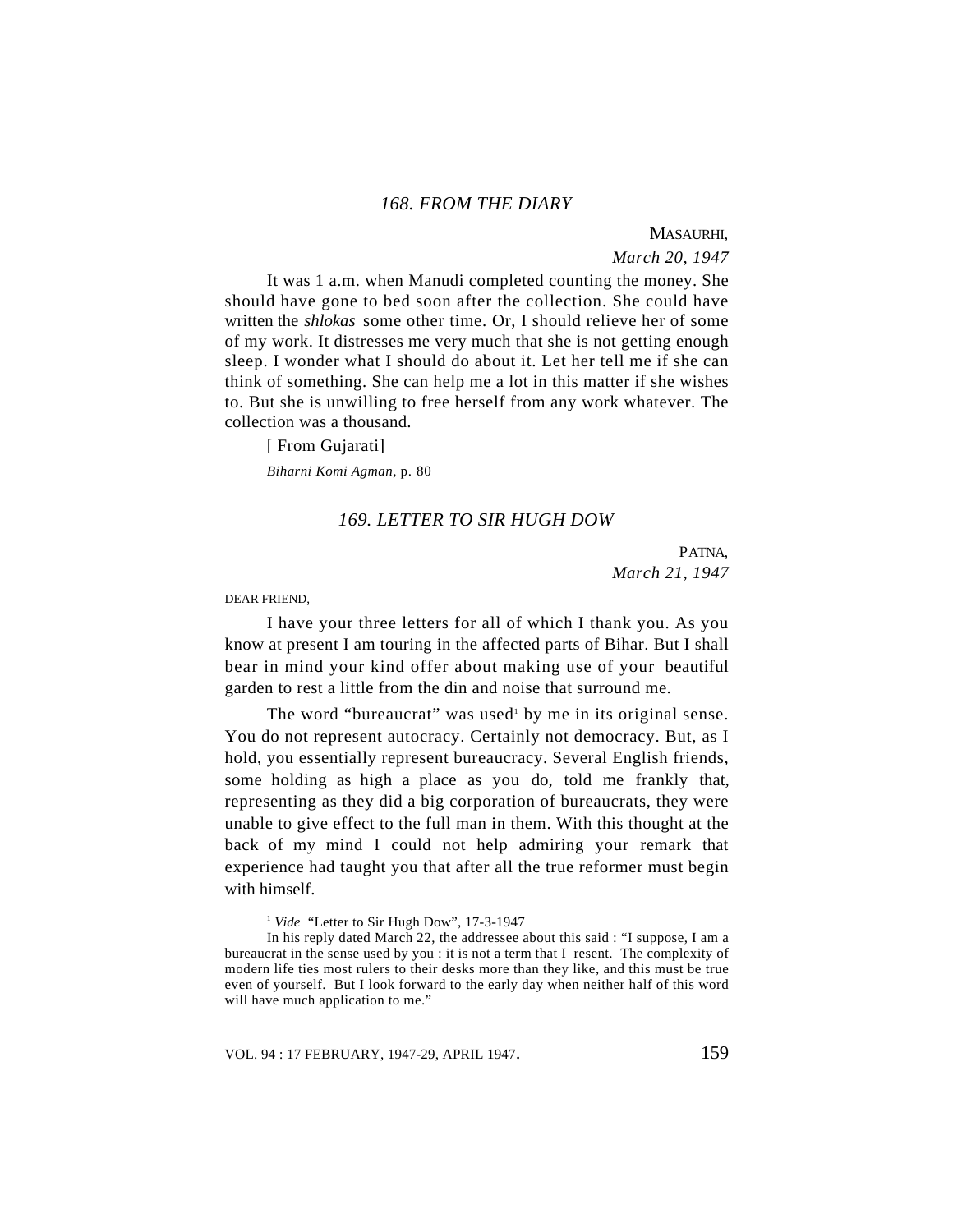As to the rest of your letter of March 17 which you were kind enough to send so promptly, I gladly accept your correction and the presentation of your position.<sup>1</sup> I am hoping that something will come out of this frank interchange of views.

I got your letter of the 18th instant only this morning. It was delivered some time yesterday. But it came into my hands only today. The note<sup>2</sup> referred to in your letter to the Prime Minister of Bihar has not yet come into my hands. I suppose it will be received by me tomorrow when I hope to reach Patna if I do not receive it earlier.

> *Yours sincerely,* M. K. GANDHI

H. E. SIR HUGH DOW GOVERNOR OF BIHAR PATNA

*Gandhiji's Correspondence with the Government, 1944-47,* pp. 233-4.

#### *170. LETTER TO H. S. SUHRAWARDY*

*March 21, 1947*

#### DEAR SUHRAWARDY,

Pardon the somewhat familiar style. I hope you got my wire<sup>3</sup> [of] yesterday and that there was no justification for the fears expressed to me. I have a right to expect you to act on the square. The heart is too full to enable me to say more.

I am just now in a little village in the devastated area.

*Yours sincerely,* M. K. GANDHI

From a photostat: G. N. 8968

<sup>1</sup> *Vide* "Letter from Sir Hugh Dow", 17-3-1947

<sup>2</sup> The addressee had prepared a note on the plight of child labour in mica factories, a topic which had cropped up during his talk with Gandhiji. The note said that the Bihar Government had recommended strict enforcement of the Employment of children (Ammendment) Act of 1939, and that "in no circumstances should children below the age of twelve be employed in mica factories."

<sup>3</sup> Vide "Telegram to H. S. Suhrawardy", 20-3-1947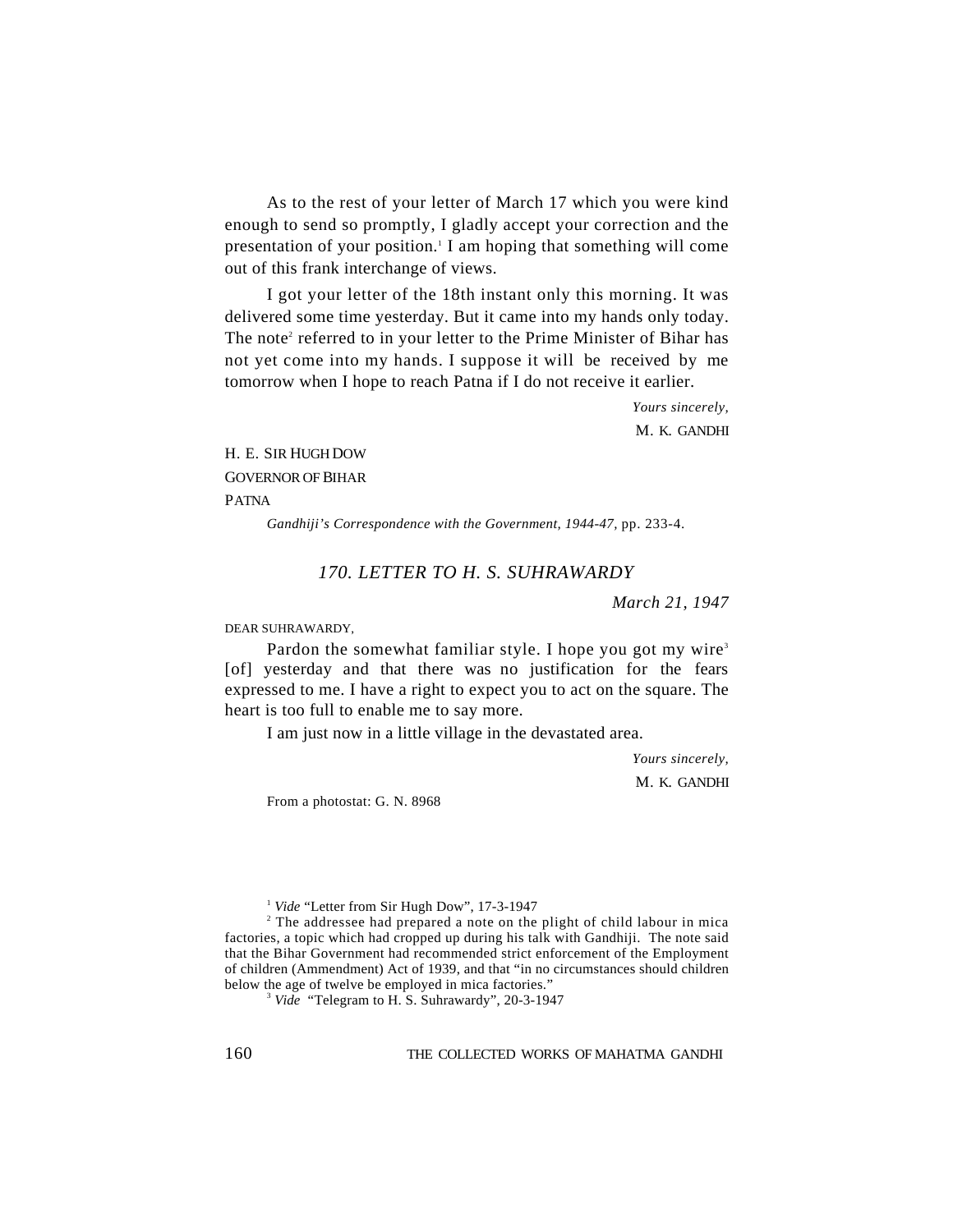#### *171. TALK WITH MUSLIM REFUGEES<sup>1</sup>*

HANSDIH, *March 21, 1947*

I have been constantly trying to make everyone understand that they should give up fear. There is no fear in my heart and I advise you to fear no one but God. But how can people go and stay in houses which have been burnt or destroyed? I shall be glad if the Government builds houses for them or advances money for the purpose. When a man turns into a devil, he is neither a Hindu nor a Muslim.

I do not know what arrangement has been made regarding rations. I believe it should not cause anyone any inconve- nience. People should remove every trace of fear from their hearts. Who can protect man better than God? We should have full faith in Him and muster up courage. He is not brave who perpetrates atrocities. That man is brave who boldly faces any calamity. I wish to reassure you. I have been unequivocally saying that any Hindu who harms or as much as touches a Muslim, would be causing my death. I am going everywhere. Patna district has been the worst-affected. Hence it may take a little more time. Subsequently I shall tour other districts ; but I shall not go out of Bihar. Badshah Khan had planned to go to the Frontier, but he has postponed his departure and will remain here for some time. He believes that the climate all over India will improve if Bihar improves its ways. Shah Nawaz Saheb<sup>2</sup> has also arrived. His presence will be a great help. Mridulabehn has been accompanying me. She may go to Delhi for a couple of days, but will return immediately. She is working very hard, and she does not discriminate between a Hindu and a Muslim.

I have thrown in my lot with you here. I do not get time even to read the newspapers. Friends read out some news to me. I have written to Pandit Nehru and sought information about the general conditions.<sup>3</sup> From what we hear, neither the Punjab nor Noakhali is yet entirely peaceful. But I shall stay on in Bihar till you are satisfied and until Hindus and Muslims on their own reassure me and tell me that I can leave without any anxiety.

<sup>&</sup>lt;sup>1</sup> Who had come to meet Gandhiji from the neighbouring villages.

<sup>&</sup>lt;sup>2</sup> Shah Nawaz Khan of the Indian National Army

<sup>&</sup>lt;sup>3</sup> Vide "Letter to Jawaharlal Nehru", 20-3-1947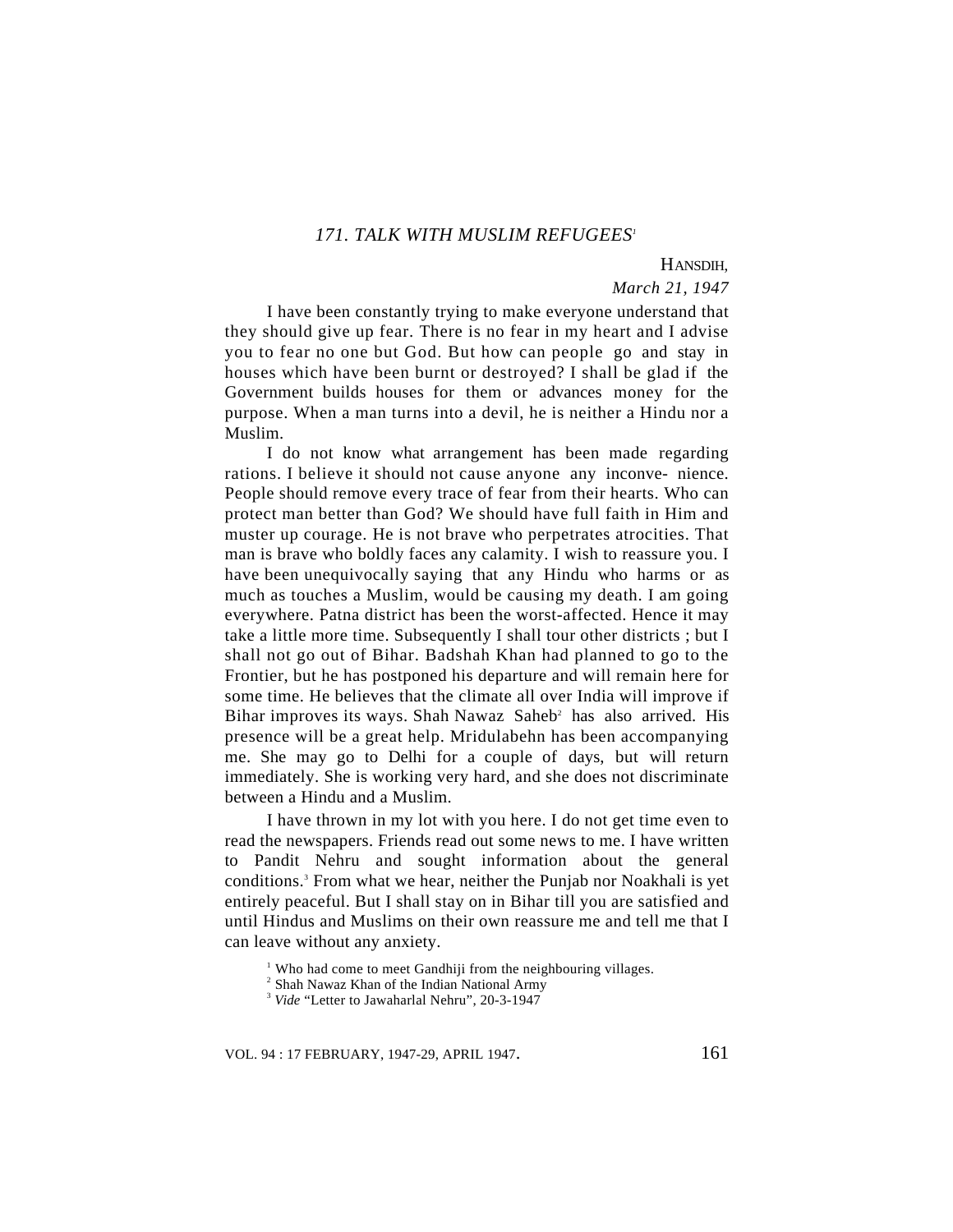Only tents have been erected at Masaurhi ; the camp will start functioning soon. But it would be better if you built your own houses, because the whole atmosphere is reeking with corruption and blackmarketing and the contractors are after unlawful gains. You should therefore try to build your own houses. I have been calling upon Hindus to help Muslims in every possible way, by cleaning their houses, streets, and removing the debris. I am going to make the same appeal to Hindu Congressmen and representatives of villages today.

[ From Urdu ]

*Gandhijike Dukhe Dilki Pukar*—II, pp. 24-5

# *172. TALK WITH VILLAGE REPRESENTATIVES*<sup>1</sup>

**HANSDIH** *March 21, 1947*

Q. Is it [not] difficult to stop riots so long as the system of zamindari continues? The landlords are the persons who incite riots and will continue to do so.

A. I think it is foolish to connect riots with zamindari. The problem of zamindari is very old. How is it rational to kill Muslims to solve that problem? And many of the zamindars are themselves Hindus. The Maharaja of Darbhanga is a very big zamindar. Should he and his wife be killed? I am very friendly with him. He respects me like a father because his late father was a good friend of mine. A Hindu zamindar from North Bihar has promised to provide land to the Muslims. It is not proper to link the problem of Hindu-Muslim riots with the zamindari system. The latter is an altogether different problem and we have to consider ways and means of abolishing the system.

Then Gandhiji was informed of the talk that the property lost by the Muslims here would be restored to them only when what was lost by the Hindus in Noakhali and the Punjab was restored to them. There would be friendship only when cases in Bihar as well as in Bengal were withdrawn simultaneously.

Has the time arrived when the Muslims in Bihar must obey the dictates of Hindus? Must they stop going into mosques or reciting the Koran if Hindus prohibit it? No one has yet shown the courage to say this. But the demand that Muslims should live at the mercy of Hindus

<sup>1</sup> The meeting was held at 2.30 p.m.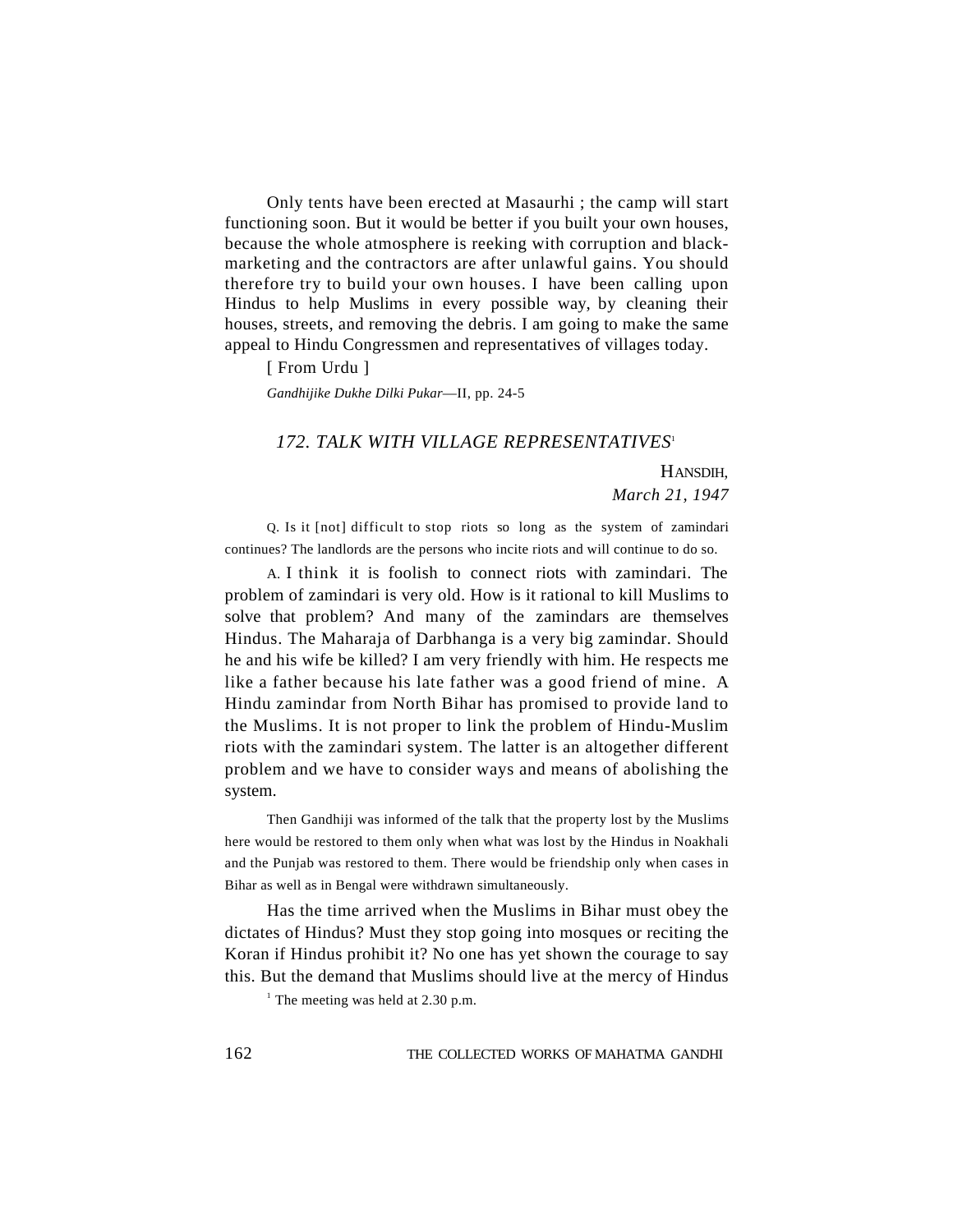boils down to this. Those who are demanding Pakistan also seem to think on these lines. I ask those who see no harm in imitating the Punjab and Bengal whether Hindus should also turn ruffians if Muslims choose to do so. After all, how should a Hindu devoted to ahimsa or *brahmacharya* carry himself? I do not intend to suggest that nothing untoward happened in Noakhali. But there women, children and old persons were not murdered the way it happened here, nor was it on such a large scale. As it is Satis Babu has again invited me to Noakhali. But I think if I have to die in the attempt to restore communal harmony, it is better to die here than in Noakhali.

Nor is it right to demand withdrawal of prosecutions. Our nonviolent methods are altogether different, but the Governments functioning today are based on the theory of punishment. Why then should they not arrest and punish the culprits? If the culprits in Noakhali are not being arrested, it is the fault of the Government there, which is not following the tenets of Islam. If the present trends continue there, Bengal will not become free, nor will Muslims there be free. Your proportion in the population is much greater here. In Bengal, the proportion of Muslims to Hindus is 51 to 49. Here, only 12 persons in 100 are Muslims. What sort of bravery is it to kill the 12? The *Ramayana* says that even a dog should be given a hearing. Rama abandoned Sita in response to the argument of a washerwoman. Devotees of the *Ramayana* ought to fall at the feet of every guilty person and appeal to him to come forward and confess his crime. When he pleads guilty and repents or atones for it or begs to be given due punishment for his crime, we may then let him go with a mild chastisement in view of his honest penitence.

I wish to give vent to the fire that is raging within me in the course of my answers to your questions. Why should we behave in this manner? Neither you nor I have a correct picture of what is happening in the Punjab. Anyway, whatever it may be, it is indeed deplorable. But we have to keep our houses clean. We need not make our houses filthy because another person fills his house with filth. If you [do not] act according [to my advice], remember you will be sorry for it. You will regret that you did not listen to this old man's advice. There are people, I know, who say that Muslims are like serpents and that just as we would kill a snake we should also kill Muslim women and children along with their menfolk. I tell you such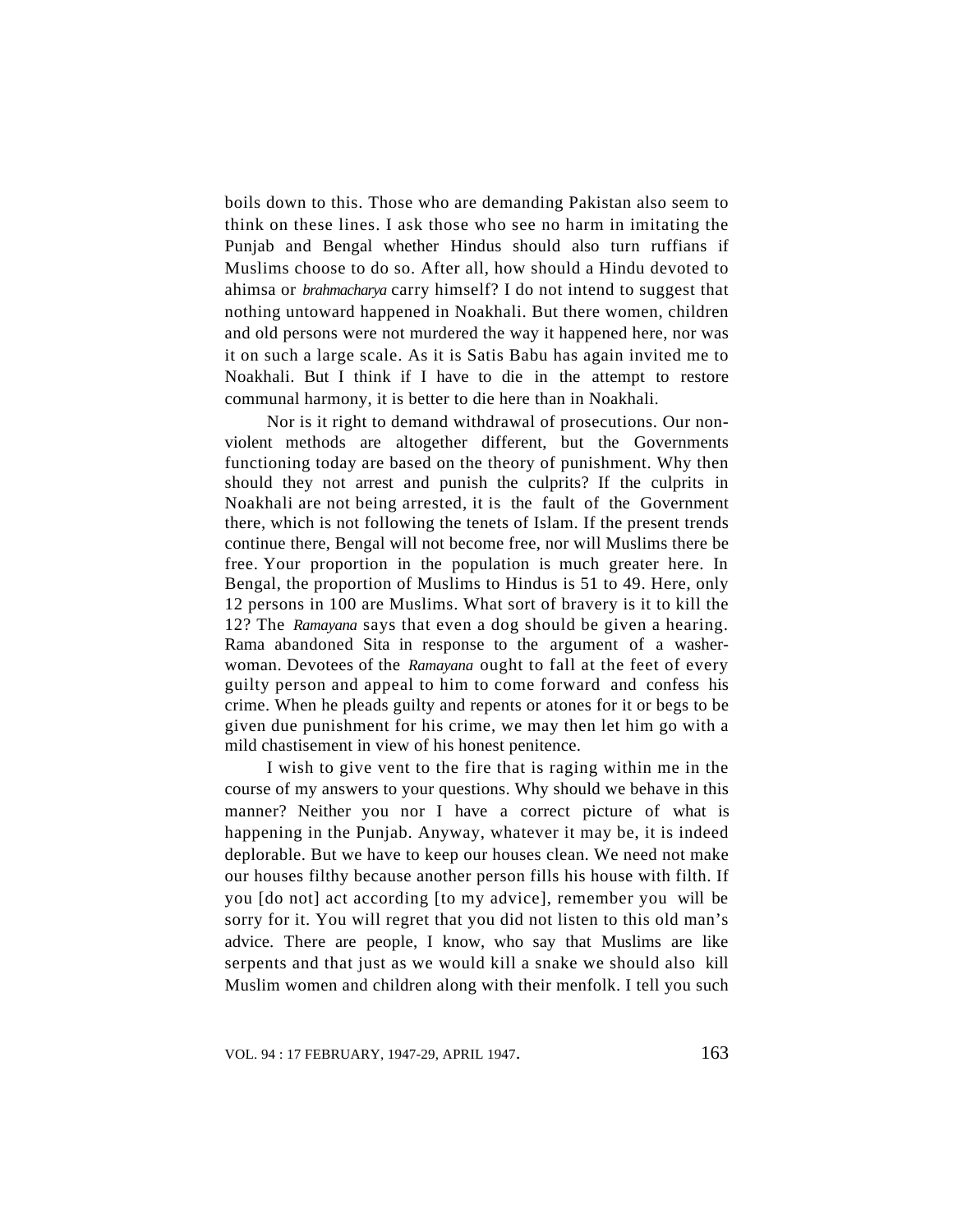people are mad. They are not Hindus ; they do not know what is Hinduism. There are similar fanatics among Muslims too; but they are not true Muslims. In the beginning the protagonists of Pakistan used to insist that Hindus in their region would have to live like Muslims. But now they concede that minorities will have to be protected. I remind you again that those who hurt Muslims will be hurting me. I am camping here simply to put an end to this fratricide or die in the effort.

Q. What should we do if Muslims do not trust us even when we reassure them?

A. If you speak to them earnestly and reassure them, they will certainly come, because no one likes to leave his home on his own. Give us the names of the villages whose Muslim residents are not ready to return to their homes in spite of assurances from the Hindus so that we may trace those people and persuade them to return to their villages.

[ From Urdu ]

*Gandhijike Dukhe Dilki Pukar*—II, pp. 26-8

### *173. SPEECH AT PRAYER MEETING*

CHORHUAN, *March 21, 1947*

I wish that those who have assembled here would think of the damage done and the number of men, women and children brutally done to death in this village, and sit in mournful silence in memory of the deceased. This will do you good. You will consider for yourselves why those who committed these crimes did so. Was it to save their religion? I would rather say that they did not thereby save any religion but harmed it. No religion teaches anyone to kill his neighbours. Righteous wars do take place, but I do not approve of them either. In the *Bhagavadgita,* too, oppressors and tyrants were resisted in a righteous war. It is the work of ruffians to kill innocent children and blameless men and women. A marauder wreaks destruction on others out of selfishness or ignorance. Whatever has happened here is, in my opinion, the work of oppressors and barbarians. Many houses have been burnt down and many others have been reduced to debris. The houses which a few months ago were full of life, are now desolate.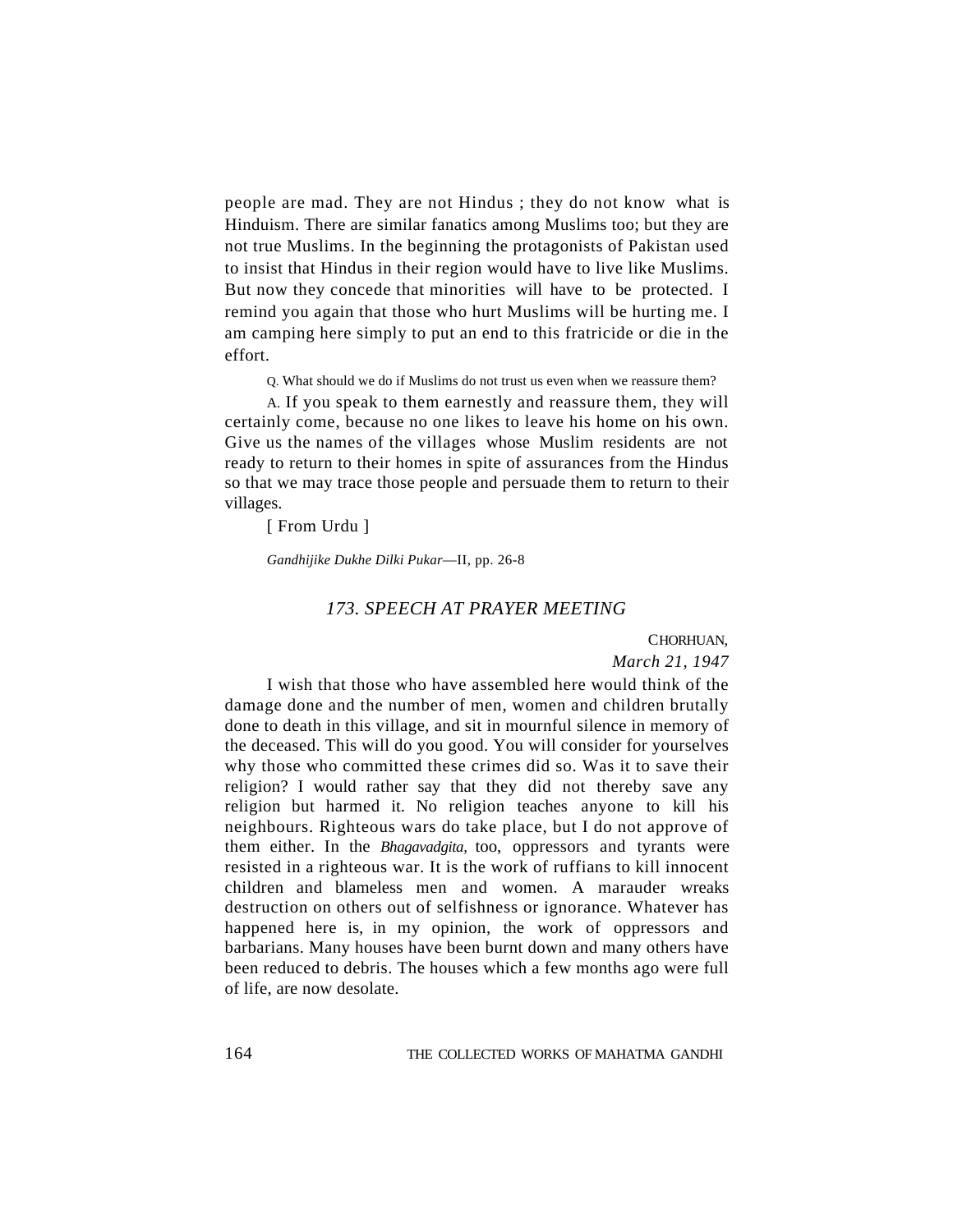Why we turned into such barbarians will be revealed only in future. But the immediate problem is what you should do next. It is the duty of all men and women, I think, to clean the ruined houses and make them neat and habitable. We can always render some service, however poor we may be. Mere bathing in the Ganga does not wash away our sins. We should undertake honest cleansing. We can keep our bodies clean by bathing in clean water. But all men and women should cleanse themselves in every other way also. They should render all service honorarily and in a spirit of expiation. Did those who committed arson do it for any payment? We must wipe out the stains of their demoniac deeds with the water of human kindness. You should go to the Muslim brethren and tell them to forget the past, that it will never be repeated and persuade them to return and live peacefully as before. Tell them that their misery is your misery, that you are their brothers, that both Hindus and Muslims are sons of the same soil, both eat and drink from the same source and breathe the same air, hence there should be no ill will between them. Tell them that you will not get any peace of mind until they return to their homes. It is possible that the Muslims may turn round and ask how they can go back and live in the houses where their kith and kin have been done to death. They will be justified in saying so. But if the guilty persons go to the Muslims with truly penitent hearts, I am sure, they will be persuaded. Human hearts melt before love. When the murderers themselves go to them in sackcloth and ashes and promise them never to repeat such deeds, even a stony heart will melt.

You should not depend on the Government to do this work. The Government will of course lend a hand. But it is mainly your task. The Government can give you tools and materials ; but the cleaning has to be done by you.

Amidst this mad upheaval there were some Hindus, like oases in a desert, who risked the wrath of the violent mobs and saved the lives of many Muslims and gave them shelter. They deserve congratulations though they do not need any. They have done their duty and acquired *punya<sup>1</sup>*. *Punya* contains all congratulations. Since we have become strangers to human sentiments these days, we are impelled to congratulate any evidence of human love. Those who gave shelter to Muslims did not do so from any selfish motives. If I have not gone to meet them, let them not think that I have no regard or respect for them. I would love to meet them and know how they

<sup>1</sup>Merit acquired from good acts.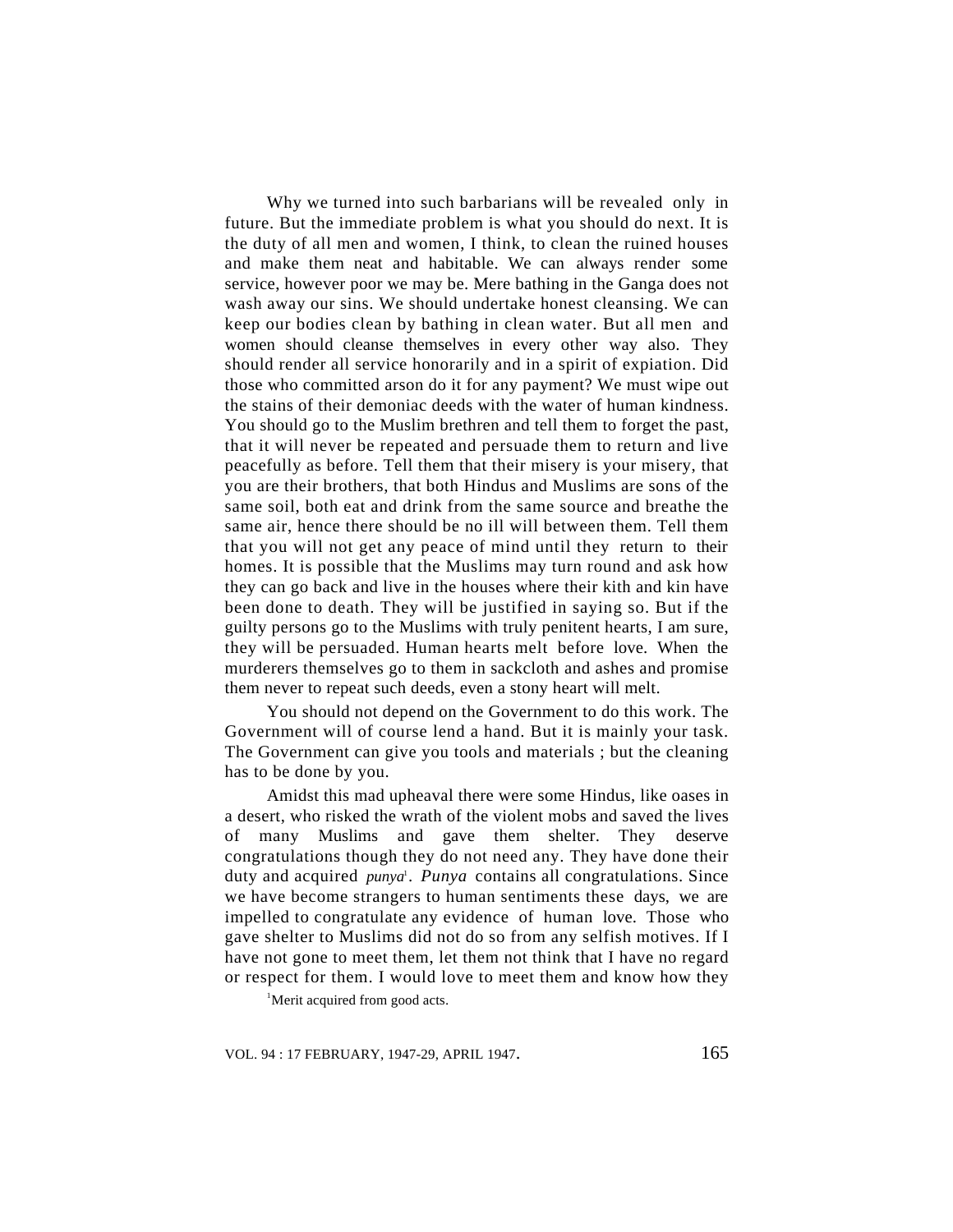saved the lives of Muslims. I have been unable to go to them in spite of my admiration because I have come here like a physician who goes only to those who are suffering. I have come to lighten the sufferings of Muslims in Bihar.

I have been told that the Hindus have also suffered in the riots at some places. If there are any such Hindus, they too will be given relief. But I pay more attention to Muslims because there are quite a few of them here who are willing to help the Hindus.

I have been told that about fifty persons, who were wanted in connection with riot cases, surrendered themselves the day after my arrival at Masaurhi. I welcome this and hope that others who had taken part in the riots will also surrender to the appropriate authorities, making a clean breast of the crimes they had committed and taking whatever punishment might be given to them. If they do not have the courage to surrender to the authorities, let them come to me or to Badshah Khan or to Major-General Shah Nawaz with their confessions.

A friend from Bengal<sup>1</sup> had recently come to me and told me that the Hindus in Noakhali are apprehensive about the preparations being made by the Muslims to observe the Pakistan Day and wish that I should return to Noakhali. I have asked the friend to return to Bengal without insisting on my going there. I am doing the same work here that I was doing in Bengal. If the Hindus in Bihar become honest and convince the Muslims that no harm will be done to them and if Muslims too do not want to take revenge in view of the Hindus' promise to look after them well, it will have its effect on the whole of India. As a result of this Muslims in Noakhali may also assure Hindus of their safety. There is no question of abandoning my post of duty till the Hindus and Muslims from both these regions assure me that they do not need my services. The Muslims of Bihar and the Hindus of Bengal should accept me as security for the safety of their lives and property. I shall suffer if they are made to suffer in any way.

I have repeatedly said that I have come here to do or die. If communal peace is not established, I shall pray to God to hasten my end, because, in that event, I shall not be in a position to serve anyone.

[ From Urdu}

*Gandhijike Dukhe Dilki Pukar*—II, pp. 29-32

<sup>1</sup> According to *Harijan*, from Khadi Pratishthan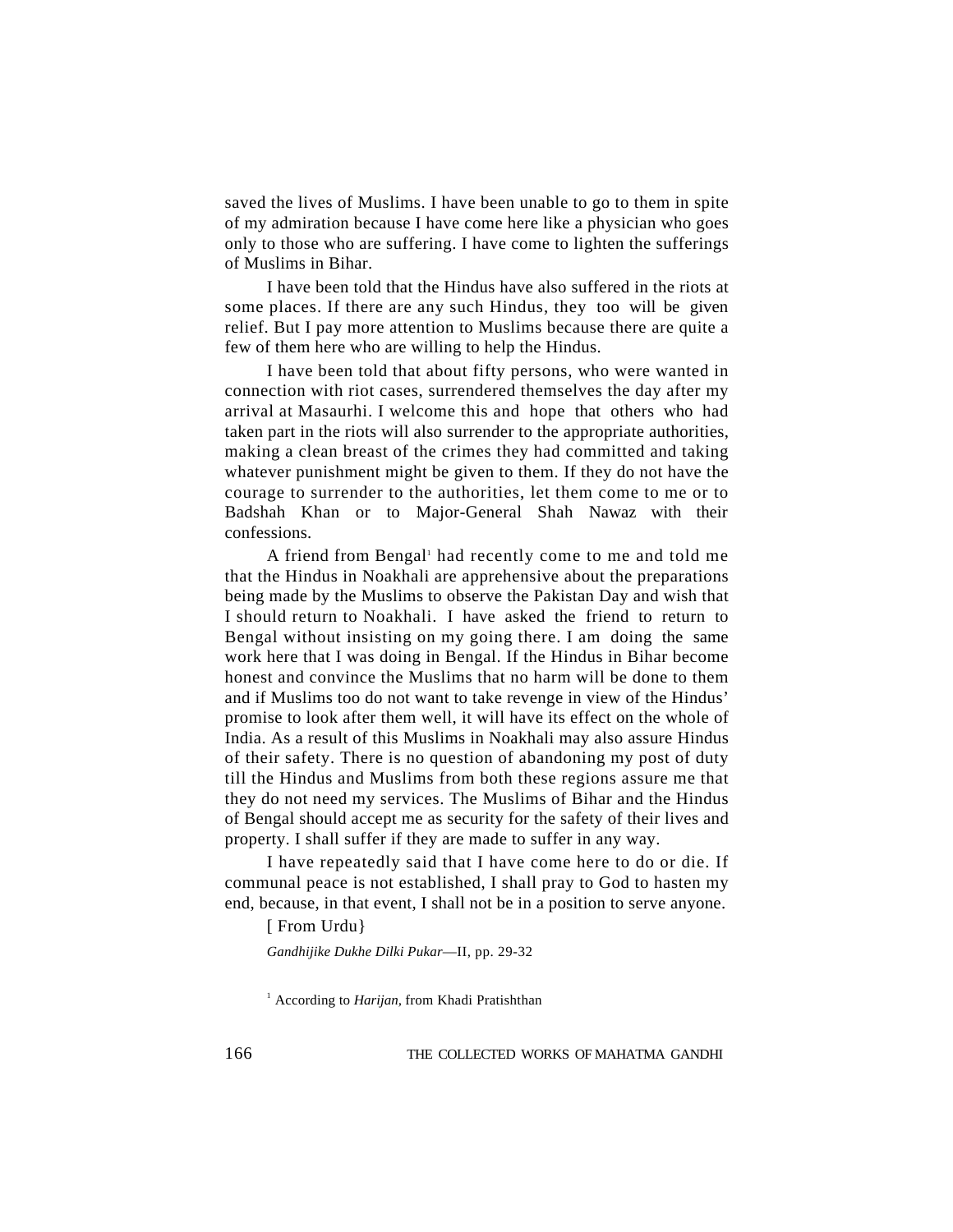#### *174. LETTER TO H. S. SUHRAWARDY*

PATNA, *March 22, 1947*

I have seen your press note<sup>1</sup> and I am glad that you had anticipated my request to you. I must confess that it does not give me much satisfaction. May we hold Pakistan Day celebration meetings in parts of Bengal where Section 144, Criminal Procedure Code is not in action or where there is no other prohibitory order? And if meetings can be held indoors, are they not likely to be far more dangerous than public meetings?

I hope you got my note<sup>2</sup> sent you through Arunanshu Babu last night.

H. S. SUHRAWARDY SAHIB PRIME MINISTER BENGAL **CALCUTTA** 

From a copy: Pyarelal Papers. Nehru Memorial Museum and Library. Courtesy: Beladevi Nayyar and Dr. Sushila Nayyar

#### *175. LETTER TO AMRIT KAUR*

PATNA, *March 22, 1947*

CHI. AMRIT,

This is a mere love letter. Mridula asked me if I did not want to write to you and I at once said of course, I do. Hence this note.

How are you now? Tell me all you can about the Punjab. Love.

**BAPU** 

From the original: C. W. 4191. Courtesy: Amrit Kaur. Also G. N. 7827

<sup>1</sup> For the press note, vide footnote on "Telegram to H. S. Suhrwardy", 20-3-1947

<sup>2</sup> *Vide* "Letter to H. S. Suhrawardy", 21-3-1947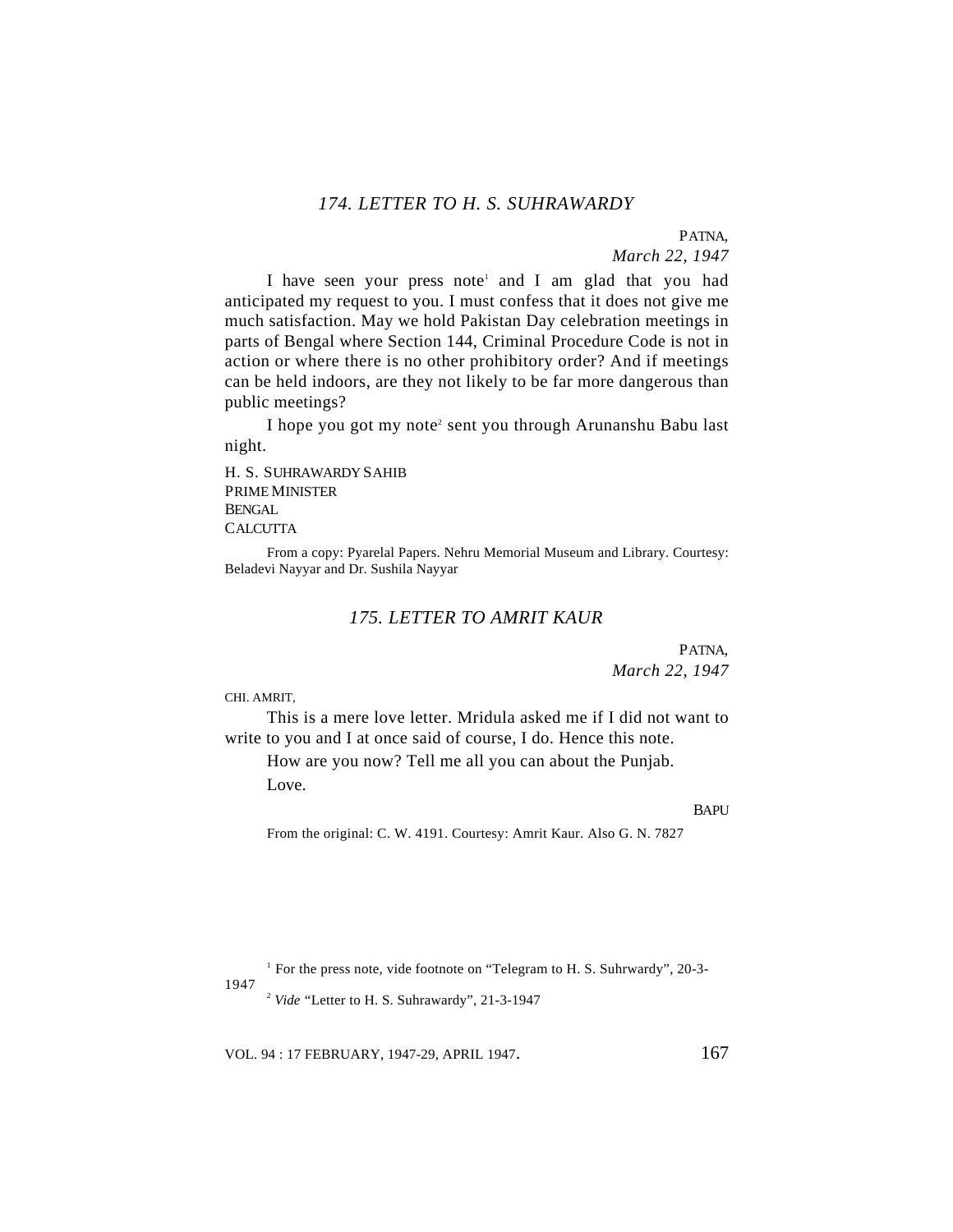**PATNA** *March 22, 1947*

CHI. VALLABHBHAI,

If you can, please explain your resolution<sup>1</sup> about the Punjab. I cannot form any judgement.

I trust you are well. $2$ 

*Blessings from* BAPU

[ From Gujarati ]

*Bapuna Patro*— 2: *Sardar Vallabhbhaine,* p. 351.

#### *177. TALK WITH WOMEN REFUGEES<sup>3</sup>*

PIPALWAN, *March 22, 1947*

I am sad as well as glad to meet you all. There are many sisters here whose husbands, sons and relations have been killed. Their tragic tales make me sad. I was very glad to hear that the S. D. O. acted very promptly and prudently to prevent riots here, and that refugees from other places were given shelter here. Hindus from this place have written to me saying that they did not participate at all in the riots.

I have seen with my own eyes how much people have suffered because of the riots. I have seen houses which were burnt or looted, and I was told that the residents had been killed. The aggrieved people, the people whose houses have been destroyed, wish to resettle

<sup>1</sup> *Vide* "Congress Working Committee's Resolution on the Punjab"

 $2^2$  On March 24, the addressee replied : It is difficult to explain to you the resolution about the Punjab. If was adopted after the deepest deliberation. Nothing has been done in a hurry or without full thought. That you had expressed your views against it, we learnt only from the papers. But you are, of course, entitled to say what you feel right. The situation in the Punjab is far worse than in Bihar . . . . The military has taken over control. As a result, on the surface things seem to have quietened down somewhat. But no one can say when there may be a flare-up again. If that happens, I am afraid, even Delhi will not remain unaffected. But here of course we shall be able to deal with it.

<sup>3</sup> While returning to Patna Gandhiji met some Muslim women refugees at Pipalwan in the morning.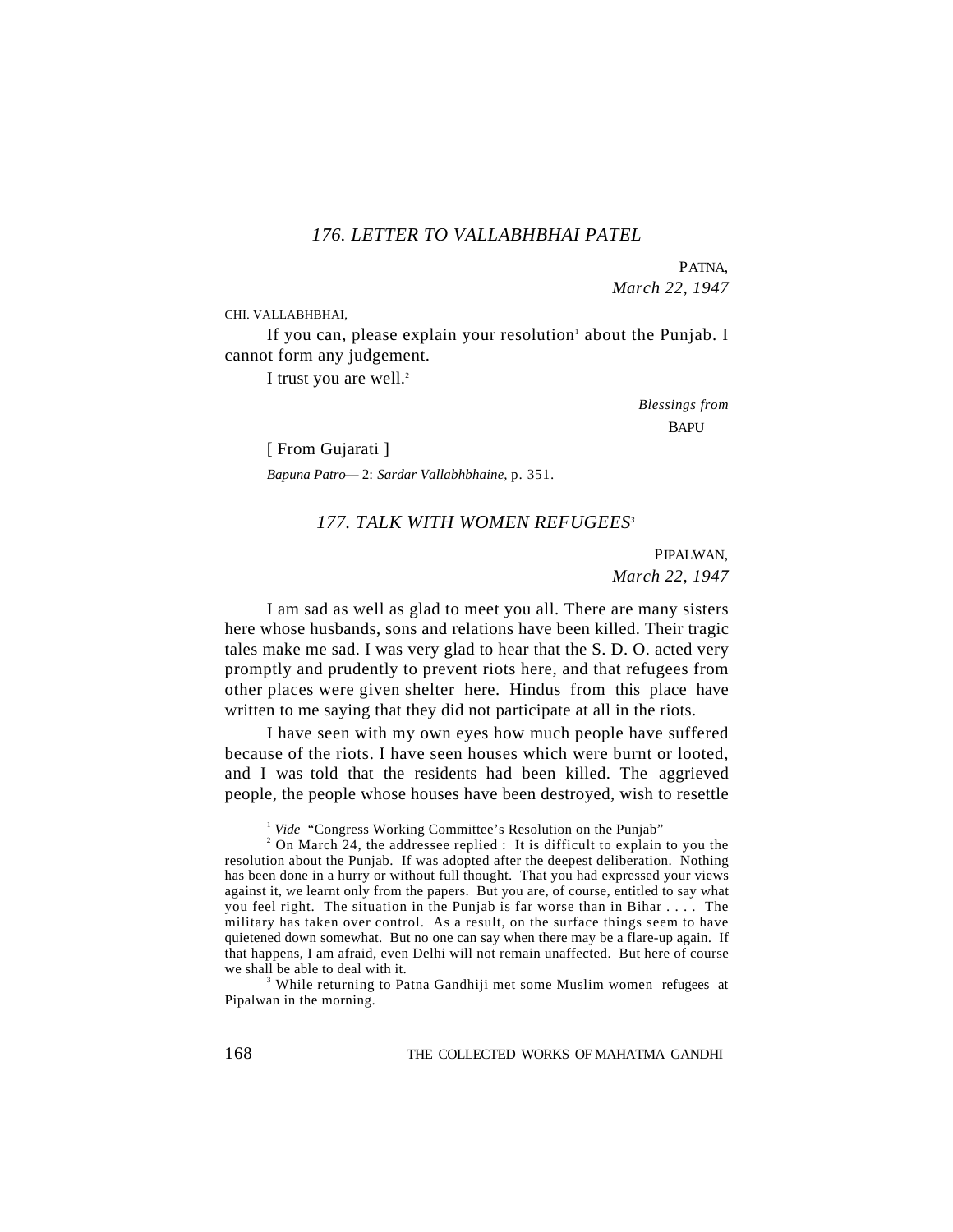at some other place. Personally, I do not approve of this. Why should we lose heart? We should keep up courage. The Hindus have committed a sin. What have they gained thereby? You do not trust them. But if their hearts are cleansed, if they clean your houses, if they build new houses for you and if they sincerely atone for their sins, why should you then not return to your homes? True bravery on the part of Hindus consists in confessing their guilt and changing their hearts. I shall be only too glad if they do this.

People should return to the houses where there had been no killing. If the residents don't feel like going to murder-haunted houses they may shift to another place. It would be good if lands can be exchanged by mutual consent. It may not be possible for the Government to arrange such transfers. In any case whether they return to their own villages or shift to some other place, Muslim brothers and sisters should eschew all anger and bear no ill will towards Hindus. You should not think of taking revenge against those who have oppressed you. That is true bravery.

How transitory is this life? Everyone has to die one day. It is difficult to comprehend the ways of God. Is there any place where He is not present? Some people hold God responsible for whatever has happened. Who can understand His ways? God cannot be talked about disparagingly. Why should we, then, blame Him for these happenings? I do not wish to hear such talk from the lips of those who recite the *kalma.* In fact, no one should even speak in this vein.

I wish to reassure all of you that I am wandering from place to place to prevent a repetition of what has happened so that Hindus and Muslims may live like brothers. I shall stay and strive here as long as hearts are not cleansed and fraternal feelings are not revived. I shall do or die; I shall either succeed in my mission or perish in the effort.

[ From Urdu ] *Gandhijike Dukhe Dilki Pukar*—II, pp. 33-4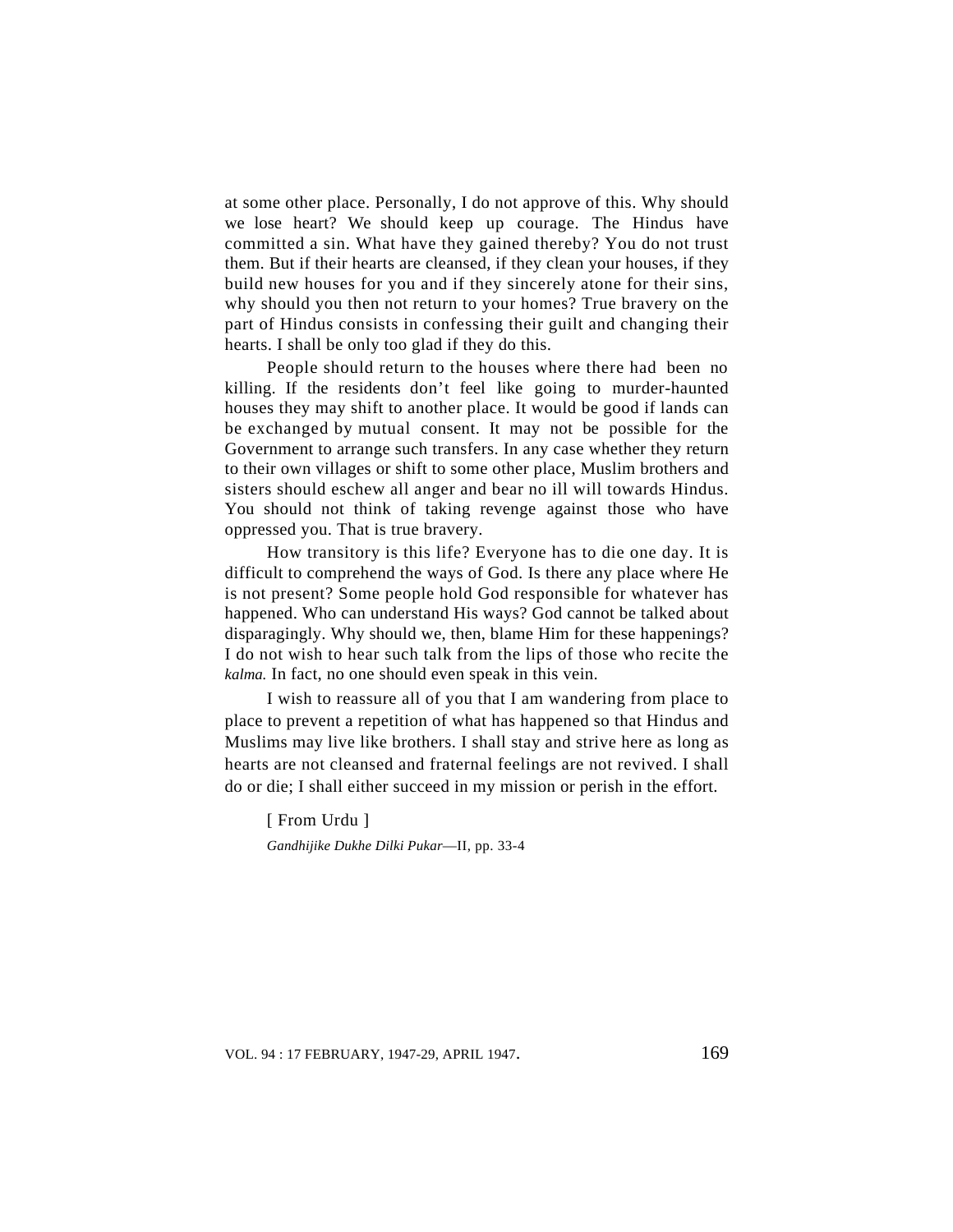#### *178. SPEECH AT PRAYER MEETING*<sup>1</sup>

**PATNA** *March 22, 1947*

I have returned to Patna today after a five-day tour. You would have learnt from newspapers where I went and what I said. I liked the attitude of the villagers. They are genuinely penitent. Liberal contributions are being made by them for the relief of their Muslim brethren. I was very happy to see this. Many persons have also written to me that they will not misbehave again.

In a number of places, Gandhiji said, due to the bravery of the local Hindus, no incidents had occurred. He was told by the Muslims themselves that in Dinapore Subdivision no trouble occurred though the Muslims were greatly nervous.

Gandhiji said that he had addressed the Muslim women refugees in the morning at Pipalwan.<sup>2</sup> He did not wish at present to enter into a description of the feelings of these women and their present condition. His heart was too heavy and he did not wish to shed tears. He only wanted to tell them how to repent. He tried as best as he could to console them and persuade them to pick up courage and return to their villages, placing reliance on God. At this meeting he was told that Muslim women and men dreaded the approach of March 22, as it had been reported that Punjab Day would be observed in Bihar on that date. He had told them that the Bihar Government had banned the observance of any kind of day, be it Pakistan Day or Punjab Day. The Minister who was present also gave the assurance that no celebration of any kind would be permitted and that the ban would be strictly enforced throughout the province. The Bihar Government, Gandhiji said, had banned the *kisan* rally also.

It is a different thing that the rally should not have been tarred with the same brush. But the situation is very delicate today. Our people's hearts are not clean. Hence even a *kisan* rally should be abandoned. I shall appeal to the people concerned not to celebrate either a Punjab Day or a Pakistan Day. The Ministers have issued the order after much deliberation; hence the order must be obeyed. If one wishes to disobey a law as a satyagrahi, one can do so. When we have the voting right we can remove the Ministers if we do not approve of their policies. But so long as they are in authority, we must carry out

<sup>&</sup>lt;sup>1</sup> The Urdu version has been collated with the report in *Harijan* published under "Gandhiji's Bihar Tour Diary".

<sup>2</sup> *Vide* the preceding item.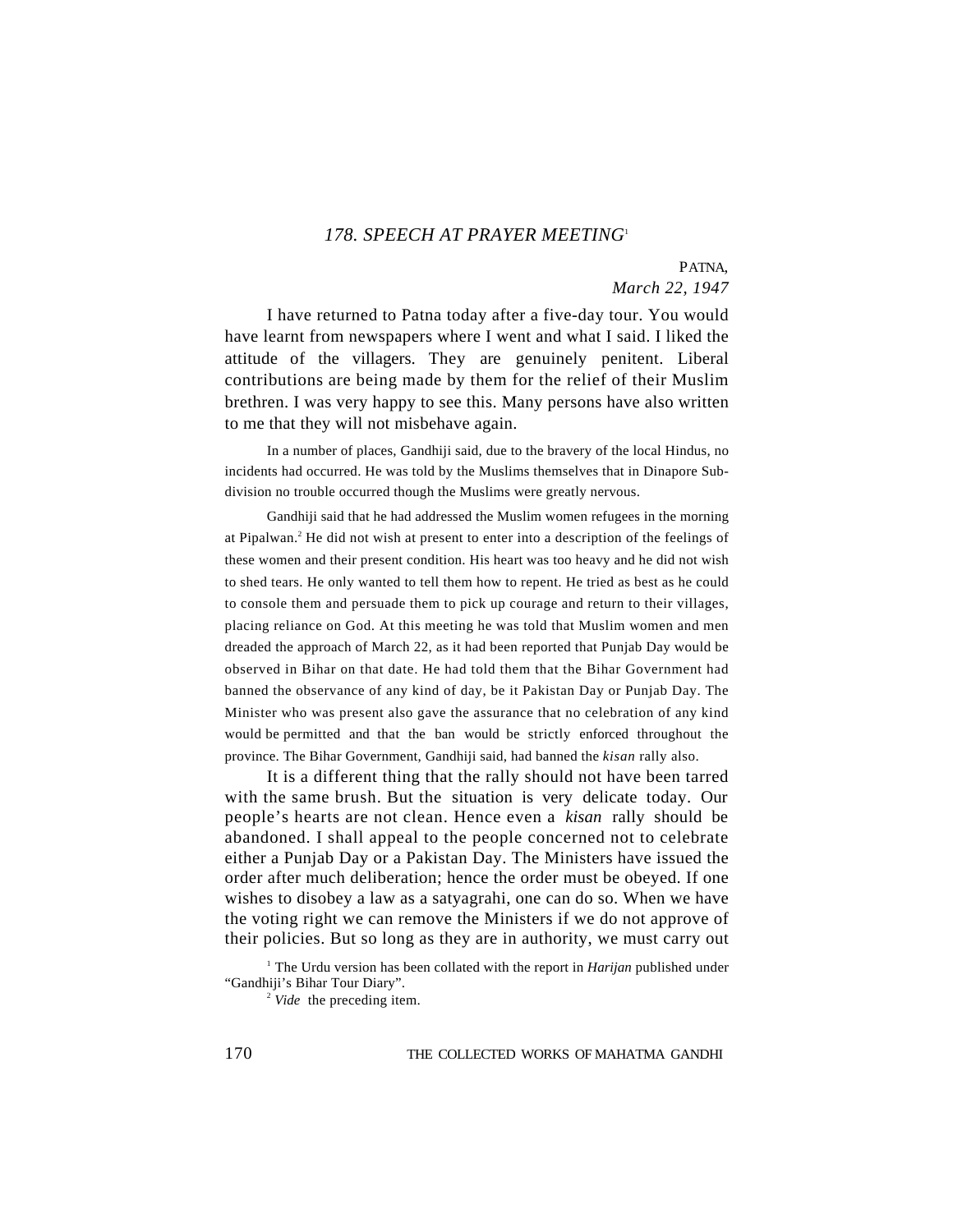their orders.

A true satyagrahi should implicitly obey the directions of those he had himself put in power. What Gandhiji said did not refer only to March 22. It applied to the future also and at no time should these celebrations be indulged in, so long as the atmosphere remained as it was that day.

There is a conflagration in every quarter today. A *kisan* rally is not advisable in these circumstances. You can write to the Government about the difficulties you are facing. You can agitate through newspapers. Rallies are intended to awaken the *kisans* and to organize the people. I have been leading such activities for the past sixty years and am quite an expert in these matters. Conditions today are not conducive for such activities. The *Gita* speaks of action in inaction and inaction in action.<sup>1</sup> If I apply this to the present-day context, it means we can do a lot of good by keeping quiet. We should discriminate between dharma and *adharma.* There are occasions when keeping away from *adharma* becomes the dharma. It is no doubt our duty to awaken the *kisans.* But this is not the time for it. It is the duty of every Hindu to follow the teachings of the *Gita*, although anyone in the world can derive benefit from the *Gita* . No one can say that we should repeat the same action in season and out of season. We are subserving our waking hours even when we sleep; but if we go on sleeping all the time we will be as good as dead. This only means that every action has its appropriate time. Desisting from an inopportune action is as good as timely action.

The 22nd March has passed off peacefully. It is a good thing. We should now forget all about it. We don't have to celebrate a Punjab Day or a Pakistan Day. These days are intended only to make us fight. But our Muslim brothers here do not wish to fight. Why should we then celebrate a Punjab Day?

I concede that a *kisan* rally stands on a different footing. But the times are not propitious even for a *kisan* rally. Every action should be undertaken at an appropriate time. This is an occasion for penitence. We should first atone for our sins. It is part of the atonement to realize that the atrocities committed on Muslim brothers and sisters constitute grave sins. If we are convinced that the Hindu heart has been cleansed through such atonement, then we can organize a *kisan* rally.

 $1$  IV. 18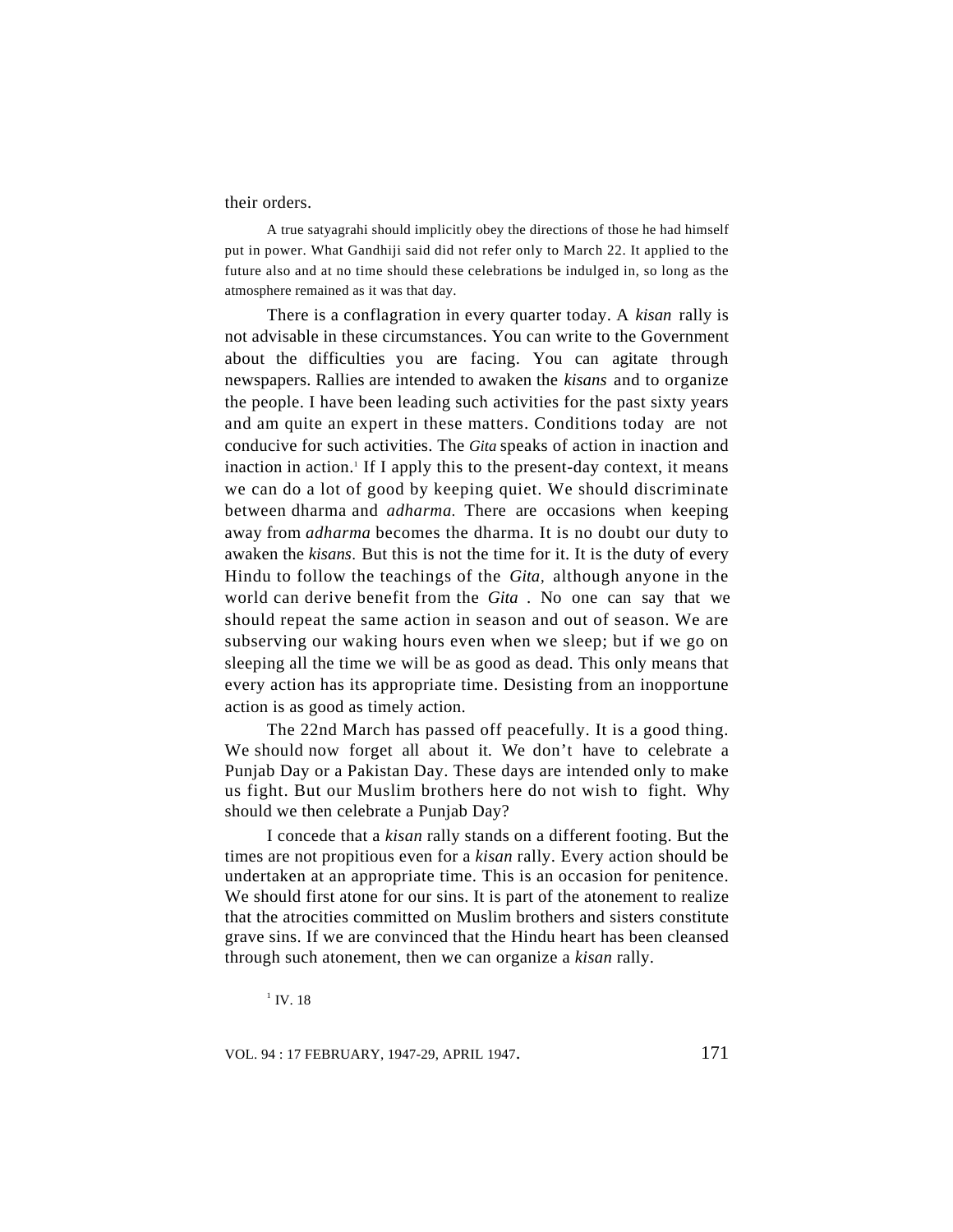Major-General Shah Nawaz Khan has arrived here. Badshah Khan who intended to leave, has postponed his departure. A scheme is being prepared to rehabilitate the Muslims who have suffered at our hands. Every Hindu brother and sister should go to villages and put in hard labour, not for the sake of wages but in a spirit of service. We should clean up Muslim villages and rebuild their houses to convince them that once again we have become their brothers although for a time we had gone berserk.

Some officials have informed me that about fifty persons have confessed their crimes. They have admitted that they are guilty. They are prepared to undergo any punishment meted out to them. This is a welcome development. But thousands have committed such crimes. All these thousands should confess their crimes. Then the Muslims will not be in a position to say that the criminals have not been arrested. Whoever has committed a crime should frankly say that earlier he was afraid of prosecution, but having made a confession he is now prepared to undergo any punishment. This would not only enhance their own prestige but also that of Bihar as a whole.

*Gandhijike Dukhe Dilki Pukar*—II, pp. 35-7, and *Harijan,* 6-4-1947

#### *179. LETTER TO SHIV BALAK BISEN*

*March 23, 1947*

CHI. BISEN,

Your letter was frank. That your views about the Ashram inmates are not correct does not matter. As for your desire to stay with me, we shall think about it when I return there. I cannot decide just now. Normally I would have welcomed your services, but at present I have to consider what [my] dharma is. We are going to meet before long, aren't we?

> *Blessings from* **BAPU**

From a photostat of the Gujarati: G. N. 7726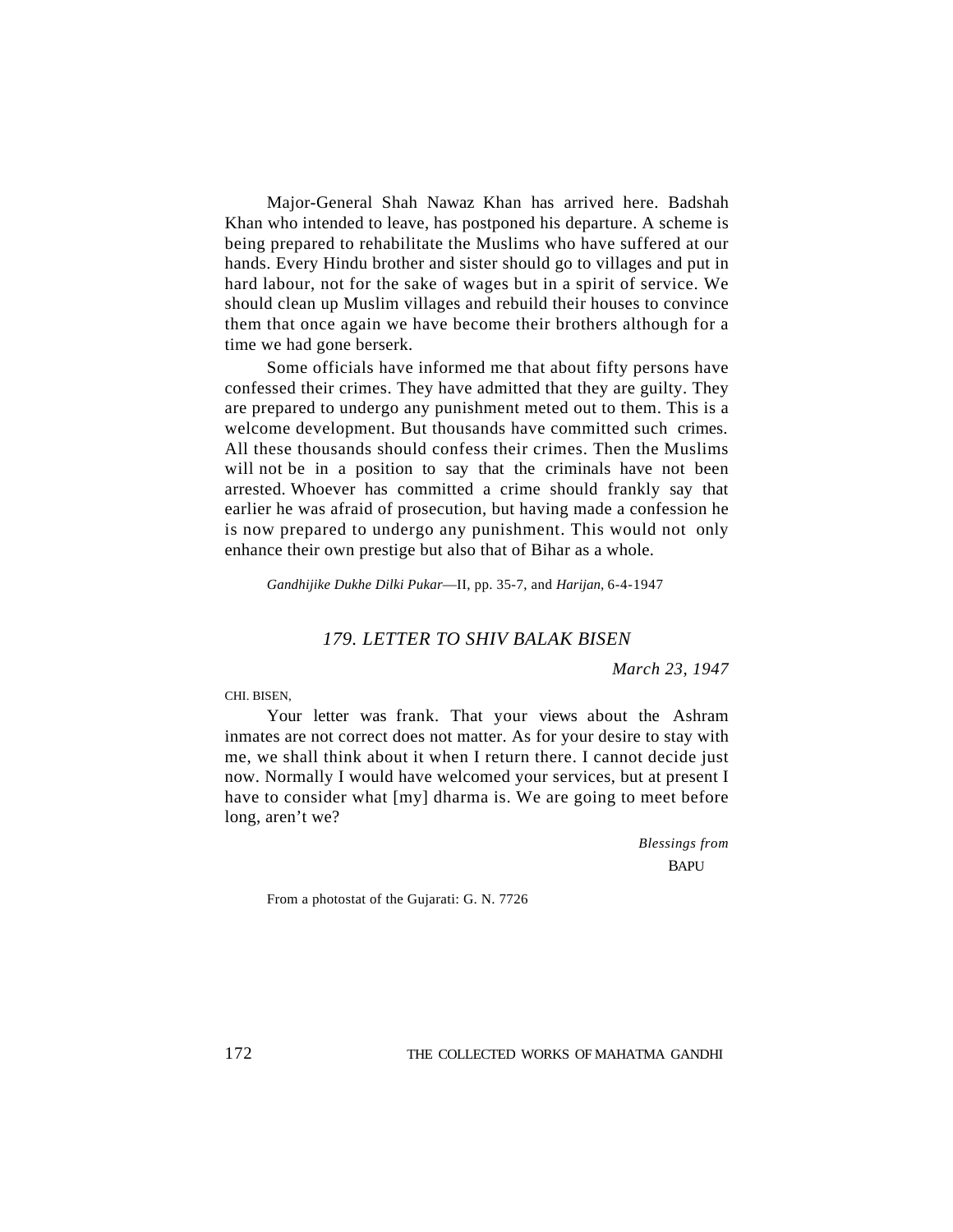*March 23, 1947*

CHI. JAISUKHLAL,

The reply you gave to Narandas is perfectly correct. I have written to him, too.

You need not worry about Manu at all. She is still forgetful, of course, and indifferent about herself. I have explained to her that those who are free from all impure feelings or desires are indifferent about nothing, nor do they forget things. She understands this, but is unable to act upon it.

> *Blessings from* **BAPU**

From a microfilm of the Gujarati: M. M. U/III

#### *181. LETTER TO BRIJKRISHNA CHANDIWALA*

PATNA, *March 23, 1947*

CHI. BRIJKRISHNA,

I read both your letters and gave them to Khan Saheb for reading. He says he is watchful and will go when it is necessary. If I ask him to go he is ready to leave today. But I do not feel the need for it. Your anxiety is meaningless. You must have received my previous **letter** 

> *Blessings from* BAPU

From a photostat of the Hindi: G. N. 2504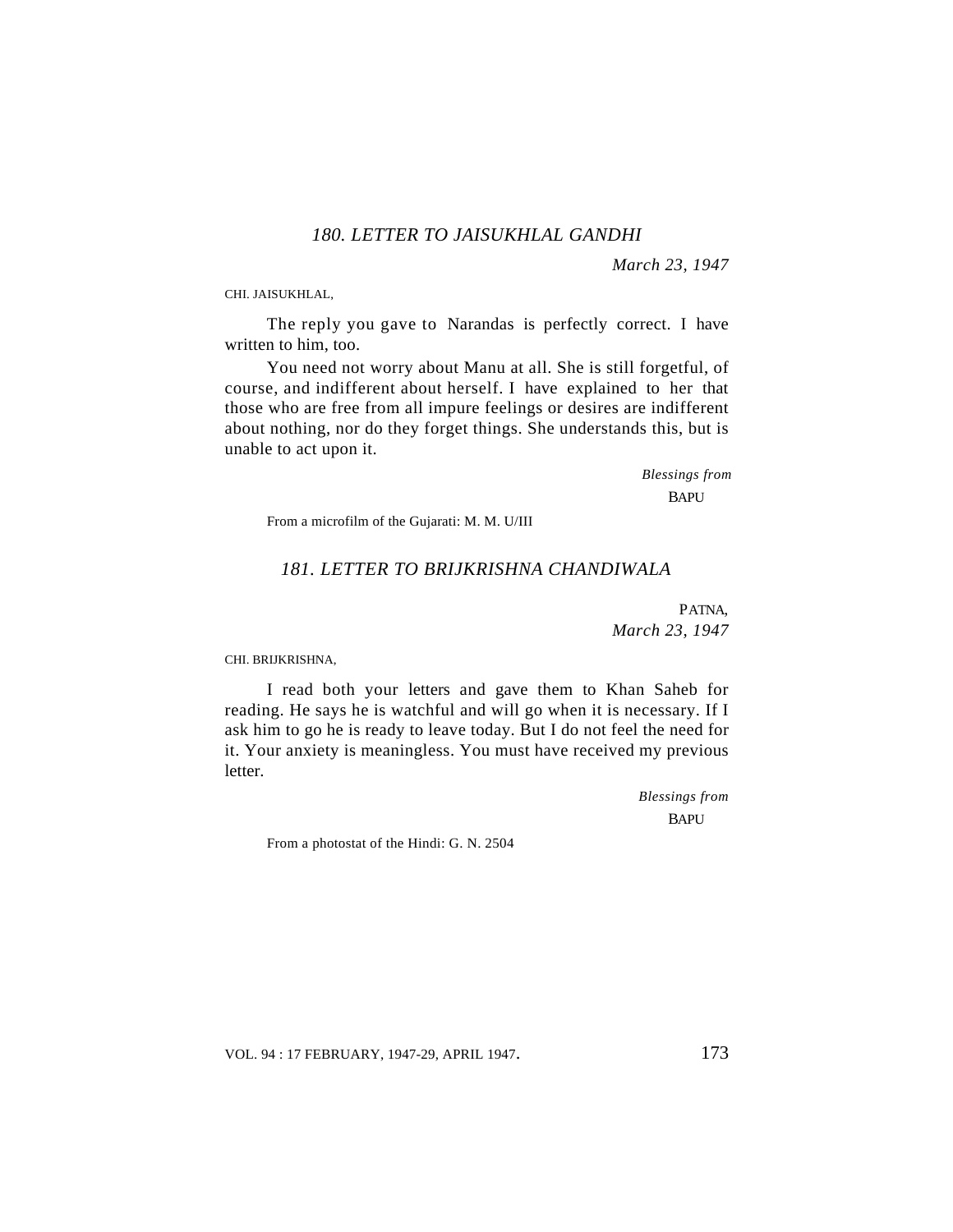**PATNA** *March 23, 1947*

CHI. BRIJKRISHNA,

After sending a letter<sup>1</sup> today I received your letter of the 20th and also the paper cuttings.

If you have stopped Dubeji's treatment, my advice is that you should go to the Nature Cure clinic in Calcutta. You can come over here to see me. You can come wherever I am or come after my third tour.

> *Blessings from* **BAPU**

From a photostat of the Hindi: G. N. 2503

#### *183. DISCUSSION WITH WOMEN WORKERS* <sup>2</sup>

PATNA, *March 23, 1947*

QUESTION: Can women take part in politics while they are working in the Kasturba Memorial Fund?

GANDHIJI: This question can be answered in two ways: they can and cannot take part in politics. If they want to serve, they should not take part in politics. There is Congress rule in the country at present (it may be socialism or communism in future). Now, supposing it is necessary to sell spinning-wheels or khadi for the sake of propaganda in the villages, women can take part in such activities. But supposing the intentions of the Congress go wrong and instead of khadi it wants to sell liquor in the villages, the *sevikas<sup>3</sup>* would certainly not take part in such an activity. Rather, they would start a satyagraha campaign against it if it became necessary. Women can take part in any activity which is in the interest of the country irrespective of the 'ism' of the ruling party.

<sup>1</sup>*Vide* the preceding item.

 $2$  Of the Kasturba Gandhi National Memorial Fund who met Gandhiji at 4 p.m.

<sup>3</sup> Women workers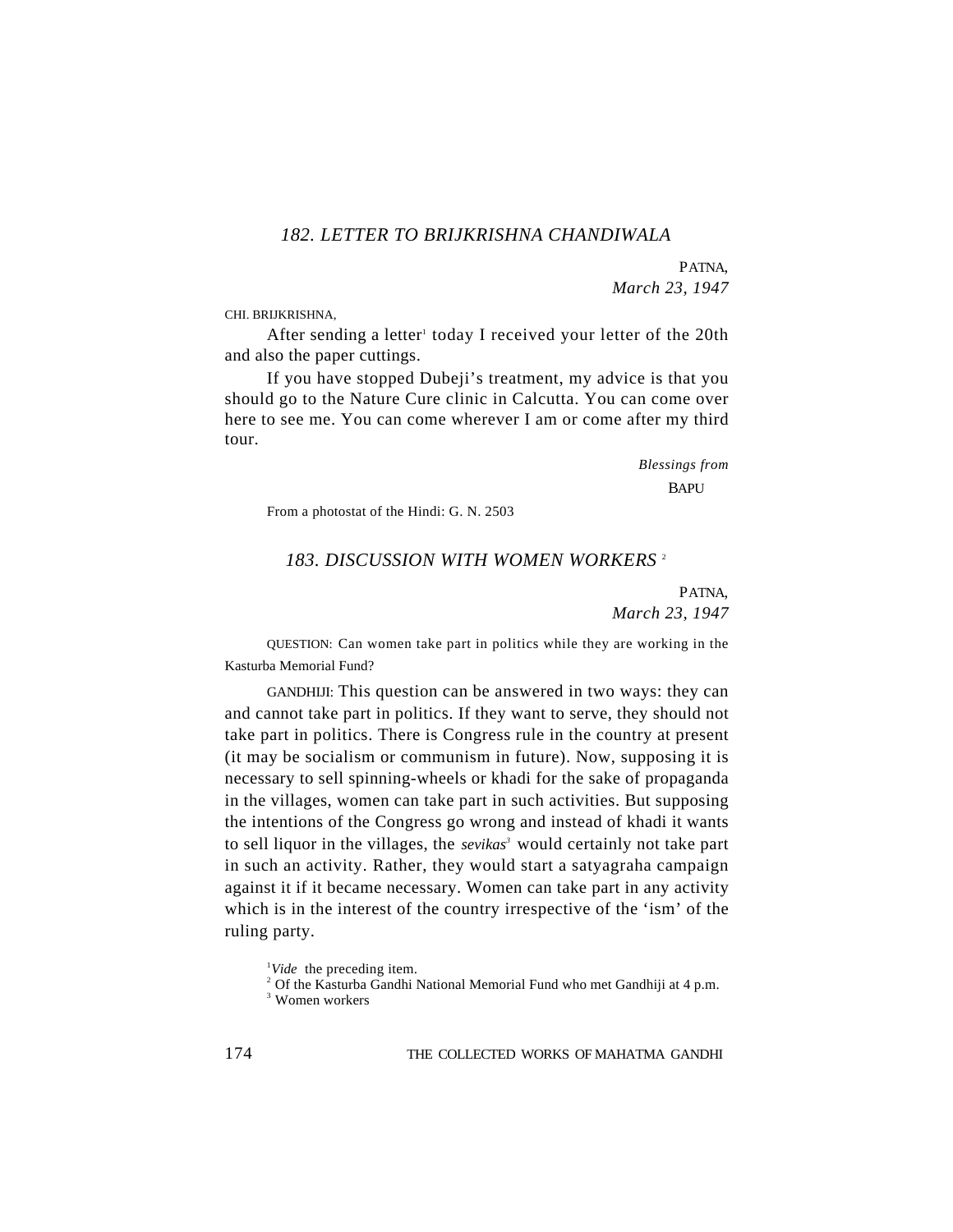Q. When we raise slogans in the villages the Muslims do not join us. What should be done about it?

G. You must keep quiet and try to persuade them. If they still do not come forward, you must give up raising slogans. As for me, I do not give importance to slogans any more. People have been stabbed while cries of *Bharatmataki jai* and *Gandhijiki jai* were being raised. That is why slogans have become so repugnant. It is easy to understand such feelings.

Q. Women do not still seem to give up untouchability and purdah. What should we do?

G. If they do not give them up they must be persuaded to do so. You must carry on your work. You should not worry about the results. Those who want to serve should continue to work more and ever more, and firmly hold on the truth.

A. HARIJAN WOMAN: Nobody is willing to sit by my side. What should I do?

G. (Smiling): There are so many women sitting around you. You must forget that you are a Harijan. Things would automatically smoothen out if you do that.

[ From Gujarati ] *Biharni Komi Agman*, pp. 89-90

# *184. SPEECH AT PRAYER MEETING<sup>1</sup>*

PATNA, *March 23, 1947*

BROTHERS AND SISTERS,

I request you and those others whom my voice could reach to understand the aim of life. The sole purpose of life is that we should serve the creation of the Power which has created us and on whose mercy or, say, kindness, depends out very breath. Let us not destroy this creation. But today, in our arrogance we have either lost sight of this cause or we tend to forget it and are either fighting each other or preparing to do so. If we cannot avoid this calamity, you may be sure that India's independence is an impossibility. If you think you can

<sup>1</sup> As Gandhiji was observing silence his written speech was read out at the meeting held at the Bankipur Maidan.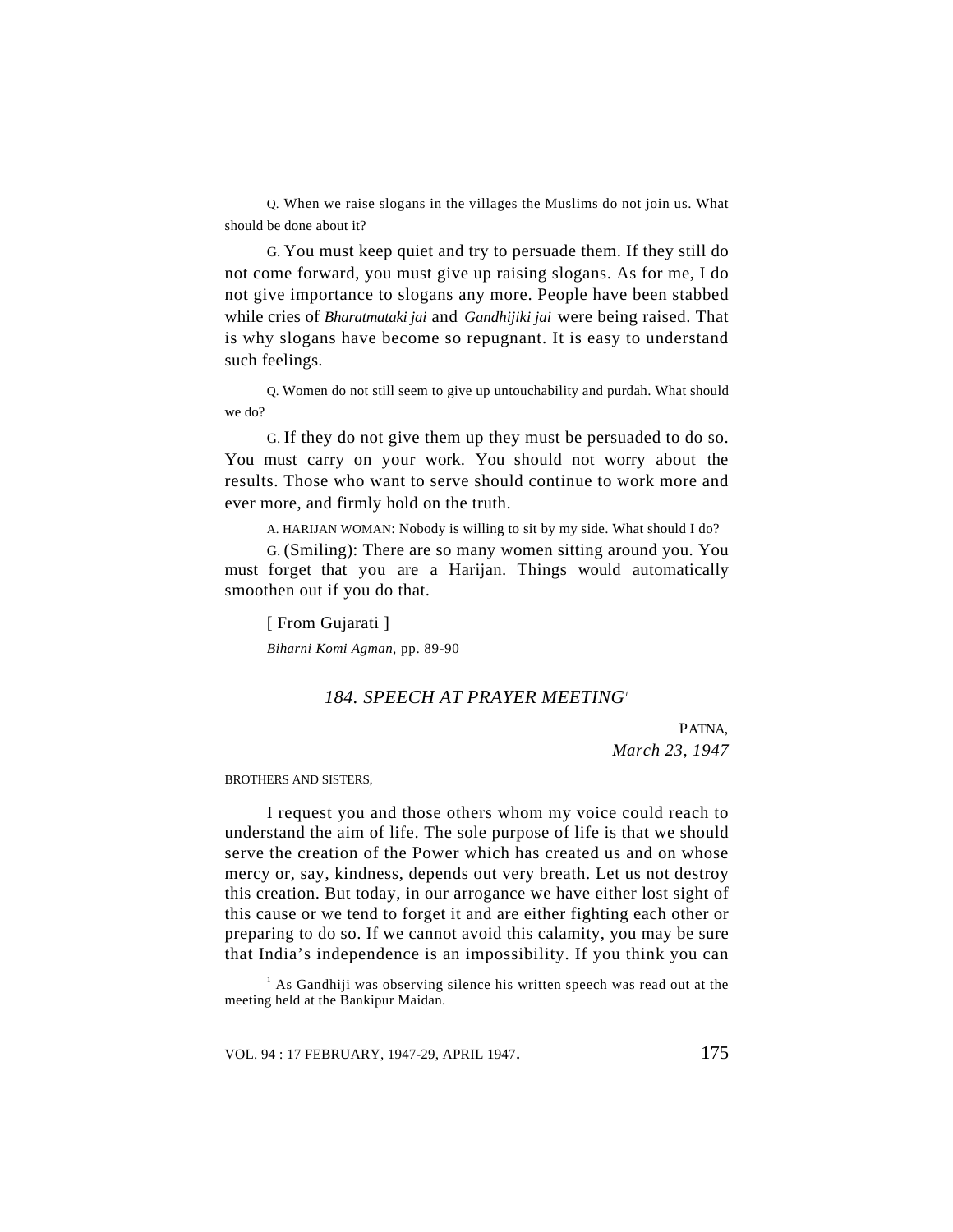achieve independence by the simple fact of the British quitting the land, you are sadly mistaken. If we continue to fight amongst ourselves even after their departure some other power would step in. To think that we can fight the world with its own weapons is like expecting a barren woman to give birth to a child.

A friend has written that a semblance of peace appears to have been established in the Punjab. But this peace and tranquillity has come through military occupation. Everyone is preparing openly for a fight and is busy collecting arms. If these preparations continue the peace established through the army or the police will ultimately turn out to be the peace of the grave. Real peace will come about only when one party at least silently adopts the course of true bravery. Bihar has realized through its own experience that there can be no bravery in killing women and children, or old and innocent people, that it is sheer cowardice. What a grand thing it would be if Bihar could show the real power of non-violent bravery and thus guide India and the whole world on the path of true life.<sup>1</sup>

[ From Urdu ]

*Gandhijike Dukhe Dilki Pukar*—II, pp. 38-9

# *185. LETTER TO AMRIT KAUR*

PATNA, *March 23, 1947*

CHI. AMRIT,

I sent a love note<sup>2</sup> yesterday thro[ugh] Mridula. I have yours of 21st.

When I get the time to write, your letters are not before me. Hence the omissions.

Tell me whether you have the dictionaries<sup>3</sup> you wanted.

I fancy that I wrote<sup>4</sup> to you twice about paying me a brief visit but never at the sacrifice of your duty undertaken there. Mine may be regarded as a selfish wish. We shall exchange thoughts about it when the 4th April is on us.

I was satisfied with your answer about Aryanayakum.

<sup>1</sup> According to *Harijan*, at the end Gandhiji informed the audience that the prayer meeting on Monday would be held near Poonpoon.

<sup>2</sup> *Vide* "Letter to Amrit Kaur", 22-3-1947

<sup>3</sup> *Vide* "Letter to Amrit Kaur", 22-2-1947

<sup>4</sup> *Vide* "Letter to Amrit Kaur", 18-3-1947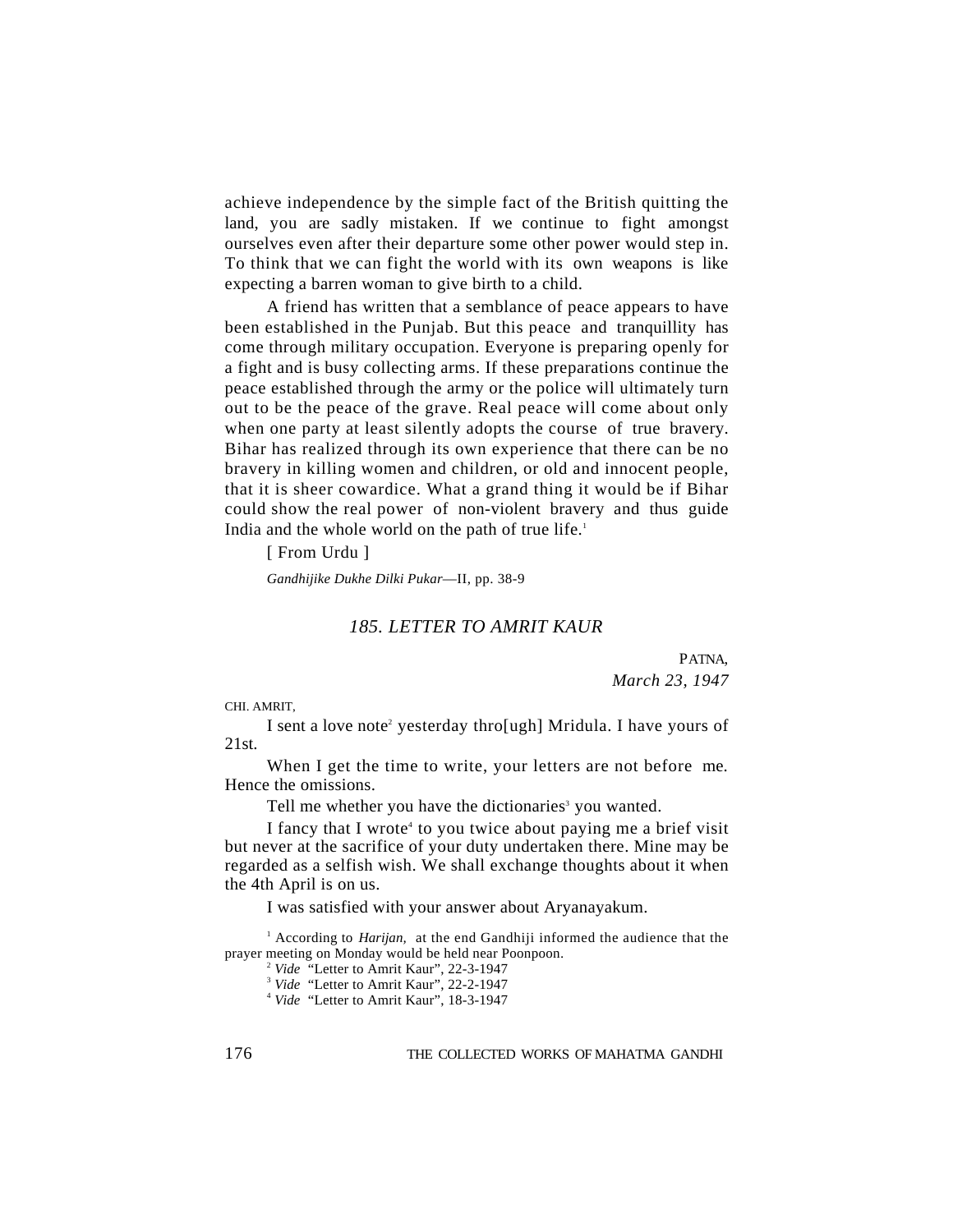I think now I have answered all your questions, your letter was in front of me.

I have taken the Monday silence. It is now 6.10 [p.m.] when I finish this.

Love.

**BAPU** 

From the original: C. W. 4192. Courtesy: Amrit Kaur. Also G. N. 7828

### *186. LETTER TO JAIKRISHNA BHANSALI*

*March 23, 1947*

CHI. BHANSALI,

I do not like the change in your diet. Even a person of selfcontrol may not disregard nature's laws. You cannot eat *kodra*<sup>1</sup>, banti<sup>2</sup>, etc. uncooked. You may, if you wish, make your food moderate or even abstemious. I should advise you to eat cooked *kodra,* take a moderate quantity of milk and fruit and eat such green vegetables as can be eaten raw.

I think you should now stop going out. People are exploiting you.

According to me, your work is to keep a watch over the Ashram in a spirit of non-attachment. In any case it will do no good to take Pushpa out.<sup>3</sup> She is still immature. She ought not to give up khadi work. Her knowledge is very imperfect. Explain all this to her. She must not visit Raju.

> *Blessings from* **BAPU**

From a photostat of the Gujarati: C. W. 10441. Courtesy: Munnalal G. Shah

# *187. LETTER TO PUSHPA K. DESAI*

PATNA, *March 24, 1947*

CHI. PUSHPA,

You feel tempted to go out with Bhansalibhai, but that is not proper. Your dharma lies in completing the khadi work and learning

<sup>1</sup> Cereals 2 *Ibid* <sup>3</sup> *Vide* also the following item.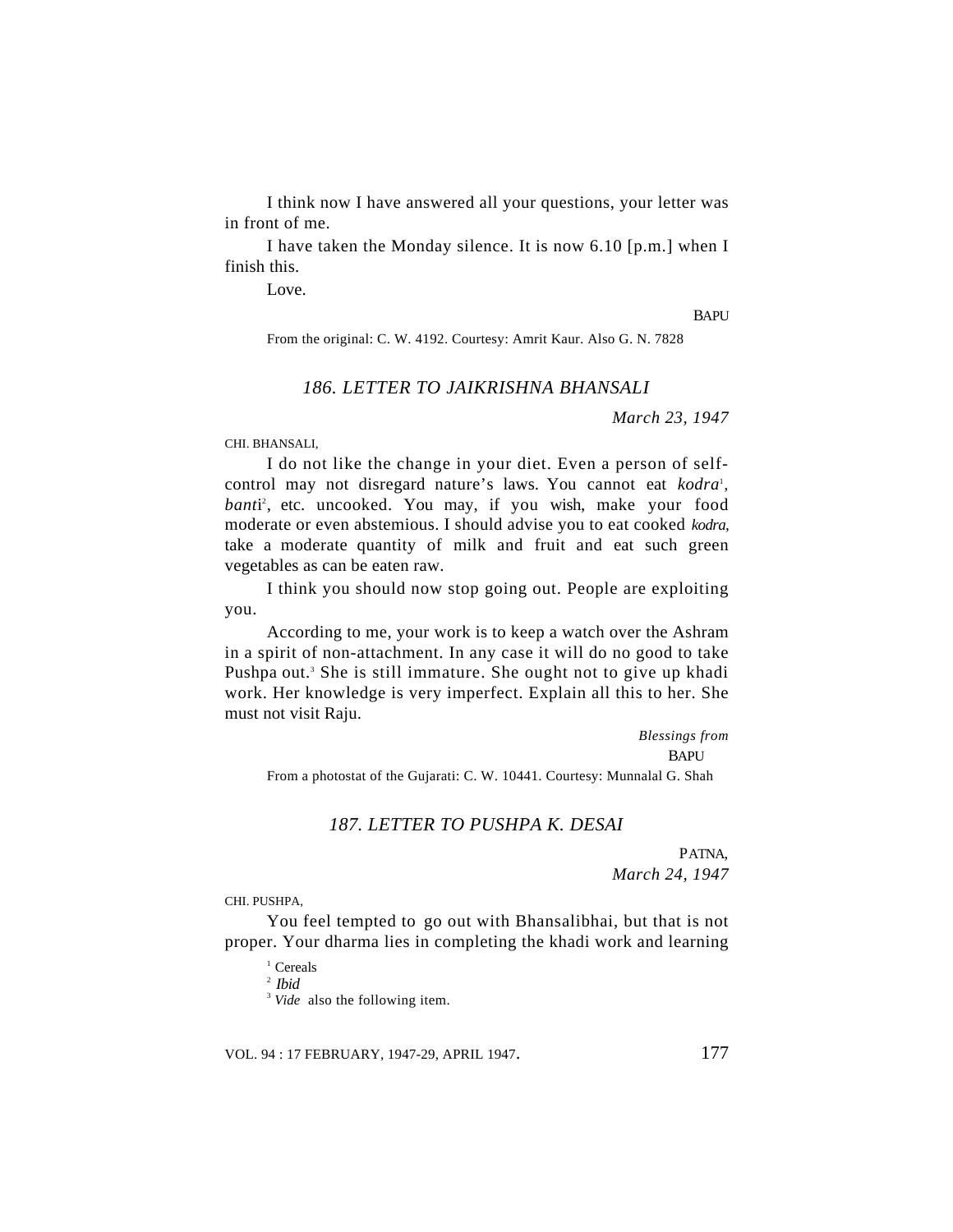to see God in that work alone. You have a long way to go yet. You must learn to be steady in your mind. Do not think of going out anywhere.

> *Blessings from* BAPU

From a photostat of the Gujarati: G. N. 9278

#### *188. LETTER TO CHIMANLAL N. SHAH*

*March 24, 1947*

CHI. CHIMANLAL,

You are writing to Dev, but he cannot read Hindi with ease. Ultimately I have to strain myself. It would be better if you write in Gujarati. He finds it difficult to decipher your Nagari characters.

Bhansali may go [out], but Pushpa ought not to. Read what I have written to them.<sup>1</sup>

I am surprised about Gomati.<sup>2</sup>

*Blessings from* **BAPU** 

From a photostat of the Gujarati: G. N. 10658

#### *189. A LETTER<sup>3</sup>*

PATNA, *March 24, 1947*

I have not read your letter to . . . but I have read the reply. The reply seems correct to me. And so long as he has faith in me what else could he write? Moreover, there is no question of practising it just now. But where there is no pretence, is it not thought itself that matters most? And therefore what all of you have to consider is whether it is proper to remain with me if my thoughts are unconsciously impure. If they are so, all of you who have firmly stood by me should withdraw your co-operation. As far as I can see . . . agrees on this point. At least I hope so. Copies of the letters written to . . . must have been sent to

<sup>&</sup>lt;sup>1</sup> *Vide* The preceding two items.

<sup>&</sup>lt;sup>2</sup> Wife of Kishorelal G. Mashruwala

<sup>&</sup>lt;sup>3</sup> Omissions in the letter are as in the source.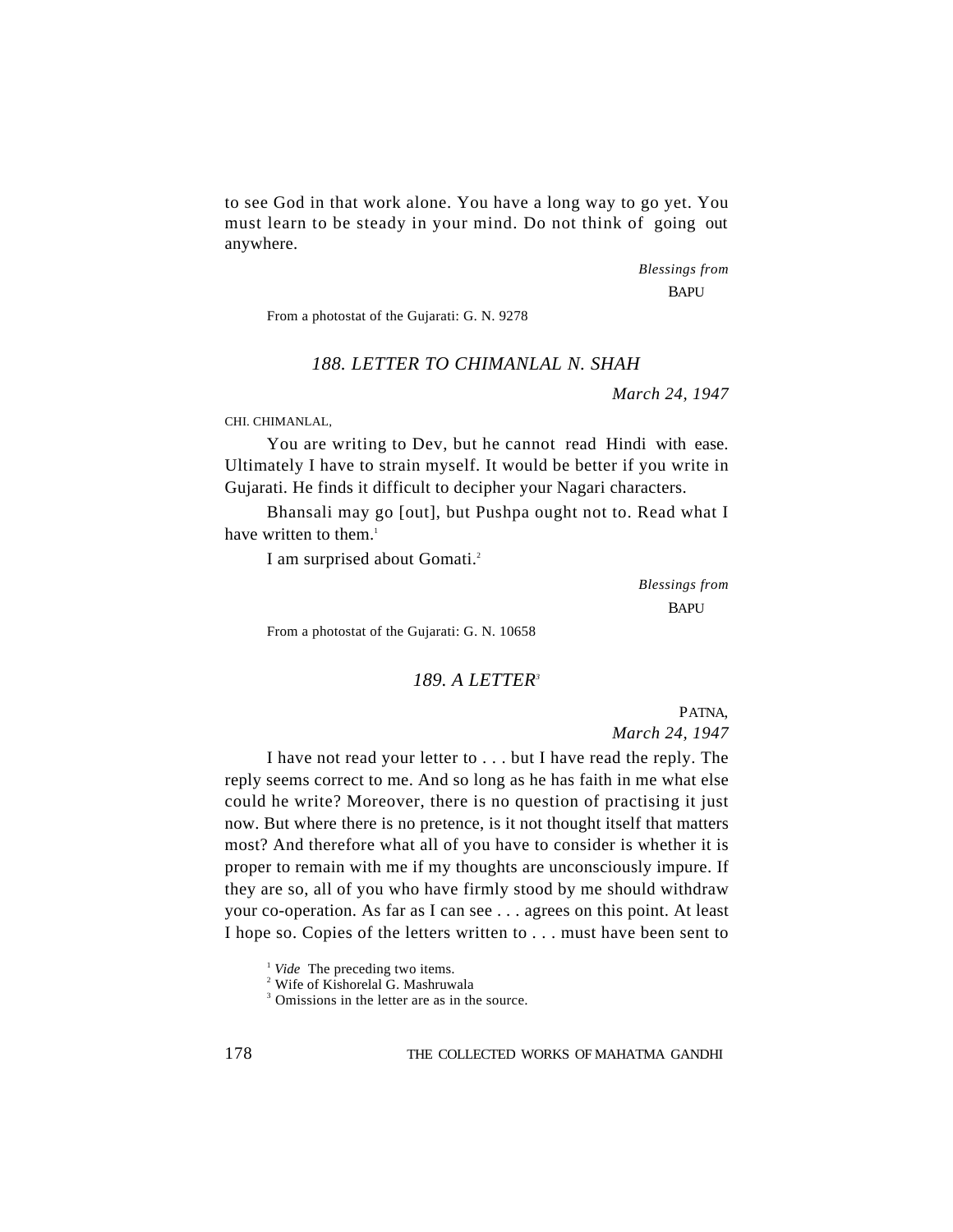all of you. Ask for the copies if you have not received them. Do not hesitate to write to me anything you may wish to write . . . is in a great dilemma. I have written him a letter and passed it on to . . . for posting . . . is very much perturbed. You had better meet and talk with him. The situation is such that no one can remain neutral. There can hardly be any scope for compromise when it is a matter of determining what is dharma and what is *adharma.*

[ For Gujarati ] *Biharni Komi Agman,* pp. 91-2

### *190. LETTER TO SATIS CHANDRA DAS GUPTA*

PATNA, *March 24, 1947*

CHI. SATIS BABU,

I find that it is difficult to leave Bihar. The work here seems to be easier than it was there. But it is difficult all the same. This much is clear that if I am able to do something here, it will have its impact everywhere. Think over it and send me your opinion.

Never give up the work in Noakhali even if you have to die.

Tell Sucheta<sup>1</sup> and Annada<sup>2</sup> if they have done anything against [your wishes]. I have received *Dinlipi* <sup>3</sup> *.*

Cholera must have completely subsided by now.

*Blessings from* **BAPU** 

From a photostat of the Hindi: G. N. 8969

<sup>1</sup> (1908-1975); wife of J. B. Kripalani; Secretary, Kasturba Gandhi National Memorial Trust; Member Constituent Assembly; Chief Minister of U. P. in 1963

2 Annada Choudhary

<sup>3</sup> A cyclostyled daily bulletin, issued by the Gandhi Camp in Noakhali for circulation among workers and friends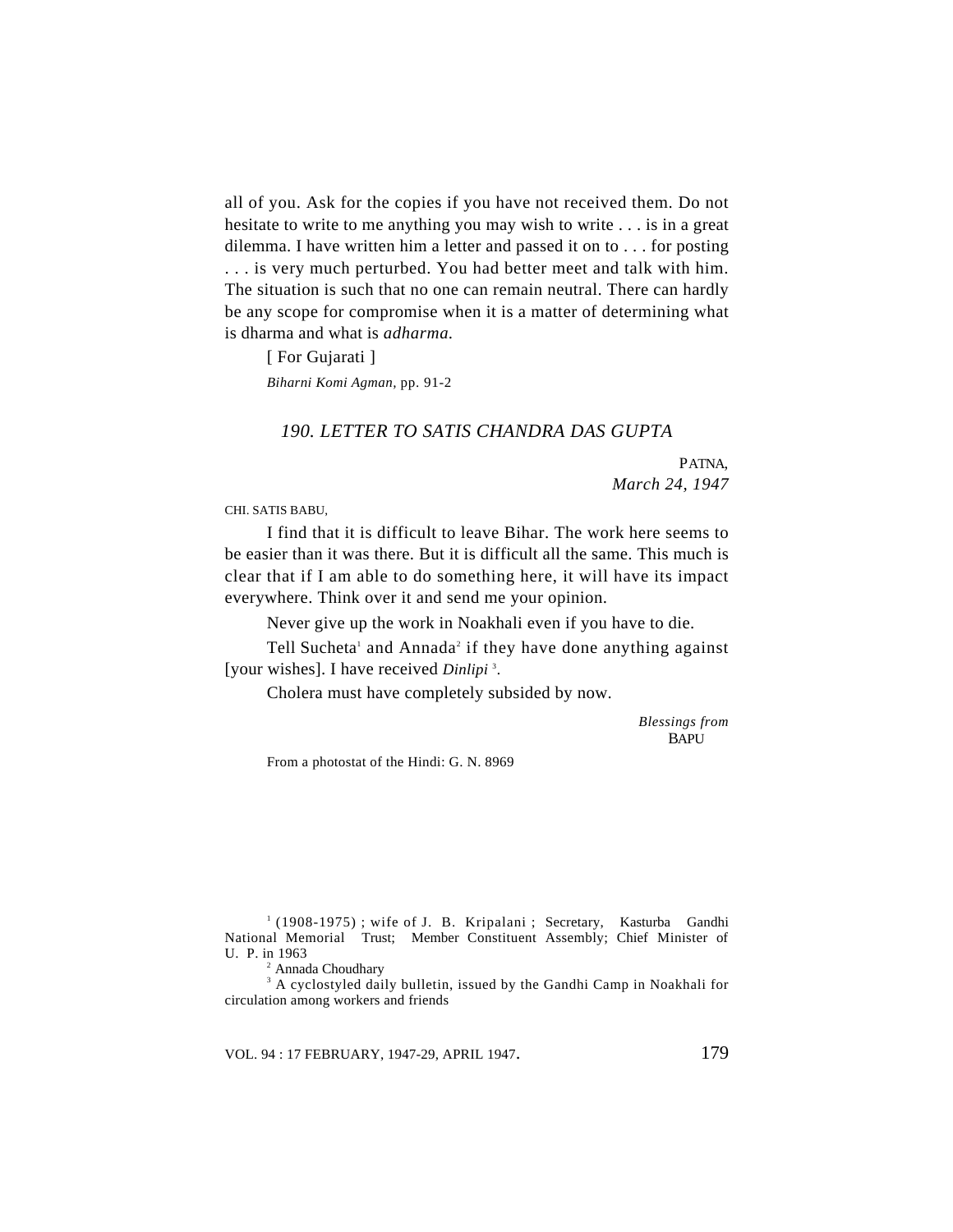#### *191. NOTE TO GLADYS OWEN*<sup>1</sup>

*March 24, 1947*

1. Dr. Gopichand is Gopichand Bhargava<sup>2</sup>. Initials I do not know. I shall give you a letter. He is well known to everyone of note.

2. Answered above.

3. No reply necessary. You will feel your way when you reach there. Of course You should go quickly.

4. My confidence is a little shaken because I have begun to fear that I might not quickly reach the requisite state of detachment described in the *Gita.* Read if you care the last 18 verses of Chapter II of the *Gita* in Edwin Arnold's translation<sup>3</sup>. I become impatient and irritated. It is not conducive to a life of utter consecration without which a long life of 125 years is neither possible nor desirable.

5. I am not particular about your seeing anything here. You may go to Ramzanpur now. But I would like you to return to take my letter to Dr. G. and see what I write to Horace<sup>4</sup>. This I may not do now. I must go to the massage table. But you should please yourself.

6. I shall write to Catlin and give him a date.

Note: Give me a copy of answer 4. If you go away now you may send a copy at leisure.

From a photostat: G.N. 6201

#### *192. SPEECH AT PRAYER MEETING*

RAJGHAT, *March 24, 1947*

It is well nigh impossible for me to say anything amid such noise. I can say something only when you are quiet. In the first place, I wish to address a few words to the men and women volunteers. I

<sup>1</sup> The addressee, a Quaker educationist and teacher, explains : "On March 23, 1947, I went to Patna to see if there was anything Bapu wanted me to do and this is part of Bapu's conversation with me on his silence day, March 24, 1947, when he asked me to go to . . . "

 $2(1889-1966)$ ; Chairman of Punjab Branch of Harijan Sevak Sangh; Chief Minister of Punjab, 1947-51

3 *The Song Celestial*

<sup>4</sup> *Vide* "Letter to Horace Alexander", 25-3-1947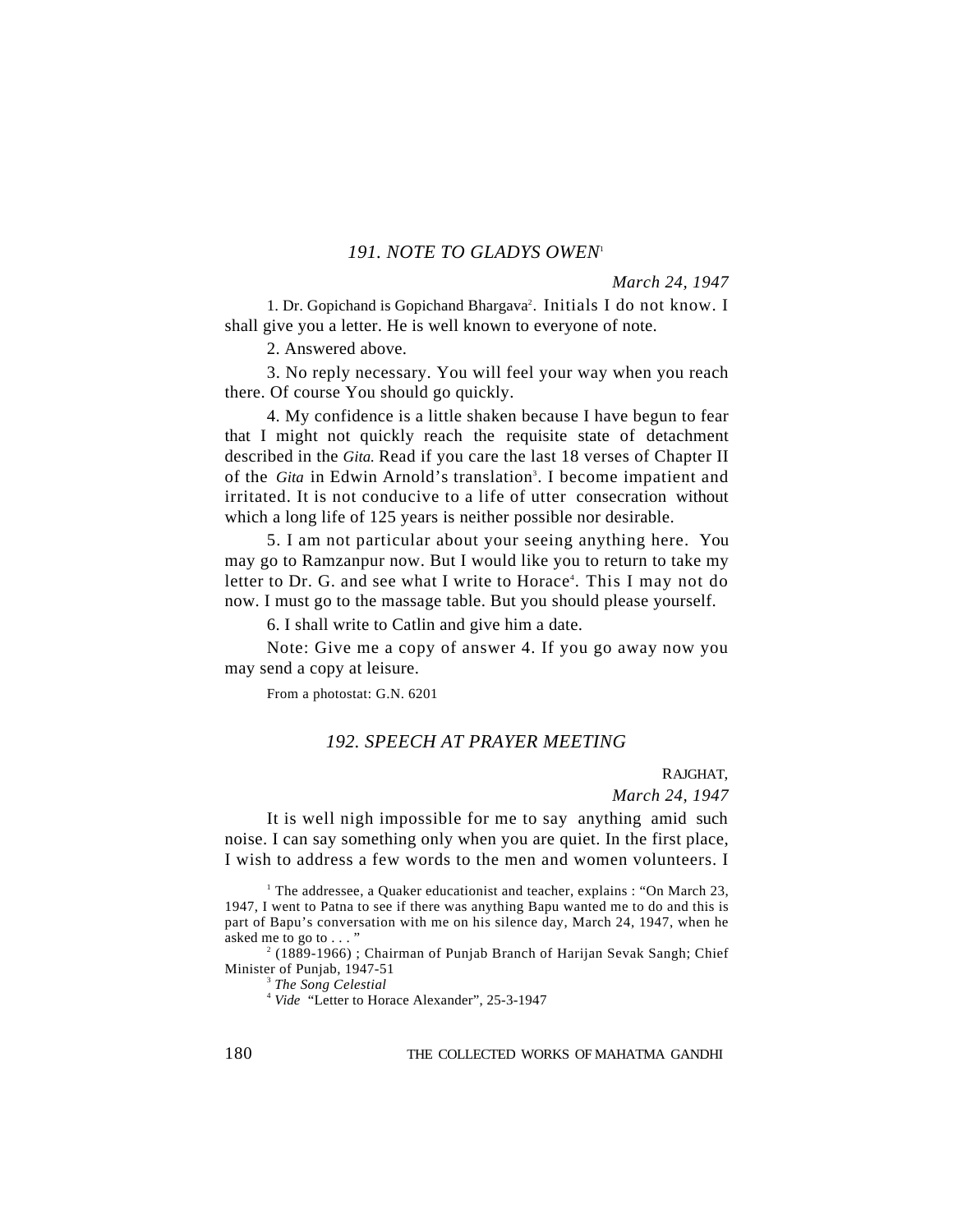have told them before also what they should do during the tours. It is the duty of women volunteers to guide women as to how they should sit and conduct themselves at public meetings. For this they should distribute leaflets beforehand and should read them out for their benefit. The men who are either standing or sitting are keeping quiet, but because the women are not quiet, they cannot also hear anything. In fact, it is not women alone who are to be blamed for this. They are over-worked, poor and illiterate. They behave as they are told by their menfolk. If we have to take work from them, we should make them understand things and educate them. It is the duty of the women volunteers first of all to tell women the rules to be observed at public meetings.

Today I saw a village<sup>1</sup> where Hindus too have suffered losses. I had been asked earlier to visit that village. I realize the Hindus have suffered but that in no way mitigates their guilt. I did not visit the place with the thought of the Hindus who have suffered there. But that does not mean that I am hurt only at the loss of Muslims and that Hindus' sufferings do not move me. I am equally pained at the sufferings of all persons. In the words of Sir Syed Ahmed Khan, founder of the Aligarh University, I would say that the Hindus and the Muslims are like the two eyes of Mother India. Just as the trouble in one eye afflicts the other too, similarly the whole of India suffers when either Hindus or Muslims suffer. If you realize this, I would think my purpose has been fulfilled.

[ From Urdu ] *Gandhijike Dukhe Dilki Pukar*—II, p. 40

## *193. LETTER TO HORACE ALEXANDER*

PATNA, *March 25, 1947*

MY DEAR HORACE,

Gladys has given me your letter and I had a fairly long discussion<sup>2</sup> with her as a result of which she has written to you a letter which I enclose herewith. She has gone to see the Friends' Unit<sup>3</sup> and she is expected to return tonight. I think her presentation of my

1 Behrawan <sup>2</sup> *Vide* "Note to Gladys Owen", 24-3-1947 <sup>3</sup> Friends' Service Unit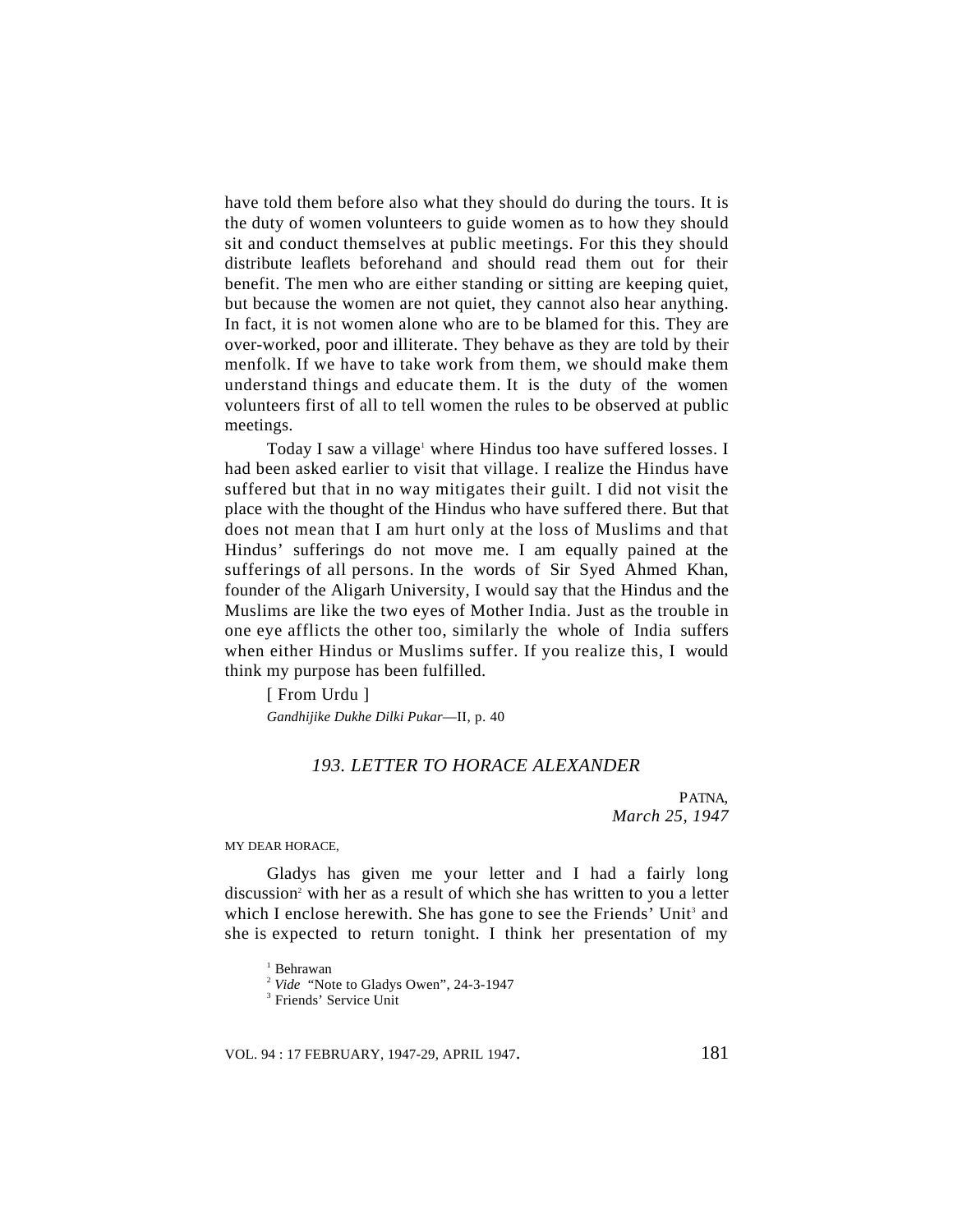position is fairly correct. But let me put it in my own language.

What I feel is that however much detached we may want to be from our surroundings and the unseen atmosphere about us, we cannot but be affected by it. Hence I am not sure whether, whilst the British military forces are in India, we can possibly be in real Indian atmosphere of peace and tranquillity, if these are ever to be her lot during our generation. The present distemper may continue beyond January next and if it does not I am afraid it won't be because of sanity regained by the communities but because of the fear of the military. What is the use of our meeting under the protection of the bayonet, whether it is British or Indian? May it not be wise therefore for sincere peace-lovers to pray in their own homes, every day if you like, even for five minutes at the same time throughout the world? It will be easy enough for everyone to find out the hour which should correspond with the time, say, in Calcutta or any place in India. We can even make the calculations and publish the different times for the different centres. The value would lie in finding the exact time. If you still think that a meeting should take place here, I suggest postponement till after the withdrawal of British arms.

These are my random thoughts, not for you to act upon unless they fully appeal to you, because in this matter I have yielded to your judgment. If you propose to go on with your idea and want to have the meeting at the time you have conceived, send me the thirty names and I shall send you my suggestions as to whether I want to add to the list.

With reference to milk distribution in Madras you have another Ministry there now.<sup>1</sup> I wonder if it will make any difference. I hold on to my suggestion.

About my own private affair I have done and am doing all I can. I suppose you already know that Manu no longer sleeps in the same bed with me. This departure was made by her with my full approval in order to please Bapa who, though he saw absolutely nothing wrong, would appeal to her not to continue [it] whilst I was in Bihar and whilst I was engaged in this important work. I do not agree with the conclusion. But I did not wish to argue and therefore I promptly agreed.

Whilst I am dictating this letter I see that you could not know

<sup>1</sup> The Ministry headed by T. Prakasam had resigned on March 14 and the new Ministry assumed office on March 23, under the leadership of O. P. Ramaswami Reddiar.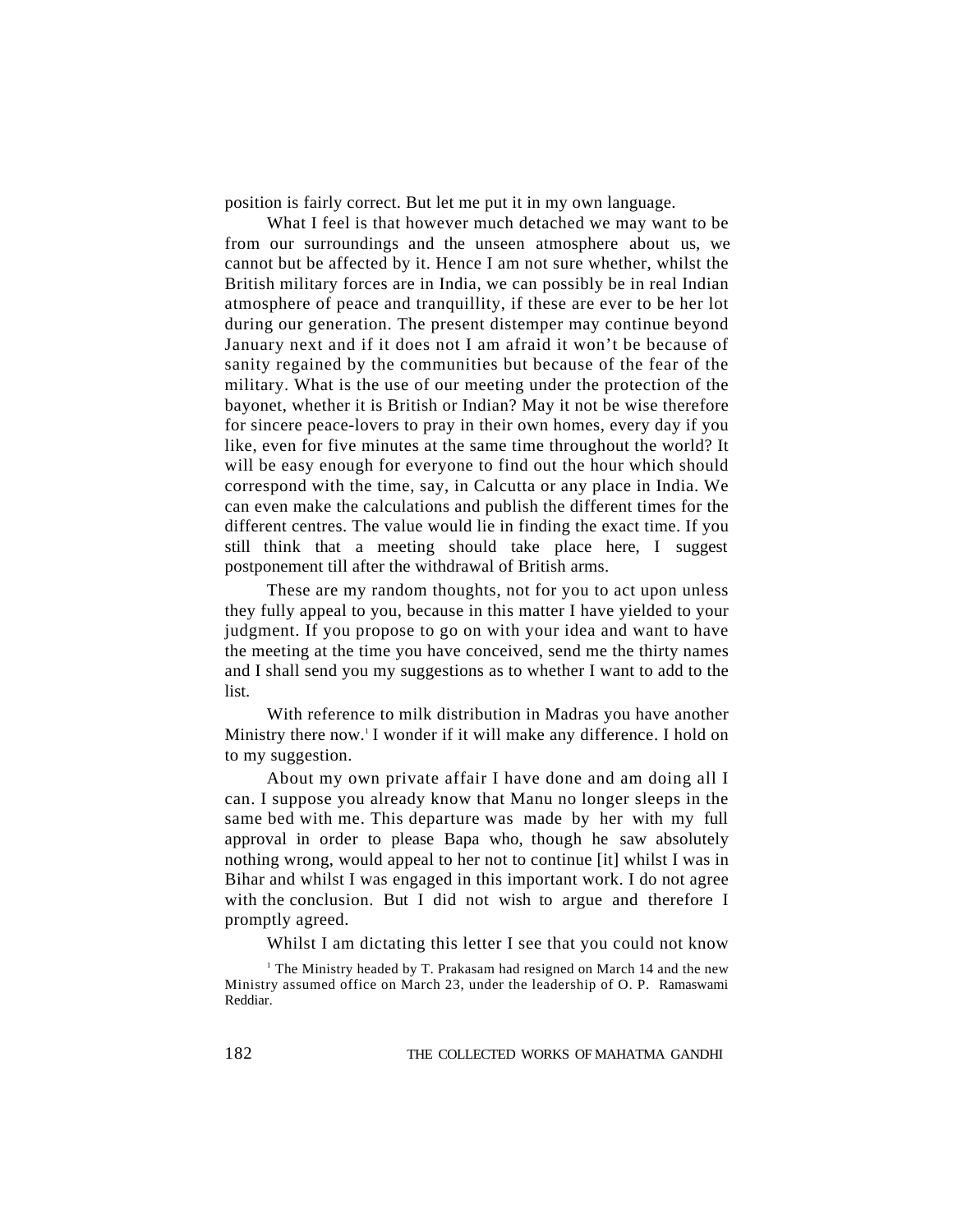this because the decision was made on the last day of my stay in Haimchar. What, however, is the subject of examination is my mental attitude, whether it is correct or whether, as Kishorelal and some other Indian friends consider, it is a remnant of my sexuality however unconscious it might be. My whole mental outlook will be changed immediately I saw this defect in me. Only then, the weakness was coeval with the time when I took the vow of *brahmacharya* which was probably in 1902<sup>1</sup>. It may be that their definition of *brahmacharya* is different from mine.

I return the draft with very slight corrections if it is to go at all.  $\overline{L}$  ove.

> *Yours,* **BAPU**

HORACE ALEXANDER, ESQ. 1 UPPER WOOD STREET **CALCUTTA** From a photostat: G. N. 1443

### *194. LETTER TO SIR HUGH DOW*

PATNA, *March 25, 1947*

DEAR FRIEND,

Many thanks for your letter<sup>2</sup> of the 22nd instant. I have to deny myself the pleasure of writing in my own hand for the sake of sparing you the infliction of bad handwriting, of which I am really ashamed. Whenever you feel that you want to discuss anything with me please do not hesitate to tell me so and I shall be at your disposal.

I am going on my third tour tomorrow morning. I return on the 28th instant.

> *Yours sincerely,* M. K. GANDHI

H. E. SIR HUGH DOW GOVERNMENT HOUSE PATNA

*Gandhiji's Correspondence with the Government*, *1944-47*, pp. 234-5

<sup>1</sup> Gandhiji took the vow some time in August-September, 1906 after his return from ambulance service during the Zulu revolt in Natal; *vide* "An Autobiography" <sup>2</sup> *Vide* footnote 1, "Letter to sir Hugh Dow", 21-3-1947

VOL. 94 : 17 FEBRUARY, 1947-29, APRIL 1947. 183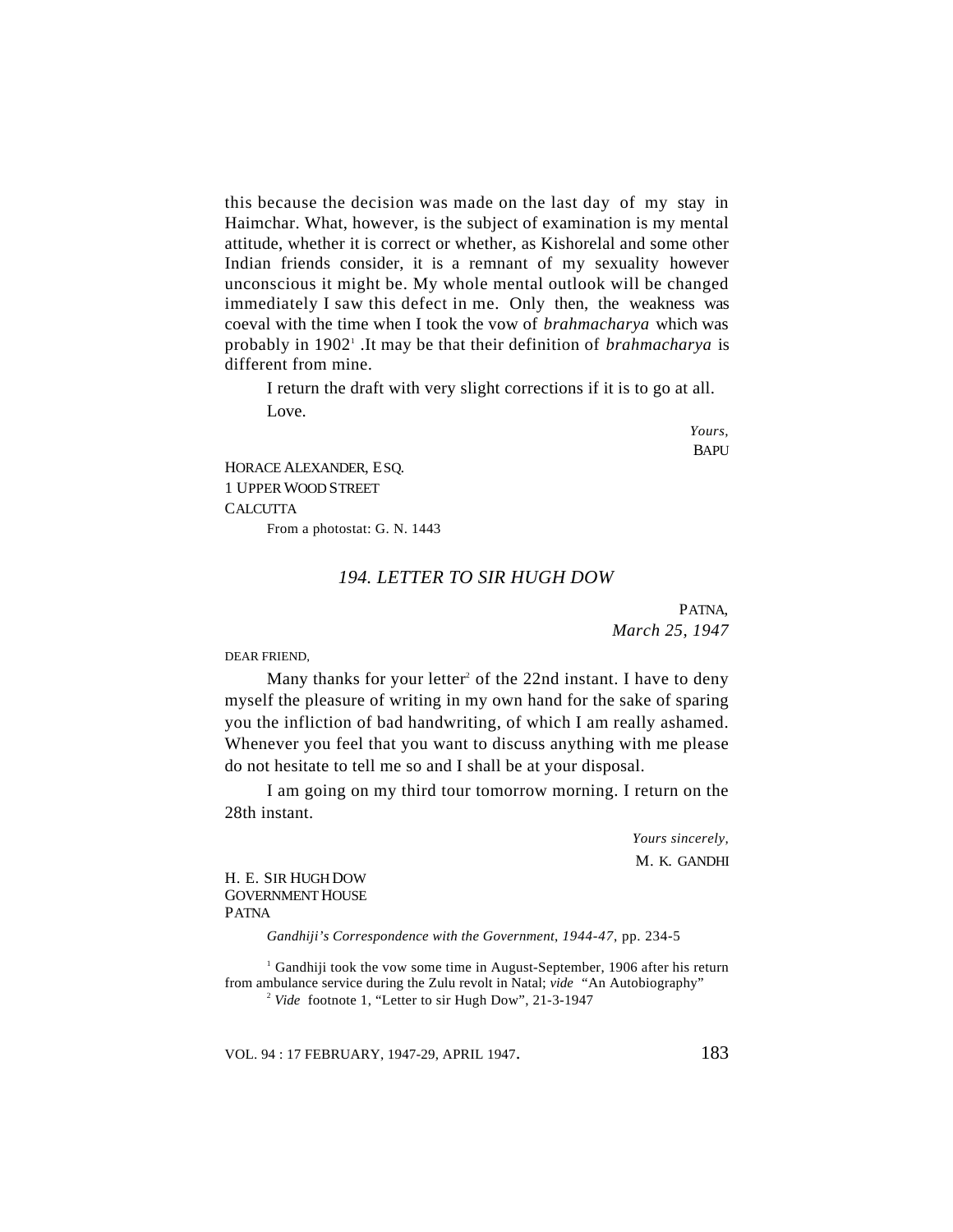## *195. LETTER TO AMRITLAL T. NANAVATI*

PATNA, *March 25, 1947*

CHI. AMRITLAL,

I got your letter. Enclosed is a letter for Dhiren<sup>1</sup>. Read it and then pass it on to him. I have merely given in it my opinion, but I think it will be enough for you. All the same, if you on your own wish to keep him, you may do so. I could not train him, nor could Satis Babu. This would be a charitable view. If we take an uncharitable view, we might say that both Satis Babu and I kept him with us for his own good, but he could not stay with either. However, sooner or later he is bound to stay somewhere. He does have a certain kind of ability, and will be able to earn enough for a living. Those who wish to get married can certainly do so. Dhiren, therefore, will miss nothing. I now look upon him as completely free.

You may now do what you think fit. Kakasaheb will of course see this. Give the accompanying letters to the two brothers.

> *Blessings from* **BAPU**

From a photostat of the Gujarati: G. N. 10813

### *196. LETTER TO TARABEHN JASANI*

PATNA, *March 25, 1947*

CHI. TARA,

As soon as Satish<sup>2</sup> told me about Mohanlal, I wrote<sup>2</sup> to you at Wankaner. Now Bal<sup>3</sup> writes and tells me that you are there and feel very much depressed. Why are you so weak? Have you ever known anybody's dear one to have lived for ever? The way Mohanlal has gone, you, I and all others have to go. Why, then, rejoice or grieve over things? Is it not our selfishness that we do so? You have to shed lustre on Mohanlal's name, and you have the ability to do that. If you

<sup>&</sup>lt;sup>1</sup> Dhirendra, son of Amrita Lal Chatterjee. The letter is not available.

<sup>2</sup> Sons of D. B. Kalelkar

<sup>2</sup> *Vide* "Letter to Trarbehn Jasani", 16-3-1947

<sup>&</sup>lt;sup>3</sup> Sons of D. B. Kalelakr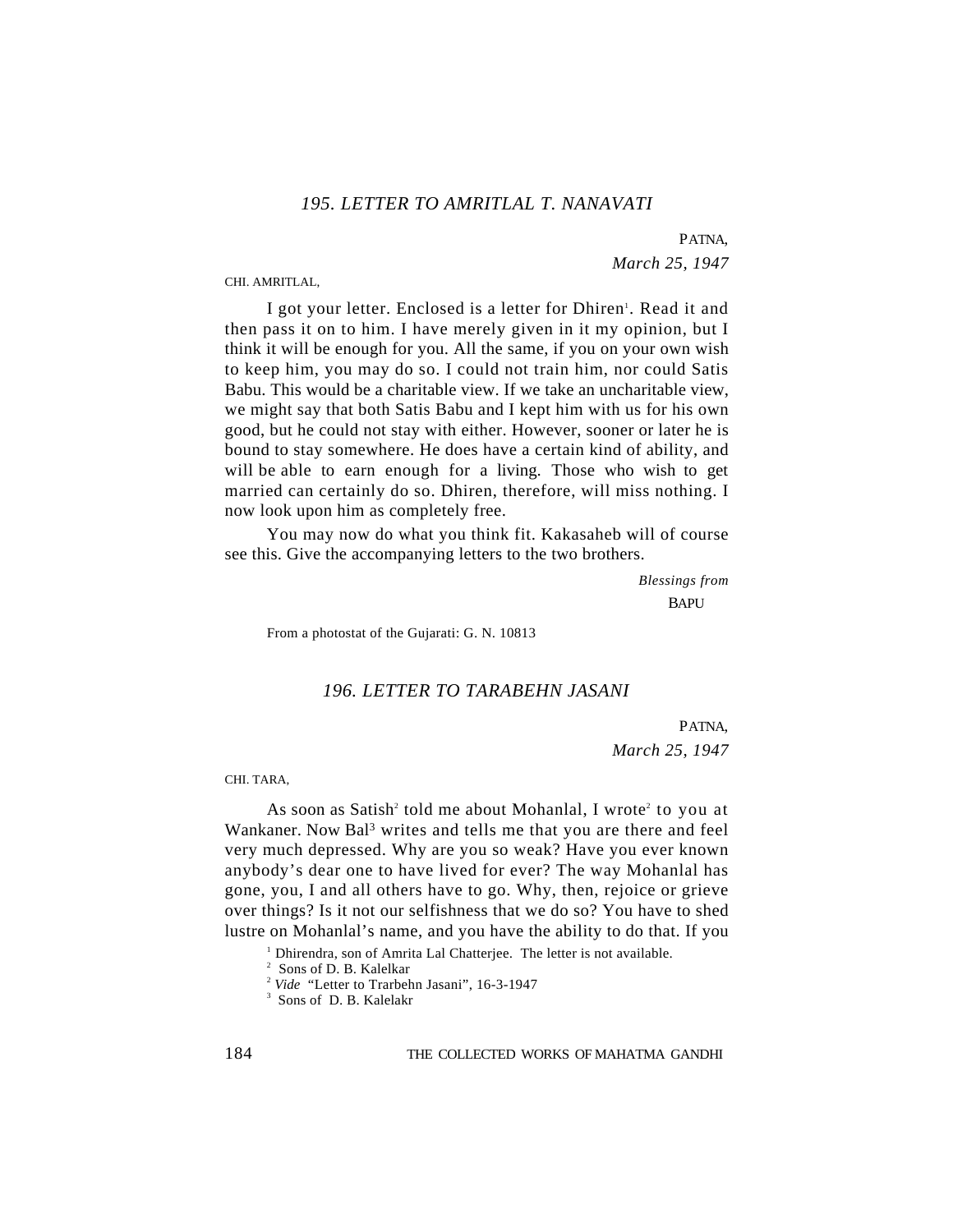do not have it, cultivate it. Arise, awake, open your eyes and see. Do your duty.

> *Blessings to you both from* BAPU

CHI. TARABEHN C/O SHRI G. JASANI' 36 DOCTOR RAJENDRA ROAD BHAWANIPUR, CALCUTTA From a photostat of the Gujarati: G. N. 8789

## *197. LETTER TO SATIS CHANDRA DAS GUPTA*

PATNA, *March 25, 1947*

CHI. SATIS BABU,

I have your three letters. It can be said that the danger about which you have written in two of them does not exist now. But no one can say what will happen in the end.

I think it is better to store paddy after obtaining a permit.

I am enclosing herewith the two cheques, one for Rs. 400 and the other for Rs. 182 with the letters received along with them.

*Blessings from*

**BAPU** 

From a photostat of the Hindi: G. N. 8970

## *198. LETTER TO NAGEN BABU*

PATNA, *March 25, 1947*

BHAI NAGEN BABU,

I got your letter. Bhai Kalipada will give you all the news. I can only say that my heart is in Noakhali, and whatever I do here is bound to have some effect there. No one need by scared and no one should be a coward. What God wills will be done.

> *Yours,* M. K. GANDHI

From a copy of the Hindi: Pyarelal Papers. Courtesy: Pyarelal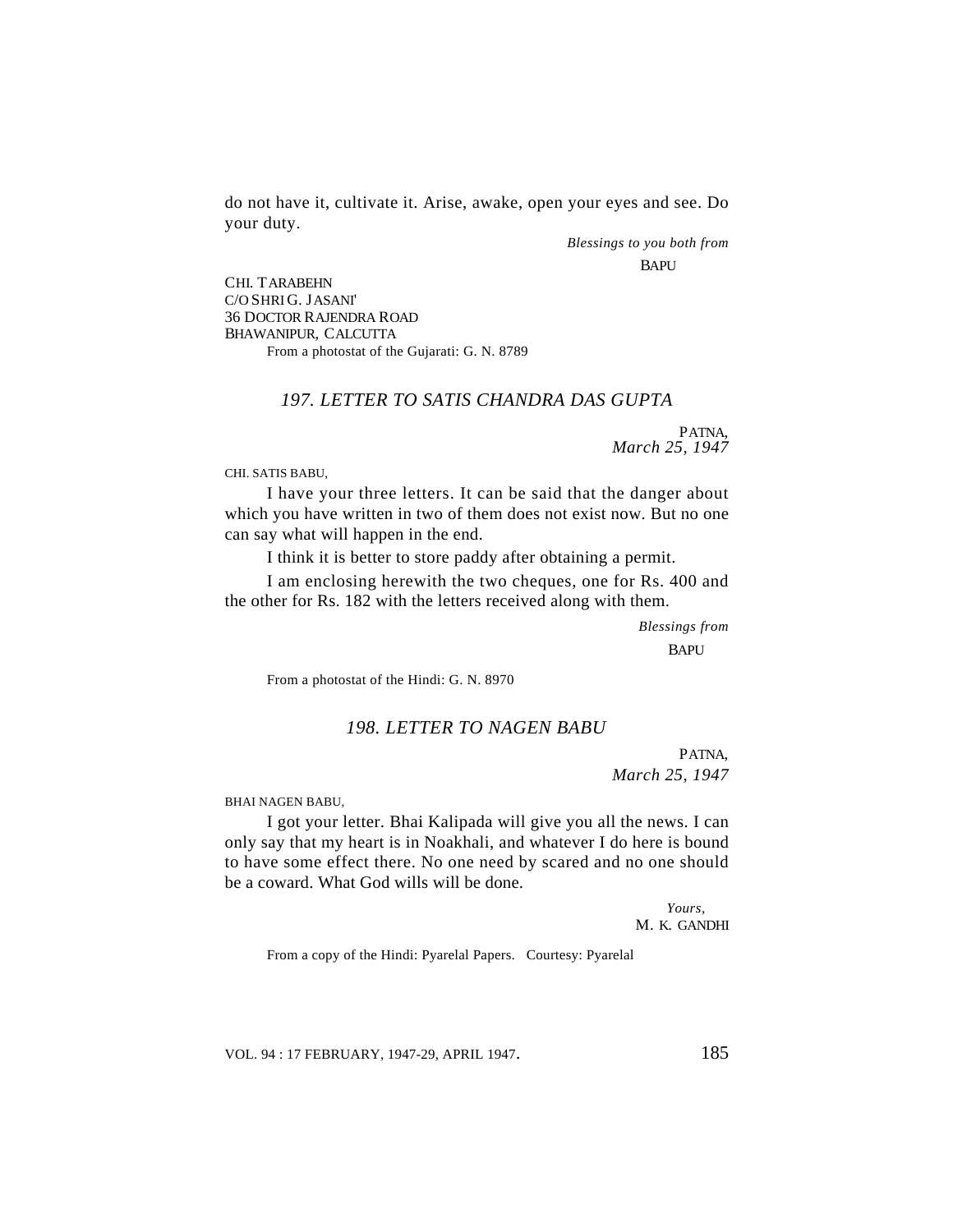### *199. SPEECH AT PRAYER MEETING*

**PATNA** *March 25, 1947*

My third tour will commence tomorrow. I shall go to Jahanabad and return on March 28. The prayer meeting will again be held here on the 29th.

I saw the destruction in the village which I visited and met the Hindus and the Muslims there. Today also I have been meeting people throughout the day. One Muslim friend said that it was very good indeed that I visited them. Now they were convinced that nothing of this sort would recur. But I was pained by what another Muslim friend told me. He said that the Hindus were now boycotting the Muslims. Sometimes boycott could be a welcome thing but it is bad if it is directed against one's own brother. Suppose we have been under the treatment of a Muslim doctor till today, as for instance I used to be treated by Dr. Ansari, 'Hakim Ajmal Khan<sup>2</sup> or Dr. Abdul Rehman. Should we stop being treated by him as soon as a Hindu-Muslim riot breaks out? Boycott had an important place in our struggle against the British. But if it is adopted amongst ourselves it will amount to violence. The Hindus have committed a sin in Bihar and today they are the guilty ones ; do they now want to persist in doing wrong? The case of the doctor was cited only as an example. The gentleman mentioned by me is a businessman and landlord. Both Hindus and Muslims had their shops on his land and did business there. It was a source of income for him. But now the Hindus have stopped going there; this is a pernicious boycott. It so happens sometimes that one who is engaged as a tailor does not like anyone else to take up that profession. There was a time when a tailor's son took to tailoring only. But now a tailor's son can also become a head clerk. Such ill will and feeling of animosity should be given up.

<sup>&</sup>lt;sup>1</sup> M. A. Ansari (1880-1936); physician and surgeon; Member, Congress Working Committee; President, Indian National Congress, 1927 ; Chancellor, Jamia Millia Islamia, 1928-36

 $2(1863-1927)$ ; Chief Physician to the Nawab of Rampur, 1892-1902; President, Indian National Congress, 1921 ; first Chancellor of Jamia Millia Islamia, 1920-27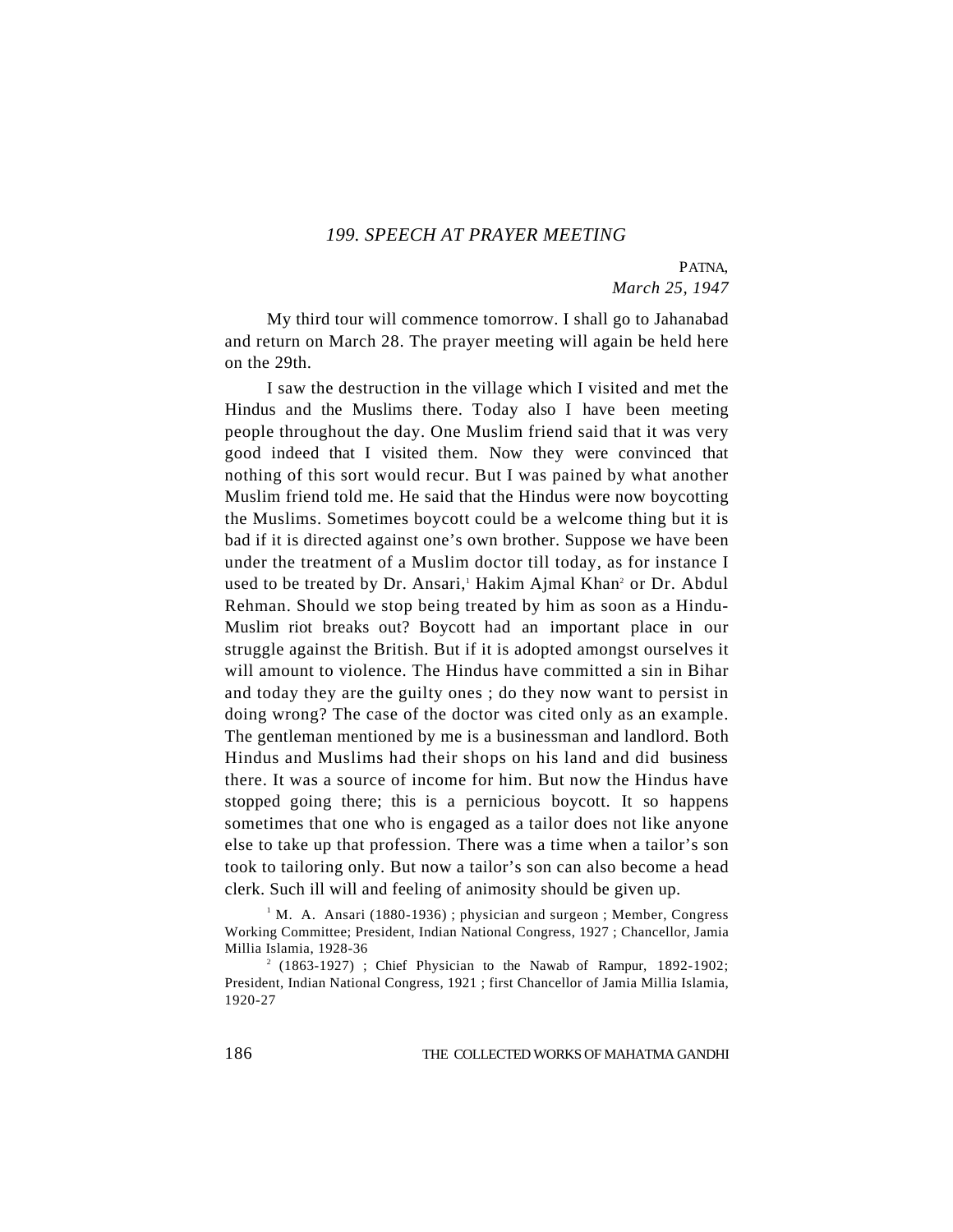Let me give you some good news too. Today some League friends met me and expressed their wish to live with the Hindus amicably and wanted the Government to listen to them. I said to them that though the League represented a large number of Muslims I did not agree that those who were outside the League were not Muslims or that the League was the sole representative of the Muslims. The boycott of the League would not do. I even asked the Noakhali Muslims to obey the orders of the League. So long as they were in the League, it was their duty to carry out its orders. But if the League misguided them and asked them to slit the throats of the Hindus, they should refuse to obey it and quit the League.

The League friends also said: "Though we belong to the League still we are friends of the Hindus. If the Government does not take us into confidence, how can the Muslims trust it? It we plead with the Muslims who had run away, they will come back. But if we do not co-operate how many Muslims can you bring back? Maybe a few of them would return. But all of them will not . The Government should consult us." I told them it was a good and straightforward suggestion. Each should co-operate with the other and do his duty. When we work unitedly it will have its impact on India as well as on the world. It will purify our hearts. We should act only with a pure heart. What is the use of our being together without unity of hearts?

I also heard some Muslims say that there were ten crore Muslims and even if one crore perished the remaining nine crores would fight for founding a nation of their own. I told them that if they had such notions they would not serve Islam in any way. On the contrary they would destroy it. I had told the Hindus also in Noakhali that they should get rid of all fear. We should fear God alone. It is cowardice to agree to something or to bow our heads before others out of fear.

The friend from Noakhali has informed me that after my return from Noakhali the situation there has deteriorated again. I told him that if the Hindus in Bihar co-operated with me, I could work for Noakhali while I was still here. I would appeal to the Muslims of Noakhali, if my voice could reach them, to live in unity with Hindus, wherever they may be. Hindus should do likewise. I do not know what will happen in Noakhali in future—whether the surviving Hindus will be killed, their houses looted or burnt. But if this happens, the Muslims will dig their own graves. Even here I hear voices are being raised that scores will be settled once Gandhi goes away. This is a bad omen. I beseech you not to become cowards, but to be truthful and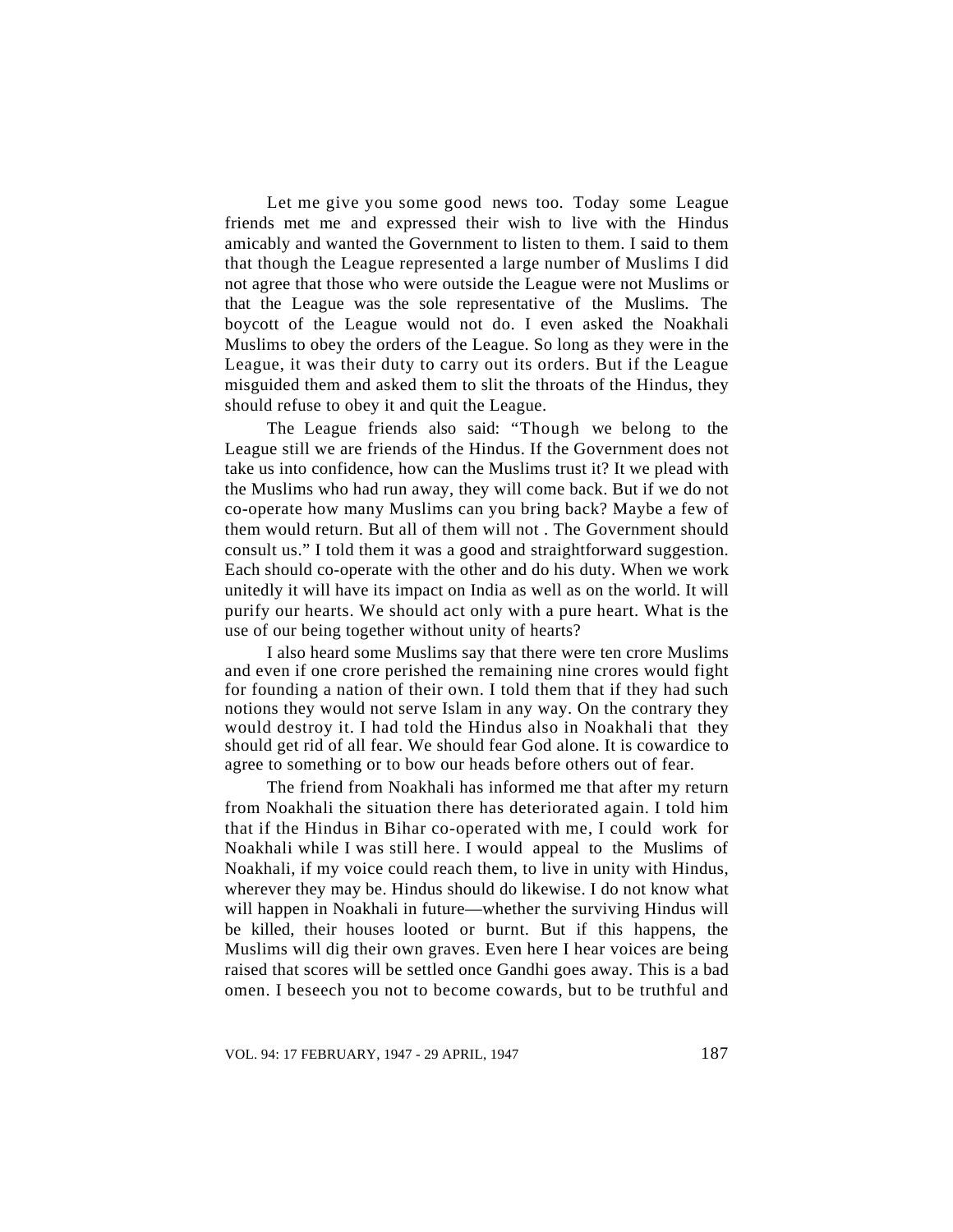have faith in God. It is folly to agree to anything out of fear. Today some Domes came to see me. They told me that it was not only caste Hindus who boycotted them but even the Bhangis among Harijans boycotted them. They said that the Domes were normally engaged in bamboo work, only the poor ones did scavenging. They are not even aware of the exact strength of their community. Only one boy from the community goes to college. The Domes invited me to stay with them. I told them that, though I would like it, I was at the moment engaged in other very important work. I was grieved to know that the Bhangis did not allow them to draw water from their wells. Bhangis and other Harijan friends should not discriminate amongst themselves. I fail to understand why others regard Harijans as inferior. I have myself become a Bhangi. If I swept your lanes and cleaned your latrines, and you hurled abuses at me and I tolerated them, how would I then become low? Those who are engaged in scavenging are not inferior but it is those who abuse others that are low. Those who do the cleaning for us and serve us should be treated with love by all of us.

[From Urdu]

*Gandhijike Dukhe Dilki Pukar*—II, pp. 41-4

## *200. LETTER TO LORD MOUNTBATTEN*<sup>1</sup>

PATNA, *March 26, 1947*

DEAR FRIEND,

I thank you for your letter of the 22nd instant received by me yesterday.

You have rightly gauged my difficulty about moving out of Bihar at the present moment. But I dare not resist your kind call. I am just now leaving for one of the disturbed areas of Bihar. Will you therefore forgive me if I do not send you the exact date of my departure for Delhi? I return from this third Bihar tour on the 28th instant. My departure will therefore be as quickly as I can arrange it after the 28th.

In order that this may be in your hands as early as possible I

<sup>1</sup> The addressee had taken over as Viceroy and Governor-General of India on March 24, 1947.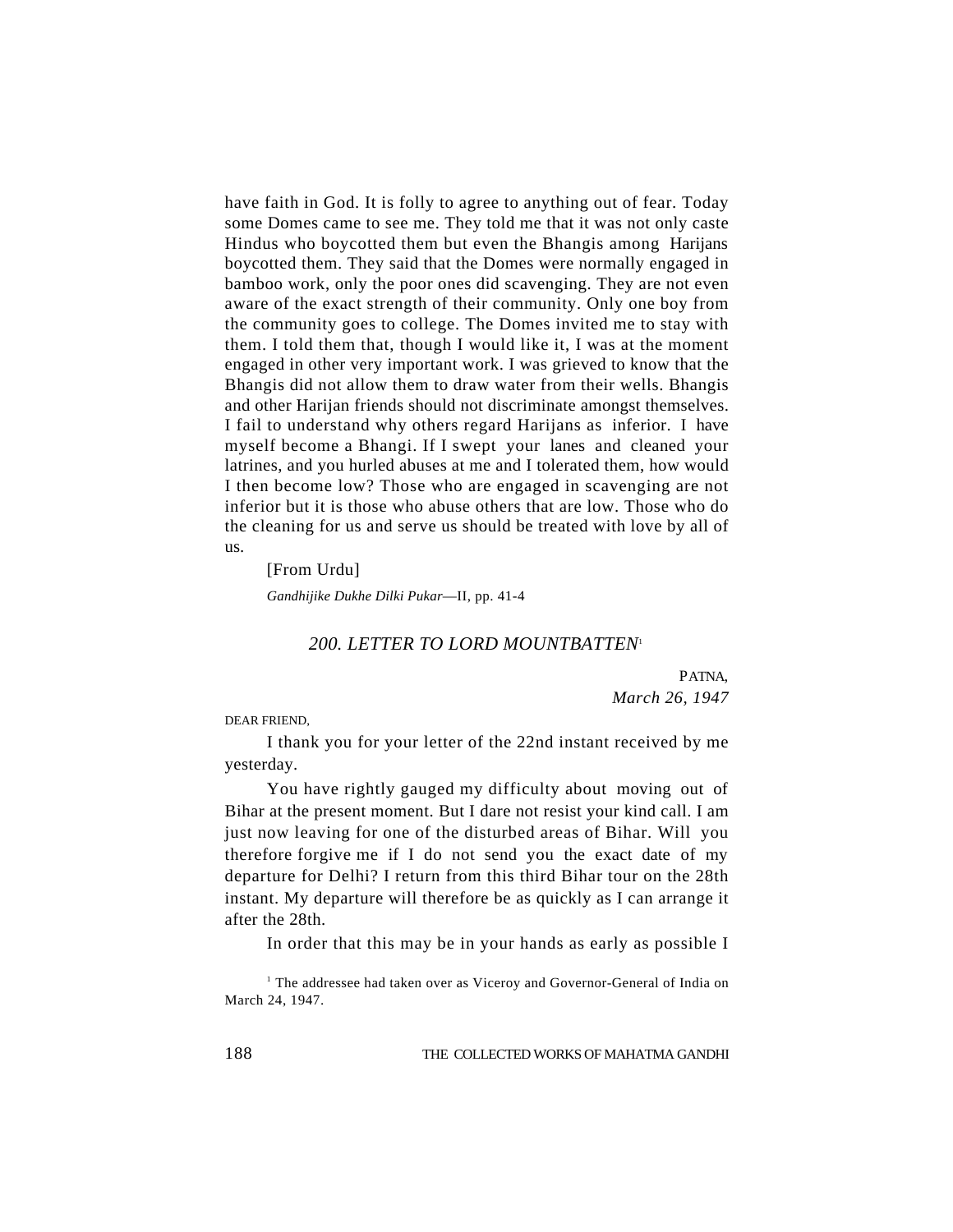send this through His Excellency the Governor of Bihar.

*Yours sincerely,* M. K. GANDHI

### H. E. LORD LOUIS MOUNTBATTEN OF BURMA

NEW DELHI

 $[PS.]$ 

I expect to leave for New Delhi on the 30th instant.

M. K. G.

From a photostat: G. N. 10832

## *201. LETTER TO SYED ZAFAR IMAM*

PATNA, *March 26, 1947*

DEAR FRIEND,

I thank you for your letter of the 25th instant. It will be a matter of pleasure to me if someone on behalf of the League accompanies me during the tour<sup>1</sup>. I think Mridulabehn has already told the local League in the same strain. You will certainly be informed when the date for the visit to Tilhara is fixed.

In the second paragraph you refer to my 'inner voice'. Is this a gibe, a compliment or an unthought remark? I ask this question purposely because I want all the help that the local League can render sincerely in the difficult task in front of me.

#### S. ZAFAR IMAM SAHIB PATNA

From a copy: Pyarelal Papers. Nehru Memorial Museum and Library. Courtesy: Beladevi Nayyar and Dr. Sushila Nayyar

## *202. INTERVIEW TO THE PRESS*

PATNA, *March 26, 1947*

Gandhiji's attention being drawn by the A. P. I. to a report in a section of the Press ( not *The Indian Nation)* about a letter said to have been received by him from the new Viceroy and his alleged reply thereto, he said that it was packed with half-

<sup>1</sup> To Tilhara, to ascertain the true extent of damages caused to the Muslim lives, properties and holy places of worship during commual riots in Bihar.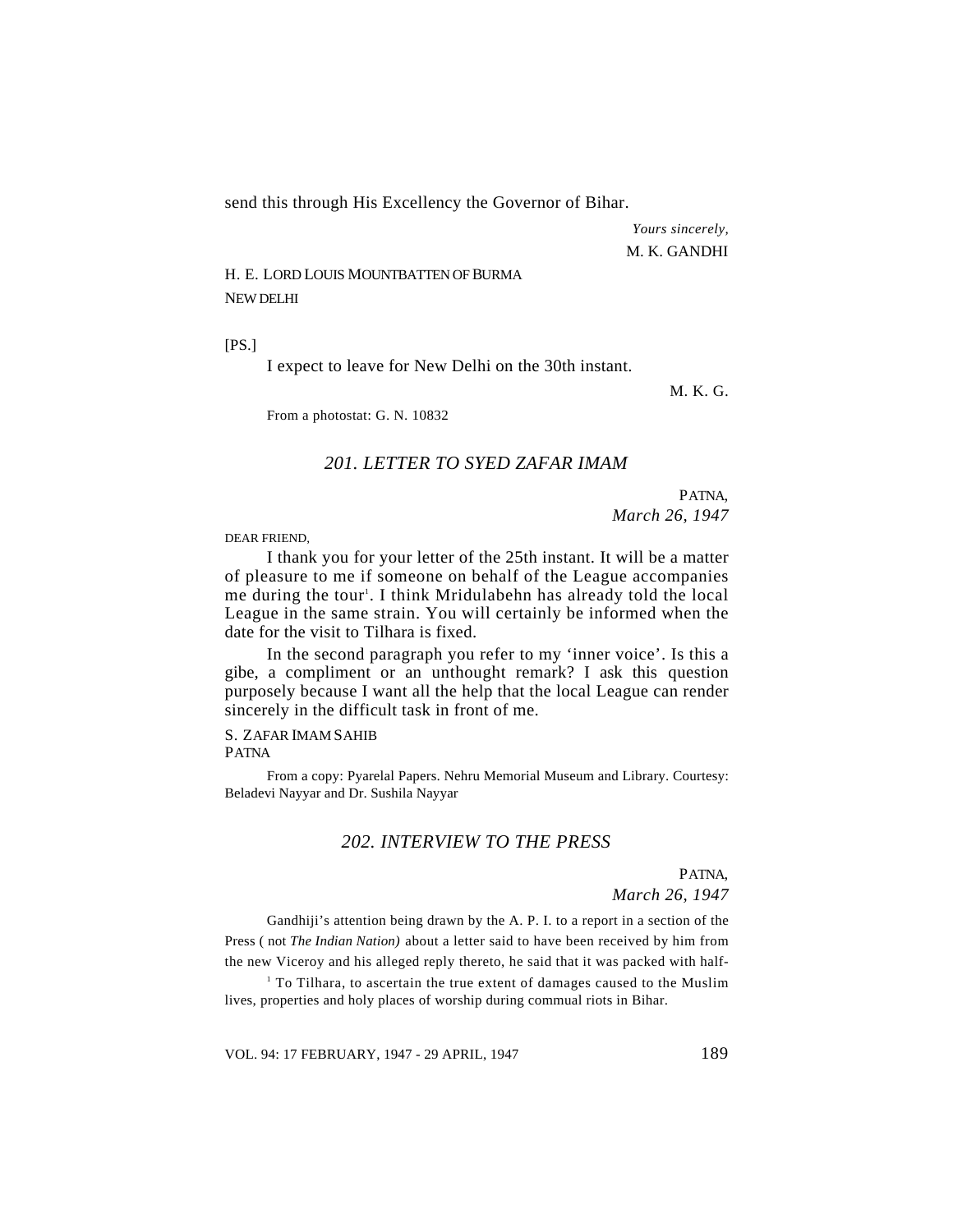truths which he always held as more dangerous than full untruths and therefore, characterized half-truths as "a lie and a half".

Pressed for clarification Gandhiji said that he had no desire to run into the trap, however unconscious it might be. He added that whoever had concocted the message had done no service to the cause of Indian independence or to honest journalism. He would like Indian journalists not to copy the worst features of journalism of the West with which unfortunately it was reeking. But if there was to be imitation it should be of the best in Western journalism of which he was happy to be able to testify. Gandhiji said:

There are several brilliant examples in journalism and as a journalist of long standing, though an amateur, I must conclude by the warning that journalism which is rightly called the Fourth Estate should never degrade itself by becoming a means of making money. This caution is doubly necessary at the present critical time in the history of the country.

*The Indian Nation,* 27-3-1947

## *203. SPEECH AT PRAYER MEETING*<sup>1</sup>

JEHANABAD, *March 26, 1947*

Gandhiji began his post-prayer speech by referring to the common weakness of misunderstanding opponents, attributing to them motives which could not be proved. Such behaviour often led to untoward results which prudent people would avoid. Such misunderstanding was responsible for differences between the Congress and the League.<sup>2</sup> Both the organizations had a large following. The responsibility resting on them was all the greater for their popularity. Their conduct towards each other had to be above suspicion.

Gandhiji next referred to his visit to Kako Relief Camp<sup>3</sup> and the village of Saistabad. Men and women burst into tears when they saw him. He told them that to break under one's sorrow did not become brave people. All religions taught that sorrow should be bravely borne.

As he watched crowds of sturdy men pursuing him, mobbing his car and

<sup>1</sup> Extracted from "Gandhiji's Bihar Tour Diary"

 $2^2$  Gandhiji had offered to stay in Jehanabad with some members of the Muslim League who had called on him at Patna. Not knowing this, one of his secretaries arranged for his stay with the authorities. When Gandhiji came to know of it, he tried to contact the members of the Muslim League but could not. The latter, however, accused him of breach of promise.

<sup>3</sup> Where 500 refugees had taken shelter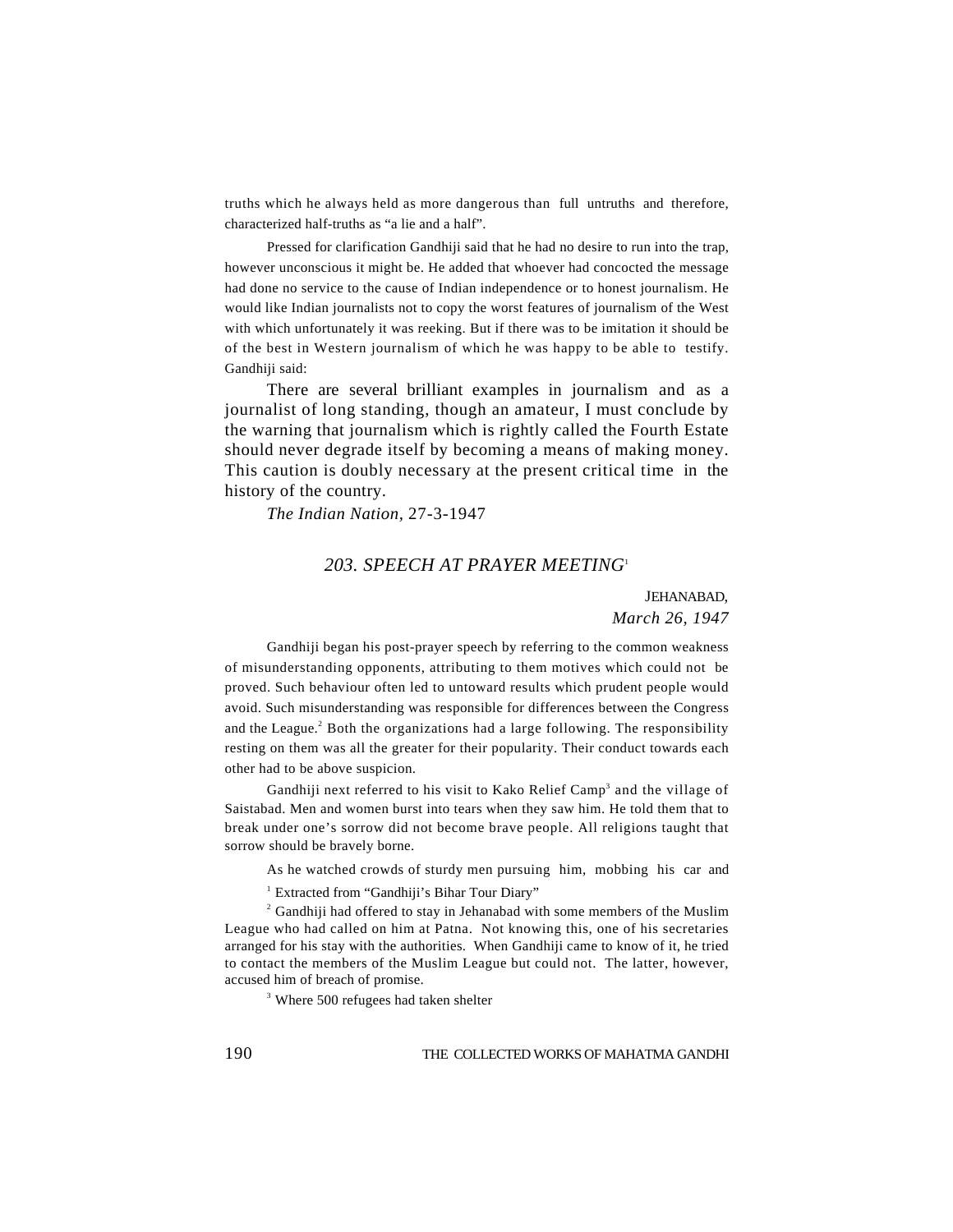shouting vociferously *Mahatma Gandhiki jai,* etc., he could well imagine the havoc they must have wrought when they attacked a handful of Mussalmans. The Hindus should be ashamed of the act. They should take a vow never to succumb to the madness again. Nor should they think of taking revenge for the incidents of the Punjab or the like. Would they themselves become beasts simply because others happened to sink to that level? If ever they became mad again, they should destroy him first. His prayer in that case would be that God may give him the strength to pray to Him to forgive his murderers, that is, to purify their hearts. He prayed that God may enable him to show by example what true bravery was. No one could mistake arson and murder of innocent women and children as a brave act. It was cowardice of the meanest type.

Gandhiji next referred to a complaint that he had received from the Hindus of Kako enumerating their sufferings at the hands of Muslim zamindars. He interpreted it as intended to minimize their own offence against the Mussalmans. It was not manliness to attempt to do so.

Again Gandhiji referred to a report that he had heard of the Hindus threatening the Mussalmans that they would wreak vengeance on them when he (Gandhiji) was gone. It ill became the votaries of the *Ramayana* to try to suppress the fourteen or fifteen per cent of the Muslims in their midst. Men aspiring to be free could hardly think of enslaving others. If they tried to do so, they would only be binding their own chains of slavery tighter. It became their duty to go and beg forgiveness of the Mussalmans, and by their true repentance they should try to persuade them to go back to their homes. They should rebuild their houses. They should make their sorrow their own.

*Harijan,* 13-4-1947

## *204. TELEGRAM TO CHOATHMAL*

CHOATHMAL

SECY. PROVINCIAL SWEEPERS' FEDERATION

[On or after *March 26, 1947*] 1

YOUR WIRE<sup>2</sup>. . DIFFICULT ADVISE FROM HERE. SEE VINOBAJI, VALUNJKAR. ACT AS THEY ADVISE.

**GANDHI** 

From a copy: Pyarelal Papers. Nehru Memorial Museum and Library. Courtesy: Beladevi Nayyar and Dr. Sushila Nayyar

<sup>1</sup> From the postmark

<sup>2</sup> The addressee had requested Gandhiji's intervention in the ill-treatment of leaders of sweepers in jail.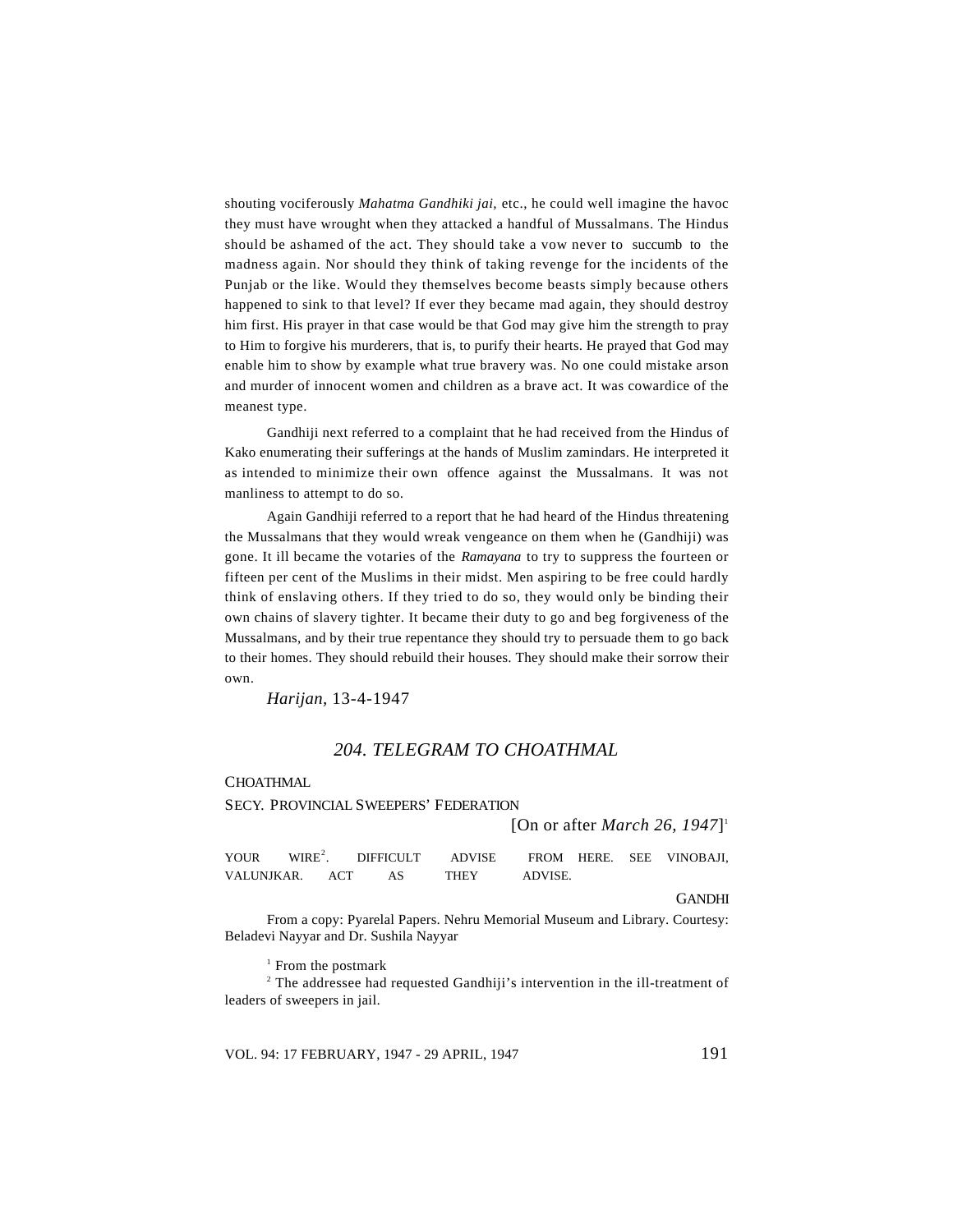## *205. LETTER TO CHIMANLAL N. SHAH*

GHOSI, JEHANABAD, *March 27, 1947*

CHI. CHIMANLAL,

You may make whatever arrangement seems best to all of you regarding Kanchan. It is essential that her delivery pass off without any difficulty.

Kanchan's own desire in this matter should get the first priority. If she wants to have the delivery at her mother's, please arrange it that way.

It is for you all to decide whether you can arrange for the delivery in the old hospital building. I will raise no objection if you decide that. I cannot say more than this from here.

I understand about Hoshiaribehn<sup>1</sup>.

I trust Mohan<sup>2</sup> and Anasuya<sup>3</sup> are doing well. How long will they stay there?

Tell Bhansalibhai that he should stop eating cereals and pulses until the fever disappears completely. He should till then live on milk, butter-milk and fruit. If he does that, the body will recover its normal health quickly. Raw *kodra* is taboo. We are not strong enough to digest  $it<sup>3</sup>$ 

Tell Prabhakar that he must get rid of his weakness.

If Shashi<sup>4</sup> takes friction-bath regularly and observes the necessary restrictions on diet, I am sure his fever will disappear. It will of course be good if he goes to Panchgani.

I understand about Kausambi's<sup>5</sup> illness.

Why does Nayakumji get severe attacks of cold so often? Tell him that he must get rid of the disease once for all with the help of rural remedies, that is, by nature-cure methods. This is also part of basic education.

If Sharda<sup>6</sup> can do without Shakaribehn<sup>7</sup>, I think it would be

<sup>1</sup> Niece of Balvantsinha

<sup>2</sup> Son and daughter-in-law of Narahari Parikh

<sup>3</sup> *Vide* also "Letter to Pushpa K. Desai", 24-3-1947

4 Son of Ratilal Mehta

5 Dharmanand Kausambi, who had been Professor of Buddhist Literature at the Gujarat Vidyapith, was suffering from a severe skin ailment.

6 Addressee's daughter, married to Gordhandas Chokhawala

7 Addressee's wife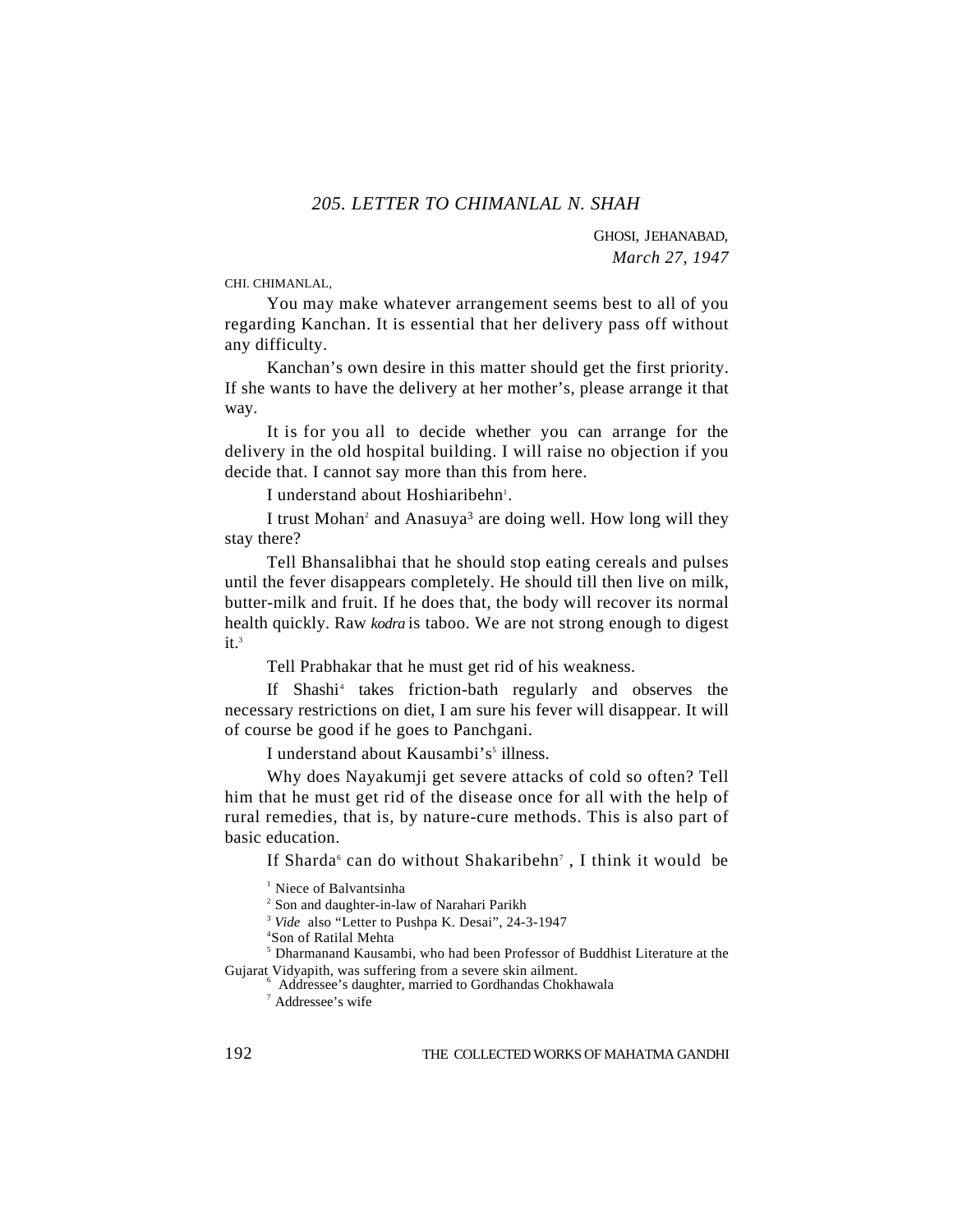good for her to return to the Ashram. Let her do what keeps her happy and contented.

Parnerkar's' leg must have got all right now. Manohar also, I hope, is all right. This is my third tour. I am in a village today. I have to leave for Delhi on the 30th to meet the Viceroy there. I shall be staying there for two or three days.

> *Blessings from* **BAPU**

From a photostat of the Gujarati: G. N. 10659

## *206. TALK WITH MUSLIMS*<sup>2</sup>

## AMTHUA, *March 27, 1947*

Gandhiji said that the style in which the memorandum had been written, it could not represent the views of the people who surrounded him there because when he himself understood so little of it he was sure the illiterate friends around him could not understand what it conveyed. He asked how could the reader of the memorandum claim to represent the views of those for whom he spoke.

Referring to the complaints against the Hindus, Gandhiji said it was his mission to make people brave whether they were Hindus or Muslims and he asked the people who had submitted the memorandum not to preach cowardice among the Muslims. He gave the example of South Africa where he led the Indians, a bare handful of 13,000 in the entire sub-continent, against great odds and those Indians were courageous enough today to fight their oppressors. In Bihar the Muslims were in a much greater majority than the Indians in South Africa and therefore they should be brave.

Gandhiji reaffirmed that he was not disloyal or unfaithful to the Muslims and that his one aim in life was to help the Muslims as long as he was alive and he would try to help them even by dying.

Before he left he invited the Muslims to come and see him and place fore him all the difficulties in their way.

*The Indian Nation,* 29-3-1947

<sup>1</sup> Y. M. Parnerkar, a dairy expert

<sup>2</sup> Gandhiji visited Amthua at 8 a.m. where Muslims presented to him a memorandum written in highly Persianized Urdu. It stated among other things that Gandhiji's visit was likely to do more harm than good and that the Government had helped rioters and Congressmen who were in league with them.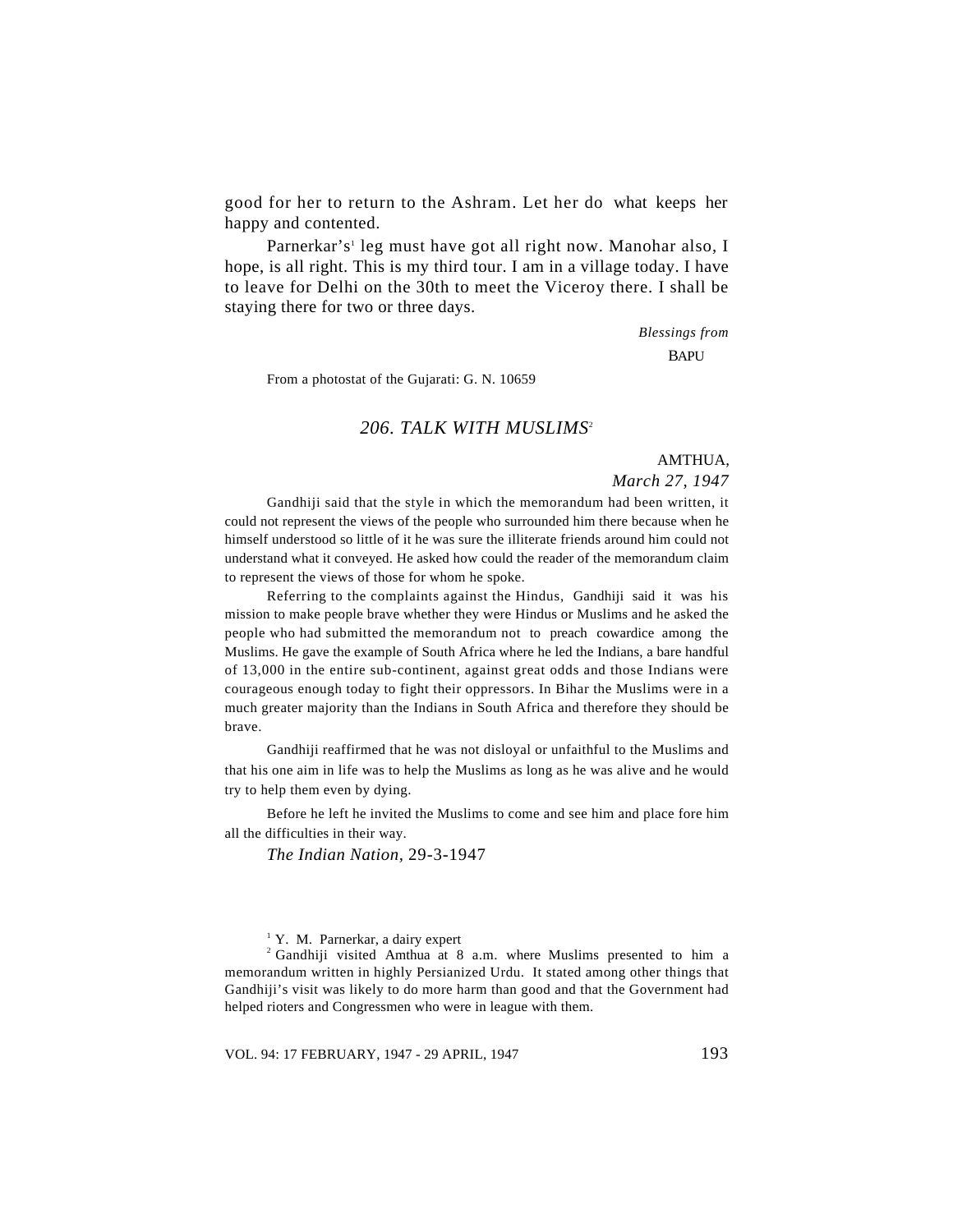## *207. SPEECH AT PRAYER MEETING* <sup>1</sup>

## OKRI, *March 27, 1947*

Gandhiji uttered the warning that Indians might lose the golden apple of independence which was almost within their grasp, out of insanity, which had caused scenes of desolation and destruction, and stated that the peace that reigned in the land was only on the surface. He said this while referring to his visit during the morning and afternoon to some riotaffected villages.

Gandhiji added that they knew the very first pronouncement that the Viceroy had made when he assumed office stated that he was sent as the last Viceroy to wind up the British rule in India. They must have noticed that the pronouncement was deliberate, unconditional and unequivocal. He said that we must trust British promises for it would be cowardice to say that all Britons were dishonest. That, he explained, would mean that we were ourselves dishonest. Gandhiji added that the jar of British sins was full and they must go but it was not right to abuse them while they were departing. He knew that it had become a fashion, though not without cause, to distrust every British declaration. He for one would advise the acceptance of every declaration at its face value without qualifying it in the light of past experience to the contrary. His experience was that it was the deceiver who always lost and never the dupe if he was honest and brave. But he very much feared on account of what had happened in the country that by their folly or, what was worse than that, insanity, they might let slip out of their hands their hard-won prize before it was strongly locked in their unbreakable fist.

Gandhiji referred to Bihar and the Punjab and said that he had wisdom enough to see that they themselves might tempt the Viceroy to eat his own words, uttered solemnly on a solemn occasion. Heaven forbid that such an occasion should arise, but, if it did, even though his might be a voice in the wilderness, he would declare that the Viceroy should firmly and truly carry out his declaration and complete the British withdrawal.

Gandhiji then referred to his tour today in villages Amthua, Belai and Ghosi, this morning and Abdal Chak, Zulfipur and Abdalpur<sup>2</sup>. He said that the same stories of atrocities were repeated the whole day. He advised the Congressmen who had approached him and said that innocent men were in jail as a result of communal cases, that they should produce those who were guilty and if they failed they should cease to be Congressmen. Gandhiji also advised the guilty to confess to him, for he would not give them away to Government but then they thought to atone for their sins. Gandhiji also requested Hindus to return all abducted women and girls, if any in their possession, at once.

<sup>&</sup>lt;sup>1</sup> The reports in *Harijan* and *The Indian Nation* have been collated.

<sup>2</sup> In the afternoon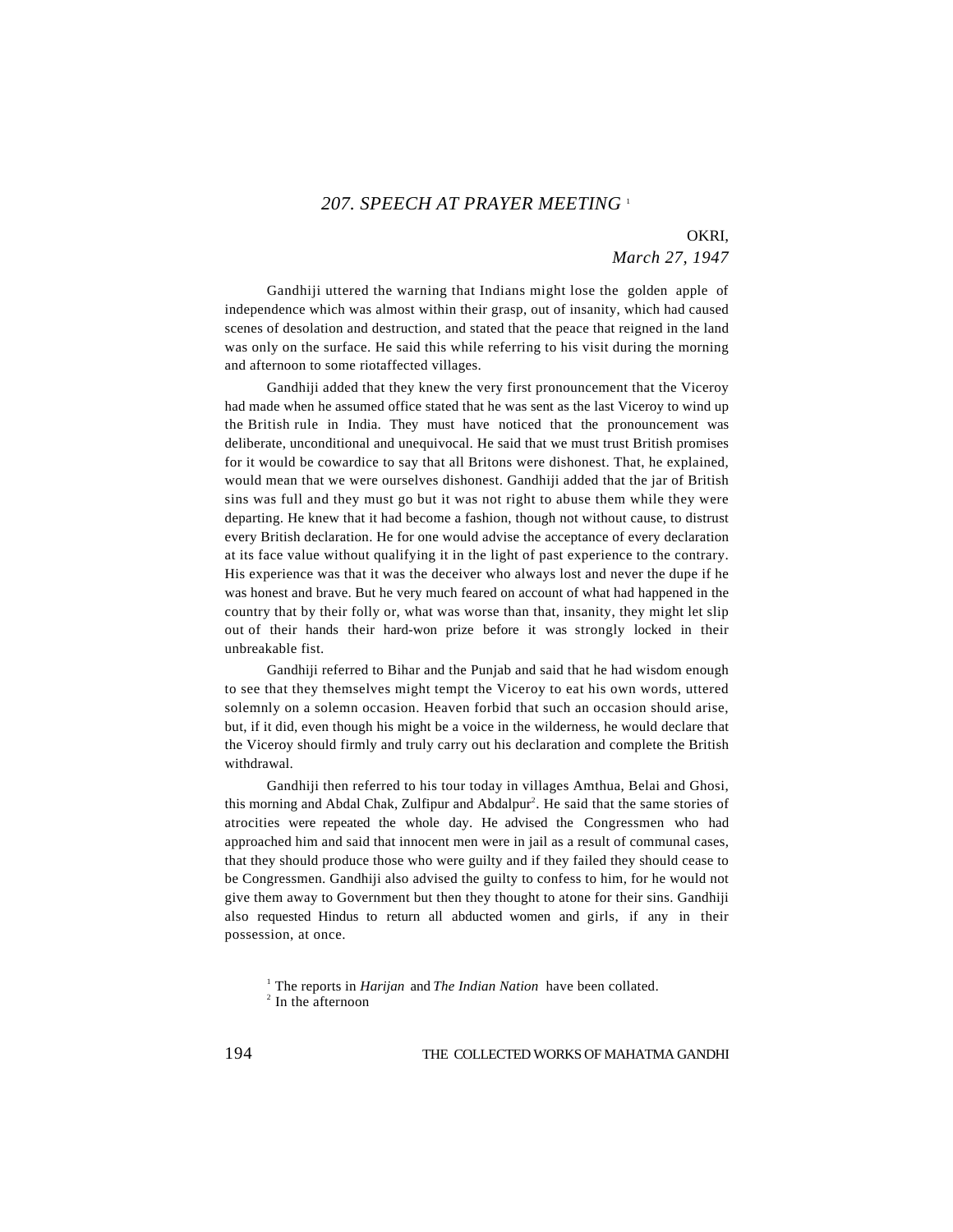Gandhiji referred to the police strike<sup>1</sup>, and said that the police, like the scavengers, should never go on strike. Theirs was an essential service and they should render that service irrespective of pay.

There were many other effective and honourable means of getting grievances redressed. If he were a Cabinet Minister, he would offer the strikers nothing whatever under the threat of a strike, which implied force. He would give them the choice of an impartial arbitration, without any condition. He said:

It will be a bad day for India if the military, including the police, rule India.

He hoped the police would call off their strike unconditionally and request the Ministry to appoint an impartial arbitrator to investigate their case.

Gandhiji also appealed to the policemen not to behave in the manner in which they were behaving then. Every policeman, he said, was a servant of the people and his duty was to behave like the Khudai Khidmatgars. Policemen were the custodians of law.

Continuing, Gandhiji said that if every man, woman and child tried to understand his or her duty and if there was no theft or dacoity, there would be no need for policemen. Everyone could then become a policeman and help each other.

Gandhiji expressed regret that the Bihar Government had employed British soldiers to deal with the strikers. No matter what the cause was, and wherever it was, the Indian Governments must never requisition the services of British soldiers to deal with civil disturbances. Otherwise it would mean that the Indian Governments were helpless without British arms.

*Harijan,* 13-4-1947, and *The Indian Nation,* 29-3-1947

<sup>1</sup> On March 20, 1947, a police havildar was convicted of contempt of court by the Sub-divisional Officer, Gaya. The Gaya police then gave notice of strike unless redress was given to the havildar and the Sub-Divisional Officer punished. An immediate inquiry was ordered by the District Magistrate. The strike commenced on March 24 and the strikers refused to return to duty in spite of the inquiry which began the same day. From Gaya the strike spread to Patna and Monghyr.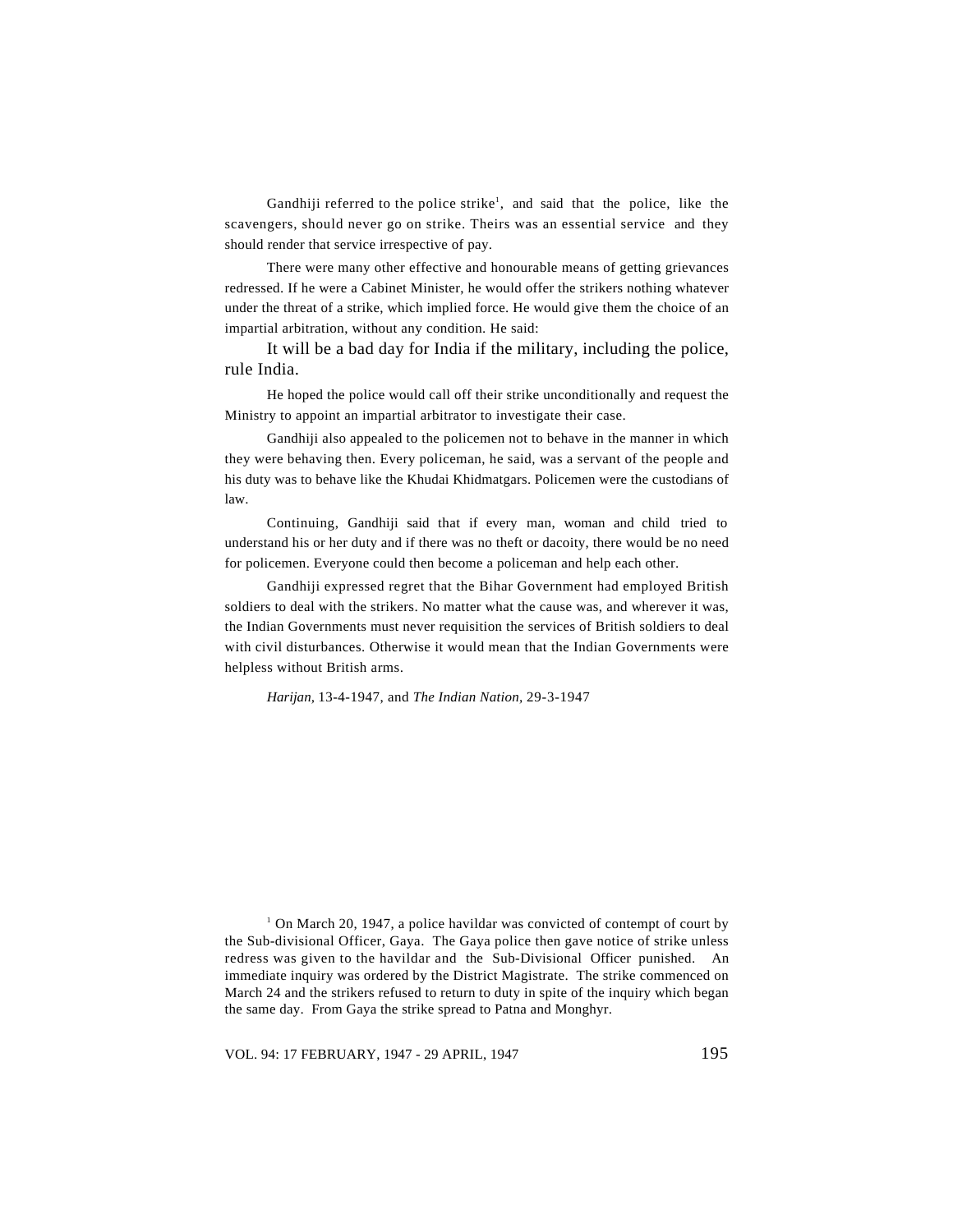## *208. TELEGRAM TO ANAND T. HINGORANI*

*IFHANABAD March 28, 1947*

ANAND HINGORANI 7 EDMONSTONE ROAD

#### ALLAHABAD

LEAVING THIRTIETH MORNING.

**GANDHI** 

From a microfilm. Courtesy: National Archives of India and Anand T. Hingorani

## *209. LETTER TO MANILAL AND SUSHILA GANDHI*

JEHANABAD, *March 28, 1947*

CHI. MANILAL,

I got your long letter of March 7. You have given sufficient details. You need not hesitate to write to me out of compassion for me because of the pressure of work on me. I have not known a father who would not welcome a letter from his son or daughter. On the contrary, every father looks forward to such letters. It is true, of course, that if my sons were to write silly and sentimental letters, I would be pained to read them. But I have never taught any of you to be sentimental or to write such letters, nor is it in the nature of any of you to be or act so. I, therefore, have no fear on that score.

I understand what you say regarding me. It is enough for me that you do not worry about me but leave me in God's hands. It is also true that, if what I am doing is wrong, I alone will have to suffer the consequences. If it is good, its benefit will be shared by millions.

If refusal to extend a welcome to the Prince<sup>1</sup> is likely to do us any harm, we should endure it. When we accorded a welcome in our time the circumstances were different, and moreover we extended the

<sup>&</sup>lt;sup>1</sup> Vide "Statement to the Press", p. 28.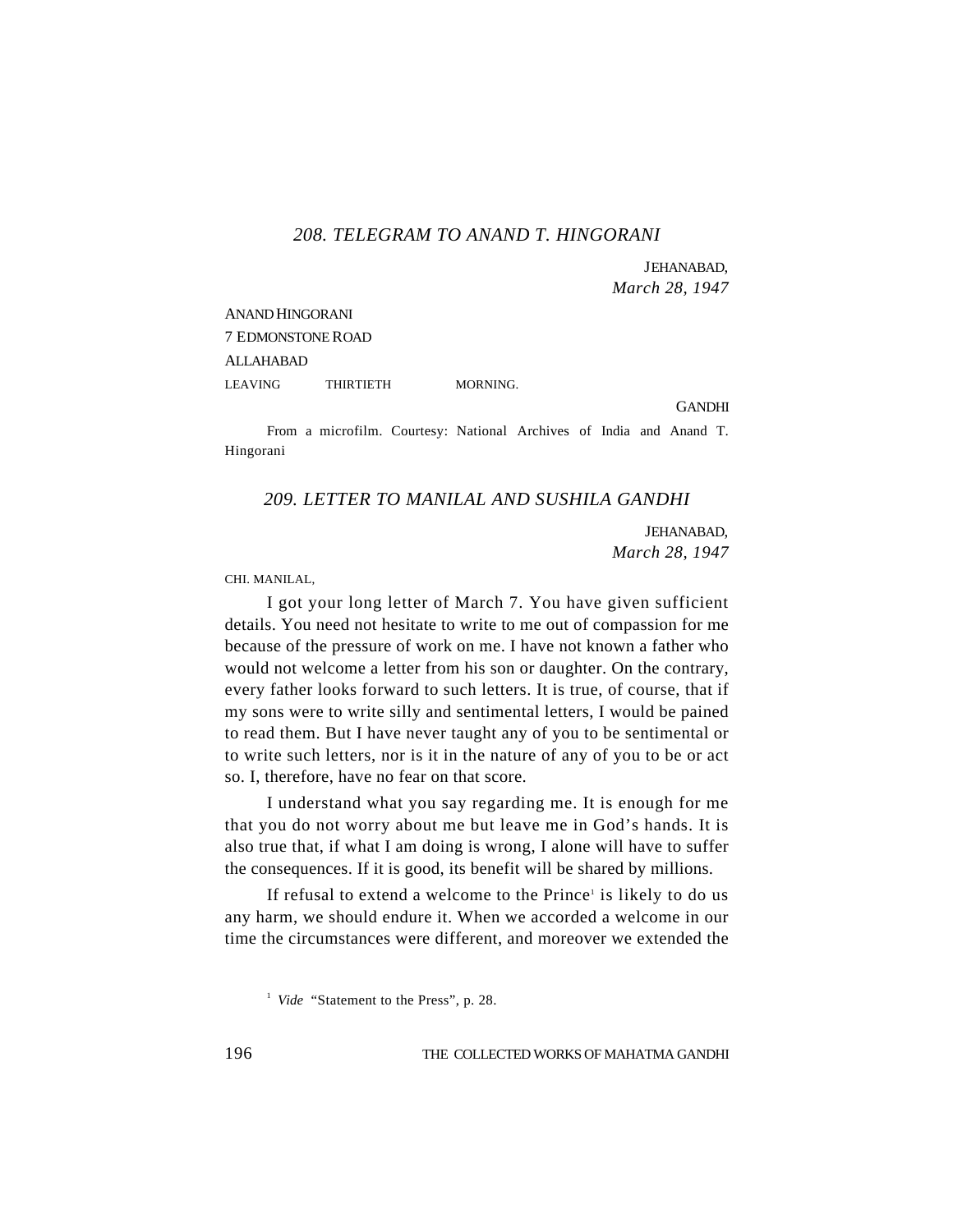welcome jointly with other people.<sup>1</sup> Keep on sending me newspaper cuttings which you think I should read. I rarely read your journal<sup>2</sup>. And moreover in the midst of all this touring, how can I even get it?

Dadoo and Naicker called on me<sup>3</sup> as soon as they arrived. I was in Patna then. I had only a brief talk with them. They said they would come back and call on me again. They didn't say a word regarding you. Nor did I ask them. I didn't think it advisable to do so. And, moreover, your letter gives me all the information, and so really speaking I had nothing to inquire about.

One thing seems certain, namely, that now the struggle will be carried on through selfless and elected representatives. I cannot say how long I shall be detained in Bihar and Noakhali.

I have to leave for Delhi the day after tomorrow to meet the new Viceroy. I think I will have to stay there for two or three days and then return here.

Don't worry at all about Sita<sup>4</sup>. I do whatever is necessary.

*Blessings from* **BAPU** 

CHI. SUSHILA,

Despatch this letter to Manilal. You may add whatever you wish

*Blessings from*

**BAPU** 

From a photostat of the Gujarati: G. N. 4997

### *210. TALK WITH MUSLIM REFUGEES*<sup>5</sup>

JEHANABAD, *March 28* <sup>6</sup> *, 1947*

One memorandum suggested that Gandhiji's reference to the Noakhali incidents in his speeches instead of suppressing the feeling of Hindus here would aggravate them.

<sup>1</sup> The reference appears to be to the visit of Duke of Cornwall and York to South Africa; *vide*

2 *Indian Opinion*

3 On March 20

4 Addressee's daughter

5 The report in *Harijan,* reproduced from *The Searchlight,* 30-3-1947, has been collated with the version in *Mahatma Gandhi—The Last Phase.* Gandhiji was replying to a written memorandum submitted by the Muslim refugees.

<sup>6</sup> *Biharni Komi Agman* however gives this talk under March 26.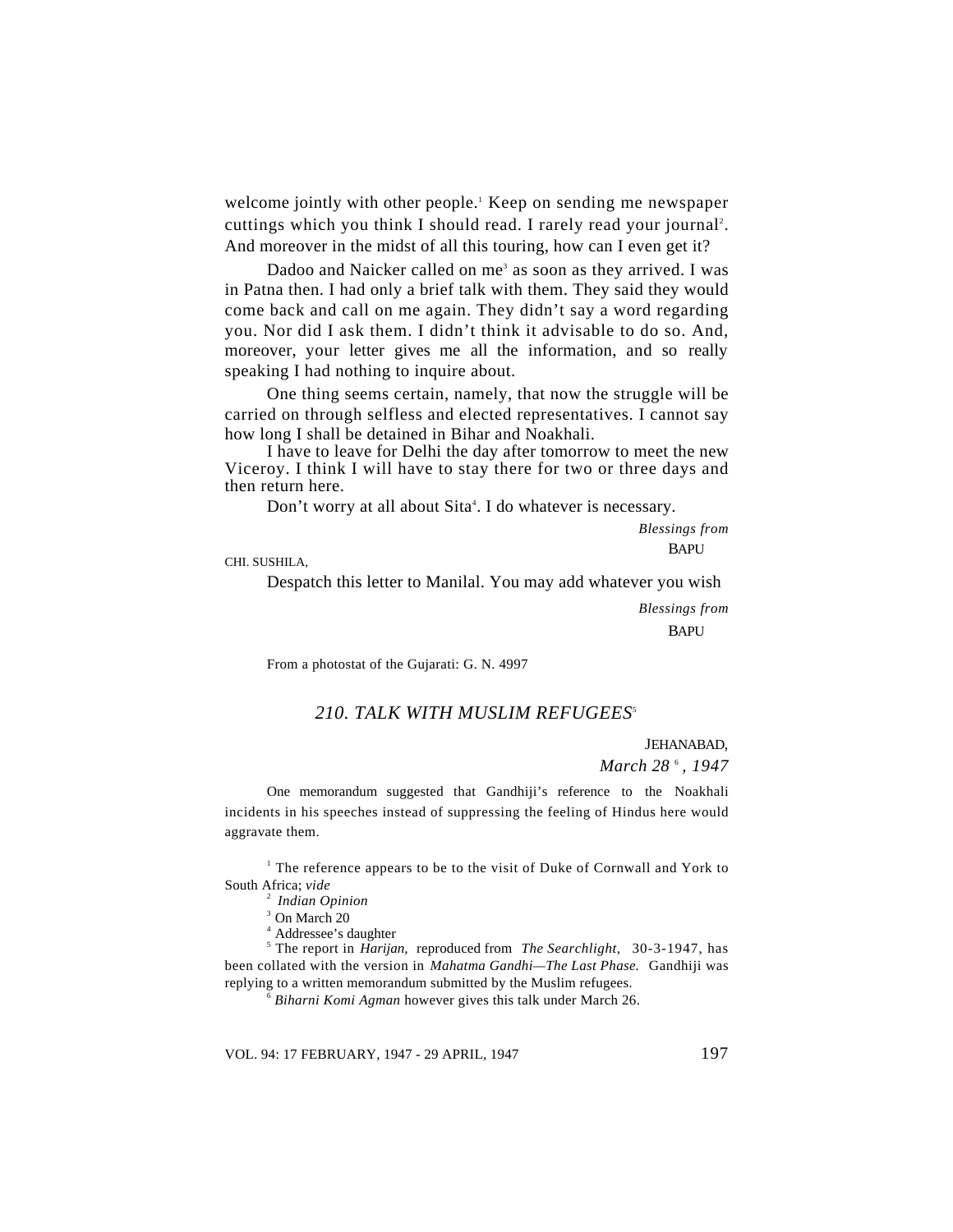Gandhiji answered that the inference was not correct for he had not spared the Hindus. In fact there was a time when he used to be equally plainspoken with the Muslims, too. He had even fasted for twenty-one days for what they had done in 1924.<sup>1</sup> The Muslims did not then regard him as their enemy.

Gandhiji said that as the Muslims today generally considered him as their enemy, he was sometimes obliged to speak with restraint. In the Punjab worse things were happening and at first he did not believe the newspaper stories but his subsequent enquiries made him believe that far more excesses than the newspapers reported were being committed in the Punjab. Because it was the doing of a particular community, should he not speak about it? His mission could not be successful by such suppression, he said.

As far as possible I have refrained from discussing the affairs in Noakhali in my speeches. But whenever I have had occasion to speak about Noakhali, I claim that I have spoken with great restraint. Do the Muslims want that I should not speak about the sins committed by them in Noakhali and that I should only speak about the sins of the Hindus in Bihar? If I do that, I will be a coward. To me the sins of the Noakhali Muslims and the Bihar Hindus are of the same magnitude and equally condemnable.

Gandhiji thereafter replying to another memorandum, which stated that the signatories had no confidence in the present Ministry, said:

I told the Hindus of Noakhali, who also expressed lack of confidence in Mr. Shaheed Suhrawardy, that they could not remove Shaheed Saheb from the Ministry as he was returned by the separate electorate system. So long as Shaheed Saheb enjoys the confidence of the community he represents, no one can remove him. Similarly, how can you remove the Ministers when they have been returned by the Hindu electorate? This unfortunate situation has been created by the communal electorate system which, you know, I have always condemned. Dr. Khan Saheb<sup>2</sup> also said the same thing the other day that so long as he enjoyed the confidence of the Pathans there was no question of his resignation. Moreover, what will happen if the Ministry goes out? There will again be the rule of the bureaucratic Government. That apart, I can take good work from these Ministers as my relationship with them is most friendly.

The Bihar Ministers have told me that if I asked them to resign, they would do so. But it would be wrong on my part to ask them to

<sup>&</sup>lt;sup>1</sup> *Vide* "Statement Announcing 21-Day Fast", 18-9-1924

<sup>2</sup> Premier of the North-West Frontier Province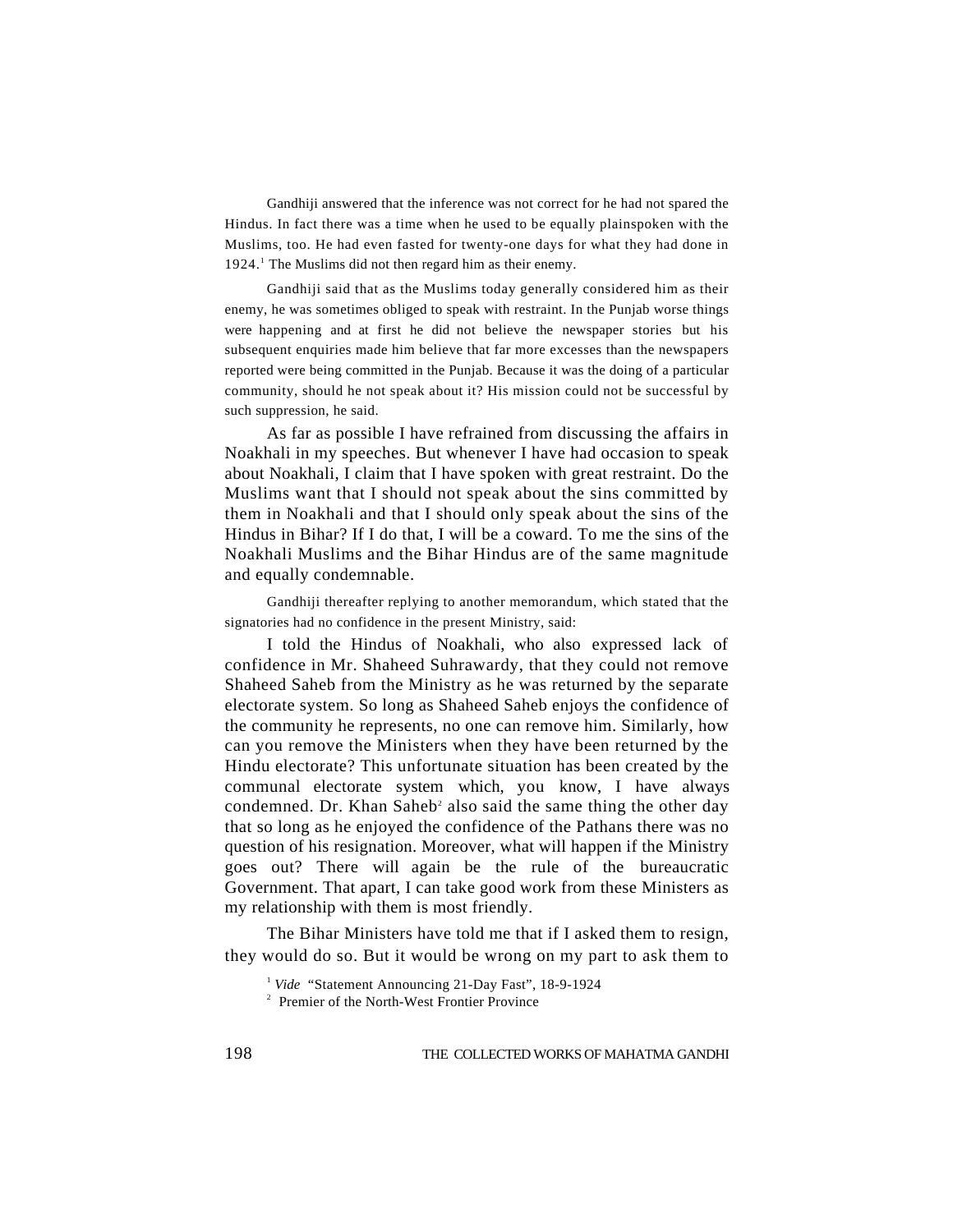resign. I can ask them to do only what is reasonable.

Referring to the demand that fifty per cent of the officers and constables put in charge of new *thanas* <sup>1</sup> should be Muslims, Gandhiji replied:

I disapproved of the very same demand of the Noakhali Hindus. This demand cuts across my peace mission. If conceded, this will mean so many small Pakistans and a division of Bihar. After all, wherever you live, you have to live by creating mutual goodwill and friendly relations with your neighbours. Even the Quaid-e-Azam once said that in the Pakistan areas the majority must so behave as to win the confidence of the minority. In the same manner, I am urging upon the Hindus here to win your confidence. Either Pakistan or Hindustan, whichever is established, it must be based on justice and fair play.

Referring to another demand that the Muslims may be allowed to resettle in certain exclusive areas, Gandhiji said:

You cannot force the Government to keep you in certain exclusive areas. Could I tell that to Shaheed Saheb for the Noakhali Hindus? I never gave any encouragement to the Noakhali Hindus for such a move. I told the Hindus of Noakhali that if they were afraid, they could go anywhere if they got compensation. And why should the Government not pay compensation when they got the properties? Similarly, I will tell you to go anywhere provided you get adequate compensation. But I must tell you that it is not my heart's desire. Leaving your homestead in such a manner is nothing but cowardice. If the Government is not prepared to pay compensation, I should say it is unworthy of them and the Government cannot refuse it. Moreover, if the Ministers who have been returned by the Hindu votes say that the Hindus here have gone beyond control, it is better for them to consume themselves in the flames of the Hindu rage than to continue in office. The Government has to do justice and cannot afford injustice in any manner.

Referring thereafter to the Muslim grievances regarding the reported appointment of Mr. Justice Reuben to conduct the Bihar Riots Enquiry, Gandhiji said, the memorandum suggested that the Muslims had no faith in Mr. Reuben. But they never suggested whom they wanted. To hold anyone as a suspect simply because he was a non-Muslim was not right. Personally he would have liked the Judge to be a Muslim provided he was acceptable to all. Unfortunately in the vitiated atmosphere of

<sup>1</sup> New police stations that were being set up to create confidence among the refugees.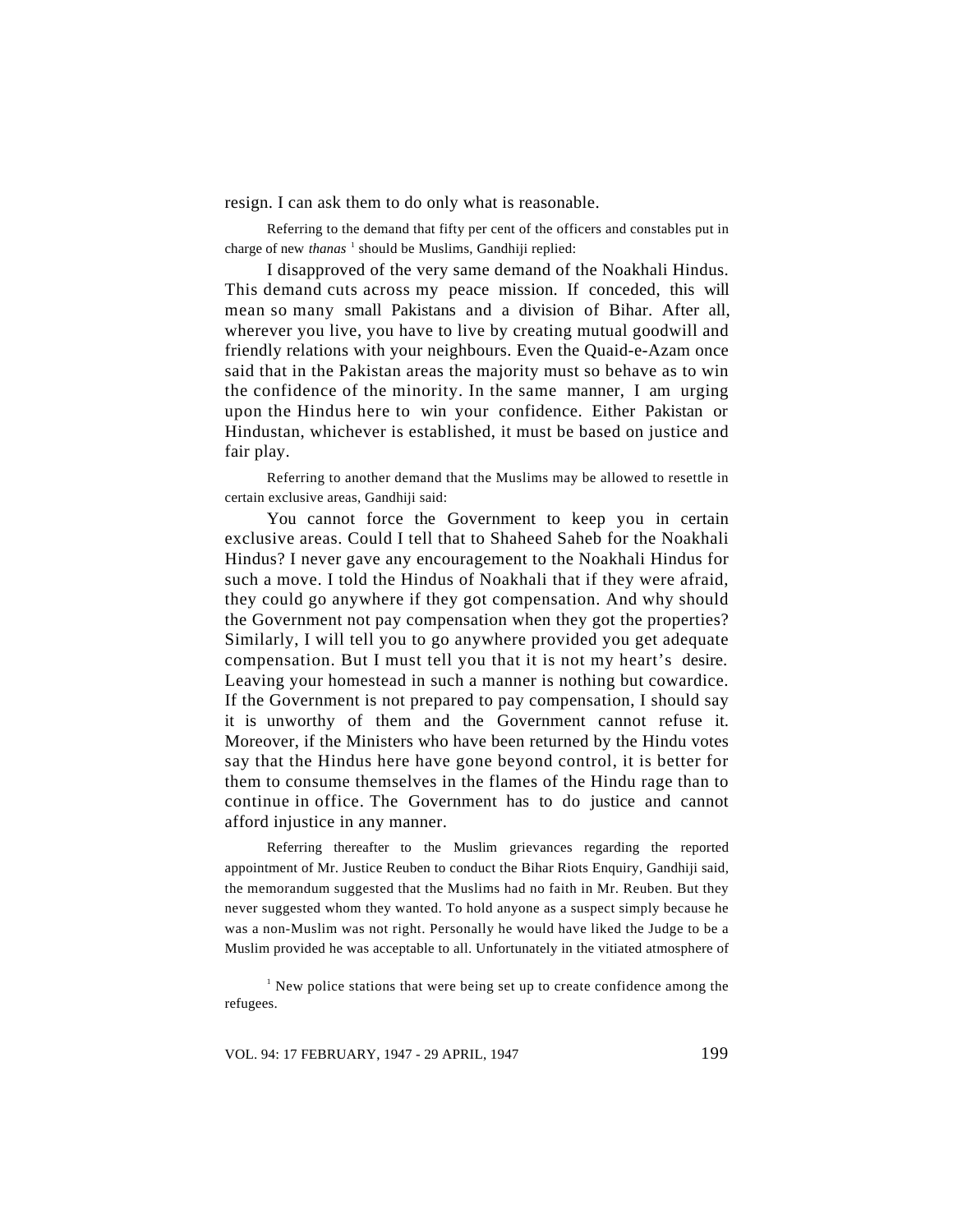the times, Hindus did not trust the Muslims and the Muslims the Hindus.

We must have faith in some non-Muslim such as Mr. Justice Reuben. There is no harm in the one-man Commission. If the Muslims want, they can submit a panel of names from amongst which the commission should be appointed. Then I can inform the authorities. I am not one of those who would refuse to do anything simply because the League wants it. Truth alone should be our criterion, no matter who utters it.

With regard to the demand of restoration and finding out of abducted women, Gandhiji said:

Since my arrival in Bihar I have been telling all those Muslims who told me about the abducted girls to give me the names and the family connections of such girls in order to help find out if they were still alive. But till now not one name has been submitted to me. I again ask you to submit the names of the unfortunate girls.

In the meeting . . . was also present Mahant Bhagwat Das, M.L.A, against whom Muslims brought forward charges that he infuriated the Hindu mob during the riots. Bhagwat Das then stood up and told Gandhiji that he was innocent and asked the Muslims to bring forward specific instances to prove the charges.

It was further alleged that he was related to a notorious dacoit. The member of the Assembly denied that he was related to the dacoit in question. As for the allegations against him, he was prepared to face an inquiry by a body of Muslim Leaguers themselves. If they found him guilty, he would submit to any punishment. Even otherwise, he would carry out Gandhiji's orders.

Gandhiji remarked that if the dacoit referred to was still at large, every effort should be made to arrest him and all should co-operate with the Government to that end. Gandhiji said:

It is a challenge to the Government. If the Government fails to arrest the culprits it will stand discredited.

Turning to the member of the Assembly in question, he told him that a special responsibility rested upon him, he being a member from the locality. If the Muslims suspected him of complicity in the riots, he should resign his seat even though the suspicion against him was unfounded. To the Muslims Gandhiji said that they should seek God's truth only, prove their charges and if they could not be proved, unreservedly withdraw them.

*Harijan,* 13-4-1947, and *Mahatma Gandhi—The Last Phase,* Vol. I, Bk. II, pp. 309-11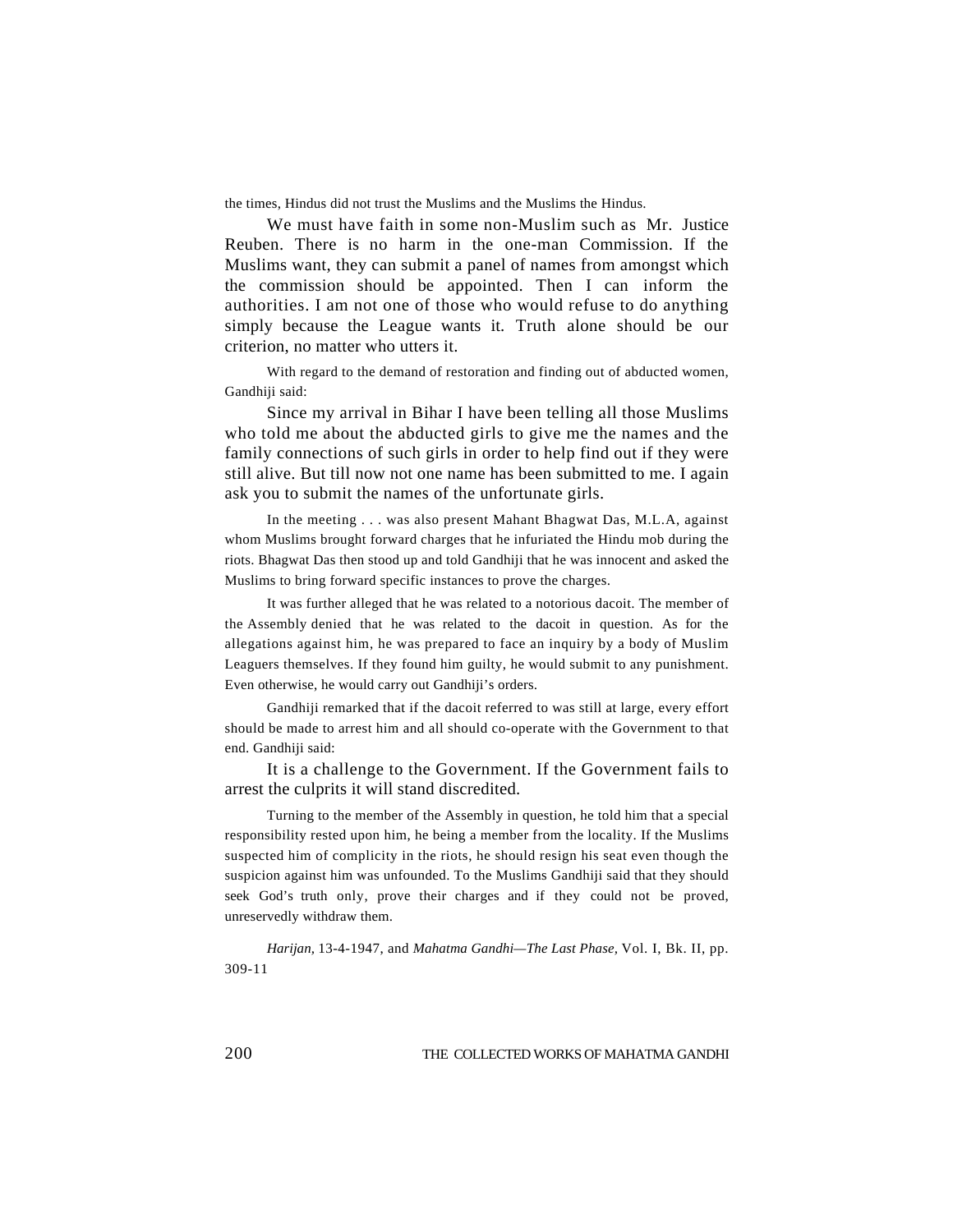# *211. TALK WITH MUSLIM REFUGEES AND VILLAGE REPRESENTATIVES*<sup>1</sup>

### *March 28, 1947*

Gandhiji agreed with them that where the Muslims had in panic sold their property at ridiculously cheap prices they should be able to get the same back at those very rates. Police outposts should be opened at places where looting and destruction of property was still going on. An inquiry should be held into the conduct of the officers who were guilty of gross neglect of their duty during the disturbances, and those against whom the charges were established should be dismissed. It was further suggested to Gandhiji that attention should be paid to the irresponsible and communal-minded section of the Congress. Gandhiji replied that unlike the Muslim League and the Hindu Mahasabha the Congress was meant to serve all. If it belied its nationalist character, it would destroy itself.

QUESTION: Does the experience that you have had and the atmosphere that you find around you lend you any hope of success in your mission of re-establishing lost confidence between the Hindus and Muslims?

GANDHIJI: Man can only try. The result is in the hands of God.

Addressing the village representatives, Gandhiji exhorted them to cleanse their hearts. If they told him they were innocent, he would not believe them. If a single Hindu had committed the crime, they were all responsible for it. Could he reassure the Muslims on their behalf, he asked, that the realization of their sin had been brought home to them and their hearts had been thoroughly cleansed by genuine repentance? If, on the other hand, they felt that in butchering the Muslims they had done the right thing, they should say so plainly, so that he might know exactly where he stood and decide his future course of action accordingly. For, he had sworn to "do or die" in Bihar.

*Mahatma Gandhi—The Last Phase,* Vol. I, Bk. II, p. 311

<sup>1</sup> In the afternoon Gandhiji met representatives from the surrounding villages and Muslim refugees. Gandhiji's answers to questions that had been asked at the meeting of the Muslim Refugees in the Morning were read out to them. They then proceeded to ask further questions. *Vide* also the preceding item.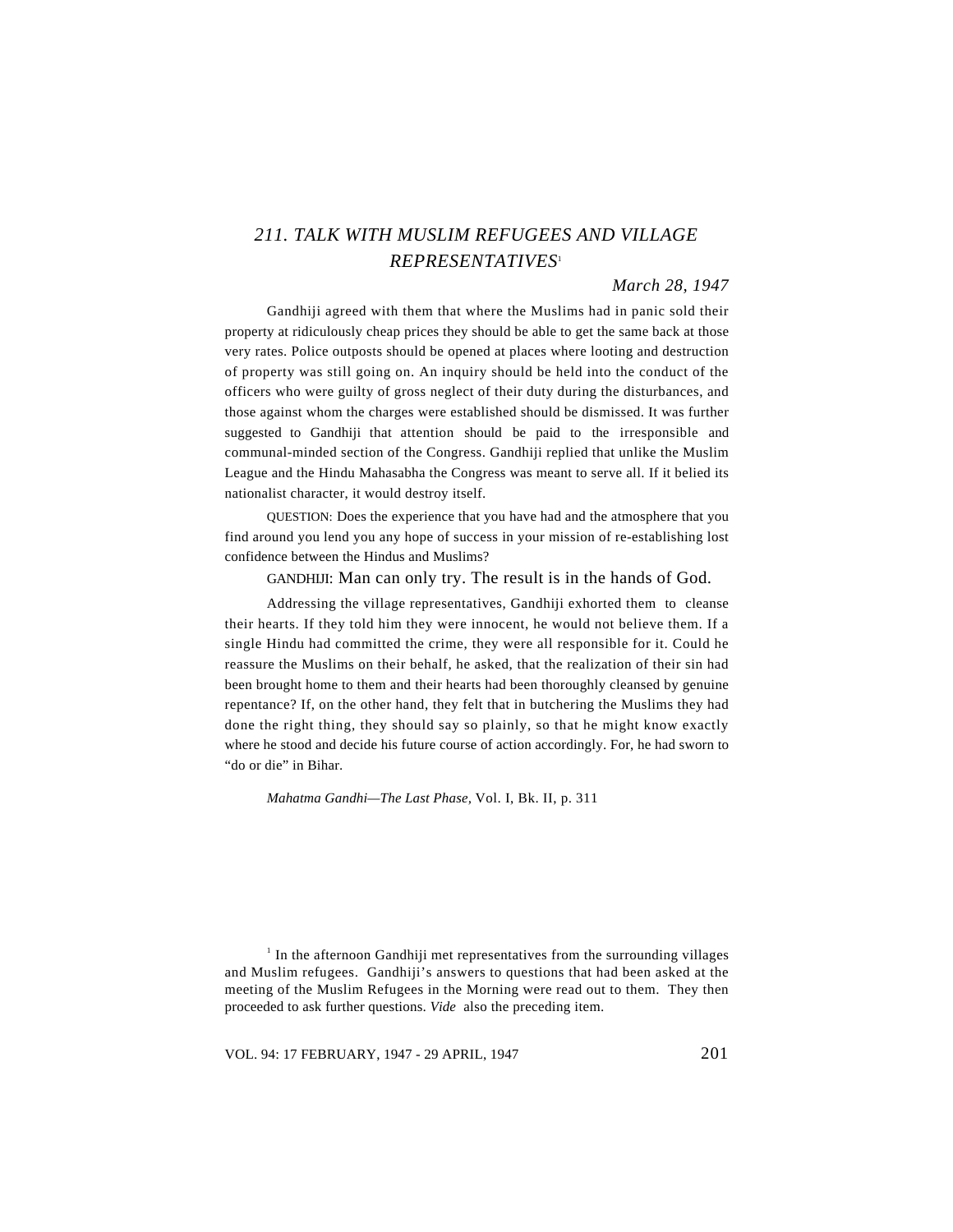## *212. TALK WITH CONGRESS WORKERS*<sup>1</sup>

*March 28, 1947*

QUESTION: It is being said that Congressmen have taken quite an active part in the riots and there is an increasing tendency among the workers to take bribes.

GANDHIJI: I do not know whom I shall hold responsible for this. My faith in God, however, is not a whit shaken by it, rather it is strengthened. These incidents have shown me the persons I trust in their true colours. I will not be losing anything if they prove to be false, because they will be shunned wherever they go. I am not anyone's master, I am only an humble servant. When the dawn of independence is on the horizon, our people are indulging in such madness.

Q. The Muslims who fled their homes are trying to sell their properties at cheap rates and the Hindus naturally want to buy them. Should they do so?

G. Honesty demands that the deal should be fair. The Hindus should pay the Muslims a fair price for their properties. As a matter of fact, instead of buying, they should hold them in trust.

Q. Should we ask the Hindus not to buy their properties?

G. Yes. But it should not develop into a boycott as in Noakhali. We should not take advantage of the Muslims' distress.

*Mahatma Gandhi—The Last Phase,* Vol, I, Bk. II, pp. 311-2, and *Biharni Komi Agman,* p. 94.

## *213. TALK WITH POLICEMEN*<sup>2</sup>

JEHANABAD,

*March 28, 1947*

Gandhiji told them that their strike was ill-advised and there was no convincing argument in favour of continuing it. They were not mere wage-earners. They were members of an essential service. Limbs of the law were expected to put duty before self-interest. If they continued their strike until their demand was conceded, it would jeopardize their case. They should, therefore, immediately and unconditionally call off the strike. The Government of the day was their own and there was no loss of dignity in surrendering to it. But they should follow his advice only if their leaders

<sup>1</sup> The account in *Mahatma Gandhi—The Last Phase* has been collated with the Gujarati version in *Biharni Komi Agman.*

2 The policemen who were on strike came to see Gandhiji at 1.15 p.m.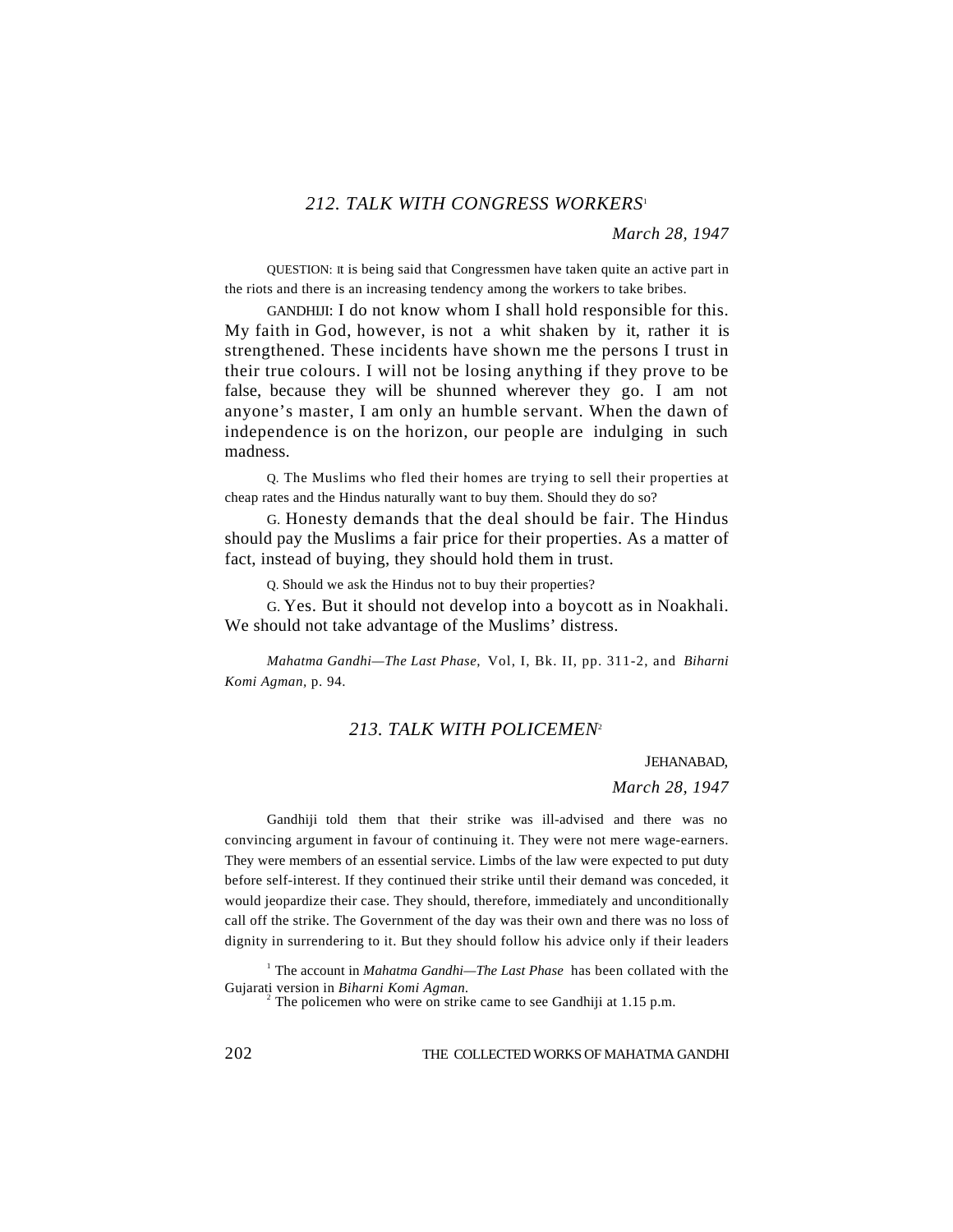accepted it. While they belonged to their organization, loyalty demanded that they should consult their leaders before they acted upon his advice.

Gandhiji deprecated the growing rift between the Hindu and the Muslim policemen and told them that Hindu policemen should treat their Muslim colleagues as their brothers. Their conduct should be such that both Hindus and Muslims should have equal faith in them and the Muslims should not feel that for their protection they needed Muslim policemen and *vice versa.*

*Mahatma Gandhi—The Last Phase,* Vol. I, Bk. II, p. 313

### *214. SPEECH AT PRAYER MEETING*<sup>1</sup>

 ALLAHGANJ, *March 28, 1947*

Gandhiji began by saying that he had passed a very full and heavy day. The day was begun with a long meeting<sup>2</sup> with the members of the local Muslim League at the bungalow of Mr. Azharul Haq, local League leader. He was with them for over an hour and had a hearty chat with them answering all kinds of questions. Then he had a meeting<sup>3</sup> at his residential quarters with Hindus and Muslims belonging to JEHANABAD and the surrounding villages. He had then a meeting<sup>4</sup> with the Congressmen which included members of the various Congress Committees. Later he met the members of the local Hindu Mahasabha. Finally he had a heart-to-heart talk<sup>5</sup> with over 25 members of the police force on strike. Then at half past three again he visited the villages of Malathi, Gangasagar, Bola and Allahganj, in which Muslims had suffered badly.

Referring to his visit to the villages, Gandhiji said that naturally he was full of topics on which he wanted to speak and bespeak their attention. He was sorry to say that Hindu repentance was not open and sincere enough to inspire confidence among the Muslims. He had told the afternoon meeting that it was open to the representative Hindus who were present at the meeting to disabuse the Muslims of their suspicion. He was sorry to say that not one Hindu got up to give the needed assurance. He had not the heart, therefore, to ask his Muslim hearers whether they (the Hindus) had cleansed their hearts. Muslims were the injured party in Bihar and it was not open to anyone to expect a satisfactory answer from them unless the guilty Hindu party had led the way

<sup>1</sup> The reports from *Harijan, The Indian Nation* and *The Hindu* have been collated.

<sup>2</sup> *Vide* "Talk with Muslim Refugees", 28-3-1947

- <sup>3</sup> *Vide* "Talk with Muslim Refugees and Village Representative", 28-3-1947
- <sup>4</sup> *Vide* "Talk with Congress Workers", 28-3-1947
- <sup>5</sup> *Vide* the preceding item.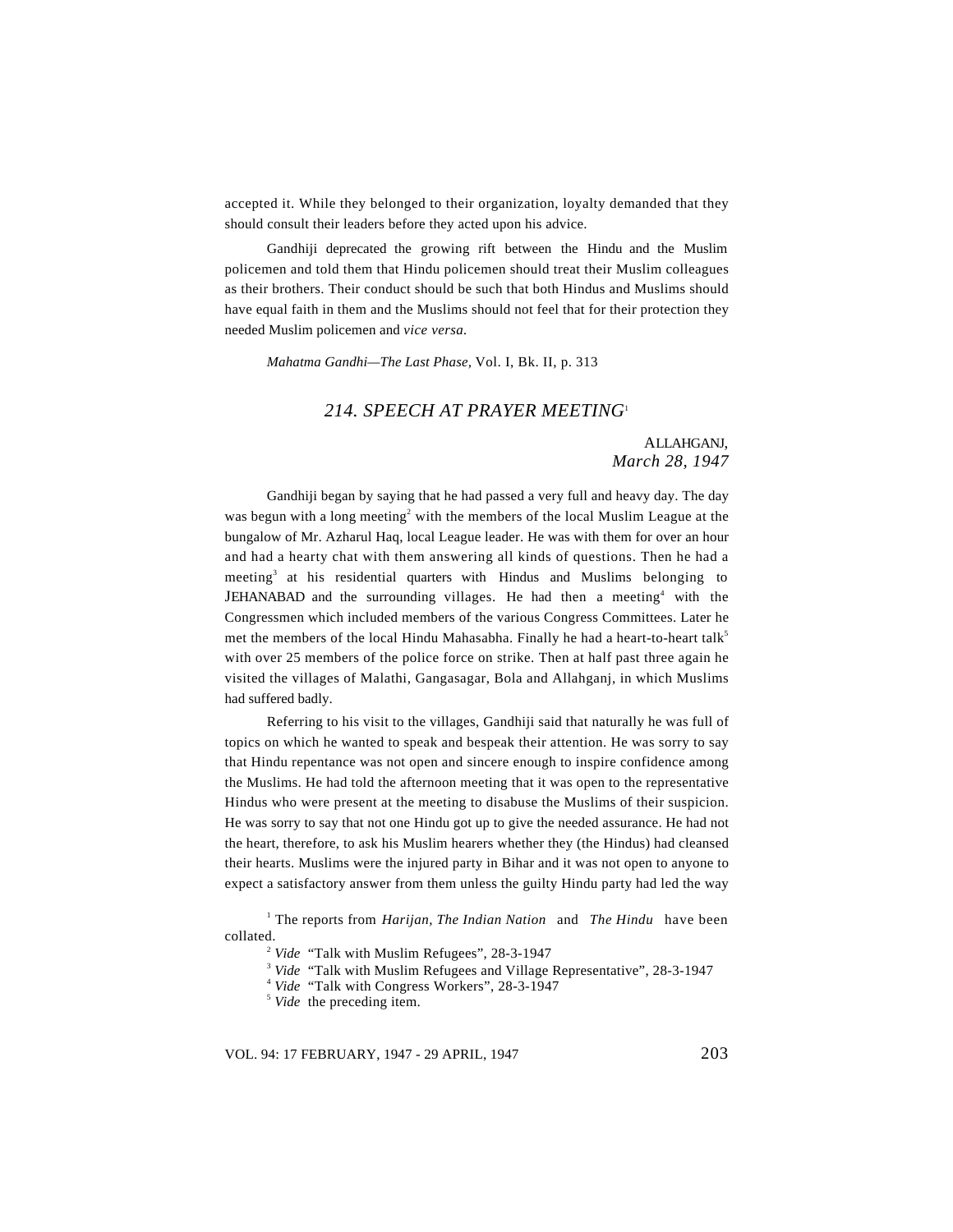by repentance. There were, yet, ring-leaders like Mathura Singh at large and successfully evading arrest. There was, therefore, little cause for wonder if the Muslims were afraid to return to their respective villages. Gandhiji said that he could not help feeling that the culprit could not long remain at large if the Hindu population did not give him shelter. He asked Mathura Singh's friends and sympathizers to advise him to discover himself and face the consequences of his action. He would also like to tell him that it was no act of bravery for him to evade arrest. He was thus rendering a disservice to himself, his religion and his country. He suggested to the Congressmen, in whose midst the inhumanities were enacted, that they could not absolve themselves from the guilt, unless they made every effort to induce all the culprits to come out into the open and to wash their guilt as publicly as they had committed the crimes.

Continuing, Gandhiji said that he had visited a mosque in the village Bola which was damaged during the disturbances. He was told that on the day of Holi the mosque was again desecrated by some villagers who played Holi inside the mosque premises. If it was true, Gandhiji said, it was undoubtedly a notice given by them to the Muslims not to enter their homes even when they were rebuilt, not dare to visit the mosque. If this reported desecration on Holi day was a fact, it was a bad omen for the Hindus, for Bihar and for the whole country. He regretted the reported action of the local Hindus and warned them to respect all places of worship alike. He called upon the culprits to confess. But, Gandhiji regretted, new parties and new leaders had risen who believed in all sorts of crimes and perhaps nobody was prepared to listen to him. He recalled the theme of today's *bhajan* and prayed to God for help and hoped Bihar would come out of the difficulty now facing the province.

Gandhiji went on to say that he had heard at the Muslim League meeting in the morning and at the meeting of the Hindus and the Muslims in the afternoon that Mahant Bhagwat Das who was a member of the Bihar Legislative Assembly was himself a participator in the crime and was himself present at both the meetings. The speaker advised him whilst he was under suspicion to give up his membership. He was glad to say that Mahant Bhagwat Das, without a moment's hesitation, welcomed the advice and promised at once to act up to it. He also added that Bhagwat Das was in no way a participator directly or indirectly in the crime and that he was quite ready to face an open, impartial enquiry to be made by the Muslim League itself. If it was a sincere declaration, Gandhiji said, it was certainly a refreshing thing at a time when there was no real sign of sincere sorrow and repentance on the part of the Hindus in the affected areas. This he was obliged to say in spite of welcome letters of repentance to which he had made reference at the previous evening's meeting.

His attention has been drawn, Gandhiji said, to the fact that the Government lorry which had accompanied him in his tour was forcibly boarded by passers-by as if they had a right to travel in it even as the authorized occupants. He was sorry at the unmanly exhibition of authority and lawlessness. Such licence could not be tolerated even in the freest country in the world. Those who defied the law were digging the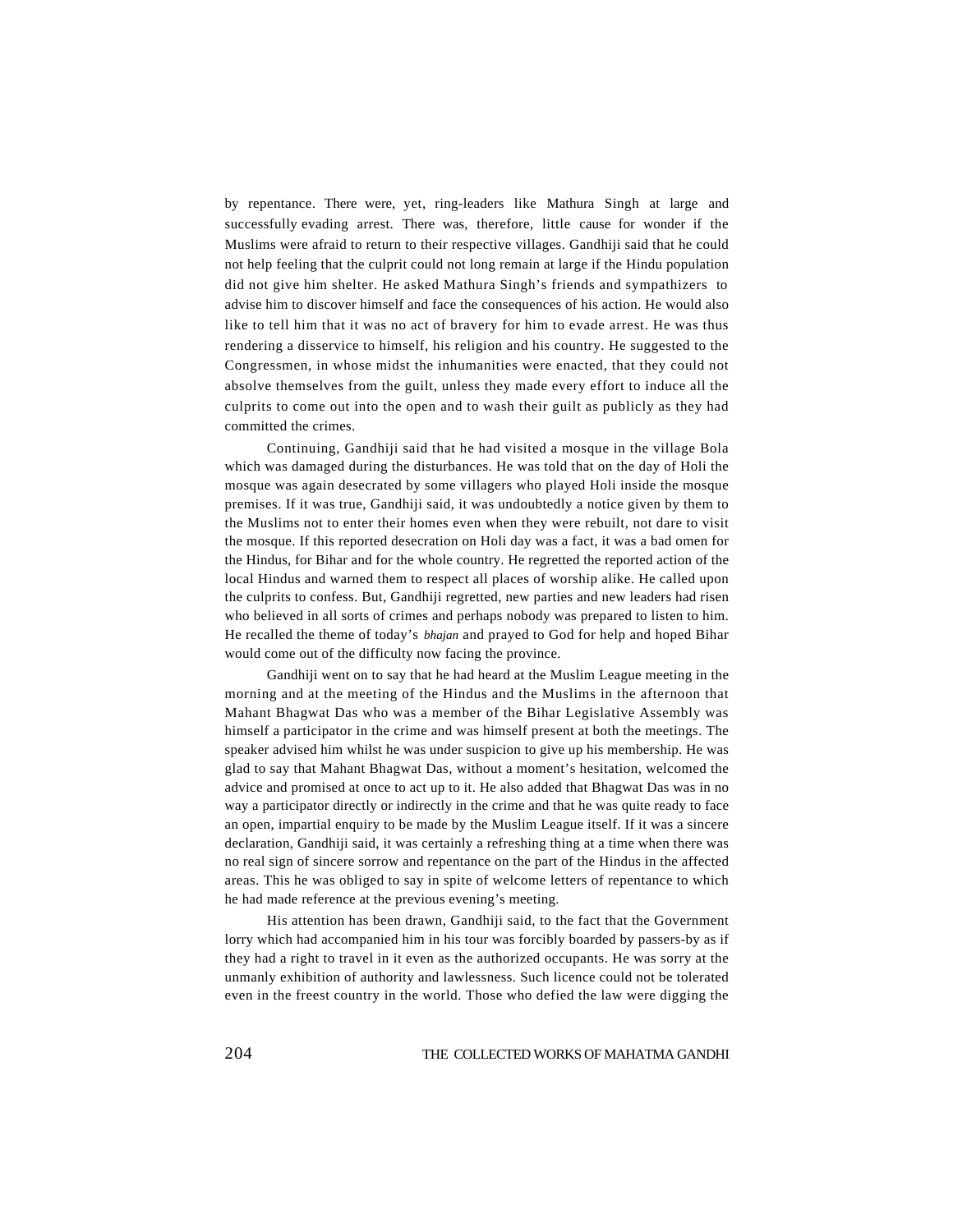grave of Indian independence before it was in their hands.

Gandhiji fervently appealed to all Bihar and through Bihar to the Indian people not to plunge the country into a turmoil in the prelude to the dawn of freedom over this land which he called the *arunodaya* of the new age. Gandhiji warned the nation to awaken before the day of freedom dawned, just as all good men were up from slumber and prayed before sunrise.

Gandhiji set at rest all speculation about his visit to Delhi in response to Lord Mountbatten's invitation by announcing that he was leaving Bihar for three or four days. Gandhiji said he was determined to stay in Bihar and see the work he had taken up through and no man could prevent him from doing it. God alone could keep him away if He so desired.<sup>1</sup>

*Harijan,* 13-4-1947, *The Indian Nation,* 30-3-1947, and *The Hindu, 31-3-1947*

## *215. LETTER TO J. C. KUMARAPPA*

PATNA, *March 29, 1947*

MY DEAR KU.,

I wrote to you thoughtlessly a few days ago.<sup>2</sup> But having now got your letter of the 22nd instant<sup>3</sup> I feel that the healthy rule which prevents the members of constructive organizations from becoming members of the Working Committee should not be tampered with however tempting a particular offer may be. What the President can do however is to invite you and such other members when expert advice is wanted on village matters. If you were a fullfledged member you would be obliged to give your thought to many other matters which did not fall within your jurisdiction as a village scavenger. Hence my opinion is that we must resist this temptation. However, I am likely to see the President during the next few days. I shall discuss the matter with him and if there is anything to change my view I shall write again.

> *Yours sincerely,* **BAPU**

SHRI J. C. KUMARAPPA WARDHA

From a photostat: G. N. 10192

<sup>1</sup> With this Gandhiji concluded the third part of his tour in Bihar.

<sup>2</sup> *Vide* "Letter to J. C. Kumarappa", 16-3-1947

<sup>3</sup> In which the addressee had sought Gandhiji's advice regarding the Congress President's request to him "to serve on the Working Committee in the place of Jayaprakash Narayan"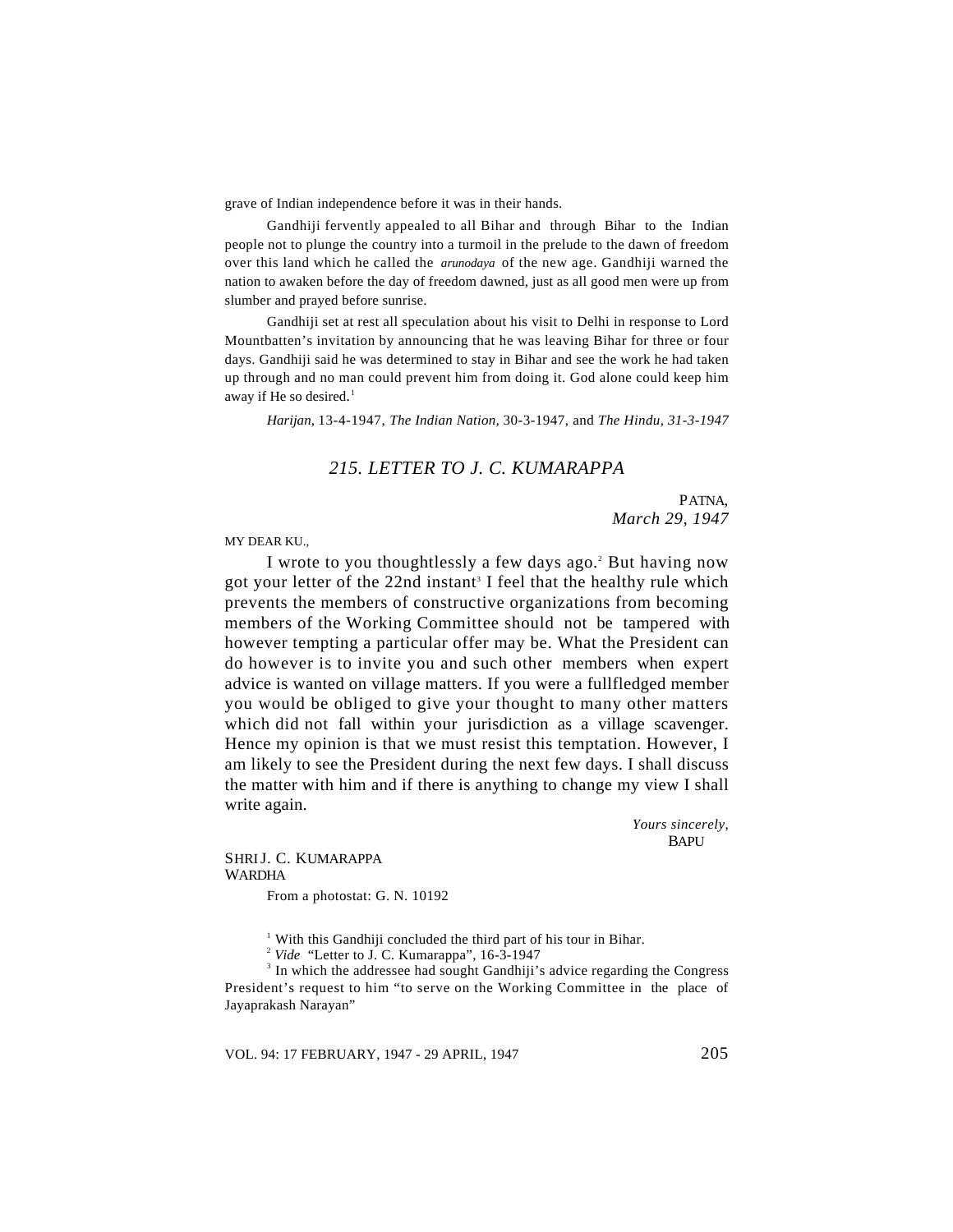## *216. SPEECH AT PRAYER MEETING*<sup>1</sup>

PATNA, *March 29, 1947*

At the outset Gandhiji told the audience that he would be leaving for Delhi the next day and hoped to return in about four or five days.

Gandhiji then feelingly referred to the death on the previous evening of Prof. Abdul Bari, President of the Bihar Provincial Congress Committee, under tragic circumstances. Prof. Bari was a disciple and co-worker of Dr. Rajendra Prasad. Dr. Rajendra Prasad has built for himself a unique and undisputed position and influence in the province by his service and sacrifice. Prof. Bari had also by his service in the cause of the workers in Jamshedpur and other places endeared himself to the people and risen to occupy the position of the President of the Provincial Congress Committee. A fearless fighter, Prof. Bari was with the Congress during the different phases of its struggle for freedom.

Gandhiji referred to his visit earlier in the day to Prof. Bari's house to console the members of the bereaved family and ask them not to grieve and to hearten them for the work that had specially descended upon the weak shoulders of his children. Gandhiji said that as he entered the house he was struck with its simplicity and the simple life Prof. Bari had led. The house was located in an ordinary narrow lane and what he saw inside the house fully bore out what everyone had said about Prof. Bari, that he was a poor man and that though he had opportunities he scrupulously maintained his integrity as far as public finances were concerned. At a time when the administration of the country was in the Congress hands and crores of rupees had to be administered, men of Prof. Bari's honesty would have been of invaluable help. He had hoped on his return from the third tour just finished, to be more closely associated with him and to make an effective appeal to him to modify, if not altogether get rid of, his short temper which went ill with the very high office, in fact the highest in the province of Bihar, especially when there was a nationalist ministry at the head of affairs which naturally had to be influenced by the premier provincial Congress organization. Gandhiji said that he had had full faith in Prof. Bari and had known that his word carried great weight with him. But God had willed otherwise and He had deprived Bihar of the great service of a very brave man with the heart of a *fakir.* But men like Bari never died, and it was for those who remained to carry on the noble work he had left behind.

Gandhiji then referred to the circumstances of Prof. Bari's death and said that

<sup>1</sup> Extracted from "Gandhiji's Bihar Tour Diary"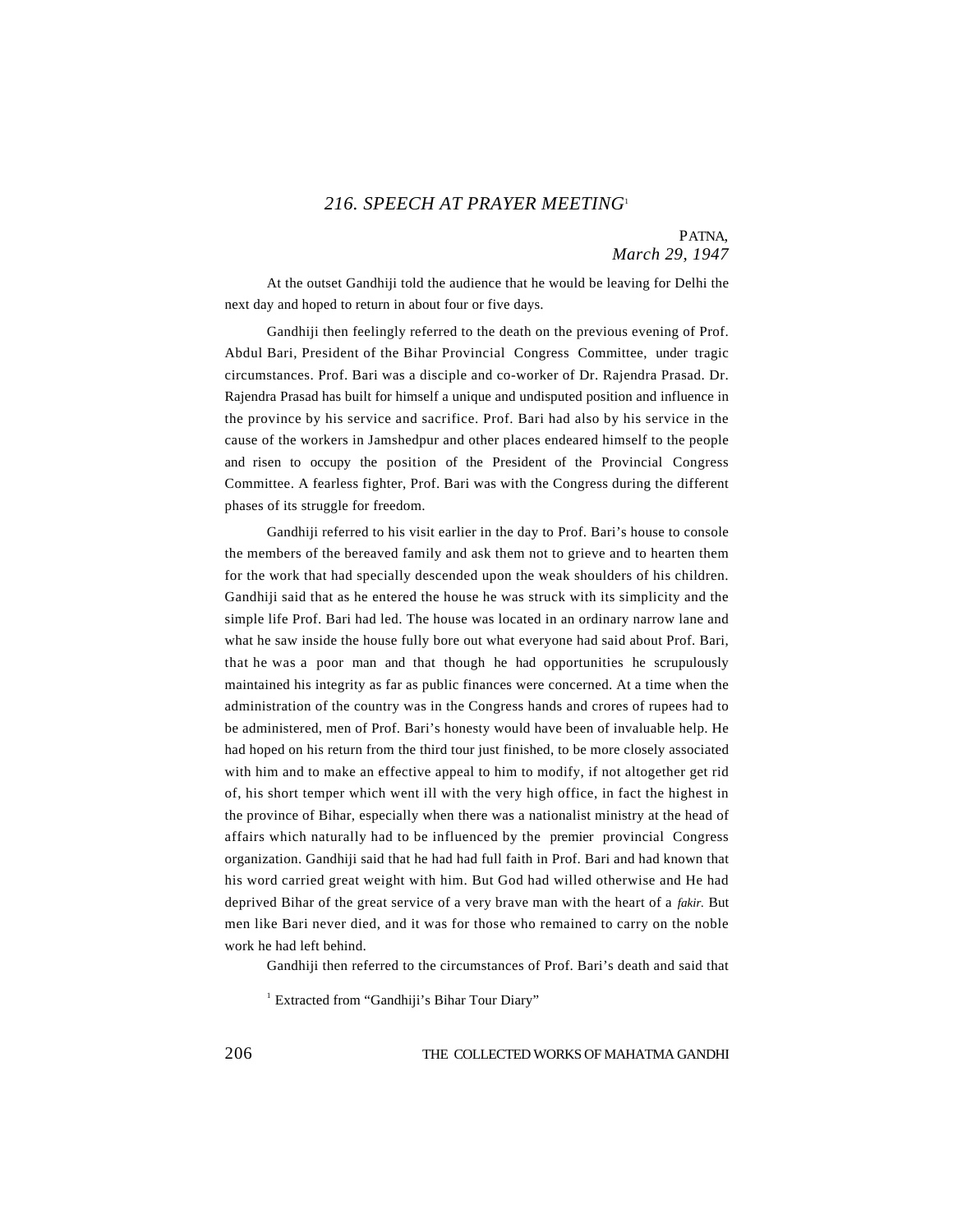in an unfortunate altercation that had ensued between him and one Gurkha member of the anti-smuggling force and a former member of the Indian National Army, the latter shot him. He warned the audience that there was no politics of any kind in the death and that it would be wrong and unjustified to associate the whole I. N. A. organization with the death of Prof. Bari because of what one single individual did.

*Harijan,* 13-4-1947

## *217. LETTER TO SYED ZAFAR IMAM*

PATNA, *March 30, 1947*

#### DEAR FRIEND,

I see upto the time of writing you have not acknowledged my letter of 26th instant.<sup>1</sup> As unfortunately I have to go to Delhi, I hope only for a few days, I must refer to the first paragraph of your letter of 25th instant. I wish you would disabuse your mind of the impression that anything hangs on my actually witnessing all the damage done during the wretched carnage. I have, therefore, advised the ministers to be as speedy as possible in clearing all debris and rebuilding all damaged property. This essential work ought not to stop for a single day especially because of the impending rains. If there is anything, [any] particular damage which you would like me to see I would suggest your taking Shrimati Mridulabehn Sarabhai with you to see it. It would be as good as my seeing it.

*Yours sincerely,*

M. K. GANDHI

From a copy: Pyarelal Papers. Nehru Memorial Museum and Library. Courtesy: Beladevi Nayyar and Dr. Sushila Nayyar

<sup>1</sup> *Vide* "Letter to Syed Jafar Imam", 29-4-1947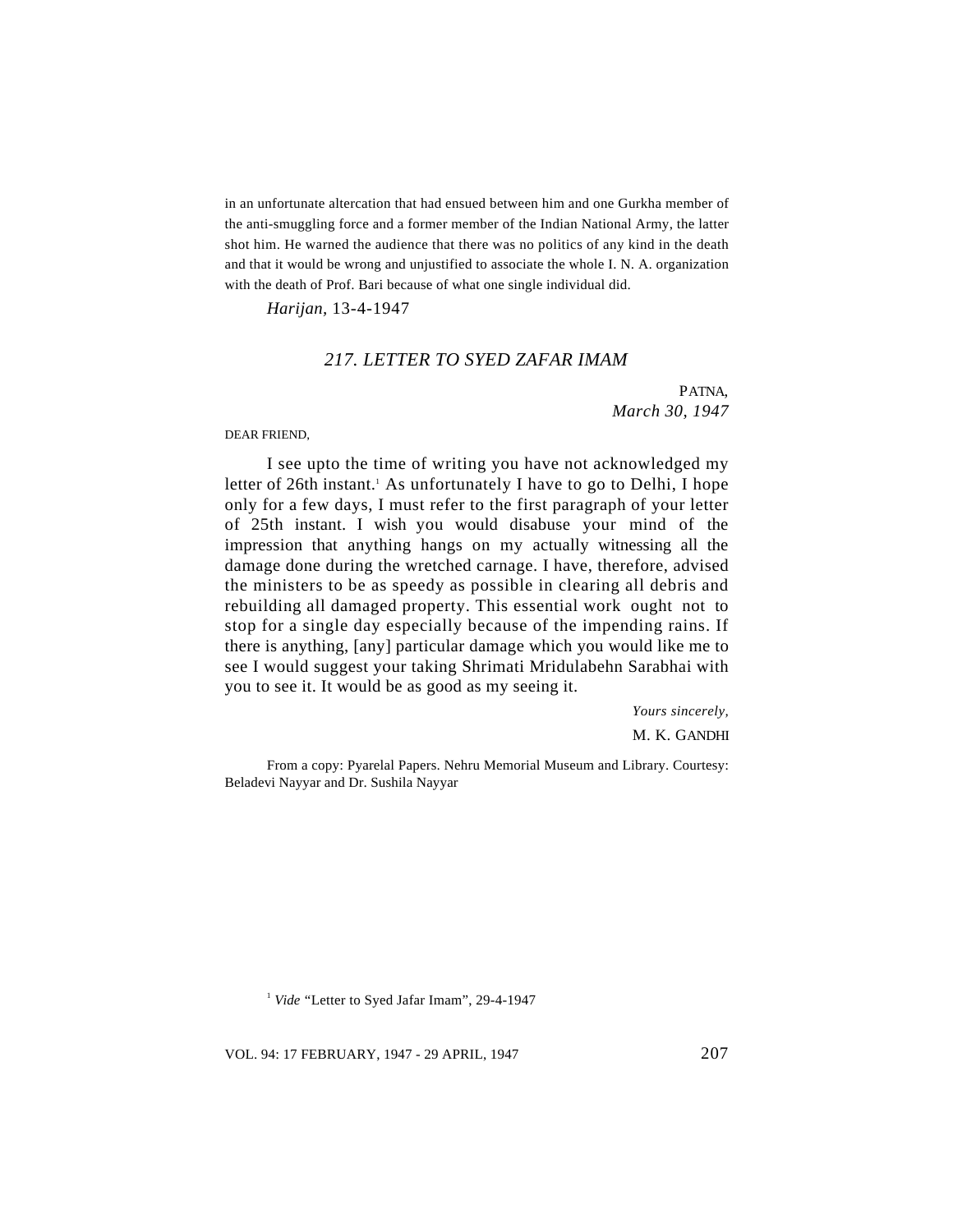## *218. NOTE TO ANAND T. HINGORANI*

ON TRAIN, *March 30, 1947*

What do you two<sup>1</sup> want to do in Delhi? I shall have little time to talk. I have become perfectly useless for such things now. If success attends my effort in Bihar and Noakhali I shall live.

Where would you want to stay  $\cdots$  in Delhi? Who are they? What is he doing? I do not know what is going to happen in Delhi. I have only two with me this time. Let us see.

Supposing that your hearing is restored, why not the million deaf people also should have the restoration?<sup>2</sup> And how would it benefit humanity? Do you know that Beethoven the great musician was deaf? You are worrying about nothing. But that is my view. You must do what you think is best for you.

In your place I should welcome this deafness. You are spared much useless hearing. There is no harm in friends writing what they wish to tell you .

From a microfilm. Courtesy: National Archives of India and Anand T. Hingorani

### *219. A NOTE*<sup>3</sup>

ON THE TRAIN, *March 30, 1947*

Meet the prisoners if they<sup>4</sup> permit you to do so. But offer them only as much as Jayaprakash suggests. I do not want that he and I should differ on this issue. The real work is to be done by him. I have no doubt at all that my policy is absolutely correct. The Chief Minister should grant you permission to meet them. He should not even think that you will help any party of Socialists. If any political gain is made out of it, it would be a poisonous legacy of the British rulers. A volunteer cannot be in a party. As far as possible the police

<sup>1</sup> The addressee and his wife Gangi Hingorani

<sup>&</sup>lt;sup>2</sup> The addressee had sought Gandhiji's approval to proceed to the United States for treatment of his deafness.

<sup>3</sup> According to the G. N. register this was addressed to Dr. Syed Mahmud. But from the form of address it appears to have been written to a lady. The note carries the remark : "Regarding the Police". 4 The Government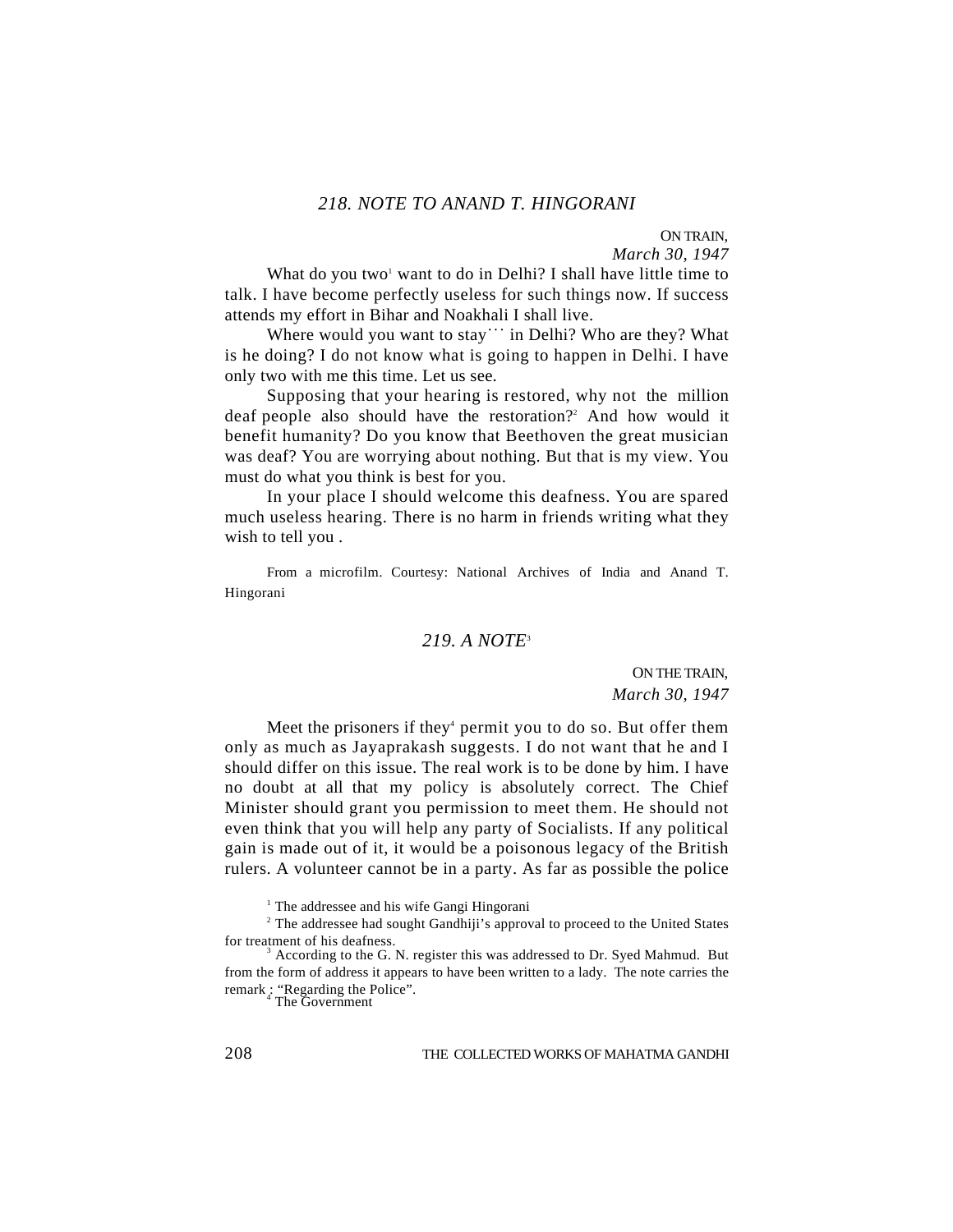prisoners should be released. The cases of those charged with murder will have to be considered separately. The duty of the police is to remain faithful to the government of the time. Today's Government is counted as the people's Government. Here the question of capitalist and labour does not arise. A solution can be found to the problems. The police should keep aloof from them.

> *Blessings from* **BAPU**

From a photostat of the Urdu: G. N. 5099

### *220. INTERVIEW WITH LORD MOUNTBATTEN*<sup>1</sup>

#### *April 1, 1947*

Gandhiji asked the Viceroy if Manu<sup>2</sup> could in the meantime roam about the garden so that they could proceed with their talk uninterrupted.

"Certainly", replied the Viceroy. Then addressing Manu he added: "All this is yours; we are only trustees. We have come to make it over to you." Gandhiji put in laughing:

You can search her person for any hidden arms.

"I am perfectly satisfied there can be no need for that in a disciple of yours," replied the Viceroy with a smile.

The Viceroy told Gandhiji that it had always been the British policy not to yield anything to force, but the Mahatma's non-violence had won. They had decided to quit as a result of India's non-violent struggle. Towards the close, on being invited to do so, Gandhiji placed before the astonished Viceroy his solution to the Indian  $deadlock$ <sup>3</sup>

He reiterated what he had said often before, that he did not mind Jinnah or the Muslim League turning the whole of India into Pakistan, provided it was done by appeal to reason and not under threat of violence. But while he had previously held that this could be properly done only after the British had quitted, and while in principle he still adhered to that view, the crux of his present proposal was that he was now prepared under Mountbatten's umpireship—not as Viceroy but as man—to invite Jinnah to form a government of his choice at the centre and to present his Pakistan plan for acceptance even before the transfer of power. The Congress could

 $1$  Gandhiji called on the Viceroy at 9 a.m. At their meeting the previous day, the talk had mostly centred round Gandhiji's early life, his sojourn in England and subsequent struggles in South Africa and India. 2

Who along with Brijkrishna Chandiwala had brought in Gandhiji's lunch

<sup>3</sup> For the outline of Gandhiji's plan, *vide* "Outline of Draft Agreement", 4-4-1947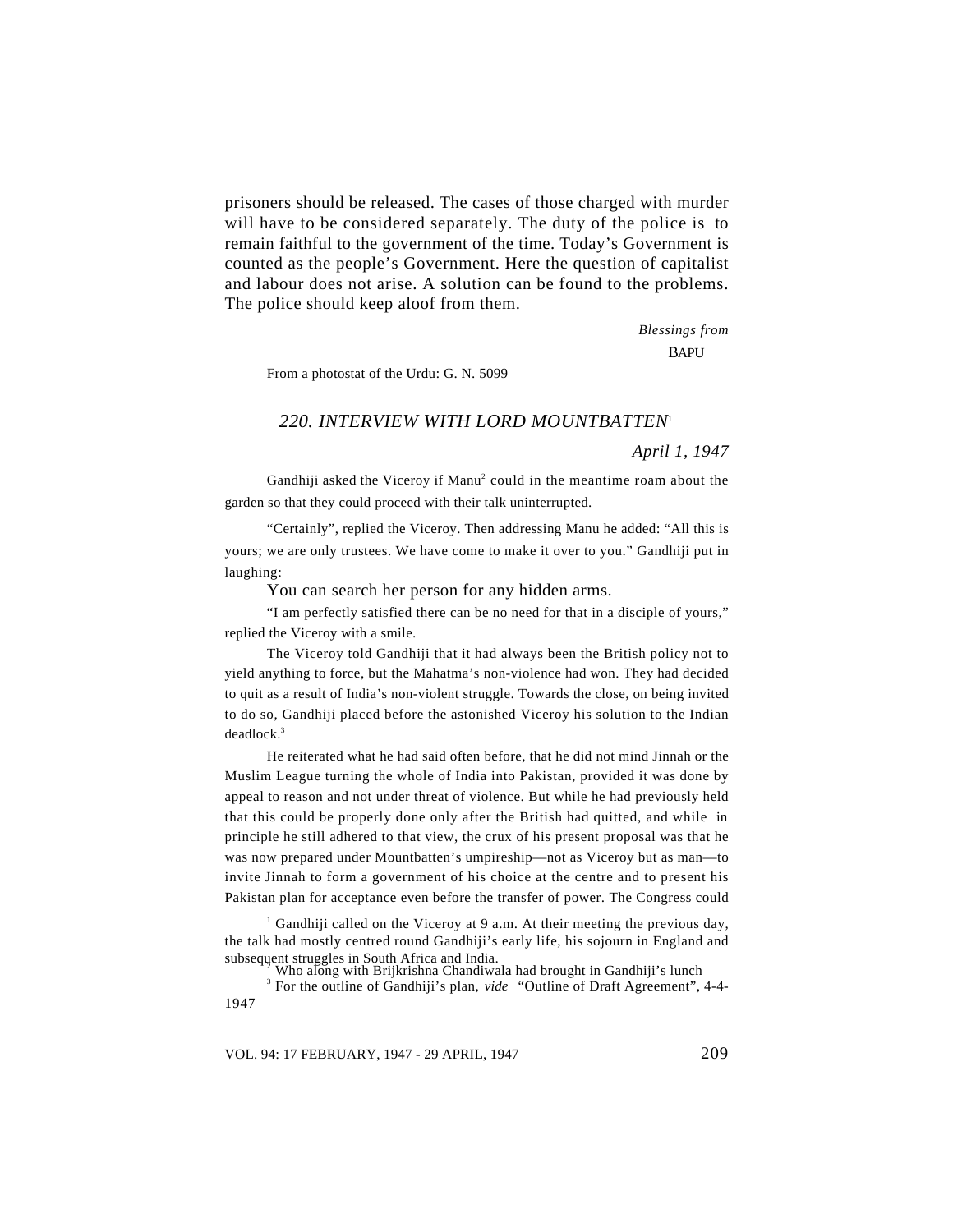give its whole-hearted support to the Jinnah Government. At the same time since the Muslim League would now be the Government, it would have no further excuse for continuing the movements of organized lawlessness, which it had launched in some of the provinces. These must be called off. Further, since the Viceroy had declared that he was out to do justice only and nothing would be yielded to force, if the League did not accept the offer, the same offer *mutatis mutandis* should be made to the Congress. The old policy of trying to please both the parties must be given up.

Gandhiji told the Viceroy that the system of British policy of "divide and rule" had brought about a situation in which the only alternative to a continuation of the British rule, which they had found was no longer feasible, was to accept the logic of the "Quit India" demand and retire unconditionally, leaving India to her fate. The role of peace–maker in the "communal triangle" which they had themselves helped to create was not for them.<sup>1</sup>

*Mahatma Gandhi—The Last Phase,* Vol. II, pp. 77-9

# *221. DISCUSSION AT INTER-ASIAN RELATIONS CONFERENCE* <sup>2</sup>

*April 1, 1947*

The Azerbaijan delegate, Mr. Yousotoff, who was presiding at the Plenary Session, requested Gandhiji to say a few words.

Gandhiji replied that he would be attending the closing session of the Conference on April 2 and would speak then. For the present, he would answer any questions that the members might like to put to him.

In answer to a question whether he believed in the theory of one world and whether it would succeed under the present conditions, Gandhiji declared:

I would not like to live in this world if it is not to be one world. Certainly I should like to see this dream realized in my lifetime.

I hope that all the representatives who have come here from the different Asian countries will strive their level best to have only one world. They will have to think out ways and means for achieving this goal.

If you work with fixed determination, there is no doubt that in

<sup>1</sup> For an account of the interview as recorded by the Viceroy, *vide* "Interview with Lord Mountbatten", 1-4-1947

 $2^2$  The Conference, attended by 250 delegates representing 22 Asian countries and 10,000 visitors, had been inaugurated on March 23, 1947, at the Red Fort by Jawaharlal Nehru.

The report in *Harijan* under the title "Strive for One World", has been collated with the version in *The Hindu.*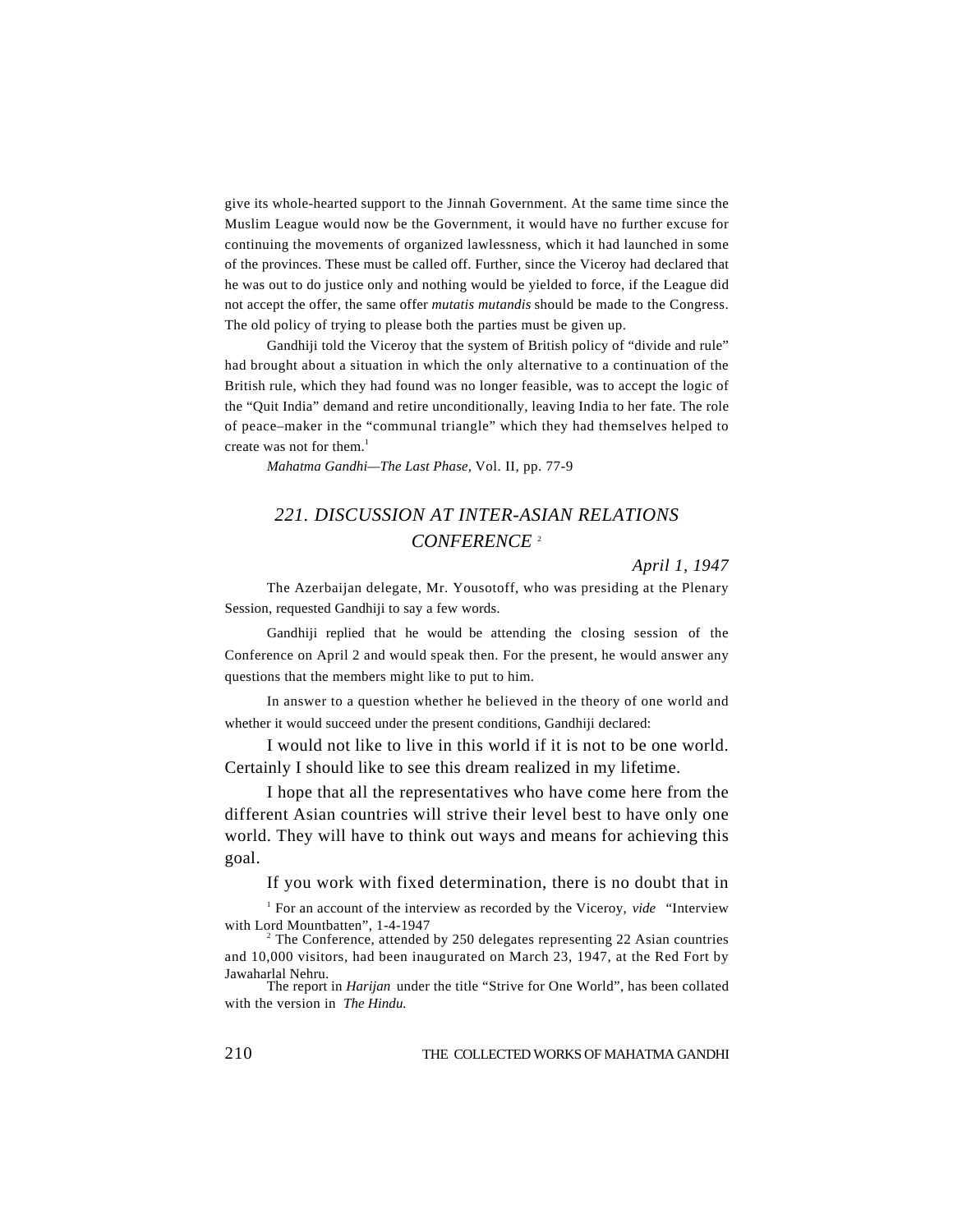our own generation we will certainly realize this dream.

Dr. Han Liwu from China asked him his views on the proposal to set up an Asian institute. Gandhiji replying said:

The question is certainly very nice. Let me confess my ignorance. I have really to apologize to you. Pandit Nehru had asked me long before this Conference was scheduled to take place whether it would at all be possible for me to attend it. It has proved to be a much more important conference than it was expected to be. I was obliged to say at that time that I was very sorry and would not be able to come.<sup>1</sup> When Lord Mountbatten, the new Viceroy, invited me to meet him, however, I could not say 'No'. It would have been foreign to my nature to do so. The Viceroy had already told me that the credit for bringing me to Delhi during the Asian Conference was really his. And I told the Viceroy: "I am your prisoner. But I am also Pandit Nehru's prisoner, for, after all, he is your Vice-President !"

Through correspondence I know almost all parts of the world and naturally, therefore, of Asia, though I know very few of you personally—perhaps none of you. I am doubtful whether I can say anything useful but the question is one after my heart. Some portions of the question put to me now were discussed by Pandit Nehru yesterday. It is a great event that for the first time in our history such a conference takes place on the Indian soil. I am sorry that I have to refer to the conditions that we see today. We do not know how to keep peace between ourselves. We have so many differences which we cannot settle between ourselves in a humane and friendly manner. We think we must resort to the law of the jungle. It is an experience which I would not like you to carry to your respective countries. I would instead like you to bury it here.

India is now on the threshold of complete independence. India wants to be independent of everybody who wants to own this country. We do not want a change of masters. We want to be masters on our own soil, though I am not quite sure how it will come about. All that we know is that we should do our duty and leave the results in the hands of God and not in the hands of man. Man is supposed to be the maker of his destiny. It is only partly true. He can make his destiny, only in so far as he is allowed by the Great Power which overrides all out intentions, all our plans and carries out His own plans.

I call that Great Power not by the name of Allah, not by the <sup>1</sup> *Vide* "Letter to Jawaharlal Nehru", 26-2-1947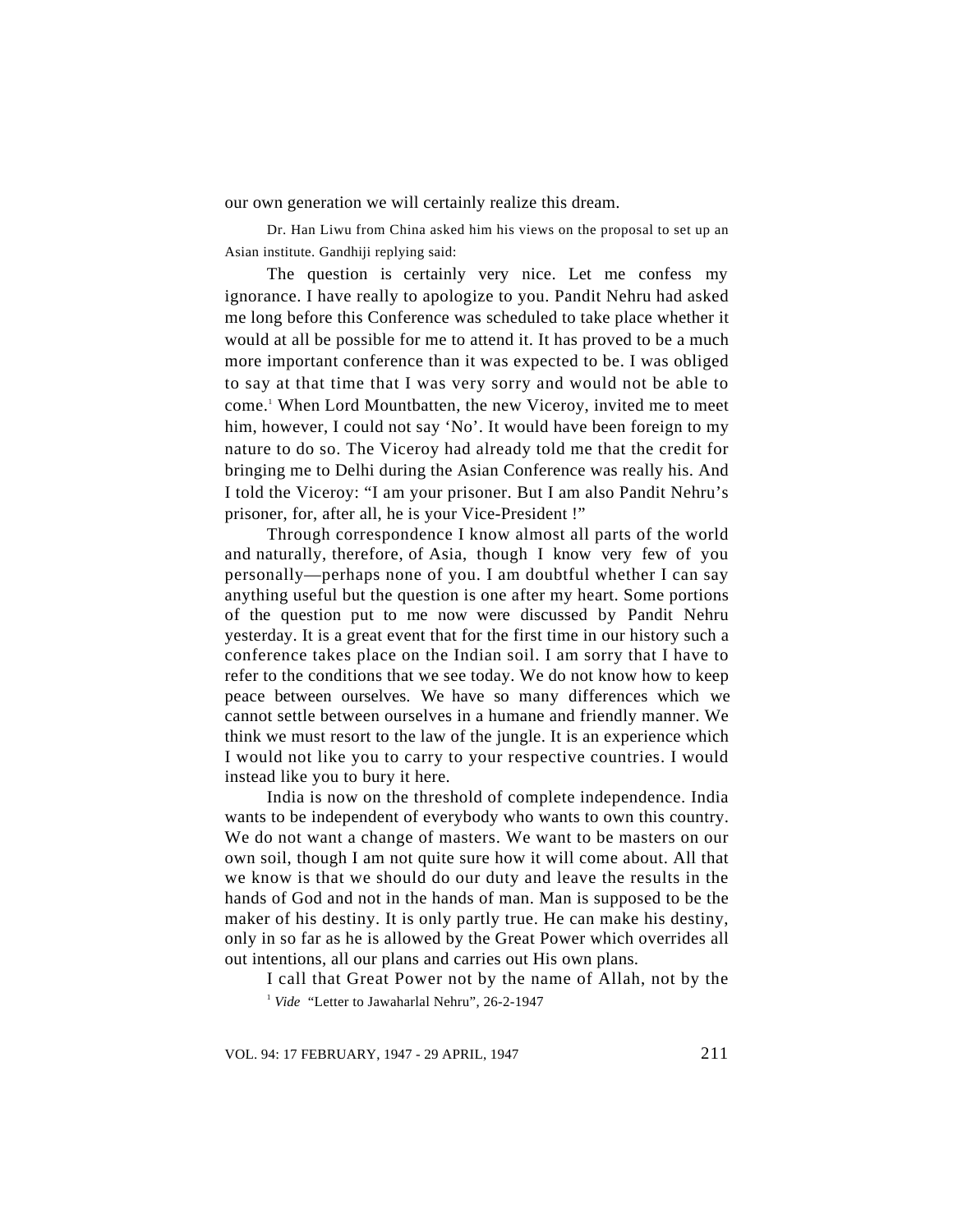name of Khuda or God but by the name of Truth. For me, Truth is God and Truth overrides all our plans. The whole truth is only embodied within the heart of that Great Power—Truth. I was taught from my early days to regard Truth as unapproachable—something that you cannot reach. A great Englishman taught me to believe that God is unknowable. He is knowable but knowable only to the extent that our limited intellect allows.

You, gentlemen, have come here from different parts of Asia, and having come with eagerness and zest you should all have yearly meetings or two-yearly or three-yearly conferences. You should carry away sweet memories of the meetings and make every effort to build the great edifice of Truth.

All the Asian representatives have come together. Is it in order to wage a war against Europe, against America or against non-Asiatics? I say most emphatically 'No'. This is not India's mission. I am free to confess that I will feel extremely sorry if India, having won independence through essentially and predominantly non-violent means, was going to use that independence for the suppression of the other parts of the world. Europeans have hitherto exploited different races inhabiting this vast continent called Asia. It will be a sorry thing if we go away from this Conference without a fixed determination that Asia shall live and live as free as any Western nation. I just wanted to say that conferences like the present one should meet regularly, and if you ask me where, India is the place. You will forgive me for this partiality for India.

*Harijan,* 20-4-1947, and *The Hindu,* 2-4-1947

## *222. SPEECH AT PRAYER MEETING*

NEW DELHI, *April 1, 1947*

Today as soon as Manu Gandhi uttered the first word of the *Kalma* from the Koran a young man stood up, marched right up to the stage where Gandhiji sat and said, "You go away from here. This is a Hindu temple where we will not allow a Muslim prayer. You have been repeatedly telling this thing to us but our mothers and sisters continue to be slaughtered. We cannot tolerate it any longer." Gandhiji told him:

You are free to go. If you do not want to pray let the others do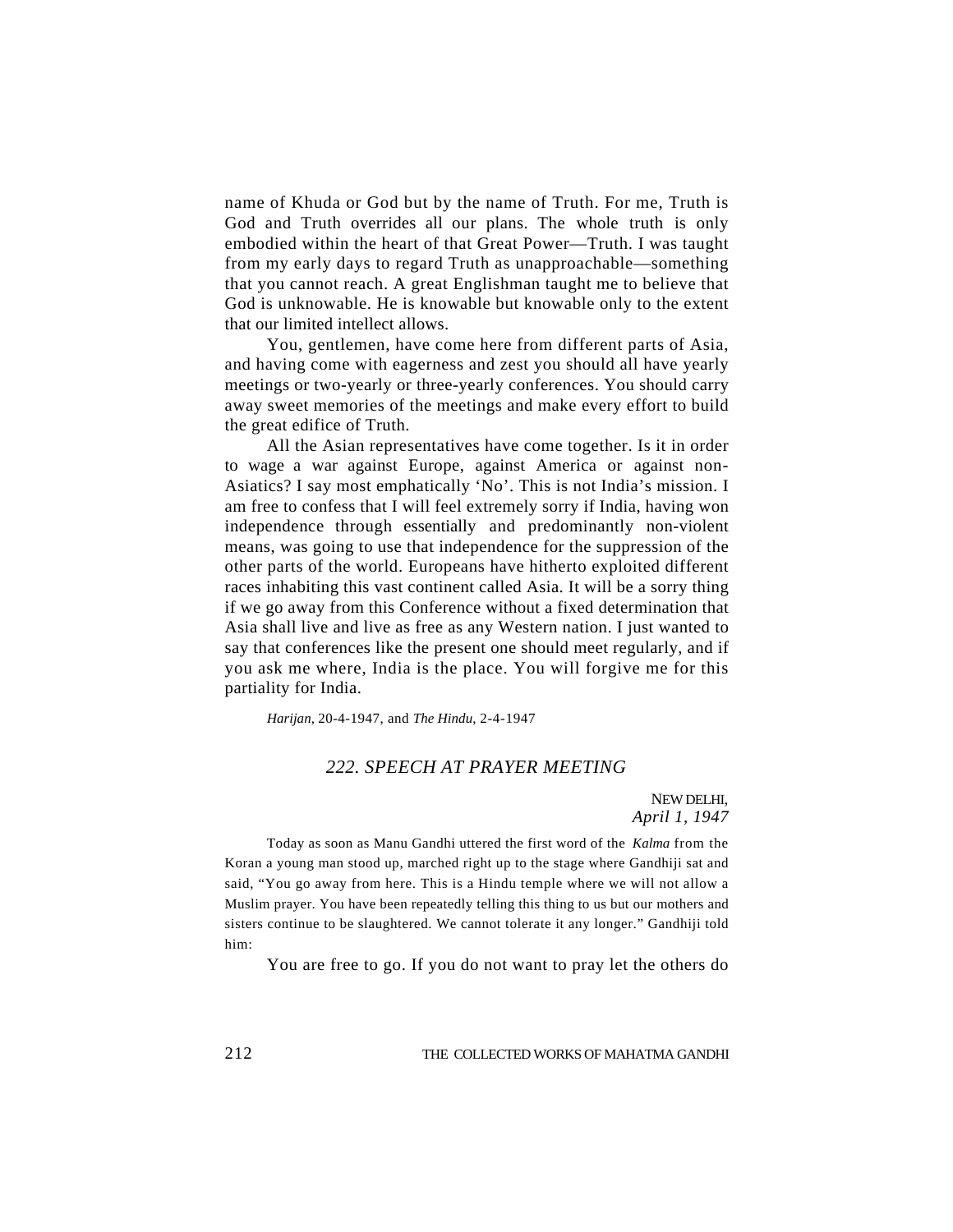it. This place does not belong to you. This is not the right way.<sup>1</sup>

You did not do the right thing. You forcibly removed the young man from the meeting. You should not have done such a thing. It would give him a sense of triumph. He was very excited. He did not wish to listen to the prayer. But I know that you all wish to listen to it. I do not wish to hold the prayer in spite of protests. Now I intend to give up the rest of the prayer. You are all familiar with the prayer I offer. You have heard it even before I went to Noakhali. In my sequence of prayers, the Muslim prayer is followed by the Parsi prayer. After that this girl would have sung to you a *bhajan* in her melodious voice and then there would have been *Ramdhun.* But now I am leaving out the Parsi prayer and also the *Ramdhun. Auz-o-Billahi* is the beginning of one of the verses of the Koran. You think that uttering this expression is an insult to Hinduism. But I am a true sanatani Hindu. My Hinduism tells me that along with the Hindu prayer I should also offer the Muslim prayer and the Parsi and Christian prayers. True Hinduism lies in offering prayers of all religions because only he is a good Hindu who is also a good Muslim and a good Parsi. The young man said that this was a Hindu temple and such prayers could not be held here. But that is wild talk. This temple belongs to the Bhangis. Even a single Bhangi can throw me out of this place if he so desires. But these people love me. They know that I am a Hindu. Jugal Kishore Birla, on the other hand, is my brother. He is a big man in terms of money but he regards me an elder. He has put me up here because he considers me a pious HIndu. He also takes me to the big temple built by him. If in spite of all this the young man insists that I should go away and I cannot pray here, it is merely his arrogance. But you should have won him over with love. You threw him out by force. What is the point in offering prayers by resorting to force? The young man was in a rage and in his anger was talking wild things. It was out of such talk that all those things happened in the Punjab. This rage is what starts all the fanaticism.

The *shlokas* just recited by this girl say that when a man broods on objects of the senses—that is, all the five senses—he is caught up in craving. Then he is possessed by wrath which leads to stupefaction,

<sup>&</sup>lt;sup>1</sup> But the young man could not be silenced. He came close to Gandhiji. People tried to pull him back but he stood firm and persisted in arguing. A lady put herself between Gandhiji and the young man. Gandhiji asked her to keep away, saying, "Let no one stand between me and him." But the people removed the young man from the meeting.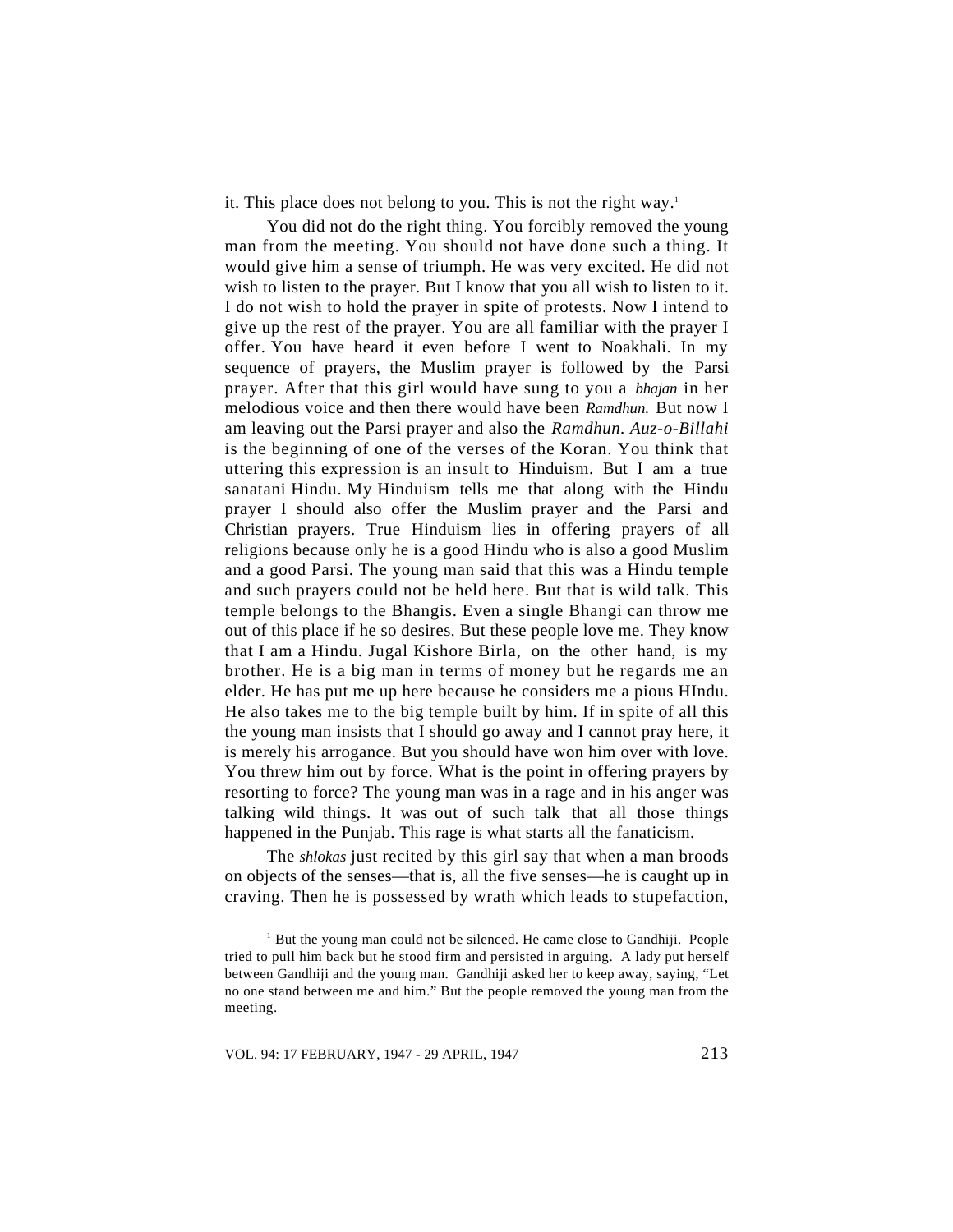i.e., insanity.<sup>1</sup>

Driven by such frenzy the simple folk of Bihar have indulged in such acts as make me hang my head down in shame. In the same mad fury the people of Noakhali indulged in excesses. But the law of the jungle was more in evidence in Bihar than in Noakhali and it was even more so in the Punjab.

If you are true Hindus, you should not act in such a manner. If in a meeting something is being said which we do not like to hear we must get up and leave the meeting. There is no need to shout and make a row. Moreover, this is a matter of religion. Leave alone religious discussion this man would not even allow people to pray. Prayers should not be disturbed as was done by this young man. Such acts help no one.

None of those who have died in the Punjab will ever come back. Ultimately all of us have to go the same way. If is true that these people met their death by being slaughtered whereas others die of cholera or in some other way. He who is born is destined to die. In being born there is, to an extent, some human responsibility, but in the matter of dying, none but God has any hand. Death cannot be avoided on any account. Death is our companion, our friend. If people have died with courage, they have lost nothing. Rather, they have gained something. But the great problem is how to deal with those who committed these murders. True, to err is human. After all man is but a bundle of errors. But we ought to rectify the errors. God will not overlook our acts. When we go to Him He will look into our hearts. He knows our hearts. If there is a change of heart in us, he will pardon all our lapses.

I have many friends in the Punjab who call themselves my devoted followers. But who am I that they should describe themselves as such? All these friends insist that since I have already come as far as Delhi I should go over to the Punjab at least for one night, so as to comfort the people there. It would take only a few hours if I fly. But how can I go at somebody's bidding? I shall go there only at God's bidding or at the bidding of my own heart. I did not go to Noakhali at someone else's call. Before leaving this place I had said that I was going there because my heart urged me to do so. People had been for long asking me to go to Bihar but I had not gone there at anyone's call. I went when Dr. Mahmud Saheb wrote to me that my going there would alone clear the minds of the Biharis.

<sup>1</sup> *Bhagavadgita,* II. 62 and 63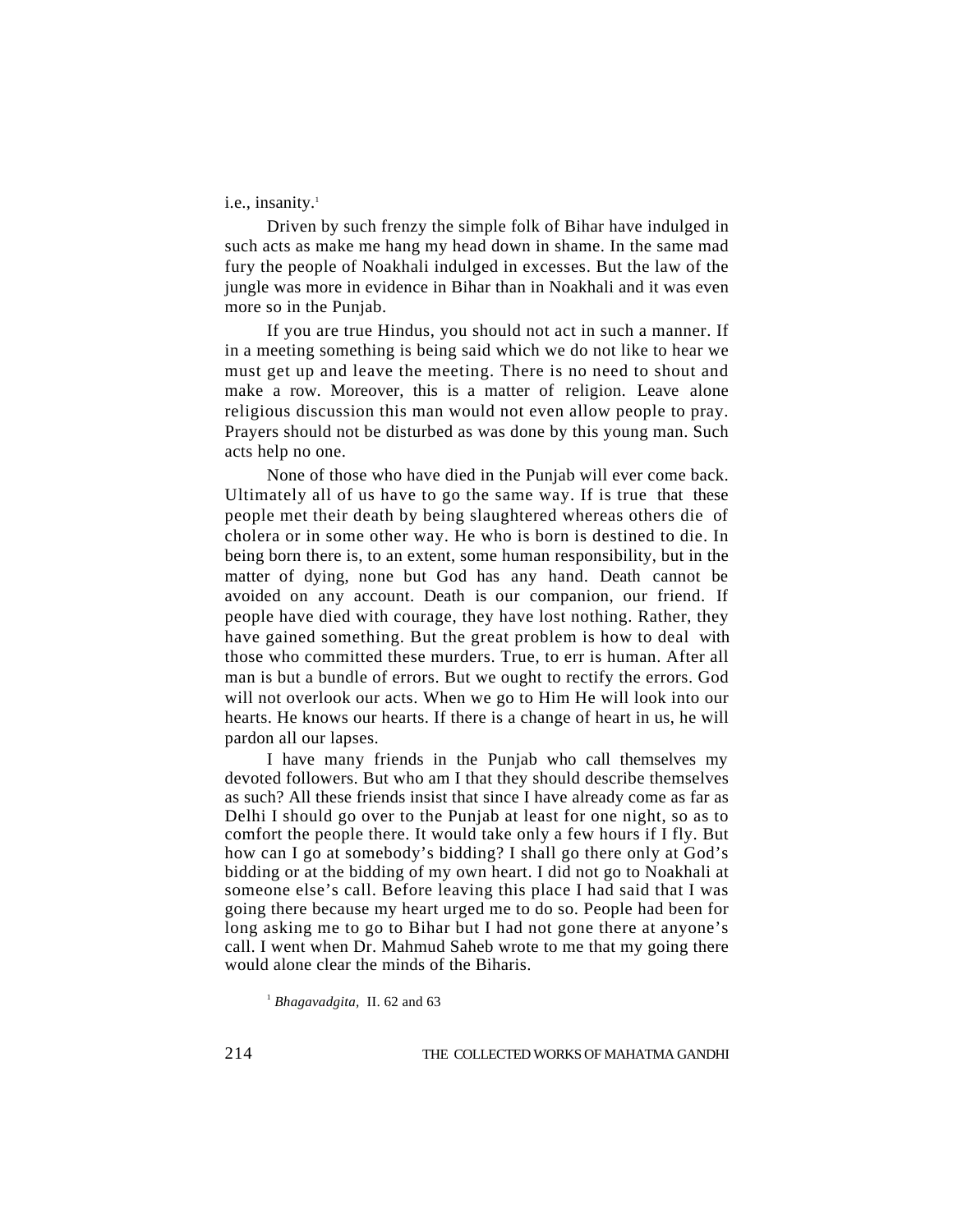Bihar is a province where Hindus and Muslims can live together [in peace]. But there too women and children have been subjected to outrages no less violent. Blind with fury, people killed innocent children; they slaughtered the womenfolk and threw the bodies into the wells. I am not talking in the air. All these are facts that can be proved by evidence. After that the Muslims are bound to say that they would not live there. But once they are assured that they would not be treated like that again, they would come back. The Bihari Muslims had nearly come to appreciate this ; so much so that if we could have reassured them, I was confident that the Muslims who had fled to Asansol and Sind would have come back. They were on the point of returning. But now, should the atrocities in the Punjab be avenged in Bihar? Then, will it be repeated in Madras? And where will this end? Will all of us become barbarous in this way? The Congress fought a non-violent battle against the British. Should we now start killing our own brethren? True, Muslims are perpetrating atrocities, but should we also do the same? Was there an act of atrocity that the British did not commit?

But now the British are going. The Viceroy told me that they had never retreated, but they were leaving India, as a result of her nonviolent struggle. You might say that they are doing it for show, because in any case they had got to go. But, if anyone comes to us with honest intentions, why should we interpret his honesty as wickedness? I have learnt to accept honesty on the face of it till I have experience to the contrary. Just at the moment of the departure of the British should we present the spectacle of pleading for the retention of their army although they are leaving? In the Punjab today we are protected solely by them. But can we call it protection? I wish we could protect ourselves even if only a handful of us survived. Let us not be afraid of dying. If we are to be killed, would we not rather be killed by our Muslim brothers? Would a brother cease to be a brother because he has changed his religion? Moreover, do we not indulge in the same acts as they do? What have we not done to the women in Bihar? The Hindus have done it, which means I have done it. It is a matter of shame. Do you think I should hurl two abuses in return for one? But that is exactly what both the Hindus and the Muslims are secretly doing and they are possessed by a mad frenzy.

Here is Badshah Khan sitting right beside me. Who can remove him from here? How much prayer did I leave unfinished because of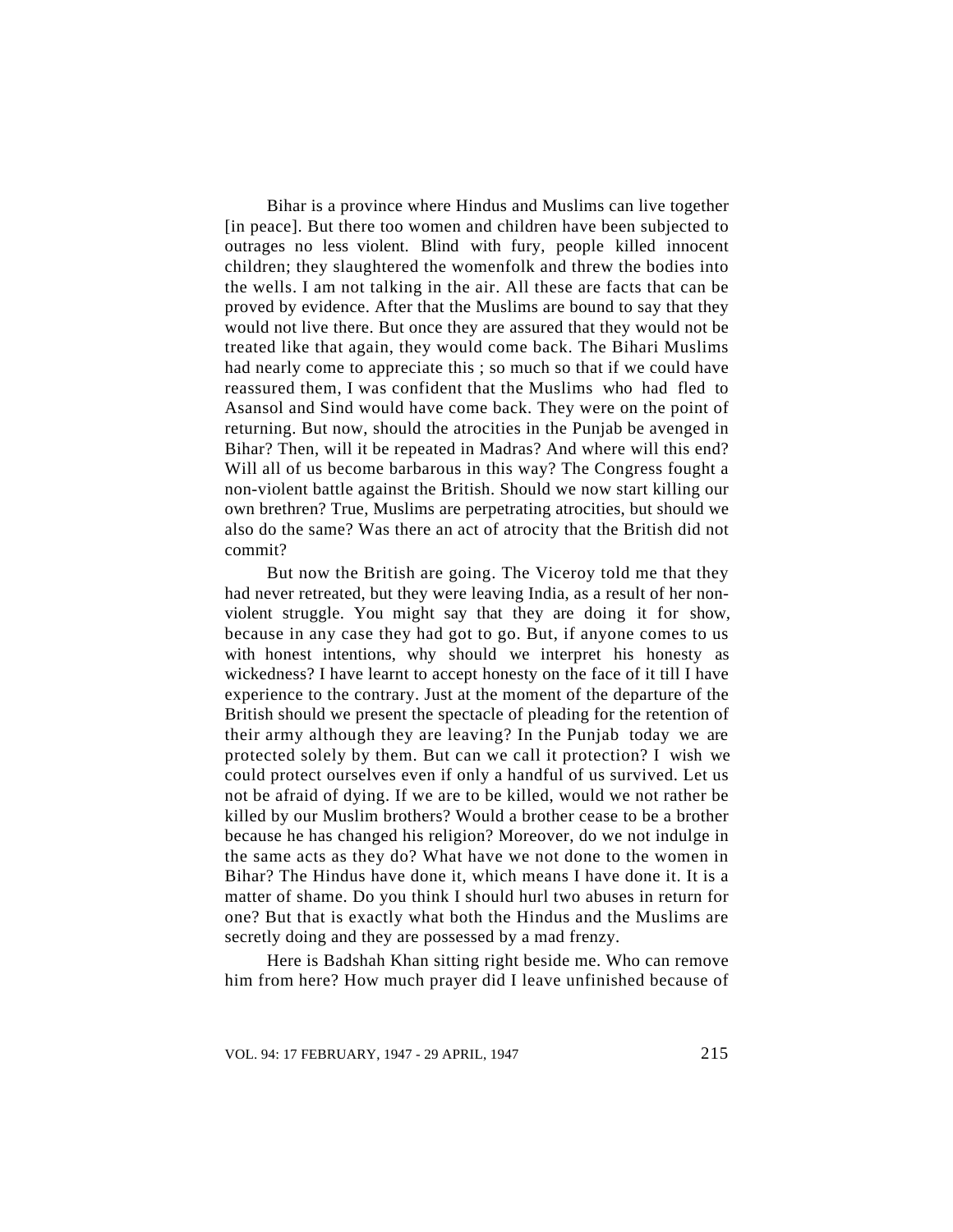that young man? I did so because I wanted to demonstrate, I wanted to proclaim to one and all that I would be a good Hindu only if I am a good Parsi, a good Muslim. Would it be religious to abuse other religions? For me, there is nothing like different religions.

All these people who have come from all over Asia<sup>1</sup> talk very lovingly to Jawaharlal. They are all very pleased with him. By the grace of God, we have a gem of a man in our midst who wants to embrace the whole world. Should we not maintain peace if only to honour him?

Now let me say a few things about the Viceroy. I was with him yesterday for more than two hours, and therefore could not come for the prayers. Fortunately the girl started the prayers as I had instructed her. Today also I talked with the Viceroy for two hours.<sup>2</sup> He said that he was making an honest effort. He assured me that he was the last Viceroy. He said he never wanted to come to India. He wanted to be on the seas but he came here because he was prevailed upon.

He was sent here when the Labour Government of Great Britain decided to quit India, since he belongs to the royal family. The British want to depart from India with grace. He said he was eager to hand over this country even to a single Parsi if he came forward to take it, not to mention a Hindu or a Muslim. Why should I not listen to one who comes to me with such honest intentions? The British have done us enough harm in the past. But Lord Mountbatten has done us no harm. He says that he would like to be a servant right from today if it were possible. But it is not proper that he should run away while we are fighting with each other. He, after all, belongs to a brave race. Why should he run away? He is thinking of the manner in which he should leave the country. He is making good efforts. He is proceeding honourably. If we too proceed accordingly, what has never before happened will happen now. If anyone wants to accommodate a fellow who would not conduct himself honourably but would act barbarously, let him learn from me how to do it. I am a prisoner of the Viceroy till Friday. Jawahar also wants to detain me here. After three days I shall tell you everything. I do not want to hide anything. But what can possibly happen? Whatever the Congress decides will be done; nothing will be according to what I say. Mr writ runs no more. If it did the tragedies in the Punjab, Bihar and Noakhali would not

<sup>1</sup> For the Inter-Asian Relations Conference

<sup>2</sup> *Vide* "Interview with Lord Mountbatten", 1-4-1947, and "Interview With Lord Mountbatten", 1-4-1947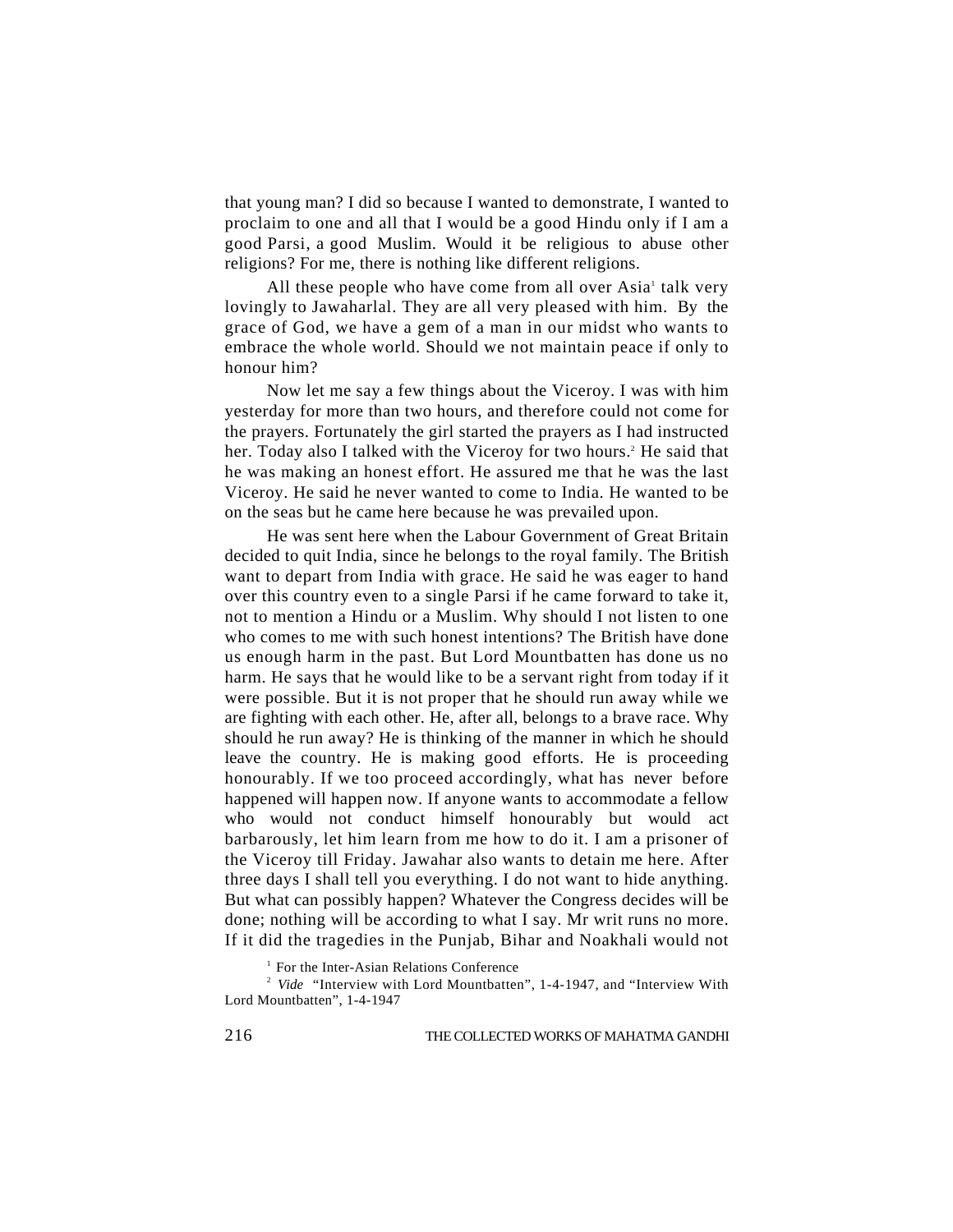have happened. No one listens to me any more. I am a small man. True, there was a time when mine was a big voice. Then everyone obeyed what I said; now neither the Congress nor the Hindus nor the Muslims listen to me. Where is the Congress today? It is disintegrating. I am crying in the wilderness. Today everyone can forsake me but God will not. He has His devotee tested. An English poem<sup>1</sup> describes God as the "Hound of Heaven". He is the retriever of dharma, i.e., He seeks out dharma. It would be enough if He hears me. When God rules your hearts you will do only as He bids. We should therefore behave like rational creatures. We ought not to let loose our tongues at the slightest provocation.

[From Hindi] *Prarthana-Pravachan—*Part I, pp. 5-11

### *223. TALK WITH MANU GANDHI*

*April 1, 1947*

It is here that my non-violence will undergo its true test. But you are in charge of conducting the prayer. The purity and sincerity with which you conduct the prayer is sure to have its impact on the general public. The people will learn a new lesson through it. Your responsibility in this regard is indeed great. And if the recitation of *Ramanama* is from the heart Rama will himself inspire rightmindedness in all. I have no doubt about it.

[From Gujarati] *Biharni Komi Agman,* p. 118

 $1$  By Francis Thompson (1859-1907)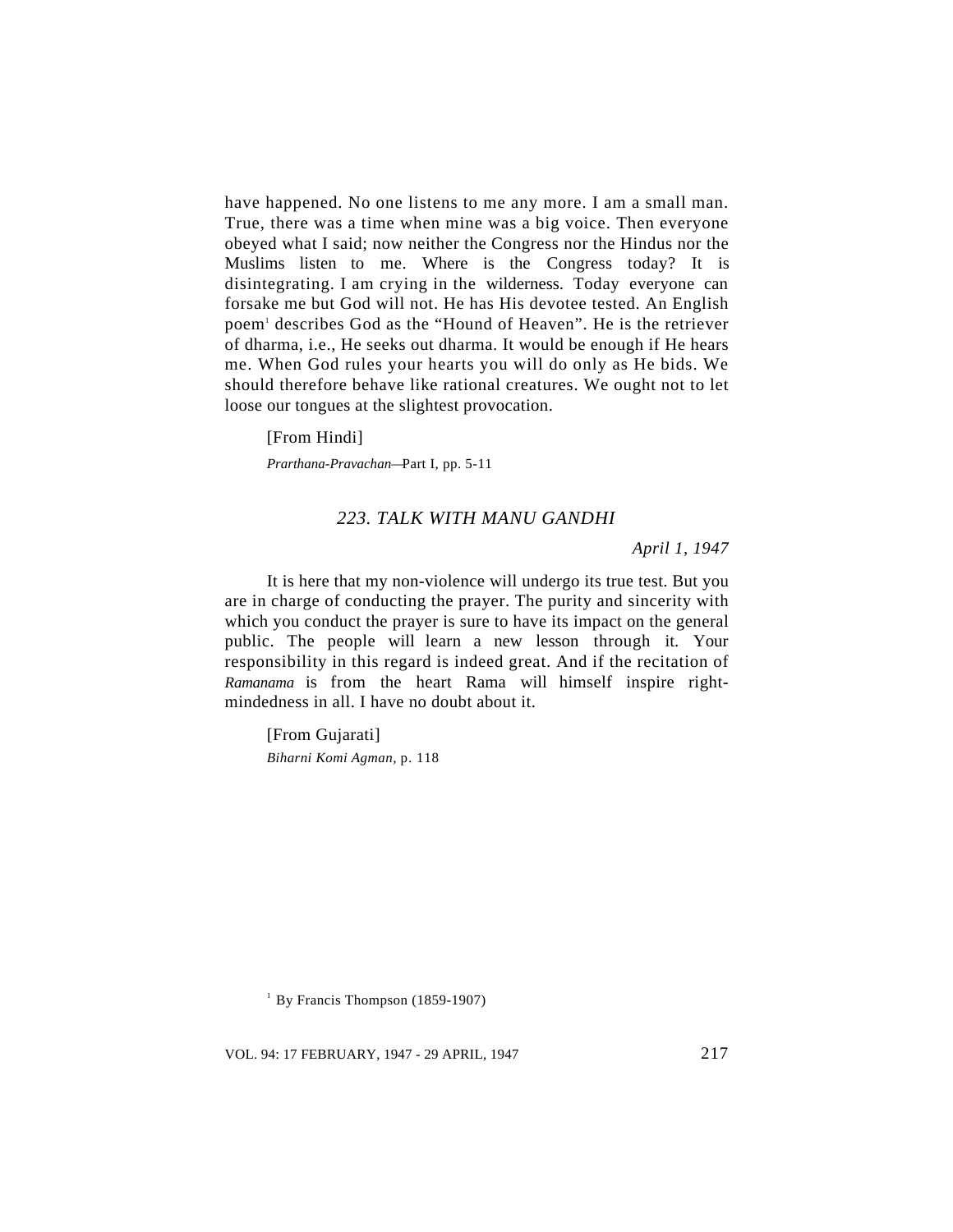# *224. A LETTER*

*April 2, 1947*

I have come here but I could see the Sardar only for a few minutes. His field of work has grown so vast that I do not like to engage him in talks. I would rather not encroach upon his time even to know his views about me and about *Harijan.* When I look at the work-schedule of the Cabinet I feel as if I had more time than they. It looks surprising, yet it is true.

[From Gujarati] *Biharni Komi Agman,* p. 120

## *225. ADVICE TO MAHARAJA OF KAPURTHALA*<sup>1</sup>

*April 2, 1947*

All you can expect to hear from me is that you should cease to be a ruler and become a servant of the people. I can say no more.

[From Gujarati] *Biharni Komi Agman,* p. 121

# *226. SPEECH AT PRAYER MEETING*

DELHI, *April 2, 1947*

BROTHERS AND SISTERS,

If there is anybody who intends today to object to the prayers, as was done yesterday, I should like to be informed so that I may not begin the prayers at all. I do not wish to hold the prayers in the face of opposition by anyone.

Two persons stood up and said, "If you wish to have your prayers you should hold them in the grounds outside this Hindu temple."

GANDHIJI: This temple belongs to Bhangis. I too am a Bhangi. It would be a different matter if the Trustees object. I shall hold the prayers in this very place if you would let me do so.

A YOUNG MAN: This temple belongs to the public. We have seen what has

 $1$  This was given to Sir Jagatjit Singh Bahadur, who met Gandhiji and sought his advice.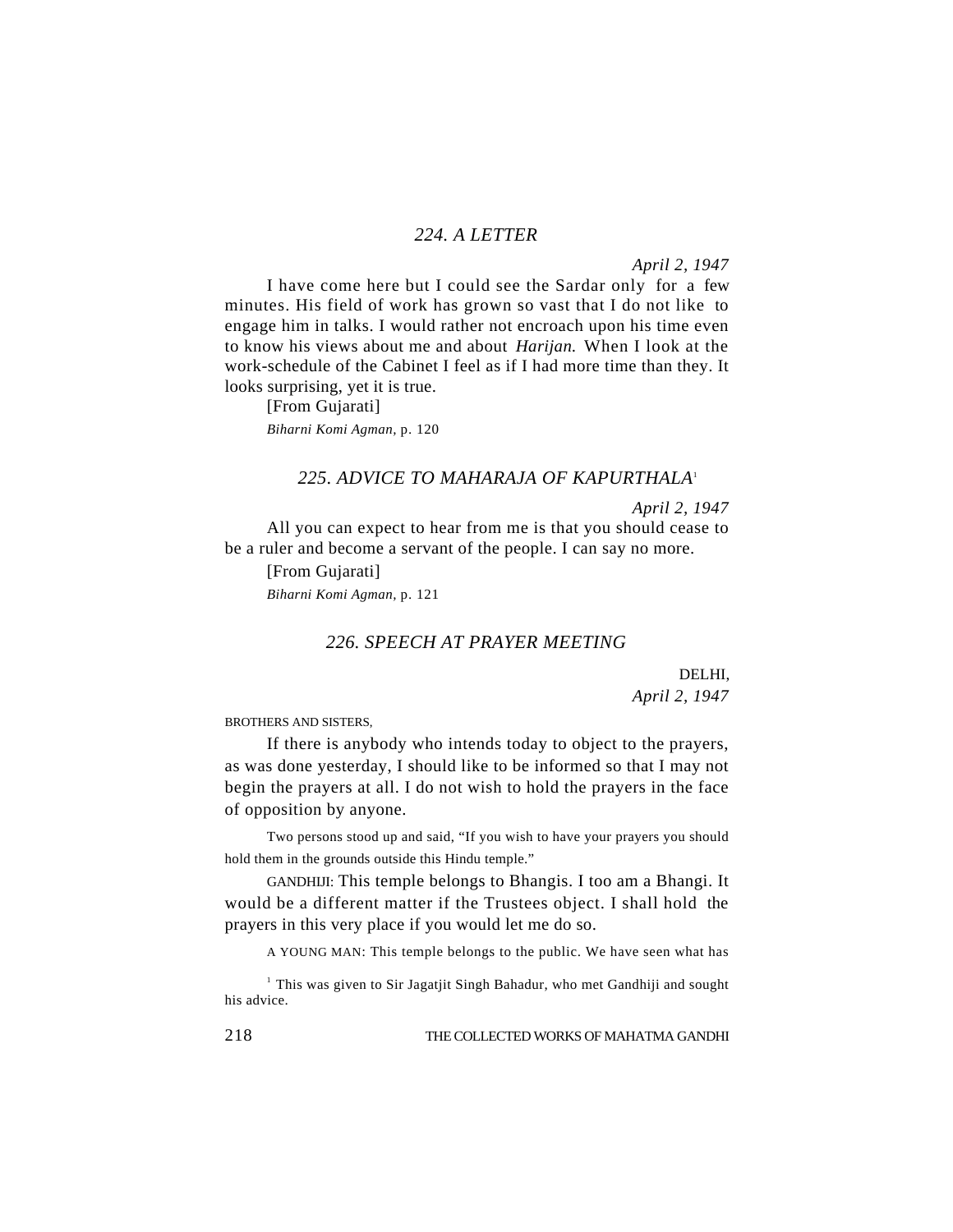happened in the Punjab. We shall certainly not allow you to hold the prayers.

GANDHIJI: I do not wish to enter into an argument. Let me tell you with due respect that you can't represent the Bhangis. I am a Bhangi by choice. I have removed night-soil. If I ask you, you will not be able to do so. Even so if you object I shall not hold the prayers.

"We wish to hear the prayers. We want to have the prayers", people shouted.

GANDHIJI: Among these thousands of people you are the only two persons who are putting an obstruction. If does not behove you. I know you are full of anger. I shall have the prayers, but not unless you calm yourselves and try to understand.

The young man shouted: "If you want to recite the verses of the *Gita* in a mosque, will the Muslims allow you to do so? We have witnessed so much in the Punjab."

GANDHIJI: It is not necessary to shout. You are not protecting Hindu dharma by doing so, in fact you are murdering it. I am not postponing the prayer out of fear. If anybody wants to stop me once I have started the prayers I shall not stop even if I am killed. And you will see I shall be reciting *Rama Rahim* and *Krishna Karim*<sup>1</sup> when I breathe my last. I have told you that I am a Bhangi, a Christian, a Muslim, besides of course being a Hindu. How can you stop me when Badshah Khan is here with me? But you may stop me, even a child can do so.

YOUNG MAN: Go to the Punjab.

GANDHIJI: What shall I do by going there? I am straining every nerve to do what service I can for the Punjab, Bihar and Noakhali even while remaining here.

Some persons tried to remove the young man.

GANDHIJI: Please do not push him. Be patient.

YOUNG MAN: Give us four minutes, we would like to talk to you.

GANDHIJI I don't have the time and I don't want to enter into an argument. I would only urge upon you respectfully to tell me in the affirmative or negative [whether I should hold the prayer or not].

YOUNG MAN: We shall not allow you to hold the prayers.

 $1$  According to the source after his return from Noakhali, Gandhiji replaced the refrain *Bhaj man pyare Sitaram* by *Bhaj man pyare Rama Rahim, bhaj man pyare Krishna Karim.*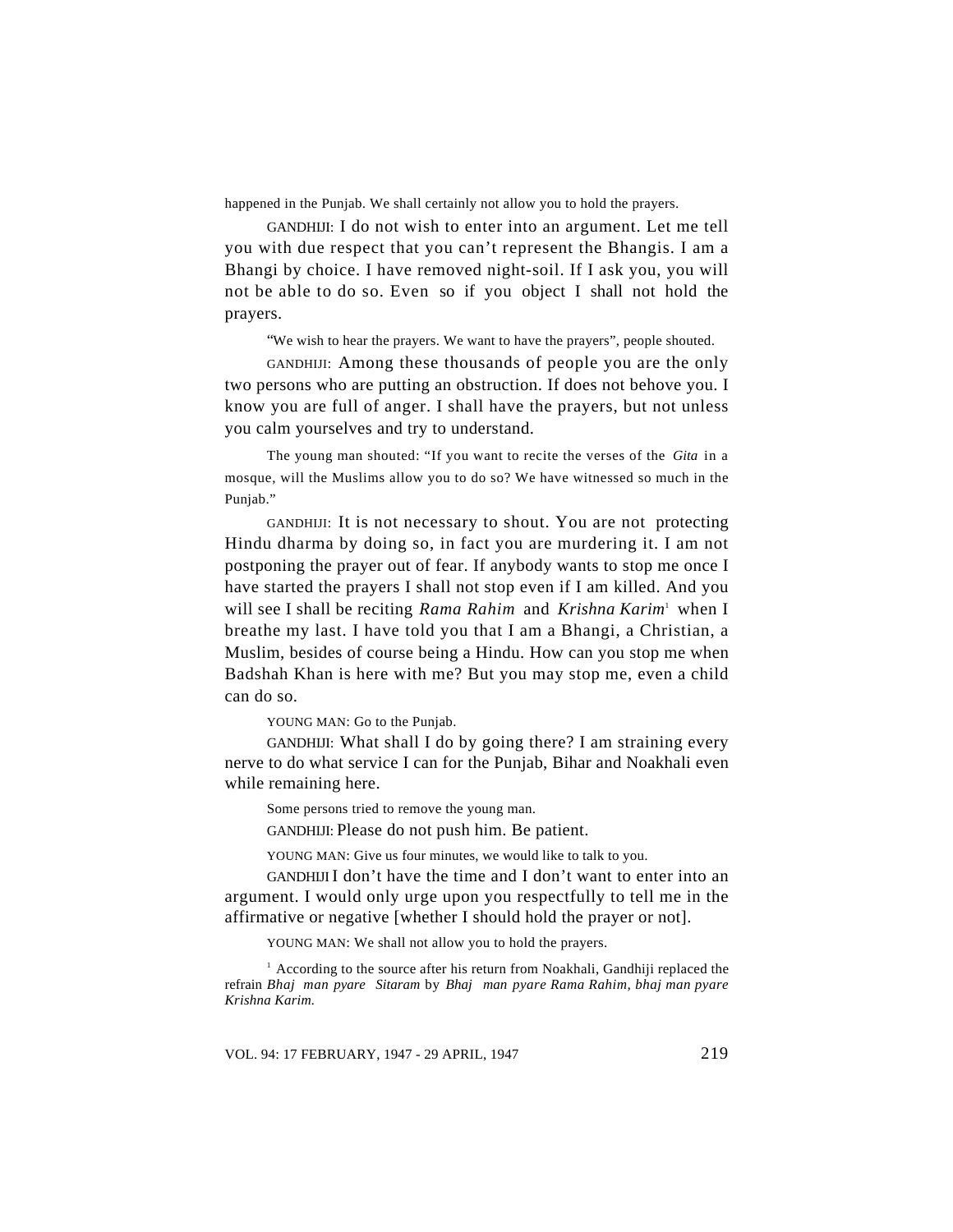GANDHIJI: Everyone should remain seated peacefully. I am going. No one should molest these persons. You may consider this to be your triumph but is it so? Is it bravery to stab anybody in the back? I must say that by doing so you are murdering Hinduism. You must try to think and understand. I will put the same question to you tomorrow and if you object to the prayers I shall go away.

### [From Hindi]

*Prarthana-Pravachan—*Part I, pp. 11-3

### *227. SPEECH AT INTER-ASIAN RELATIONS CONFERENCE* <sup>1</sup>

#### *April 2, 1947*

I do not think that I should apologize to you for having to speak in a foreign tongue. I wonder if this loud speaker carries my voice to the farthest end of this vast audience. If some of those who are far away are unable to hear what I may say, it will be the fault of the loud speaker.

I was going to tell you that I do not wish to apologize. I dare not. You cannot understand the provincial language which is my mother ton-gue. I do not want to insult you by speaking in my own language (Guja-rati). Our national speech in Hindustani. I know that it will be a long time before it can be made into an international speech. For international commerce, undoubtedly, English occupies the first place. I used to hear that French was the language of diplomacy. I was told when I was young that if I wanted to go from one end of Europe to the other, I must try to pick up French. I tried to learn French in order that I may be able to make myself understood. There is a rivalry between French and English. Having been taught English I have naturally to resort to that language.

I was wondering as to what I was to say to you. I wanted to collect my thoughts but, let me confess to you, I had no time. Yet I had promised yesterday that I would try to say a few words. While I was coming with Badshah Khan I asked for a little piece of paper and pencil. I got a pen instead of a pencil. I tried to scribble a few words. You will be sorry to hear from me that that piece of paper is not by my side though I remember what I wanted to say.

<sup>&</sup>lt;sup>1</sup> The version in Harijan entitled "The Message of Asia", has been collated with *The Hindu* report. More than 25,000 persons attended the concluding session presided over by Sarojini Naidu. Gandhiji spoke in Hindi.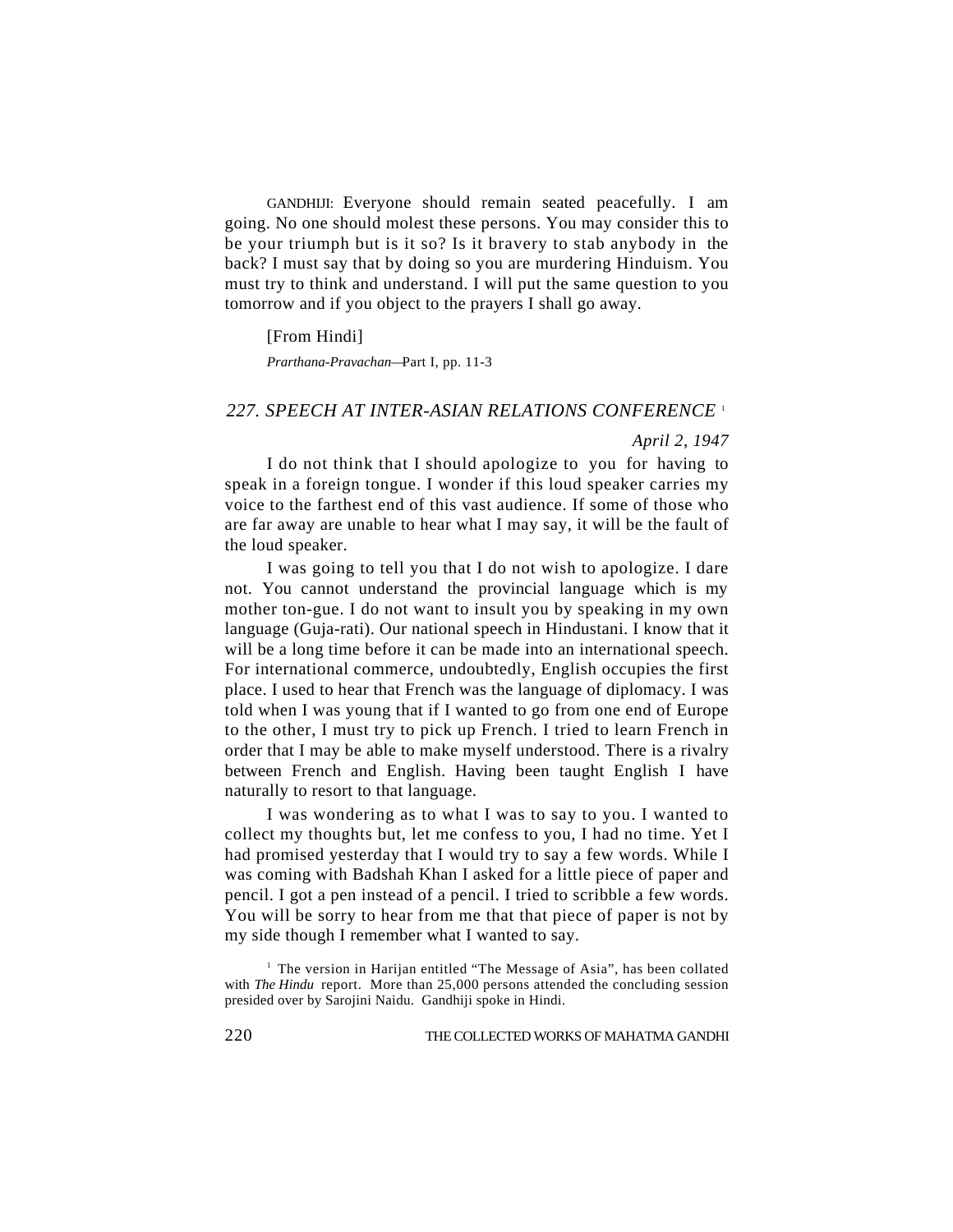You, friends, have not seen the real India and you are not meeting in conference in the midst of real India. Delhi, Bombay, Madras, Calcutta, Lahore—all these are big cities and are, therefore, influenced by the West.

I then thought of a story. It was in French and was translated for me by an Anglo-French philosopher. He was an unselfish man. He befriended me without having known me because he always sided with the minorities. I was not then in my own country. I was not only in a hopeless minority but in a despised minority, if the Europeans in South Africa will forgive me for saying so. I was a coolie lawyer. At that time we had no coolie doctors, not coolie lawyers. I was the first in the field. You know perhaps what is meant by the word coolie.

This friend—his mother was a French woman and his father an Englishman—said: "I want to translate for you a French story. There were three scientists who went out from France in search of truth. They went to different parts of Asia. One of them found his way to India. He began to search. He went to the socalled cities of those times—naturally this was before British occupation, before even the Moghul period. He saw the socalled high-caste people, men and women, and he felt at a loss. Finally, he went to a humble cottage in a humble village. That was the cottage of a Bhangi and there he found the truth that he was in search of."

If you realy want to see India at its best [*sic*], you have to find it in the humble Bhangi homes of such villages. There are 7,00,000 of such villages and 38 crores of people inhabit them.

If some of you see the villages, you will not be fascinated by the sight. You will have to scratch below the dung heap. I do not say that they ever were heavenly places. Today they are really dung-heaps. They were not like that before. What I say is not from history but from what I have seen myself I have travelled from one end of India to the other and have seen the miserable specimen of humanity with lustreless eyes. They are India. In these humble cottages, in the midst of these dung-heaps, are to be found the humble Bhangis in whom you find the concentrated essence of wisdom.

Again, I have learnt from books—books written by English historians. We read books written in English by English historians but we do not write in our own mother tongue or in the national language—Hindustani. We study our history through English books rather than through the originals. That is the cultural conquest which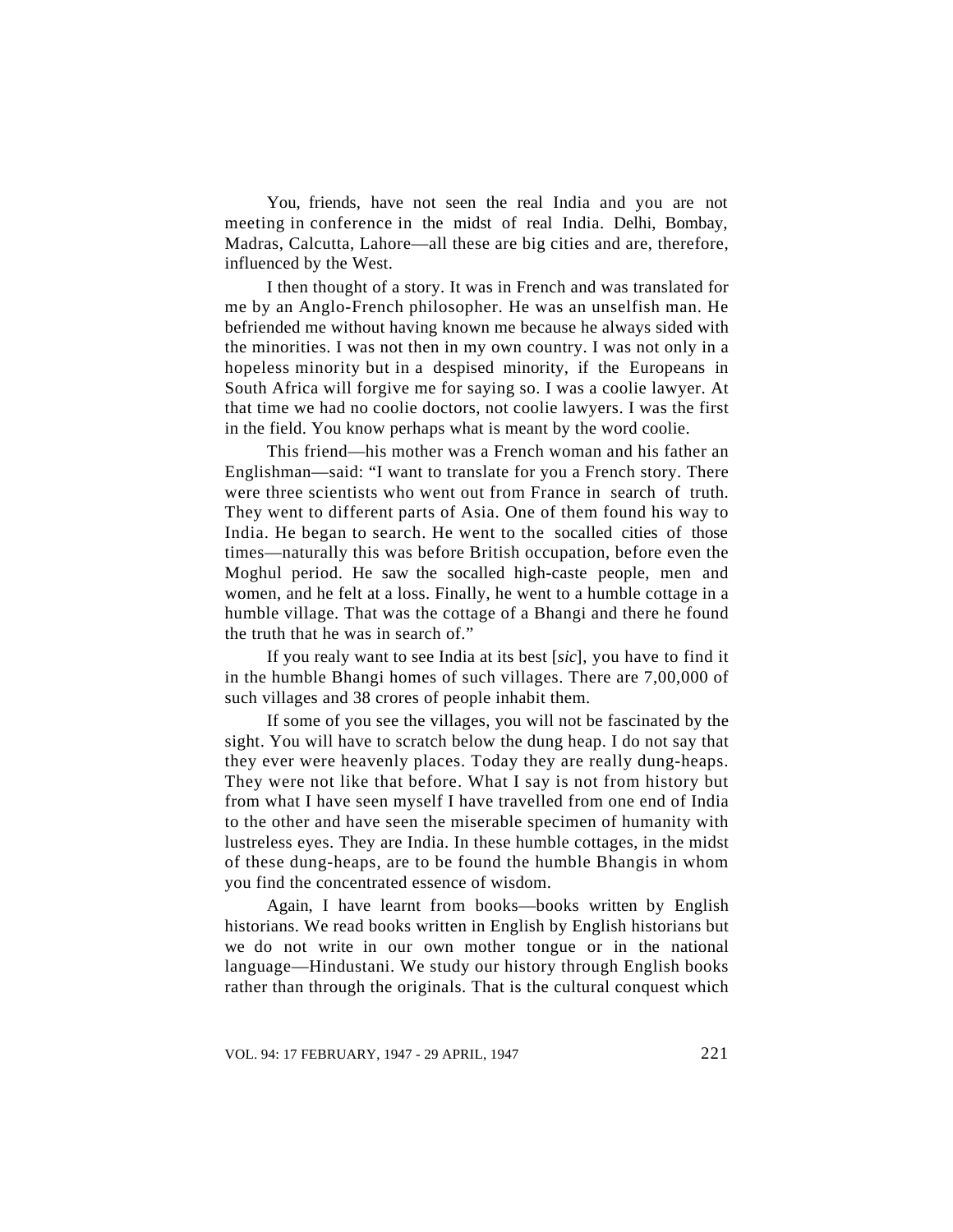India has undergone.

Stating that wisdom had come to the West from the East, Gandhiji said:

The first of these wise men was Zoroaster. He belonged to the East. He was followed by the Buddha who belonged to the East— India. Who followed the Buddha? Jesus, who came from the East. Before Jesus was Moses who belonged to Palestine though he was born in Egypt. After Jesus came Mohammed. I omit any reference to Krishna and Rama and other lights. I do not call them lesser lights but they are less known to the literary world. All the same I do not know of a single person in the world to match these men of Asia. And then what happened? Christianity became disfigured when it went to the West. I am sorry to have to say that. I would not talk any furher.

I have told you the story in order to make you understand that what you see in the big cities is not the real India. Certainly, the carnage that is going on before our very eyes is a shameful thing. As I said yesterday, do not carry the memory of that carnage beyond the confines of India.

What I want you to understand is the message of Asia. It is not to be learnt through the Western spectacles or by imitating the atom bomb. If you want to give a message to the West, it must be the message of love and the message of truth. I want you to go away with the thought that Asia has to conquer the West through love the truth. I do not want merely to appeal to your heads. I want to capture your hearts.

Of course, I believe in "one world". How can I possibly do otherwise, when I became an inheritor of the message of love that these great unconquerable teachers left for us? In this age of democracy, in this age of awakening of the poorest of the poor, you can redeliver this message with the greatest emphasis. You will complete the conquest of the West not through vengeance because you have been exploited, but with real understanding. I am confident that if all of you put your hearts together—not merely heads—to understand the secret of the message these wise men of the East have left to us, and if we really become worthy of that great message, the conquest of the West will be complete. This conquest will be loved by the West itself.

The West is today pining for wisdom. It is despairing of the multiplication of the atom bomb, because atom bombs mean utter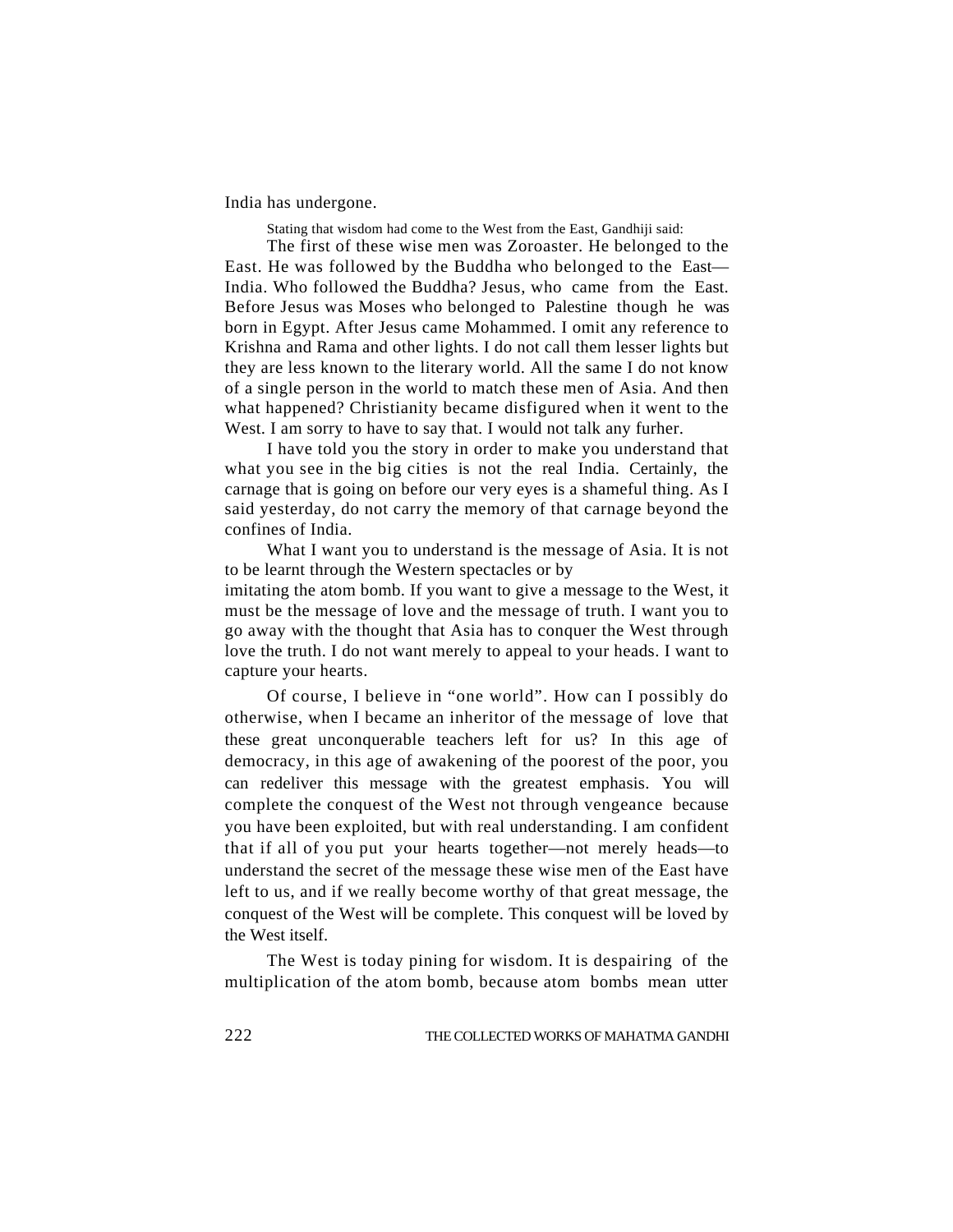destruction not merely of the West but of the whole world, as if the prophesy of the Bible was going to be fulfilled and there was to be a perfect deluge. It is up to you to tell world of its wickedness and sin that is the teaching your teachers and my teachers have taught Asia.

*Harijan,* 20-4-1947, and *The Hindu,* 3-4-1947

### *228. TELEGRAM TO SATIS CHANDRA DAS GUPTA*

**PATNA** *April 3, 1947*

SATISH BABU KAZIRKHIL CAMP NOAKHALI

SEND BULLETIN IN ENGLISH.

**GANDHI** 

From a copy: Pyarelal Papers. Nehru Memorial Museum and Library. Courtesy: Beladevi Nayyar and Dr. Sushila Nayyar

### *229. A TALK* <sup>1</sup>

*April 3, 1947*

We must project ourselves in a better light in foreign countries. Foreigners observe us with a view to learning something from us. But we, in our turn, come under their spell. As a matter of fact we should try to impress them with what is our own. For instance, while there we should insist on wearing khadi, should ply the charkha regularly, abstain from smoking, drinking and taking tea and should have vegetarian food if possible. We must live as simply as possible, conforming to our way of life. If we do this, we shall be able to impress the people there and enhance our country's glory. We should demonstrate to them the advantages of our way of life. What is the true meaning of appointing our ambassadors in those countries or their ambassadors in our country? It means that these ambassadors, through their conduct and manner of dressing and their food habits, should reveal their own cultural heritage to the other country so that it can benefit from it. Such mutually advantageous exchanges would spread friendliness which in turn would promote world peace, and this

 $<sup>1</sup>$  On the conduct of Indian ambassadors abroad</sup>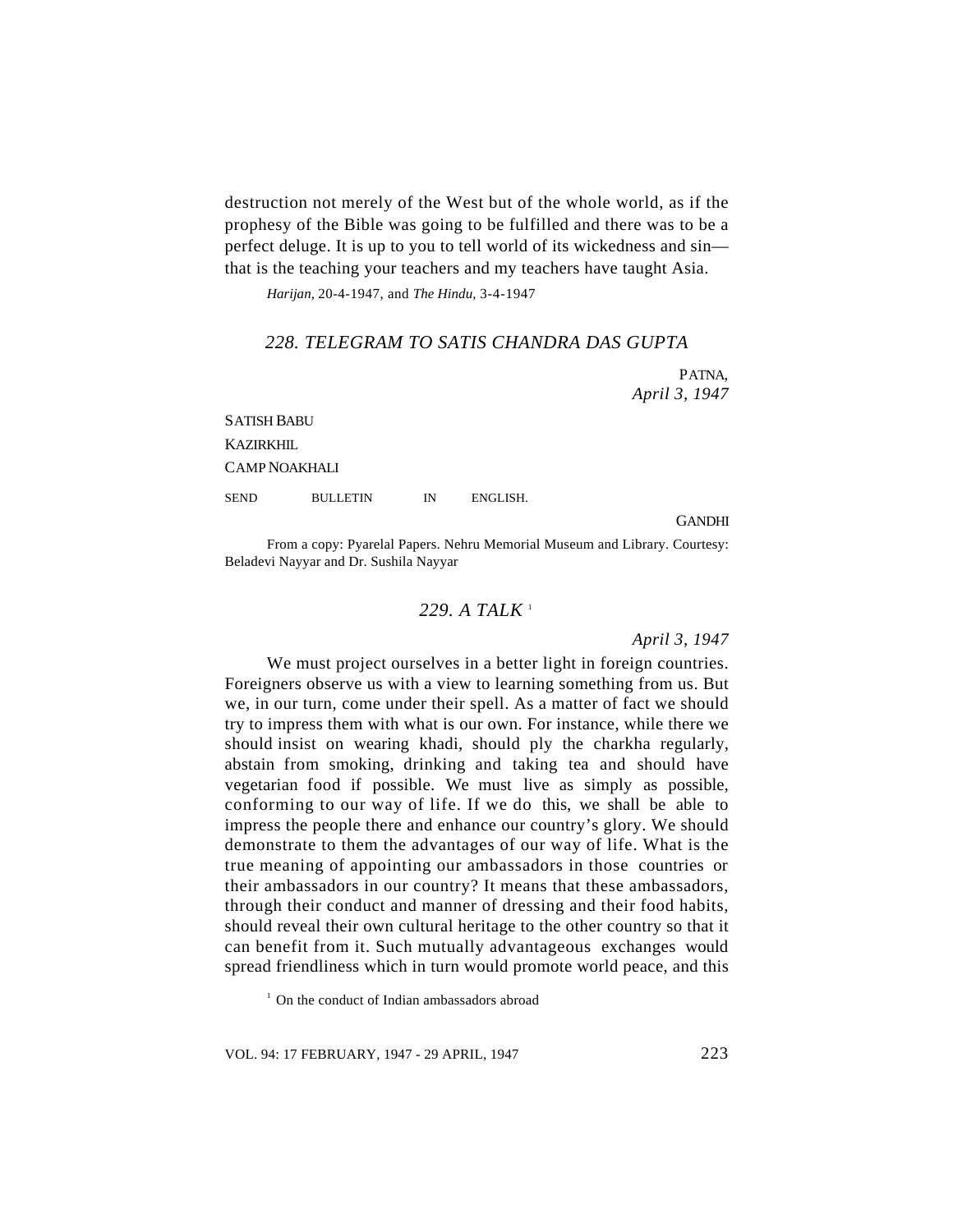would enable people to live in harmony and peace and make progress. In my opinion this is the basic purpose of appointing ambassadors in every country. No doubt there are distinct international advantages accruing from this in the commercial and economic spheres, but the most signifi- cant is the former advantage. Hence we must take great care to see that our representatives exhibit no undesirable trait. Then alone would we shine forth and rise from our present backward state. There is a saying in English that if wealth is lost nothing is lost, if health is lost much is lost but if honour is lost everything is lost.

[From Gujarati]

*Biharni Komi Agman,* pp. 130-1

## *230. SPEECH AT PRAYER MEETING*

NEW DELHI, *April 3, 1947*

BROTHERS AND SISTERS,

Yesterday there were only two or three persons who wanted to stop the prayers, but today the matter has gone further. I have received a letter written by the president of some scavengers' union. It says that I must not stay here. Just look at the ordeal an old man like me has to go through. But the president of the scavengers' union here is another person. After all I am a scavenger myself and all my scavenger friends here listen to me. I have been staying here after consulting them and will continue to stay. Moreover, Jugal Kishore Birla is the boss here. He has put me up here. When the person who has accommodated me does not ask me to leave, why should I go?

Again today I shall ask you whether I should hold the prayer or not. But before that I would like to ask if you have understood what I said to you yesterday. If you have, you would have

realized why I stopped the prayer yesterday. If somebody tells me not to hold the prayer or that, if I did, I may not include the recitation from the Koran, should I accept defeat and continue the prayer? I am not going to give up the prayer even if I have to lose my life. Those who stop the prayer in this manner do not advance Hinduism but harm it. Yesterday there were only two or three such persons ; today there are many.

I am disturbed by what I heard today. I hope it is not true—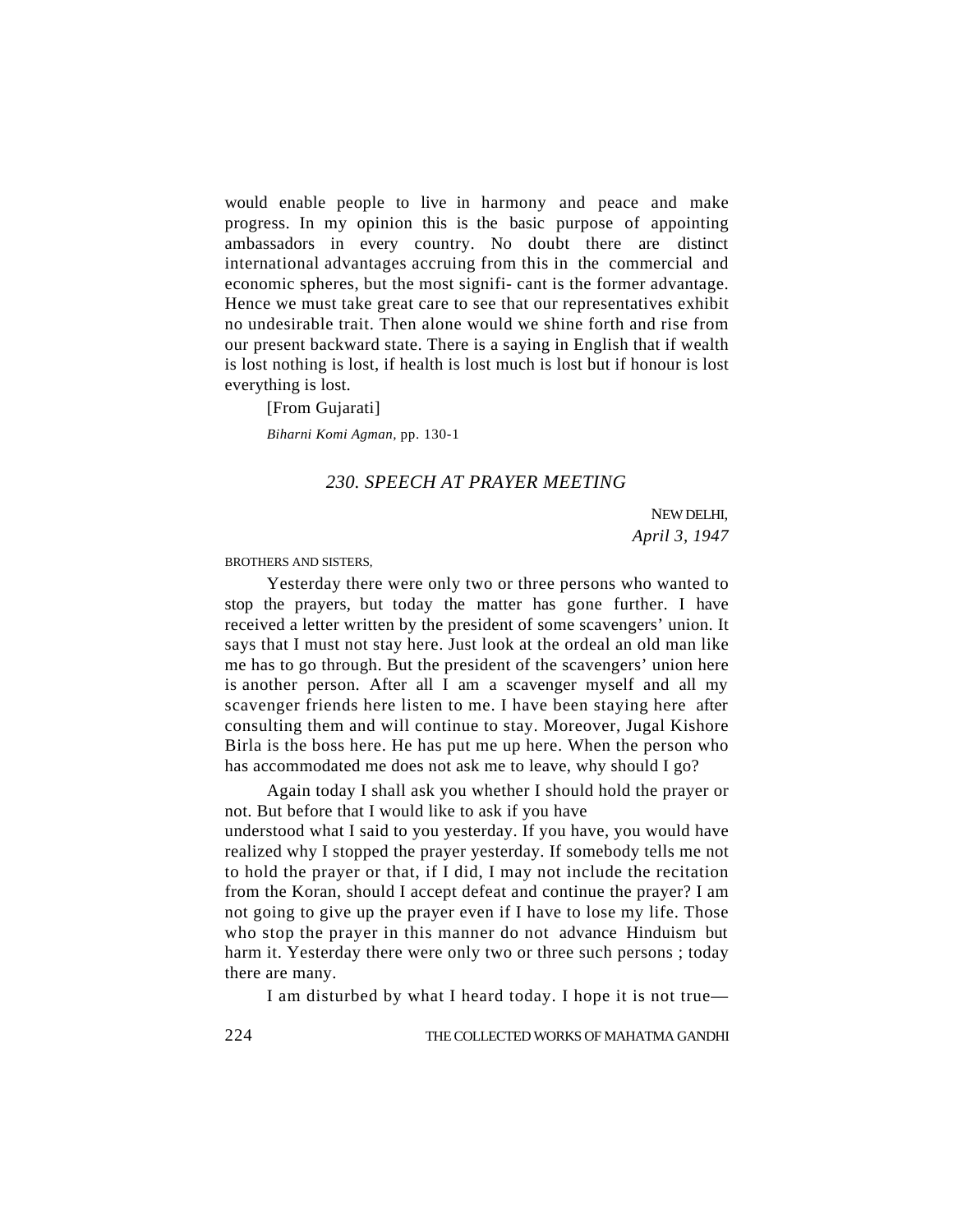namely, that the persons obstructing prayers belong to a big organization<sup>1</sup>.

But those who do physical exercises and drill here every morning and are members of that organization love me. If they do not want me to stay here there is no point in my staying on. I must not remain here. But I had a talk with their leader. He said that it was not their intention to harm anyone. The Sangh was not formed to oppose anyone. True, they had not accepted my method of non-violence; but they were willing to confine themselves within the Congress discipline. So long as the Congress rules non-violently they would remain peaceful. He thus talked with me very cordially.

If you still want to stop me, then kindly do not come here from tomorrow. I do not wish to hold prayers in this manner. I am made of different stuff. If I am a Hindu, I am also a Muslim. And the Sikhs are almost Hindus. I have seen the Granth Sahib. In many parts it is Hinduism to the letter—the religion I follow. Hence, with great humility I request you to remain peaceful because I would stop the prayer even at a child's wish. If you want to recite God's name by creating a row you would be acting like a devil although you may be uttering the name of God. And I can never do the work of the devil. I am a devotee of God alone.

Please do not take it as cowardice on my part. Had you been in large numbers and had all of you insisted that I should not hold the prayer, I would certainly have carried on. I would have asked you to cut my throat and continued the prayer. But here in the presence of so many of you, a handful of persons want to stop me. If you suppress them and insist on my continuing the prayer it would be the act of a devil and I cannot follow the devil. He who is God's enemy is the devil. I cannot co-operate with the devil. My method of resisting is like Rama's. During the battle between Rama and Ravana Vibhishana asked Rama how he would fight against Ravana without a chariot. Rama then pointed out how one could fight a war with the help of qualities like truthfulness, valour and so on. Rama was a devotee of God and talked like one. I have regarded Rama not as God but as a devotee. Later on from a devotee he came to be regarded as God. Tulsidas too has described Rama as without a body. This One without form pervades all forms. Him we worship. I am a worshipper of this Rama. How can I ever worship Ravana? You may kill me, spit in my

<sup>&</sup>lt;sup>1</sup> The Rashtriya wayamsevak Sangh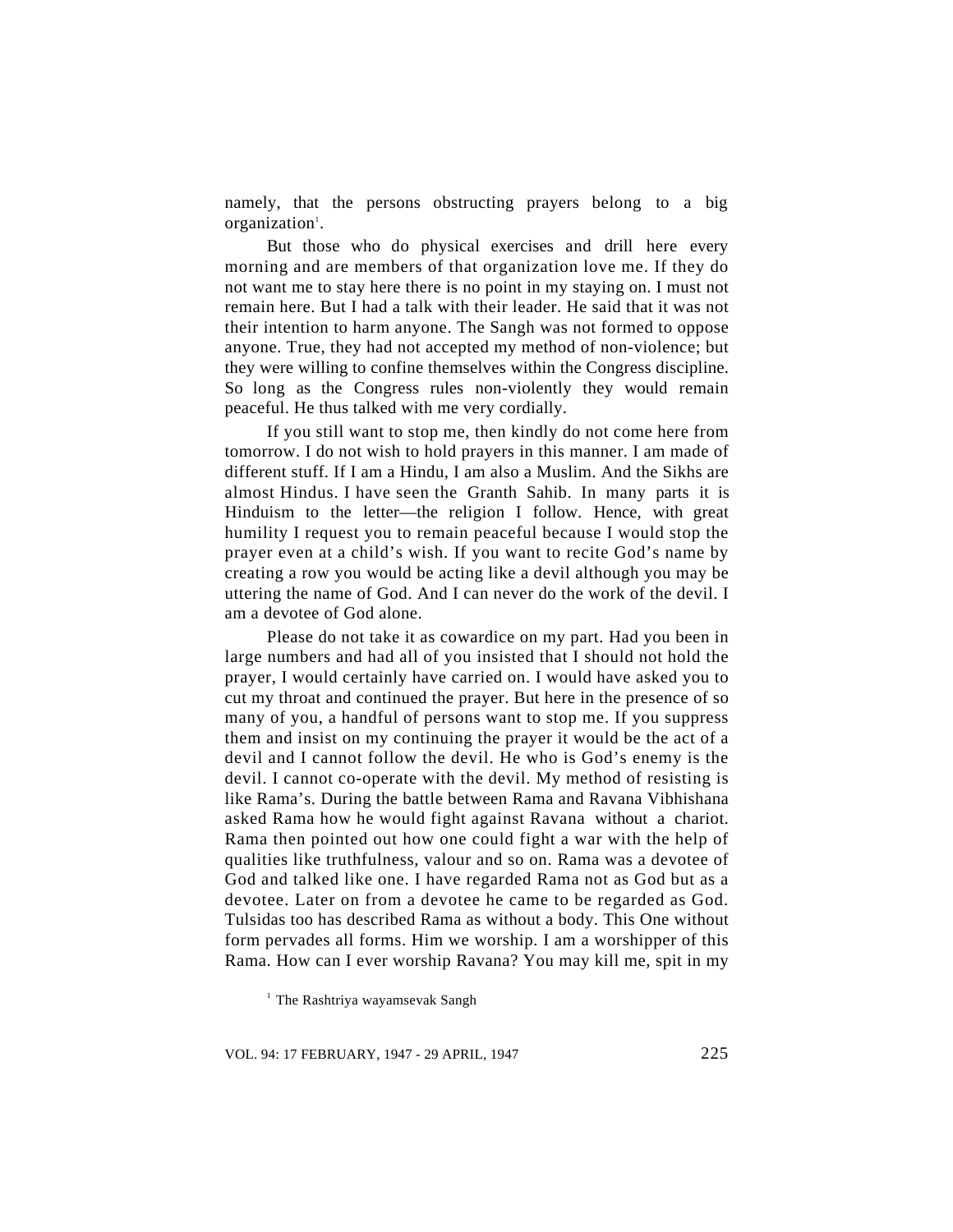face but I shall go on repeating *Rama Rahim* and *Krishna Karim* till my last breath. And even at the moment you shower blows on me I shall not blame you. Nor shall I complain to God whatever may be done to me. I am His devotee. I shall accept His wish.

But today, even if a child wants me to stop, I shall stop the prayer. I shall leave the place. Please remain seated in silence and do not indulge in arguments. Silence is also a form of prayer, and my prayer is not meant for the world to see. It is for peace of mind, for cleansing the heart. In the present circumstances we cannot cleanse our hearts by praying while they are full of anger. Hence, let us consider silence itself as prayer.

If people forced me down from all sides, stopped me from praying and under pain of bodily injury I discontinued the prayer it would be irreligion, not religion. It would not cleanse our hearts. What face would I have to go and tell the Hindus of Noakhali not to be afraid and to go on repeating Ramanama? That is why I ask you to understand this peaceful method of mine. How can I carry on the prayer if all of you want to stop me? But I would continue the *Ramdhun* and *Rama Rahim Krishna Karim,* and so on and leave the place if a child wants me to do so.

Now I ask you to reply 'yes' or 'no'. Do not argue. Shall I conduct the prayer?

Some thirty persons stood up and said: "Do not hold the prayer, we do not want your prayers."

GANDHIJI: Well, so, all of you are against it?

Two to three hundred persons cried out: "No, all of us are not against it. Do hold the prayer."

G. No, there are too many people against it. I am defeated, you have won. Tomorrow more people can raise their hands. Even now your number is considerable. I can hold the prayer, but I have no desire to be killed at your hands. I want to live and work.

PEOPLE: Not all, only a few are not in favour.

G. That's all right, there need not be more ! Even these few can kill me if they want.

This was followed by shouting from both the sides and there was a great deal of noise. Gandhiji stood at the edge of the dais and said:

Please listen. Do not get so excited. You are all Hindus. A Hindu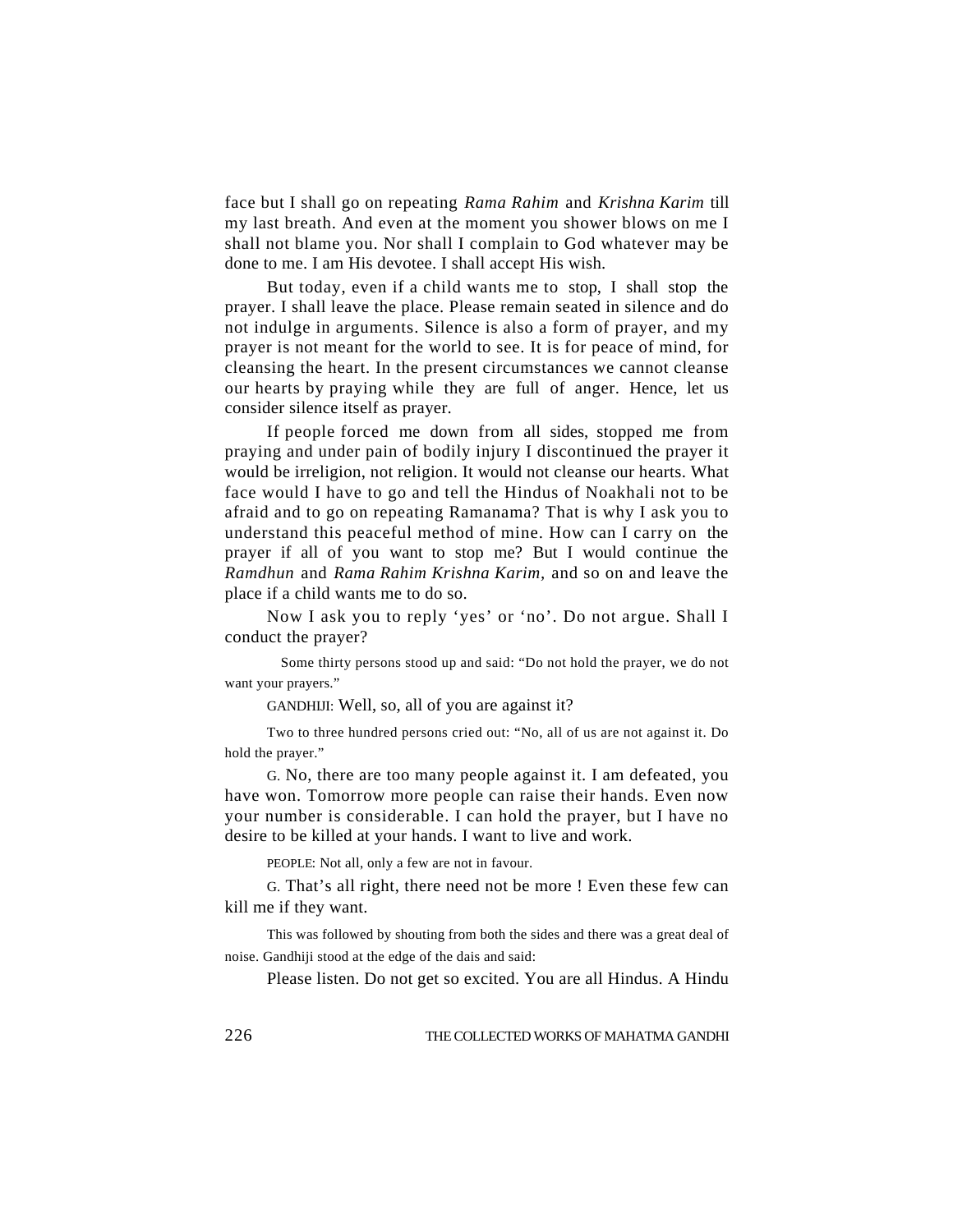ought to think calmly and speak after great thought and consideration. Please go home and think how the wound of the Punjab can be healed. I am also thinking about it as best as I can. But the wound is not going to be healed by getting angry.

With this Gandhiji finished his speech. But a voice came from the crowd: "Please answer one question before leaving. Why did you stop *Ramdhun* at Noakhali?<sup>1</sup> Stop it here too and hold your prayers in your room."

G. I do not wish to give any answer here. Please leave this place and do not quarrel even after you have left.

Gandhiji then started to leave. In the meantime the police tried to restore order. This created confusion in the meeting. Then Gandhiji returned to the dais. People asked him to start the prayer. They offered to pacify those who were protesting. They said they would all sit down, and that they were all ready to lay down their lives for him, but he should not abandon the prayer.

G. If you are going to die let it be on my condition. Allmy life I have been teaching the art of laying down life and learning it myself. If you want to lay down your lives, you should not do it boiling with rage. You should meet death with the strength of coolness. Right now these people are confused. They think that it is only Gandhi who is going about doing all the harm. So, for the present, consider only my silence as my prayer. I know at present everyone's blood is boiling because of the events in the Punjab. Isn't my own blood boiling? There is a fire raging even in my heart. I understand the problem of the Punjab fully well. The Punjabis are all my brothers. Right now they are all enraged. They must calm down. The people of Bihar were also angry. I have contained their anger. In the present situation we can make any headway only by containing our anger.

The police have taken away those few persons. How can I hold the prayer when they have been removed? Let them return to this place and sit here in silence and then we shall all pray together.

Just now, I am using my energy in thinking how to prevent what is going on. What else? Do you think I visit the Viceroy for dinner parties?<sup>2</sup> We are both putting our heads together and trying to find out

<sup>&</sup>lt;sup>1</sup> According to the source *Ramdhun* was never stopped during prayers at Noakhali. A few Muslims did leave the prayer meeting when the *Ramdhun* started, but the prayer did not stop.

<sup>2</sup> For reports of the interviews with the Viceroy on April 2 and 3, *vide* "Interview With Lord Mountbatten" and "Interview With Lord Mountbatten", 3-4-1947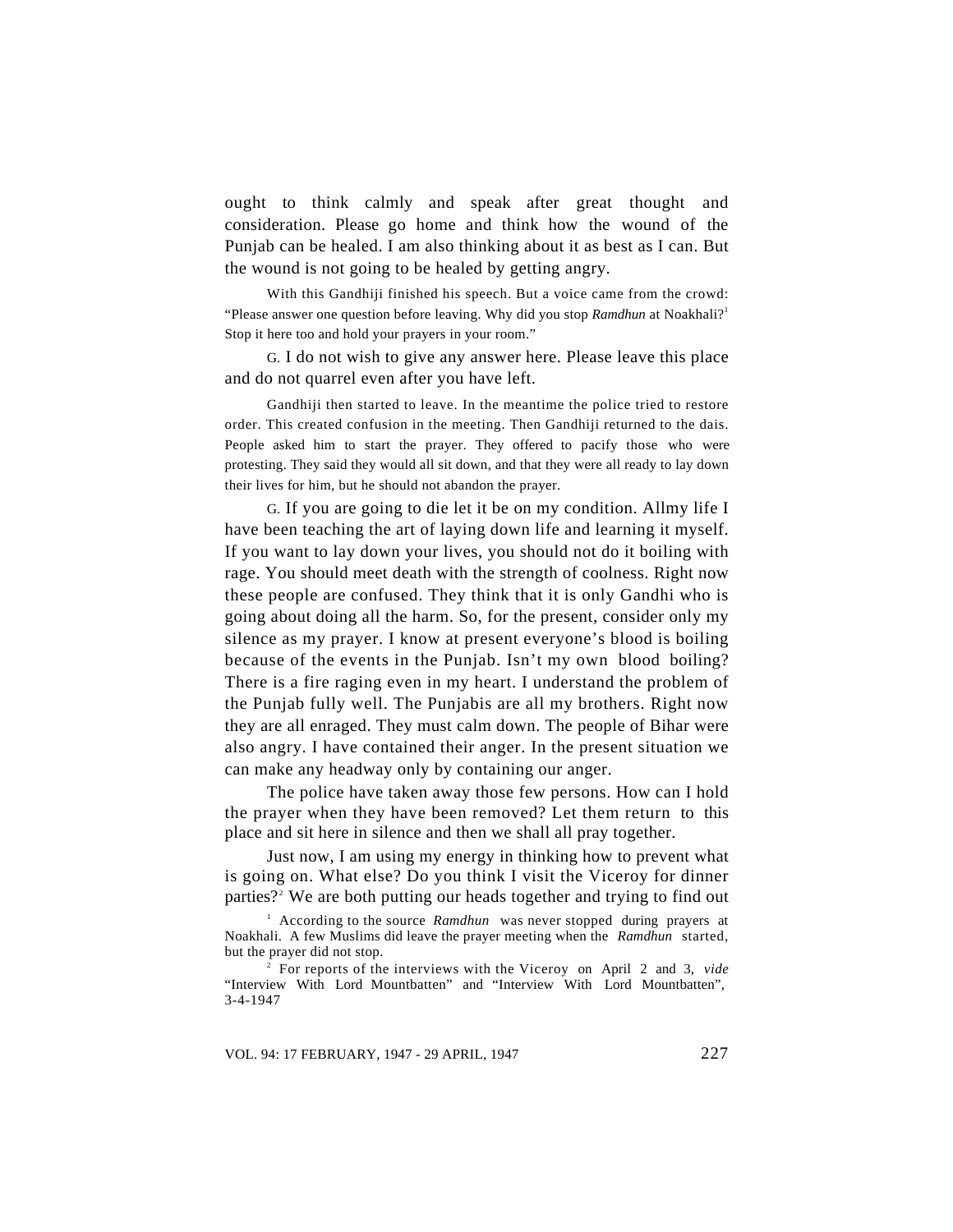a way. He is more eager to put an end to all this chaos than I am. It is just as well that he should. I request you again to remain quiet. Silence by itself is prayer. I do not like those who protest being stopped by force.

When Gandhiji turned to go, people stopped him for the third time and said: "Why do you listen to those few persons who are causing obstruction? Actually, they have suffered nothing. It is we who have suffered in the Punjab—who have been wronged. But we are not preventing you. We request you to hold the prayer, if only for some time."

G. You are right. But you must give them a chance to understand.

Some people said: "Will you answer our question?"

G. You just think. I am an old man. Can I keep standing and talk? I tell even the Viceroy that he should not expect me to talk standing. Do I have all that energy? But God makes me talk. He gives me strength. I am having [high] blood-pressure these days. Still He is pulling me along. Tomorrow I shall talk more provided there is no opposition.

Let those who are at the root of this opposition at least come to me and talk. If all they want is that I should not stay here I shall go away. There are many people who would have me stay with them. But I am a Bhangi, and am content to put up in the Bhangi Colony. I could even have all this accommodation here. They have only small holes to live in. I cannot stand it. I insist on cleanliness. If God grants me the strength, I shall start living in one of them.

May God be kind to all and grant independence to India.

[From Hindi]

*Prarthana-Pravachan—*Part I, pp. 14-9

# *231. OUTLINE OF DRAFT AGREEMENT*<sup>1</sup>

*April 4, 1947*<sup>2</sup>

1. Mr. Jinnah to be given the option of forming a Cabinet.

2. The selection of the Cabinet is left entirely to Mr. Jinnah. The members may be all Muslims, or all non-Muslims, or they may be

2 *ibid*

<sup>&</sup>lt;sup>1</sup> At the end of his interview with the Viceroy on April 4, Gandhiji dictated this to Lord Ismay, Chief of Staff. *Vide* "Letter to Lord Ismay", 5-4-1947 and "Interview with Lord Mountbatten", 4-4-1947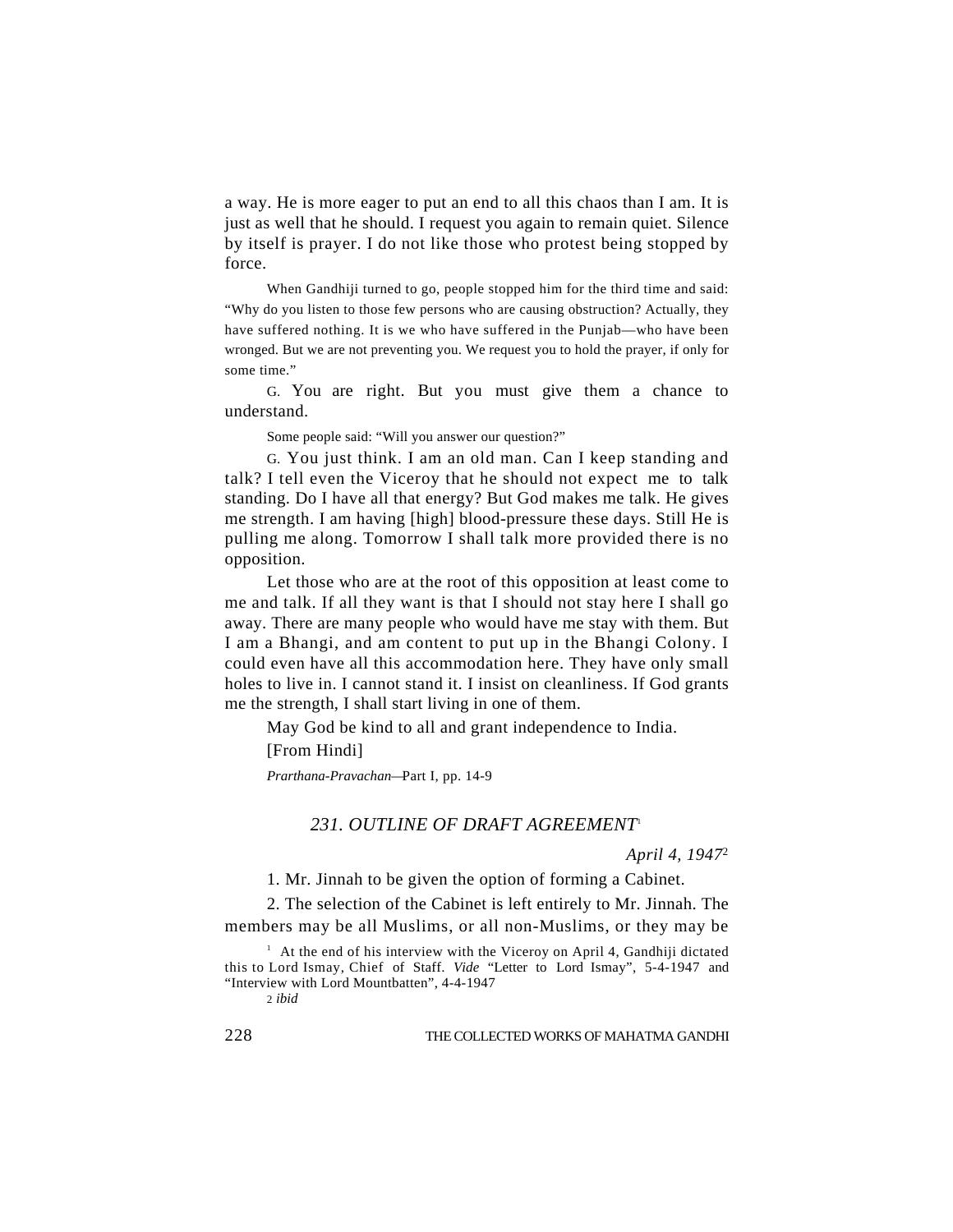representatives of all classes and creeds of the Indian people.

3. If Mr. Jinnah accepted this offer, the Congress would guarantee to co-operate freely and sincerely, so long as all the measures that Mr. Jinnah's Cabinet bring forward are in the interests of the Indian people as a whole.

4. The sole referee of what is or is not in the interests of India as a whole will be Lord Mountbatten, in his personal capacity.

5. Mr. Jinnah must stipulate, on behalf of the League or of any other parties represented in the Cabinet formed by him that, so far as he or they are concerned, they will do their utmost to preserve peace throughout India.

6. There shall be no National Guards<sup>1</sup> or any other form of private army.

7. Within the framework hereof Mr. Jinnah will be perfectly free to present for acceptance a scheme of Pakistan even before the transfer of power, provided however, that he is successful in his appeal to reason and not to the force of arms which he abjures for all time for this purpose. Thus, there will be no compulsion in this matter over a province or a part thereof.

8. In the Assembly the Congress has a decisive majority. But the Congress shall never use that majority against the League policy simply because of its identification with the League but will give its hearty support to every measure brought forward by the League Government, provided that it is in the interest of the whole of India. Whether it is in such interest or not shall be decided by Lord Mountbatten as man and not in his representative capacity.

9. If Mr. Jinnah rejects this offer, the same offer to be made *mutatis mutandis* to Congress.<sup>2</sup>

*Gandhiji's Correspondence with the Government, 1944-47*, pp. 238-9

 $<sup>1</sup>$  A volunteer corps organized by the Muslim League</sup>

<sup>&</sup>lt;sup>2</sup> For further developments, *vide* letters to Lord Ismay, "Letter to Lord Ismay", 5-4-1947 and "Letter from Lord Ismay", 6-4-1947 and "Letter from Lord Mountbatten", 7-4-1947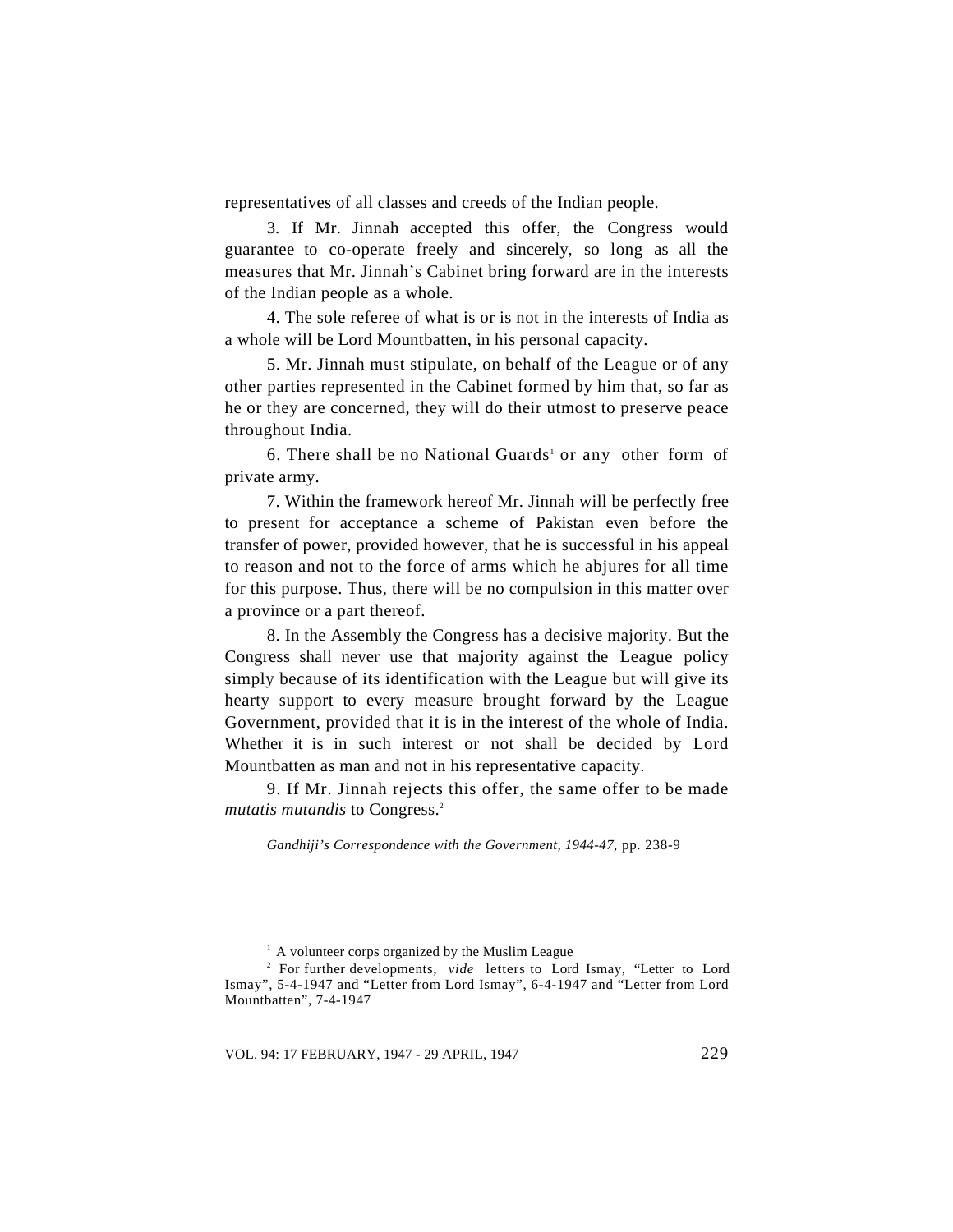### *232. TALK WITH MANU GANDHI*

#### *April 4, 1947*

Whatever has been lately happening during the prayer meetings is a measure of my own purity. I shall succeed to the extent that I am pure. The responsibility lies as much on you. The success of my action depends on you. We might have left Noakhali; but the *yajna* is the same. I am being tested no doubt. But you are being put to a greater test because the person conducting the prayers has his own influence. If there is not the slightest negligence, the frequent bleeding of your nose must stop. You must look after yourself as much as you look after me and my belongings, for you too are one of them. Then alone would you succeed.

[From Gujarati]

*Biharni Komi Agman,* p. 137

## *233. TALK WITH REFUGEES*<sup>1</sup>

*April 4, 1947*

Q. You tell people to discard arms, but in the Punjab the Muslims kill the Hindus at sight. You have no time even to go to the Punjab. Do you want us to be butchered like sheep?

GANDHIJI: If all the Punjabis were to die to the last man without killing, the Punjab would become immortal. It is more valiant to get killed than to kill. Of course my condition is that even if we are facing death we must not take up arms against them. But you take up arms and when you are defeated you come to me. Of what help can I be to you in these circumstances? If you cared to listen to me, I could restore calm in the Punjab even from here. One thousand lost their lives of course, but not like brave men. I would have liked the sixteen who escaped by hiding to have come into the open and courted death. More is the pity. What a difference it would have made if they had bravely offered themselves as a non-violent, willing sacrifice! Oppose with ahimsa if you can, but go down fighting by all means if you have

<sup>1</sup> The Gujarati version in *Biharni Komi Agman* has been collated with the report in *Mahatma Gandhi—The Last Phase*.

A group of refugees from Rawalpindi came along with Dr. Lehna Singh, and Dr. S. D. Kitchlu, President, Punjab Provincial Congress Committee. Out of about one thousand Hindus, only sixteen had escaped and that too by hiding.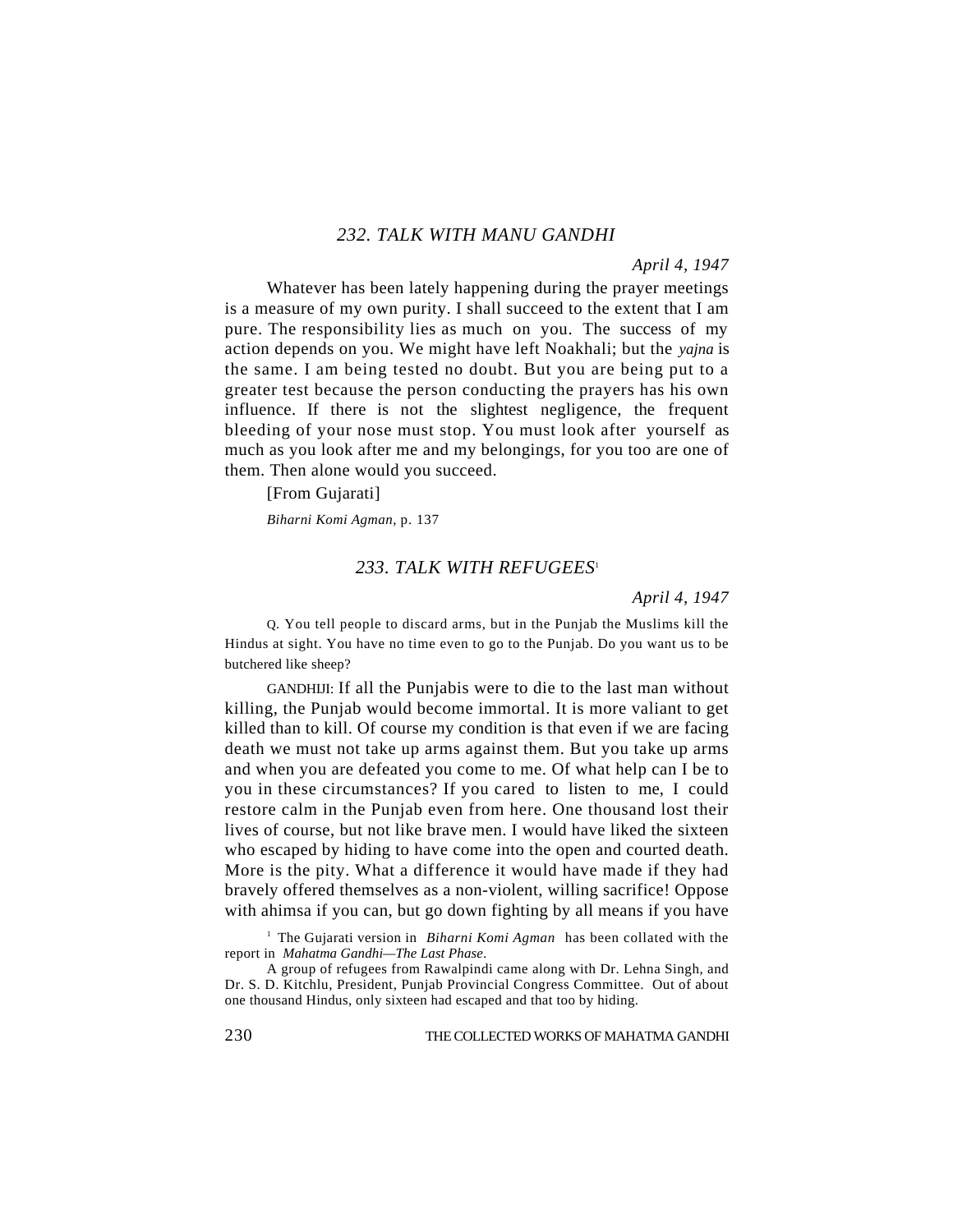not the non-violence of the brave. Do not turn cowards.

There was a time when the most casual remark from me was honoured as a command. Such is not the case today. Man after all is mortal. We are born only to die. Death alone is the true friend of man. [Birth and death] are like the two sides of a coin.

How did we react in Bihar? Man's claim to humanity consists in his magnifying his own fault a million times and minimizing others' faults correspondingly. You ought to know that I have been to villages where death reigned supreme. But in spite of it if I feel like it I would certainly go to the Punjab. But now I am doing the same work from here. I believe I have calmed down Bihar to some extent. Naturally it could be only with God's grace, without which nothing happens. Why, I had said to none else than Master Tara Singh that I was the true heir of Guru Govind Singh and not be. . . .<sup>1</sup> Matters can be mended only if you try to understand this without getting excited.

*Mahatma Gandhi—The Last Phase,* Vol. II, p. 97, and *Biharni Komi Agman,* pp. 137-8

### *234. TALK WITH EGYPTIAN DELEGATES*<sup>2</sup>

### *April 4, 1947*

One of the delegates asked: "If the British quit, would you still provide them with military facilities in India? And would India adhere to your policy of nonviolence after you attain independence? Would you welcome American aid for winning India's independence?"

With regard to the first, Gandhiji replied, he could, in certain circum- stances, contemplate the possibility of Britain approaching independent India with that request, as a friendly concession vital to her (Britain's) existence. He hoped that in that event India would consider the request on its merits, uninfluenced by the memory of past wrongs.

Of course, today non-violence is no more to be found. But, I hope, when the hurdle of foreign domination is removed everything will be peaceful. I can never think of seeking foreign aid for the attainment of independence. I believe in the dictum a known enemy is better than an unknown one. I do not know what the national policy of India after independence will be. But looking at the present state of

<sup>1</sup> Omission as in *Biharni Komi Agman*

<sup>2</sup> The Gujarati version in *Biharni Komi Agman* has been collated with the report in *Mahatma Gandhi—The Last Phase.*

The delegates were accompanied by Jawaharlal Nehru.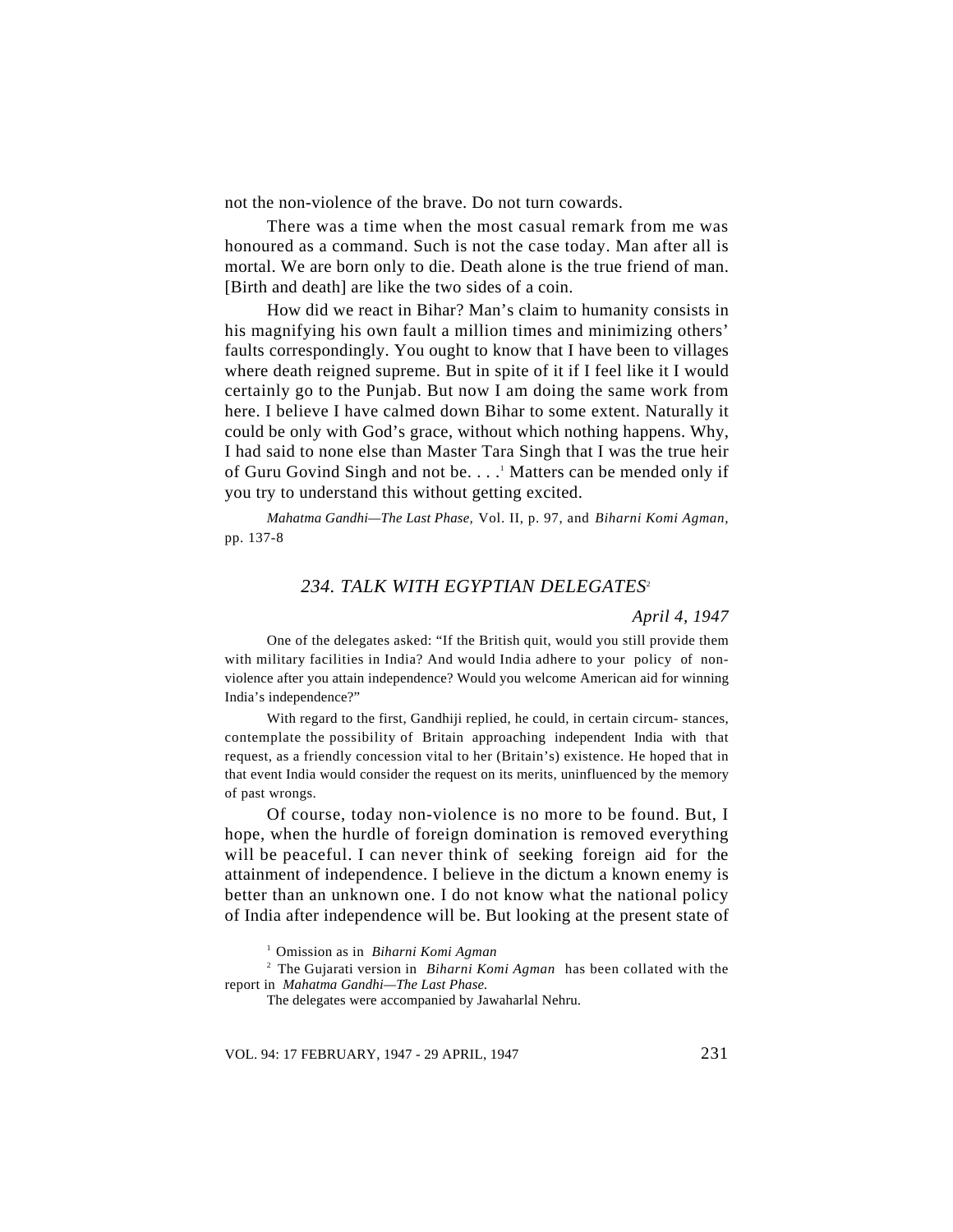affairs I do not think I shall live to see it. I would advocate the policy of non-violence as far as we can stretch it. India can contribute substantially towards world peace and progress leading to its reconstruction. All the same, I would say that there are many militant groups in India. India's history also points in the same direction. Naturally therefore our national policy is sure to tend towards some kind of mild war policy. But I shall certainly die with the hope that my efforts of the last thirty years will not be in vain and that there surely will be a powerful section in the country that would hold steadfastly to the doctrine of true non-violence. You have already met my heir Pandit Jawaharlal Nehru and his associates. I hope you have had a discussion with him. But I have faith that a day will come when the world will come to India in search of peace and India and Asia will become the light of the world. I do not know whether I shall survive to witness the day, for I might be consumed in the conflagration that is raging now. But you who are all young men will live to see it. [Laughter.] I tell you all that our 'Jawahar', meaning a 'jewel', is sure to become one. And he will belong not only to India but will become an ornament of the whole of Asia—of those countries from where you all have come here to cultivate our friendship. However, without your help nothing can be achieved. You have come here from distant lands drawn by your love of him and he deeply appreciates it. I have also had the privilege of meeting you. I sincerely thank you all.

*Mahatma Gandhi—The Last Phase,* Vol. II, p. 98, and *Biharni Komi Agman,* pp. 144-5

### *235. SPEECH AT PRAYER MEETING*

NEW DELHI, *April 4, 1947*

BROTHERS AND SISTERS,

Will there be peace today or are you going to repeat what you did yesterday and the day before?

Voices came from all sides: "It is all quiet today. There will be no trouble today. Please hold the prayer."

Gandhiji asked again:

Are you sure you did not drown a voice or two in your own? Is there anyone who wants to oppose?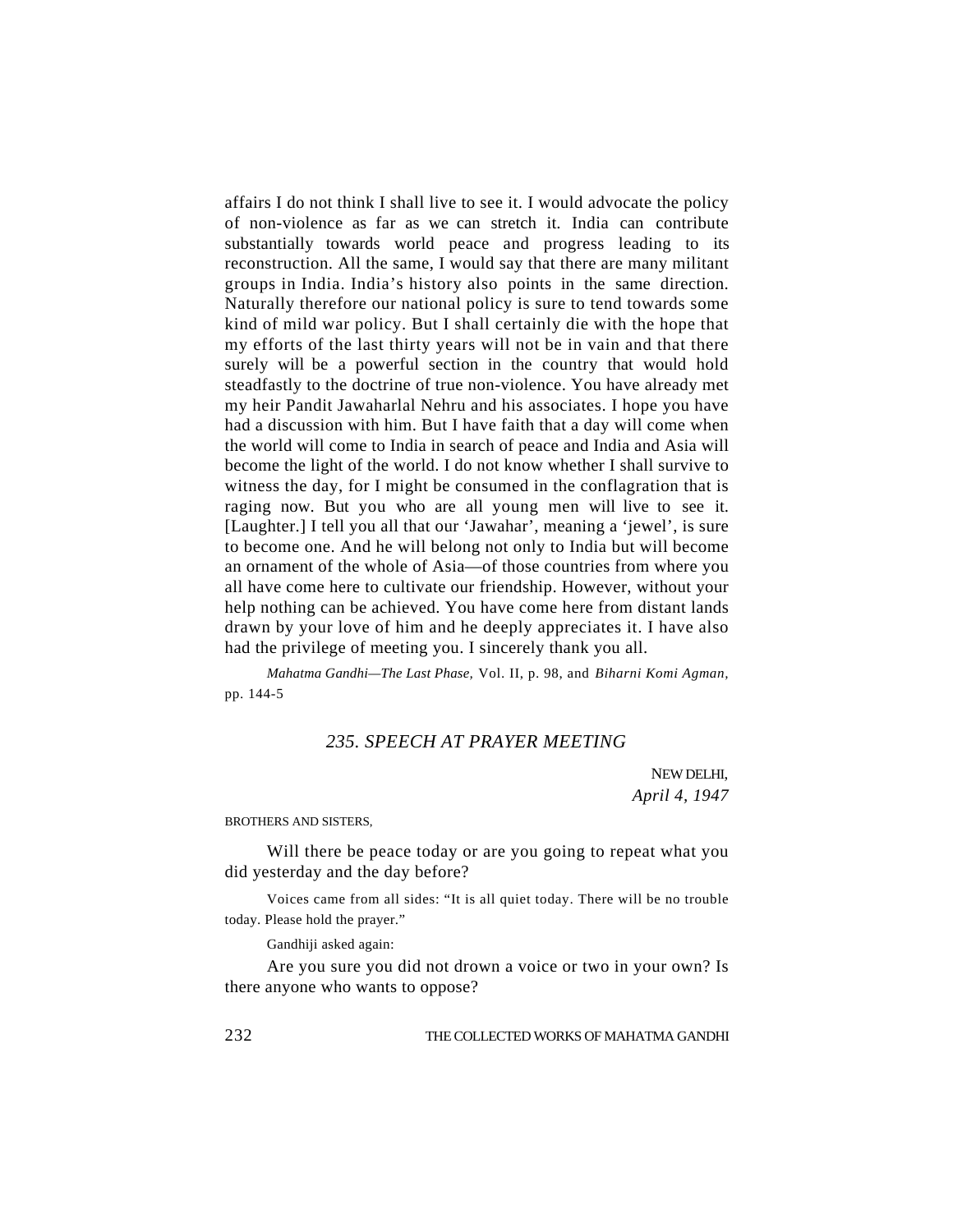A hand went up. Gandhiji said:

Very well. In that case, there will be no prayer today also. I shall not hold the prayer so long as there is even one person who refuses to understand or does not voluntarily leave the meeting. It serves no purpose if the police seizes him and takes him away. People should not gang up like this to suppress a smaller group. Even if there are only a few who oppose, they should be persuaded. They should leave the place if they disapprove of anything that happens here. They should not create disturbance. If this one person is convinced of my point and goes away from here I shall hold the prayer. Otherwise he must sit through the prayer in silence.<sup>1</sup>

Are you all quiet now? Has the gentleman who did not want the prayer to be held, left? I shall appeal to all of you that he should not be threatened or bullied. What will happen to the poor man if the police take him away? Whatever may be his opinion about himself, I shall only pity him. Who will protect him if I do not? If a person calls himself a Hindu or a Muslim and wants to stop me from holding the prayer, why should he be attacked?

He says that I should not hold the prayer in this temple. But this temple belongs to the scavengers who come to me and complain against outsiders creating trouble in their temple. How can I console my little brothers? I am their elder brother. I am an excellent Bhangi. I do the external cleaning and clean the latrines, but our hearts too need to be cleansed. A true Bhangi has to do the inner cleaning too, which I am doing. If we do not cleanse our hearts, if we do not get rid of the feeling of high and low, Hinduism is not going to survive. It has survived so far because it is a great religion. It is still alive even though it is gasping for breath. But if we do not give up the feeling of high and low it would go on weakening even though it is a great religion. Even Dr. Moonje<sup>2</sup> has supported me in this. He has written me a letter saying that even though he does not agree with me on other points he believes in the training of the sword—he is in complete agreement with me in the matter of removal of untouchability and the feeling of high and low.

Hence, those who oppose my prayer are destroying Hindu dharma. They should understand that I am as much a Parsi, a

 $<sup>1</sup>$  A pundit then requested Gandhiji to hold the prayers and appealed the people</sup> to maintain silence.

<sup>&</sup>lt;sup>2</sup> B. S. Moonje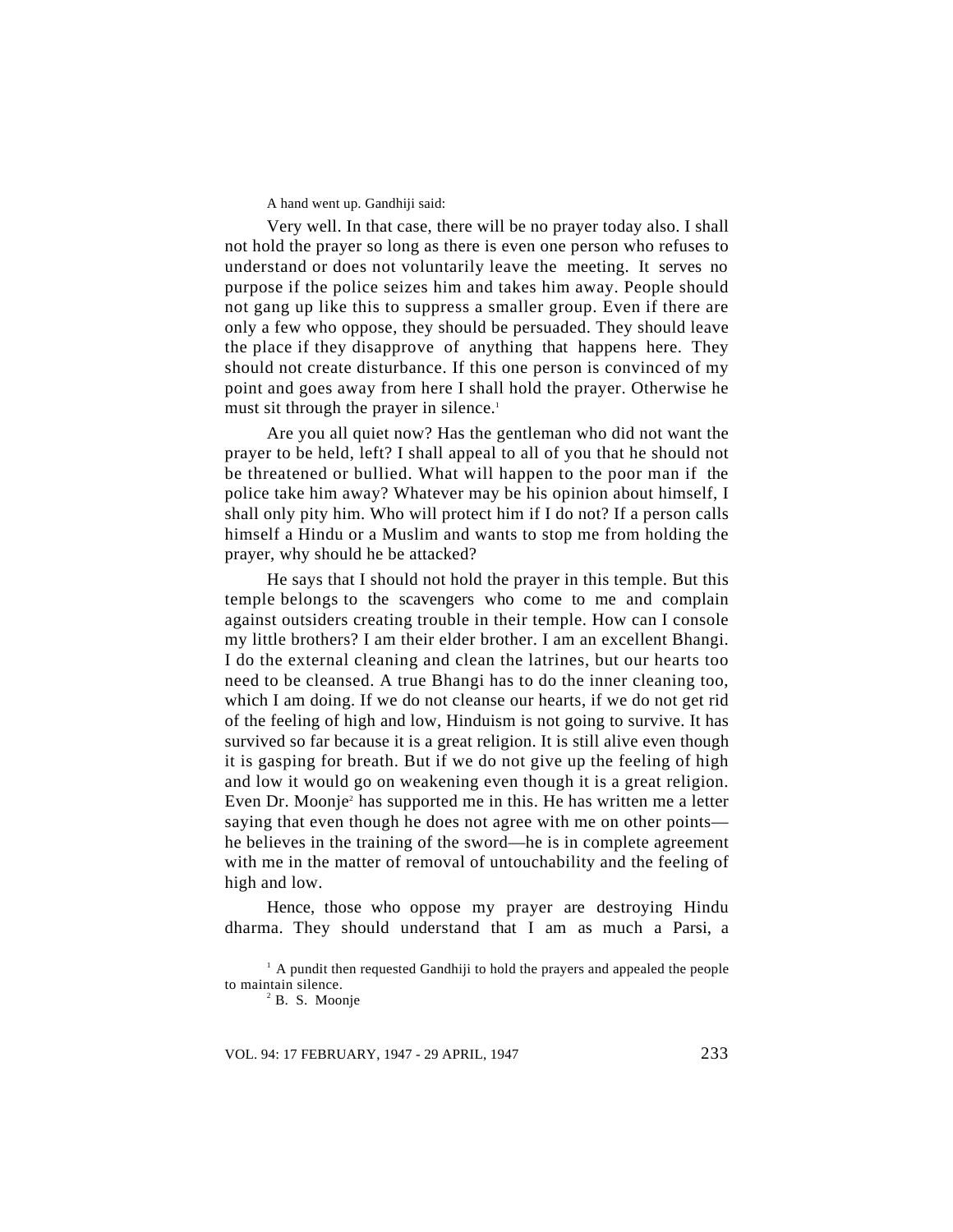Christian and also a Muslim as I am a Hindu. What wonderful meaning is conveyed by *Auz-o-Billahi.* I have not read the *Yajurveda.* But a gentleman writes to say that everything is contains is to be found in the *Yajurveda.* In that case why should you oppose it? Religious sentiment whether expressed in Arabic, Sanskrit or Chinese, is always noble. That is why I would like to ask that gentleman if he has understood my point.

If he is not a Hindu and belongs to some other religion, let him not attend the prayer. In any case only a few Muslims join my prayer. The Muslims too have been asking me what right I have to recite portions from the Koran. Yet they did not prevent me from doing so in Noakhali. Could they not have stopped me?

But no one who belongs to Hinduism can have reason to complain. We have 108 upanishads. One of them is the *Allopanishad.* The wonderful thing about Hinduism is that it assimilates people from outside. But its one great limitation is untouchability or the feeling of high and low. This poison has spread in it. It can survive only if the poison is removed. These people ntalk of saving Hinduism with the help of the sword. They carry swords while doing their drills. Why? For killing [their oppoents]? This is not the way to advance Hinduism.

A religion grows through truth alone. I have learnt this from Hindu dharma. It has also taught me that "there is no religion greater than Truth" and that "ahimsa is the greatest religion"<sup>2</sup>. Patanjali<sup>3</sup> put the five vows of non-violence, truth, non-possession, non-stealing and brahmacharya on a scientific plane. These are to be found in the other religions too. But Hinduism alone has provided a scientific basis for them.

After this Gandhiji while narrating the story of the South Indian Harijan saints Nandanar and Avvaiamma, said that Avvaiamma's feet were stretched towards the temple's deity. When some Hindus found fault with her, she asked them to place her feet where God was not present. But whichever side they turned her feet God was surely there.

Idol worship is only one form of worshipping. But if God resides in one's heart, it hardly matters where one's feet may be. Man can worship with his feet, and he can also kick with them. If there is a fire raging like a volcano it cannot be extinguished with water. If I

<sup>&</sup>lt;sup>1</sup> नास्ति सत्यात् परे। धर्म: *Mahabharata*, Shantiparva, XI, 13

<sup>2</sup> *Mahabharata,* Adiparva, XI, 13,

<sup>&</sup>lt;sup>3</sup> Propounder of the Yoga philosophy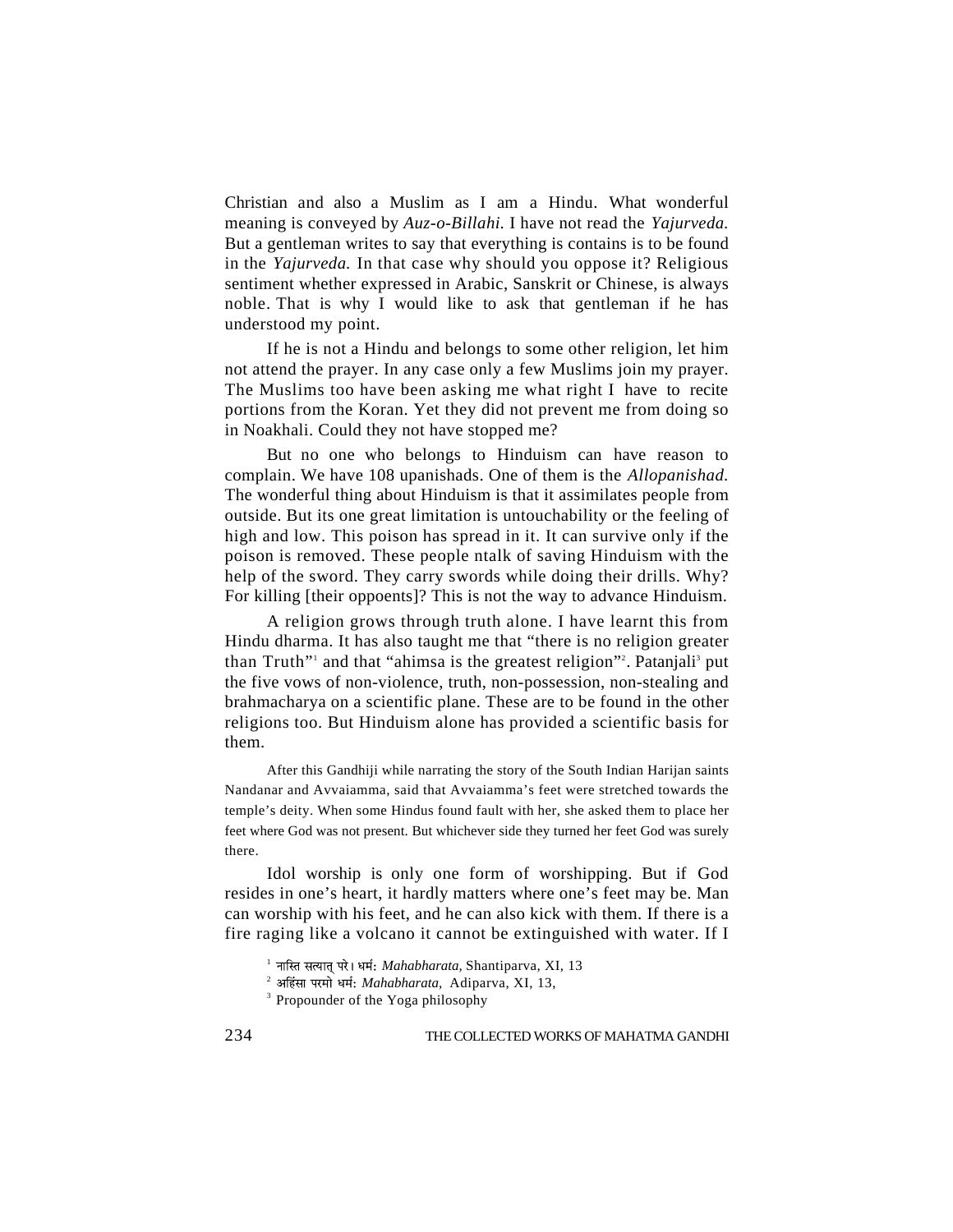control it with stones and standing on it save the lives of millions of people I will certainly have worshipped God with the stones and my feet. One can worship with one's feet and hands and also with one's tongue. Worship should be sincere, no matter what method one adopts.

That is why, if that gentleman is present here, I would like to request him to allow us to carry on the prayer in peace.

I would like to emphasize that I am not at all angry with those young men. How could I be angry with them? The *Gita* does not preach anger. And right from my South Africa days I have been reciting the *Gita* verses in the course of my prayers. I have learnt this teaching of the *Gita* right from there and have carried it here with me. Those who oppose it do not know what Hinduism is. Not realizing it they indulge in devilish acts and forget God.

After this the people were quiet and the prayer was held in peace. Gandhiji said:

I am extremely grateful to God that today on the fourth day He allowed us to have our prayer in peace. Let me also tell you that nobody should think that no prayers were held during these days. When you came here, I came here and we all sat in silence, it was as good as praying, because there was prayer in our hearts.

Then, I am also indebted to those who tried to disturb our prayers. I am grateful to them because I had an opportunity to look into my heart. I had no opportunity before to examine my heart about the question of prayer. I had to search within to find out where I stood. Was there anger in my heart against them? Did my prayer mean something different? God wants to test His devotees in ever so many ways, and ultimately, He frees His devotee from his trouble as you have just heard in the *bhajan*<sup>1</sup> *.* From this we must learn that whatever we suffer is ordained by God. It is God's grace that I have passed this test today.

I am also grateful to the gentleman who was persuaded by the pundit's appeal.

God has saved me from a more difficult test. Once the prayer was started, even if as few as four persons had asked me to stop, I would have said: 'You may cut my throat if you want, but I shall keep on repeating *Rama Rahim, Rama Rahim,'* and even at that moment, instead of allowing myself to be overpowered by anger, I would have

<sup>1</sup> By Mirabai, namely, *Hari tum haro janaki bhir. Vide* "Ashram Bhajanavali"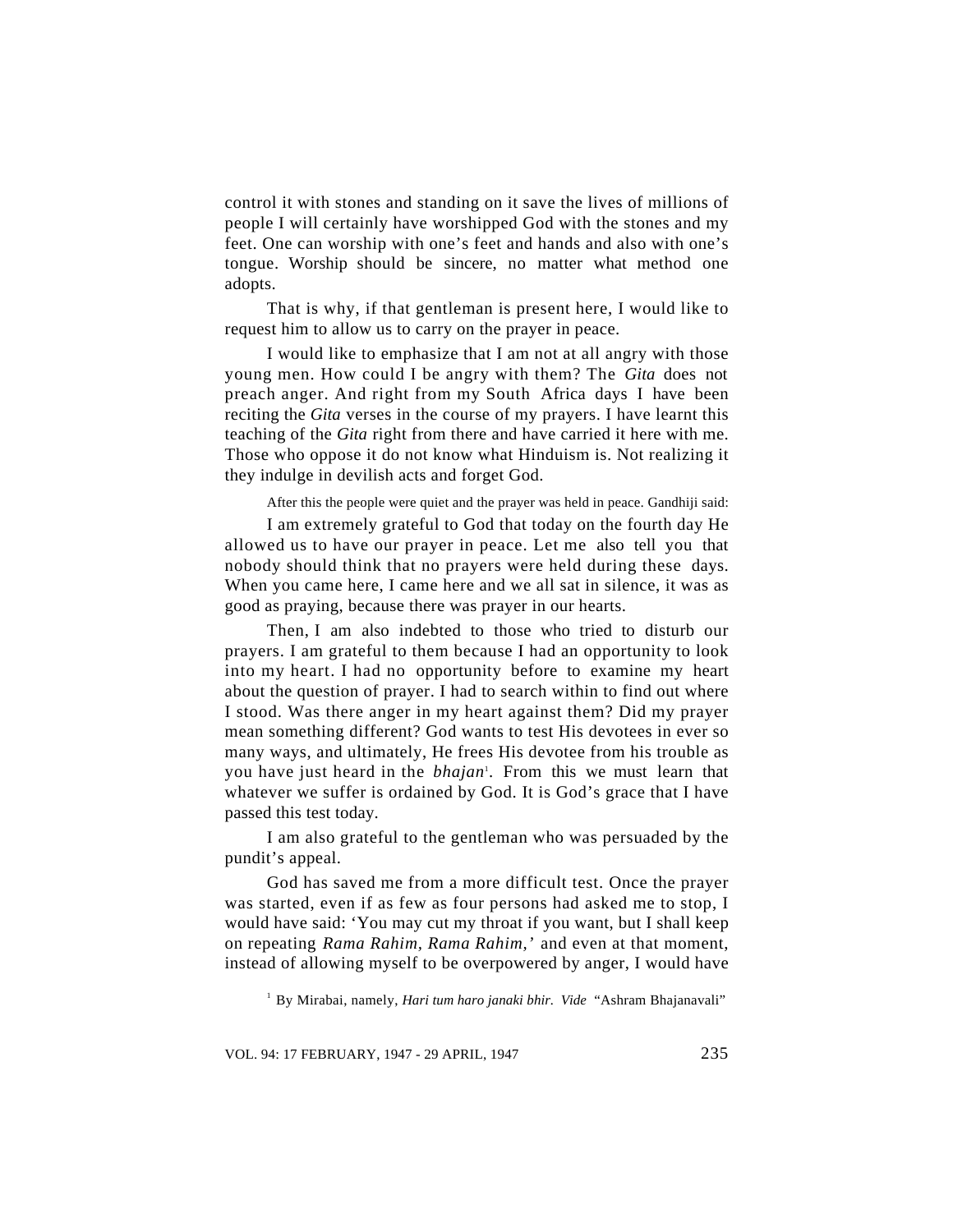prayed to God to grant them good sense as was said in the *Ramdhun.*

Let me narrate to you one thing that happened at Noakhali. It was with great difficulty that *Ramdhun* could be started there. Every time I started my journey we used to sing *Ramdhun* and as we approached some village we entered it with *Ramdhun.* We used to explain to the people that Rama, Rahim, Khuda, Ishwar were all names of God. In fact, God is known by millions of names.

If I explain to you the meaning of *Auz-o-Billahi* you would not even know that it has been taken from Arabic. Would it then be a crime if I pray in Arabic? Please do not reduce Hinduism to a worthless faith by such acts. Hinduism is a great religions. It is an ancient religion. Lokamanya Tilak<sup>1</sup> has proved it to be ten thousand years old. But in my view it is older than a hundred thousand years. It is eternal. What is contained in the Vedas is the essence of dharma and dharma has come into being with the functioning of human beings. That is why the Vedas are said to be without a beginning. When men realized those things they inscribed them in their hearts. They were reduced to writing much later, because man learnt the art of writing afterwards. Many of the writings too are lost. Thus a large part of the Bible too is lost from memory. The same is the case with the Koran. Many scholars of the Bible are of the opinion that it has a number of interpolations. Thus, the Shastras are endless. The essence of the Shastras, i. e., the Vedas, is that God is, and He is One. The essence of the Koran and the Bible is the same. No one may say that the Bible mentions three Gods. It mentions only one God.

I frequently visit the Viceroy. I am spending quite some time there. But that time is not wasted. I do there what I would do in Bihar, the Punjab, Noakhali and all the other places. For me the smallest work is as important as the biggest. For me whatever is in the atoms and molecules is in the universe. I believe in the saying that what is in the microcosm of one's self is reflected in the macrocosm<sup>2</sup> . If I leave out the Punjab, Bihar or Noakhali, I can do no work for India. For me India lives only in such places.

Today I have explained so many things to you. I feel happy

 $^2$  यथा पिण्डे तथा बंह्याण्डे

 $1$  Bal Gangadhar Tilak (1856-1920); patriot, scholar and writer; one of the founders of the Deccan Education Society; was sentenced to six years' deportation in 1908 ; launched Home Rule League movement with Annie Besant in 1916; started the Congress Democratic Party in 1920; author of the *Orion, The Arctic Home in the Vedas* and *Gitarahasya*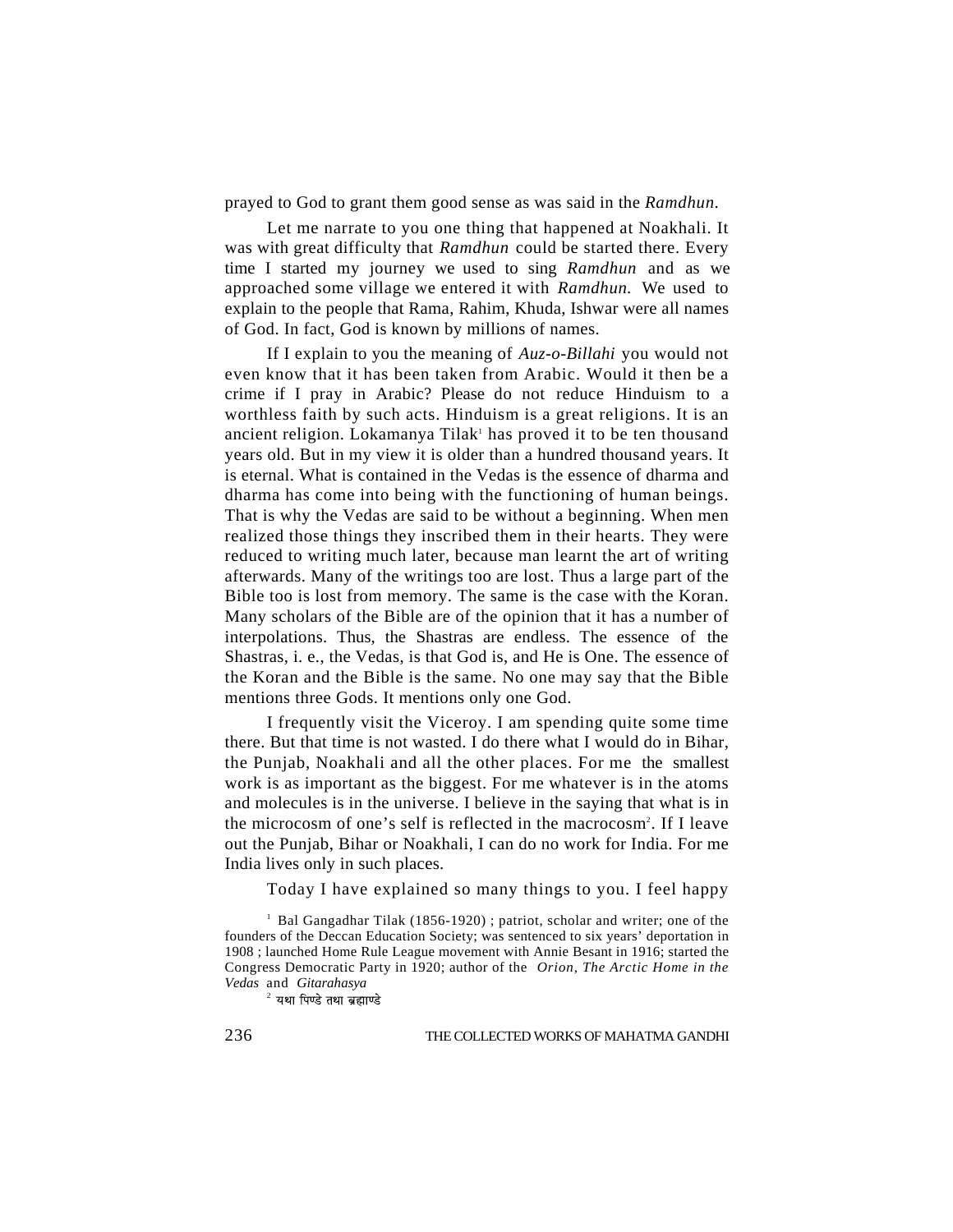about it. I thank you for maintaining peace.

[From Hindi]

*Prarthana-Pravachan—*Part I, pp. 19-24

### *236. TALK WITH EUROPEAN VISITORS* <sup>1</sup>

*April 5, 1947*

Q. What can be India's contribution to the elimination of violence in the world?

GANDHIJI: If the Congress succeeds in its non-violent effort the rest will settle down automatically. There are reports of quite a few Congressmen being involved in the Bihar riots. At this stage I cannot sift the truth in these reports. But how could such a rumour, even if false, spread?

One of them asked Gandhiji a question about his conception of free India's economic policy. Gandhiji replied:

I hope we shall never want to get rich by exploitation of others, having passed through that experience ourselves. For instance, we might export our textile manufactures to help a neighbouring country that was suffering from a cloth shortage, as a friendly act, but not to exploit indus-trially backward people. At present India exports raw materials to the U. S. A. How much do we have to suffer on that account? All our indus-tries have been ruined. How I wish Western powers learnt to look upon India not as a country to be exploited but as a country whose independence they should respect because it has been won without the power of armaments. Good relations should be maintained by both the parties. If you expect courtesy from me. I ought to treat you accordingly. If we lacked the technical know-how, they could provide it to us in a spirit of mutual help, not at a fabulous price. At present you have brought us to such a pass that we cannot do without your motor-cars and other luxury goods. You have crippled us. Christianity that came to India from the West was a mixed affair. If only Christian missions had come to render humanitarian service to the poor village folk, without the proselytizing motive, they would have earned their undying gratitude and proved themselves true heirs and representatives of Jesus Christ. But I regret to say that this does

<sup>1</sup> The Gujarati version in *Biharni Komi Agman* has been collated with the report in *Mahatma Gandhi—The Last Phase.*

The visitors were accompanied by Dr. Sjahrir of Indonesia and Jawaharlal Nehru.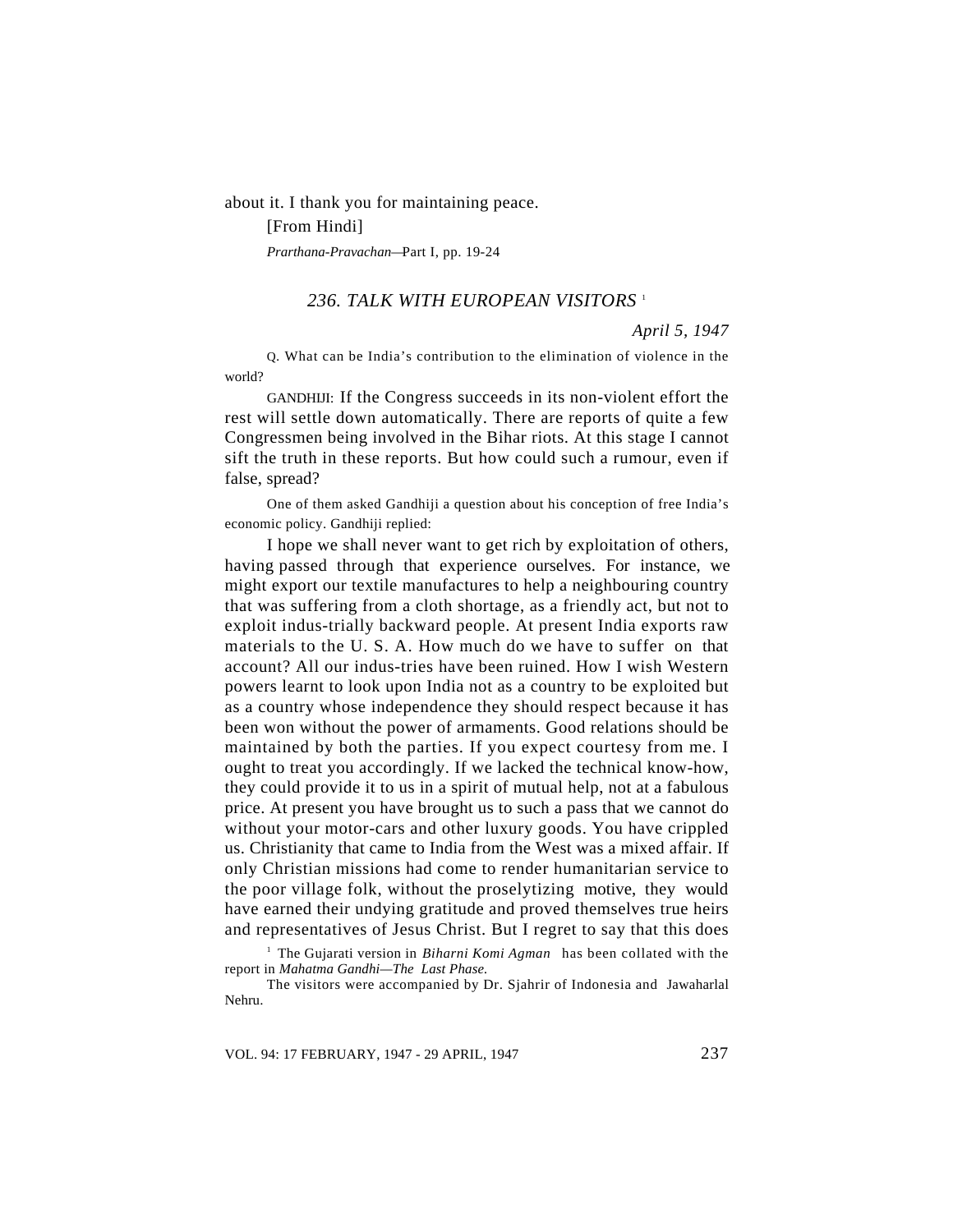not benefit you. As for us we never stood to gain by it.

I would say to whoever assaults me that he may destroy my home and hearth, why, even my person, but he would not be able to destroy my soul. I would not defend my country with foreign arms. If I could have my say I would place in the hands of the police hoe and spade instead of bayonets so that they could take to farming. Besides, a country wedded to non-violence is not bothered about foreign aggression because every citizen will be prepared to lay down his life. It is my belief that non-violence is not an entirely personal quality. It is an easy way of spiritual as well as political action for all—individual, society and country.

*Mahatma Gandhi—The Last Phase,* Vol. II, pp. 98-9, and *Biharni Komi Agman,* pp. 146-7

# *237. SPEECH AT PRAYER MEETING*

NEW DELHI, *April 5, 1947*

#### BROTHERS AND SISTERS,

It is a painful thing but for the remaining few days I shall have to ask you if there would be any protest from any quarter against the recitation from the Koran. If there are it will benefit neither you nor your religion. Just as God, in spite of the many names that describe Him, is but one, dharma although known by several names is but one; because all religions have come from God. They would be worthless if they had not come from God. Any religion which is not the religion of God is the religion of the Devil, and cannot but be worthless. You must, therefore, realize that if what has been happening for the last three days continues, it would mean the end of Hindu dharma.

If I am a Hindu, why can I not recite from the Koran, or from the Zend-Avesta? Besides, the Hindu mode of worship also is no less diverse. Some would have recitations from the upanishads and not from the Vedas; some would want the *Gita* and not the upanishads, a third one would demand the *Atharvaveda* in preference to the *Yajurveda.* In other words, each one is entitled to pray in his own way. If you want to stop me, even today I am willing to accept defeat and let you win. If anyone from among you so desires, he can give me this cup of poison. If somebody does give it to me I would be glad to drink it and you too should bear with it. You do not have to drink the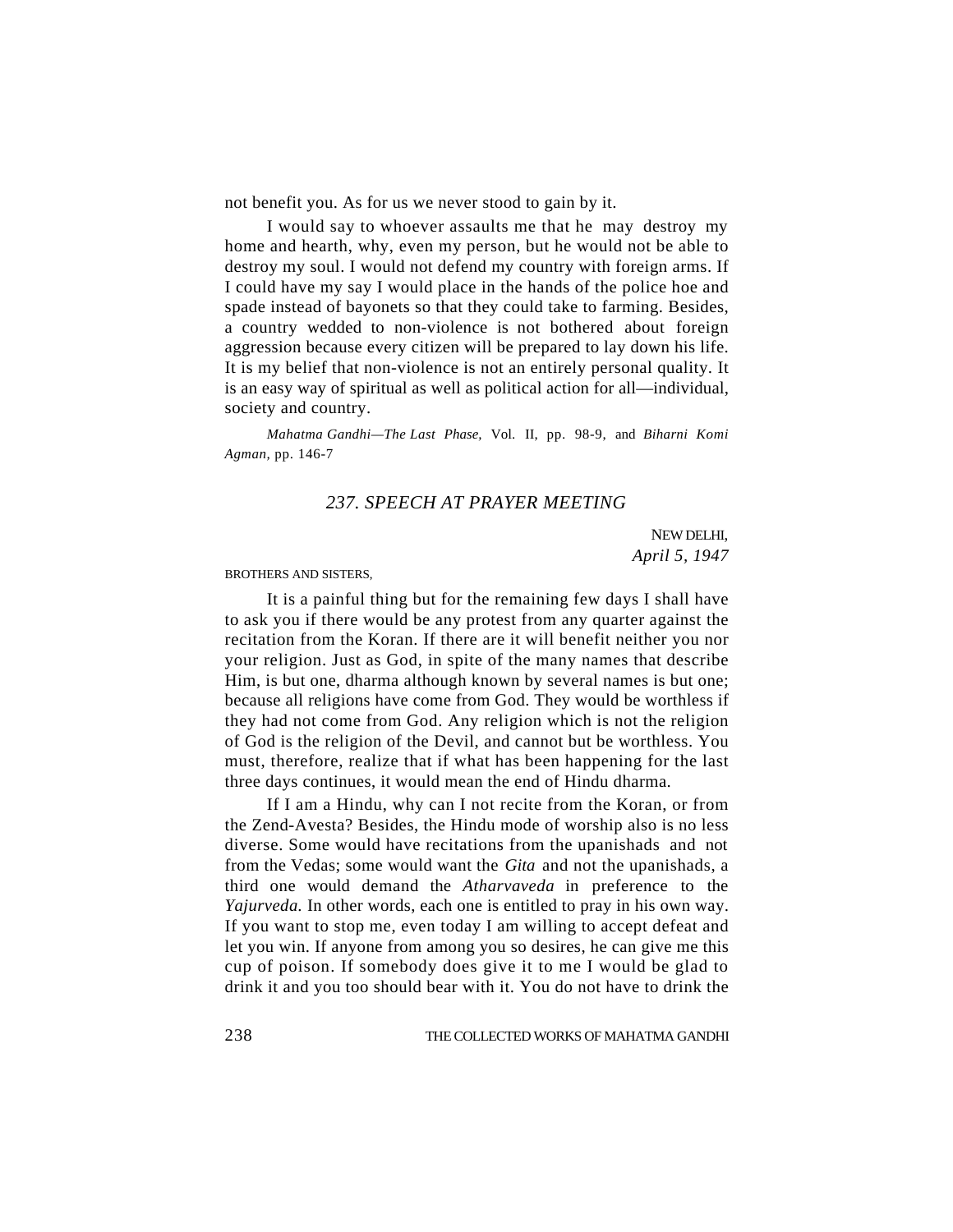poison but you will please witness it. Do not be angry but please understand that if this old man is forbearing he is doing the right thing.

It is a good thing that you have come here in such large numbers. But if even one of you is opposed to the recitation of *Auz-o-Billahi,* I will abandon the prayer and you will have to go back peacefully.<sup>1</sup>

I must thank you for maintaining the peace. Such peace was not usual before. If indicates that we have not lost our dharma by what happened during the past three days. If man does not live in peace, if he never inwardly examines his thoughts, is caught in the mad rush of life and remains excited all the time, he cannot produce what Shaukat Ali Saheb used to call "cold strength". Mohammed Ali Saheb also used to say that we had to achieve independence by fighting the British and the *taklis* would be our cannon and the cones our cannonballs. He had as much poetic imagination as erudition.

And all this happened in your Delhi. In those days I had been staying with Rudra Saheb<sup>2</sup> at his St. Stephen's College residence. The College has now been shifted to some vast premises, but I first met Maulana Abul Kalam Azad in the same old building. There I met Prof. Abdul Bari as also many other great Maulanas. After long discussions it was decided that the Congress could join the Khilafat movement<sup>3</sup> only if the whole movement was conducted peacefully. If was decided with God as witness that every activity of the Khilafat movement would be peaceful. It was a matter of swearing by Ishwar or Khuda. There was no distinction between Ishwar and Khuda. We are going to be rewarded with the fruit of what we did then.

I mention this incident because tomorrow the National Week begins. It was on this day<sup>4</sup> that India realized herself. India then realized that she lived not in Delhi or Bombay or Lahore but in her seven lakh villages. If there were a terrible earthquake destroying the entire urban population, even then India would not die. Even if the entire population of two crores in the cities perished, the 38 crores in the seven lakh villages would continue to live. The terrible earthquake that had rocked Patna<sup>5</sup> too caused damage only to the big cities,

<sup>&</sup>lt;sup>1</sup> The people reassured Gandhiji and the prayer went off peacefully.

<sup>&</sup>lt;sup>2</sup> S. K. Rudra, Principal, St. Stephen's College, Delhi

<sup>&</sup>lt;sup>3</sup> Which was launched in 1919; *vide* "Comment on a Protest"

<sup>4</sup> In 1919

<sup>&</sup>lt;sup>5</sup> In January, 1934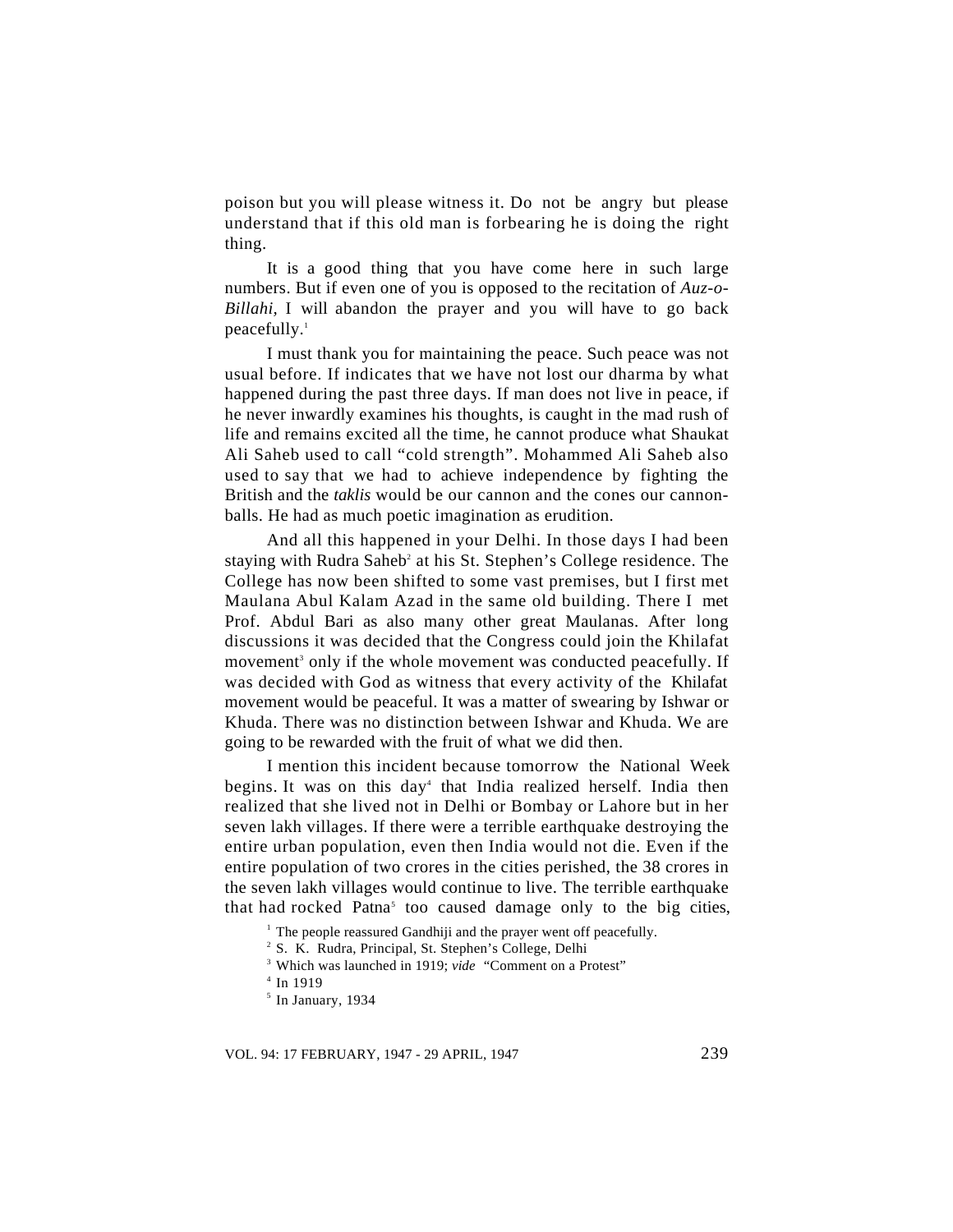leaving the tiny villages untouched. Of course, if the Cosmic Being described in the eleventh chapter of the *Gita* decides to swallow all, none would escape. It is however clear that India is alive because of her villages.

These seven lakh villages were suddenly aroused on the 6th April, 1919. When I had issued an appeal on the 5th April<sup>1</sup> I had not imagined even in my dreams that India would be aroused to that extent. On that day I was at Salem in the house of Rajagopalachari who is your Minister now. I was thinking the whole day how to start the satyagraha. Shri Vijayaraghavachari—who is no more—and others too met me there. When the thought occurred to me I asked Mahadev—alas, he too is no more—to send for Rajaji. Rajaji agreed with me and we issued the appeal. Just by the appeal India was so aroused that I was wonder-struck. In those days the Congress had neither volunteers nor any means to carry messages, still it was like the passing of an electric current.

We had appealed to the people to observe a fast and pray on the 6th of April. The Hindus observe fast for 36 hours where- as the Muslims may observe a *roza*<sup>2</sup> for only 24 hours. The Hin- dus too observe *pradosha*<sup>5</sup> for 24 hours. We also decided upon a fast for 24 hours so that both Hindus and Muslims could observe it. During this fast no food, milk, vegetables, etc., could be taken. One could take any amount of water. I had instructed that the aged and the weak like me could take fruit. But when you undertake the fast tomorrow you should not take fruits like bananas which satisfy hunger. This would be something like what my mother did, she used to put me on a fastdiet and feed me with *puris*<sup>3</sup> of *kutu*<sup>4</sup> and *gulabjamun*<sup>5</sup> the whole day long. I do not intend to pamper you as my mother pampered me. Those who cannot observe a complete fast may take fruit juice.

The special message for the 6th April is Hindu-Muslim unity, khadi and village work; but who would do it today? Today if there is Hindu-Muslim unity anywhere, it is only in my heart. Even the charkha is lying only by my side. You can also take up these things

 $1$  Apparently the reference is to the appeal issued on March 23, 1919, when Gandhiji was in Madras; *vide* Vol. XV, pp. 145-6. For the instructions issued on April 5, *ibid.,* "Speech at Prayer Meeting", 29-3-1947

<sup>&</sup>lt;sup>2</sup> Fasting during daytime.

<sup>&</sup>lt;sup>3</sup> A fried delicacy

<sup>4</sup> A cereal which may be taken

 $5$  A sweetmeat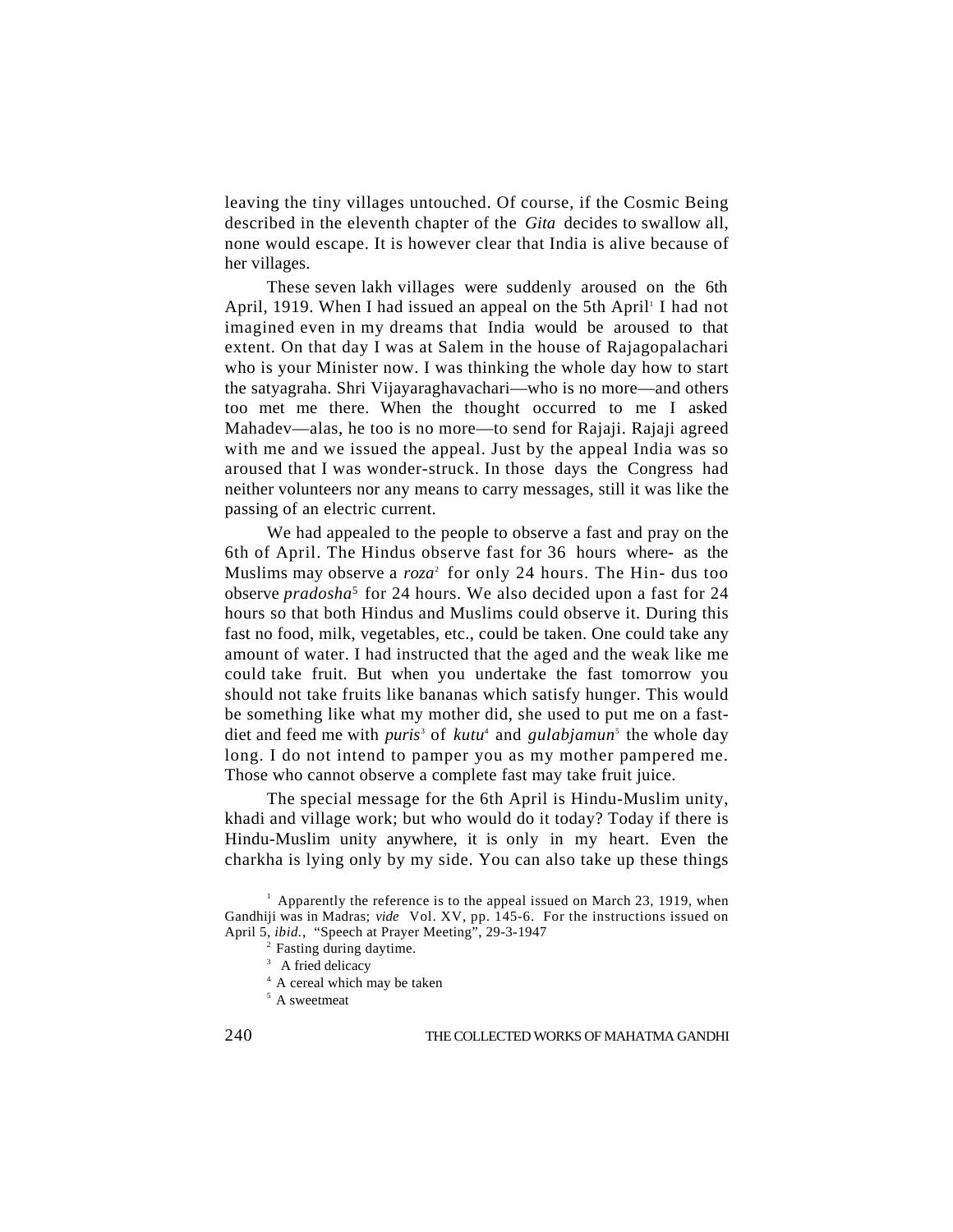tomorrow if you wish. For doing this you must forget the past happenings. No matter what atrocities had been committed by the Muslims in the Punjab and by the Hindus in Bihar, both the communities should forget these things and think in terms of establishing brotherly relations. If you do not think along these lines, are you going to pray to God that He should make you as fanatical as the people in the Punjab and Bihar? Would you thus save yourselves and your religions? That is why you should undertake the fast only if your hearts are imbued with the spirit of 1919 and you would be able to imbibe that spirit only if you remain peaceful and calm.

How would you attain peace? Spin for an hour daily and then tell me if you do not find peace. Pattani Saheb<sup>1</sup>, Chairman of the Bhavnagar Council, member of the Council of the Secretary of State for India, could sleep after spinning for an hour at night when all other remedies failed.

Hindu-Muslim unity can be established only through peace. I know it is a difficult task. Out non-violence is tested when we can remain calm even though a volcano may be raging in our hearts.

And what is the harm if all of us die by remaining peaceful? Even if some Muslim kills me, he will be after all my brother. If we fail to preserve peace and forcibly retain the country's unity our hearts will remain divided. And, if [the spirit of] Pakistan persists in our hearts and we are not willing on any account to live with our brothers peacefully, I warn you India will not be able to retain her freedom.

Yes, in a way, Pakistan can be full of the nectar of nectar. But why do you need pistols, spears and swords for it? A Pakistan forced on others will be full of poison. Why should we force people to swallow this poison? If I do not poison others' hearts, have no poison in mine and do not mind it if I have to die fighting all others, the Pakistan [thus achieved] would be a thing of love and so would be India. India will be full of the nectar of love when she belongs not only to the Hindus but also to the Muslims, Parsis, Christians and Sikhs in equal measure. And that Pakistan alone would be full of love where there would be place for all the communities and no malice against anyone. Because I am a believer in such an India and such a Pakistan, I would recite *Auz-o-Billahi* even while I recite the *Gayatri<sup>2</sup>* 

1 Sir Prabhashankar Pattani

<sup>2</sup> A Vedic hymn invoking the creative energy of the sun; *Rig-veda,* III. 62, 10.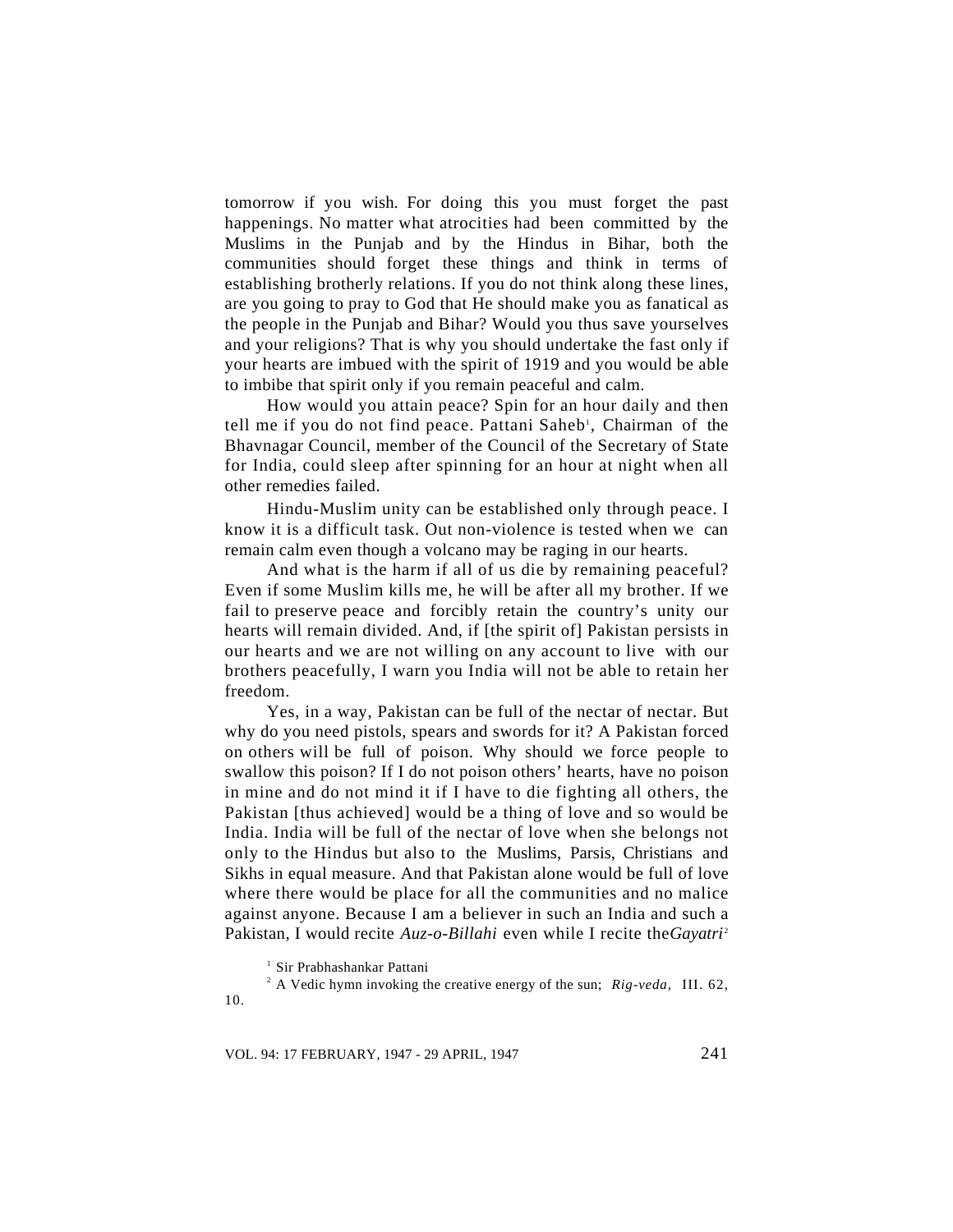and the *Gita.*

Today is the seventh death anniversary of Andrews Saheb<sup>1</sup>. We should remember his qualities. He lived a very simple life. We were very close friends. He was a white man, but he was so simple and mixed so well with the villagers that it was difficult to believe that he was an Englishman. He did not even know how to dress properly. He used to wrap a *dhoti* loosely round his large body. He was not bothered about appearances. He had a heart of gold.<sup>2</sup>

In conclusion, Gandhiji said that he had received a letter, which he would release to the Press, from the Rashtriya Swayamsevak Sangh that they had had nothing to do with the raising of objections to the prayer on the three previous days. He was glad to hear that and believed it. No organization could protect life or religion if it did not work absolutely in the open.

[From Hindi]

*Prarthana-Pravachan—*Part I, pp. 25-9, and *Harijan,* 20-4-1947

# *238. LETTER TO LORD ISMAY*

BHANGI COLONY, NEW DELHI, *April 5, 1947*

DEAR LORD ISMAY,

Pandit Nehru gave me what you have described as an outline of a scheme. What I read is merely a copy of the points I hurriedly dictated,<sup>3</sup> whereas, as I understood from H. E. the Viceroy, you were to prepare a draft agreement after the line of the points I had dictated. Of course you were at liberty to amend them, add to them and omit what you wished to omit.

I had a chat with Pandit Nehru twice during the day, the second time when he handed a copy of the outline at 5 p.m.

The seventh point should read thus: "Within the framework hereof Mr. Jinnah will be perfectly free to present for acceptance a scheme of Pakistan even before the transfer of power, provided, however, that he is successful in his appeal to reason and not to the force of arms which he abjures for all time for this purpose. Thus, there will be no compulsion in this matter over a province or a part

 $1^{\circ}$  C. F. Andrews (1871-1940); British missionary, author, educationist and a close associate of Rabindranath Tagore and Gandhiji

<sup>2</sup> What follows is reproduced from "The Delhi Interlude" in *Harijan.*

<sup>&</sup>lt;sup>3</sup>Vide "Outline of Draft Agreement", "Outline of Draft Agreement", 4-4-1947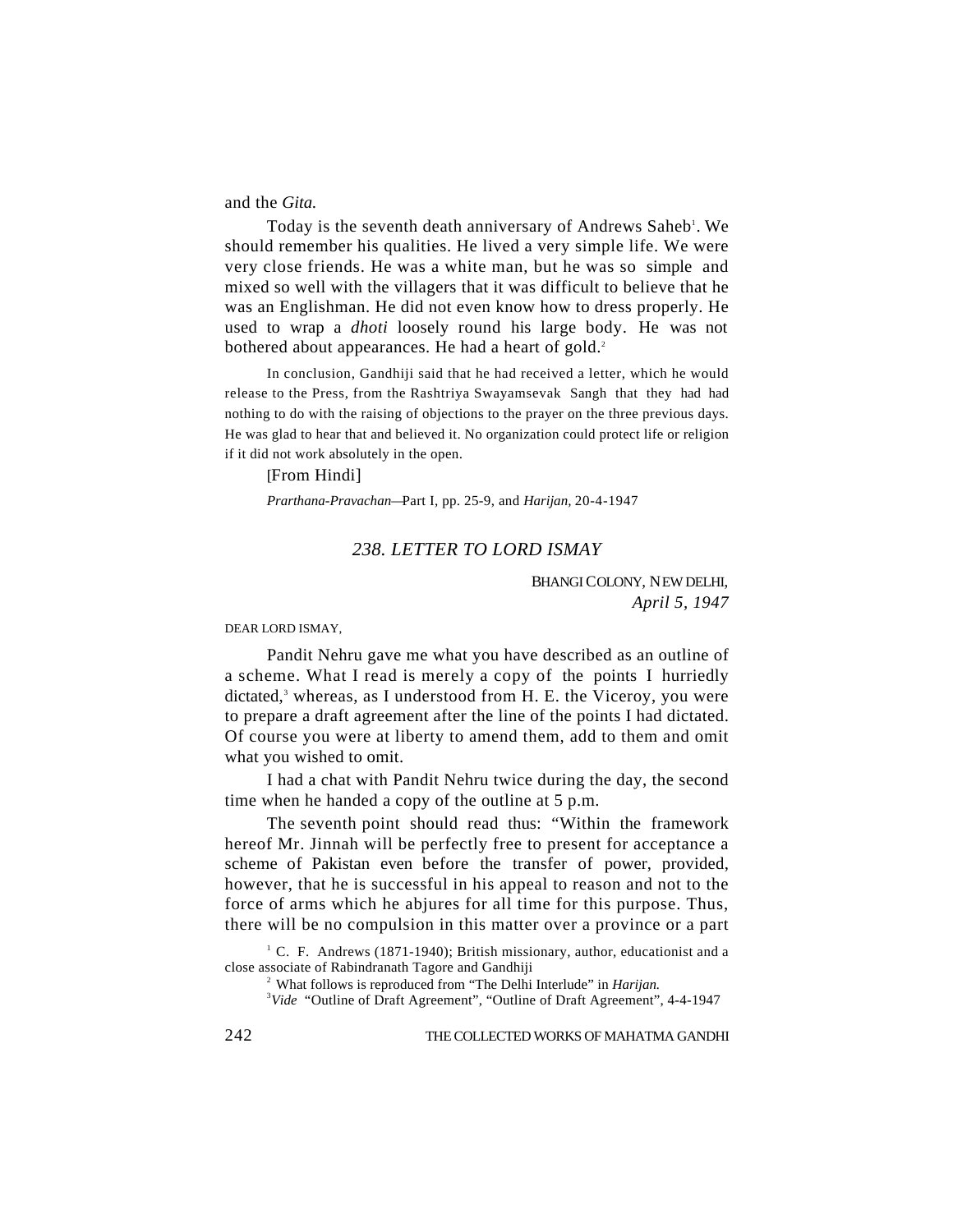thereof."

What I could not recall yesterday I now recall.

The eighth will read as follows: "In the Assembly the Congress has a decisive majority. But the Congress shall never use that majority against the League policy simply because of its identification with the League but will give its hearty support to every measure brought forward by the League Government, provided that it is in the interest of the whole of India. Whether it is in such interest or not shall be decided by Lord Mountbatten as man and not in his representative capacity."

I have finished dictating this at 8·45 p.m. I am anxious that it reaches you tonight. Therefore, I have only made manifest correction and addition. The outline is by no means complete. When a draft agreement is prepared, many other points which should occur to any draftsman will have to be covered.

I must add that Pandit Nehru has at least one vital objection to the outline. But I will not tax you with its mention here. If the outline appears workable to H. E. I would like to wait on him once more and discuss Pandit Nehru's objections. Before putting it before Q. A. Jinnah I would like to show it to a few friends.

> *Yours sincerely,* M. K. GANDHI

*Gandhiji's Correspondence with the Government, 1944-47,* pp. 237-8

### *239. LETTER TO LORD ISMAY*

BHANGI COLONY, NEW DELHI, *April 6, 1947*

DEAR LORD ISMAY,

Many thanks for your letter of even date.<sup>1</sup>

The very thought that at the threshold of my friendship with Lord Mountbatten and you, there can be any misunder- standing at all fills me with grave doubts about my ability to shoulder the burden I have taken upon my weak self. It is impossible, at every stage, to reduce to writing conversations, and that would be, in my opinion, a bar to friendship. I can only say that there must be some defect in my understanding or my attentiveness if I misunderstand very simple things. I do not feel inclined to reproduce the talk about this topic

<sup>1</sup> *Vide* "Letter from Lord Ismay", 6-4-1947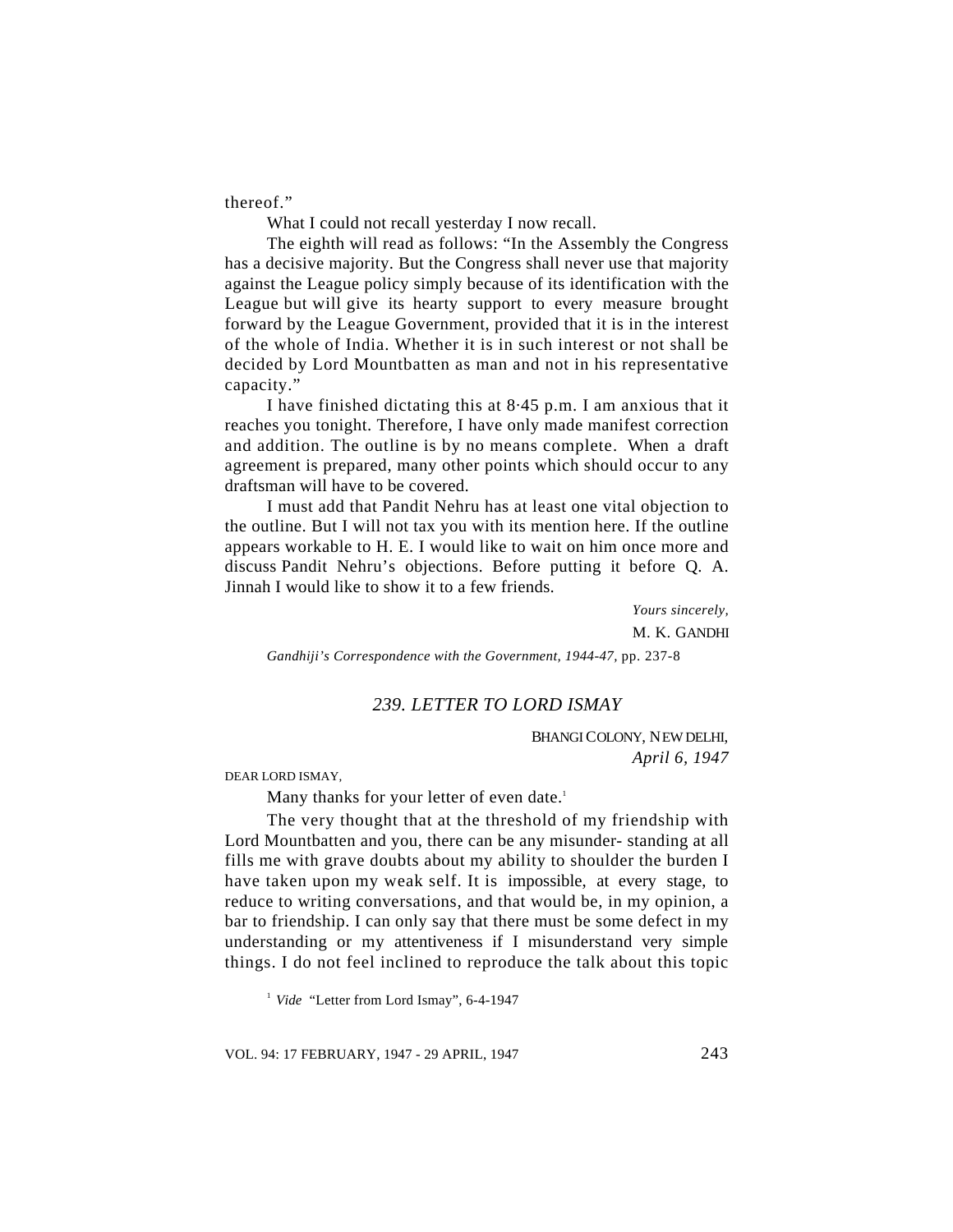except to mention one thing, viz., that H. E. mentioned [V. P.] Menon to you and said you should prepare something in conjunction with him and I was to give you the points which were to become the basis of the draft you were to prepare.

So far as you are concerned you correctly took down what you heard from me. But as it did not answer what I wanted to say I have given you my considered view about point  $7<sup>1</sup>$ 

Now that I have seen Nos. 3 and 4 I must differ from you in your view that with the new version of No. 7 and filling in of No. 8, Nos. 3 and 4 become redundant. But of this later, if we ever reach the consideration stage of the "outline".

Since writing this Badshah Khan came into my room and I find that he confirms the gist of the conversation with Lord Mountbatten as described by me and adds that when we went to your office I told you that I had only to give the points as I hastily thought of them in order to enable you and your draftsman to prepare a draft agreement.<sup>2</sup>

*yours sincerely,*

M. K. GANDHI

*Gandhiji's Correspondence with the Government, 1944-47,* pp. 240-1

## *240. A TALK*

# BHANGI NIVAS, NEW DELHI, *April 6, 1947*

Both of you should go to the Bhangi Colony and take up the task of teaching the children and of sanitation and so on. No one can afford to sit idle here. I would rather like Manu also to go there daily but she is not keeping well and as it is I am making her work beyond her capacity. Why worry about your husband's loss of hearing? He can very well look after the sanitation work and you can teach the children. You will be learning something thereby. Then alone your and my stay here will serve any purpose. Along with this you should take interest in the prayer and study the opposition that is being voiced during the prayer meetings. There are women too in the opposition, and you should try to persuade them. I am surprised why none of these things occurred to you or [Anand]. If you work only

<sup>1</sup> *Vide* the preceding item.

2 For the Viceroy's reply in this connection, *vide* "Letter From Lord Mountbatten", 7-4-1947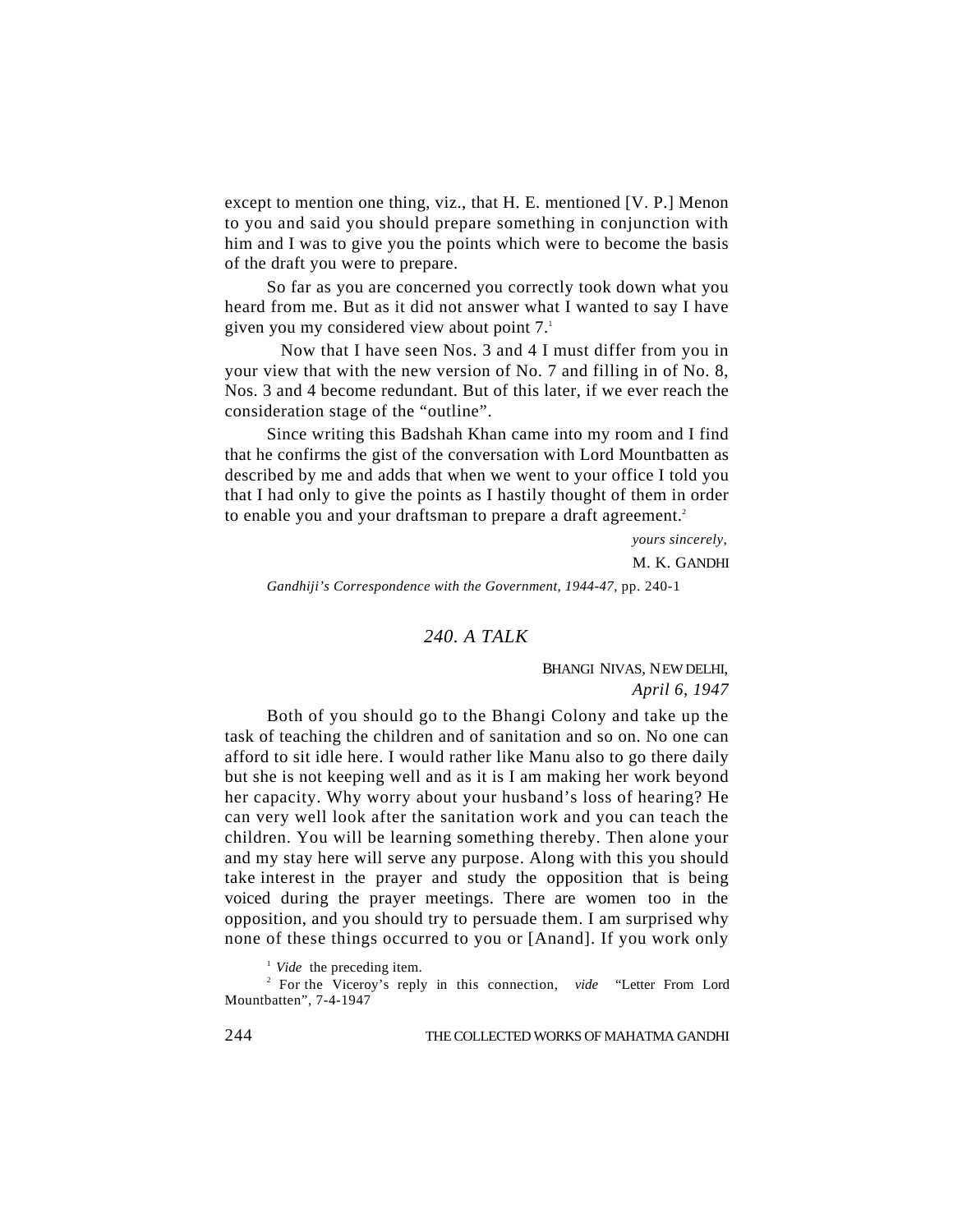when I point it out to you, it has no meaning. One has to look for work wherever one happens to be. There is no dearth of work here. If there is any dearth, it is that of workers, not of work.

[From Gujarati]

*Biharni Komi Agman,* pp. 151-2

### *241. TALK WITH ABDUL MAJID*

*April 6, 1947*<sup>1</sup>

"Bapuji is now going to drive us out of India in our old age," Khwaja Abdul Majid remarked to a member<sup>2</sup> of Gandhiji's party, affecting a laugh. "When India is divided, I shall come to take asylum with you. You won't let the Hindus murder me," he added playfully. Gandhiji, overhearing the remark, interjected:

If a fanatic should kill you, I shall dance with joy ! My misfortune is that I have not many like you who would die bravely and without anger.<sup>3</sup> If I had even half a dozen [men] like you, the flames that threaten to devour us would be put out and peace would reign in India in no time.

*Mahatma Gandhi—The Last Phase,* Vol. II, p. 100

# *242. A TALK*<sup>4</sup>

BHANGI NIVAS, NEW DELHI, *April 6, 1947*

What a great misfortune it is for us that two brothers should talk to each other in English ! One of them claims that it is only in English that thoughts occur to him ! We have become such slaves to the English language. This slavery is of our own choice. I have openly told the British that it was wrong on their part to educate Indians through the English medium and in doing so they had caused immense harm to our country. But I cannot blame them when in

 $1$  Abdul Majid, a nationalist Muslim leader and a trustee of the Aligarh Muslim University, met Gandhiji on this date ; *vide* also p. 218.

<sup>&</sup>lt;sup>2</sup> Manu Gandhi

<sup>3</sup> *Biharni Komi Agman* here says : "It is a pity that no one kills persons like you who would court death bravely. Otherwise all the dices would be cast in my favour, won't they ?"

<sup>&</sup>lt;sup>4</sup> This was addressed to two brothers whom Gandhiji happened to overhear talking in English.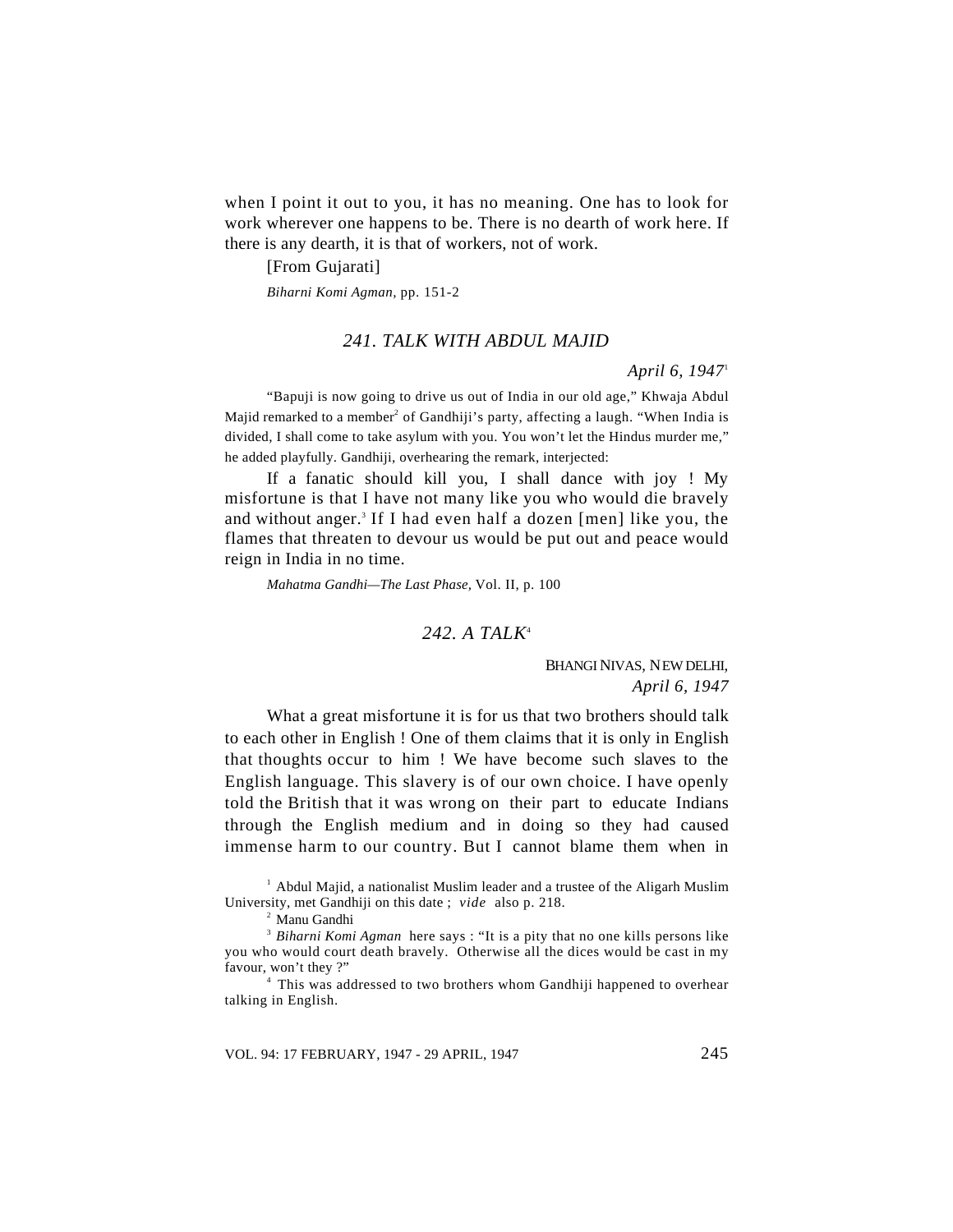normal course two Indians talk in English. For this we are ourselves to blame. We consider it to be our good fortune to be able to speak English. To fulfil that ambition we sacrifice endless time. If we speak faultless English and an Englishman happens to compliment us, we feel elated. If we were to count the hours we spend in learning English we would realize that we thereby deprive the country of the precious time that would have been otherwise devoted to its service, thus resulting in the wastage of countless hours. Still we cannot ever fully master English. I receive letters from persons holding high degrees, whose English is simply awful. One feels disgusted by them. No doubt, one should learn English as a hobby. It has a vast treasure of literature. But one should not make indiscriminate use of it. Quite a few dignitaries from among the delegates to the Asian Conference came to see me. But they conversed in their languages, viz., Japanese, Turkish, etc. There used to be an interpreter conversant with English and their languages. It occurred to me that that was the occasion when Hindustani could have become the language of the whole of Asia. Under such circumstances the interpreter would have learnt the language of the particular country as well as our national language. If it happens, Asia, which at present is divided into different parts, will witness one country developing cordial relations with the other as members of one family. It would indeed be a magnificent achievement. But to whom can I address my advice? You two brothers, fully conversant with Hindi and Punjabi, continue to talk in English !

[ From Gujarati] *Biharni Komi Agman,* pp. 154-5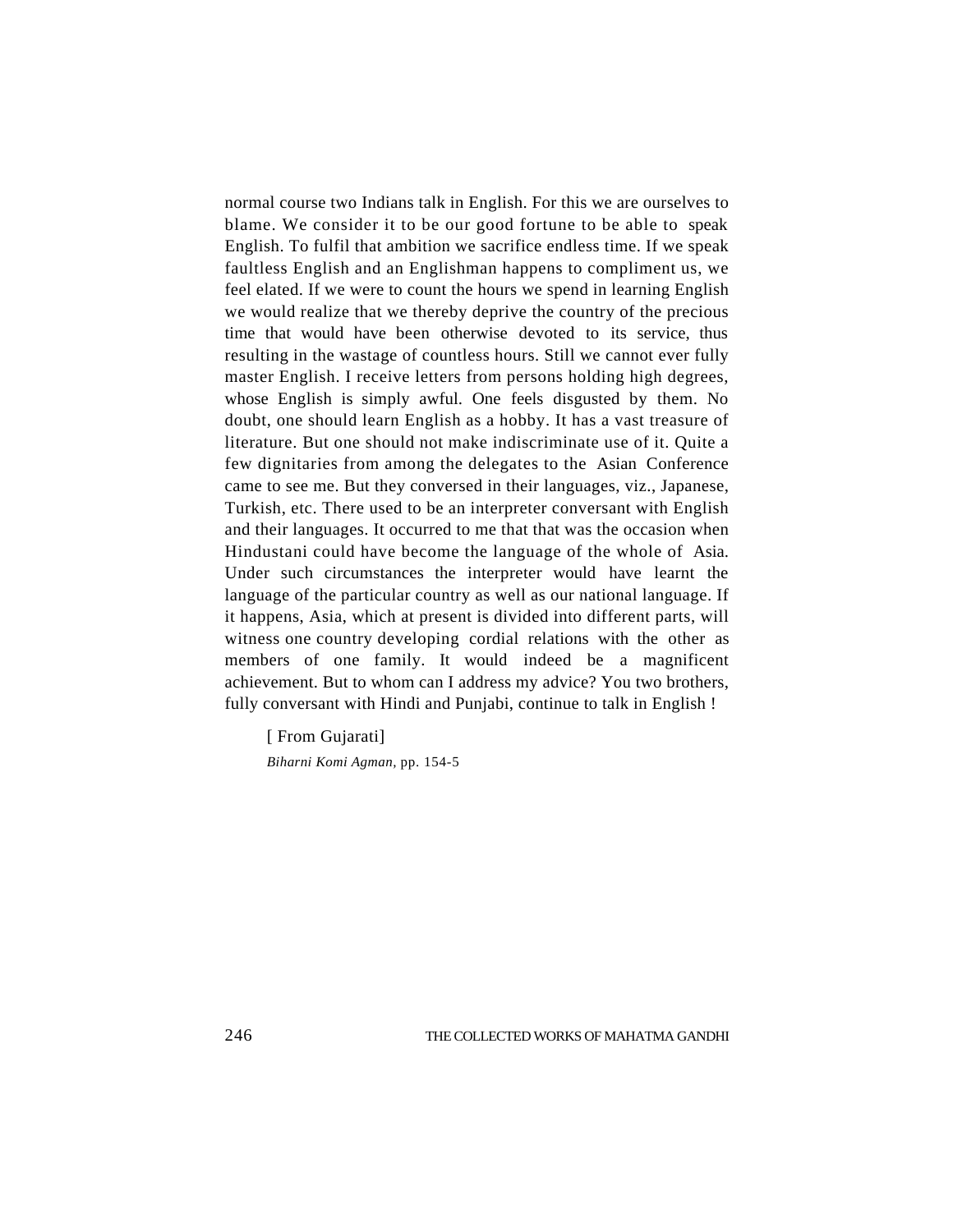### *243. SPEECH AT PRAYER MEETING*

NEW DELHI *April 6, 1947*

While I was listening to this *bhajan*<sup>1</sup>, as also to the *Ramdhun*, the scene of my Noakhali days came vividly before my eyes. The party<sup>2</sup> comprising these very men and women used to accompany me for about half a mile while I proceeded on my tour in the morning.

I only wish to tell you that you should not give up your goodness. If all the Muslims say that they wish to sever all connection with the Hindus and wish to live separately, should we out of anger start killing them? If we do that we shall be engulfed in such a holocaust that we shall all be reduced to ashes and none will survive Indiscriminate looting and arson will only spell disaster for the whole country. Regular warfare also, I must say, causes only destruction and nothing is gained thereby.

What has been said in the *Mahabharata* is of universal application. It does not apply to Hindus alone. It depicts the story of the Pandavas and the Kauravas. Though they were blood-brothers the Pandavas worshipped Rama, that is, goodness, and the Kauravas followed Ravana, that is, evil. Renouncing ahimsa they took to violence and fought among themselves with the result that not only were the Kauravas killed, but the Pandavas also were losers in spite of their victory. Very few among them survived to see the end of the war and those who did found their lives so unbearable that they had to retire to the Himalayas. This is exactly what is happening in our country today.

Today is the first day of the National Week. I trust you are observing it as a day of fasting and prayer. There was mass spinning also from 3 to 4 p.m. in which the Congress President, his wife, Pandit Jawaharlal Nehru, Acharya Jugal Kishore and many others took part. The spinning *yajna* having been completed so beautifully and enthusiastically you will soon be breaking the fast but how good it

<sup>1</sup> By Rabindranath Tagore. The purport of the *bhajan* was : "Let us all aspire and say that our Bharat may rise to great heights in the world. It may attain eminence in the field of religion and action. Again a new sun will rise above it."

<sup>&</sup>lt;sup>2</sup> Which, besides Manu Gandhi, included the Press correspondents, Sailen Chatterjee and Biren Sinha.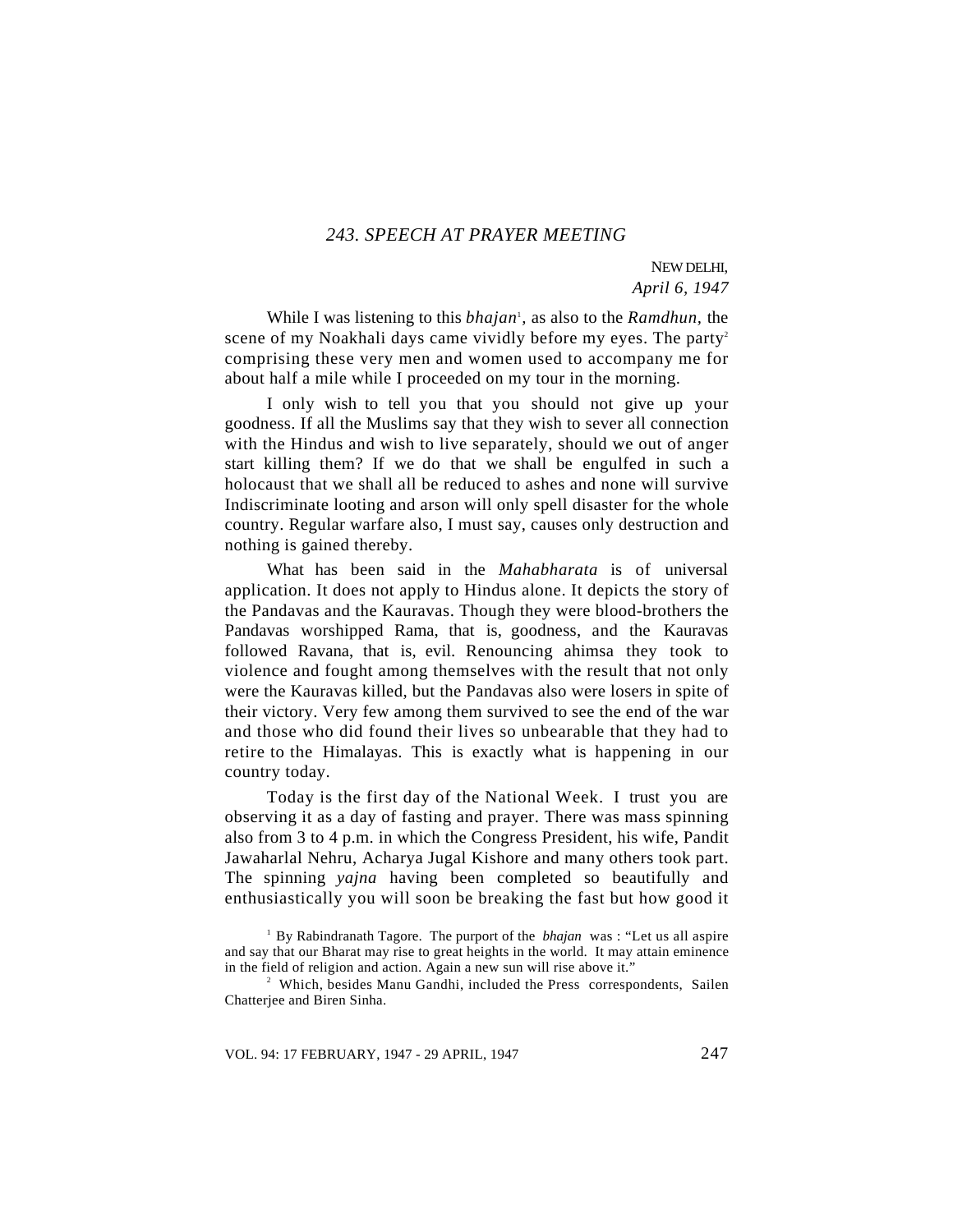would be if as a result of today's rededication the names of Rama and Rahim and the message of the *bhajan* are permanently engraved in our hearts. But today all this remains but a dream in India.

I am being inundated with abusive letters and telegrams. This shows how grossly some people misunderstand my ideas. Some think I consider myself too big even to reply to their letters while others think I am enjoying myself in Delhi while the Punjab is in flames. How can they understand that I am working day and night for them wherever I am? True, I cannot wipe their tears. God alone can do that.

Khwaja Abdul Majid, who is a trustee of the Aligarh University, came to see me today.<sup>1</sup> He has a lot of landed property but at heart he is a *fakir.* He used to be my host whenever I went to Aligarh. Swami Satyadev Parivrajak, who had been on a pilgrimage to the Himalayas, used to accompany me. He was a very active worker but now God has taken him away. He told me he would accompany me but he would not join me if I dined with a Muslim. On hearing this Khwaja Saheb said, "If that is what his religion enjoins, I shall make separate arrangements for him." Though the Swami was accompanying me Khwaja Saheb did not mind when the Swami did not dine with him. Would that those good old days were here again when there used to be heart-unity among Hindus and Muslims. Khwaja Saheb continues to be the president of the nationalist Muslims. Other nationalist Muslims who had graduated from the Aligarh University in those days are today ideal students of the Jamia Millia and are excellent workers. They are like on oasis in the Sahara. Even if somebody killed Khwaja Saheb he would not wish him ill. Such people may be few but we must retain our innate qualities. When faced with bad characters we should not stoop to their level. But we committed this mistake in Bihar. Nationalist Muslims had been killed by Hindus there and Hindus friends of Islam had been done to death by Muslims.

We should dispassionately think where we are drifting. Hindus should not harbour anger in their hearts against Muslims even if the latter wanted to destroy them. Even if the Muslims want to kill us all we should face death bravely. If they established their rule after killing Hindus we would be ushering in a new world by sacrificing our lives. None should fear death. Birth and death are inevitable for every

<sup>1</sup> *Vide* "Talk with Abdul Majid", 6-4-1947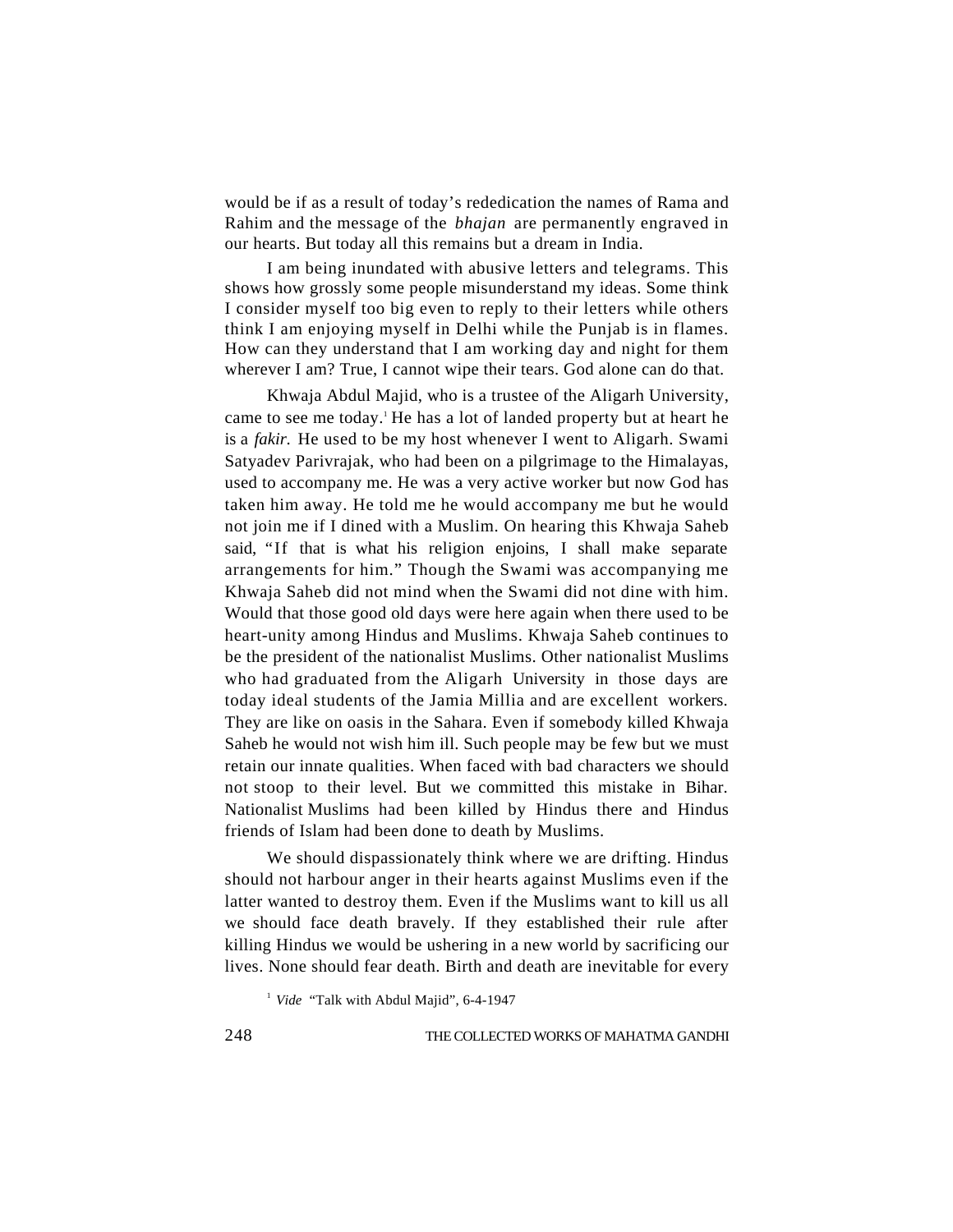human being. Why should we then rejoice or grieve? If we die with a smile we shall enter into a new life, we shall be ushering in a new India. The Concluding verses<sup>1</sup> of the second chapter of the *Gita* describe how a godfearing man should live. I would exhort you to read and understand those verses and ponder over their meaning. You will then realize what our ideal is and how far short of it we are today. Our independence is at our threshold and it is our duty to ask ourselves whether we are fit to have it and sustain it. This week, while I am here, I propose to administer you the dose which would make you worthy of freedom. If we keep on quarrelling amongst ourselves we shall lose our freedom even after attaining it.

[From Hindi] *Prarthana-Pravachan—*Part I, pp. 29-32

### *244. TALK WITH DELEGATES FROM VIET NAM*

*April 6, 1947*

If the Congress firmly implements the constructive programme given by me, including khadi, village industries, prohibition, removal of untouchability, communal harmony, uplift of women, adult education, etc., it would become a truly non-violent body and freedom would automatically come.

India's contribution to the welfare of the allied nations and world peace would be without compromising her adherence to nonviolence and truth and her goal of complete independence.

I believe that there is unnecessary delay in granting us independence and irrelevant issues are being raised. The presentday communal riots are also an unfortunate outcome of that policy. I, therefore, say with certainty that thereby the British are harming themselves. This is the moment of my greatest trial. The moment has now arrived to demonstrate successfully my weapon of nonviolence. And, in this quest I am not taking a moment's rest. Day and night I pray to God that He may give me light. There is considerable violence in the hearts of Congressmen and they are no less selfish. I have sufficient evidence of this. Even if Congressmen alone had imbibed

<sup>1</sup> "Speech to Prayer Meeting", 8-3-1947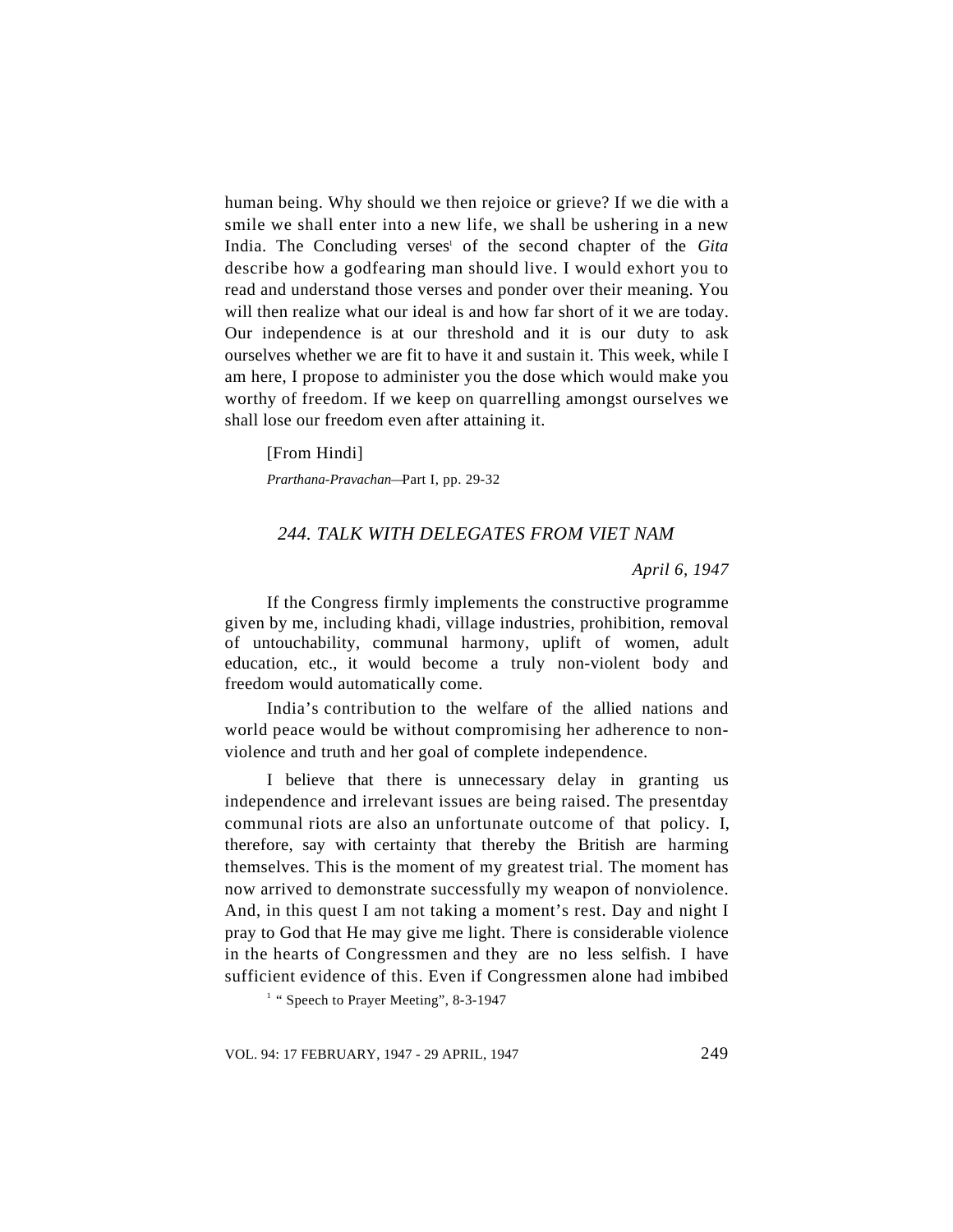nonviolence and truth, freedom would have come sixteen years ago, that is, in 1931, and our history would have been different. But I do not wish to complain about that. I must manage with whatever knife I may be having to cut this *mosambi.* If I do not have a knife I should learn to cut it even with the blunt edge of a dish. How long can one carry on with a borrowed knife? And, if I borrow a knife from someone, I cannot refuse if in turn he asks for a precious thing from me. That is why I flatly decline to seek help from any other country to attain the independence of my own country.

[ From Gujarati] *Biharni Komi Agman,* pp. 1578

# *245. MESSAGE FOR PEOPLE OF VIETNAM* <sup>1</sup>

[*April 6, 1947* ] 2

My heart is always with the oppressed peoples of the world, and I have full sympathy with the cause for which the people of Viet Nam are fighting.

*The Hindu,* 10-4-1947

 $1$  This was sent through Tran Van Heun, leader of the Viet Nam Delegation to the Inter-Asian Relations Conference, who called on Gandhiji on April 6, 1947; *vide* the preceding item.

<sup>2</sup>*ibid*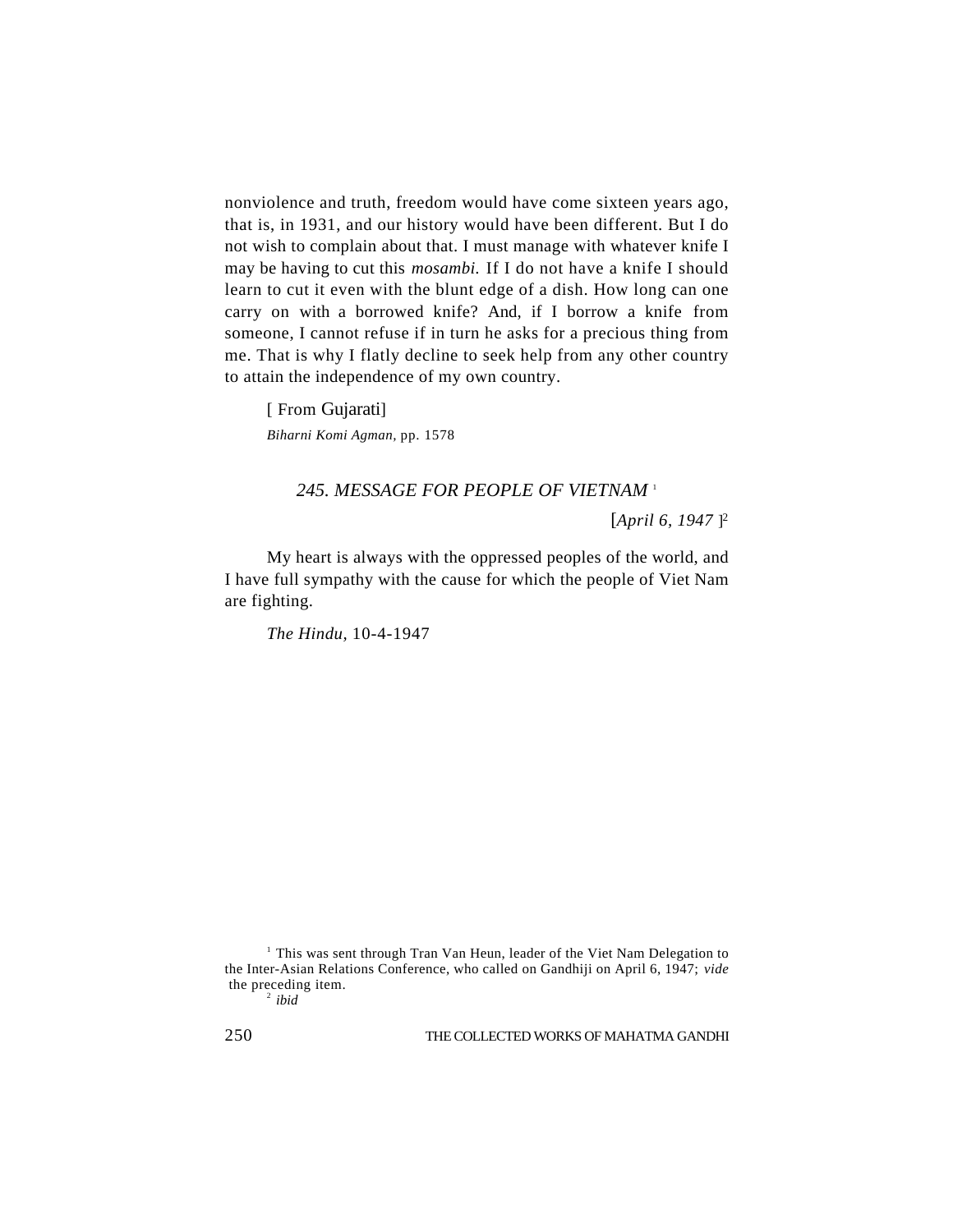# *246. TELEGRAM TO SATIS CHANDRA DAS GUPTA*

NEW DELHI,

*April 7, 1947*

#### SATIS DAS GUPTA KHAZIRKHIL RAMGANJ

ALL YOUR PRECISE BUT PAINFUL WIRES<sup>1</sup> ALSO FROM HARAN BABU<sup>2</sup> (STOP) CASE SEEMS TO BE FOR EXODUS OR PERISHING IN FLAMES OF FANATICISM (STOP) HOPE YOU WILL NOT ADVISE MY COMING TO ADVISE ON CHOICE (STOP) HOLD COUNSEL WITH WORKERS AND ACT PROMPTLY.

**BAPU** 

From a photostat: G. N. 897, and *Harijan,* 20-4-1947

### *247. TELEGRAM TO H. S. SUHRAWARDY*

BHANGI COLONY, NEW DELHI,

*April 7, 1947*

THE CHIEF MINISTER BENGAL SUHRAWARDY SAHEB CALCUTTA

I CONTINUE RECEIVE DOLEFUL WIRES ABOUT INCREASING LAWLESSNESS NOAKHALI (STOP) I SUGGEST PROMPT ATTENTION WIRES<sup>3</sup> OF STATISCHANDRA DASGUPTA AND PROMPT ACTION (STOP)

<sup>1</sup> The addressee had informed Gandhiji that he had sent two telegrams to the local authorities and the Chief Minister of Bengal. The one dated April 2, 1947 read : "There have been five cases of arson between march 23 and yesterday. Yesterday's case. . . was an attempt to burn alive three families consisting of twentyone persons male, female, children. . . ." Another telegram dated April 5, 1947 read : "Have to bring to your notice another case of arson last night. . . Haralal Bhowmik found himself locked from outside in his sleeping room while all structures including sleeping room were burning . . . . Request you thijk over these gruesome attempts of burning alive the Hindus and shape Government policy by shaking off inactivity."

2 Haranchandra Ghosh-Chowdhary; *vide* "Telegram to Haranchandra Ghosh-Chowdhury", 7-4-1947

<sup>3</sup> *Vide* footnote 1, "Telegram to Satis Chandra Das Gupta", 7-4-1947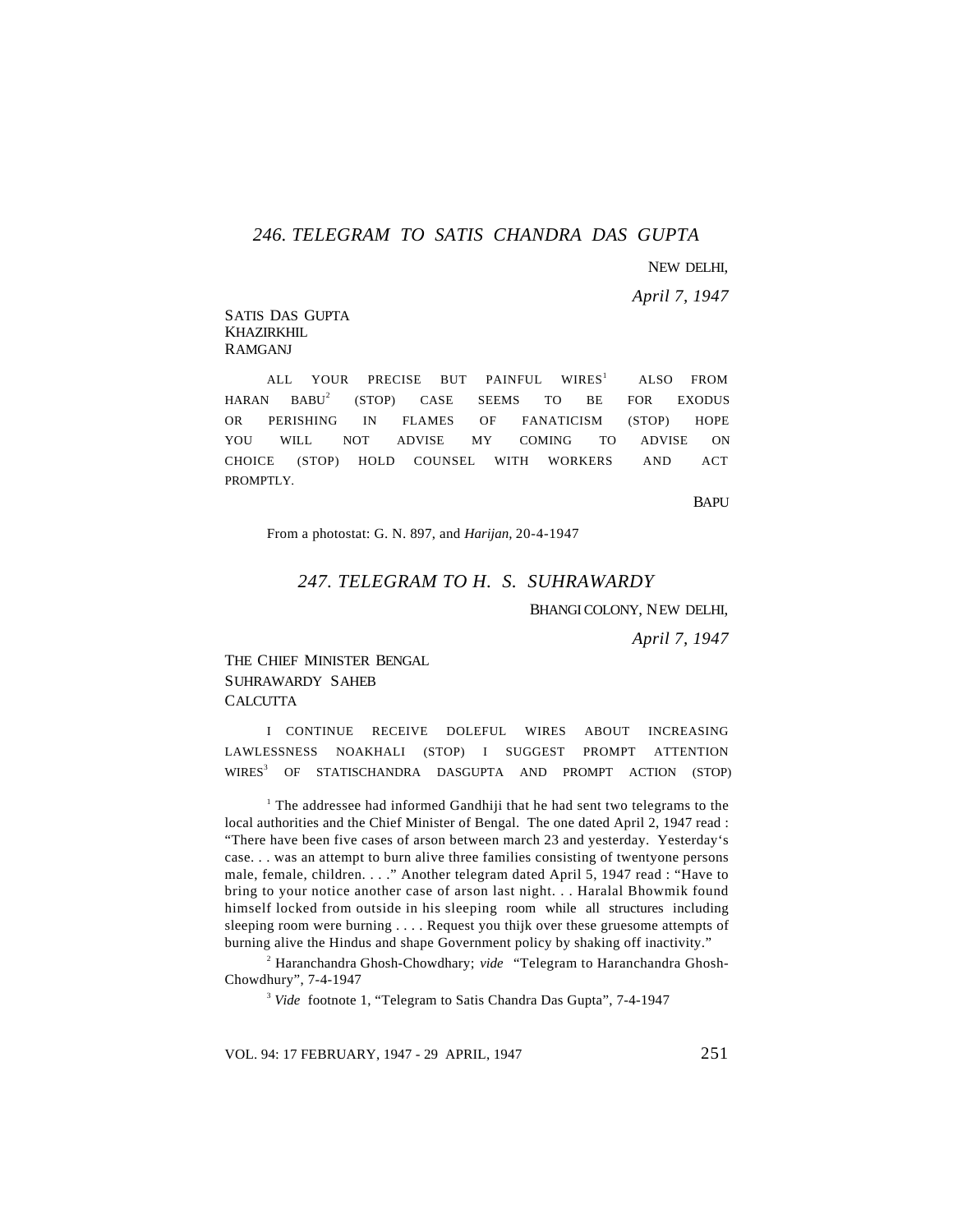**GANDHII** 

From a copy: Pyarelal Papers. Courtesy: Pyarelal. Also *The Hindu,* 8-4-1947

# *248. TELEGRAM TO HARANCHANDRA GHOSH-CHOWDHURY*

BHANGI COLONY, NEW DELHI, *April 7, 1947*

#### HARANCHANDRA GHOSH CHOWDHURY CHOUMHANI (NOAKHALI)

IF WHAT YOU SAY<sup>1</sup> IS TRUE CLEAR CASE FOR EXODUS OR PERISHING IN THE FLAMES OF MADNESS AND FANATICISM. CONSULT SATIS BABU AND ACT UNITEDLY.<sup>2</sup>

**GANDHII** 

From a photostate: G. N. 7826. Also Pyarelal Papers. Courtesy: Pyarelal

# *249. LETTER TO LORD MOUNTBATTEN*

*Personal and Immediate* and the BHANGI COLONY,

GANDHI, NEW DELHI *April 7, 1947*

DEAR FRIEND,

I have pressing letters from friends in the Punjab asking me to go there even if it be for a few days. Pandit Nehru agrees. Nevertheless I would like you to guide me too.

<sup>1</sup> The addressee's telegram dated April 6 read : "Rehabilitation in Noakhali is becoming increasingly difficult. Lawlessness, theft, burglary, house-breaking, night raids, burning of houses, hay-stacks, becoming common.

Ploughing of fields in some areas obstructed. In about five hundred cases involving loot, arson, murder, final reports submitted on pleas non-availability sufficient evidence which under present circumstances can be had from riot vicitms alone. Absconders and culprits moving freely reported holding meetings now. People suspect foul play in original cases as all Hindu officers in charge affected *thanas* transferred. Those officers who have timely submitted chargesheets against good number of offenders also transferred. Proceedings drawn against officers who attempted quell riots or arrested large number of culprits of whom ninety per cent now bailed out. More than hundred counter cases against workers. Hindu police and army staff are seriously enquired into and in some cases summoned or otherwise harassed."

<sup>3</sup> The draft of this telegram bears the following instruction in Gandhiji's hand <sup>4</sup>: "Note for Arumanshu—if this is right it should be sent."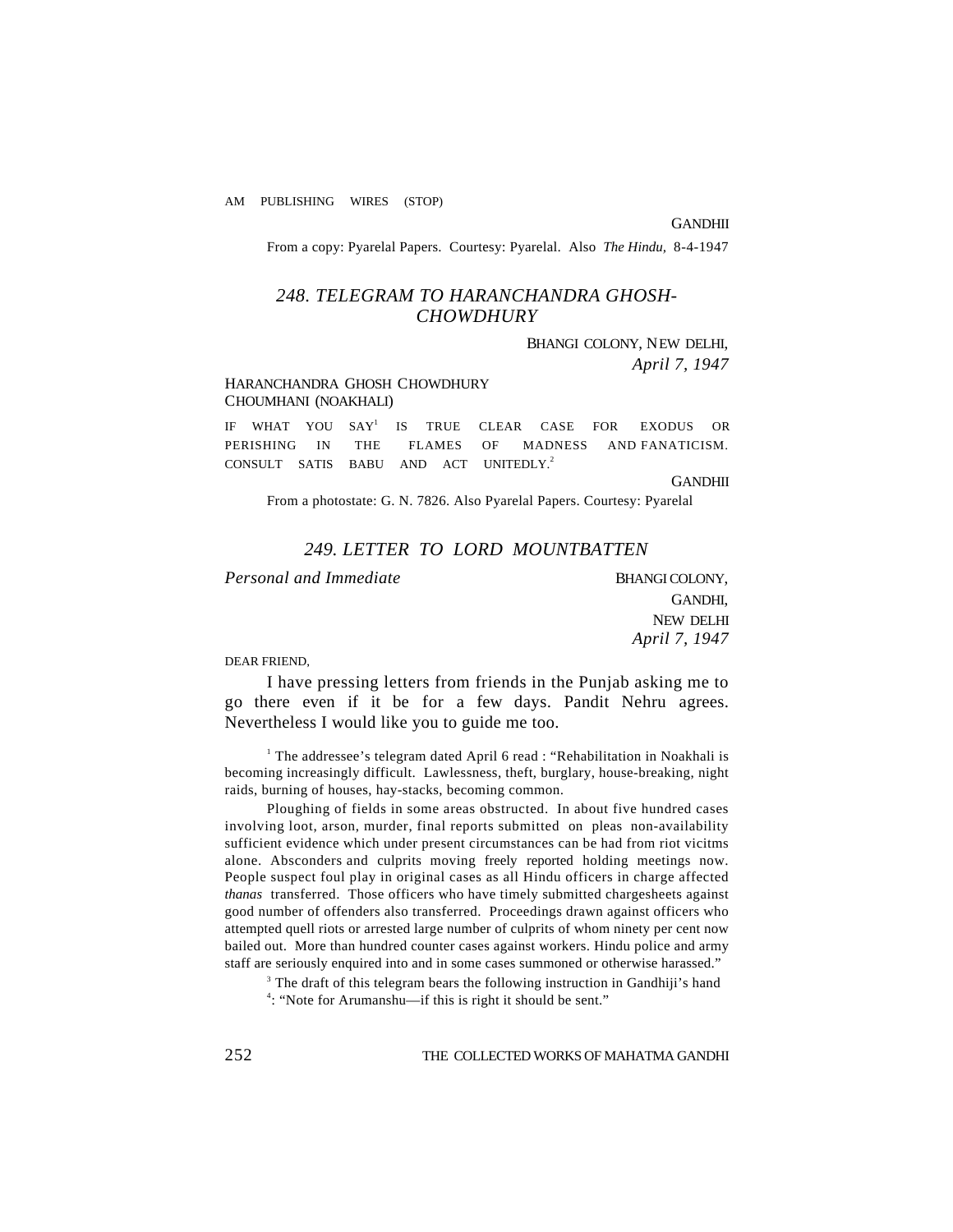Then Noakhali calls. 1 If wires received by me during the last two days are to be relied upon, there is increasing lawlessness in Noakhali. Attempts at roasting people alive have been traced twice, and loot, etc., is going on. You will see my public statement in the press.<sup>2</sup>

This outbreak of violence is not a mere detail. If it cannot be dealt with now, it won't be fourteen months hence.<sup>2</sup>

> *Yours sincerely,* M. K. GANDHII

### HIS EXCELLENCY THE VICEROY NEW DELHI

*Gandhiji's Correspondence with the Government,* 1944-47, p. 242. also C. W. 6523, 6524 and 6525, Courtesy: Mirabehn

# *250. LETTER TO DALAI LAMA*

BHANGI COLONY, READING ROAD, NEW DELHI *April 7, 1947*

DEAR FRIEND,

I have three letters from different functionaries saying the same thing. I thank you for them.

I advised the friends who saw me on your behalf to give up secretiveness and superstition if Buddhism (which is but an attempt to reform Hinduism) is to live.

> *Yours sincerely,* M. K. GANDHII

#### H. H. THE DALAI LAMA **TIBET**

From a copy: Pyarelal Papers. Courtesy: Pyarelal

<sup>1</sup> This sentence from the initial draft (C. W. 6523) was omitted by Mirabehn in her copy (C. W. 6525). The draft (C. W. 6524) carries the following note by Gandhiji : " 'Then N. calls' was necessary. Punjab calls, then Noakhali. But I shall let it go as it is."

2 According to The *Transfer of Power,* Vol. X, the reference is to a report in *the Statesmen,* 7-4-1947, of Gandhiji's speech at prayer meeting on April 5, in which "he reminded his audience of the folly of looking upon one religion as better than the other. He said he was sure that recent happenings were due to the atmosphere of hate that pervaded the land and he called on his audience to join him in fasting during a 'National Week' to begin the following day. "*Vide* "Speech at Prayer Meeting", 5-4-1947

<sup>3</sup> For the addressee's reply, *vide* "Letter from Lord Mountabatten", 7-4-1947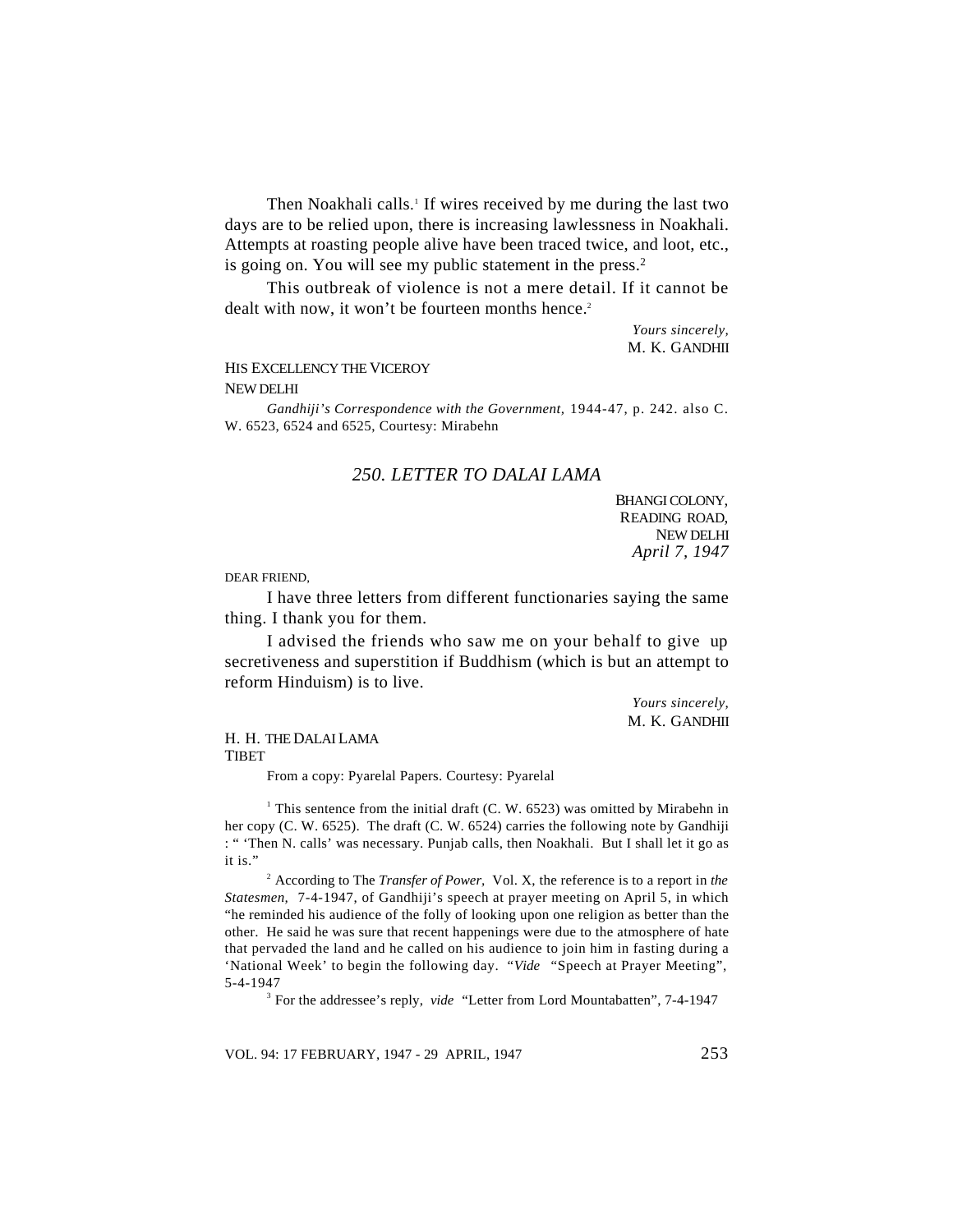## *251. NOTE TO ARUNANSHU*

*April 7, 1947*

You should understand properly all the steps.<sup>1</sup>

From a photostat: G. N. 8030

## *252. SPEECH AT PRAYER MEETING* <sup>1</sup>

NEW DELHI, *Monday, April 7, 1947*

BROTHERS AND SISTERS,

I am constantly receiving letters accusing me of being subservient to M. A. Jinnah<sup>2</sup> and being a fifth-columnist. One correspondent has accused me of becoming a communist. But I an unaffected by such attacks. The verses of the *Gita* to which you listen every day are always in my mind and give me the strength to put up with such things. If my critics understood the meaning of these verses they would not say such things. I am a sanatani Hindu and therefore claim to be a Christian, a Buddhist and a Muslim. Even some Muslims feel I have no right to recite from the Koran. They think by doing so I am trying to beguile the muslims. They do not realize that religion cannot be confined within the boundaries of language or script. I do not see why I can't read from the Koran or consider Mohamad as my prophet. I have faith in the saints and prophets of every religion. I pray to God that I may not lose my head over those who accuse me; in fact I am ready to die at their hands. I firmly believe that if I am steadfast in my faith I shall be serving not only Hinduism but also Islam.

Today a Hindu from Rawalpindi narrated the tragic events that had taken place there. Fiftyeight of his companions were killed just

<sup>1</sup> According to the source the note was regarding the Noakhali situation.

<sup>3</sup> One of the letters bore the address "Mahmud Gandhi". In one he was called a communist, in another "Jinnah's slave". This only amused Gandhiji; he wrote : "Its the people who have conferred upon me the titles of 'Mahatma' and 'Bapu'. Shouldn't I welcome the new titles given by them ?"

<sup>&</sup>lt;sup>2</sup> It being Gandhiji's silence day, his written message was to be read out. But as the meeting began half an hour late and by then Gandhiji had broken his silence, he addressed the gathering himself.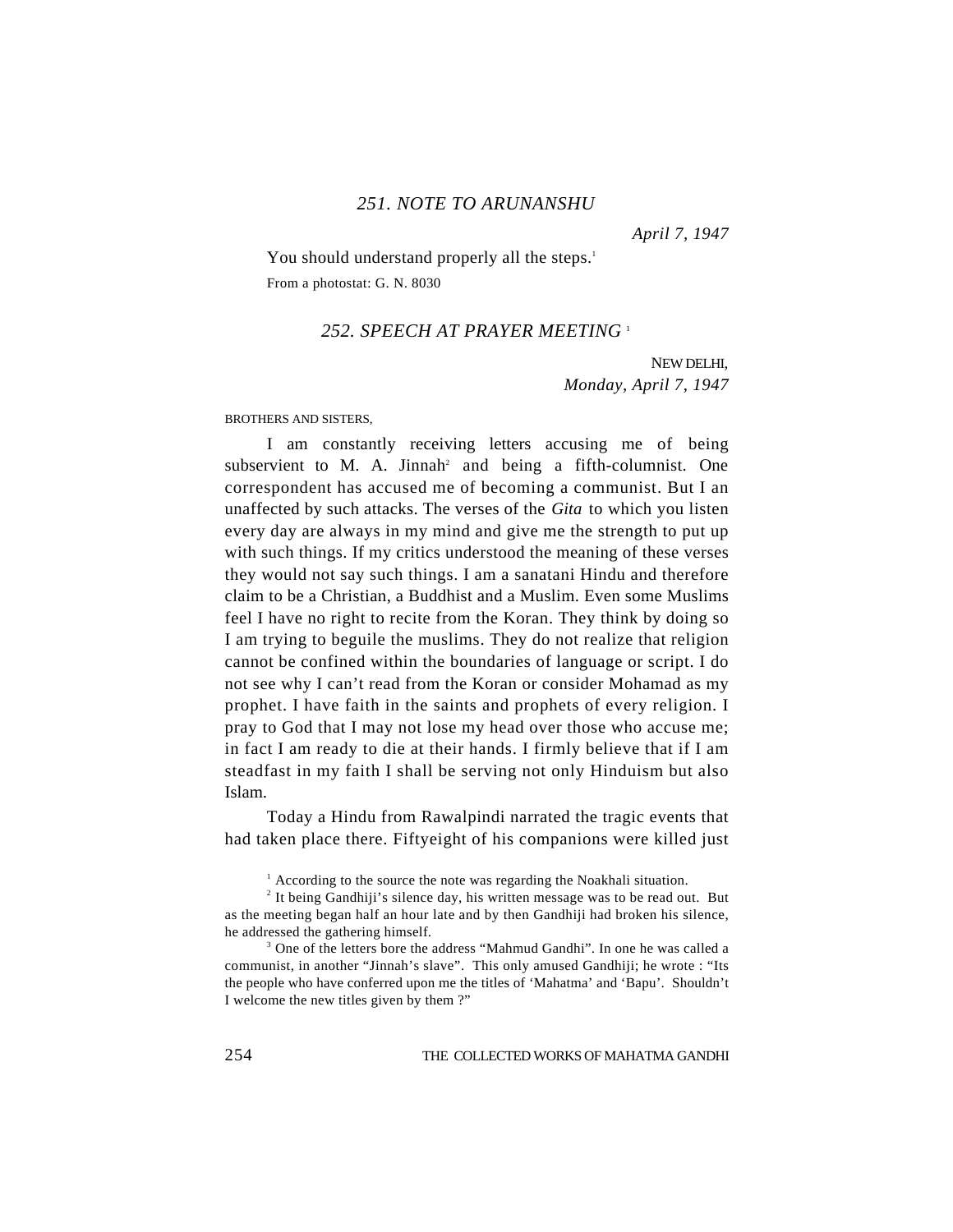because they were Hindus. He and his son alone could survive. The villages around Rawalpindi have been reduced to ashes. What a pity that Rawalpindi where Sikhs and Muslims once vied with one another in welcoming me and the Ali Brothers has become a danger spot for non-Muslims. The Hindus of the Punjab are seething with anger. The Sikhs say that they are the followers of Guru Govind Singh who has taught them how to wield the sword. But I would exhort the Hindus and Sikhs again and again not to retaliate. I make bold to say that if Hindus and Sikhs sacrifice their lives at the hands of Muslims without rancour or retaliation they will become the saviours not only of their own religions but also of Islam and the whole world.

I have been preaching truth and non-violence for the last thirty years I had done the same thing in South Africa for twenty years and I believe that the Indians there have been the gainers for following my advice. Even here those who have trodden the path of truth and nonviolence have not been losers at all. True, the satyagrahis have sacrificed their all. But what does it matter? They have gained a gem and thrown away what was worthless. I am hesitating to go to the Punjab as I am not sure what I would do there. Should I go there to take revenge? The thought of taking revenge appears quite pleasing but God tells me that it is not for me to take revenge. A number of persons have advised me that I must go to the Punjab. But I have told them that I am not going to speak in favour or retaliation because that would be doing a disservice to Hindus, Sikhs and Muslims.

Let me tell the Muslims also that it is sheer madness to talk of wresting Pakistan by fighting with the Hindus and Sikhs. Pakistan is supposed to be the land of peace. M. A. Jinnah asserts that justice will prevail there. Today why don't we find justice there? What happened in Bihar, he may ask. But the Bihar Chief Minister is miserable today. 'Where had the Congress gone? What has it done?", one may ask. It is a big question. The Congress should exercise equal authority over both Hindus and Muslims. But this is not the case today. I cannot even think of Pakistan where there would be no peace and security for a non-Muslim nor can I think of an India where Muslims may be in danger. I went to Bihar and tried to pacify angry Hindus and to create a sense of confidence among the Muslims in respect of the Hindus. Happily a large number of Hindus expressed regret and promised that such a thing would not be allowed to be repeated in future. Similarly, I would appeal to Muslim leaders to ask their fellow-Muslims in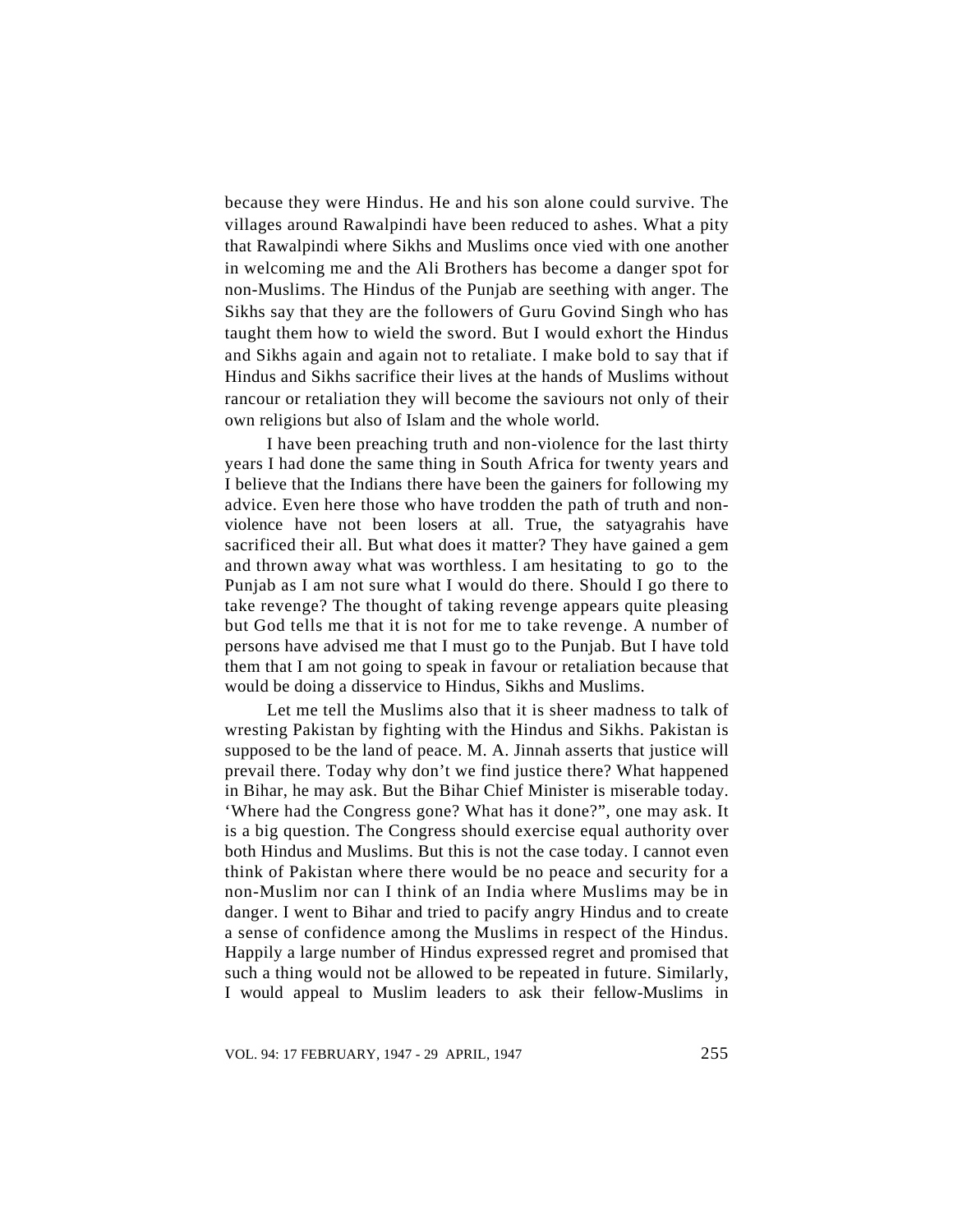Muslim majority provinces to refrain from trying to wipe out non-Muslims in those areas. No matter how provocative had been the language of Hindus and Sikhs in the Punjab, that was no excuse for the barbarity and cruelty perpetrated on non-Muslims by Muslims in the areas where they were in a majority.

During the last two days distressing news has again been received from Noakhali. But in spite of everything it is wrong and cowardly to seek police or military protection. Those who cry when the disturbances break out are slaves and those who seek military protection will remain slaves for ever. People do not like civil war nor do they like to remain in slavery. In their letters Satis Babu and Pyarelal have inquired what is to be done when thatched huts with scores of people locked inside are set ablaze.

Haran Babu has also written in the same strain from Chaumuhani and sent the information that some people in their charge who were intending to leave have been persuaded to stay on. I have telegraphed to the Chief Minister of Bengal that this is a dangerous development.<sup>1</sup> I have sent a message to the people that those who have the fortitude and courage should sacrifice their lives and let themselves be burnt. If they don't find in themselves the strength to do so they may migrate to other places.<sup>2</sup> Many a great men has resorted in the past to migration. Mohamed did it once. Whatever people do, they should in no case call the army belonging to the British, whom we wish to drive away. So many sons of England and Japan died in the last War but their people didn't grieve for them. Theirs are brave races. To have a preference for British rule would be a shame for us.

Will the land protected by the immortal Himalayas and irrigated by the waters of the healthgiving Ganga ruin itself through violence? I hope in my heart of hearts that we shall give up the very thought of maintaining large armies. The armies are not going to do us any good and so long as they remain our independence will be meaningless.

[From Hindi]

*Prarthana-Pravachan—*Part I, pp. 32-5

<sup>1</sup> Vide "Telegram to H. S. Suhrawardy", "Telegram to H. S. Suhrawardy", 7-4-1947

<sup>2</sup> *Vide* telegrams to Satis Chandra Das Gupta and Haranchandra Ghosh-Chowdhury, "Telegram to Satis chandra Das Gupta", 7-4-1947 and "Telegram to Haranchandra Ghosh-Chowdhury", 7-4-1947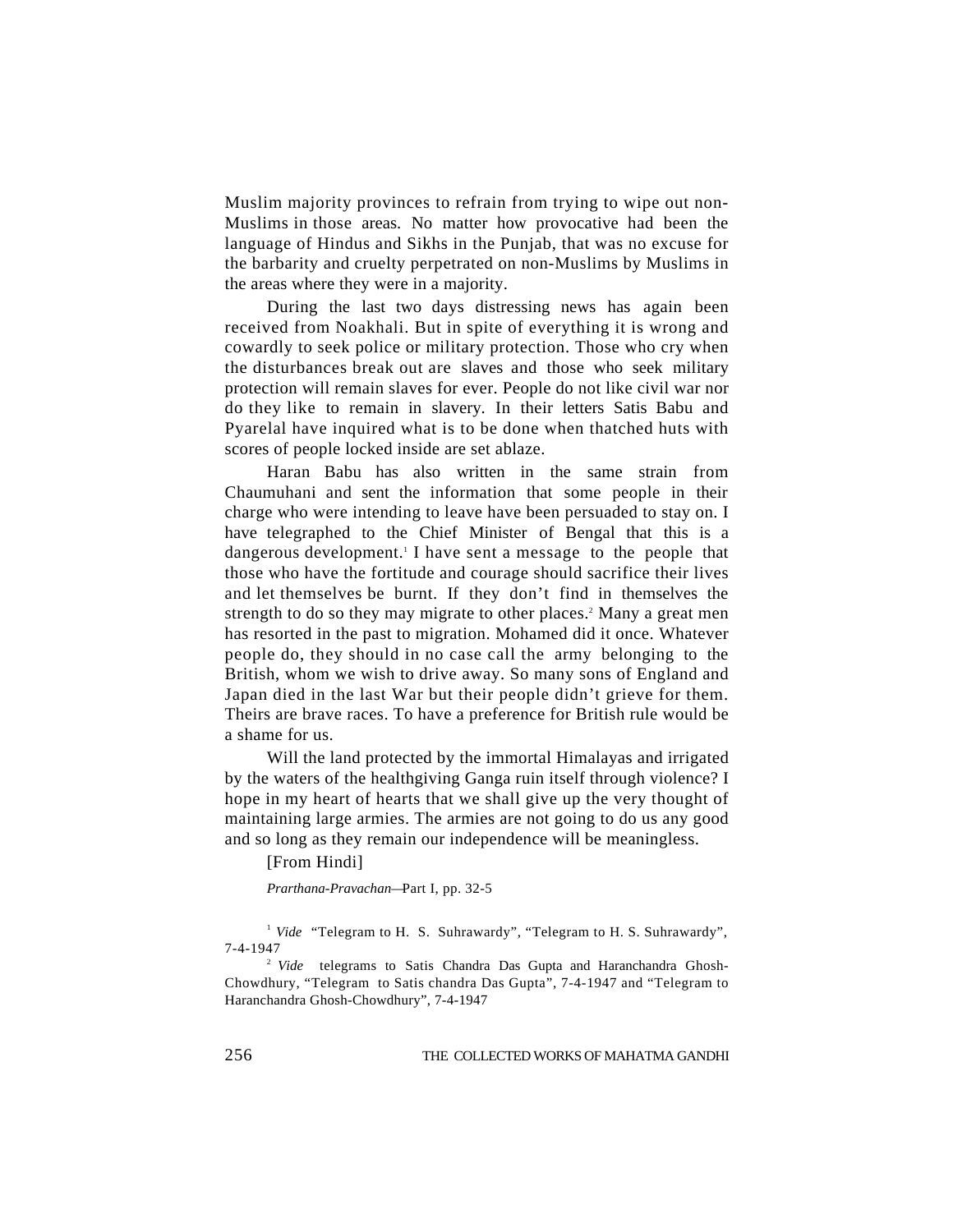# *253. TALK WITH GOSWAMI GANESH DUTT*

*April 7, 1947*

I shall proceed to the Punjab as soon as there is a call from God. Unless God urges me to visit the Punjab, I cannot leave my present mission unfulfilled. I had gone to Noakhali and Bihar on my own initiative and without waiting for an invitation from the sufferers in these parts of the country. Rama's call made me go. When He wishes it, I shall immediately proceed to the Punjab.

Gandhiji asked Goswami Ganesh Dutt to see him next Friday again.

*The Hindustan Times,* 8-4-1947

# *254. A TALK* <sup>1</sup>

#### BHANGI NIVAS, NEW DELHI,

#### *April 7, 1947*

First of all, let us take up communal unity because that is the crying need of the day. Had the  $18$ -point constructive programme<sup>2</sup> been acted upon earnestly since the time I had put it forward, the tragic events all over the country would not have overtaken us. I hold that without communal unity we are simply crippled. If any one of the functions in our body stops we are considered ill. The same thing applies to our country. How can such a country achieve independence? And even if it is achieved, how can it be preserved? There are innumerable communities like Hindus, Muslims, Parsis, Sikhs, and others in India and unless all the communities are united we shall continue to be weak and sickly. That is to say we shall remain slaves and even if we achieve independence there will be no happiness in it. In fact that freedom will be worse than slavery. This is my reading of the present situation.

My faith is being strengthened every day that no one need buy an inch of cloth if everyone plies the charkha daily—just for half an hour. Not only that, this is the key to the preservation of swaraj. If crores of people devoted half an hour to spinning, its result would amaze the whole world. There is no alternative to khadi for bettering the lot of the famishing millions. A number of industries have developed in the wake of khadi which provide livelihood to artisans like carpenters, blacksmiths, peasants, weavers and so on. I compare

<sup>&</sup>lt;sup>1</sup> Two students from Santiniketan, who believed in communism, called on Gandhiji and asked questions about the constructive programme.

<sup>&</sup>lt;sup>2</sup> *Vide* "Constructive Programme: Its Meaning and Place", 13-12-1941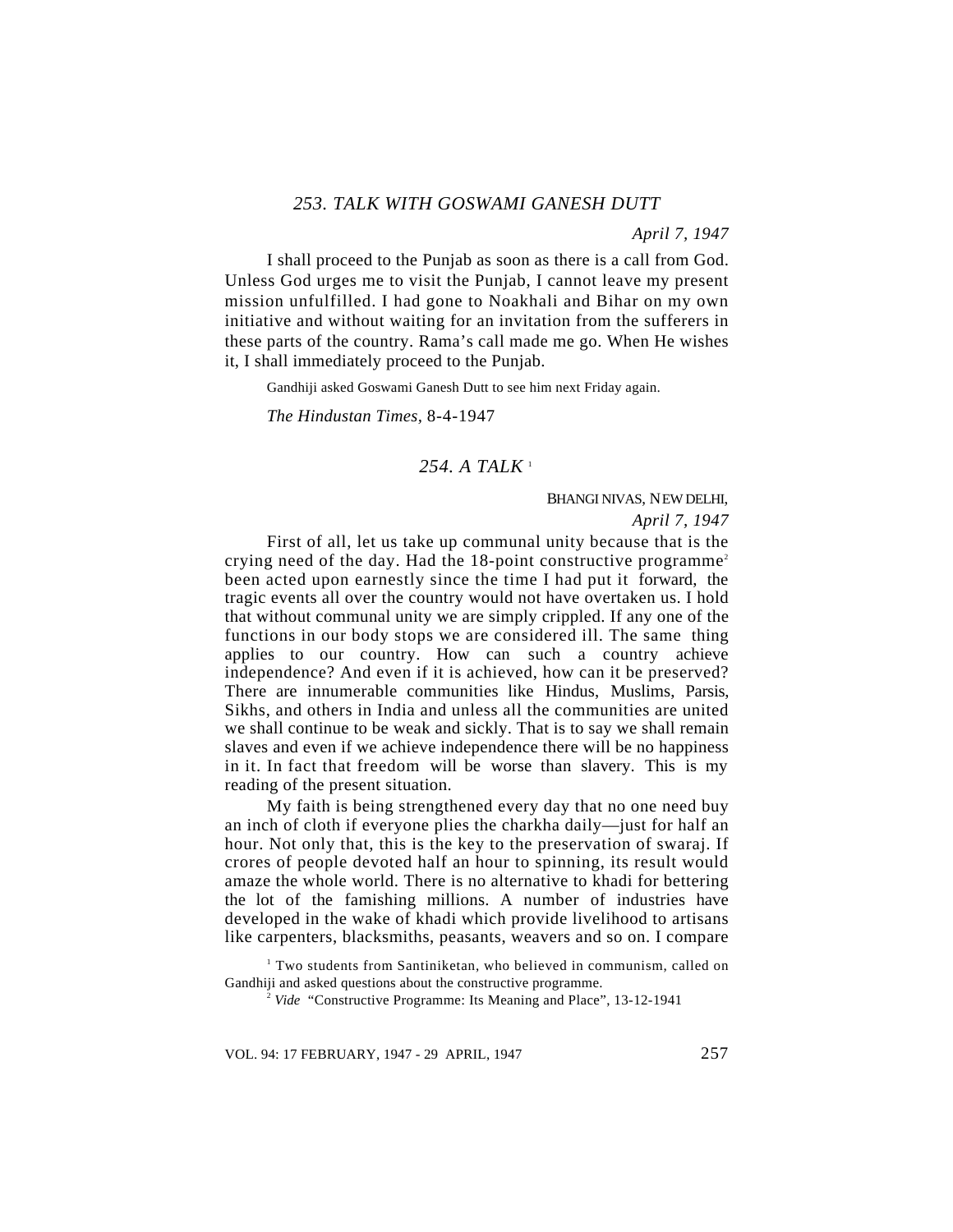the charkha to the sun and say that so long as its wheel goes on rotating, it spreads light throughout the whole country. The uplift of India depends solely on the uplift of the villages. India lies in its seven lakh villages, not in Bombay, Madras, Calcutta, Lahore or Karachi.

Third on the list is removal of untouchability. So long as untouchability remains we shall not be able to touch one another's hearts. How can people so estranged gain swaraj through non-violent means? The gross indifference with which we treat our brethren who carry night-soil is a blot on our country. If we believe in non-violence and truth we should make no discrimination between high and low and should have no false sense of superiority. We should regard the whole world as a family and live like members of one family.

Intoxicants have impoverished us physically as well as economically. Ours is not a cold climate where drinking of alcohol may be necessary. Moreover an addict to intoxicants has no moral sense and therefore the habit would put an end to spirituality in our land. Then as the *Gita* says, "loss of memory ruins the reason"<sup>1</sup>. And those who have lost their reason are as good as dead.

Woman in our scriptures is called *ardhangini*<sup>2</sup>. But instead of treating her as an *ardhangini* we treat her as a plaything. Or in our country she is still being treated like a slave. The birth of a girl spreads gloom, whereas the birth of a boy is considered to be a festive occasion. So long as this evil custom is not done away with root and branch, women can make no progress whatsoever. Man and woman will attain equality only when the birth of a girl is celebrated with as much joy as in the case of a boy. Every worker, therefore, should respect woman as his mother sister or daughter. The way we are misbehaving with women and dishonouring them, about which one hears daily, shows the extent of our shamelessness, meanness and bestiality. I think there is no redemption from this sin.

So long as enough attention is not paid towards sanitation of villages, the inhabitants will never have purity of heart and their condition will be symbolized by the garbage dumps one finds in the villages. Therefore, sanitation in villages is an equally important item in village reconstruction.

I have seen that if we want to impart education with good foundation, basic education is necessary. And it can only be given through Nayee Talim. Unless we adopt Nayee Talim crores of India's children cannot be educated. Adult education will also come within its scope automatically. Similarly we will have to adopt the national

 $1$  II. 63. <sup>2</sup> Woman as an organic part of man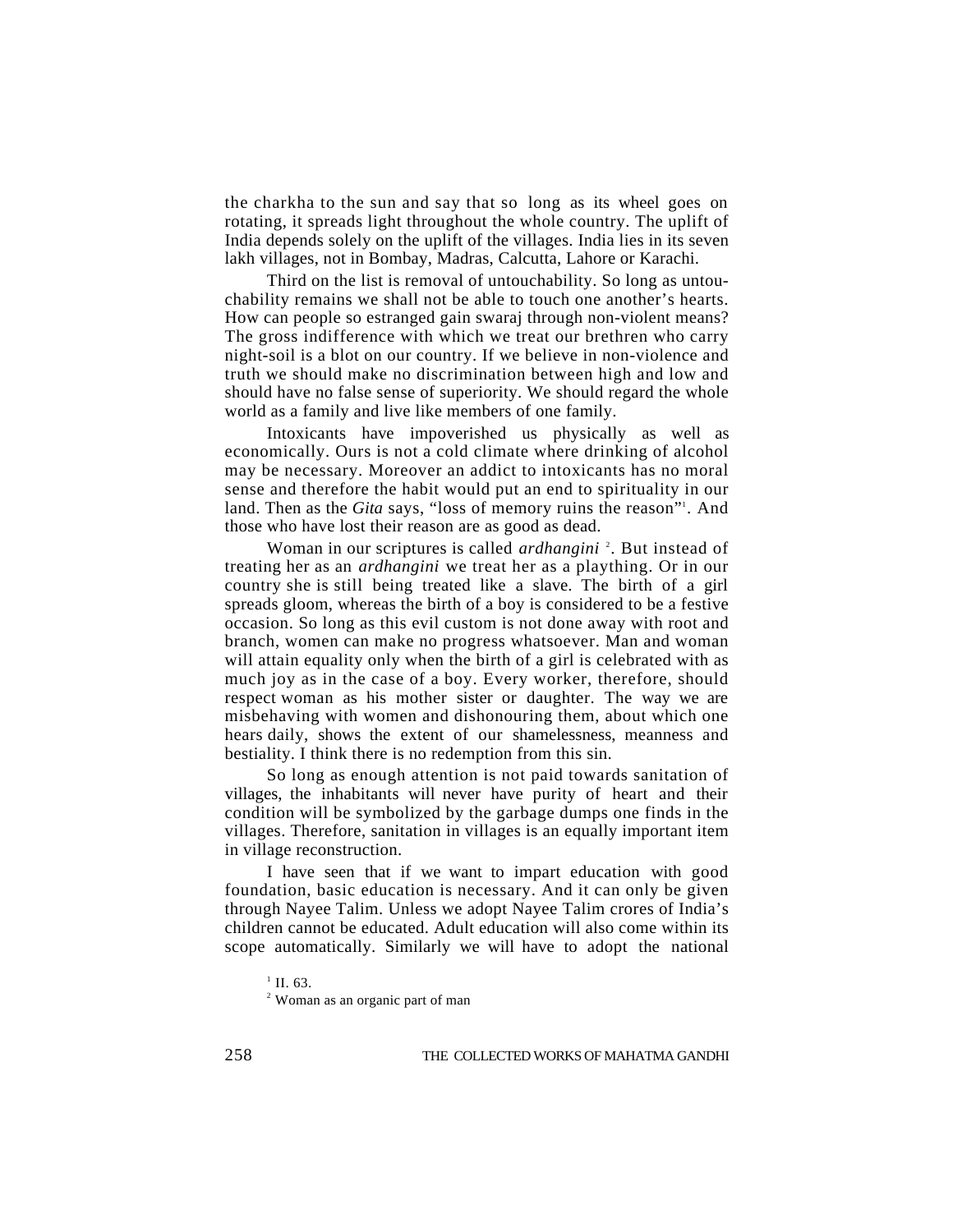language. We are too much enamoured of English. Only yesterday I have vent to my thoughts regarding English.<sup>1</sup> It is because of out infatuation with English that we have neglected our national language, which is inexcusable. A worker, who knows the national language, will not bother himself about the controversy of Persianized Urdu or Sanskritized Hindi but will speak a language which is easily understood by local people. He will learn the local language of the village selected by him and try to inculcate respect for the national language among the people there. Thus one who learns a new language loses nothing, on the contrary his knowledge increases thereby.

In the end I would only say that under *swarajya* efforts should be made for providing everyone at least with a square meal, enough clothing to cover himself and a house to live in. At present while some have utensils of gold and silver, others have not even post of clay some have garments of silk and brocade whereas others have not even enough clothing to cover their nakedness. The constructive programme, as presented by me, is the only solution for the removal of such gross inequalities. Instead we are showing a leaning towards Russian communism which draws its strength from the pistol. That is the way of violence. Even there it has not proved successful as yet. If we adopt that method here the handful of capitalists that we have will become paupers, while a vast majority is already living in a state of poverty. Instead, if we propagate economic equality through nonviolent means as suggested by me, these capitalists will out of shame realize that they ought not to eat sweets and don brocades while their brethren were without food and clothing. This will naturally foster a feeling of fraternity and serve the larger interests of the nation.

[From Gujarati]

*Biharni Komi Agman,* pp. 162-5

# *255. LETTER TO LORD MOUNTBATTEN*

1 AURANGZEB ROAD, NEW DELHI, *April 8, 1947*

DEAR FRIEND,

Many thanks for your two letters<sup>2</sup> of the 7th inst.

As to the first, I am glad that as I read it, whatever

<sup>1</sup> *Vide* "A Talk", 6-4-1947

<sup>2</sup> Vide "Letter from Lord Mountbatten", 7-4-1947 and "Letter from Lord Mountbatten", 7-4-1947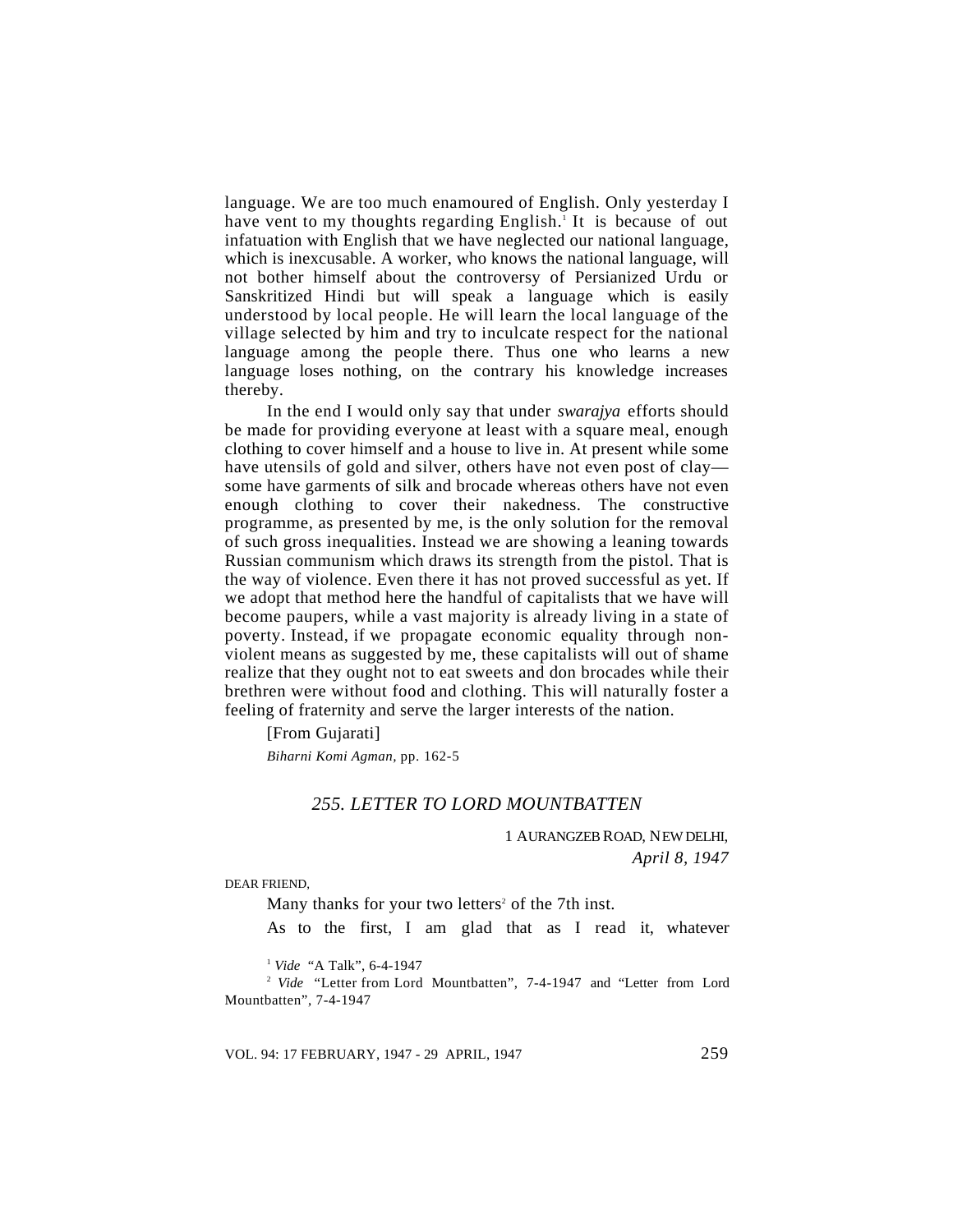misunderstanding, if there was any, was of no consequence.

As to the second letter, the weather would not stand in the way of my going to the Punjab. I must ask the voice within for the final guidance. If I do go, I shall let you know the date.

Of course, you can rely upon my help no matter wherever I happen to be at the time.

> *Yours sincerely,* M. K. GANDHI

From a photostat: G. N. 10833.

## *256. LETTER TO SATIS CHANDRA DAS GUPTA*

*April 8, 1947*

#### CHI. SATIS BABU,

I have your telegram<sup>1</sup>. I want to make public use of all the telegrams.

I would not be sorry even if everyone there gets killed although innocent.

No letters from Pyarelal, Amtussalaam and others. I shall enclose with this as many [letters] as possible.

> *Blessings from* **BAPU**

From a photostate of the Hindi: G. N. 8975

### *257. LETTER TO SUSHIL KUMAR*

 NEW DELHI, *April 8, 1947*

BHAI SUSHIL KUMAR,

I have your cheque for the refugees. It has been sent to Satis Babu, and the receipt to you.

*Yours,*

M. K. GANDHI

From a photostat of the Hindi: G. N. 6758. Also C. W. 4501. Courtesy: A. K. Sen.

<sup>1</sup> *Vide* "Speech at Prayer Meeting", 8-4-1947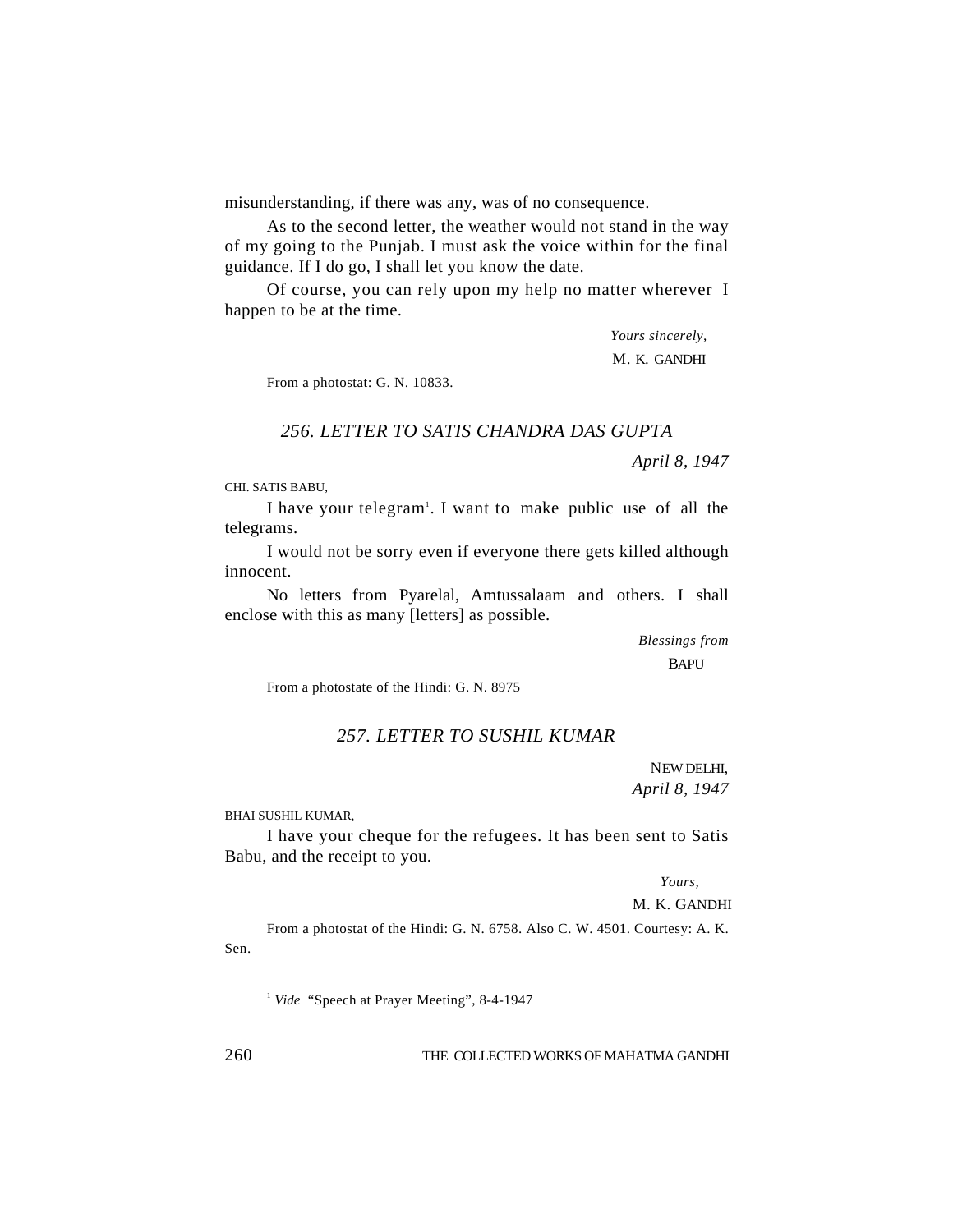# *258. INTERVIEW WITH SIR M. DERLING* <sup>1</sup>

## BHANGI COLONY, NEW DELHI, *April 8, 1947*

Q. It appears now the British are preparing to quit. Will they partition the country? What type of government will be formed and which parties will be invited to participate in it?

BAPU: My objective opinion is that the British should leave without worrying about us. And this is in their interest as well. America and England are, no doubt, big nations—advanced and ambitious, but in comparison with the mute millions of Asia and Africa, their eminence is just like dust. Until they wash clean the blot on their faces they have no right to talk big. And equally true is the fact that people are no longer going to be fooled by their tall talk. It will be in their interest to earn the blessings of the millions of Africa and Asia by giving them the human right of freedom.

I admit there will be chaos once the British leave India. Even at present, strife is very much in evidence everywhere. But I believe if they grant the country its independence in all sincerity and in an orderly manner, all the quarrels will come to an end and the leaders of all the parties will be able to come together and form a stable government. But I do not know whether it is going to happen or not, because I am aware of the fact that there is a large section in favour of the vivisection of India. Who cares for the nation today? Everyone wants to realize his ambition and grab power by creating dissensions. This is the situation obtaining today.

However, I am an optimist. I therefore think that the sincerity with which the British relinquish power will determine how well organized the new Government will be. And the Congress, the Muslim League and the States will be well represented in it.

It hurts me to talk about the partition of the country. What will be the plight of a body if it is dismembered? Similarly, dismemberment of a prosperous country like India will utterly ruin the people. Today it is the country which is being divided, tomorrow it may be Kashmir and the day after it may be the State of Junagadh in the remote corner of Kathiawar. How is it all possible? Let the whole of India be handed over to the League. I would not mind it. That is why I believe that if, after the exit of the British power, the people of

<sup>2</sup> Gandhiji gave the interview while having his meal.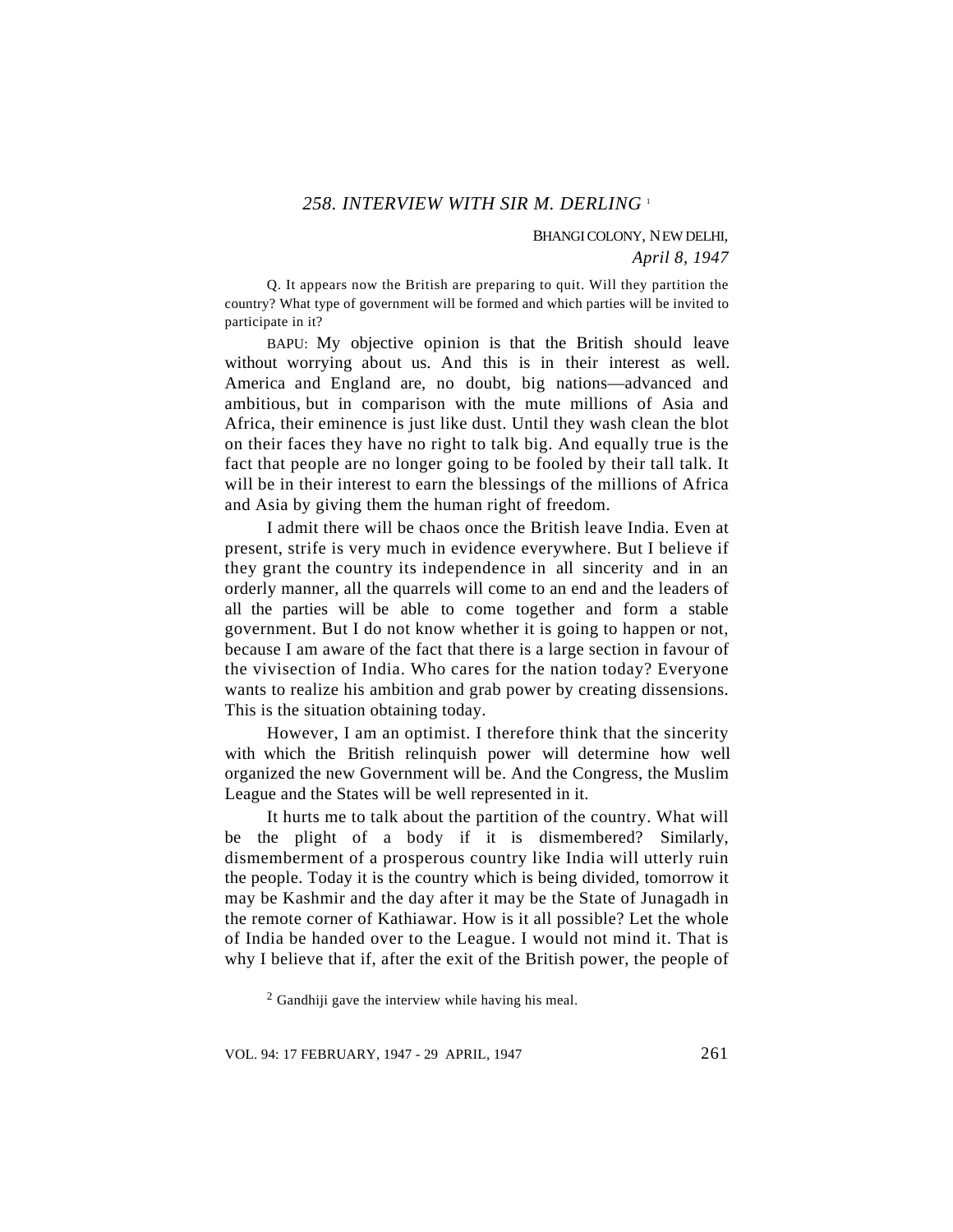India are not awakened, India will become the battle-ground for the Princes to fight among themselves and the big ones among them will try to gain sovereignty by swallowing up the smaller ones.

My non-violence will not destroy anyone, it will only purify. I therefore tell the Princes that they need not have any fears because the Congress has always been in favour of coming to terms with them. The Congress has adopted the policy of non-violence. The Princes have to delegate power to the people's representatives of their own accord. Then the Congress will treat them with respect. We do not want to do away with the Princes After all, they are also citizens of India, aren't they? The Princes have only to reform themselves and become servants of their subjects. The Congress will be on their side to help them. Unless they mend their ways they will be inviting their own doom.

[From Gujarati]

*Biharni Komi Agman,* pp. 167-8.

# *259. TALK WITH AMERICAN JOURNALISTS*<sup>1</sup>

# BHANGI COLONY, NEW DELHI, *April 8, 1947*

If you are proud of your country and wish to convey that impression during your visit to another country, you should exemplify in your conduct, the innate good qualities and special features of your nation. If, therefore, you, who have come here to make a study, want to leave a good impression about your country, you will have to bear yourself accordingly. Otherwise you are liable to be misunderstood and might unknowingly be done injustice. I give the same advice to Indians living abroad. There are many good features in our country. Take for example non-violence and khadi among industries. Therefore I cry myself hoarse telling the Indians settled abroad that even if they did not ply the charkha here, it is their duty to ply it regularly there. Even if they did not wear khadi here, there they should wear it habitually. Instead, innumerable Indians have become enamoured of silks and other things available in foreign countries. The result is that the country does not gain in moral strength. They should demonstrate to the women there that we can do

<sup>&</sup>lt;sup>1</sup> Three journalists, two men and a woman, from the U.S.A. had come on a fourmonth visit to India.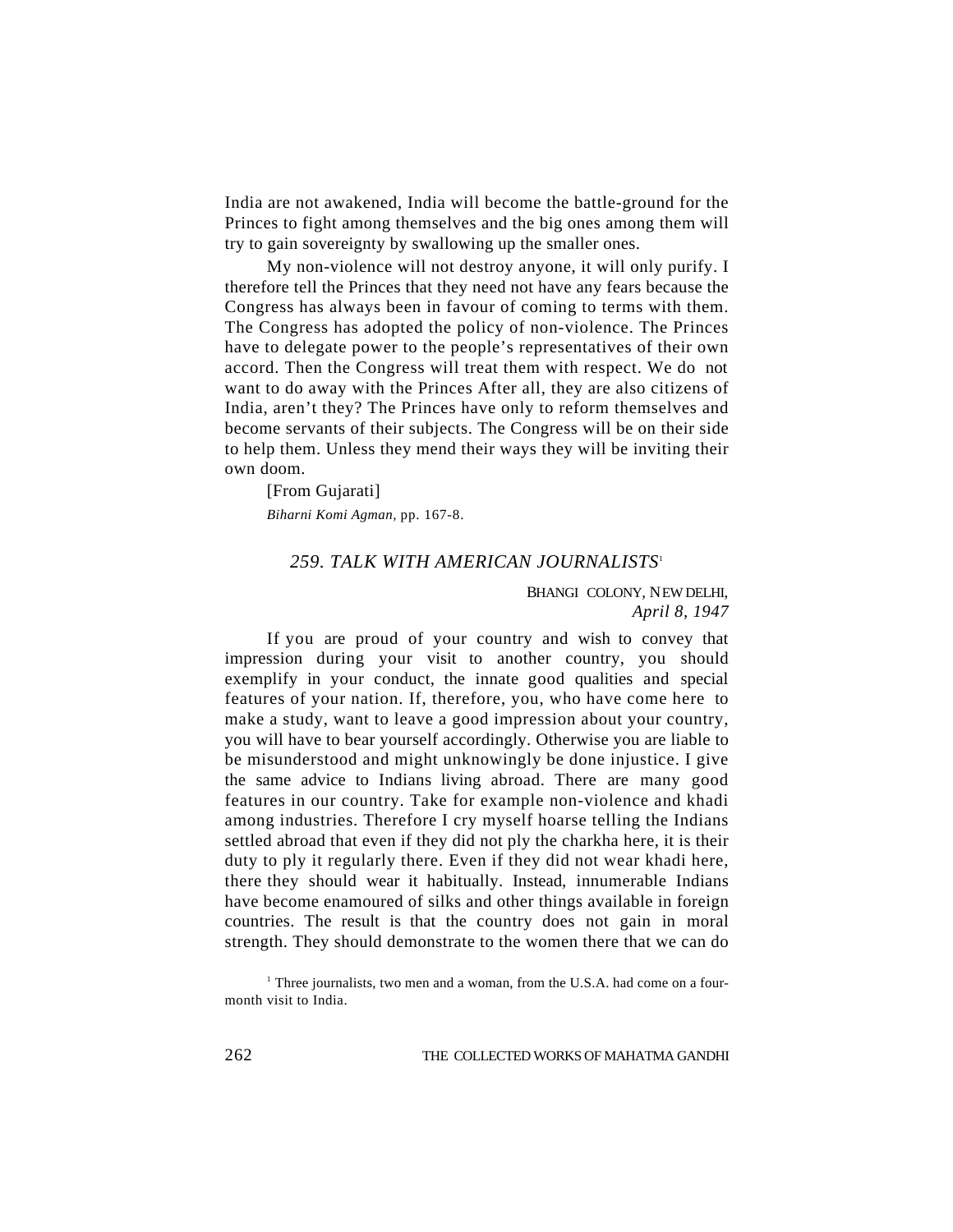without brandy or cigarettes; they should tell them what an Aryan woman stands for.

Addressing the woman journalist Gandhiji said:

Similarly you should show here that woman occupies an important place in the world and she is not merely a plaything for men, that she is courageous too. Try to leave upon the women here an impress of your culture.

I would like to make a suggestion to you which I feel would appeal to you. If you like it, you may keep it in mind and try to act accordingly, otherwise forget it. I am obliged to you even for listening to me. My suggestion is that women can play a very important role in establishing peace. Instead of being carried away by science they should follow the path of non-violence because women by nature are endowed with the quality of forgiveness. Women will never succeed in aping men in everything, nor can they develop the gift nature has bestowed on them by doing so. They should neither allow their family members to have, nor should they themselves have any connection with anything relating to war. God has endowed women with hearts overflowing with love. They should utilize this gift properly. That power is all the more effective because it is mute. I hold that God has sent women as messengers of the gospel of non-violence.

Gandhiji's fair visitor was deeply moved: "If there is anyone in the world who can point the way of deliverance to womankind, it is you . . . . We realize that what you have told us today is also the answer to the challenge of the atom bomb. . . . Why do you not visit our country?"

BAPU: Yes, I would indeed like very much to visit your country. But at present I see no such prospect. If you want me to go there I would request you to help me by devoting yourself to the service of my coutnry. Try to quell the riots that are raging amongst us and help in stopping the killing of women and children. I shall certainly be free to visit your country provided you are successful in your attempt, provided a democratic government is proclaimed here and the millions of people here are as happy as you are in your country. But this is like attempting to pluck a flower from the sky.

[ From Gujarati] *Biharni Komi Agman,* pp. 169-71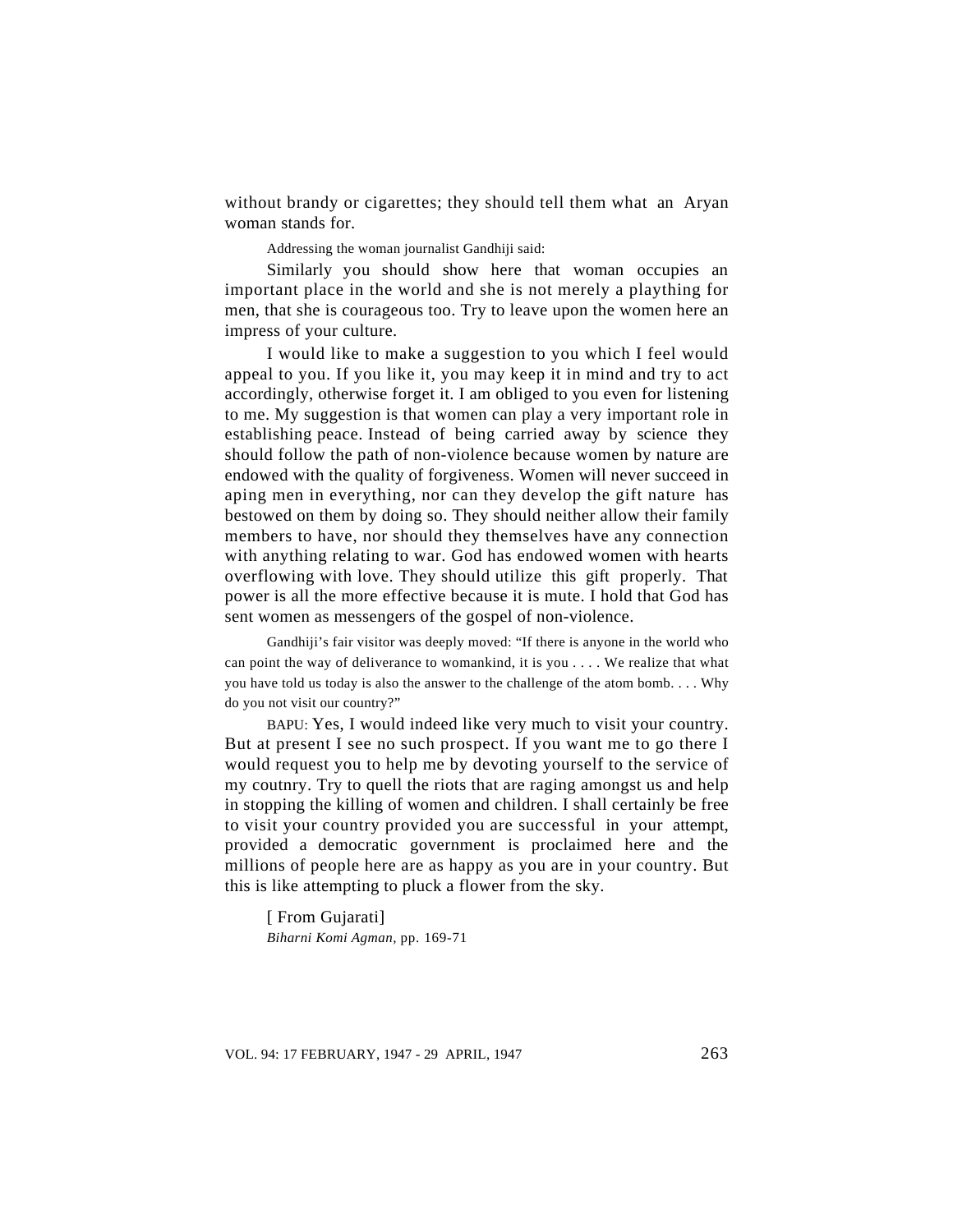# *260. SPEECH AT PRAYER MEETING*

NEW DELHI, *April 8, 1947*

BROTHERS AND SISTERS,

I find that you are nowadays so quiet that there is no need to thank you every day. Today I wish to speak about my own sad plight and I hope every word of mine will enter your ears and my message will touch your hearts, that is, it will move you to the depths of your hearts.

You must have seen the telegrams from Satis Babu and Haran Babu in the newspapers yesterday. Today Satis Babu has sent a telegram in reply in which he states that Jiwansingh, Pyarelal and other co-workers of mine who have been working there have decided to stick on till the last moment and everybody agrees that what I say is right. Hindus will abide by my advice. The danger is very grave and the risk to one's life is constantly increasing. They are miserable but are still preparing

themselves in a determined and peaceful manner. Now they do not like the idea of running away in fear. They think that if they have got to face death it is better to accept it as a gift from God. It means laying down one's life cheerfully, not dying after killing. All this is the result of the work done so far.

I had asked them whether they desired me to leave my work here and go to them. I have other important things to do. I have to go to Bihar. Then there is the Punjab, too. They have written to me that I should not think of going there at all.

All these people are working in different places. Satis Babu is working in one place while Haran Babu is doing a difficult job at Chaumuhani. Amtussalaam, Pyarelal, Kanu and Abha<sup>1</sup> have selected a village each. I am confident that they will all conduct themselves in the manner I expect them to do. And, what is my expectation? I expect that, as this girl sings in the *Ramdhun,* "May God grant good sense to everyone". I shall go on hoping that the people would realize that nothing is to be gained by force and violence. If anyone does gain something or gets something done by others through violence, his gain would not last long. This is the way of robbers and bandits. If

<sup>&</sup>lt;sup>1</sup> Abha Gandhi, daugther of Amrita Lal Chatterjee, married to Kanu Gandhi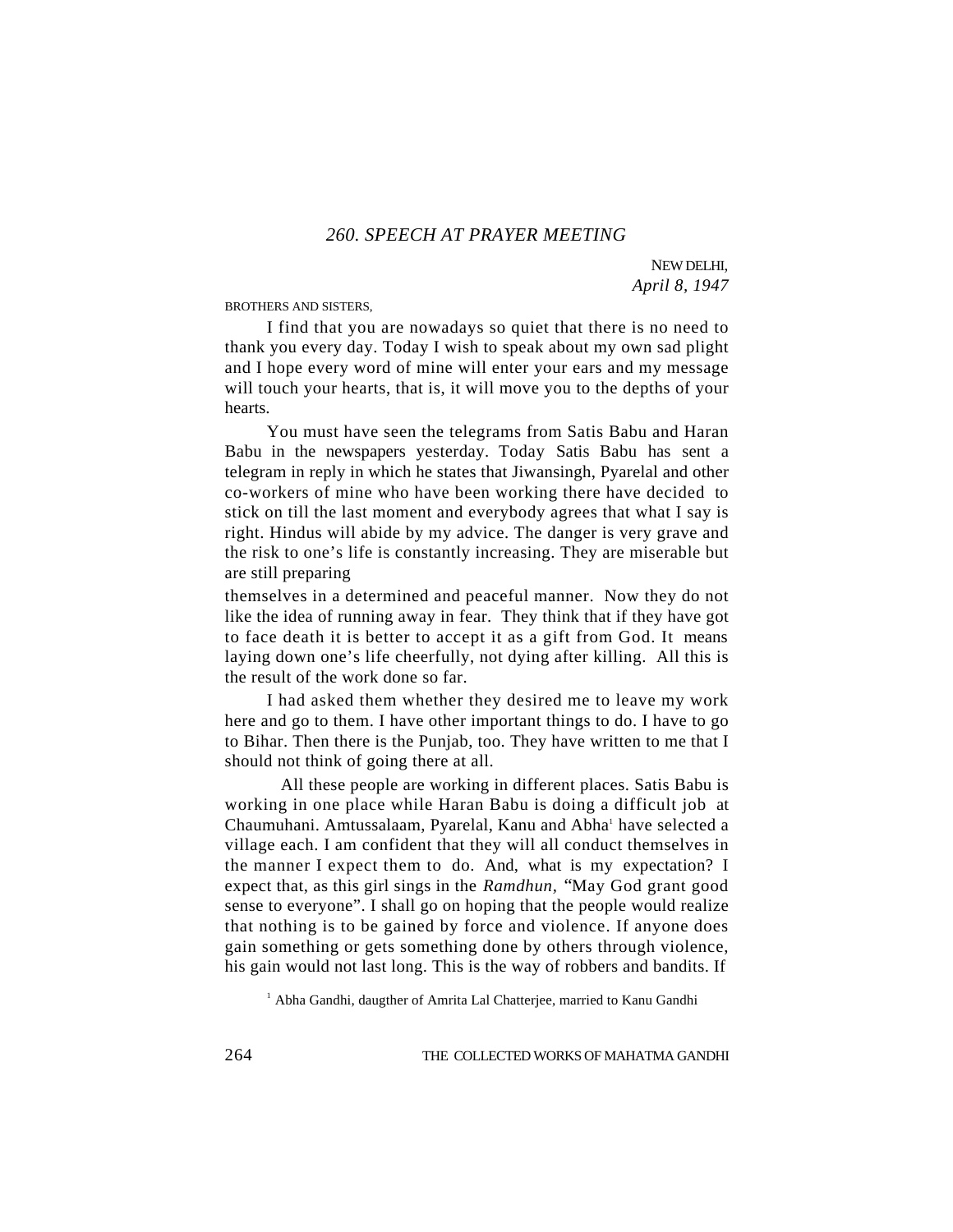others resort to robbery, should we also do the same? No, we shall certainly not go their way. If they want to kill us, we shall willingly die.

I am happy to see that we have in our midst brave people who are willing to meet death in this manner. Such people as well as the country will benefit from their bravery. Even while dying they will bear no ill will against those who kill them, nor will they wish to get them punished. Those who kill are not going to escape punishment. God will punich them. Who are we to mete out punishment? We would not appeal even to God to punish them, because God is all merciful. We would pray to Him for mercy for ourselves and also for our enemies, and would meet death trying to bear goodwill towards all, including those who might kill us. No matter what happens, in whatever He does, God will only be merciful.

But if anyone from among these people dies, do you think I would say: 'Oh, what a tragedy !' No I would not. I would rather say that he had done well to have rendered such a great service. I would say that he had served the Muslims too while carrying out God's work.

But death retreats from those who show courage and are ready to die. We should hope that they do not have to die. There is Suhrawardy Saheb and also other officer, big and small. God will grant good sense even to those who have taken to robbery and they will also take the warning and give up oppressing people. I even hope that all the Muslims there would come together and take upon themselves the responsibility of protecting their Hindu brethren and I would receive telegrams from the Muslims everywhere that I should have no worry and that there was nothing to fear from their side. When this happens, I would dance with joy.

A friend asks why I, though a Hindu, say that I am a Muslim [also]. This is an obvious thing. I have learnt this from the *Gita.* The *Gita* says.

> यो मां पश्यति सर्वत्र सर्वं च मयि पश्यति ॥ तस्थाहं न प्रणश्यामि स च मे न प्रणश्यति ॥

That is, "he who sees Me everywhere never vanishes from Me nor I from him." For instance there is Rama in the Koran, the Zend Avesta and the Bible as well and god as worshipped by the Christains,

 $1$  VI. 30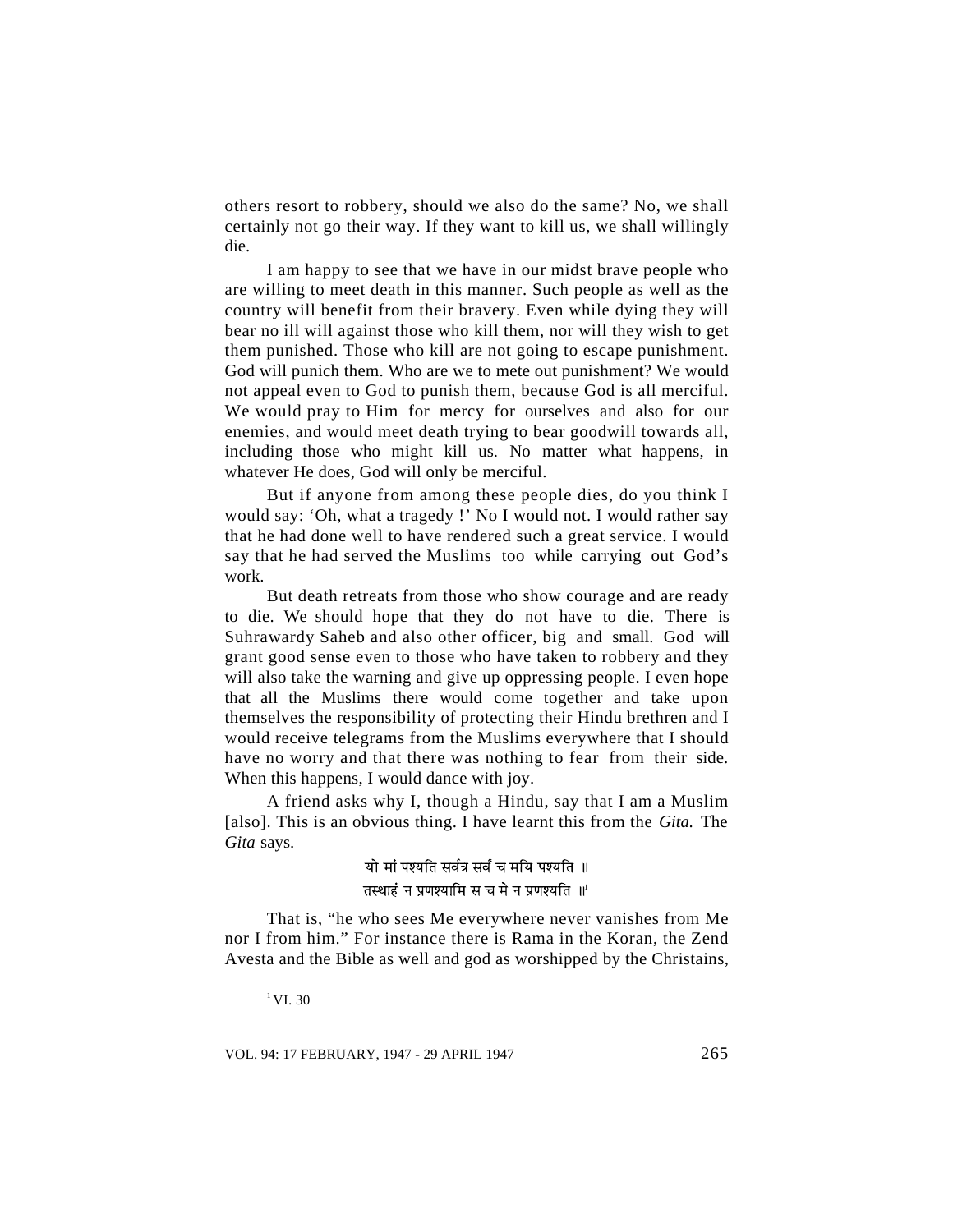Ormuzd as worshipped by the Parsis and Khuda as invoked by the Muslims are but different names of Ishwara. And, because I am a true Hindu, believing in Hindu dharma, I am also a Christian and a Muslim. This is no mere fancy or empty talk. This is the truth. The *Ishopanishad* also says: "I am in everything and everything is in me."<sup>1</sup> It further says: "He moves and He moves not."<sup>3</sup> Thus God has been described in various ways in the *Gita* and the upanishads.

In another letter I have been asked to explain why I call myself a servant [of God] and if Rama and Rahim mean the same to me, why do I not choose either one of them. I give this explanation because I claim to be a servant of God. Lord Vishnu is known by a thousand names. But God is known not by just a thousand but a hundred thousand names. In fact I would say God has 400 million names. Hence, why must call Him just Rama or Rahim? And then someone asks whether I talk like this merely to appease the Muslims.

My answer is No. I have not formulated this prayer after any deliberation. Abbas Tyabji's daughter Raihana, who is a staunch Muslim and also a Hindu, had asked me if she could teach me *Auz-o-Billahi.* I consented and said she might as well convert me to Islam. She declined and said that I was as good as her father and she was my daughter. She called me a good Hindu and saw no need to convert me to Islam. But she taught me *Auz-o-Billahi* and since then it has formed a part of the prayer. In the same way, after [one of] my fasts Dr. Gilder taught me a Zoroastrian hymn which too has been a part of the prayer ever since. I always hunger for Ramanama. I will recite it in a thousand ways and if someone comes and forces me to recite or not to recite any particular name I will recite no names at all.<sup>2</sup>

Q. You said that those who have neither the courage nor the wish to die should migrate. But where should they go?

A. These few men can be accommodated anywhere in this vast country. In the first place they can create a settlement for themselves in the Punjab itself, but if that is not possible this country is big enough for them to find some place in it. I need not tell them where they should go. Let it be remembered, however, that they should not go about begging, stretching out their hands before others but should rely on their own strength.

<sup>1</sup> Verses 6 and 5 respectively

<sup>2</sup> After this Gandhiji replied to some written questions.

3 *ibid*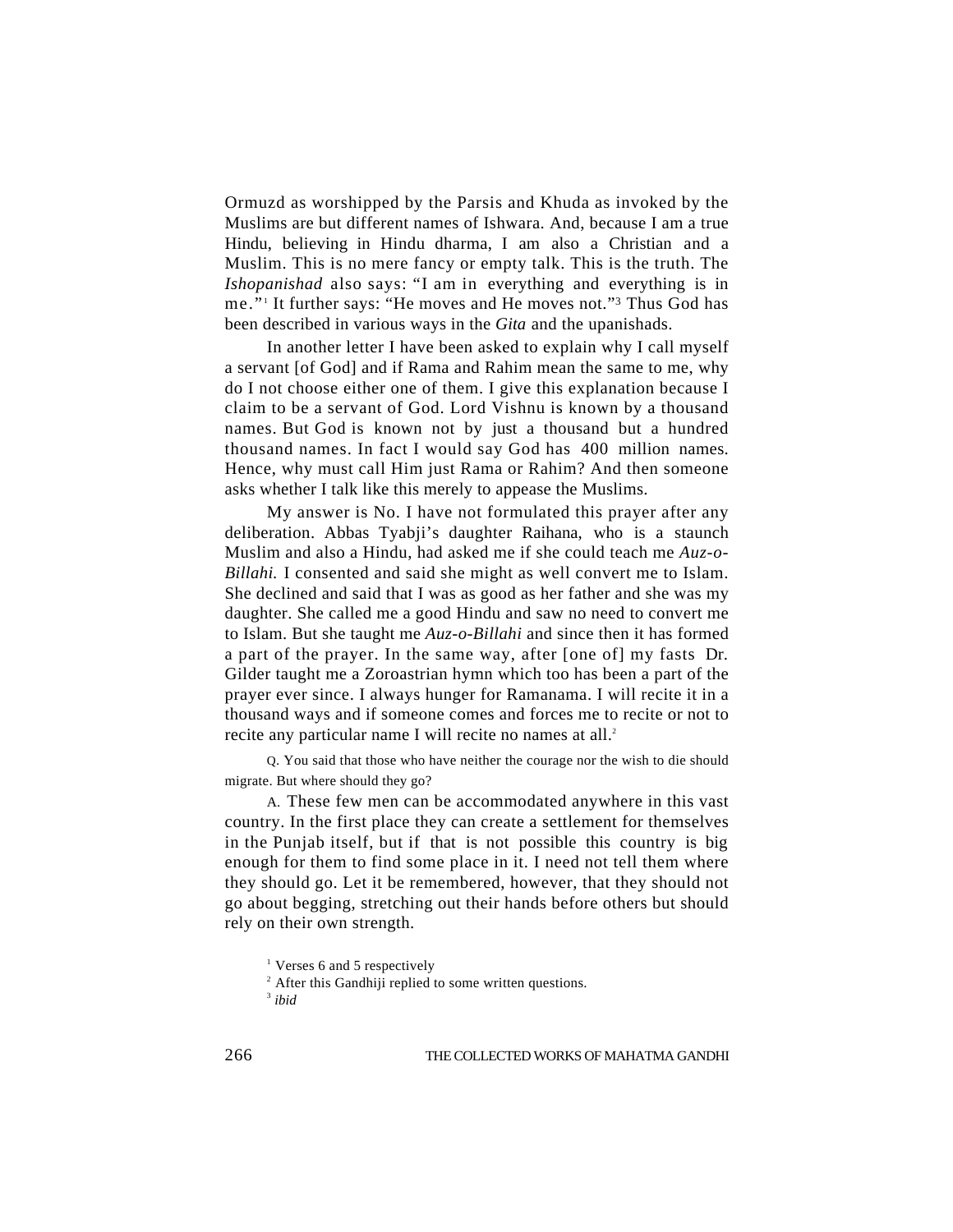Holding up to ridicule some letters in English, Gandhiji said that he himself did not know English well and he was like the castor-oil plant being treated as a tree in a desert. But if even he could find so many mistakes in their English how many more mistakes would be found by an English expert? In any case, what was the need of writing in English and typing the letters?

Q. Are you not ashamed of calling the police during your prayers?

A. I am really very much ashamed and every time the police have attempted to restore peace during the prayer I have stopped the prayer. Moreover, I did not beg of Sardar Patel to send the police for my protection. But if the police do come in spite of this, they also might learn a few good things form the prayer and Ramanama. Why should we resent it?

Q. From where did you bring non-violence into Hinduism? With non-violence you are turning the Hindus into cowards.

A. I cannot think even in my dream that anyone has become a coward because of me. Even the young girl Abha who used to be a little afraid before has become brave after staying with me. I told her that her husband would not be accompanying her. And now she visits the sensitive spots all by herself. Would you call her a coward? She goes there unarmed. She does not insist even on having a dagger before proceeding to such places. She hardly keeps even a kitchen knife. I have never said that the moment you hear a danger signal you should run for your lives. We have to die and die without killing others. Non-violence is the quintessence of Hinduism. Your *Gita* teaches non-violence. I say the essence of Islam too is non-violence and Christianity too teaches non-violence.

[From Hindi] *Prarthana-Pravachan—*Part I, pp. 36-40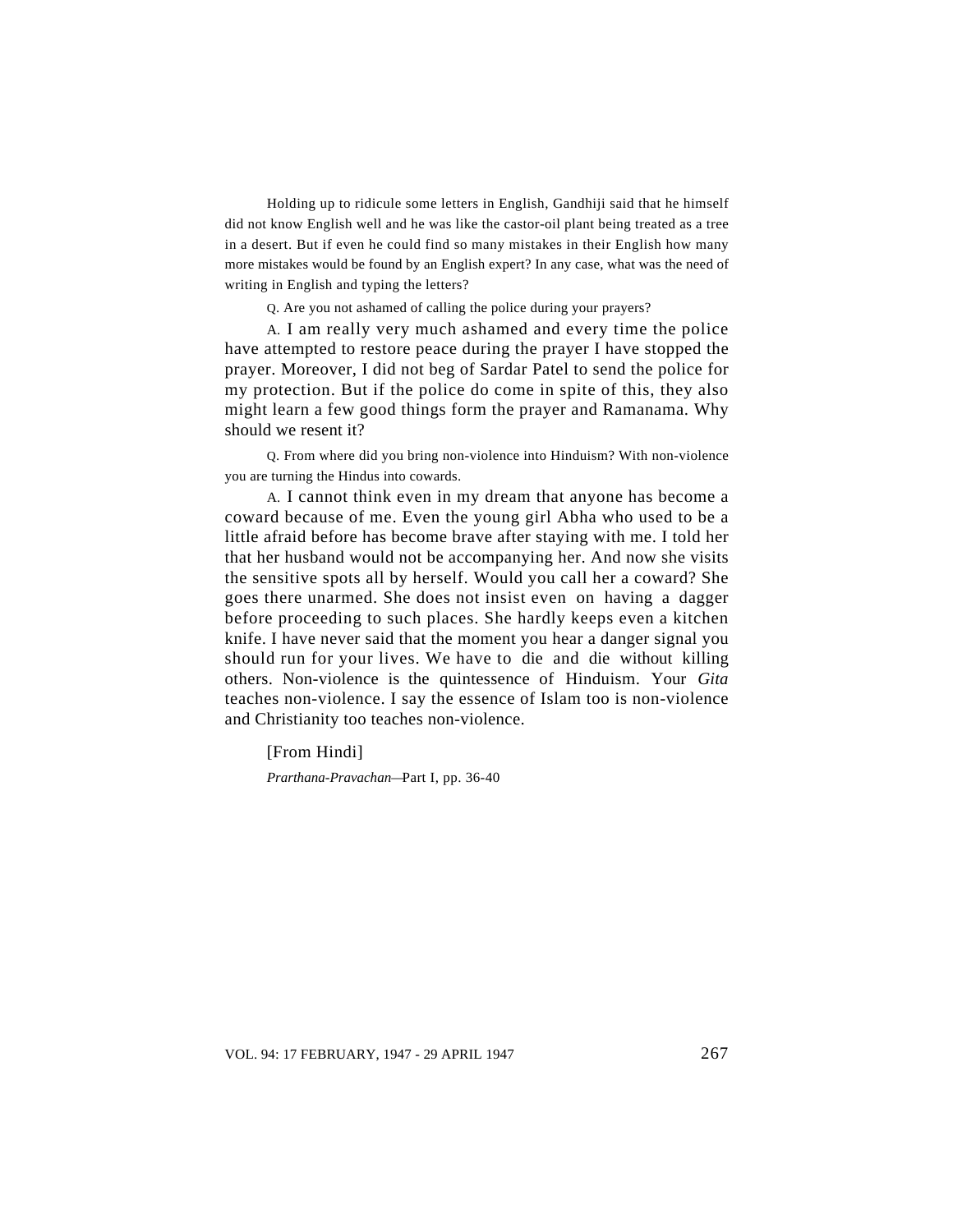# *261. TELEGRAM TO TARALIKA*<sup>1</sup>

[On or after *April 8, 1947*] 2

CARE KHADI PRATISTHAN

COLLEGE SOUARE

**CALCUTTA** 

SHOCKED. KEEP ME INFORMED. ADVISE SEEING KULARANJAN<sup>3</sup> CARE  $MARWARI RELIEF<sup>2</sup>$ . GOD BLESS PANCHU AND YOU.

**BAPU** 

From a photostat: G. N. 8725

### *262. LETTER TO JIVANJI D. DESAI*

*April 8, 1947*

CHI. JIVANJI $^3$ ,

Bhai Shivabhai Amin in East Africa wishes to write and publish a book about me in the Swahili language. Please do the needful as quickly as possible to give him the necessary permission to translate, etc.

> *Blessings from* BAPU

From a photostat of the Gujarati: G. N. 9975. Also C. W. 6949. Courtesy: Jivanji D. Desai.

# *263. LETTER TO STUDENT*

*April 9, 1947*

Students should go to their own villages and acquaint the people with the happenings in the outside world. They should set up civil defence squads. They should realize how ill-informed we are with regard to shortages of food and clothing. They must find out how, if we so desire, we can get over these shortages and then convince others

<sup>1</sup> Satis Chandra Das Gupta's daughter in her telegram dated April 8, 1947, had sought Gandhiji's blessings for her husband who was critically ill.

 $2$  Ibid

<sup>3</sup> Kularanjan Mukherjee, a naturopath of Calcutta

4 Marwari Relief Society

5 Manager, Navajivan Press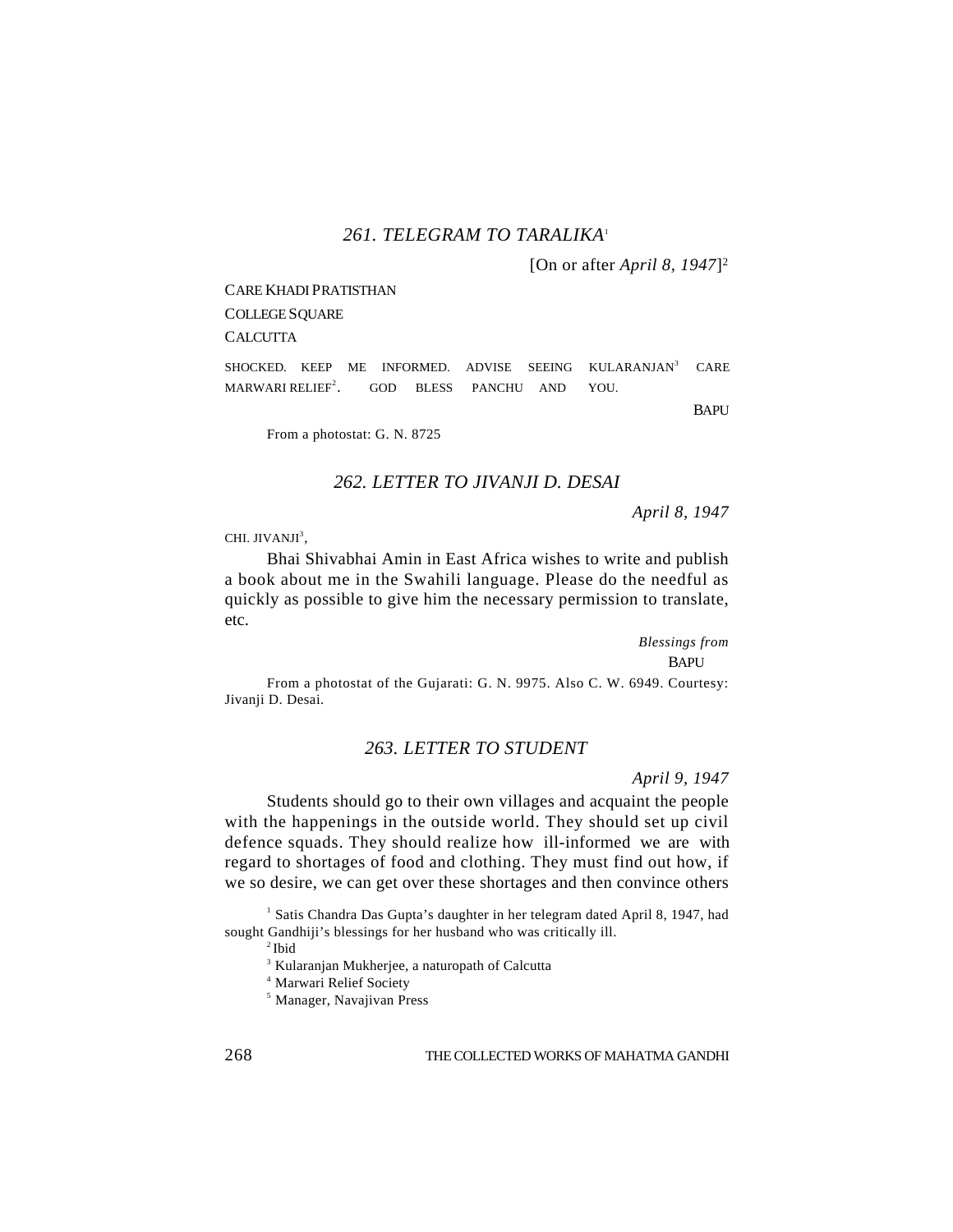about it. They should teach the villagers, as best as they can, all the processes of cloth-making starting with the sowing of cotton to the weaving of cloth. They should give particular attention to sanitation of the villages. They must get latrines put up at convenient places so that people do not ease themselves just anywhere. People should be instructed to cover night-soil properly with earth. The villagers should be taught how night-soil can be turned into good manure. They should be persuaded to take to adult education and to give education to their children.

It is my belief that communalism is one of the many evils of city-life. It is necessarily an outcome of urbanization. Such an atmosphere is not to be found in the villages. The villages cannot even afford to be communal. Our villagers are so poor that they constantly need one another. Their mutual relations are such that they live in a kind of family atmosphere. Hence the problem does not arise there.

[From Gujarati]

*Biharni Komi Agman,* p. 173

# *264. LETTER TO MRIDULA SARABHAI*

DELHI, *April 9, 1947*

CHI. MRIDULA,

I have your letter. I have gone through it. You must write without hesitation whatever you want. I cannot rush there in a hurry. I am in touch with Jawaharlal and others. I have your telephone number of course. Rajendra Babu saw me last night. He has asked for time. Tomorrow morning, that is on Thursday, I am meeting him again, when I shall know more. I know you will not panic easily. You must be getting help from Dev and Hunar. Dr. Mahmud should devote full attention to this work, if he is not doing so. Now you may be coming yourself and so there is no need for me to write more. Badshah Khan may go to Peshawar in a day or two. He is still agitated.

You have written nothing about the police trouble. I do keep thinking about it.

As I see it the situation here is pretty grim. God will put things right if such is His will.

I have written to you about coming a few days later. Come if you can be spared from there.

> *Blessings from* **BAPU**

From the Gujarati original: C. W. 11262. Courtesy: Sarabhai Foundation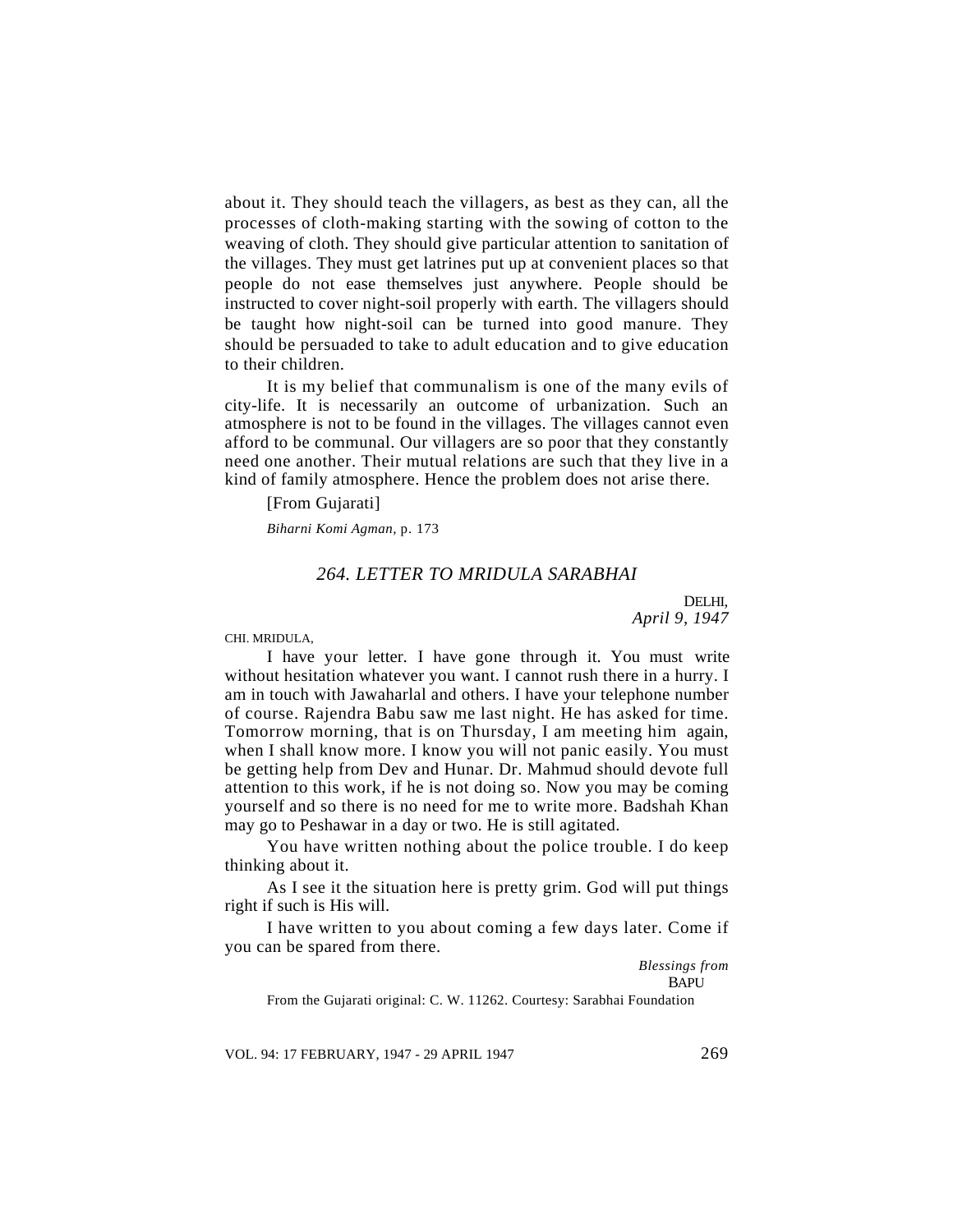# *265. LETTER TO AMTUSSALAAM*

*April 9, 1947*

#### CHI. AMTULSALAAM,

Have you boycotted me? There is not a single letter from you. Think over what happened on the last day. Forget that I was angry; try to understand the reason behind it. Write to me about the conditions there. How is your health?

> *Blessings from* **BAPU**

From a photostat of the Hindi: G. N. 581

# *266. A TALK*

BHANGI COLONY, NEW DELHI *April 9, 1947*

Gandhiji remarked to Manu:

You should understand the whole episode as such incidents are quite common.

Addressing the woman<sup>1</sup> Gandhiji said:

Your husband has got the degrees of B. A. and LL. B. I would still call him ignorant. He has behaved in a manner that does not befit his education. The right course would have been to educate you and remove your ignorance. But your husband played a trick on you and you were gullible enough to believe him. I see nothing strange in it. Women in our society take pride in being led by the nose by their husbands. So long as people are not ashamed of resorting to such mean conduct we shall not reach our goal. This I have said in your defence. Now the main question is, what should you do in the present circumstances? You should devote yourself to any work of service. If you are not prepared for that you can go and join the classes that are run under the Kasturba Trust. You should therefore prepare yourself for service and forget that you were ever married.

Another alternative is, if you are not able to restrain yourself, you should find an eligible partner and marry him. Such companions are not easily found. Therefore be content in making the effort and if

<sup>1</sup> Whose husband had remarried after tricking her into signing the divorce papers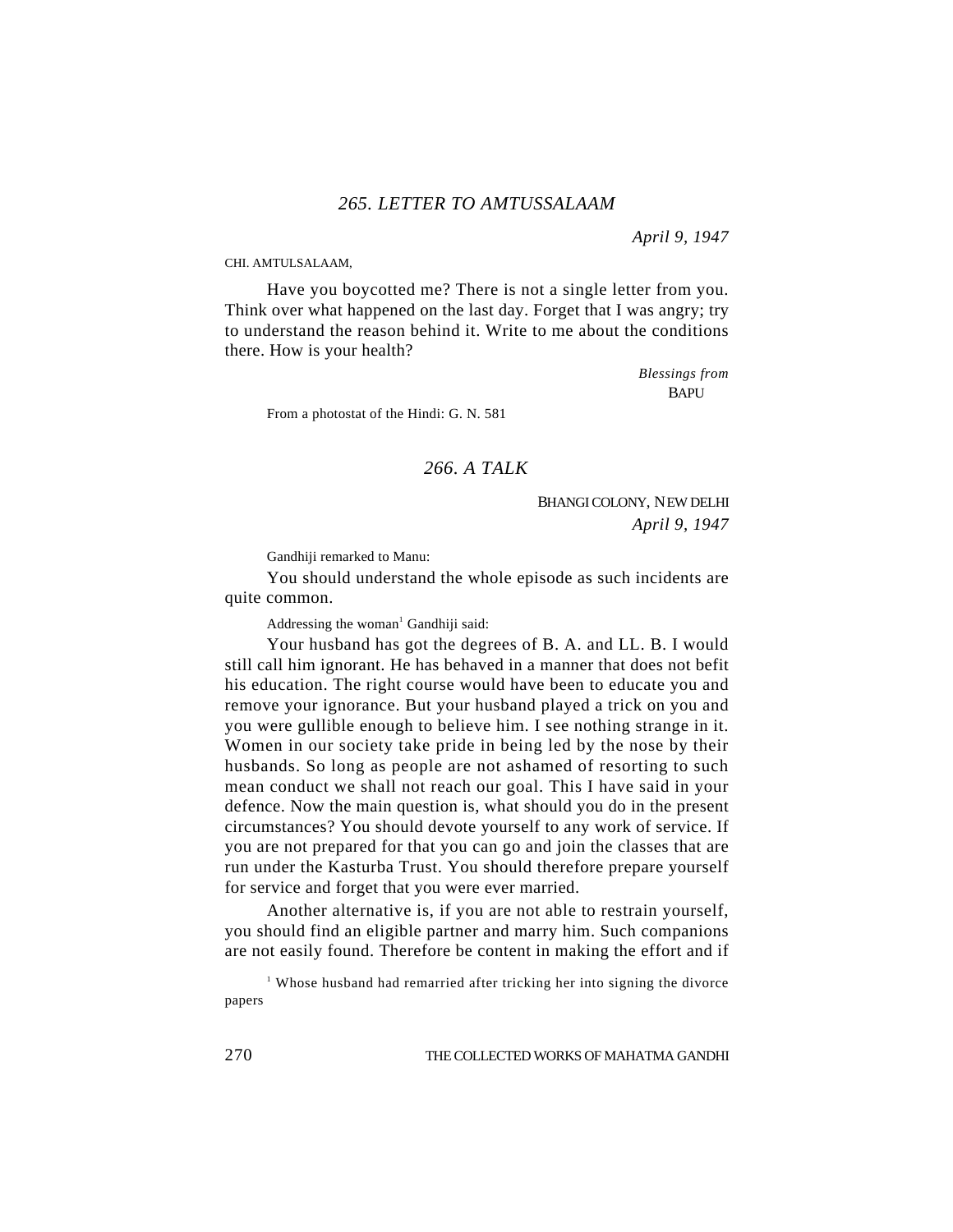your efforts are good they are bound to be crowned with success.

[From Gujarati]

*Biharni Komi Agman,* pp. 173-4

### *267. TALK WITH FRIENDS* <sup>1</sup>

# BHANGI COLONY, NEW DELHI *April 9, 1947*

The nearer we are approaching independence, the more dependent on others, I believe, we are becoming. According to me independence means that one should not seek anyone's help for fulfilling one's own needs. Independence does not mean mere physical indepen- dence.

A businessman desires his customers' needs to go on increasing. On the one hand our needs are on the increase and on the other there is a class clamouring for ending capitalism. I fail to understand this. For instance, you know that readymade food is available in England and America. The trend has come here also. When people invite someone for dinner they place an order with a hotel like Taj Mahal of Bombay. The result will be that the class of women that used to take up cooking as an art will gradually disappear. And I can even imagine a time when perhaps cooking will be a forgotten art for women. Let me give you a small example. If you ask my daughter her to make *bajra* chapatis she won't be able to prepare them. If the girls of today are forgetting such small things, what would they not forget in future?

All laughed looking at Manu.

That is why I hold that if one wants to enjoy independence one should oneself learn to produce the things one needs daily.

One should be able to do without the things one could not produce oneself. This increases self-reliance and one's progress. If we are not able to make good use of political freedom, what purpose would it serve? Self-reliance is the foundation of independence and dependence on others is a sign of slavery. Such self-reliant persons need never go to court or have any disputes. They settle their disputes among themselves. They will impose a small tax upon themselves and with its revenue a number of schools will be opened for children,

<sup>1</sup> Who had come from Kathiawar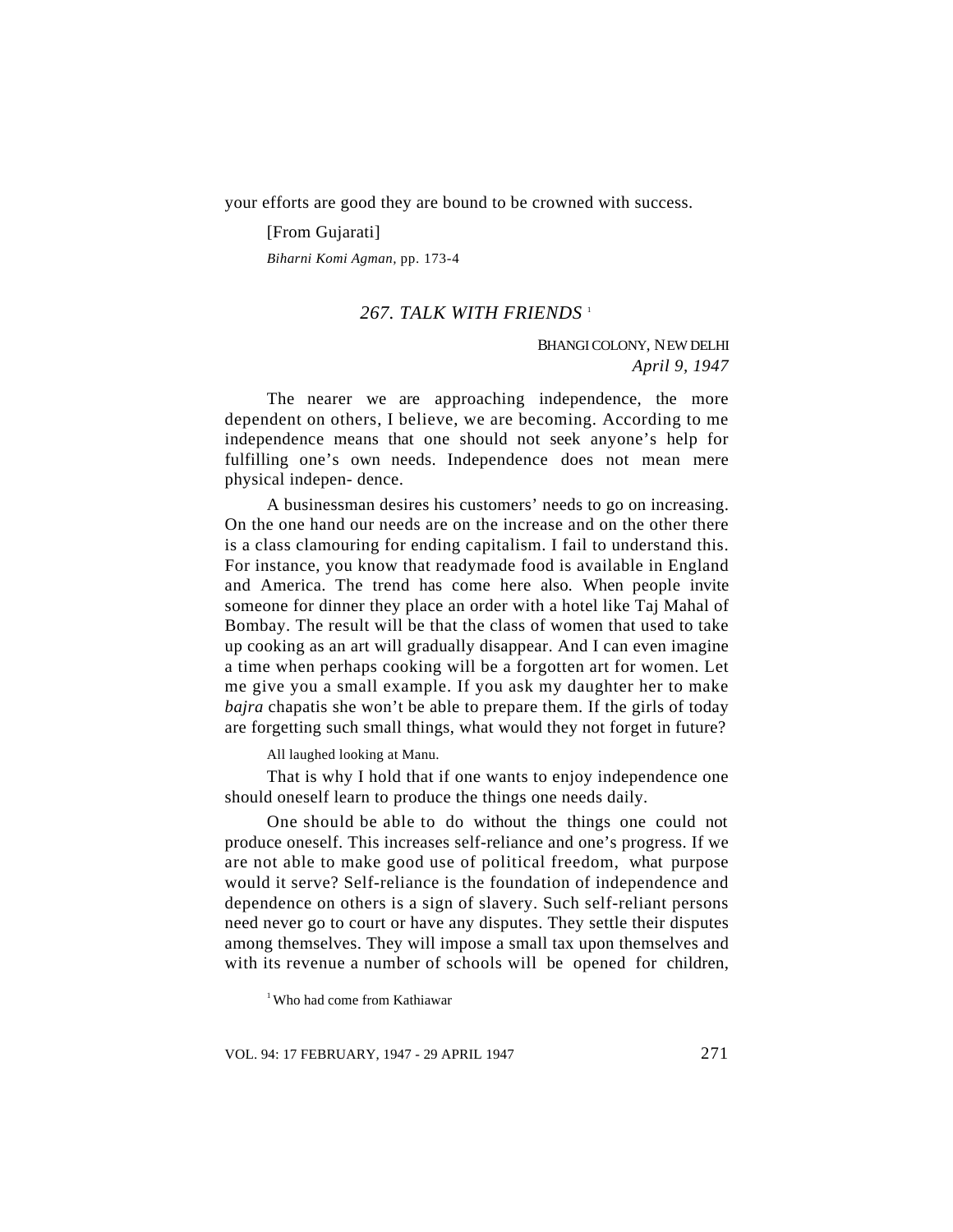where teachers will earn their livelihood and also get the necessary training. Such education will not be a burden on anyone. Where is the need for army or police if we are able to protect ourselves? There are progressive and enthusiastic workers in Kathiawar. They have to be alert to shoulder heavy responsibilities in future. I have full faith that a small State like Kathiawar will set an ideal for the whole country. And the Kathiawaris have the capability to guide the whole nation. They are not very knowledgeable but are courageous and wise.

At the same time Kathiawar has many defects. The Kathiawaris as you know wear pugrees. According to a saying they have as many twists in their hearts as they have in their pugrees. If that is so, that very Kathiawar can prove to be a blot on the country.

[From Gujarati] *Biharni Komi Agman,* pp. 174-6

# *268. SPEECH AT PRAYER MEETING*

 NEW DELHI *April 9, 1947*

BROTHERS AND SISTERS,

Last time when I was here you heard the same *bhajan*<sup>1</sup> which Sucheta Devi sang just now. Its beautiful words were sung in a voice as sweet as the words. Even today while listening to it I felt as though it were new and I had not heard it before. How wonderful if our country were as described in the *bhajan* and we could say that there was no sorrow or suffering. But we know the country is in no such condition. If one after another everyone becomes good as suggested in the *bhajan,* the country would also become good. What is the strength of an ocean? After all, it is made up of individual drops. Similarly, a country too is constituted of its citizens. Today we are not in a position to sing the *bhajan* with a clear conscience. Suppose we start looking for such a country, where would we find one? Our body is such a country and the *atman* residing within is the inhabitant of that country. They *bhajan* describes the qualities that should belong to the *atman.* We ought to imbibe these qualities in us. If we are able to do so our country would surely be beautiful—whether it is known by the name of Hindustan or Pakistan, whether it has 11 provinces or 21, or

<sup>1</sup> *Ham aise deshke vasi hain; vide* "The Hymn"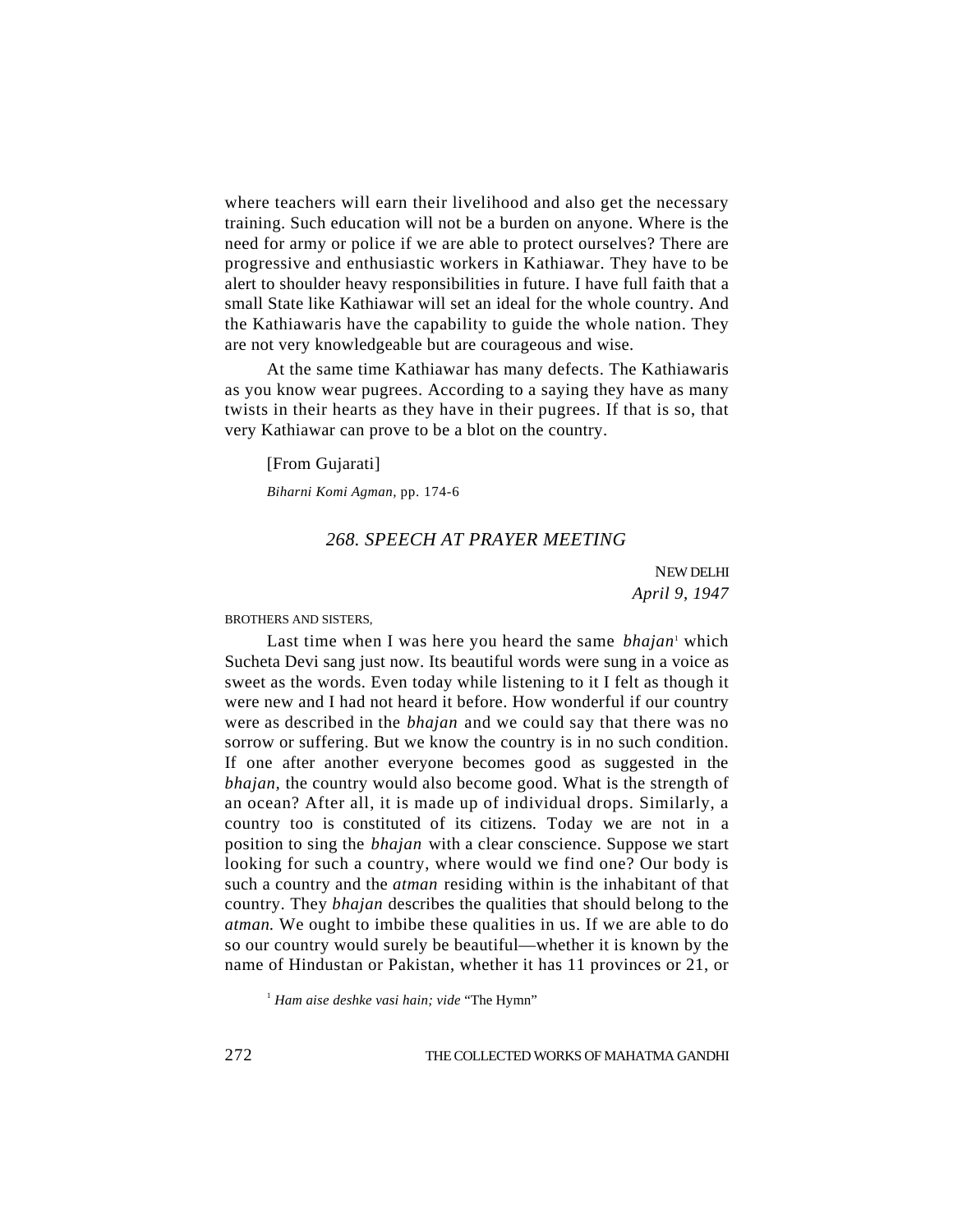any other number. We must all live in such a way that everyone lives in comfort, none remains poor and none oppresses his fellow-beings.

To build such a country you have to live, all of us have to live, in-cluding myself. But what is happening now is just the opposite. The piles of letters I receive contain abuse as well all praise. We should surrender all abuse as well as praise to God and have nothing to do with either.

I think some of those who write these letters must be present in this meeting. I am glad that they are hearing my words, because listening to me they will understand me and work for the benefit of the country.

We are going to attain independence. We have not yet attained it. If we work unitedly, the Viceroy would leave this very day, or he would entrust all responsibilities to us and silently watch us or would stay on to do what we might ask of him, for his own satisfaction. He is not the kind of man who would sit idle. He belongs to the royal family and is extremely intelligent. His wife also is a talented lady. We can utilize their talents to advantage. But this cannot be done under the prevailing circumstances. He would continue to be here for another fourteen months and testify whether India behaves well or otherwise. It was with a view to seeing India that the delegates from the Asian countries had come to attend the Inter-Asian Relations Conference. But they went back with the impression that the Hindus and Muslims were fighting with each other. Nobody knows why they are fighting. I at any rate do not know what they are quarrelling about.

Are the Muslims fighting for Pakistan? They say that they would have Pakistan at any cost. Would they have it by compelling us to give it? Would they take it by force? By force they cannot have even an inch of land. By persuasion they may have the whole of India. I would welcome it if Jinnah Saheb became the first President of free India and formed his own Cabinet. But there would be one condition, namely, that with God as witness, he should regard Hindus, Muslims, Parsis and all others as equals.

One of the correspondents asks why I should not be called "Muhammed Gandhi"? And then he hurls the choicest abuses, which need not be repeated here. If we ignore the person who abuses us, he will repeat his performance once, twice, thrice, several times—only to tire of it. Being tired he would either keep quiet or, driven by anger,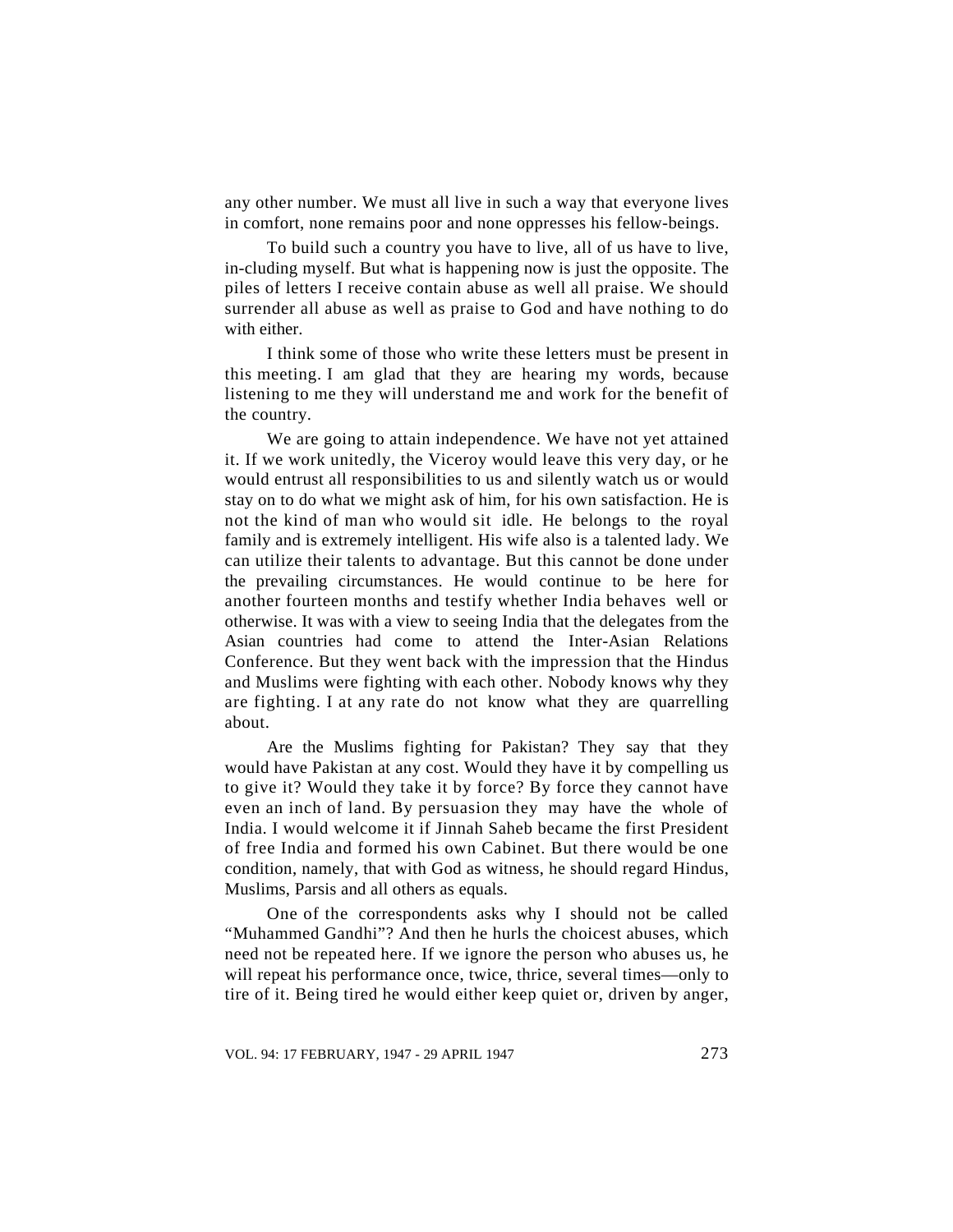kill us. But what would happen after he kills us? We would lose nothing. One might ask: 'Who would protect our wives and children?' But he should realize that there is God to protect them. Why, then, should we worry?

The best way to stop the agitation for the partition of Bengal<sup>1</sup> is to persuade the Hindus through reasoning and assure them right now that they would not be forced to act one way or the other. By their wholly impartial conduct the Muslims must prove that the Hindus need have no misgivings about justice and fairplay in Pakistan, that no favours would be shown to the Muslims just because they are Muslims, and while selecting men for Government jobs merit alone would be the consideration. If Suhrawardy Saheb acts in this manner, the whole of Bengal would become an independent province. Then there would be no question of dividing the province into three or four. By placating the minorities he should thus win them over. He should treat the Hindus in such a way that they insist on having Suhrawardy as their Chief Minister. He should enjoy theirfull confidence.

But that is not the position now. Today I have received a letter from Sushila<sup>2</sup> who was formerly running a school at Rajkot. Describing the situation where she is now working, she says that there was so much terror in the air that no Hindu woman ventured to go there even if escorted, not to speak of going alone. When she herself went there, the other women could go with her.

I cannot help saying that if Indians evince true courage the coercive method now adopted to achieve Pakistan cannot but fail in its purpose. I dare say the talk of achieving Pakistan by force and threats is but an idle dream.

[From Hindi] *Prarthana-Pravachan—*Part I, pp. 40-3

<sup>1</sup> On April 4, the Executive Committee of the Bengal Provincial congress Committee and the Bengal Provincial Hindu Mahasabha conference had made a demand for the partition of Bengal.

2 Sushila Pai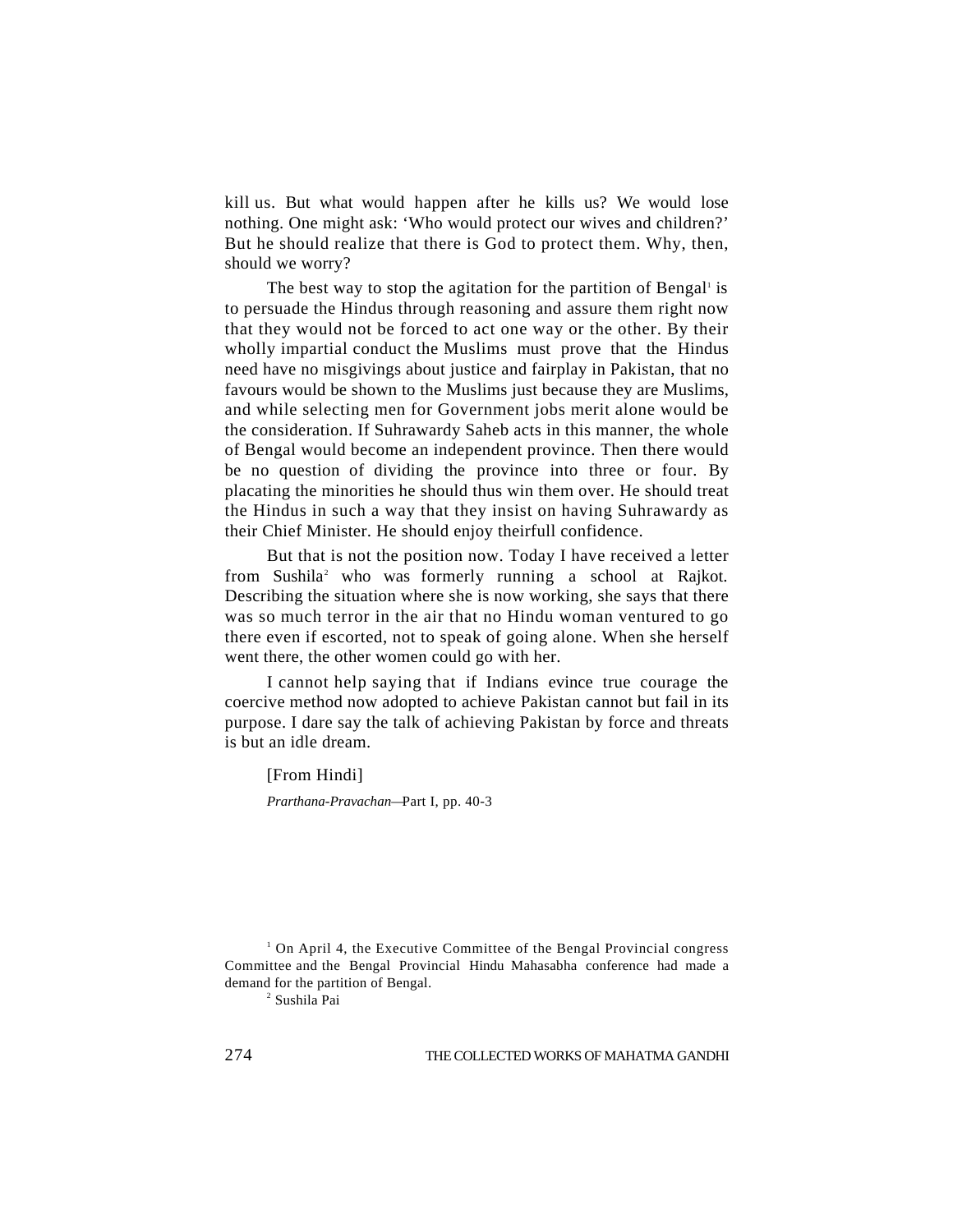# *269. DRAFT FORMULA*<sup>1</sup>

### [*April 10, 1947*] 2

1. So far as pakistan is concerned and so far as the Congress is concerned nothing will be yielded to force. But everything just will be conceded readily if it appeals to reason. Since nothing is to be forcibly taken, it should be open to any province or part thereof to abstain from joining Pakistan and remain with the remaining provinces. Thus, so far as the Congress is aware today, the Frontier Province is with it (Congress) and the Eastern part of the Punjab where the Hindus and the Sikhs combined have a decisive majority will remain out of the pakistan zone. Similarly in the East, Assam is clearly outside the zone of Pakistan and the Western part of Bengal including Darjeeling, Dinajpur, Calcutta, Burdwan, Midnapore, Khulna, 24- Paraganas, etc., where the Hindus are in a decisive majority will remain outside the Pakistan zone. And since the Congress is willing to concede to reason every- thing just, it is open to the muslim League to appeal to the Hindus, by present just treatment, to reconsider their expressed view and to divide Bengal.

2. It is well to mention in this connection that if the suggested agreement<sup>3</sup> goes through, the Muslim League will participate fully in the Constituent Assembly in a spirit of co-operation. It might also be mentioned that it is the settled policy with the Congress that the system of separate electorates has done the greatest harm to the national cause and therefore the Congress will insist on joint electo- rates throughout with reservation of seats wherever it is considered necessary.

3. The present raid of Assam<sup>4</sup> and the contemplated so-called civil disobedience<sup>s</sup> within should stop altogether.

<sup>1</sup> Gandhiji wrote on this in Hindi "Gandhi's draft".

<sup>3</sup> *Vide* "Outline of Draft Agreement", 4-4-1947

<sup>4</sup> The Muslim League had launched a large-scale invasion of Assam using Muslim immigrants to alter the communal ratio of the population in the province.

<sup>5</sup> The Working Committee of the Assam Provincial Muslim League had, on March 30, decided to start a civil disobedience movement in Assam.

<sup>2</sup> According to the letter to Lord Mountbatten dated April 11, 1947, *vide* pp. 254-5, Gandhiji discussed the formula with the Congress Working Committee members on the previous night.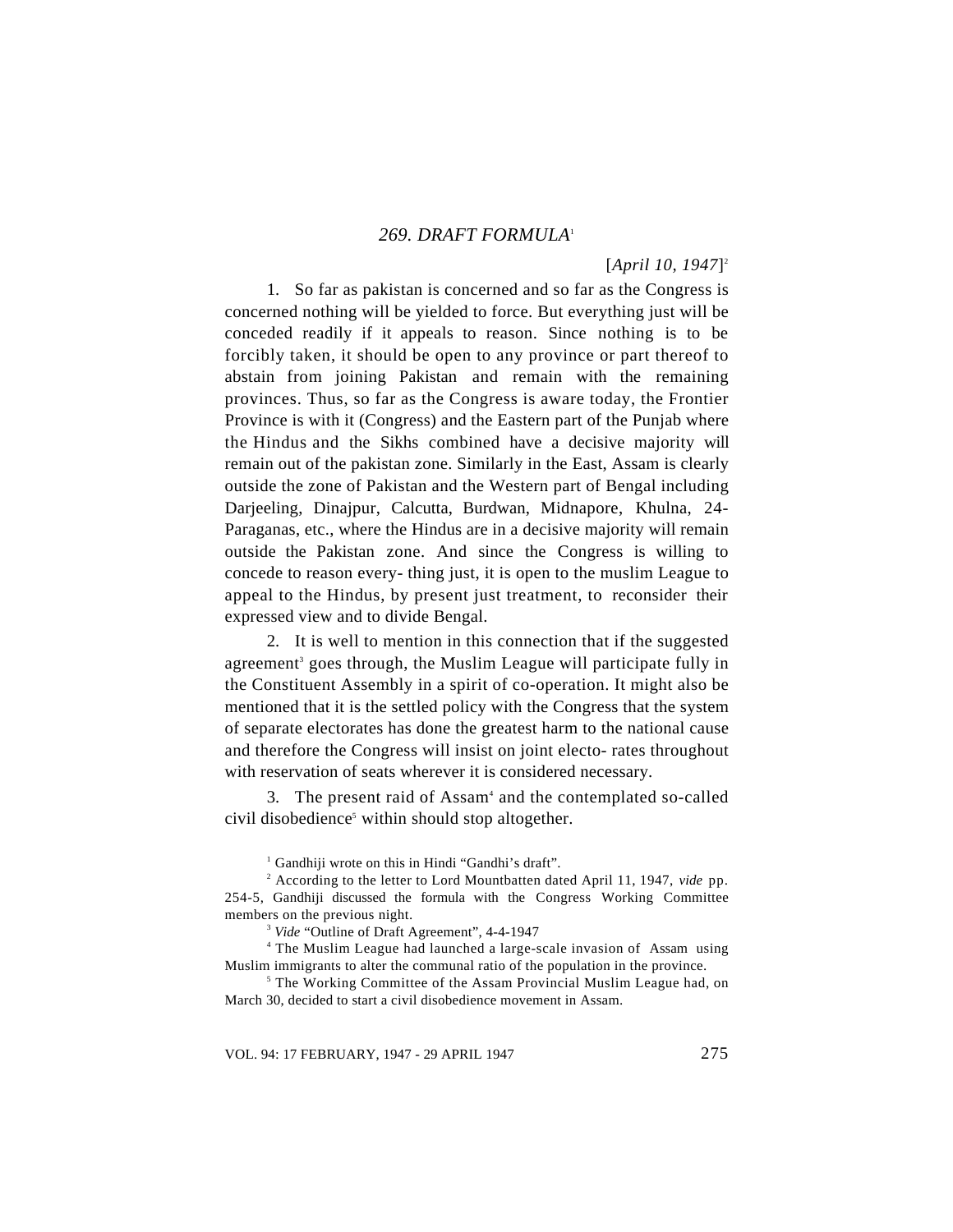4. Muslim League intrigues, said to be going on, with the Frontier tribes for creating disturbances in the Frontier Province and onward should also stop.

5. Frankly anti-Hindu legislation hurried through the sind Legislature in utter disregard of Hindu feeling and opposition should be abandoned.

6. The attempt that is being nakedly pursued in the Muslim majority provinces to pack civil and police services with Muslims irrespective of merit and to the deliberate exclusion of Hindus must be given up forthwith.

7. Speeches inciting to hatred, including murder, arson and loot, should cease.

8. Newspapers like the *Dawn, Morning News, Star of India, Azad* and others, whether in English or in any of the Indian vernaculars, should change their policy of inculcating hatred against the Hindus.

9. Private armies under the guise of National Guards, secretly or openly armed, should cease.

10. Forcible conversion, rape, abduction, arson and loot culminating in murders of men, women and children by Muslims should stop.

11. What the Congress expects the Muslim League to do will readily be done in the fullest measure by the Congress.

12. What is stated here applies equally to the inhabitants of Princes' India, Portuguese India and French India.

13. The foregoing is the test of either's sincerity and that being granted publicly and in writing in the form of an agreement, the Congress would have no objection whatsoever to the Muslim League forming the whole of the Cabinet consisting of Muslims only or partly Muslims and partly non-Muslims.

14. Subject to the foregoing the Congress pledges itself to give full co-operation to the Muslim League Cabinet if it is formed and never to use the Congress majority against the League with the sole purpose of defeating the Muslims. On the contrary every measure will be considered on its merits and receive full co-operation from the Congress members whenever a particular measure is provably in the interests of the whole of India.

From a facsimile: *Mahatma Gandhi—The Last Phase,* Vol. II, between pp. 128 and 129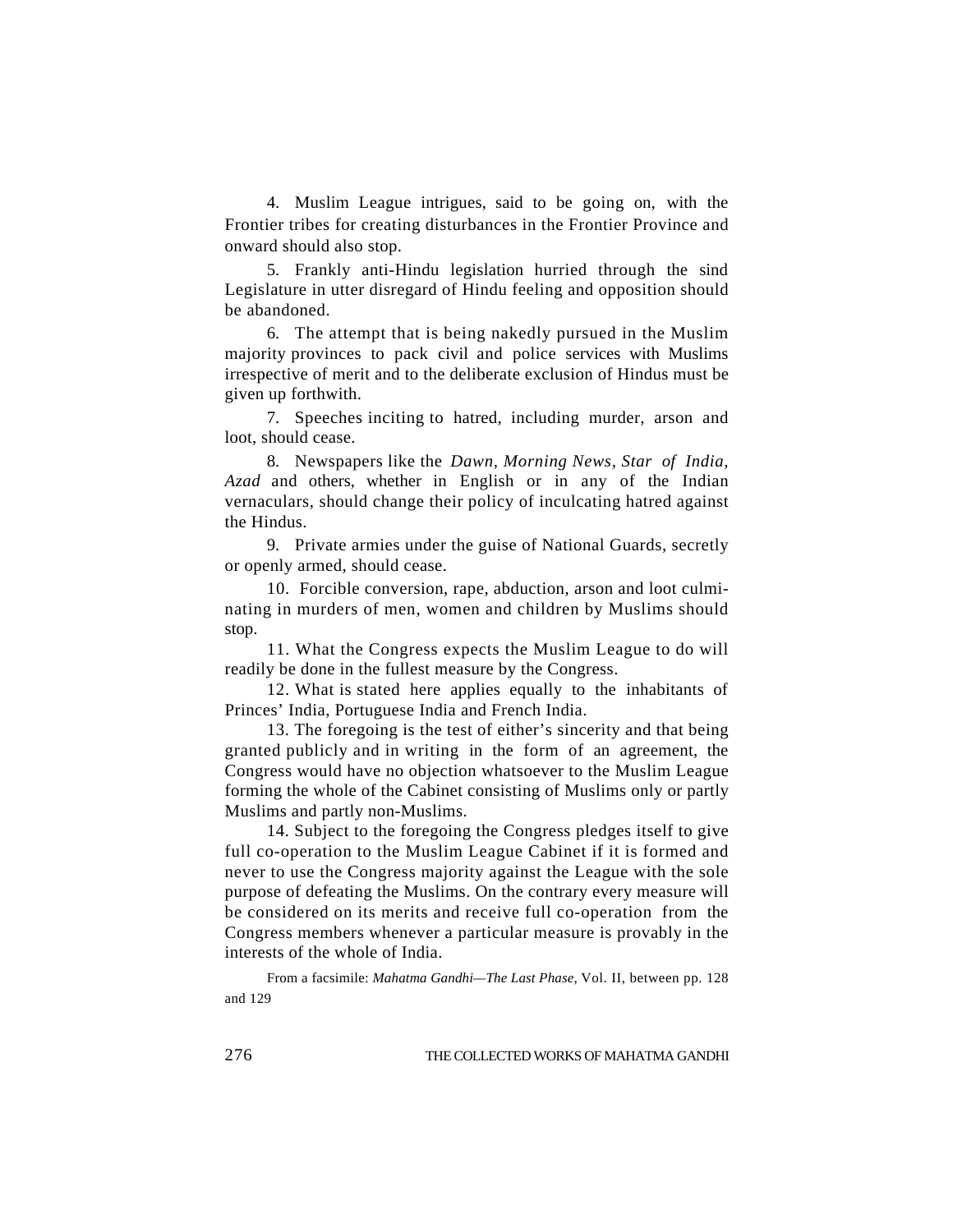# *270. LETTER TO HENDERSON*

BHANGI COLONY, NEW DELHI *April 10, 1947*

DEAR DR. HENDERSON,

I am glad to have your letter and to learn that we have corresponded with each other before.

I am, I confess, surprised at your question. He who believes in a living God never feels the slightest doubt about his mission, especially in a country which has regained its lost independence.

> *Yours sincerely,* M. K. GANDHI

20 A GOLBURN ST.

**SYDNEY** 

#### AUSTRALIA

From a copy: Pyarelal Papers. Nehru Memorial Museum and Library. Courtesy: Beladevi Nayyar and Dr. Sushila Nayyar

### *271. MESSAGE FOR PYARELAL*<sup>1</sup>

*April 10, 1947*

I would not be able to guide him. He should act according to his lights and consult Satis Babu. It is not desirable for him to come here all the way from Noakhali merely to discuss things. I have already given all the advice I could. He should now act as he thinks proper.

[From Gujarati] *Biharni Komi Agman,* p. 180

## *272. TALK WITH MANU GANDHI*

BHANGI NIVAS, NEW DELHI *April 10, 1947*

These people [of Russia] believe in destroying their property so that it may not fall into enemy's hands. Not only that, they are all

<sup>1</sup> Who had sought Gandhiji's permission on telephone to come and discuss with him the situation in Noakhali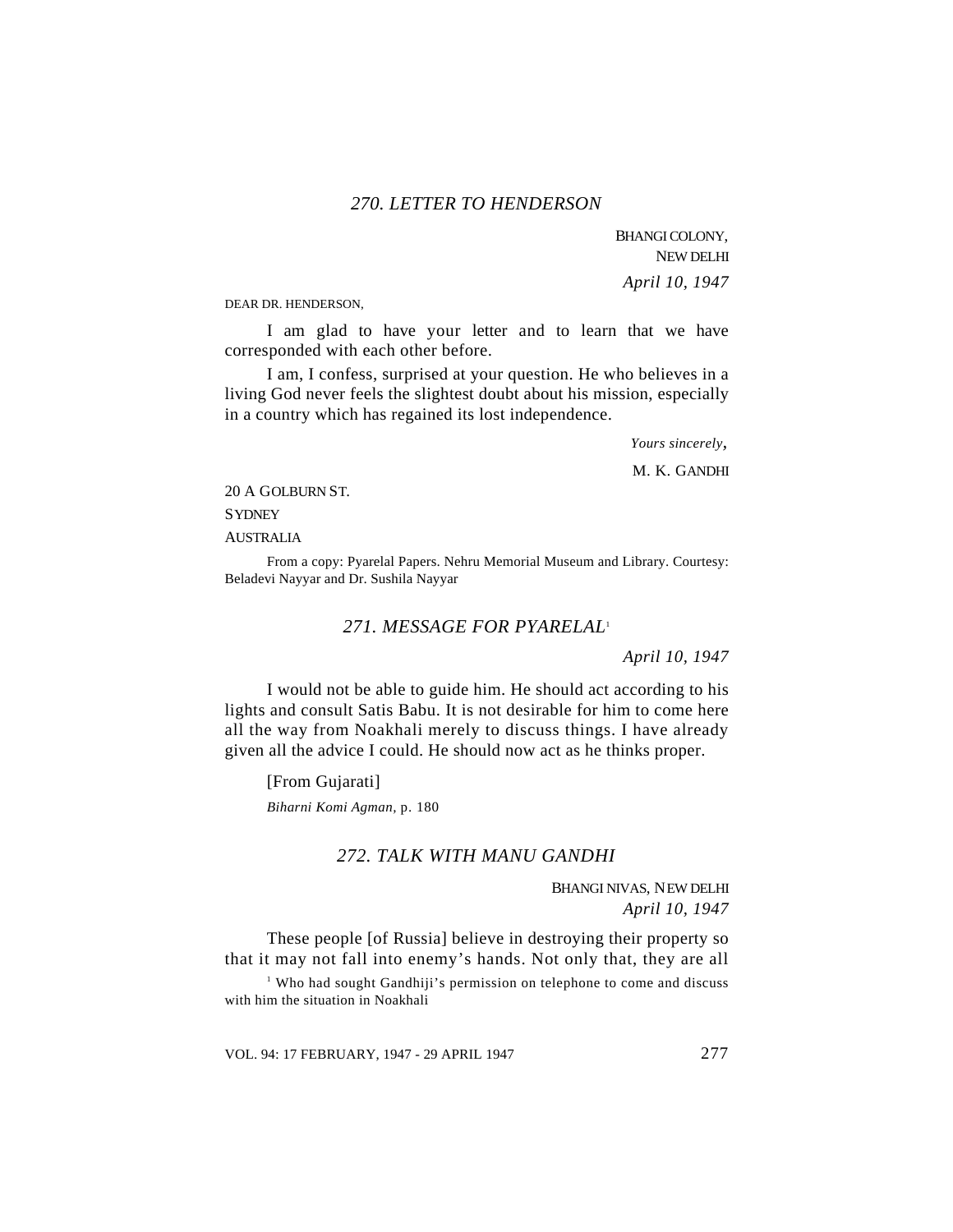praise for this scorched-earth policy and give it great importance. I am surprised that learned people there praise this policy. But somehow I do not as yet feel like saying anything in its favour. It is possible that my knowledge is limited in comparison to theirs. This trend is evident in our country as well. I see neither sacrifice nor bravery in eliminating the capitalists. If I were to know that the enemy were approaching I would leave my property intact instead of destroying it. I believe that would be true sacrifice and this is how love for humanity could be preserved in its noblest form. I claim that if we behave in this manner the enemy cannot but become our friend. A society as such cannot be treated separately from the individuals who constitute it. Truly speaking, we are all like brothers. At present the Government is trying to do its work as best as it can but it can refrain from doing so at will. Then the responsibility will fall on those men and women who constitute society. And if at that time we fail to realize that we are like brothers and to act as such, there may be chaos and anarchy and no one will benefit by it.

[From Gujarati]

*Biharni Komi Agman,* pp. 178-9

# *273. TALK WITH MANU GANDHI*

### BHANGI NIVAS, NEW DELHI *April 10, 1947*

If we are able to judge when to use a machine and when to avoid it and if while using it we do so with understanding, quite a few of our difficulties will be solved. For instance, if we are hurt tincture iodine (poisonous medicine) is applied to the affected part. But if we are down with fever we do not take tincture iodine orally. We should be as careful in using machines as a doctor is in prescribing poisonous medicines. Machine-power can make a valuable contribution towards economic progress. But a few capitalists have employed machinepower regardless of the interests of the common man and that is why our condition has deteriorated today.

While talking with some friends today we discussed the idea of fitting rubber tyres in bullock-carts in our villages. I told them that to me it was clear that rubber tyres will not make things easy for the villagers; on the contrary they will increase their requirements and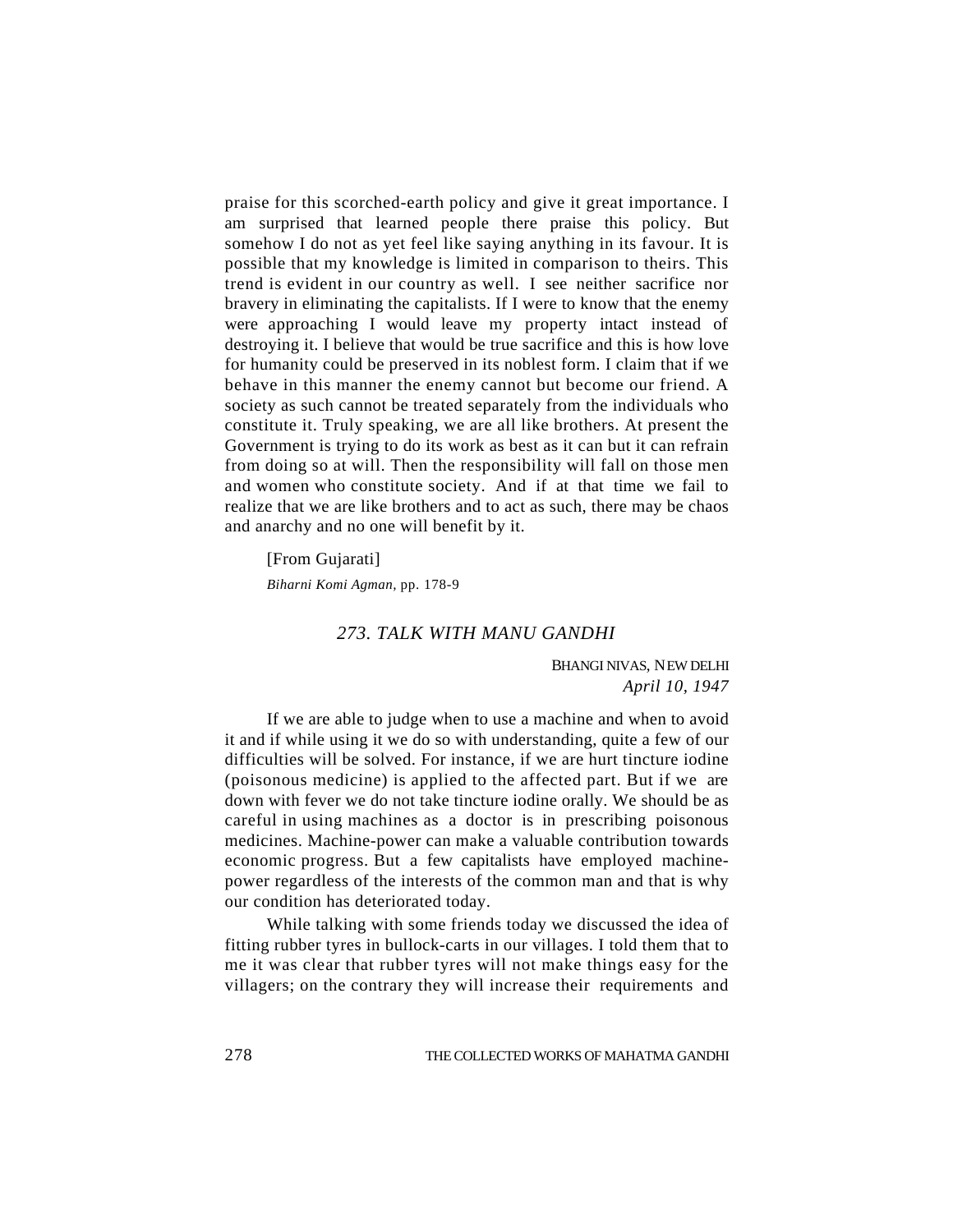make them dependent on others. And this will become another means of their exploitation.

[From Gujarati] *Biharni Komi Agman,* p. 179

# *274. TALK WITH WOMEN WORKERS* <sup>1</sup>

BHANGI NIVAS, NEW DELHI *April 10, 1947*

I would prefer women and men to work in separate fields. The work to be done among women is so much that sometimes owing to paucity of women workers men have to work in organizations meant exclusively for women. Our society has shown gross negli- gence towards women. We desperately need intelligent and service- minded women workers to work among them. However, I would advise you to keep it in mind that there should be no rivalry between men and women workers. Both and equally important and equally essential. There should be no secrecy between them. Their con- duct towards each other should also be natural and without inhibition.

A number of workers who in the past were staunch believers in non-violence are, so to say, taking it lightly today. Even if people were to renounce and condemn non-violence, truth, constructive programme and khadi, etc., I shall continue to proclaim my faith in them till my last breath, for I see no other way for India's progress. No progress will be possible unless we make the requisite effort for implementing the constructive programme and learn to cultivate goodwill towards wrong-doers. Eminent persons have made experiments and invented armament but they fail to tempt me. With the increase in armament my conviction is becoming deeper that the power generated by non-violence is immense and incomparable. I have been a votary of this power for the last 30 years. I am not going to take this power lightly at a critical juncture as at present. Even if no one is with me I am my own companion.

India has been disarmed against her will. But if everyone in India cultivates the courage to face death bravely, India can proclaim that she can defend herself and make progress not through the atom

<sup>&</sup>lt;sup>1</sup> The women workers had asked whether they should work only among women or also among men.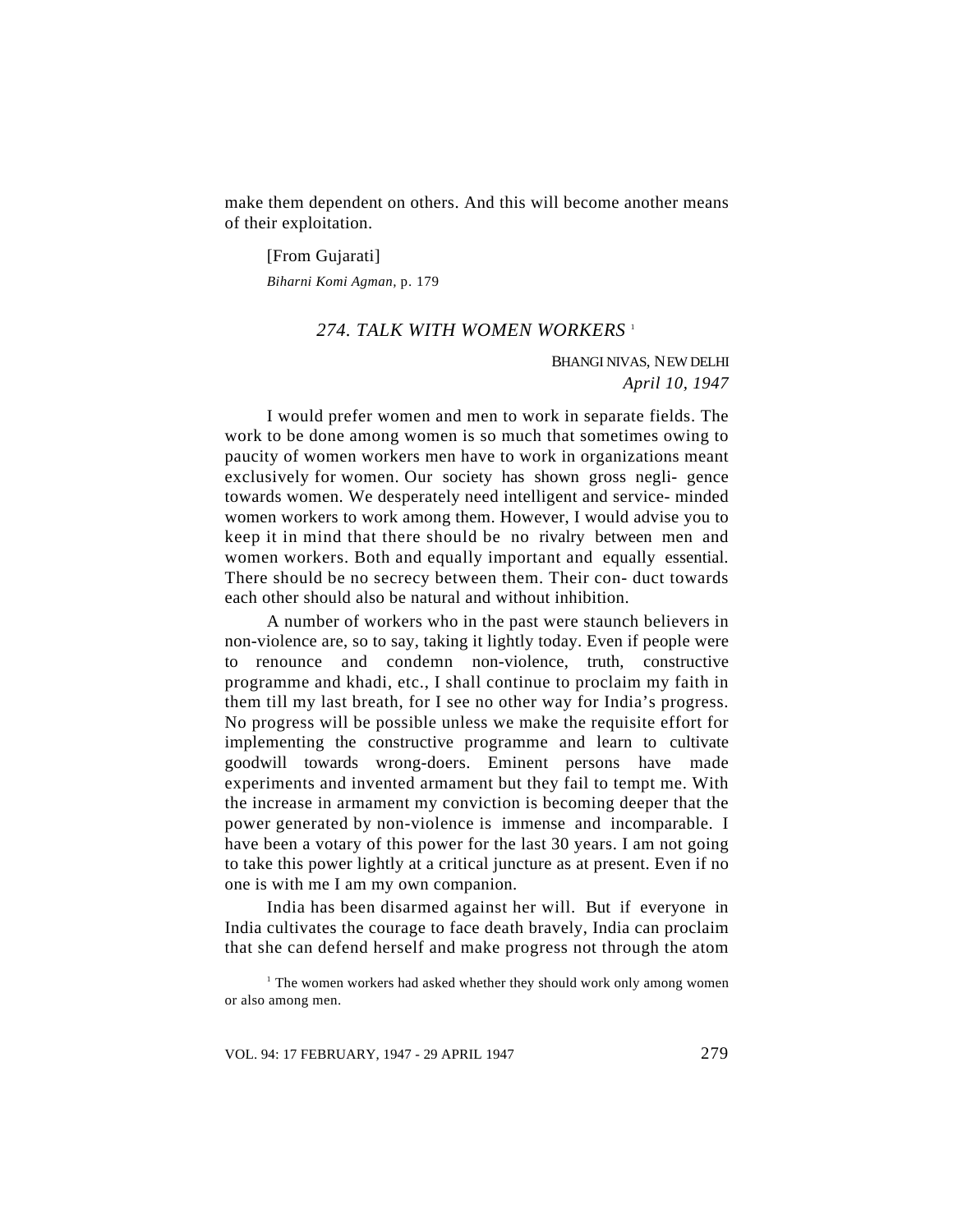bomb but through non-violence along. Women alone can take the lead in this, for God has endowed them with great power.<sup>1</sup>

Every village has to become self-reliant. Things required in a village should be produced in the village itself. Only under special circumstances should these be brought from outside. Every village should build schools, community halls and dharmashalas from money raised by the people from among themselves. If possible, even the artisans should be from the village itself. You should ensure that everyone in the village is provided with clean grain, clean water and a clean house. Under the Nayee Talim scheme education should be imparted to every child from beginning to end. Every activity should be conducted on a co-operative basis. Disputes should be settled amongst the villagers themselves. There should be no distinction of high or low castes in villages. A committee or panchayat consisting of five or seven elected adult men and women should be formed in each village. The panchayat should look after the public activities and act as the executive and legislature for the village.

[From Gujarati]

*Biharni Komi Agman,* pp. 180-1

### *275. SPEECH AT PRAYER MEETING*

 NEW DELHI *April 10, 1947*

#### BROTHERS AND SISTERS,

The *bhajan*<sup>2</sup> is as sweet as its meaning is sublime. If is of great significance to you as to all of us today. The essence of the *bhajan* is that even in the darkest hour we may not lose hope and faith. The lamp that is alight might go out and darkness spread around, but we must live through it. The flame that has ceased to burn, the life that is lost, these do not come back. Hindus and Muslims might take to the law of the jungle, but they ought to remember that they are not invertebrate animals but men standing erect. Hence even in the worst calamity they should not lose their faith and forget their dharma.

<sup>&</sup>lt;sup>1</sup> At this point the workers expressed a desire to understand Gandhiji's idea of village swaraj.

<sup>2</sup> The Bengali *bhajan 'Yadi tor dak sune keuna ase tabe ekla chalore'* by Rabindranath Tagore had been sung by Sucheta Kripalani.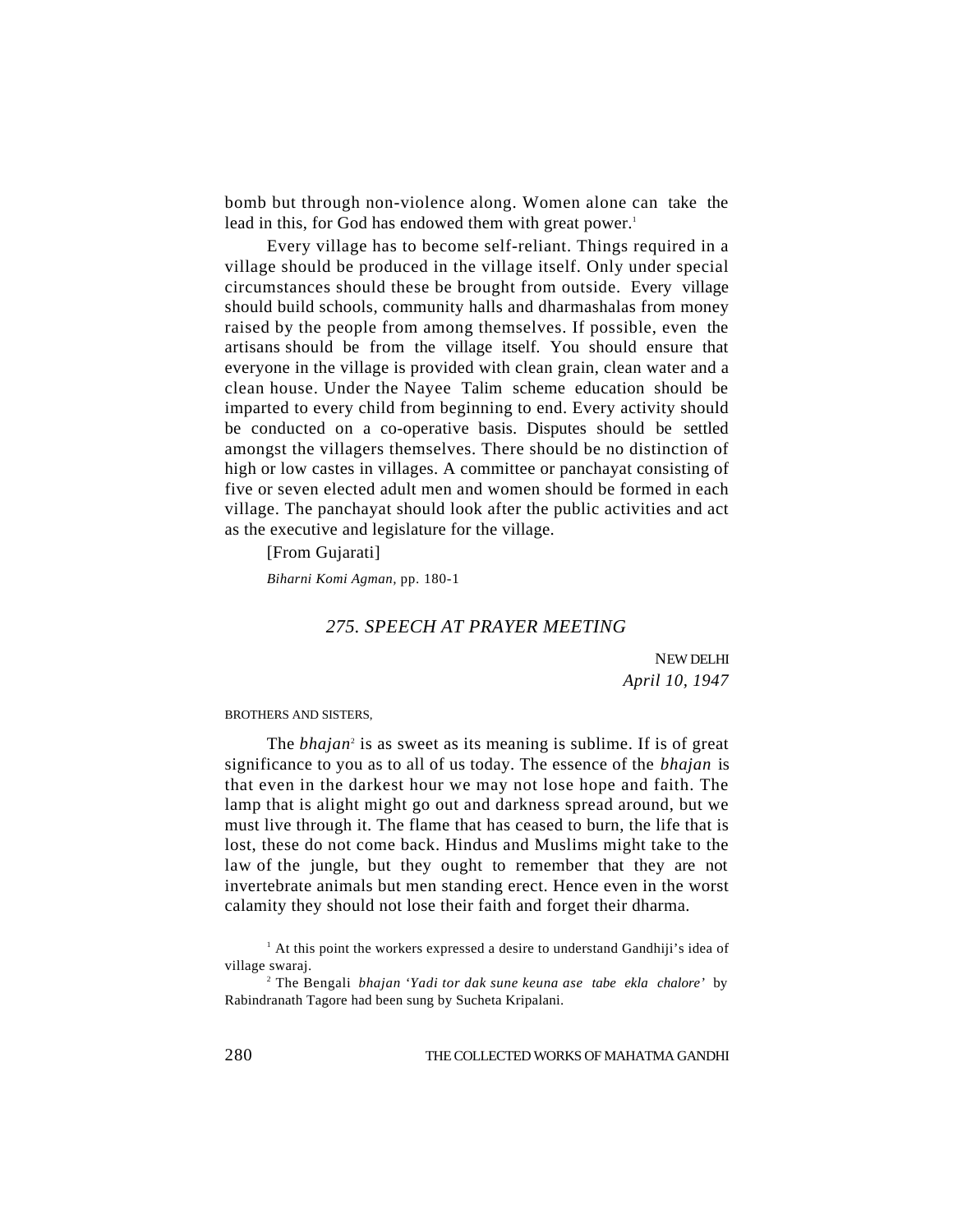I have again received a number of letters today. A gentle- man writes to say that both Hindus and Muslims have turned into beasts. They are fighting each other. Is there no way out? There certainly is. The one simple way out of the situation is for either of the two communities to stop descending to the level of beasts. The correspondent, however, mentions one more thing. He says the important question is as to how the third party acts. He believes that the Viceroy has come here definitely to transfer power to Indian hands. If may be granted that he has come with sincere intentions; that the British have deputed this illustrious soldier of the royal family only to wind up their power spread far and wide in India and that the British Ministers responsible for deputing him are also honest in their purpose. But he still doubts the *bona fides* of the representatives of British commercial interests here. They had done everything to exploit this land. Till this day they had monopolized all our trade. What would they do now? It is a pertinent question. If the Hindus and Muslims together wish to keep them, would they stay on as our friends or would the British businessmen force themselves on us even if we did not want them? There is also the hold of the Civil Service. They have come to have such a stranglehold over us that we are not sure whether we would get freedom at all. It was by the grace of God that we adopted certain methods and the circumstances too so changed that the British are not talking of leaving. But the Civil Service is still here and also the British soldiers. If they can earn their livelihood here, why should they leave?

Another doubt is that the Viceroy's offer might quietly be withdrawn. To this doubt I can only say that under the present circumstances we can say precious little. It is as yet only the dawn of freedom; the sun has not yet come up. We have no idea how warm the sun will be. At the moment we are shivering. Out hearts are full of fear. Only when the sun shines forth will we be able to feel its warmth. In this connection I want to say nothing to you. But I would appeal to the British in India, whether civilians, soldiers or businessmen, to leave India if they wish to preserve their good name. Till now they have been riding on our backs, which was not fair on their part. They had better climb down willingly. Lord Mountbatten has come here precisely to help them do it and he is not alone. He represents the full strength of the British people. Surely they will have to suffer some losses in doing it. But they are prepared for it. In fact they have already given some proof of their willingness. We said that the civil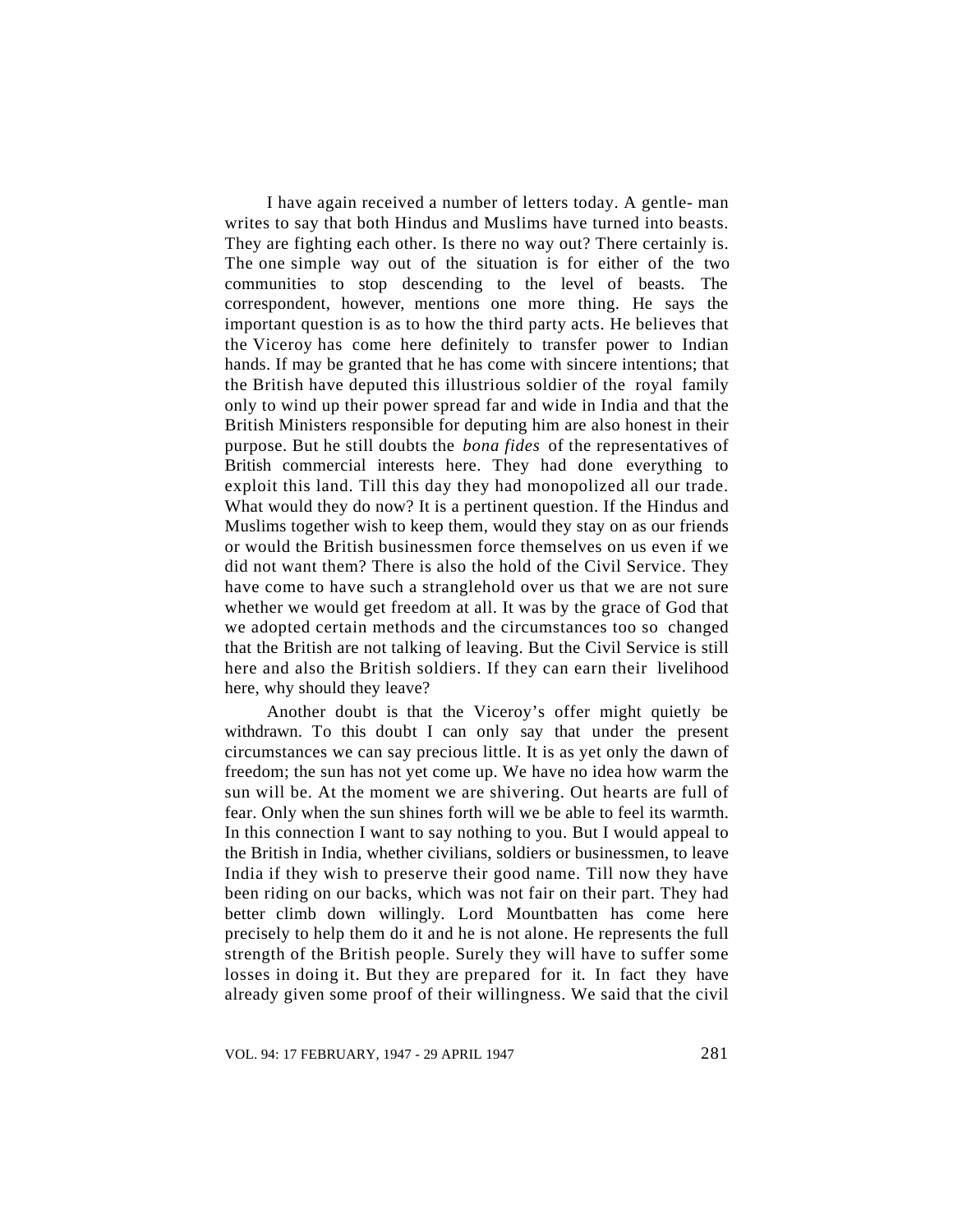servants should go and they are leaving, they are going to inflict themselves on their own countrymen, that is, now it will be for Great Britain to pay them their pensions, etc. On the one hand Lord Mountbatten has summoned the Governors along with their secretaries to be briefed about the true state of affairs.<sup>1</sup> On the other hand Churchill and his party will not give in without putting up resistance. Even then the Viceroy maintains that he represents the British people and as per their wish they should now withdraw. The Governors, the British commercial interests and members of the Civil Services should all help the Viceroy in this task and they should leave. Those who wish may stay on with pleasure. But they should act very differently from what they had hitherto been doing. In other words, instead of exploiting us they should help us prosper. They will leave behind a good name if they act in this manner.

But news is pouring in from all quarters that their mischief was at the root of all these riots. Lord Mountbatten too has an inkling of it. He is afraid lest this popular suspicion should prove true. The British in India will now have to see to it that the suspicion of both Hindus and Muslims that the British has a hand in the riots is not substantiated. If this suspicion proves correct history will not spare them. It will be recorded in history that they were plunderers.

But they can say let bygones be bygones and now they have turned over a new leaf. Lord Mountbatten is honest in his intention but his success is in the hands of the British commercial interests, the British army and the British civilians. If they are not sincere, whatever the Viceroy has done will be undone. Let us therefore pray to God to grant them good sense. Whatever the trouble in quitting India, even if they face a dark future ahead, still I would tell them that their good lies in deciding to leave India.

Afterwards they can help us resolve our disputes, and they might even succeed in doing so. Then it will bring them good name. I pray to God that they quit India not as enemies but as true friends, and leave us to cherish friendship for them in our hearts.

[From Hindi]

*Prarthana-Pravachan—*Part I, pp. 43-5

<sup>1</sup> A two-day conference of provincial Governors was scheduled to begin on April 15.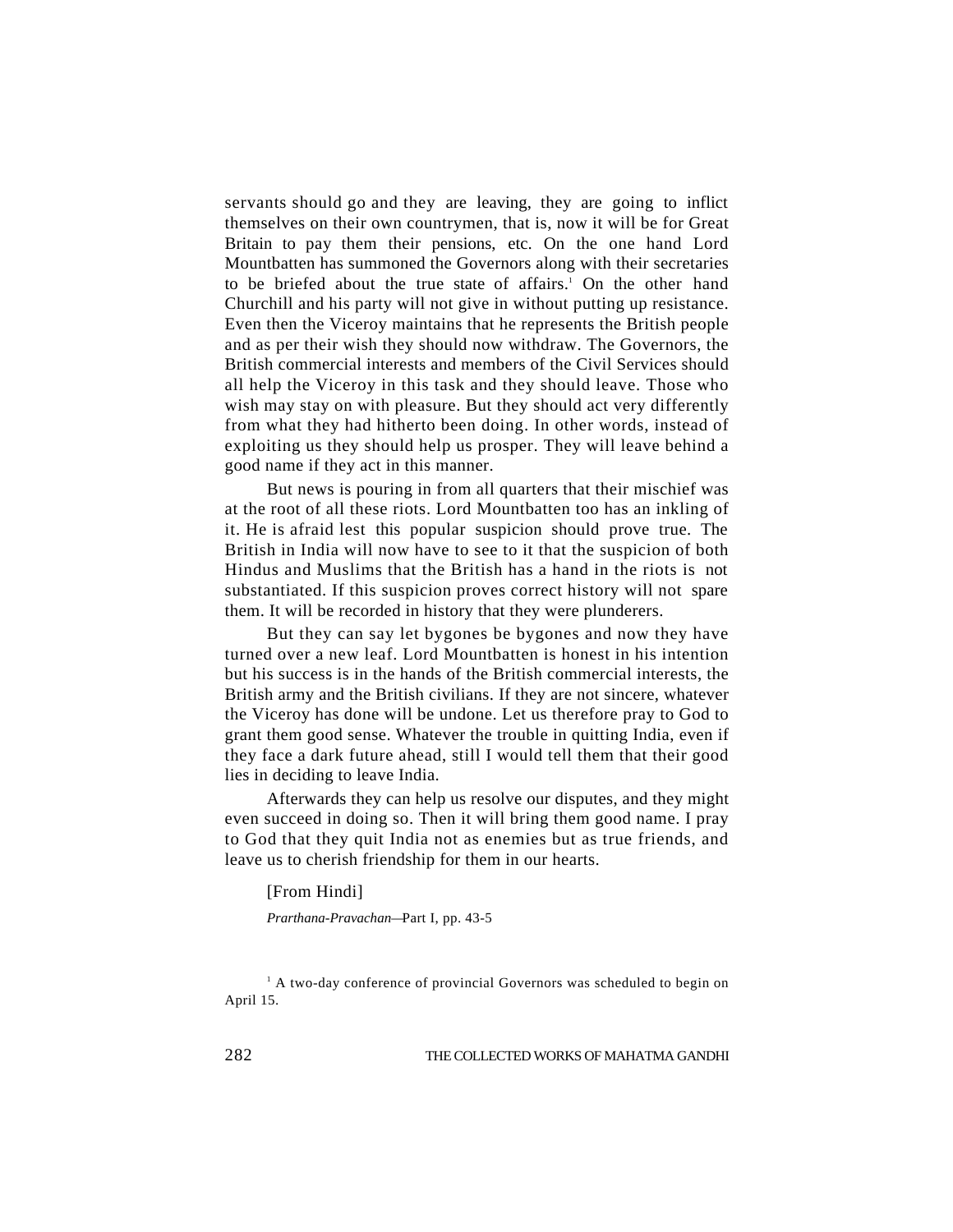# *276. TELEGRAM TO SAMUEL M. LEVY*<sup>1</sup>

*April 11, 1947*

CANNOT CONTROL NEWSPAPER REPORTS. DID MENTION MOSES.<sup>2</sup>

**GANDHI** 

From a copy: Pyarelal Papers. Nehru Memorial Museum and Library. Courtesy: Beladevi Nayyar and Dr. Sushila Nayyar

### *277. LETTER TO LORD MOUNTBATTEN*

BHANGI COLONY,READING ROAD ,

NEW DELHI *April 11, 1947*

DEAR FRIEND,

I had several short talks with Pandit Nehru, and an hour's talk with him alone, and then with several members of the Working Committee last night about the formula<sup>1</sup> I had sketched before you, and which I had filled in for them with all the implications.<sup>2</sup> I am sorry to say that I failed to carry any of them with me except Badshah Khan.

I do not know that having failed to carry both the head and heart of Pandit Nehru with me I would have wanted to carry the matter further. But Panditji was so good that he would not be satisfied until the whole plan was discussed with the few members of the Congress Working Committee who were present.

I felt sorry that I could not convince them of the correctness of my plan from every point of view. Nor could they dislodge me from my position although I had not closed my mind against every argument. Thus I have to ask you to omit me from your

<sup>1</sup> This was in reply to the addressee's telegram dated April 7 which read : "At the Pan-Asiatic Conference you did not mention Moses, the law giver who was the father of monotheistic and human religions, whose precepts extended even to the Far East."

<sup>2</sup> *Vide* "Speech at Inter-Asian Relations Conference", 2-4-1947

<sup>3</sup> *Vide* "Outline of Draft Agreement", 4-4-1947

<sup>4</sup> *Vide* "Draft Formula", 10-4-1947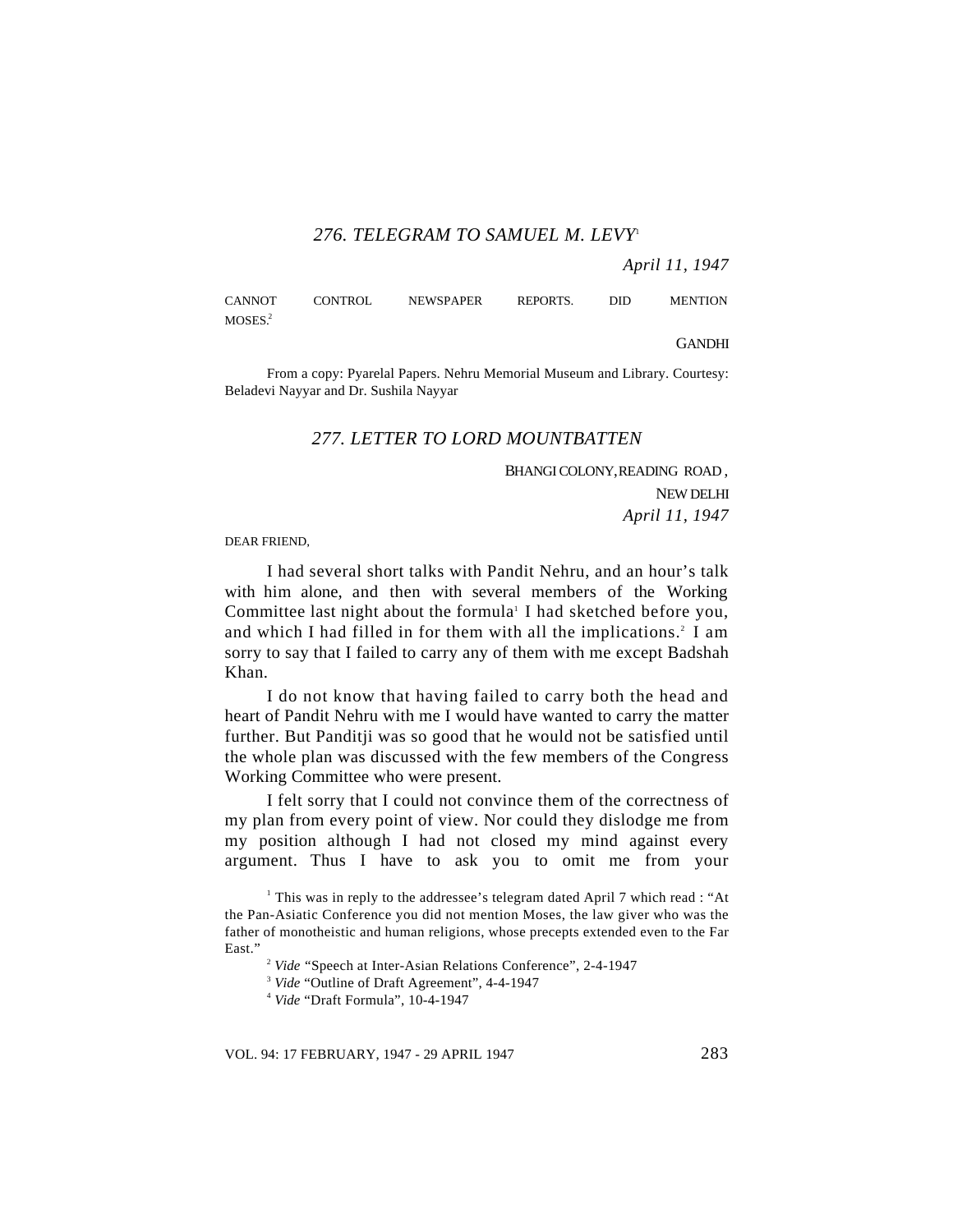consideration.

Congressmen who are in the Interim Government<sup>3</sup> are stalwarts, seasoned servants of the nation and, therefore, so far as the Congress point of view is concerned, they will be complete advisers.

I would still love to take the place that the late C. F. Andrews took. He represented no one but himself. And if you ever need my service on its merit, it will be always at your disposal.

In the circumstances above mentioned, subject to your consent, I propose, if possible, to leave tomorrow for PATNA.

I have not forgotten the book about tribal expeditions. I have not yet been able to lay my hands on it for I cannot recall the name of the author nor the year in which I read the book. As I told you it was years ago in S. Africa that I came across it. My search will continue wherever I am and as soon as I trace it, it shall be sent to you.

I must also confess a slip of memory I am answerable for in the course of our talks. I was wrong in connecting Sir Francis Mudie<sup>1</sup> with the late Pandit Nehru<sup>2</sup>. The incident I referred to was in connection with Muddiman<sup>3</sup>, not Mudie. The charge, almost universally believed by Congressmen against the present Governor of Sind, remains unaltered—in spite of my slip of memory.

I hope these constant interviews are not proving an unbearable strain.<sup>4</sup>

> *Yours sincerely,* M. K. GANDHI

*Gandhiji's Correspondence with the Government, 1944-47, pp. 244-5*

<sup>1</sup> Namely, Jawaharlal Nehru, Vallabhbhai Patel, Rajenda Prasad, C. Rajagopalachari, John Matthai, Baldev Singh, Jagjivan Ram Abul Kalam Azad and C.H. Bhabha

2 Governor of Sind

3 Motilal Nehru

4 Sir Alexander Muddiman, Chariman of the Muddiman Committee, formed in 1925, to examine the working of the Montford Reforms.

5 For a report of Gandhiji's interview with the Viceroy, *vide* "Interview with Lord Mountbatten", 12-4-1947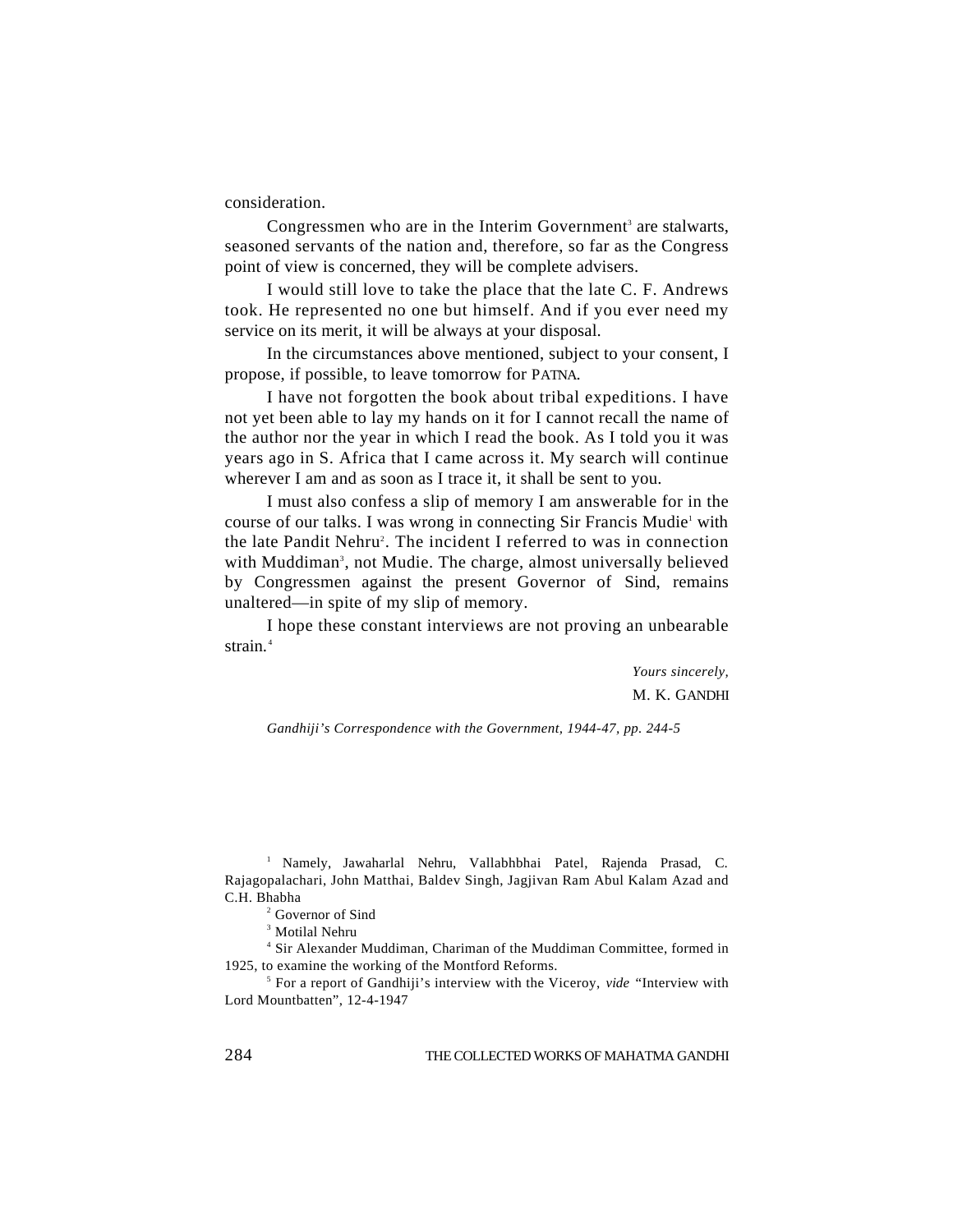*April 11, 1947*

CHI. PRABHAKAR,

I have gone through your papers. You should not have undertaken the fast without my consent. It is good that you have broken it. You had better do only such work as Shantabehn lets you do. More if we meet any time.

*Blessings from*

**BAPU** 

From a photostat of the Hindi: G. N. 9035. Also C. W. 9159. Courtesy: Prabhakar.

# *279. TALK WITH KRIPAL*<sup>1</sup>

BHANGI NIVAS, NEW DELHI

*April 11, 1947*

Living with me is like living on a razon's edge. There is no certainty about meals, nor are there proper beds for sleeping. These girls have become accustomed to such hardships. They sleep like a log even on a mat. While with me even such soft clothes [as you wear] will not be available. One has to get up early in the morning and clean lavatories. Prepare yourself for all this. You may join me when I go to Sevagram. In the mean time you will, of course, come here whenever I happen to be in Delhi.

[From Gujarati] *Biharni Komi agman,* p. 186

### *280. A TALK*

BHANGI NIVAS, NEW DELHI *April 11, 1947*

Your duty lies in remaining in bengal and rendering service there. If anyone propagates any ism or forms any party, we need not worry about it or discuss it. One who serves silently with all the resources at one's command—mental, physical and material—does

<sup>1</sup> Daughter of Sir Datar Singh who had expressed her wish to serve Gandhiji.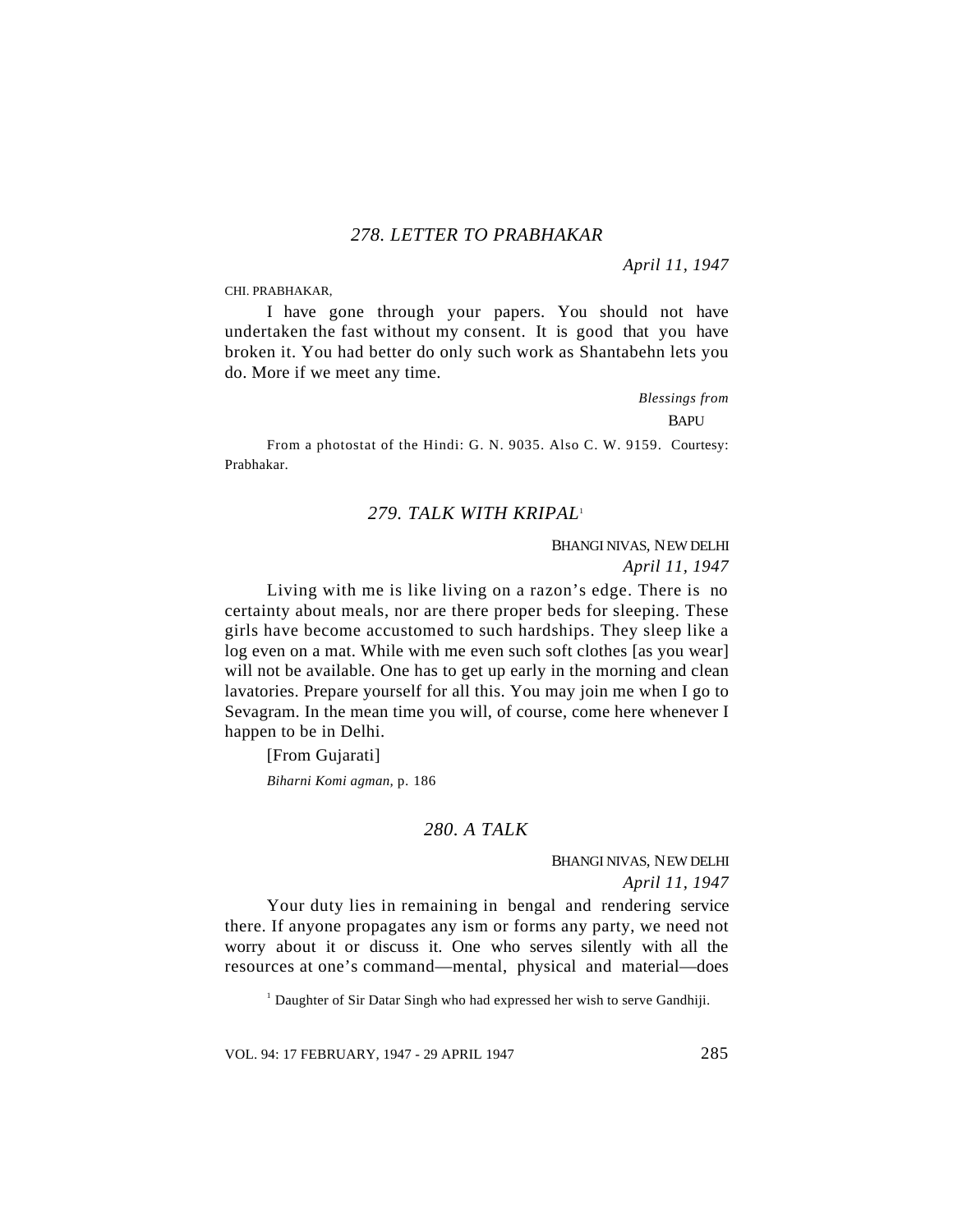not do so in vain. Service consists in using Godgiven gifts in pleasing Him, in utilizing them properly and thus keeping oneself happy and contented. All else is hypocrisy.

[From Gujarati] *Biharni Komi Agman,* pp. 186-7

# *281. TALK WITH Y. M. DADOO AND G. M. NAICKER*

*April 11, 1947*

Truly speaking, it was after I went to South Africa that I became what I am now. My love for South Africa and my concern for her problems are no less than for India, because it was in South Africa that I discovered the weapon of satyagraha, and it was there that I offered a successful non-violent satyagraha. It encouraged me in my line of thought and strengthened my faith.

India is now on the threshold of independence. But this is not the independence I want. To my mind it will be no independence if India is partitioned and the minorities do not enjoy security, protection and equal treatment. Because the independence of my dreams is altogether different. The country is not yet completely independent. If what is happening today is an earnest of things to come after independence, it bodes no good for the future. We have a proverb saying that the cradle bespeaks the child's future. I, therefore, feel ill at ease. But I am content to leave the future in God's good hands.

[From Gujarati] *Biharni Komi Agman*, p. 187

# *282. SPEECH AT PRAYER MEETING*

NEW DELHI *April 11, 1947*

BROTHERS AND SISTERS,

I am sorry to have to inform you that today I have suddenly decided to leave for Bihar. You are aware that my field of work is Noakhali and Bihar. It is not that I have chosen these places. I went to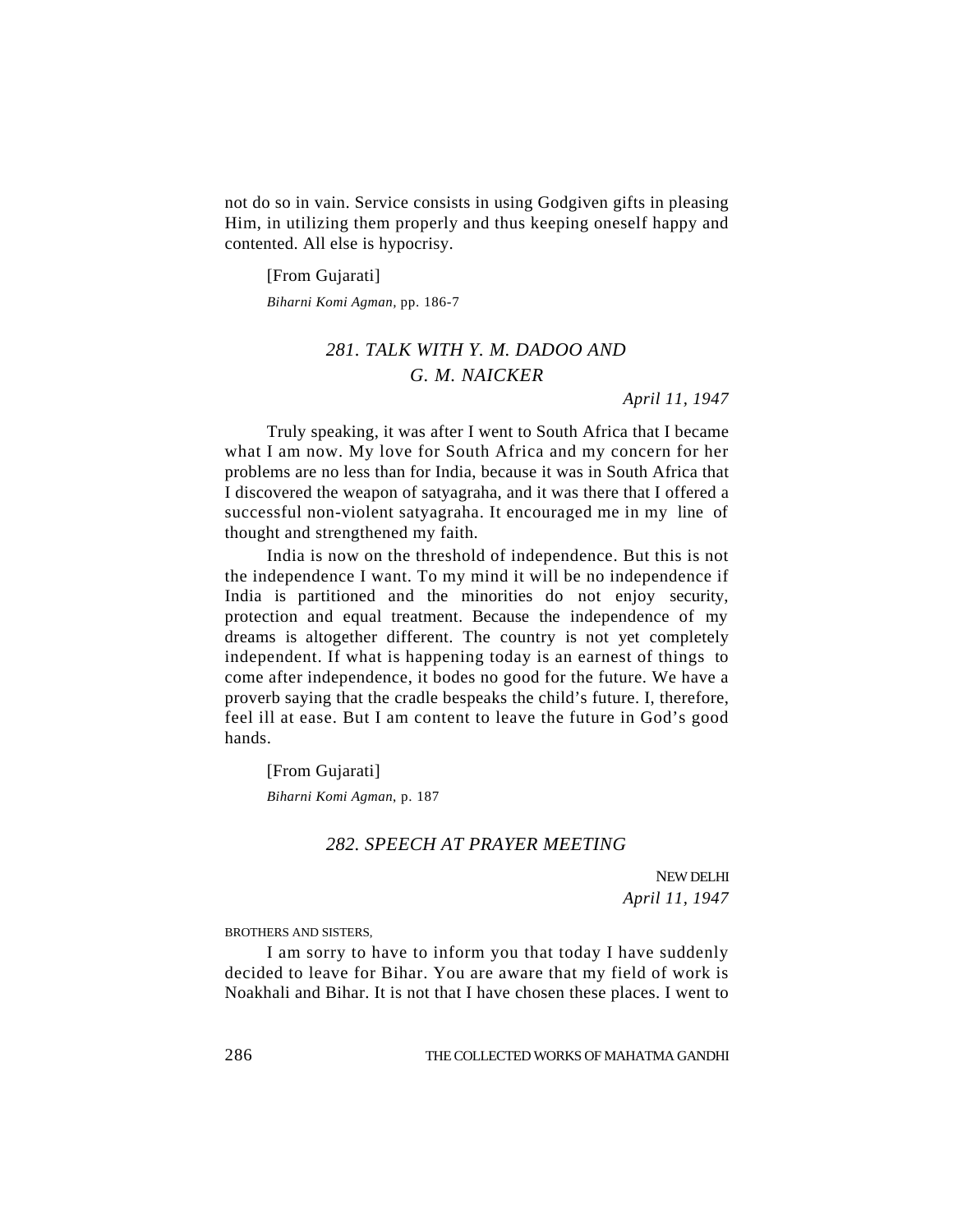Noakhali just by chance or, say, at the call of God. I had to go to Bihar also in the same connection. I could accomplish something during the days I spent in Noakhali. The Hindus there smarting under the reign of terror had some respite. But just as I worked for the Hindus, I also worked for the Muslims there. Today it may not appear significant; but in future when the climate changes the country will realize the value of the work done there. In a way, some benefits of the work can be noticed even now. Even today good Muslims have come to accept their Hindu neighbour as their brothers. But the number of such people has not grown as much as it should. Even so, there is no doubt that the work that is being done there today will bring many benefits in the future.

For the present I am needed not so much in Noakhali as in Bihar. I have a telegram from a Muslim friend from Bihar saying that I had stayed away from Bihar for a long time and should now return there. He says that they would feel reassured only when I go there. It is true that my decision to go to Bihar has not been prompted by this telegram. But now my mind has turned to Bihar because I had told them that I would do or die there.

By "doing" I mean that the Hindus and Muslims of Bihar should live in amity like brothers. Even if there is frenzy raging like a fire elsewhere, the Hindus and Muslims of Bihar should live in amity. There are quite a few village in Bihar still untouched by the outside fire. Not only in Bihar but in Noakhali and the Punjab, where there has been so much trouble, there are some villages where people continue to live together in peace and with mutual trust. You will come across such village all over the country.

You can turn round and tell me that just a couple of days ago I had talked of going to the Punjab. You can ask me why I now intend going to Bihar. You can also ask me if my talks with the Viceroy are over, as I had come here for that specific purpose. You can insist that if my talks with the Viceroy are over, I should wait at least to see the result. But why should I wait to see the result? It is not in my hands to produce any results. There are other people to take decisions in the matter. I wanted to discuss a few things with the Viceroy which I have already done. I had said earlier that in Delhi I was a prisoner of two persons, namely, the Viceroy and Pt. Jawaharlal Nehru. Rajendra Babu had come to me. I have discussed the matter with him and also sent a message for Nehru. I have decided to go to Bihar with their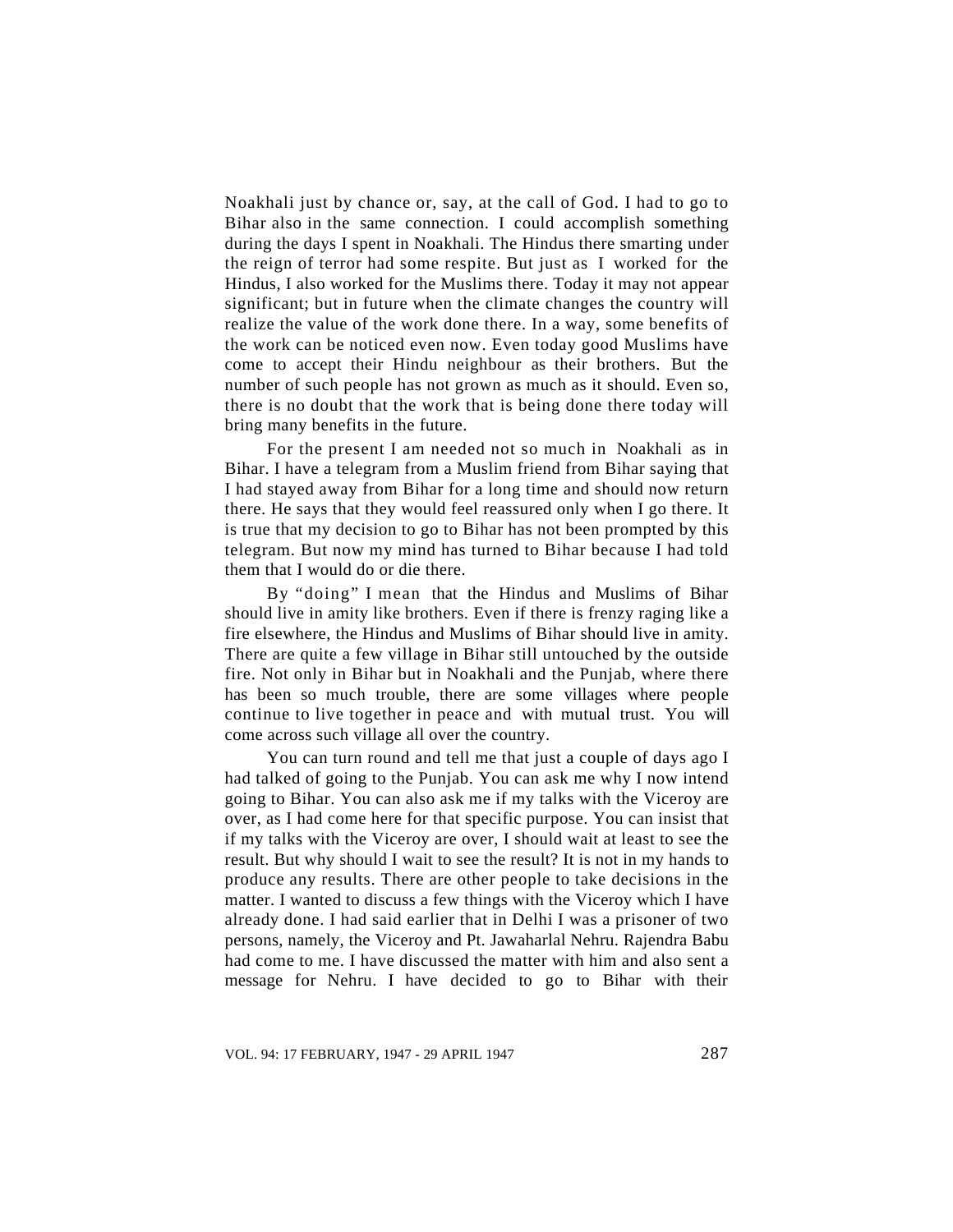permission.

It is my *svadharma*<sup>1</sup> to go to Bihar. I worship the *Gita*. The *Gita* ordains that one should perform one's own duty and stick to one's own field of action. The *Gita* clearly states that better is death in the discharge of one's own duty and in one's own field. Running after another's function is fraught with danger. Hence, staying in a place like Delhi which is another's domain is for me fraught with danger.

If I had had a call from God directing me to go to the Punjab I would have certainly gone there. You may well ask me if it is God who prompts me. That way, God does not come to me in person. But I do hear an inner voice. One who becomes a devotee of God hears His voice from within. I did not hear such a voice with regard to the Punjab.

But let me tell you that I have thought enough about going to the Punjab, and have come to the conclusion that my going there now would not serve any particular purpose, because we do not rule the Province. Even if the Muslim League had been ruling there, it would have meant our rule, because if the Muslim League members come to power there it would be on the strength of the votes of the people; and then it would be our rule. A rule established by the votes of the people would be the rule of the people. It is up to us to see whether such a rule brings happiness or unhappiness.

Supposing it were our misfortune to have Hindu rule in one part of the country and a Muslim-ruled Pakistan in the other, if both the states take the attitude that the people of the other community may not live in peace inn their land, the Hindu state would become a hell and likewise Pakistan would be a *Na-Pakistan*<sup>2</sup>. True Pakistan is a place where there is proper justice, where there is no rule of force and where everything is done and achieved by effecting a change of heart in the opponents. But today we have forgotten our ideals.

But whether I go to the Punjab or not, I shall certainly work for it. Whatever I want to tell the people after going there can as well be conveyed to them from outside the Punjab. I want to teach only one thing which I shall never tire of repeating. And it is that every Hindu and every Sikh should resolve that he would die, but would never kill. Master Tara Singh says the Sikhs shall kill. In my view what he says is not proper. He should say that if they do not get what they want they

<sup>&</sup>lt;sup>1</sup> One's own duty

<sup>&</sup>lt;sup>2</sup> Land of impurity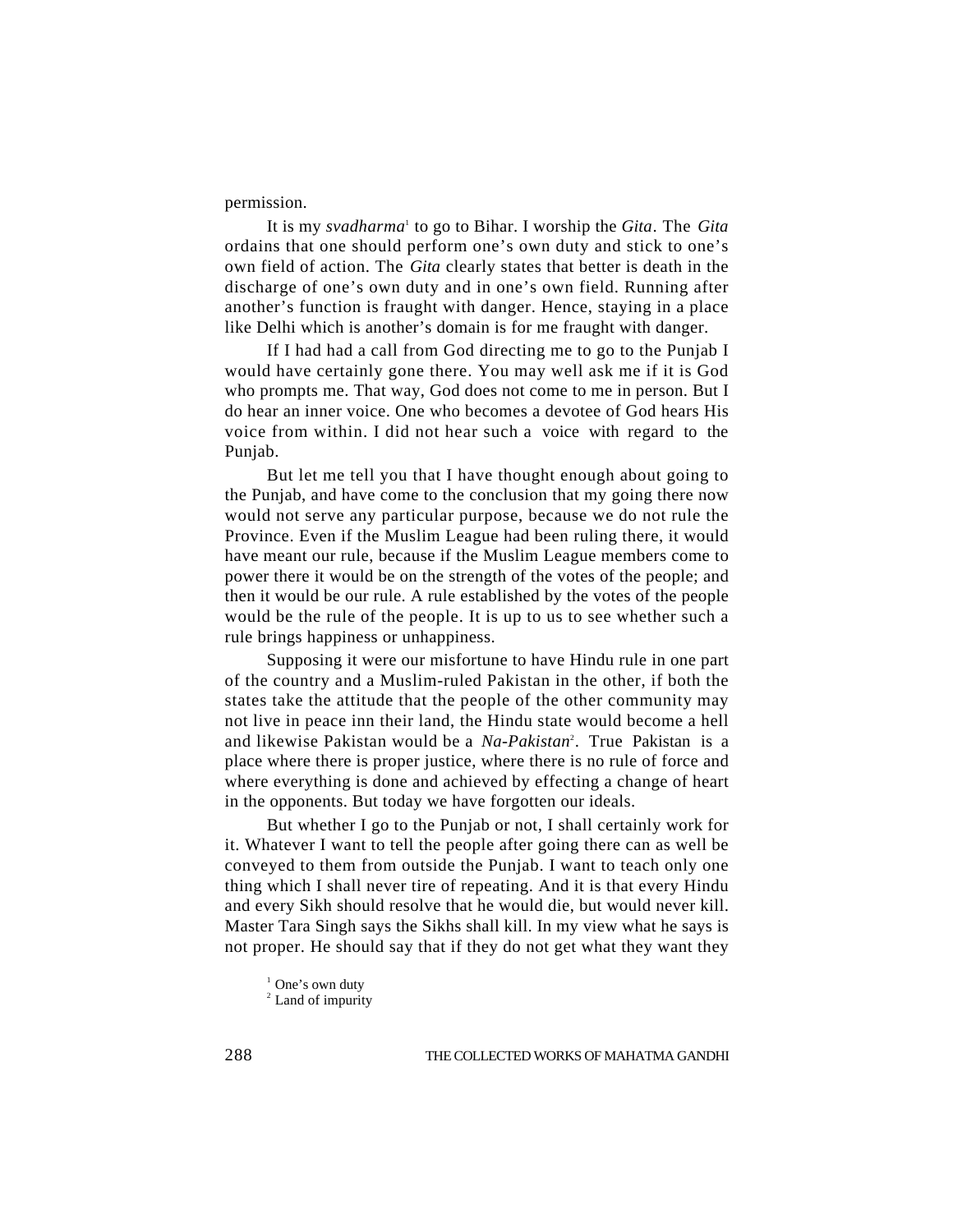would die for it, even if they may be only a handful, and rest only when they had achieved their goal. He should not talk in terms of killing. I need not go all the way to the Punjab to say this.

I could have conveyed my feelings to Bihar also from outside, but I feel that it is necessary to go there and persuade the people. For the same reason I went round in Noakhali. I was warned that I would be killed. But I tell you that even if all of you try to protect me you will not be able to save me from death. Even doctors and hakims would be of no avail. Even Hakim Lukman, quoted in today's bhajan<sup>1</sup>, says in despair that the grandeur of life is only transitory. Why then should we try to run away from death? We ought to face death with courage. We must conduct ourselves in such a way that the world would condemn those who would attack us. Let the whole world ask them how they would get Pakistan by adopting tyrannical means.

The essence of satyagraha is that the satyagrahi converts the whole world to his view. I have said right from the beginning that we need not send our workers to the United States or to Britain to carry on propaganda for our cause. Truth will shine through our work right here and the whole world will come to witness it. In the same way I had won world sympathy while I was in South Africa and the British as well as Americans had upheld my stand.

[From Hindi] *Prarthana-Pravachan*—Part I, pp. 46-9

### *283. TELEGRAM TO SATIS CHANDRA DAS GUPTA*

NEW DELHI, *April 12, 1947*

SATIS DAS GUPTA

#### RAMGANJ

| <b>GOING</b> | <b>PATNA</b>   | TONIGHT.  | YOU              | HAVE            | <b>DONE</b> |
|--------------|----------------|-----------|------------------|-----------------|-------------|
| WELL.        | <b>KEEPING</b> | LOCAL     | <b>AUTHORITY</b> | <b>MINISTER</b> | AND.        |
| PUBLIC       | INFORMED.      | ARUNANSHU |                  | ACCOMPANYING.   |             |

**BAPU** 

From a photostat: G. N. 9073

<sup>1</sup> *Hai bahare bagh dunia chand roz* by Nazir Akbarabadi; *vide* "Ashram Bhajanavali"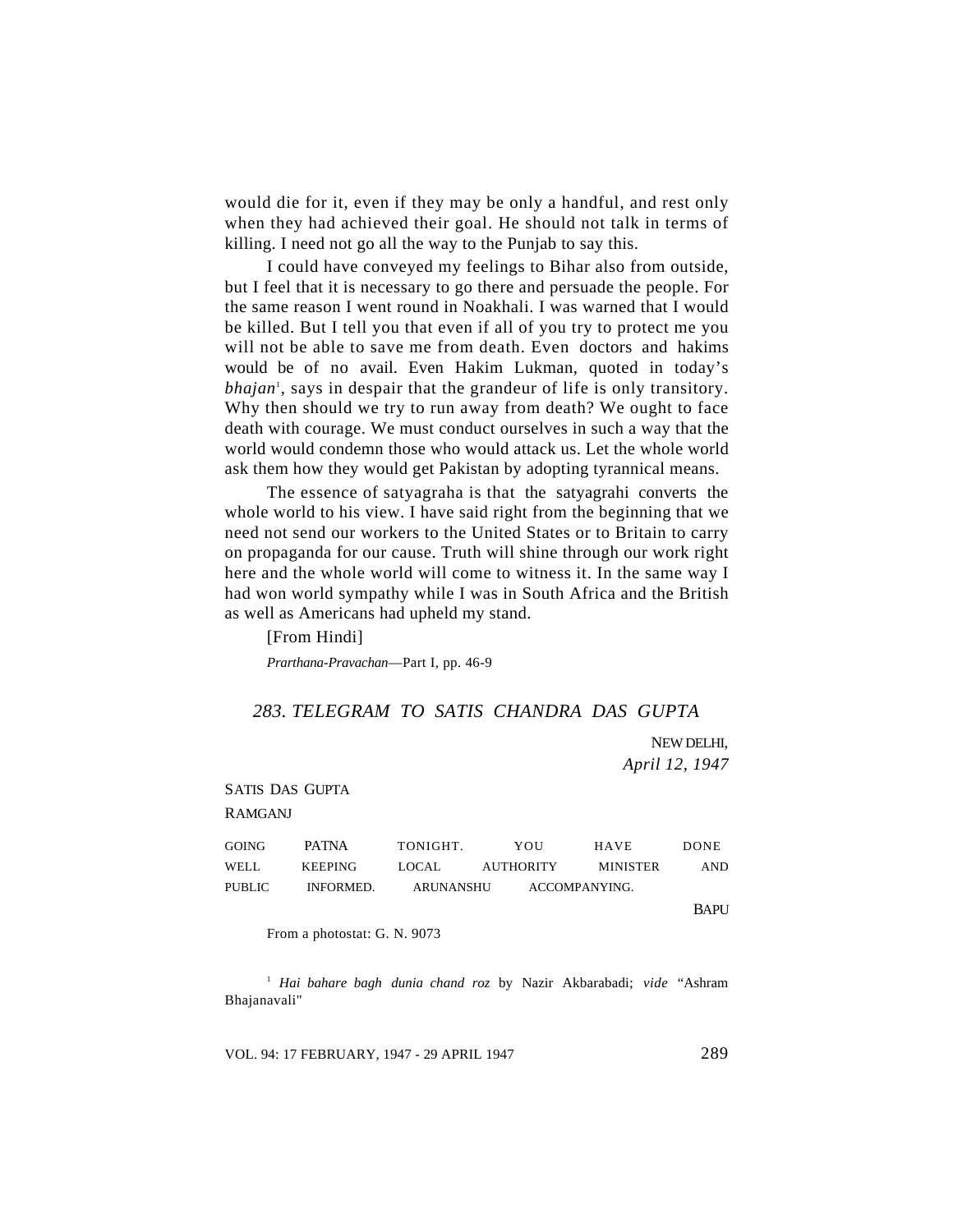### *284. A JOINT APPEAL*<sup>1</sup>

*April 12, 1947*<sup>2</sup>

We deeply deplore the recent acts of lawlessness and violence that have brought the utmost disgrace on the fair name of India and the greatest misery to innocent people, irrespective of who were the aggressors and who were the victims.

We denounce for all time the use of force to achieve political ends, and we call upon all the communities of India, to whatever persuasion they may belong, not only to refrain from all acts of violence and disorder, but also to avoid both in speech and writing any words which might be construed as an incitement to such acts.

M. K. GANDHI<sup>3</sup>

M. A. JINNAH *April 15, 1947*

From a facsimile: *Mahatma, Vol. VII, between pp. 448 and 449.* Also *Harijan,* 27-4-1947

#### *285. TALK WITH SIKHS*

#### BHANGI NIVAS, NEW DELHI

*April 12, 1947*

Once prejudice comes to dominate reason, it is difficult to get rid of it. I hold Guru Govind Singh in high esteem. Excuse me, but Imake bold to say that I am perhaps a truer follower of his than you all. Many of his *bhajans* are sung during prayers at the Ashram. But one cannot bring about any change in a person by law, it can be done only through persuasion. Therefore, no one can ever become nonviolent through law. Violence is not obligatory under any religion, it is non-violence that is enjoined by all religions. But why don't you understand that before asking others to respect one's religion one must give due respect to every other religion? It is a pity I am unable to convince you about it today.

[From Gujarati]

*Biharni Komi Agman,* pp. 191-2

<sup>1</sup> This was signed by Gandhiji on April 12, 1947, at the suggestion of the Viceroy and was issued tothe Press on April 15, 1947. *Vide* "Interview with Lord Mountbatten", 12-4-1947 also "Telegrtam to Lord Mountbatten", 14-4-1947

, Ibid

<sup>3</sup> The signature is in the Roman, Devanagari and Urdu scripts.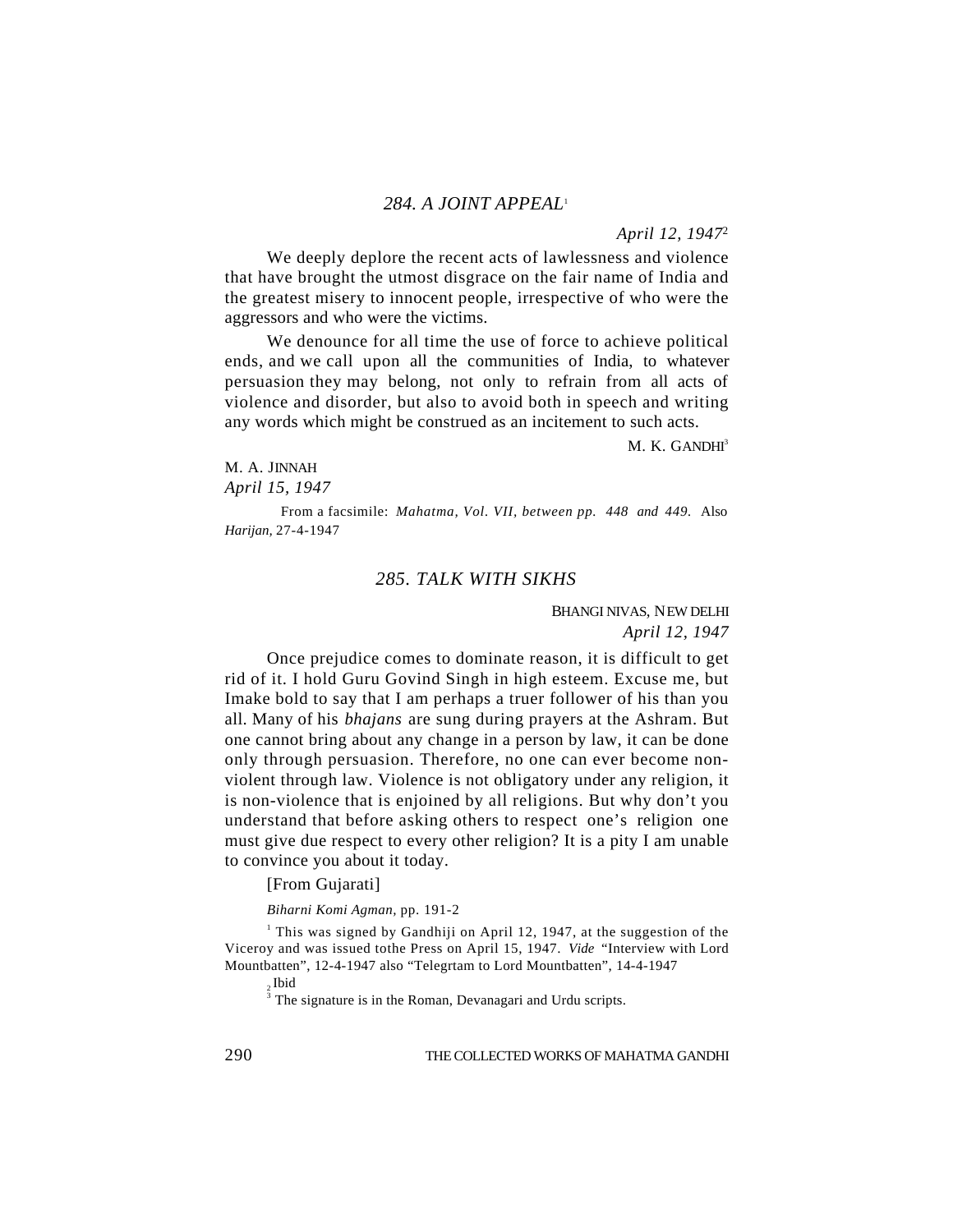### *286. MESSAGE FOR ARABS*

*April 12, 1947*<sup>1</sup>

The Jews are a persecuted people worthy of world sympathy and India sympathizes with them. They are energetic, intelligent and progressive. The Arabs are a great people with a great history and therefore if they provide refuge for the Jews without the mediation of any nation, it will be in their tradition of generosity.

*The Hindu,* 1-5-1947

#### *287. ADVICE TO A CHINESE FRIEND*<sup>2</sup>

*April 12, 1947*<sup>3</sup>

Take to spinning. The music of the wheel will be as balm to your soul. I believe that the yarn we spin is capable of mending the broken warp and woof of our lives. The charkha is the symbol of non-violence on which all life, if it is to be real life, must be based.

*Harijan,* 27-4-1947

#### *288. SPEECH AT PRAYER MEETING*

NEW DELHI *April 12, 1947*

BROTHERS AND SISTERS,

Tomorrow is the last day of the national Week. April  $6<sup>1</sup>$  was the day of awakening. On that day we witnessed how the whole country was united. The towns in any case have a kind of unity without which they cannot function, but on that day we realized that India's villages too were united.

It is really remarkable that the villages should have been so united. I had appealed to the people to fast on April 6 and the whole nation followed my call. Who was I? But it was the voice of God. That

1 From *Biharni Komi Agman*

<sup>2</sup> Reproduced from Amrit Kaur's "With Gandhiji in Delhi". The Chinese friend had asked Gandhiji "how it was possible to find peace of mind in these troublous times".

3 From *Biharni Komi Agman* <sup>4</sup> In 1919 5 Ibid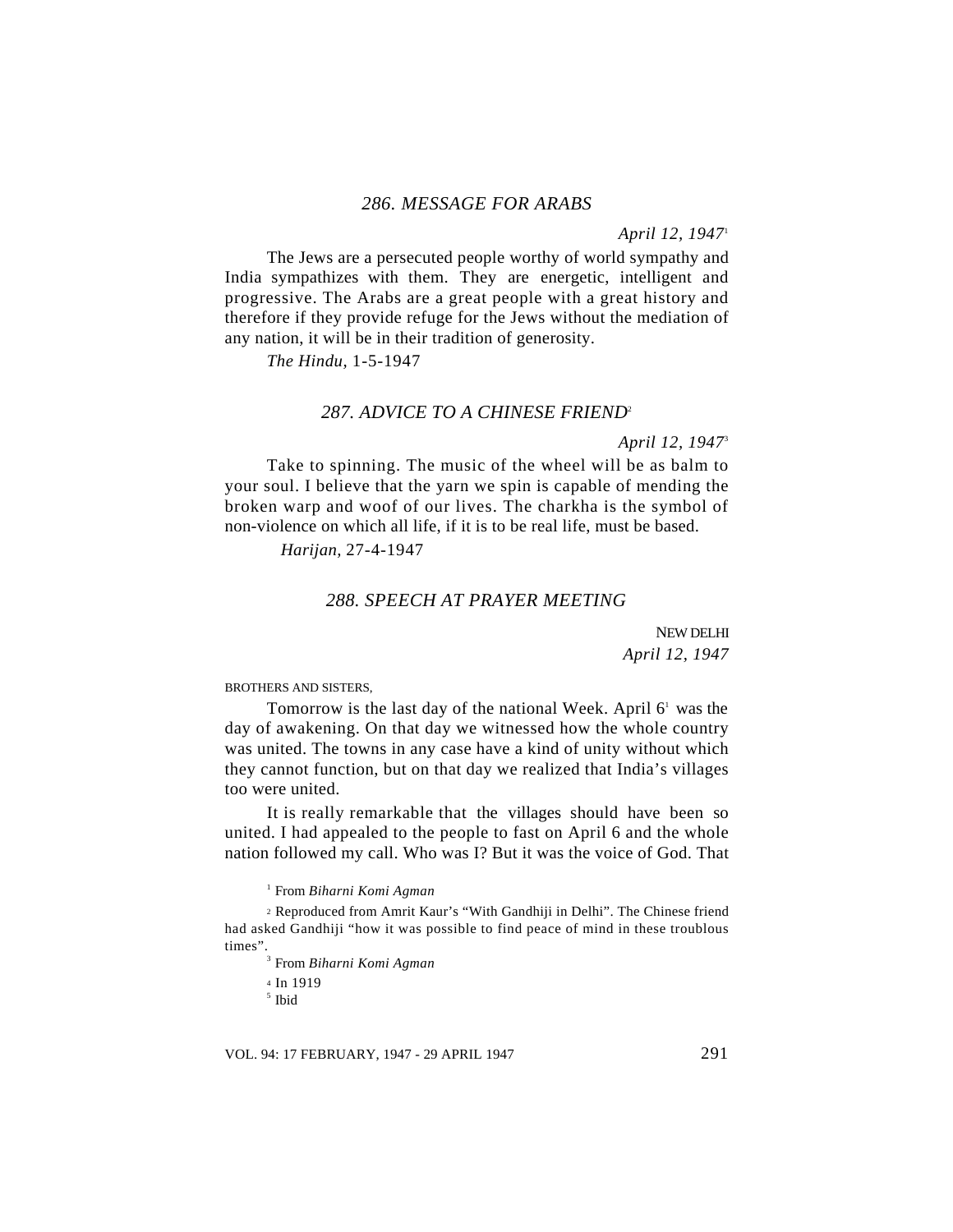was why all the villages from Madras to the Punjab and from the Punjab to Dibrugarh in Assam were astir. India was awakened that day. April 13<sup>2</sup> was the day of massacre in India. That was the day when Hindus, Muslims and Sikhs were all massacred indiscriminately in the Jallianwala Bagh. It was not really a *bagh*<sup>3</sup> but an enclosure with walls on all four sides. It was not possible to escape from the enclosure, as there was only one small exit. Here unarmed people were slaughtered, bringing the death toll to two, or may be five, thousand. The blood of Hindus, Muslims and Sikhs mingled at the place. No one could tell how much blood of which community way spilt there. If a blood sample were to be sent to the most experienced doctor even he could not have determined whether it belonged to a Hindu or a Sikh or a Muslim. In other words, all the Indians became fellowmartyrs in Jallianwala Bagh.

Do not turn round and ask me how they could be called martyrs since they had not gone there with the intention of getting killed. It is true that they had not gone there prepared to meet death but they were all innocent people. Massacre of innocent people is a serious matter. It is not a thing to be easily forgotten. It is our duty to cherish their memory. So horrifying was the tragedy that the whole nation was moved. It provoked Gurudev Rabindranath Tagore to write a letter<sup>1</sup> to the Government and he joined our ranks. You have, therefore, to observe April 13 [as Martyrs' Day]. I shall not be able to join you here tomorrow. I am not happy about it, but I have now decided to go to Bihar.

It may be asked why I could not postpone my departure by a day. But, again, I am not going to Bihar for pleasure. There too I shall be serving India to the best of my capacity. As for fasting, it can be done even on the train. So, I shall be leaving today. You must fast tomorrow and observe April 13 in the same manner as you had observed April 6 on Sunday last.

If you have properly understood everything that was said during these seven days, then those of you who have been coming here regularly should resolve tomorrow that you would die but never kill. Why should we say that we would die after killing? Why should we also say that we would have the courage to die only if we have a sword

<sup>1</sup> Garden

<sup>2</sup> Addressed to the Viceroy, renouncing knighthood. It appeared in *Young India,* 7-6-1919; *vide* "Letter to Maganlal Gandhi", 6-6-1919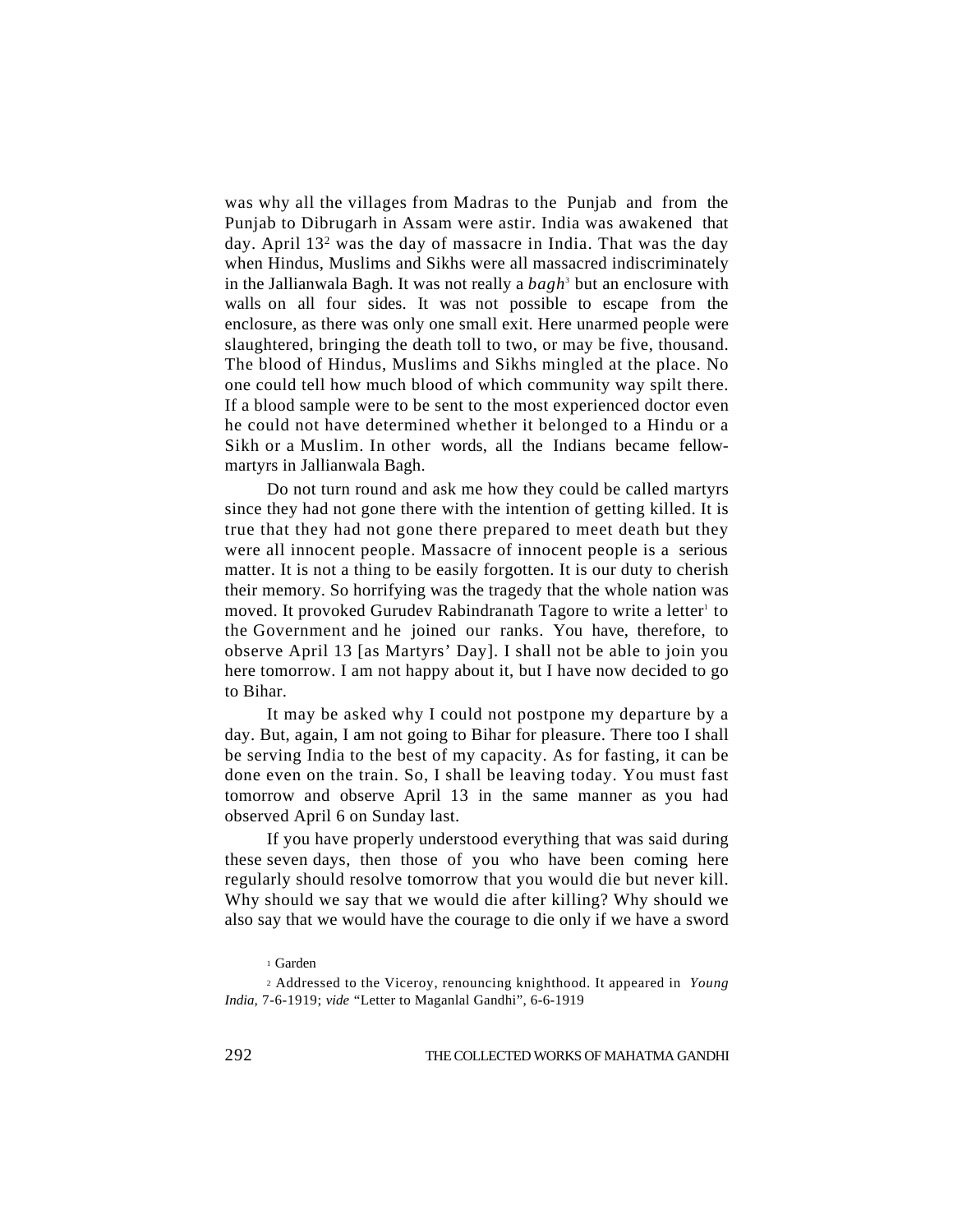or a gun in our hands? Do you think it brings us any credit to say that we would have no fear if we had a gun with us, but would feel afraid without one? Let us discard lathis, swords and guns and go ahead with God as our companion. Free from fear let us then go everywhere and proclaim that we Hindus and Muslims would never indulge in mutual strife.

But today we are fighting bitterly. I feel ashamed before the foreigners when they come to see me. Still I tell them that those who turn fanatics are only a few, that the entire population of 400 millions has not gone crazy and that I have full faith that a day would come when all the Indians would resolve to achieve their end not with the might of arms but with the strength of reason. If India desires true freedom, everybody should learn this lesson.

Another thing I want to tell you is that however loud our protests might be, our Press refuses to mend its ways. Today one of the newspapers has gone to the extent of stating that Gandhi is going away because of his differences with the Congress Working Committee, and now he is not able to get along with the Working Committee. This comment has appeared not in some small, insignificant paper but in a leading paper with a large circulation. I feel ashamed to see how low our newspapers have sunk.

I have explained to you yesterday why I am going and that is the real truth. What the newspaper says, despite my explanation, is sheer nonsense. I am going, no doubt; but there is no quarrel among us. Our relations are no less cordial. Maulana Saheb was here a little while ago. Rajaji, the Sardar, Nehru and Kripalani were also here. We were all talking amicably. Only Rajendra Babu' had not come; but does his absence mean that he had quarrelled with me? Isn't all this gossip mischievous? It can certainly be said that we have our differences. But was there any time when we had no differences? Such differences have always been there. Even father and son have their own differences. But this paper is not merely hinting at our differences ; it clearly says that we have fallen out.

If I were going because of any quarrel, why should I have gone to seek permission from the Viceroy? Why did I take permission from Nehru and Kripalani? I would have just gone away without consulting anyone.

Not only that, the Sardar asked me a little while ago about my

1 Who was down with fever.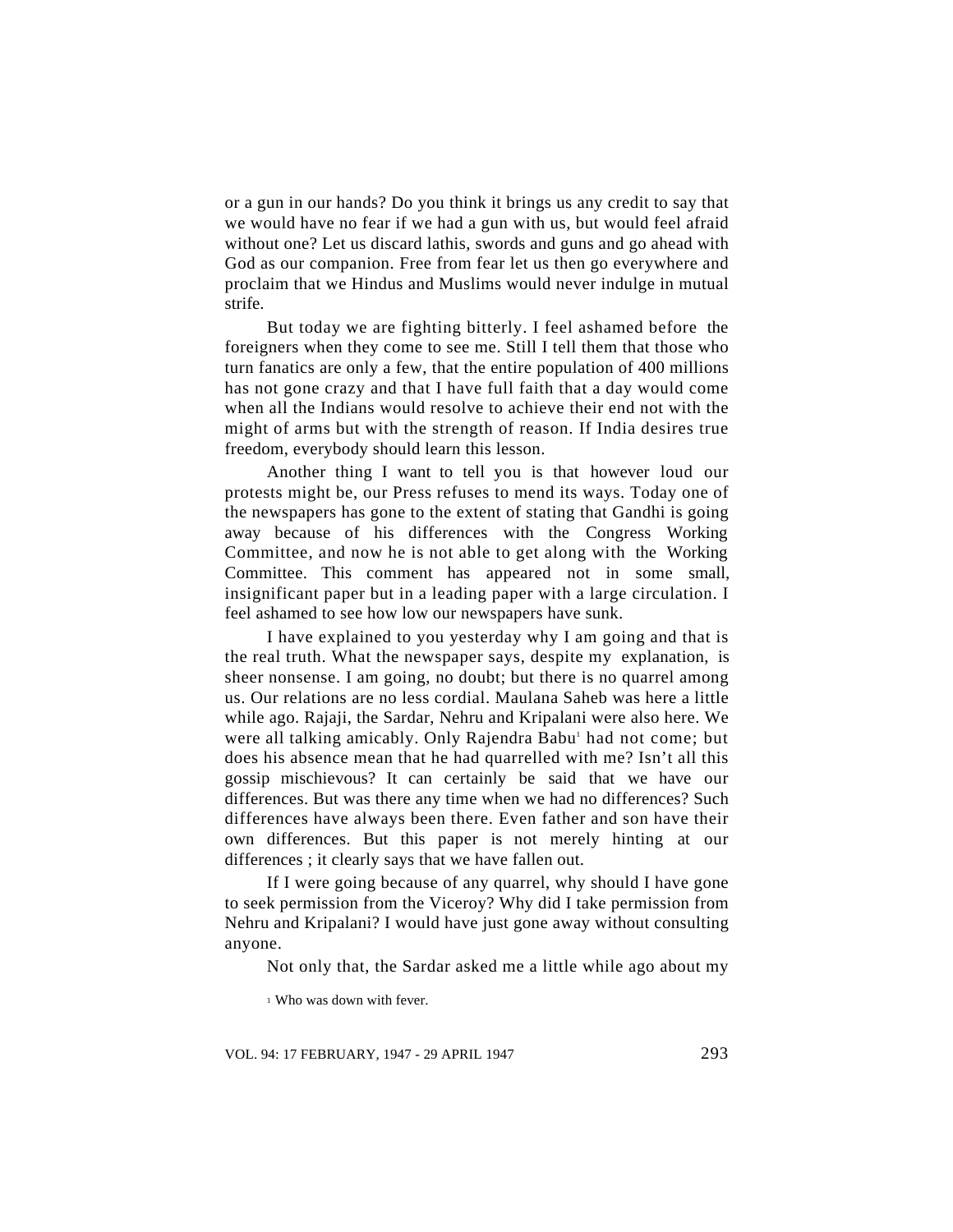return. I replied that I would be back the moment I heard his summons. Would I talk that way if we had quarrelled? If I choose to be a rebel I can be a pretty tough one. If I would not listen to anyone neither would I do violence to anyone nor persecute anyone.

But it is a trick of their trade to create panic among the people and thus increase their sales. It is a very wicked thing to indulge in order to fill this wretched tummy. I have also been a journalist and in those African jungles where there was none to bother about the Indians I had done a lot of journalistic work. If for earning their livelihood these people fill the pages of their newspapers and thereby harm the interests of India, then, they must give up journalism and find some other occupation for their livelihood. In the English language the Press is called the Fourth Estate. The Press can help or harm the country in so many ways. If the newspapers do not maintain a healthy attitude, what purpose would be served by India becoming free?

We too have developed such a habit that we can do without the Koran, without the *Gita* or the *Ramayana,* but we cannot do without the newspapers in the morning. Even great men have become slaves to the newspaper [habit]. If we do not get our morning paper we are upset. The newspapermen have also created this dependence on the papers by indulging in unfounded gossip. But all this gossip hardly serves any purpose.

I would suggest that you throw away such useless newspapers. If you want to get news you can enquire from people. You are not going to lose anything by not reading the newspapers. If you must read a newspaper take care to choose those which are published to serve the interest of the country and call upon Hindus and Muslims to live in amity. Then the journalists too would not be in such a mad rush to work overnight and also forgo their rest during daytime. Then there would be no rush for giving publicity to baseless rumours.

If good journalists happen to hear about any quarrel between Gandhi and Nehru or Kripalani and Maulana Azad, they must first verify it with Gandhi or Nehru before rushing to print it. Had they come to us to verify it, we would have rebuked them sternly for talking nonsense.

Today a Muslim friend has sent me a nice letter. A Hindu friend has also written me a nice thing. The Muslim friend writes to say that Satavlekarji's interpretation of the verse from the *Ishopanishad* is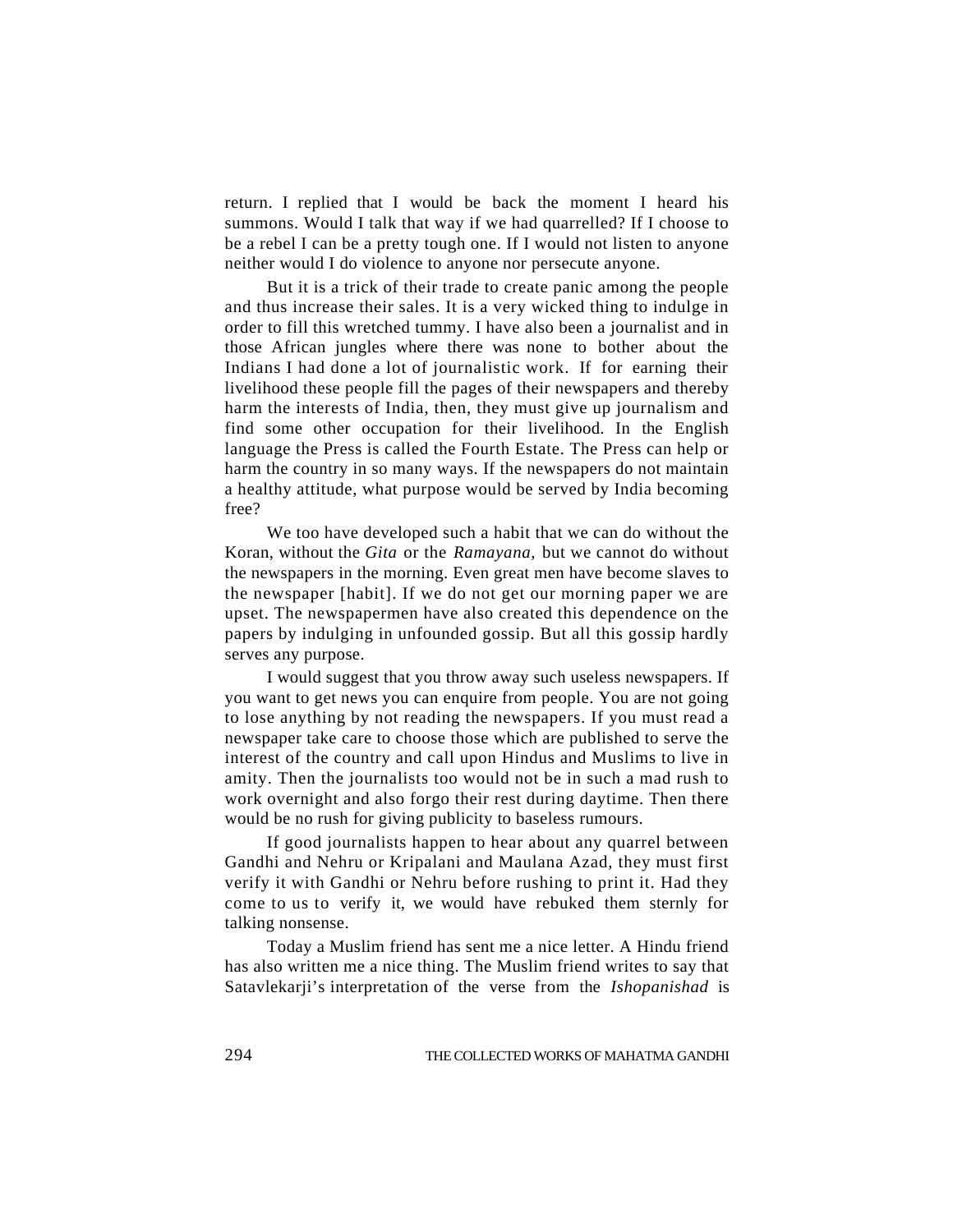indeed sublime. Similar is the meaning of the verse *Auz-o-Billahi,* etc. There is no difference between the two, only, one is in Sanskrit and the other in Arabic.

My Hindu friend has asked me why, while I regard the Koran as a scripture, the Muslims do not similarly regard the *Gita* and the Upanishads. Why don't they recite from these in the mosques?

The answer is clear. As a true Hindu I regard the Koran as a book of religion because it contains words that praise Khuda. But what is the logic in forcing Muslims to regard our scriptures also as their books of religion? This would not be an act of goodness.

I hope to meet you again. I shall come back when Jawaharlal or Kripalani or the Viceroy sends for me. I shall continue to work for you and for the people of the Punjab, Bihar and Noakhali also. You should always continue your prayers with the same devotion as you have been doing all these days.

[From Hindi]

*Prarthana-Pravachan—*Part I, pp. 49-53.

## *289. TELEGRAM TO THE EDITOR "THE HINDU", MADRAS*

[After *April 12, 1947*] 1

PRESIDENT

EDITORS' CONFERENCE

YOUR WIRE. MY LAST DELHI ADDRESS WAS PURELY FOR JOURNALISTS. IN VIEW OF QUAID-E-AZAM JINNAH'S AND MY APPEAL<sup>2</sup> FOR PEACE AND THEREANENT TO JOURNALISTS IT BEHOVES THEM TO EXERCISE UNUSUAL RESTRAINT UPON THEIR PENS. I HOPE THAT JOURNALISM IN INDIA WILL RISE ABOVE COMMUNALISM AND INCITEMENT TO STRIFE.

#### **GANDHI**

From the original: Pyarelal Papers. Nehru Memorial Museum and Library. Courtesy: Beladevi Nayyar and Dr. Sushila Nayyar

<sup>1</sup> From the reference to the appeal, jointly made by Gandhiji with M. A. Jinnah which is dated April 12, 1947; *vide* "A Joint Appeal", 12-4-1947.  $<sup>2</sup>$  Ibid</sup>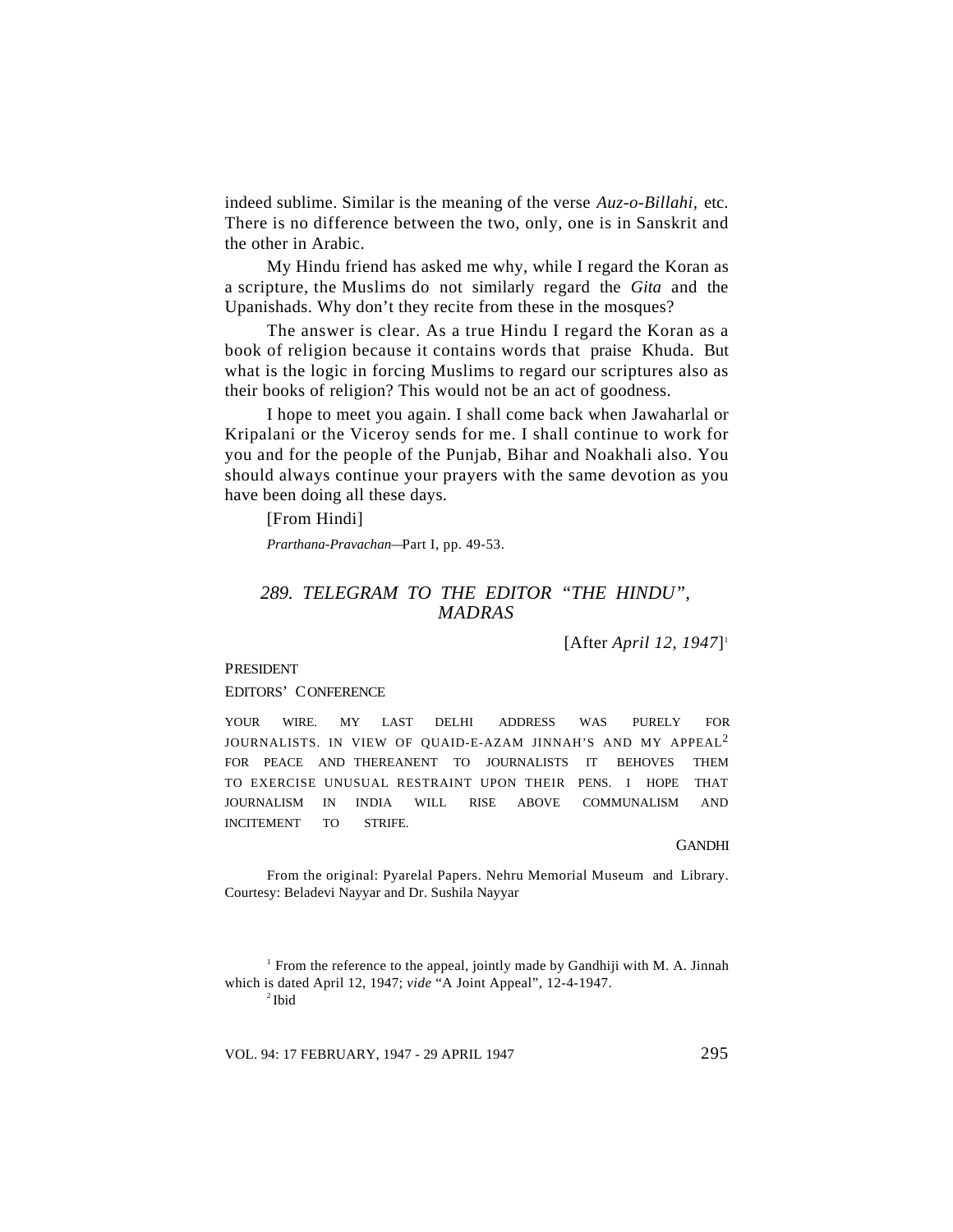### *290. NOTE ON GRAMSUDHAR TRUST, URULI-KANCHAN*<sup>1</sup>

ON THE TRAIN TO PATNA, *April 13, 1947*

The local Trust for Uruli may be kept separate from the original Trust.<sup>2</sup> Only then will you be able to carry on rural reconstruction activities under it. Among these you may include farming, cowrearing, weaving, running indigenous oil-mills, etc. The Trust will be called Gramsudhar<sup>3</sup> Trust. Nature cure will be a part of its activities. All the activities should be mentioned in the Trust deed. You may ask Mangaldas Pakvasa to prepare the draft. Get it done soon. Even Balkrishna<sup>4</sup> may prepare it. I leave to the local workers the decision whether the Trust should be an independent one or a sub-trust of the original Trust. If you wish to have an independent trust, you will have to be ready to stand on your own feet and shoulder all the responsibility. If you make a sub-trust, you will have to work within the framework of the original Trust's constitution. You will not, then, be able to take up rural reconstruction programme.

The trustees will be, beside myself, Dr. Dinshaw and Jehangirji (if they are willing to be included among the Trustees of an independent Trust), Maganbhai, Gulabi<sup>5</sup>, Balkrishna and a local worker, provided he is capable, Balkrishna will have to agree to be one of the Trustees. Maganbhai is not one of the Trustees of the original Trust. He has been included only on the Uruli Trust.

If farming, cow-rearing, running indigenous oil-mills and similar activities are to be carried on through the Trust, they will have to be self-supporting. You will have to be ready to run them all [in that manner]. I should be happy if you can do without bullocks. For *goseva* work, you should utilize the services of resi- dents of the village. Our methods of work ought not to be like those of capitalists. You may employ local workers who have the spirit of service in them for farming, cow-rearing and indi- genous oil-mills, etc. The other family members of these workers should also give their services. Oil-

<sup>1</sup> Presumably this was addressed to Manibhai B. Desai who was with Gandhiji on the train; *vide* "Letter to Chimanlal N. Shah", 13-4-1947

<sup>2</sup> All-India Nature Cure Trust

<sup>&</sup>lt;sup>3</sup> Rural reconstruction

<sup>4</sup> Balkrishna Bhave

<sup>5</sup> Wife of Dinshaw K. Mehta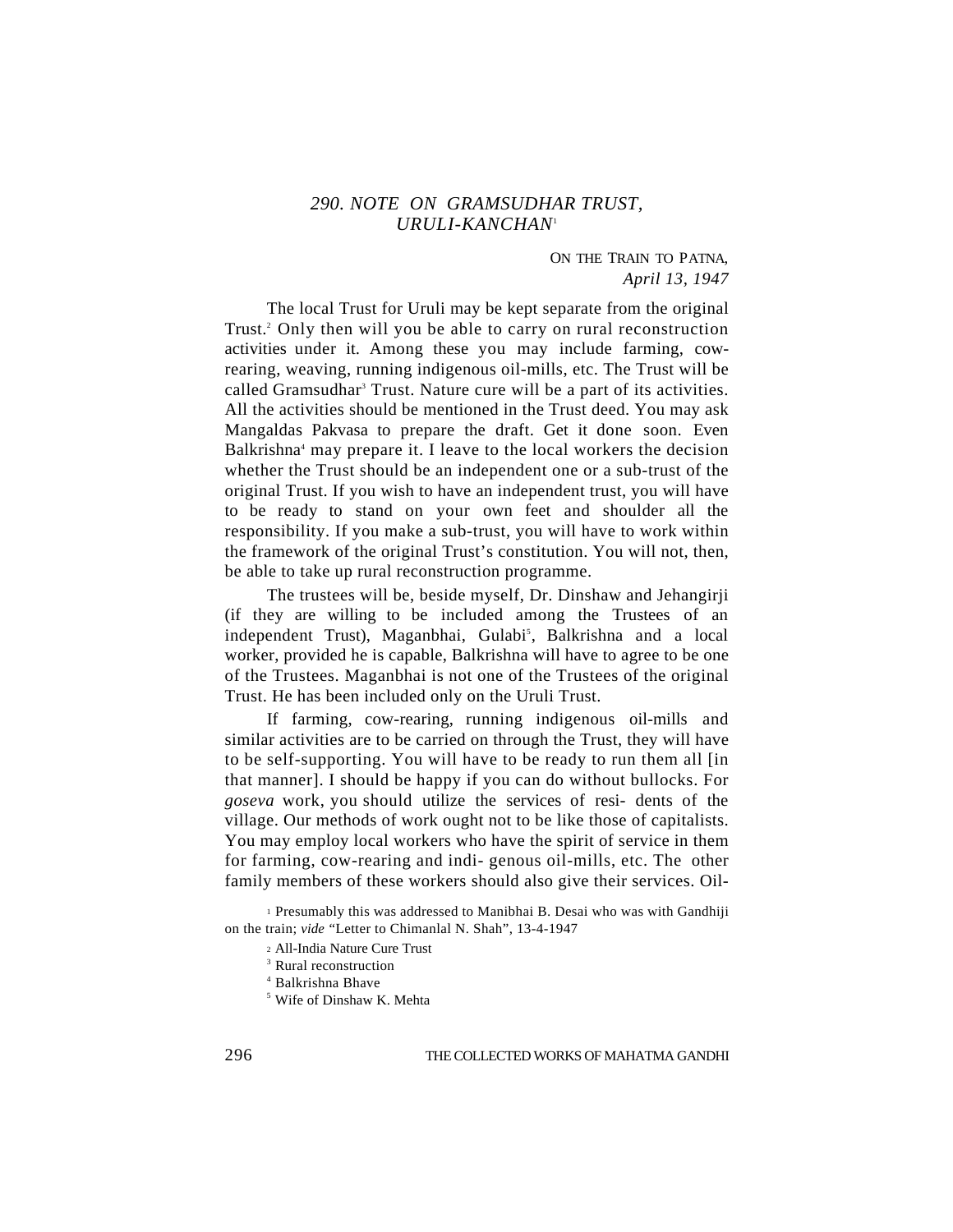engines must not be used.

For all these activities, you may get the money from Sevagram. I will give a note to Chimanlal<sup>1</sup>. You cannot use the money of the original Trust. And the expenditure should not exceed one lakh rupees. If patients from the village do not seek admission to the hospital, you may admit outsiders. Local patients should get priority and the expenses on their treatment also should be borne by the institution. You may fix a fee for patients from outside. The standard of treatment for everybody will be simple. This should be laid down among the objects of the Trust. If any men or women workers from outside wish to join, they may come and stay in a spirit of service. They cannot be paid any remuneration. Menial staff should be employed from amongst the villagers and should be paid. You may engage ten or twelve-year old children from the village and pay them, and also arrange to teach them according to the Wardha Scheme. Get a few service-minded workers from outside. Train some servants and children from the village and admit only as many patients as you can easily look after. The workers will be subject to the Ashram rules. For the servants, you may frame lighter rules. There will be bye-rules relating to such matters. If, after his marriage, Paramanand starts an establishment of his own, we will pay him just enough to meet his expenses. We may pay something to Gokhale, too, if he needs it. Fix the amount in consultation with Balkrishna. The equipment for the hospital should also be very simple. It would, of course, be best if you got it made in the village itself. For tubs, you can even use large containers made of baked earth. Or you can get them made of tin. For beds, you may arrange bricks to form the four legs and place a plank over them. This is merely by way of a suggestion. I am of the view that non-vegetarian food has no place in the treatment. I am not here looking at the matter from a religious point of view. Instead of tea, you may serve Indian-style decoction. In any case, wheat coffee will do. We cannot supply *bidis.* Don't mind if persons addicted to these things do not come for treatment. Try to explain the reasons to the people. Patients suffering from tuberculosis, leprosy and other contagious diseases may be admitted if there is provision for separate accommodation for them. Non-violent honey should be extracted in the village itself. Teach the local Vagharan<sup>1</sup> the improved method of extracting honey. You may even start bee-keeping. Make arrange-

<sup>&</sup>lt;sup>1</sup> Chimanlal N. Shah; vide "Letter to Chimanlal N. Shah", 13-4-1947

<sup>2</sup> Woman of a community of Gujarat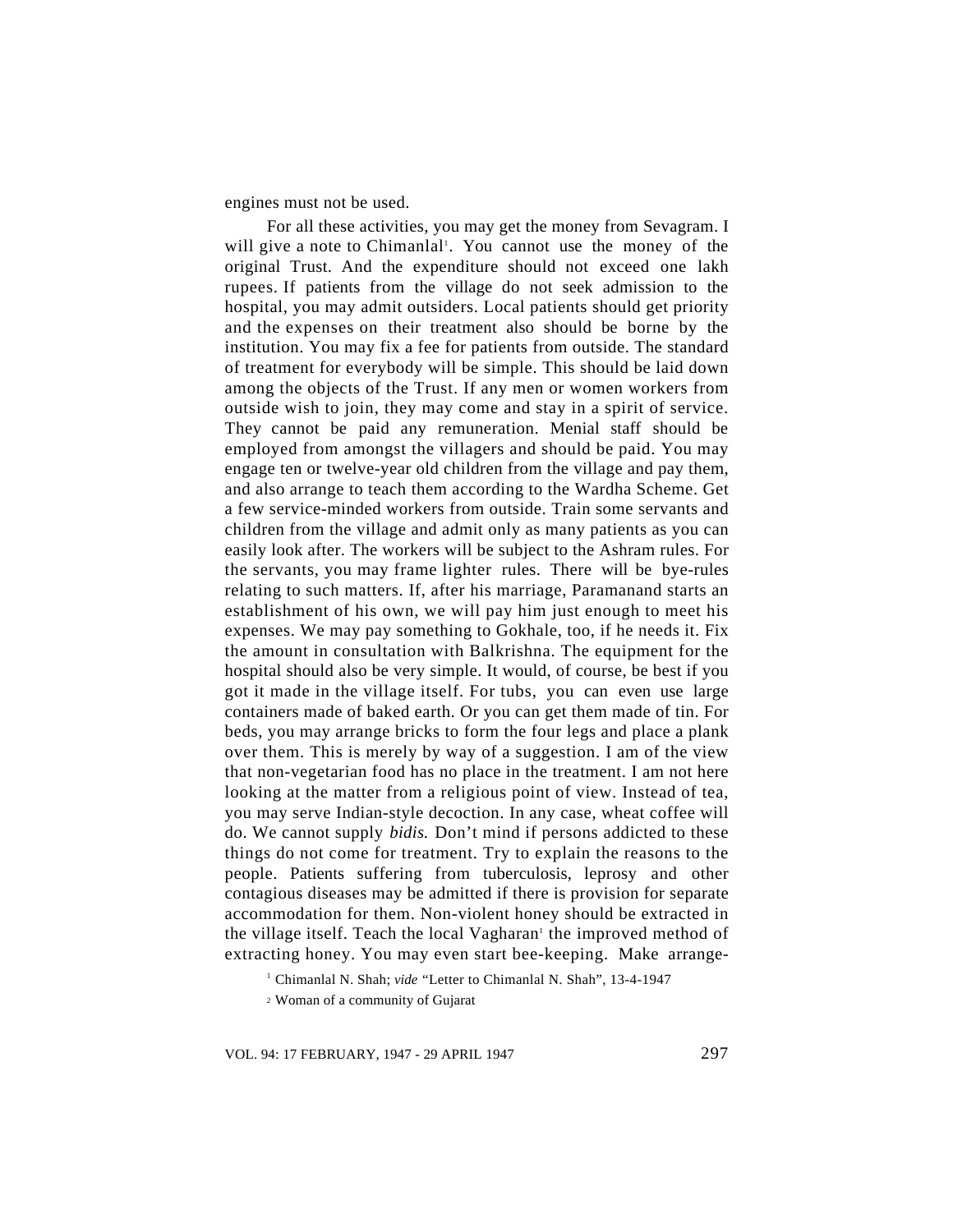ments to supply cow's milk and ghee. But in the absence of cow's milk, you can supply buffalo's or goat's milk.

You may send for Hoshiraribehn after she completes her education. For preserving good health, more expenditure may be incurred if necessary. Every inmate of the Ashram must put in at least seven years of total work. I would not like anybody to be permitted to cook his or her own meals. Decide about the Ashram rules after discussion with Balkrishna. I will write about the subject when I get time. It would be better if Bhagwat' gives up the idea of visiting other centres for the present.

The additional expenditure on account of the current construction work should also be obtained from Sevagram. The money may be kept in the custody of Dr. Mehta, if he agrees. It would, however be better to keep it with a respectable banker in Uruli. There is no need just now to call any meeting of the Trustees which I must attend. This should be enough.

M. K. GANDHI

From a facsimile of the Gujarati: *Mahatma,* Vol. VII, between pp. 448 and 449. Also C. W. 2729. Courtesy: Manibhai B. Desai

## *291. LETTER TO AMRIT KAUR*

ON THE TRAIN, *April 13, 1947*<sup>2</sup>

CHI. AMRIT,

This is just a line. The crowds were thin and extraordinarily quiet. I slept the whole night without disturbance. It has been a rich, novel and pleasing experience It gives me a new hope. And I am without a police or any other guard.

The heat is great but quite bearable. Love.

**BAPU** 

From the original: C. W. 3703. Courtesy: Amrit Kaur. Also. G. N. 6512

<sup>1</sup> A. K. Bhagwat

<sup>2</sup> The date-line is in Hindi.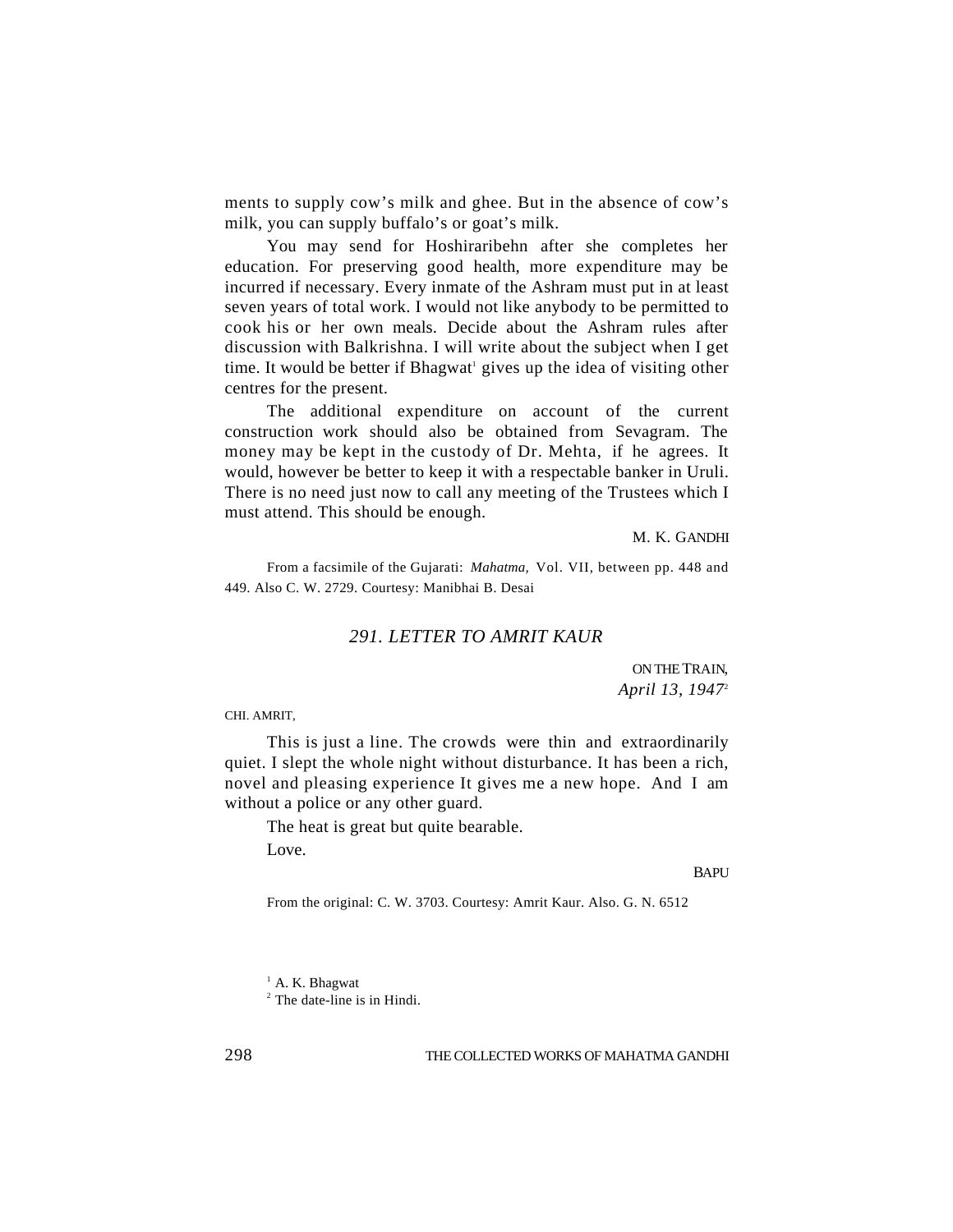ON THE TRAIN, *April 13, 1947*

CHI. NIRMAL BABU,

Your letter is frank.<sup>1</sup> It does you credit on that account, but it makes me sad.

On your own showing, you were less than truthful. Had you shown the requisite courage and spoken out, I would not have let you go so abruptly as you did.

I see that I have lost caste with you. I must not defend myself. If we ever meet and it you would discuss what I consider to be your hasty judgment, we shall talk.

My Bengali continues, though slowly. Love.

**BAPU** 

*My Days with Gandhi,* p. 188

#### *293. LETTER TO VALLABHBHAI PATEL*

ON THE TRAIN, *April 13, 1947*

CHI. VALLABHBHAI,

I forgot to ask you one thing. I could not find the time. I now see that I must write something I *Harijan* . . . 2 I also notice that there

<sup>1</sup> Stating the reasons for his abrupt departure the addressee had written : "On 20-12-1946,. . . you said that. . . you had been telling Manu how your old life had ended and a new chapter had begun. You were going to conduct a new experiment in non-violence of the brave. . . I determined to serve to the best of my ability in this new experiment. . .

The fact is that...small but significant series of events led me to believe that you did not want to cut yourself away from your old moorings as much as I had been led to expect. . . . you permitted yourself to be weak in respect of particular persons. Hence I did not feel the same joy in work. . . as I had experienced in Noakhali. . . .

In the meanwhile, I had received a letter from the University that work was suffering on account of my absence. . . I clearly felt that the quality or quantity or work I was doing in Bihar was less than what I would be able to put in at the University. Hence I came away on that ground."

2 Omission as in the source. Gandhii had suspended writing for the *Harijan* weeklies in November 1946 while he was touring Noakhali; vide "Talk with Women Refugees", 22-3-1947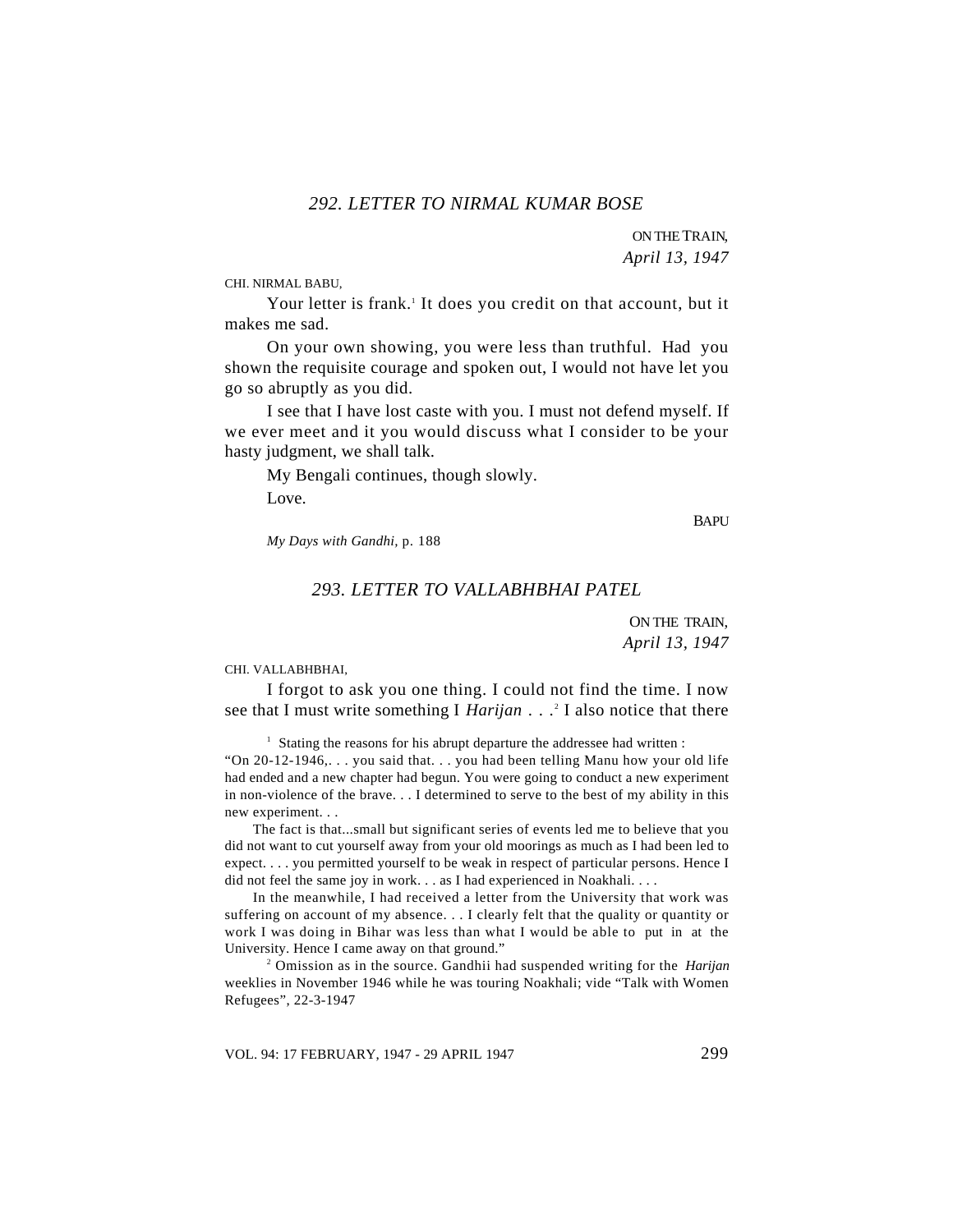are frequent difference between your approach and mine. Such being the case, would it be advisable for me to meet the Viceroy even as an individual?

Please think over this objectively, keeping only the good of the country in view. If you like, you may discuss the matter with others. Please do not see the slightest suggestion of a complaint from me in this. I am thinking of my duty in terms of the country's good. It is quite possible that what you can see while administering the affairs of millions may not be realized by me. If I were in the place of you all, I would perhaps say and do exactly what you are saying and doing.

> *Blessings from* **BAPU**

SARDAR VALLABHBHAI PATEL 1 AURANGZEB ROAD NEW DELHI [From Gujarati]

*Bapuna Patro—* 2: *Sardar Vallabhbhaine* pp. 352-3

## *294. LETTER TO SITA GANDHI*

ON THE TRAIN, *April 13, 1947*

CHI. SITA,

I will be reaching Patna today. Come and join me as soon as you can get relieved there. Do not worry about anything.

> *Blessings from* **BAPU**

CHI. SITAKUMARI GANDHI KUMARIKA MANDIR BENARES HINDU UNIVERSITY P.O.

From a photostat of the Gujarati: G. N. 4999

## *295. LETTER TO CHIMANLAL N. SHAH*

ON THE TRAIN TO PATNA, *April 13, 1947*

CHI. CHIMANLAL,

Manibhai is on the train. I could have a full talk with him only on the train. You may send from my personal account, without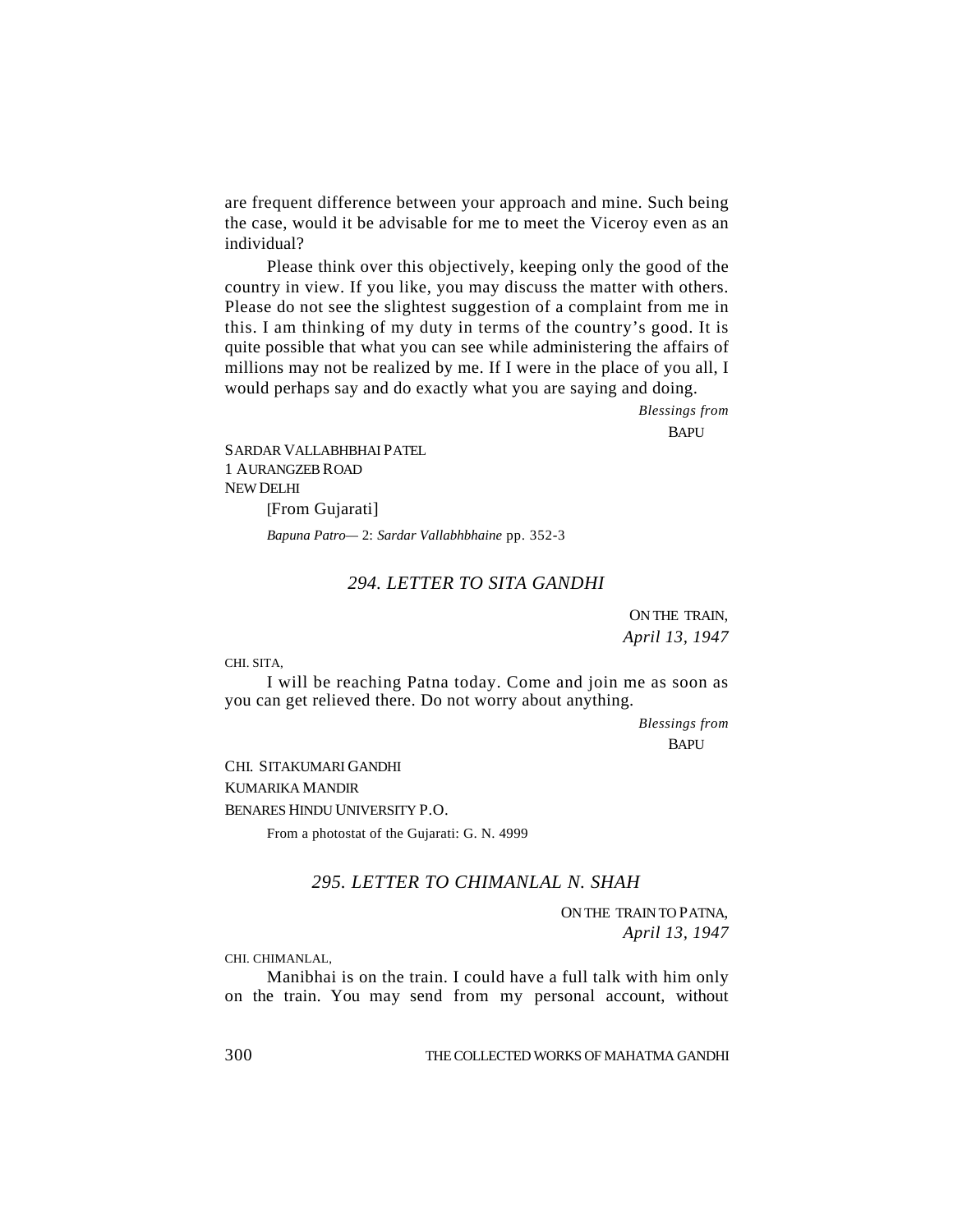consulting me, any amount up to rupees one lakh which Manibhai may ask for the institution at Uruli. The money will be used for meeting the expenditure on construction of buildings as also for current expenses. If he needs more, he will try to raise the money from the Uruli village. It is Manibhai's resolve not to seek any financial help from outside Uruli. What we shall do if I live to go to Uruli and see things for myself, is another question.

*Blessings from*

**BAPU** 

From a copy of the Gujarati: C. W. 2730. Courtesy: Manibhai B. Desai

#### *296. LETTER TO BALKRISHNA BHAVE*

ON THE TRAIN, *April 13, 1947*

CHI. BALKRISHNA,

I had a long talk with Manibhai.<sup>1</sup>

I understand about Manu. The consideration of possible effect of an act on others is not important in itself. It has only relative validity. And if we pay exclusive attention to it, we can make no progress. It is, of course, necessary to be sure that there is no trace of hypocrisy or untruth or pride in the reformer. More than this I need not say just now.

The burden of Uruli will be entirely on Manibhai and you. Of course, Dr. Bhagwat, Dhirubhai<sup>2</sup> and Gokhale are there. But they have to begin from the beginning Even if they join, only the two of you will be there to serve till your last breath. If there is temperamental incompatibility among the workers or if they lack the qualities required for running institution, it is bound to fail. About you, too, I have one condition, namely, regarding your health. Manibhai will tell you all about that.

He will also tell you about my limitations at present. I see no possibility of being able to free myself from them in the immediate future.

*Blessings from*

**BAPU** 

From a photostat of the Gujarati: C. W. 821. Courtesy: Balkrishna Bhave

<sup>1</sup> Vide "Note on Gramsudhar Trust, Uruli-Kanchan", 13-4-1947 2 Dhirubhai Dikshit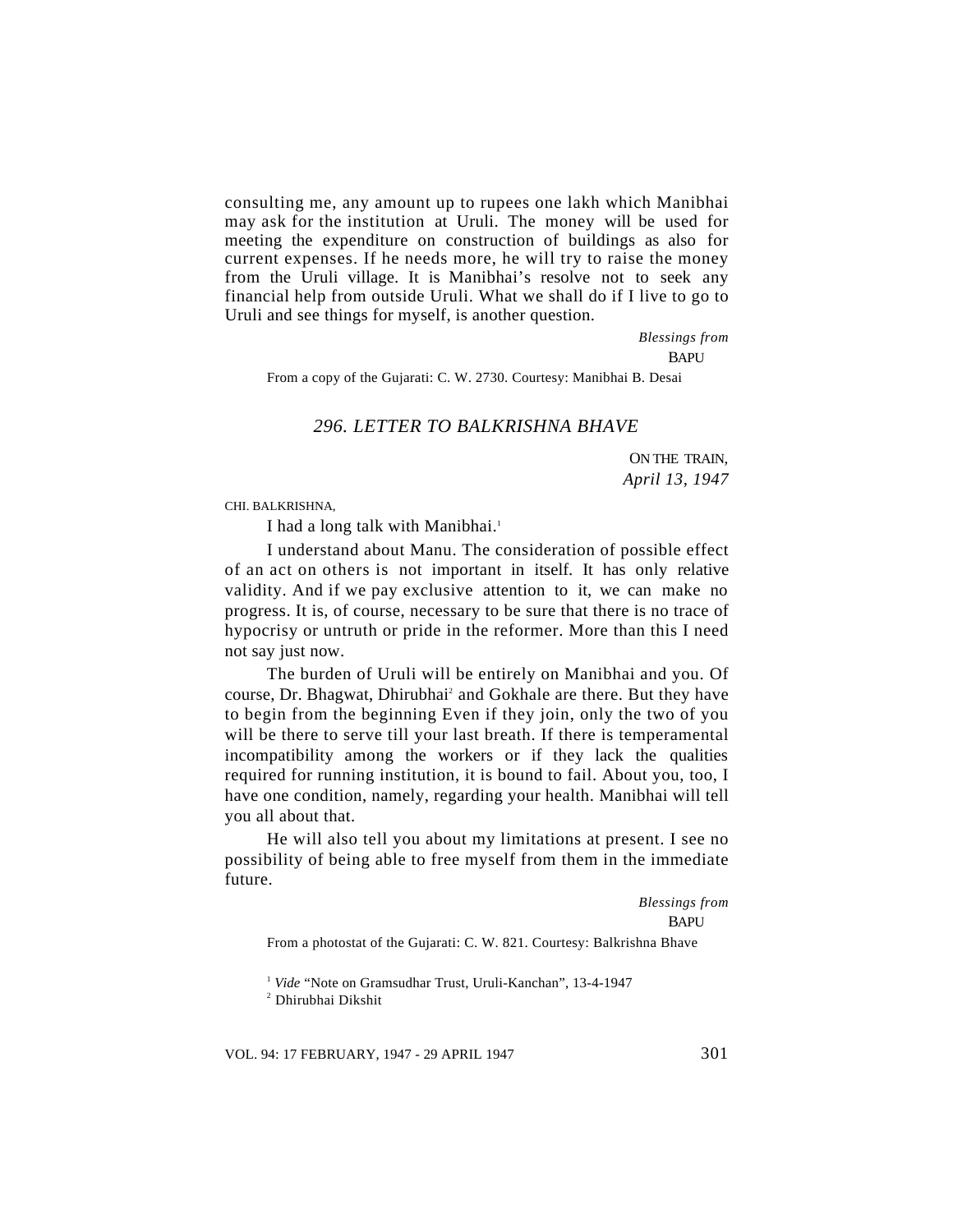ON WAY TO PATNA, [ON] TRAIN, *April 13, 1947*

MY DEAR GREGG,

I have your letter. I see that for you there is no bed of roses. If is all thorns. I suppose if we read aright the lesson that a 'bed of roses' teaches us, we should do well, for there will be no discontent nor quarrel with anybody. I wish that when this letter reaches you Radha<sup>1</sup> will have made complete recovery. Of course you are coming back to India as soon as both of you are in a position to do so.

Here things are in the melting-pot. Brother is fighting brother when the English protest that they are withdrawing from India in fourteen months' time. I am straining every nerve to prevent this wanton bloodshed. Behind this waste of blood there are unmistakable signs of a sincere desire for peace. The result of this fight between God and Satan is a certainty. Let us all stake everything for the certainty.

Love to both.

**BAPU** 

From a photostat: C. W. 4522. Courtesy: Richard B. Gregg

#### *298. A LETTER*

*April 13, 1947*

...<sup>1</sup> talked to me about your temper, and also your nonconformist conduct. A member of an organization who acts independently of it ultimately harms it. An organization can exist, sustain itself and progress only when the workers observe its rules to the letter and work within its framework.

You have ample capability. You have a fair knowledge of nature cure. But all your good qualities will be in vain if you lack the quality of fitting yourself in an institution . . . <sup>2</sup>

[From Gujarati]

*Biharni Komi Agman,* p. 196

<sup>1</sup> Addressee's wife; Gandhii had given her this name and the addressee "Govind".

2 Omissions as in the source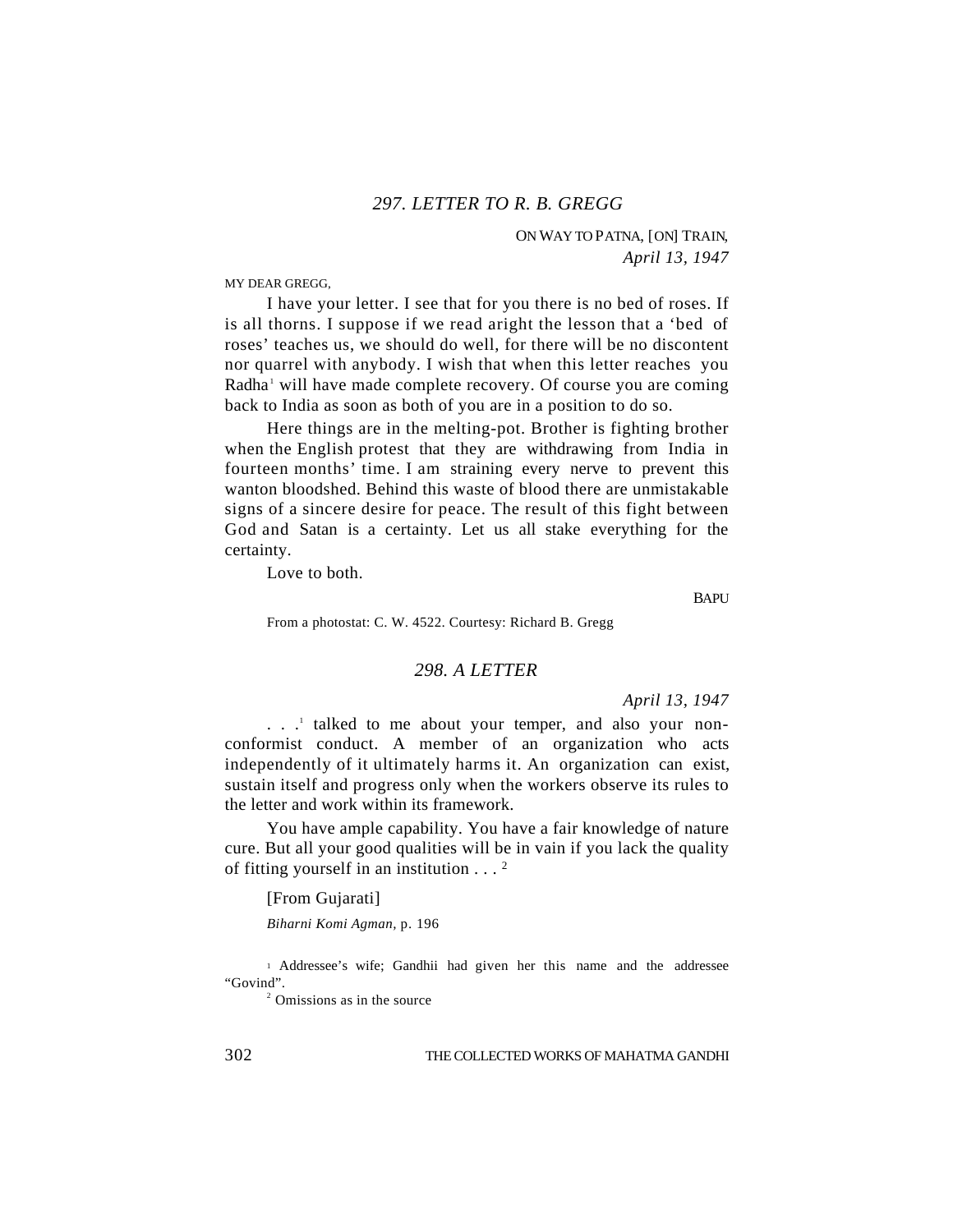ON THE TRAIN *April 13, 1947*

CHI. . . . ,

. . . . is with me. I have a lot to write. Let us see when I shall be able to do so. Right now I am submerged in work.

. . . came and met me. I had a frank talk with him. I am not convinced. There is some untruth somewhere. But if you feel satisfied you can ignore my view.

I am still thinking about nature cure. My views tend to become stronger. The Uruli Trust should be independent and separate. It should include the whole programme of village uplift together with nature cure. I would like . . . to be associated with the Trust. It may not be necessary to trouble Nargisbehn<sup>2</sup>. She may join if she wants to. The development of Uruli should be along distinctive lines. The limit of its expenditure has been fixed. It is decided to accept outside help to the extent of Rs. 1 lakh, and that, through me. If anything more is needed, it should be provided by the people of Uruli. Or we may curtail our activities. Foreign equipment, etc., cannot be permitted.

[From Gujarati] *Biharni Komi Agman*, pp. 196-7

### *300. A LETTER*

*April 13, 1947*

I have no doubt that the poor should never be robbed.

[From Gujarati]

*Biharni Komi Agman,* p. 197

<sup>1</sup> Omissions in the letter are as in the source.

2 Nargis Captain, Dadabhoy Naoroji's grand-daughter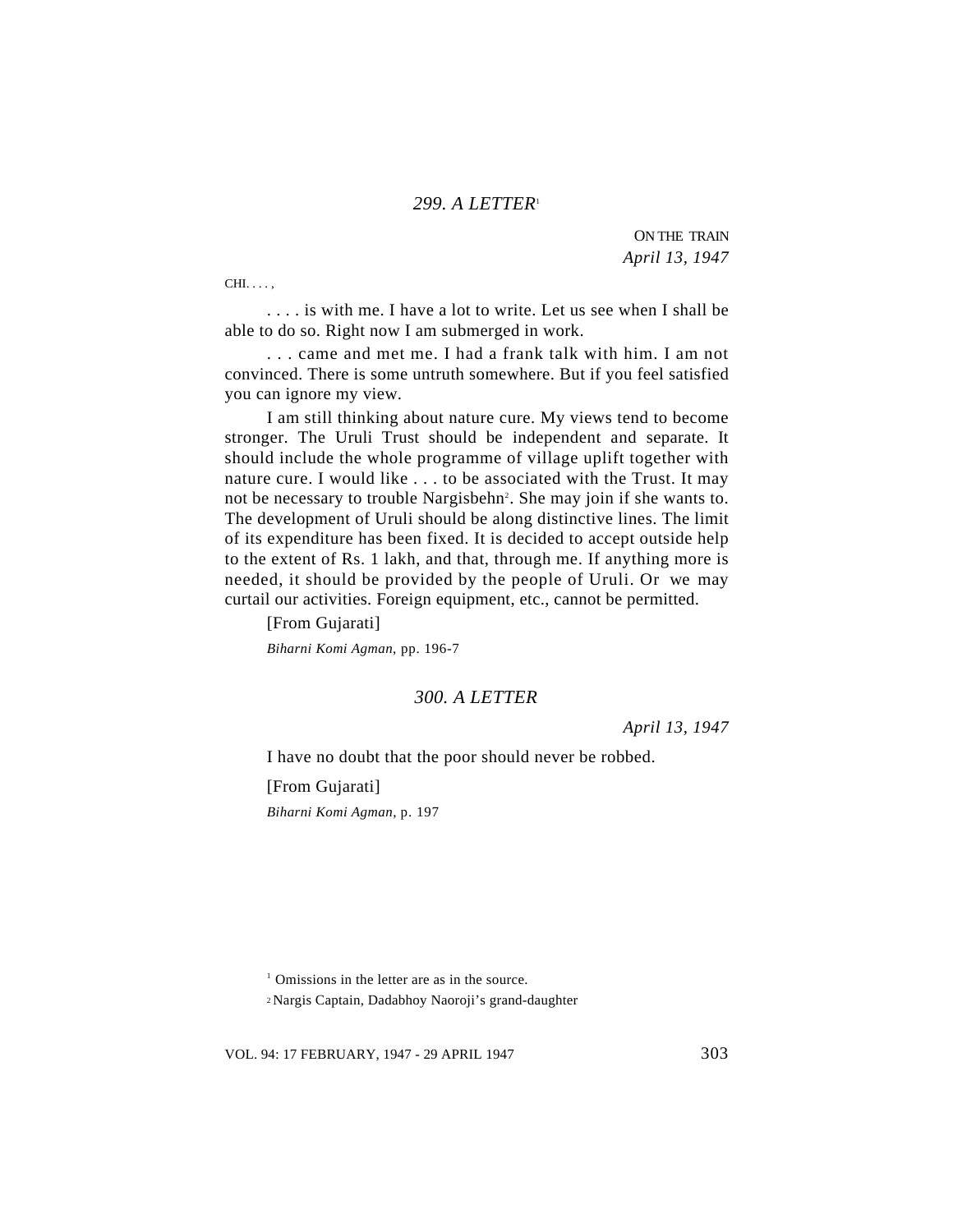#### *301. LETTER TO REGISTRAR, VISHVABHARATI*

ON WAY TO PATNA, *April 13, 1947*

SIR,

Received your letter dated 24th March. I humbly accept the honour which the Senate has decided to confer upon me.

> *Yours,* M. K. GANDHI

#### REGISTRAR, VISHVABHARATI P.O. SHANTINIKETAN DT. BIRBHUM (BENGAL)

From a copy of the Bengali: C. W. 10621. Courtesy: Vishvabharati, Shantiniketan.

## *302. LETTER TO MANILAL GANDHI*

[On or after *April 13, 1947*] 1

CHI MANILAL,

I am dictating this letter in reply to yours of March 23. Sushila and you are faced with a difficult problem. Shanti having left, Sushila will now have to think where she should stay. You have been very considerate. If you can really do without Sushila I think it would be well for her to remain here. She and Sita will be meeting me in a few days at Patna. I will know more then.

Dadoo and Naicker met me in Delhi<sup>2</sup>. But it was just a courtesy call. We could have no talk. However, they have promised to call again.

It is getting very hot in Patna. I am able to cope with the burden of work by snatching a little sleep every two hours. I have stopped touring for the present. I will resume it if necessary.

The task here is of course very difficult. It is never easy to change people's settled ways and make them see their own errors. The task has become all the more difficult in the present situation.

> *Blessings from* **BAPU**

From a photostat of the Gujarati: G. N. 4998

<sup>1</sup> Evidently the letter was written after Gandhiji arrived at Patna on April 13, 1947.

<sup>2</sup> On April 11, 1947; *vide* "Talk with Y. M. Dadoo and G. M. Naicker", 11-4-1947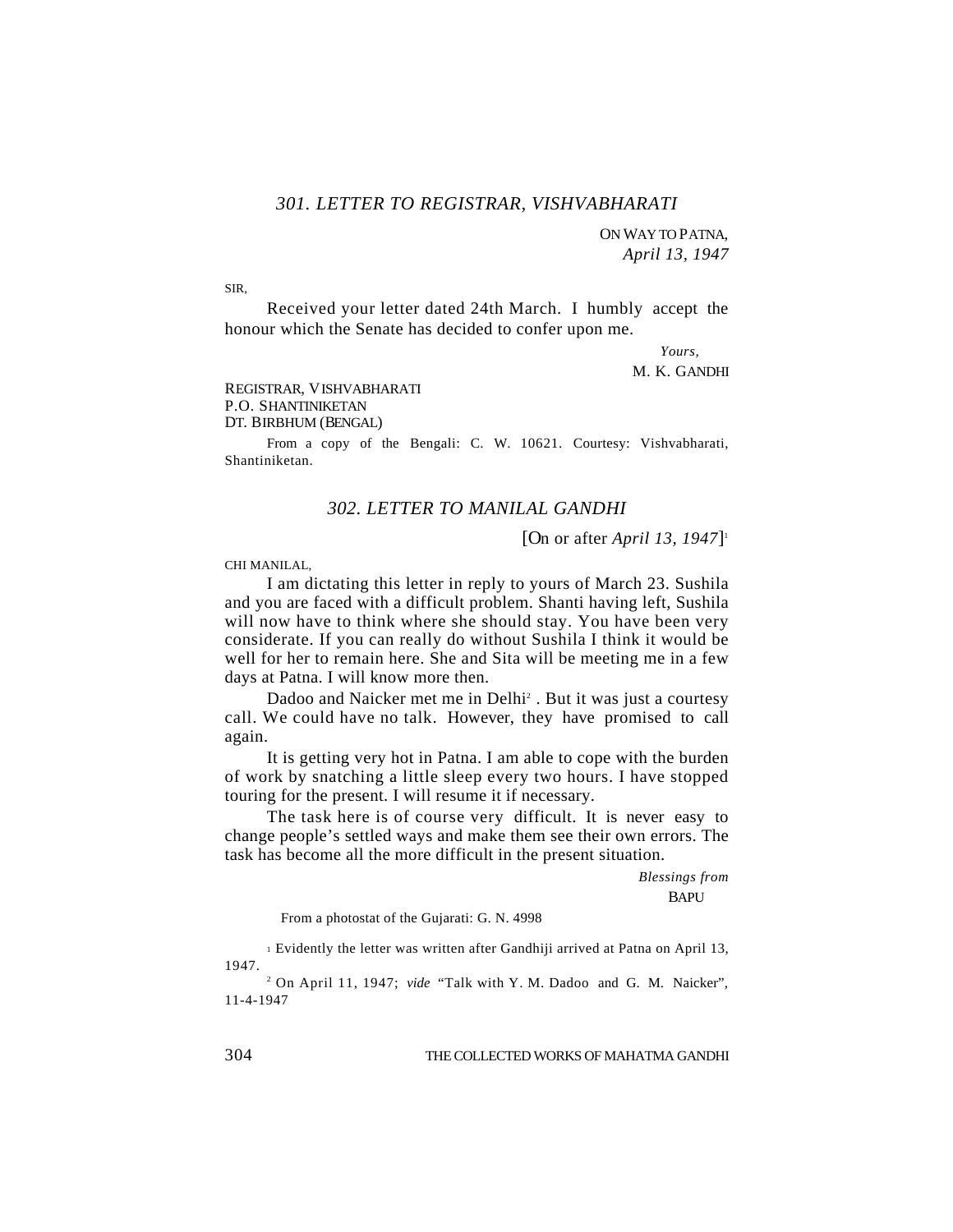### *303. TELEGRAM TO LORD MOUNTBATTEN*

PATNA, *April 14, 1947*

H. E. VICEROY

JUST RECEIVED MESSAGE<sup>1</sup>. . MANY THANKS. I HAD COMPARATIVELY QUIET JOURNEY. AM OF OPINION PRESIDENT CONGRESS SHOULD ALSO SIGN. YOU SHOULD KNOW REASON FOR EXCLUSION PRESIDENT CONGRESS. HOWEVER I LEAVE FINAL DECISION YOU AND PANDITJI. 2

**GANDHI** 

*Gandhiji's Correspondence* with the Government, 1944-47, p. 246

#### *304. LETTER TO DENIS HAYES CROFTON*

PATNA, *April 14, 1947*

DEAR MR. CROFTON,

Many thanks for your offer. But it would be perhaps quicker if you will kindly send the enclosed message<sup>1</sup> by wire.

*Yours sincerely,* M. K. GANDHI *Gandhiji's Correspondence with the Government, 1944-47,* p. 246

## *305. A LETTER*

*April 14, 1947*

I returned here yesterday evening and read again your letter of March 12, 1947. I have an impression that I have already written

<sup>1</sup> Which read : "Mr Jinnah is perfectly ready to sign statement deploring acts of violence, etc., which you signed before you left Delhi provided that your and his signatures are the only ones that appear on the document. As you mentioned that you thought Mr. Kripalani's signature might also be added, though I gathered that you did not make this a stipulation, I am not issuing statement until I hear from you. Pandit Nehru is agreeable to leaving matter to my discretion, but I feel I must have your views. Unless statement bears you signature alone Mr. Jinnah will not sign. May I therefore appeal to you to agree. Please reply urgently."

<sup>2</sup> The addressee wired in reply : "I am glad to inform you that Pandit Nehru also agreed to leave the decision to me. I consider it so vital that the appeal should issue that I thought it best that is should go out over the signatures only of yourself and Mr. Jinnah."

<sup>3</sup> The addressee, Secretary to the Governor of Bihar, who was going to Delhi by plane had offered to take Gandhiji's reply to the Viceroy; *vide* the preceding item.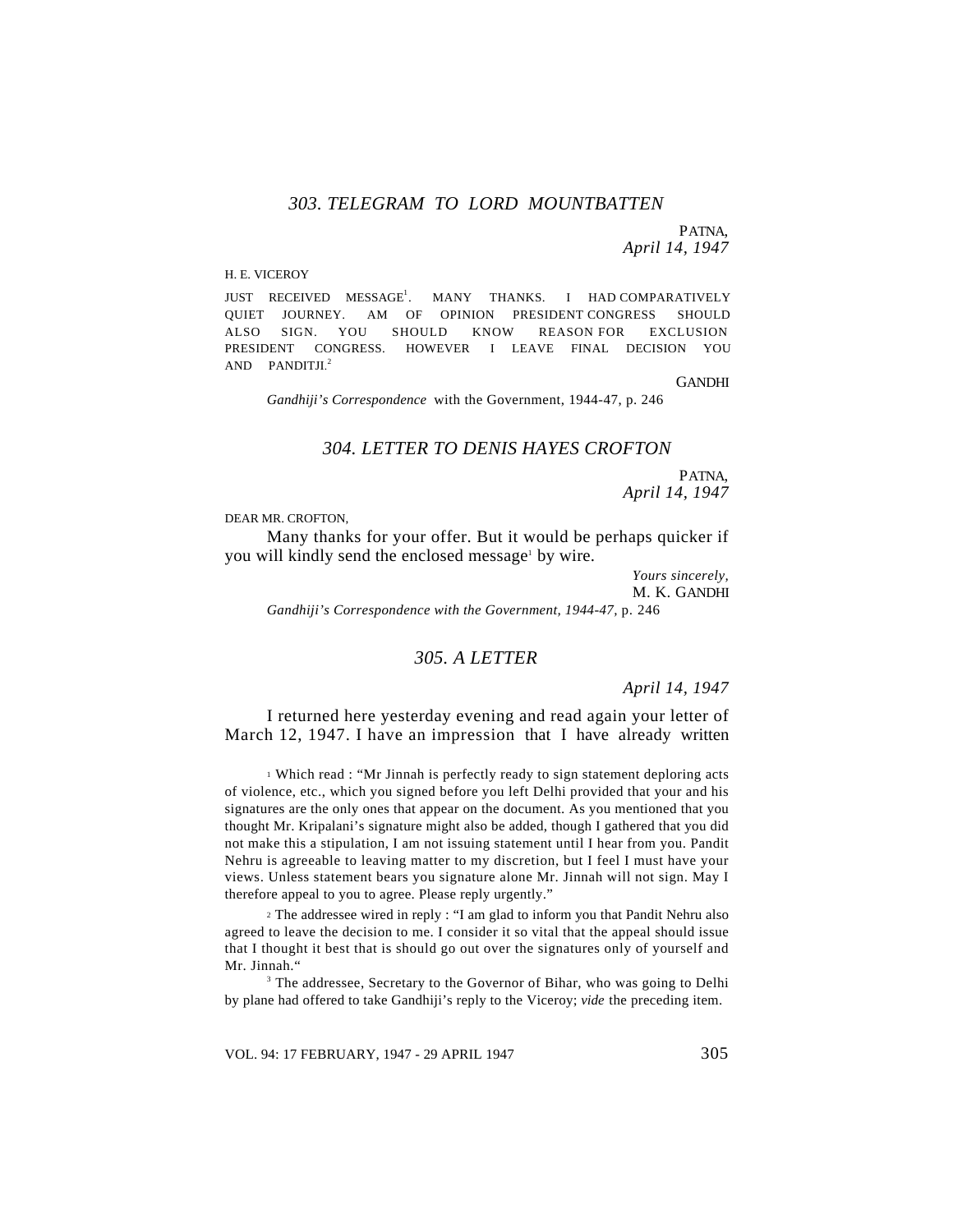something to you. Or have I omitted to write? If your insistence on certain policies had raised you high and if it is now pulling you down, you should take it that basically your insistence was obstinacy and that you had not at all risen high. There are some big men who hold this view. They think that the teaching of non-violence has proved disastrous. They believe that the way of the spinning-wheel would only take us back to the medieval ages. They think the same of village industries and Nayee Talim. Could it not be that there was something basically wrong with me which led me to have a misguided view of things all through? However, my views are the same as they have, always been.

[From Gujarati] *Biharni Komi Agman,* p. 198

#### *306. A LETTER*

*April 14, 1947*

We shall be able to meet in thought when we have achieved identity of thought and when our thinking has become absolutely pure. When that happens we shall have conquered even death. Such a state cannot be attained without sacrifice and effort. Let us at least have an ideal. God will one day grant us the strength to attain the ideal.

[From Hindi] *Biharni Komi Agman,* p. 198

### *307. A LETTER*

*April 14, 1947*

It is futile to argue in terms of *ifs* and *buts.* It is wrong to say that it would have been better if such and such a thing had been done in such and such a way. And this particularly applies to one who claims to be guided by God. Only a person whose heart is pure can claim to be guided by God. I try my best to keep my heart pure. Hence I bring God into the picture.

[From Gujarati] *Biharni Komi Agman,* p. 198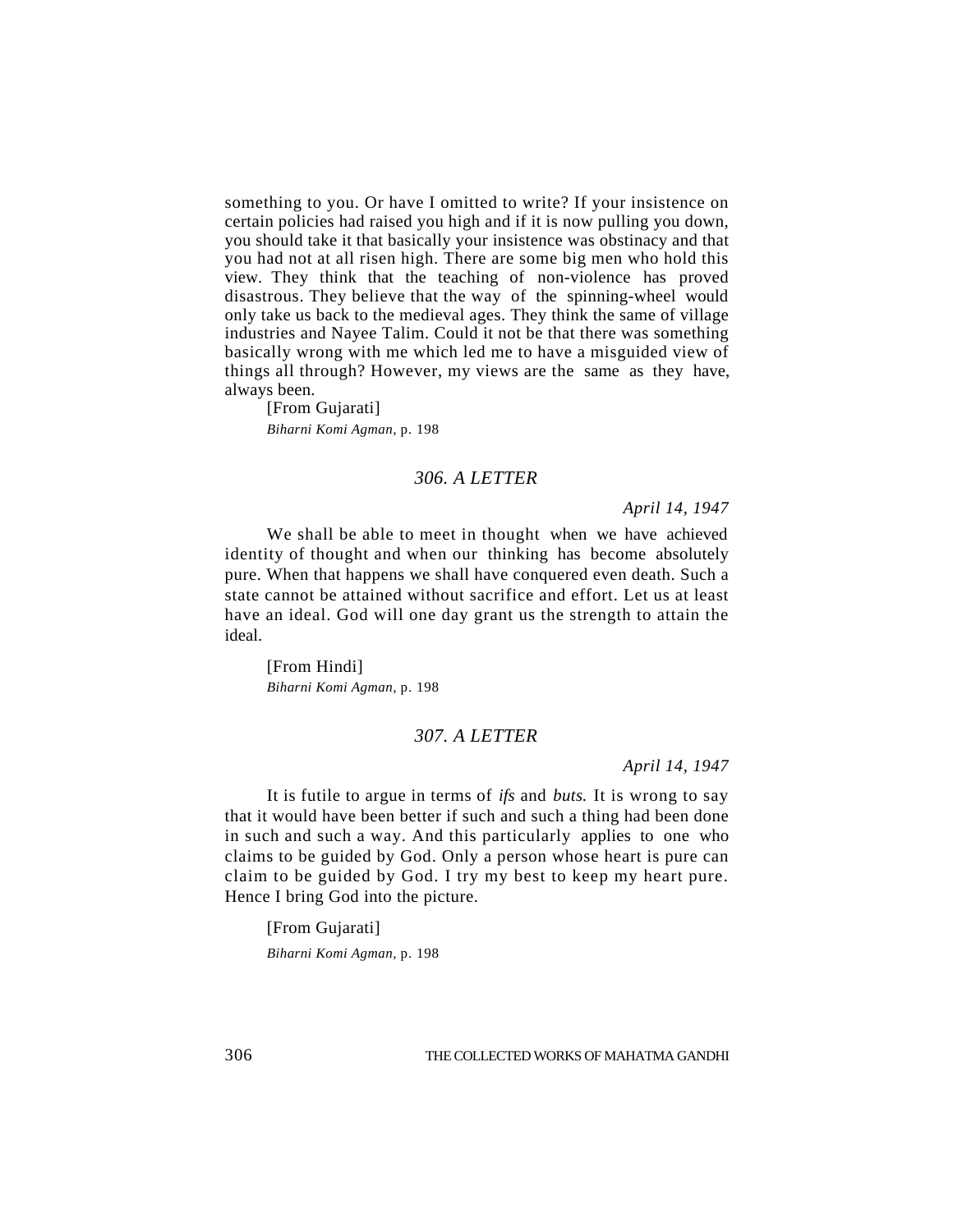### *308. SPEECH AT PRAYER MEETING*<sup>1</sup>

PATNA, *April 14, 1947*

BROTHERS AND SISTERS,

You maintained good silence during the prayer. Kindly remain as peaceful till I finish speaking. In the first place I must tell you about my journey. Things went on smoothly right from Delhi so that I could sleep comfortably throughout the night. Even though a big crowd had gathered at Kanpur the people were peaceful. I was fast asleep and did not know about the gathering. It was all very peaceful till I reached the Bihar border, but with my entry into Bihar the disturbances began. This was so at least in my view. I can sleep even during the day if only people would let me. I had work to do and I went on doing it. I would ask the Biharis not to behave in the manner they did. There is a limit even to love. It serves no purpose going beyond a limit. Love should not be expressed in such a way as to upset the other person.

I had gone to Delhi to meet the Viceroy. I discussed with him many things. He seems to be a man of honest intentions. He kept repeating that he was the last Viceroy and that he would be in office only till 30th June next year. But this does not mean that he has nothing to do till then. He is preparing for his departure. It is my impression that he is keen on going, whether or not we continue to fight among ourselves. The British have ruled us for more than a century. They have given us education, but have we learnt only to quarrel? On the one hand our independence is approching and on the other we continue to fight among ourselves. A good deal of discussions were held in Delhi. Panditji, Rajaji, Vallabhbhai and all others are trying to think of ways and means to consolidate our independence which we are about to attain. They are making efforts so that there may be peace and calm in the country and the defects of foreign rule may be removed.

People ask me why I did not go to the Punjab. All I can say in reply is that I can neither go nor refrain from going anywhere at somebody's bidding. For this I need a call from within, in other words, the inner voice. There were quite a few people who said that I should go and as many advised to the contrary. I listened to both the views. But then my inner voice told me that my work lay in Bihar and Noakhali. "Better is death", it is said, "in the discharge of one's

<sup>1</sup> Held at the Bankipur Maidan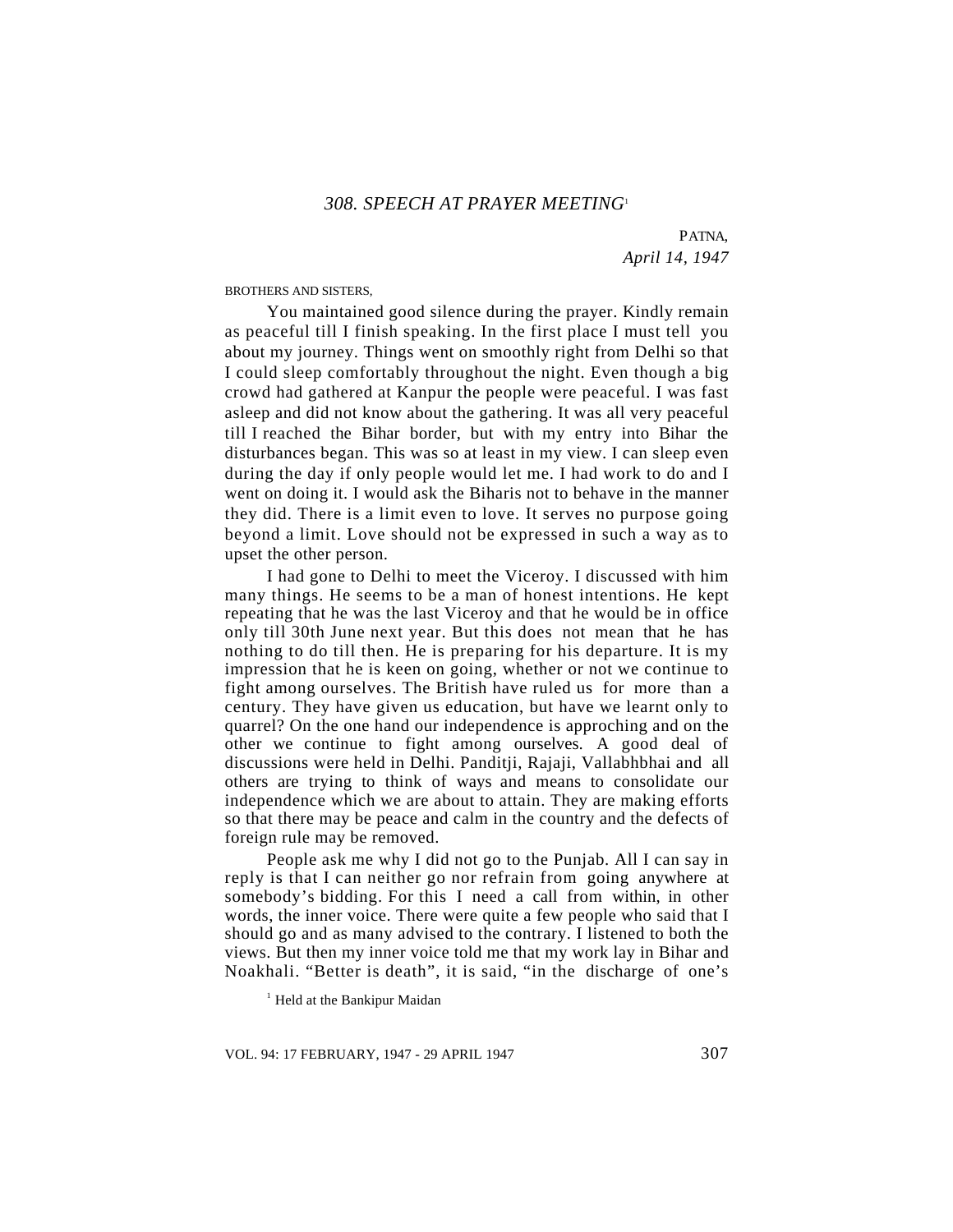duty, another's duty is fraught with danger." The *Gita* says that one's duty, however small, is better than another's, however great. I felt that I should come here, and so I consulted the Viceroy, Panditji and other leaders. This does not mean that I shall never go to the Punjab. I shall go there when I feel I should.

I had said at Noakhali that I would either do or die. Maybe I will die, not in Noakhali but in Bihar, or, I might die not even in Bihar but in the Punjab. It would be just as well if I succeed in Noakhali, for it would have its good effect all round. If the Hindus and the Muslims of Bihar tell me that my work here is over and that I should leave, then I shall go to Noakhali. Those Muslims who are writing abusive letters to me should be able to say that although the Hindus have misbehaved they would not do so any more. If these Muslims feel reassured, they would certainly be able to say so. Let the Hindus of Noakhali also say the same thing. When I was in Delhi, the Muslims of Bihar were asking me why I did not go to Bihar. It pained me that they did not say that they had restored brotherly relations with the Hindus and I need not go to Bihar. And now, what about Noakhali? Suhrawardy Saheb says that because Gandhi released to the Press so many telegrams it probably led to the communal explosion in Calcutta. What Satis Babu has written makes everything clear. It is another matter if the charges are false and cannot be proved. But if they are true, it will be known to everyone. What is the point in hiding the guilt? It would be better if the newspapers publish the outrages committed by both Hindus and Muslims. People should know who has committed what crime. This will show what is the truth and what is the untruth and the poison will come to the surface. Just now people only make guesses while the poison works within. Suhrawardy Saheb says that his officers give him such reports. This is not a good practice. This is what the British too used to say. They also used to believe their officers' reports that all was well. The officers in Bihar and Bengal have given similar reports, but they are not reliable. Satis Babu and Suhrawardy Saheb are old friends. Satis Babu used to go round with him during the disturbances in Calcutta. Whatever he says is only after proper investigation. It is not right to say that he gives wrong information. He gives full details of arson and looting. It is futile to say that these are lies. Because Noakhali and came here to serve the Muslims I have a right to go on a fast. When I was in Bengal I had said that I would undertake a fast unto death if the riots in Bihar did not stop.<sup>1</sup> I have a similar right [to

<sup>1</sup> *Vide* "Blessings to Syed Mehbob", 14-3-1947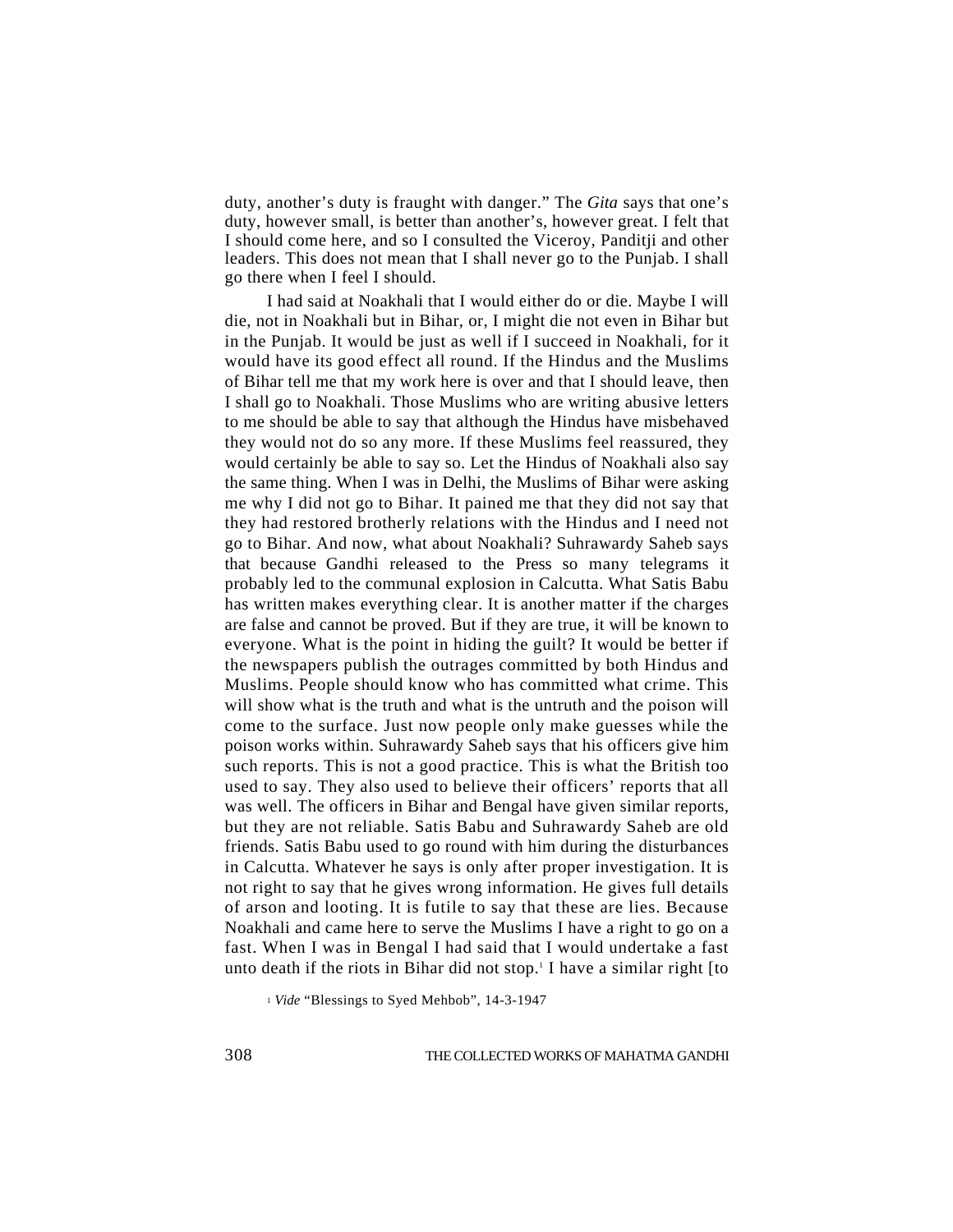fast] on behalf of the Hindus of Noakhali. But it is not easy to undertake a genuine fast. I do not mean that I am going to undertake a fast right from today. It will please me very much if the reports sent to me about Noakhali are proved exaggerated and Suhrawardy Saheb in right in saying that the Hindus have not suffered any loss. But what would happen to me if the fear proves will-founded and something happens to the Hindus who have stayed on on the assurance from Satis Babu and Haran Babu? I have told everyone that I would go to Noakhali, so I shall have to do something. Surely I cannot take poison nor hang or shoot myself. I can end my life only by fasting. Suhrawardy Saheb says the Hindus are in a minority in Bengal but the difference in the numbers of the Hindus and the Muslims is very small. The proportion may be 55 to 45 per cent. The Hindus of West Bengal have decided that Bengal should be divided. If I were in Suhrawardy Saheb's place I would have gone to the Hindus and asked them not to have any fears. I would have asked them what their trouble was. Why do the Hindus want separation? Let him satisfy them. You may have Pakistan or Hindustan, but it is wrong if the Hindus say that they would force the Muslims to stay on. And if the Muslims say that they would achieve their goal by resorting to force I would say that they would not get an inch of land from us. I would tell them they could turn the whole of India into Pakistan by persuading us and converting us to their view. I had said the same thing in Delhi. But what can we do in a situation as at present? Shall we also resort to violence? No, we shall lay down our lives, but we shall not let them have their way by force.

Bengal entered its New Year yesterday. India has a number of New Year days. I expect a day will come when the whole of India will observe the same New Year Day. By the grace of God may the Bengali New Year bring peace and comfort to the whole of Bengal. In the coming New Year the Hindus should learn new things. They should learn to die. They should learn to die not while engaged in plunder and arson but while pursuing dharma and serving others, for service of man is service unto God. Let all Bengalis learn this. The Muslims do not follows the Bengali year now. At one time they used to follow it. But even if only the Hindus of Bengal learn to follow the new path from the New Year, I would say it would be for the benefit of all and they to would stand to gain by it.

[From Urdu] *Gandhijike Dukhe Dilki Pukar—*III, pp. 5-8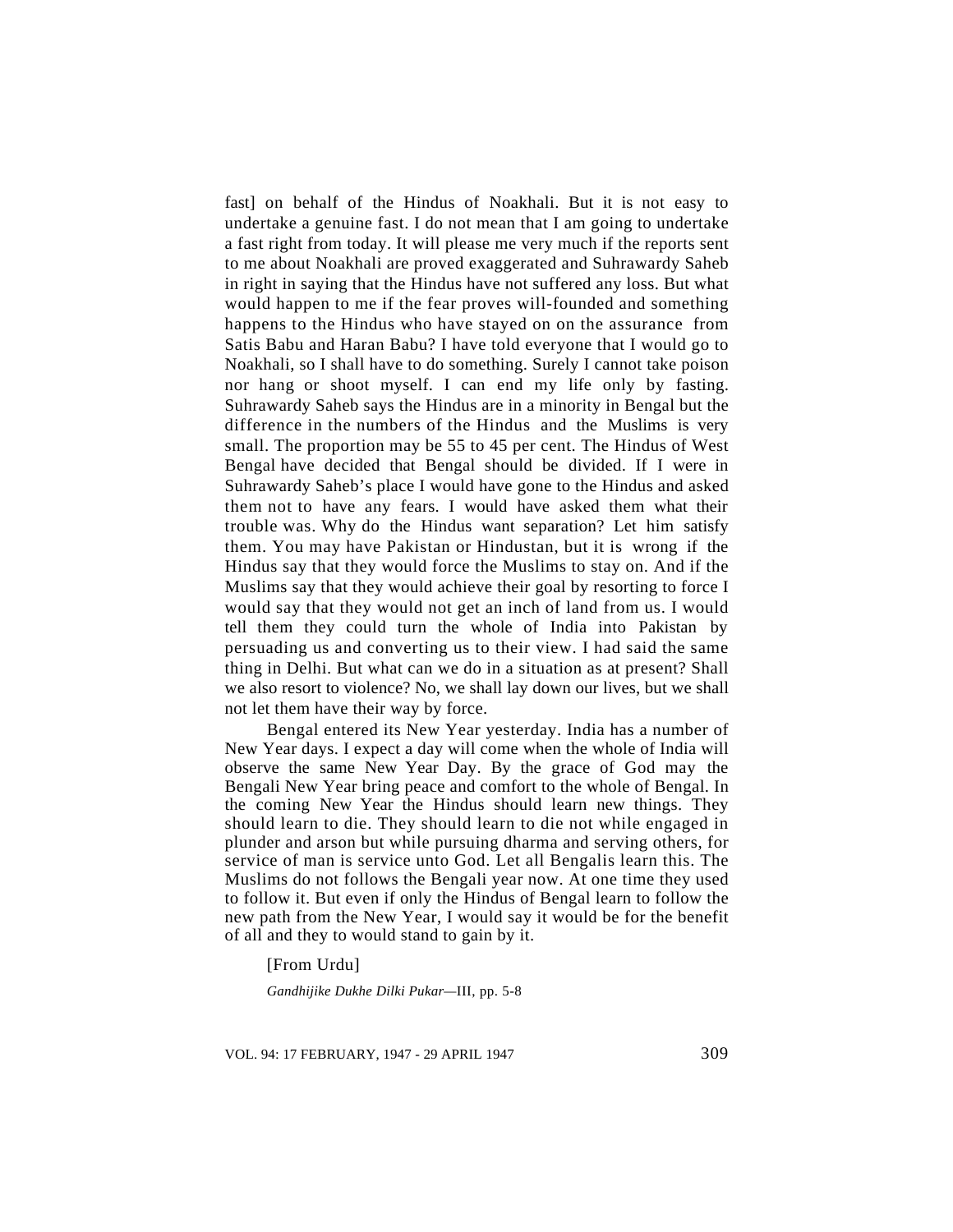### *309. TALK WITH MUSLIM LEAGUE MEMBERS*

### *April 14, 1947*

I firmly believe that if only the British quit India, we would almost be united. Why cannot the Muslim League see that the first thing for all is to end India's slavery? We may talk about partition after that. Either the Muslims regard India as their home or they do not. If they do, then this senseless massacre of innocent people should stop, the British should be made to quit and our own Government set up. We can then settle the question of partition by mutual persuasion or fight it out amongst ourselves, if necessary. But I do not understand why thousands of innocent people are being killed treacherously. And if the Muslims do not regard India as their home, the question of Pakistan does not arise.

The Muslim League friends replied that they also condemned such killings. Bapu said:

Then you should issue a statement to that effect on behalf of the local Muslim League and write to Jinnah Saheb. That would be true service rendered to the Muslim League, and thus you will not subjected to unwarranted suspicion.<sup>1</sup>

[From Gujarati] *Biharni Komi Agman,* pp. 200-1

### *310. LETTER TO A TEACHER*<sup>2</sup>

#### *April 15, 1947*

Students must not be given corporal punishment. But there should be such a rapport between the teacher and the taught that if the teacher punishes himself in some way the children, because of their affection for him, should feel sorry, their hearts should melt and they should change for the better. I am not talking in the air. This has been my personal experience. Mothers also can reform their children in the same way. In South Africa I had looked after Hindu, Muslim and Parsi boys and girls. During those days I remember having only once beaten a pupil.<sup>1</sup> But it was my experience that my non-violent method was more successful. If the children have affection for their teacher

<sup>1</sup> After the members of the League had left, Gandhiji remarked that, in spite of their assurances, he was afraid nothing would come out of it.

<sup>2</sup> The addressee, a believer in non-violence, had posed the problem of reforming some of the difficult students without corporal punishment.

<sup>1</sup> *Vide* "an Autobiography"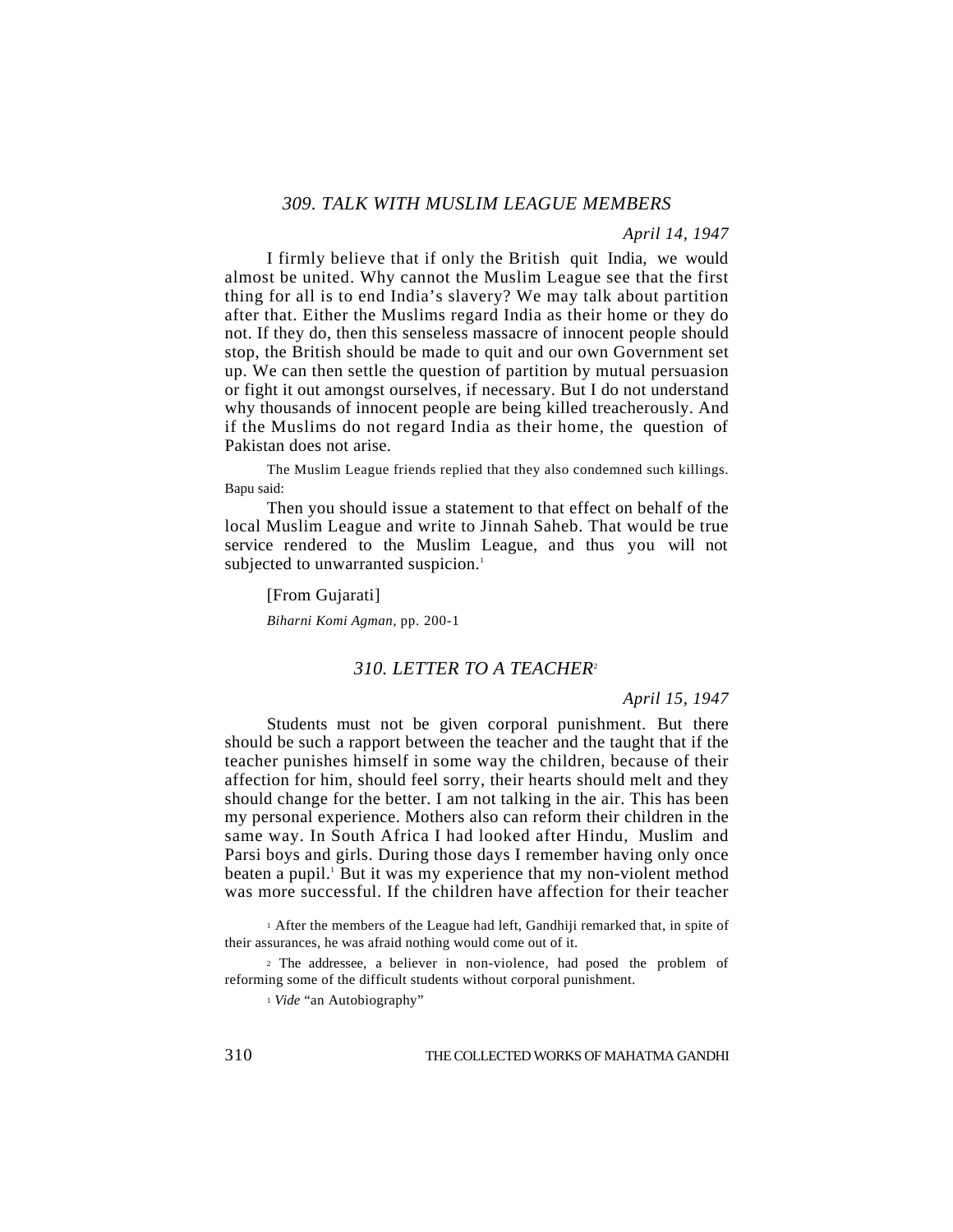they are bound to feel sorry when they find the teacher suffering on their account. That would soften them. But if in spite of that there is a difficult pupil, we should non-co-operate with him. But that is another method. The former is the better method.

[From Gujarati]

*Biharni Komi Agman,* pp. 202-3

### *311. TALK WITH MANU GANDHI*

ANDHI CAMP, PATNA, *April 15, 1947*

Socialism is a term of the modern age but the concept of socialism is not a new discovery. Lord Krishna preaches the same doctrine in the *Gita.* One need have in one's possession only what one requires. It means that all men are created by God and therefore entitled to an equal share of food, clothing and housing. If does not require huge organizations for the realization of this ideal. Any individual can set about to realize it. First of all in order to translate this ideal into our lives we should minimize our needs, keeping in mind the poorest of the poor in India. One should earn just enough to support oneself and one's family. To have a bank balance would thus be incompatible with this ideal. And whatever is earned should be earned with the utmost honesty. Strict restraint has to be kept over small matters in our lives. Even if a single individual enforces this ideal in his life, he is bound to influence others. Wealthy people should act as trustees of their wealth. But if they are robbed of this wealth through violent means, it would not be in the interest of the country. This is known as communism. Moreover, by adopting violent means we would be depriving society of capable individuals.

[From Gujarati] *Biharni Komi Agman,* pp. 201-2

#### *312. TALK WITH SHAH NAWAZ KHAN*<sup>1</sup>

GANDHI CAMP PATNA , *April 15, 1947*

I have high hopes of you. I have to convert you into a perfect non-violent soldier with the sole weapon of non-violence. You were

1 During the morning walk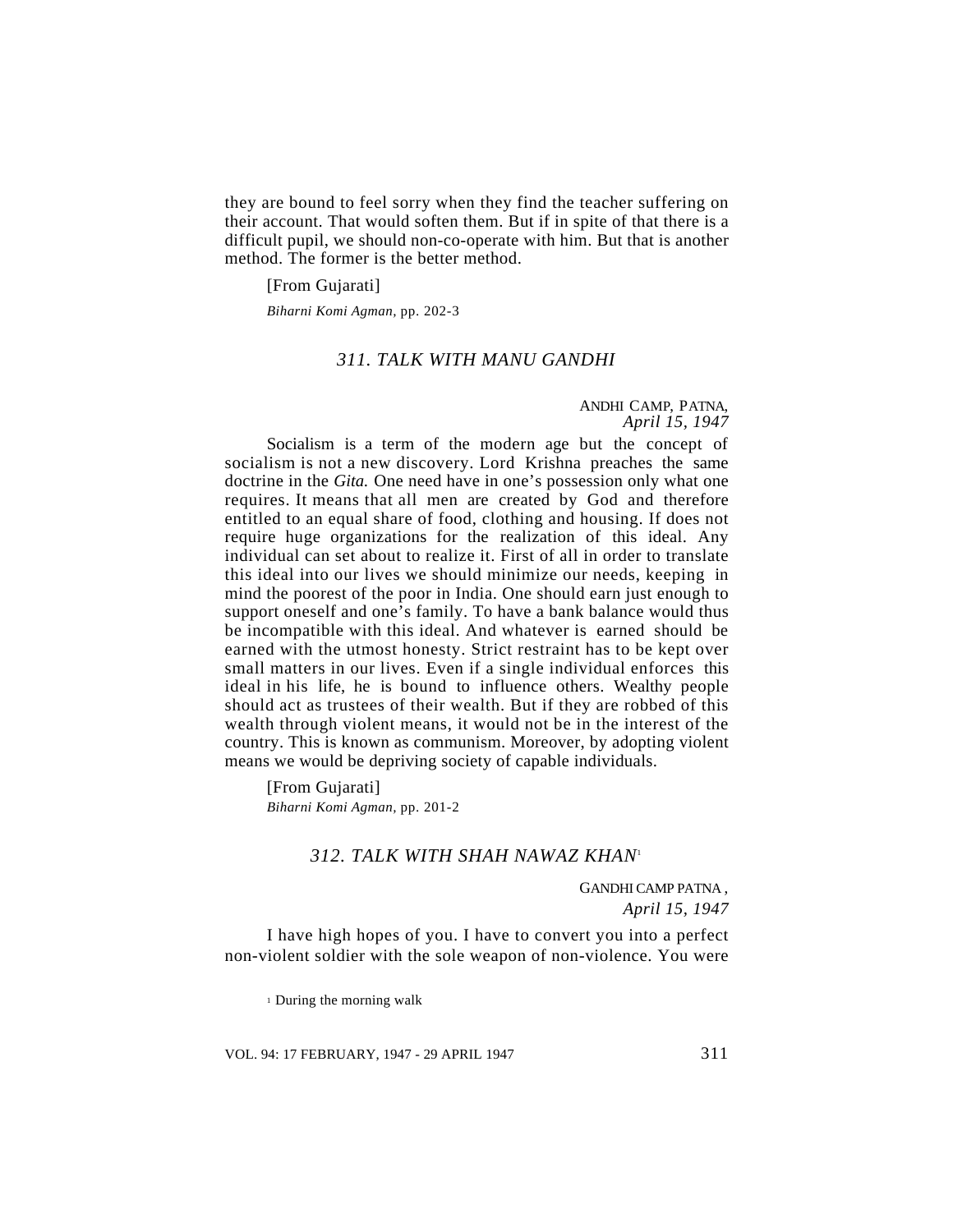decorated with the rank of Colonel while serving under Netaji. I wish to make you a Colonel of non-violence. If you qualify to receive this honour, I shall have no doubt about the establishment of communal unity. Win over everyone with love. You should learn spinning.

[From Gujarati]

*Biharni Komi Agman,* p. 203

### *313. A TALK*

#### GANDHI CAMP PATNA , *April 15, 1947*

There is a highly sensitive balance in science for weighing minute particles of dust and even a hair can be weighed by it. We should have a similar balance that would indicate even a hair-like minute slip in the observance of truth and non-violence. We have to put ourselves to this test and pass it. It does not therefore behove a man of non-violence to imagine anything about another person. There is no reason to believe that anyone who criticises us must be against us. For example, if misunderstanding crops up between two friends or brothers, they do not cease to be brothers or friends. There are many instances like this. For example, water is two parts hydrogen and one part oxygen. Still we should experiment both ways by separating the elements and integrating them again, and if as a result we get water only then our inference about water will be regarded as correct. Similarly, in our everyday life on many occasions what appears clear as daylight may turn out to be an illusion. We decidedly violate truth and non-violence if we draw an inference without making proper enquiries. Having taken the vow of truth and non-violence we have to be extremely cautious and alert at every moment. I meet Rajas and Maharajas with due respect and welcome them, in spite of my knowledge of their numerous shortcomings. They are themselves not responsible for them, it has become their nature owing to the circumstances. We can change them only through love and then alone will they accept us as their friends; thus on several occasions they were ready on their own for atonement.

You know that Deenabandhu Andrews used to be treated with discourtesy by Government officials. But in spite of that he continued to visit them off and on with the result that some of them came to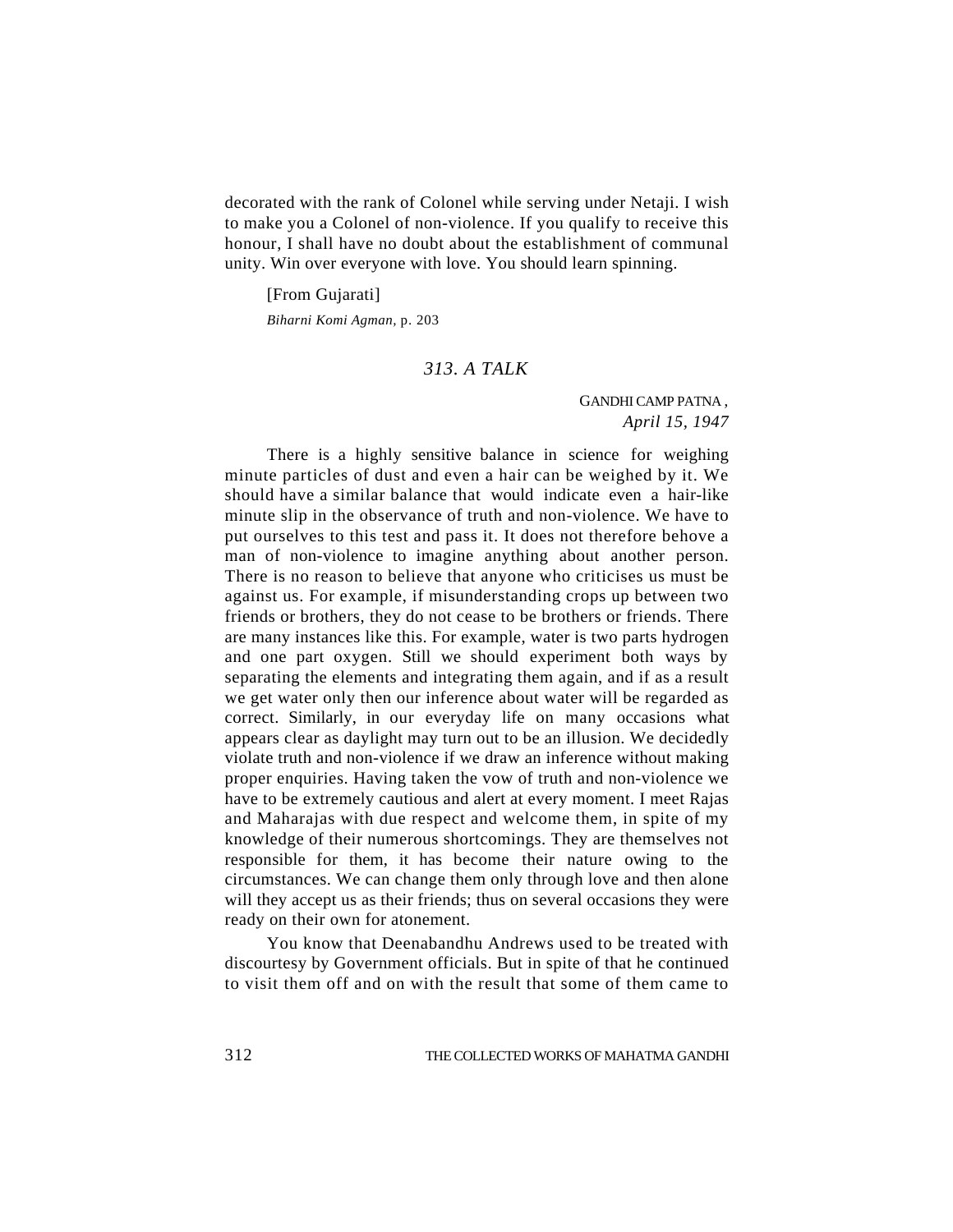regret their conduct. Only if I succeed in my experiment in truth and non-violence here amongst you can I go to the Punjab and Sind and then I am bound to achieve success everywhere. Therefore one who has embraced non-violence should always be vigilant and constantly examine himself.

Pointing to the figurine of three monkeys Gandhiji said:

This guru of mine always teaches me never to see evil in others. That is why it has its eyes closed. The other one has closed its ears because one should hear no evil of others. [The third one] has closed its mouth because one should neither speak evil of others nor utter a single word which might hurt anyone.

[From Gujarati] *Biharni Komi Agman,* pp. 205-6

### *314. TALK WITH SYED JAFAR IMAM*<sup>1</sup>

*April 15, 1947*

Gandhiji told him that if there was an order that the League volunteers should leave the camp, they should do so, otherwise it would be very difficult for him to plead for them with the Government.

JAFAR IMAM: We bow before your affection. The Government wants to remove the League from the camp in order to destroy its influence amongst the refugees. That would render the refugees helpless and force them to go back under pressure of Government threat. We feel that to attempt to weaken our organization in this fashion is not proper.

Gandhiji assured him that no one could destroy the influence of the League that way. He had even declared that he would gladly have Jinnah as the first President of free India. He had no quarrel with the League though it regarded him as its enemy. Such things only amused him. He related how in Delhi a Muslim League leader had openly declared him to be an enemy of the Muslims, but the wife of this gentleman with her sister came and had a friendly and cordial talk with him the next day. If he was sincere, he added, others were bound to understand him one day. They had fallen on evil days but he had full faith in God.

GANDHIJI: Then let us meet again and discuss the whole affair.

JAFAR IMAM: We are all going to Delhi and will not be back till the 20th

<sup>1</sup> President, Bihar Muslim League. He explained to Gandhiji that they were not obstructing the rehabilitation work in the interest of the masses, that the Government had ordered all the refugees to go back to their villages, otherwise their rations would be stopped. The Magistrate would be going that day to get the order executed and if no settlement was arrived at, his volunteers would court arrest.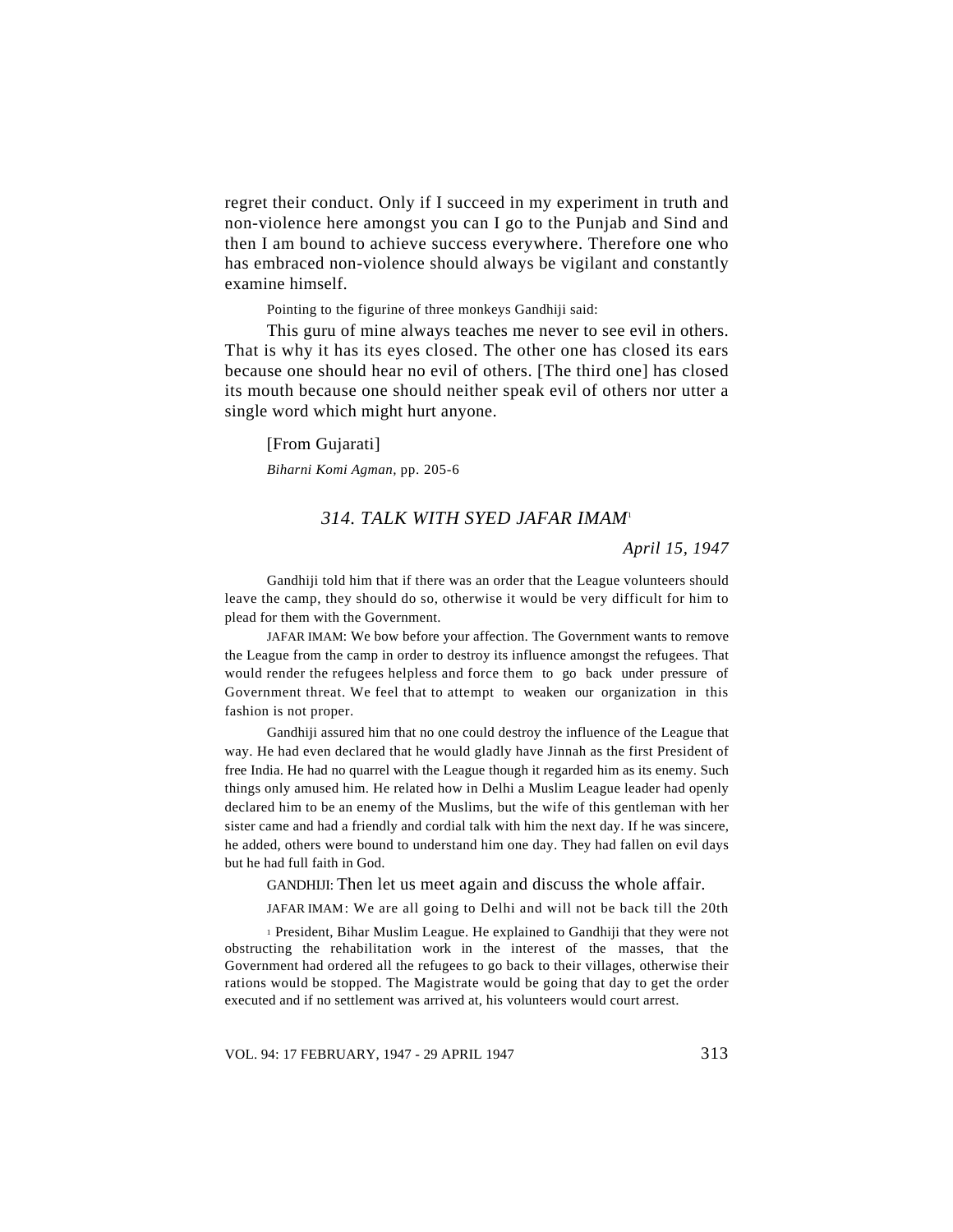April.

GANDHIJI: Then depute somebody who can act on your behalf.

JAFAR IMAM: There will be nobody here. You kindly get the order stayed till the 20th. When we are back we shall discuss the matter with you and arrive at a decision.

GANDHIJI: I shall talk the matter over with the Ministers, and understand their point of view. If after talking to them I feel that your volunteers should leave, will they do so?

JAFAR IMAM: We pray that you don't go there. If somebody misbehaves, if would be very painful to us. We would not like you to be disobeyed.

One of Gandhiji's secretaries intervened at this stage and explained that the Government order only for the time being was that the volunteers would not get Government rations or be allowed to sleep there. The order applied equally to all volunteers and was not directed against any particular community or organization.

JAFAR IMAM: Night is the only time when women and children require protection.

GANDHIJI: Suppose I or any of my representatives goes and sleeps there, would it not serve the purpose?

JAFAR IMAM: We do not want you to take this trouble upon yourself at this age. We would only request you to get this order stayed till the 20th. That would prevent many unnecessary complications.

*Mahatma Gandhi—The Last Phase,* Vol. I, Bk. II, pp. 323-4

### *315. SPEECH AT PRAYER MEETING*

PATNA, *April 15, 1947*

BROTHERS AND SISTERS,

While I was in Delhi I had received many letters from Bihar, some containing abuses, some in praise and few expressing doubt whether I would at all return to finish the work in Bihar or whether I had forgotten all about Bihar. The doubt expressed has no foundation. He who follows his own dharma commits no mistake. Praise is wholly unnecessary for him; dharma for him is a duty. One must return a hundredfold what one receives.

We must put up with the abuses hurled at us. They do not affect me. Do or Die is my motto and I must lay down my life doing my work wherever it might be. Some persons have accused me of leaving Noakhali and coming to Bihar not at the request of a Hindu but at the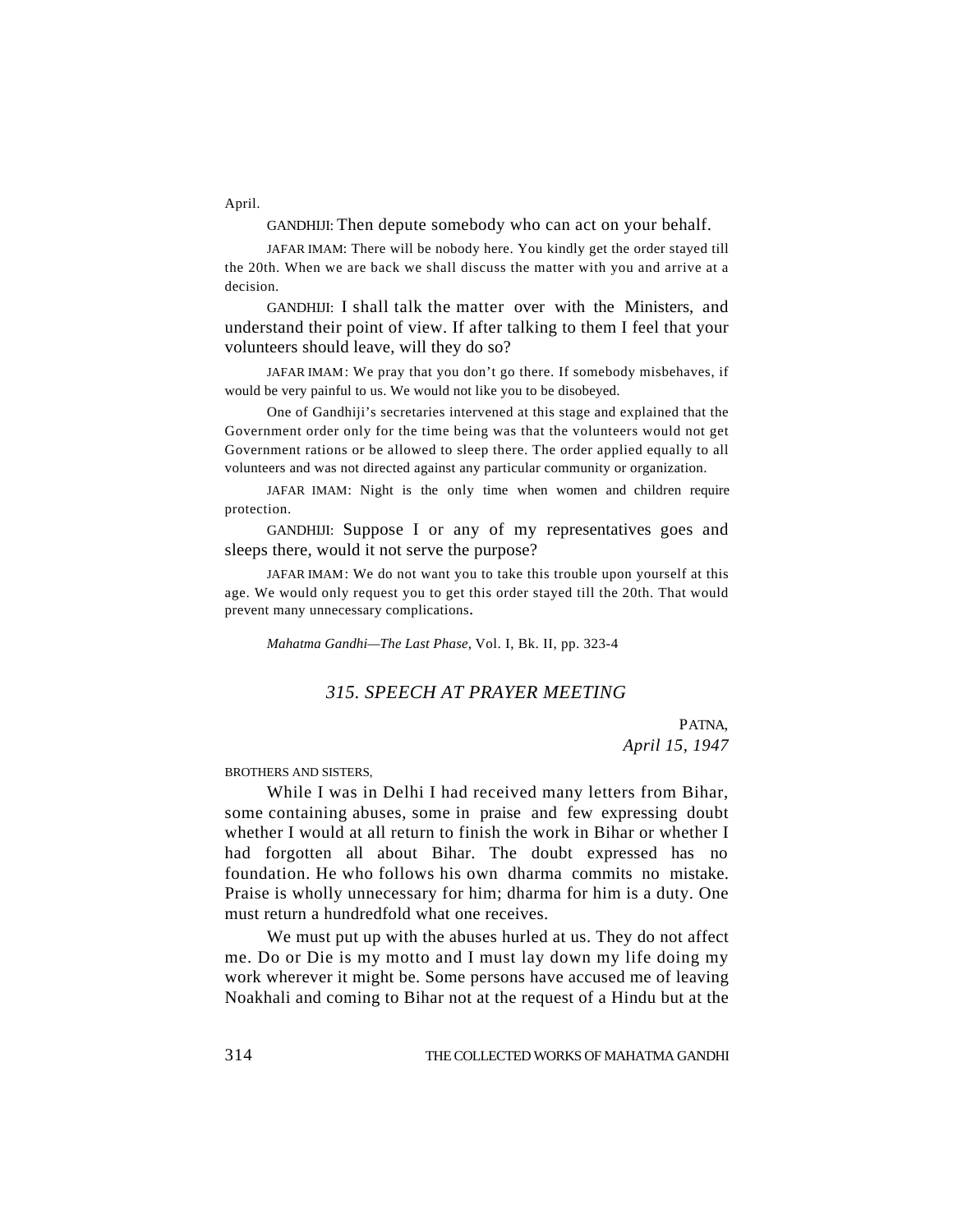behest of a Muslim so that the Muslims may do what they like in Noakhali. But you know I have come here at the invitation of Dr. Mahmud. He is the son-in-law of the late Mazhar-ul-haq and is an able person. He has rendered great service to the Congress and has been a member of the Congress Working Committee. I knew his father-in-law Mr. Mazhar-ul-Haq even before I had heard of Rajendra Babu or Brijkishore Babu. He was my fellow-student in England. I had come to Bihar at the instance of Rajkumar Shukla and my prior acquaintance with Mazhar-ul-Haq proved to be a great advantage. I have known Dr. Mahmud since the days when there was no Hindu-Muslim tension of the sort which has now developed. I have come here at his invitation for he is an old friend of mine. According to me, by summoning me here Dr. Mahmud has done good both to the Hindus and Muslims. Bihar after all is my land, it has made me. My coming here is not a new thing. I have worked here and have become attached to it. My attachment to it is as pure as to a mother. It is true I have come here at the instance of Muslims but it is sheer folly to say that Muslims are devils and have drawn me away from Noakhali to do what they please there. How is it possible for Dr. Mahmud, who has done so much work and whose father-in-law has served the country so well, to do any such thing? Are all the Muslims in the world bad? Muslims also may say that all the Hindus are bad. So long as there is even one good man in the world the world belongs to the good. If everyone turns evil, the world will go to Satan. But Satan has no real existence. In fact Satan is a name or evil. On reflection we will realize that even if there is one good man the world will go on as a result of his noble endeavour.

I stay in Dr. Mahmud's house and all the persons in my party are treated as members of his family. Mr Muztuwa, Dr. Mahmud's secretary, takes great care to make us feel at home. Both Dr. Mahmud and Qaiyum are your ministers. Are they good for nothing? If you recognize that they are not true servants of the Congress you may remove them but they have been chosen by Hindu ministers. Ministries can be formed without Muslims being included if no honest Muslim is available: but it would be dishonesty not to have them when honest Muslims are available. Our good lies in taking all good men along with us. The Muslim League people who met me also say that non-League Muslims are not their enemies. The Bihar Muslim League President, Jafar Imam, is in fact a good friend of Dr. Mahmud. Badshah Khan is also a Muslim but he is a *fakir.* Khudai Khidmatgars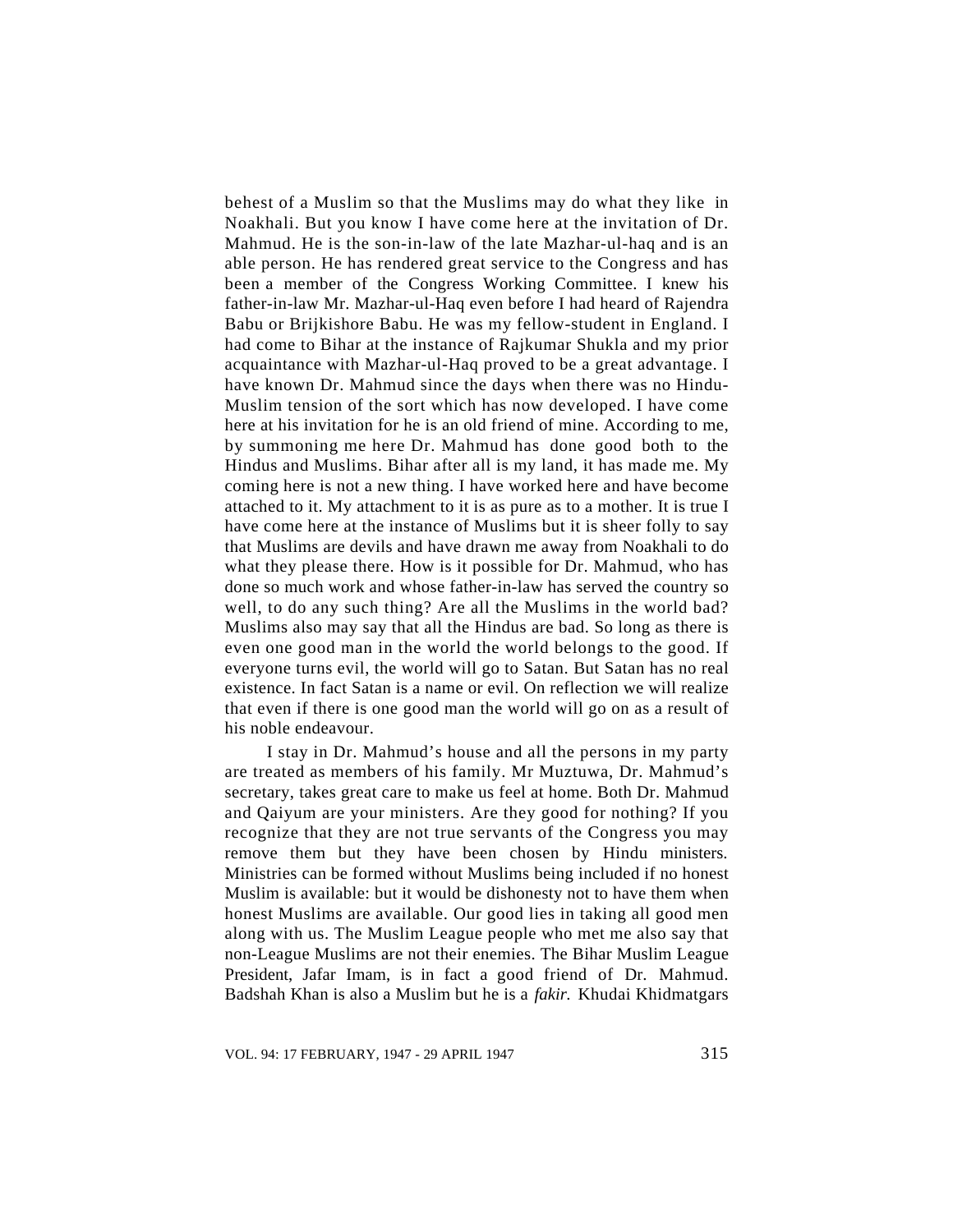are also Muslims but they have given complete protection to the Hindus though the Hindus there are fewer even than the Muslims here.

People may write to me what they like but this you must understand, that whatever may be the deterioration in the situation in the Punjab, Bengal and Sind, Hinduism will be saved if Bihar at any rate follows the right path. Even if the Muslims in the Punjab, Bengal and Sind harm the Hindus there, and if Bihar shows true courage in protecting and comforting Muslims and their children, Bihar will have raised India in the estimation of the world.

To protect the minorities is not to appease them. This I expect from Bihar by right of service and because of its people's deep devotion to Rama. I have been constantly on the move but the doctors have advised me not to tour in this heat; they want me to go to a cooler place during summer, but I shall tour as long as my health permits. The tours will have to be curtailed. A lot of work remains to be done in Patna. I do not want to leave in a hurry.

I have many more things to tell you. But since these things must be properly explained I shall try to tell them tomorrow or some other day.<sup>1</sup>

[From Hindi] *Bihar Samachar,* 17-4-1947

# *316. LETTER TO LILAVATI ASAR*

PATNA, *April 16, 1947*

CHI. LILI,

I am happy that you are with Sushila.

You did well to let me know your ideas. I do not approve of them. But where is the time to explain why? Moreover, your ideas are fleeting. You do give vent to your feelings. There is no harm in your doing this before me. But behave like a grown-up before others.

Since you wish to keep nothing secret, I don't mark your letters as confidential. I apply the rule strictly to Sushila's letters.

Write to me regularly.

I hope you understand that it is for your own good that I have

<sup>1</sup> Gandhiji's speeches at prayer meetings were published by the Bihar Government in *Bihar Samachar,* a daily bulletin, for distribution in the villages.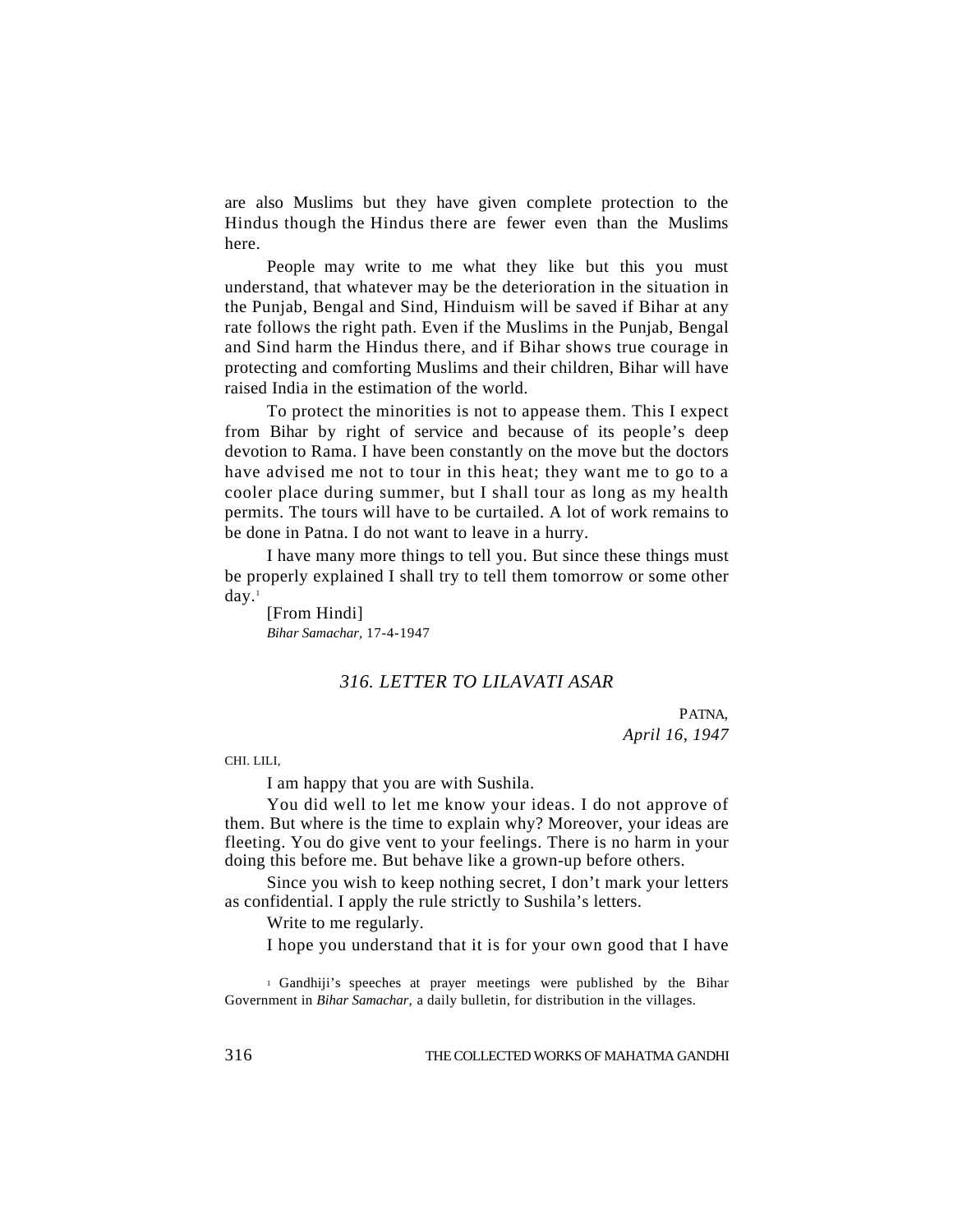forbidden you to come here.

*Blessings from*

**BAPU** 

From a photostat of the Gujarati: G. N. 9607. Also C. W. 6579. Courtesy: Lilavati Asar

# *317. A TALK*<sup>1</sup>

PATNA, *April 16, 1947*

The way to true repentance lies in making a firm resolve not to soil one's hand with evil in future. If ever again you happen to commit a wrong you should not sleep over your confession. If is human to err. Therefore one is bound to commit an error, but that in itself is not a very grave matter. The danger lies in hiding that error. When a person resorts to untruth to hide his error he commits another folly. If one continues to make mistakes one after another, it can be very harmful. If there is an abscess in the body, one can press it and remove the pus. But if the poison is not removed and it spreads in the body it may result in death. The same in true of a person who commits a sin but does not confess it. A sinner may commit many sins but if at the last moment there is sincere repentance, God forgives him. One should pray for the well-being not only of human beings but of all creatures, which also are the creation of God. And the only way to attain this strength is to meditate upon God morning and evening. The prayer for the welfare of all includes our welfare as well.

[From Gujarati]

*Biharni Komi Agman,* pp. 209-10

#### *318. SPEECH AT PRAYER MEETING*

*April 16, 1947*

BROTHERS AND SISTERS,

I can only tell you this today. While I was in Delhi I met the Viceroy a number of times. I also met him just before coming here. He showed me an appeal<sup>1</sup> which he wanted me to sign. I told him I

<sup>2</sup> To a person who had confessed his guilt

<sup>1</sup> *Vide* "A Joint Appeal", 12-4-1947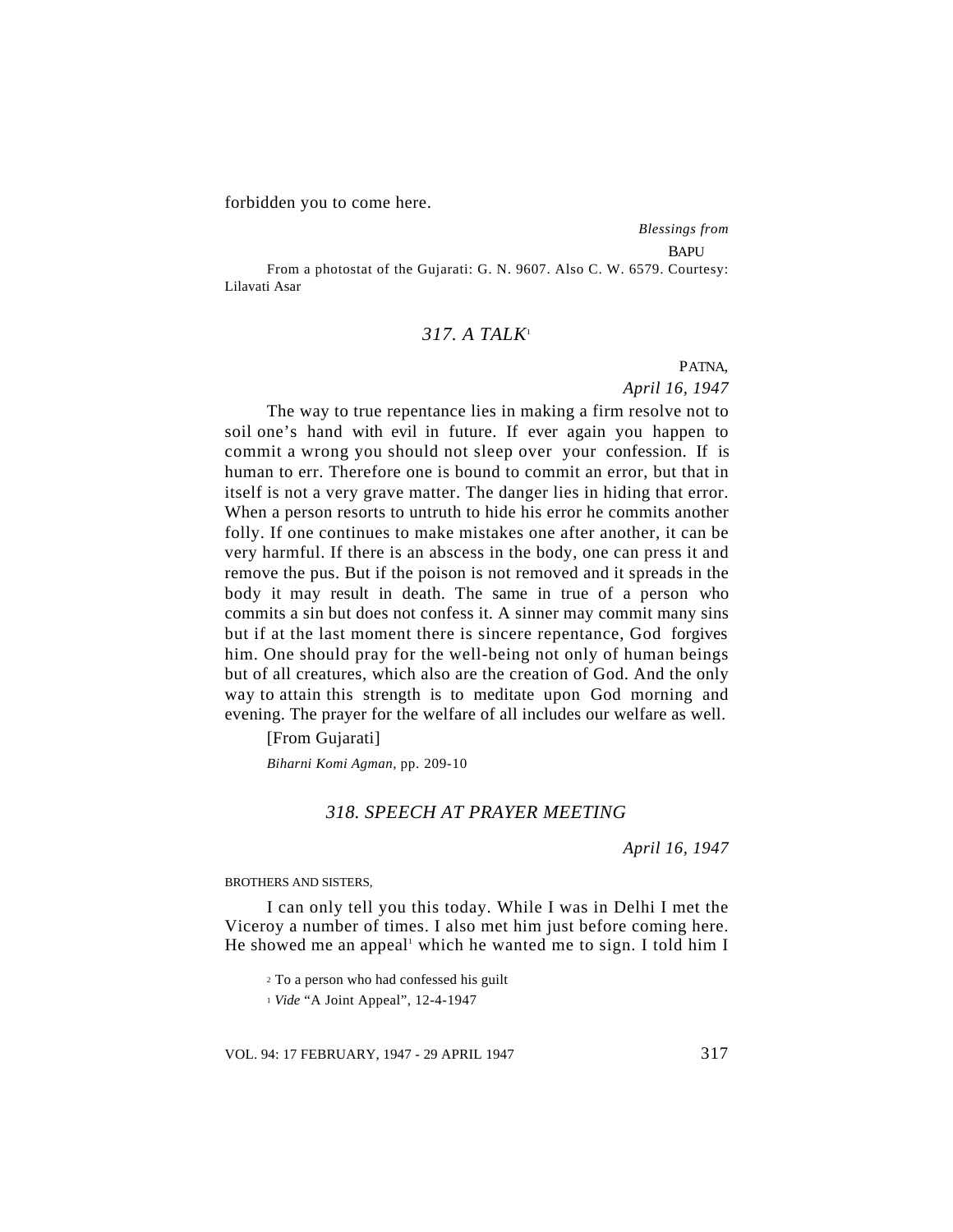could do so with the consent of Pandit Nehru and the Congress President. Quaid-e-Azam Jinnah was also to sign it. The purport of the appeal was that we are both in agreement that the recent acts of lawlessness and violence have brought the utmost disgrace to the fair name of India and the greatest misery to innocent people and unleashed a reign of terror everywhere. We are not to consider who were the aggressors and who the victims. We denounce for all time the use of force to achieve political ends and we call upon all the communities of India, to whatever persuasion they may belong, not only to refrain from all acts of violence and disorder but also to avoid both in speech and writing any word which might be construed as an incitement to such acts.

To obtain my signature on such an appeal is not of very great significance, for I have all along been saying the same thing and will go on repeating it. But it is significant that the Quaid-e-Azam has also signed it. Everyone should now take care that riots do not take place. Though they break out even now we have now a right to expect that the riots will not occur in future. The Muslim League people are also here. They can assure me that my work has been completed and that I could now return and resume my work. My signature was not necessary at all, for I represent nobody. I am your servant because I have served Bihar. It is for you to tell me that having committed a sin once your will not repeat it. You may ask me why Pandit Nehru and Kripalani did not sign the appeal. I do not want to go into this matter but you must realize the significance of my signature. It will be very bad if you now kill any Muslim. It should not be that you applaud me and kill innocent people. Such applause would be my undoing. How long would you applaud me?

I had said the other day<sup>1</sup> that I had a right to undertake a fast on behalf of Bihar but after coming here I have earned a similar right in case of Noakhali also. It is a different matter if I do not go to Noakhali or don't exercise my right. But the Hindus and Muslims of Noakhali must know that I have got that right and I may sacrifice my life for them. I have also received an anonymous telegram which says that if I have to go on a fast I should do so immediately. But I do not act at other people's bidding. I shall undertake a fast when my inner voice prompts me to do so, for the inner voice is the voice of God. I have signed the Viceroy's appeal. The implication of my signature is that I shall be responsible if Hindu-Muslim riots break out anywhere in India. I have no power, no army, I have only my life which I can sacrifice. I do not represent the Hindus. I claim that all religions are equal. You just heard in the prayer about equality of religions, which

<sup>1</sup> *Vide* "Speech at Prayer Meeting", 14-4-1947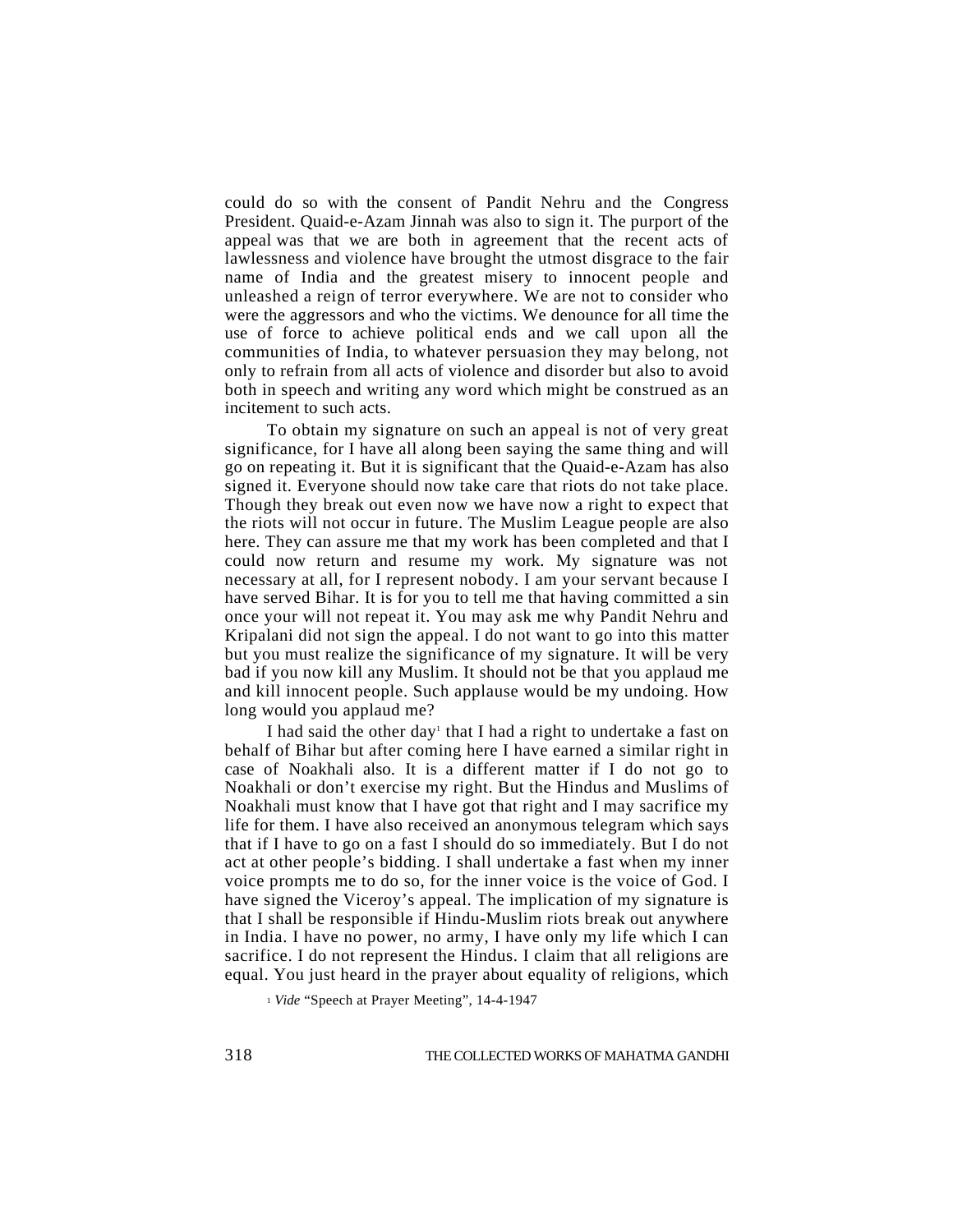means all religions are equal and I shall have to atone for the crimes committed by the people irrespective of their religions. I have taken a tremendous responsibility on my shoulders. You should realize my responsibility; Hindus and Muslims should live like brothers for ever. I can make a similar claim on behalf of Shri Jinnah also. Today he speaks for the Muslims alone but there was a time when he was regarded as a representative of the whole country. He was a Congressman and had a high position in the Congress. He had put up a brave fight against the Governor of Bombay single handed and the latter had to yield.<sup>2</sup> The Jinnah Hall in Bombay stands as a memorial to his good name. He can speak for everyone even today because the appeal is addressed to all the communities irrespective of their faiths.

I would also appeal to the Press to refrain from publishing reports which would incite one against another. A great burden has fallen both upon Shri Jinnah's shoulders and mine, since the appeal has been signed only by the two of us. Had the appeal been signed by 25 persons the burden would have been less. It is now the duty of every Hindu and Muslim to realize this and explain it to others.

The Viceroy has taken a very good step; we must thank him for it. But it would have been much better had Shri Jinnah and I drafted the appeal jointly and signed it. It would then have been a great thing. But the Viceroy who is an outsider had to initiate it. How good it would be if we agreed to act upon it ! How great would India's reputation be ! Let us bear no more ill-will against each other nor hurt others by any thought, word or deed of ours. Lest the world should look down upon us we should not profess one thing and practise another. We should admit our mistake and decide not to lose our heads again.

My understanding of the situation is that the Congress and the League should together open a new chapter. It would have been excellent if they could have arrived at an agreement without the intervention of a third party. However, I hope there would be no enmity or misunderstanding between the Congress and the League even if they were brought together through the good offices of the Viceroy.

[From Hindi] *Bihar Samachar,* 18-4-1947

<sup>1</sup> Presumably the reference is to the anti-Willingdon demonstrations held to protest against the Governor's provocative statements regarding the Home Rule League leaders at the Bombay provincial War Conference on June 10, 1918 *Vide* "Speech at Public Meeting, Bombay", 16-6-1918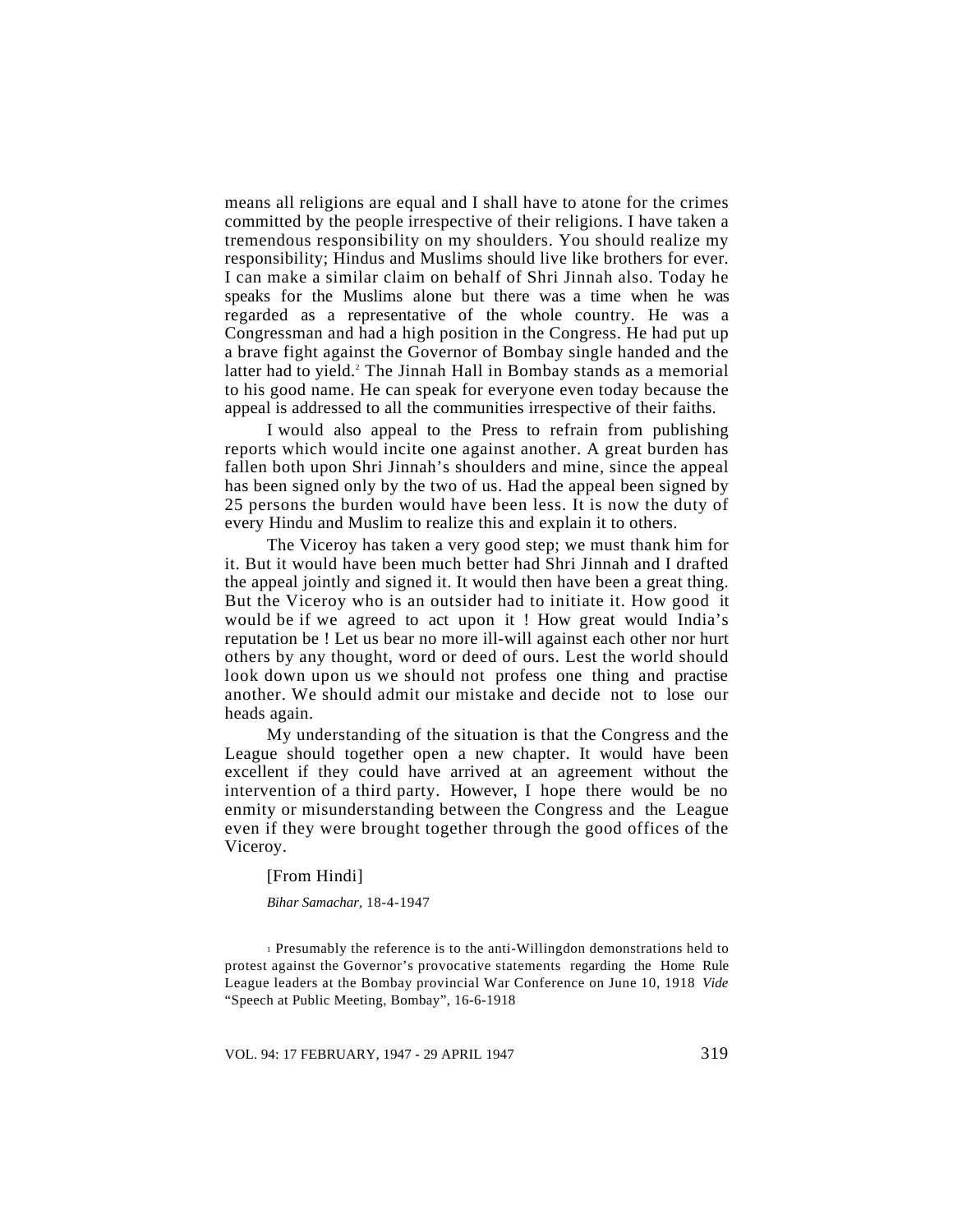#### *319. TALK WITH WOMEN WORKERS*

GANDHI CAMP PATNA , *April 17, 1947*

You should have faith in yourselves and in God and thus build up your self-confidence and courage. Everyone frightens the timid. Therefore if you continue to be timid you will not be able to make any use of the strength with which God has blessed you, the strength t cultivate courage in oneself. In order to utilize your strength you have to realize the power inherent in you.

God only knows who invented the word *abala*<sup>1</sup> for the women of India. To call them *abala* is to condemn the inherent strength of women; in my view it is an insult to them. If we peruse the history of the Rajput, Mughal or *Mahabharata* period of our country we shall come across marvellous instances of bravery shown by women. They not only exhibited their bravery through arms, but by building up their moral courage they developed immense strength. If women resolve to bring glory to the nation, within a few months they can totally change the face of the country because the spiritual background of an Aryan woman is totally different from that of the women of other countries.

We hear reports, not only from Bihar or Noakhali, but from everywhere about goondas having molested or abducted women. I feel terribly upset hearing such sorry tales. I wonder why our women have become so timid. Their glory has been diminishing and for this you women are yourselves responsible. You should have such boundless faith in God, as Draupadi and Sita had. You should get rid of the distinctions of Hindu, Mussalman, Parsi or Jew. Follow the religion which appeals to you. Who are the persons who violate the honour of women? Are they not your brother, father or son? After all they are all our countrymen, aren't they? You should restrain your menfolk from committing such atrocities and warn them that if they violated any Muslim woman it would be tantamount to violating your honour, because she is after all your sister. But today even women have stopped thinking on these lines. Instead, some women take pride in their son, brother, father or husband killing or molesting other women. I have seen a number of such cases. But remember that those

1 Weak, helpless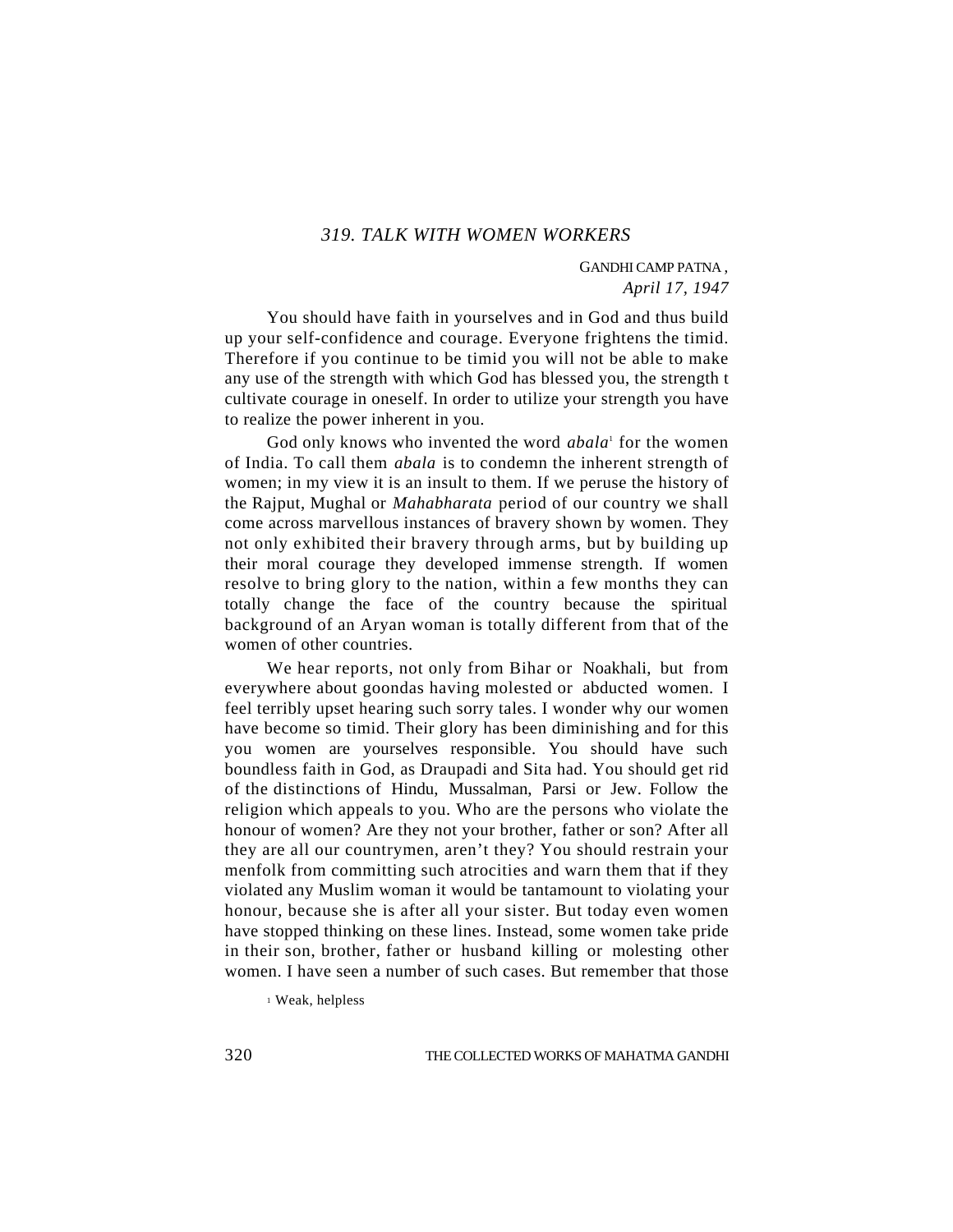who are dishonouring other women today will treat you in the same way tomorrow. As a result even a brother and sister might be forced to follow immoral ways. As I see it, this will be the outcome of the massacre that is going on. I do not wish to live to witness thing. I would plead with you not to become an instrument in dragging India's ancient culture into the mire. You are only twelve or fifteen but you are all workers. If you can carry my voice, I would like to convey my anguish to every woman in the country.

[From Gujarati]

*Biharni Komi Agman,* pp. 214-6

## *320. TALK WITH CONGRESS WORKERS*<sup>1</sup>

#### GANDHI CAMP PATNA , *April 17, 1947*

Only this morning I poured out my anguish before some sisters. I did not expect that you also would be the cause of similar pain. It is a bad habit with us that whenever we call a meeting to discuss some work, we start indulging in personal recrimination, lose our tempers and thus waste our time. It seems there is a growing inconsistency between the public and private life of a Congress worker. The result is that goondaism, lack of discipline and carelessness are increasing day by day. As preparations are afoot for transferring the Government into our hands, our responsibility is also increasing. We must get rid of anger, intolerance, etc., otherwise we will not be able to stand on our own. Not only this, we might be caught up in a bigger bondage. I want a swaraj in which the millions of illiterates in our country will realize its benefits. You have to cultivate the strength to achieve that. The government [under swaraj] should be such that people may clearly see the distinction between the arbitrary and autocratic British rule and the democratic government run on non-violent lines. I am an optimist. I maintain that once the reins of Government are transferred to us we will realize our responsibilities and all the artificial barriers existing at present will vanish.

My faith in non-violence and truth is being strengthened all the more in spite of the increasing number of atom bombs. I have not a

<sup>&</sup>lt;sup>1</sup> The workers who had called on Gandhiji in the afternoon started accusing one another. Gandhiji listened to them for some time but when things went our of hand, he gave them a piece of his mind.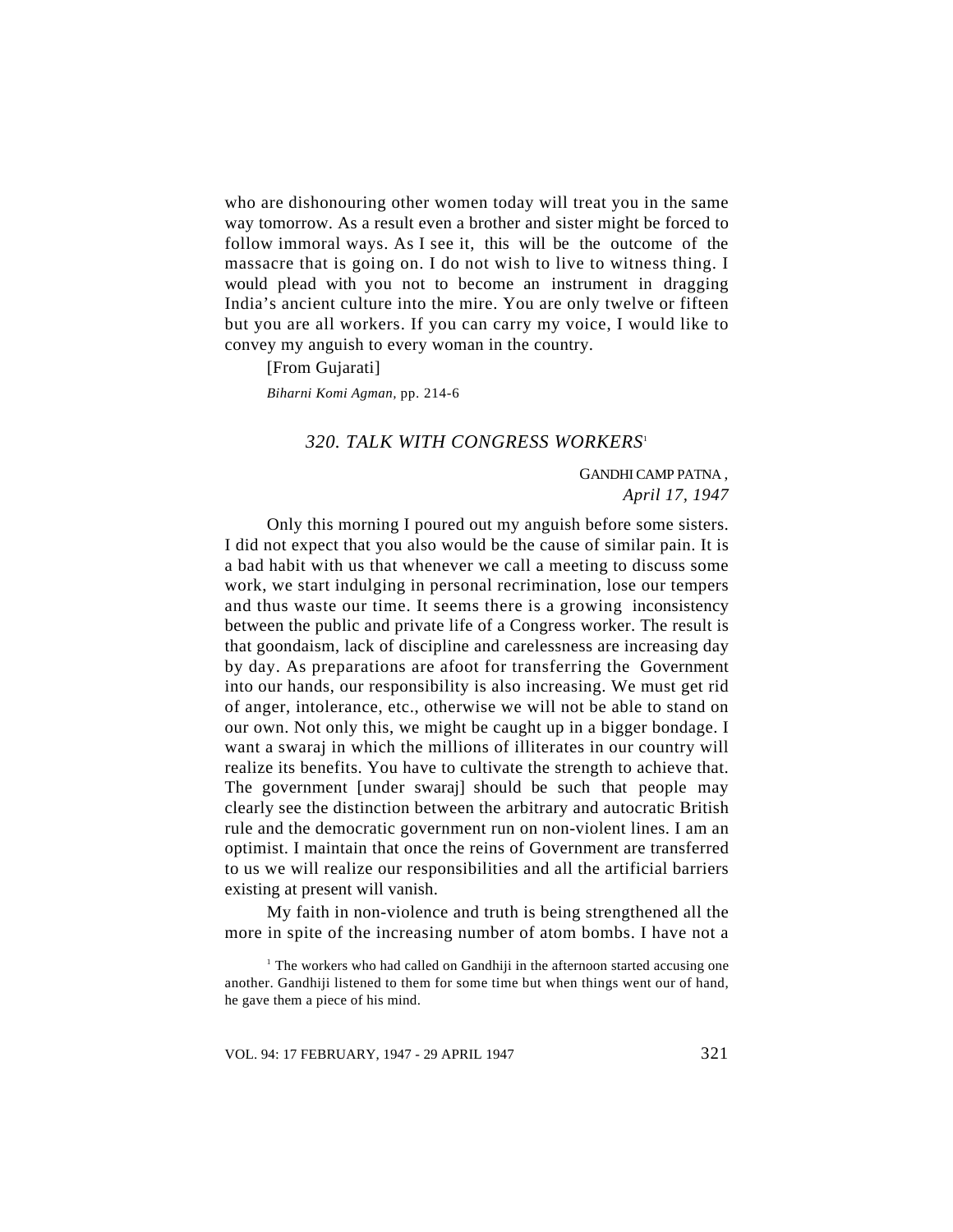shadow of doubt that there is no power superior to the power of truth and non-violence in the world. See what a great difference there is between the two: one is moral and spiritual force, and is motivated by infinite soul-force; the other is a product of physical and artificial power, which is perishable. The soul is imperishable. This doctrine is not my invention; it is a doctrine enunciated in our Vedas and Shastras. When soul-force awakens, it becomes irresistible and conquers the world. This power is inherent in every human being. But one can succeed only if one tries to realize this ideal in each and every act in one's life without being affected in the least by praise or censure.

[From Gujarati] *Biharni Komi Agman,* pp. 216-7

#### *321. MESSAGE TO MAHARAJA OF DARBHANGA*

*April 17, 1947*

Be a servant to your subjects. And spend no more than you need from the State exchequer, considering yourself a trustee of the entire property.

[From Gujarati] *Biharni Komi Agman,* p. 217

## *322. TALK WITH REPRESENTATIVES OF JAMIAT- UL-ULEMA*

PATNA, *April 17, 1947*

BAPU: Instead of being anxious to find out how many Muslims were killed by the Hindus, your primary duty is to find out how many Hindus the Muslims had killed and where and persuaded them not to commit such atrocities. Similarly you should go among the Hindus and serve them. You should assure them that all Muslims are not bad and thus remove their fear. If the nationalist Muslims of India did just this at the risk of their lives they would raise Muslims and Islam to greater heights and Khuda would shower His choicest blessings on them. But today who listens to me? If out of the four crore Muslims I could have only a hundred such brothers and sisters, they would be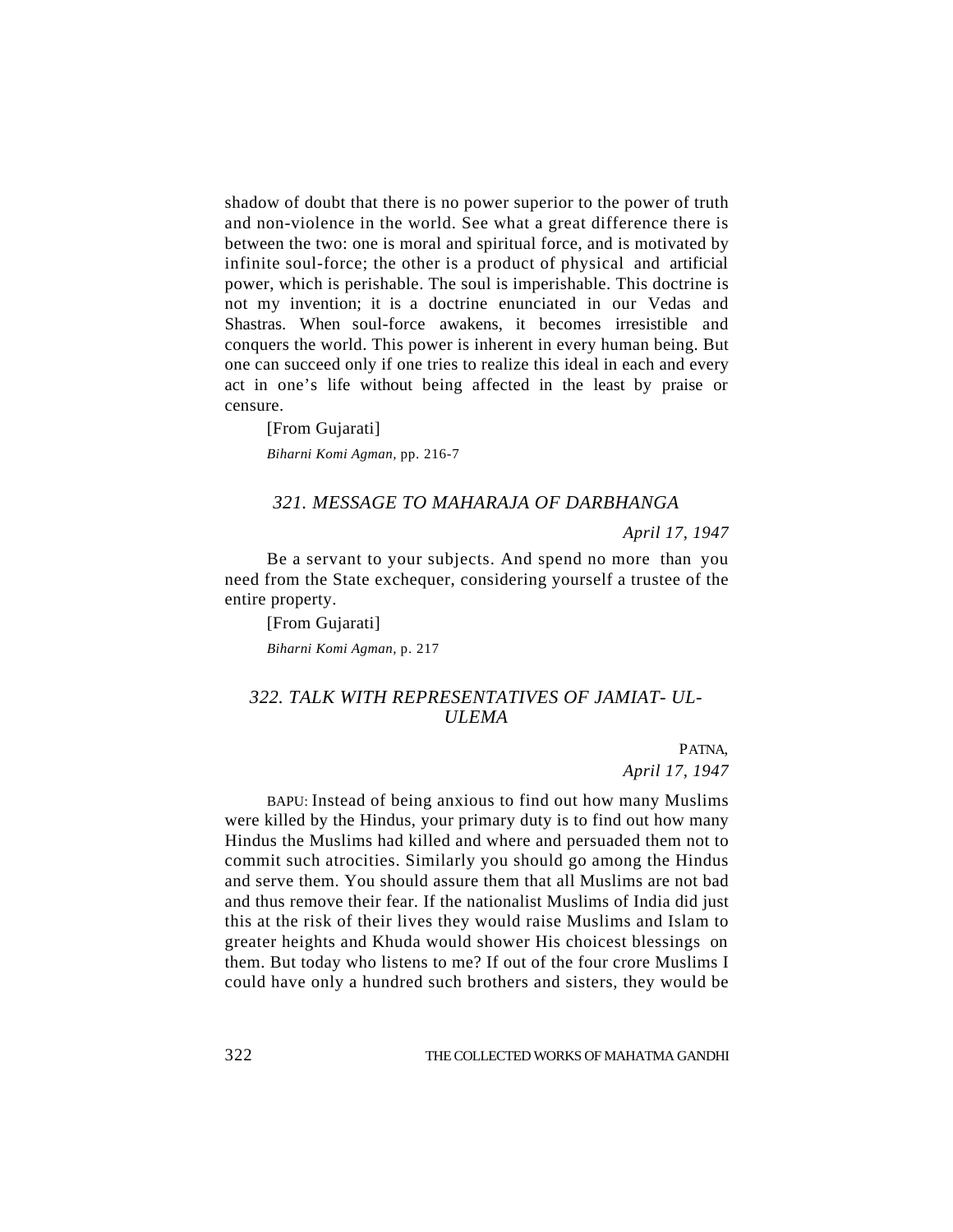able to render great service to the forty crore Hindus and Muslims of India. Now, tell me, is any one of you prepared to take up this mission?

What our brethren are doing is, of course, wrong but we never support them.

BAPU: It is our sorrow that we always think in terms of mine and thine. You should realize that a wrong committed by even a child of India is a wrong committed by each one of us. Till we imbibe this spirit, we shall not have peace.

[From Gujarati]

*Biharni Komi Agman,* pp. 217-8

#### *323. SPEECH AT PRAYER MEETING*

*April 17, 1947*

Explaining why he was late by 15 minutes Gandhiji said that he wanted the prayers to start 15 minutes later than scheduled because it was the time for *namaz* for the Muslims. He also said that even if the Muslims came in small numbers we must keep their *namaz* in mind.

We should respect all religions. In our prayer we also recite some portions from the Koran. I have heard that some boys ridicule the recitations from the Koran. We should not ridicule anybody's religion. If we do so, other people will ridicule our religion, too, and that would lead to strife. I cannot give up reciting from the Koran in the course of my prayer. The whole prayer consists of recitations from several scriptures. Not a single item can be omitted from it even if it comes to discontinuing the whole prayer. Even if you do not participate in the prayer, you must listen to it carefully, and even if you do not understand it you should not ridicule it.

After the prayer Gandhiji said:

BROTHERS AND SISTERS,

Some Muslims came to see me today and they gave me some painful new. They said that in PATNA city the Hindus have done considerable harm to the Muslims, and are still not repenting what they have done, and that they continue to threaten the Muslims. I had a similar report about Bihar-Sharif. There too the Hindus bully and threaten the Muslims in the same way and the Muslims are afraid to return. It is our duty to rebuild the houses that have been destroyed. How can this be done when the Hindus harass even those who go there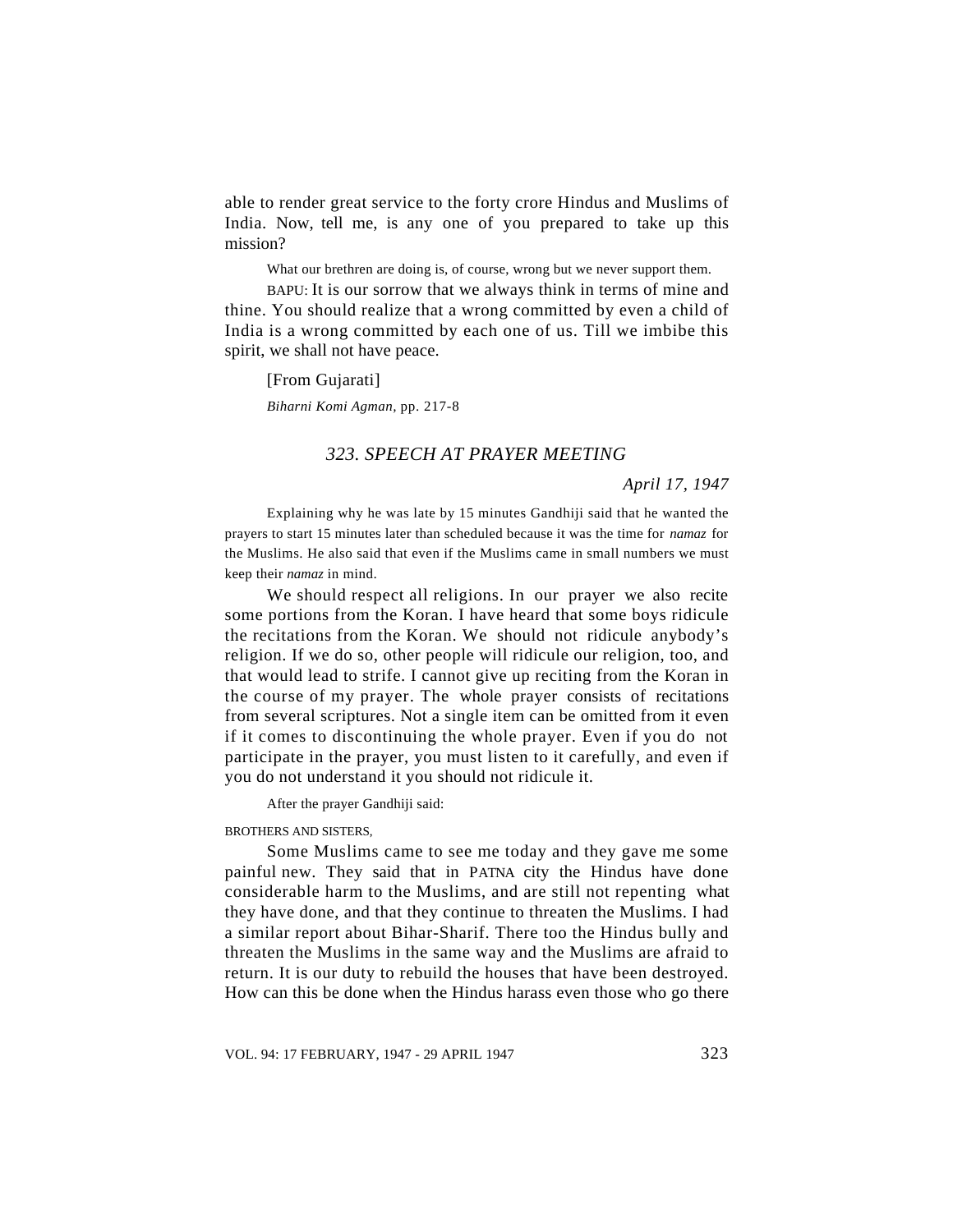as labourers? What would the Muslims do? This is a very complicated question. I was surprised to hear this and felt ashamed. At one time the Hindus and the Muslims of Bihar used to live as brothers. But now they treat each other as enemies. I have received complaints from other places too. I could not go to Monghyr and Bihar-Sharif, but I hope to go to other places. I have grown weak and it would be more difficult on account of the heat. There was time when I did not bother about these things. But I have now grown old. You can spare me that trouble if you wish. If you can carry my voice up to Bihar-Sharif, tell the Hindus there that they should not go on troubling an old man like me. My work can become easier if you wish. Some Muslims have demanded rifle licences. Personally, I would not like anyone to have a rifle. A rifle may be used for hunting. But we have no danger of tigers here Today rifles are used by the Hindus and the Muslims to kill or intimidate each other. If proper arrangements are made, rifles and guns would not be needed at all. It is said in the Bible that we should look forward to an age when no swords would be needed and the material used for making them could be diverted to make other useful things. It is said in the *Ramayana* That when Rama was asked how he would fight against Ravana, Rama said that he would have the armour of purity and his noble endeavour would stand by him. In my view the Muslims should not even think that they can have protection against the assaults from the Hindus if they possessed rifles. The Hindus should tell them that so long as they are alive no harm will come to the Muslims. They must tell the Muslims that their sisters and daughters are as much their own sisters and daughters and they will protect them.

Some big Hindu landlords came to see me today. Then some Muslim landlords also met me. I do not wish to convey to you everything they said to me. I shall speak about these things to the Ministers who can do something about them. Even so, I do wish to tell you a few things. I have come to know that the peasants and the workers have started thinking that they have become the rulers, and therefore they are free to abuse the landlords. They think that they can withhold the revenue and deprive the landlords of their due. This would do them no good. The peasants are harming their own interests. Even if they kill a few landlords, how is it going to help? The peasants and workers are too many and the landlords too few. What is the point of riding roughshod over the landlords and wanting to finish them off? It is said that the peasants are doing everything in the name of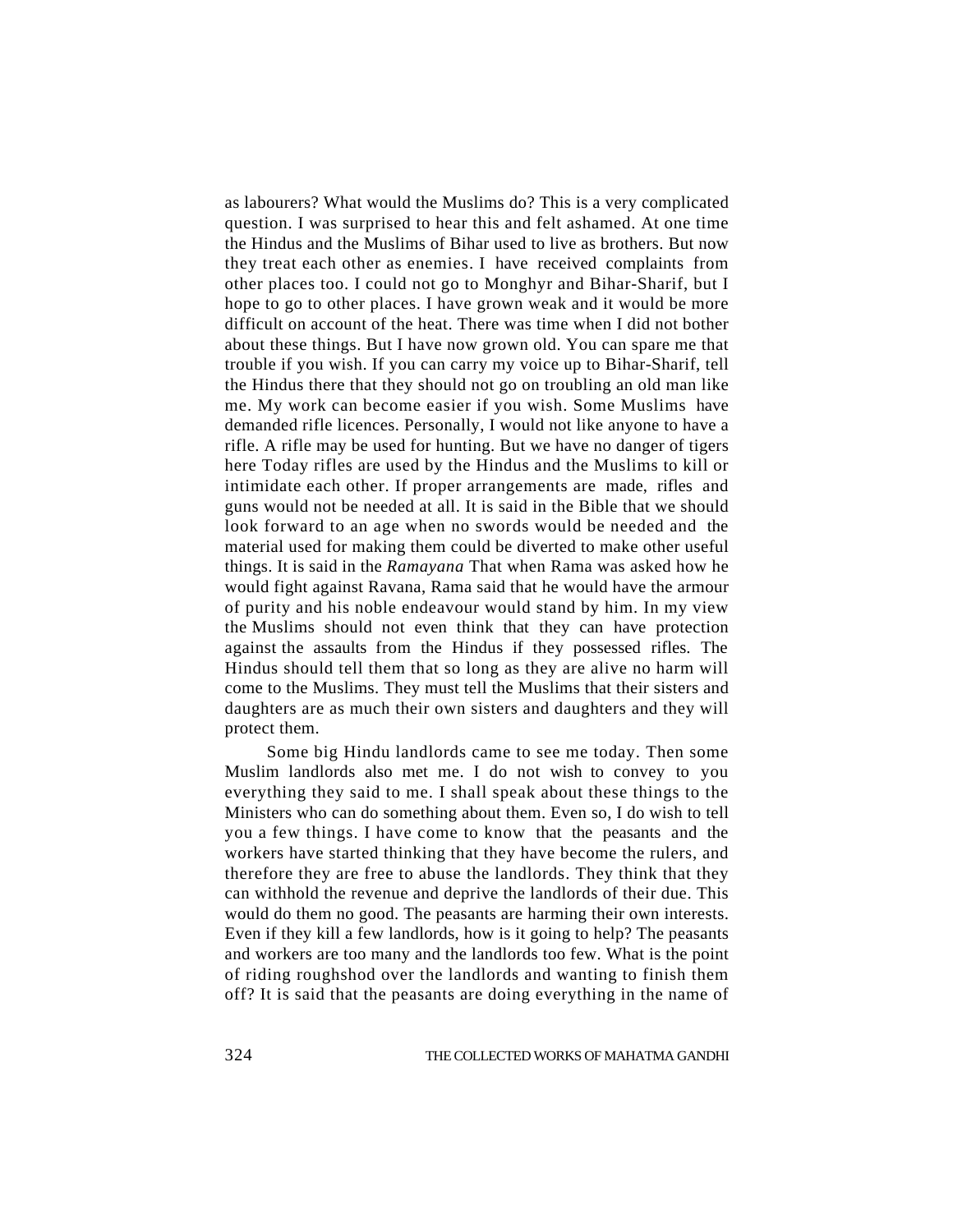disobedience to law. But disobedience to law as taught by me does not involve ruining and annihilating others. I am leaving aside the Muslims just now. We cannot win freedom in this way. We must be friendly to all. Granting that the landlords had been plundering the peasants till now, it does not mean that now that we have achieved power we should plunder the landlords. Will the peasants remove the landlords and occupy their positions? We should do everything in a proper manner. If we follow violent methods we shall only spread violence. And, when that happens you yourself would turn round and ask if that was what Ramarajya meant. You would say that you were comfortable during the British rule and have no peace now. I should like to tell all the peasants and workers that they should not create chaotic conditions. Let them not think that they are the sole masters of the country. They should not think that just because the railways belong to us they can pull the chain and bring the trains to a halt wherever they want, or that they can travel without tickets and rob others. This is not a proper thing to do; it is rowdyism by which we can achieve nothing. We therefore must do everything possible to stop such things. Let us go to those who indulge in such activities and persuade them to desist from such actions and explain to them that no one stands to gain by acting in this manner.

#### [From Hindi]

*Bihar Samachar,* 19-4-1947

# *324. LETTER TO BALVANTSINHA*<sup>1</sup>

PATNA, Evening, *April 17, 1947*

#### CHI. BALVANTSINHA,

I have your letter. I understand what you write about Hoshiari. I am enclosing a letter for her, too.<sup>1</sup> In my opinion there is no need for you to go to Khurja. Your duty lies in staying on at Sevagram and doing whatever you can. Gajraj<sup>3</sup>, I hope, is doing well. I am pleased to

<sup>1</sup> The addressee, being unhappy about the deteriorating condition of the Ashram dairy and not having enough work to keep him occupied, had requested Gandhiji to come and set right the affairs at Sevagram or permit him to go back and work in the villages near Khurja.

<sup>1</sup> The letter is not available.

2 Hoshiari's son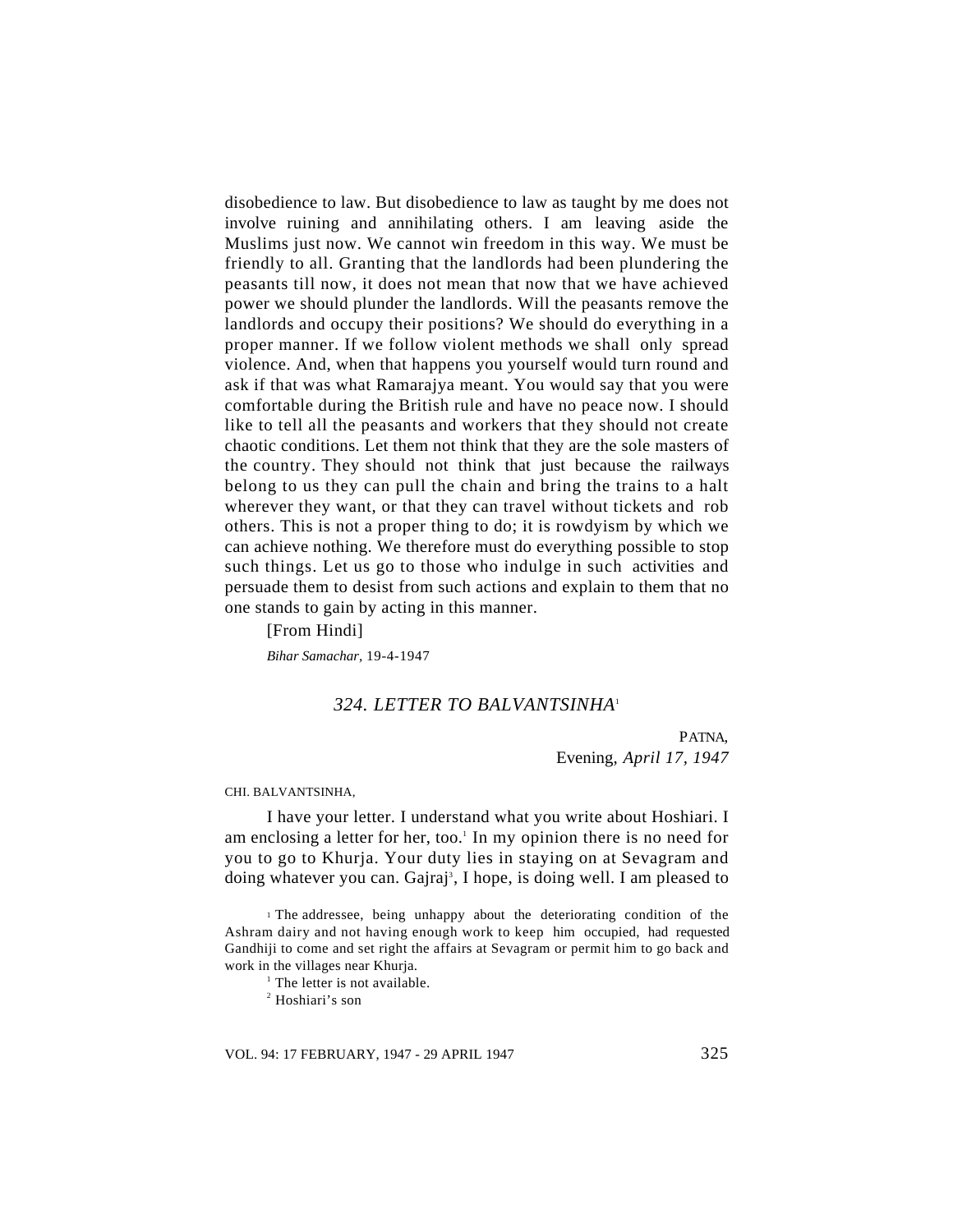know that Krishnachandra is making good progress under Vinobaji. What can I say about the dairy? It is almost impossible for me to go to Sevagram in the near future. It will be possible only if I can free myself from Bihar and Noakhali. It is very hot here. Let us see how God keeps me.

From a photostat of the Hindi: G. N. 1974

#### *325. LETTER TO H. S. SUHRAWARDY*

PATNA, *April 18, 1947*

DEAR FRIEND,

Many thanks for your letter of the 9th instant.

I cannot endorse your insinuations. I have never subscribed to hush-hush policy. Publication of false news I hold to be a crime against humanity. If true news gives rise to conflagration there is something wrong with society and its leaders.<sup>1</sup>

I began publishing the wires received from Noakhali when I despaired of getting a hearing from you and when living outside Noakhali I felt helpless. Probably my presence in Noakhali would have made no difference in the situation. Only I would have derived the satisfaction from the fact that I was in Noakhali sharing the trials of its people and my co-workers.

It surprises me that you should discount the statements of facts supplied by Shri Satis Chandra Das Gupta. The culprits may never be traced but the facts of arson and loot could not be disputed, nor could the community from which the culprits are derived by disputed. The rulers whether democrats or autocrats—whether foreign or indigenous—forfeit the right to rule when they fail to deal properly with crimes even when the culprits are able to defy detection.

> *Yours sincerely,* M. K. GANDHI

From a copy: G. N. 9074

<sup>3</sup> The addressee had banned throughout Bengal publication of the wires exchanged between Gandhiji, Satis Chandra Das Gupta, Haranchandra Ghosh-Chowdhary, and himself, on the ground that their publication would havse brought about "another conflagration". *Vide* "Telegram to H. S. Suhrawardy", 7-4-1947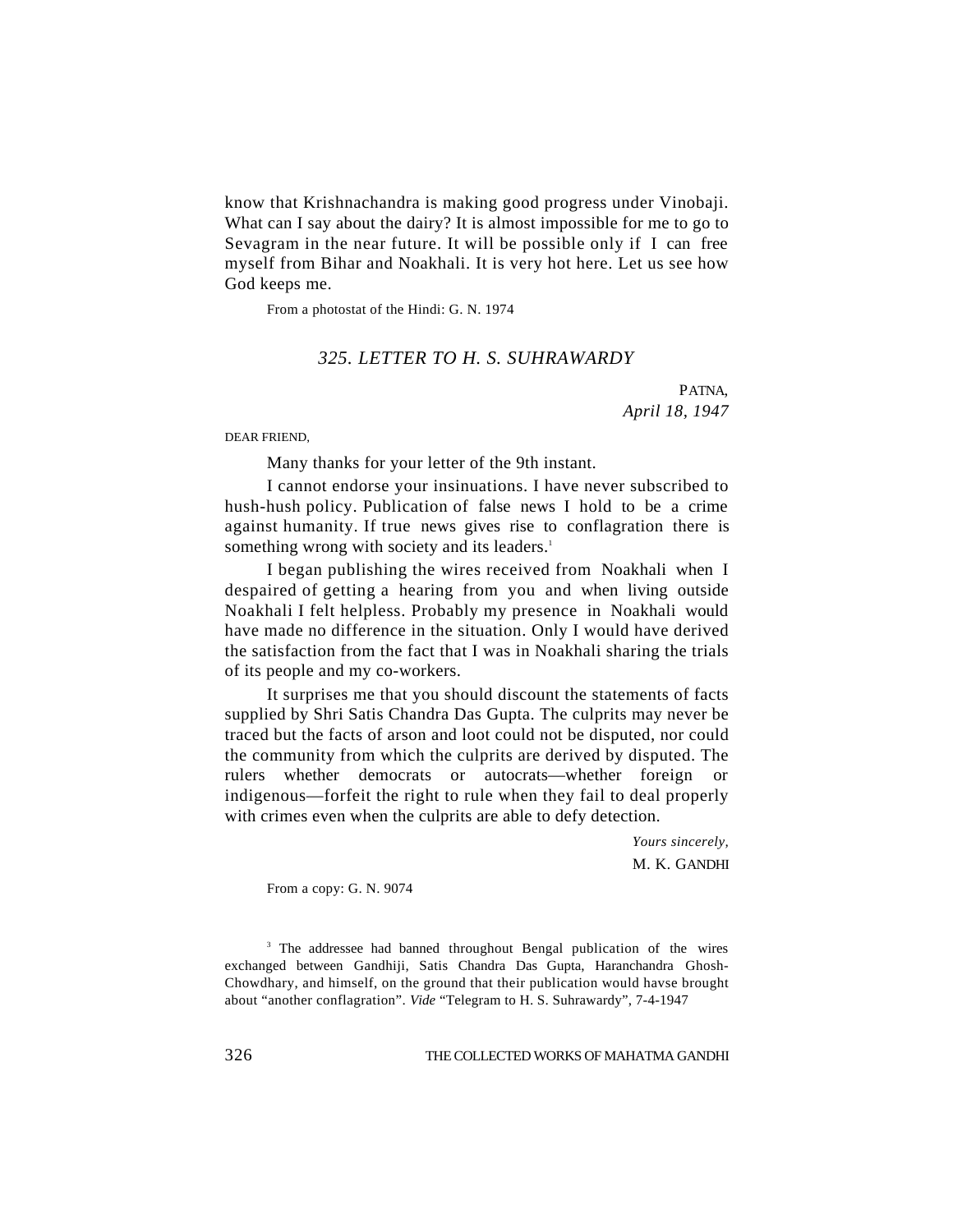# *326. LETTER TO PREMA KANTAK*

#### *April 18, 1947*

...<sup>1</sup> Even to avoid causing pain to dear ones, one cannot stop what one considers a *yajna.* But where one is both the doer and the deed one must realize the difficulty of a neutral attitude and accept any step that may be taken against one. My ideas are what they have always been. In fact I am becoming more and more convinced about them. I see nothing wrong about them.  $\ldots$ <sup>2</sup>

From a copy of the Gujarati: G. N. 10460. Also C. W. 6898. Courtesy: Prema Kantak

#### *327. LETTER TO M. S. ANEY*

*April 18, 1947*

DEAR BAPUJI ANEY $^2$ ,

Only today I am able to attend to your letter of March 16. I read your loving message for the New Year<sup>3</sup> the moment it arrived, but had no opportunity to write a reply. I could have certainly found time but I do not keep all my papers with me while travelling. The result has been that the letter remained unanswered till today.

The situation here is quite serious. People have ceased to trust each other. In such a situation any message from a person like me can only be a cry in the wilderness. I take consolation by reminding myself of the last words which Vyasa had put in the mouth of Dharmaraj<sup>4</sup> and which you had once conveyed to me.

Is it possible to do anything there<sup>5</sup>? Did the Asian Conference have any impact?

[From Hindi]

*Biharni Komi Agman,* pp. 221-2

 $1$  Omissions are as in the source.

2 *Ibid*

<sup>3</sup>Madhav Shrihari Aney (1880-1968); member, Congress Working Committee, 1924-25 and 1931-34, acting President of Congress, 1933; member, Central Legislative Assembly; India's High Commissioner in Ceylon, 1943-47; Governor of Bihar, 1948-52

<sup>4</sup> According to the Saka calendar *Chaitra Sud* 1, which fell on March 23

<sup>5</sup> Yudhishthira, the eldest of the five Pandava brothers

6 In Ceylon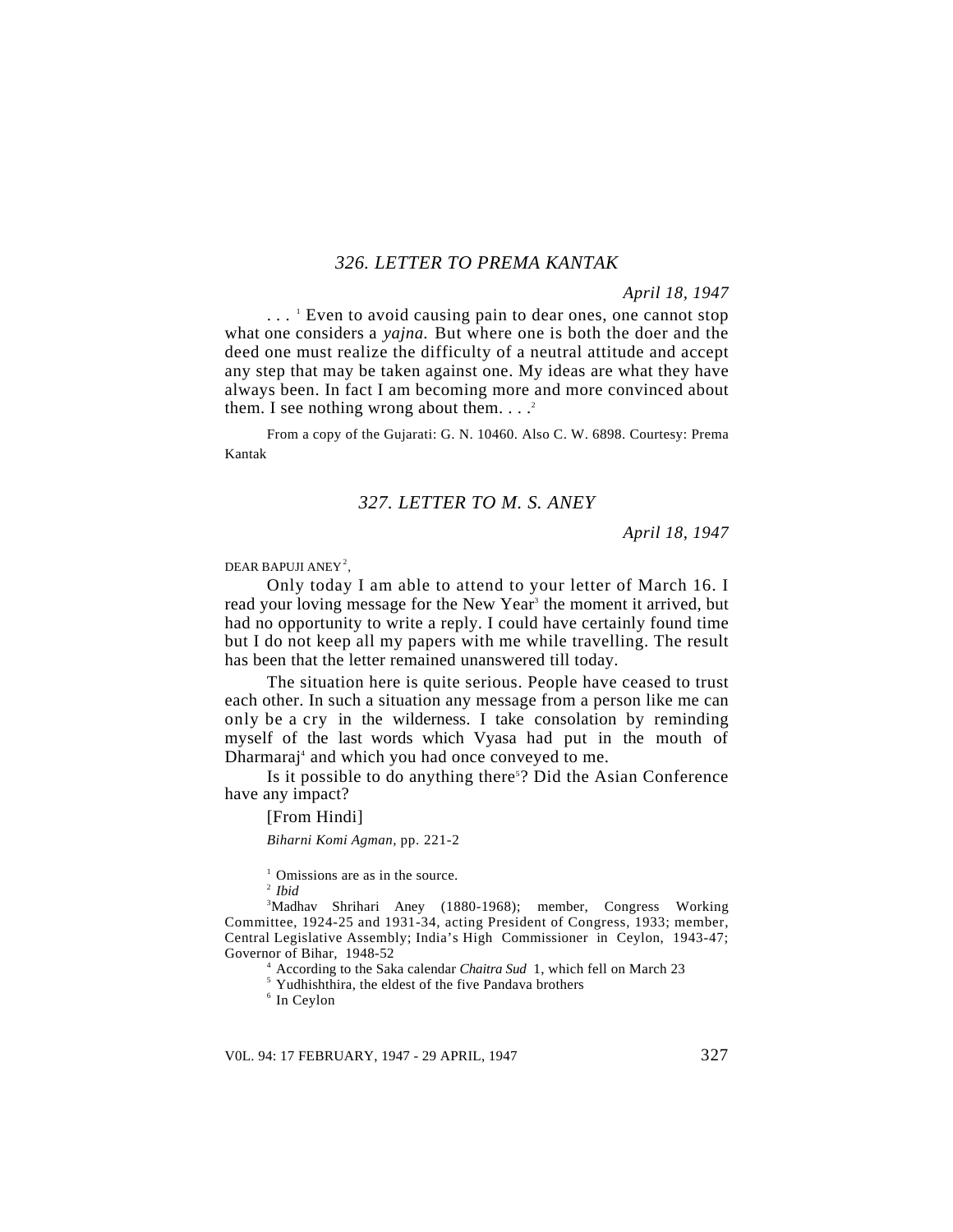*April 18, 1947*

CHI. JAWAHARLAL,

Who will now sign the cheques concerning the Jallianwala Bagh<sup>1</sup> since Malaviyaji<sup>2</sup> is no more? As the Sardar happens to be there, consult him and let me know.

> *Blessing from* **BAPU**

[From Hindi]

*Biharni Komi Agman,* p. 222

# *329. LETTER TO SATIS CHANDRA DAS GUPTA*

PATNA, *April 18, 1947*

CHI. SATIS BABU,

Arunanshu Babu writes to you, so I do not write. He is thinking of going over there; it is good.

You have to preserve your health for the sake of service. Write to me if you feel you need my presence there. I think if I can achieve anything here it will surely have its effect there. But there are difficulties everywhere.

> *Blessing from* BAPU

 $[PS.]$ 

What shall I write about Taralika becoming a widow? Out of our selfishness we regard death as a cause for grief. I have written to Taralika.<sup>3</sup> I hope Hemprabha is calm.

**BAPU** 

From a photostat of the Hindi: G. N. 9075

<sup>1</sup> Jallianwala Bagh Memorial Trust

<sup>2</sup> Madan Mohan Malaviya

 $3$  The letter is not available.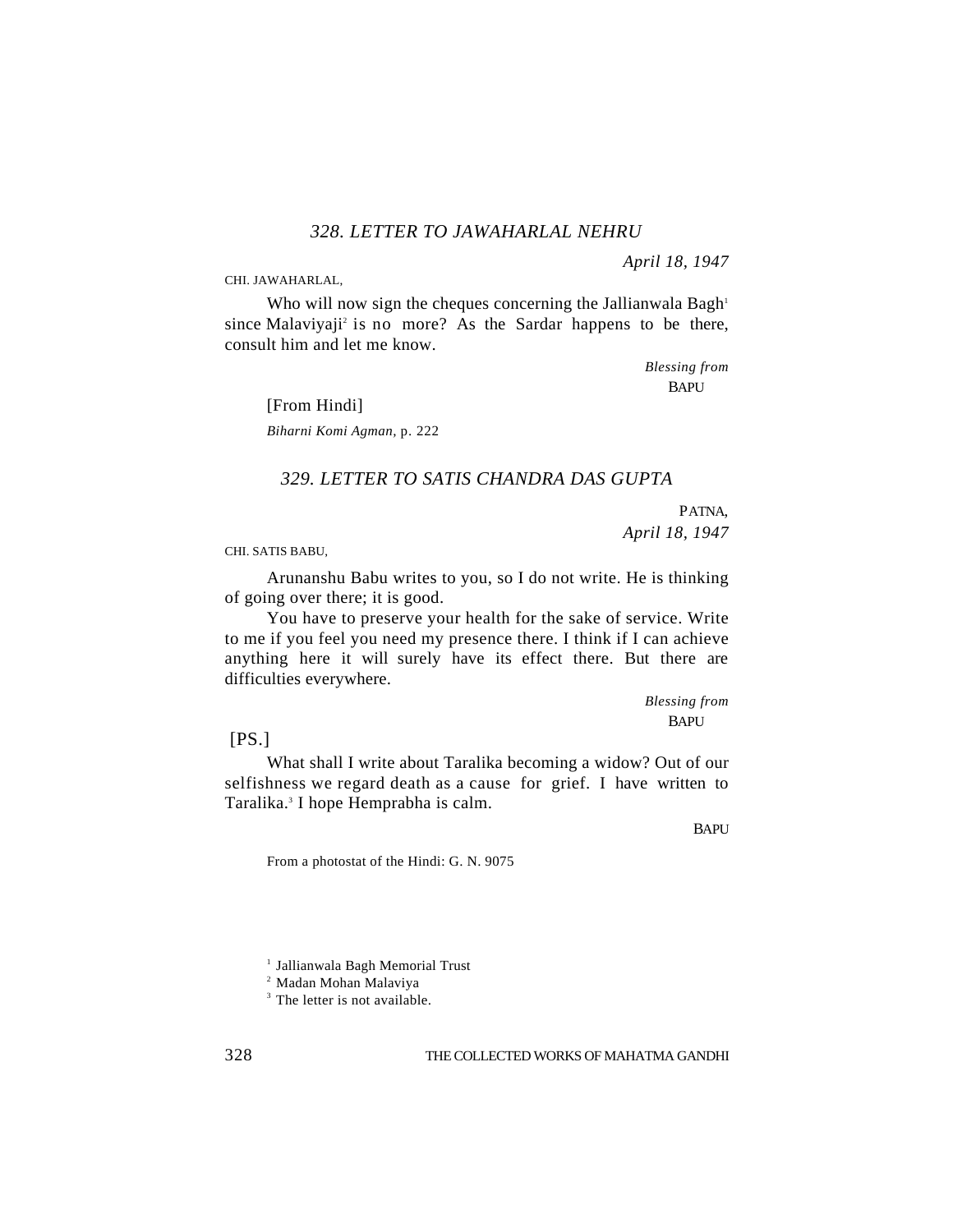# *330. LETTER TO MOHAMMED HUSAIN KHAN*

PATNA, *April 18, 1947*

BHAI SAHEB,

Maulana Saheb gave me your letter of April on the very day I left Delhi. I read it after reaching PATNA. I read all the enclosures too. The whole matter is painful. I am doing whatever I can. The result is in the hands of God.

From a copy of the Hindi: Pyarelal Papers. Nehru Memorial Museum and Library. Courtesy: Beladevi Nayyar and Dr. Sushila Nayyar

# *331. TALK WITH SYED MAHMUD AND OTHERS*

GANDHI CAMP PATNA , *April 18, 1947*

You should make it a point to meet the Muslim families whether they belong to the Muslim League or not, take them into your confidence, talk to them and win over their hearts. Rioters are not the only murderers. Bigger culprits are those who instigate these riots and are still regarded as honourable men. If we can reform these gentlemen, the poor people will be prevented from acting as their instruments, since they commit the misdeeds merely from greed for money and not because they relish them. It would be a great achievement if you could win the confidence of these Muslims. You should also have a talk with Ansari.

[From Gujarati] *Biharni Komi Agman,* p. 220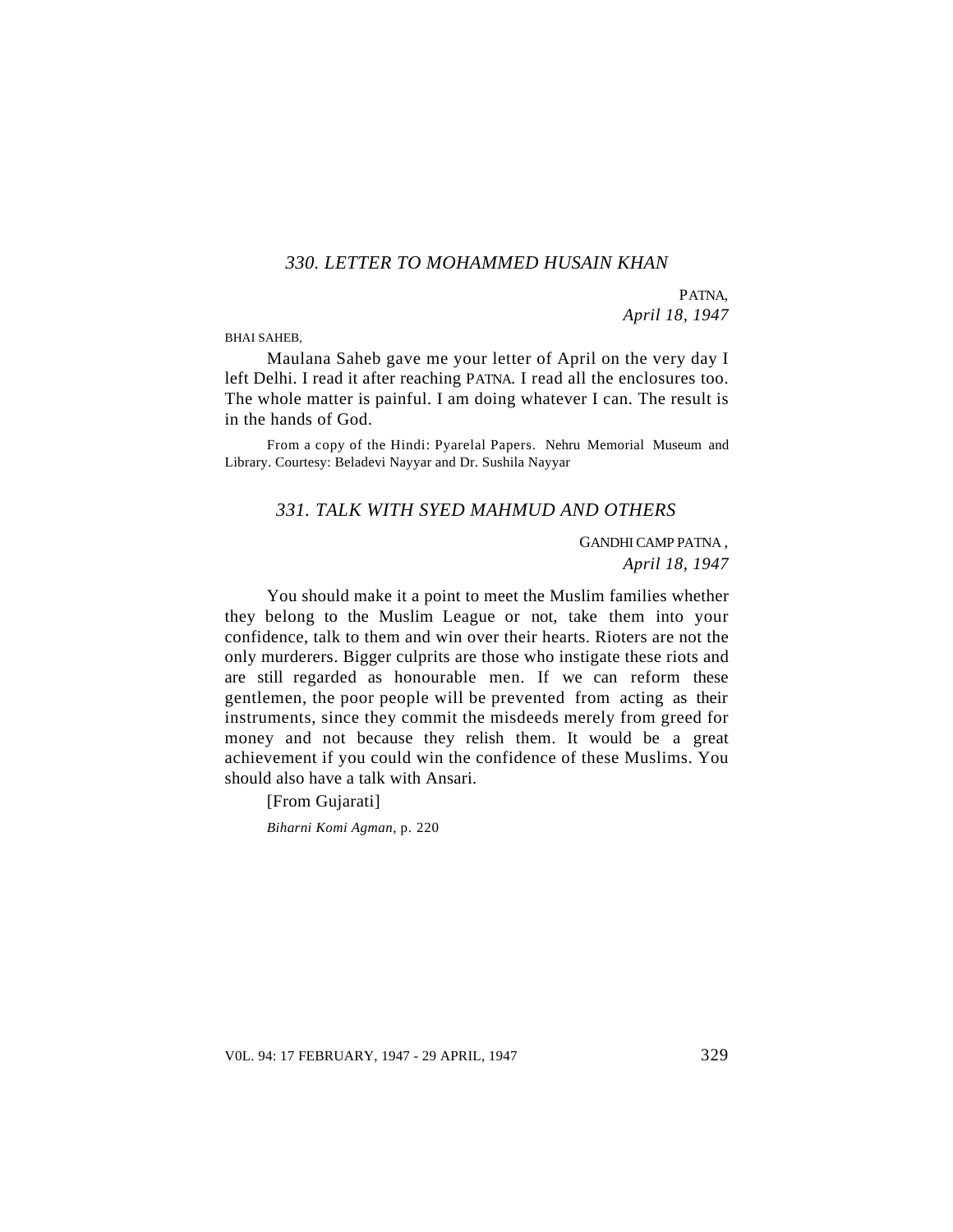### *332. TALK WITH MANU GANDHI* <sup>1</sup>

#### GANDHI CAMP PATNA ,

*April 18, 1947*

I will have no regrets if the money invested in these machines is reduced to dust. True India lies in its seven lakh villages. Do you know that big cities like London have exploited India and the big cities of India in turn have exploited its villages? That is how palatial mansions have come up in big cities and villages have become impoverished. I want to infuse new life into these villages. I do not say that all the mills in cities should be demolished. But we should be vigilant and start afresh wherever we happen to make a mistake. We should stop exploiting the villages and should closely examine the injustice done to the villages and strengthen their economic structure.

I have no doubt that we have gained much strength through truth and non-violence. The country would never have risen high had it not adopted the weapon of non-violence. But truth has not been followed by the people to the extent it ought to have been. I am often surprised to see so much untruth prevailing in the country. No doubt our practice of non-violence is far from perfect, but if we had not adopted it, we would not have progressed so much. Our goal is truth and truth can be reached only through the observance of nonviolence. Non-violence is only a means. Speaking truth is a habit I have formed right from my childhood, but I had to make efforts to practise non-violence. If we adopt non-violence, truth can be followed along with it. Sometimes good comes out of evil, but that is divine dispensation. Human experience is that as good comes out of good, only evil comes out of evil. Retaliation cannot end violence. If humanity is to rise above violence there is no alternative but to adopt non-violence. Love alone can conquer hatred. The principles of truth and non-violence are nothing new; they have been in existence from the beginning of creation. After 60 years' experience my faith in these ideals is growing stronger day by day.

[From Gujarati]

*Biharni Komi Agman,* pp. 220-1

 $1$  Manu Gandhi asked Gandhiji what would be the fate of factories in big cities if people adopted village industries, following his advice.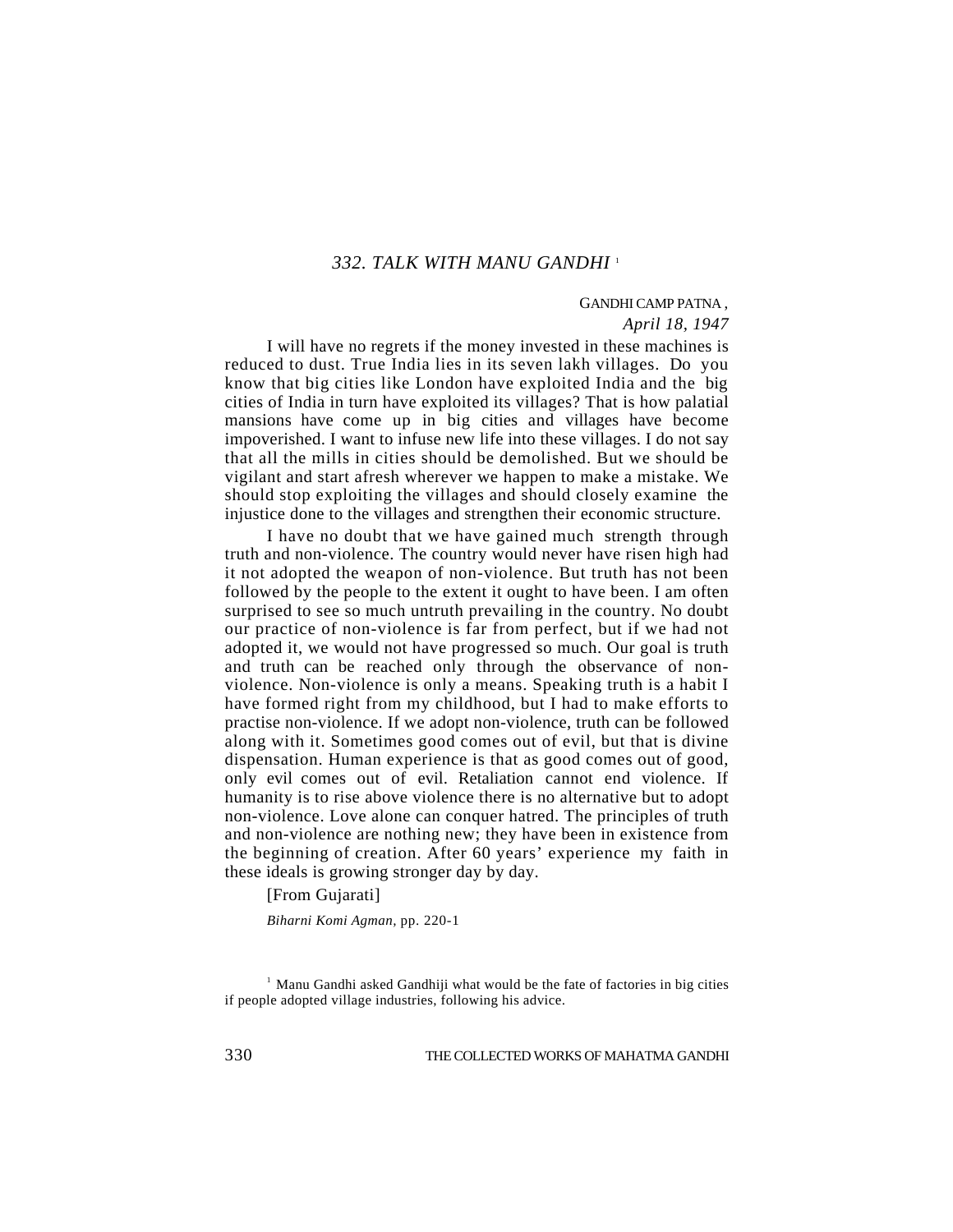#### *333. TALK WITH ZAMINDARS*

GANDHI CAMP PATNA , *April 18, 1947*

Zamindars or capitalists will not be able to survive if they continue to suppress peasants and labourers. Now you should behave towards them not as their masters but as partners and friends, and act as their trustees; then alone can you survive. For a long time during the British regime you have been exploiting the labourers and peasants. Therefore I advise you in your own interest that if you do not see the writing on the wall, it will be difficult for you to adjust.

[From Gujarati] *Biharni Komi Agman,* p. 222

# *334. TALK WITH PEASANT AND LABOUR LEADERS*

#### GANDHI CAMP PATNA , *April 18, 1947*

If labourers aim at asserting their rights, they can do so only by co-operating with zamindars, not by harassing or killing them. Abolition of zamindari is not a very difficult task. We have only a handful of zamindars here. But if you take the law into your own hands you will be striking at the root of your own interest. You can place your complaints before the Government but you cannot take the law into your hands and resort to violence. One who seeks to destroy others invites one's own doom. There are numerous such instances. The best known is that of the Yadavas<sup>1</sup>. If you work whole-heartedly during your working hours, your employers will have to pay you your proper wages. But if you harass them in any manner you will not earn anybody's sympathy. I told the zamindars who were here a little while ago what I thought right and I tell you the same. It is my nature. I cannot act otherwise. I must tell you what I think proper.

[From Gujarati]

*Biharni Komi Agman,* pp. 222-3

<sup>1</sup> Shri Krishna's kinsmen, who destroyed themselves in internecine fighting. *Vide* also the following item.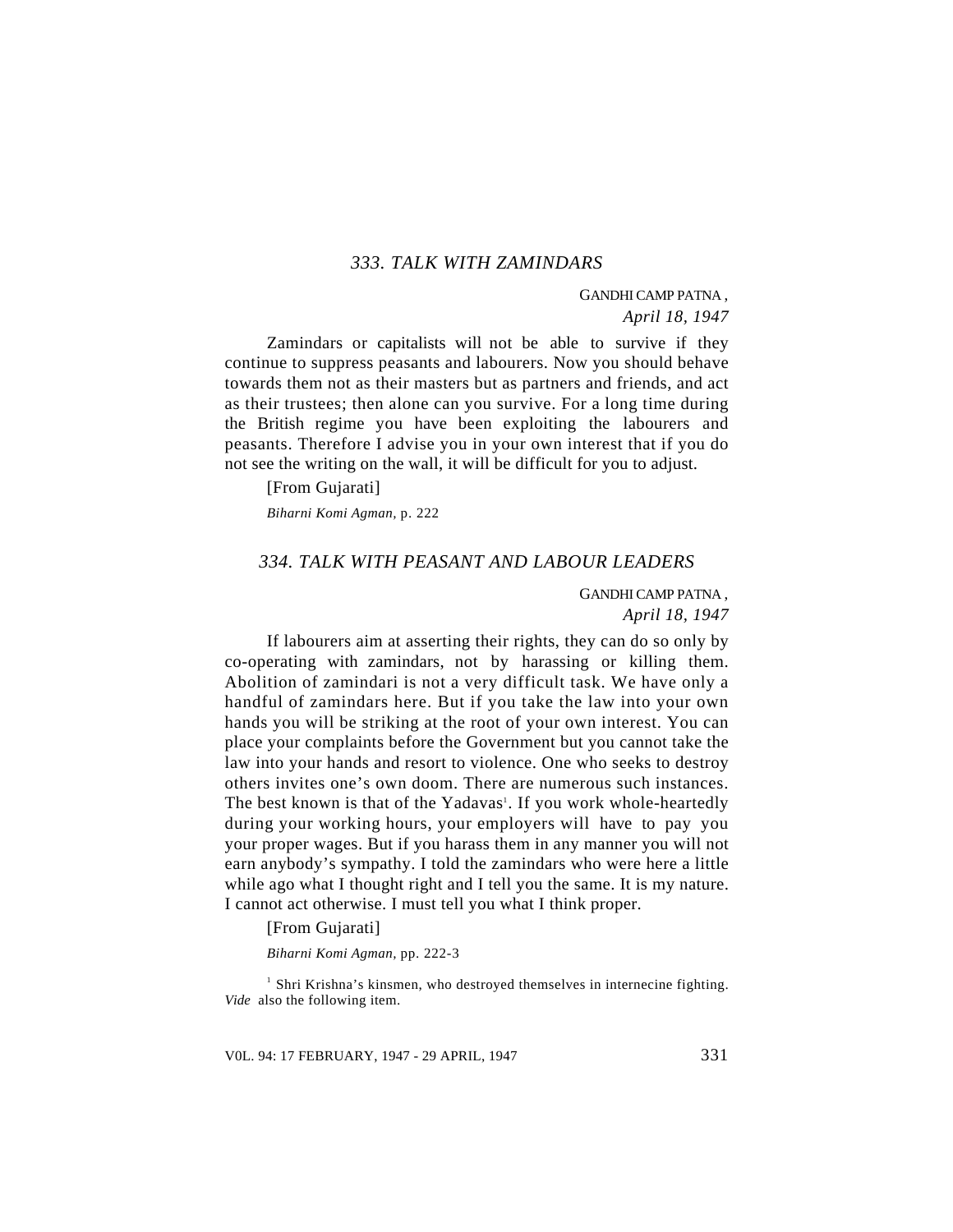PATNA, *April 18, 1947*

BROTHERS AND SISTERS,

Some landlords came to me yesterday and brought several complaints, one of which was that the peasants and labourers were out to ruin them. In this connection I said yesterday that this was a dangerous thing to do. By indulging in such acts they are only harming themselves. Abolition of zamindari is but a small matter. When the zamindars and the peasants develop cordial relations the former need not be eliminated. The landlords are like a drop in the ocean. It is no great problem to dispense with them. But this should not be done by force. The *Mahabharata* tells us that the Yadavas were themselves annihilated when they were out to destroy others. They took to drinking, and fighting among themselves destroyed each other. Similarly, if the peasants and labourers will think of destroying others, they will themselves be ruined.

A gentleman told me today that I was not fully aware of the situation. He said that the peasants and labourers did not try to force their way, still the landlords oppressed them. I told him that if the landlords and the capitalists still exploited the peasants and labourers, they were harming their own interests. They would never survive if they behaved like masters. They could if they agreed to act as trustees.

If I am a millionaire, I should spend my wealth on those who help me in my accumulation of the millions. It is only when I do this that I can be called a trustee. But I cannot be called a trustee if I appropriate Rs. 1,000 and indulge in luxuries when I actually need only Rs. 5 or Rs. 50. I can also take money for the upkeep of my children as for my own. But I cannot give my children shares worth 5 or 10 lakhs so that they own four or five cars and live in grand style. You should not find fault with me if I say that I cannot manage on Rs. 5, that I cannot take *sattu*<sup>1</sup> and need fruit and milk in order to be able to work. You should let me have the money to meet my needs. But I should not take even a pice more than I need. I had demonstrated in Champaran how labourers could assert their rights. The indigo planters virtually ruled the place. They had their separate colonies and

<sup>1</sup> Flour of roasted grain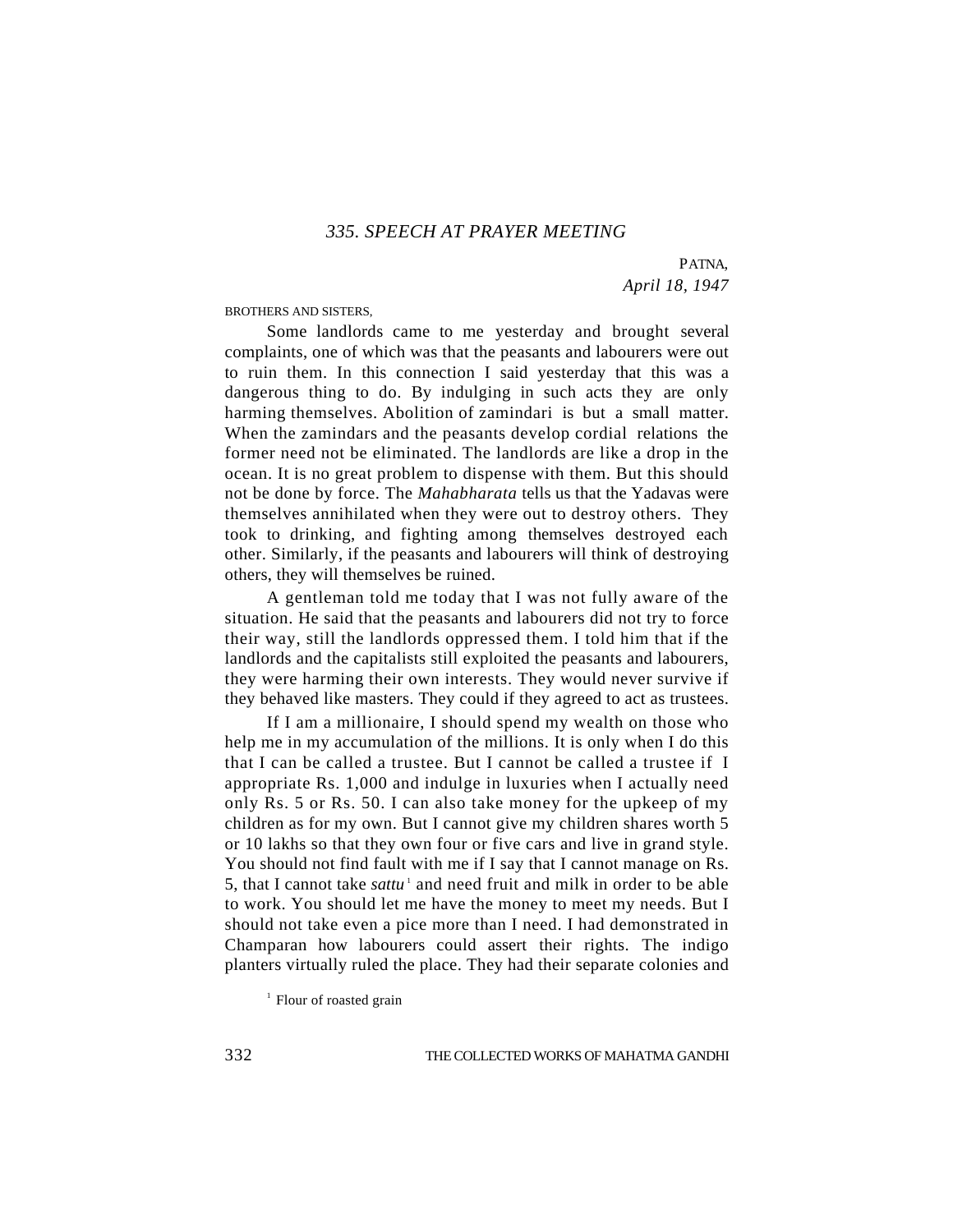the poor were not supposed to cross their way. But I saw that their rule came to an end. People did not set fire to the houses of the planters to end their rule. Nor did they kill the planters. They only refused to work. Today also the proprietors must march with the times.

Some visitors told me today that a punitive tax had been imposed on them. A punitive tax is one imposed by the Government on the people of an entire village or neighbourhood. Suppose we harbour three goondas in our village and they misbehave with and kill the Muslim women and children of the village, the Government cannot arrest us because we are respectable people. Even if we are arrested the courts will acquit us for want of evidence. The rowdies also cannot be arrested because we harbour them. And so, the Government imposes a collective fine on the whole village by way of punishment. If some of us confess the crime and undertake to pay the tax, then the Government would not impose the tax on the innocent. But we do not reveal the names of those guilty of arson and assaults.

The visitors also complained that the persons responsible for the riots, who had attacked the Muslims and ruined them, were still at large and moving about freely. They said they could not return to their villages. I had said at Jahanabad that those who had caused the ruin and destruction should themselves help rebuild the houses they had destroyed. We should go to the Muslims and confess our guilt and ask for their forgiveness. We must reassure them that we would now protect them and act as their guards. We should ask them to return to their homes and should offer to meet their expenses. The people of the villages where the punitive tax has not been imposed should also inform the Government of their willingness to pay the tax. They should tell the Government that they would rebuild the houses of the Muslims and ask the Government to provide wood and bricks at the villagers' cost. But the Government should not sell it at a profit. This will be Bihar's atonement for the grave crime committed by it and it will thereby rise to great heights.

The villages harbouring such culprits should confess their crimes and seek forgiveness. For the Government can arrest a few criminals, but how can it apprehend a mob of thousands mounting an attack? If this is done the Muslims also would not clamour for retaliation against the Hindus. And if some miscreants create trouble, the other Muslims would stop them. Even the Muslim League supporters would stop them because Jinnah Saheb has expressed his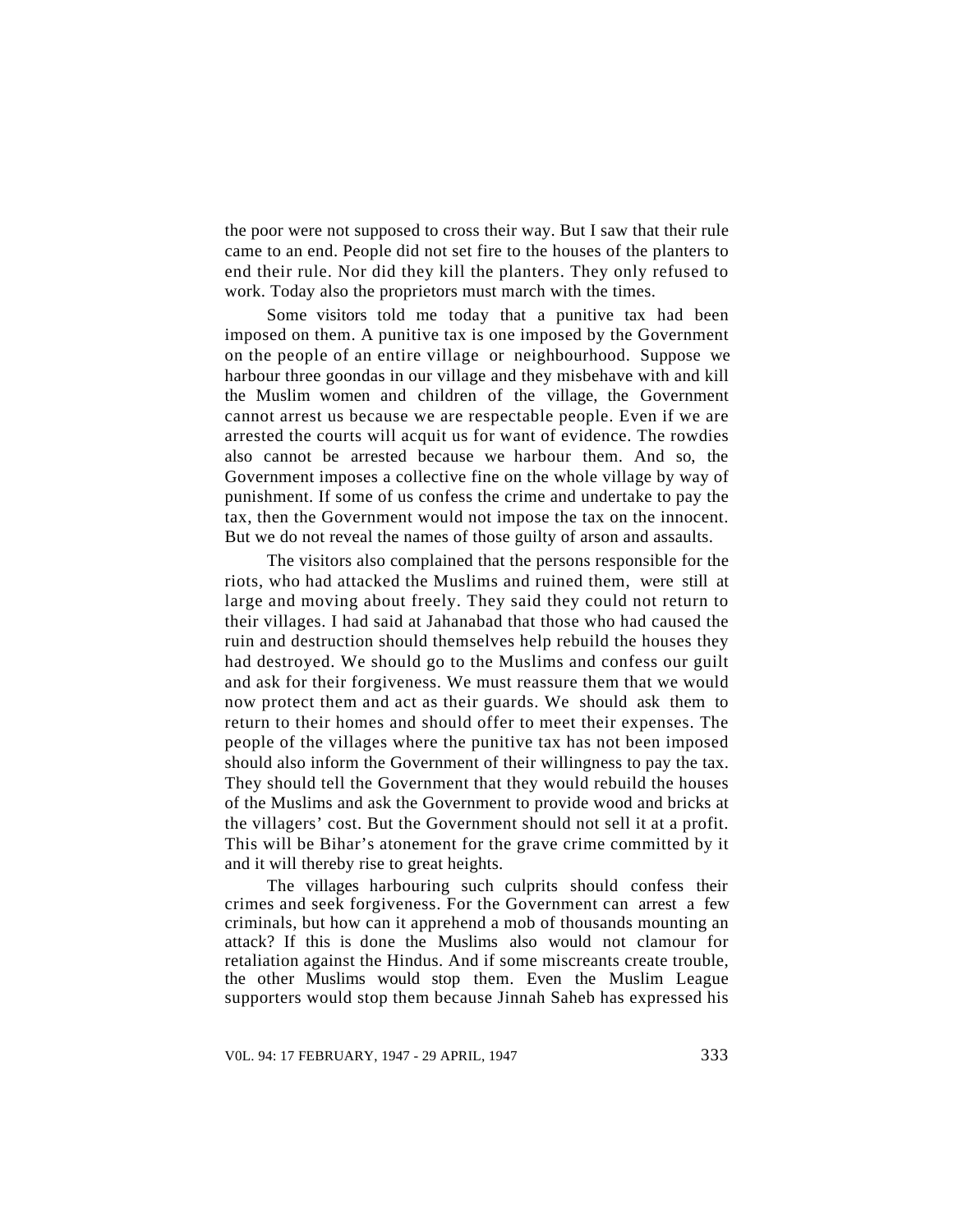view against the use of force in politics. Newspapermen should also refrain from inciting one community against the other. They can render great help in maintaining peace if they so desire.

If we honestly admit our crimes we would be reducing the burden on the Government. Just now the Government is overburdened. The present Government is a people's government. If the Ministers are not leaders but servants, they must inspire such confidence among the Muslims that they would testify that they would never leave Bihar, that they had nothing to fear here and that they would continue to live here of their own will.

There is a third point which, God willing, I shall talk about tomorrow.

[From Hindi] *Bihar Samachar,* 20-4-1947

# *336. TALK WITH MUSLIM STUDENTS*

GANDHI CAMP PATNA , *April 18, 1947*

I greatly value the magnificent role played by students in the fight for freedom. But today this enthusiasm has taken a different direction. If you make a firm resolve you can be of great help in my effort for Hindu-Muslim unity. Befriend the Hindu students. Treat their sisters as your own sisters. If they are in difficulty, go and share their misfortune and build your character. You are the architects of the future India. It was from amongst people like you that prophets like Mohammed Saheb came. Why need I go further? There are living examples right in front of your eyes, aren't there? The non-violent and truthabiding workers like the Maulana<sup>1</sup> and Khan Saheb<sup>2</sup> are from amongst you. Now they have grown old. You have therefore to develop the strength to shoulder the responsibility of running the government when it is transferred to you. And to acquire this strength you should have strength of character.

[From Gujarati] *Biharni Komi Agman,* pp. 223-4

<sup>1</sup> Abul Kalam Azad

<sup>2</sup> Abdul Ghaffar Khan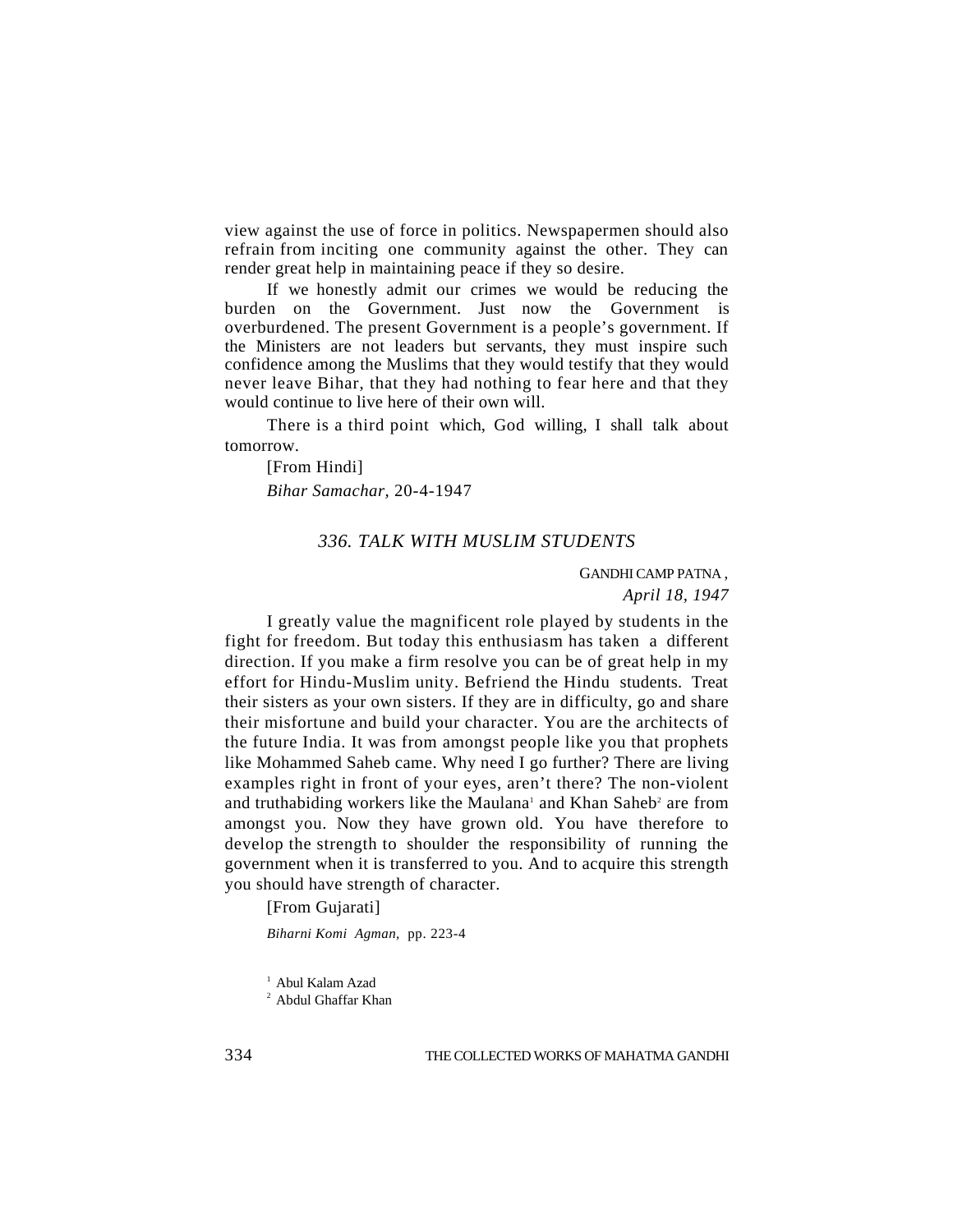#### *337. TELEGRAM TO KAINARAYAM*

[On or after *April 18, 1947*] 1

INTERVENTION DIFFICULT WITHOUT KNOWLEDGE PARTICULARS. ADVISE SUSPENSION PENDING INFORMATION. SECRETARY SHOULD RESIGN UNDER CIRCUMSTANCES MENTIONED.

**GANDHI** 

From the original: Pyarelal Papers. Nehru Memorial Museum and Library. Courtesy: Beladevi Nayyar and Dr. Sushila Nayyar

### *338. LETTER TO E. STANLEY JONES*

PATNA, *April 19, 1947*

DEAR DR. JONES,

I got your letter this morning and am so glad to learn that you were able to visit Sabarmati and renew your recollections. I remember well how you missed a looking glass in the room that was alloted to you, and how philosophically you took the absence of the article considered so useful in the West.

When the British troops, that powerful emblem of British rule, is removed from India that very fact will be a triumph, besides which every other pageant that can be conceived, must fade into insignificance.

I have no notion when I shall be able to leave my present haunt. I fully appreciate your prayerful sympathy in the task before me.

Please pass on my love to Mrs. Stanley Jones whenever you write to her. I don't know whether she is in India at present or whether she is in U.S.A. Please tell her that I remember the promise I hastily and lightly made to her that I will, when I got the necessary leisure, write out a dialogue for the use of children in the many schools she was conducting. I never got the leisure. But what is more true is that the task was much more difficult than I had imagined and to this day I do not know how I could deal with the delicate subject of the evil

 $1$  This was in reply to the addressee's telegram of April 18, 1947 which read: "Shaligram Shukla with wife fast unto death Harijan temple entry since sixteenth before temple owned by District Congress Secretary and Assembly member. Two others followed. Pray intervention."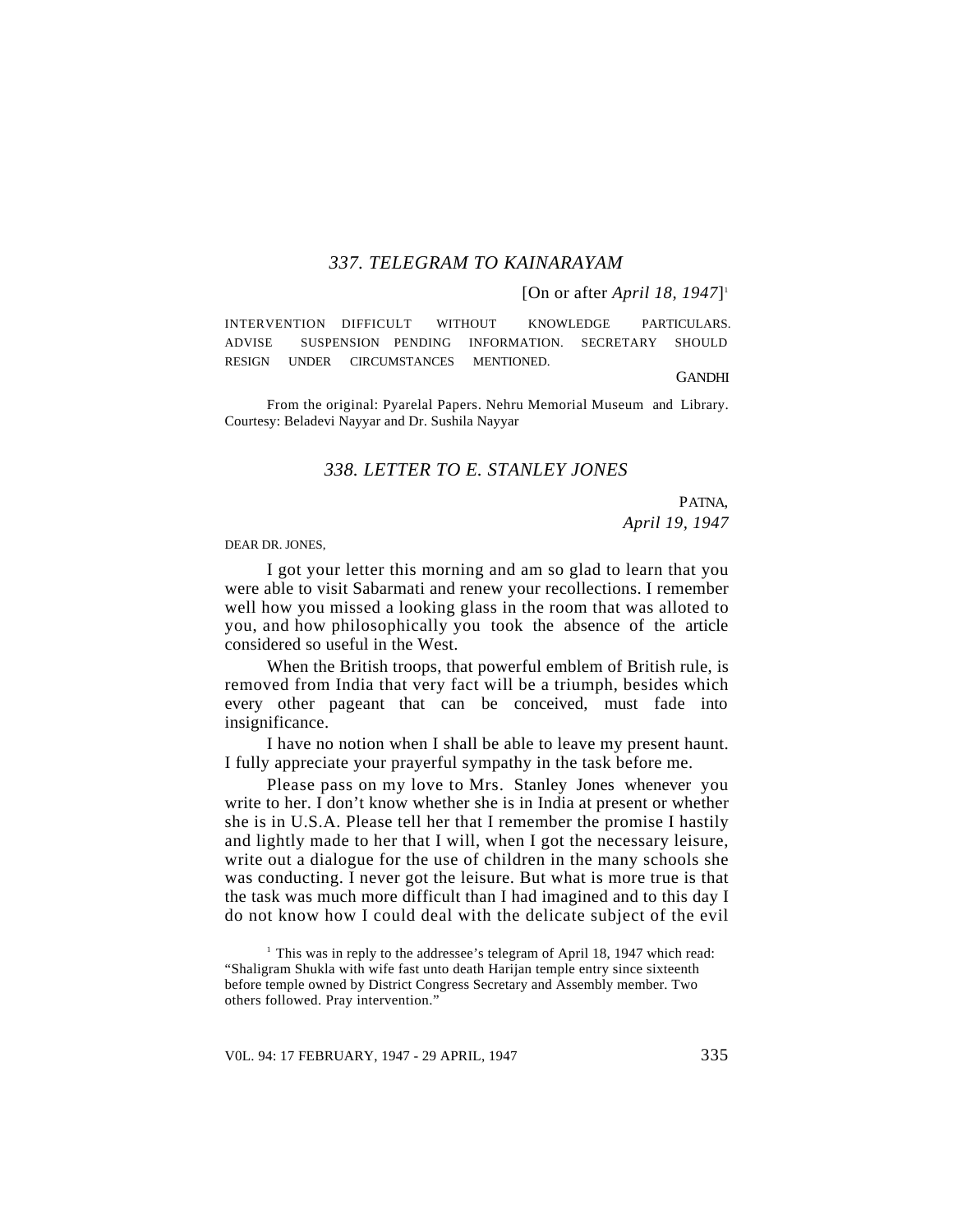habits of children.

*Yours sincerely,* M. K. GANDHI

From a copy: C. W. 11344. Courtesy: Mrs. Eunice Jones Mathews

# *339. LETTER TO JIVANJI D. DESAI*

PATNA, *April 19, 1947*

CHI. JIVANJI,

There was a wire from the Sardar today stating that neither you nor anyone else in our circle has any objection to my writing in *Harijan.* I should like to interpret this to mean that you want me to write. If that is true, there should be no restrictions whatsoever.<sup>1</sup> I do not regard myself the proprietor of *Harijan.* You people there are the real proprietors, for it is you who keep it running with your conscientious work. I am fully aware that whatever right I have is purely moral.

I am getting ready to start writing, but please do not hesitate to let me have your views.

When should an article reach you at the latest? Pyarelal is far away from me, and so it is I who will have to look after all this.

> *Blessings from* **BAPU**

From a photostat of the Gujarati: G. N. 9976. Also C. W. 6950. Courtesy: Jivanii D. Desai

#### *340. TALK WITH WORKERS*<sup>2</sup>

GANDHI CAMP PATNA , *April 19, 1947*

We cannot fully enjoy the freedom of our country unless we bring about a fundamental change in our education system. Education should be imparted through the means of crafts. Today we pass our examinations studying the text-books prescribed for us.

<sup>&</sup>lt;sup>1</sup> In February 1947 portions of Gandhiji's prayer speeches in Noakhali, referring to his experiment in *brahmacharya,* were not published in *Harijan. Vide* "Letter to Vallabhbhai Patel", 1/2-2-1947

<sup>&</sup>lt;sup>2</sup> Of the Hindustani Talimi Sangh, the All-India Village Industries Association and the All-India Spinners' Association.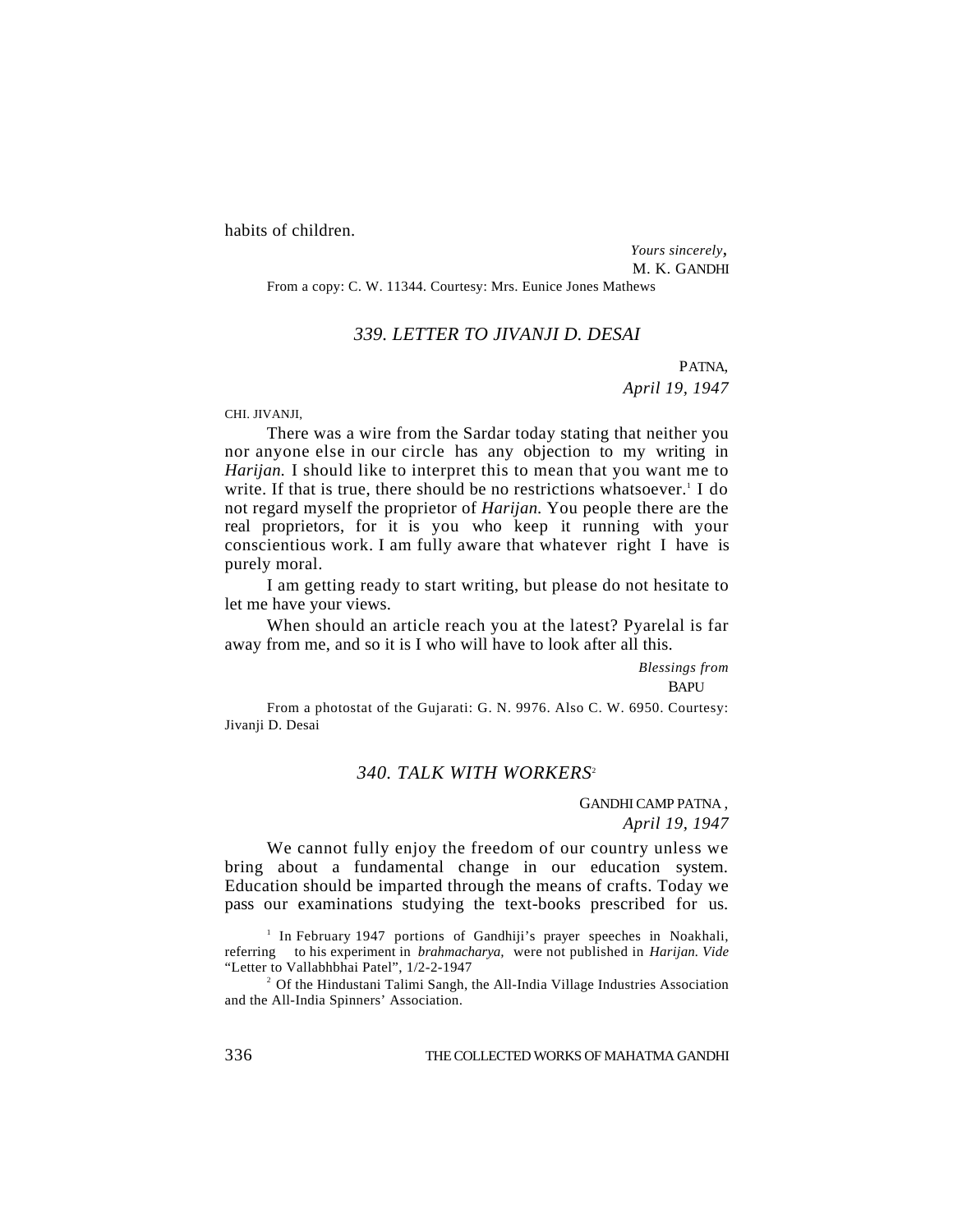Instead of wasting time over those worthless books we should carry out experiments. For example, we should study how to grow cotton and make experiments in all the processes, right from cotton-growing to weaving of cloth. And then we can find out the names of the different varieties of cotton grown in various countries and also show their samples to children. Knowledge of history, geography, arithmetic and language can easily be imparted through this craft. And thus we can get rid of the lethargy that has overtaken us and can become industrious. If this craft is made compulsory in a large number of schools, we can easily achieve our object. University education does not serve much purpose. On the contrary it is harmful because an educated young man then can think of nothing except taking up a job. There are quite a few such young men who, to my knowledge, are totally ignorant in spite of their education and are unable to earn a single pice. On the other hand an illiterate artisan is quite capable of earning at least Rs. 6070 a month. These collegeeducated young men without jobs are driven from pillar to post. They do require, nonetheless, a minimum standard of clothing, shoes, etc., to suit their education. Thus parents first spend money on their education and then spend as much again to keep up their 'position' even during their unemployment. Our students today are in such a state of bankruptcy—and as a result the plight of the people is equally miserable. In order to improve the lot of our people, therefore, it is essential to launch a campaign for education through crafts. But such changes cannot be brought about merely by making speeches or issuing official circulars. No doubt they will help to some extent. But if the leaders, i.e., those in power, were to devote regularly an hour or so daily to some craft, it would have a tremendous impact. How was it that a handful of Englishmen could keep us in bondage for so many years? One of the reasons was that they introduced a system of education that could produce only clerks.

[From Gujarati] *Biharni Komi Agman,* pp. 225-6

# *341. TALK WITH ENGLISHWOMEN* <sup>1</sup>

GANDHI CAMP PATNA , *April 19, 1947*

The foreign power will be withdrawn before long, but for me real freedom will come only when we free ourselves of the domination

 $1$  Two Englishwomen had come to see Gandhiji.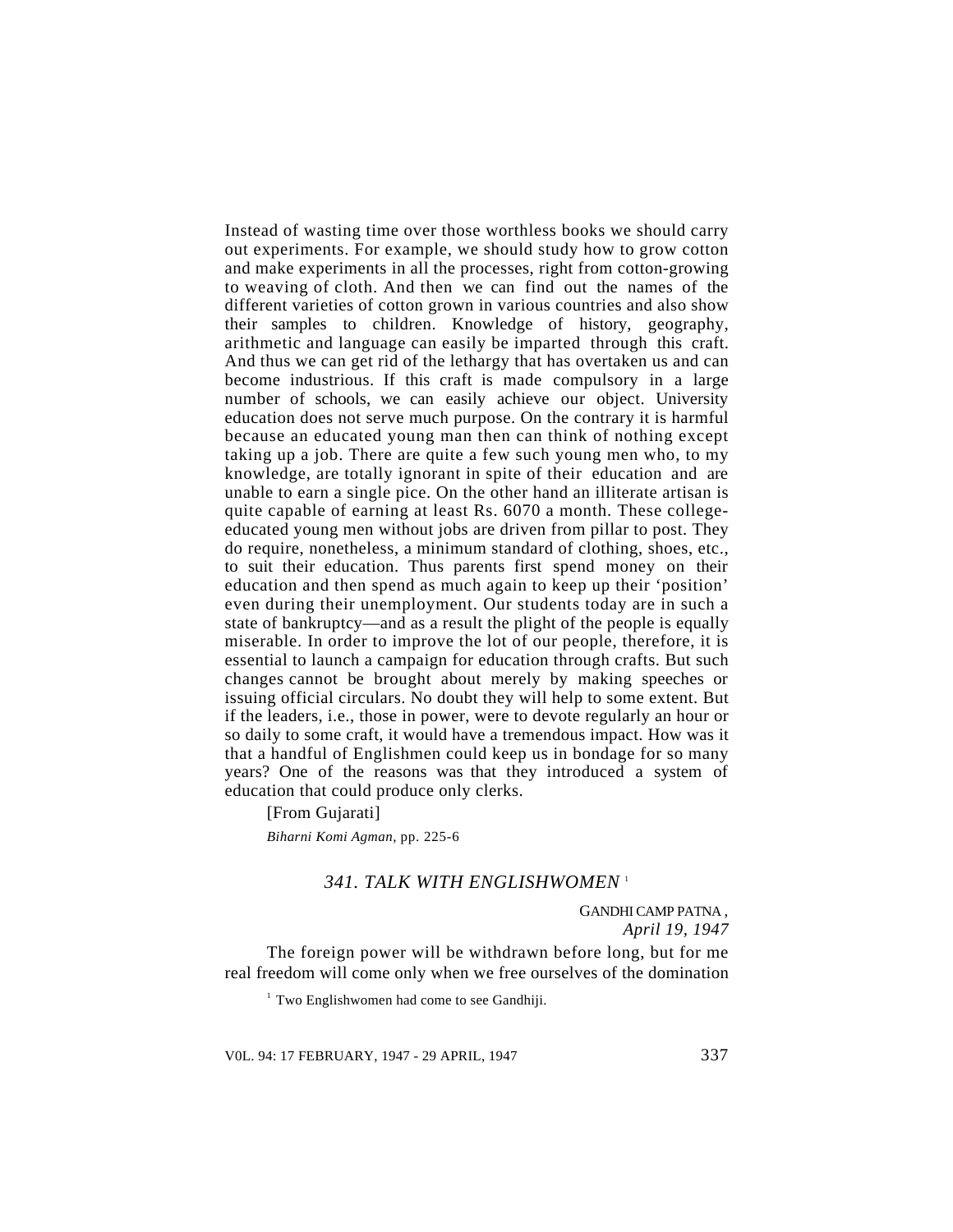of Western education, Western culture and Western way of living which have been ingrained in us, because this culture has made our living expensive and artificial, both for men and for women. Emancipation from this culture would mean real freedom for us.

[From Gujarati]

*Biharni Komi Agman,* pp. 226-7

# *342. TALK WITH BIHAR MINISTERS*

*April 19, 1947*

1. Ministers and Governors should, as far as possible, use articles manufactured in India, have khadi alone to wear for themselves and their family members and keep the wheel of nonviolence going and help the crores of poor earn their bread.

2. They should learn both the Nagari and Persian scripts, abjure use of English among themselves and use Hindustani for all public occasions. They should also encourage the use of provincial languages. Hindustani should be their medium for all official purposes and all their office orders and circulars should be issued in it so that the enthusiasm to learn Hindustani grows and it may automatically become the *lingua franca* of India.

3. They should be completely free from the taint of untouchability, casteism, and nepotism. Those holding high positions should be impartial towards all, whether the person be his own brother, son or an ordinary citizen, be he an artisan or a labourer.

4. Their personal lives should be models of simplicity. They should perform body-labour for at least an hour daily either in the form of spinning or growing food or vegetables to help the country to make good the food shortage.

5. They should not live in bungalows or have cars. They should live in simple houses. They might make use of a motor-car but sparingly, only for special reasons, such as going long distances. Although the need for a motor-car will always be there it should be used as sparingly as possible.

6. By living in one place or close to one another, Ministers, their families and their staff would come into closer touch with one another. This would ensure better co-ordination among them.

7. They and their family members should, as far as possible, avoid the use of servants and do their own domestic chores.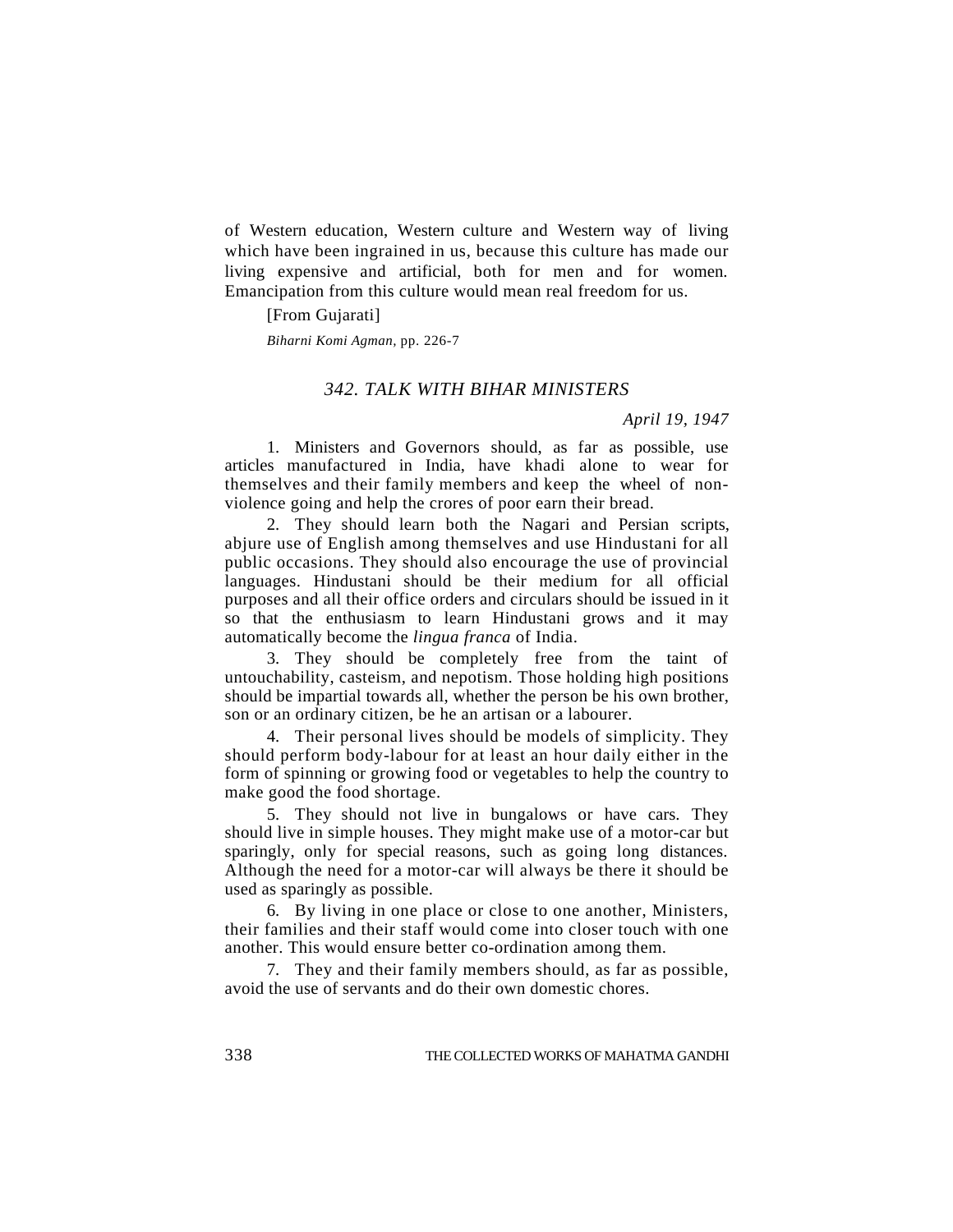8. The use of costly foreign furniture, sofa sets, almirahs, glossy chairs, etc., should be avoided, particularly in view of the prevailing conditions when, let alone carpets, crores of people do not have enough to cover themselves.

9. The Ministers should be free from all vices and addictions.

If they set an example in plain living and high thinking, they would need no bodyguards. I am sure people themselves would provide all the security they might require instead of their having to take security measures in the form of half a dozen policemen. Ministers wedded to non-violence ought to feel embarrassed by such arrangements. This would mean a lot of saving.

But who will heed my advice? Nevertheless I cannot remain silent as I do not want to be an unprotesting witness to what is taking place around me in the country today. It is up to the Bihar of Dr. Rajendra Prasad to set an example in this regard.

[From Gujarati]

*Biharni Komi Agman,* pp. 227-8

# *343. SPEECH AT PRAYER MEETING*

PATNA, *April 19, 1947*

I intended to talk to you about two letters that I have received. One of the letters is written by a Bihari gentleman. He has mentioned his name but not his address. He writes: "There is no doubt about your being a great man. Everyone calls you Mahatma. And you are a god because people worship you. Who would challenge you in politics?" Poor Chanakya's' spirit must be running from place to place in fear ! Then he suggests that I should retire to the Himalayas. He asks me, "What is the crime of the Biharis?" Again, if the Hindus of Bihar have oppressed the Muslims, why don't I look at the Punjab where the Muslims are perpetrating so much tyranny? He says I am turning the Hindus into cowards. The other letter is from a woman from the Punjab, well known to me from her very young days. She tells me that she had till now believed in my creed of non-violence but

 $<sup>1</sup>$  Also known as Kautilya ; Prime Minister of Chandragupta Maurya and author</sup> of *Arthashastra,* a treatise on politics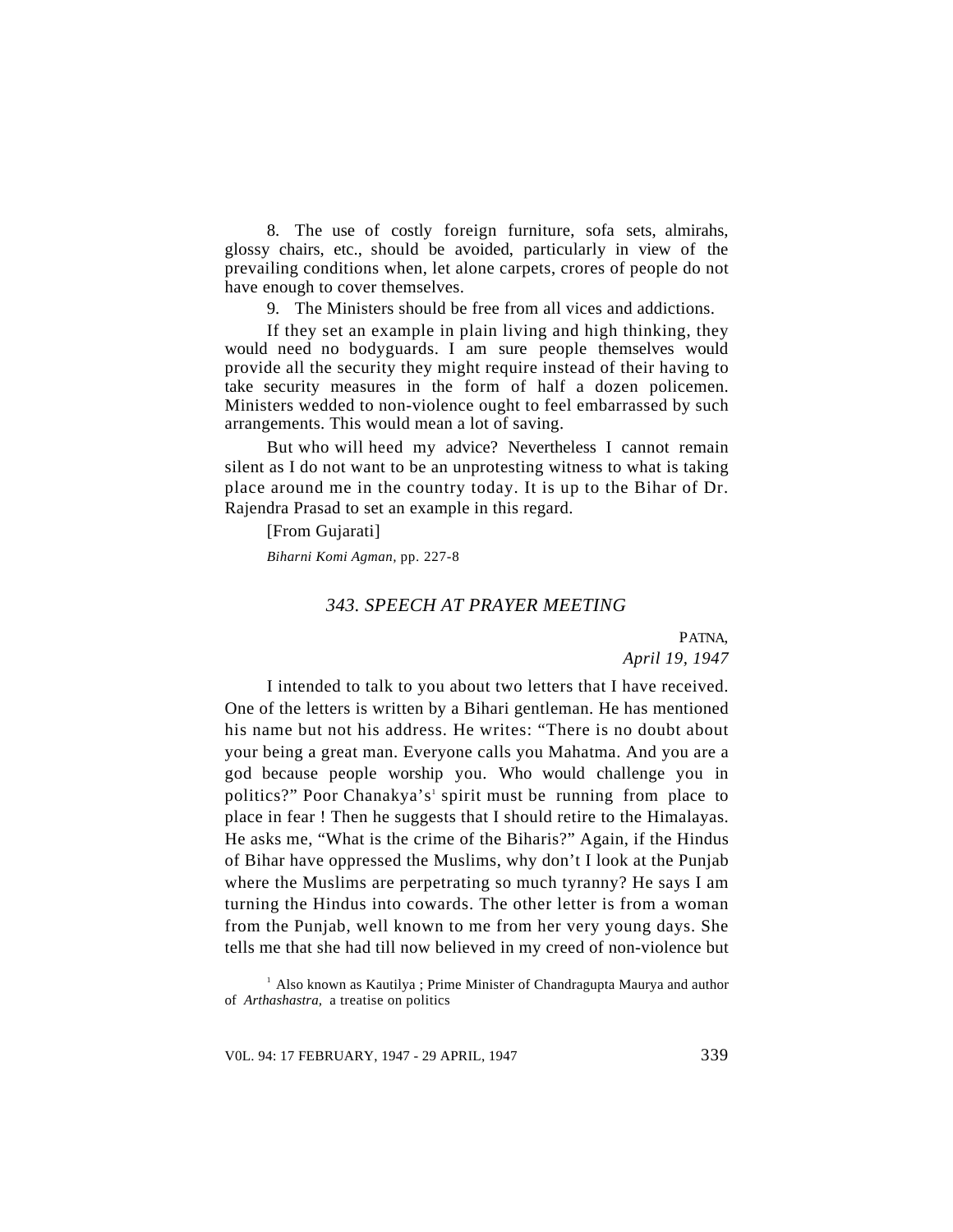believes in it no longer. Her letter expresses her anguish. Then she goes on to say that we need brave men today. Both these persons have written with great consideration. Of course they are both angry. The second chapter of the *Gita* says: "Wrath breeds stupefaction, stupefaction leads to loss of memory, loss of memory ruins reason and ruin of reason spells utter destruction."<sup>1</sup>

Those who are possessed by anger would find even my plain words harsh. It is said that women's honour can be protected if their menfolk are brave and always keep their swords drawn. But let me tell you this is not true. Even if there are millions of brave men around, strife persists in the world. Even if India's 400 million men turn brave nothing can be expected to happen, unless the women themselves become brave. When the women become brave no one will dare raise his eyes to them. You have seen how the people of Champaran suffered hardships for a century because of the custom of *tinkathia.* The indigo planters who ruled the province were not concerned about them at all. But when the peasants and labourers fought non-violently against their rule of terror, in six months their rule came to an end. The people of Bihar do not have to go far. They can learn a lot from Champaran.

Now, I too have signed the peace appeal along with Jinnah Saheb. God alone knows what the result will be. What I am doing in Bihar today is something which cannot be postponed or dismissed. I am serving Bihar more this time than I did during the Champaran days. I appeal to you to give up this madness and make genuine atonement which will help Bihar raise the reputation of the whole country and set an example to the world.

The meetings of the Charkha Sangh and the Talimi Sangh will be held from today and will continue for the next four or five days. Today was the first meeting of the Charkha Sangh. I want to tell you something about khadi. The late Jamnalal Bajaj had started the khadi work while I was still in prison. He had also set up the Khadi Board. In the early days khadi was given primary importance in the Congress. But later the parliamentary programme was given priority and the constructive programme secondary importance. Khadi was made the centre of the constructive programme. Pandit Jawaharlal Nehru called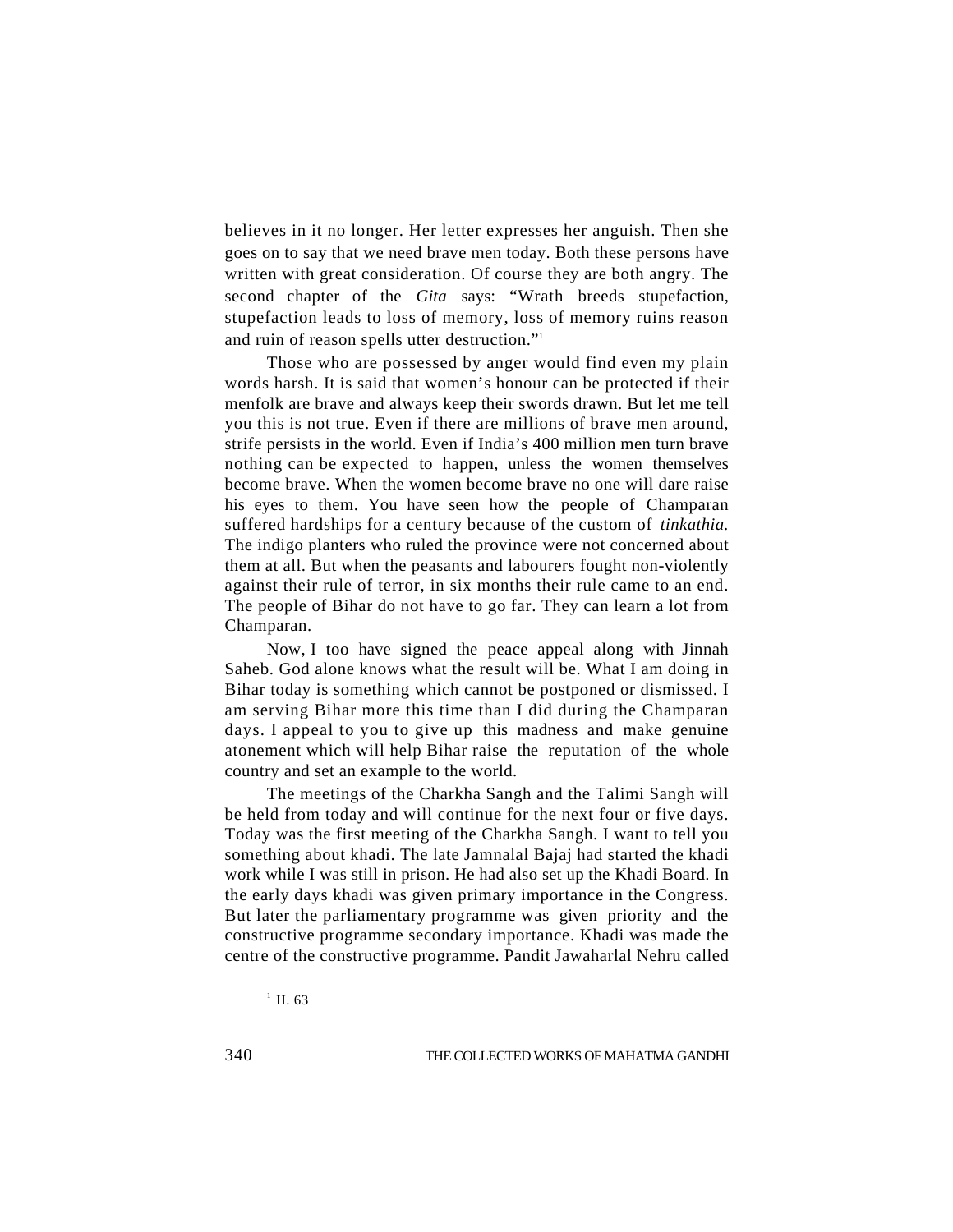khadi "the livery of freedom"<sup>1</sup> . Our flag also carries the emblem of the charkha. From the time the Congress evolved its flag I had been saying that we would win swaraj with the help of the charkha. Today it appears that the British rule over India would end more or less within the next twelve months. The British soldiers will also leave the country. The British could stay on in free India but as our friends, as servants of India. Whether people accept it or not, khadi has contributed greatly towards our free-dom. Had all the people truly believed in khadi, every Indian would have been wearing khadi today, and there would not have been a single textile mill in the country. Khadi found a place in the Congress, but we did not give it the place in our hearts we ought to have. Today the khadi work is progressing very well and because of khadi several crores of rupees have gone to poor men and women.

You must understand the place of khadi very well. Khadi is widely used in Bihar. But if everyone had known the real significance of khadi we would not have witnessed the madness that prevailed here. People in the Punjab, Bengal, Bombay and Ahmedabad had fallen victims to a similar madness. They are in the grip of such madness even today. The hearts of those who wear khadi should be as spotless as the khadi they wear. Had people sincerely adopted khadi they would not have let themselves be swept away by such frenzy. Khadi shows to what extent we are non-violent at heart, although God alone knows what we are truly at heart. But we ourselves cannot know our own hearts. He who does is the wise one. There is a saying in English that he who knows himself knows all. This means that we do not know ourselves.

Khadi is a symbol of non-violence. Hence, right from the time khadi came into vogue I have been saying that khadi ought to spread to the seven lakhs of villages of India. Once I was asked if khadi, being a sacred thing, could be used by prostitutes. I said it could be. Khadi is for wearing as food is for eating, whether by the pure or the impure.

Those who wear khadi should never commit an impure act. You might say that there would be barely half a dozen such individuals in the country. That is why I say that everyone should wear khadi. Today people wearing khadi caps are respected. They make their way

<sup>1</sup> *Vide* "Letter to Vallabhbhai Patel", 30-7-1937 & "Livery of Freedom"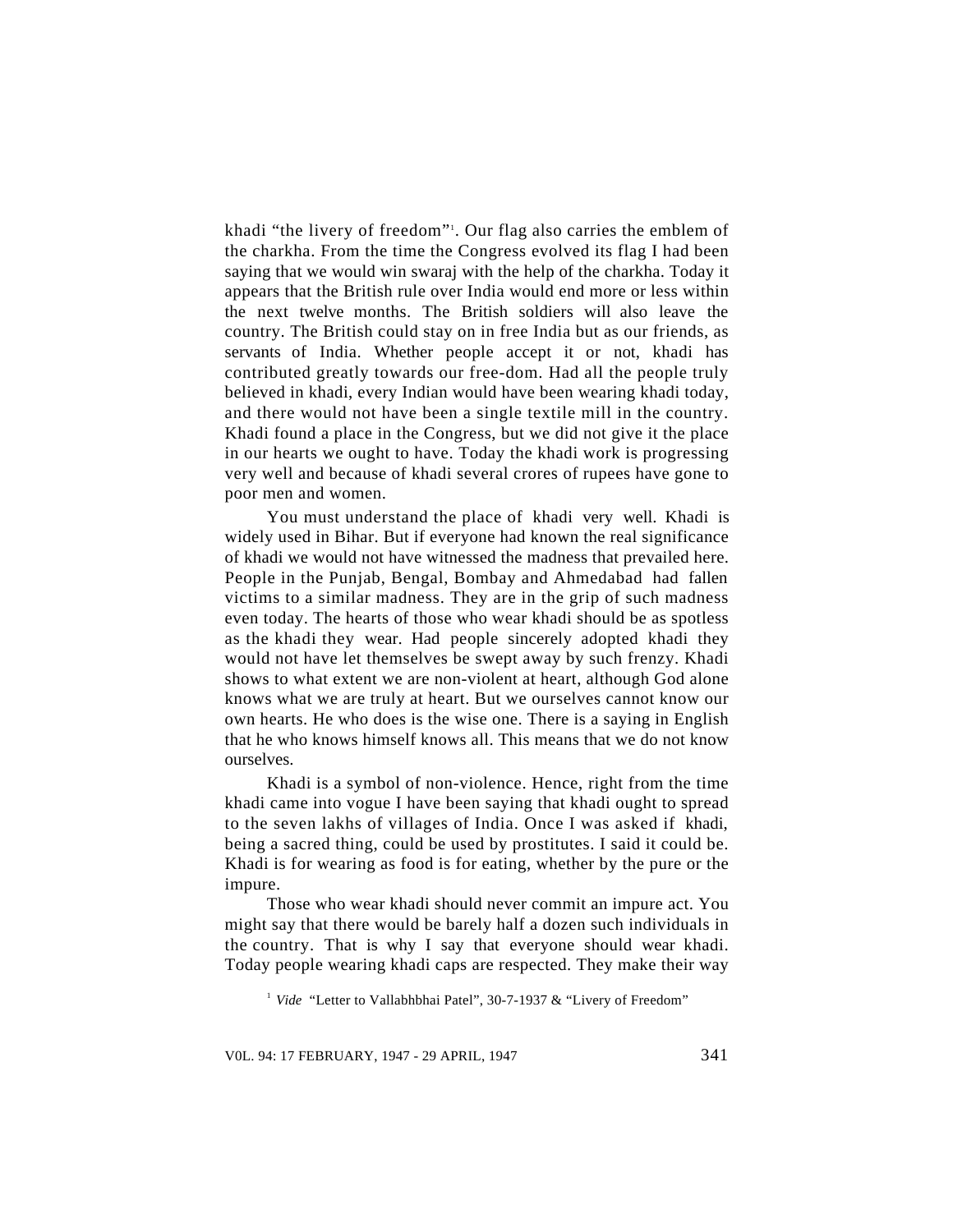into the assemblies and the Congress. Some people even deceive others by wearing khadi. I have heard that in Bihar people wearing khadi have even committed murders. Today we do not give khadi the respect due to it. That is why such things have been happening.

Khadi is a symbol of non-violence. Man makes God in his own image. Good makes man, no doubt; but man also makes God. They God of the murderers prompts them to commit murders. We have made great efforts to make khadi the symbol of non-violence. In spite of my being a member of the Charkha Sangh, I must admit that even though much work has been done to propagate khadi, much more remains to be done.

[From Urdu]

*Gandhijike Dukhe Dilki Pukar—*III, pp. 21-4

# *344. LETTER TO AMRIT KAUR*

PATNA, *April 20, 1947*

CHI. AMRIT,

I have your letter. I am quite clear that Dr. Ambedkar's<sup>1</sup> demands cannot be conceded. Please look up what is known as Macdonald Award<sup>2</sup> at the Round Table Conference which was born of a wicked conspiracy against Indian nationalism. For the first time it created a division amongst Hindus and Hindus while granting separate electorates for the so-called scheduled classes. It was against this vivisection of Hindu society that I had prophesied revolt.<sup>3</sup> As a result reservation of seats was very considerably increased and primary elections were separated but the total separation was undone. In my opinion this was the utmost that could be conceded to the separatist tendency and the attempt to break up Hinduism. The opposition and the influence of caste Hindus in joint electorates is in my opinion nonsensical. Joint electorate means the influence of the party with which the electorate becomes joined. Such evil as there is in joint electorate can be obviated only by right type of education and

 $<sup>1</sup>$  B. R. Ambedkar</sup>

<sup>2</sup> Announced on August 17, 1932. *Vide* Vol. L, pp. 383-4.

<sup>3</sup> *Vide* "Speech at Minorities Committee Meetting", 13-11-1931 Gandhiji went on fast against the Award on September 20, 1932 and broke it on September 26. *Vide*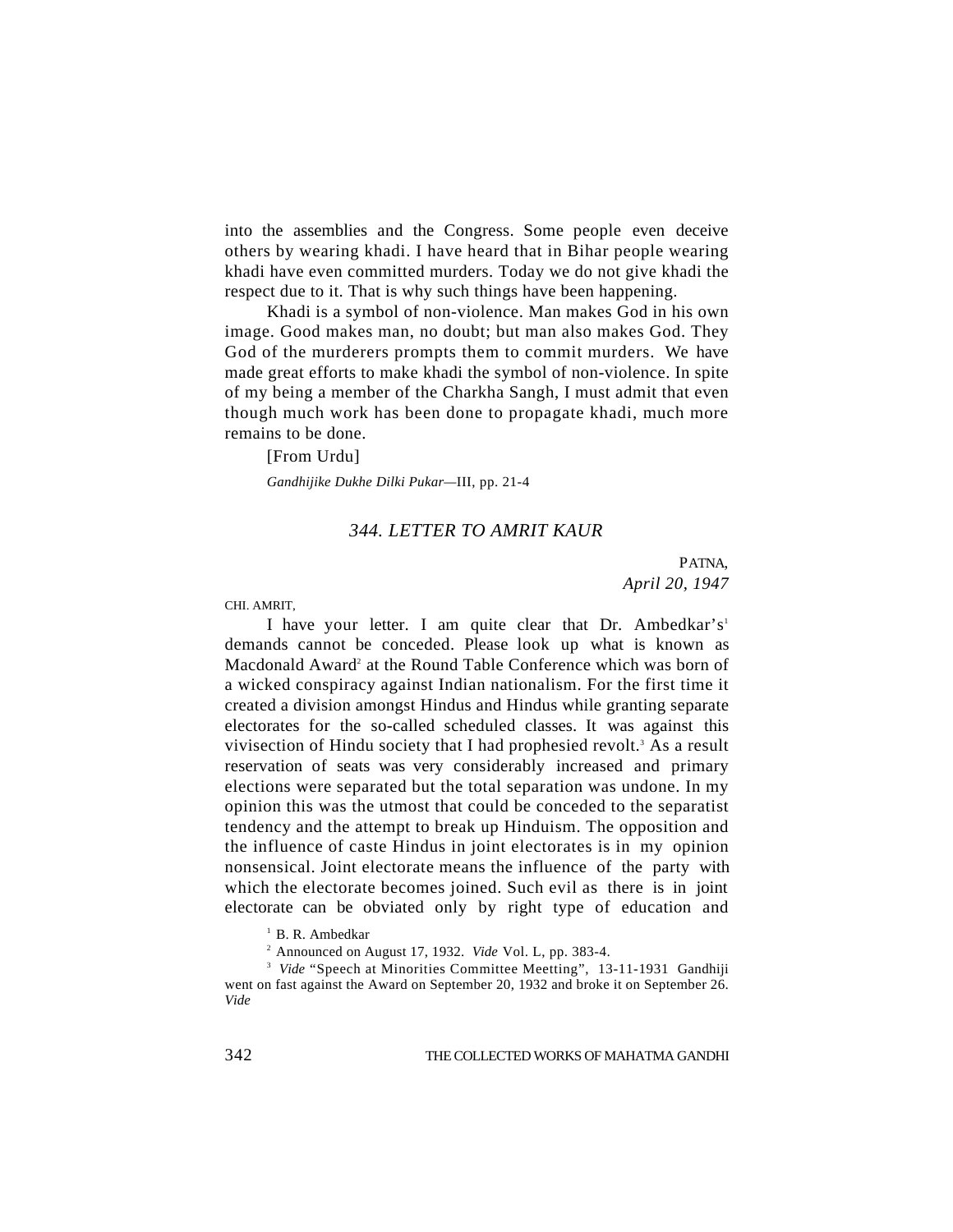enlightenment. If Dr. Ambedkar's objections were upheld for any length of time, be it ever so little, it would undermine Hinduism. The fear of boycott, therefore, should produce no consternation.

 $\overline{\text{L}}$  ove.

**BAPU** 

From the original: C. W. 3704. Courtesy: Amrit Kaur. Also G. N. 6513

# *345. LETTER TO B. M. DAS*

PATNA, *April 20, 1947*

DEAR FRIEND,

I am surprised that you, an M.A. and Solicitor write a letter without knowing full facts. They are all to be gleaned from written records available to every student of modern political literature. I must therefore be satisfied myself by saying that you should study that literature and you will find that you will be unable to prove me guilty under any of your many counts. Incidentally I may add that whatever I am saying here to the Hindus I said unequivocally to the Muslims of Noakhali. For your sake I hope that no newspaper has cared to publish your very irresponsible letter. Why not write to me in Hindi and in the absence thereof in Bengali?

B. M. DAS, M. A. 7 OLD POST OFFICE ST. CALCUTTA

From a copy: Pyarelal Papers. Nehru Memorial Museum and Library. Courtesy: Beladevi Nayyar and Dr. Sushila Nayyar

#### *346. REMARK TO MANU GANDHI*

GANDHI CAMP PATNA , *April 20, 1947*

If there is some misunderstanding I expect you also to remove it and bring about reconciliation.<sup>1</sup> You have this ability in you and should make use of it. Mahadev was like that. This is an ordinary

<sup>1</sup> Two workers of the Talimi Sangh who had called on Gandhiji earlier had been complaining against each other.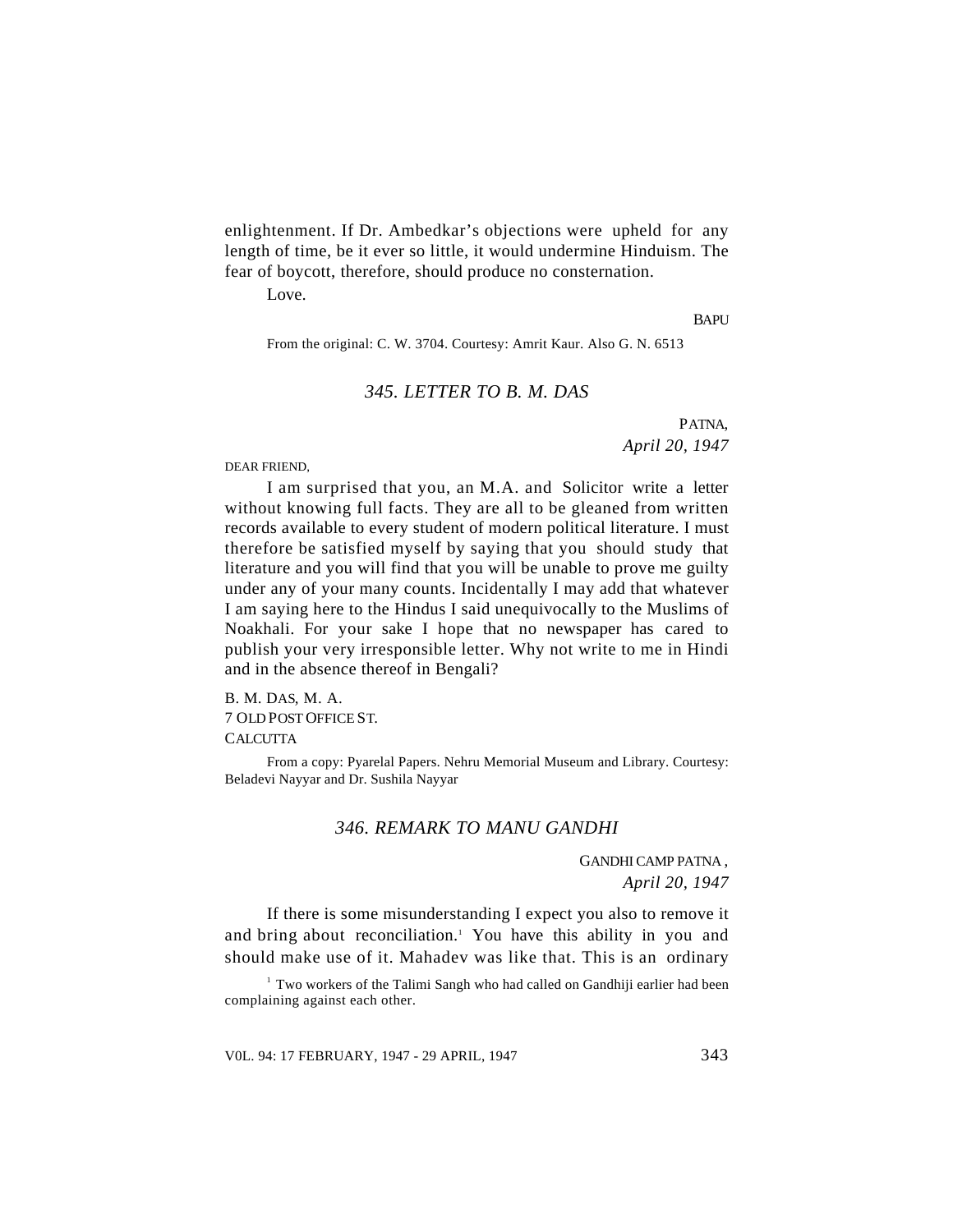matter. Mahadev had an amazing capacity to reconcile the parties even in serious matters. Pyarelal too can do that. But this quality deserves to be cultivated particularly by women, for I have no doubt that if women develop this quality, they can serve the nation through the families or the communities to which they belong.

[From Gujarati] *Biharni Komi Agman*, p. 231

### *347. TALK WITH WORKERS*<sup>1</sup>

GANDHI CAMP PATNA , *April 20, 1947*

I give more importance to cultural education than to knowledge of the three R's. Good cultural background should be evident from the minutest detail of children's daily behaviour—from the way they sit, talk and dress, and so on.

I go a step further. In a poor country not a single pie should be spent unnecessarily, otherwise no distinction would be felt between our Government and the British Government.<sup>2</sup> Even a foreign pin should not be used in our offices. If we need pins we should use Indian pins, or else do without them, i.e., we should stitch papers together with needle and thread. This is only by way of an illustration. I go even to the extent of saying that Ministers and Governors should take a vow along with their oath of allegiance that they will insist on only swadeshi goods being used for their personal and office requirements.

But who listens to me today? Maybe I am growing old and perhaps even senile. (Bapu laughed heartily.)

If I were the Chief Minister of Bihar, my first act would be to make the wearing of khadi compulsory for all Government servants and the people at large, not by purchasing it from the khadi shops but by making it a rule that no ration-card holder would be entitled to

<sup>&</sup>lt;sup>1</sup> The Gujarati version in *Biharni Komi Agman* has been collated with the account in *Mahatma Gandhi—The Last Phase.*

<sup>&</sup>lt;sup>2</sup> The workers had sought Gandhiji's opinion regarding the use of the A.I.V.I.A. products by the various Ministries.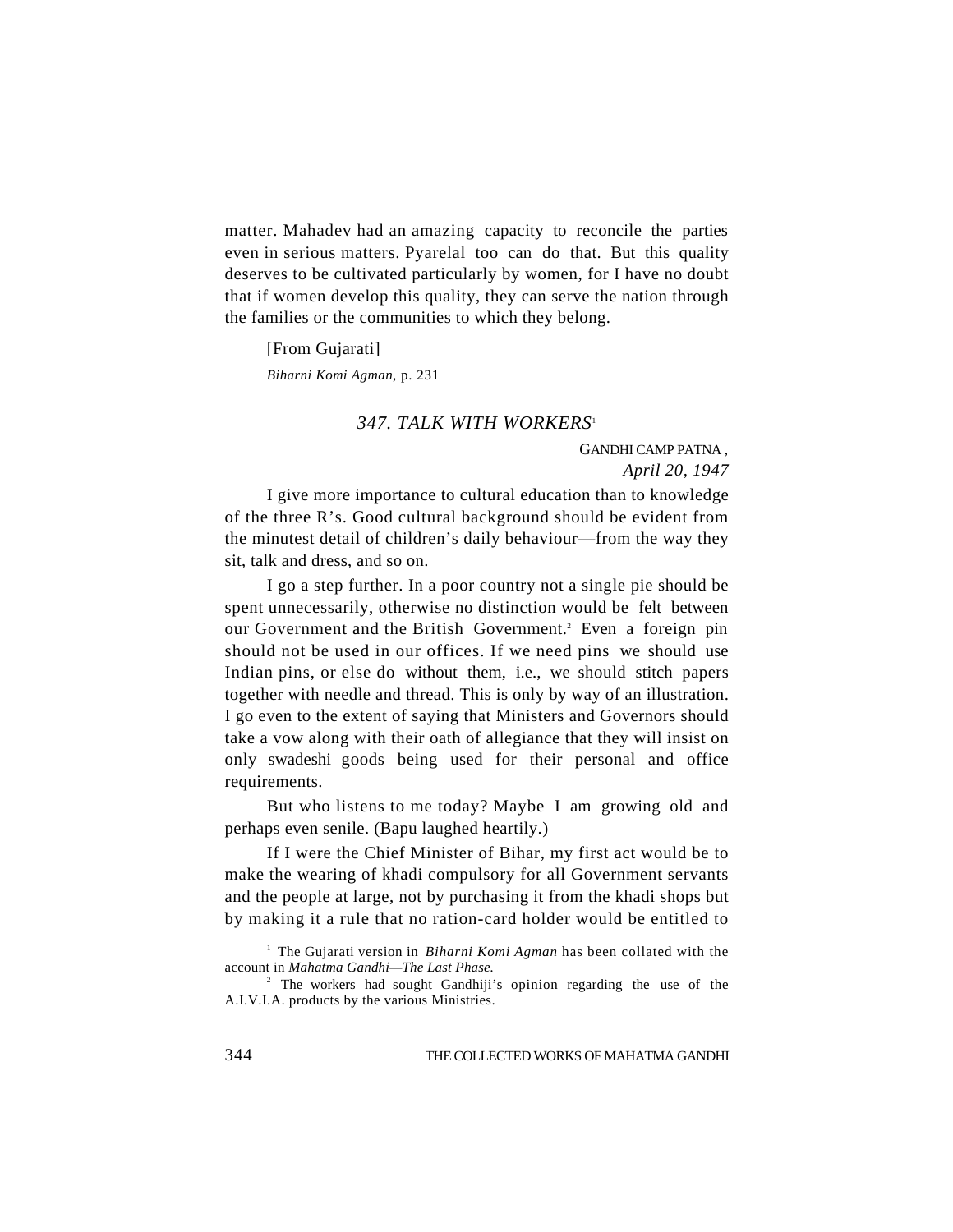draw his ration unless he span for half an hour daily.

It was clear to him, he said, that if they all learnt to spin and to weave, India could not only become self-sufficient in the matter of cloth without dependence upon mills but could even clothe the world. It was simple arithmetic. And if knowing all that, they could not get even that much done, what were the Ministers good for and what was their statecraft worth? He was afraid, they had developed the habit of making simple things which admitted of very simple solutions unnecessarily difficult and complicated. What they needed was not costly and elaborate machinery or highly paid technicians and experts, but plain common sense, combined with the will to go down to the masses, share their lives, think in their terms and win their confidence. They should teach them by personal example how they could in the immediate present provide themselves with what they so sorely needed but had hitherto lacked. The masses would instinctively feel that the era of the common man had arrived.

*Biharni Komi Agman*, pp. 231-2, and *Mahatma Gandhi—The Last Phase*, Vol. II, p. 123

#### *348. SPEECH AT PRAYER MEETING*

PATNA, *April 20, 1947*

BROTHERS AND SISTERS,

Today again I shall talk to you about khadi. The second meeting of the Charkha Sangh was held today. Had I been your Chief Minister like Shri Babu and had I been in a position to have ministers of my choice I would have told you plainly that you would get no mill-cloth. I would have given you all facilities for the purpose. I would have provided you cotton, spinning-wheels and all the other things. I would have also arranged for the repair of the spinningwheels when they went wrong. And I would have told you that you had to make your own clothing as also your own slivers and weave the cloth as the Assamese women do. Assamese girls cannot find grooms unless they learn weaving. But the weaving in Assam is very poor. Assam grows a lot of cotton but it is not of good quality. However, things are improving now. The Trustees of the Charkha Sangh are very efficient and they are now introducing changes to improve the weaving. If our country can make good progress in weaving, we would be able to clothe the whole world because ours is a vast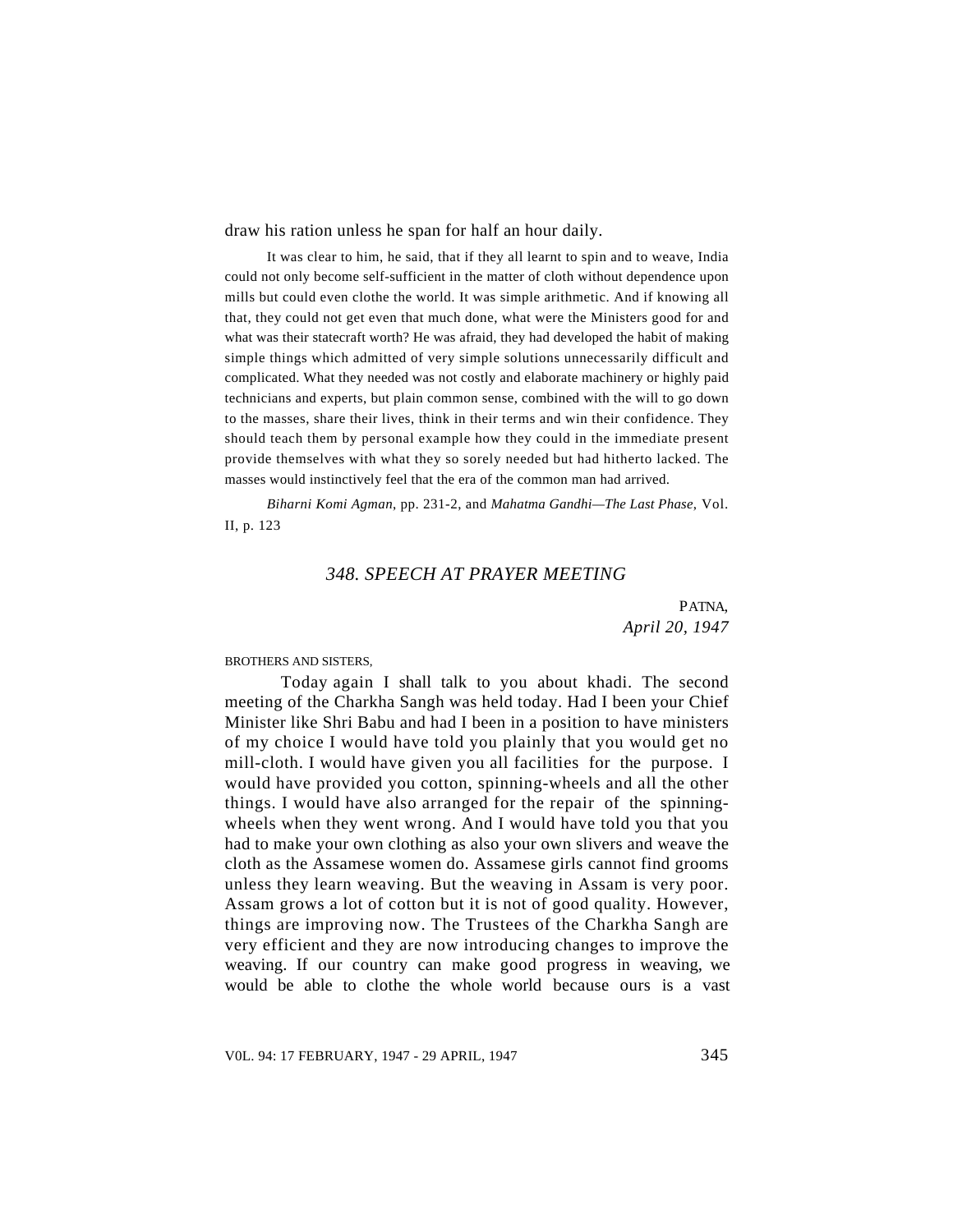country. In the past we used to import Japanese textiles in large quantities. But now Japan is almost out of picture. Even Great Britain does not produce enough cloth to meet the requirement of the whole world. Just as we arrange to cook our own food at home we should also do the same to meet our requirement of clothes. At one time it used to be so in our country. It was so during the medieval period. We often call it the dark age, but I do not agree. No doubt there were some disgraceful practices prevalent then. But we cannot describe the present age, either, as the age of truth. Today the black market thrives throughout the world. We should not close our eyes to the remarkable features of that age by calling it a dark age. Let us forget its bad points and follow the good ones. Even today, if we start substituting homemade *roti* by the biscuits manufactured in Britain or in India, we are going to ruin our health. As in the case of food, we should stop getting our clothing too from outside. Had I been in Shri Babu's place, I would put a stop to black markets. No accounts are kept for the *roti* cooked in the house. The flour is made in the house and so also the *roti*. In the same manner, we would provide a charkha to everybody and there would be cloth for everybody. But no one is going to make me a minister! I have tto address my words to those who are already occupying the ministerial chairs. I would tell them that no new textile mill should be set up in Bihar. The existing mills should not be burnt down, but all the cloth produced by them should be exported. In this way people all over the world would be happy and would praise us for sending to them finished textile goods while opting for handwoven material for ourselves. Thus we should earn as much foreign exchange as possible. But if we let black-marketing flourish even in this trade the result would be bad. Even now if the people resolve to manage with a few clothes only and cut down their requirement, something can be achieved. Today Bihar has been left completely free. It means now the work has been decentralized. The work of the Charkha Sangh in Bihar is now being looked after by Lakshmi Babu and his colleagues who have been entrusted with the entire Charkha Sangh work in the province. They may produce as much cloth as they like. They may work with the help of Shri Babu and his colleagues so that khadi is produced in the villages and consumed locally.

You might ask what the people of Patna would have for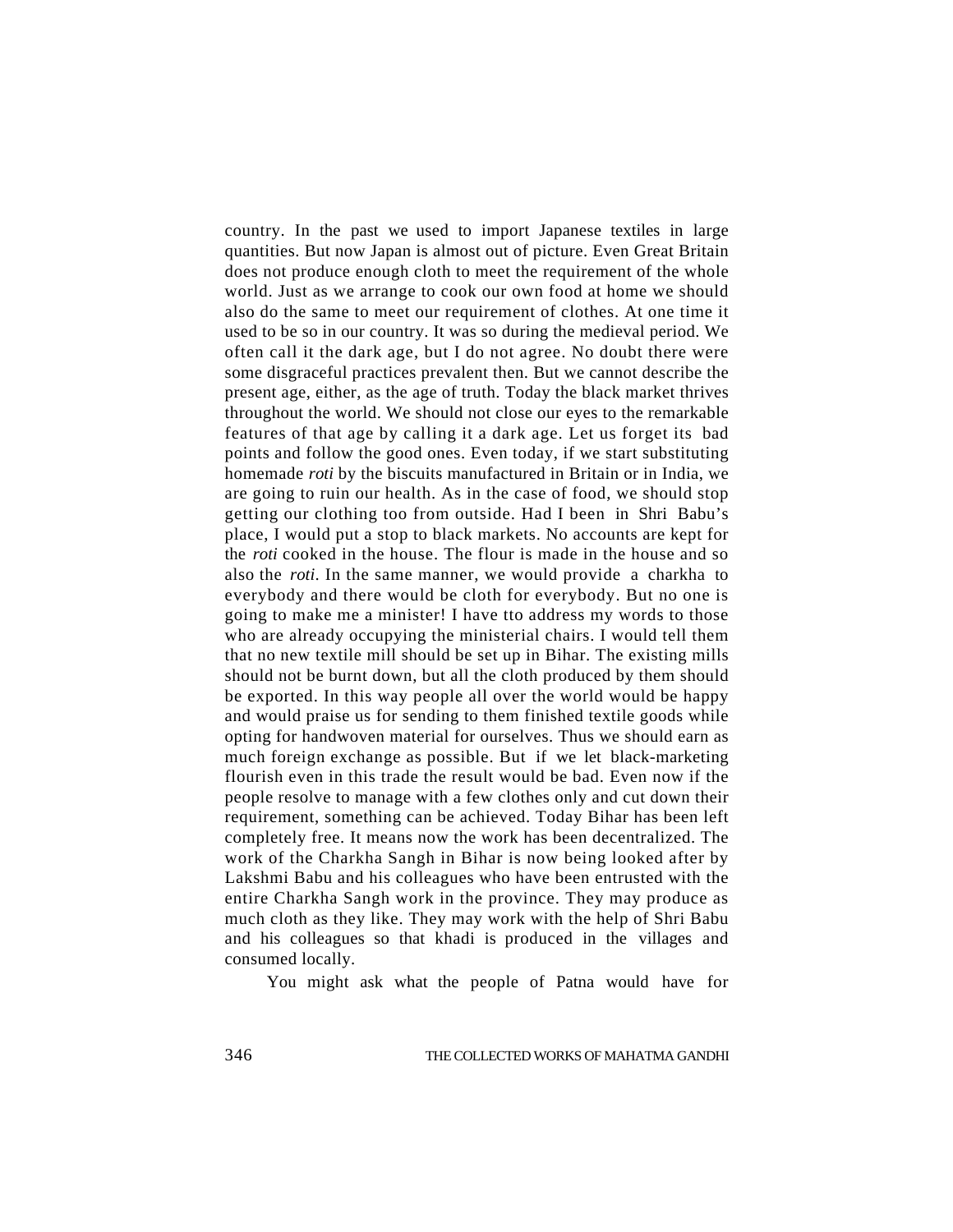themselves. But the villagers can provide khadi for the citizens of Patna too. But even if they do not you can produce your own khadi if you wish. There are many schools and colleges here where boys and girls go to study. The boys go to study the English language but hardly achieve anything worth while. They may obtain the M.A. or B.A. degrees, but most of them cannot write English. They just manage to speak a little English, and consider themselves great. If all the students learn spinning and weaving for an hour or two daily they would be doing all the work themselves in a few days. If even those who are not studying give an hour or two to khadi work while sitting idle at home they can produce more khadi than they would need. Khadi does not need coercion. If you do this work voluntarily, you can produce khadi of every kind. The village people have been exploited enough. The townspeople consume the cloth produced by them. But I wish villagers to consume the cloth they produce. It should be so even for the townspeople.

Everything that goes with the mills comes from outside; so much so that even the spindle of the mill's spinning-wheel is not produced here. The textile engineers also come from outside. But all the components of the charkha can be produced here. If khadi is woven in the villages, every village can become selfsufficient and meet its own requirements of food and clothing.

Bihar is now free from [the supervision of] the Charkha Sangh. Lakshmi Babu will demonstrate how decentralization works. If he fails I shall ask him if the people of Bihar are capable only of plunder and massacre and can do nothin5g good.

[From Hindi] *Bihar Samachar*, 21-4-1947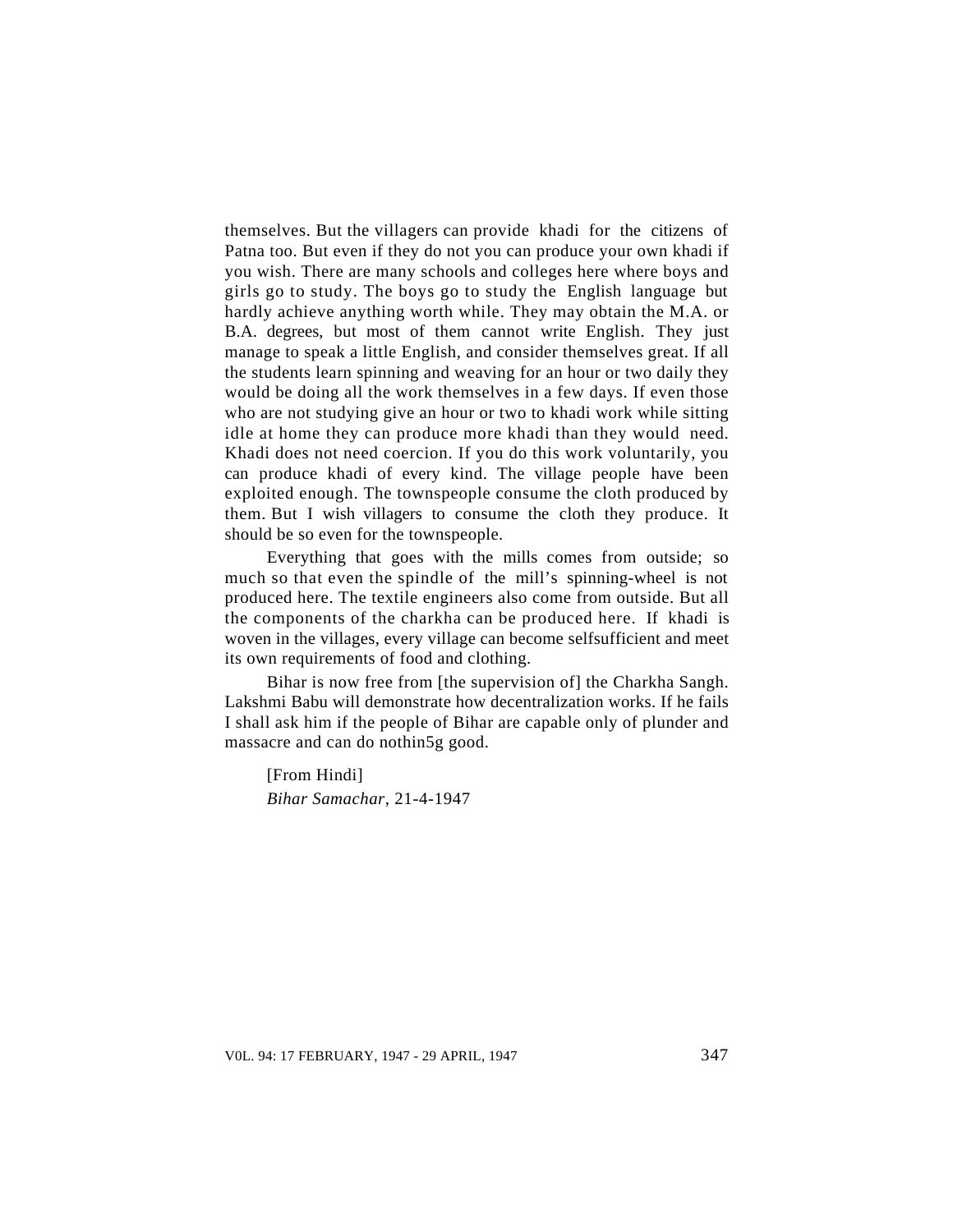# *349. LETTER TO SUDHIR AND SHANTI GHOSH*<sup>1</sup>

PATNA, *April 21, 1947*

# CHI. SUDHIR AND SHANTI.<sup>2</sup>

I have had all your letters. The work in front of me leaves little room for correspondence that is not absolutely necessary. I have little to say to you. I have to listen to what you may have to say. You must have seen all I had to do with the Viceroy. We have come to like one another. Events will show of what he is made. He is certainly working hard as behoves a naval man.

Both of you are on your trial there. I have no doubt you will come out well through the ordeal. How is Shanti keeping in health? What is she learning there?

My work is very difficult. I have no business to grumble. When I approached it, I knew the difficulty. I suppose you are getting some Indian papers.

Give my love to Agatha<sup>3</sup> and other friends. I do hope Carl Heath is better.

Love to you both.

 $BAPI<sup>4</sup>$ 

SHRI SUDHIR GHOSH INDIA HOUSE, ALDWYCH, W. 62 LONDON, S.W. 1

Sudhir Ghosh Papers. Courtesy: Nehru Memorial Museum and Library

 $<sup>1</sup>$  A copy of this letter sent to the addressee carries the following postscript in</sup> Gandhiji's hand: "This is a copy of the letter that was posted to you yesterday stupidly to the wrong address. Not wishing to run the risk of delay I had the text copied out. The original was written in my own hand."

Later the original letter was also received by the addresee.

 $2$  The superscription is in the Devanagari script.

- <sup>3</sup> Agatha Harrison
- <sup>4</sup> The subscription is in the Devanagari script.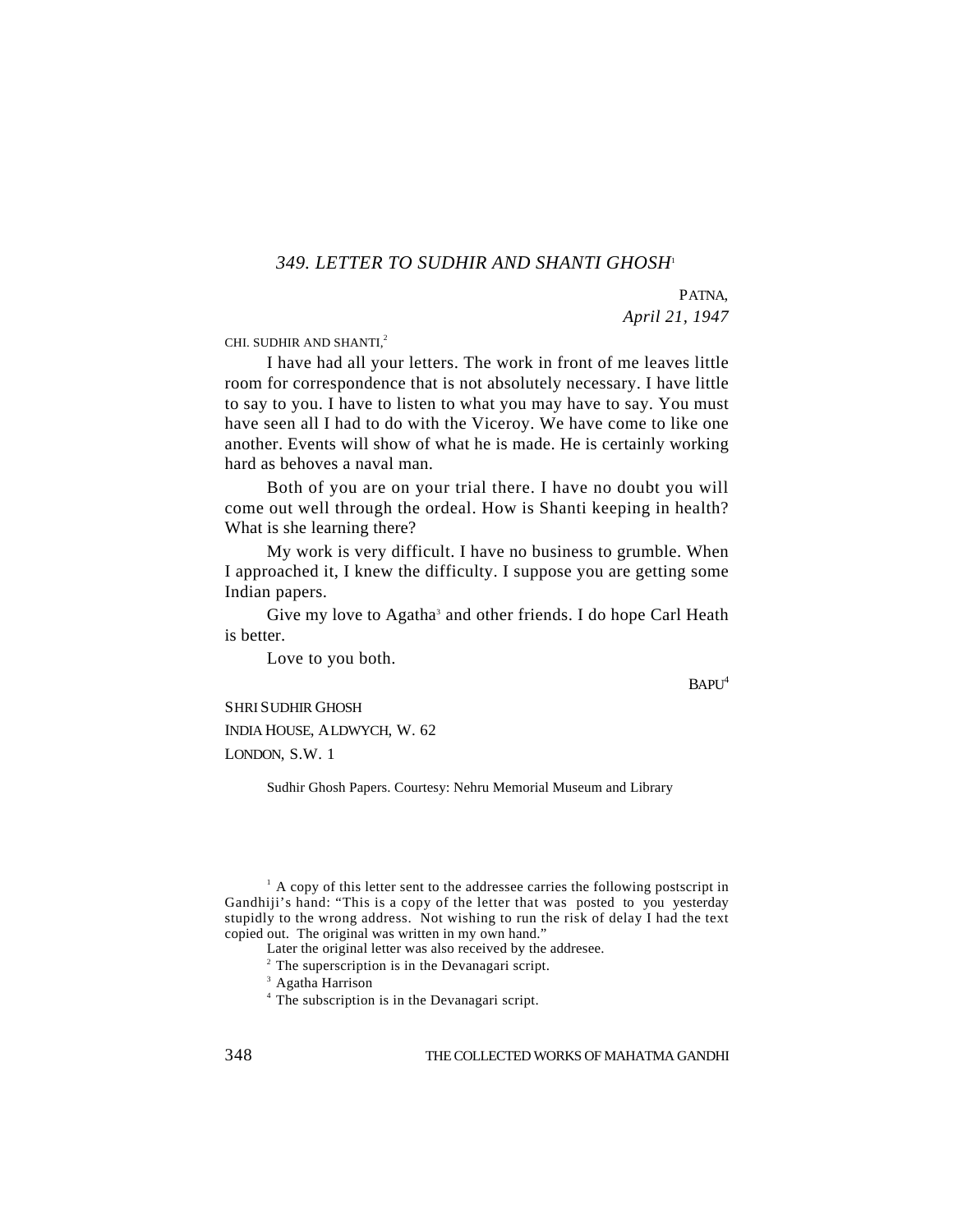# *Z350. LETTER TO JAISUKHLAL GANDHI*

**PATNA** *April 21, 1947*

CHI. JAISUKHLAL,

Please do not worry about Manu in the least. Her mind has improved considerably, but not to my satisfaction. I think her health depends on her mind. She seems to be keeping back something, but I have not been able to understand what. Perhaps she herself does not understand. I think of her all the time. My hopes are very high. This is enough for today.

Pyarelal is working hard in Noakhali. But we do not understand why he has not written to anybody here. I see that Manu's mind is completely normal now.

> *Blessings from* **BAPU**

From a microfilm of the Gujarati: M. M. U./XXIV

#### *351. LETTER TO MADALASA*

PATNA, *April 21, 1947*

CHI. MADU,

I have your letter. Radhakisan<sup>1</sup> and Jajuji are here. You know there was a meeting of the Charkha Sangh.

Get rid of your unsteadiness and your stupidity. If you submerge yourself in Shriman your own self will be revealed to you. For you there is no other way but this. Have you understood this man who signed a blank sheet for you?<sup>2</sup>

*Blessings from*

[From Gujarati]

*Panchven Putrako Bapuke Ashirvad,* pp. 332-3

<sup>1</sup> Radhakrishna Bajaj

<sup>2</sup> The addressee's husband, Shriman Narayan, had given her a signed blank sheet, when she asked him for a reward, to be filled in by her at will.

VOL. 94: 17 FEBRUARY, 1947 - 29 APRIL, 1947 349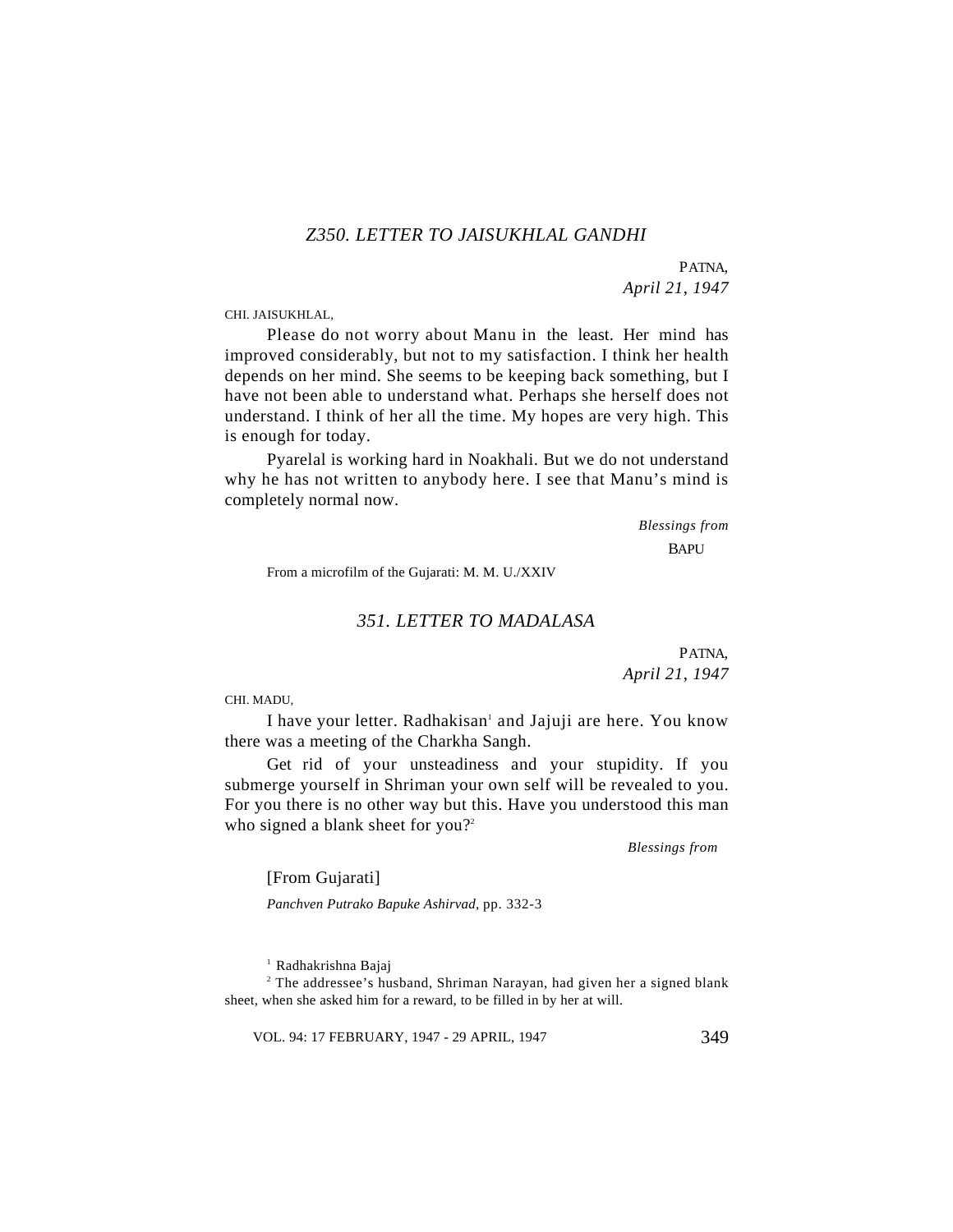#### GANDHI CAMP, PATNA,

#### *April 21, 1947*

Saralabehn<sup>1</sup> is the wife of a mill-owner but she has embraced poverty for the sake of the country and that too not under any pressure but voluntarily. It can be truly said of her that there is no woman equal to her in India. She ought to be taken on the Board of Trustees<sup>2</sup> because then alone the attitude of mill-owners will undergo the change I desire. I know that my friends in the Charkha Sangh will not agree with me. Saralabehn perhaps is the first woman among Gujaratis who is rendering service silently. She is a good worker and an equally efficient housewife. She is the wife of a millionaire but she is the living image of simplicity and sacrifice.

[From Gujarati] *Biharni Komi Agman,* p. 234

#### *353. LETTER TO SARALADEVI A. SARABHAI*

*April 21, 1947*

The day before yesterday the Board of Trustees discussed your name. They were nearly unanimous that at a time when khadi was under a cloud and when the khadi policy was obviously operating against the mills, the inclusion of the wife of a textile king on the Board was sure to cause an uproar. In spite of it the Board of Trustees might have agreed to your appointment if I had insisted on it. I refused to ask for a favour in this manner. The Trustees were happy. I therefore withdrew your name. But my calculation in this case went slightly awry. I have often of late noticed that my word does not carry weight with my co-workers and colleagues as it once used to do. In a way it pleases me. Maybe, I was stifling their reason before and it has now found its freedom! Or, is my thinking out of tune with the times? Be that as it may, I have fully opened my mind to you. Such is my regard for your purity. What I expect of you is that you will continue to take interest in developing the science of khadi as if you were actually a trustee of the Spinners' Association and belie the doubts

<sup>&</sup>lt;sup>1</sup> Wife of Ambalal Sarabhai

<sup>2</sup> Of the A.I.S.A.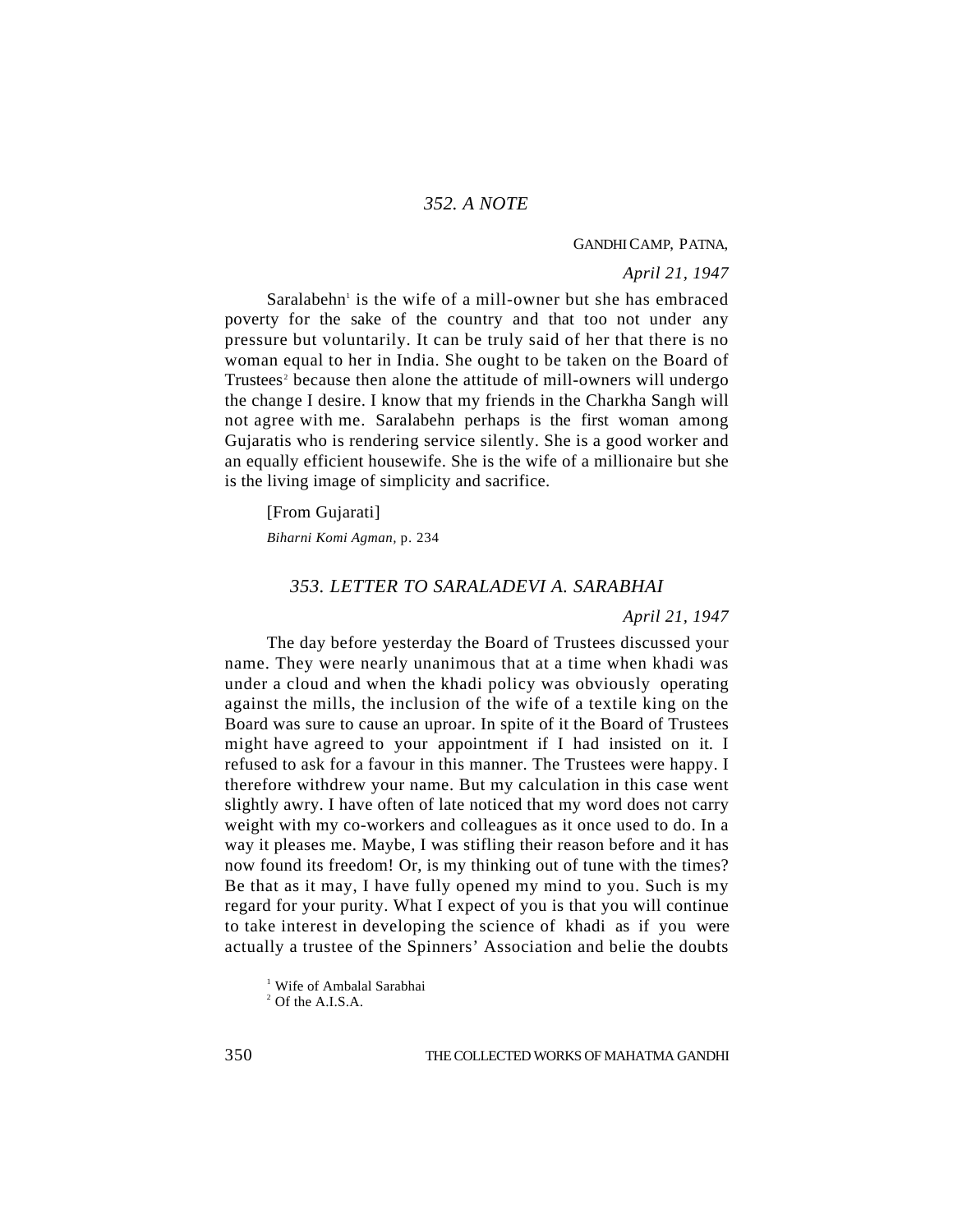and fears of the sceptics by showing to them that the wife of a millowner can be as much a lover of khadi as the most ardent of khadi workers.

[From Gujarati] *Biharni Komi Agman,* pp. 234-5

#### *354. A LETTER*

#### *April 21, 1947*

The kind of work which had to be done before attaining independence was different and now that swaraj is on its way we need the co-operation of each and every Indian to carry on the affairs of the nation. For instance, Girijashankar Bajpai. You do know, don't you, how in 1942 he had circulated blatant lies regarding Ba's death, not to mention those about me. But now we ought to utilize his talents. And it is being done. This is how organizations for the constructive programme should function. It is essential that everyone should give up past prejudices and contribute one's mite in laying the foundation of a strong country. That is why I wanted. . .<sup>1</sup> to be taken on the Board of Trustees.

[From Gujarati] *Biharni Komi Agman,* pp. 236-7

#### *355. A LETTER*

*April 21, 1947*

The words "I have lost interest in everything" are not proper. One who regularly recites Ramanama cannot say any such thing. Where is happiness? Where is unhappiness? What is happiness? What is unhappiness? Are you rendering service? I see no obligation for you to go to Gujrat<sup>2</sup>. I would have gone but I was prevailed upon not to go. I shall talk about it some other time. If I could fulfil my duty here, it will certainly have an impact on Gujrat, rather, on the whole world.

*Blessings from*

#### BAPU

[From Gujarati] *Biharni Komi Agman,* p. 236

1 Omission as in the source. The reference is to Saralabehn Sarabhai; *vide* the preceding item.

 $2$  A district in the Punjab

VOL. 94: 17 FEBRUARY, 1947 - 29 APRIL, 1947 351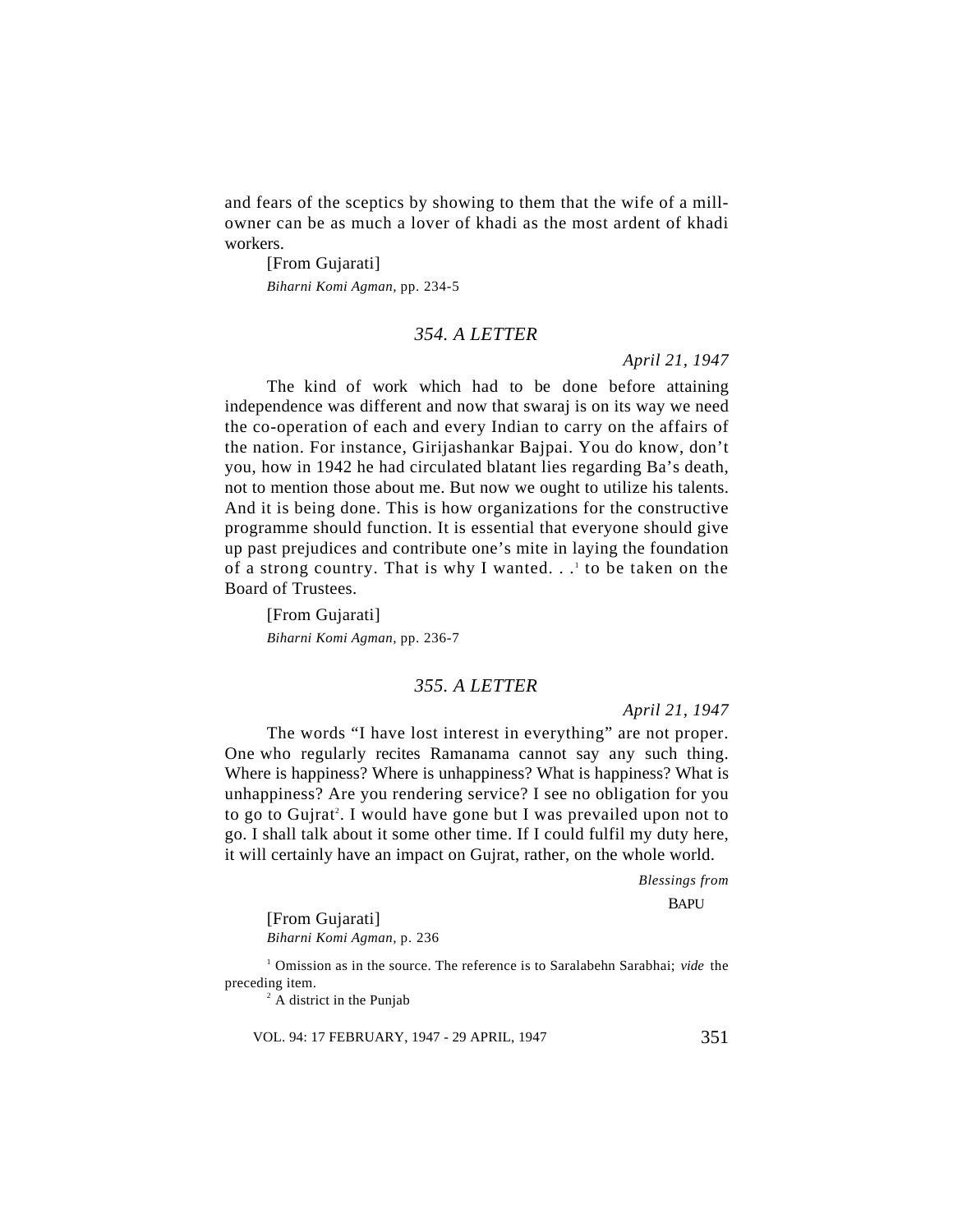# *356. A LETTER*

*April 21, 1947*

Why were you worried by the young man's vulgar words? If you are a brave woman you will die before anyone molests you. We are all prepared to die; that alone is our duty. You have the armour in the form of Ramanama. How can you have any fear?  $\ldots$ <sup>1</sup>

[From Gujarati]

*Biharni Komi Agman,* p. 236

# *357. LETTER TO SATIS CHANDRA DAS GUPTA*

PATNA, *April 21, 1947*

CHI. SATIS BABU,

I have your letter.

(1) It is necessary to make arrangements for rehabilitation, but if the Government or the Muslims do nothing what can we do?

(2) What work can we possibly offer if the Government extends no help?

(3) It is my firm belief that we will not get mill yarn. What little [yarn] we might get will not serve our purpose. We should produce hand-spun yarn. The weavers should spin themselves and so should others.

(4) If all the detenus are released we should not bother about bringing as action. It is outside our field.

(5) I read Abha's letter. I attach no importance to it.

Dr. Mahmud has arrived there. Let us see what he does.

I am eager to go there. I am watching the situation here.

Will it be better if I write in English? I can also get Sailen to write in Bengali. I shall do as you say.

What shall I write about Amiya?

*Blessings from* **BAPU** 

From a photostat of the Hindi: G. N. 9076

<sup>1</sup> Omission as in the source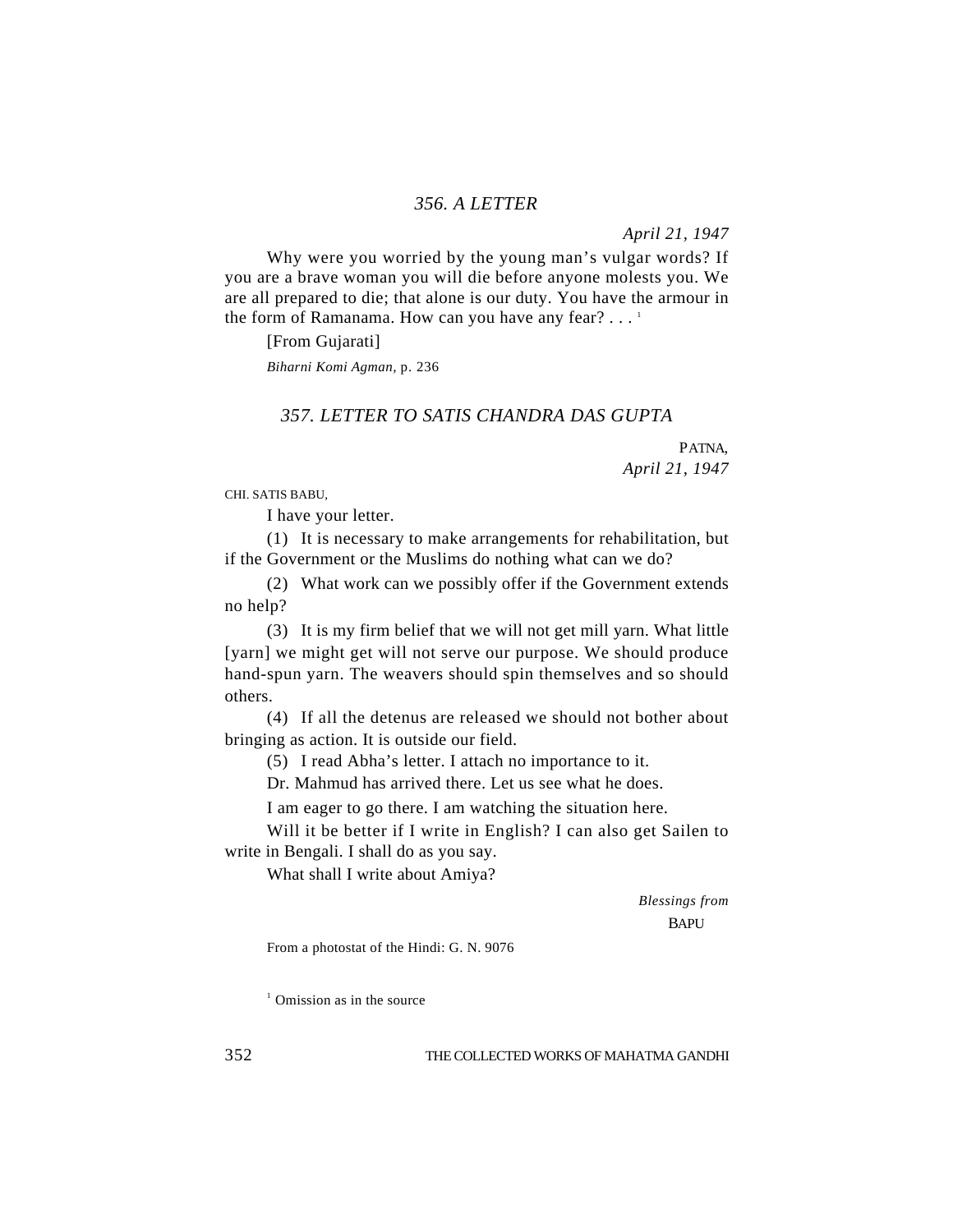PATNA, *April 21, 1947*

BHAI SHUKLA,

What is this telegram?<sup>1</sup> Do fasts have to be undertaken for such things even now???

*Yours sincerely,*

M. K. GANDHI

From a copy of the Hindi: Pyarelal Papers. Nehru Memorial Museum and Library. Courtesy: Beladevi Nayyar and Dr. Sushila Nayyar

#### *359. SPEECH AT PRAYER MEETING*<sup>2</sup>

*April 21, 1947*

BROTHERS AND SISTERS,

Today also I wish to speak to you about khadi. Its secret lies in hand-spun yarn. Spinning used to be the occupation of women who were regarded as slaves. Who would pay the poor souls the wage that was their due? In the middle ages women were compelled to spin for a mere pittance. Except in Assam, weaving everywhere was considered to be man's occupation. Weaving has survived even today, but if hand-spinning is not revived weaving too is certain to die out in course of time.

If every man and woman does not regard spinning as his or her dharma, that is, does not do carding , or make slivers and spin himself or herself, khadi is bound to die. I shall not call it khadi if a few wear it by way of fashion. My definition of khadi is that it should replace mill-cloth throughout India. I do not have the words to describe the strength it is bound to generate.

This will remain but a dream if men do not spin by way of atonement and the injustice done to women does not cease. The wages payable to women for an hour's spinning should be the same as are paid to men. There should be no inequality in the wages paid to men and women. The times have changed when man was regarded as

 $2$  It being Gandhiji's silence day, his written speech was read out.

<sup>&</sup>lt;sup>1</sup> This was from Ananddas, Secretary, Raipur Ashram, informing Gandhiji about the addressee's fast for Harijans' entry into a temple owned by a Congressman; *vide* also "Speech at Prayer Meeting",1-5-1947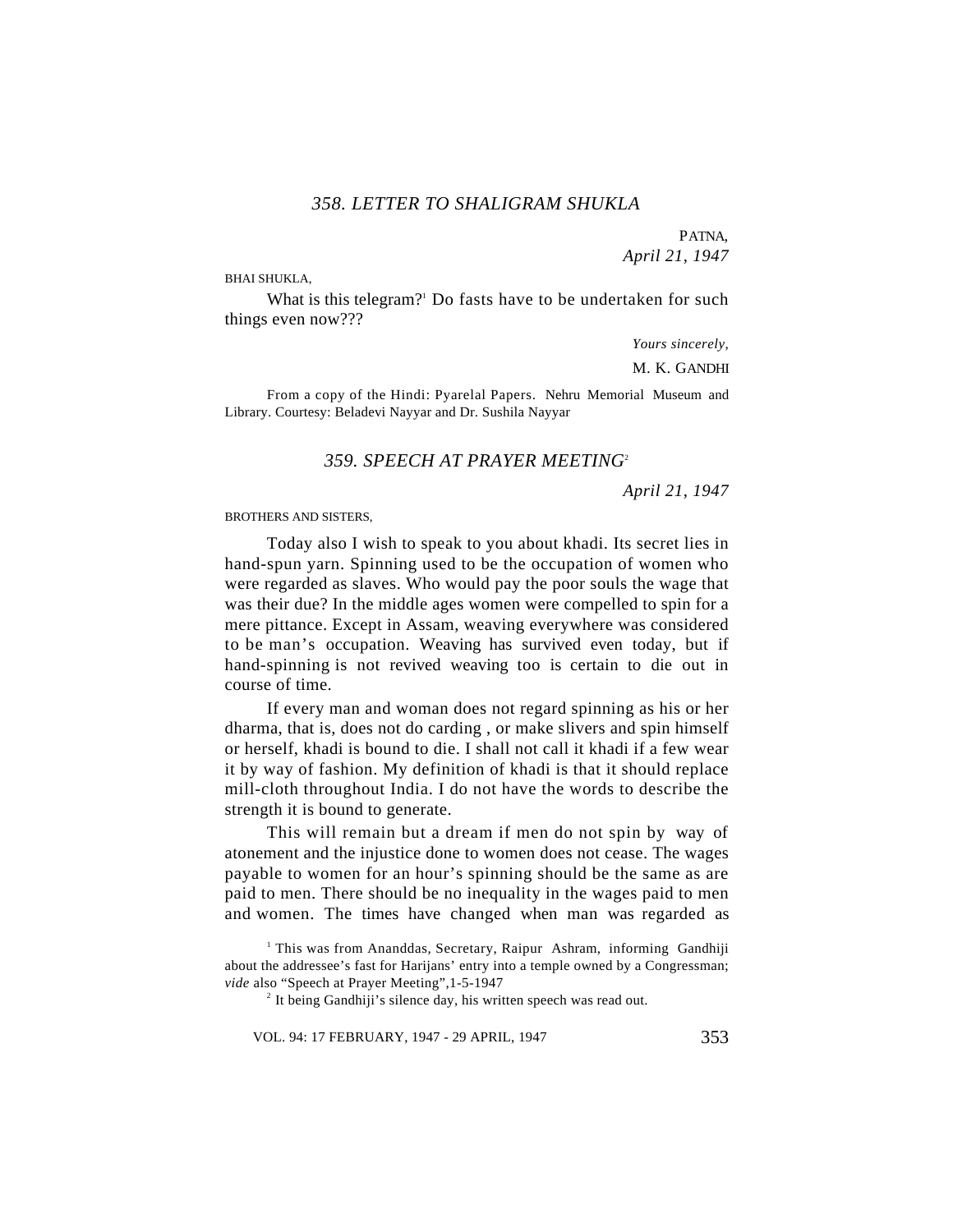woman's master. That we do not admit this is a different matter. God has made man and woman one complete whole. One must not lord over the other. An endeavour is being made to establish this truth through khadi.

Time will come when a mill-owner's wife will herself become a worker and a carding woman. Then there will be no need for millcloth. Women should prepare themselves to hasten the advent of such a day.

[From Hindi]

*Bihar Samachar,* 24-4-1947

# *360. TALK WITH MANU GANDHI*

GANDHI CAMP, PATNA, *April 21, 1947*

I am against machines just because they deprive men of their employment and render them jobless. I oppose them not because they are machines but because they create unemployment.

That boy will grow into a courageous, healthy and serviceminded boy, provided he gets a wholesome environment.<sup>1</sup> His body as well as his mind will develop in right proportion. He will be free of any fraud or immorality. Staying in the village he will serve the villagers and will be content to live on the subsistence provided by the villagers. Through his service and the knowledge acquired by him he will provide proper gui-dance to the people around him and thus train more young men. I expect that a student trained under the Nayee Talim would develop on these lines.

[From Gujarati]

*Biharni Komi Agman,* p. 228

# *361. LETTER TO NIRMALA GANDHI*

PATNA, *April 22, 1947*

CHI. NIMU,

Sita and Sumi arrived last night. Sumi's health seems to have improved. She is enjoying herself and wants to stay for a few days. I

<sup>1</sup> Manu Gandhi had asked how a boy would shape if he got training under the Nayee Talim up to the age of 14-16 without going to any school.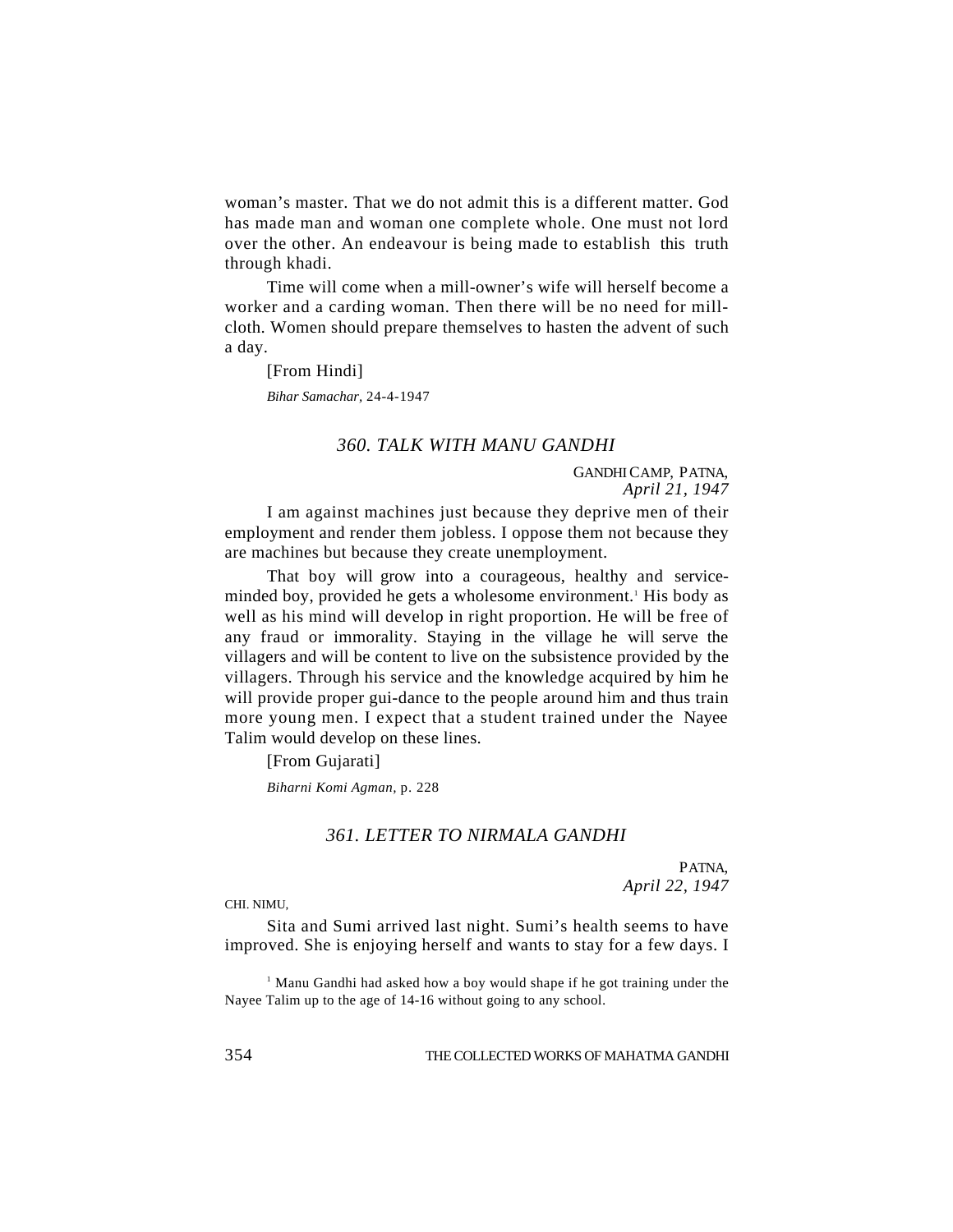have laid down the condition that she could stay only if I was present and it had the approval of you both. Sita shall be leaving for Akola tomorrow.

Hope you are keeping good health.

I have no time to write more.

*Blessings to you both from* **BAPU** 

From the Gujarati original: Mrs. Sumitra Kulkarni Papers. Courtesy: Nehru Memorial Museum and Library

# *362. A LETTER*<sup>1</sup>

GANDHI CAMP, PATNA,

*April 22, 1947*

Excessive liberty leads to terrible consequences. Those who wish to go in for a love-marriage may get engaged provided they have their elders' approval but should avoid any personal contact for a least three years and should continue doing their respective work during that period. I have no doubt that young men and women who act on these lines are bound to be happy in life.

[From Gujarati]

*Biharni Komi Agman,* pp. 239-40

### *363. LETTER TO BRIJKRISHNA CHANDIWALA*

PATNA, *April 22, 1947*

CHI. BRAJKISAN,

I have your two letters. My going there is not certain. Do not believe the newspapers.

If I invite the Socialists there will be an outcry in the country. It would be better the Jayaprakash sees me whenever necessary. The whole situation is getting out of hand. No one knows how it can be remedied. You should not worry. It will be God wishes.

*Blessings from*

**BAPU** 

 $[PS.]$ 

I got the list.

<sup>1</sup> The addressee wanted to marry a college mate of hers.

VOL. 94: 17 FEBRUARY, 1947 - 29 APRIL, 1947 355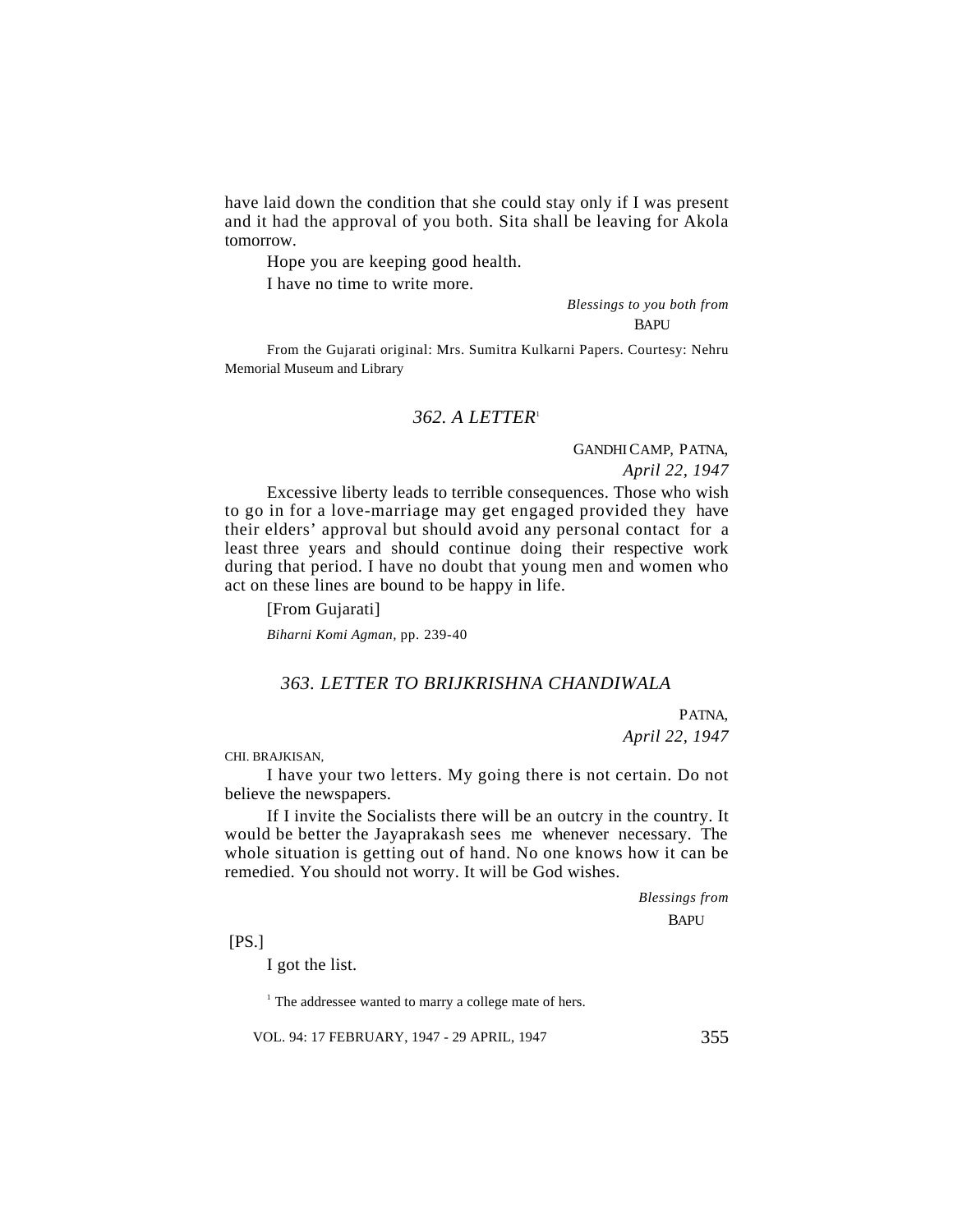From a photostat of the Hindi: G. N. 2502

#### *364. LETTER TO GOVIND DAS*

PATNA, *April 22, 1947*

BHAI` GOVINDDASJI,

I have your letter. Congratulations on getting a grandson. May your grandson have a long life and may he become a true worker.

> *Blessings from* **BAPU**

SHRI GOVIND DAS RAJA GOKULDAS MAHAL JUBBULPORE, C.P.

From a photostat of the Hindi: C. W. 10422. Courtesy: Seth Govind Das

# *365. DISCUSSION AT HINDUSTANI TALIMI SANGH MEETING*

PATNA, *April 22, 1947*

ZAKIR HUSAIN<sup>1</sup>: In the morning session we heard the reports from the provinces. The budget was sanctioned and the question of how much aid we should seek from the Government was discussed.

GANDHIJI: The Government would be prepared to give us as much as we ask for. But the very move to seek Government aid would mean the end of Nayee Talim.

ZAKIR HUSAIN: No, the question was only regarding the students' fees. The point under discussion was how many students should we admit. If we take more students it will naturally help us in meeting the expenses but then we would be ruining our cause.

GANDHIJI: Of course, that is obvious. We should take only as many students as we want—not more. I have quite a few things to say about the budget. I would like Ashadevi and Aryanayakum to sit and discuss it with me and make whatever alterations they possibly can in it. After three years nothing should be expected either from me or

<sup>1</sup> President, Hindustani Talimi Sangh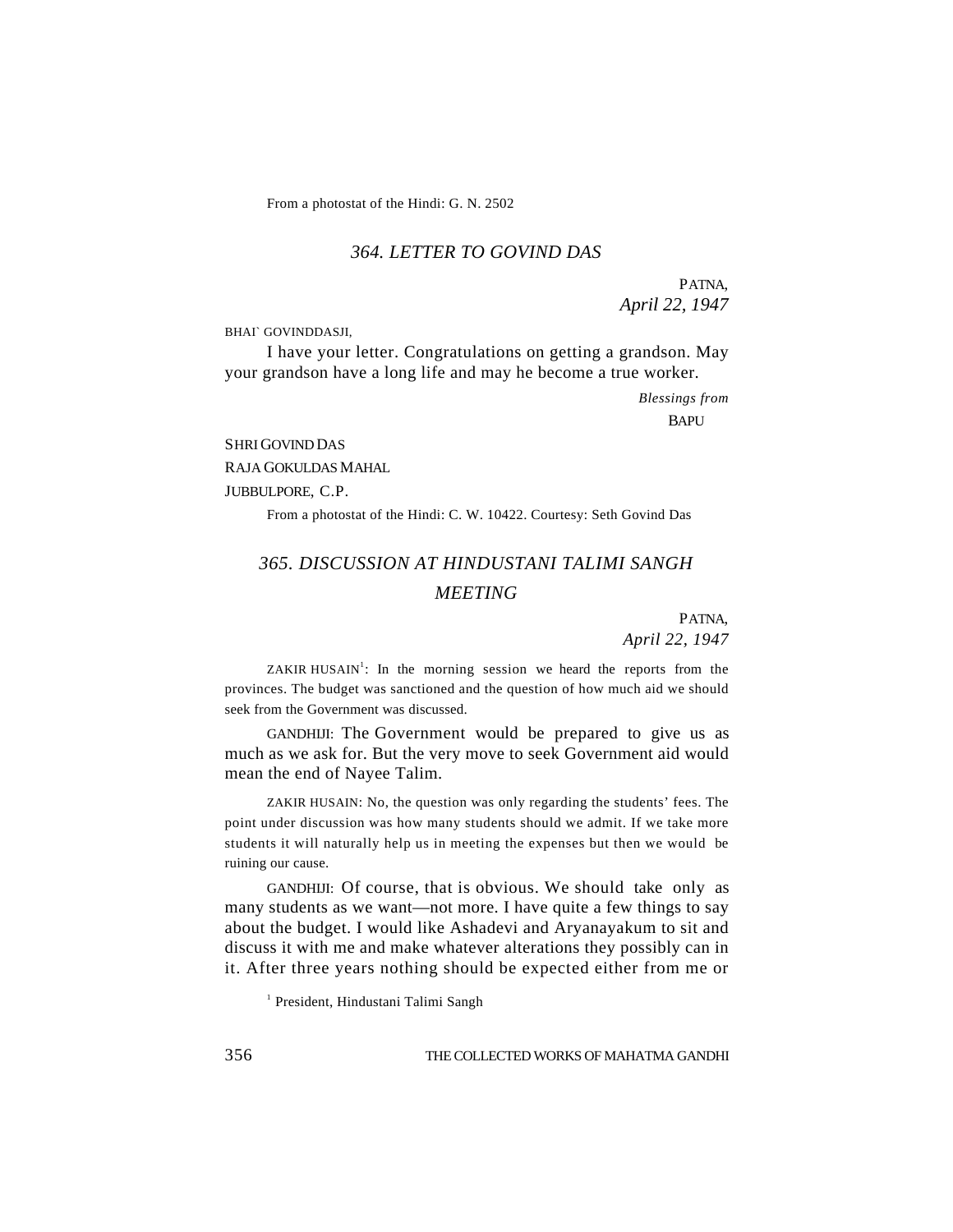from anyone else. If we fail to achieve this, Nayee Talim will not work. If you want to make it self-supporting you should prepare you budget accordingly. And if at the end of three years we do not succeed we will have to declare our bankruptcy before the country. We should not keep silent lest we lose the credit we have earned. True credit lies in success.

ZAKIR HUSAIN: We have received a request from Madras<sup>1</sup> that the Talimi Sangh should run a school there. The Government is prepared to bear its expenses. They have asked for Ramachandran to take up the responsibility of conducting Nayee Talim under the Ministry.

GANDHIJI: Ramachandran hasn't come, has he? I shall have to talk with him about this. As regards the school we should take up the task only if we are capable of fulfilling it, other- wise we shall be putting the Government in a fix. Today we have our ministries and crores of rupees have come into our hands. We can spend the amount any way we like. If our own conscience does not question it, perhaps no one else would. This can work for a year or two. But in the absence of any concrete achievement it is not going to last long. I would, therefore, advise you to accept this responsibility only if you feel you are competent enough to shoulder, it. If we are not, we ought to admit that we can teach [ Nayee Talim] only at our centre and that the provinces are beyond our reach. Instructors from Madras are welcome to come and have a look at the work going on at Sevagram.

Our system of education has three aspects. It leads to the development of the mind, the body and the soul. The ordinary system cares only for the development of the mind. Our system, I claim, purifies the mind and is conducive to its harmonious development. Moreover, it provides nourishment to the soul as well. What does it matter if we do not impart religious instruction? Religious teaching that again from books—is not indispensable for the soul. Through practice we shall teach the boys the noble principles from all the religions.

Nayee Talim is not confined to teaching spinning and sweeping. Though indispensable, these in themselves are not sufficient for our purpose. We shall have to give them up unless they promote the development of the soul. Here I am engaged in other tasks. But Nayee Talim has never been out of my mind.

<sup>1</sup> From Avinashilingam, Education Minister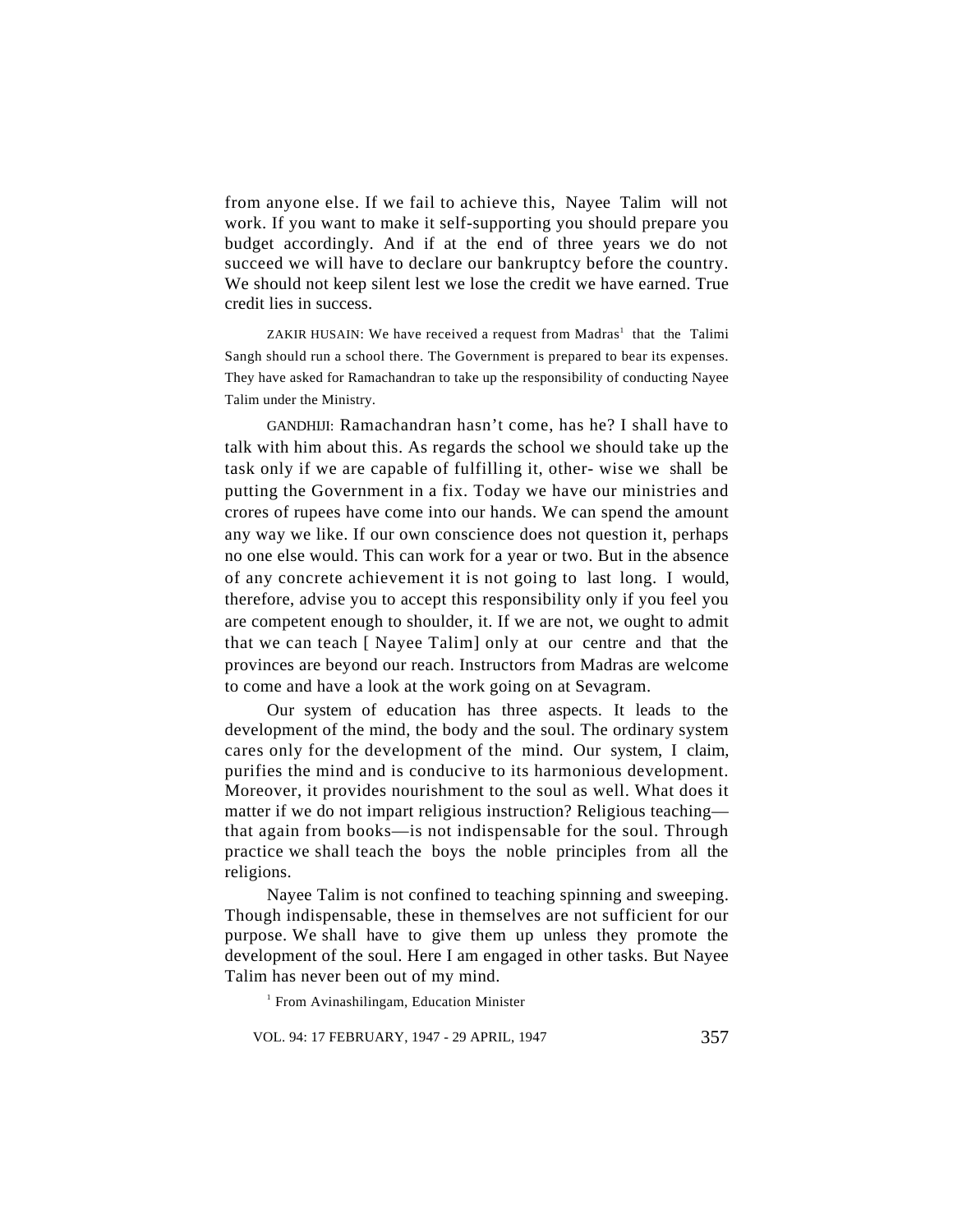The charkha occupied an important place much before Nayee Talim was even conceived of. I knew almost nothing about the charkha when I first referred to it in South Africa in 1908. It was only later on that I learnt more about it. Afterwards came the days of civil disobedience and the Ali Brothers, and the charkha continued to hold an important place. Yesterday in my prayer meeting<sup>1</sup> I had drawn before you the picture of khadi as I visualize it. Khadi of my conception is that which can take the place of all mill-cloth. I would not insist on including khadi in Nayee Talim, if you could suggest some other means for the eradication of poverty. In that case I would gladly admit my mistake. I had discussed this point with Vinoba, Krishnadas<sup>2</sup> and Narandas. To me it is a simple calculation. I feel that if everyone spins for an hour daily all would be able to have the cloth required. If, however, it would require six hours a day from everybody to achieve this, khadi was bound to perish. For people have to do other work also. They have to produce food and do some intellectual work as well. Moreover, Nayee Talim would lose its meaning if one was ever to toil like a bullock under it. An hour spent in spinning is an hour of self-development for the spinner. When Saiyidain Saheb<sup>3</sup> said that at least in the post-basic stage the mechanical processes in the mills would have to be taught, I could not accept it. I hold that if khadi is sound as a foundation for basic education, it ought to be further developed during the post-basic stage. Yesterday Dev Prakash showed me an article which he had written on the *takli* and the broom. He has done some work under Nayee Talim. If all that he writes is true, a lot of knowledge including the knowledge of higher engineering—can be gained through Nayee Talim. But only when we have assimilated all this knowledge can we impart it to others. We have not evolved the science of these essential crafts. The British cloth mills evolved out of our *takli* and loom. They planned the mills because they wanted to exploit us. We do not want to exploit anyone. We do not, therefore, need mills, but we must build up the science of the *takli* and the loom. If India were to copy Europe in this matter, it would mean destruction for India and the world. Of course, if you are in favour of mills then let us talk about them.

ZAKIR HUSAIN: [The difficulty is that] the boys who graduate from our

<sup>1</sup> *Vide* "Speech at Prayer Meeting", 21-4-1947

<sup>2</sup> Son of Chhaganlal Gandhi

3 Khwaja Ghulam Saiyidain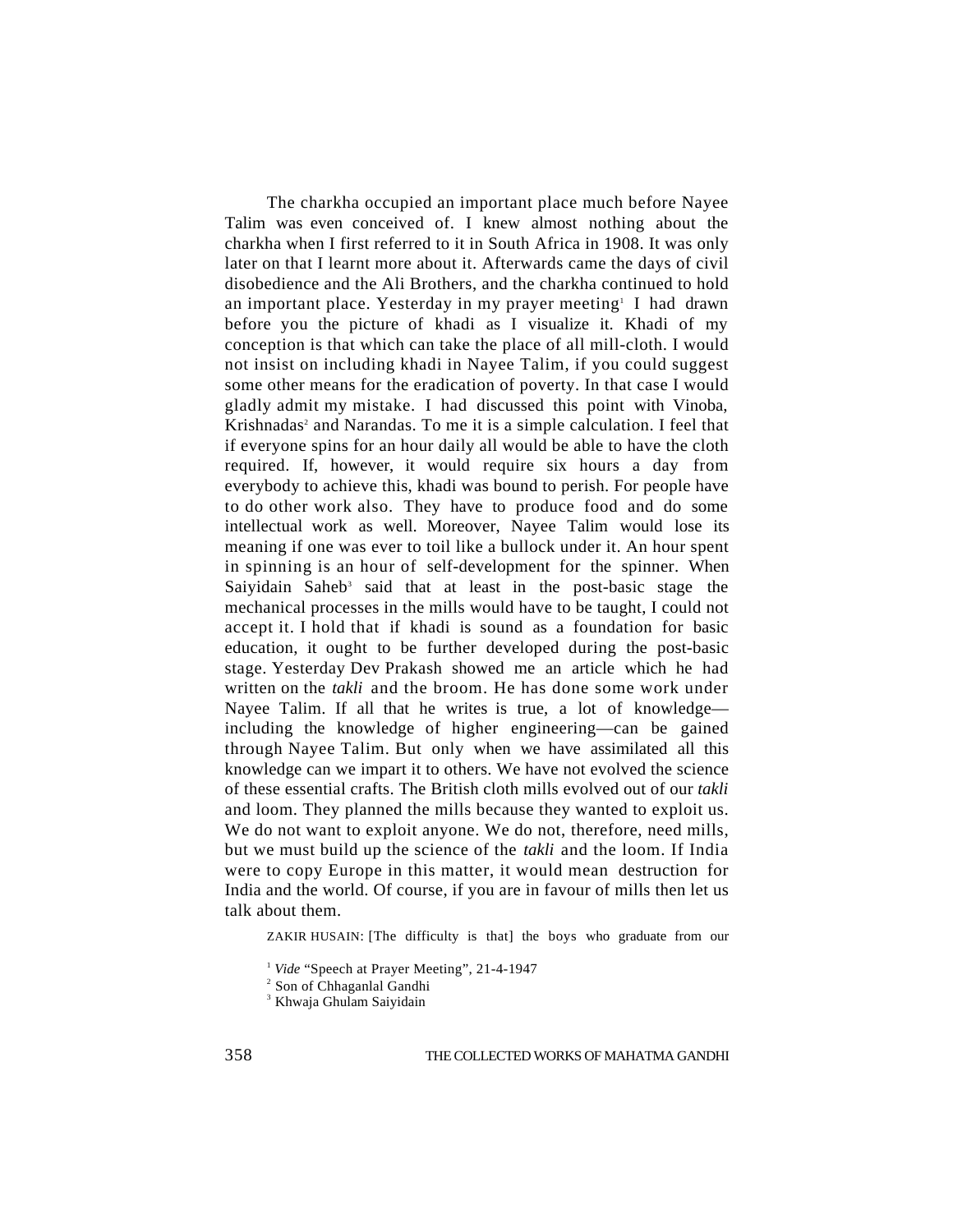schools look to the mills for employment.

GANDHIJI: The boys that will come out of the school of my conception will not look to the mills for employment. As a matter of fact mill-cloth should not sell side by side with khadi. Our mills may export their manufactures. In Lancashire you do not get the cloth manufactured there. The whole of it is exported. But perhaps our mills may not be able to sell their product for long even in foreign markets.

You are right when you say that you cannot help it if the whole atmosphere around is surcharged with the idea of mill-cloth, and even our own ministers are interested in opening mills. The way for us is to die in living up to our faith. If we believe in the truth of khadi we must spread it and convince the ministers that we are doing the right thing and will continue to do so. We are not going to accept defeat. The Congress created the Talimi Sangh but never took any interest in it. Similarly the Congress was instrumental in setting up the Charkha Sangh but it never adopted its programme. Who cares for these institutions today? When Congressmen had a little money and some experience they paid some attention to the constructive work. No doubt, they did some constructive work too. Today, however, the entire Government has come into their hands. They have not yet digested the power it has brought. They will take time to do so.

ZAKIR HUSAIN: We are faced with a great difficulty. To run a school under Nayee Talim means bringing about a new order. Moreover, all the power is in the hands of the ministers who do not fully share our views.

GANDHIJI: No doubt about it. After all schools in the cities cannot be created out of nothing.

ZAKIR HUSAIN: Either you help to co-ordinate the activities of the Government and the Sangh or let us be on our own.

GANDHIJI: I confess I no longer command the same influence as I used to . I do not blame the Government for this. They have inherited a set machinery which they have to work. If I had been a minister, perhaps, I too would have acted similarly. Still, I am talking things over with Jawaharlalji and others. I have to talk and convince them about the work of the Talimi Sangh, have'nt I? I pray to God either to call me to Himself or endow my words with such power that they are able to carry conviction to the people and their representatives.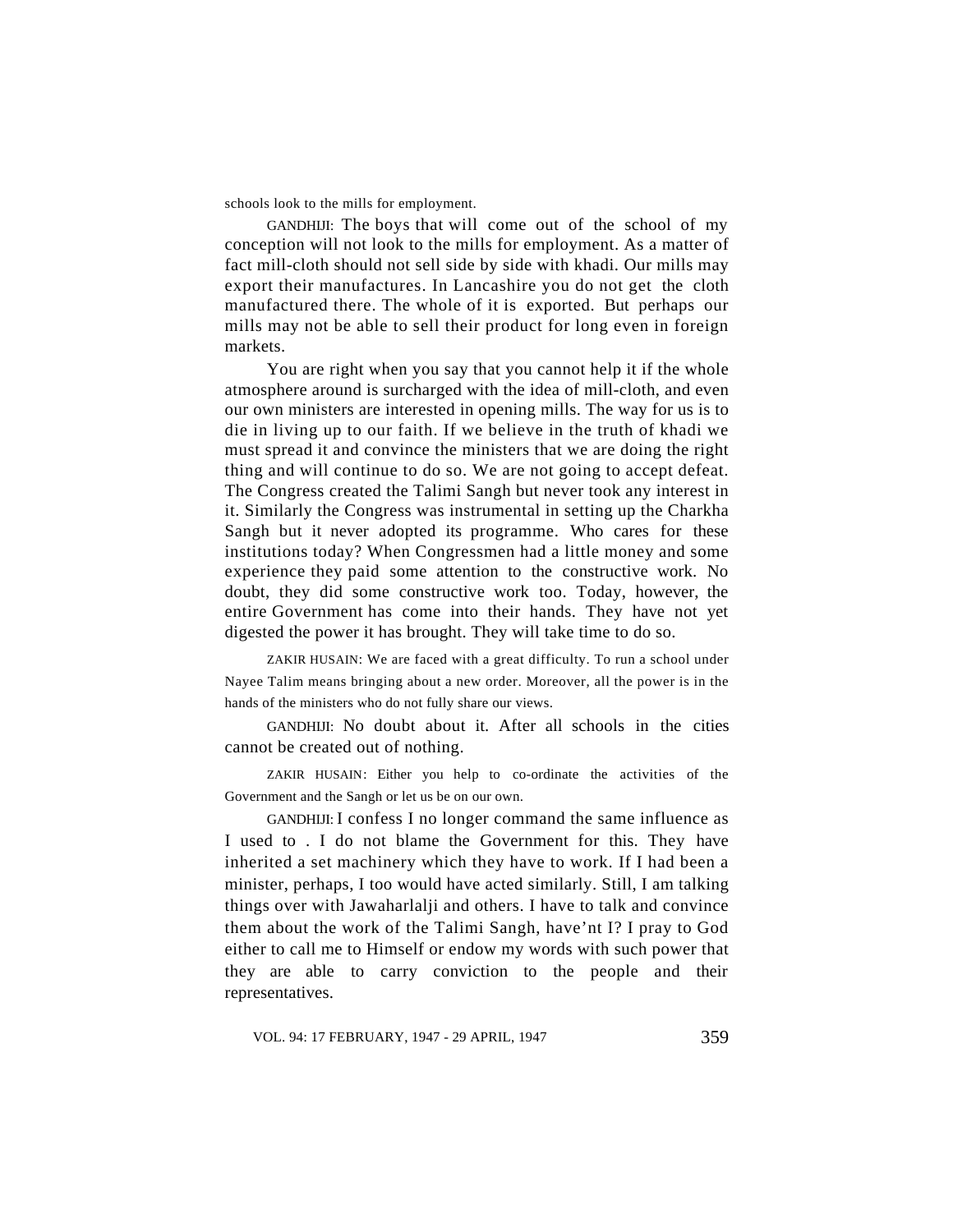You should give up Nayee Talim if you do not believe that it is full of potentialities. Some people come to tell me that now my work is over. So far ahimsa was followed but now the time has come for me to leave. They are not going to listen to me any more.

ZAKIR HUSAIN: But Bapuji, the Congress ought to have explained its policy regarding the Talimi Sangh to the ministers. It never did. I met Maulana Saheb before coming here. He had expressed sympathy and said that he would like to meet the Sangh. The Sangh has now decided to see him.

GANDHIJI: They should have invited you before this. Let Mr. Sargeant' work but he should work under your guidance. In fact I have advised them to invite Zakir Husain Saheb and suggested that only after discussing things with him should they plan their work.

ZAKIR HUSAIN: We feel that with a little effort it could have been done but we never did make that effort.

GANDHIJI: Today the whole machinery of the Congress is crumbling into pieces. Everyone does not realize it but I do.

ZAKIR HUSAIN: In my view facilities should be provided and time apportioned for religious education in our schools, so as to enable those well versed in religion to come and teach there. If the Government decides to undertake more than this it would only increase misunderstanding and friction. Supposing Maulana Saheb prepares the curriculum, not everyone will be prepared to accept it.

GANDHIJI: You should talk it over with Maulana Saheb. I do not subscribe to the view that the Government should provide religious education. If there are some Mussalmans who want to give religious education of the wrong type, you cannot prevent it. If you try to do so, the result can only be bad. Those who want to give religious education, without expecting any remuneration for it, may do so on their own. We will only teach ethics based on the fundamental principles of all religions.

ARYANAYAKUM: One more question remains to be discussed. We have to grant certificates to the boys who have just completed their seven years' course. What should we state in the certificate and what name should we give it?

GANDHIJI: Please prepare a draft in Hindustani and have it in both the scripts so that it is understood by all. Clearly state the boy's qualifications in it. Supposing we mention that our boy is more

<sup>1</sup> Sir John Sargeant, Educational Adviser to Government of India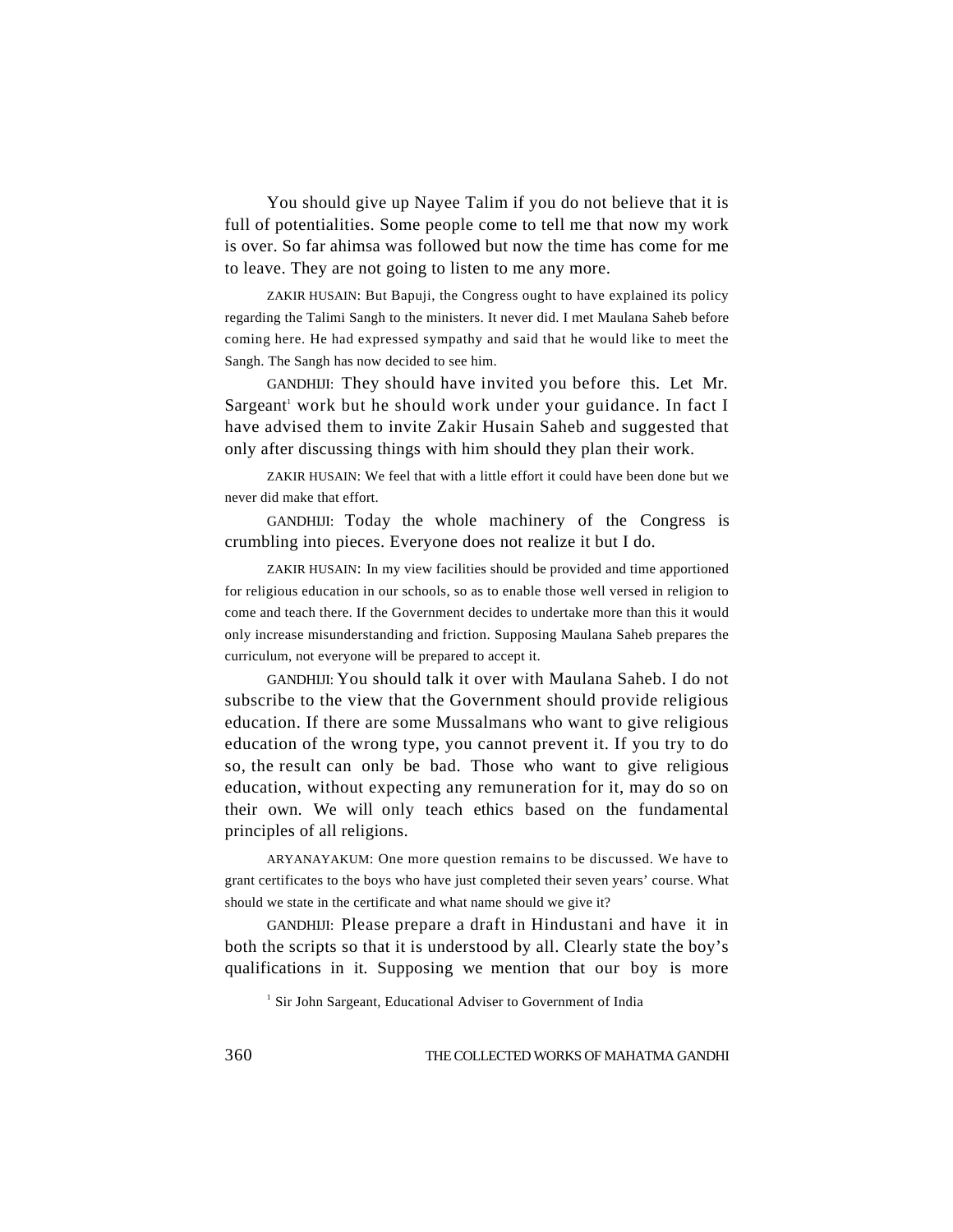qualified than a matriculate, we have to be specific about it. The name should correspond with the qualification certified therein. Giving a thing a high-sounding name when its worth does not correspond to it reflects no credit on the giver.

ZAKIR HUSAIN: We may certify that the boy has completed a full course of basic education.

GANDHIJI: I would rather have a precise word for it just as the Hindi [Sahitya] Sammelan has precise names for its different diplomas.

AVINASHILINGAM: Though the Talimi Sangh follows the policy of coeducation, we in the South do not want to introduce it there.

GANDHIJI: In that case you have the option to say that as it will not be convenient for you to adopt Nayee Talim fully in Madras you will be implementing it only partially. If you have co-education in your schools, but not in your training schools, the children will think there is something wrong somewhere.

AVINASHILINGAM: I think there is no harm if we have co-education among the grown-ups, when they know their own minds. But, in my view, it is not proper for girls of 15 or 16 when they join our training camps.

ZAKIR HUSAIN: The Sangh has not made co-education obligatory for the training schools.

GANDHIJI: Your (Avinashilingam's) arguments, I am afraid, fail to convince me. Even if my children have a tendency to go astray, I would let them run the risk. We shall have to rid ourselves one day of this sex mentality. We should not seek examples from the West. Even in the training schools if the teachers are competent, pure and filled with the spirit of Nayee Talim there is no danger. If, unfortunately, some accidents do take place, we should not be frightened. They are bound to be.

ZAKIR HUSAIN: We are not familiar with the conditions prevailing in Madras. If you feel that the atmosphere there is not favourable for co-education you should wait till it changes in its favour. For the time being you can send your girls to Sevagram.

AVINASHILINGAM: Another difficulty facing us is that we do not have the requisite literature for Nayee Talim. If we can have it ready at one place, it can be adjusted according to the needs of the different provinces. The Talimi Sangh should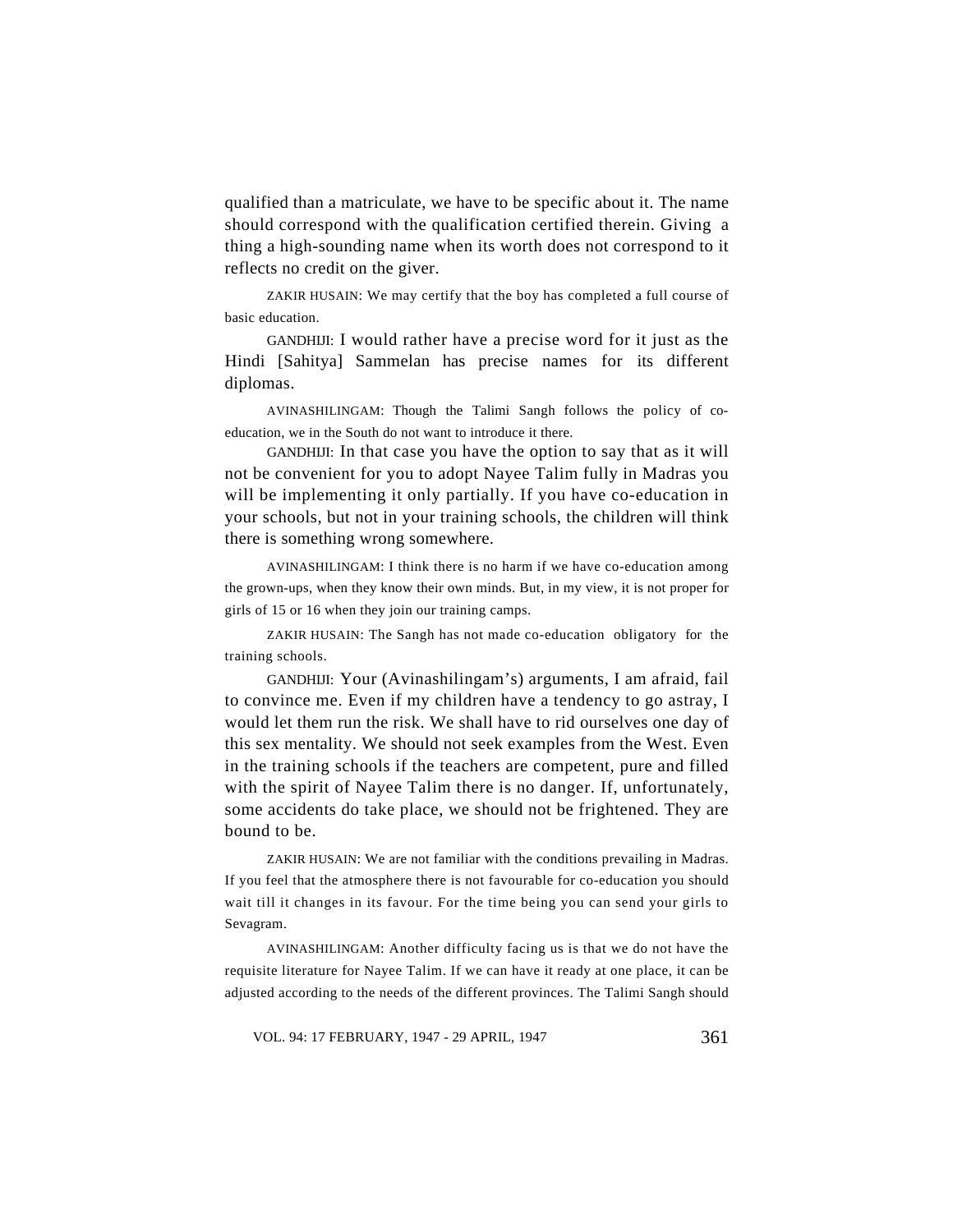take up this task. It can get the blocks made at cheaper rates, have the pictures printed and do such other jobs.

ARYANAYAKUM: There were ten such persons, among those who attended our last training camp, who were competent to produce the literature. Two of them are in Madras. Let us have them for this job.

AVINASHILINGAM: With your permission I would suggest that these books should have beautiful get up.

GANDHIJI: Basic education does not imply work of inferior quality.

AVINASHILINGAM: The books should have such a get up that they attract the children by their very appearance.

[From Hindi] *Harijan Sevak,* 9-11-1947

# *366. TALK WITH BIHAR MINISTERS*

### GANDHI CAMP, PATNA, *April 22, 1947*

I am seriously considering what is my dharma in the present circumstances. Nevertheless, it is my firm belief that God will show me the way through it all. What I say regarding non-violence has no impact today. I do appreciate the love people shower on me. But the only way for me to return that love is that I should place before the world the truth as revealed to me by God. We adopted the weapon of non-violence to drive away the powerful British Government from India. Now if we resort to violence against our own brethren we will be regarded as cowards and will be condemned by the world. You are wearing crowns of thorns on your heads, not of diamonds and pearls.

[From Gujarati] *Biharni Komi Agman,* p. 243

# *367. SPEECH AT PRAYER MEETING*

*April 22, 1947*

BROTHERS AND SISTERS,

Till yesterday I talked to you about khadi because the meetings of the Charkha Sangh were being held all this time. Today there was a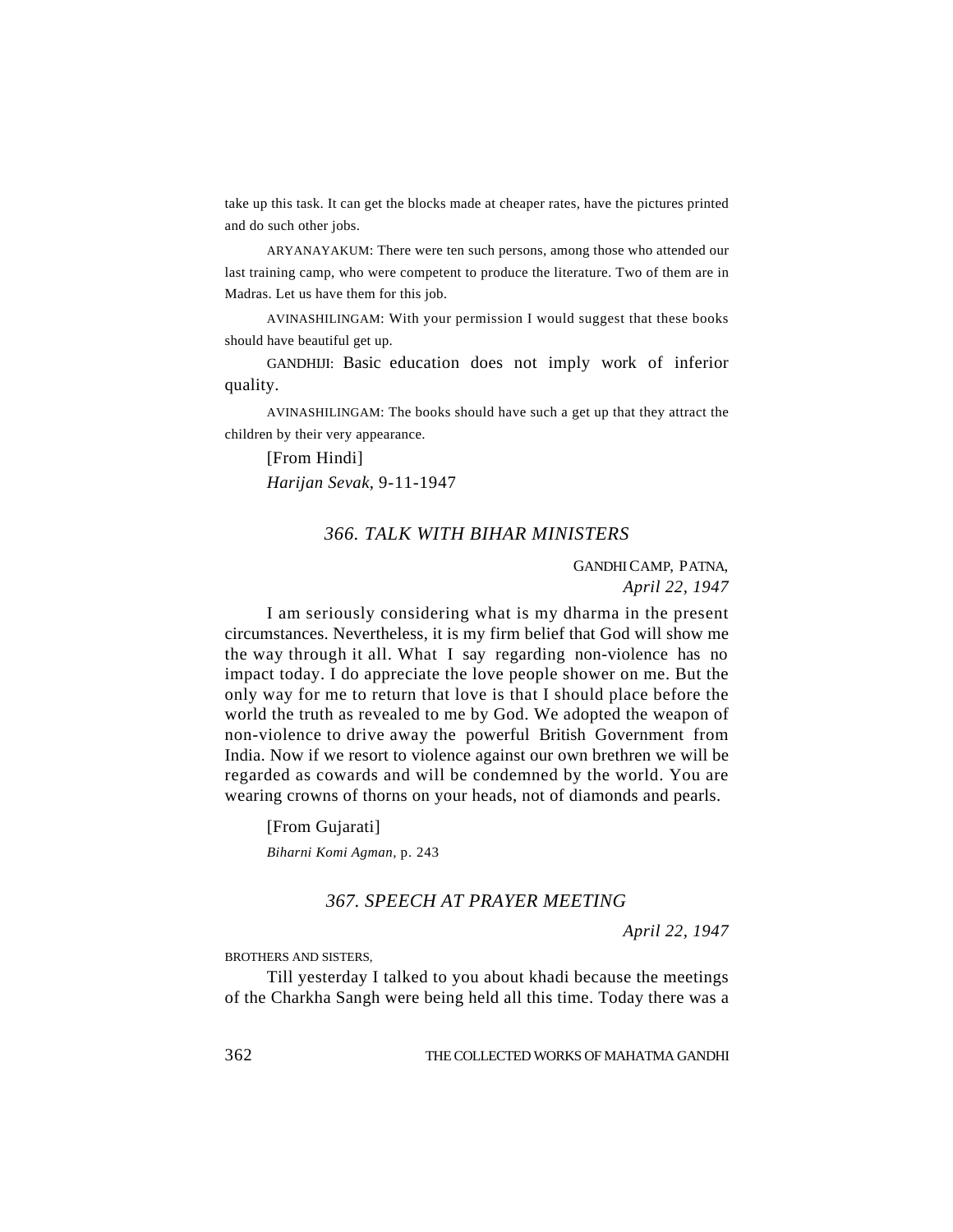meeting of the body formed for Nayee Talim, viz., the Hindustani Talimi Sangh. I wish to tell you about Nayee Talim today. Through you it would be known to the people of Bihar and then the information would spread throughout India. Nayee Talim is now seven years old. There is Congress rule in many provinces. In some provinces<sup>1</sup> the Muslim League is in power. But actually, in all provinces, it is the people who rule.

The Congress introduced the Nayee Talim. Actually the Nayee Talim scheme was prepared some time earlier, but the Congress put its own stamp on it. Let us assume that where the Congress is in power the scheme of Nayee Talim would be carried out by its own workers. We shall carry it out since we have decided to do so. Even if the Congress does not adopt it, those who have accepted Nayee Talim would carry it out. Others would follow if they are convinced.

Now if everyone in Bihar understands how Nayee Talim works, no other scheme can be implemented. If we teach khadi work to all the boys and girls according to the Nayee Talim scheme we shall be able to produce khadi without difficulty. And then Nayee Talim includes many other things as well. People say that the Congress does not carry out all those things. The Charkha Sangh and the Hindustani Talimi Sangh are the Congress organizations; then, why does the Congress not carry out those things? For the present I do not wish to go into this controversy. During the day today the Nayee Talim workers held a meeting. Dr. Zakir Husain was also present. Zakir Saheb is all in all at the Jamia Millia.<sup>2</sup> He has also received training abroad. Without his whole-hearted devotion the Jamia Millia could not be run as it is run now. The Jamia Millia came into being during the Non-co-operation days, when we had called upon boys and girls to come out of their schools and colleges. During those days the trustees of the Aligarh Muslim University said that the students were free to leave the University if they wished. A large number of Muslim students then gave up studies. Then came the problem of their future. It was then that the Jamia Millia was born. I also played some part in it. The Ali Brothers were then with us. Zakir Saheb was not there. But people had their eyes on him. When he came he took upon himself the responsibility and developed Jamia Millia into a great institution.

Aryanayakum and Asha Devi of the Hindustani Talimi Sangh have also come here. Nayee Talim includes a great many things. I

<sup>1</sup> Namely, Bengal and Sind

2 He was the Vice-Chancellor of Jamia Millia Islamia.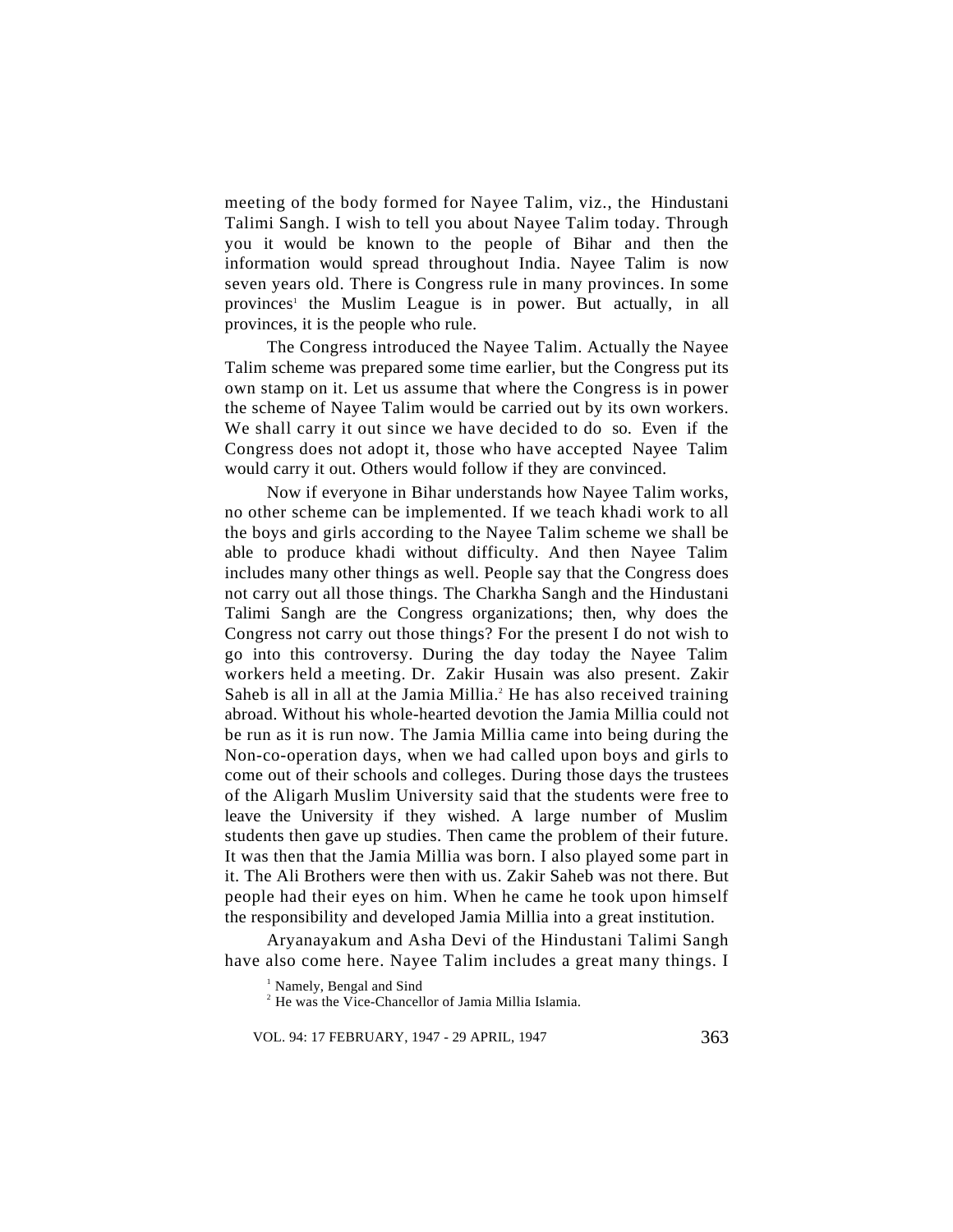shall not talk about all of them. Nayee Talim means training our boys and girls through the medium of such handicrafts as are to be found in India and thus contributing to their growth and development. There should be harmonious development of the body, mind and soul. If everyone is given this type of training, there would be no fighting among ourselves such as is going on in the country today. Countries like England, Germany, Japan, Italy, etc., rely on the sword. Hence training of their children also follows the same pattern. You would be convinced if I explained all the points to you. These countries train their people in the light of the course they want them to follow. Under such training there is almost no scope for spiritual development. It emphasizes only physical development and the people with such training are appointed to high posts in the army and the government departments.

We have followed the opposite course here. We followed the path of non-co-operation and achieved our aim through non-violence and truth. This in itself was Nayee Talim. When I called upon students to come out of their educational institutions I hardly had an idea about what was to be done with them. When we attained power, which was hardly of any use, I thought about our course of action and then we hit upon Nayee Talim and it came into being.<sup>1</sup> The most wonderful thing about Nayee Talim is that under this scheme the students have to spend nothing on their training. Another remarkable thing is that it is self-supporting, i.e., it does not need funds from outside to run it. I shall elaborate on this point tomorrow. Only if everyone understands the importance of Nayee Talim, it can become true training. It does not need investment of crores of rupees. It is said that we would require crores of rupees if we try to train everyone in the country. But, in my view, it is futile to talk in terms of millions and billions of rupees. That is not the way to go about training 400 million people. From where are we going to get so much money? Nayee Talim has so many possibilities that it costs nothing [to carry it on]. These days education costs a lot, but true Nayee Talim is one which would be selfsupporting.

[From Hindi] *Bihar Samachar,* 24-4-1947

<sup>&</sup>lt;sup>1</sup> The Hindustani Talimi Sangh was formed on April 23, 1938.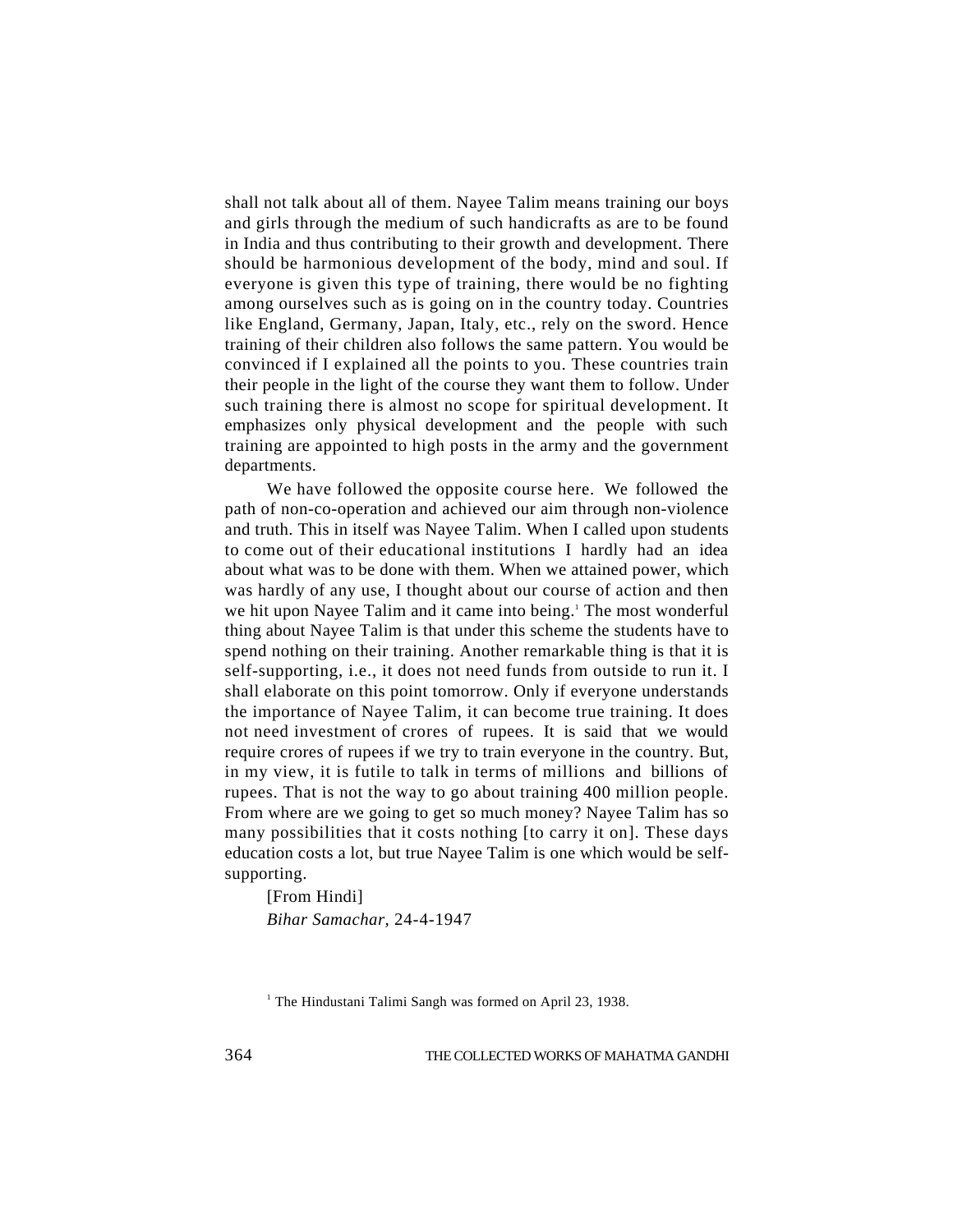### *368. LETTER TO AMTUSSALAAM*

**PATNA** *April 23, 1947*

DEAR DAUGHTER,

I have your two letters. What you say is not right. I can say what I had said in Delhi laying stress on what was reported from Kanti and Devdas. I never bestow undeserved praise still. I will say nothing about you, if you cannot stand what I say.<sup>1</sup>

Your stomach must return to normal. It is imperative to boil the water. Utensils should be cleaned with boiling water.

Abha should consider it a sin to remain in ignorance. How long will she stay with you?

As desired by you, I tore up your letter of yesterday. Your second letter is good.

If the Muslims have cleansed their hearts and the Hindus have regained confidence as you say, there can be no cause for worry. But then what about the reports from Satis Babu? Did you have a talk with Satis Babu?

Sita and Sumi<sup>2</sup> are here. Today Sita is going to Akola.

*Blessings from* **BAPU** 

From a photostat of the Hindi: G. N. 582

### *369. TALK WITH MUSLIM LEAGUE MEMBERS*

GANDHI CAMP, PATNA,

*April 23, 1947*

If the League wants to make progress it has to change its objective. I request you to search your conscience. Although the League has joined the Interim Government,<sup>3</sup> still things are not running as smoothly as they should when two brothers work in perfect

<sup>&</sup>lt;sup>1</sup> According to a report in *Harijan*, referring to the addressee in his prayer speech on April 8 Gandhiji had said she was "physically frail but a true Muslim and a Hindu too".

<sup>2</sup> Sumitra, Ramdas Gandhi's daughter

<sup>&</sup>lt;sup>3</sup> The Muslim League had joined the Interim Government on October 26, 1946.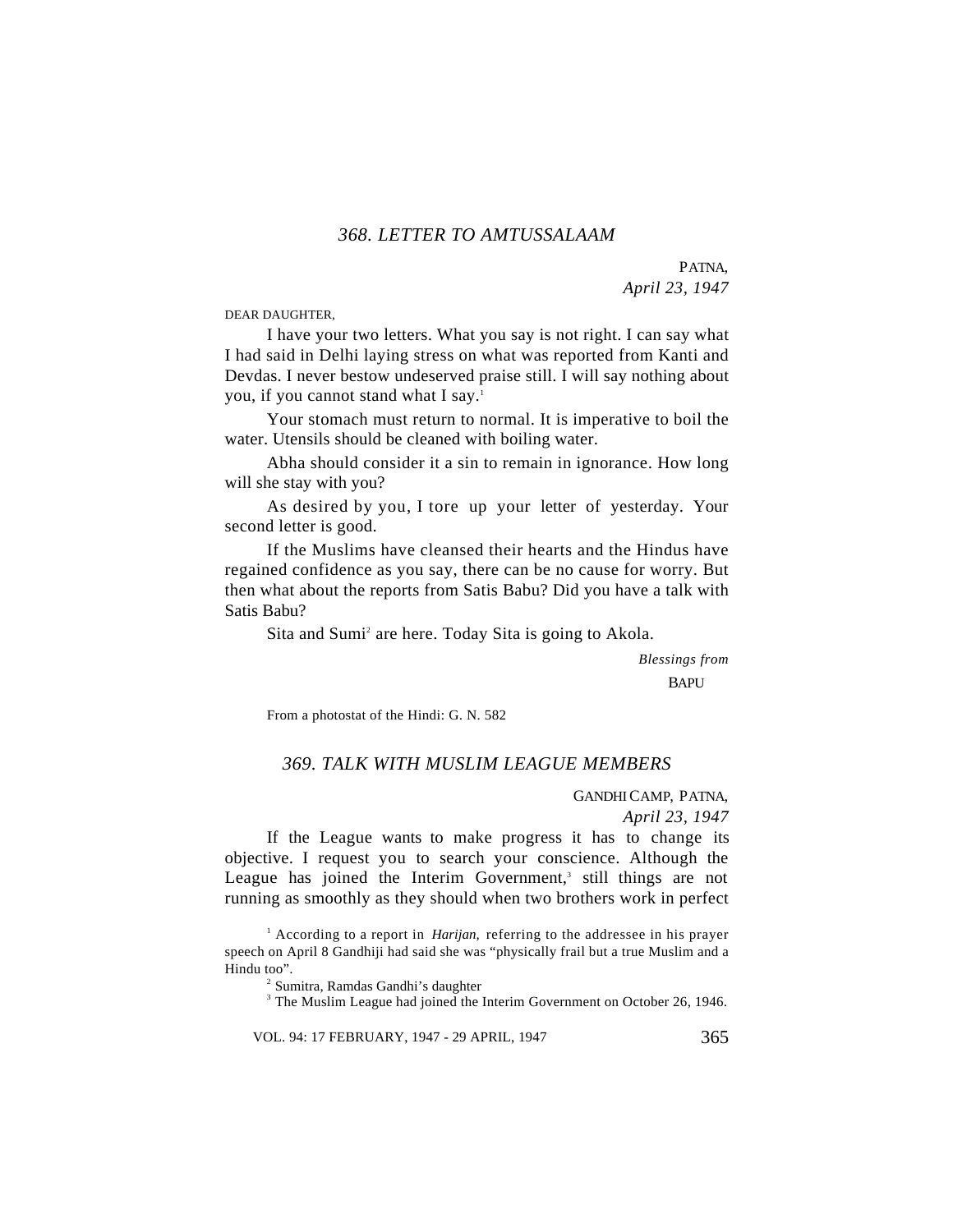unison. If you are true representatives of the League you should frankly tell Jinnah Saheb or Liaquat Ali Saheb that they are going in the wrong direction; only then you would be serving the League faithfully. Noakhali, Bengal and the Punjab are still witnessing massacres by Muslims. I do not deny that Hindus too are perpetrating such crimes, but both Jawaharlal and I have been strongly condemning their misdeeds and publicly appealing to them to desist. Has any representative of the League made any such appeal to Muslims? Let the leaders fight if they want Pakistan. But how is it possible to carry on if everyone takes the law into his hands? Quaid-e-Azam Jinnah Saheb has given the assurance that full protection would be given to the minority community. But I must tell you that so far this assurance has not been fulfilled. I claim to be a faithful friend of all and I have to prove that friendship. It is my sincere appeal to you to treat Hindus as your own brethren. It will lead to your progress.

[From Gujarati]

*Biharni Komi Agman,* pp. 244-5

# *370. DISCUSSION AT HINDUSTANI TALIMI SANGH MEETING*

PATNA, *April 23, 1947*

ZAKIR HUSAIN: The report from the U.P. was read out to us. Everyone felt that we should take over the basic schools from the local boards and run them ourselves. In a way it is desirable that the local boards alone should run such schools. But you are aware how they work. Even now it is the Government that plans out the programmes whereas the local boards are expected to implement them. The local boards embezzle funds and do not make regular payments to the teachers. It would therefore be better if the Government ran these schools.

GANDHIJI: At present I know nothing about them. Only after examining the working of the local boards will I be in a position to say something on this point. Just now I won't commit myself to anything. I would only suggest that if the Government feels that it can shoulder this responsibility and the local boards are willing to hand over the schools, it should take them over.

ZAKIR HUSAIN: Then the report about the post-basic education was read out. After one month's [training] the trainees are equipped to earn 8 as daily by working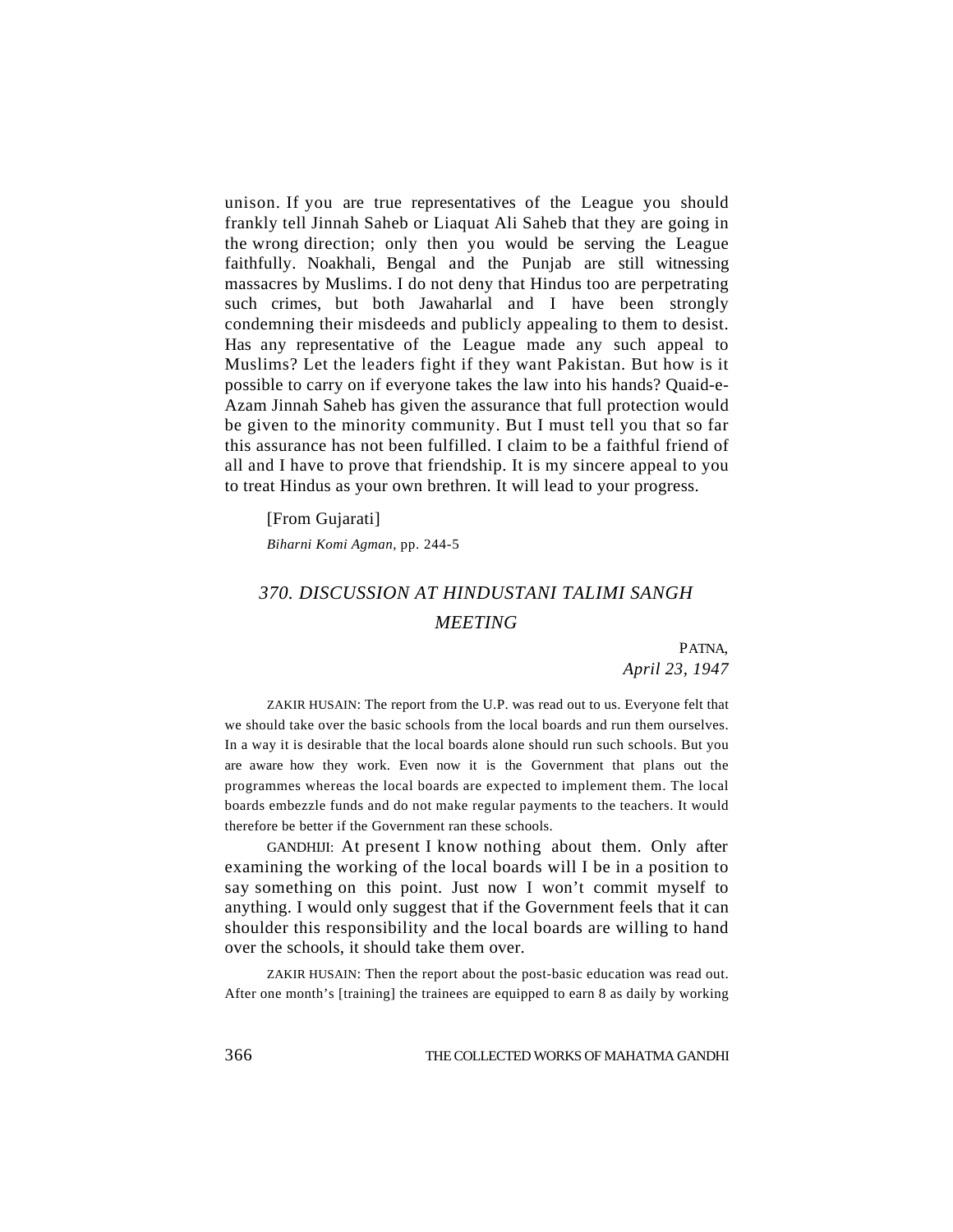for 5 hours. Moreover, we have just commenced our work. Only after some time would it be possible to make a correct estimate about it. The third point is regarding being self-supporting on which Jajuji will speak to you.

JAJUJI: Seven years have passed since we introduced Nayee Talim. Even now it is doubtful whether the students passing out of the basic schools can be selfsupporting. The wages they can earn very from craft to craft. A student can earn two to three rupees if engaged in carpentry whereas spinning is a much less paying occupation. These days one earns much less if one does with the hands the work otherwise done in mills. They can, of course, earn 6 or 8 as, a day at the Charkha Sangh rates. But if we succeed in opening basic schools all over the country, the Charkha Sangh will not be in a position to buy all the yarn produced in these schools. Even today there is a large quantity of yarn which the Sangh is unable to buy And we shall get very little if we sell the yarn at the market rate. The Government may buy all the yarn spun in these schools. Under such circumstances which craft, do you think, should we adopt?

GANDHIJI: We should not think in terms of money as we do now. Khadi is the centre of our activities because we all need cloth and we have before us the question of clothing the seven lakhs of villages. Today, we get our yarn woven by offering higher wages to lure the weavers. It was wrong of me not to have insisted on everybody weaving as I did in the case of spinning. It must, however, be seen that it does not require more time than can be spared for it. If it takes up all the time one can spare we shall have to think anew. The teacher under Nayee Talim will be a craftsman, not merely a wage-earner. His wife and children too must join him in his work. Only then will true co-operation be born. It would be a great achievement if we could take Nayee Talim to every village in India.

Some people ask me why agriculture could not be the centre of Nayee Talim. The answer is that through agriculture no handicraft can be taught. The function of Nayee Talim is not merely to teach an occupation, but to develop the whole man through the teaching of handicrafts. It aims at helping the students to understand the essence of life. Nayee Talim endeavours to remove the imperfections of man.

But though I do not begin with agriculture, it is bound to come in ultimately. We cannot do without it. One, of course, gets enough mental training in learning to grow fruits and vege- tables. Moreover, we also have to grow wheat for the students and provide them milk. All this cannot be accomplished under the old system. The field of Nayee Talim is more comprehensive. It has to determine the pattern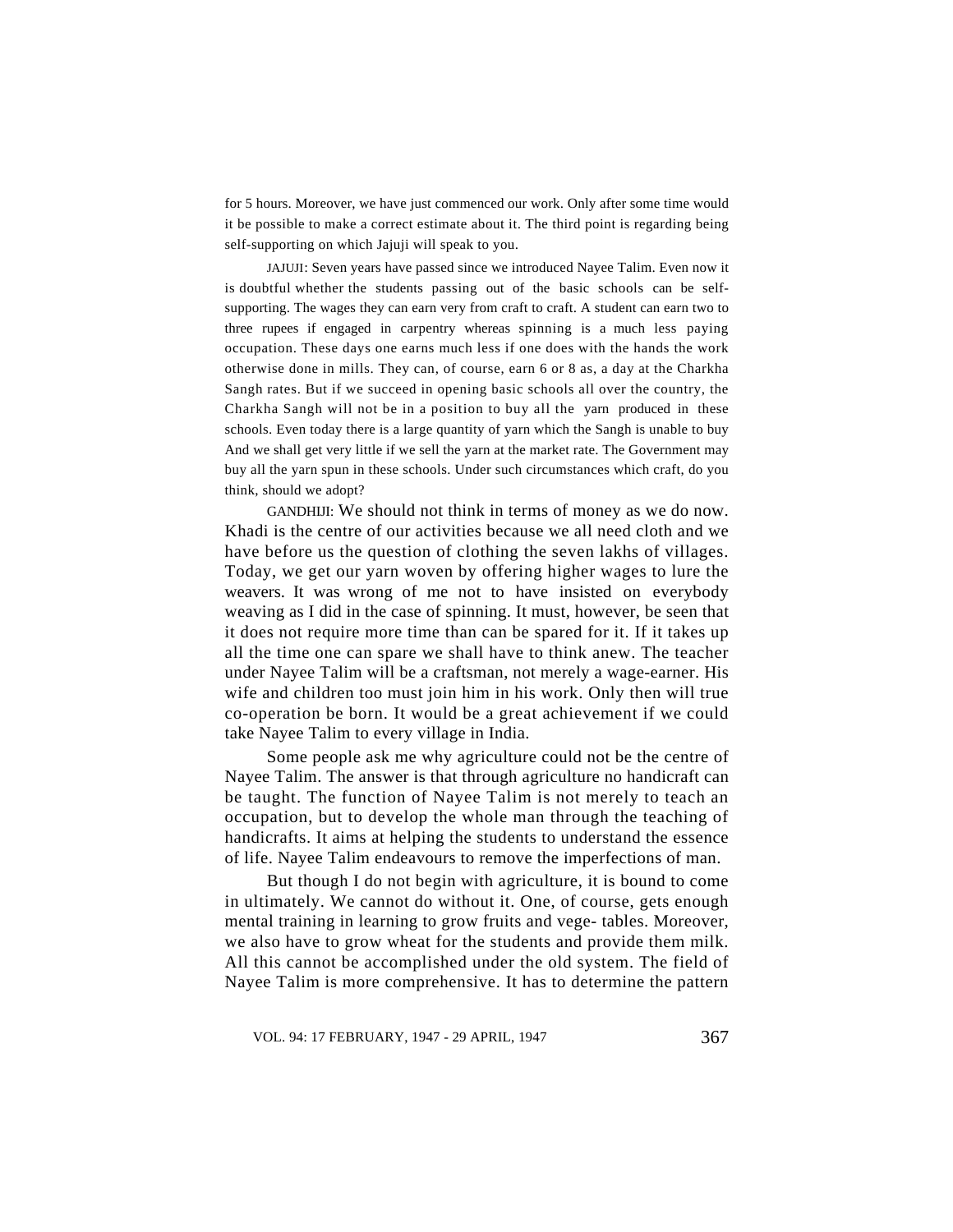of a whole life. A teacher of Nayee Talim should be a first-class craftsman. All the boys of the village will naturally live in the village and in co-operation with the teacher produce all they need in the village itself. In this way, the education would automatically become free and universal.

Today the condition of India is such that the vegetables and fruit grown in a village are not consumed by the villagers themselves. The villagers of Travancore cannot use the coconuts that are grown there. They are collected at one place and sent to the towns. In the places where basic schools are opened the fruit grown will be first available to the villagers and then to others. Again, today we cultivate cash crops such as tobacco, cotton, indigo, etc. Those trained in Nayee Talim will cultivate crops which are essential for life.

ZAKIR HUSAIN: The All-India Congress has appointed the Constructive Programme Committee with Nayakum, Jaju, Kumarappa, Shankarrao Deo, Jugal Kishore, Prafulla Babu<sup>1</sup>, Jairamdas Doulatram and Sucheta Kripalani as its members<sup>2</sup>. In a meeting of the Committee held at Allahabad it was decided that the Talimi Sangh should run a training school and a basic school for a specified area in every province.

JAJU: In accordance with the programme chalked out it was agreed that the work should be carried on by the Provincial Congress Committee, which would be allowed to raise funds for it. In this way we plan to train one lakh students in the country who will be self-supporting as regards cloth.

GANDHIJI: Today the Congress organization is not functioning smoothly. Wherever the Congress is in power, the Provincial Congress Committee and the Government should work in perfect co-operation and be a source of strength to each other. Today, each wishes to have his own way without having any regard for the other. They should work as one organic whole.

SAMPURNANAND<sup>3</sup>: This is not feasible. The Congress Ministries are keen to take up such tasks; you should get the work done by them. But you cannot accomplish this work through the Congress Committees. Today, the Congress Committees want to boss over the Government and this cannot be.

GANDHIJI: It might be suggested that the Government should define their area of jurisdiction. Today, we cannot raise funds from the people. They would refuse to pay as they would have already made their contributions to the Government. We should tell the

<sup>1</sup> Prafulla Chandra Ghosh. The source has "Nirmal", evidently a slip.

 $2$  The Committee appointed on March 7, 1947, also included R. R. Diwakar among its members.

3 Minister for Finance and Education in the U. P.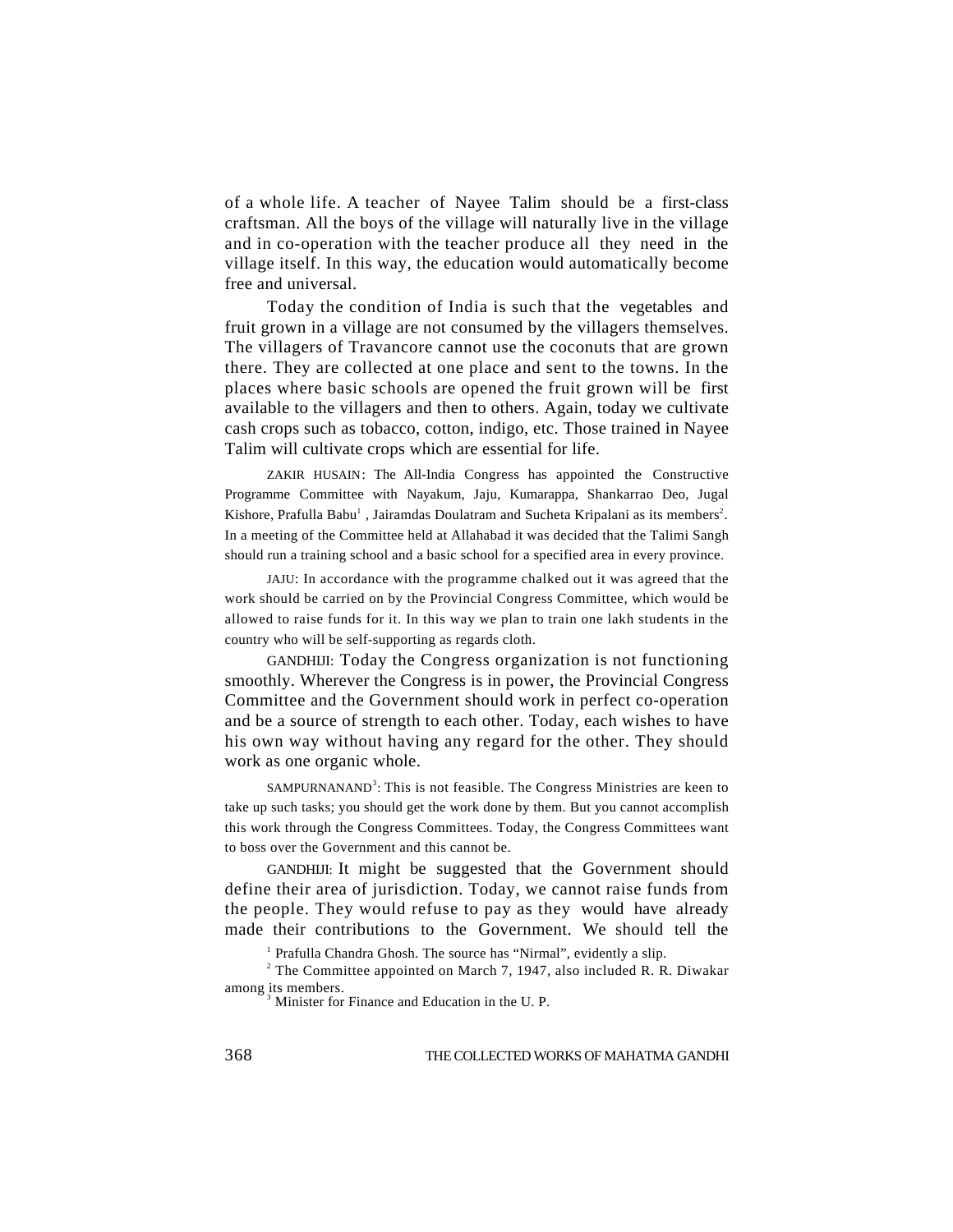Ministers that so much funds are required for such and such constructive activity. If they refuse, we should protest to them and put before the people the correct position. But we cannot ask the public to donate for the work which the Government is capable of undertaking.

AVINASHILINGAM: We do collect funds for the Harijans, don't we?

GANDHIJI: That is a different matter. It is our atonement.

AVINASHILINGAM: The Government do not have enough funds to execute all the plans.

GANDHIJI: Of course, people should take up such work as the Government cannot, and also raise funds for  $it$ .<sup>1</sup>

If we want to serve, our service should be in one direction alone.

We have to cross an ocean. This is the time of our trial. We have to disperse the thunder-clouds gathering from all sides. There is no better guide than the Supreme Helmsman who can help maintain the balance and steer our ship in the right direction. Therefore everyone of us should gird up his loins and be prepared to perform his duty without finding fault with others.

[From Hindi]

*Harijan Sevak,* 9-11-1947, and *Biharni Komi Agman,* p. 246

### *371. TALK WITH PEACE COMMITTEE MEMBERS*

### GANDHI CAMP, PATNA, *April 23, 1947*

We all want freedom. The Congress has ceaselessly striven to attain it and made tremendous sacrifices for it. I feel we have become indifferent in our loyalty to such a noble organization. If it is true, we had better disband the Congress or sever our connection with it. Do we want to let the splendid achievements of the Congress slip out of our hands? If you do not have the courage to follow the path of nonviolence but whip the person who has flogged you, I can understand. But how can an Indian, being afraid of those who flog him, commit the crime of flogging the innocent by way of revenge? Even the use of violence is subject to certain rules ad regulations and failure to respect them leads to one's own destruction. If I am unable to make you see this point which is clear as daylight, the fault is mine. If a man

<sup>1</sup> What follows is translated from the Gujarati in *Biharni Komi Agman*.

VOL. 94: 17 FEBRUARY, 1947 - 29 APRIL, 1947 369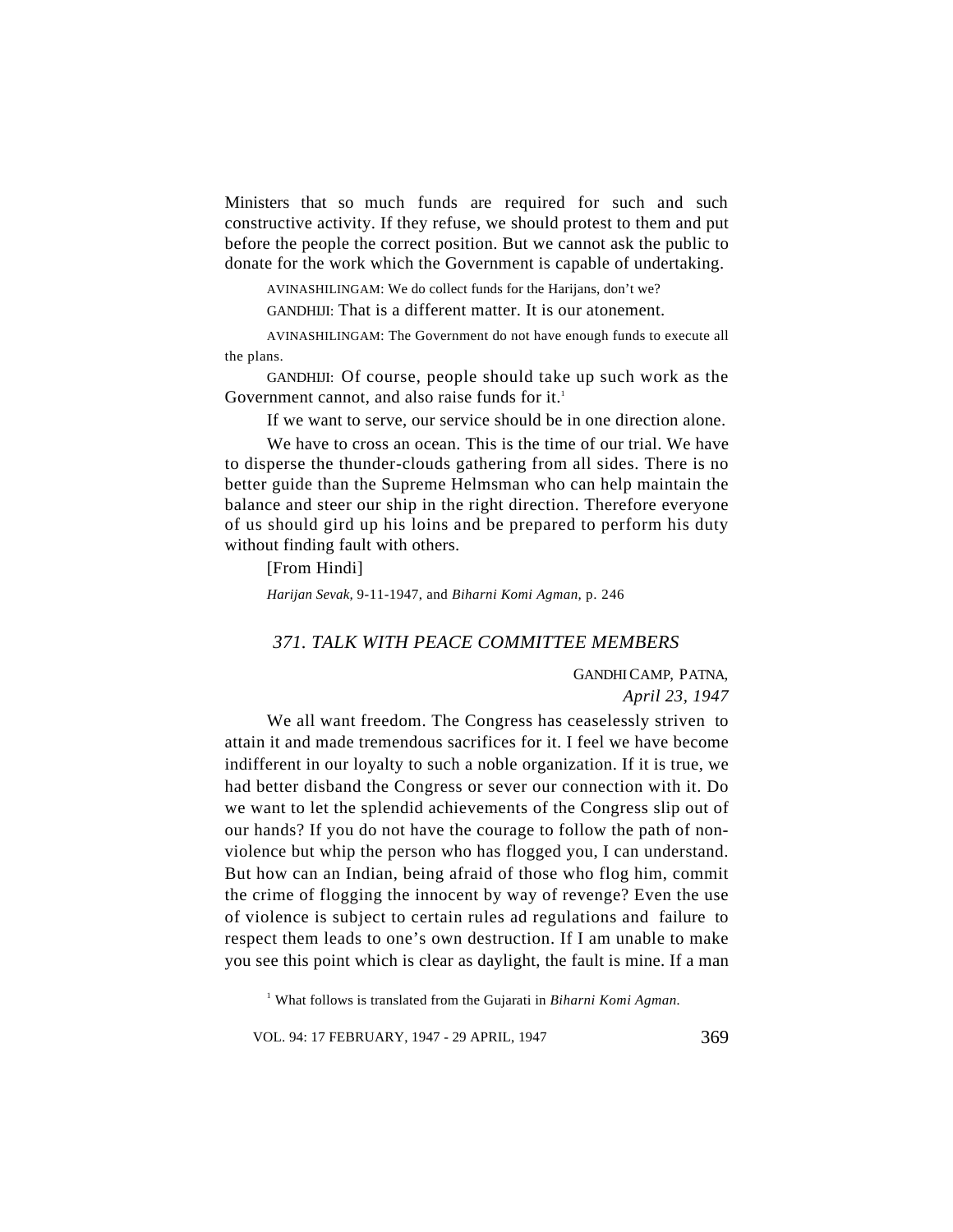can meet death in the right manner, I would regard it as the fulfilment of his life. But the ill omens I am seeing before the advent of freedom, will lead to a greater slavery than the one you have been subjected to for the last 150 years and you will never get peace.

The peace prevailing in Bihar at present is due to the force of the military, and I do not call it peace at all. When your peace brigade is able to influence people and they realize of their own accord that every Hindu or Muslim is their brother, sister or daughter, then alone will this peace endure. But you will be able to exercise your influence only if your dedication is one hundred per cent true, otherwise it would serve no purpose. Please do nothing just to please me. You are welcome to leave me alone if my words fail to carry conviction with you. But if after joining the peace brigade its soldier continues to think of revenge of any kind whatsoever, it would deeply hurt me. If either in retaliation or to avenge some evil done, you stoop to kill people professing religions other than your own, it would be regarded as an unmanly act and you will be endangering the freedom of India.

If you want to cultivate the non-violence of the brave, you have to purify your hearts and discard cowardly thoughts from your minds. Why should one who has adopted non-violence be afraid of anyone? He will clearly explain his viewpoint to others without losing his temper at all. Therefore if you have any doubts, you can certainly ask me or Shribabu. I am happy to see Muslim brothers here in the Peace Committee. I will advise them also to frankly state whatever they consider proper and right. They should have the courage to tell Jinnah Saheb publicly that by following the way of fighting and violence he will not be able to make Pakistan a holy land. If we continue to fight among ourselves we will have to forget freedom and some third power will come to subjugate us. Have you ever paused and thought what a golden land our India is? Instead of fighting over petty matters we should broaden our outlook. We have rich minerals, valuable metals and untold wealth of material in our country. We should make India prosperous by utilizing our time in discovering all this wealth. Instead, whither are we drifting, have you ever thought? Others will take advantage of our folly. If you have grasped what I have said, think over it and follow it in your lives This will automatically help the people come into their own. A great moral responsibility lies on the shoulders of the workers. If you lack the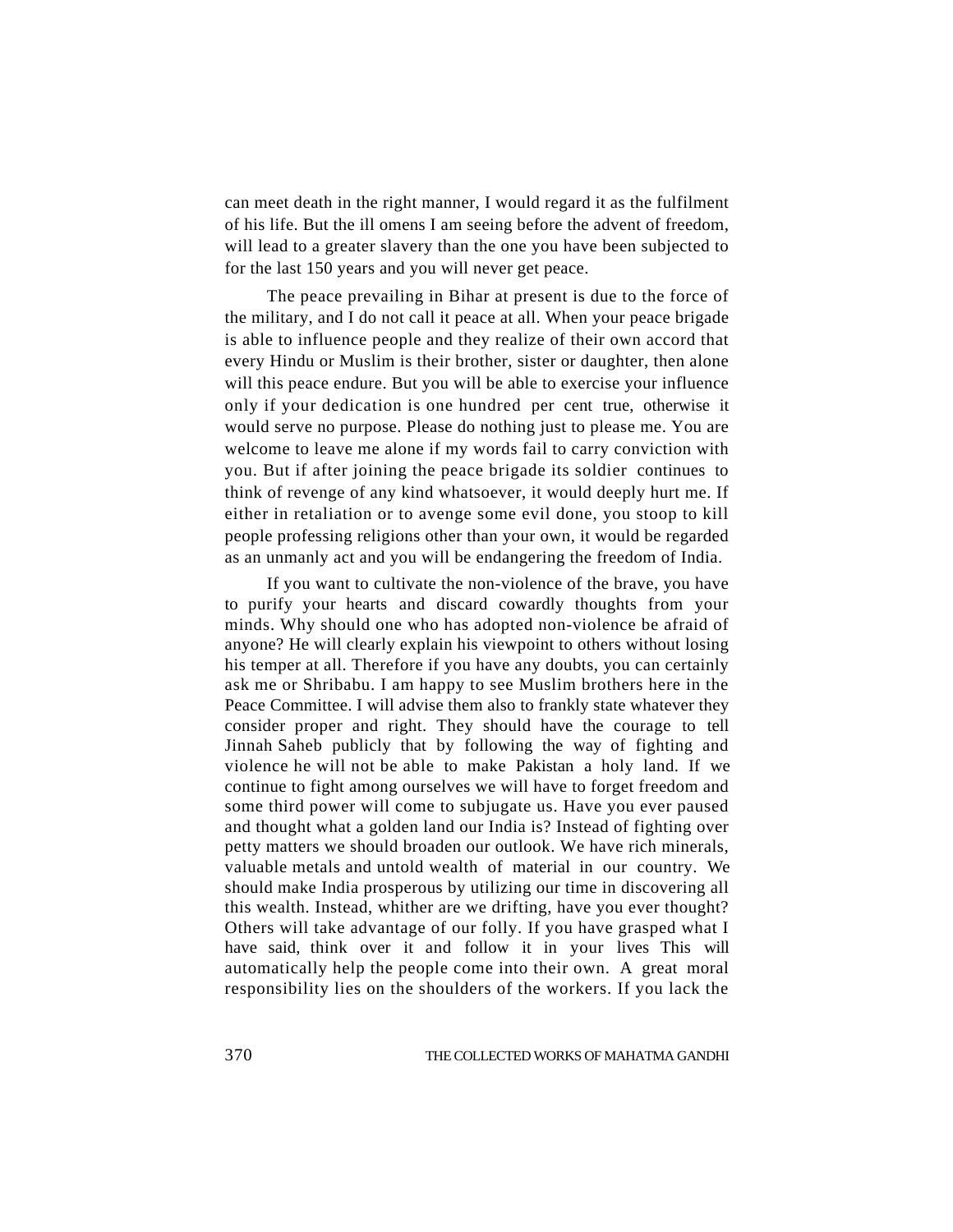requisite strength, admit it humbly otherwise carry on the responsibility you have undertaken, faithfully utilizing all your resources, physical, mental and material.

[From Gujarati]

*Biharni Komi Agman,* pp. 246-8

### *372. SPEECH AT PRAYER MEETING*

PATNA, *April 23, 1947*

#### BROTHERS AND SISTERS,

I keep my eyes closed during the prayer. Hence, I do not know if people take part in the *Ramdhun.* But Manubehn tells me that the women do not join the *Ramdhun,* nor do they beat time correctly. Those who come for the prayer meeting must abide by the rules of the gathering. *Ramdhun* is a collective prayer. When all men and women present at the prayer collectively utter Rama's name and meditate on it, they feel the love of God kindled in their hearts. If all the people do not join the *Ramdhun* its purpose is not fulfilled. One must practise the *Ramdhun* even at home.

*Ramdhun* occupies an important place even in Nayee Talim. Nayee Talim begins at the age of seven and till the fourteenth year basic training is imparted. But what should a child do till he is seven years old? Actually, the mother should start training the child from the time she is carrying him inside her. This is not my experience but of the whole world, that while the child is still in the womb the mother's work and discipline have a great influence on the child's life. This means that the mother can train the child from the time of conception till he is seven years old. This is followed by basic training till the child is fourteen years old. But Nayee Talim is necessary even for the old, in fact, for every man and woman as also for a labourer.

But from where to get crores of rupees for educating the entire population? India is a very poor country. And we must spread literacy among the whole population of 400 million and the education of the child is to start from the time he is born One's head starts reeling when one thinks about making all the necessary arrangements, finding so many teachers and the resources to pay them. You might ask me if my head too starts reeling. I should say, no. You might then think that either I am a stupid fellow who understands nothing, or I am very wise and know everything about it. This, in fact, is true. My head does not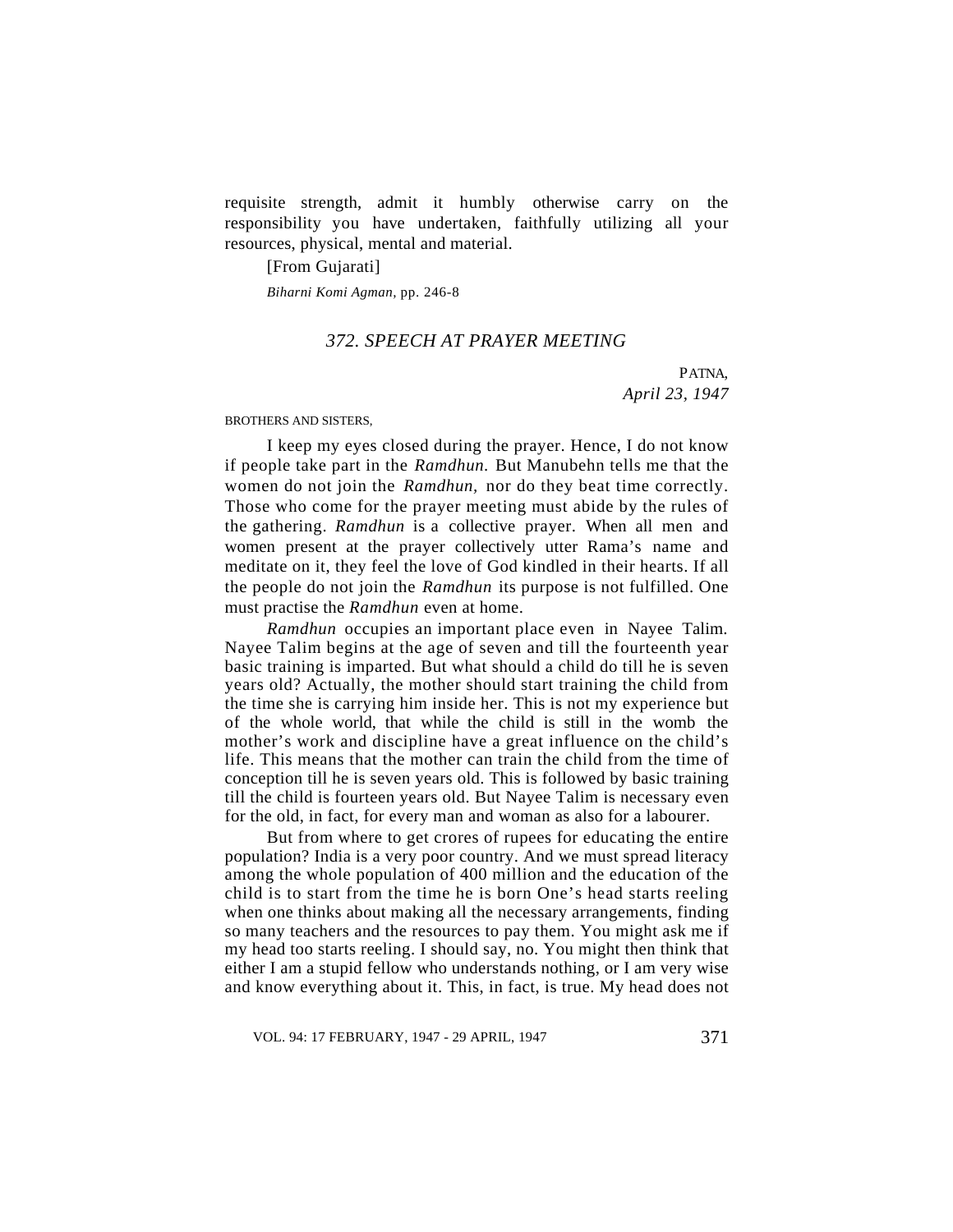reel. Nor am I given to talking in the air. Congress Ministers are ruling in seven Provinces. In some Provinces the Muslim League is in power. Let them be considered separate for the time being, though I do not regard them as separate. One day they are bound to be united with us. True, they might not agree to give this type of training and the Congress wants to implement the programme of basic education. But how can I tell Suhrawardy Saheb that I want to impart basic education in Bengal? He would ask me what right I had to make any such suggestion. I can also work a lot in Sind. If we can give basic education to the people there the whole face of the province would change. The Hindus want to run away from there. They come to me and ask me what they should do. What they should do is another thing.

All this time we had been having foreign education which also imposed a foreign language on us. This was because the British needed men to carry on their work and wanted their empire to expand. They needed clerks. I would have done the same thing if I were in their place. If I had needed doctors, engineers, etc., from where could I have found Englishmen for all these professions? How could Englishmen have communicated with the people of Bihar or those of Madras who speak Tamil? And so, they established big colleges and universities for the spread of English education. They started producing doctors and engineers, but in fact, they were turning out only loyal slaves. Even today we are living in the same age. Times cannot change merely by wishing. We are still enamoured of the English language. Work even in the Congress offices is being done in English. The notices I receive are also in English. Things have taken such a course that we cannot free ourselves from English easily. For that very reason the scheme of basic education has been prepared. It is a living education and a true education. English has not been given a place in it. A boy who has had basic education comes to his parents and proudly tells them what he has learnt. But if I study in an English school and my father from the village asks me what I learnt I would tell him only about England and the English people. If he asks me anything about my own place, about Bihar, I would not be able to tell him anything. But it does not imply that I should go on abusing the English people. As it is, I do not abuse anyone. The English say that this is our country and that they are going. When recently the Viceroy asked me to sign the peace appeal I said that I would sign in Hindi, Urdu, and I put my signature in Hindi, Urdu and English. This pleased the Viceroy.

Our average income today is Rs. 60-62 a year. Some people have an income of Rs. 60,000. This means that out of 400 million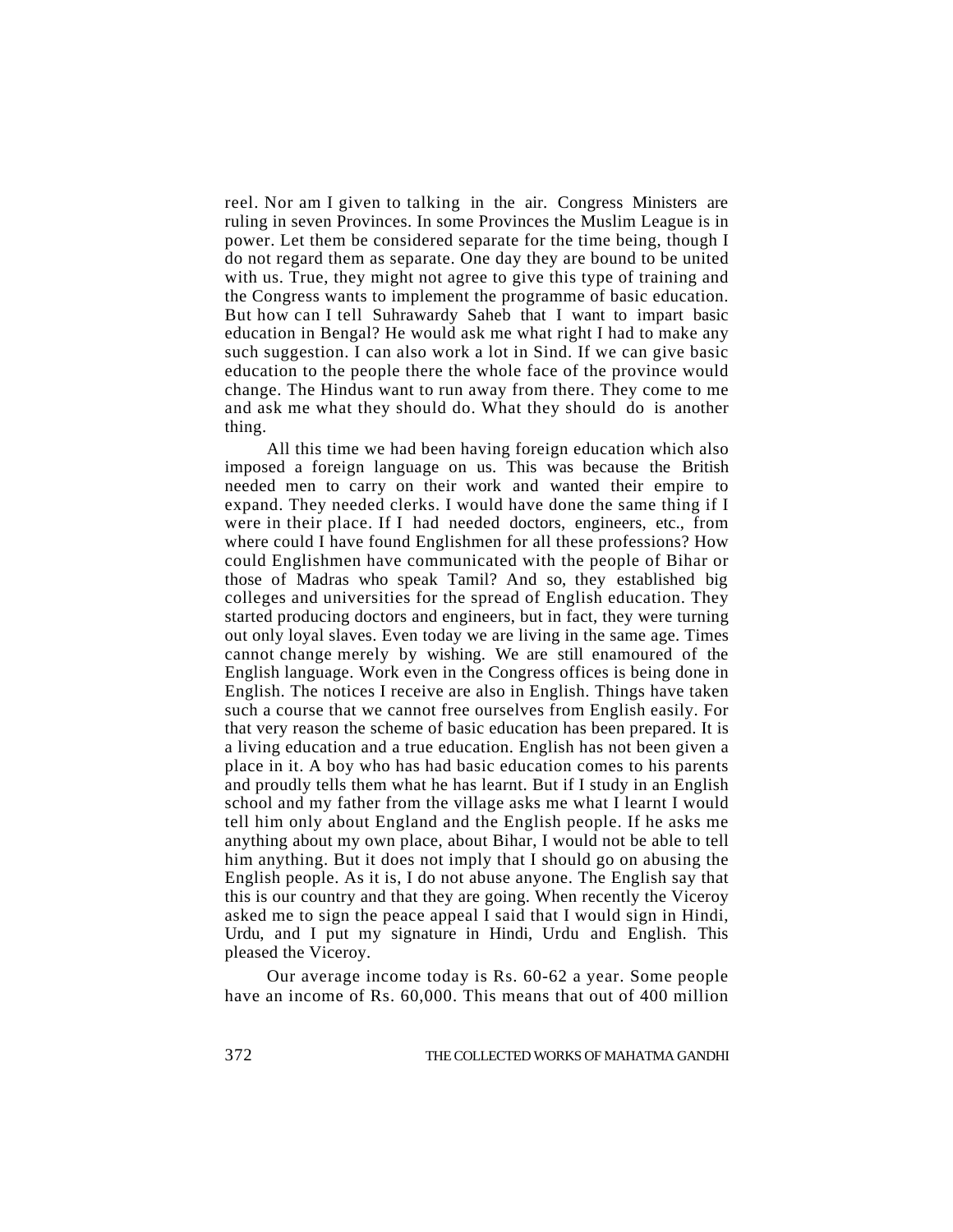there must be so many without an income and they must starve. How can we educate all of them? Today we are almost paupers. How can we go on if our children do not get ghee, milk and clothing? We have to increase our income with the help of the right kind of training. Today our men and women have nothing to cover themselves with. I saw the same thing in Noakhali too. And let me tell you, in the old days—when I was in Champaran—the women had nothing but a single sari. The women told me that they did not have more than one sari. How then could they bathe and what could they have to wear? And things were then far better compared to the present. Today cloth is so scarce. Food is also scarce. You must all get food to eat and clothes to wear. But the Government will not provide all these things for you. You must produce the grain yourselves. You must produce ghee and milk. You must make your own clothes. Your children would help you.

You have to make education self-supporting. Otherwise you cannot yourself become self-reliant. This virtue is to be found in Nayee Talim. The aim of Nayee Talim is not to make our children slaves. Nor does it aim at making them leaders. Its aim is to make all of them Indians.

There should be food for everyone; but food does not mean only a handful of grain, a pinch of salt. As a matter of fact everyone ought to have pure ghee and milk and enough clothing. Today all this appears to be a mere dream. But it would not remain a dream. Nayee Talim will not make all students barristers, engineers or doctors. It aims at developing the students into good human beings. And we have to make them nothing less than good human beings.

[From Urdu] *Gandhijike Dukhe Dilki Pukar*—III, pp. 33-6

# *373. LETTER TO LILAVATI ASAR*

PATNA, *April 24, 1947*

CHI. LILI,

I have your letter. I have written to Su. at the hospital address. I did not remember Pya. Gupta's address.

You are silly. I have not forsaken you. When you feel that you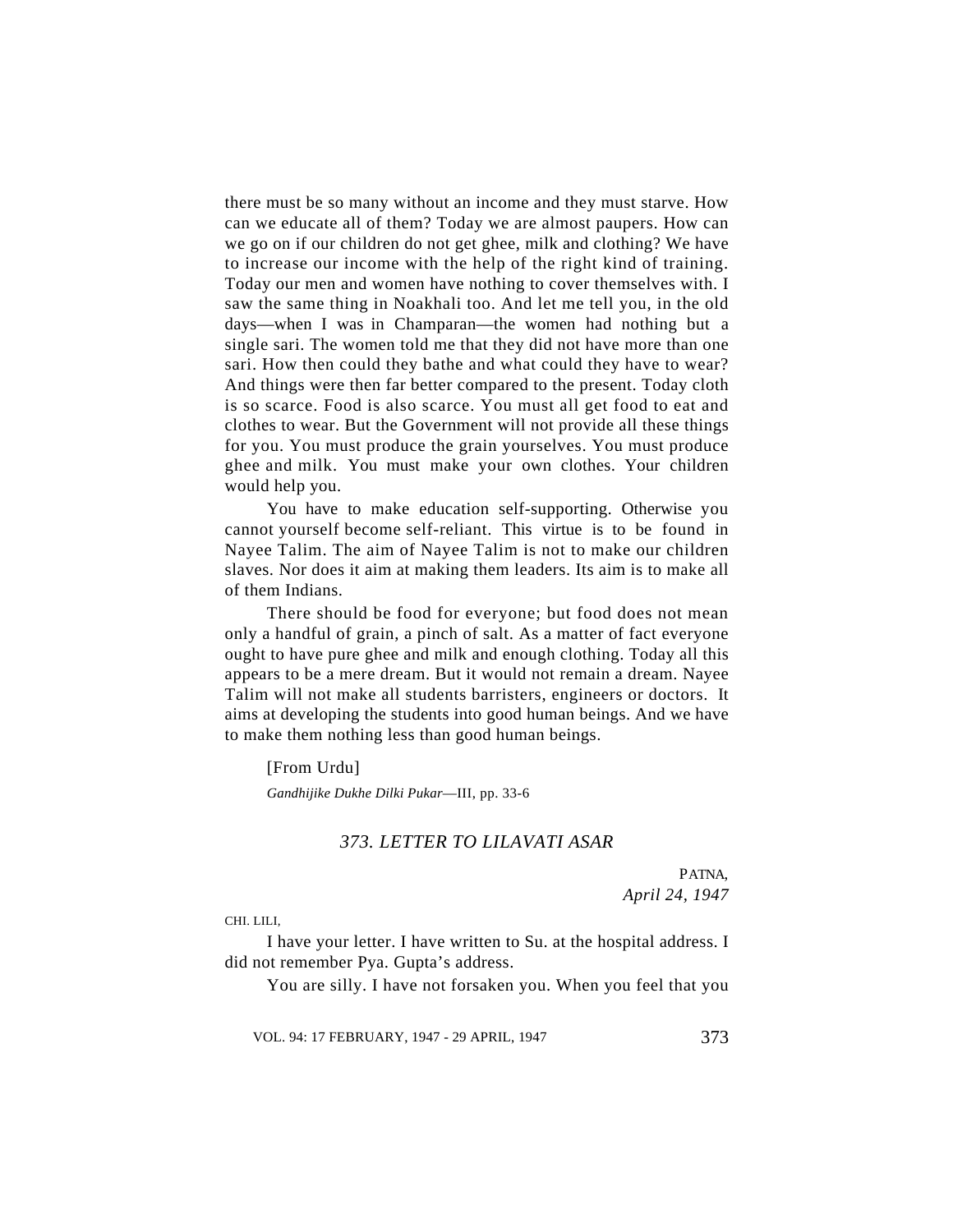can no longer stay away from me, come over. I myself am without any home just now. But come wherever I am. You have served Sushila but that's in your nature. Work hard without being impatient and read carefully and intelligently, and you will pass with good marks. There is no reason at all for you to give up hope or feel defeated. If you lose one year, there will be no harm. You will learn more.

*Blessings from*

**BAPU** 

From a photostat of the Gujarati: G. N. 9608. Also C. W. 6580. Courtesy: Lilavati Asar

### *374. LETTER TO SATIS CHANDRA DAS GUPTA*

PATNA, *April 24, 1947*

CHI. SATIS BABU,

I have your letter. You have done the right thing. It is no use trying to hide what has happened.

I have been summoned to Delhi again. I shall have to leave on May 2. I hope that now there will be no need for my presence there.<sup>1</sup> Even here I am doing what needs to be done there and I hope I shall be doing the same in Delhi.

> *Blessings from* **BAPU**

From a photostat of the Hindi: G. N. 9077

### *375. LETTER TO BRIJKRISHNA CHANDIWALA*

PATNA, [*April*] <sup>2</sup> *24, 1947*

CHI. BRIJKRISHNA,

I hope to leave this place early in the morning on May 2 and to reach there on the 3rd. I had a telegram from Panditji.

> *Blessings from* **BAPU**

From a photostat of the Hindi: G. N. 2501

<sup>1</sup> In Noakhali

2 From the contents. *Vide* the preceding item.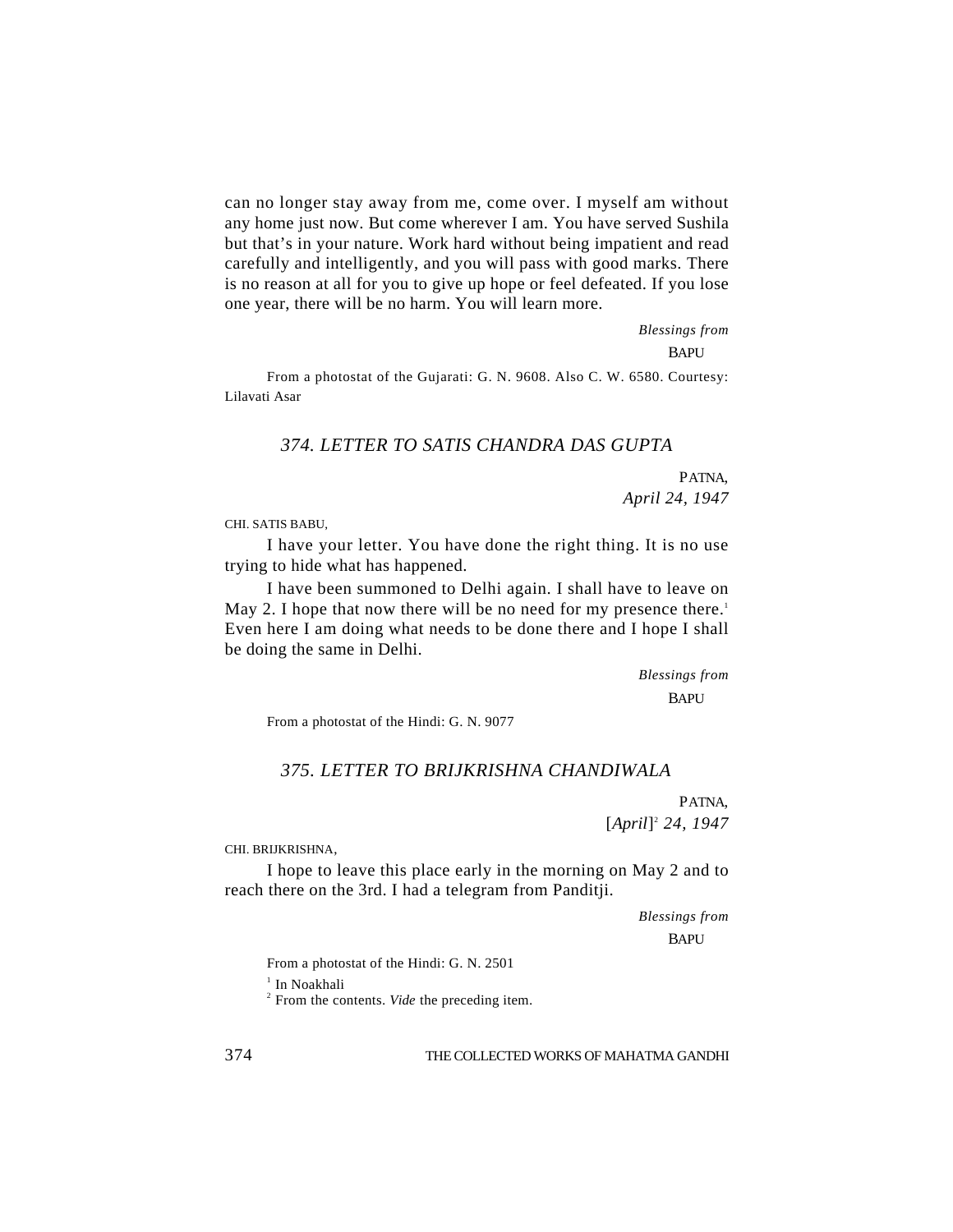### *376. TALK WITH HOULTON*<sup>1</sup>

GANDHI CAMP, PATNA, *April 24, 1947*

We should have only one colony set up for the refugees. You need not build *pucca* houses. You can have the houses built with mud and mortar as is the usual practice in villages. I would rather wish that people built such houses themselves and the Government paid them their proper wages. I consider it a sin to distribute food free.

[From Gujarati] *Biharni Komi Agman,* p. 250

### *377. ADDRESS TO WORKERS*

### SADAQUAT ASHRAM, PATNA, *April 24, 1947*

Lakshmi Babu's complaints against the workers are a shame for Biharis. The subject of decentralization<sup>2</sup> is being discussed for the past three years. I had mentioned it after my release from jail.<sup>3</sup> There was some mental reservation about it in the beginning. But now it is all clear to me. Lakshmi Babu had welcomed my suggestion right at the beginning. Only if you explain to me your difficulties in the plan for decentralization will I know where the trouble lies. It is not that the sales can be pushed up only under the patronage of the Charkha Sangh. It would only mean the ruin of khadi. Let khadi be for those who spin, so that there could be only genuine khadi-wearers. And I need only such genuine workers. This would mean the saving of the crores of rupees invested in the Charkha Sangh. Bihar has greatly increased the importance of spinning in India. The age of machines started only 200 or 300 years ago. Before that we used to do all the work with our hands and cheerfully too. With the advent of the machine age our hands have been cut off. Handicrafts and body labour are disappearing with the result that we have become lazy. Khadi will lose all its value if we turn the Charkha Sangh into a commercial body. People, whether in towns or in villages, should spin

<sup>1</sup> The Relief Commissioner. The source however has "Walton", a slip.

2 Of khadi work

<sup>3</sup> On May 6, 1944. *Vide* "Letter to Secretary, Home Department, Government of Bombay", 6-5-1944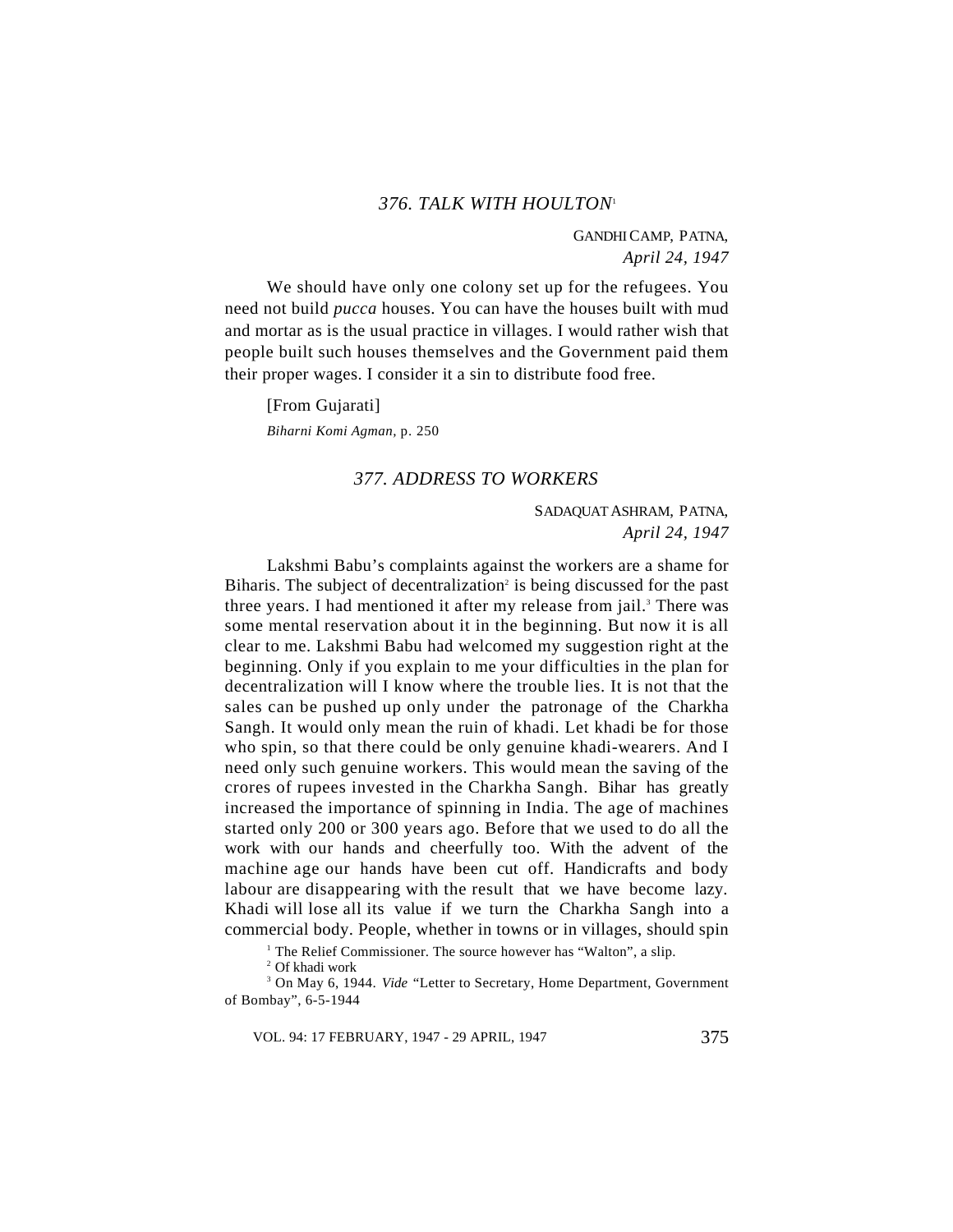and wear khadi. It should be as natural as cooking one's own food which is done in every home. This is not a very big thing. We shall all perish if we do not practise this. We are facing starvation because we do the things we ought not to do. India is a country poorer than even China. We appear to be human beings, but actually we live like animals. What would happen to the cow if human beings turn into animals? If every village in India became self-sufficient in the matter of food and clothing, we would easily save a billion rupees. I have no doubt about this. We would require no help from anyone, and the whole of India would become a co-operative enterprise. There are cooperative organizations in Japan and Germany. We too have among us ideal men like Lakshmi Babu and we must strengthen his hands. Decentralization is a teaching in itself. It has a wonderful significance like the daily lighting of the stove in every home for the day's meals. If we are all ready for it and become self-sufficient in our khadi production, the experiment which Lakshmi Babu wants to carry on may well be the first of its kind in independent India. Vichitra Babu<sup>1</sup> in the U. P. has also made some efforts. But it would all be in vain unless we make all our villages self-sufficient.

It is possible to develop yet another industry here. It is possible to produce beautiful cloth out of the stems of linseed. I have not the time, otherwise I would have proved that mill-cloth is like poison in effect, while khadi is like nectar. Khadi is meant for everyone. Even a depraved man, a sinner, a drunkard, a gambler, anybody, can wear it. But the sacred quality of khadi is that it is a symbol of freedom. Those who wish to live in free India ought to wear khadi. And those who wear khadi will be satyagrahis. They must be *sattvika* in the true sense of the term as described in the Gita.<sup>2</sup> Khadi carries that quality.

[From Gujarati] *Biharni Komi Agman,* pp. 250-1

<sup>1</sup> Vichitra Narayan Singh

<sup>2</sup> "Letter to Esther Faering", 12-2-1920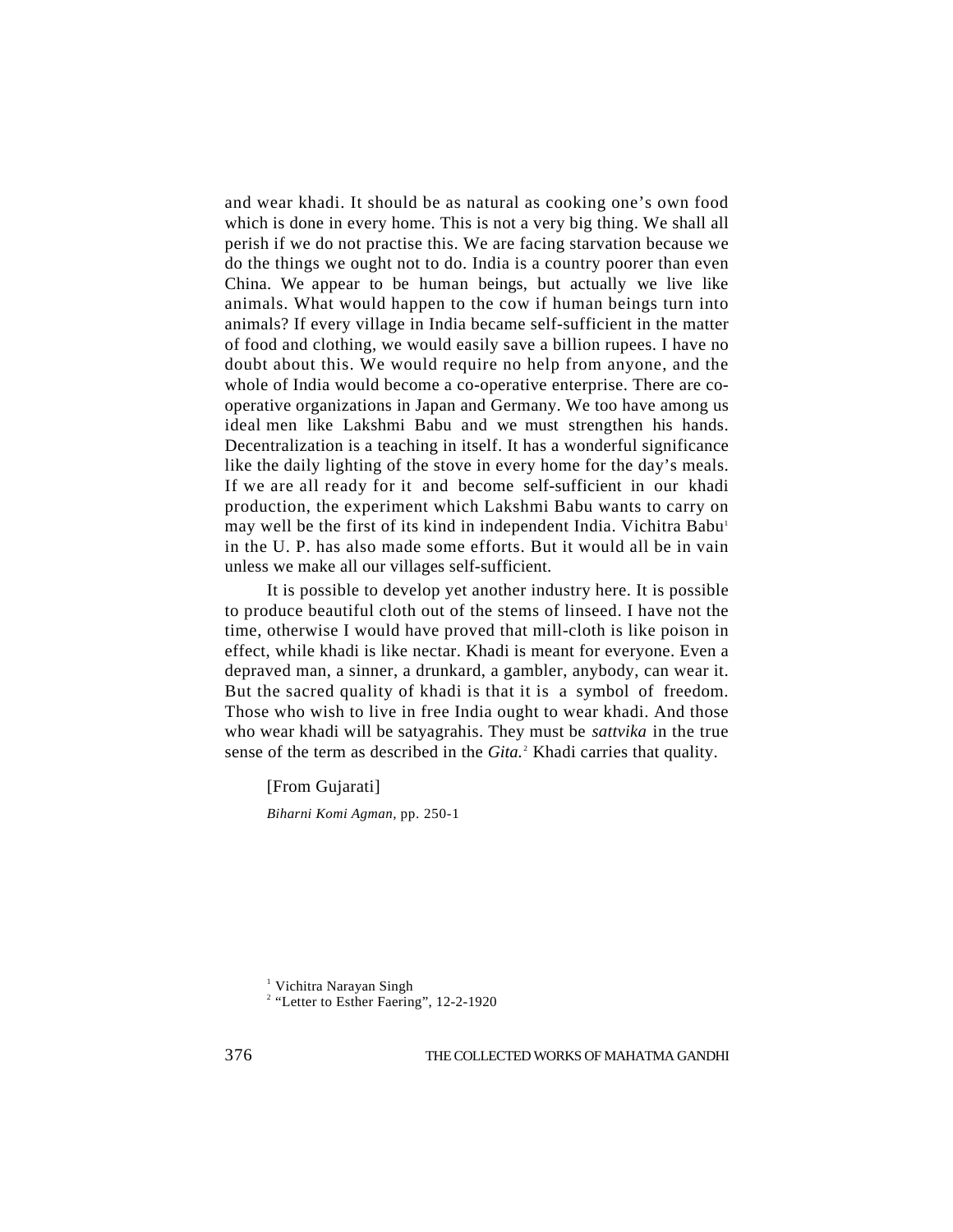### *378. TALK WITH HARIJAN WORKERS*

#### SADAQUAT ASHRAM, PATNA,

### [*April 24, 1947*] 1

In the meeting with the workers of the Harijan Sevak Sangh. . . a challenging poser was presented. The Harijans were asking why, if the caste Hindus were sincere in their professions of equality between the "touchables" and [the] "untouchables", no inter-marriages were being celebrated. What should be the caste Hindus' answer to that? Gandhiji replied that the Harijans had a right to ask that question. He had already conceded their point. Marriage was a strictly personal affair. While nobody could be compelled to contract a marriage against his or her will, on the ground of caste there should be no bar to such inter-marriages. He reminded them how he had long ago made it a rule not to be present at, or give his blessings for any wedding unless one of the parties was a Harijan. Untouchability in the sense of pollution by touch had already become a thing of the past. What was needed now was the cultural and economic uplift of the Harijans, so that the very distinction between "touchables" and "untouchables" would be obliterated.

*Mahatma Gandhi—The Last Phase,* Vol. II, p. 121

### *379. SPEECH AT PRAYER MEETING*

**PATNA** *April 24, 1947*

#### BROTHERS AND SISTERS,

Today I kept my eyes open during the *Ramdhun* to find out who among the women beat correct time and joined the *Ramdhun.* I found some women moving and clapping their hands, but they were not keeping the time! This wouldn't do. I had told you yesterday that if all of you want to recite the name of God in unison and with singleminded concentration, you must learn the rules of collective prayer. When everyone recites the name of God with genuine feeling and with one voice, the blissful notes would give rise to a very pleasant,

1 From *Biharni Komi Agman*

VOL. 94: 17 FEBRUARY, 1947 - 29 APRIL, 1947 377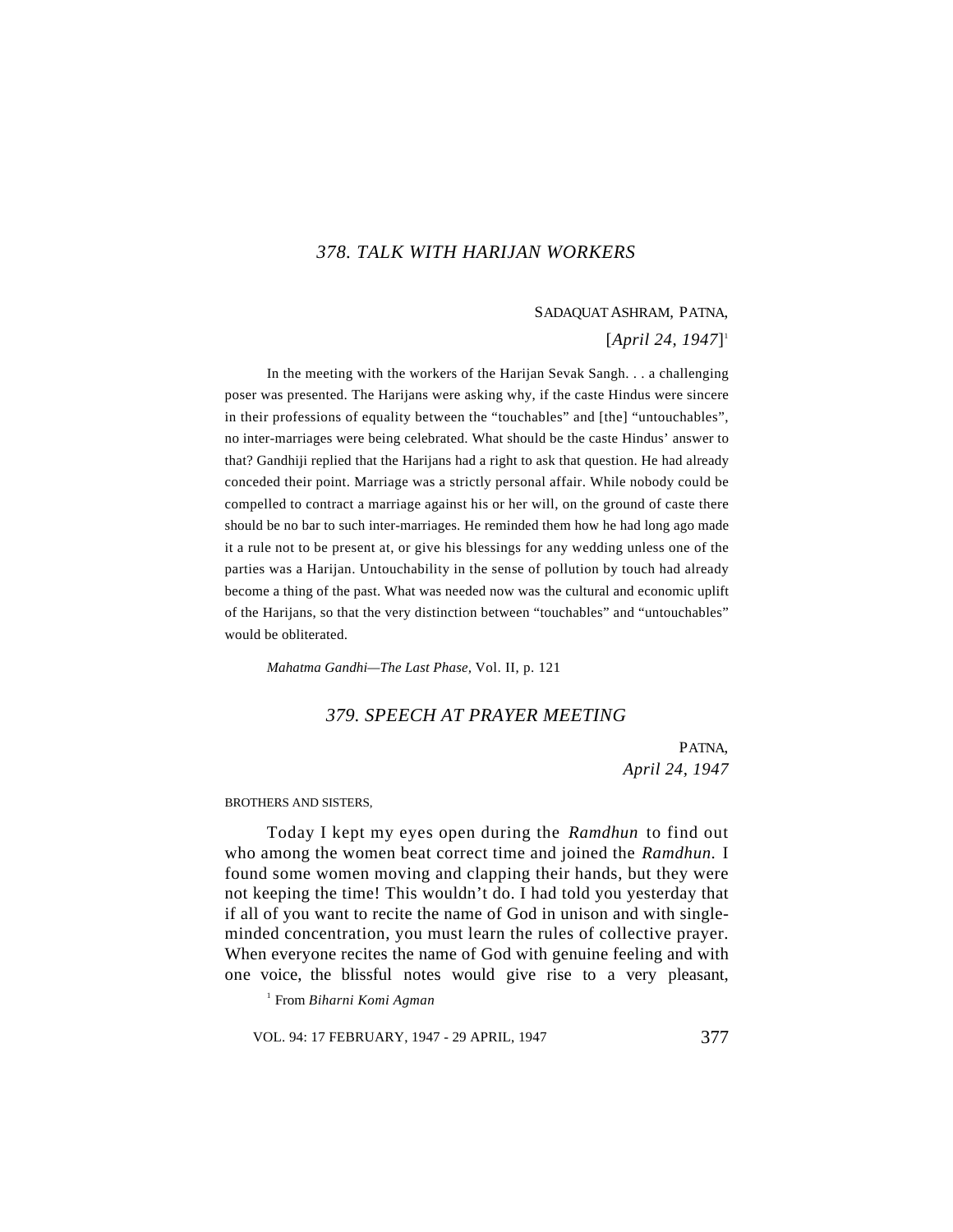delightful feeling. I can see the women because they sit right before me. But the men stand at a distance and I am not able to see them well. The dais on which I sit has been made like the stage in a theatre. There is special lighting arrangement so that people can have a good view of me, as of an actor on the stage. But the men stand in the dark. The light should be directed at the people. After all we are all in a way actors on the stage of life. I cannot see their hands but I can make out from the sound that they do not all join the *Ramdhun.* This is not good and it should not be.

Some Harijan workers came to me this afternoon. I talked to them for an hour. We had a long discussion. Then I went to the Sadaquat Ashram where a meeting of the Harijan Sevak Sangh was held. The Harijan workers told me that there was very little feeling of untoucha-bility in Bihar. But I have heard that it is not true. Yesterday a shameful thing happened here. I came to know later that a few Harijan women had come to the prayer meeting, but some women did not allow them to sit down. They let their contempt by known and the Harijan women left the place. Had I known it yesterday, I would have talked about it. Today Hari-jan workers, both men and women, came to me. After hearing their tales I felt sad realizing that if those who considered themselves high caste, did not give up their fancied superiority and did not discard their unfounded pride, we would not be able to preserve our freedom even if it came.

I say this not only for Patna or Bihar, but for the whole of India. Your Ministers are your elected representatives and they ought to guide you. Some people asked me if it was enough to touch the untouchable. I said no. The feeling of untouchability cannot be wiped out just by touching the untouchable.

There was a time when the Hindus who considered themselves high-born never even touched the untouchables. But the people are now fairly enlightened. It is because of this awakening that we are now at the threshold of freedom. People no more mind inter-dining. But inter-marrying is still unmentionable. There are a number of highplaced men in Bankipur. If the untouchables come to their houses they are received with respect. They consider these men worthy of honour. But the untouchables cannot go to the houses of orthodox Brahmins or sanatani Hindus. These distinctions of touchable and untouchable are man made. Otherwise there is no such label of untouchability tagged on to anyone. I ceaselessly go on telling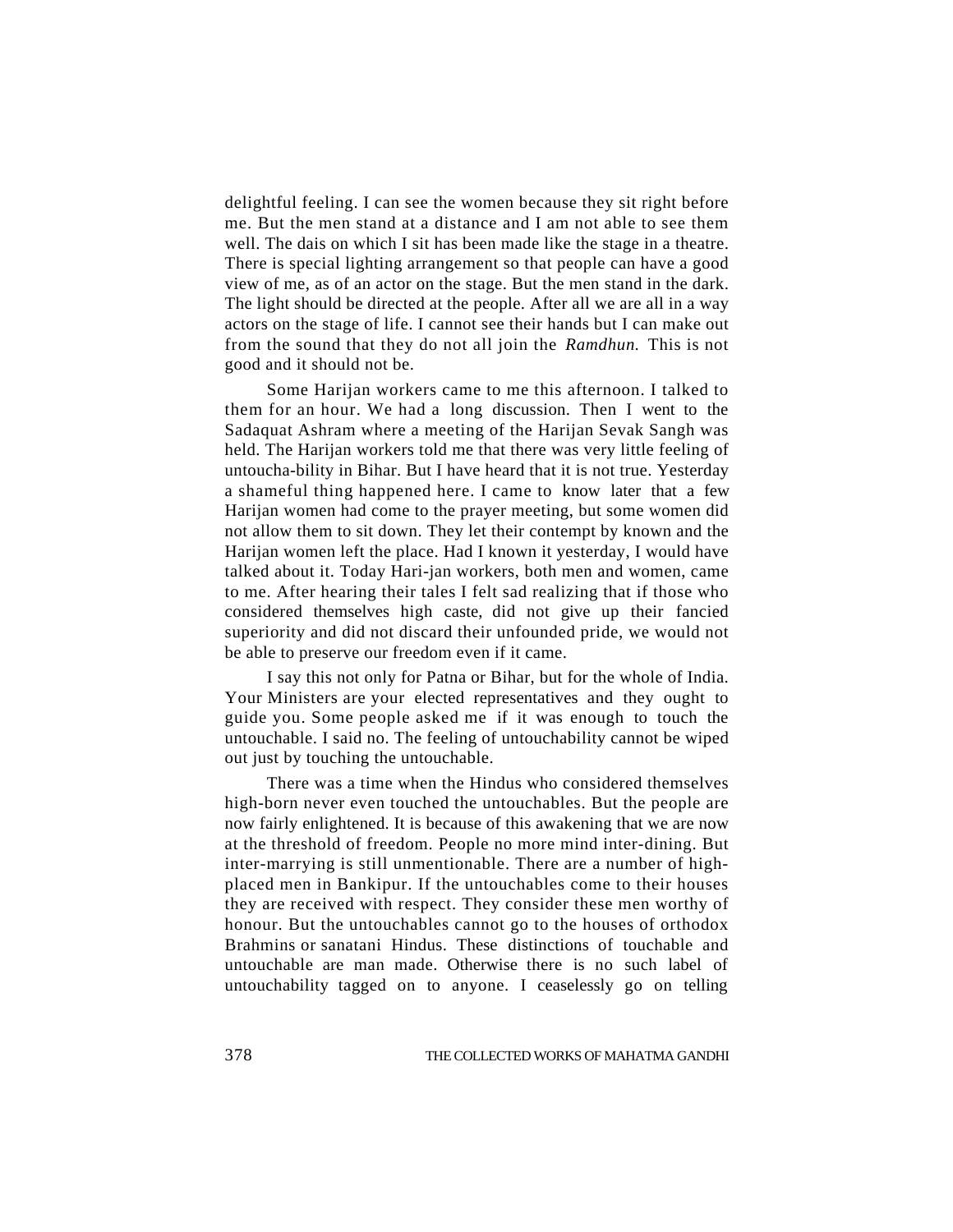everyone that unless the blot of untouchability is removed Hinduism would be completely wiped out. I hope that the activities of the Charkha Sangh and Nayee Talim would be very useful in this field too.

Actually we have committed a great crime, for which we ought to atone. I am sticking to this place in the hope that Bihar will do as much good as it has indulged in wrongs. The Hindus should so placate the Muslims by their conduct that they should be convinced that the Hindus committed a mistake once but that they are really not such senseless people.

Another thing is that we must completely eradicate untouchability. I have already told you that Bihar is now independent of the Charkha Sangh. The headquarters of the Charkha Sangh are at Sevagram. Now Bihar has withdrawn itself from the central body and is free to produce as much khadi as it wants. Now you must think how Bihar should work. Bihar should take a concrete step in the right direction. I told you yesterday that Nayee Talim was a lofty tree and under its cool shade we could live in great comfort.

Let the women remember that they should not repeat their mistakes. And those who committed the mistake should make amends by each one bringing with her one untouchable woman a day.

[From Urdu] *Gandhijike Dukhe Dilki Pukar—* III, pp. 37-9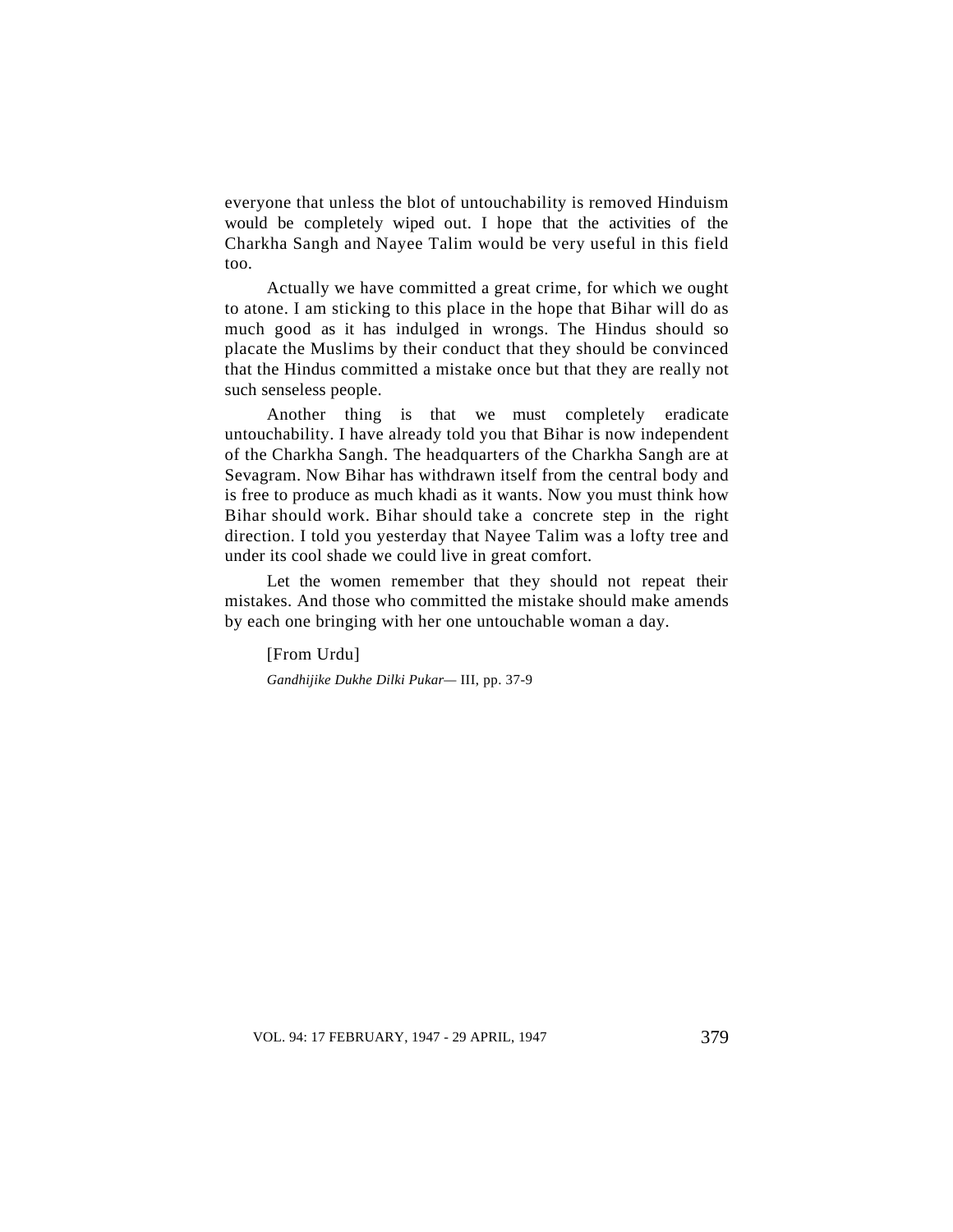### *380. TALK WITH BIHAR MINISTERS*

### *April 24, 1947*

... says one thing to me, and does something else. We shall not be able to preserve our freedom at this rate. After all, how have you people reached such a high position? By whose efforts have you done it? Have you not been trained by me? If there can be such confusion in Bihar which belongs to Rajendra Babu, it seems I shall be able to say nothing to anyone. I do not like it. It pains me that even  $\ldots$ <sup>2</sup> Babu is not able to clarify the matter. He is efficient and noble hearted. If he is seeking only my guidance, why are these strange things happening? Do people say yes to me merely to please me? If you do so, you would betray your own country. It makes no difference to me, but betrayal of the nation would bring no good. There is no reason to believe that all that I say is correct, but saying yes to whatever I say would make both of us guilty. Your

consent should spring from your heart. If you are not convinced by my words you must try to persuade me. But we should not agree with anyone just in order to please him. The things that are happening in Bihar are extremely shameful. Please note it down in your diary that if things go on like this, once again India will have to be under the domination of the big three, viz., Britain, the United States and the Soviet Union. It would not be wrong if I say that the events in Bihar, Bengal and the Punjab are hindering India's freedom. You are the leaders here. If the leaders themselves lack unity, harmony and principles, how can I expect these in others?<sup>2</sup>

[From Gujarati] *Biharni Komi Agman,* p. 252

- <sup>1</sup> Omissions are as in the source.
- 2 *ibid*

<sup>3</sup> According to *Mahatma Gandhi* —*The Last Phase*, Vol. II, when the Ministers met Gandhiji again on the last day of his stay in Bihar, he made amends by telling them that what he had said to them on the previous occasion must not be taken as condemnation but only as a measure of his jealous concern for them. "I do not hope to be able to find better colleagues than you. I entertain high hopes of you. It hurts me, therefore, when I hear anyone criticizing you with good reason."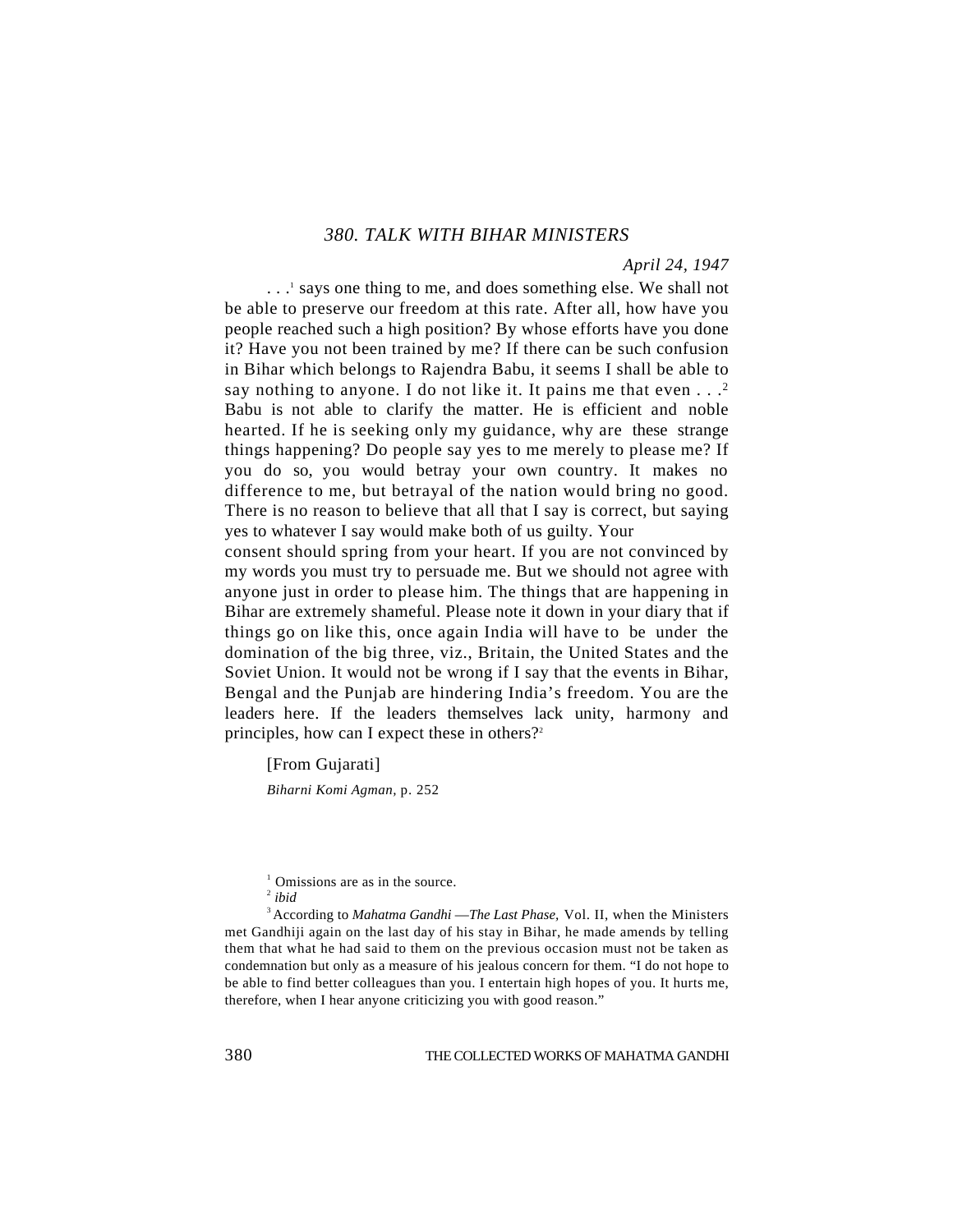# *381. LETTER TO VALLABHBHAI PATEL*<sup>1</sup>

**PATNA** 

*April 24, 1947*

#### CHI. VALLABHBHAI,

There is a telegram from Jawaharlal that I should go there in the beginning of May. I therefore propose to start from here on the 2nd<sup>2</sup>, arriving there on the morning of the 3rd. I will have the same people with me, and stay as usual in the Bhangi Colony. Please inform Ghanshyamdas, Maulana and others.

I hope you keep good health.

I received your telegram about *Harijan.*<sup>3</sup> I am now preparing to start writing. I wrote to Kishorelal and Jivanji<sup>4</sup>.

Just now we have been having meetings of the Charkha Sangh and the Talimi Sangh.

> *Blessings from* **BAPU**

[From Gujarati]

*Bapuna Patro—2*: *Sardar Vallabhbhaine,* pp. 353-4

### *382. LETTER TO SYED ABDUL AZIZ<sup>5</sup>*

*April 25, 1947*

DEAR FRIEND,

Many thanks for your letter and the pamphlets. I must take time to read the latter.

<sup>1</sup> According to *Biharni Komi Agman* this was written after 10 p.m.

<sup>2</sup> From *Biharni Komi Agman*. The source however has "27", obviously a slip. *Vide* "Letter to Satis Chabndra Das Gupta",24-4-1947

<sup>3</sup> Vide "Letter to Vallabhbhai Patel", 13-4-1947

<sup>4</sup> *Vide* "Letter to Jivanji D. Desai", 19-4-1947

<sup>5</sup> In reply to the addressee's letter which read: "Your opposition to the formation of small colonies in which the Muslims. . . could live [in] safety and your determination to disallow even a few guns to the needy Muslims have deeply depressed me and many others. . . . You have. . . repeatedly said. . . that you could not allow anyone the right of private defence. . . . Muslims faced with overwhelming majority in seven out of eleven Provinces, feel that your law, if practised, would spell disaster for them."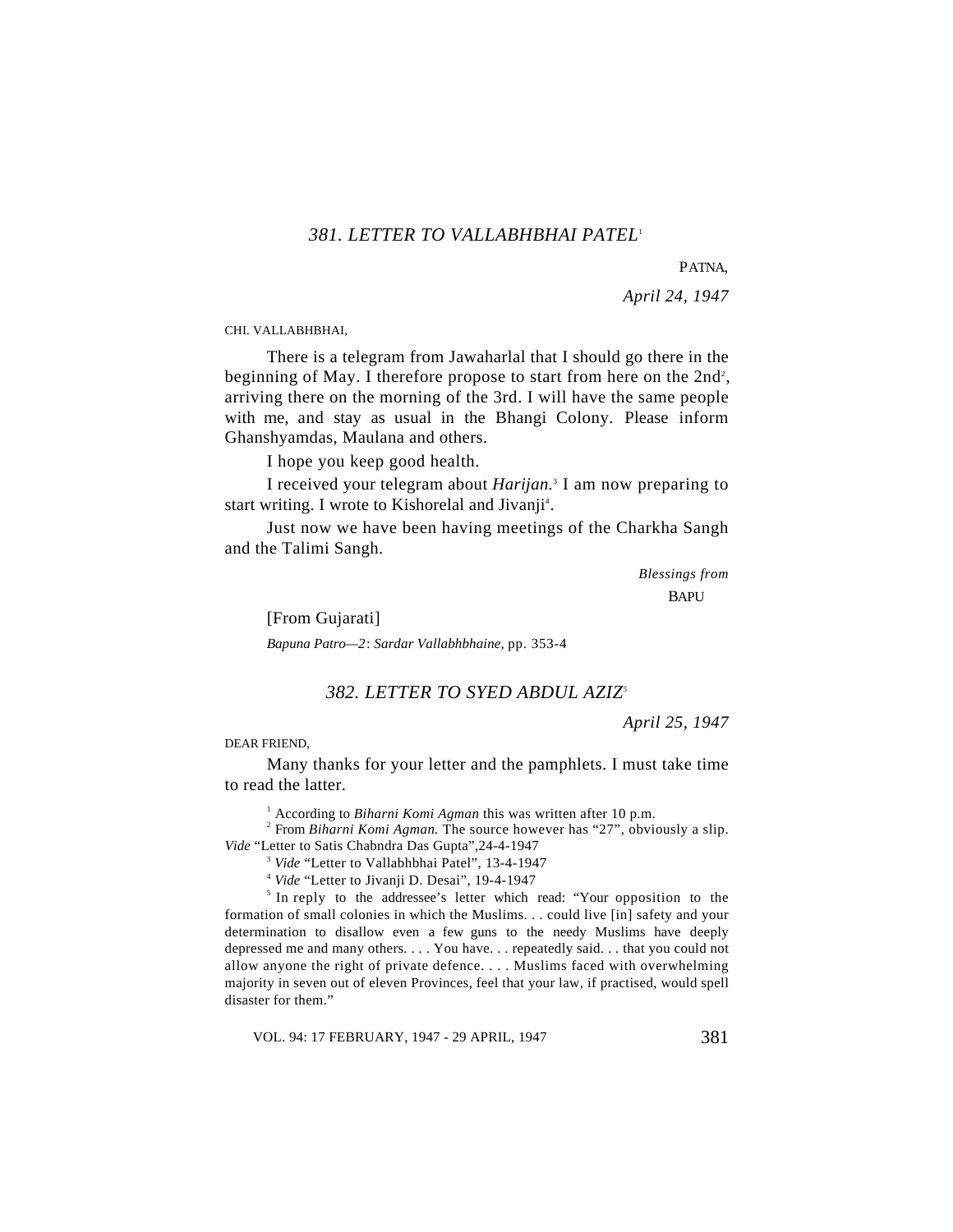It is impossible not to admire your courage in surviving your cruel disability and retaining your mind unimpaired. Mine was no mere social call. It was a pleasure to meet you and listen to you. I never expected you to return that call. You have but to tell me that you would like me to see you again and I would gladly do so.

I must confess that I had never realized until I came to Bihar the extent of damage to life and property by man become fiend for the time being. Let us hope that the awful scene will never be repeated in Bihar. My opposition to the formation of colonies is restricted to the Government co-operation even to the extent of land acquisition. I would have no objection to affected Muslims congregating in Muslim areas. There should be no check on free movement or congregation.

Your legal acumen should have prevented you from making the sweeping remark that I had ever denied the right of self-defence. That right does not and ought not to carry with it the licence to bear arms. A moment's reflection would show you its futility. What you want probably to convey is that it is the right of the citizen, however humble he or she may be, to demand protection by the State against the thieves, robbers and miscreants. A Government that fails to perform that duty forfeits all claim to govern. Let me add, too, that neither during my stay in England nor for 20 years in S[outh] Africa did I ever know a Westerner feeling incompetence to defend himself without arms when and if the occasion arose. Like several superstitions, this one you name seems to be confined only to this unhappy land of ours. Your gibe at the ministers and incidentally at me, though wholly irrelevant to your argument, is well deserved.

I am wholly at one with you in your desire that the Congress and the League should live at peace with each other.

From the original: Pyarelal Papers. Nehru Memorial Museum and Library. Courtesy: Beladevi Nayyar and Dr. Sushila Nayyar

# *383. A LETTER*

*April 25, 1947*

I too have been watching with an anguished heart what you write about the Congress. Let us hope that ultimately it will be God's will that will be done and Satan will be overcome.

[From Gujarati] *Biharni Komi Agman,* p. 255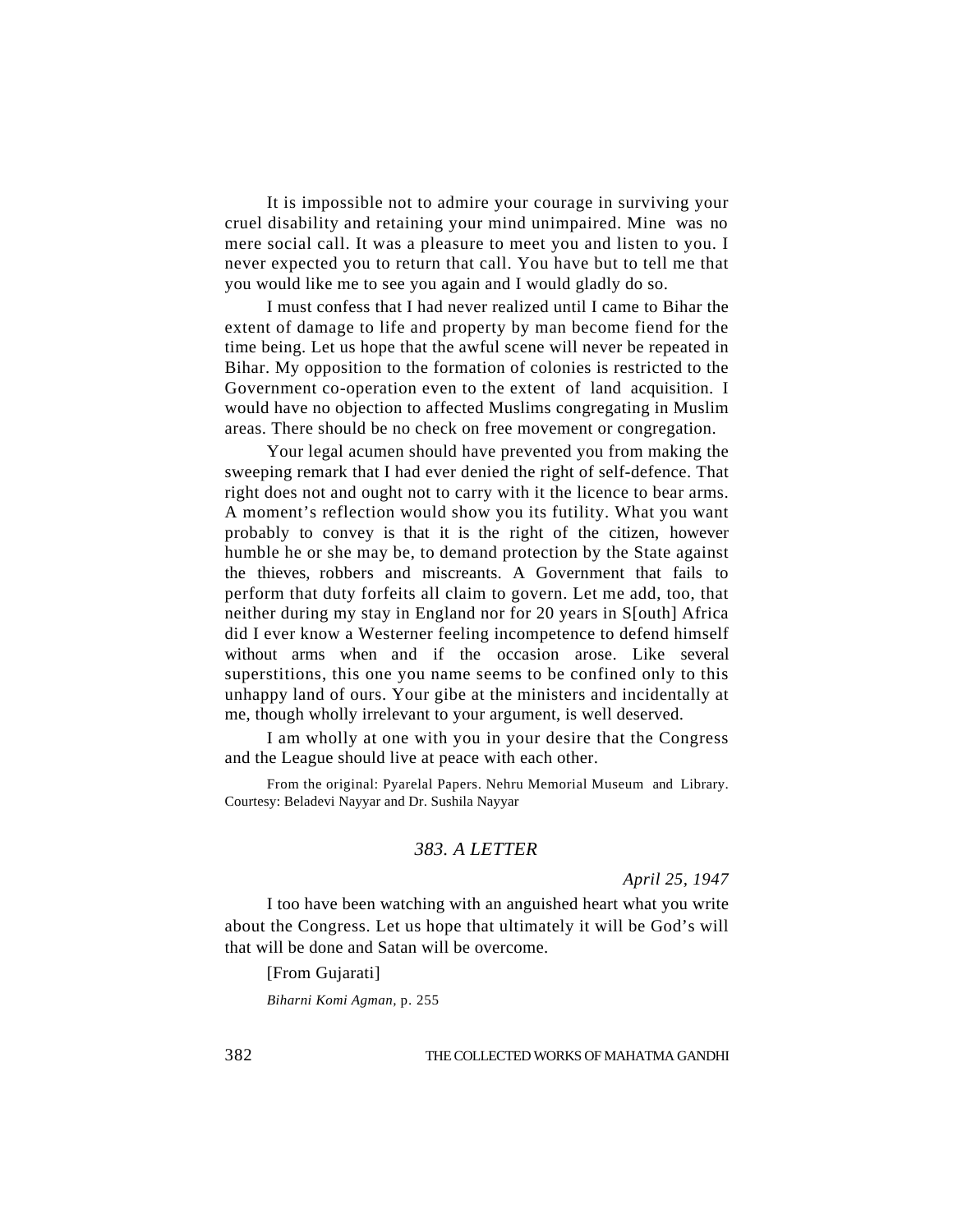### *384. TALK WITH ENGLISHMEN*<sup>1</sup>

GANDHI CAMP, PATNA, *April 25, 1947*

Sooner or later India is bound to get its freedom. Having made such tremendous sacrifices our earnest endeavour is not going to end in failure. But if the League co-operated with us we could win freedom tomorrow. The League representatives who have joined the Interim Government at present have not done so willingly. It would be a happy union if only it is a sincere union. The world today needs action, not speeches. Our beliefs will have any value only if we put them into practice. Otherwise it is difficult to achieve anything. We have no doubt fought our battle with the weapons of truth and nonviolence. Though, I must confess, I have not reached the ideal of my conception—as far as preparing the people on those lines is concerned, but so far as I know my own conscience I have myself striven through thought, word and deed to reach the ideal and am still striving to do so. If unconsciously I have been guilty of a lapse, I am not aware of it. But no society of men can ever be happy at all without following the path of non-violence. This doctrine is not of my invention, it is something that has been followed from time immemorial. A country like Russia which stood by the rights of its people has been caught up in establish- ing an imperialistic State. How tragic it is! I hold that he who invented the atom bomb has committed the gravest sin in the world of science. The only weapon that can save the world is non-violence. Considering the trend of the world, I might appear a fool to everyone; but I do not feel sorry for it. I rather consider it a great blessing that God did not make me capable of inventing the atom bomb.

It is wrong to say that the people in the West have gone crazy about the atom bomb. There are also people among them who are having second thoughts about it. I can make this assertion in full faith and with conviction that people will be happy and content only where truth and non-violence are followed. Though at present both appear to have disappeared they have not disappeared entirely. You inquired about foreigners. I may say that ultimately they can stay here only if they are willing to stay as Indians. Otherwise there is no place for them here. After India achieves freedom, we have to cultivate

<sup>1</sup> Gandhiji had a talk with two Englishmen during his morning walk.

VOL. 94: 17 FEBRUARY, 1947 - 29 APRIL, 1947 383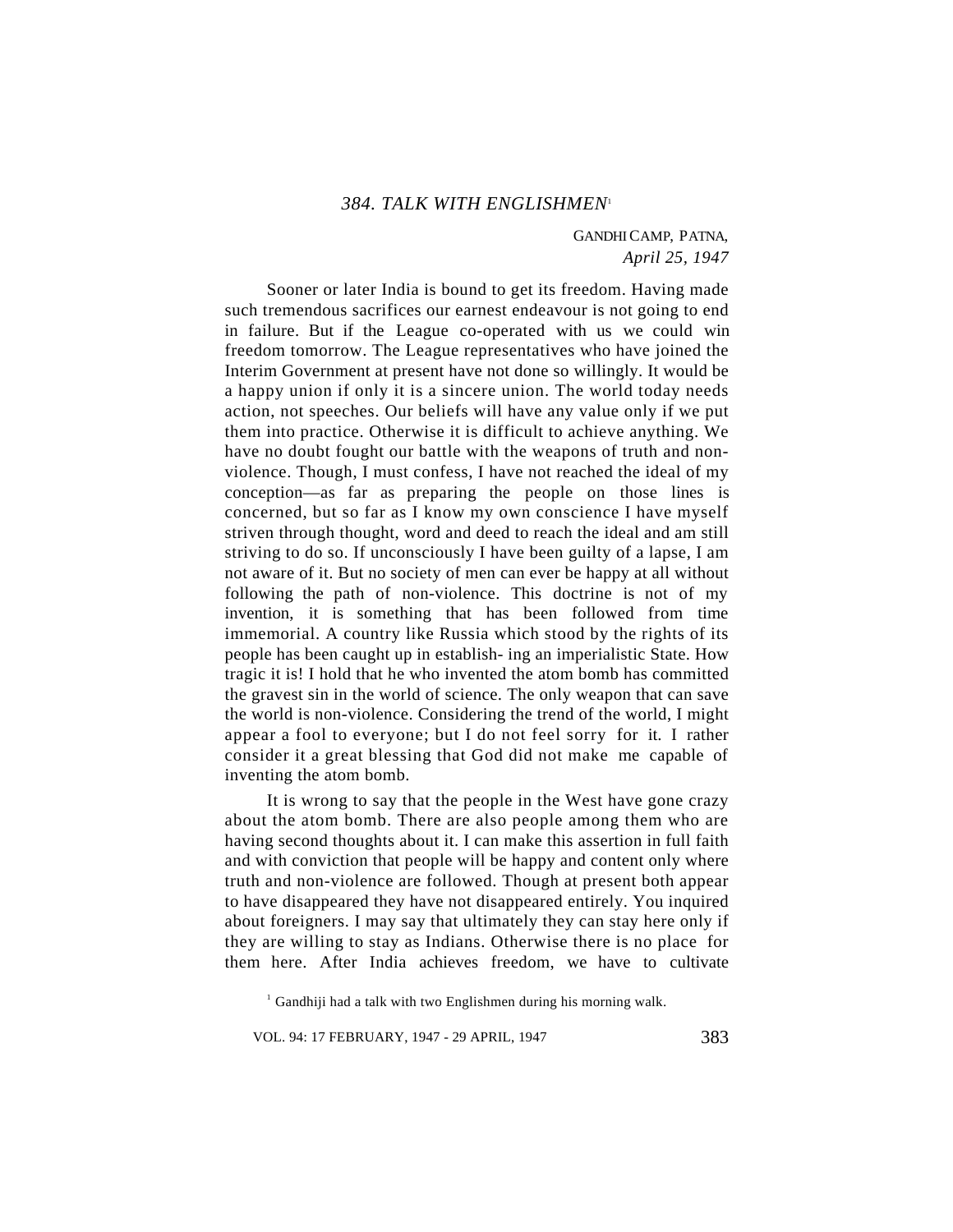friendship with the people of other countries and avoid all discord. We are aware that we might commit many mistakes and face innumerable difficulties in safeguarding our freedom. It is quite possible we may fall short of the expectations of our people. But I see no danger in that. We will learn only through our mistakes and trials. But if the Congress renounces truth and non-violence, its moral strength and its prestige are bound to suffer. But truth and non-violence have to be followed willingly. Then alone can they endure. Nothing done under compulsion will endure. Such rules are not written in a constitution. I can go to the extent of saying that just as it is essential to wear clothes—irrespective of whether they are good or bad—and we have accepted the principle of covering our body, similarly it is imperative that every human being should adopt truth and non-violence.

[From Gujarati]

*Biharni Komi Agman,* pp. 253-4

# *385. SPEECH AT PRAYER MEETING*

PATNA, *April 25, 1947*

BROTHERS AND SISTERS,

I am going to speak to you today about something which has just come to my notice. It is a subject close to the hearts of the Hindus, viz., cow-protection. I wrote a book called *Hind Swaraj*<sup>1</sup> when I was in South Africa. That was in 1909<sup>2</sup>, that is, 40 years ago. In those days too I held the same views as I do now. There was a statement in the book saying that I considered the cow as our mother and I have an honoured place for her in my heart because she gives me milk. If I want to protect myself, I must also protect the cow. The cow is worshipped even in Bihar. But, as I wrote in 1909, even though we claim to protect the cow, in fact we are killing her. Many Hindus were angry with me for making such a statement. But I was firm in my view.

Nowhere else in the world is the condition of the cow as poor as in India. If we look at the way we treat our cows, it would be clear to us that even though we claim to worship the cow, in our hearts we have no true respect for her. We treat the cow very harshly. Look at it from

<sup>1</sup> *Vide* <sup>2</sup> The source has 1908, a slip.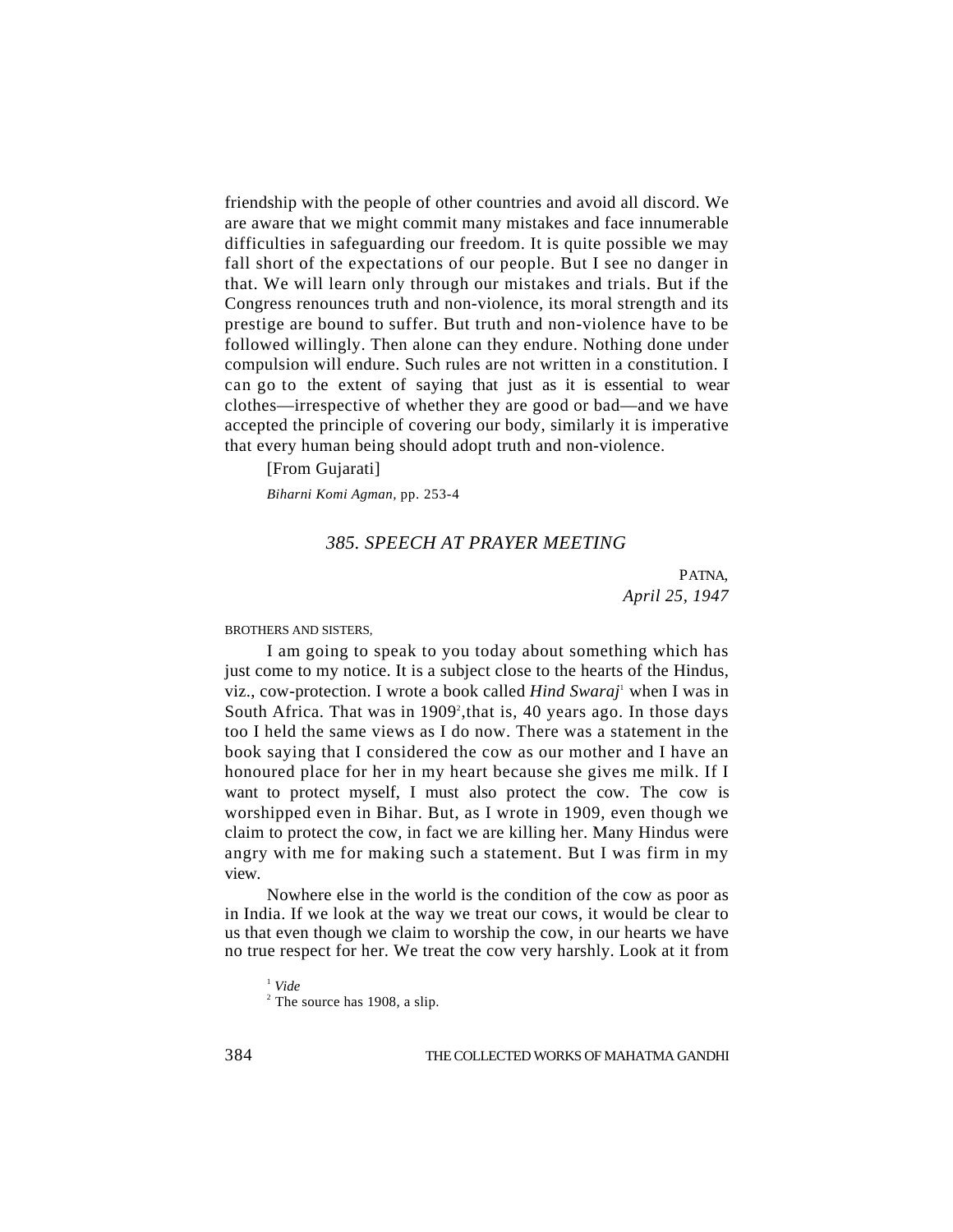my point of view and think of the hard work we extract from the bullocks. It is a mute animal and cannot complain. But we yoke the bullocks to the cart and load it so heavily that we do not even bother to think that the cart might give way. And, when the bullocks cannot move we beat them mercilessly. We give no thought to the health of the bullocks. When I see their bones sticking out, I wonder how they manage to walk at all. The bullocks' condition is similar to the poor people's. Just as a poor man does not get ghee, milk, and so on, the cattle too do not get proper fodder. Experts say that either the animal world will destroy us, or it will be our duty to kill them in order to survive. If that happens people will ridicule us that we, the cowworshippers, have taken to cow-slaughter.

However, for protecting the cow, instead of laying down our own lives we kill others. And whom do we go and kill? The British? Of course not. How can we kill them? They are powerful, and even though they are few in number, they are the rulers. They possess arms. They consume as many cows as they wish. They trade in beef. They take away from India any number of cows of healthy and good breed to slaughter them. These cows are not sold by the Muslims, for they do not keep cows in such large numbers. It is you who sell the cows to them. Then they sell beef tea to us which we consume. Our children consume it too because the doctors recommend it. I have a Vaishnava friend who had beef tea saying he had to take it because his doctor said that he would not survive without it.

I have heard some Bihari Hindus complain that the Muslims slaughter our cows. Why then should the Muslims not be killed, they ask. Even in 1908 when I was in South Africa I used to be amused at the Hindus' claim that there were several societies for cow-protection. Here too people go about collecting funds for cow-protection. But how can we protect the cow when we kill our own brethren? You cannot kill the British because they are strong. Today if they are going it does not mean that you have grown stronger or that they have grown weaker. They have decided to leave because the force of our satyagraha has compelled them to go. It will have to be accepted that they are honest, because in the matter of leaving the country they have shown much honesty. When they came, you could have told them that they should not eat beef. You could have told them that if they ate beef, cow's ghee or milk would not be available and that they could manage to live without beef. But in America and England where people freely eat beef the cow is very well protected. They raise the cows very well and milk them properly, and they sell pure milk. But as for you, you sell ghee by adulterating it with fat. You also sell vegetable ghee. You consume beef tea and beef extract too; but if the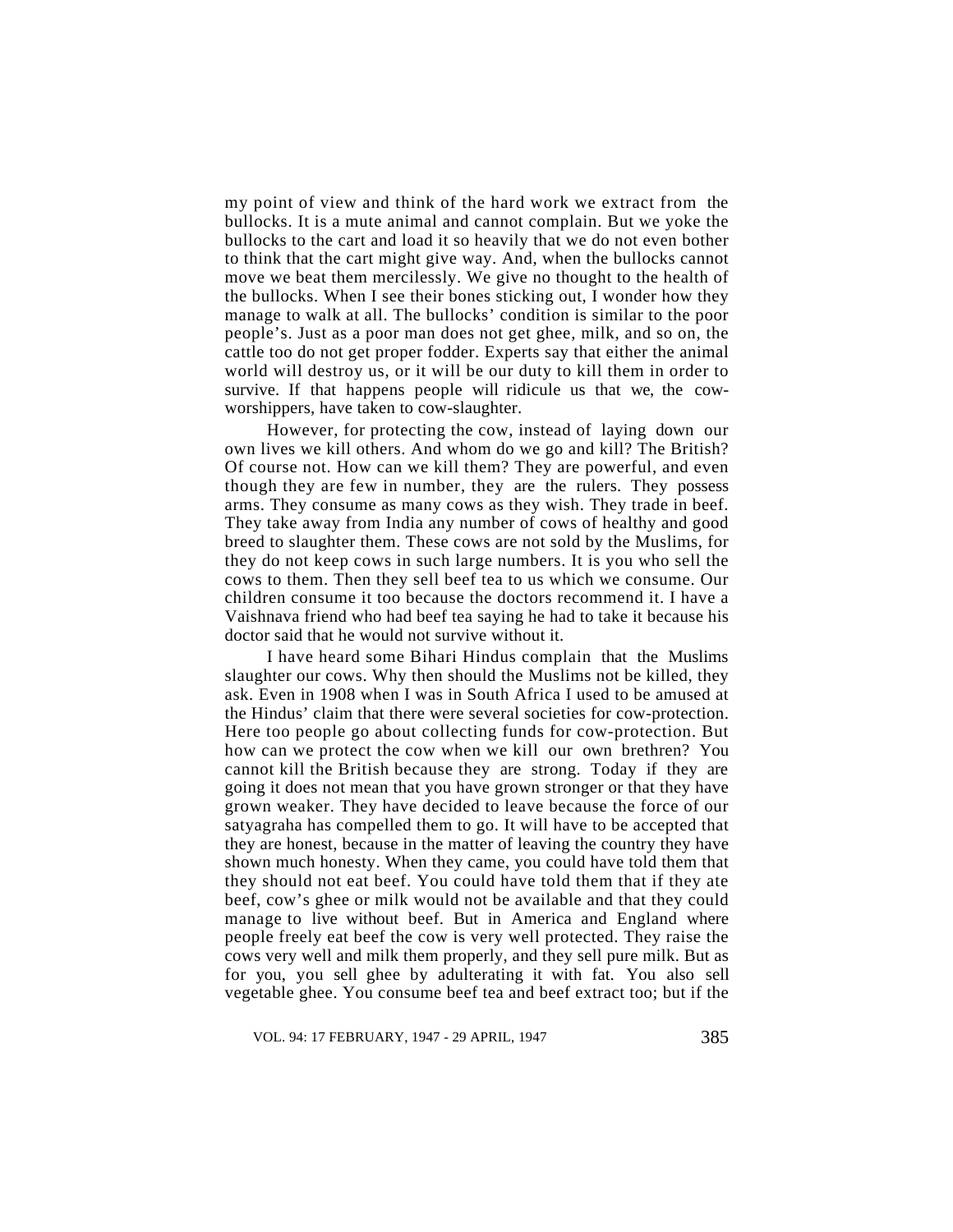Muslims eat beef you kill them. I once stayed with Maulana Abdul Bari Saheb of Firangi Mahal at Lucknow. He left us long ago. He said that if the cow was so useful to us, it was our duty also to protect her. In those days the Hindus and the Muslims used to be united and they had no quarrels. Had we maintained the same friendly relations, the Muslims would have given up beef-eating. You also said that a large number of cows were saved in one year. Nowhere in the Koran is it said that it is one's duty to eat beef. But if we forcibly stop the Muslims it would become obligatory for them to eat it. I wish to tell you about it because complaints have been made not by one but many Hindus. If we wish to create an atmosphere of harmony, we ought to give up such methods of coercion.

Some work of cow-protection is being done in the U.P., Bihar, Gujarat, the C.P. and other places. For that matter there are also some Hindus who insist on eating beef. They also quote a Sanskrit *shloka* which shows that in the ancient times even Brahmins used to eat beef. That is not incorrect either. It is another matter if the passage is interpreted differently. No one ever mentions cow-protection in Andhra and Madras. If we want to protect the cow we must know our dharma, know what true compassion is, learn how to look after cattle. In our country this is not done properly even in the dairies. I have had a hand in the setting up of the Goseva Sangh.<sup>1</sup> It is our duty to protect the cow. In fact, I would say it is the duty of every human being, because taking cow's milk and ghee is beneficial to everyone. Even the non-vegetarians have to take ghee, milk, and so on. Buffalo's milk is not as good as cow's milk. But that does not mean that I do not wish the buffalo to exist. If the cow is saved, the buffalo would be saved too. But the cow cannot be saved in the way we are trying to do it at present. We are blinded by selfishness and a feeling of animosity. We ought to learn from England and America how to rear cattle. Our knowledge of the subject at present is very poor. There is need for us to learn from other countries how to rear cattle, what fodder we should give them and the proper way to milk them. First of all we must try to cultivate humility in order to protect the cow. Let us not be angry with anyone. On the contrary, let us try to protect the cow by persuading others. That alone would render our efforts successful.

[From Urdu]

*Gandhijike Dukhe Dilki Pukar—*III, pp. 40-3

<sup>1</sup> In February, 1942. Vide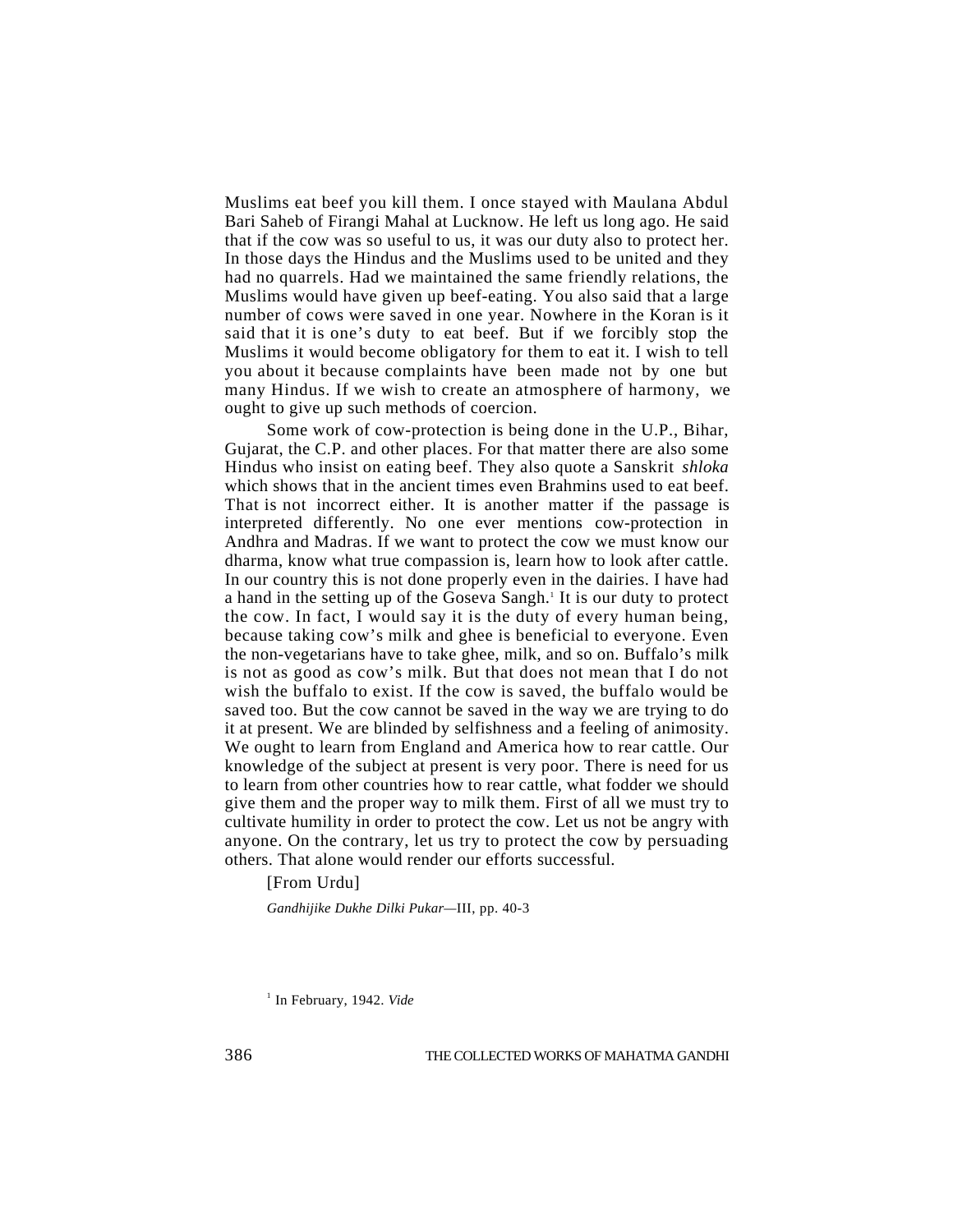### *386. TALK WITH SITA AND SUMITRA GANDHI*<sup>1</sup>

### GANDHI CAMP, PATNA, *April 26, 1947*

One may give up everything but not prayer. Prayer is the broom that sweeps clean our minds. If we stop praying, all the rubbish and cobwebs will accumulate in our minds and make our inner being impure. I expect all of you who are in the college to get up early and create an atmosphere for prayer. It has been my wish—and will always be wherever I am till I breathe my last—that every member of the Ashram, boy or girl, man or woman, wherever he or she may be, should create the atmosphere of the Ashram. If nothing else, at least spinning, simple food, simplicity, khadi and prayer ought to become the permanent features in one's life after one has stayed in the Ashram. But what can you do in this respect? Not all the desires of man are ever fulfilled. It seems the fault is only mine and this is only a reflection of my imperfection.

[From Gujarati] *Biharni Komi Agman,* pp. 257-8

# *387. LETTER TO HORACE ALEXANDER*

PATNA, *April 26, 1947*

DEAR HORACE,

Your letter. You may expect me in Delhi (D.V.) on 3rd proximo at the latest.

**BAPU** 

# FRIEND HORACE ALEXANDER 24 RAJPUR ROAD DELHI

From a photostat: G. N. 1444

<sup>1</sup> Who could not get up in time to attend the morning prayer

VOL. 94: 17 FEBRUARY, 1947 - 29 APRIL, 1947 387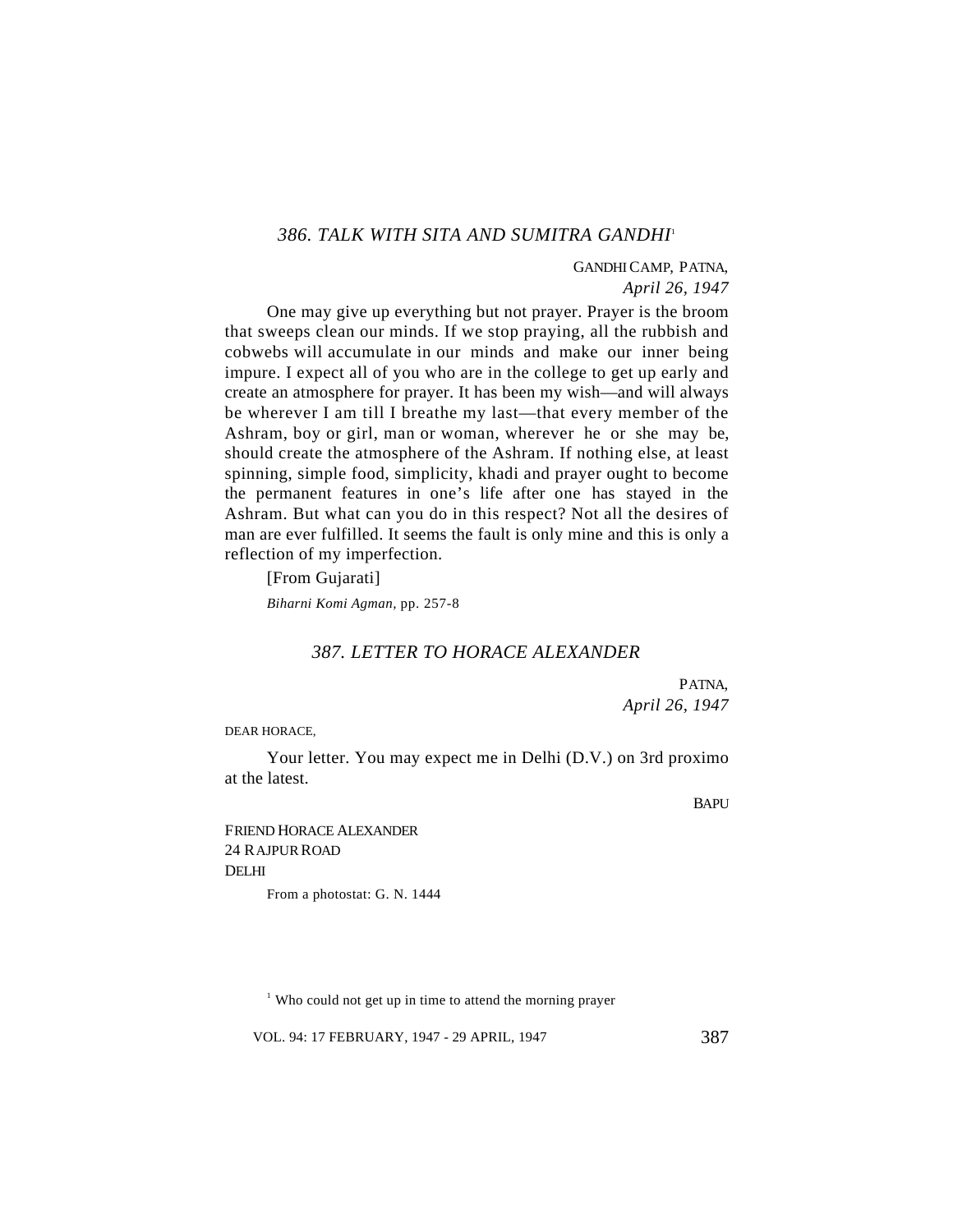### *388. LETTER TO SUSHILA GANDHI*

**PATNA** *April 26, 1947*

#### CHI. SUSHILA,

I have been working under such heavy pressure that I could not find time even to write a letter to you and send it with Sita. I meant to write yesterday but could not. I read just now Manilal's letter which you had sent to Kishorelal and which the latter had for- warded to me. Such is my condition. God, however, has preserved my health so far and will preserve it as long as He wants to take work from me.

Since Sita had come and met me, she herself told me that there was no need for me to write a letter, but that an oral message would suffice. I agreed with her. I have discussed the matter with her as fully as possible. There is no need whatever for you to worry about her. You must have seen the letter she wrote to Krishnakumar and the one I wrote to him. You will learn everything from them. Please therefore do not worry about her at all. And as Kishorelal suggests, it is now desirable that you should go and join Manilal. If you wish, you may come and see me. I shall have to go to Delhi on May 2. You may come and see me there if you like. But it is very hot now. If you wish to escape the heat and don't wish to come, you may not. We may discuss the more important problems through correspondence and should be satisfied with that.

I am returning Manilal's letter. My heart endorses the different view which you two have taken. Since I am the property of the masses, they have a perfect right to search me inside out. But, even so, if the masses seek to press their point of view on me, I would feel suffocated.

About Kishorelal and others it is a different matter. They are, after all, co-workers who seek guidance from me. If they disapprove of any action or views of mine today, they should have the right to discuss them fully. The painful thing in this matter is that their approach and mine to the question seem different. Conduct based on such [different] approach is bound to be at variance [with their views] and cannot but give pain. My ideas and conduct are not new. I can say that they go back to fifty five years ago. It is possible that I might not have been able to express my ideas clearly in my writings or talks.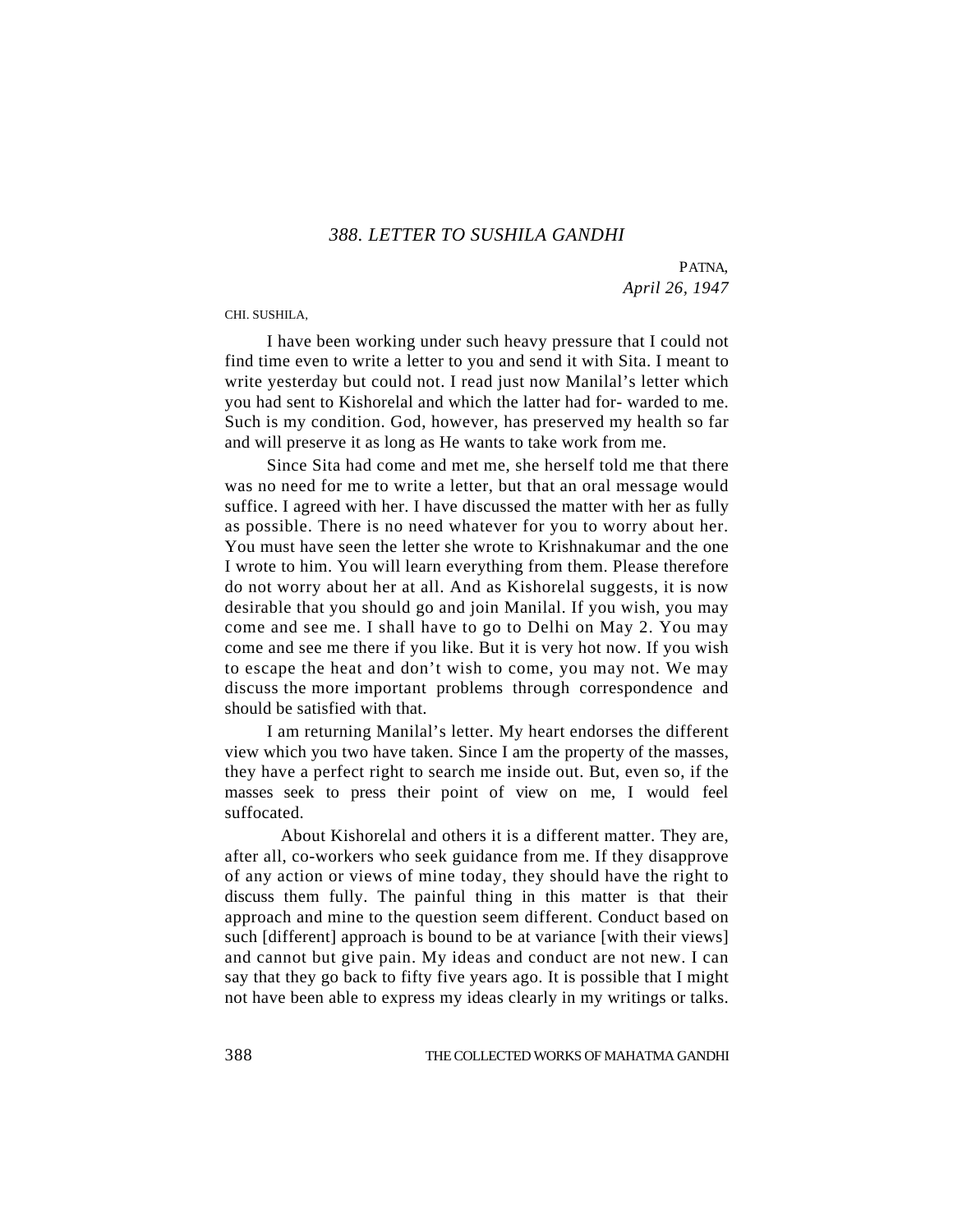I don't say positively that I have written on the subject, only because if I could spare the time to go over all my writings I might be able to quote the statements I have made from time to time. But what is to be gained by doing so? The action has already been abandoned for the present. As for my views, Kishorelal and I have been discussing them [through letters]. That discussion need not be stopped, nor need it upset anybody. If there is any error in my reasoning, the discussion may help to remove it. Or, if there is no possibility of either of us changing his view, we will put up with the difference in our views and also in our conduct. I am hopeful that that will not be the outcome. One or the other will correct his error and both will come to the same view. I am hoping, however, that Kishorelal and others who are nonco-operating with me partially will withdraw their non-co-operation.

I hope you are all unperturbed.

*Blessings from* BAPU

From a photostat of the Gujarati: G. N. 5000

## *389. LETTER TO CHAMPA MEHTA*

PATNA, *April 26, 1947*

CHI. CHAMP $A^1$ ,

I got your unhappy letter. I was surprised to learn that Shashi<sup>2</sup> and you had to suffer so much. But we should never think of happiness or unhappiness. The incident shows that for those who have linked their fate with mine, Sevagram is the only place. Those who are resolved to live or die there will alone swim. The rest will sink.

I sent two wires, one to you and the other to J. A. Bulsaria. The latter has been writing to me. If you have been able to see him, the problem must have been solved.

God alone knows whether or not you did right in sending for Gatimama from Rajkot. If he has arrived, his presence will certainly comfort you.

Write to me occasionally and keep repeating Ramanama.

*Blessings from*

BAPU

From a photostat of the Gujarati: C.W. 1054. Courtesy: Champa Mehta

<sup>1</sup> Wife of Ratilal P. Mehta

2 Addressee's son

VOL. 94: 17 FEBRUARY, 1947 - 29 APRIL, 1947 389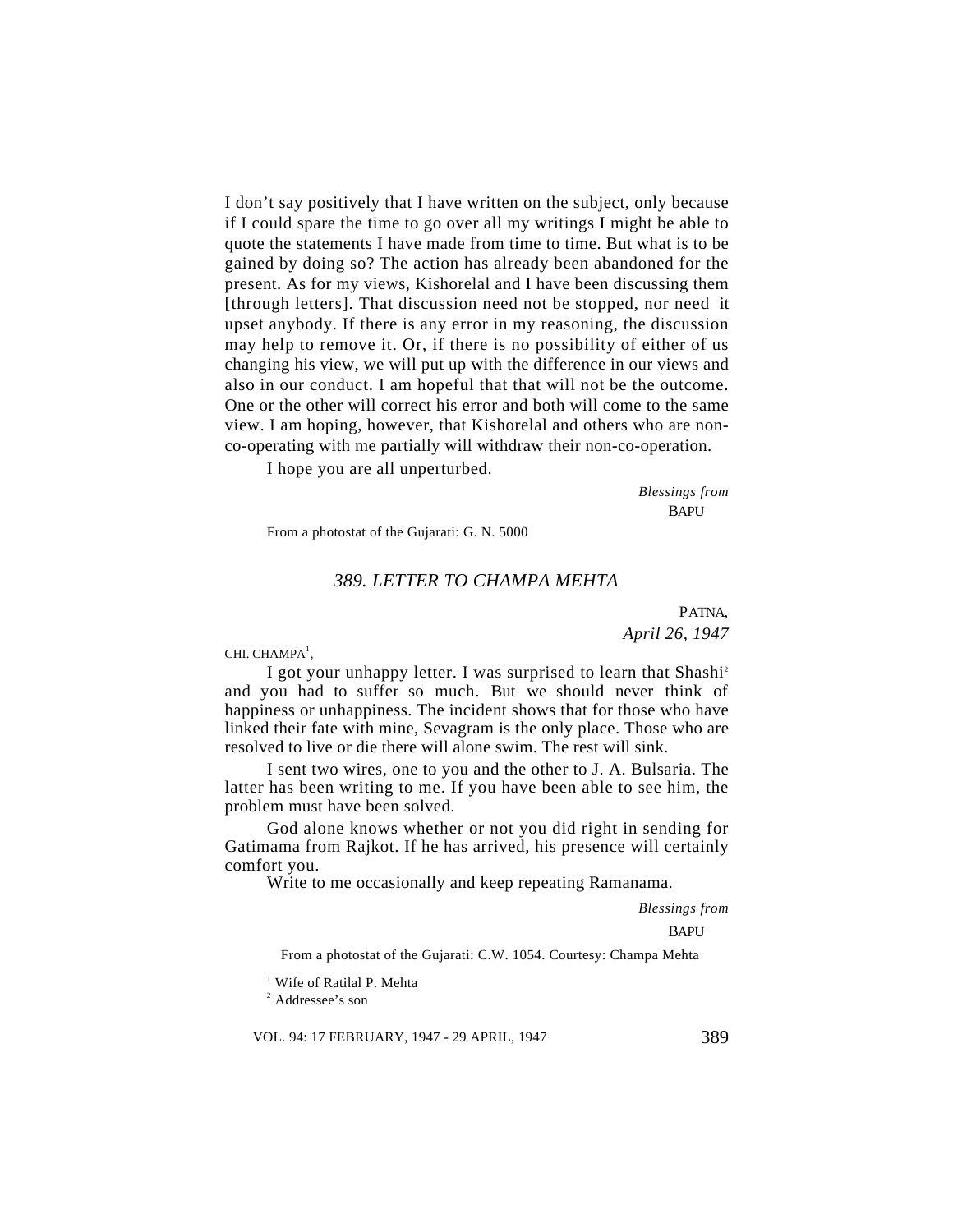*April 26, 1947*

I have gone through your report<sup>1</sup>. If it had been a statement expressing your personal views I would have complimented you and would have made some important suggestions too. You are a great economist and a learned man and you are running a flourishing business. But I know more about village industries. Hence we have proceeded on the understanding that I am qualified to instruct you. Even if there were no such understanding, I, at any rate, have proceeded on that assumption. In doing so I have not been prompted by my ego. But such is the situation today. What I have read concerns the Committee appointed by the Government of Bombay, and you are presiding over it. From that point of view I have much to say about the statement. Fortunately we had here meetings of the Trustees of the Charkha Sangh and members of the Nayee Talim in which Kumarappa<sup>2</sup> and Dhotre<sup>3</sup> were present. Hence I could exchange views with both of them. . . . <sup>4</sup> I am not able to look up *Harijan* at present. I do not send for the matter before it is printed. Pyarelal too has not been writing for it.

I do not approve of the very resolution which has led to the appointment of the Committee. In my view Lakshmidas<sup>5</sup> and Dhotre cannot function under that resolution. Before passing the resolution the Government of Bombay should have consulted the Charkha Sangh, the Gramodyog Sangh and the Hindustani Talimi Sangh. You are probably not aware that all these three organizations have the backing of the Congress and are known as Congress organizations. No other organization in India has or is likely to have more experience in the field of village industries. But I still cannot say how such a mistake could happen. Considering your intelligence I feel that you ought to have stopped Lakshmidas and Dhotre from signing the report. I would also say that even you could not have prepared such a report by yourself, because, if you prepare a report disregarding certain basic facts, it would be like raising a structure on sand. This is what has happened with regard to this report. At the moment I am not in a position to suggest anything more. If you have the courage I

<sup>&</sup>lt;sup>1</sup> Of the Gramodyog Samiti. *Vide* Also the following item.

<sup>2</sup> J. C. Kumarappa

<sup>&</sup>lt;sup>3</sup> Raghunath Shridhar Dhotre

<sup>4</sup> Omission as in the source

<sup>5</sup> Lakshmidas Asar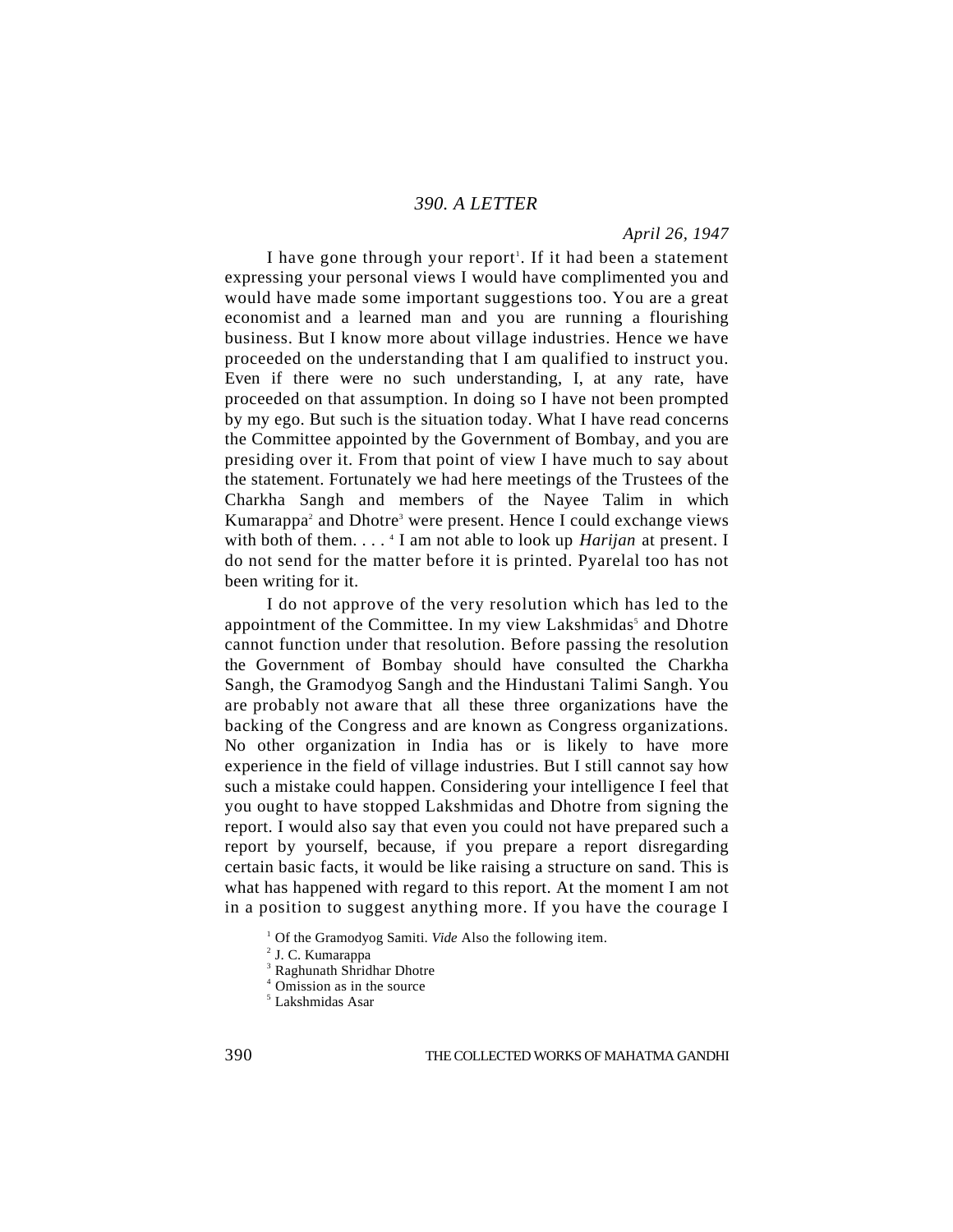what has happened with regard to this report. At the moment I am not in a position to suggest anything more. If you have the courage I would suggest that you write to the Government of Bombay that the report is incomplete and should not be implemented straightaway. Dhotre has withdrawn his endorsement. He must have sent you a copy of his letter. I have a lot more to write but don't have the time. Why say more to a wise person?

[From Gujarati]

*Biharni Komi Agman,* pp. 259-60

### *391. LETTER TO LAKSHMIDAS ASAR*<sup>1</sup>

*April 26, 1947*

. . . must have written you a detailed letter. You have given your name for the Gramodyog Samiti of the Government of Bombay. But in my view you could not have done so as the Samiti would be functioning under the instructions of the Government. Moreover, you should have consulted the Charkha Sangh, the Gramodyog Sangh and the Talimi Sangh and sought their opinion. There is much to be said about its merits and demerits, but I leave it out. It your views have undergone a fundamental change, it would be an altogether different matter. But I do not think this is the case. In my view, you must put your signature to the letter Dhotre has written to Balasaheb<sup>2</sup>. Before the Government starts acting on the report, it must clearly understand our policy. I have also written to Bhai. . .

You must be keeping good health. Does your health permit you to do your full work?

[From Gujarati] *Biharni Komi Agman,* p. 260

<sup>&</sup>lt;sup>1</sup> Omissions in the letter are as in the source.

 $2$  B. G. Kher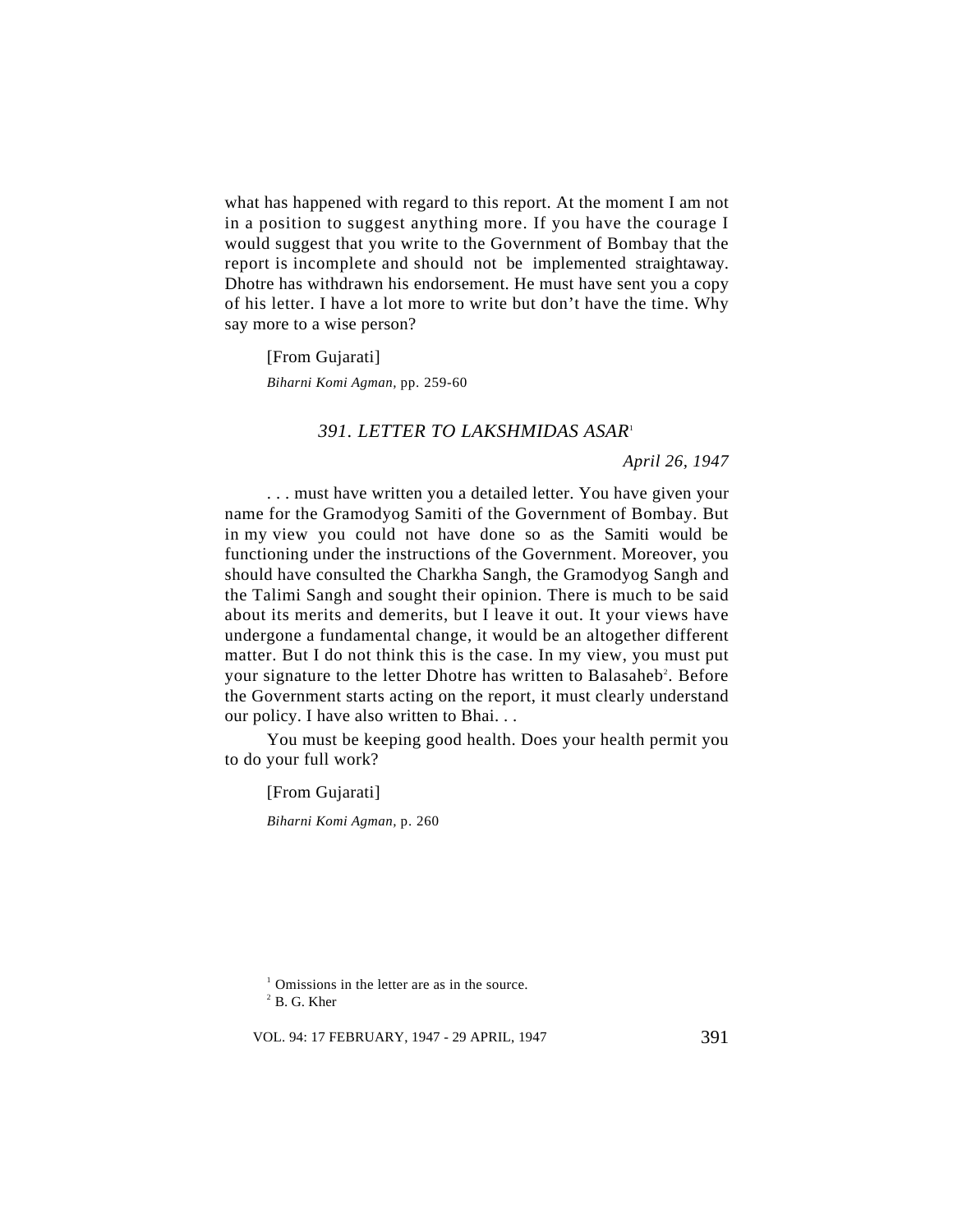*April 26, 1947*

 $CHI$ .

I have your letter of the 20th. I am awaiting your detailed reply. Your words breathe love. I need not say anything if you feel the same way I feel towards you all. But your letters have left a different impression on me.

I have come to the conclusion after reading your letters that ... should go to. . .

[From Gujarati] *Biharni Komi Agman,* p. 261

### *393. A LETTER*<sup>2</sup>

*April 26, 1947*

I myself can do nothing about Chi. . . . Pandit Jawaharlal is scrupulously fair. All those applications are considered on merit. No recommendation would be necessary for . . .

[From Gujarati] *Biharni Komi Agman,* p. 261

### *394. LETTER TO ARUNANSHU*

PATNA, *April 26, 1947*

CHI. ARUNANSHU,

I have your postcard. You have made a good attempt to write in Hindustani. How nice it would be when I shall be able to write as much in Bengali. My Bengali lessons continue and nowadays Bisen is my instructor. Manu sings a Bengali *bhajan* in the morning. Let us see what happens in the end.

I learnt from Satis Babu's letter that Nirmal Babu will be here in a day or two. If he does come it will be fine.

<sup>&</sup>lt;sup>1</sup> Omissions in the letters are as in the source. <sup>4</sup>*ibid*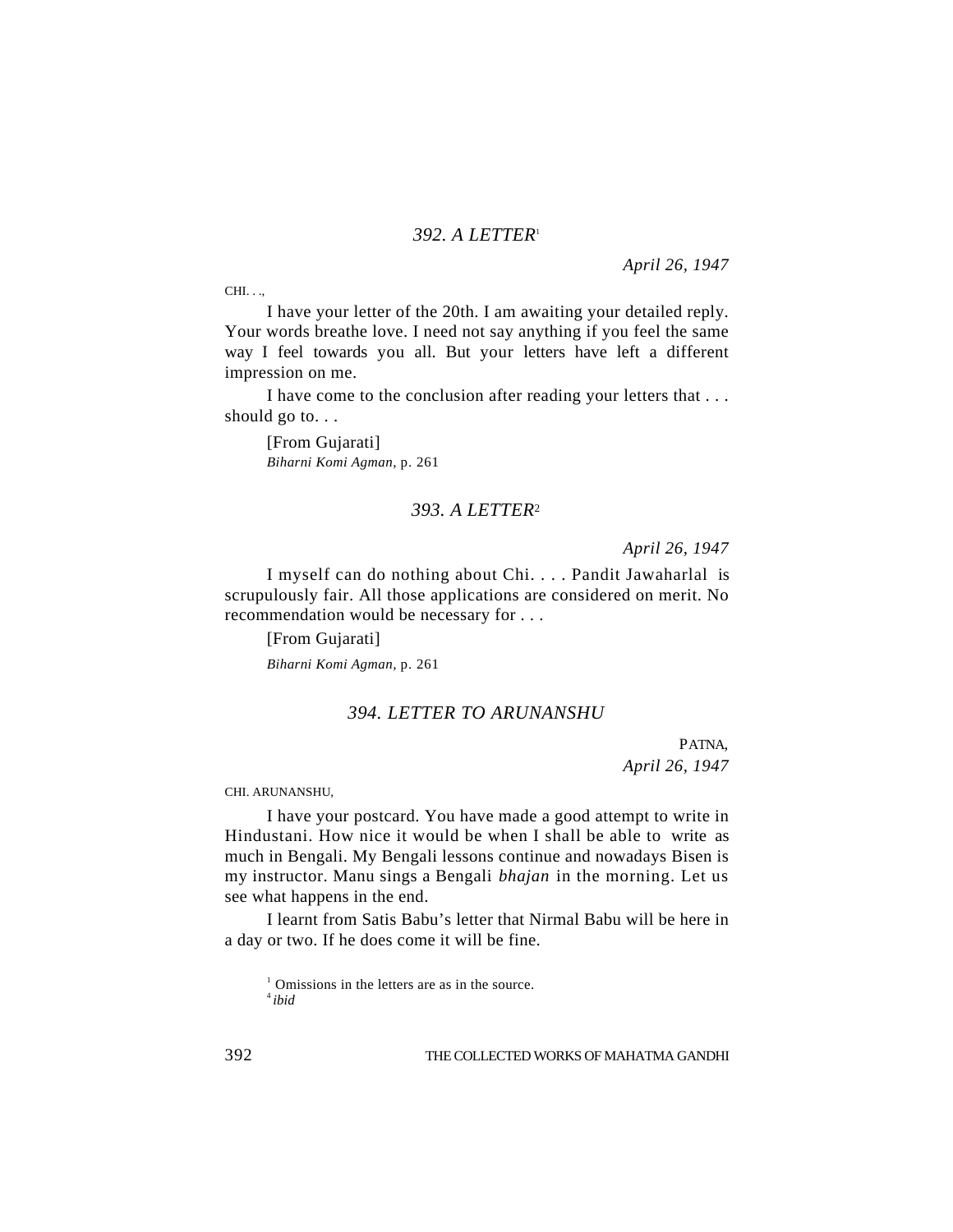It is pretty hot here. We have screens of *khas* put up on the windows, which makes the heat bearable. I shall have to go to Delhi towards the end of this month. I do not know how long I shall have to stay there.

Didimony<sup>2</sup> has not written anything to me. Does she remain very sad? Or does she avoid writing to me in order to save my time? If it is so, tell her that I do not want to have my time saved in that manner.

> *Blessings from* BAPU

From a photostat of the Hindi: G. N. 8727

### *395. LETTER TO SATIS CHANDRA DAS GUPTA*

PATNA, *April 26, 1947*

CHI. SATIS BABU,

I have your letters. Now I know that Nirmal Babu will be here in a day [or two]. I will have a clear picture of the situation there when he comes.

I am afraid arrangements are being made for my going to Delhi. Perhaps I may have to leave as early as the 30th. Let me see what happens. I hope now there will be peace in Noakhali.

I hope you are well. You must preserve your health. What is the arrangement for water supply in this hot season ?

Abha needs must improve her health. She is a very delicate person.

> *Blessings from* **BAPU**

 $[PS.]$ 

I have a telegram and shall therefore leave on the 30th.

From a photostat of the Hindi: G. N. 9079

<sup>&</sup>lt;sup>1</sup> Roots of a kind of grass used in summer as screen for cooling the air

<sup>2</sup> Taralika. *Vide* "Letter to Satis Chandra Das Gupta", 18-4-1947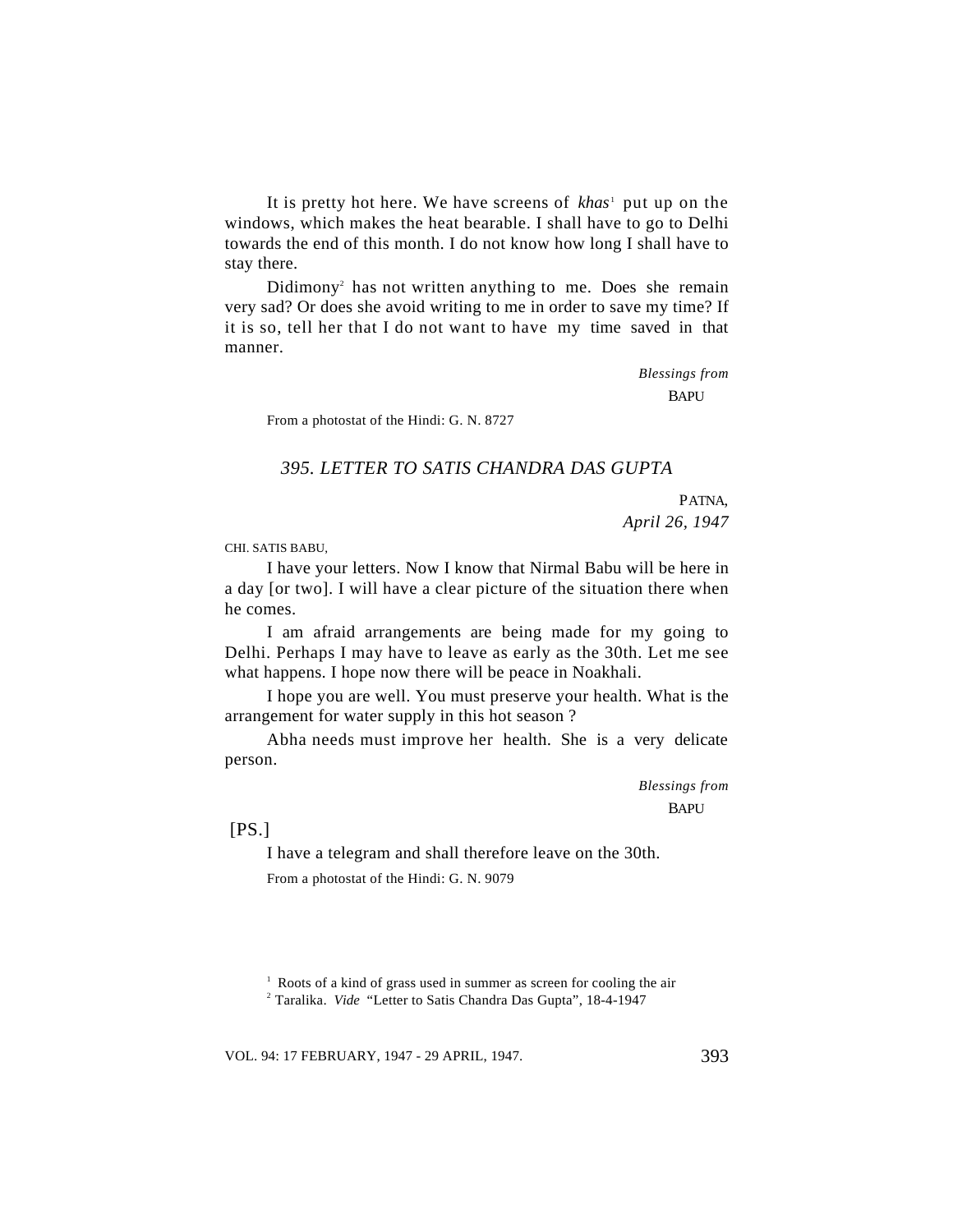### *396. A LETTER*

*April 26, 1947*

Received your letter. Why is it in English? If you do not know Hindustani, you could have written in Marathi. I am so far away.

[From Hindi]

*Biharni Komi Agman,* p. 261

### *397. SPEECH AT PRAYER MEETING*

PATNA, *April 26, 1947*

BROTHERS AND SISTERS,

Since I have to visit the Muslim brethren I do not wish to give you the whole of my time today. You must have heard of Maulana Shafi Daudi. I came to know about him when I had come to Bihar for the first time. Later I went to his house also. On his invitation I have promised to attend a meeting of the Jamiat-e-Islam. I therefore wish to leave early.

Please remember what I told you about the cow yesterday. I told the *goshala* people who came to see me today that they should all come to me together. Then I would tell them what could be done to improve the breed of the cow. They too agree that the condition of the cow anywhere in India is not as bad as in Bihar. This is an exaggeration, for the condition of cattle in some other parts of India is found to be worse than in Bihar. All the same, according to me, it would suffice to say that the condition of cattle in India is the worst in the whole world. This is a matter of great shame and a blot on us since we call the cow our mother and worship her. If we had been following our dharma India's name would not have been tarnished. We must remove this blot.

I hope you will think over what I have told you, for I shall say no more today.

[From Urdu] *Gandhijike Dukhe Dilki Pukar—*III, p. 44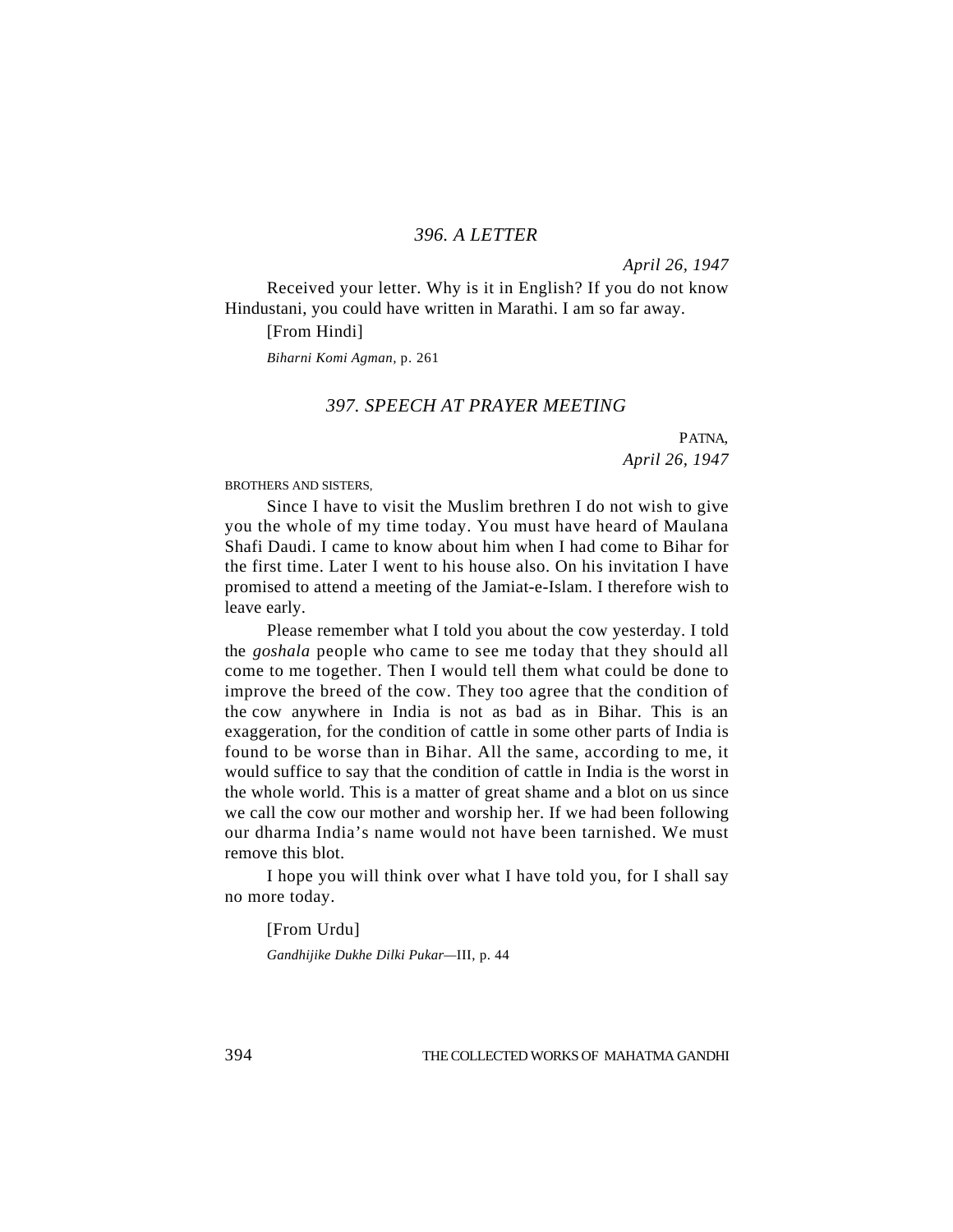[*After April 26, 1947* ] 1

CHI. SUSHILA,

I am sending herewith a copy of the letter I wrote to you. You did get the letter. If you had sent that to Kishorelal, send this to Manilal.

Su. has already written about Sita.

From a photostat of the Gujarati: G. N. 5001

# *399. LETTER TO AMRIT KAUR*

PATNA, *April 27, 1947*

CHI. AMRIT,

This I am writing after prayer and my Bengali lesson and *Gita* for Manu. It is now 5.50. I must be off for the walk at 6 a.m. Meanwhile these lines to tell you what you know already. I hope to be there the morning of 1st May.

The heat is trying here, must be there too. I keep myself in good order by sleeping several times during the day and reducing food rigorously.

Hope you are all well. The rest when we meet. Love.

BAPU

SHRI RAJKUMARI AMRIT KAUR C/O SARDAR PATEL 1 AURANGZEB ROAD NEW DELHI

From the original: C. W. 3705. Courtesy: Amrit Kaur. Also G. N. 6514

<sup>1</sup> This is written below the letter to the addressee dated April 26, 1947.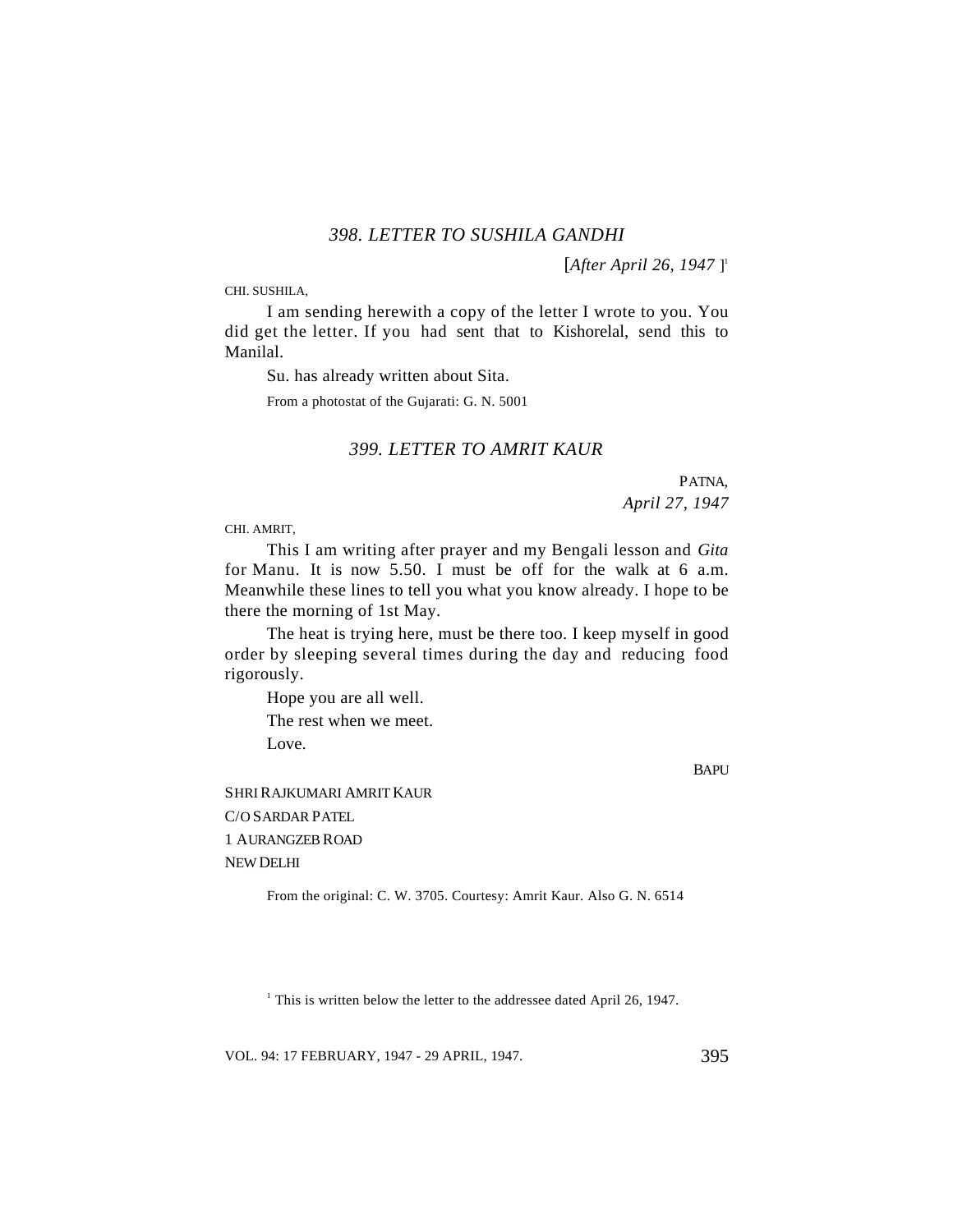### *400. LETTER TO TARALIKA*

**PATNA** *April 27, 1947*

CHI. DIDIMONY $<sup>1</sup>$ </sup>

I do not know how best to address you.

I have been daily expecting your letter. It comes today.

You will come whenever you wish. I am off to Delhi on 30th for a few days.

Hope the girls are composed.

Am glad Charu is with you. You must even from now apply yourself to some service of man and through him of God.

Love to you all.

BAPU

SHRI DIDIMONY 3 ALIPORE PARK AVENUE ALIPORE BENGAL

From a photostat: G. N. 8728

# *401. A NOTE*<sup>2</sup>

*April 27, 1947*

1. The land will belong to the village organization and will be under the control of the Housing Society. Building work should be carried on subject to the Society's approval. Those shareholders will become members of the Society who will pay their contribution and will abide by other conditions. Such members as pay their contributions, be it just one rupee, will alone be entitled to put up buildings. First a co-operative bank should be formed and then the work should be started. But such a bank will not be like a commercial bank. Loans will be raised partly from the people. We will pay interest at the rate of 3 per cent. If more money is needed I can be approached. The workers of the Housing Society will act as its trustees and will not make profit in a commercial manner.

<sup>1</sup> The superscription is in the Devanagari script.

2 Regarding Sevagram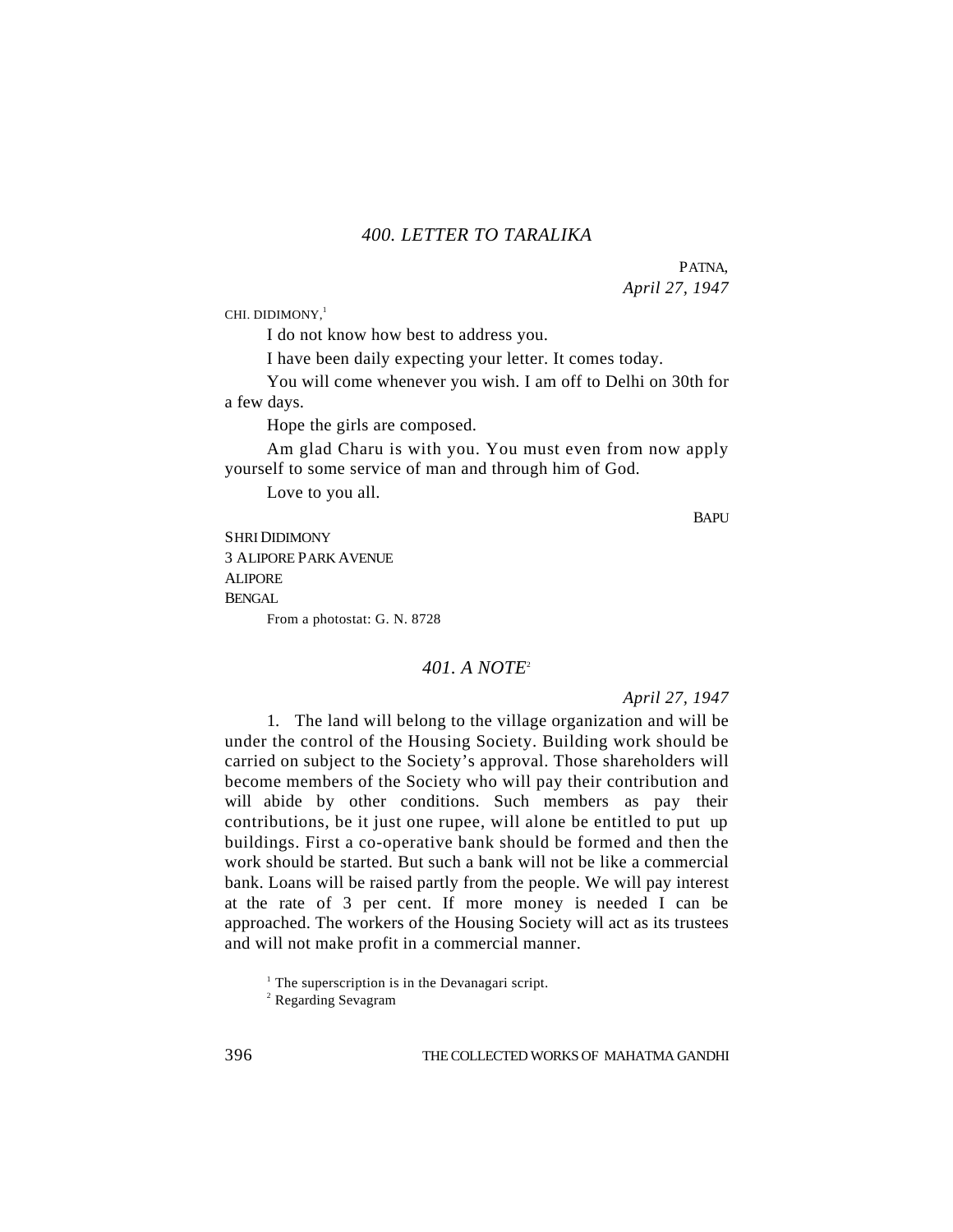2. It may not be right to divide the newly purchased land into plots and sell them. This will be a commercial practice. Nor should buildings be put up with a view to earning rent. It does not matter if we are required to pay land revenue. Proper arrangements must be made first. So long as this work is not carried on the principle of trusteeship, it should be kept pending. Earning money is certainly not the underlying idea. In the meantime [ the society] can take up cooperative farming.

3. Let the work of revenue collection be carried on in the name of the village organization. There is no harm in drawing from it whatever money may be needed for the expenses.

It should be remembered that all my views are *ex parte . . . .*<sup>1</sup> I have not heard the other side.

It is my view that we must make the whole village a health resort. The hospital has no place in it. We must be satisfied with what little we may be able to do in the prevention of disease. Present-day doctors have no place in the scheme of my conception. We must be content with medical herbs available in our villages and fields. Ramanama is the unfailing remedy.

M. K. GANDHI

[From Hindi] *Biharni Komi Agman,* pp. 264-5

# *402. TALK WITH MUSLIM WOMEN*

GANDHI CAMP, PATNA,

*April 27, 1947*

Now we can hope that India is shortly going to become free. If women were to make a resolve, they could demonstrate the remarkable strength bestowed on them by God. And it is essential for it that you should pray daily. But today prayer has come to be regarded either as a pastime of old women or of those who have retired from life. And I can quote such instances where young men and women regard prayer, *bhajans* or discourses as something ridiculous and worthless. This has led to our present degeneration. But if we can understand the secret of prayer, we would realize its wonderful power. Our indepen-dence will be stable if we attain it through prayer. But spiritually in-clined men and women should also

<sup>1</sup> Omission as in the source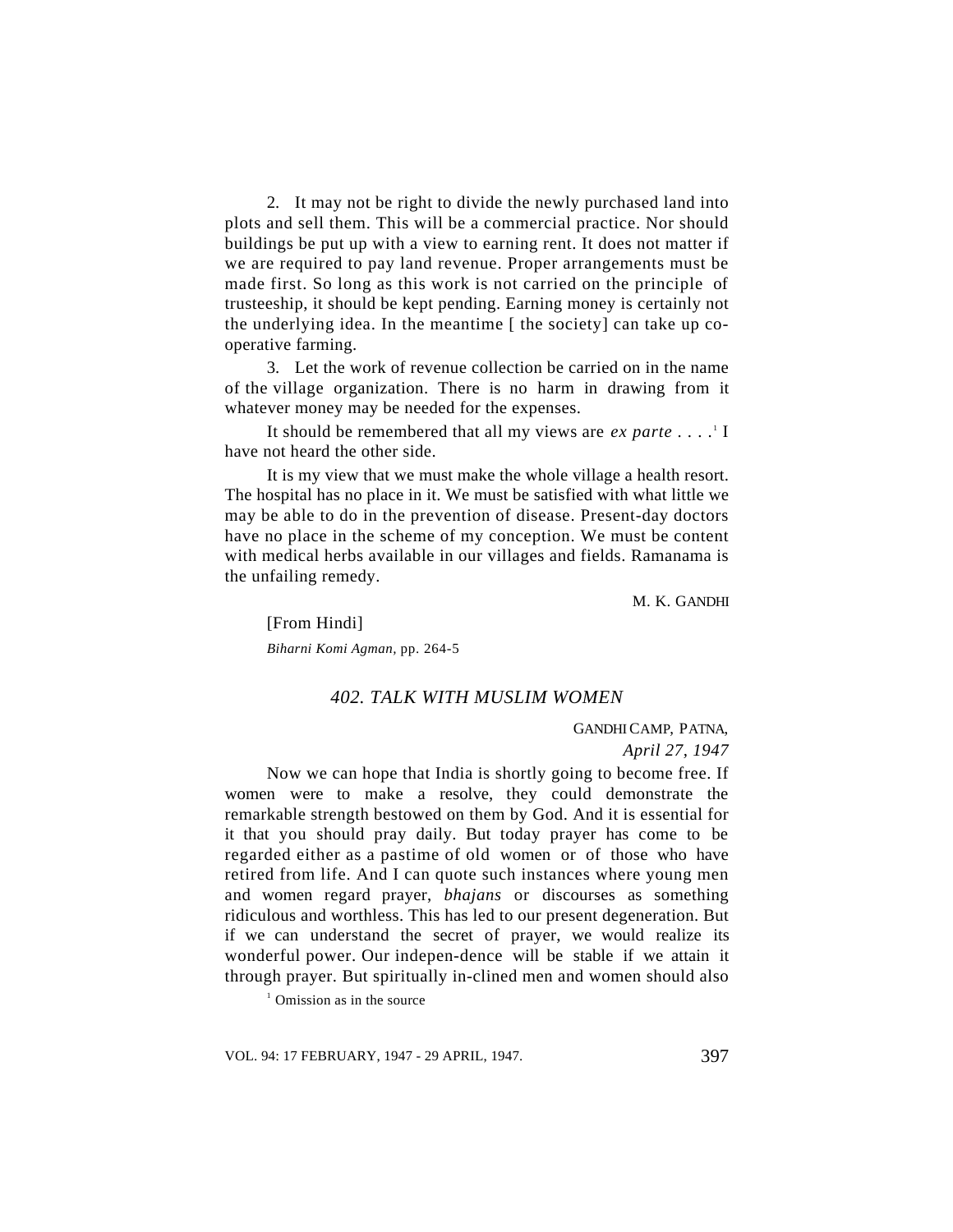understand the secret of non-violence. We should realize that if our non-violence is the non-violence of the weak, our independence will not be stable. And it will further prove that we cannot protect ourselves even with weapons, for we have neither arms nor training in their use. We have the wonderful and unrivalled weapon of truth and non-violence. Not only for winning freedom but also for preserving it there is no alternative to ahimsa. Those who regard us as their enemies, can be won over by love and non-violence alone. Women can easily accomplish this. Let me give a simple example. You marry your daughter aged fourteen, fifteen or sixteen into a strange new family and hand her over to a stranger; the girl becomes one with the new family or after a short while even becomes the mistress of that household. How does this happen? God has blessed her with a loving heart. She can win over everyone with her love, affection and nonviolence. This is our every-day experience. Similarly in the larger context of society, if you learn to treat your Hindu sisters as your friends and try to emulate their good qualities they will certainly reciprocate. Women have the remarkable capacity for sacrifice.

Under varying situations in life and in order to advance or strengthen your country you should learn to efface the self and meet death bravely with prayer in your heart, whenever the occasion demands it. In order to cultivate the courage to meet death, prayer is the first and the last *mantra* of the art of dying. Implicit faith is essential for it. Without faith, no satyagrahi can ever succeed. Rama, Rahim, God or Allah—call Him by any name you like, His Law is universal.

Think over what I have said. You have come in purdah but the real meaning of observing purdah is that you should guard against lust, anger and attachment. That is, one has to exercise restraint over oneself. This outward purdah is mere hypocrisy. Its observance is meaningless if one's heart is impure.

[From Gujarati] *Biharni Komi Agman,* pp. 266-7

# *403. TALK WITH I. N. A. MEN*

*April 27, 1947*

Should we not refer to the INA as non-violent INA? this is because you cannot expect to hear anything else from me. Subhas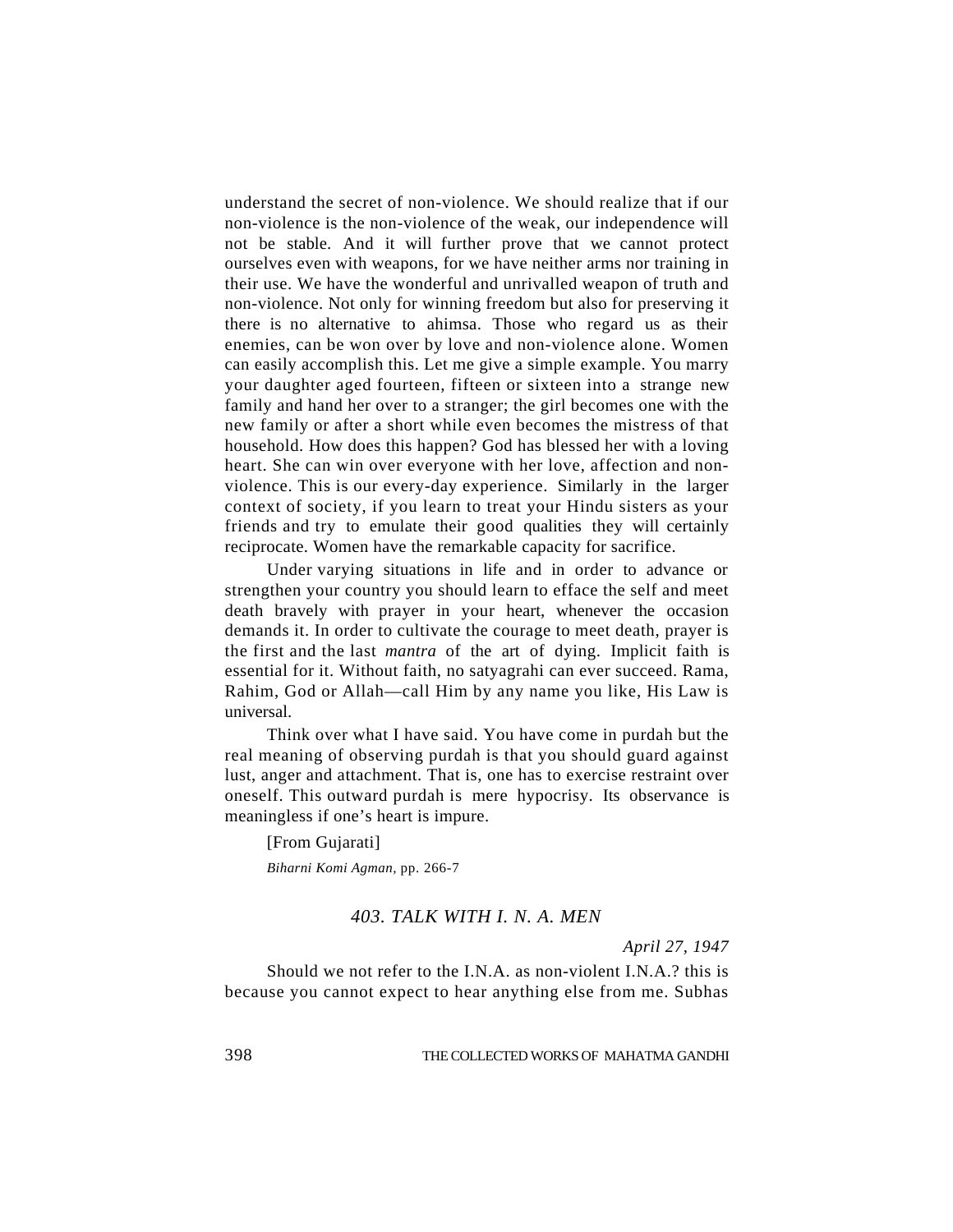Babu was like my own son. Even though there were differences in our views, I admire his capacity for work and his patriotism. We shall be able to win freedom only through the principles the Congress has adopted for the past thirty years. We should not look upon anyone as our enemy. We must give up the feeling of animosity and vindictiveness and we shall have to become *sthitaprajna*<sup>1</sup> . As I am saying this you may be thinking that you are not *mahatmas* after all. But this principle is not meant for *mahatmas* alone. Anyone who wishes to be happy has no alternative but to adopt this principle in his life.

It is all very well that you fought with arms in foreign countries. But you saw the result. You have gained nothing thereby. Of course, you faced many hardships with courage. But Netaji himself has said that while in India you have got to work within the Congress. Just as you had tried to defend your army with force of arms in Burma and prepared for the attainment of freedom, you must now work to wipe out communal differences with the force of love and non-violence. You must eschew all differences of caste and creed and considering every woman your mother, sister or daughter you should accomplish the task which Netaji began. A remarkable spirit which Netaji has inculcated in the I.N.A. is that there are no distinctions among the soldiers. You must carry that spirit to every home.

You must thoroughly convince yourselves that developing spiritual strength is a thousand times more difficult than developing the strength of the sword.

As far as food, sleep and so on, are concerned, there is no difference between human beings and animals. Even so, today we have a choice only between human life and animal existence. We in India have wonderful religious treatises. But let me tell you that all that spiritual preaching has been of no avail. We are not able to translate anything from those scriptures into practice. I venture to state with all humility that the path of non-violence is the path leading to God and only the brave can follow it as the poet<sup>2</sup> says: "The path of God is for the brave." Who is this God? He is not a corporeal human being. You should develop this strength of the brave. You will then be able to perpetuate Netaji's name in every village and every corner of India and keep it alive for ages to come. That means that Netaji lives

2 Pritam

<sup>&</sup>lt;sup>1</sup> Man of steadfast awareness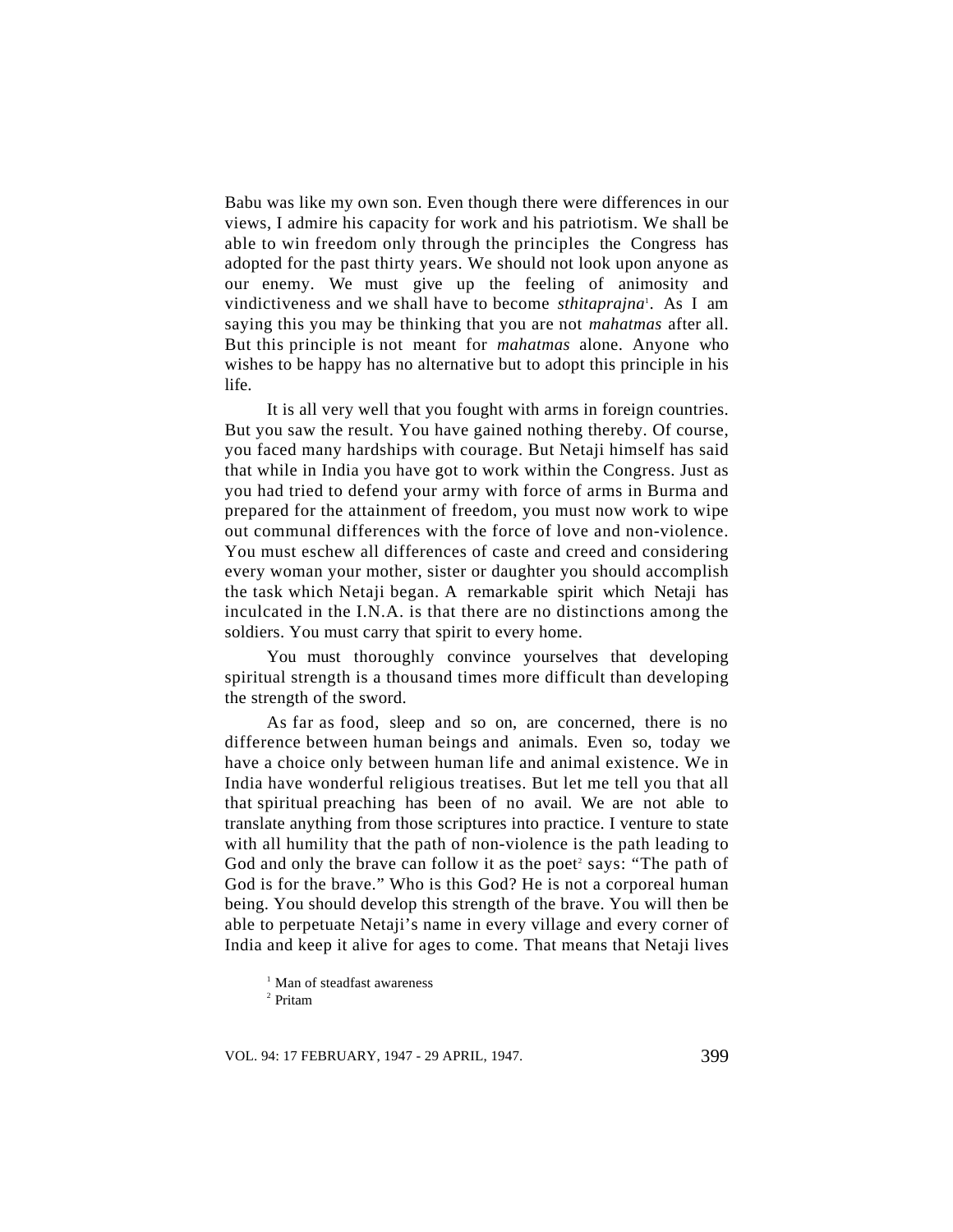even though he may not exist in the body. It is wrong to think that only an embodied person exists and that a dead person does not. A person whose name has become immortal, who rendered incomparable service and who used to rush to help the poor, lives for ever even after death.

[From Gujarati]

*Biharni Komi Agman,* pp. 267-8

# *404. SPEECH AT PRAYER MEETING*

*April 27, 1947*

BROTHERS AND SISTERS,

The *bhajan*<sup>1</sup> you heard just now was sung before also. I want to give you something of the background of this *bhajan.* It first echoed in my ears when I went on a fast while in jail. But while fasting one's memory becomes weak. None of my co-workers remembered the *bhajan* fully either. And so I sent a telegram and the *bhajan* was sent to me telegraphically in the Roman script. The *bhajan* delighted me so much that I forgot my fast. My grandson Kanu was with me at the time. At my request he sang it for me. There is nothing special about this *bhajan* by Tulsidas. He only says that he lives by two syllables<sup>2</sup>. Everything, he says, is accomplished only with the help of Rama. All other gods are amenable to offerings. For, when people go to worship the deities they offer a couple of pice before offering their prayers. The mother of a sick child offers a little money before praying for the recovery of her child. Another woman offers money to Lord Mahadeva pleading to be spared the nightmares she goes through. Some other woman who has too many daughters prays for a son. But all this is futile. Tulsidas says that God needs no flattery.

I told you yesterday that I was going to a meeting of Muslims. It was a function of Jamiat-e-Islam. In a way it is an association of *fakirs.* But they are not the *fakirs* who live by begging. They do not beg for money but they are *fakirs* at heart. If they eat at somebody's cost,

 $^1$  और नहीं कछ काम के, मैं भरोसे अपने राम के । दोऊ अक्षर सब कल तारे. वारी जाऊँ उस नाम पे । तुलसीदास प्रभु राम दयाघन, और देव सब दाम के । 2 Namely, *Ra* and *ma*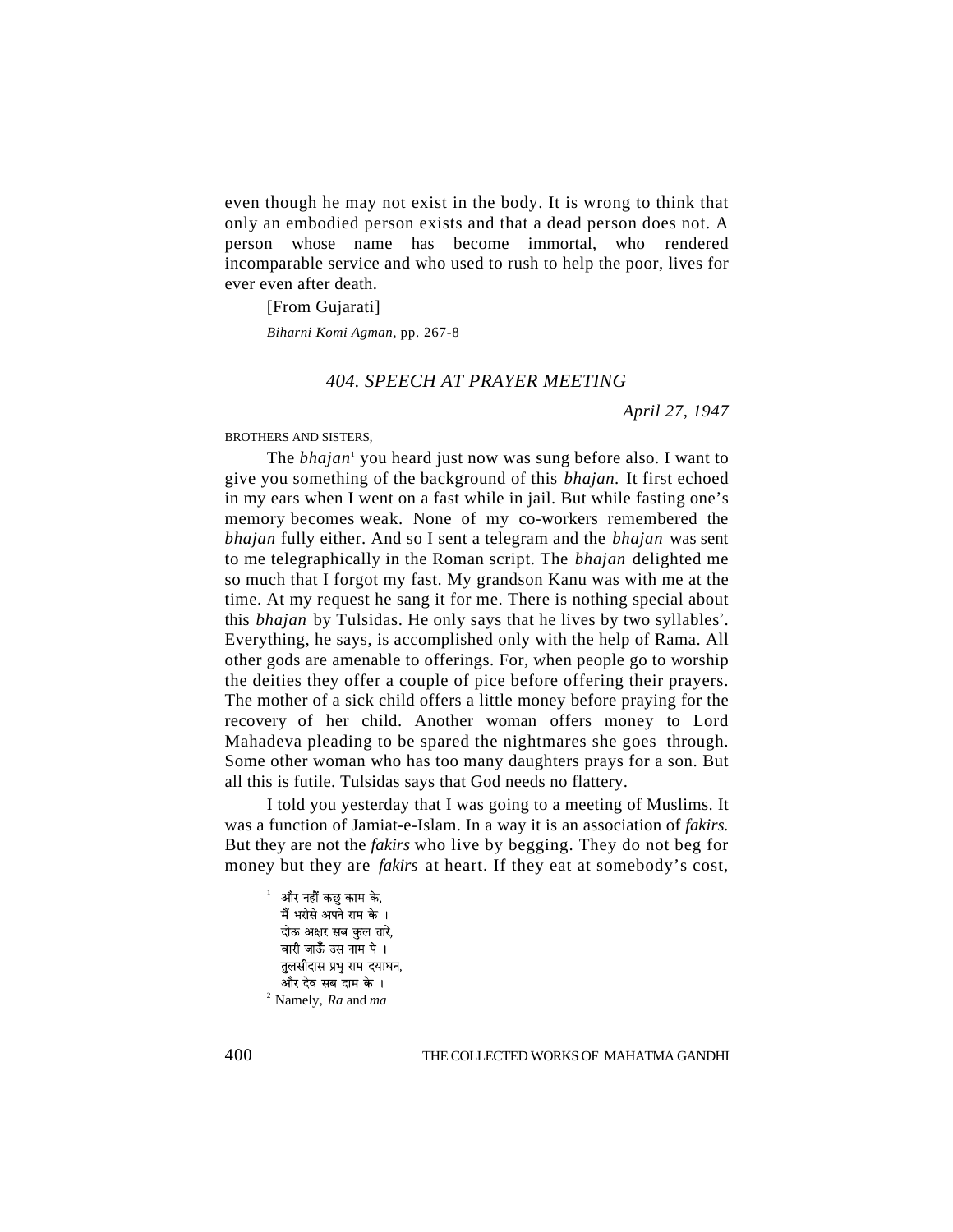they first do some work for him. They say that all human beings are servants of the One God and all should abide by His command. One cannot meet God merely by visiting a mosque or a temple; the real thing is to do His work.

I felt that someone might now think that since Bihar has just 13 or 14 per cent Muslim population and the rest are Hindus, why placate the Muslims? But I say that if the Muslims invite me with love I shall go to them even barefoot. But, born though I am in a Hindu family and brought up in the Hindu tradition, I will not go to visit a big Hindu if he orders me to do so. But here the Muslims are few in number, and so I would walk barefoot to their houses. Yesterday I went in a car because I had to go very far and I would not have otherwise reached there in time. If the Hindus think that I am trying to give undue importance to the Muslims, they are mistaken. I have come here only to see that they get what is their due. The Congress is in power here and it was not strictly necessary for me to come and see to it myself; but I came just the same.

It is also wrong to quarrel with anyone over the names—Rama or Rahim. For, whether we say Rama or Rahim, Krishna or Karim, God or Allah, we mean the One God.

There was a mention of the child Rama in the *bhajan* which was sung yesterday. Tulsidas has sung to the glory of Ramanama so much that you would find his *Ramayana* recited wherever you go in the country. Although there are many other epics in India they are not so steeped in devotion. On seeing an image of Krishna, Tulsidas is believed to have said: "Tulsi's head would bow down to you only if you take up the bow and arrow<sup>1</sup>." He was a devotee of Rama. Hence he insisted that he would bow to Krishna only if he appeared before him in the form of Rama. Even you, if you are worshippers of Rama, should love everyone. There was a time when it used to be said that if one wanted to know what true religion was, one

should visit India. That was because the Hindus did not kill anyone. But now there are robbers, dacoits and also murderers among the Hindus. Let me warn you, however, that if you let the fact of the Hindu majority turn your head and attempt to eliminate other people, Hinduism is not going to benefit in any way. On the contrary, it would perish.

Let me wind up by referring to the point about two syllables. If

<sup>1</sup> Weapons associated with Shri Rama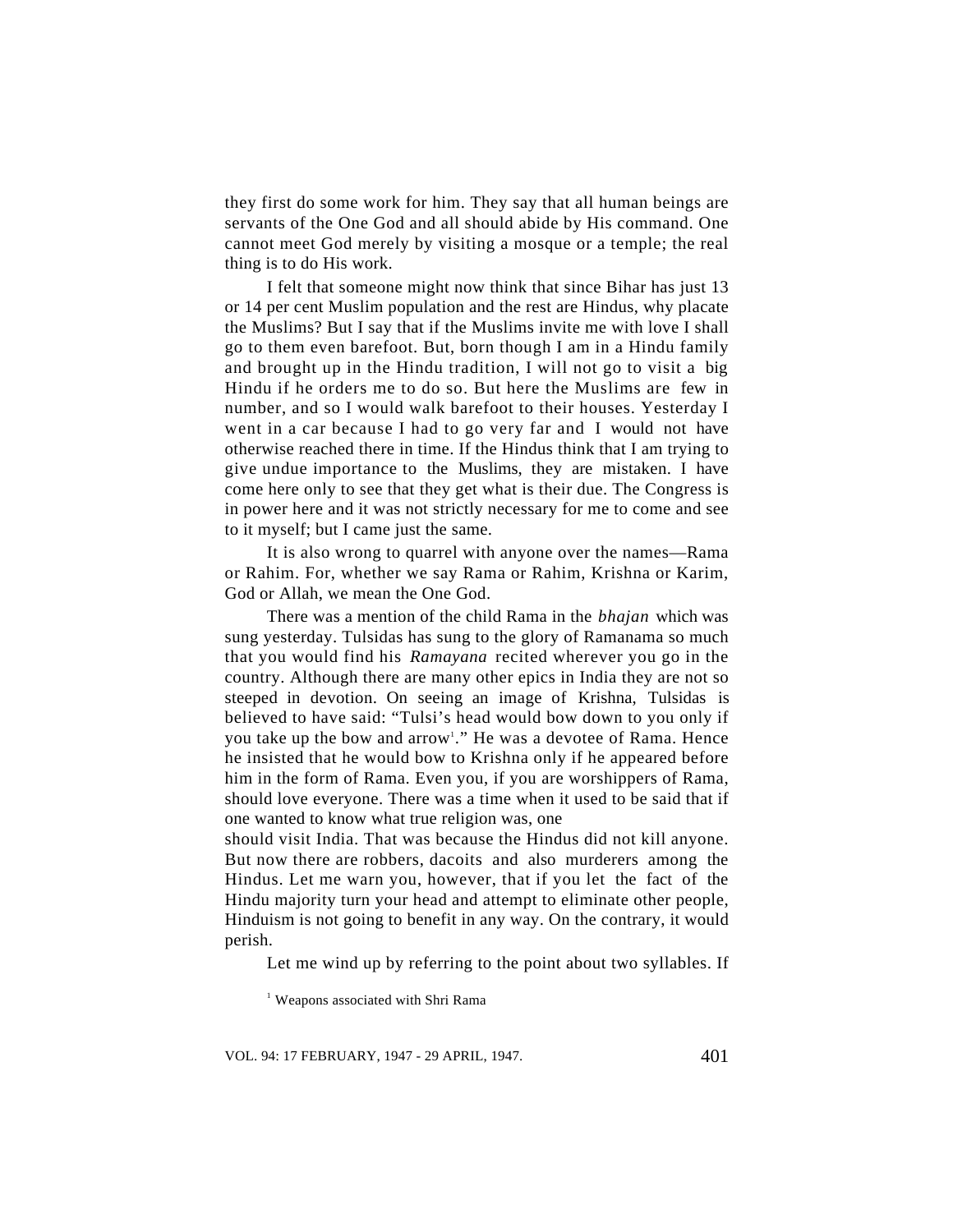you are worshippers of Rama, you must also accept that Rama belongs to all. He is the Saviour of all, whether Hindu, Muslim, Christian or Parsi. And whoever wishes to worship Rama should do so sincerely.

[From Urdu]

*Gandhijike Dukhe Dilki Pukar—*III, pp. 45-7

# *405. A NOTE*

PATNA, *April 28, 1947*

I have read the note left with me by Mr. Houlton<sup>1</sup>. I am quite clear in my mind that those Muslims in the affected areas who by reason of fear or the distressing memory of their dead kinsmen do not wish to return to their homes should have the option of settling where they like even outside Bihar against compensation being given to them for loss of land and tenements, which will revert to the State. Compensation will consist of the sum fixed by valuators at the present rates of land and habitable tenements in place of those destroyed by the rioters. The valuation of the tenements must not exceed Rs. 1,000 at the outside. The above having been conceived purely in the interests of the sufferers, it presumes every previous effort being made by the State to dispel all fear of repetition of tragedy by adequate police protection and ridding the place of known marauders, etc.

M. K. GANDHI

From a photostat: C. W. 10561

## *406. LETTER TO SYED ABDUL AZIZ*

PATNA, *April 28, 1947*

DEAR FRIEND,

Of course there could be no question of annoyance caused by your letters. You are too courteous to cause any. Where frankness is the common article of exchange nothing but good can be the result in the end.

If any of my actions were based on the attitude of the ministers,

<sup>1</sup> The Relief Commissioner had expressed the fear that "if the Government declared that in all cases where a refugee refused to go back to his old home, he would be given the cash value of his land and house, . . there would be a temptation . . . to take the money and go to another province".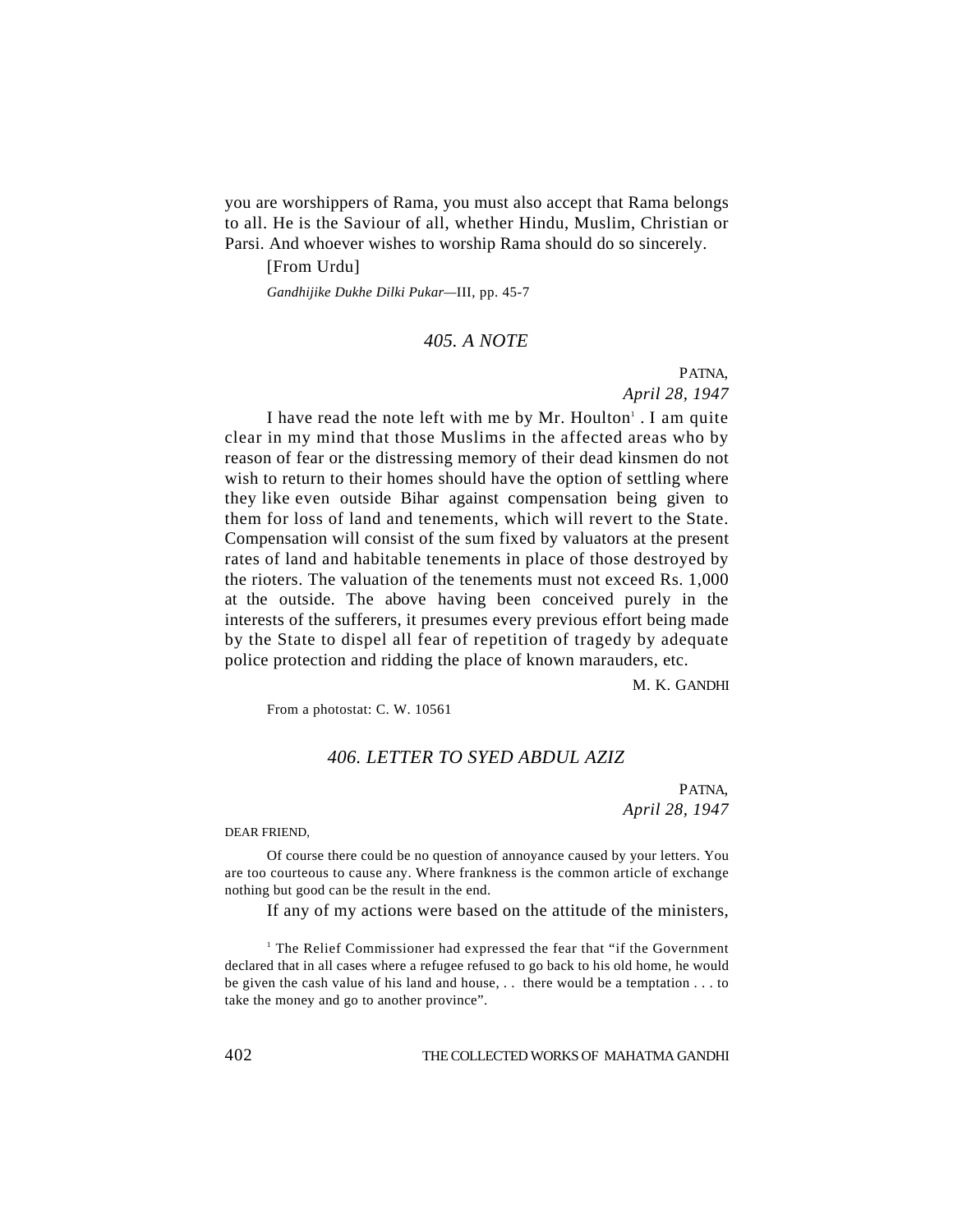I should be of little use here.<sup>1</sup> I have come, if I can, to serve the Muslim minority in Bihar as I was in Noakhali to serve the Hindu minority. In so doing my fond belief was and is that I should serve the majority too. Thus I was and am against pockets promoted by authority in either case and so against firearms. That way lies strife, not friendship whose roots are firmly fixed in love, not fear. Man can but perish in the attempt. Success is from God.

If the Hindus are to be considered as a hostile community for all time, I confess that the segregation is the safest policy. That is the logic of Pakistan which I have opposed, knowing full well that I might find myself in the minority of one.

When ministers and I cannot live without armed guards, you undoubtedly prove our cowardly impotence but do not sustain your argument for possession of firearms by impotent men.<sup>2</sup> Fancy me carrying a pistol for self-defence ! ! !

From the original: Pyarelal Papers. Nehru Memorial Museum and Library. Courtesy: Beladevi Nayyar and Dr. Sushila Nayyar

## *407. LETTER TO SECRETARY, MUSLIM LEAGUE*

*April 28, 1947*

. . . 3 Such Muslims as regard India as their home will always be welcome to stay here and it will be the duty of the Government to give them full protection. At the same time the Muslims too should be conscious of their own duty and must realize that if they continue to harbour hatred in their hearts against the Hindus, it will jeopardize the future of the crores of Indian Muslims. I have received complaints that the harassment of the minority community in the Muslim majority areas of Bihar has the passive support and sympathy of other Muslims. I see no good coming out of it, if it is true.

[From Gujarati]

*Biharni Komi Agman,* p. 270

<sup>1</sup> The addressee had written: "If your opposition to the formation of colonies is based on the attitude of the Bihar Government and not on the merits of the proposition, we would feel that you have not exercised your vast influence with them."

 $2$  The addressee had referred to Gandhiji and Ministers having armed guards. 3 Omission as in the source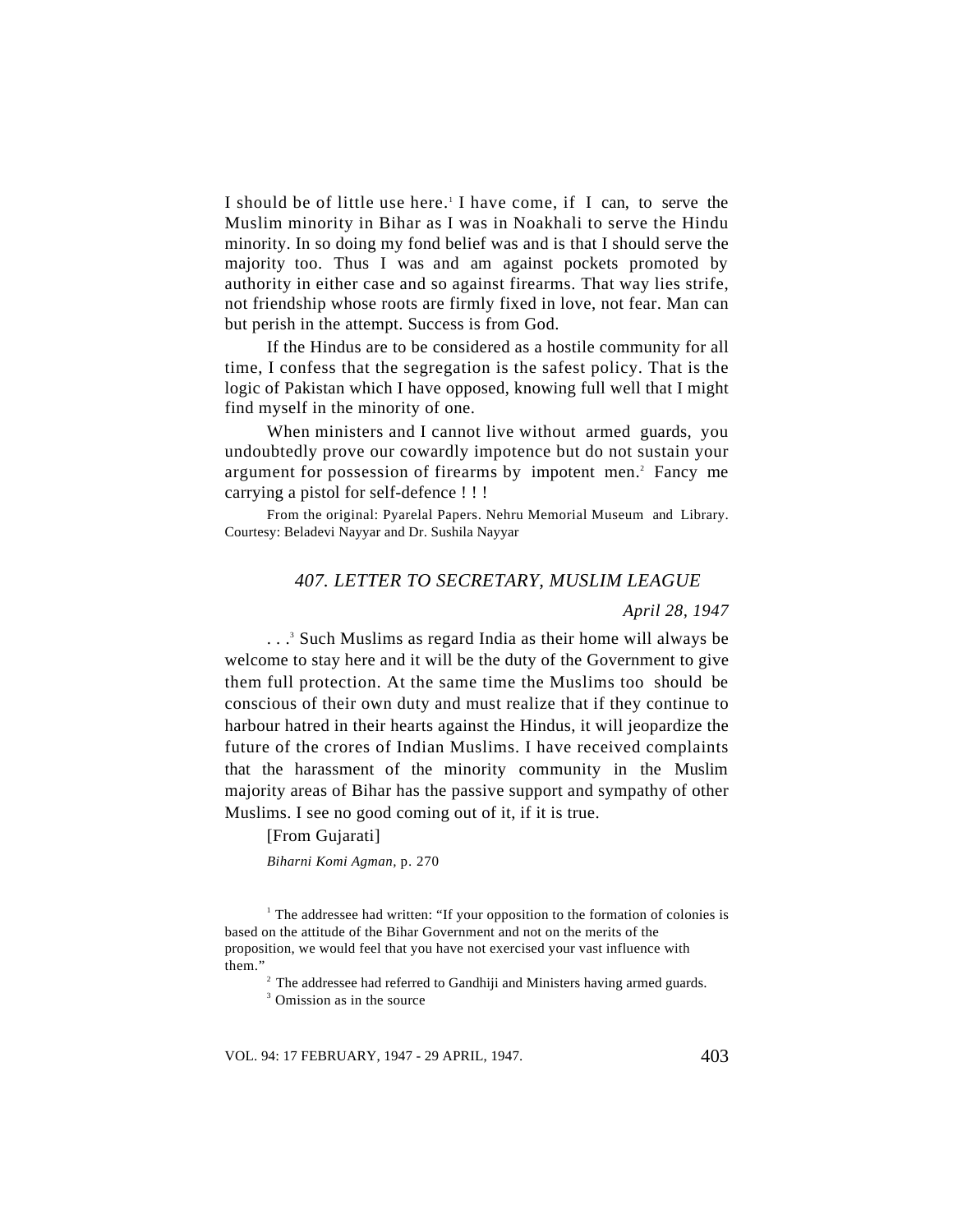*April 28, 1947*

CHI. BISEN,

I read your letter again. I do not wish to lose any of you. Whoever goes, will go of his own accord. You do have the capacity to work. I like that, but the lack of harmony among you all pains me. You ought to be keen to have it removed.

I see no need to do anything [ in this matter ] till I return from Delhi. Nor do I wish to show your letter. This is a matter which you should discuss with them. You should listen to what they have to say. If you do not have the courage nor the desire to do so you should forget the thing. If you wish to come to a decision before I leave for Delhi, you should yourself discuss the matter with them immediately today, or take whatever other action you wish to.

> *Blessings from* **BAPU**

From a photostat of the Gujarati: G. N. 7725

## *409. LETTER TO LILAVATI ASAR*

PATNA, *April 28, 1947*

CHI. LILI,

I have your postcard. You are studying, but you have not learnt to use your common sense. You wrote to me and asked me to write to you at the Hospital address. I did so, and now you complain of not having received any letter from me. Sushila is ill, and so I try to write daily. If you are going to value my love from the number of letters I write or your being able to meet me, I must acknowledge defeat right from the beginning. I write to Manilal at long intervals and only when necessary. To my own sister I never write, and to Devdas I write once in four to six months. Tell me now, with what are you going to measure my love? Do learn to use some common sense.

I still do not know whether or not you have gone to the Hospital.

> *Blessings from* **BAPU**

From a photostat of the Gujarati: G. N. 9609. Also C. W. 6581. Courtesy: Lilavati Asar.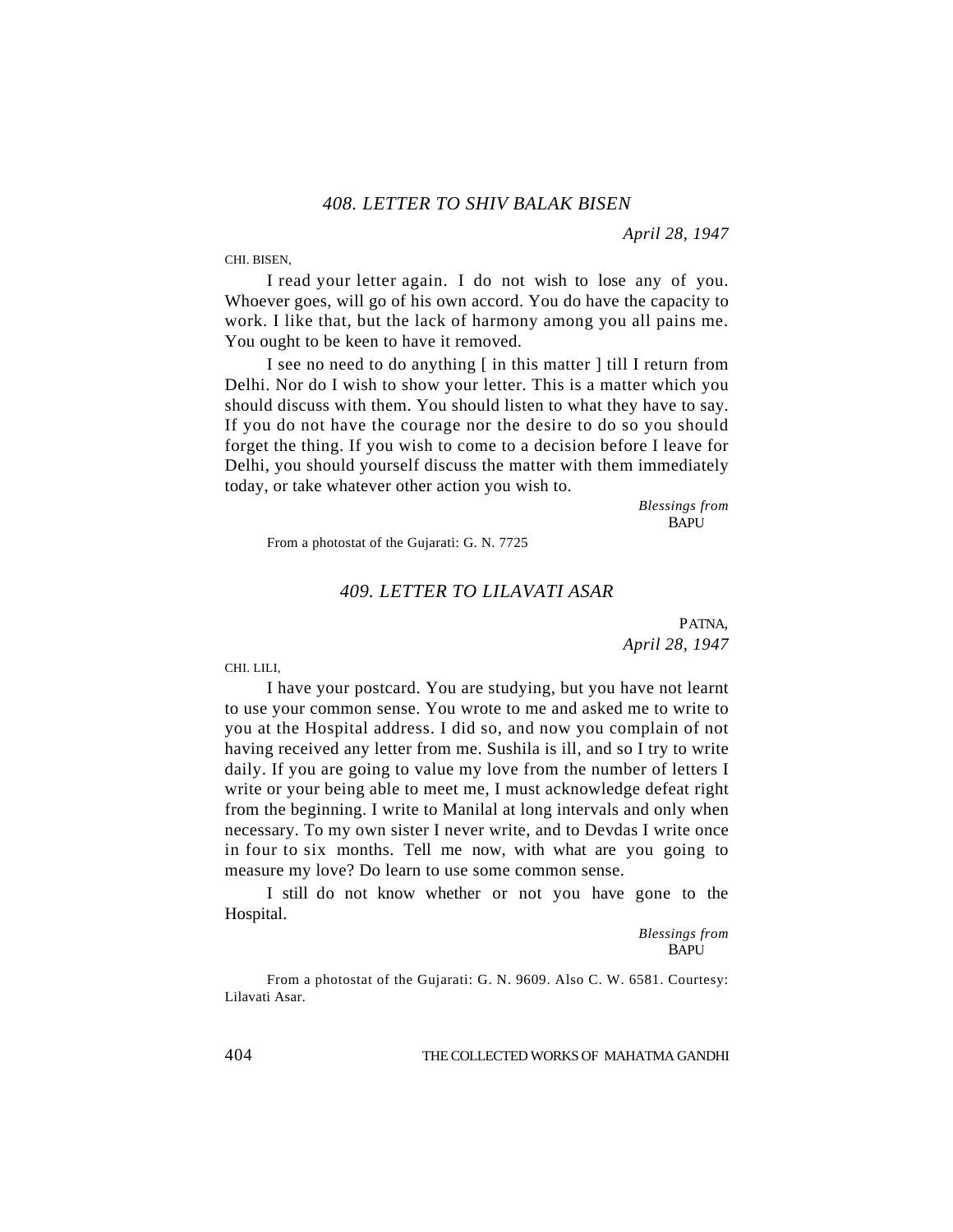# *410. LETTER TO SATIS CHANDRA DAS GUPTA*

PATNA, *April 28, 1947*

CHI. SATIS BABU,

I have your letter. Now I can go there only after my return from Delhi. We shall know more after Nirmal Babu's arrival.

There is a report in the *Hindustan Standard* about some incidents in Comilla. Do you know anything about it? I have passed it on to Sailen. Dr. Mahmud has not yet returned. He is coming on Wednesday. Perhaps he will travel with me.

> *Blessings from* BAPU

From a photostat of the Hindi: G. N. 9078

# *411. ADVICE TO STUDENTS*

**PATNA** *April 28, 1947*

If we could shake off our lethargy we would be true socialists. But we haven't yet done that. If I were to ask you I am sure to get the reply that all fifteen of you have servants in your homes.<sup>1</sup>

Well, then I fail to understand your desire to serve others which you call socialism—when you do not do your own personal work in your homes. If you want my advice, I may

tell you that students while they are studying should not involve themselves in any ism. They may by all means read about every school of thought, think over it, put as much of it into practice as possible, but they should not endeavour to become leaders. If we want to banish exploitation and violence from our society, we ought to do body-labour and manual work. And naturally it ought to be undertaken by all. Unemployment is rampant in our villages which were [once] regarded as happy and self-sufficient units; this is because of our subjugation and feelings of high and low as also caste distinctions.

<sup>1</sup> All the fifteen students replied in the affirmative.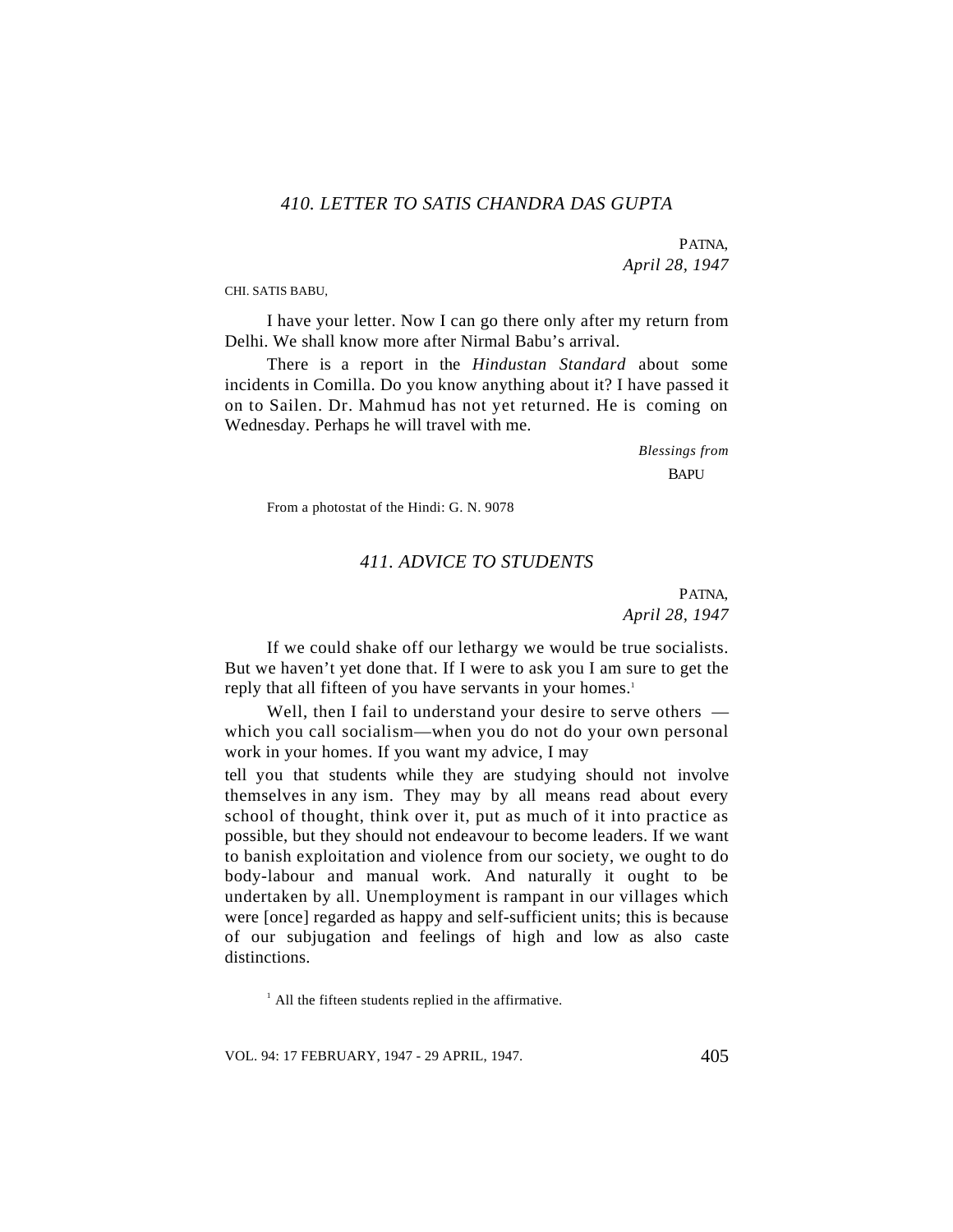Our political slavery is now nearly coming to an end. Hence we now need to become all the more vigilant and in this process the students can prove very helpful. For example, (1) when you get up in the morning you can roll up your own bedding; (2) help in preparing your breakfast and milk, etc., whatever you take, without waiting for your mother or anyone else to prepare it and serve you; (3) give a helping hand in sweeping and scrubbing; (4) do your own laundering; (5) help your mother with the cooking and cleaning the dishes; (6) make your own cloth by spinning regularly every day; (7) keep your books clean and neatly arranged, economize on exercisebooks as much as possible; (8) learn to do with a pen-holder and ink costing two annas, instead of a fountain-pen costing Rs. 50.

If you adopt a number of such rules in your life you will not need to bother with any ism. And if every student in the country does it, I am sure the guardians' burden will be lightened a thousand times and without making any other effort we will be called socialists. But I doubt if you will follow what I say. All the same, when you return home please reflect if there is any sense in the few lines that this experienced old fellow wrote out for you on his day of silence.

[From Gujarati] *Biharni Komi Agman,* pp. 270-1

# *412. SPEECH AT PRAYER MEETING* <sup>1</sup>

PATNA, *April 28, 1947*

BROTHERS AND SISTERS,

I am sorry to let you know that I shall have to go to Delhi by the morning train the day after tomorrow. There is a call from Pandit Nehru. Congress President Shri Kripalani has also sent a telegram from Rajputana that I should be in Delhi by the first of May. The Congress Working Committee is to meet there the next day. It pains me to have to leave you at this stage. I do not relish the idea of leaving Bihar unless the Mussalmans have completely shed their fear and both the communities allow me to leave cheerfully. I felt the same thing when I left Noakhali. For both these places I have the same motto before me "Do or Die". The cause in both the places is the same. My

<sup>1</sup> It being his day of silence, Gandhiji's written speech was read out.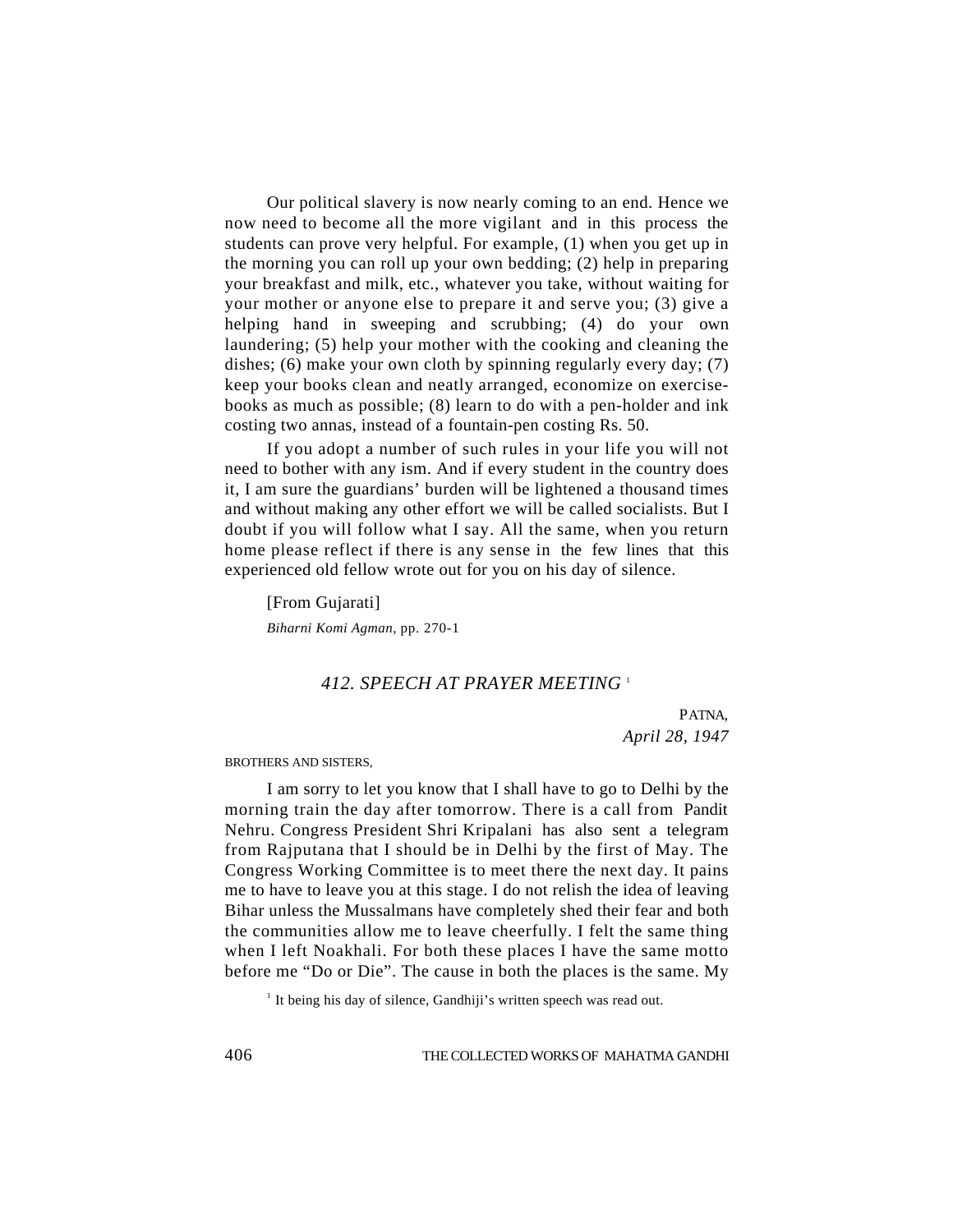non-violence bids me dedicate myself to the service of the minorities. It would be a new birth for me and would give me new strength if the Hindus and the Mussalmans of both these places become friends and shed their animosity. God alone knows what will happen ultimately. Man can only try and perish in the attempt to do God's work. God is all in all. We are only zeroes. The same mission takes me to Delhi, that is, to work for Hindus and Muslims. I hope to return within a short time and be among you.

You may be astonished to learn that I continue to receive letters charging me with having compromised the interests of the Hindus by acting as a friend of the Muslims. How can I carry conviction with the people by mere words if the sixty years of my public life have failed to convince them that by trying to befriend Muslims I have only proved myself a true Hindu and have rightly served the Hindus and Hinduism? The essence of true religious teaching is that one should serve and befriend all and should be enemy of none. I learnt this in my mother's lap. You may refuse to call me a Hindu. I would only quote a line from Iqbal's famous song which means "Religion does not teach us to bear ill will towards one another".<sup>1</sup> It is easy enough to be friendly to one's friends, but to befriend the one who regards himself as your enemy is true religion. All else is mere business.

[From Urdu] *Gandhijike Dukhe Dilki Pukar—*III, pp. 48-9

<sup>1</sup> मजहब नहीं सिखाता आपस में बैर रखना ।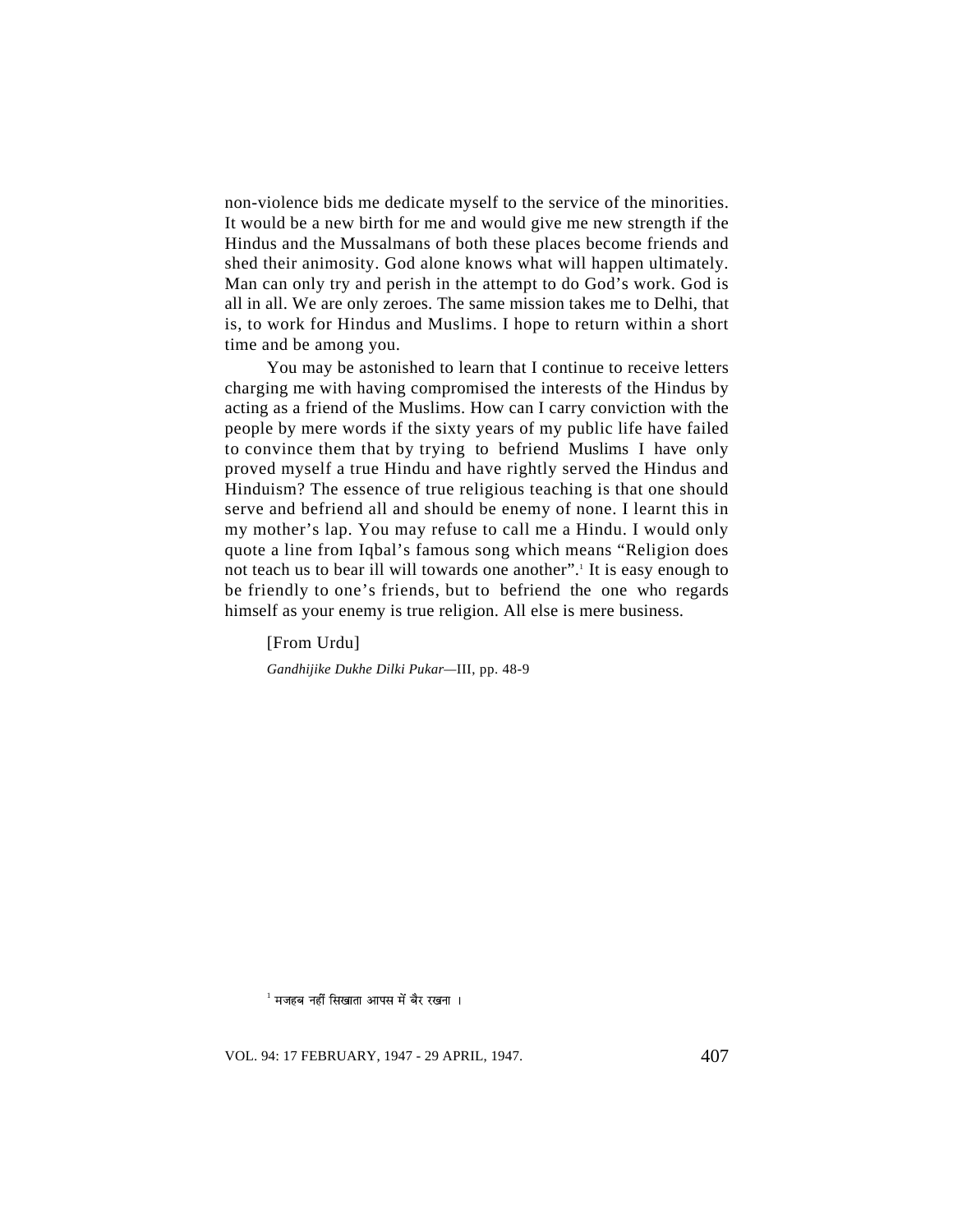# *413. REMARK TO MANU GANDHI* <sup>1</sup>

GANDHI CAMP, PATNA, *April 28, 1947*

How can we afford to forget the charkha? The spirit behind spinning implies equality of all. The charkha teaches us the unique lesson of identifying ourselves with the forty crores and be in perfect harmony with them. It will not admit of any distinction of high and low, master and servant, which is the cause of conflict in the world today, isn't it? The charkha warns us against it. How can we, therefore, fail to worship God in the form of the charkha?

[From Gujarati]

*Biharni Komi Agman,* p. 273

# *414. LETTER TO SYED ABDUL AZIZ*

PATNA, *April 29, 1947*

DEAR FRIEND,

In acknowledging your kind letter<sup>2</sup> of even date, I must say that my impression was that our correspondence was meant for knowing each other better. But I have no objection whatsoever to your releasing the correspondence to the Press. I wish to add that what I have said to you about pockets and firearms I have said publicly many times in Bihar and elsewhere.

You are less than right when you say that "the policy of the Govt. . . for good"<sup>3</sup>. My policy is no firearms to civilians in the ordinary course and perfect protection to every citizen be he poor or

<sup>1</sup> Gandhiji had gone to sleep at 9.30 p.m. and since he was exhausted on account of the extreme heat Manu Gandhi did not remind him about spinning. After a little while, however, Gandhiji got up and made this remark while spinning.

<sup>2</sup> In which the addressee had desired that the correspondence between him and Gandhiji should be released to the Press so that the Muslims would know about Gandhiji's views that they would neither be helped to form 'pockets' nor be granted licences for firearms.

<sup>3</sup> The full quotation from the addressee's letter read: "The policy of the Government supported by you should help Muslims to decide either to surrender completely to the Congress or abandon the Province for good."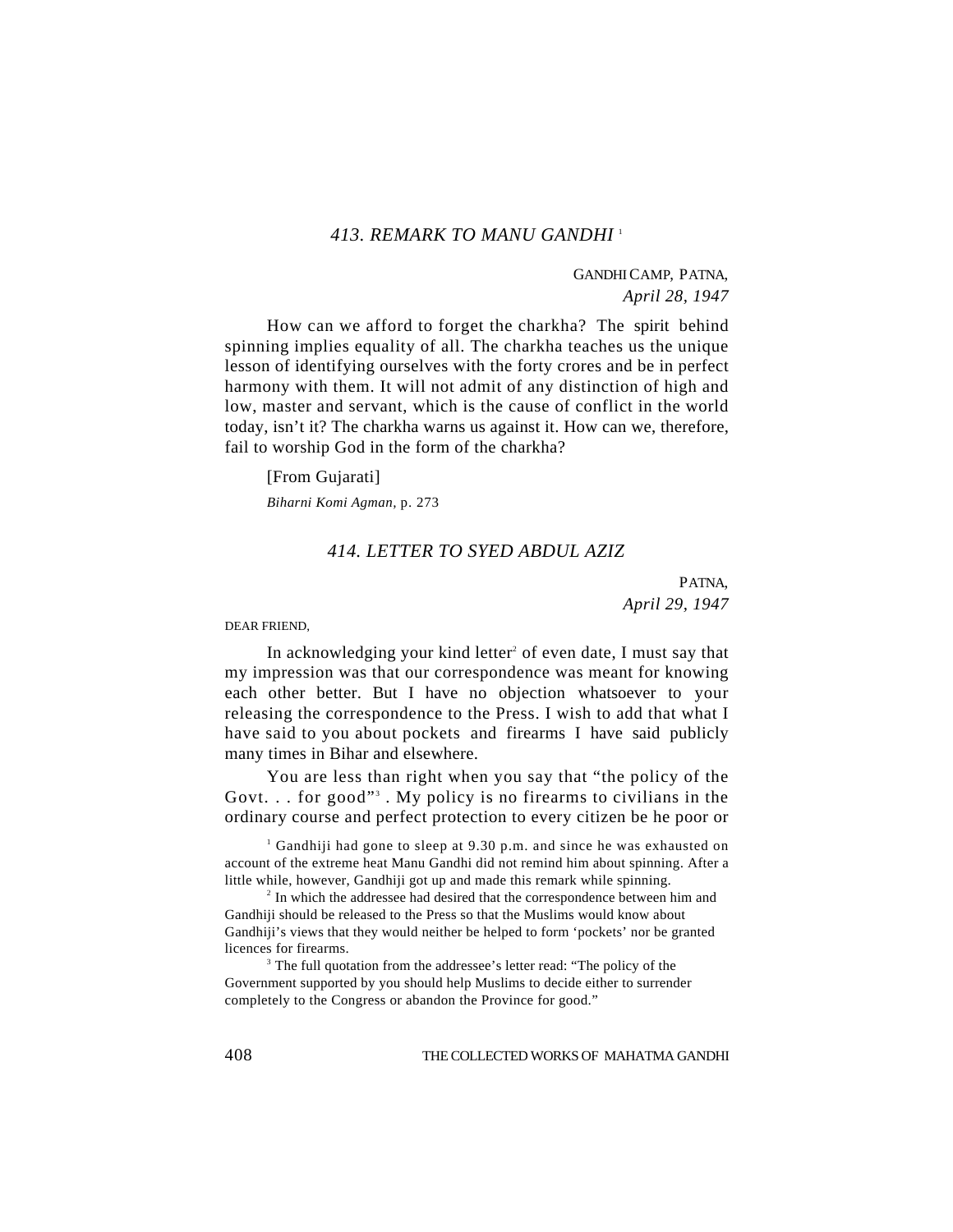# rich. If I know anything of the Government of Bihar, they do not want Muslims or anyone else to surrender to the Congress or leave the Province for good.

From the original: Pyarelal Papers. Nehru Memorial Museum and Library Courtesy: Beladevi Nayyar and Dr. Sushila Nayyar

## *415. LETTER TO MANILAL GANDHI*

PATNA, *April 29, 1947*

CHI. MANILAL,

Yesterday I got your letter of the 14th. Who knows when the final deluge will come? Sooner or later that day also will come. Why need we worry whether, when it does come, one or two will have survived or all will have perished? If we but do our duty from moment to moment, we shall be able to face the Supreme Judge.

I think Sushila will now join you at the earliest opportunity. If Sita keeps her promise, four or five years will soon pass. I think she will keep her promise. I will look after her. None of you, therefore, need worry about her.

I should, of course, be very happy if you could live on boiled vegetables and fruit. It should be quite easy to do without ghee, oil and butter, since you eat curds. If you eat them in sufficient quantity, together with vegetables and fruit they make a balanced diet. That diet will sustain your energy and keep your brain perfectly clear. The vegetables and fruit to be consumed should be properly selected. Do you eat dry fruit or nuts? If you do, which ones? I shall be happy if you write to me in detail, for am I not taking special interest in nature cure? This diet must make a change in your complexion too. Dadoo and Naicker have not called again. I am leaving for Delhi tomorrow. Perhaps they may look me up there.

> *Blessings from* **BAPU**

From a photostat of the Gujarati: G. N. 5002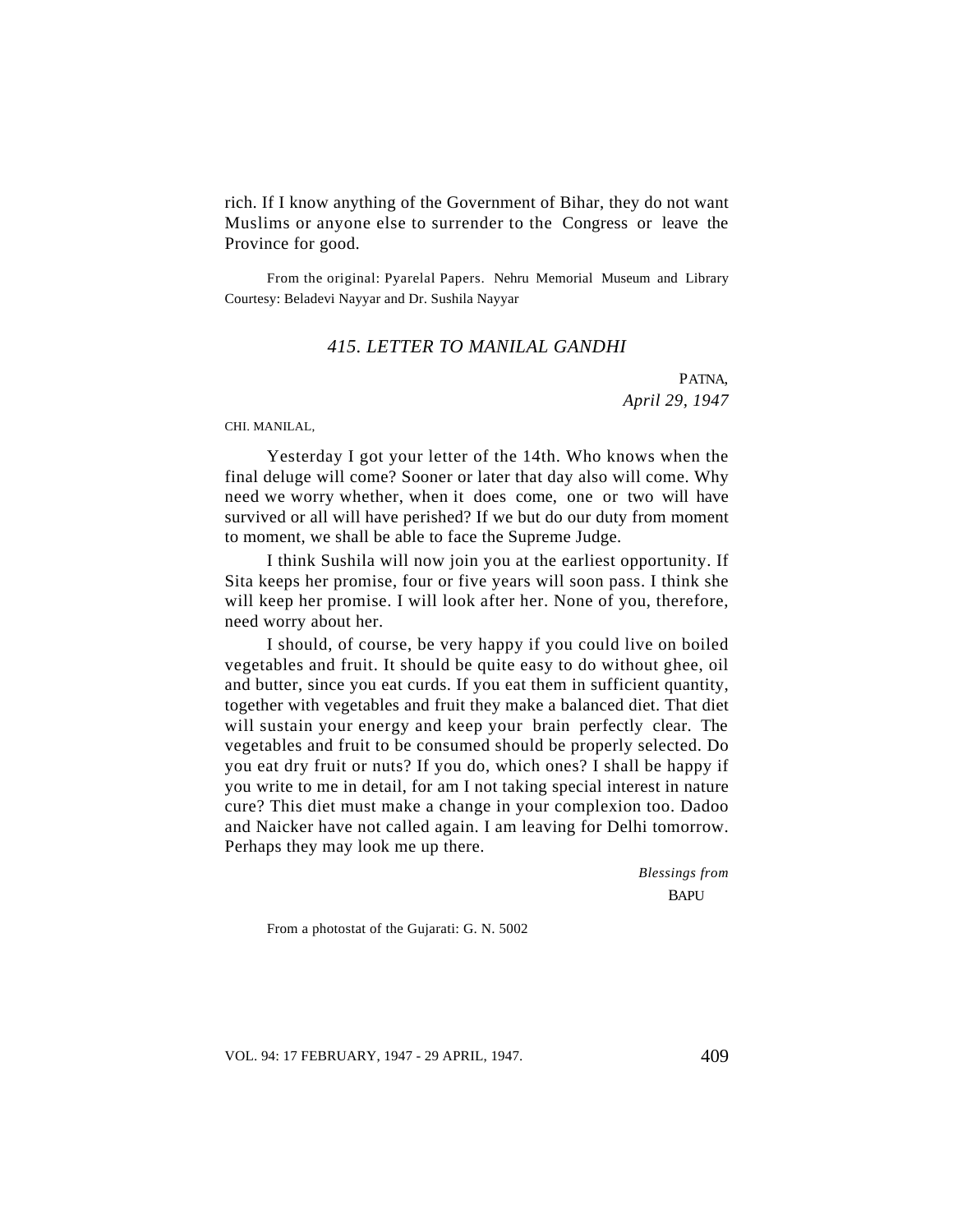# *416. LETTER TO SUSHILA GANDHI*

**PATNA** *April 29, 1947*

CHI. SUSHILA,

I got your letter of the 26th, together with Manilal's. I have enclosed a reply to Manilal, which please forward to him. You will learn about yourself also in that letter.

I think I shall know about Arun's<sup>1</sup> result in the next letter. Why don't you ask them both to write to me? Do not let them be lazy.

*Blessings from*

**BAPU** 

From a photostat of the Gujarati: G. N. 5003

## *417. LETTER TO SHARDA G. CHOKHAWALA*

**PATNA** *April 29, 1947*

CHI. BABUDI,

I got your unhappy letter just now. I will only say this about you for the present. If Chokhawala willingly permits you, you should go to Sevagram with a resolve that you will not return to Chokhawala if you do not get will. Stay at Sevagram in whatever condition you may have to. At present Sankaran is in charge there. Others also are there. Go there first, we may be able to think of something else there.

Chokhawala himself is so busy that he cannot attend much to you. We shall have to think about Anand<sup>2</sup>. If he can be looked after in Surat and if Chokhawala is eager to bring him up, you may leave him there. For doing all this, you will need firmness of mind.

Forget for the present about Calcutta.

*Blessings from*

**BAPU** 

From the Gujarati original: C. W. 10077. Courtesy: Sharda G. Chokhawala

<sup>1</sup> Addressee's son

<sup>2</sup> Addressee's son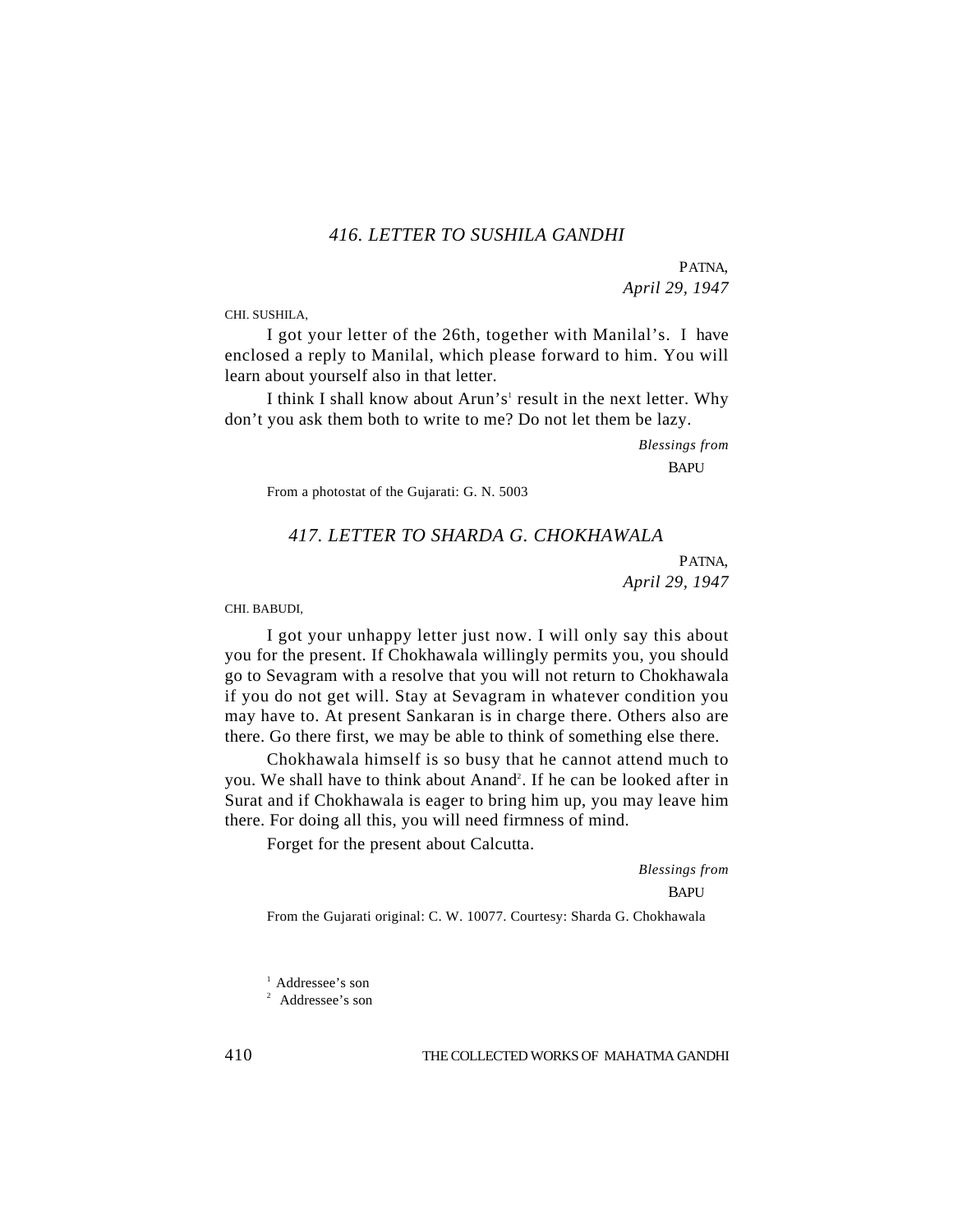# *418. LETTER TO AMTUSSALAAM*

PATNA, *April 29, 1947*

DEAR DAUGHTER,

I got yesterday your letter of the 6th which you had sent to R. K. It is a good letter.

I think what you write about Abha is correct. I am writing to Kanu.

What you write throws a new light. If rice is being hoarded, how can I stop that? You should have a talk with Satis Babu. Or do you want me to pass on your letter to him ?

It would be good if you could utilize the whole amount collected from the Muslims also. I shall write to Satis Babu.

If you can get money from Bhagirath<sup>1</sup> you can take it.

I have been able to write this much with great difficulty.

*Blessings from* BAPU

From a photostat of the Hindi: G. N. 583

<sup>1</sup> Bhagirath Kanodia, an industrialist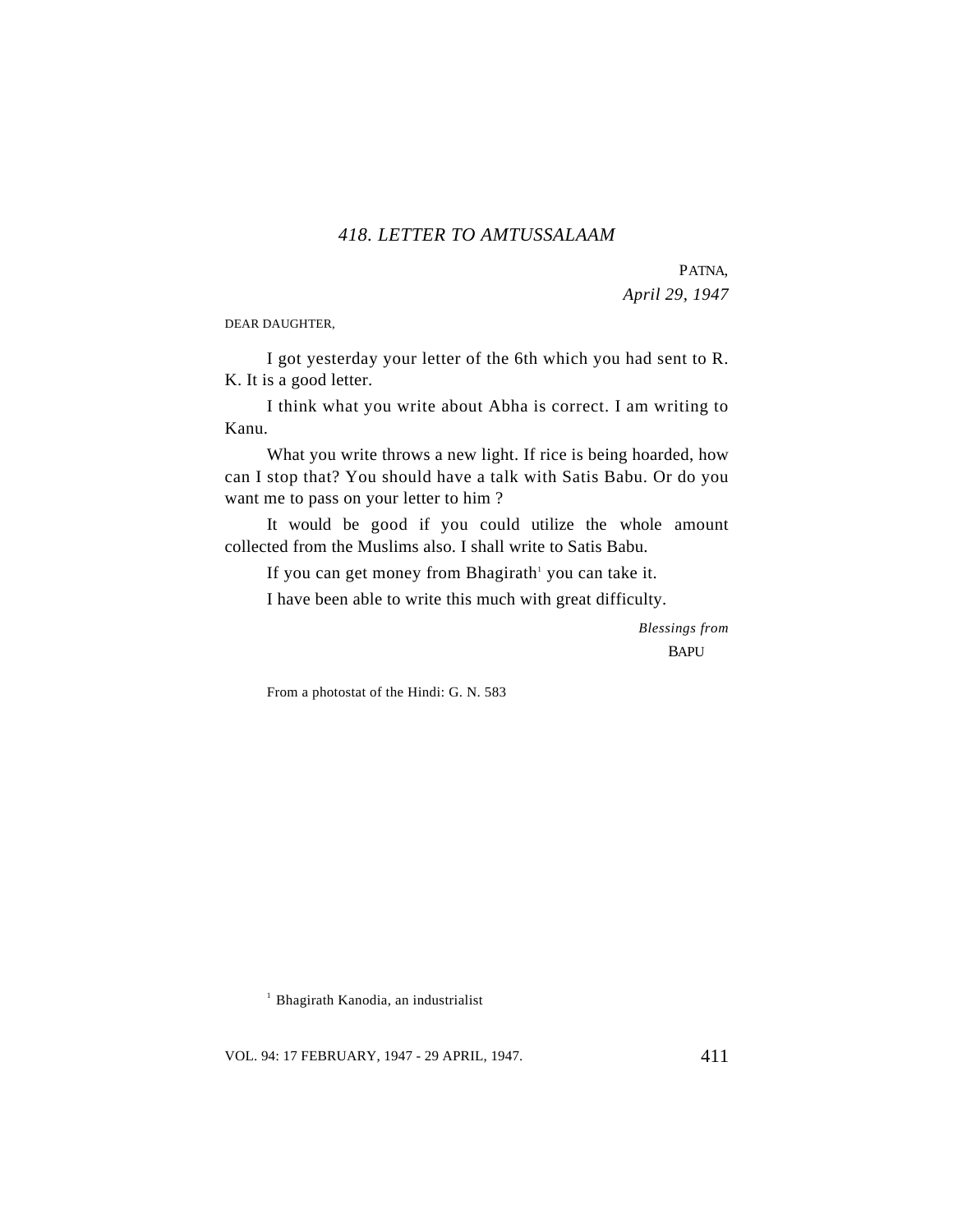# *419. TALK WITH MANU GANDHI*

GANDHI CAMP, PATNA, *April 29, 1947*

I am surrounded by exaggeration and untruth. In spite of my search, I do not know where truth lies. But I do feel that I have come nearer to God and Truth. It has cost me quite a few of my old friends but I do not regret it. To me it is a sign of my having come nearer to God. That is why I can write and speak frankly to everyone. I have successfully practised the eleven vows undertaken by me. This is the culmination of my striving for the last sixty years. You have become an instrument in this. In this *yajna* I got a glimpse of the ideal of truth and purity for which I had been aspiring. And you have fully contributed towards it. Still, being so young, you cannot at present realize the implications of this *yajna.* I daily go through your diary which reminds me of Mahadev. Seeing what you write and study these days and the ability you have to understand the *yajna* I feel that had Mahadev been alive this girl would have developed differently. I can't give you enough time much as I would like to. Mahadev surpassed me in certain qualities. Since no one is accompanying me during the walk today, I had the time to tell you all this.

[From Gujarati]

*Biharni Komi Agman,* p. 274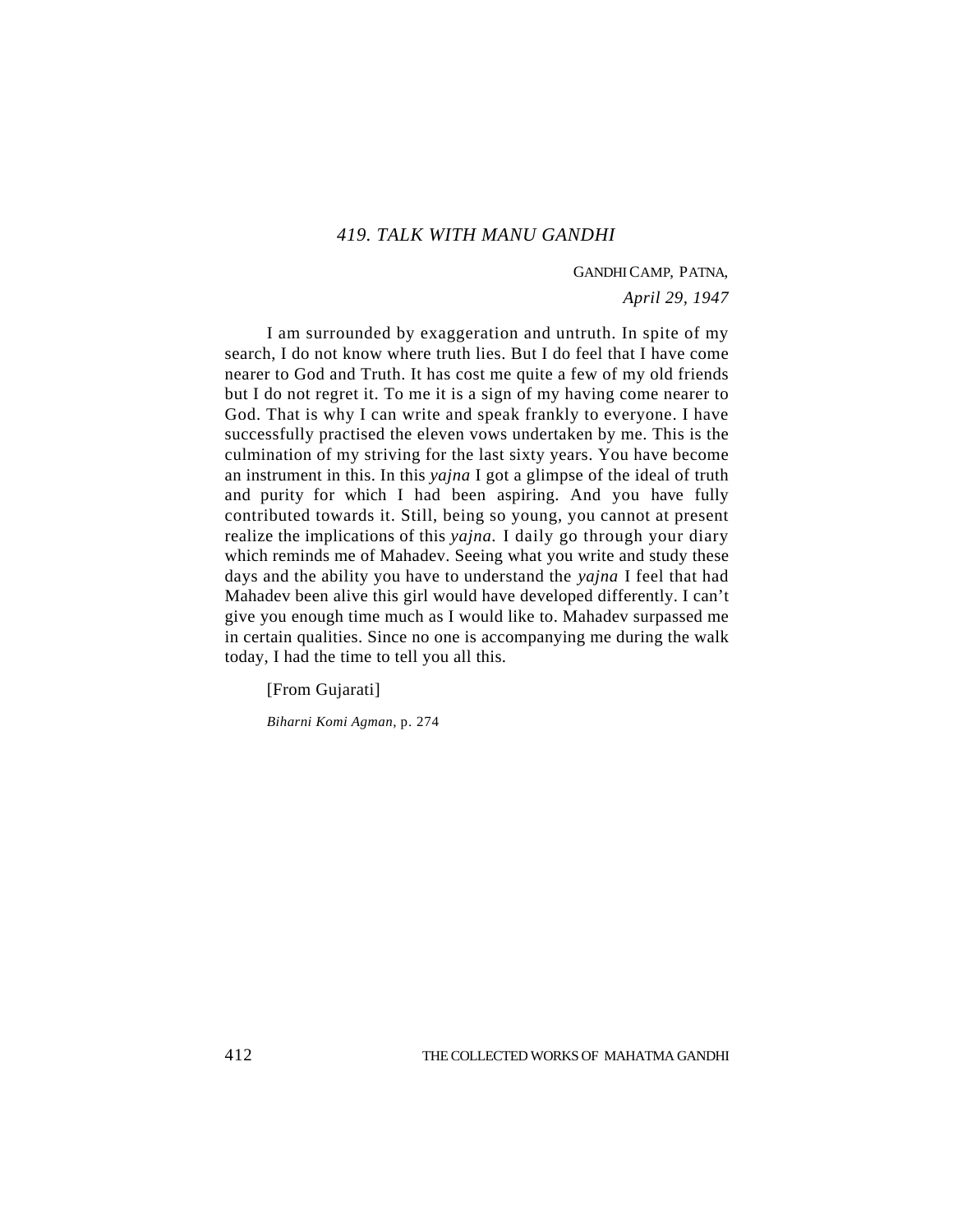# *420. DISCUSSION AT PEACE COMMITTEE MEETING* <sup>1</sup>

**PATNA** *April 29, 1947*

Q. What should be the attitude of the Peace Committee towards the culprits who have not been arrested and those who are under suspicion? Should the workers of the Committee co-operate in getting such persons arrested and prosecuted and in carrying on the investigations ?

GANDHIJI: The duty of the Peace Committee is to supply all the information to the authorities. If the officers are corrupt the Ministers should be informed. The matter should be brought to the notice of the Press. Let those who have seen with their own eyes murders or other criminal acts being committed give the culprits' names to the police. The members of the Peace Committee could even try to reform the offender and persuade him to go to the police and confess his crime. The Government should take public opinion into consideration. Suhrawardy Saheb says that the police who are the eyes and ears of the Government do not report any untoward incident, whatever Satis Babu might say. I say that the police are the deaf ears and blind eyes of the Government. It is our task to awaken the police. If in the face of arson, murder and abduction of women an officer maintains that for want of evidence culprits cannot be arrested he deserves to be dismissed. How can a helpless victim produce any evidence? And if anybody says that he himself set his house on fire, it is sheer nonsense. Would the poor man burn his own house? He is too terror-stricken to do so.

If the Government were not to trust public opinion it would mean heavy expenditure and inconvenience. It would then need C.I.D. men in large numbers. That is the way of the alien Government. Under a swadeshi government the people are the C.I.D. for the government. If there is popular rule there would be fewer rogues. Otherwise, the Government would be in the hands of rogues. A government full of rogues can also function, but where I cannot say. Even the Congress Government can turn out to be such a government.

<sup>&</sup>lt;sup>1</sup> The meeting held at Gandhiji's camp in the evening was attended among others by Sarju Prasad, Secretary, Peace Committee.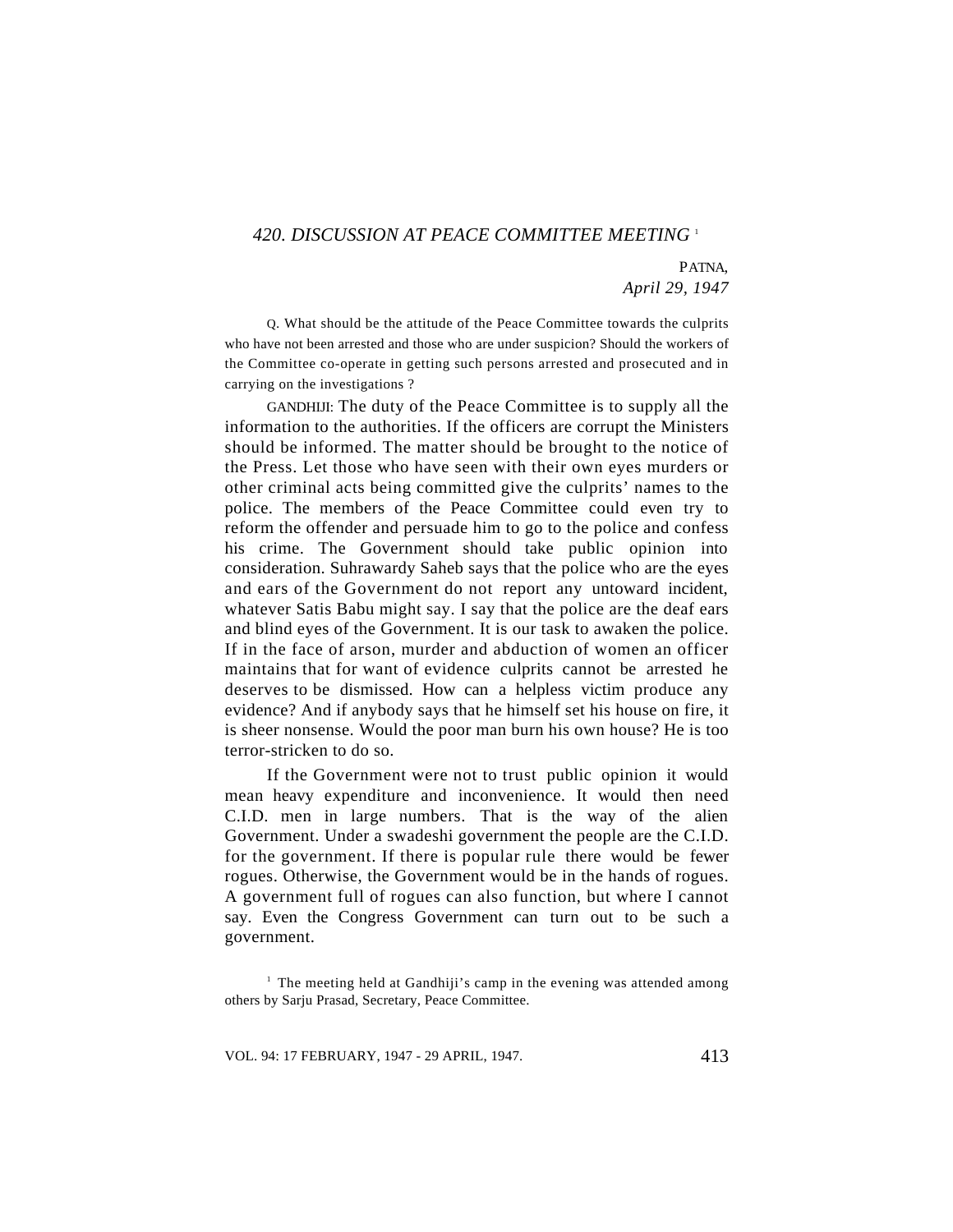You have mentioned lack of workers for the Peace Committee. It only means that we have no influence over the masses. And if we haven't, what is the reason behind it? It implies that something is lacking in us. And we ought to get over our limitations.

Q. Occasionally we receive news about trouble in various places. Even where there have been no riots people are in panic because of the vitiated atmosphere, and are running away. Some mischief-mongers have gone into hiding in other places and are misleading the people. How should the workers of the Peace Committee proceed under these circumstances ?

A. Whatever news we receive is not all correct. But no doubt there is trouble in some places. The Peace Committee should help the Government in every way. Most of the people present here would, of course, be Congressmen. If so, it is their duty to help the Government. And if they do not do so it means that the Government does not have popular support. If would be shameful to say that our public opinion reflects a mob mentality. It is our duty, not the Government's, to mould public opinion. The Government's responsibility is to quell the riots and punish the offenders. But a government obliged constantly to mete out punishment for every little thing cannot be called a good government.

If some work could be done in the riot-affected areas, things would settle down even in places where the situation is tense and people are fleeing in panic. Vitiated atmosphere implies that we have not done our duty well.

It is a function of the Peace Committee to trace the offenders and inform the police. If some mischief-mongers have gone into hiding in some other places and are misleading the people the members of the Peace Committee should also go and work there. I had heard that the [Hindu] Mahasabha President had been giving protection to Mathura Singh. The former is the Secretary to the Maharaja of Darbhanga and is a big shot in his own right. When he had come to me I had asked him if my information was correct. He told me it was not. Being President of the Mahasabha how could he do such a thing, he protested.

Q. People come to us saying that a particular person under arrest is innocent and that we should have him released. What should we do in such matters ?

A. If innocent persons happen to be arrested, you can arrange legal help for them.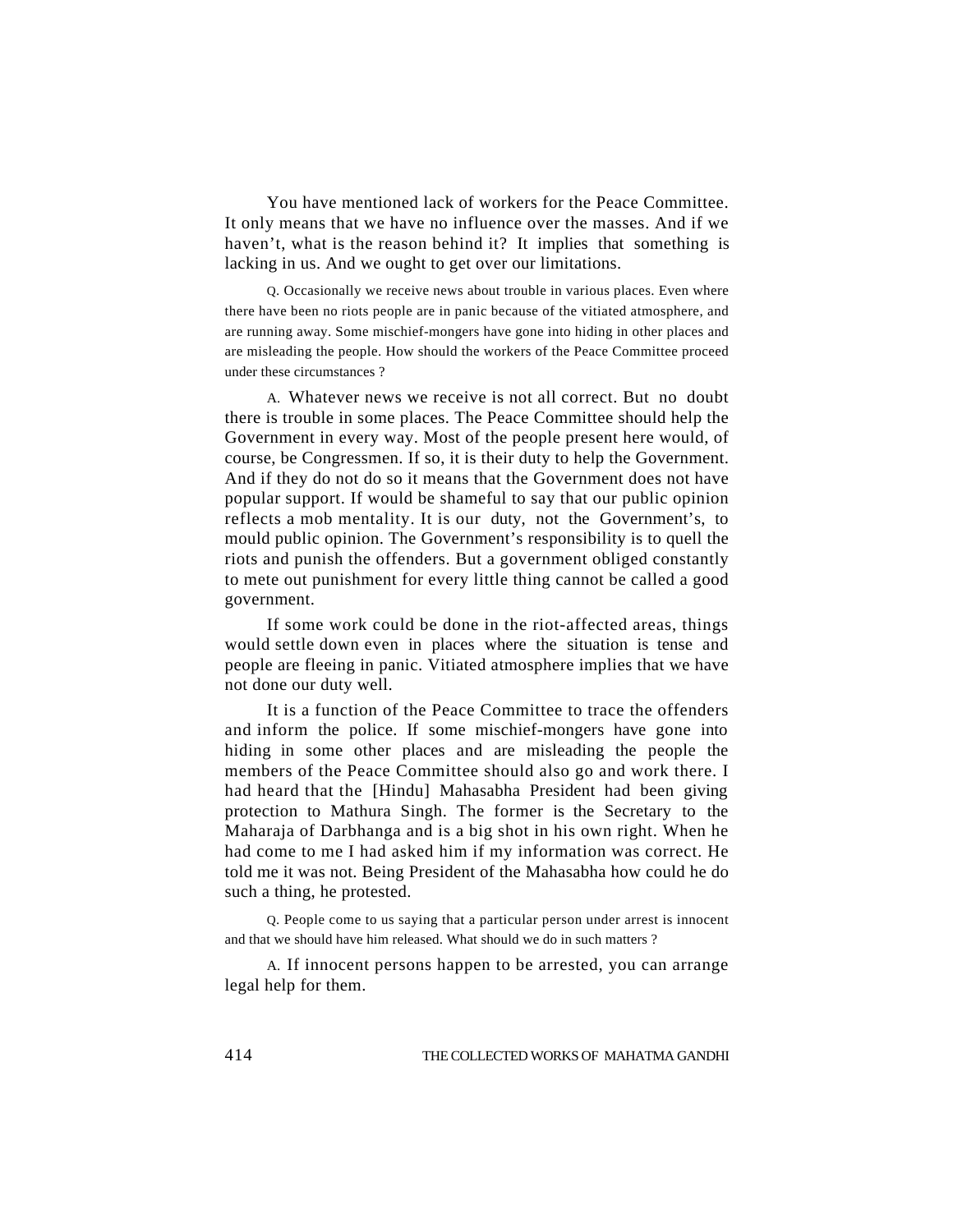Q. How far can the Government help the Peace Committee in its work ?

A. The Government can give financial help to the Peace Committee. But such help would be given not for everything but for what the Government considers proper. The Government's resources are limited. If the Government is not discreet in disbursing help we have to bring it to their notice. But necessities have got to be provided by the Government and whatever they cannot provide, should be arranged for by the Peace Committee. This is a function of private charity. The Friends' mission' is functioning along these lines. They are working in the places where the Government cannot reach. The work of the Friends' mission can serve as a model for us. They have done a good deal of work in Midnapore and Noakhali. They had only a few workers but they did a lot of work. Some Hindus and Muslims too had joined them. The Muslims were very few but they were remarkable workers. It is enough if you are sincere, and so many of you are honest workers ready to help the helpless.

The Government will help as far as it can. It will certainly do so if you win its confidence. But it is not enough just to be Congressmen to deserve that confidence. Whatever the Government cannot provide will have to be met by collecting funds from private sources.

Q. What should we say to those who seek our help for procuring rifles ?

A. I am absolutely opposed to any demand for rifles. Even in Noakhali I was opposed to it. Wanting a rifle implies the desire to fight. Actually the police and the Government should function efficiently. I would even suggest that all nice and decent people should surrender their licences. People say that the Muslims are bringing in arms clandestinely. Quite possible; but they will not be able to keep them. Anyway, the Government should not supply arms. I am absolutely firm about it. If the Government wants to do it, it should arm the whole nation and that cannot be done in a day. Our freedom would be meaningless if it cannot be preserved with nonviolence.

Maulana Minnat Allah Saheb asked whether or not Government should provide alternative accommodation to the people where there had been a heavy loss of life and property or where the Muslims were in a very small minority and still afraid to return to their homes on any account.

GANDHIJI: By all means, the Government should get houses built

<sup>1</sup> Friends' Service Unit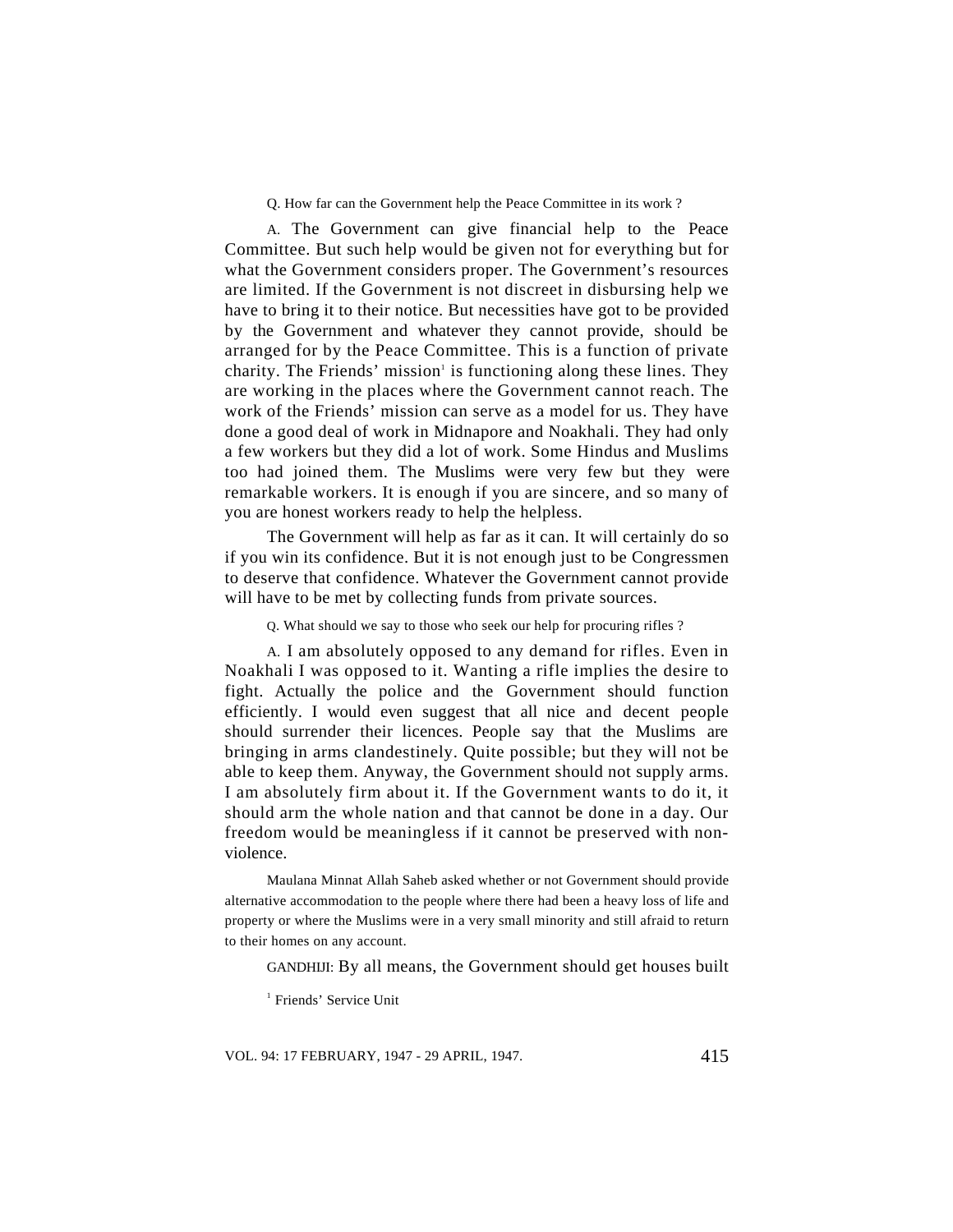for them.

The Maulana then asked if the people should be given rations till they found employment and if the Government should help them in finding employment.

GANDHIJI: The Government should certainly help them. Those who have lost their means of livelihood like the loom, etc., should be provided these things so that they can stand on their own feet once again.

[From Urdu]

*Gandhijike Dukhe Dilki Pukar—*III, pp. 53-6

# *421. SPEECH AT PRAYER MEETING*

*April 29, 1947*

BROTHERS AND SISTERS,

This is my last evening here. Tomorrow I shall have to go to Delhi. I beseech you not to come to the station to see me off. I do not like people shouting and making noise. My ears cannot stand noise. If there is no noise around I can even sit down to work as there is always a lot of work pending with me. But if a lot of people gather round and raise a din I cannot work. Nor can I rest when I want to. Two or three persons who would be escorting me would be enough. I grant that people come out of love. But forming such big crowds is no sign of true love. What is that love which makes a nuisance of itself ?

Major General Shah Nawaz came to me today. He is working in Masaurhi. The Muslims who are going to settle down there are being looked after by him. The Government is no doubt doing all this work but help from those who can give it is also welcome. Shah Nawaz Saheb is doing this work very well. He talked to me about his work. I asked him to put down his points in writing. I shall give you the gist of what he has written down for me:

A meeting was held at Atarpur at which a panchayat of the local Hindus and Muslims was formed. The head of the Panchayat came to Patna and exhorted the Muslim refugees to go back to their homes. He told them that they should regard him as their friend as before and trust him. He assured them that he would protect them at the cost of his life. His words had some effect and some fifty Muslim families returned to their villages. They are now living there is peace and they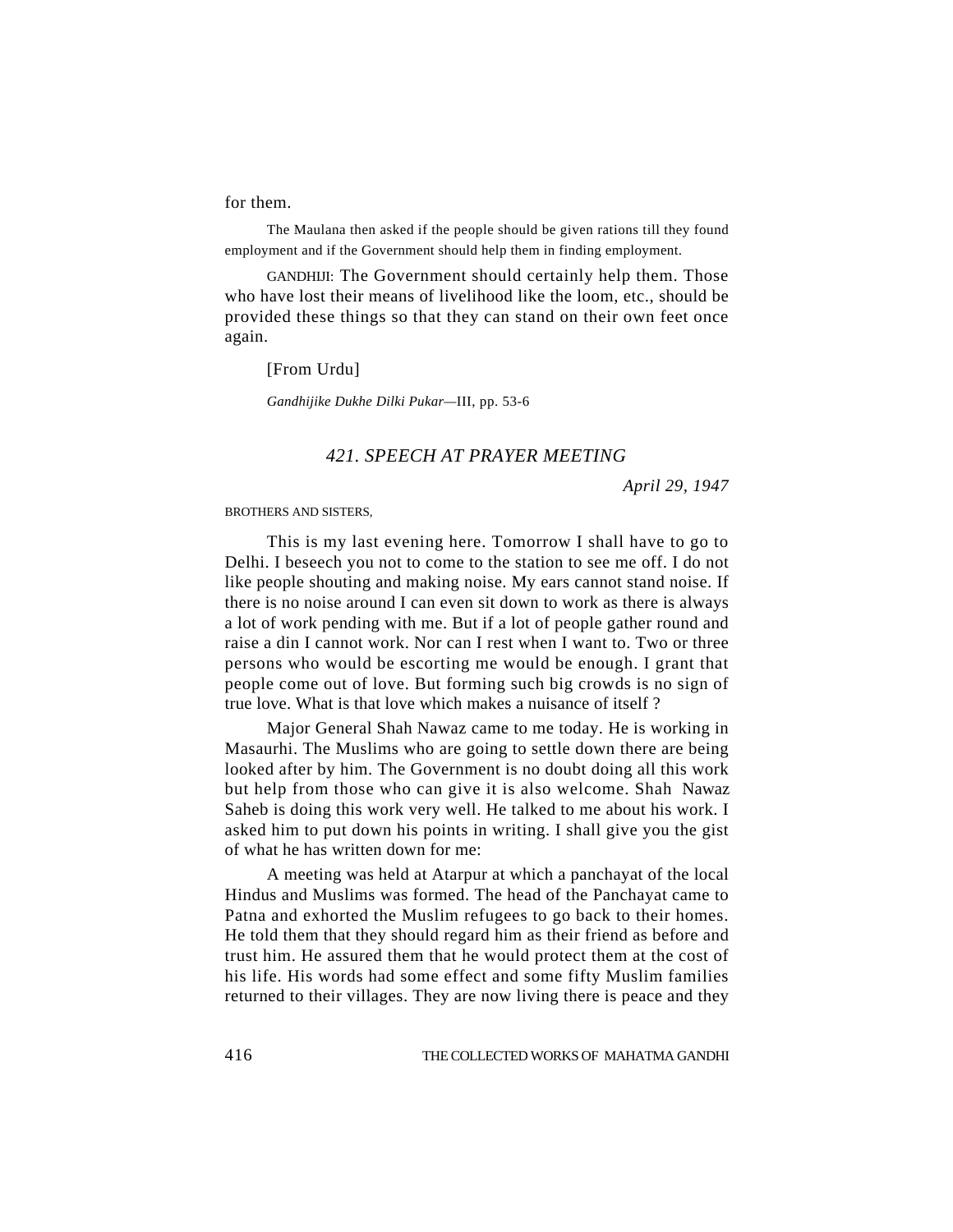no longer require police protection. The Government also provides them food through General Shah Nawaz. When he distributed the foodstuffs to the Muslims, the Hindus protested. They said the Muslims had suffered at their hands and so they would arrange for their food. And they have been doing it. The local Hindus are also helping the Muslims in harvesting their crops.

Shah Nawaz Saheb also went to Bir. A Muslim from that place went up to him and said that he wanted to return to his village. But he saw danger in going three. The General permitted him to go and, providing him a police escort, asked him to proceed without fear. But as he was going a few Hindus of the village Panchayat stopped him and asked why he had the police escort with him. The Muslim villager was scared. He said he was frightened to go alone. The Hindus said it was a shame on them that he should go under police protection. They urged him to trust them and said that they would look after his safety and he should not have the police to escort him. The Muslim villager was persuaded at last. He realized that the Hindus were after all his friends and he sent back the escort.

The third thing is that there are also some Sikhs working with Shah Nawaz Saheb who are discharging their responsibilities very well. One among them is Lt. Kartar Singh. He carried the beddings of the returning Muslims to their respective houses. The Muslims appreciated this gesture. They thought they need not be afraid of men who had been offering such services to them. When somebody died in one of the Muslim families, Kartar Singh dug the grave all by himself. This has been very largely removing the fear from the hearts of the Muslims. And the work is proceeding well. But that does not mean that things are going on equally well in all places. If, in all the places where the Hindus have committed grave crimes, work is done along the lines followed in these three places, the Muslims would certainly return to their homes. There is no doubt about it. The Government would of course rebuild the houses that have been destroyed or damaged. But you too should help in putting up the houses again.

All the houses should be ready by June. This is what Shah Nawaz Saheb also desires. Hence you must give your full help.

If all the Hindus here start treating the Muslims in a friendly manner, the fire that is raging today would be extinguished. This fire should be put out at once. If no attempts are made to extinguish the fire at its source it would reduce everything to ashes. Bihar is a big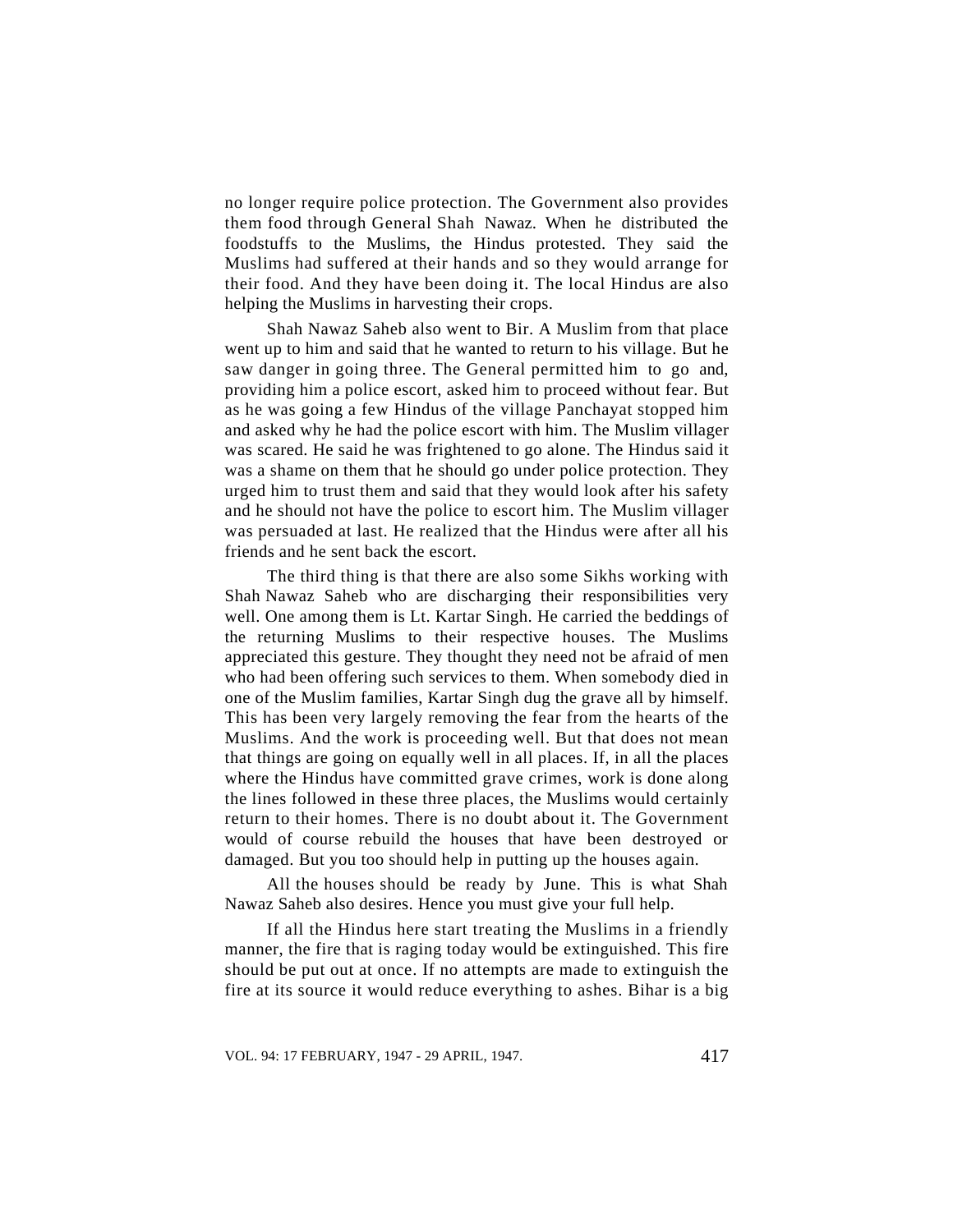province. If all is well here Calcutta and the other places which are going through fire will return to normal.

I wish that when I return from Delhi your hearts would have changed so much that all the Hindus and Muslims of this place would be able to tell me that I need not stay here and that I could go back.

[From Urdu]

*Gandhijike Dukhe Dilki Pukar—*III, pp. 50-3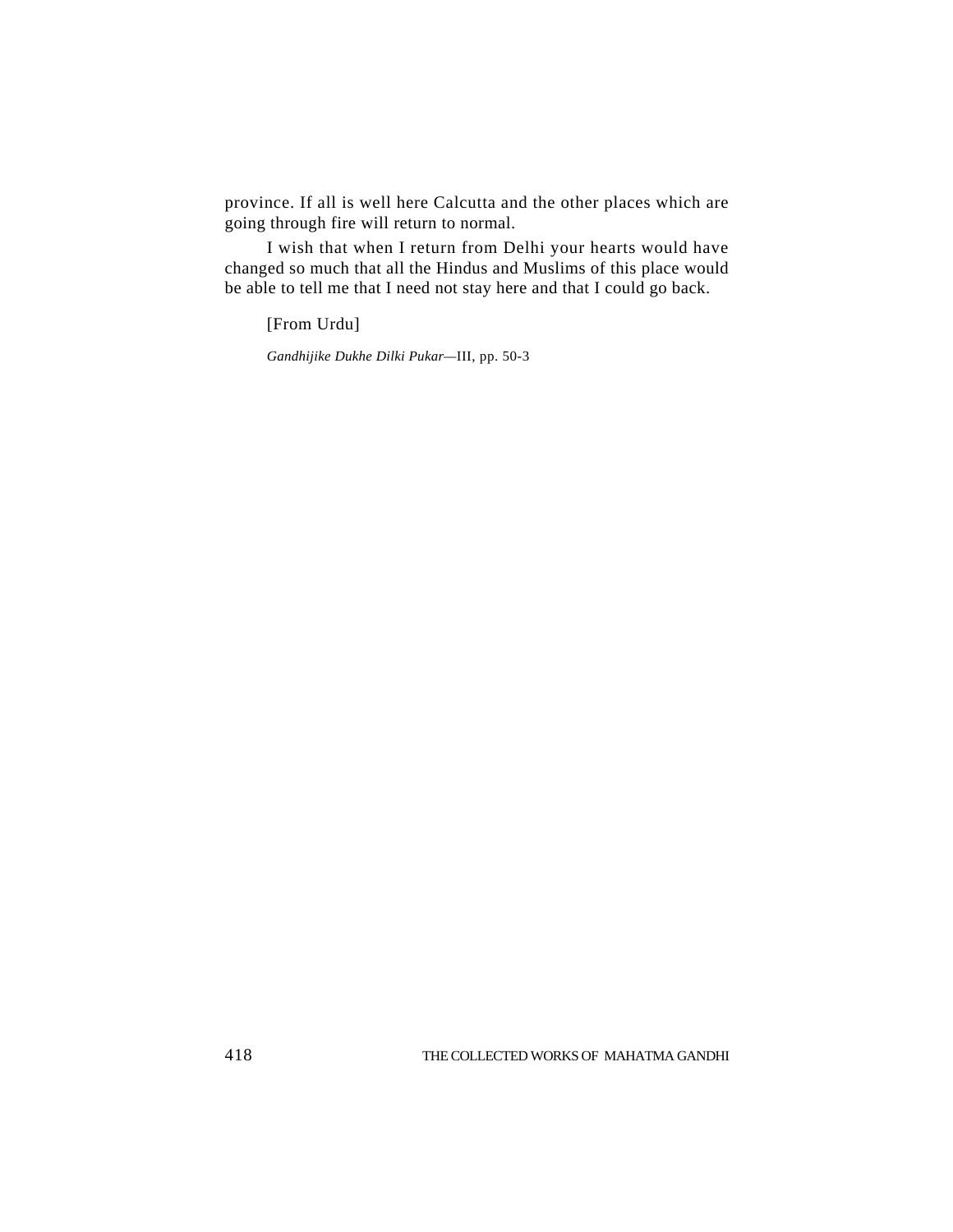## *APPENDICES*

## APPENDIX I

## *CLEMENT ATTLEE'S STATEMENT<sup>1</sup>*

#### *February 20, 1947*

It has long been the policy of successive British Governments to work towards the realization of self-government in India. In pursuance of this policy, an increasing measure of responsibility has been devolved on Indians, and today the civil administration and the Indian armed forces rely, to a very large extent, on Indian civilians and officers. In the constitutional field, the Acts of 1919 and 1935 passed by the British Parliament, each represented a substantial transfer of political power. In 1940, the Coalition Government recognized the principle that Indians should themselves frame a new constitution for a fully autonomous India and, in the offer of 1942, they invited them to set up a Constituent Assembly for this purpose as soon as the war was over.

The declaration of the Prime Minister of 15th March last, which met with general approval in Parliament and the country, made it clear that it was for the Indian people themselves to choose their future status and constitution and that, in the opinion of His Majesty's Government, the time had come for responsibility for the Government of India to pass into Indian hands. . . .

The Cabinet Mission . . . proposals, made public in May last, envisaged that the future Constitution of India should be settled by a Constituent Assembly composed in the manner suggested therein, of representatives of all communities and interests in British India and of the Indian States.

Since the return of the Mission, an Interim Government has been set up at the Centre. . . . In all the Provinces, Indian Governments, responsible to legislatures, are in office. . . .

His Majesty's Government are anxious to hand over their responsibilities to a government which, resting on the sure foundation of the support of the people, is capable of maintaining peace and administering India with justice and efficiency. It is therefore essential that all parties should sink their differences, in order that they may be ready to shoulder the great responsibilities which will come upon them next year. . . .

Cabinet Mission . . . obtained . . . the method by which a Constitution

<sup>1</sup> Vide "Speech at Prayer Meeting", 23-2-1947. Only extracts are reproduced here.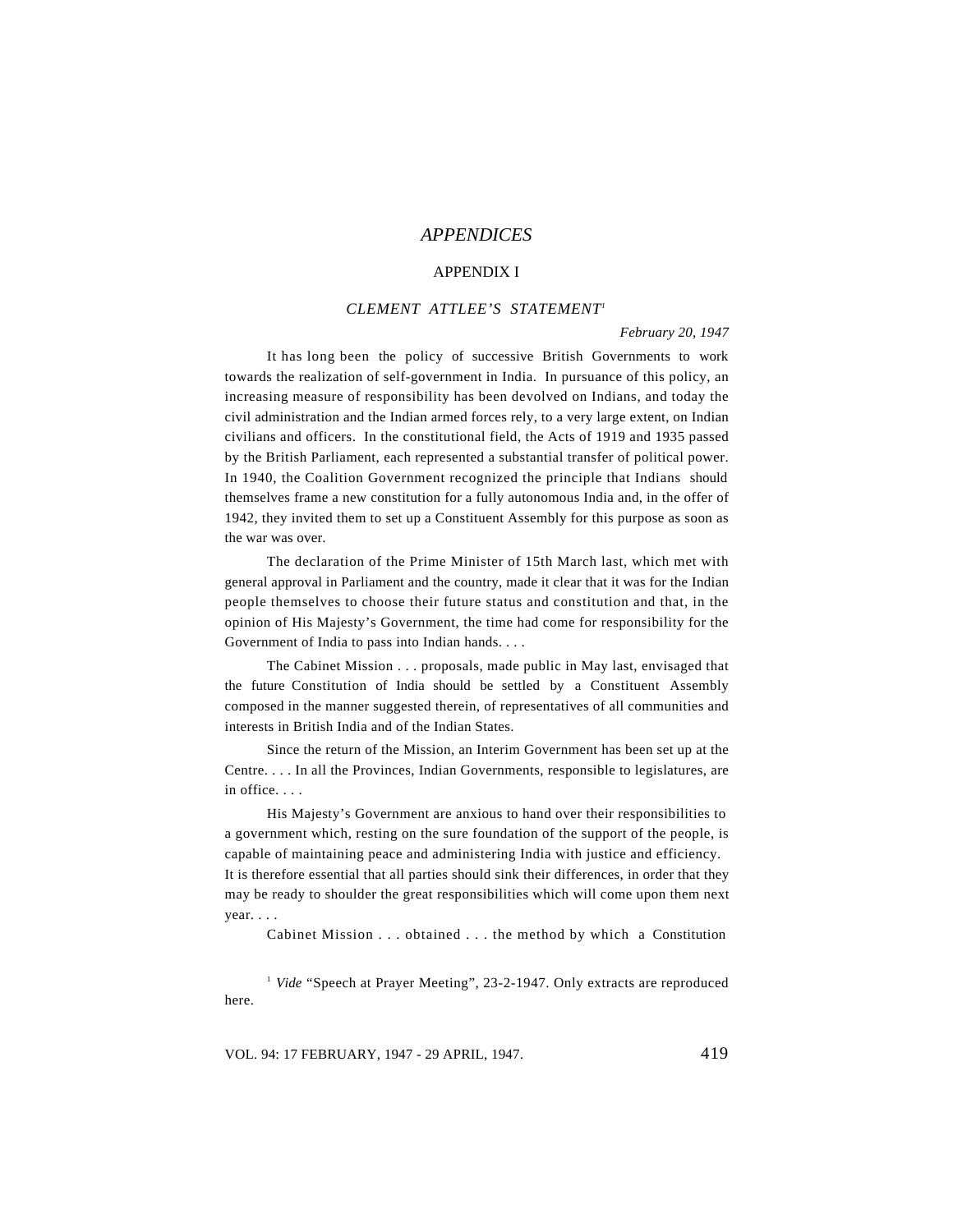should be worked out. . . . His Majesty's Government there agreed to recommend to Parliament a constitution worked out in accordance with the proposals made therein by a fully representative Constituent Assembly. But if it should appear that such a constitution will not have been worked out by a fully representative Assembly, before the time mentioned in paragraph 7, His Majesty's Government will have to consider to whom the powers of the Central Government in British India should be handed over, on the due date, whether as a whole to some form of Central Government for British India or, in some areas, to the existing Provincial Governments, or in such other way as may seem most reasonable and in the best interests of the Indian people.

Although the final transfer of authority may not take place until June 1948, preparatory measures must be put in hand in advance. It is important that the efficiency of the civil administration should be maintained and that the defence of India should be fully provided for. But, inevitably, as the process of transfer proceeds, it will become progressively more difficult to carry out, to the letter, all the provisions of the Government of India Act of 1935. Legislation will be introduced in due course to give effect to the final transfer of power.

In regard to the Indian States, as was explicitly stated by the Cabinet Mission, His Majesty's Government do not intend to hand over their powers and obligations under Paramountcy to any government of British India. It is not intended to bring Paramountcy, as a system, to a conclusion earlier than the date of the final transfer of power, but it is contemplated that for the intervening period, the relations of the Crown with individual States may be adusted by agreement.

His Majesty's Government will negotiate agreements in regard to matters arising out of the transfer of power with representatives of those to whom they propose to transfer power.

His Majesty's Government believe that British commercial and industrial interests in India can look forward to a fair for field their enterprise under the new conditions. The commercial connection between India and the United Kingdom has been long and friendly and will continue to be to their mutual advantage.

His Majesty's Government cannot conclude this statement without expressing, on behalf of the people of this country, their goodwill and good wishes towards the people of India as they go forward to this final stage in their achievement of self-government. It will be the wish of everyone in these islands that, notwithstanding constitutional changes, the association of the British and Indian peoples should not be brought to an end; and they will wish to continue to do all that is in their power to further the well-being of India.

*The Indian Annual Register, 1947,* Vol. I, pp. 142-3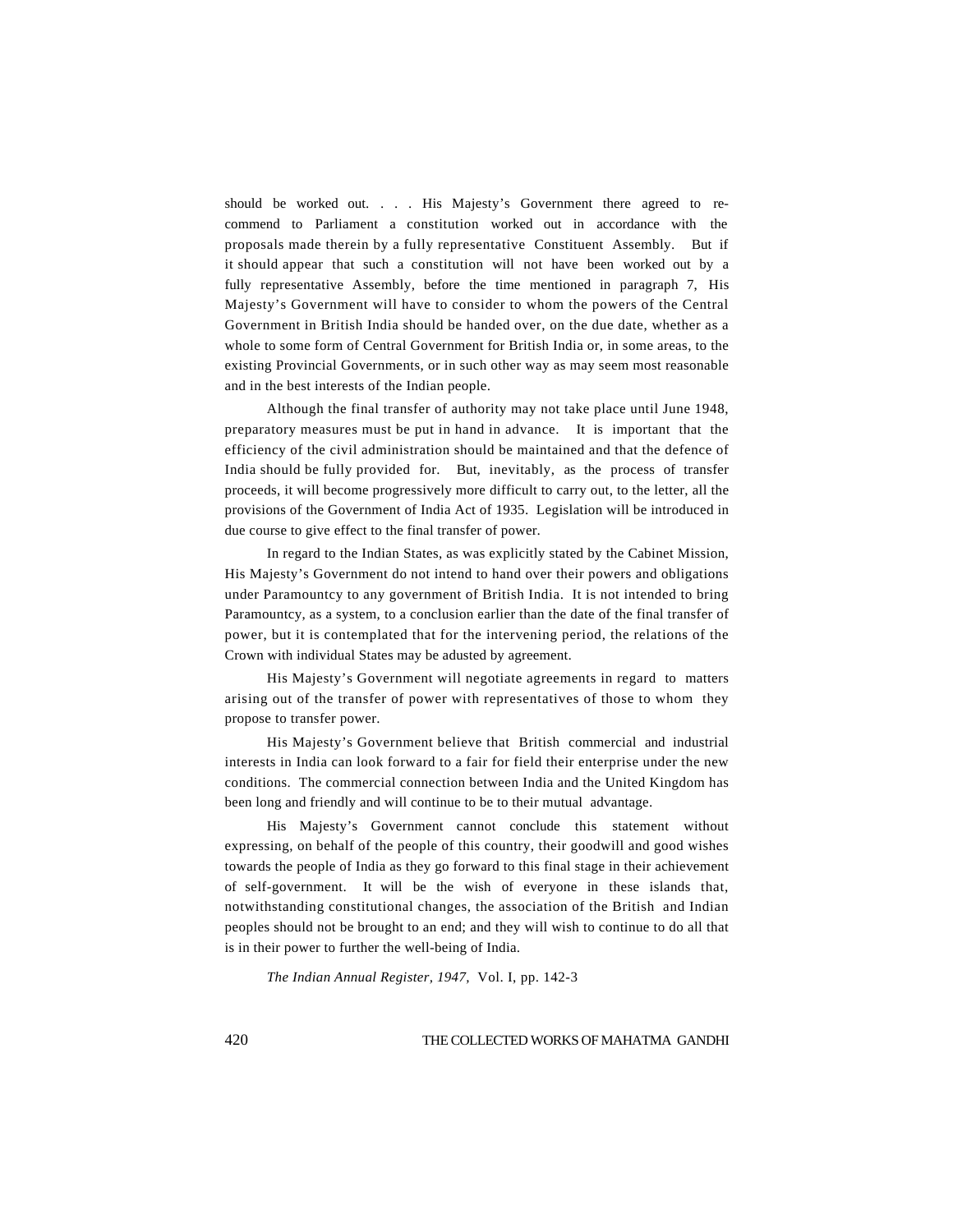### APPENDIX II

## *LETTER FROM J. B. KRIPALANI<sup>1</sup>*

#### *March 1, 1947*

. . . These matters are, I find, beyond my depth. Moreover I have enough to do to keep myself morally straight to sit in judgement on others and specially those who are morally and spiritually miles ahead of me. I can only say that I have the fullest faith in you. No sinful man can go about his business the way you are doing. Even if I had a lurking suspicion, I would rather distrust my eyes and ears than distrust you. . .

Sometimes I thought that . . . you may be employing human beings as means rather than as ends in themselves. But then I take consolation in the thought that that consideration cannot be absent from your mind and that if you are sure of yourself, no harm can come to them. Then knowing you to be a great student of the *Gita* I have wondered if you are not doing violence to the principle of *lokasangraha* (conservation of social good), wisely propounded therein. But this consideration, too, I am sure, must not be absent from your calculations, in this experiment of yours. . . . I know your attitude to woman is the only right attitude as you are one of those who consider her an end in herself and not merely as a means. You have never exploited her.

*Mahatma Gandhi—The Last Phase,* Vol. I, Bk. II, p. 221

#### APPENDIX III

### *LETTER FROM SIR HUGH DOW<sup>2</sup>*

GOVERNOR'S CAMP, BIHAR, *March 17, 1947*

DEAR MR. GANDHI,

.

Thank you for your letter of today's date. I have always held that no public man can hope to reform other people and make them better unless he searches his own heart and devotes his first attention to trying to become a better man himself. I do not know why you should have been so surprised at this view being held by what you call a bureaucrat: it is probably not rarer among them than among other loosely labelled classes.

<sup>1</sup> *Vide* "Letter to J. B. Kripalani", 24-2-1947. Only extracts are reproduced here.

<sup>2</sup> *Vide* "Letter to Sir Hugh Dow", 17-3-1947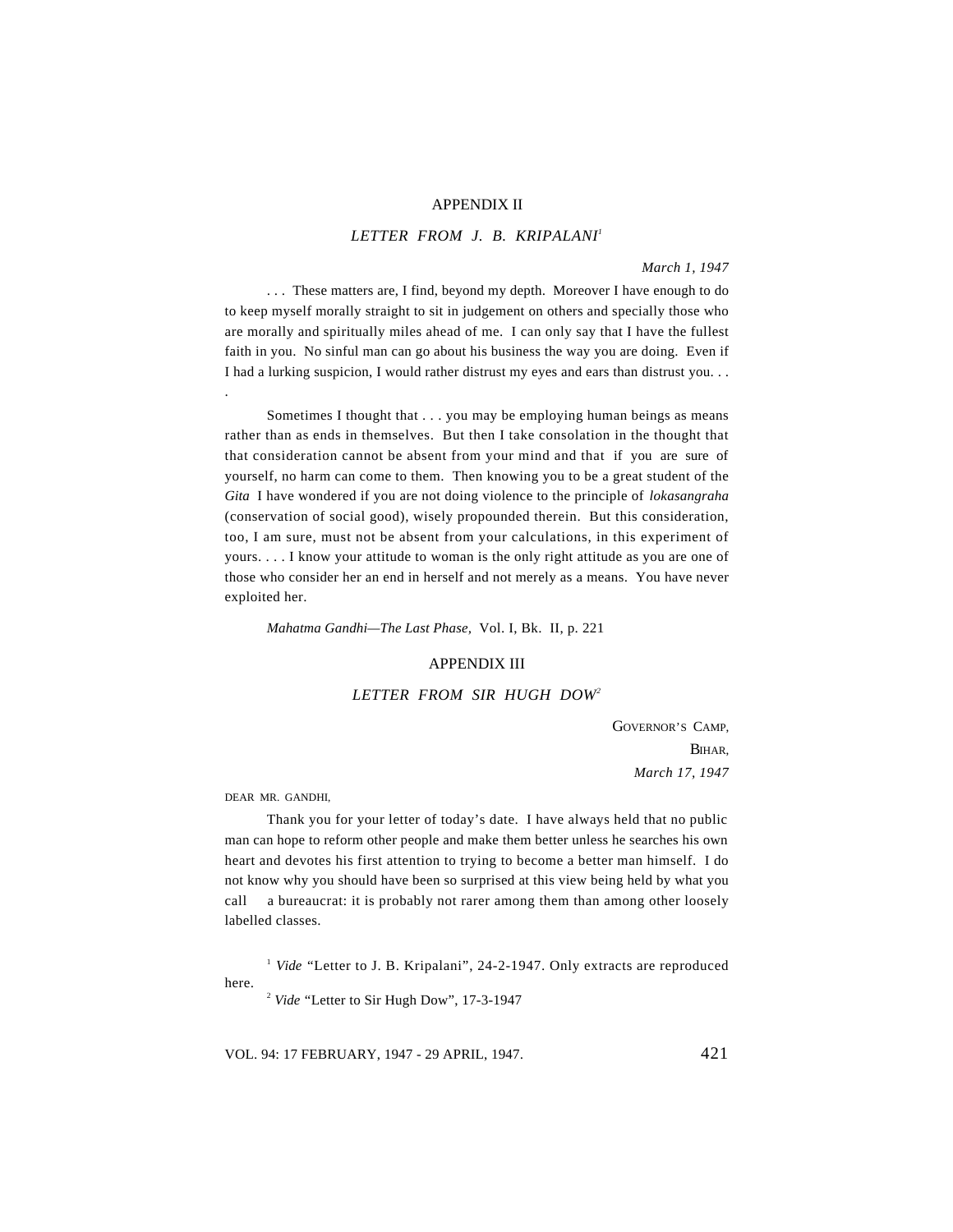I do not wonder that my Ministers reacted strongly to your summary of our conversation. May I put your points a little more fully:

(1) From the beginning of the riots I thought my Ministers should have at once declared their intention to compensate those who had suffered damage in them. Had it been done immediately, I think a good deal of the organized hostility against the Ministry's measures would not have arisen. At it was, it was only after considerable delay that an announcement was made.

The Prime Minister is well aware of my views about this. On my part, I quite realized the difficulties he felt about making a commitment of unknown financial liability.

(2) I think it is true that some officials drew from this the inference that the Ministry did not regard the matter as urgent. When I visited Chapra in the middle of January, no money or materials had actually been distributed, although the riots had taken place at the end of October, and the debris was just as the rioters had left it.

I told the Prime Minister my impressions on my return, and I am glad to say that he took the necessary steps at once by impressing on district officers that rehabilitation was the most urgent work before them. I believe the Prime Minister has always realized this, and I certainly did not intend to convey to you, that the Ministry themselves were in any way half-hearted about it. But for some months, in my opinion, this view was held by many subordinate officials, because of the original delay in getting off the mark.

(3) I have no recollection of having touched at all on the topic of punishment of the guilty. Perhaps, as you have been seeing so many people in rapid succession, you have attributed to me views given by some of your visitors.

Actually, my views on this are rather the reverse of those suggested. I do not think it is going to be possible to punish, judicially, any but a tiny fraction of the culprits, and that a lot of time of police and magistrates, that might be better spent, is likely to be entirely wasted in the attempt. In my opinion, the only effective way in which this matter could have been effectively dealt with was by the imposition of collective fines.

(4) I do not think the Ministry has turned down League demands merely because they were League demands. But I think the Hindu public of Bihar was, and perhaps is, averse from treating Muslim refugees more generously than they think Hindu refugees are treated in Bengal, and in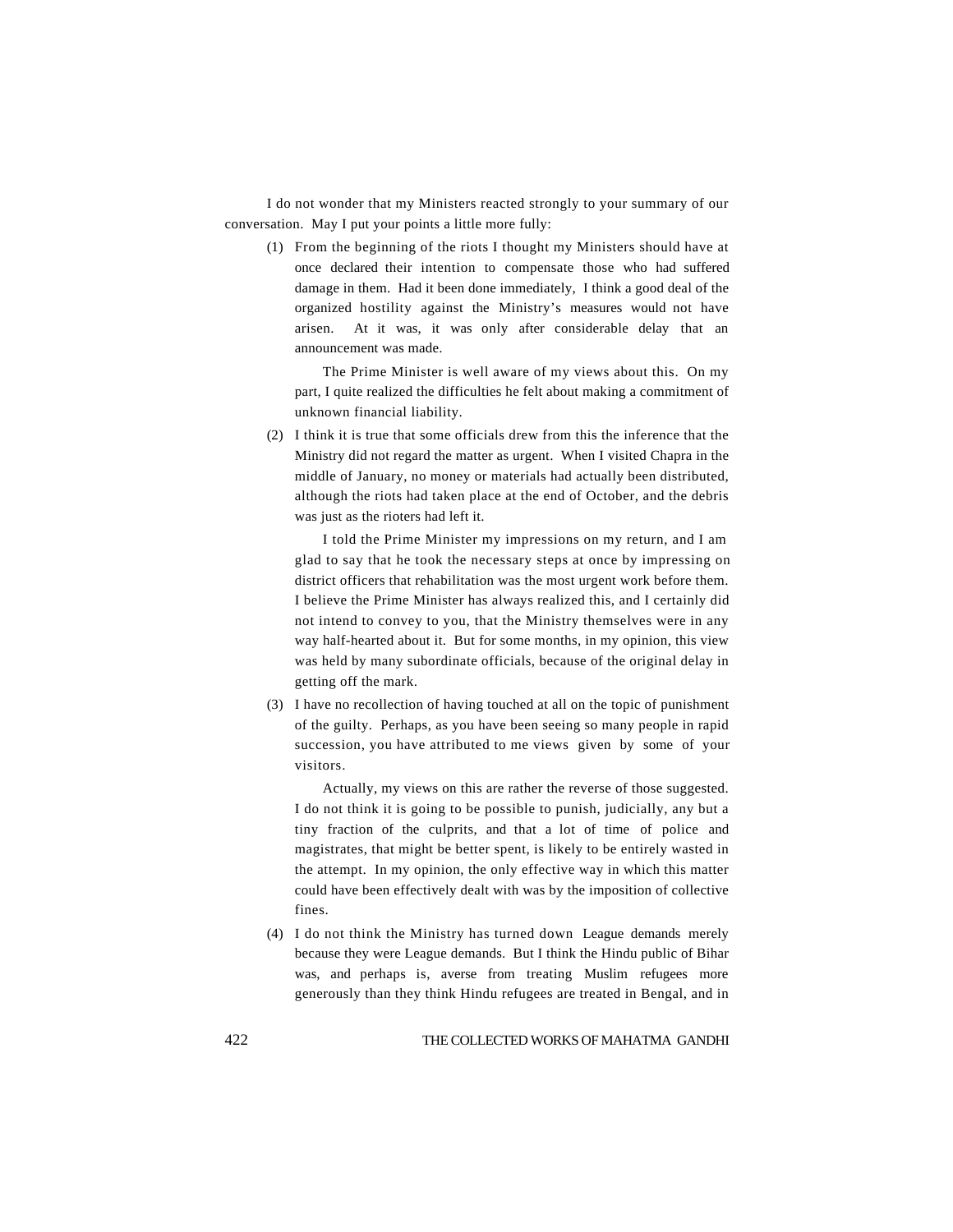the beginning there was a tendency to wait and see.

I think we have been unwise in taking a hostile attitude to "pockets". What we should have done was to have been prepared to consider such proposals on their merits, and to place on the Muslims themselves the responsibility for suggesting definite schemes and carrying them out if they were sanctioned. I have discussed this with the Prime Minister who is aware of my views and I think not hostile to them. When we have paid compensation to a sufferer, it should be left to him to decide where and how he will spend it, just as it would be if he had drawn his compensation from an insurance company.

As regards the question of minorities in general, differences between me and my Ministers have never, I think, gone to a stage when they were not resolved by friendly discussions. In this particular matter of the recent disturbances, I have never had occasion to think of exercising any special powers in opposition to ministerial advice. The question of restoring confidence between the two great communities is one of extraordinary difficulty, and I should not like you to get the impression that there has been any lack of co-operation between me and the Ministers on this subject.

As regards the mica industry, I will send you a note as soon as I can prepare it. But my personal concern in this is not about the condition of the working men in the industry, about which I know little, but about the way in which child labour is exploited.

> *Yours sincerely,* HUGH DOW

M. K. GANDHI, Eso. PATNA

*Gandhiji's Correspondence with the Government, 1944-47,* pp. 229-32

### APPENDIX IV

#### *N. K. BOSE'S LETTER TO KEDAR NATH AND OTHERS*

PATNA *March 16, 1947*

MY DEAR . . ..

. . . Swami Anand asked me this morning if he could say to his friends that I disapproved of Gandhiji's action. It is with reference to this question that I should try to make my position clear. Hence this letter.

. . . From a serious study of Gandhiji's writings I had formed the opinion, which was perhaps not unjustified, that he represented a hard, puritanic form of selfdiscipline, something which we usually associate with mediaeval Christian ascetics of Jain recluses.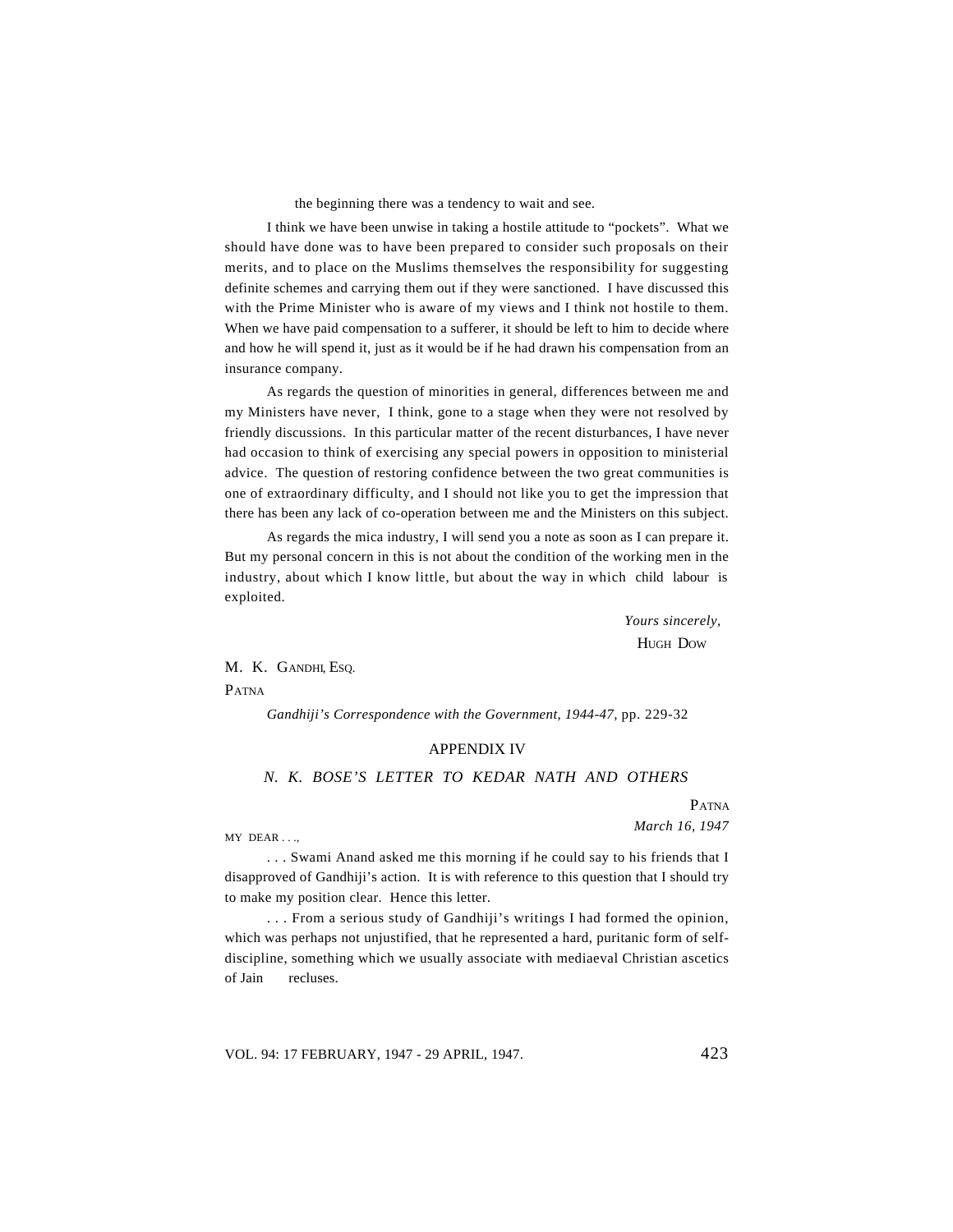So, when I first learnt in detail about Gandhiji's *prayog* or experiment, I felt genuinely surprised. I was informed that he sometimes asked women to share his bed and even the cover which he used, and then tried to ascertain if even the least trace of sensual feeling had been evoked in himself or his companion. . . .

But when I learnt about this technique of self-examination employed by Gandhiji, I felt that I had discovered the reason why some regarded Gandhiji as their private possession; this feeling often leading them to a kind of emotional unbalance. The behaviour of A, B or C, for instance, is no proof of healthy psychological relationship. Whatever may be the value of the *prayog* in Gandhiji's own case it does leave a mark of injury on the personality of others who are not of the same moral stature as he himself is, and for whom sharing in Gandhiji's experiment is no spiritual necessity.

This has been the reason why I have sometimes spoken or written strongly to Gandhiji on the subject of repression and its effects upon those who come under his influence either in private or in public life. But, you will see, this charge is quite different from the one to which you or your friends subscribe. This is also the reason why I have drawn a distinction in the case of Manu, whose relation to Gandhiji is of a completely different order.

I hope my position is quite clear. But if it is not, please do not hesitate to write.

## *Yours sincerely,* NIRMAL KUMAR BOSE

*Post-script*

Even with regard to the 'experiment', I would stand by Gandhiji, if—

- 1. the other party were a willing agent, voluntarily entering into the experiment with a knowledge of the possible consequences upon her own personality;
- 2. and the public knew about the experiment and expressed their mind over it.

The second is otherwise unnecessary, but has only been called for because Gandhiji himself invited public opinion on this subject twice in his prayer speeches in Noakhali. He expected the public to express an opinion even when they did not know the entire details of the situation. But, even if after knowing everything, the public thought that Gandhiji was in the wrong, while he considered himself to be right, I would stand by him.

*My Days with Gandhi,* pp. 173-5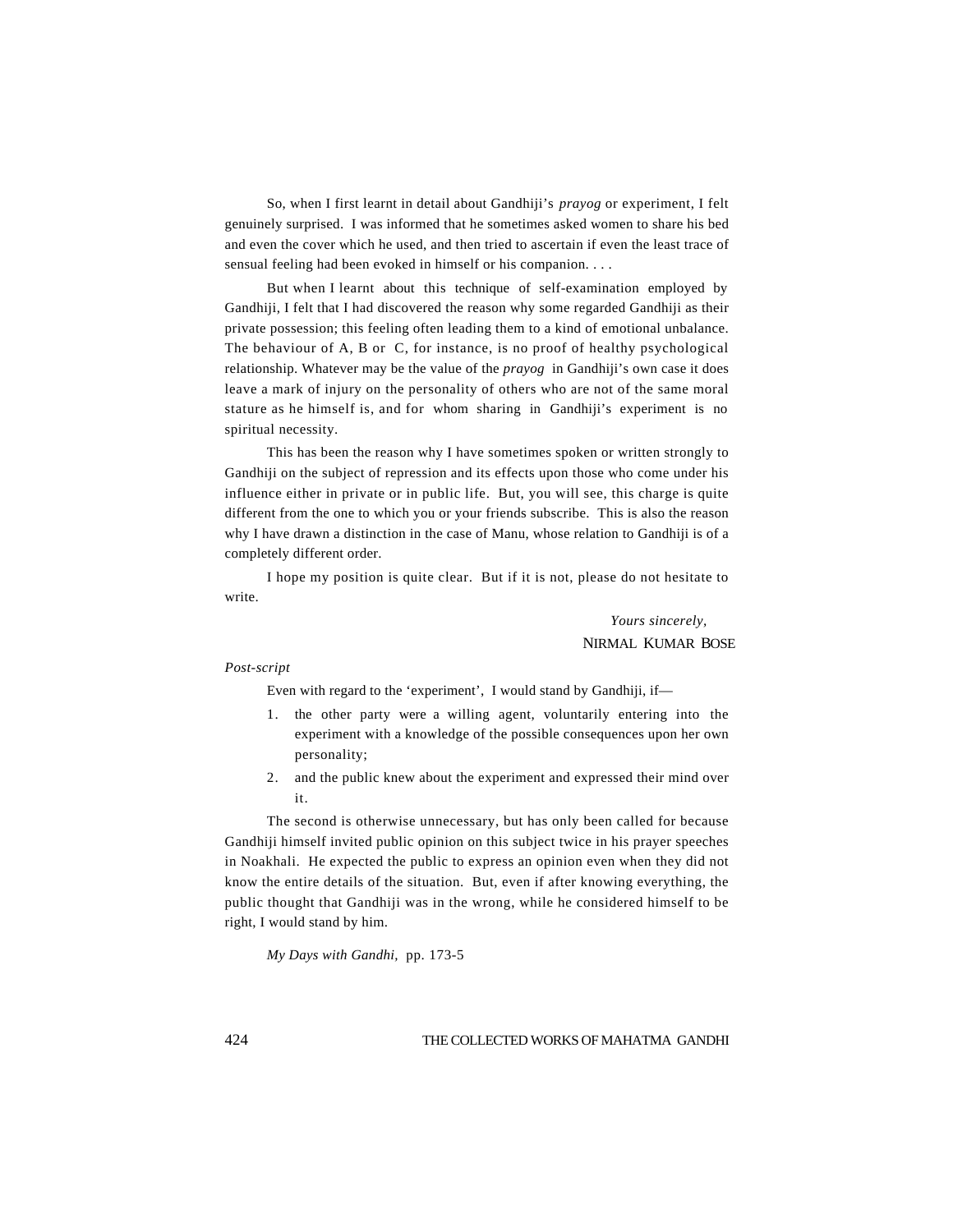### APPENDIX V

## *LETTER FROM N. K. BOSE<sup>1</sup>*

**MASAURHI** *March 18, 1947*

#### BAPUJI,

After receiving your letter written yesterday in the train, I had about an hour's talk with you in which I tried to refute the charge against me that I had formed judgement hastily without giving A or others any chance of presenting their case fully. . . .

Personally, I have practised the Freudian technique of dream analysis on myself and have derived immense benefit, as it has helped to bring to the surface submerged desires which had been causing trouble, and thus helped me to deal with them satisfactorily. . . .

Bapuji, you originally called me to service under you while you were in Bengal. The University gladly granted me indefinite leave so long as you needed my services. But the interest of my students has also been suffering. When I have to choose between the amount of service I can render to you here in Bihar and for science in the University, I would place the latter first. But if it had been in Bengal, I would have sacrificed the latter interest, because I would then have known that so far as translating your speeches into Bengali was concerned, I would have been more useful than most of your other assistants. But now that you are in Bihar, men like Pyarelalji or others would be in their elements with their mastery over Hindustani and their undoubtedly great ability for secretarial work. So I would love to make room for anyone whom you may choose.

When once more you are in Bengal and feel the need of my services, the University will gladly grant me leave for service under you without hesitation.

Hence my plan is to leave for Calcutta even tonight if you do not object.

*Yours affectionately,*

N. K. B.

*My Days with Gandhi,* pp. 178-81

<sup>1</sup> Vide "Letter to Nirmal Kumar Bose", 18-3-1947. Only extracts are reproduced here.

VOL. 94: 17 FEBRUARY, 1947 - 29 APRIL, 1947. 425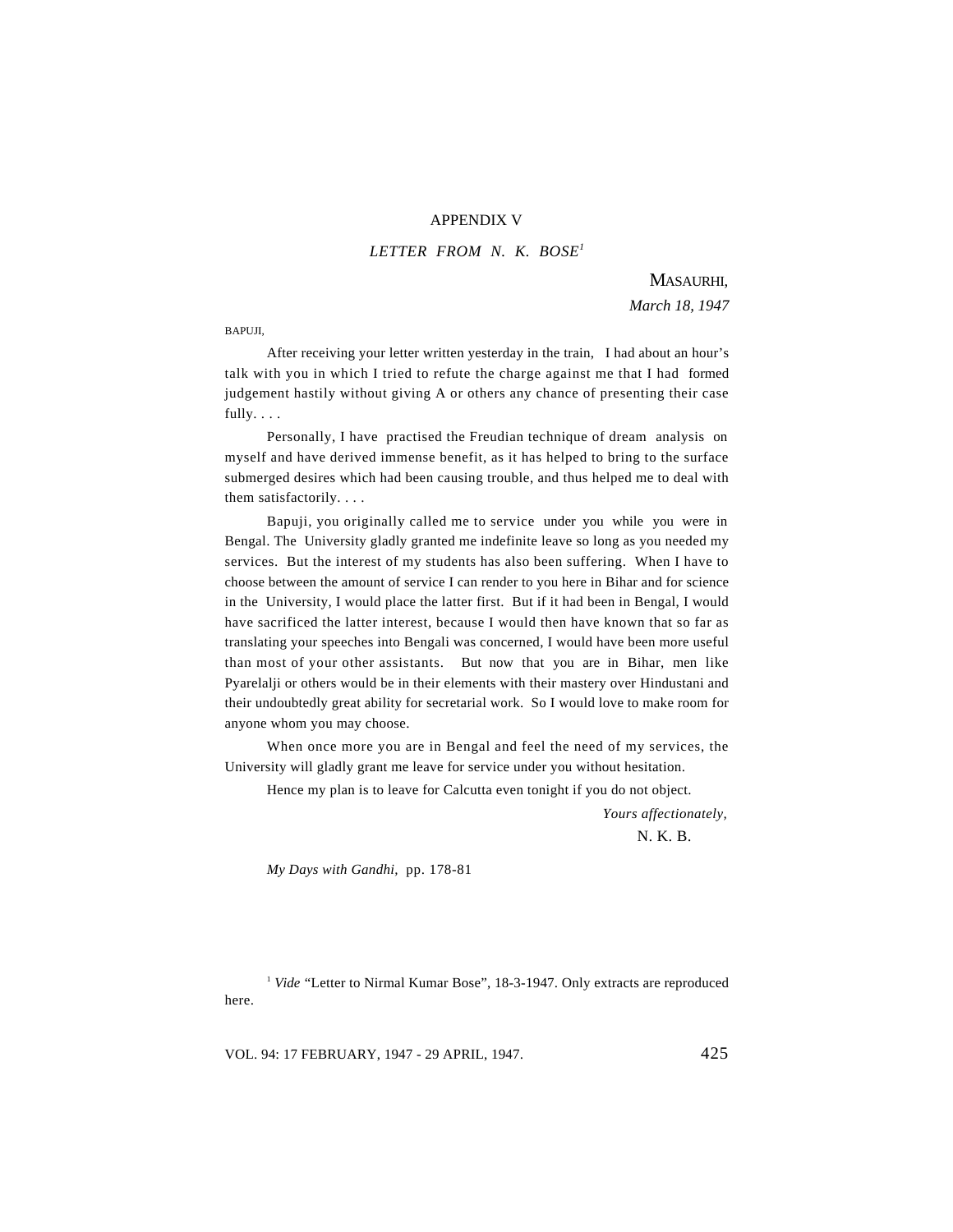### APPENDIX VI

# *CONGRESS WORKING COMMITTEE'S RESOLUTION ON THE PUNJAB<sup>1</sup>*

During the past seven months India has witnessed many horrors and tragedies which have been enacted in the attempt to gain political ends by brutal violence, murder and coercion. These attempts have failed, as all such attempts must fail, and have only led to greater violence and carnage.

The Punjab, which had thus far escaped this contagion, became six weeks ago the scene of an agitation, supported by some people in high authority, to coerce and break a popular ministry which could not be attacked by constitutional methods. A measure of success attended this, and an attempt was made to form a ministry dominated by the group that had led the agitation. This was bitterly resented and has resulted in increased and wide-spread violence. There has been an orgy of murder and arson and Amritsar and Multan have been scenes of horror and devastation.

These tragic events have demonstrated that there can be no settlement of the problem in the Punjab by violence and coercion, and that no arrangement based on coercion can last. Therefore, it is necessary to find a way out which involves the least amount of compulsion. This would necessitate a division of the Punjab into two provinces, so that the predominantly Muslim part may be separated from the predominantly non-Muslim part.

The Working Committee commend this solution, which should work to the advantage of all the communities concerned, and lessen friction and fear and suspicion of each other. The Committee earnestly appeal to the people of the Punjab to put an end to the killing and brutality that are going on, and to face the tragic situation, determined to find a solution which does not involve compulsion of any major group and which will effectively remove the causes of friction.

*The Indian Annual Register, 1947,* Vol. I, pp. 118-9

<sup>1</sup> *Vide* "Letter to Jawaharlal Nehru", 20-3-1947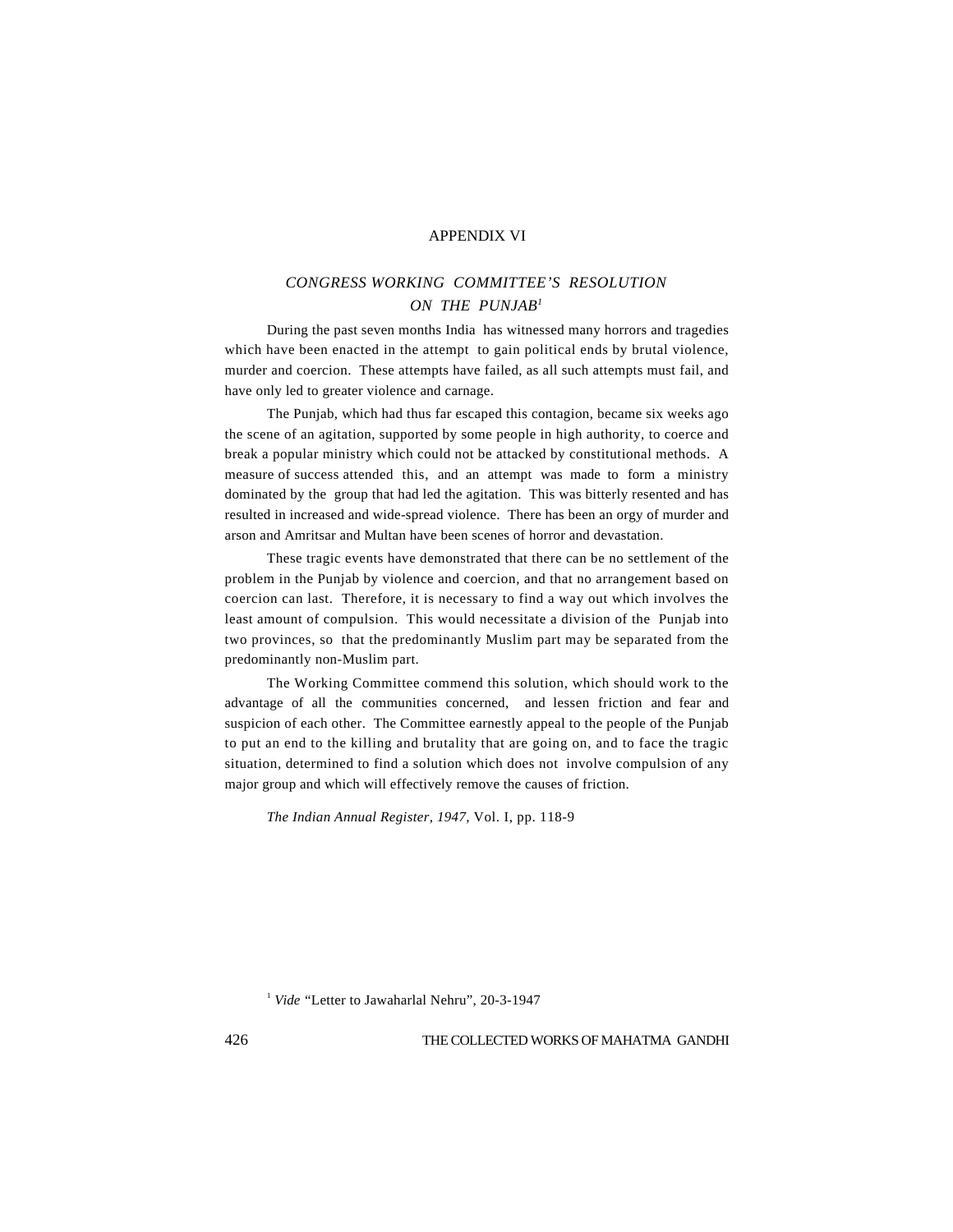#### APPENDIX VII

## *INTERVIEW WITH LORD MOUNTBATTEN<sup>1</sup>*

#### *Top Secret April 1, 1947*

Mr. Gandhi . . . gave me his views on the origin of Hindu-Muslim animosity, and though he did not hold the British responsible for its origin, he said their policy of "Divide and Rule" had kept the tension very much alive, and that I should now reap what my predecessors had deliberately sown.

He urged me whatever happened to have the courage to see the truth and act by it, even though the correct solution might mean grievous loss of life on our departure on an unprecedented scale.

Finally, he gave me the first brief summary of the solution which he wishes me to adopt:

Mr. Jinnah should forthwith be invited to form the Central Interim Government with members of the Muslim League. This Government to operate under the Viceroy in the way the present Interim Government is operating.

Any difficulty experienced through Congress having a majority in the Assembly to be overcome by their able advocacy of the measures they wished to introduce.

I need not say that this solution coming at this time staggered me. I asked "What would Mr. Jinnah say to such a proposal?" The reply was, "If you tell him I am the author he will reply 'Wily Gandhi'." I then remarked, "And I presume Mr. Jinnah will be right?" To which he replied with great fervour, "No, I am entirely sincere in my suggestion."

At this moment the A. D. C. reported that the Tibetan Mission had arrived, and our conversation therefore had to be terminated until the following day.

I did however obtain Mr. Gandhi's permission to discuss the matter with Pandit Nehru and Maulana Azad, in strict confidence, the next time they came to see me.

#### ADDENDUM:

During the course of the discussion Mr. Gandhi gave it as his considered opinion as a student of history and of world politics that never before, in any case of history he had read about in recent or past times, had so difficult or responsible a task been imposed on any one man as that which now faced me. I thanked him sincerely for realising the position in which I was placed.

From a photostat: C. W. 11020. Lord Mountbatten Papers. Courtesy: Broadlands Archives Trust. Also *The Transfer of Power,* Vol. X, p. 69

<sup>1</sup> As recorded by Lord Mountbatten. *Vide* "Interview with Lord Mountbatten", 1-4-1947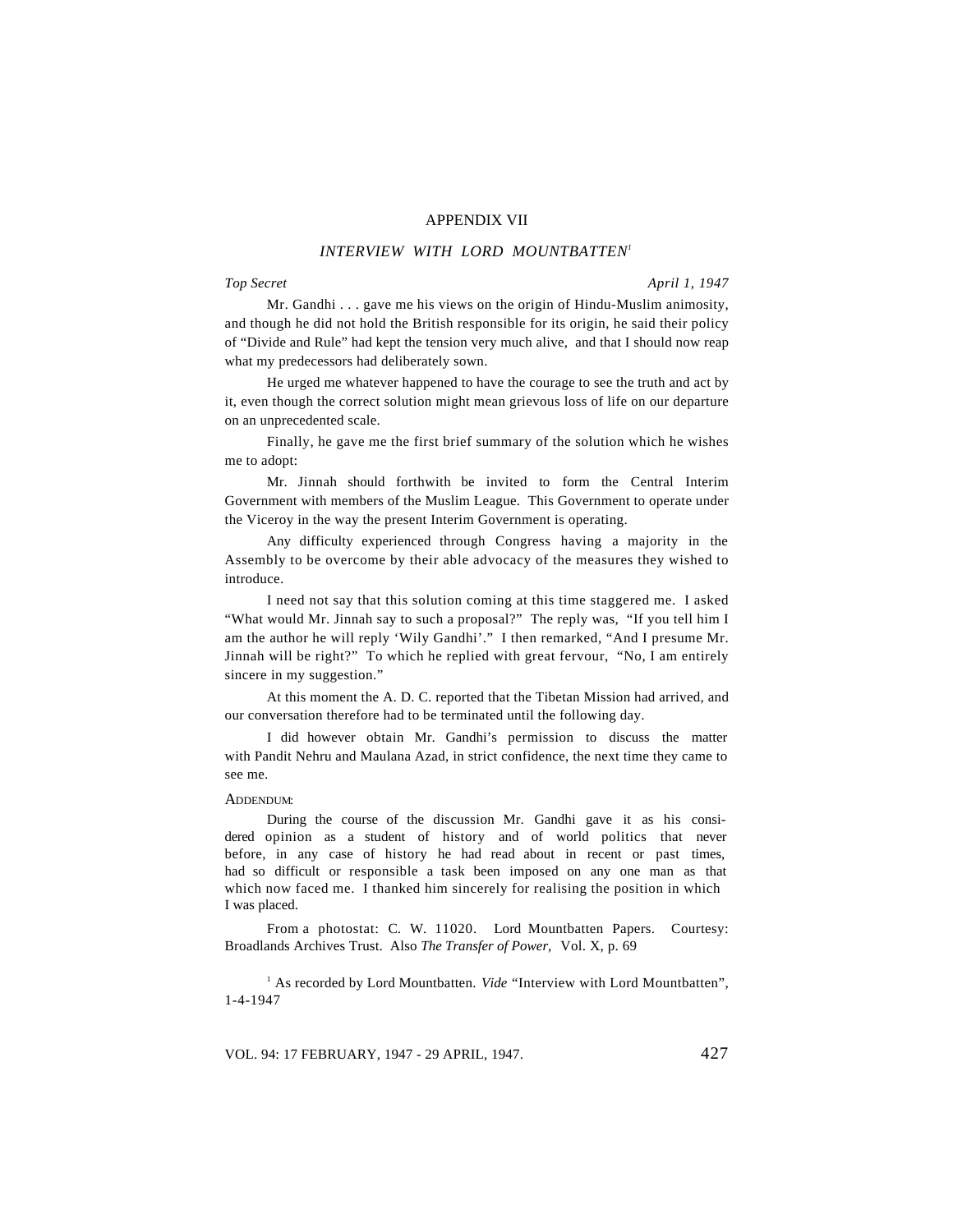### APPENDIX VIII

#### *INTERVIEW WITH LORD MOUNTBATTEN<sup>1</sup>*

*Top Secret April 2, 1947*

The meeting lasted from 2.30 p. m. to 4.30 p. m.

To begin with we discussed the question of holding enquiries in Bihar and Bengal. I told him the views of the Governor of Bihar, of Sardar Patel and of myself, that enquiries were a waste of time and money, as well as a potential source of further communal strife.

He flatly disagreed, and said that it was, in his opinion, essential that the Congress Government in Bihar should in all events show good faith by holding an enquiry which would reveal the appalling excesses committed by the Hindus in Bihar.

We both agreed, however, that this was really a matter for the Provincial Government to settle, and I suggested that he should discuss the matter in the meanwhile with the Home Member, Sardar Patel.

After this Mr. Gandhi came down firmly for his great plan, which he had revealed to me originally on Tuesday. I will repeat it here in greater detail.

He wants me to invite Mr. Jinnah to form a new Central Government for India, which will be the Government to which I am to turn over power. He suggests I should leave it to Mr. Jinnah to select the Ministers, if necessary entirely from the Muslim League, but if he feels so inclined he can of course then make it a coalition Government by including Nehru and other Congress Ministers as well as representatives of Minorities. In fact he suggests that Jinnah would be well advised to try and get the highest class team together and one likely to enjoy the greatest confidence of the Assembly.

He assured me that the Muslim League had many men of greater calibre than, for example, Nishtar and Ghazanafar Ali Khan.

The essence of the scheme was that it should be put through quickly in order that I might have as many months as possible as Viceroy and President of the Cabinet, and, by retaining the right of veto, continue to exercise complete control in the interests of fair play. The fact that I should be there to see fair play for the first few months would ensure Mr. Jinnah's Government not doing anything foolish which would prejudice its reputation in the Assembly or in the country; and he felt that I could guide them along in a manner which would ensure their continuing along the straight and narrow path after I left in

<sup>1</sup> As recorded by Lord Mountbatten. *Vide* "Speech at Prayer Meeting", 3-4-1947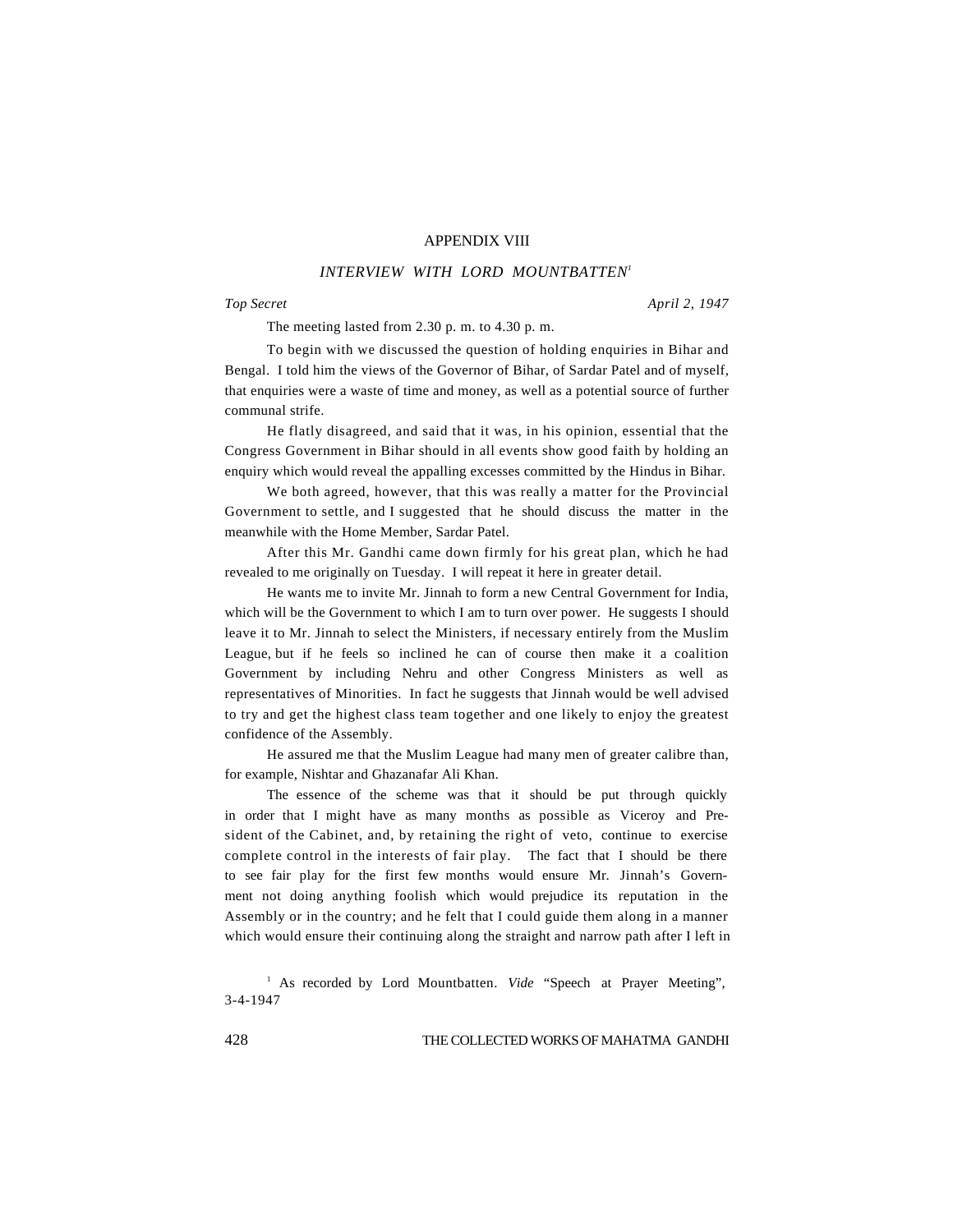June 1948.

If Mr. Jinnah refused this offer, then, Mr. Gandhi pointed out, the offer would have to be made to the only other great party in India—Congress. He hoped that Congress would invite Ministers from all shades of opinion including the Muslim League to participate in a Coalition Government.

I twitted him that he really desired me to form a Central Government run by Congress, to whom I would turn over power, and that the preliminary offer to Jinnah was merely a manoeuvre.

He assured me with burning sincerity that this was so far from being the case that he then and there volunteered to place his whole services at my disposal in trying to get the Jinnah Government through, first by exercising his influence with the Congress to accept it, and secondly by touring the length and breadth of the country getting all the peoples of India to accept the decision. He convinced me of his sincerity, and I told him so.

He agreed that I should discuss this plan with Maulana Azad and Nehru.

Finally, he said that he proposed also to discuss it with those two and with Mr. Kripalani. He agreed as to the supreme importance of complete secrecy, particularly as far as the Press were concerned.

He asked if he might quote me as being in favour of this plan, to which I replied that the most he could say was that I was very interested by it, but that I would require an assurance from some of the other leaders that they considered it capable of being implemented before I would commit myself to its support.

We discussed alternatives, and I told him I favoured the Cabinet Mission plan most of all, and he replied that he too would be in favour of it if it could be revised.

Finally I discussed the possibility of turning over power to the areas of India in accordance with the wishes of the majority of the residents in those areas. Broadly speaking this would make a Hindu India with a Congress Government in Delhi, a truncated Pakistan, and the large states like Mysore, Travancore, Hyderabad, Kashmir, and groups of States, each having separate power turned over to them, owing allegiance to a Central authority for Defence, External Affairs, Communications, and possibly food.

He agreed that whatever the decision, it should be taken soon and implemented as early as possible, and that meanwhile it would be an excellent thing if I remained in charge of the Central Government with the power of veto until June 1948.

From a photostat: C. W. 11021. Lord Mountbatten Papers. Courtesy: Broadlands Archives Trust. Also *The Transfer of Power,* Vol. X, pp. 83-4.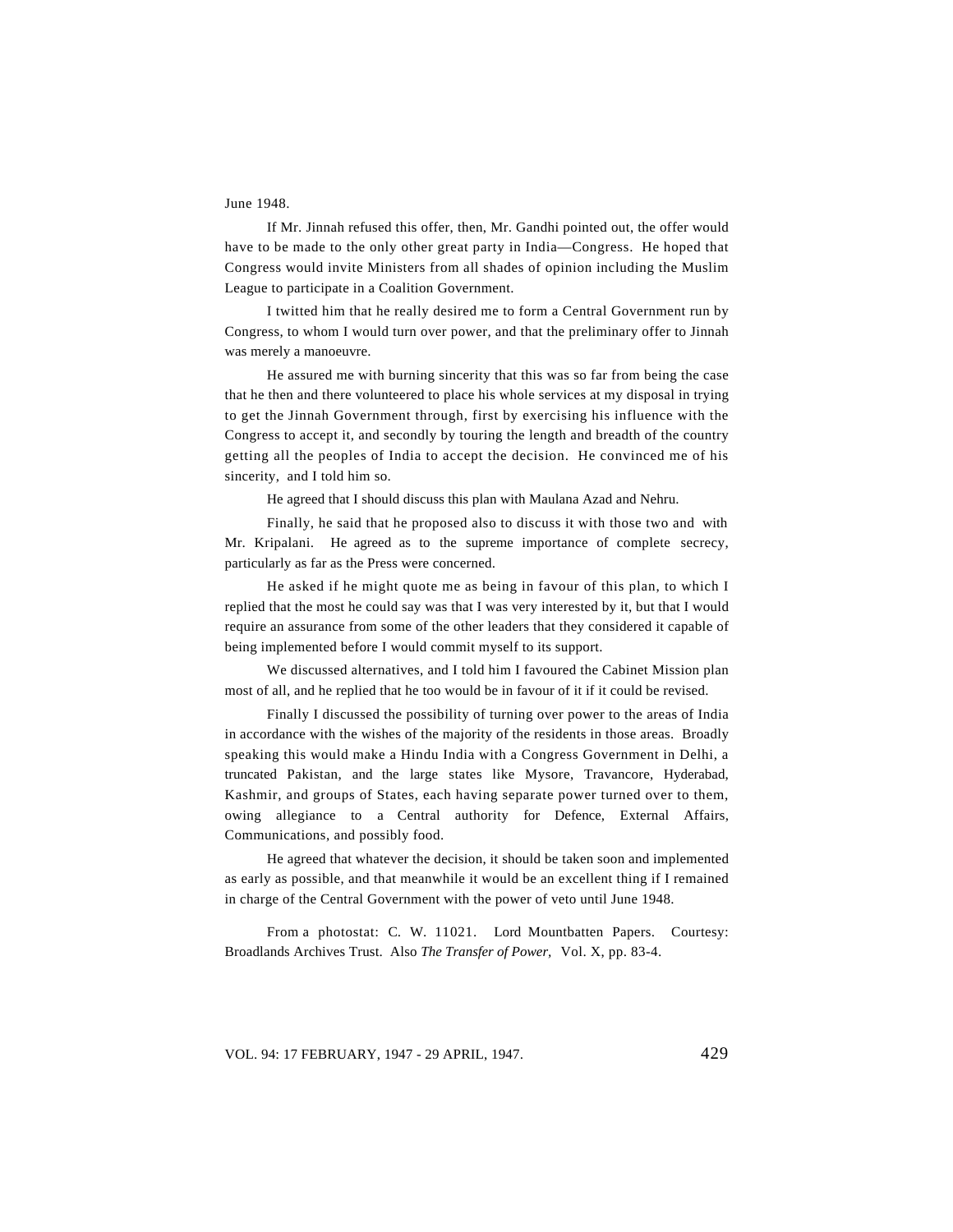## APPENDIX IX

## *INTERVIEW WITH LORD MOUNTBATTEN<sup>1</sup>*

*Top Secret April 3, 1947*

The meeting lasted from 2.30 p. m. to 4.30 p. m.

We continued our talks on Mr. Gandhi's great scheme for the All-India Jinnah Government. He informed me that those of the leaders of the Congress he had spoken to had all agreed that it was feasible and would support him, but that he had not yet had time to talk to Pandit Nehru, which he intended to do that evening.

He was more than ever intense about his scheme as being the best solution. But he agreed that if I was unable to decide on that solution, he would support me in any other solution which I could put before him as being in the best interests of the Indian people.

He agreed that if the Muslim League were completely intransigent, partition might have to come, though he was most anxious to retain as strong a Centre as possible in this case.

He agreed that an early decision was vital to end communal conflict and to give time to implement the decision. And finally he reiterated his desire that whatever happened I should retain firm charge at the Centre till June 1948 at the very earliest, in order to act as an umpire and exercise a guiding hand during the early stages of selfgovernment.

He said that his great friend Badshah Khan was staying with him. I had never heard the name and asked him to elucidate. He referred to him as the Frontier Gandhi, and I then recognized him to be the same person as I knew under the name of abdul Ghaffar Khan, brother of Dr. Khan Sahib the Premier of the Congress-Muslim Government in the N. W. F. P.

Mr. Gandhi said that Abdul Ghaffar Khan had informed him that the Governor, Sir Olaf Caroe, had demanded the resignation of his brother, Dr. Khan Sahib and had shown himself to be very partial towards the Muslim League and to influence the British officials in that Province accordingly.

In view of the fact that Lord Ismay had just returned from a visit to the N. W. F. P. I sent for him, and Mr. Gandhi repeated his allegation.

Lord Ismay explained the position as he saw it, and pointed out that there must have been misunderstanding.

I invited Mr. Gandhi to bring Abdul Ghaffar Khan at 2.30 the following day to meet Lord Ismay and myself.

From a photostat: C. W. 11022. Lord Mountbatten Papers. Courtesy: Broadlands Archives Trust. Also *The Transfer of Power,* Vol. X, pp. 102-3

<sup>1</sup> As recorded by Lord Mountbatten. *Vide* "Speech at Prayer Meeting", 3-4-1947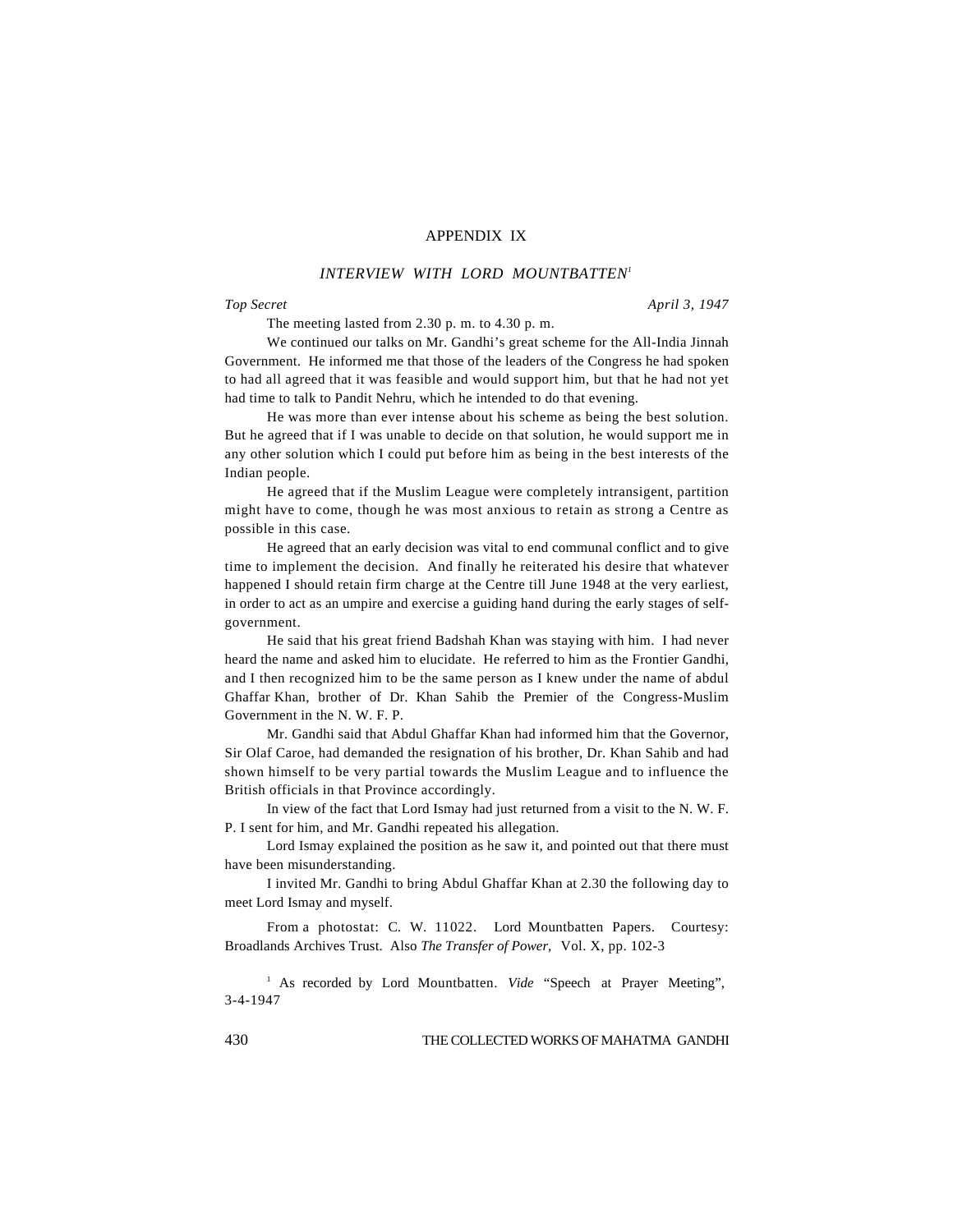## APPENDIX X

## *INTERVIEW WITH LORD MOUNTBATTEN<sup>1</sup>*

.

*Top Secret April 4, 1947*

The meeting lasted from 2.30 p. m. to 4.30 p. m.

Mr. Gandhi brought with him as promised Abdul Ghaffar Khan. Lord Ismay attended the meeting.

Abdul Ghaffar Khan gave a very forthright denunciation of the Governor of the N. W. F. P. and all his officials, particularly the political officers dealing with the tribes. . . .

I asked Mr. Gandhi for his views. He said he feared that there were many British members of the I. C. S., particularly among the highly placed ones, who cold not bear to see the British leave India, and who had clung all along to the theory that if they could only support the Muslim League actively, to the point at which it could be held that the British could not leave India to civil war, then the British would be compelled to stay.

He pointed out that the views held by Mr. Winston Churchill were so well known that had he been in power or had there been any chance of his returning to power, the line taken by all those I. C. S. officials would have achieved its object. . .

I asked Mr. Gandhi for some more examples of biassed officials. He said that although he did not know Sir Francis Mudie personally, all his friends in Sind told him that he was extremely pro-Muslim League and much too friendly with his Government.

I pointed out that he had previously agreed with Abdul Ghaffar Khan that Sir Olaf Caroe was insufficiently friendly with his Congress Government in the N. W. F. P., and now he accused Sir Francis Mudie of being too friendly with the Muslim League Government in Sind.

Mr. Gandhi replied that he did not wish Governors to be biassed one way or the other; their friendliness with their Government should be the impartial friendliness which a constitutional monarch should bestow upon any government which came to power.

He advised me most strongly to get rid of any officials who could not be brought to see that they must remain impartial and helpful during the final stages.

After this Mr. Gandhi spoke about the Princes. He said that the Princes were really the creation of the British; that many of them had

<sup>1</sup> As recorded by Lord Mountbatten. *Vide* "Outline of Draft Agreement", 4-4-1947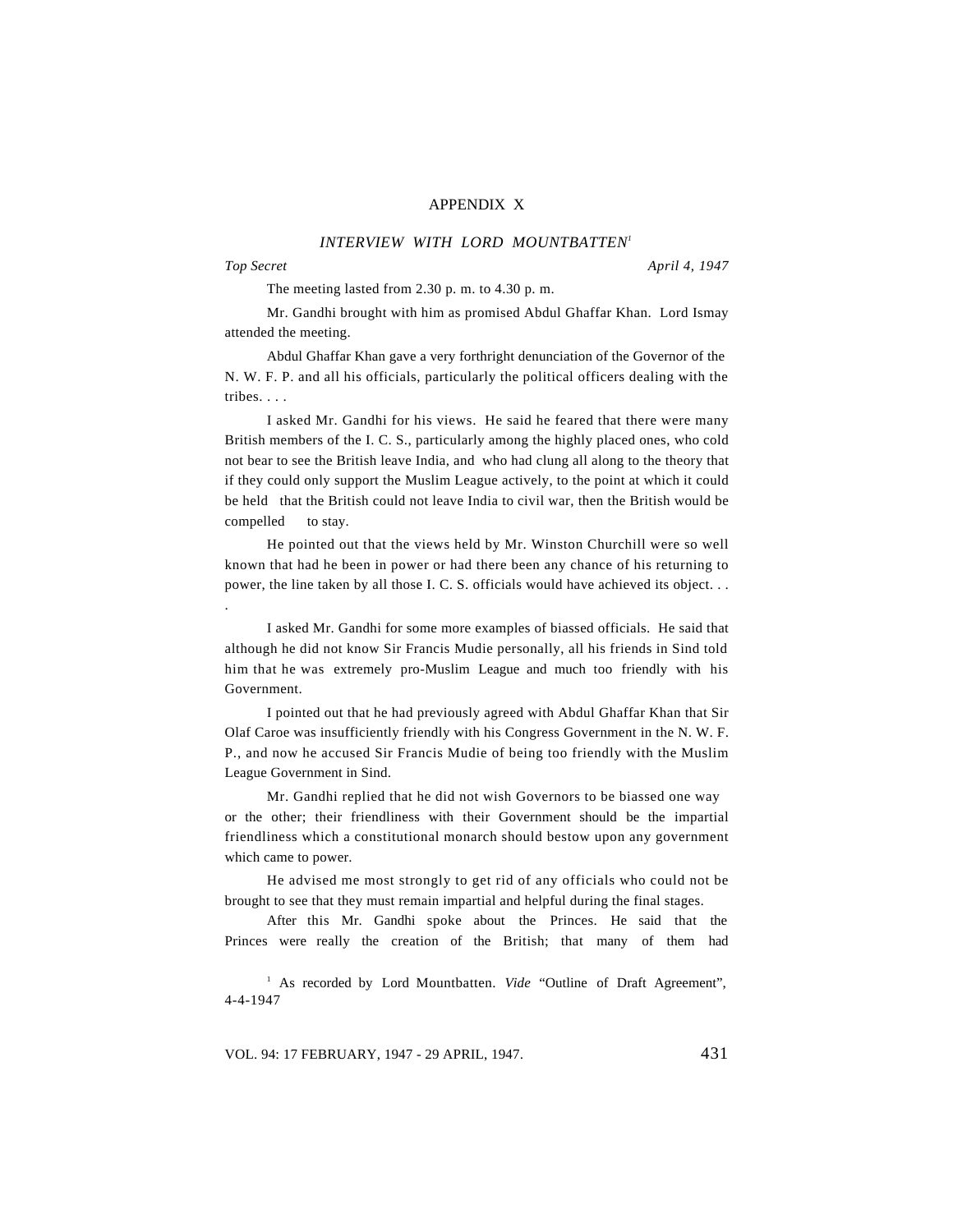been gradually created up from small chieftains to the position they now held, because the British realized that they would become strong allies of the British under the system of paramountcy

In fact he maintained that the British had, from the imperialistic point of view, acted very correctly in backing the Princes and the Muslim League, since between these two, had we played our cards really well, we could have claimed it was impossible for us even to leave India. He appreciated that my task was rendered all the more difficult by the line taken by my predecessors.

He considered it wicked of Sir Stafford Cripps not to have recommended the turning over of paramountcy to the Central Government representing the sovereignty of the Indian nation.

I replied that although I could see the argument for turning over paramountcy to a really strong Central Government representing the whole of the Indian nation, I had not yet seen any workable scheme for producing a really strong Central Government, and in fact the chances of there being anybody to whom paramountcy could be turned over seemed to me to be remote.

Only one scheme would achieve this, and that was the famous Gandhi scheme. I therefore asked him to explain this once more for Lord Ismay's benefit. On conclusion I asked Abdul Ghaffar Khan if he really thought that Congress would accept this scheme, and that it would be workable. To this he gave a very definitely affirmative reply.

I then invited Lord Ismay to take Mr. Gandhi to his room and put his scheme in writing.

From a photostat: C. W. 11023. Lord Mountbatten Papers. Courtesy: Broadlands Archives Trust. Also *The Transfer of Power,* Vol. X, pp. 120-1.

## APPENDIX XI

### *LETTER FROM LORD ISMAY<sup>1</sup>*

*Personal* THE VICEROY'S HOUSE NEW DELHI, *April 6, 1947*

DEAR MR. GANDHI,

Thank you for your letter of 5th April. It was very kind of you to dictate it at such a late hour in order that it might reach me last night.

I think that there has been some misunderstanding about the form of the short note which I prepared last Friday. As I understood it, Lord Mountbatten, on the conclusion of his talk with you, asked if you would be so

<sup>1</sup> *Vide* "Outline of Draft Agreement" and "Letter to Lord Ismay", 6-4-1947

432 THE COLLECTED WORKS OF MAHATMA GANDHI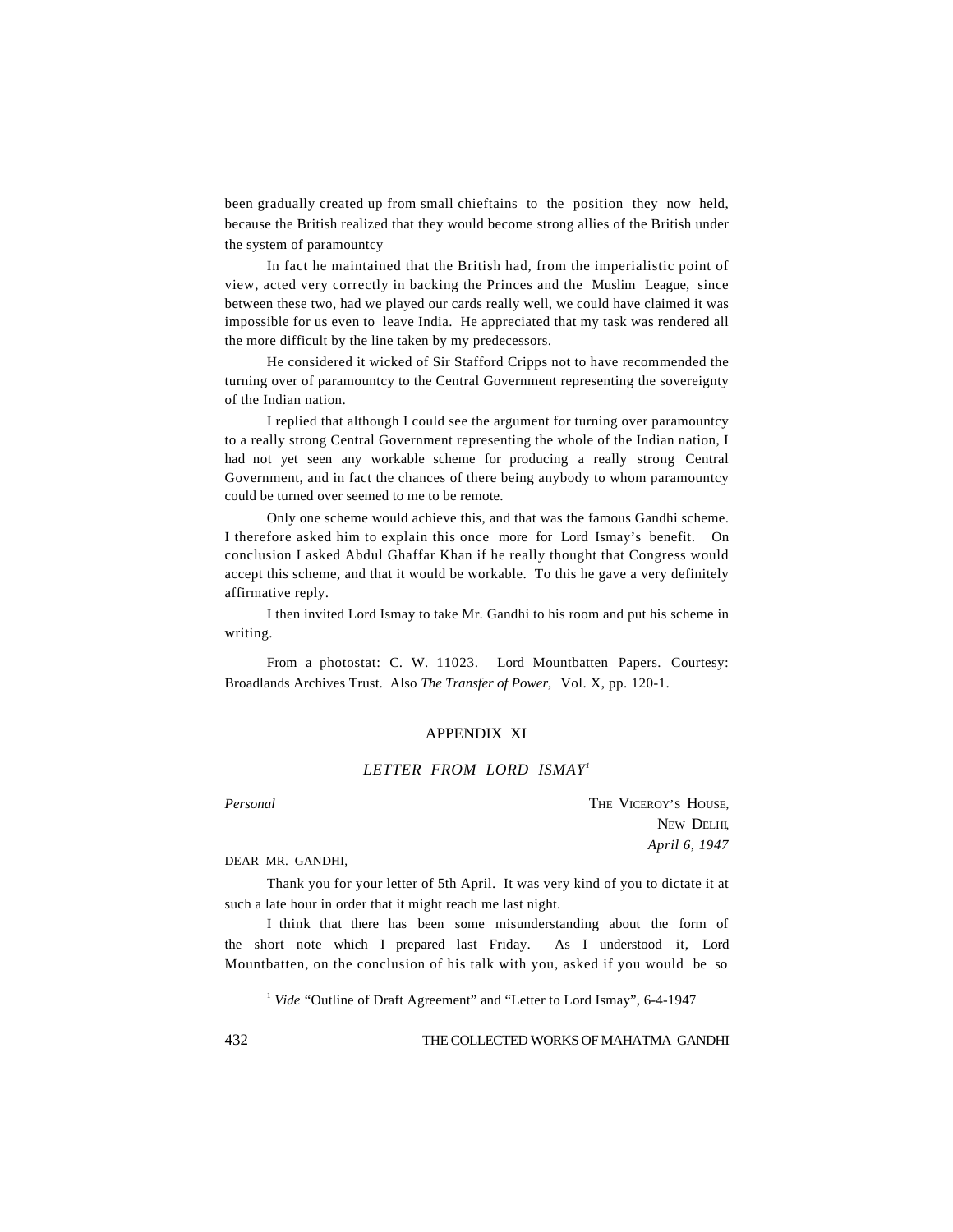good as to spare a little more time for a talk with me about your plan, in order that I might prepare a short note summarizing its salient features in general terms. He had no intention, so far as I know, that I should attempt anything formal or elaborate. I have now shown him your letter and he confirms that my interpretation of his wishes was correct.

I have prepared a revised copy of my note substituting your version of point 7 for the original and including your point 8. This covers much the same ground as my original points 3 and 4, which therefore now become redundant.

Lord Mountbatten has asked me to say that he much looks forward to having another talk with you about your plan before you leave.

May I conclude with an expression of my personal thanks for having spared me so much of your time last Friday.

> *Yours sincerely,* ISMAY

#### $[PS.]$

The Viceroy assures you that he will not mention your plan to Mr. Jinnah until he has had a further talk about it with you.

*Gandhiji's Correspondence with the Government, 1944-47*, pp. 239-40, and *The Transfer of Power,* Vol. X, p. 140

### APPENDIX XII

## *LETTER FROM LORD MOUNTBATTEN<sup>1</sup>*

THE VICEROY'S HOUSE NEW DELHI, *April 7, 1947*

DEAR MR. GANDHI,

Ismay has shown me your letter to him of 6th April, and we both are most upset to think that any act, or omission, on our part should in any way increase the great burden you are bearing. I therefore think it right to send you the following personal explanation.

As we were parting last Friday afternoon, I said that your plan had many attractions for me and I asked you if you would be so good as to explain it to Ismay, who had not been present when you first propounded it. On your agreeing to do so, I asked Ismay to make a note of its salient features, and I authorized him to talk it over in confidence with the Reforms Commissioner. I am extremely sorry if by these observations I gave you the impression that I wished your plan reduced to the terms of formal agreement.

<sup>1</sup> *Vide* "Letter to Lord Ismay", 6-4-1947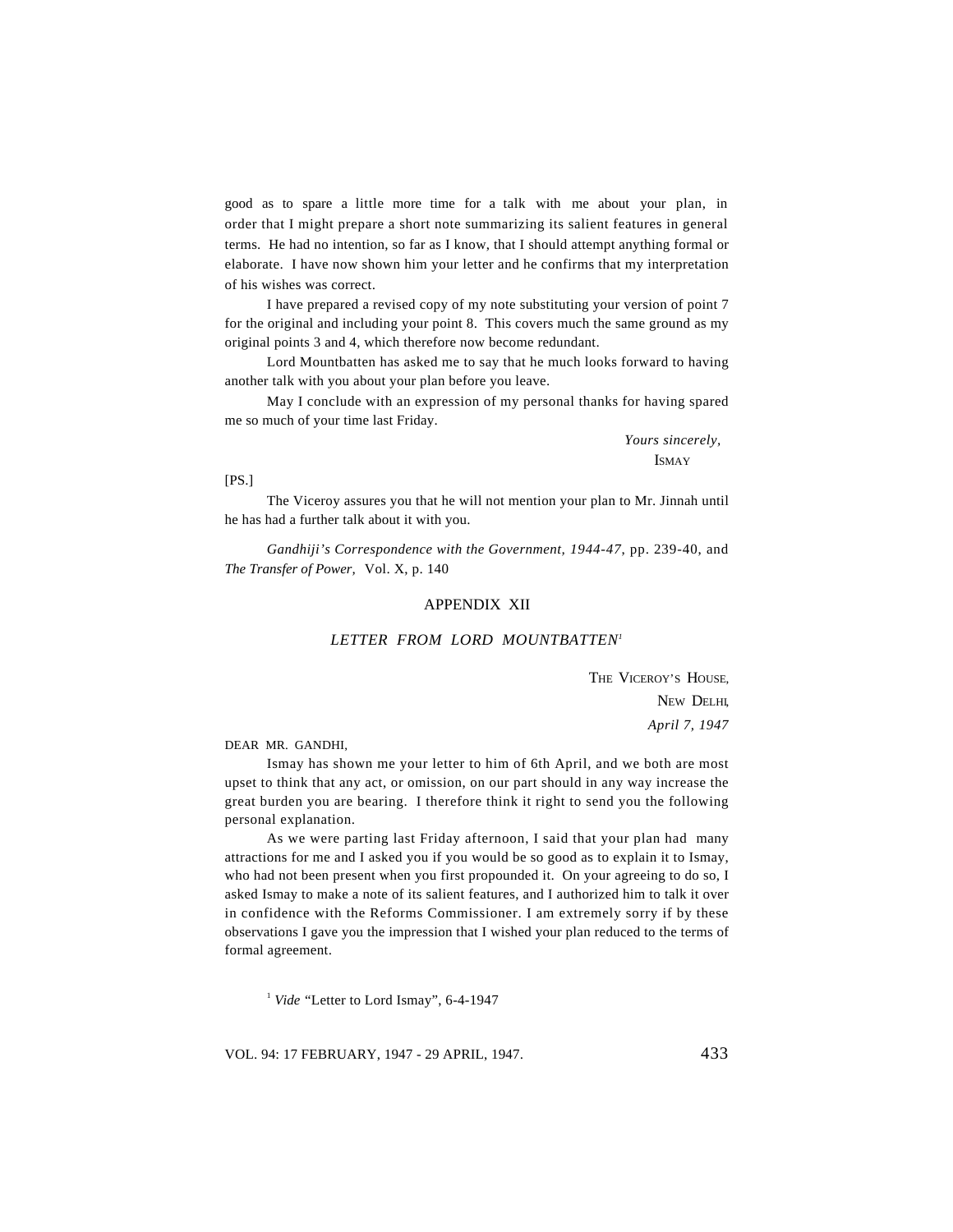As I explained to you during the many talks that we have enjoyed, my aim has been and is to keep a perfectly open mind until I have had the advantages of discussions with important Indian political leaders with the object of seeking an agreement between all parties, so that peace can be restored in the country and an acceptable basis for the transfer of power be worked out. When these preliminary conversations have been completed, I shall then have to make up my mind as to what I am going to recommend to His Majesty's Government and, before I do so, I shall most certainly take advantage of your kind offer of further discussion with you.

> *Yours sincerely,* MOUNTBATTEN OF BURMA

M. K. GANDHI, ESO. BHANGI COLONY READING ROAD NEW DELHI

*Gandhiji's Correspondence with the Government, 1944-47,* pp. 241-2, and *The Transfer of Power,* Vol. X, pp. 145-6

# APPENDIX XIII

# *LETTER FROM LORD MOUNTBATTEN<sup>1</sup>*

THE VICEROY'S HOUSE, NEW DELHI, *April 7, 1947*

DEAR MR. GANDHI,

Many thanks for your letter of today. I find it difficult to advise you. Though the root causes of the disturbances in the Punjab still exist there has been a considerable measure of success in dealing with immediate disturbances, and I doubt whether you ought to exhaust yourself by undertaking any tour in the Punjab at this time of the year.

I quite agree that those outbreaks of violence are not a mere detail. What we have to secure is a settlement between the parties at the centre and, if possible, a combined front against violence. It is the effort to find a solution which will occupy all my efforts in the near future, and I know I can rely on help from you wherever you may be.

I enjoyed meeting you so much and found all you had to say of the greatest interest.

*Yours sincerely,*

MOUNTBATTEN OF BURMA

*Gandhiji's Correspondence with the Government, 1944-47,* pp. 242-3, and *The Transfer of Power,* Vol. X, p. 147

<sup>1</sup> *Vide* "Letter to Lord Mountbatten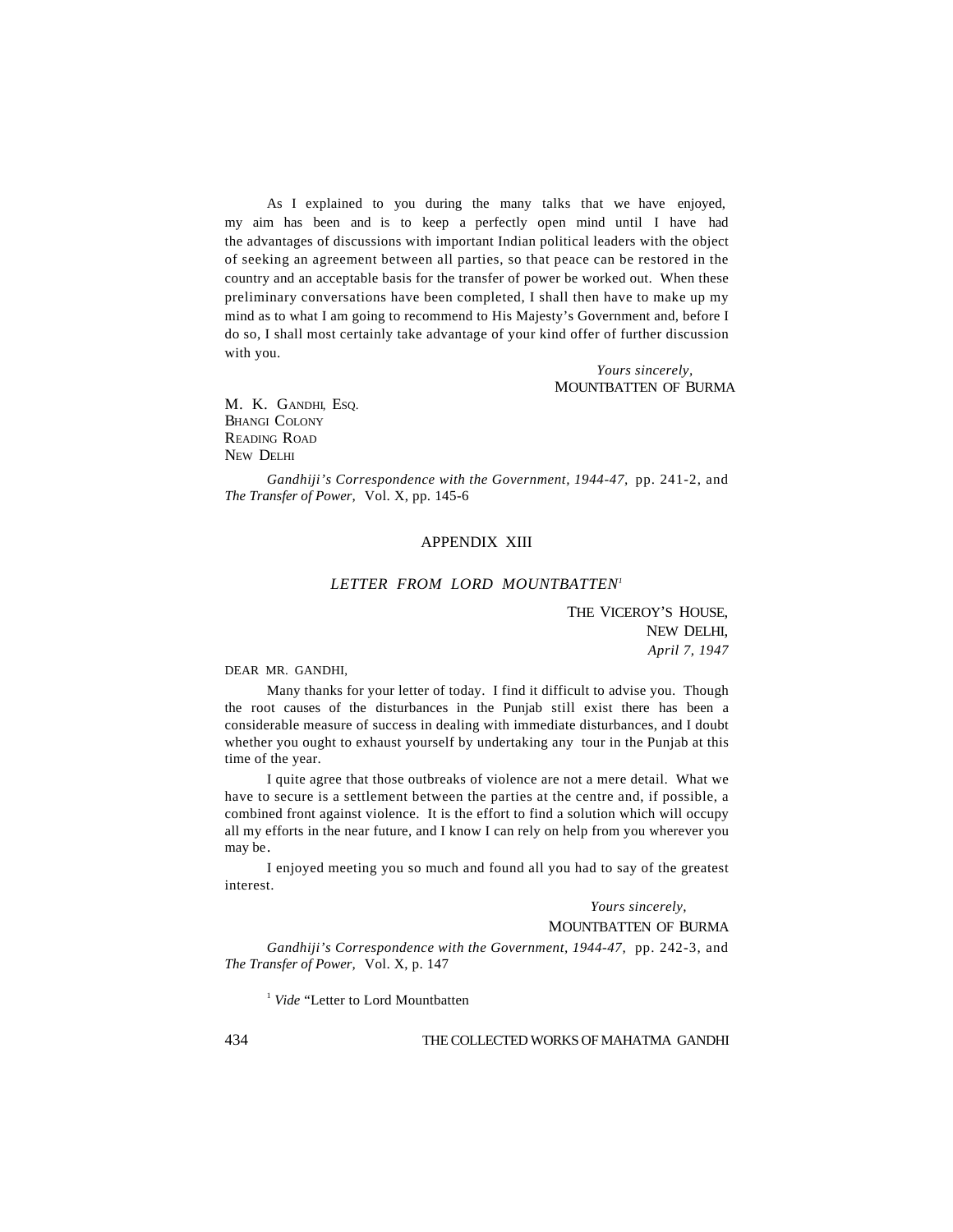### *APPENDIX XIV*

# *INTERVIEW WITH LORD MOUNTBATTEN<sup>1</sup>*

*Top Secret April 12, 1947*

The meeting lasted from 11.45 a. m. to 1.45 p. m.

I thanked him for the letter he had sent me the previous day saying that he had been unable to get his great plan for a Jinnah government through responsible members of Congress, and had therefore had to withdraw it. He regretted his failure very much, but said he thought I could still go ahead on the plan myself if I ardently believed in it.

I told him that however much I believed in it I couldn't possibly go ahead with success in a matter in which he had already failed himself with the Congress.

I then told him I wanted to report to him in strict confidence all my conversations with Mr. Jinnah, to put him in the picture.

I then said that although my mind was still open I was now particularly studying two alternative solutions:

(a) the Cabinet Mission plan; (b) a truncated Pakistan. I asked him how much he personally favoured a united India, and of course he said he was extremely anxious for it. I asked him how far he thought Congress would go towards accepting the Cabinet Mission plan and warned him that Mr. Jinnah was bitterly opposed to the Cabinet Mission plan and therefore Congress would have to go at least as far as Mr. Jinnah wanted before he would even consider it.

Mr. Gandhi said that the whole bone of contention was the interpretation of the meaning of the Cabinet Mission plan, and he suggested that I should call in the High Court to interpret it. I told him that the differences of opinion had already been resolved by the statement of the Cabinet of the 6th December; but he held that the people who drafted the statement were not the people who had to interpret it, and gave as an analogy Acts of Parliament. He said that if a difference of opinion arose as to the meaning of a particular clause in law, it was the judge who settled the meaning and who interpreted the law and not the people who framed the law. He seemed convinced that the Congress would accept any interpretation the High Court gave.

I told him I did not see how we could possibly have a different interpretation put on the meaning of the Cabinet Mission plan to that which the Cabinet Mission themselves had announced on December the 6th after

<sup>1</sup> As recorded by Lord Mountbatten. *Vide* "Letter to Lord Mountbatten", 11-4-1947 and "A Joint Appeal", 12-4-1947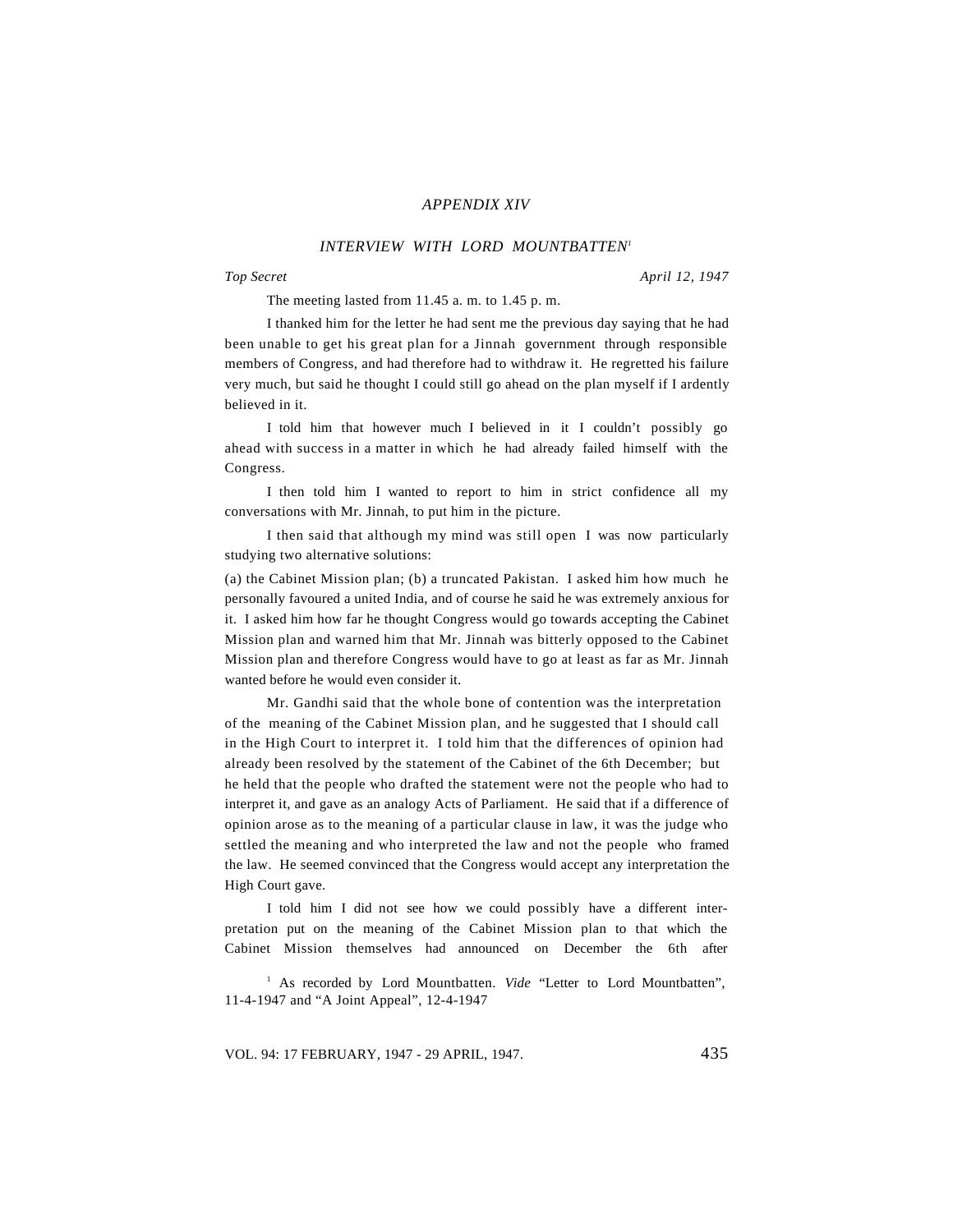taking legal advice.

I then discussed the joint statement calling for a truce and a denunciation of the use of force to obtain political ends. He said he would gladly sign the statement shown to him or any similar statement if Mr. Jinnah and I wished him to do so; though he must point out that the statement, to have any value, should be signed by Mr. Kripalani on behalf of the Congress as a whole.

He said he had told Pandit Nehru that if indeed I could get Mr. Jinnah to sign and abide by this statement, I should have taken the greatest step politically in the recent history of India, and one which he hoped he had been instrumental in putting into my head.

Although I have absolutely no recollection of Mr. Gandhi making any such suggestion, I felt it would be politic not to point this out. For although I believed it to have been my own idea, I am only too delighted that he should take the credit.

In the meanwhile Lord Ismay came down at my request with the Cabinet Mission plan and the Statement of December the 6th. Mr. Gandhi appeared never to have read this statement although he knew of its existence. He thought he was at Noakhali at the time and did not have time to read it. After reading it very carefully he came back to his original point of view that the Cabinet Mission statement should be submitted to the High Court for interpretation, and he felt sure the Congress would abide by their decision.

Lord Ismay pointed out that it was less a matter of finding out what the actual legal interpretation was than of ascertaining what common interpretation would be acceptable both to the Muslim League and the Congress; and to this Mr. Gandhi unreservedly agreed.

Meanwhile he called upon me to renounce the use of the British Army, and said that he included the British officers of the Indian Army in that term; in other words any of the armed forces under my orders.

I pointed out that except for the Punjab, which is under a Section 93 Government, in all other provinces it was the local Government that called out the troops, and that if he wanted that practice to stop why didn't he make a start by talking to the Congress Government in Bihar where he was off to that evening. He said sadly he had already spoken to them, and that if they had had a strong conviction of non-violence they would offer themselves as sacrifices rather than allow these massacres to continue of trying to stop them by the use of troops

I did not altogether follow his argument here, and may have misquoted him. But since it appeared to be purely academic, and a matter he was going to put before the local Congress Government in Bihar, I did not pursue it.

He then said that he advised me to go on strengthening the Interim Government, and making them function correctly for the next 14 months; after which he considered I should hand over power to the Interim Government. This